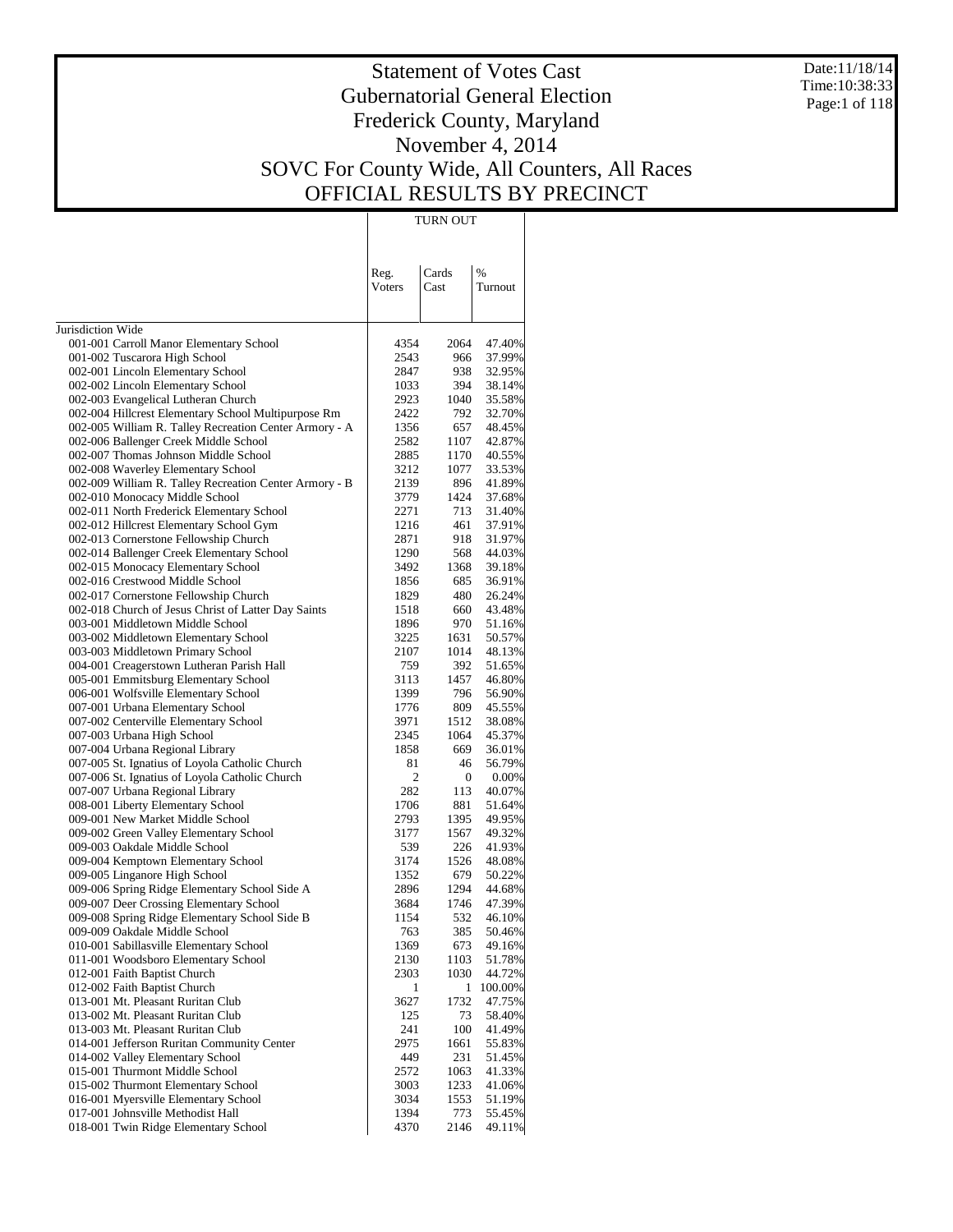Date:11/18/14 Time:10:38:33 Page:2 of 118

# Statement of Votes Cast Gubernatorial General Election Frederick County, Maryland November 4, 2014 SOVC For County Wide, All Counters, All Races OFFICIAL RESULTS BY PRECINCT

TURN OUT

|                                            | Reg.             | Cards        | $\frac{0}{0}$ |
|--------------------------------------------|------------------|--------------|---------------|
|                                            | Voters           | Cast         | Turnout       |
|                                            |                  |              |               |
|                                            |                  |              |               |
| 018-002 Prospect United Methodist Church   | 2365             | 1216         | 51.42%        |
| 019-001 Linganore Grange Hall              | 1202             | 646          | 53.74%        |
| 020-001 Lewistown Elementary School        | 1966             | 995          | 50.61%        |
| 021-001 Brook Hill United Methodist Church | 1712             | 817          | 47.72%        |
| 021-002 Whittier Elementary School         | 1660             | 732          | 44.10%        |
| 021-003 Yellow Springs Elementary School   | 1231             | 556          | 45.17%        |
| 021-004 Yellow Springs Elementary School   | 2060             | 797          | 38.69%        |
| 021-007 Brook Hill United Methodist Church | 608              | 257          | 42.27%        |
| 021-008 Whittier Elementary School         | 17               | 7            | 41.18%        |
| 022-001 Burkittsville Community Center     | 1104             | 585          | 52.99%        |
| 022-002 Burkittsville Community Center     | $\overline{4}$   |              | 4 100.00%     |
| 023-001 Orchard Grove Elementary School    | 3602             | 1606         | 44.59%        |
| 023-002 Orchard Grove Elementary School    | 76               | 21           | 27.63%        |
| 024-001 The Church of the Transfiguration  | 1720             | 865          | 50.29%        |
| 024-002 Grace Community Church             | 905              | 394          | 43.54%        |
| 024-003 Braddock Heights Community Center  | 536              | 303          | 56.53%        |
| 024-004 Grace Community Church             | 9                | 1            | 11.11%        |
| 024-005 Grace Community Church             | 909              | 366          | 40.26%        |
| 024-006 Grace Community Church             | 20               | 9            | 45.00%        |
| 025-001 Brunswick Middle School            | 2916             | 1195         | 40.98%        |
| 026-001 Walkersville Middle School         | 3310             | 1597         | 48.25%        |
| 026-002 Walkersville High School           | 2900             | 1372         | 47.31%        |
| Absentee 1                                 |                  |              |               |
| Absentee-Provisional                       | $\boldsymbol{0}$ | 1592         |               |
| Early Voting                               | 0                | 0            |               |
| Total                                      | $\theta$         | 1592         |               |
| Provisional                                |                  |              |               |
| Absentee-Provisional                       | $\mathbf{0}$     | 845          |               |
| Early Voting                               | $\overline{0}$   | $\Omega$     |               |
| Total                                      | $\theta$         | 845          |               |
| Absentee 2                                 |                  |              |               |
| Absentee-Provisional                       | $\overline{0}$   | 758          |               |
| Early Voting                               | $\overline{0}$   | 0            |               |
| Total                                      | $\overline{0}$   | 758          |               |
| $EVC-1$                                    |                  |              |               |
| Absentee-Provisional                       | $\overline{0}$   | $\mathbf{0}$ |               |
| Early Voting                               | $\boldsymbol{0}$ | 6880         |               |
| Total                                      | 0                | 6880         |               |
| $EVC-2$                                    |                  |              |               |
| Absentee-Provisional                       | $\overline{0}$   | $\mathbf{0}$ |               |
| Early Voting                               | $\overline{0}$   | 1260         |               |
| Total                                      | 0                | 1260         |               |
| $EVC-3$                                    |                  |              |               |
| Absentee-Provisional                       | 0                | $\Omega$     |               |
| Early Voting                               | $\boldsymbol{0}$ | 2570         |               |
| Total                                      | $\theta$         | 2570         |               |
| Total                                      |                  |              |               |
| Polling                                    | 150895           | 66795        | 44.27%        |
| Absentee-Provisional                       | 150895           | 3195         | 2.12%         |
| Early Voting                               | 150895           | 10710        | 7.10%         |
| Total                                      | 150895           | 80700        | 53.48%        |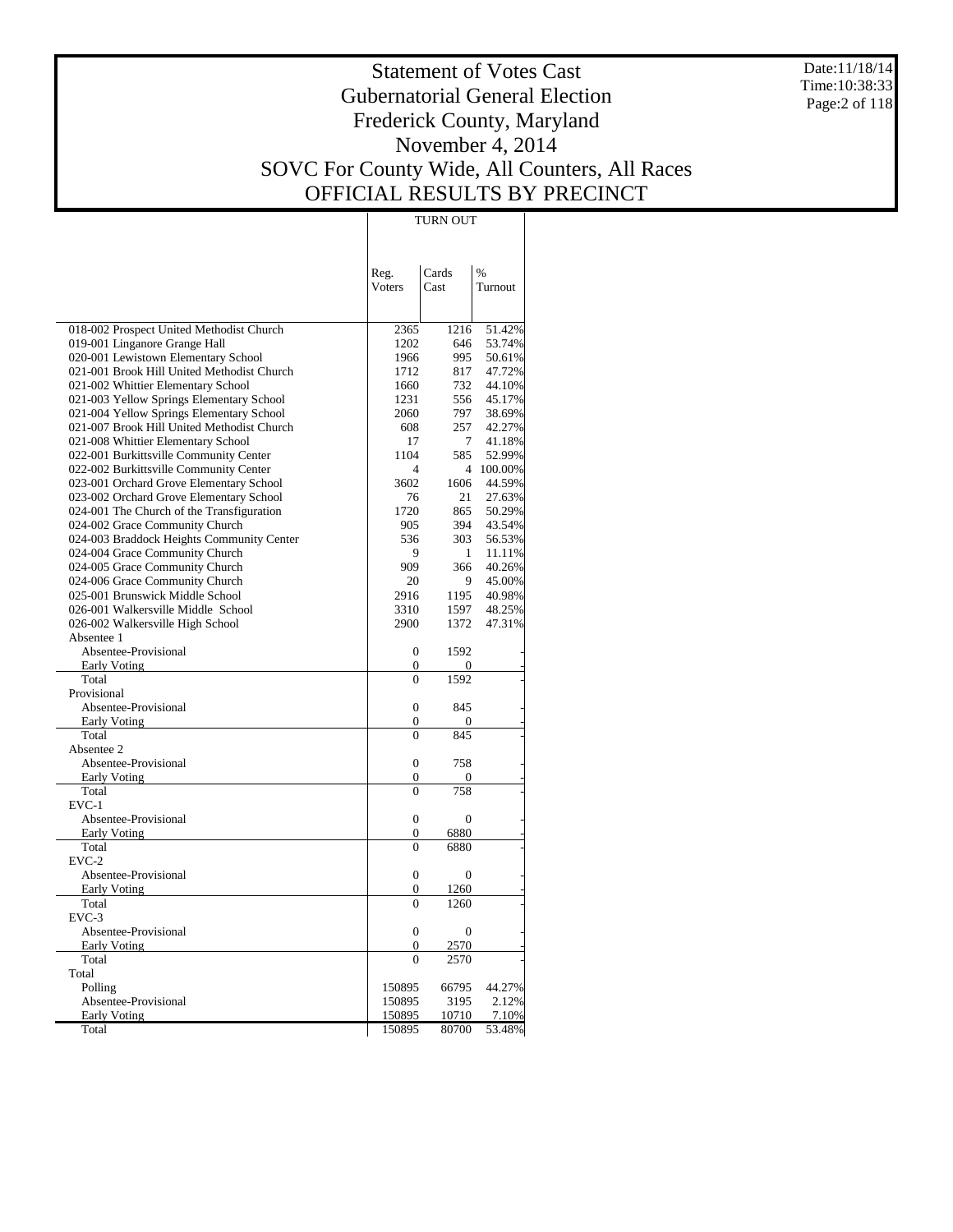Date:11/18/14 Time:10:38:33 Page: 3 of 118

# Statement of Votes Cast Gubernatorial General Election Frederick County, Maryland November 4, 2014 SOVC For County Wide, All Counters, All Races OFFICIAL RESULTS BY PRECINCT

|                                                                                                  | <b>GOVERNOR / LT. GOVERNOR</b> |                              |                        |                        |                                      |                                      |                                      |                        |                          |
|--------------------------------------------------------------------------------------------------|--------------------------------|------------------------------|------------------------|------------------------|--------------------------------------|--------------------------------------|--------------------------------------|------------------------|--------------------------|
|                                                                                                  |                                |                              |                        |                        |                                      |                                      |                                      |                        |                          |
|                                                                                                  | Reg.<br>Voters                 | Vote For Times               | Counted                | Total<br><b>V</b> otes | Times<br><b>Blank</b><br>Voted       | Times<br>Over<br>Voted               | Number<br>Of<br>Under                | Brown-Ulman<br>(DEM)   |                          |
|                                                                                                  |                                |                              |                        |                        |                                      |                                      | Votes                                |                        |                          |
| Jurisdiction Wide                                                                                |                                |                              |                        |                        |                                      |                                      |                                      |                        |                          |
| 001-001 Carroll Manor Elementary School<br>001-002 Tuscarora High School                         | 4354<br>2543                   | $\mathbf{1}$<br>$\mathbf{1}$ | 2064<br>966            | 2053<br>962            | 11<br>4                              | $\mathbf{0}$<br>$\mathbf{0}$         | $\boldsymbol{0}$<br>$\boldsymbol{0}$ |                        | 681 33.17%<br>415 43.14% |
| 002-001 Lincoln Elementary School                                                                | 2847                           | $\mathbf{1}$                 | 938                    | 932                    | 6                                    | $\mathbf{0}$                         | $\mathbf{0}$                         |                        | 531 56.97%               |
| 002-002 Lincoln Elementary School                                                                | 1033                           | $\mathbf{1}$                 | 394                    | 392                    | $\boldsymbol{2}$                     | $\boldsymbol{0}$                     | $\boldsymbol{0}$                     |                        | 195 49.74%               |
| 002-003 Evangelical Lutheran Church                                                              | 2923                           | $\mathbf{1}$                 | 1040                   | 1028                   | 12                                   | $\overline{0}$                       | $\mathbf{0}$                         |                        | 546 53.11%               |
| 002-004 Hillcrest Elementary School Multipurpose Rm                                              | 2422                           | $\mathbf{1}$                 | 792                    | 789                    | 3                                    | $\mathbf{0}$                         | $\mathbf{0}$                         |                        | 441 55.89%               |
| 002-005 William R. Talley Recreation Center Armory - A                                           | 1356                           | $\mathbf{1}$                 | 657                    | 651                    | 6                                    | $\overline{0}$                       | $\mathbf{0}$                         |                        | 328 50.38%               |
| 002-006 Ballenger Creek Middle School                                                            | 2582                           | $\mathbf{1}$                 | 1107                   | 1100                   | 7                                    | $\mathbf{0}$                         | $\boldsymbol{0}$                     |                        | 430 39.09%               |
| 002-007 Thomas Johnson Middle School                                                             | 2885                           | $\mathbf{1}$                 | 1170                   | 1160                   | 10                                   | $\overline{0}$                       | $\mathbf{0}$                         |                        | 528 45.52%               |
| 002-008 Waverley Elementary School                                                               | 3212<br>2139                   | $\mathbf{1}$<br>$\mathbf{1}$ | 1077<br>896            | 1074<br>888            | 3<br>8                               | $\mathbf{0}$<br>$\overline{0}$       | $\boldsymbol{0}$<br>$\mathbf{0}$     |                        | 527 49.07%<br>482 54.28% |
| 002-009 William R. Talley Recreation Center Armory - B<br>002-010 Monocacy Middle School         | 3779                           | $\mathbf{1}$                 | 1424                   | 1415                   | 9                                    | $\boldsymbol{0}$                     | $\boldsymbol{0}$                     |                        | 612 43.25%               |
| 002-011 North Frederick Elementary School                                                        | 2271                           | $\mathbf{1}$                 | 713                    | 702                    | 11                                   | $\overline{0}$                       | $\mathbf{0}$                         |                        | 364 51.85%               |
| 002-012 Hillcrest Elementary School Gym                                                          | 1216                           | $\mathbf{1}$                 | 461                    | 459                    | $\boldsymbol{2}$                     | $\mathbf{0}$                         | $\boldsymbol{0}$                     |                        | 234 50.98%               |
| 002-013 Cornerstone Fellowship Church                                                            | 2871                           | $\mathbf{1}$                 | 918                    | 915                    | 3                                    | $\overline{0}$                       | $\mathbf{0}$                         |                        | 488 53.33%               |
| 002-014 Ballenger Creek Elementary School                                                        | 1290                           | $\mathbf{1}$                 | 568                    | 565                    | 3                                    | $\mathbf{0}$                         | $\boldsymbol{0}$                     |                        | 233 41.24%               |
| 002-015 Monocacy Elementary School                                                               | 3492                           | $\mathbf{1}$                 | 1368                   | 1358                   | 10                                   | $\overline{0}$                       | $\mathbf{0}$                         |                        | 544 40.06%               |
| 002-016 Crestwood Middle School                                                                  | 1856                           | $\mathbf{1}$                 | 685                    | 682                    | 3                                    | $\mathbf{0}$                         | $\boldsymbol{0}$                     |                        | 378 55.43%               |
| 002-017 Cornerstone Fellowship Church                                                            | 1829                           | $\mathbf{1}$                 | 480                    | 480                    | $\boldsymbol{0}$                     | $\overline{0}$                       | $\mathbf{0}$                         |                        | 286 59.58%               |
| 002-018 Church of Jesus Christ of Latter Day Saints                                              | 1518                           | $\mathbf{1}$<br>$\mathbf{1}$ | 660                    | 659                    | 1                                    | $\mathbf{0}$<br>$\overline{0}$       | $\boldsymbol{0}$<br>$\mathbf{0}$     |                        | 276 41.88%<br>249 25.83% |
| 003-001 Middletown Middle School<br>003-002 Middletown Elementary School                         | 1896<br>3225                   | $\mathbf{1}$                 | 970<br>1631            | 964<br>1620            | 6<br>11                              | $\mathbf{0}$                         | $\boldsymbol{0}$                     |                        | 411 25.37%               |
| 003-003 Middletown Primary School                                                                | 2107                           | $\mathbf{1}$                 | 1014                   | 1002                   | 12                                   | $\overline{0}$                       | $\mathbf{0}$                         |                        | 282 28.14%               |
| 004-001 Creagerstown Lutheran Parish Hall                                                        | 759                            | $\mathbf{1}$                 | 392                    | 384                    | 8                                    | $\mathbf{0}$                         | $\boldsymbol{0}$                     |                        | 59 15.36%                |
| 005-001 Emmitsburg Elementary School                                                             | 3113                           | $\mathbf{1}$                 | 1457                   | 1443                   | 14                                   | $\overline{0}$                       | $\mathbf{0}$                         |                        | 341 23.63%               |
| 006-001 Wolfsville Elementary School                                                             | 1399                           | $\mathbf{1}$                 | 796                    | 791                    | 5                                    | $\mathbf{0}$                         | $\boldsymbol{0}$                     |                        | 150 18.96%               |
| 007-001 Urbana Elementary School                                                                 | 1776                           | $\mathbf{1}$                 | 809                    | 799                    | 10                                   | $\overline{0}$                       | $\mathbf{0}$                         |                        | 257 32.17%               |
| 007-002 Centerville Elementary School                                                            | 3971                           | $\mathbf{1}$                 | 1512                   | 1505                   | 7                                    | $\mathbf{0}$                         | $\boldsymbol{0}$                     |                        | 628 41.73%               |
| 007-003 Urbana High School                                                                       | 2345                           | $\mathbf{1}$                 | 1064                   | 1055                   | 9                                    | $\overline{0}$                       | $\mathbf{0}$                         |                        | 349 33.08%               |
| 007-004 Urbana Regional Library                                                                  | 1858                           | $\mathbf{1}$                 | 669                    | 669                    | $\boldsymbol{0}$                     | $\mathbf{0}$                         | $\boldsymbol{0}$                     |                        | 259 38.71%               |
| 007-005 St. Ignatius of Loyola Catholic Church<br>007-006 St. Ignatius of Loyola Catholic Church | 81<br>$\overline{c}$           | $\mathbf{1}$<br>$\mathbf{1}$ | 46<br>$\boldsymbol{0}$ | 46<br>$\boldsymbol{0}$ | $\boldsymbol{0}$<br>$\boldsymbol{0}$ | $\overline{0}$<br>$\mathbf{0}$       | $\mathbf{0}$<br>$\boldsymbol{0}$     | 13<br>$\boldsymbol{0}$ | 28.26%                   |
| 007-007 Urbana Regional Library                                                                  | 282                            | $\mathbf{1}$                 | 113                    | 112                    | 1                                    | $\overline{0}$                       | $\boldsymbol{0}$                     |                        | 22 19.64%                |
| 008-001 Liberty Elementary School                                                                | 1706                           | $\mathbf{1}$                 | 881                    | 877                    | $\overline{4}$                       | $\mathbf{0}$                         | $\boldsymbol{0}$                     | 167                    | 19.04%                   |
| 009-001 New Market Middle School                                                                 | 2793                           | $\mathbf{1}$                 | 1395                   | 1392                   | 3                                    | $\overline{0}$                       | $\mathbf{0}$                         |                        | 345 24.78%               |
| 009-002 Green Valley Elementary School                                                           | 3177                           | $\mathbf{1}$                 | 1567                   | 1554                   | 13                                   | $\boldsymbol{0}$                     | $\boldsymbol{0}$                     |                        | 403 25.93%               |
| 009-003 Oakdale Middle School                                                                    | 539                            | $\mathbf{1}$                 | 226                    | 226                    | $\boldsymbol{0}$                     | $\overline{0}$                       | $\mathbf{0}$                         |                        | 61 26.99%                |
| 009-004 Kemptown Elementary School                                                               | 3174                           | $\mathbf{1}$                 | 1526                   | 1515                   | 11                                   | $\mathbf{0}$                         | $\boldsymbol{0}$                     |                        | 362 23.89%               |
| 009-005 Linganore High School                                                                    | 1352                           | $\mathbf{1}$                 | 679                    | 675                    | 4                                    | $\mathbf{0}$                         | $\mathbf{0}$                         |                        | 199 29.48%               |
| 009-006 Spring Ridge Elementary School Side A                                                    | 2896                           | $\mathbf{1}$                 | 1294                   | 1288                   | 6<br>9                               | $\boldsymbol{0}$                     | $\mathbf{0}$                         |                        | 463 35.95%               |
| 009-007 Deer Crossing Elementary School<br>009-008 Spring Ridge Elementary School Side B         | 3684<br>1154                   | 1<br>$\mathbf{1}$            | 1746<br>532            | 1737<br>529            | 3                                    | $\Omega$<br>$\boldsymbol{0}$         | $\Omega$<br>$\boldsymbol{0}$         |                        | 521 29.99%<br>189 35.73% |
| 009-009 Oakdale Middle School                                                                    | 763                            | $\mathbf{1}$                 | 385                    | 382                    | 3                                    | $\mathbf{0}$                         | $\boldsymbol{0}$                     |                        | 120 31.41%               |
| 010-001 Sabillasville Elementary School                                                          | 1369                           | $\mathbf{1}$                 | 673                    | 669                    | 4                                    | $\boldsymbol{0}$                     | $\mathbf 0$                          | 117                    | 17.49%                   |
| 011-001 Woodsboro Elementary School                                                              | 2130                           | $\mathbf{1}$                 | 1103                   | 1097                   | 6                                    | $\mathbf{0}$                         | $\boldsymbol{0}$                     |                        | 206 18.78%               |
| 012-001 Faith Baptist Church                                                                     | 2303                           | $\mathbf{1}$                 | 1030                   | 1021                   | 9                                    | $\boldsymbol{0}$                     | $\boldsymbol{0}$                     |                        | 304 29.77%               |
| 012-002 Faith Baptist Church                                                                     | 1                              | $\mathbf{1}$                 | 1                      | 1                      | $\boldsymbol{0}$                     | $\mathbf{0}$                         | $\boldsymbol{0}$                     |                        | 1 100.00%                |
| 013-001 Mt. Pleasant Ruritan Club                                                                | 3627                           | $\mathbf{1}$                 | 1732                   | 1719                   | 13                                   | $\boldsymbol{0}$                     | $\boldsymbol{0}$                     |                        | 526 30.60%               |
| 013-002 Mt. Pleasant Ruritan Club                                                                | 125                            | $\mathbf{1}$                 | 73                     | 73                     | $\boldsymbol{0}$                     | $\boldsymbol{0}$                     | $\boldsymbol{0}$                     |                        | 15 20.55%                |
| 013-003 Mt. Pleasant Ruritan Club                                                                | 241                            | $\mathbf{1}$                 | 100                    | 100                    | $\boldsymbol{0}$                     | $\boldsymbol{0}$                     | $\boldsymbol{0}$                     |                        | 23 23.00%                |
| 014-001 Jefferson Ruritan Community Center                                                       | 2975                           | $\mathbf{1}$                 | 1661                   | 1646                   | 15                                   | $\boldsymbol{0}$                     | $\boldsymbol{0}$                     |                        | 403 24.48%               |
| 014-002 Valley Elementary School<br>015-001 Thurmont Middle School                               | 449                            | $\mathbf{1}$<br>$\mathbf{1}$ | 231                    | 229                    | $\overline{c}$<br>12                 | $\boldsymbol{0}$<br>$\boldsymbol{0}$ | $\boldsymbol{0}$<br>$\boldsymbol{0}$ |                        | 57 24.89%<br>202 19.22%  |
| 015-002 Thurmont Elementary School                                                               | 2572<br>3003                   | $\mathbf{1}$                 | 1063<br>1233           | 1051<br>1225           | 8                                    | $\boldsymbol{0}$                     | $\boldsymbol{0}$                     |                        | 264 21.55%               |
| 016-001 Myersville Elementary School                                                             | 3034                           | $\mathbf{1}$                 | 1553                   | 1550                   | 3                                    | $\boldsymbol{0}$                     | $\boldsymbol{0}$                     |                        | 406 26.19%               |
| 017-001 Johnsville Methodist Hall                                                                | 1394                           | $\mathbf{1}$                 | 773                    | 769                    | 4                                    | $\boldsymbol{0}$                     | $\boldsymbol{0}$                     |                        | 118 15.34%               |
| 018-001 Twin Ridge Elementary School                                                             | 4370                           | $\mathbf{1}$                 | 2146                   | 2138                   | 8                                    | $\boldsymbol{0}$                     | $\boldsymbol{0}$                     |                        | 502 23.48%               |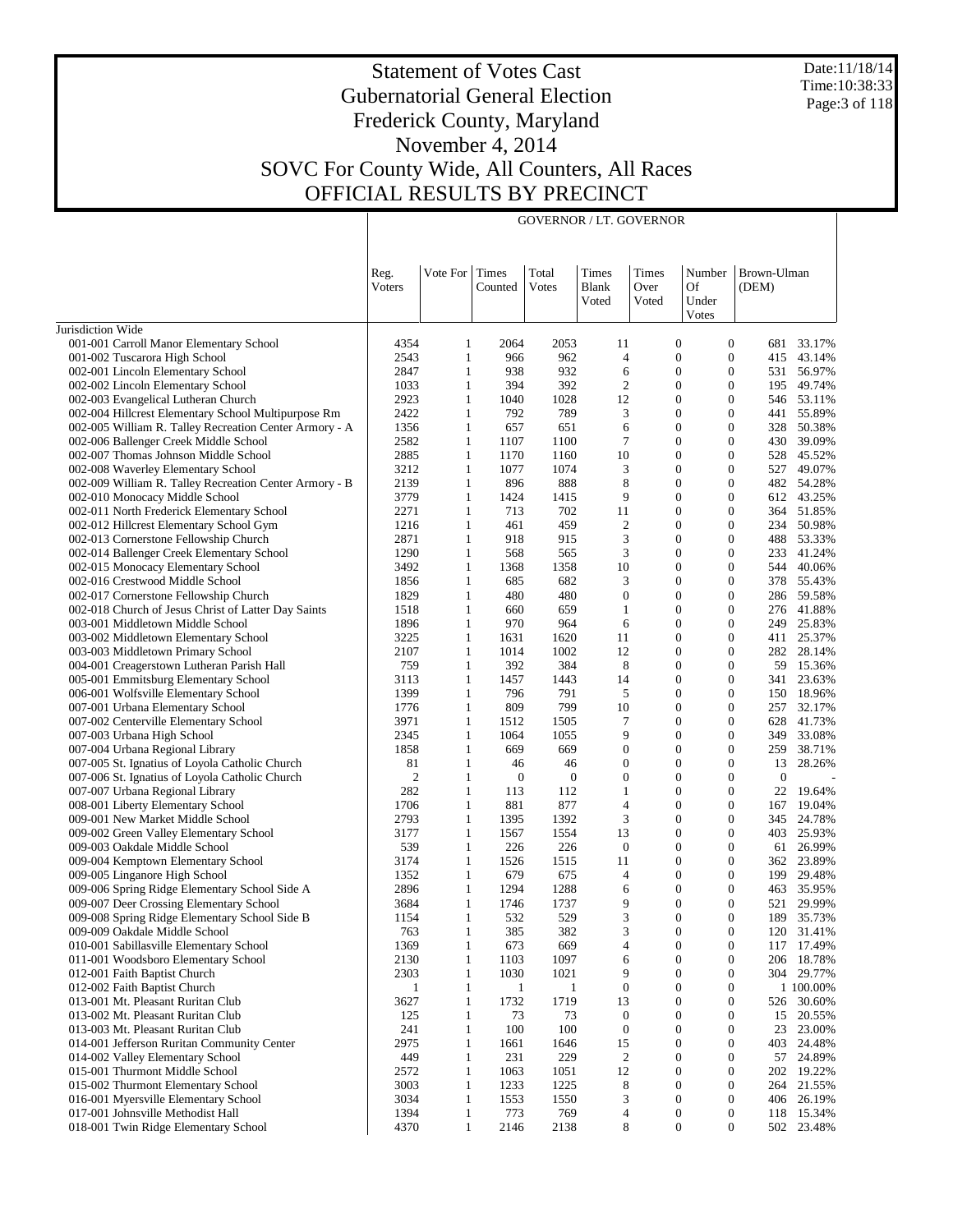Date:11/18/14 Time:10:38:33 Page:4 of 118

# Statement of Votes Cast Gubernatorial General Election Frederick County, Maryland November 4, 2014 SOVC For County Wide, All Counters, All Races OFFICIAL RESULTS BY PRECINCT

 $\overline{\phantom{a}}$ 

GOVERNOR / LT. GOVERNOR

|                                            | Reg.<br>Voters     | Vote For                       | Times<br>Counted      | Total<br><b>Votes</b> | Times<br><b>Blank</b><br>Voted | Times<br>Over<br>Voted       | Number<br>Of<br>Under<br><b>V</b> otes | Brown-Ulman<br>(DEM)  |            |
|--------------------------------------------|--------------------|--------------------------------|-----------------------|-----------------------|--------------------------------|------------------------------|----------------------------------------|-----------------------|------------|
| 018-002 Prospect United Methodist Church   | 2365               | $\mathbf{1}$                   | 1216                  | 1211                  | 5                              | $\boldsymbol{0}$             | $\mathbf{0}$                           | 207                   | 17.09%     |
| 019-001 Linganore Grange Hall              | 1202               | $\mathbf{1}$                   | 646                   | 641                   | 5                              | $\overline{0}$               | $\overline{0}$                         | 103                   | 16.07%     |
| 020-001 Lewistown Elementary School        | 1966               | $\mathbf{1}$                   | 995                   | 973                   | 22                             | $\overline{0}$               | $\mathbf{0}$                           | 199                   | 20.45%     |
| 021-001 Brook Hill United Methodist Church | 1712               | $\mathbf{1}$                   | 817                   | 810                   | $\overline{7}$                 | $\theta$                     | $\Omega$                               | 192                   | 23.70%     |
| 021-002 Whittier Elementary School         | 1660               | $\mathbf{1}$                   | 732                   | 726                   | 6                              | $\theta$                     | $\mathbf{0}$                           | 265                   | 36.50%     |
| 021-003 Yellow Springs Elementary School   | 1231               | $\mathbf{1}$                   | 556                   | 552                   | $\overline{4}$                 | $\overline{0}$               | $\mathbf{0}$                           | 189                   | 34.24%     |
| 021-004 Yellow Springs Elementary School   | 2060               | $\mathbf{1}$                   | 797                   | 793                   | $\overline{4}$                 | $\mathbf{0}$                 | $\mathbf{0}$                           | 288                   | 36.32%     |
| 021-007 Brook Hill United Methodist Church | 608                | $\mathbf{1}$                   | 257                   | 256                   | $\mathbf{1}$                   | $\overline{0}$               | $\mathbf{0}$                           | 68                    | 26.56%     |
| 021-008 Whittier Elementary School         | 17                 | $\mathbf{1}$                   | $\tau$                | $\overline{7}$        | $\Omega$                       | $\theta$                     | $\theta$                               | 1                     | 14.29%     |
| 022-001 Burkittsville Community Center     | 1104               | $\mathbf{1}$                   | 585                   | 576                   | 9                              | $\theta$                     | $\mathbf{0}$                           |                       | 157 27.26% |
| 022-002 Burkittsville Community Center     | $\overline{4}$     | $\mathbf{1}$                   | $\overline{4}$        | $\overline{4}$        | $\boldsymbol{0}$               | $\Omega$                     | $\theta$                               | $\mathbf{0}$          | 0.00%      |
| 023-001 Orchard Grove Elementary School    | 3602               | $\mathbf{1}$                   | 1606                  | 1596                  | 10                             | $\overline{0}$               | $\overline{0}$                         |                       | 546 34.21% |
| 023-002 Orchard Grove Elementary School    | 76                 | $\mathbf{1}$                   | 21                    | 21                    | $\mathbf{0}$                   | $\overline{0}$               | $\mathbf{0}$                           | 8                     | 38.10%     |
| 024-001 The Church of the Transfiguration  | 1720               | $\mathbf{1}$                   | 865                   | 858                   | $\overline{7}$                 | $\theta$                     | $\theta$                               | 281                   | 32.75%     |
| 024-002 Grace Community Church             | 905                | $\mathbf{1}$                   | 394                   | 391                   | 3                              | $\overline{0}$               | $\mathbf{0}$                           |                       | 130 33.25% |
| 024-003 Braddock Heights Community Center  | 536                | $\mathbf{1}$                   | 303                   | 302                   | $\mathbf{1}$                   | $\Omega$                     | $\theta$                               |                       | 113 37.42% |
| 024-004 Grace Community Church             | 9                  | $\mathbf{1}$                   | $\mathbf{1}$          | $\mathbf{1}$          | $\Omega$                       | $\theta$                     | $\theta$                               | $\boldsymbol{0}$      | 0.00%      |
| 024-005 Grace Community Church             | 909                | $\mathbf{1}$                   | 366                   | 363                   | 3                              | $\overline{0}$               | $\mathbf{0}$                           | 136                   | 37.47%     |
| 024-006 Grace Community Church             | 20                 | $\mathbf{1}$                   | 9                     | 9                     | $\Omega$                       | $\theta$                     | $\theta$                               |                       | 3 33.33%   |
| 025-001 Brunswick Middle School            | 2916               | $\mathbf{1}$                   | 1195                  | 1178                  | 17                             | $\overline{0}$               | $\mathbf{0}$                           | 403                   | 34.21%     |
| 026-001 Walkersville Middle School         | 3310               | $\mathbf{1}$                   | 1597                  | 1583                  | 14                             | $\overline{0}$               | $\mathbf{0}$                           | 550                   | 34.74%     |
| 026-002 Walkersville High School           | 2900               | $\mathbf{1}$                   | 1372                  | 1360                  | 12                             | $\theta$                     | $\mathbf{0}$                           | 365                   | 26.84%     |
| Absentee 1                                 |                    |                                |                       |                       |                                |                              |                                        |                       |            |
| Absentee-Provisional                       | 150895             | $\mathbf{1}$                   | 1592                  | 1565                  | 25                             | $\overline{c}$               | $\overline{0}$                         | 578                   | 36.93%     |
| <b>Early Voting</b>                        | 150895             | $\mathbf{1}$                   | $\mathbf{0}$          | $\mathbf{0}$          | $\mathbf{0}$                   | $\mathbf{0}$                 | $\boldsymbol{0}$                       | $\overline{0}$        |            |
| Total                                      | $\mathbf{0}$       | $\overline{2}$                 | 1592                  | 1565                  | 25                             | $\overline{2}$               | $\Omega$                               | 578                   | 36.93%     |
| Provisional                                |                    |                                |                       |                       |                                |                              |                                        |                       |            |
| Absentee-Provisional                       | 150895             | $\mathbf{1}$                   | 845                   | 833                   | 12                             | $\boldsymbol{0}$             | $\boldsymbol{0}$                       | 313                   | 37.58%     |
| <b>Early Voting</b>                        | 150895             | $\mathbf{1}$                   | $\mathbf{0}$          | $\mathbf{0}$          | $\boldsymbol{0}$               | $\boldsymbol{0}$             | $\boldsymbol{0}$                       | $\mathbf{0}$          |            |
| Total                                      | $\mathbf{0}$       | $\overline{c}$                 | 845                   | 833                   | 12                             | $\Omega$                     | $\Omega$                               | 313                   | 37.58%     |
| Absentee 2                                 |                    |                                |                       |                       |                                |                              |                                        |                       |            |
| Absentee-Provisional                       | 150895             | $\mathbf{1}$                   | 758                   | 743                   | 15                             | $\mathbf{0}$<br>$\mathbf{0}$ | $\mathbf{0}$<br>$\mathbf{0}$           | 328                   | 44.15%     |
| <b>Early Voting</b><br>Total               | 150895<br>$\theta$ | $\mathbf{1}$<br>$\overline{2}$ | $\overline{0}$<br>758 | $\mathbf{0}$<br>743   | $\mathbf{0}$<br>15             | $\theta$                     | $\theta$                               | $\overline{0}$<br>328 | 44.15%     |
| $EVC-1$                                    |                    |                                |                       |                       |                                |                              |                                        |                       |            |
| Absentee-Provisional                       | 150895             | $\mathbf{1}$                   | $\overline{0}$        | $\overline{0}$        | $\boldsymbol{0}$               | $\overline{0}$               | $\mathbf{0}$                           | $\boldsymbol{0}$      |            |
| Early Voting                               | 150895             | $\mathbf{1}$                   | 6880                  | 6817                  | 63                             | $\overline{0}$               | $\mathbf{0}$                           | 3311                  | 48.57%     |
| Total                                      | $\Omega$           | $\overline{2}$                 | 6880                  | 6817                  | 63                             | $\Omega$                     | $\Omega$                               | 3311                  | 48.57%     |
| $EVC-2$                                    |                    |                                |                       |                       |                                |                              |                                        |                       |            |
| Absentee-Provisional                       | 150895             | $\mathbf{1}$                   | $\boldsymbol{0}$      | $\boldsymbol{0}$      | $\boldsymbol{0}$               | $\boldsymbol{0}$             | $\boldsymbol{0}$                       | $\boldsymbol{0}$      |            |
| <b>Early Voting</b>                        | 150895             | $\mathbf{1}$                   | 1260                  | 1239                  | 21                             | $\boldsymbol{0}$             | $\mathbf{0}$                           | 387                   | 31.23%     |
| Total                                      | $\mathbf{0}$       | $\overline{2}$                 | 1260                  | 1239                  | 21                             | $\overline{0}$               | $\mathbf{0}$                           | 387                   | 31.23%     |
| $EVC-3$                                    |                    |                                |                       |                       |                                |                              |                                        |                       |            |
| Absentee-Provisional                       | 150895             | $\mathbf{1}$                   | $\theta$              | $\overline{0}$        | $\mathbf{0}$                   | $\mathbf{0}$                 | $\mathbf{0}$                           | $\overline{0}$        |            |
| <b>Early Voting</b>                        | 150895             | $\mathbf{1}$                   | 2570                  | 2547                  | 23                             | $\boldsymbol{0}$             | $\boldsymbol{0}$                       | 1048                  | 41.15%     |
| Total                                      | $\overline{0}$     | $\overline{2}$                 | 2570                  | 2547                  | 23                             | $\overline{0}$               | $\mathbf{0}$                           | 1048                  | 41.15%     |
| Total                                      |                    |                                |                       |                       |                                |                              |                                        |                       |            |
| Polling                                    | 150895             | 79                             | 66795                 | 66328                 | 467                            | $\boldsymbol{0}$             | $\overline{0}$                         | 21717                 | 32.74%     |
| Absentee-Provisional                       | 905370             | 6                              | 3195                  | 3141                  | 52                             | $\overline{2}$               | $\mathbf{0}$                           | 1219                  | 38.81%     |
| Early Voting                               | 905370             | 6                              | 10710                 | 10603                 | 107                            | $\Omega$                     | $\Omega$                               | 4746                  | 44.76%     |
| Total                                      | 150895             | 91                             | 80700                 | 80072                 | 626                            | $\overline{c}$               | $\Omega$                               | 27682                 | 34.57%     |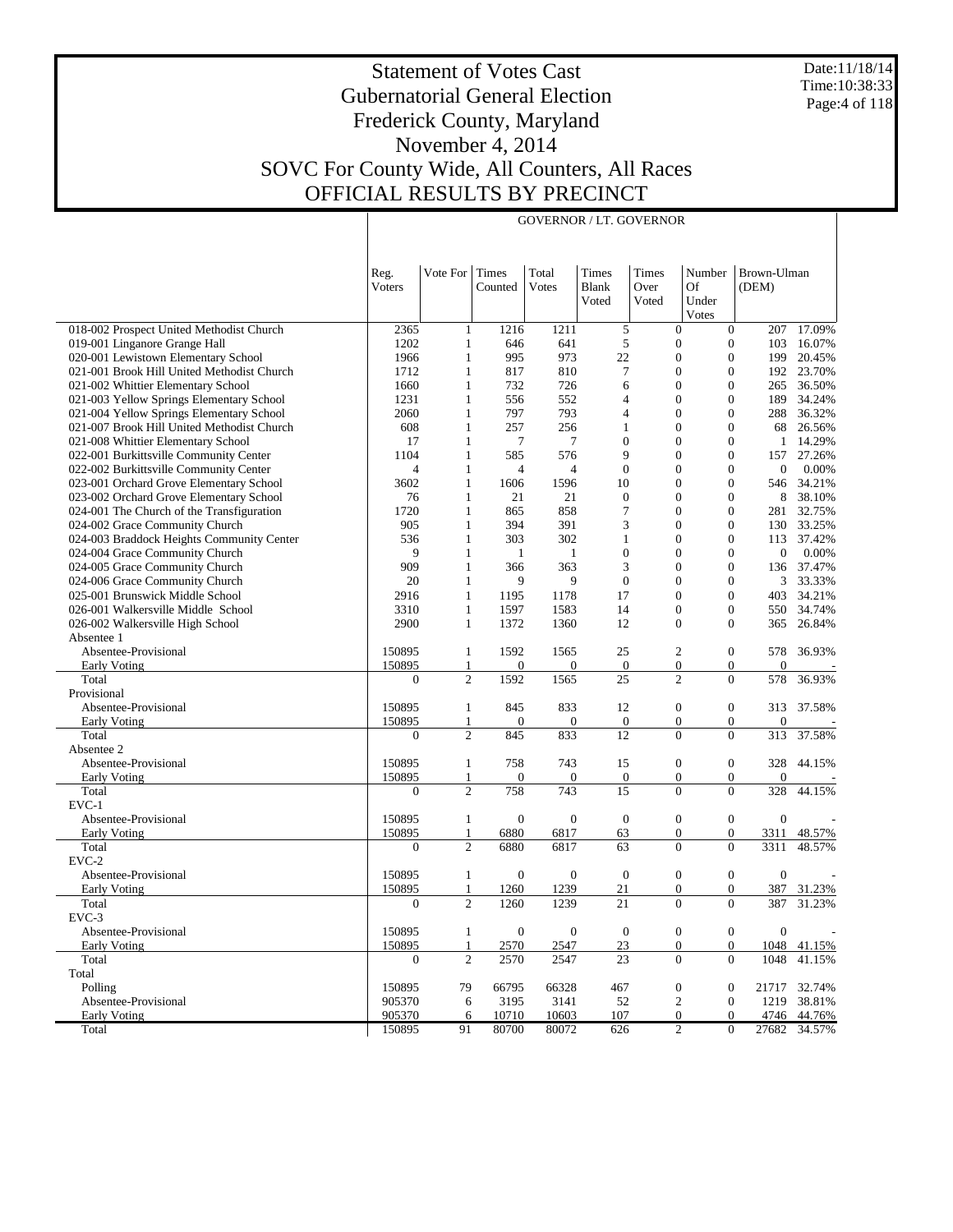Date:11/18/14 Time:10:38:33 Page:5 of 118

## Statement of Votes Cast Gubernatorial General Election Frederick County, Maryland November 4, 2014 SOVC For County Wide, All Counters, All Races OFFICIAL RESULTS BY PRECINCT

GOVERNOR / LT. GOVERNOR

|                                                                                    | Hogan-Rutherford |                      | Quinn-Gaztanaga        |                | Write-In Votes   |                |
|------------------------------------------------------------------------------------|------------------|----------------------|------------------------|----------------|------------------|----------------|
|                                                                                    | (REP)            |                      | (LIB)                  |                |                  |                |
|                                                                                    |                  |                      |                        |                |                  |                |
| Jurisdiction Wide                                                                  |                  |                      |                        |                |                  |                |
| 001-001 Carroll Manor Elementary School                                            | 1337             | 65.12%               | 34                     | 1.66%          | $\mathbf{1}$     | 0.05%          |
| 001-002 Tuscarora High School                                                      | 523              | 54.37%               | 23                     | 2.39%          | 1                | 0.10%          |
| 002-001 Lincoln Elementary School                                                  |                  | 370 39.70%           | 30                     | 3.22%          | 1                | 0.11%          |
| 002-002 Lincoln Elementary School                                                  |                  | 182 46.43%           | 14                     | 3.57%          | 1                | 0.26%          |
| 002-003 Evangelical Lutheran Church                                                |                  | 445 43.29%           | 33                     | 3.21%          | 4                | 0.39%          |
| 002-004 Hillcrest Elementary School Multipurpose Rm                                |                  | 328 41.57%           | 19                     | 2.41%          | 1                | 0.13%          |
| 002-005 William R. Talley Recreation Center Armory - A                             |                  | 310 47.62%           | 12                     | 1.84%          | 1                | 0.15%          |
| 002-006 Ballenger Creek Middle School                                              | 649              | 59.00%               | 21                     | 1.91%          | $\boldsymbol{0}$ | 0.00%          |
| 002-007 Thomas Johnson Middle School                                               |                  | 595 51.29%           | 33                     | 2.84%          | 4                | 0.34%          |
| 002-008 Waverley Elementary School                                                 |                  | 525 48.88%           | 22                     | 2.05%          | $\boldsymbol{0}$ | 0.00%          |
| 002-009 William R. Talley Recreation Center Armory - B                             |                  | 383 43.13%           | 21                     | 2.36%          | $\overline{c}$   | 0.23%          |
| 002-010 Monocacy Middle School                                                     | 773              | 54.63%               | 29                     | 2.05%          | 1                | 0.07%          |
| 002-011 North Frederick Elementary School                                          |                  | 318 45.30%           | 19                     | 2.71%          | 1                | 0.14%          |
| 002-012 Hillcrest Elementary School Gym                                            |                  | 215 46.84%           | 9                      | 1.96%          | 1                | 0.22%          |
| 002-013 Cornerstone Fellowship Church<br>002-014 Ballenger Creek Elementary School | 321              | 411 44.92%           | 15<br>10               | 1.64%<br>1.77% | 1<br>1           | 0.11%<br>0.18% |
| 002-015 Monocacy Elementary School                                                 |                  | 56.81%<br>784 57.73% | 29                     | 2.14%          | 1                | 0.07%          |
| 002-016 Crestwood Middle School                                                    | 287              | 42.08%               | 17                     | 2.49%          | $\boldsymbol{0}$ | 0.00%          |
| 002-017 Cornerstone Fellowship Church                                              |                  | 184 38.33%           | 9                      | 1.88%          | 1                | 0.21%          |
| 002-018 Church of Jesus Christ of Latter Day Saints                                | 367              | 55.69%               | 15                     | 2.28%          | 1                | 0.15%          |
| 003-001 Middletown Middle School                                                   |                  | 695 72.10%           | 20                     | 2.07%          | $\boldsymbol{0}$ | 0.00%          |
| 003-002 Middletown Elementary School                                               |                  | 1188 73.33%          | 17                     | 1.05%          | 4                | 0.25%          |
| 003-003 Middletown Primary School                                                  |                  | 710 70.86%           | 9                      | 0.90%          | 1                | 0.10%          |
| 004-001 Creagerstown Lutheran Parish Hall                                          | 321              | 83.59%               | $\overline{4}$         | 1.04%          | $\boldsymbol{0}$ | 0.00%          |
| 005-001 Emmitsburg Elementary School                                               |                  | 1074 74.43%          | 26                     | 1.80%          | $\overline{c}$   | 0.14%          |
| 006-001 Wolfsville Elementary School                                               | 631              | 79.77%               | 10                     | 1.26%          | $\boldsymbol{0}$ | 0.00%          |
| 007-001 Urbana Elementary School                                                   |                  | 524 65.58%           | 18                     | 2.25%          | 0                | 0.00%          |
| 007-002 Centerville Elementary School                                              | 849              | 56.41%               | 26                     | 1.73%          | 2                | 0.13%          |
| 007-003 Urbana High School                                                         |                  | 684 64.83%           | 22                     | 2.09%          | $\boldsymbol{0}$ | 0.00%          |
| 007-004 Urbana Regional Library                                                    |                  | 396 59.19%           | 13                     | 1.94%          | $\mathbf{1}$     | 0.15%          |
| 007-005 St. Ignatius of Loyola Catholic Church                                     | 33               | 71.74%               | $\mathbf{0}$           | 0.00%          | 0                | 0.00%          |
| 007-006 St. Ignatius of Loyola Catholic Church                                     | $\boldsymbol{0}$ |                      | $\boldsymbol{0}$       |                | 0                |                |
| 007-007 Urbana Regional Library                                                    | 88               | 78.57%               | 2                      | 1.79%          | 0                | $0.00\%$       |
| 008-001 Liberty Elementary School                                                  | 698              | 79.59%               | 12                     | 1.37%          | $\boldsymbol{0}$ | 0.00%          |
| 009-001 New Market Middle School                                                   | 1012             | 72.70%               | 35                     | 2.51%          | $\boldsymbol{0}$ | 0.00%          |
| 009-002 Green Valley Elementary School                                             | 1124             | 72.33%               | 26                     | 1.67%          | 1                | 0.06%          |
| 009-003 Oakdale Middle School                                                      |                  | 156 69.03%           | 9                      | 3.98%          | 0                | 0.00%          |
| 009-004 Kemptown Elementary School                                                 | 1119             | 73.86%               | 31                     | 2.05%          | 3                | 0.20%          |
| 009-005 Linganore High School                                                      |                  | 465 68.89%           | 10                     | 1.48%          | $\mathbf{1}$     | 0.15%          |
| 009-006 Spring Ridge Elementary School Side A                                      | 808              | 62.73%               | 15                     | 1.16%          | 2                | 0.16%          |
| 009-007 Deer Crossing Elementary School                                            | 1183             | 68.11%               | 31                     | 1.78%          | $\overline{c}$   | 0.12%          |
| 009-008 Spring Ridge Elementary School Side B                                      | 325              | 61.44%               | 15                     | 2.84%          | $\boldsymbol{0}$ | 0.00%          |
| 009-009 Oakdale Middle School                                                      | 255              | 66.75%               | 7                      | 1.83%          | $\boldsymbol{0}$ | 0.00%          |
| 010-001 Sabillasville Elementary School                                            | 541              | 80.87%               | 10                     | 1.49%          | $\mathbf{1}$     | 0.15%          |
| 011-001 Woodsboro Elementary School<br>012-001 Faith Baptist Church                | 863              | 78.67%               | 26                     | 2.37%          | 2                | 0.18%<br>0.29% |
|                                                                                    | 702<br>0         | 68.76%               | 12<br>$\boldsymbol{0}$ | 1.18%          | 3<br>0           |                |
| 012-002 Faith Baptist Church<br>013-001 Mt. Pleasant Ruritan Club                  |                  | 0.00%<br>66.78%      | 40                     | 0.00%<br>2.33% | 5                | 0.00%<br>0.29% |
| 013-002 Mt. Pleasant Ruritan Club                                                  | 1148<br>57       | 78.08%               | $\mathbf{1}$           | 1.37%          | 0                | 0.00%          |
| 013-003 Mt. Pleasant Ruritan Club                                                  | 76               | 76.00%               | $\mathbf{1}$           | 1.00%          | 0                | 0.00%          |
| 014-001 Jefferson Ruritan Community Center                                         | 1209             | 73.45%               | 29                     | 1.76%          | 5                | 0.30%          |
| 014-002 Valley Elementary School                                                   | 172              | 75.11%               | $\boldsymbol{0}$       | 0.00%          | 0                | 0.00%          |
| 015-001 Thurmont Middle School                                                     | 826              | 78.59%               | 23                     | 2.19%          | 0                | 0.00%          |
| 015-002 Thurmont Elementary School                                                 | 935              | 76.33%               | 25                     | 2.04%          | $\mathbf{1}$     | 0.08%          |
| 016-001 Myersville Elementary School                                               | 1114             | 71.87%               | 27                     | 1.74%          | 3                | 0.19%          |
| 017-001 Johnsville Methodist Hall                                                  | 630              | 81.92%               | 19                     | 2.47%          | 2                | 0.26%          |
| 018-001 Twin Ridge Elementary School                                               | 1607             | 75.16%               | 28                     | 1.31%          | $\mathbf{1}$     | 0.05%          |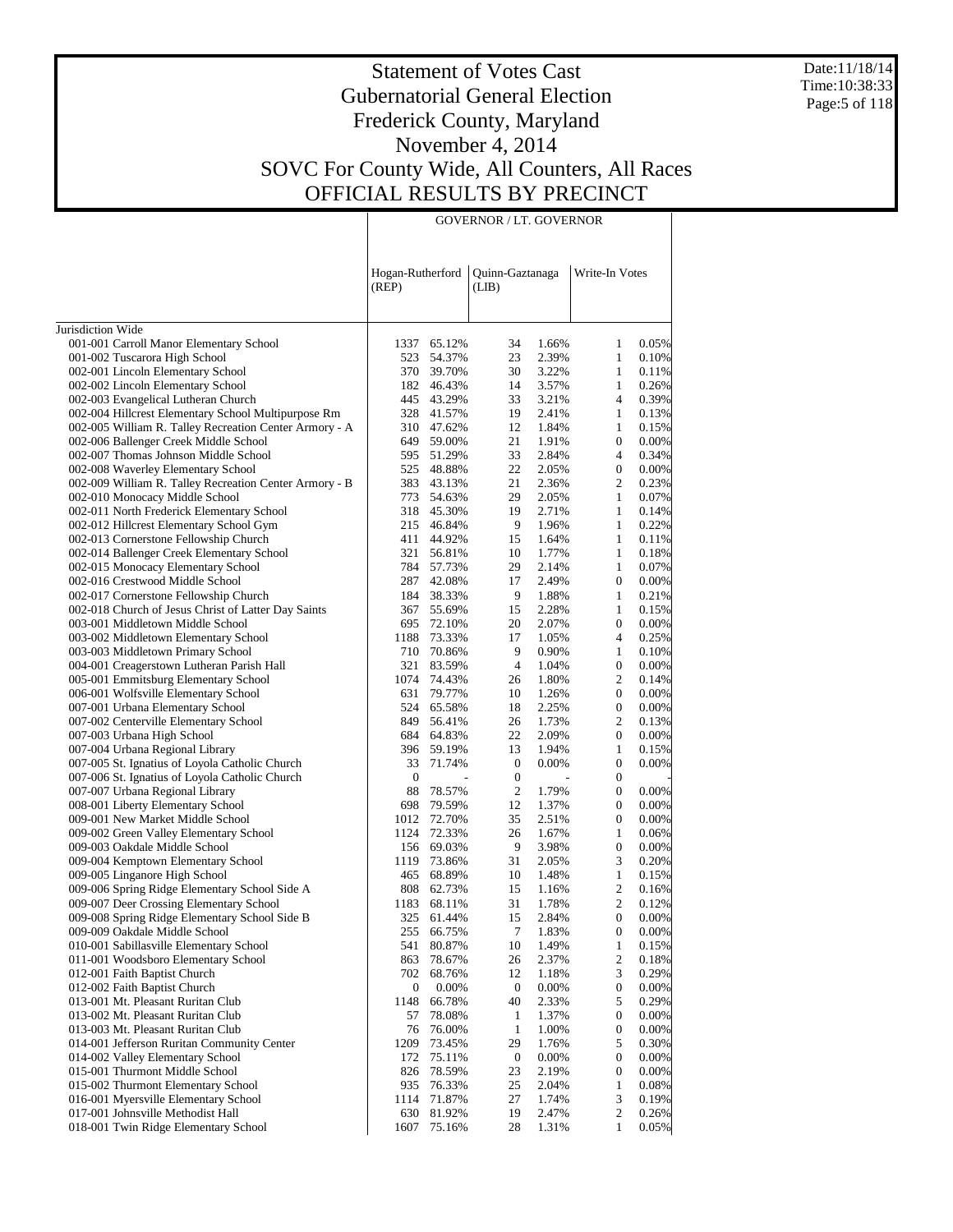Date:11/18/14 Time:10:38:33 Page:6 of 118

# Statement of Votes Cast Gubernatorial General Election Frederick County, Maryland November 4, 2014 SOVC For County Wide, All Counters, All Races OFFICIAL RESULTS BY PRECINCT

GOVERNOR / LT. GOVERNOR

 $\mathbb{R}$ 

|                                            | Hogan-Rutherford<br>(REP) |                       | Quinn-Gaztanaga<br>(LIB) |                | Write-In Votes       |                |
|--------------------------------------------|---------------------------|-----------------------|--------------------------|----------------|----------------------|----------------|
|                                            |                           |                       |                          |                |                      |                |
| 018-002 Prospect United Methodist Church   | 982                       | 81.09%                | 22                       | 1.82%          | $\Omega$             | 0.00%          |
| 019-001 Linganore Grange Hall              | 519                       | 80.97%                | 17                       | 2.65%          | $\overline{c}$       | 0.31%          |
| 020-001 Lewistown Elementary School        | 747                       | 76.77%                | 25                       | 2.57%          | $\overline{c}$       | 0.21%          |
| 021-001 Brook Hill United Methodist Church |                           | 590 72.84%            | 23                       | 2.84%          | 5                    | 0.62%          |
| 021-002 Whittier Elementary School         |                           | 442 60.88%            | 19                       | 2.62%          | $\mathbf{0}$         | 0.00%          |
| 021-003 Yellow Springs Elementary School   | 357                       | 64.67%                | $\overline{4}$           | 0.72%          | $\overline{c}$       | 0.36%          |
| 021-004 Yellow Springs Elementary School   |                           | 489 61.66%            | 14                       | 1.77%          | $\overline{c}$       | 0.25%          |
| 021-007 Brook Hill United Methodist Church | 185                       | 72.27%                | 3                        | 1.17%          | $\mathbf{0}$         | 0.00%          |
| 021-008 Whittier Elementary School         |                           | 6 85.71%              | $\mathbf{0}$             | 0.00%          | $\mathbf{0}$         | 0.00%          |
| 022-001 Burkittsville Community Center     |                           | 404 70.14%            | 15                       | 2.60%          | $\overline{0}$       | 0.00%          |
| 022-002 Burkittsville Community Center     |                           | 4 100.00%             | $\mathbf{0}$             | 0.00%          | $\overline{0}$       | 0.00%          |
| 023-001 Orchard Grove Elementary School    |                           | 1017 63.72%           | 32                       | 2.01%          | $\mathbf{1}$         | 0.06%          |
| 023-002 Orchard Grove Elementary School    |                           | 12 57.14%             | $\mathbf{1}$             | 4.76%          | $\theta$             | 0.00%          |
| 024-001 The Church of the Transfiguration  | 557                       | 64.92%                | 17                       | 1.98%          | 3                    | 0.35%          |
| 024-002 Grace Community Church             |                           | 257 65.73%            | 3                        | 0.77%          | $\mathbf{1}$         | 0.26%          |
| 024-003 Braddock Heights Community Center  |                           | 185 61.26%            | $\overline{4}$           | 1.32%          | $\Omega$             | 0.00%          |
| 024-004 Grace Community Church             |                           | 1 100.00%             | $\mathbf{0}$             | 0.00%          | $\overline{0}$       | 0.00%          |
| 024-005 Grace Community Church             | 220                       | 60.61%                | $\overline{7}$           | 1.93%          | $\overline{0}$       | 0.00%          |
| 024-006 Grace Community Church             |                           | 6 66.67%              | $\Omega$                 | 0.00%          | $\Omega$             | 0.00%          |
| 025-001 Brunswick Middle School            |                           | 740 62.82%            | 32                       | 2.72%          | 3                    | 0.25%          |
| 026-001 Walkersville Middle School         |                           | 1001 63.23%           | 29                       | 1.83%          | 3                    | 0.19%          |
| 026-002 Walkersville High School           | 959                       | 70.51%                | 36                       | 2.65%          | $\overline{0}$       | 0.00%          |
| Absentee 1                                 |                           |                       |                          |                |                      |                |
| Absentee-Provisional                       | 951                       | 60.77%                | 35                       | 2.24%          | $\mathbf{1}$         | $0.06\%$       |
| <b>Early Voting</b>                        | $\mathbf{0}$              |                       | $\mathbf{0}$             |                | $\overline{0}$       |                |
| Total                                      | 951                       | 60.77%                | 35                       | 2.24%          | $\mathbf{1}$         | 0.06%          |
| Provisional                                |                           |                       |                          |                |                      |                |
| Absentee-Provisional                       | 489                       | 58.70%                | 27                       | 3.24%          | $\overline{4}$       | 0.48%          |
| Early Voting                               | $\Omega$                  |                       | $\Omega$                 |                | $\Omega$             |                |
| Total                                      | 489                       | 58.70%                | 27                       | 3.24%          | $\overline{4}$       | 0.48%          |
| Absentee 2                                 |                           |                       |                          |                |                      |                |
| Absentee-Provisional                       | 395                       | 53.16%                | 17                       | 2.29%          | 3                    | 0.40%          |
| Early Voting                               | $\mathbf{0}$              |                       | $\mathbf{0}$             |                | $\boldsymbol{0}$     |                |
| Total                                      | 395                       | 53.16%                | 17                       | 2.29%          | 3                    | 0.40%          |
| $EVC-1$                                    |                           |                       |                          |                |                      |                |
| Absentee-Provisional                       | $\mathbf{0}$              | L,                    | $\overline{0}$<br>93     | L,             | $\overline{0}$<br>21 |                |
| Early Voting<br>Total                      | 3392                      | 3392 49.76%<br>49.76% | 93                       | 1.36%<br>1.36% | 21                   | 0.31%<br>0.31% |
| $EVC-2$                                    |                           |                       |                          |                |                      |                |
| Absentee-Provisional                       | $\mathbf{0}$              |                       | $\boldsymbol{0}$         |                | $\boldsymbol{0}$     |                |
| Early Voting                               | 826                       | 66.67%                | 24                       | 1.94%          | $\overline{c}$       | 0.16%          |
| Total                                      | 826                       | 66.67%                | 24                       | 1.94%          | $\overline{c}$       | 0.16%          |
| $EVC-3$                                    |                           |                       |                          |                |                      |                |
| Absentee-Provisional                       | $\Omega$                  |                       | $\Omega$                 |                | $\mathbf{0}$         |                |
| Early Voting                               | 1457                      | 57.20%                | 36                       | 1.41%          | 6                    | 0.24%          |
| Total                                      | 1457                      | 57.20%                | 36                       | 1.41%          | 6                    | 0.24%          |
| Total                                      |                           |                       |                          |                |                      |                |
| Polling                                    |                           | 43205 65.14%          | 1316                     | 1.98%          | 90                   | 0.14%          |
| Absentee-Provisional                       |                           | 1835 58.42%           | 79                       | 2.52%          | 8                    | 0.25%          |
| Early Voting                               | 5675                      | 53.52%                | 153                      | 1.44%          | 29                   | 0.27%          |
| Total                                      | 50715                     | 63.34%                | 1548                     | 1.93%          | 127                  | 0.16%          |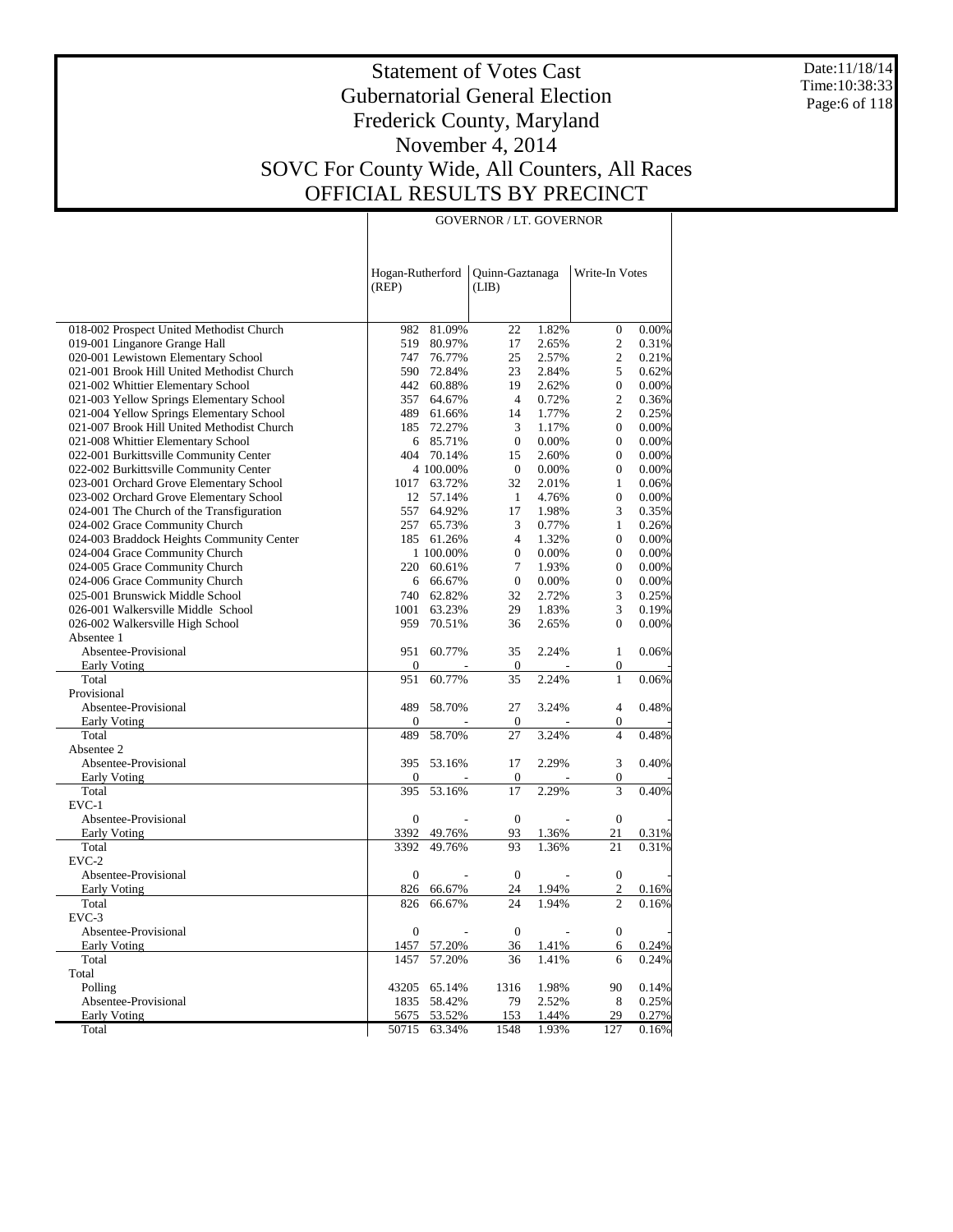Date:11/18/14 Time:10:38:33 Page:7 of 118

# Statement of Votes Cast Gubernatorial General Election Frederick County, Maryland November 4, 2014 SOVC For County Wide, All Counters, All Races OFFICIAL RESULTS BY PRECINCT

|                                                                                              | Reg.<br><b>V</b> oters | Vote For Times               | Counted      | Total<br>Votes   | Times<br><b>Blank</b><br>Voted | Times<br>Over<br>Voted               | Number<br>Of<br>Under<br>Votes   | Franchot, Peter<br>(DEM) |                          |
|----------------------------------------------------------------------------------------------|------------------------|------------------------------|--------------|------------------|--------------------------------|--------------------------------------|----------------------------------|--------------------------|--------------------------|
| Jurisdiction Wide                                                                            |                        |                              |              |                  |                                |                                      |                                  |                          |                          |
| 001-001 Carroll Manor Elementary School                                                      | 4354                   | $\mathbf{1}$                 | 2064         | 2003             | 61                             | $\boldsymbol{0}$                     | $\boldsymbol{0}$                 | 887                      | 44.28%                   |
| 001-002 Tuscarora High School                                                                | 2543                   | $\mathbf{1}$                 | 966          | 937              | 29                             | $\boldsymbol{0}$                     | $\boldsymbol{0}$                 | 488                      | 52.08%                   |
| 002-001 Lincoln Elementary School                                                            | 2847                   | $\mathbf{1}$                 | 938          | 895              | 43                             | $\boldsymbol{0}$                     | $\mathbf{0}$                     | 594                      | 66.37%                   |
| 002-002 Lincoln Elementary School                                                            | 1033                   | $\mathbf{1}$                 | 394          | 384              | 10                             | $\boldsymbol{0}$                     | $\boldsymbol{0}$                 | 228                      | 59.38%                   |
| 002-003 Evangelical Lutheran Church                                                          | 2923                   | $\mathbf{1}$                 | 1040         | 1004             | 36                             | $\mathbf{0}$                         | $\mathbf{0}$                     | 639                      | 63.65%                   |
| 002-004 Hillcrest Elementary School Multipurpose Rm                                          | 2422                   | $\mathbf{1}$                 | 792          | 761              | 31                             | $\boldsymbol{0}$                     | $\boldsymbol{0}$                 | 479                      | 62.94%                   |
| 002-005 William R. Talley Recreation Center Armory - A                                       | 1356                   | $\mathbf{1}$                 | 657          | 630              | 27                             | $\boldsymbol{0}$                     | $\mathbf{0}$                     | 405                      | 64.29%                   |
| 002-006 Ballenger Creek Middle School                                                        | 2582                   | $\mathbf{1}$                 | 1107         | 1063             | 44                             | $\boldsymbol{0}$                     | $\boldsymbol{0}$                 | 540                      | 50.80%                   |
| 002-007 Thomas Johnson Middle School                                                         | 2885                   | $\mathbf{1}$                 | 1170         | 1121             | 49                             | $\mathbf{0}$                         | $\mathbf{0}$                     | 654                      | 58.34%                   |
| 002-008 Waverley Elementary School<br>002-009 William R. Talley Recreation Center Armory - B | 3212<br>2139           | $\mathbf{1}$<br>$\mathbf{1}$ | 1077<br>896  | 1049<br>856      | 28<br>40                       | $\boldsymbol{0}$<br>$\boldsymbol{0}$ | $\boldsymbol{0}$<br>$\mathbf{0}$ |                          | 620 59.10%<br>583 68.11% |
| 002-010 Monocacy Middle School                                                               | 3779                   | $\mathbf{1}$                 | 1424         | 1371             | 53                             | $\boldsymbol{0}$                     | $\boldsymbol{0}$                 | 768                      | 56.02%                   |
| 002-011 North Frederick Elementary School                                                    | 2271                   | $\mathbf{1}$                 | 713          | 675              | 38                             | $\mathbf{0}$                         | $\mathbf{0}$                     | 435                      | 64.44%                   |
| 002-012 Hillcrest Elementary School Gym                                                      | 1216                   | $\mathbf{1}$                 | 461          | 449              | 12                             | $\boldsymbol{0}$                     | $\boldsymbol{0}$                 | 261                      | 58.13%                   |
| 002-013 Cornerstone Fellowship Church                                                        | 2871                   | $\mathbf{1}$                 | 918          | 890              | 28                             | $\boldsymbol{0}$                     | $\mathbf{0}$                     | 569                      | 63.93%                   |
| 002-014 Ballenger Creek Elementary School                                                    | 1290                   | $\mathbf{1}$                 | 568          | 550              | 18                             | $\boldsymbol{0}$                     | $\boldsymbol{0}$                 |                          | 286 52.00%               |
| 002-015 Monocacy Elementary School                                                           | 3492                   | $\mathbf{1}$                 | 1368         | 1324             | 44                             | $\mathbf{0}$                         | $\mathbf{0}$                     |                          | 686 51.81%               |
| 002-016 Crestwood Middle School                                                              | 1856                   | $\mathbf{1}$                 | 685          | 668              | 17                             | $\boldsymbol{0}$                     | $\boldsymbol{0}$                 |                          | 419 62.72%               |
| 002-017 Cornerstone Fellowship Church                                                        | 1829                   | $\mathbf{1}$                 | 480          | 475              | 5                              | $\boldsymbol{0}$                     | $\mathbf{0}$                     |                          | 305 64.21%               |
| 002-018 Church of Jesus Christ of Latter Day Saints                                          | 1518                   | 1                            | 660          | 640              | 20                             | $\boldsymbol{0}$                     | $\boldsymbol{0}$                 |                          | 332 51.88%               |
| 003-001 Middletown Middle School                                                             | 1896                   | $\mathbf{1}$                 | 970          | 938              | 32                             | $\mathbf{0}$                         | $\mathbf{0}$                     |                          | 406 43.28%               |
| 003-002 Middletown Elementary School                                                         | 3225                   | $\mathbf{1}$                 | 1631         | 1584             | 47                             | $\boldsymbol{0}$                     | $\boldsymbol{0}$                 |                          | 653 41.22%               |
| 003-003 Middletown Primary School                                                            | 2107                   | $\mathbf{1}$                 | 1014         | 977              | 37                             | $\boldsymbol{0}$                     | $\mathbf{0}$                     |                          | 424 43.40%               |
| 004-001 Creagerstown Lutheran Parish Hall                                                    | 759                    | $\mathbf{1}$                 | 392          | 373              | 19                             | $\boldsymbol{0}$                     | $\boldsymbol{0}$                 |                          | 122 32.71%               |
| 005-001 Emmitsburg Elementary School                                                         | 3113                   | $\mathbf{1}$                 | 1457         | 1414             | 43                             | $\boldsymbol{0}$                     | $\mathbf{0}$                     |                          | 574 40.59%               |
| 006-001 Wolfsville Elementary School                                                         | 1399                   | $\mathbf{1}$                 | 796          | 777              | 19                             | $\boldsymbol{0}$                     | $\boldsymbol{0}$                 |                          | 259 33.33%               |
| 007-001 Urbana Elementary School                                                             | 1776                   | $\mathbf{1}$                 | 809          | 776              | 33                             | $\boldsymbol{0}$                     | $\mathbf{0}$                     |                          | 359 46.26%               |
| 007-002 Centerville Elementary School                                                        | 3971                   | $\mathbf{1}$                 | 1512         | 1471             | 41                             | $\boldsymbol{0}$                     | $\boldsymbol{0}$                 |                          | 712 48.40%               |
| 007-003 Urbana High School                                                                   | 2345                   | $\mathbf{1}$                 | 1064         | 1017             | 47                             | $\mathbf{0}$                         | $\mathbf{0}$                     |                          | 443 43.56%               |
| 007-004 Urbana Regional Library                                                              | 1858                   | $\mathbf{1}$                 | 669          | 651              | 18                             | $\boldsymbol{0}$                     | $\boldsymbol{0}$                 |                          | 313 48.08%               |
| 007-005 St. Ignatius of Loyola Catholic Church                                               | 81                     | $\mathbf{1}$                 | 46           | 45               | 1                              | $\mathbf{0}$                         | $\mathbf{0}$                     | 17                       | 37.78%                   |
| 007-006 St. Ignatius of Loyola Catholic Church                                               | $\boldsymbol{2}$       | $\mathbf{1}$                 | $\mathbf{0}$ | $\boldsymbol{0}$ | $\boldsymbol{0}$               | $\boldsymbol{0}$                     | $\boldsymbol{0}$                 | $\mathbf{0}$             |                          |
| 007-007 Urbana Regional Library                                                              | 282                    | $\mathbf{1}$                 | 113          | 110              | 3                              | $\mathbf{0}$                         | $\mathbf{0}$                     | 48                       | 43.64%                   |
| 008-001 Liberty Elementary School                                                            | 1706                   | $\mathbf{1}$                 | 881          | 856              | 25                             | $\boldsymbol{0}$                     | $\boldsymbol{0}$                 |                          | 304 35.51%               |
| 009-001 New Market Middle School                                                             | 2793                   | $\mathbf{1}$                 | 1395         | 1354             | 41                             | $\mathbf{0}$                         | $\mathbf{0}$                     |                          | 516 38.11%               |
| 009-002 Green Valley Elementary School                                                       | 3177                   | $\mathbf{1}$                 | 1567         | 1503             | 64                             | $\boldsymbol{0}$                     | $\boldsymbol{0}$                 |                          | 588 39.12%               |
| 009-003 Oakdale Middle School                                                                | 539                    | $\mathbf{1}$                 | 226          | 216              | 10                             | $\mathbf{0}$                         | $\mathbf{0}$                     |                          | 92 42.59%                |
| 009-004 Kemptown Elementary School                                                           | 3174                   | $\mathbf{1}$                 | 1526         | 1471             | 55                             | $\boldsymbol{0}$                     | $\boldsymbol{0}$                 |                          | 551 37.46%               |
| 009-005 Linganore High School                                                                | 1352                   | $\mathbf{1}$<br>$\mathbf{1}$ | 679<br>1294  | 656<br>1257      | 23<br>37                       | $\boldsymbol{0}$<br>$\boldsymbol{0}$ | $\mathbf{0}$<br>$\boldsymbol{0}$ |                          | 287 43.75%               |
| 009-006 Spring Ridge Elementary School Side A<br>009-007 Deer Crossing Elementary School     | 2896<br>3684           | 1                            | 1746         | 1703             | 43                             | $\mathbf{0}$                         | $\mathbf{0}$                     |                          | 592 47.10%<br>727 42.69% |
| 009-008 Spring Ridge Elementary School Side B                                                | 1154                   | $\mathbf{1}$                 | 532          | 509              | 23                             | $\mathbf{0}$                         | $\mathbf{0}$                     |                          | 264 51.87%               |
| 009-009 Oakdale Middle School                                                                | 763                    | $\mathbf{1}$                 | 385          | 371              | 14                             | $\boldsymbol{0}$                     | $\boldsymbol{0}$                 |                          | 167 45.01%               |
| 010-001 Sabillasville Elementary School                                                      | 1369                   | $\mathbf{1}$                 | 673          | 659              | 14                             | $\boldsymbol{0}$                     | $\boldsymbol{0}$                 |                          | 175 26.56%               |
| 011-001 Woodsboro Elementary School                                                          | 2130                   | 1                            | 1103         | 1064             | 39                             | 0                                    | $\boldsymbol{0}$                 |                          | 386 36.28%               |
| 012-001 Faith Baptist Church                                                                 | 2303                   | 1                            | 1030         | 998              | 32                             | 0                                    | 0                                |                          | 440 44.09%               |
| 012-002 Faith Baptist Church                                                                 | 1                      | $\mathbf{1}$                 | 1            | 1                | $\boldsymbol{0}$               | 0                                    | $\boldsymbol{0}$                 |                          | 1 100.00%                |
| 013-001 Mt. Pleasant Ruritan Club                                                            | 3627                   | $\mathbf{1}$                 | 1732         | 1671             | 61                             | 0                                    | $\boldsymbol{0}$                 |                          | 745 44.58%               |
| 013-002 Mt. Pleasant Ruritan Club                                                            | 125                    | $\mathbf{1}$                 | 73           | 68               | 5                              | 0                                    | $\boldsymbol{0}$                 |                          | 22 32.35%                |
| 013-003 Mt. Pleasant Ruritan Club                                                            | 241                    | $\mathbf{1}$                 | 100          | 94               | 6                              | 0                                    | $\boldsymbol{0}$                 |                          | 35 37.23%                |
| 014-001 Jefferson Ruritan Community Center                                                   | 2975                   | $\mathbf{1}$                 | 1661         | 1594             | 67                             | 0                                    | $\boldsymbol{0}$                 | 671                      | 42.10%                   |
| 014-002 Valley Elementary School                                                             | 449                    | 1                            | 231          | 224              | 7                              | 0                                    | $\boldsymbol{0}$                 |                          | 94 41.96%                |
| 015-001 Thurmont Middle School                                                               | 2572                   | $\mathbf{1}$                 | 1063         | 1015             | 48                             | 0                                    | $\boldsymbol{0}$                 |                          | 346 34.09%               |
| 015-002 Thurmont Elementary School                                                           | 3003                   | 1                            | 1233         | 1178             | 55                             | 0                                    | $\boldsymbol{0}$                 |                          | 414 35.14%               |
| 016-001 Myersville Elementary School                                                         | 3034                   | $\mathbf{1}$                 | 1553         | 1506             | 47                             | 0                                    | $\boldsymbol{0}$                 | 577                      | 38.31%                   |
| 017-001 Johnsville Methodist Hall                                                            | 1394                   | $\mathbf{1}$                 | 773          | 749              | 24                             | 0                                    | 0                                | 298                      | 39.79%                   |
| 018-001 Twin Ridge Elementary School                                                         | 4370                   | $\mathbf{1}$                 | 2146         | 2092             | 54                             | $\boldsymbol{0}$                     | $\boldsymbol{0}$                 | 778                      | 37.19%                   |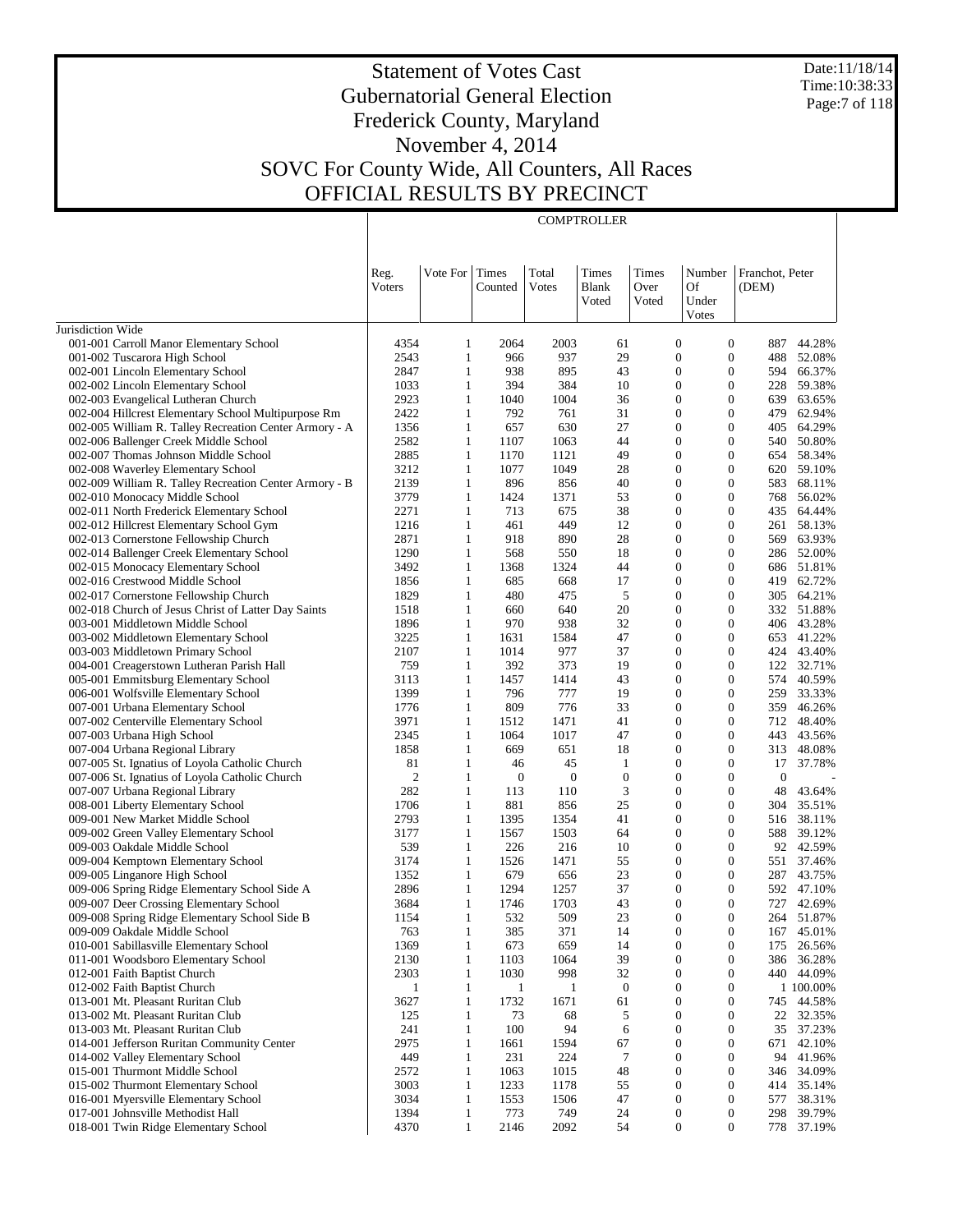Date:11/18/14 Time:10:38:33 Page:8 of 118

# Statement of Votes Cast Gubernatorial General Election Frederick County, Maryland November 4, 2014 SOVC For County Wide, All Counters, All Races OFFICIAL RESULTS BY PRECINCT

|                                             | Reg.<br>Voters   | Vote For       | Times<br>Counted | Total<br><b>V</b> otes | Times<br><b>Blank</b><br>Voted | Times<br>Over<br>Voted | Number<br>Of<br>Under<br>Votes | Franchot, Peter<br>(DEM) |            |
|---------------------------------------------|------------------|----------------|------------------|------------------------|--------------------------------|------------------------|--------------------------------|--------------------------|------------|
| 018-002 Prospect United Methodist Church    | 2365             | $\mathbf{1}$   | 1216             | 1191                   | 25                             | $\mathbf{0}$           | $\overline{0}$                 | 355                      | 29.81%     |
| 019-001 Linganore Grange Hall               | 1202             | $\mathbf{1}$   | 646              | 625                    | 21                             | $\mathbf{0}$           | $\mathbf{0}$                   | 222                      | 35.52%     |
| 020-001 Lewistown Elementary School         | 1966             | $\mathbf{1}$   | 995              | 954                    | 41                             | $\overline{0}$         | $\mathbf{0}$                   | 345                      | 36.16%     |
| 021-001 Brook Hill United Methodist Church  | 1712             | $\mathbf{1}$   | 817              | 785                    | 32                             | $\overline{0}$         | $\theta$                       | 351                      | 44.71%     |
| 021-002 Whittier Elementary School          | 1660             | $\mathbf{1}$   | 732              | 697                    | 35                             | $\overline{0}$         | $\mathbf{0}$                   | 331                      | 47.49%     |
| 021-003 Yellow Springs Elementary School    | 1231             | $\mathbf{1}$   | 556              | 529                    | 27                             | $\overline{0}$         | $\mathbf{0}$                   | 248                      | 46.88%     |
| 021-004 Yellow Springs Elementary School    | 2060             | $\mathbf{1}$   | 797              | 760                    | 37                             | $\overline{0}$         | $\overline{0}$                 | 372                      | 48.95%     |
| 021-007 Brook Hill United Methodist Church  | 608              | $\mathbf{1}$   | 257              | 248                    | 9                              | $\overline{0}$         | $\overline{0}$                 | 97                       | 39.11%     |
| 021-008 Whittier Elementary School          | 17               | $\mathbf{1}$   | 7                | 6                      | $\mathbf{1}$                   | $\overline{0}$         | $\mathbf{0}$                   | $\overline{c}$           | 33.33%     |
| 022-001 Burkittsville Community Center      | 1104             | $\mathbf{1}$   | 585              | 560                    | 25                             | $\overline{0}$         | $\overline{0}$                 | 264                      | 47.14%     |
| 022-002 Burkittsville Community Center      | $\overline{4}$   | $\mathbf{1}$   | $\overline{4}$   | 3                      | $\mathbf{1}$                   | $\overline{0}$         | $\mathbf{0}$                   | $\mathbf{1}$             | 33.33%     |
| 023-001 Orchard Grove Elementary School     | 3602             | $\mathbf{1}$   | 1606             | 1547                   | 59                             | $\overline{0}$         | $\mathbf{0}$                   | 723                      | 46.74%     |
| 023-002 Orchard Grove Elementary School     | 76               | $\mathbf{1}$   | 21               | 20                     | $\mathbf{1}$                   | $\overline{0}$         | $\Omega$                       | 9                        | 45.00%     |
| 024-001 The Church of the Transfiguration   | 1720             | $\mathbf{1}$   | 865              | 835                    | 30                             | $\overline{0}$         | $\mathbf{0}$                   |                          | 416 49.82% |
| 024-002 Grace Community Church              | 905              | $\mathbf{1}$   | 394              | 376                    | 18                             | $\overline{0}$         | $\mathbf{0}$                   | 166                      | 44.15%     |
| 024-003 Braddock Heights Community Center   | 536              | $\mathbf{1}$   | 303              | 293                    | 10                             | $\theta$               | $\mathbf{0}$                   | 153                      | 52.22%     |
| 024-004 Grace Community Church              | 9                | $\mathbf{1}$   | 1                | $\mathbf{1}$           | $\theta$                       | $\overline{0}$         | $\mathbf{0}$                   | $\mathbf{0}$             | 0.00%      |
| 024-005 Grace Community Church              | 909              | $\mathbf{1}$   | 366              | 353                    | 13                             | $\overline{0}$         | $\mathbf{0}$                   | 172                      | 48.73%     |
| 024-006 Grace Community Church              | 20               | $\mathbf{1}$   | 9                | 9                      | $\mathbf{0}$                   | $\theta$               | $\overline{0}$                 | 3                        | 33.33%     |
| 025-001 Brunswick Middle School             | 2916             | $\mathbf{1}$   | 1195             | 1135                   | 60                             | $\theta$               | $\theta$                       | 541                      | 47.67%     |
| 026-001 Walkersville Middle School          | 3310             | $\mathbf{1}$   | 1597             | 1542                   | 55                             | $\mathbf{0}$           | $\mathbf{0}$                   | 764                      | 49.55%     |
| 026-002 Walkersville High School            | 2900             | $\mathbf{1}$   | 1372             | 1324                   | 48                             | $\overline{0}$         | $\mathbf{0}$                   | 578                      | 43.66%     |
| Absentee 1                                  |                  |                |                  |                        |                                |                        |                                |                          |            |
| Absentee-Provisional                        | 150895           | $\mathbf{1}$   | 1592             | 1541                   | 50                             | $\mathbf{1}$           | $\overline{0}$                 | 768                      | 49.84%     |
| Early Voting                                | 150895           | $\mathbf{1}$   | $\theta$         | $\overline{0}$         | $\overline{0}$                 | $\boldsymbol{0}$       | $\mathbf{0}$                   | $\Omega$                 |            |
| Total                                       | $\boldsymbol{0}$ | $\overline{2}$ | 1592             | 1541                   | 50                             | $\mathbf{1}$           | $\Omega$                       | 768                      | 49.84%     |
| Provisional                                 |                  |                |                  |                        |                                |                        |                                |                          |            |
| Absentee-Provisional                        | 150895           | $\mathbf{1}$   | 845              | 799                    | 46                             | $\overline{0}$         | $\boldsymbol{0}$               | 369                      | 46.18%     |
| <b>Early Voting</b>                         | 150895           | $\mathbf{1}$   | $\boldsymbol{0}$ | $\boldsymbol{0}$       | $\boldsymbol{0}$               | $\boldsymbol{0}$       | $\boldsymbol{0}$               | $\Omega$                 |            |
| Total                                       | $\Omega$         | $\overline{2}$ | 845              | 799                    | 46                             | $\theta$               | $\Omega$                       | 369                      | 46.18%     |
| Absentee 2                                  |                  |                |                  |                        |                                |                        |                                |                          |            |
| Absentee-Provisional                        | 150895           | $\mathbf{1}$   | 758              | 719                    | 38                             | $\mathbf{1}$           | $\boldsymbol{0}$               | 382                      | 53.13%     |
| <b>Early Voting</b>                         | 150895           | $\mathbf{1}$   | $\mathbf{0}$     | $\mathbf{0}$           | $\boldsymbol{0}$               | $\mathbf{0}$           | $\boldsymbol{0}$               | $\boldsymbol{0}$         |            |
| Total<br>$EVC-1$                            | $\boldsymbol{0}$ | $\overline{2}$ | 758              | 719                    | 38                             | $\mathbf{1}$           | $\mathbf{0}$                   | 382                      | 53.13%     |
|                                             | 150895           | $\mathbf{1}$   | $\mathbf{0}$     | $\boldsymbol{0}$       | $\boldsymbol{0}$               | $\overline{0}$         | $\boldsymbol{0}$               | $\boldsymbol{0}$         |            |
| Absentee-Provisional<br><b>Early Voting</b> | 150895           | $\mathbf{1}$   | 6880             | 6695                   | 185                            | $\boldsymbol{0}$       | $\mathbf{0}$                   | 4120                     | 61.54%     |
| Total                                       | $\overline{0}$   | $\overline{2}$ | 6880             | 6695                   | 185                            | $\mathbf{0}$           | $\mathbf{0}$                   | 4120                     | 61.54%     |
| $EVC-2$                                     |                  |                |                  |                        |                                |                        |                                |                          |            |
| Absentee-Provisional                        | 150895           | $\mathbf{1}$   | $\overline{0}$   | $\overline{0}$         | $\overline{0}$                 | $\boldsymbol{0}$       | $\boldsymbol{0}$               | $\overline{0}$           |            |
| <b>Early Voting</b>                         | 150895           | $\mathbf{1}$   | 1260             | 1216                   | 44                             | $\mathbf{0}$           | $\mathbf{0}$                   | 601                      | 49.42%     |
| Total                                       | $\mathbf{0}$     | $\overline{2}$ | 1260             | 1216                   | 44                             | $\Omega$               | $\mathbf{0}$                   | 601                      | 49.42%     |
| $EVC-3$                                     |                  |                |                  |                        |                                |                        |                                |                          |            |
| Absentee-Provisional                        | 150895           | $\mathbf{1}$   | $\mathbf{0}$     | $\overline{0}$         | $\mathbf{0}$                   | $\mathbf{0}$           | $\mathbf{0}$                   | $\overline{0}$           |            |
| <b>Early Voting</b>                         | 150895           | $\mathbf{1}$   | 2570             | 2493                   | 77                             | $\overline{0}$         | $\boldsymbol{0}$               | 1336                     | 53.59%     |
| Total                                       | $\overline{0}$   | $\overline{2}$ | 2570             | 2493                   | 77                             | $\theta$               | $\mathbf{0}$                   | 1336                     | 53.59%     |
| Total                                       |                  |                |                  |                        |                                |                        |                                |                          |            |
| Polling                                     | 150895           | 79             | 66795            | 64480                  | 2315                           | $\boldsymbol{0}$       | $\boldsymbol{0}$               | 29691                    | 46.05%     |
| Absentee-Provisional                        | 905370           | 6              | 3195             | 3059                   | 134                            | $\overline{c}$         | $\mathbf{0}$                   | 1519                     | 49.66%     |
| <b>Early Voting</b>                         | 905370           | 6              | 10710            | 10404                  | 306                            | $\Omega$               | $\Omega$                       | 6057                     | 58.22%     |
| Total                                       | 150895           | 91             | 80700            | 77943                  | 2755                           | $\overline{c}$         | $\Omega$                       | 37267                    | 47.81%     |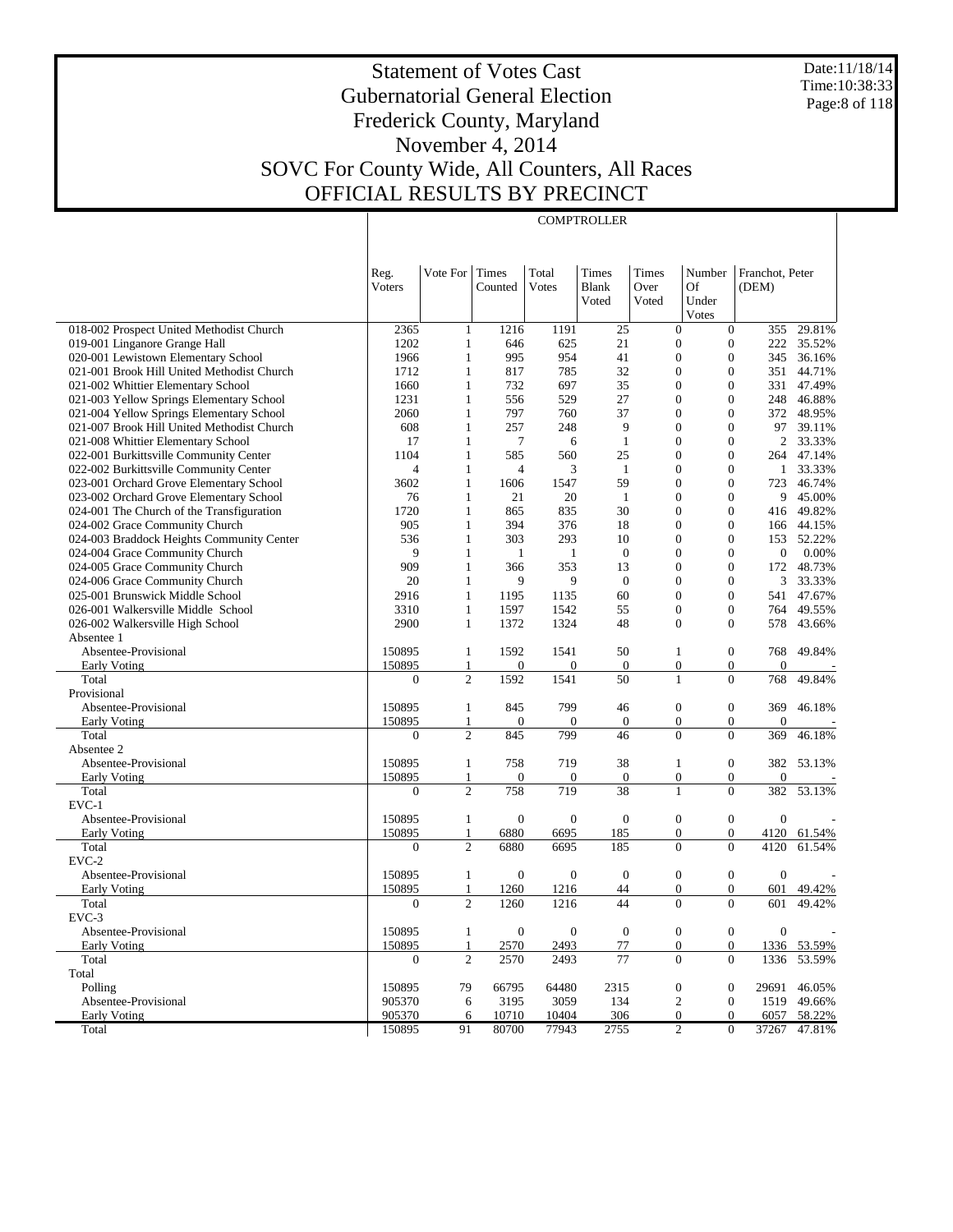Date:11/18/14 Time:10:38:33 Page:9 of 118

# Statement of Votes Cast Gubernatorial General Election Frederick County, Maryland November 4, 2014 SOVC For County Wide, All Counters, All Races OFFICIAL RESULTS BY PRECINCT

|                                                                                                               | Campbell,<br>William H. (REP) |                          | Write-In Votes    |                |
|---------------------------------------------------------------------------------------------------------------|-------------------------------|--------------------------|-------------------|----------------|
|                                                                                                               |                               |                          |                   |                |
| Jurisdiction Wide                                                                                             |                               |                          |                   |                |
| 001-001 Carroll Manor Elementary School                                                                       |                               | 1115 55.67%              | 1                 | 0.05%          |
| 001-002 Tuscarora High School                                                                                 |                               | 448 47.81%               | $\mathbf{1}$      | 0.11%          |
| 002-001 Lincoln Elementary School                                                                             |                               | 297 33.18%               | $\overline{4}$    | 0.45%          |
| 002-002 Lincoln Elementary School                                                                             |                               | 155 40.36%               | 1                 | 0.26%          |
| 002-003 Evangelical Lutheran Church                                                                           | 361                           | 35.96%                   | 4<br>2            | 0.40%          |
| 002-004 Hillcrest Elementary School Multipurpose Rm<br>002-005 William R. Talley Recreation Center Armory - A |                               | 280 36.79%<br>224 35.56% | 1                 | 0.26%<br>0.16% |
| 002-006 Ballenger Creek Middle School                                                                         |                               | 522 49.11%               | $\mathbf{1}$      | 0.09%          |
| 002-007 Thomas Johnson Middle School                                                                          | 463                           | 41.30%                   | 4                 | 0.36%          |
| 002-008 Waverley Elementary School                                                                            |                               | 428 40.80%               | $\mathbf{1}$      | 0.10%          |
| 002-009 William R. Talley Recreation Center Armory - B                                                        |                               | 270 31.54%               | 3                 | 0.35%          |
| 002-010 Monocacy Middle School                                                                                |                               | 601 43.84%               | 2                 | 0.15%          |
| 002-011 North Frederick Elementary School                                                                     |                               | 238 35.26%               | 2                 | 0.30%          |
| 002-012 Hillcrest Elementary School Gym                                                                       |                               | 185 41.20%               | 3                 | 0.67%          |
| 002-013 Cornerstone Fellowship Church                                                                         |                               | 320 35.96%               | 1                 | 0.11%          |
| 002-014 Ballenger Creek Elementary School                                                                     |                               | 264 48.00%               | $\boldsymbol{0}$  | 0.00%          |
| 002-015 Monocacy Elementary School                                                                            |                               | 636 48.04%               | 2                 | 0.15%          |
| 002-016 Crestwood Middle School                                                                               |                               | 248 37.13%               | $\mathbf{1}$      | 0.15%          |
| 002-017 Cornerstone Fellowship Church                                                                         |                               | 169 35.58%               | 1                 | 0.21%          |
| 002-018 Church of Jesus Christ of Latter Day Saints                                                           |                               | 308 48.13%               | $\boldsymbol{0}$  | 0.00%          |
| 003-001 Middletown Middle School                                                                              |                               | 532 56.72%               | 0                 | 0.00%          |
| 003-002 Middletown Elementary School                                                                          | 929                           | 58.65%                   | 2                 | 0.13%          |
| 003-003 Middletown Primary School                                                                             |                               | 553 56.60%               | 0                 | 0.00%          |
| 004-001 Creagerstown Lutheran Parish Hall                                                                     |                               | 250 67.02%               | $\mathbf{1}$      | 0.27%          |
| 005-001 Emmitsburg Elementary School                                                                          |                               | 835 59.05%               | 5                 | 0.35%          |
| 006-001 Wolfsville Elementary School                                                                          |                               | 518 66.67%               | $\boldsymbol{0}$  | 0.00%          |
| 007-001 Urbana Elementary School                                                                              |                               | 417 53.74%               | 0<br>2            | 0.00%<br>0.14% |
| 007-002 Centerville Elementary School<br>007-003 Urbana High School                                           | 571                           | 757 51.46%<br>56.15%     | 3                 | 0.29%          |
| 007-004 Urbana Regional Library                                                                               |                               | 335 51.46%               | 3                 | 0.46%          |
| 007-005 St. Ignatius of Loyola Catholic Church                                                                |                               | 28 62.22%                | 0                 | 0.00%          |
| 007-006 St. Ignatius of Loyola Catholic Church                                                                | $\boldsymbol{0}$              |                          | 0                 |                |
| 007-007 Urbana Regional Library                                                                               | 62                            | 56.36%                   | 0                 | 0.00%          |
| 008-001 Liberty Elementary School                                                                             |                               | 551 64.37%               | 1                 | 0.12%          |
| 009-001 New Market Middle School                                                                              |                               | 835 61.67%               | 3                 | 0.22%          |
| 009-002 Green Valley Elementary School                                                                        | 913                           | 60.75%                   | 2                 | 0.13%          |
| 009-003 Oakdale Middle School                                                                                 |                               | 122 56.48%               | 2                 | 0.93%          |
| 009-004 Kemptown Elementary School                                                                            |                               | 918 62.41%               | 2                 | 0.14%          |
| 009-005 Linganore High School                                                                                 |                               | 368 56.10%               | 1                 | 0.15%          |
| 009-006 Spring Ridge Elementary School Side A                                                                 |                               | 664 52.82%               | $\mathbf{1}$      | 0.08%          |
| 009-007 Deer Crossing Elementary School                                                                       |                               | 973 57.13%               | 3                 | 0.18%          |
| 009-008 Spring Ridge Elementary School Side B                                                                 | 245                           | 48.13%                   | $\boldsymbol{0}$  | 0.00%          |
| 009-009 Oakdale Middle School                                                                                 | 204                           | 54.99%                   | $\mathbf{0}$      | $0.00\%$       |
| 010-001 Sabillasville Elementary School                                                                       | 484                           | 73.44%                   | $\boldsymbol{0}$  | $0.00\%$       |
| 011-001 Woodsboro Elementary School<br>012-001 Faith Baptist Church                                           | 673<br>557                    | 63.25%                   | 5<br>$\mathbf{1}$ | 0.47%          |
| 012-002 Faith Baptist Church                                                                                  | 0                             | 55.81%<br>0.00%          | $\boldsymbol{0}$  | 0.10%<br>0.00% |
| 013-001 Mt. Pleasant Ruritan Club                                                                             | 924                           | 55.30%                   | 2                 | 0.12%          |
| 013-002 Mt. Pleasant Ruritan Club                                                                             | 46                            | 67.65%                   | 0                 | 0.00%          |
| 013-003 Mt. Pleasant Ruritan Club                                                                             | 59                            | 62.77%                   | $\boldsymbol{0}$  | 0.00%          |
| 014-001 Jefferson Ruritan Community Center                                                                    | 923                           | 57.90%                   | 0                 | 0.00%          |
| 014-002 Valley Elementary School                                                                              | 130                           | 58.04%                   | $\boldsymbol{0}$  | 0.00%          |
| 015-001 Thurmont Middle School                                                                                | 669                           | 65.91%                   | 0                 | 0.00%          |
| 015-002 Thurmont Elementary School                                                                            | 764                           | 64.86%                   | $\boldsymbol{0}$  | 0.00%          |
| 016-001 Myersville Elementary School                                                                          | 926                           | 61.49%                   | 3                 | 0.20%          |
| 017-001 Johnsville Methodist Hall                                                                             | 449                           | 59.95%                   | 2                 | 0.27%          |
| 018-001 Twin Ridge Elementary School                                                                          | 1312                          | 62.72%                   | 2                 | 0.10%          |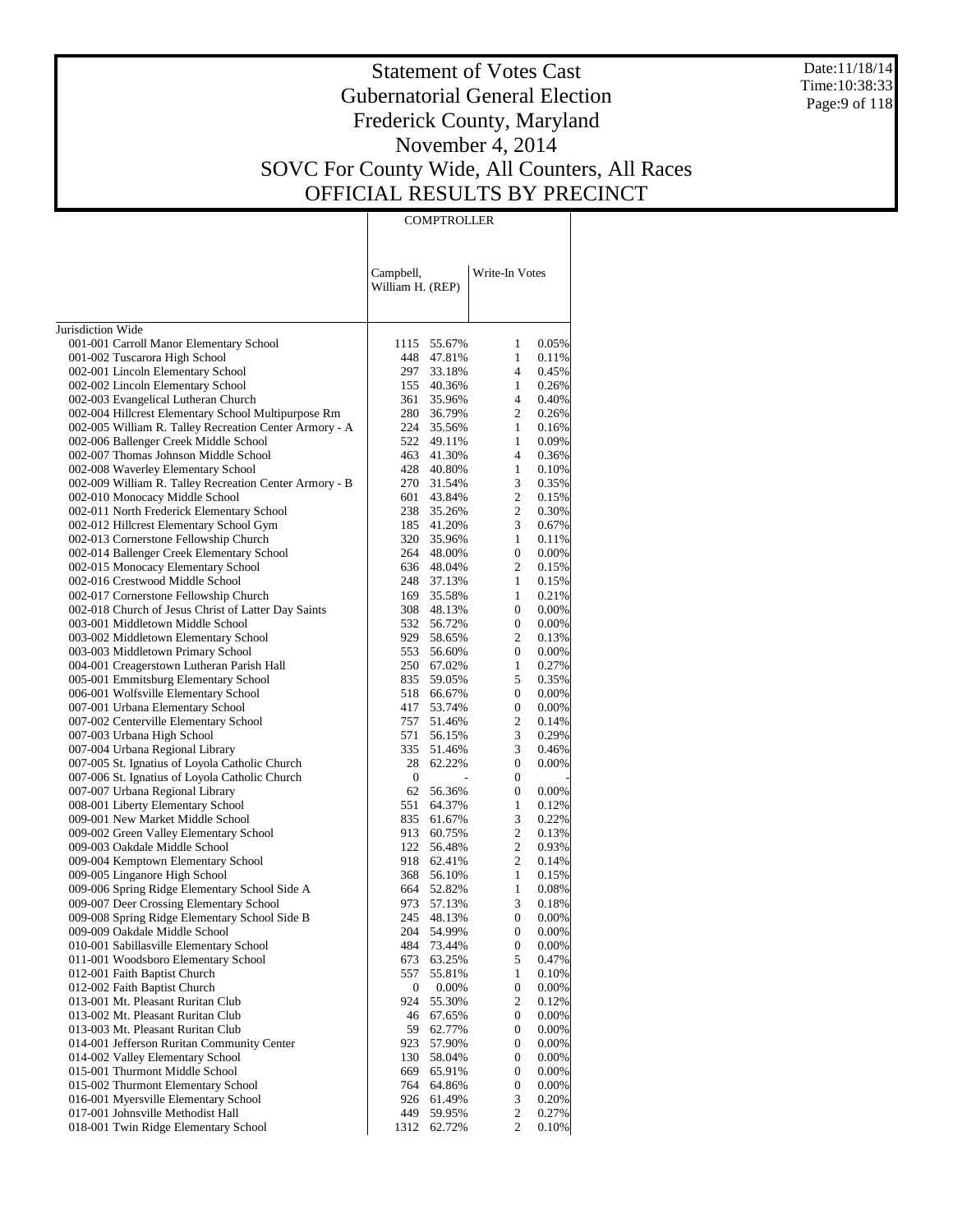Date:11/18/14 Time:10:38:33 Page:10 of 118

# Statement of Votes Cast Gubernatorial General Election Frederick County, Maryland November 4, 2014 SOVC For County Wide, All Counters, All Races OFFICIAL RESULTS BY PRECINCT

|                                            | Campbell,        |            | Write-In Votes           |       |
|--------------------------------------------|------------------|------------|--------------------------|-------|
|                                            | William H. (REP) |            |                          |       |
|                                            |                  |            |                          |       |
| 018-002 Prospect United Methodist Church   | 833              | 69.94%     | 3                        | 0.25% |
| 019-001 Linganore Grange Hall              | 402              | 64.32%     | $\mathbf{1}$             | 0.16% |
| 020-001 Lewistown Elementary School        | 608              | 63.73%     | $\mathbf{1}$             | 0.10% |
| 021-001 Brook Hill United Methodist Church | 433              | 55.16%     | $\mathbf{1}$             | 0.13% |
| 021-002 Whittier Elementary School         | 364              | 52.22%     | $\overline{c}$           | 0.29% |
| 021-003 Yellow Springs Elementary School   | 281              | 53.12%     | $\mathbf{0}$             | 0.00% |
| 021-004 Yellow Springs Elementary School   | 387              | 50.92%     | 1                        | 0.13% |
| 021-007 Brook Hill United Methodist Church | 150              | 60.48%     | 1                        | 0.40% |
| 021-008 Whittier Elementary School         | $\overline{4}$   | 66.67%     | $\boldsymbol{0}$         | 0.00% |
| 022-001 Burkittsville Community Center     | 296              | 52.86%     | $\boldsymbol{0}$         | 0.00% |
| 022-002 Burkittsville Community Center     | 2                | 66.67%     | 0                        | 0.00% |
| 023-001 Orchard Grove Elementary School    |                  | 820 53.01% | $\overline{4}$           | 0.26% |
| 023-002 Orchard Grove Elementary School    | 11               | 55.00%     | $\mathbf{0}$             | 0.00% |
| 024-001 The Church of the Transfiguration  |                  | 419 50.18% | $\mathbf{0}$             | 0.00% |
| 024-002 Grace Community Church             | 209              | 55.59%     | 1                        | 0.27% |
| 024-003 Braddock Heights Community Center  |                  | 140 47.78% | $\boldsymbol{0}$         | 0.00% |
| 024-004 Grace Community Church             |                  | 1 100.00%  | $\mathbf{0}$             | 0.00% |
| 024-005 Grace Community Church             | 181              | 51.27%     | $\mathbf{0}$             | 0.00% |
| 024-006 Grace Community Church             |                  | 6 66.67%   | $\Omega$                 | 0.00% |
| 025-001 Brunswick Middle School            | 591              | 52.07%     | 3                        | 0.26% |
| 026-001 Walkersville Middle School         | 777              | 50.39%     | $\mathbf{1}$             | 0.06% |
| 026-002 Walkersville High School           | 745              | 56.27%     | 1                        | 0.08% |
| Absentee 1                                 |                  |            |                          |       |
| Absentee-Provisional                       | 773              | 50.16%     | $\mathbf{0}$             | 0.00% |
| Early Voting                               | $\mathbf{0}$     |            | $\boldsymbol{0}$         |       |
| Total                                      | 773              | 50.16%     | $\Omega$                 | 0.00% |
| Provisional                                |                  |            |                          |       |
| Absentee-Provisional                       | 430              | 53.82%     | $\boldsymbol{0}$         | 0.00% |
| Early Voting                               | $\Omega$         |            | 0                        |       |
| Total                                      | 430              | 53.82%     | $\Omega$                 | 0.00% |
| Absentee 2                                 |                  |            |                          |       |
| Absentee-Provisional                       | 334              | 46.45%     | 3                        | 0.42% |
| Early Voting                               | $\mathbf{0}$     |            | $\overline{0}$           |       |
| Total                                      | 334              | 46.45%     | 3                        | 0.42% |
| $EVC-1$                                    |                  |            |                          |       |
| Absentee-Provisional                       | $\Omega$         |            | $\boldsymbol{0}$         |       |
| Early Voting                               | 2570             | 38.39%     | 5                        | 0.07% |
| Total                                      | 2570             | 38.39%     | 5                        | 0.07% |
| $EVC-2$                                    |                  |            |                          |       |
| Absentee-Provisional                       | $\mathbf{0}$     |            | $\mathbf{0}$             |       |
| Early Voting                               | 615              | 50.58%     | $\mathbf{0}$             | 0.00% |
| Total                                      | 615              | 50.58%     | $\Omega$                 | 0.00% |
| $EVC-3$                                    |                  |            |                          |       |
| Absentee-Provisional                       | $\mathbf{0}$     |            | $\mathbf{0}$             |       |
| <b>Early Voting</b>                        | 1155             | 46.33%     | 2                        | 0.08% |
| Total                                      | 1155             | 46.33%     | $\overline{\mathcal{L}}$ | 0.08% |
| Total                                      |                  |            |                          |       |
| Polling                                    | 34688            | 53.80%     | 101                      | 0.16% |
| Absentee-Provisional                       | 1537             | 50.25%     | 3                        | 0.10% |
| <b>Early Voting</b>                        | 4340             | 41.71%     | 7                        | 0.07% |
| Total                                      | 40565            | 52.04%     | 111                      | 0.14% |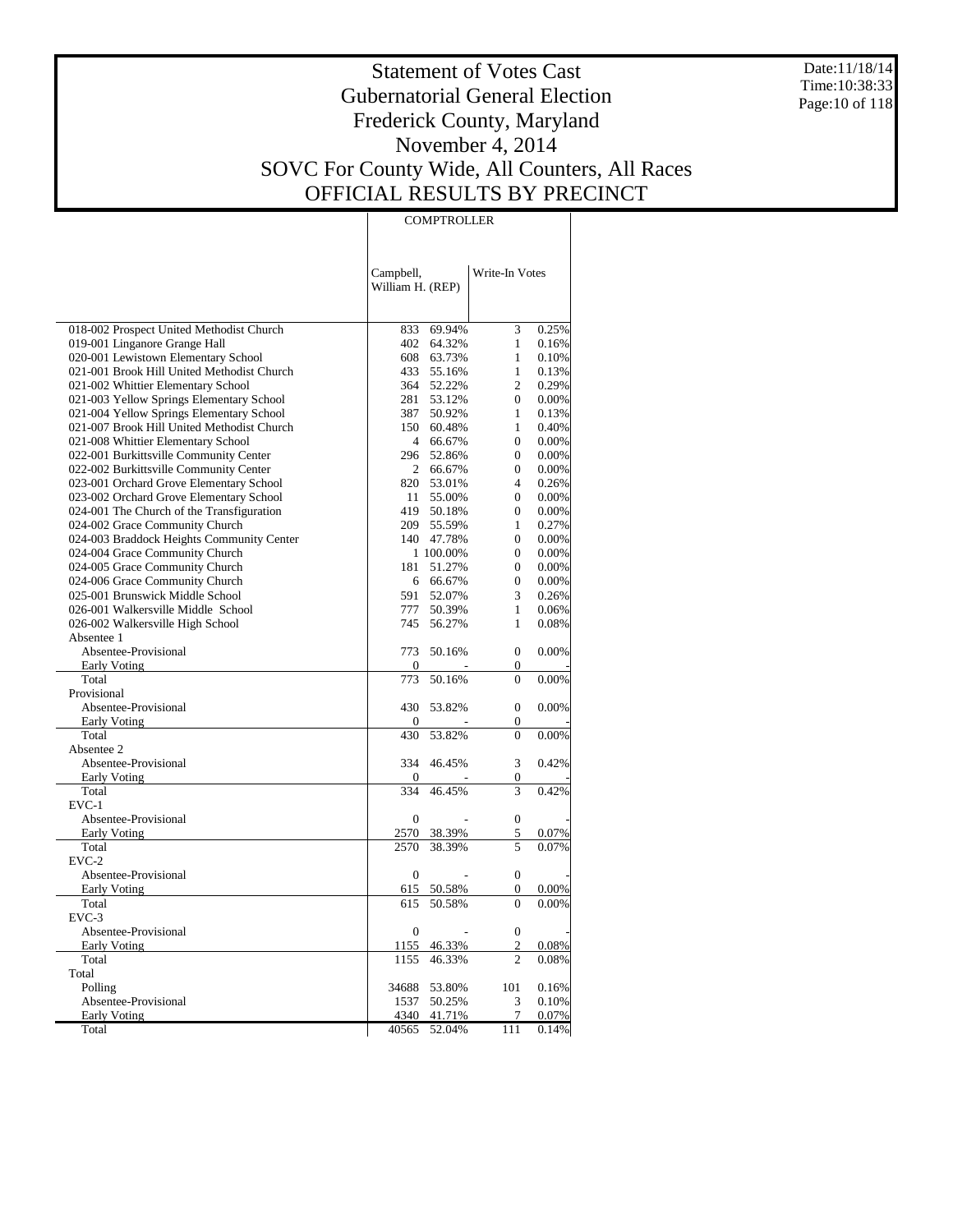Date:11/18/14 Time:10:38:33 Page:11 of 118

 $\overline{\phantom{a}}$ 

# Statement of Votes Cast Gubernatorial General Election Frederick County, Maryland November 4, 2014 SOVC For County Wide, All Counters, All Races OFFICIAL RESULTS BY PRECINCT

Τ

ATTORNEY GENERAL

|                                                                                                 | Reg.<br><b>V</b> oters | Vote For                     | Times<br>Counted | Total<br>Votes   | Times<br><b>Blank</b><br>Voted | Times<br>Over<br>Voted               | Number<br>Of<br>Under<br>Votes       | Frosh, Brian E.<br>(DEM) |                         |
|-------------------------------------------------------------------------------------------------|------------------------|------------------------------|------------------|------------------|--------------------------------|--------------------------------------|--------------------------------------|--------------------------|-------------------------|
| Jurisdiction Wide                                                                               |                        |                              |                  |                  |                                |                                      |                                      |                          |                         |
| 001-001 Carroll Manor Elementary School                                                         | 4354                   | $\mathbf{1}$                 | 2064             | 1991             | 73                             | $\boldsymbol{0}$                     | $\mathbf{0}$                         |                          | 780 39.18%              |
| 001-002 Tuscarora High School                                                                   | 2543                   | $\mathbf{1}$                 | 966              | 932              | 34                             | $\mathbf{0}$                         | $\mathbf{0}$                         | 467                      | 50.11%                  |
| 002-001 Lincoln Elementary School                                                               | 2847                   | $\mathbf{1}$                 | 938              | 892              | 46                             | $\mathbf{0}$                         | $\mathbf{0}$                         |                          | 559 62.67%              |
| 002-002 Lincoln Elementary School                                                               | 1033                   | $\mathbf{1}$                 | 394              | 373              | 21                             | $\mathbf{0}$                         | $\mathbf{0}$                         |                          | 213 57.10%              |
| 002-003 Evangelical Lutheran Church                                                             | 2923                   | $\mathbf{1}$                 | 1040             | 1002             | 38                             | $\mathbf{0}$                         | $\mathbf{0}$                         |                          | 597 59.58%              |
| 002-004 Hillcrest Elementary School Multipurpose Rm                                             | 2422                   | $\mathbf{1}$<br>$\mathbf{1}$ | 792<br>657       | 764              | 28                             | $\mathbf{0}$<br>$\mathbf{0}$         | $\mathbf{0}$<br>$\mathbf{0}$         | 463                      | 60.60%<br>352 57.80%    |
| 002-005 William R. Talley Recreation Center Armory - A<br>002-006 Ballenger Creek Middle School | 1356<br>2582           | $\mathbf{1}$                 | 1107             | 609<br>1067      | 48<br>40                       | $\mathbf{0}$                         | $\mathbf{0}$                         |                          | 465 43.58%              |
| 002-007 Thomas Johnson Middle School                                                            | 2885                   | $\mathbf{1}$                 | 1170             | 1105             | 65                             | $\mathbf{0}$                         | $\mathbf{0}$                         |                          | 576 52.13%              |
| 002-008 Waverley Elementary School                                                              | 3212                   | $\mathbf{1}$                 | 1077             | 1038             | 39                             | $\mathbf{0}$                         | $\mathbf{0}$                         |                          | 567 54.62%              |
| 002-009 William R. Talley Recreation Center Armory - B                                          | 2139                   | $\mathbf{1}$                 | 896              | 855              | 41                             | $\mathbf{0}$                         | $\mathbf{0}$                         |                          | 502 58.71%              |
| 002-010 Monocacy Middle School                                                                  | 3779                   | $\mathbf{1}$                 | 1424             | 1364             | 60                             | $\mathbf{0}$                         | $\mathbf{0}$                         | 674                      | 49.41%                  |
| 002-011 North Frederick Elementary School                                                       | 2271                   | $\mathbf{1}$                 | 713              | 678              | 35                             | $\mathbf{0}$                         | $\mathbf{0}$                         |                          | 408 60.18%              |
| 002-012 Hillcrest Elementary School Gym                                                         | 1216                   | $\mathbf{1}$                 | 461              | 450              | 11                             | $\mathbf{0}$                         | $\mathbf{0}$                         |                          | 248 55.11%              |
| 002-013 Cornerstone Fellowship Church                                                           | 2871                   | $\mathbf{1}$                 | 918              | 893              | 25                             | $\mathbf{0}$                         | $\mathbf{0}$                         |                          | 522 58.45%              |
| 002-014 Ballenger Creek Elementary School                                                       | 1290                   | $\mathbf{1}$                 | 568              | 542              | 26                             | $\mathbf{0}$                         | $\mathbf{0}$                         |                          | 259 47.79%              |
| 002-015 Monocacy Elementary School                                                              | 3492                   | $\mathbf{1}$                 | 1368             | 1319             | 49                             | $\mathbf{0}$                         | $\mathbf{0}$                         |                          | 641 48.60%              |
| 002-016 Crestwood Middle School                                                                 | 1856                   | $\mathbf{1}$                 | 685              | 668              | 17                             | $\mathbf{0}$                         | $\mathbf{0}$                         |                          | 397 59.43%              |
| 002-017 Cornerstone Fellowship Church                                                           | 1829                   | $\mathbf{1}$                 | 480              | 475              | 5                              | $\mathbf{0}$                         | $\mathbf{0}$                         |                          | 295 62.11%              |
| 002-018 Church of Jesus Christ of Latter Day Saints                                             | 1518                   | $\mathbf{1}$                 | 660              | 641              | 19                             | $\mathbf{0}$                         | $\mathbf{0}$                         |                          | 297 46.33%              |
| 003-001 Middletown Middle School                                                                | 1896                   | $\mathbf{1}$                 | 970              | 921              | 49                             | $\mathbf{0}$                         | $\mathbf{0}$                         |                          | 307 33.33%              |
| 003-002 Middletown Elementary School                                                            | 3225                   | $\mathbf{1}$                 | 1631             | 1543             | 88                             | $\mathbf{0}$                         | $\mathbf{0}$                         |                          | 510 33.05%              |
| 003-003 Middletown Primary School                                                               | 2107                   | $\mathbf{1}$                 | 1014             | 958              | 56                             | $\mathbf{0}$                         | $\boldsymbol{0}$                     |                          | 325 33.92%              |
| 004-001 Creagerstown Lutheran Parish Hall                                                       | 759                    | $\mathbf{1}$                 | 392              | 368              | 24                             | $\mathbf{0}$                         | $\mathbf{0}$                         |                          | 88 23.91%               |
| 005-001 Emmitsburg Elementary School                                                            | 3113                   | $\mathbf{1}$                 | 1457             | 1388             | 69                             | $\mathbf{0}$                         | $\mathbf{0}$                         |                          | 432 31.12%              |
| 006-001 Wolfsville Elementary School                                                            | 1399                   | $\mathbf{1}$                 | 796              | 757              | 39                             | $\mathbf{0}$                         | $\mathbf{0}$                         |                          | 179 23.65%              |
| 007-001 Urbana Elementary School                                                                | 1776                   | $\mathbf{1}$                 | 809              | 763              | 46                             | $\mathbf{0}$<br>$\mathbf{0}$         | $\mathbf{0}$                         | 294                      | 38.53%                  |
| 007-002 Centerville Elementary School<br>007-003 Urbana High School                             | 3971<br>2345           | $\mathbf{1}$<br>$\mathbf{1}$ | 1512<br>1064     | 1468<br>1009     | 44<br>55                       | $\mathbf{0}$                         | $\mathbf{0}$<br>$\mathbf{0}$         | 687<br>395               | 46.80%<br>39.15%        |
| 007-004 Urbana Regional Library                                                                 | 1858                   | $\mathbf{1}$                 | 669              | 650              | 19                             | $\mathbf{0}$                         | $\mathbf{0}$                         | 284                      | 43.69%                  |
| 007-005 St. Ignatius of Loyola Catholic Church                                                  | 81                     | $\mathbf{1}$                 | 46               | 45               | $\mathbf{1}$                   | $\mathbf{0}$                         | $\boldsymbol{0}$                     | 13                       | 28.89%                  |
| 007-006 St. Ignatius of Loyola Catholic Church                                                  | $\overline{2}$         | $\mathbf{1}$                 | $\boldsymbol{0}$ | $\boldsymbol{0}$ | $\boldsymbol{0}$               | $\mathbf{0}$                         | $\mathbf{0}$                         | $\mathbf{0}$             |                         |
| 007-007 Urbana Regional Library                                                                 | 282                    | $\mathbf{1}$                 | 113              | 105              | 8                              | $\mathbf{0}$                         | $\mathbf{0}$                         | 28                       | 26.67%                  |
| 008-001 Liberty Elementary School                                                               | 1706                   | $\mathbf{1}$                 | 881              | 833              | 48                             | $\mathbf{0}$                         | $\mathbf{0}$                         | 214                      | 25.69%                  |
| 009-001 New Market Middle School                                                                | 2793                   | $\mathbf{1}$                 | 1395             | 1336             | 59                             | $\mathbf{0}$                         | $\mathbf{0}$                         |                          | 426 31.89%              |
| 009-002 Green Valley Elementary School                                                          | 3177                   | $\mathbf{1}$                 | 1567             | 1484             | 83                             | $\mathbf{0}$                         | $\mathbf{0}$                         | 469                      | 31.60%                  |
| 009-003 Oakdale Middle School                                                                   | 539                    | $\mathbf{1}$                 | 226              | 212              | 14                             | $\mathbf{0}$                         | $\mathbf{0}$                         | 69                       | 32.55%                  |
| 009-004 Kemptown Elementary School                                                              | 3174                   | $\mathbf{1}$                 | 1526             | 1456             | 70                             | $\mathbf{0}$                         | $\mathbf{0}$                         | 449                      | 30.84%                  |
| 009-005 Linganore High School                                                                   | 1352                   | $\mathbf{1}$                 | 679              | 654              | 25                             | $\mathbf{0}$                         | $\mathbf{0}$                         | 239                      | 36.54%                  |
| 009-006 Spring Ridge Elementary School Side A                                                   | 2896                   | $\mathbf{1}$                 | 1294             | 1237             | 57                             | $\overline{0}$                       | $\mathbf{0}$                         |                          | 516 41.71%              |
| 009-007 Deer Crossing Elementary School                                                         | 3684                   | $\mathbf{1}$                 | 1746             | 1670             | 76                             | $\overline{0}$                       | $\mathbf{0}$                         |                          | 597 35.75%              |
| 009-008 Spring Ridge Elementary School Side B                                                   | 1154                   | $\mathbf{1}$                 | 532              | 498              | 34                             | $\mathbf{0}$                         | $\mathbf{0}$                         |                          | 218 43.78%              |
| 009-009 Oakdale Middle School                                                                   | 763                    | $\mathbf{1}$                 | 385              | 365              | 20                             | $\boldsymbol{0}$                     | $\boldsymbol{0}$                     | 133                      | 36.44%                  |
| 010-001 Sabillasville Elementary School                                                         | 1369                   | $\mathbf{1}$                 | 673              | 649              | 24                             | $\boldsymbol{0}$                     | $\boldsymbol{0}$                     |                          | 136 20.96%              |
| 011-001 Woodsboro Elementary School                                                             | 2130                   | $\mathbf{1}$                 | 1103             | 1027             | 76                             | $\boldsymbol{0}$                     | $\boldsymbol{0}$                     |                          | 254 24.73%              |
| 012-001 Faith Baptist Church                                                                    | 2303                   | $\mathbf{1}$                 | 1030             | 983              | 47                             | $\boldsymbol{0}$<br>$\boldsymbol{0}$ | $\boldsymbol{0}$<br>$\boldsymbol{0}$ |                          | 362 36.83%<br>1 100.00% |
| 012-002 Faith Baptist Church<br>013-001 Mt. Pleasant Ruritan Club                               | $\mathbf{1}$<br>3627   | $\mathbf{1}$<br>$\mathbf{1}$ | 1<br>1732        | 1<br>1646        | $\boldsymbol{0}$<br>86         | $\boldsymbol{0}$                     | $\boldsymbol{0}$                     |                          | 596 36.21%              |
| 013-002 Mt. Pleasant Ruritan Club                                                               | 125                    | $\mathbf{1}$                 | 73               | 68               | 5                              | $\boldsymbol{0}$                     | $\boldsymbol{0}$                     |                          | 16 23.53%               |
| 013-003 Mt. Pleasant Ruritan Club                                                               | 241                    | $\mathbf{1}$                 | 100              | 93               | 7                              | $\boldsymbol{0}$                     | $\boldsymbol{0}$                     |                          | 32 34.41%               |
| 014-001 Jefferson Ruritan Community Center                                                      | 2975                   | $\mathbf{1}$                 | 1661             | 1556             | 105                            | $\boldsymbol{0}$                     | $\boldsymbol{0}$                     |                          | 503 32.33%              |
| 014-002 Valley Elementary School                                                                | 449                    | $\mathbf{1}$                 | 231              | 221              | 10                             | $\boldsymbol{0}$                     | $\boldsymbol{0}$                     |                          | 77 34.84%               |
| 015-001 Thurmont Middle School                                                                  | 2572                   | $\mathbf{1}$                 | 1063             | 997              | 66                             | $\boldsymbol{0}$                     | $\boldsymbol{0}$                     |                          | 279 27.98%              |
| 015-002 Thurmont Elementary School                                                              | 3003                   | $\mathbf{1}$                 | 1233             | 1161             | 72                             | $\boldsymbol{0}$                     | $\boldsymbol{0}$                     |                          | 324 27.91%              |
| 016-001 Myersville Elementary School                                                            | 3034                   | $\mathbf{1}$                 | 1553             | 1483             | 70                             | $\boldsymbol{0}$                     | $\boldsymbol{0}$                     |                          | 458 30.88%              |
| 017-001 Johnsville Methodist Hall                                                               | 1394                   | $\mathbf{1}$                 | 773              | 728              | 45                             | $\boldsymbol{0}$                     | $\boldsymbol{0}$                     | 184                      | 25.27%                  |
| 018-001 Twin Ridge Elementary School                                                            | 4370                   | $\mathbf{1}$                 | 2146             | 2074             | $72\,$                         | $\boldsymbol{0}$                     | $\mathbf{0}$                         |                          | 632 30.47%              |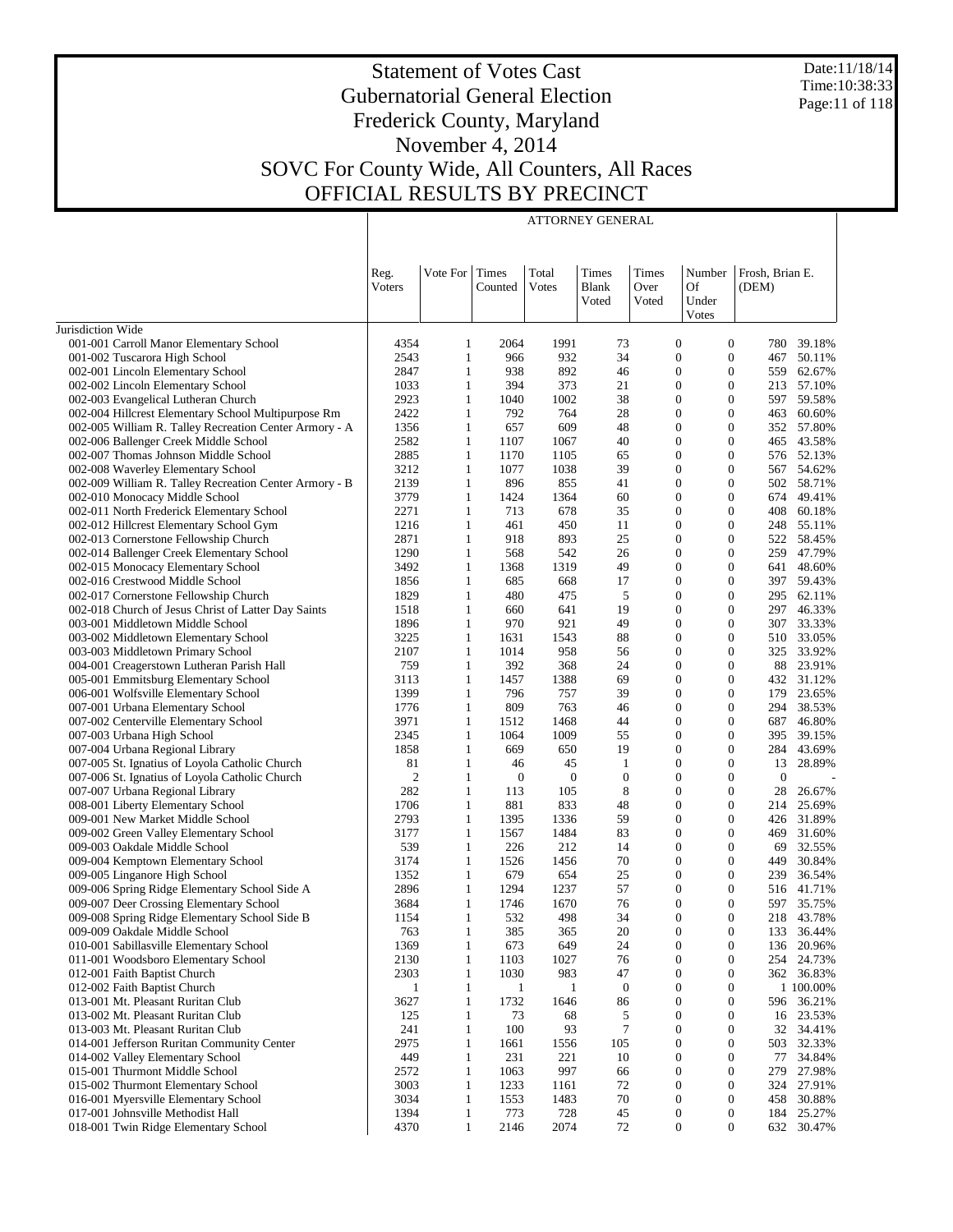Date:11/18/14 Time:10:38:33 Page:12 of 118

# Statement of Votes Cast Gubernatorial General Election Frederick County, Maryland November 4, 2014 SOVC For County Wide, All Counters, All Races OFFICIAL RESULTS BY PRECINCT

ATTORNEY GENERAL

|                                            | Reg.<br>Voters           | Vote For                       | <b>Times</b><br>Counted | Total<br><b>V</b> otes | <b>Times</b><br><b>Blank</b><br>Voted | Times<br>Over<br>Voted           | Number<br>Of<br>Under<br>Votes     | Frosh, Brian E.<br>(DEM) |                  |
|--------------------------------------------|--------------------------|--------------------------------|-------------------------|------------------------|---------------------------------------|----------------------------------|------------------------------------|--------------------------|------------------|
| 018-002 Prospect United Methodist Church   | 2365                     | $\mathbf{1}$                   | 1216                    | 1179                   | 37                                    | $\mathbf{0}$                     | $\mathbf{0}$                       | 275                      | 23.32%           |
| 019-001 Linganore Grange Hall              | 1202                     | $\mathbf{1}$                   | 646                     | 615                    | 31                                    | $\mathbf{0}$                     | $\boldsymbol{0}$                   | 142                      | 23.09%           |
| 020-001 Lewistown Elementary School        | 1966                     | $\mathbf{1}$                   | 995                     | 930                    | 65                                    | $\overline{0}$                   | $\overline{0}$                     | 249                      | 26.77%           |
| 021-001 Brook Hill United Methodist Church | 1712                     | $\mathbf{1}$                   | 817                     | 767                    | 50                                    | $\mathbf{0}$                     | $\overline{0}$                     | 250                      | 32.59%           |
| 021-002 Whittier Elementary School         | 1660                     | 1                              | 732                     | 699                    | 33                                    | $\mathbf{0}$                     | $\mathbf{0}$                       | 292                      | 41.77%           |
| 021-003 Yellow Springs Elementary School   | 1231                     | $\mathbf{1}$                   | 556                     | 526                    | 30                                    | $\Omega$                         | $\Omega$                           | 212                      | 40.30%           |
| 021-004 Yellow Springs Elementary School   | 2060                     | $\mathbf{1}$                   | 797                     | 759                    | 38                                    | $\mathbf{0}$                     | $\overline{0}$                     | 340                      | 44.80%           |
| 021-007 Brook Hill United Methodist Church | 608                      | $\mathbf{1}$                   | 257                     | 241                    | 16                                    | $\Omega$                         | $\overline{0}$                     | 73                       | 30.29%           |
| 021-008 Whittier Elementary School         | 17                       | $\mathbf{1}$                   | $\tau$                  | 6                      | 1                                     | $\theta$                         | $\theta$                           | 1                        | 16.67%           |
| 022-001 Burkittsville Community Center     | 1104                     | $\mathbf{1}$                   | 585                     | 534                    | 51                                    | $\mathbf{0}$                     | $\mathbf{0}$                       | 195                      | 36.52%           |
| 022-002 Burkittsville Community Center     | $\overline{4}$           | $\mathbf{1}$                   | $\overline{4}$          | $\overline{4}$         | $\mathbf{0}$                          | $\mathbf{0}$                     | $\boldsymbol{0}$                   | $\boldsymbol{0}$         | 0.00%            |
| 023-001 Orchard Grove Elementary School    | 3602                     | $\mathbf{1}$                   | 1606                    | 1529                   | 77                                    | $\mathbf{0}$                     | $\overline{0}$                     | 608                      | 39.76%           |
| 023-002 Orchard Grove Elementary School    | 76                       | $\mathbf{1}$                   | 21                      | 20                     | 1                                     | $\mathbf{0}$                     | $\mathbf{0}$                       | 5                        | 25.00%           |
| 024-001 The Church of the Transfiguration  | 1720                     | 1                              | 865                     | 813                    | 52                                    | $\theta$                         | $\mathbf{0}$                       | 323                      | 39.73%           |
| 024-002 Grace Community Church             | 905                      | $\mathbf{1}$                   | 394                     | 371                    | 23                                    | $\mathbf{0}$                     | $\overline{0}$                     | 146                      | 39.35%           |
| 024-003 Braddock Heights Community Center  | 536                      | $\mathbf{1}$                   | 303                     | 294                    | 9                                     | $\mathbf{0}$                     | $\overline{0}$                     | 132                      | 44.90%           |
| 024-004 Grace Community Church             | 9                        | $\mathbf{1}$                   | $\mathbf{1}$            | $\mathbf{1}$           | $\mathbf{0}$                          | $\mathbf{0}$                     | $\overline{0}$                     | $\overline{0}$           | 0.00%            |
| 024-005 Grace Community Church             | 909                      | $\mathbf{1}$                   | 366                     | 348                    | 18                                    | $\Omega$                         | $\Omega$                           | 148                      | 42.53%           |
| 024-006 Grace Community Church             | 20                       | $\mathbf{1}$                   | 9                       | 8                      | $\mathbf{1}$                          | $\Omega$                         | $\Omega$                           |                          | 3 37.50%         |
| 025-001 Brunswick Middle School            | 2916                     | $\mathbf{1}$                   | 1195                    | 1124                   | 71                                    | $\mathbf{0}$                     | $\overline{0}$                     |                          | 462 41.10%       |
| 026-001 Walkersville Middle School         | 3310                     | $\mathbf{1}$                   | 1597                    | 1509                   | 88                                    | $\boldsymbol{0}$                 | $\boldsymbol{0}$                   |                          | 624 41.35%       |
| 026-002 Walkersville High School           | 2900                     | $\mathbf{1}$                   | 1372                    | 1298                   | 74                                    | $\mathbf{0}$                     | $\overline{0}$                     |                          | 422 32.51%       |
| Absentee 1                                 |                          |                                |                         |                        |                                       |                                  |                                    |                          |                  |
| Absentee-Provisional                       | 150895                   | $\mathbf{1}$                   | 1592                    | 1497                   | 95                                    | $\boldsymbol{0}$                 | $\boldsymbol{0}$                   | 644                      | 43.02%           |
| Early Voting                               | 150895                   | $\mathbf{1}$                   | $\mathbf{0}$            | $\mathbf{0}$           | $\mathbf{0}$                          | $\mathbf{0}$                     | $\overline{0}$                     | $\overline{0}$           |                  |
| Total                                      | $\mathbf{0}$             | $\overline{c}$                 | 1592                    | 1497                   | 95                                    | $\Omega$                         | $\overline{0}$                     | 644                      | 43.02%           |
| Provisional                                |                          |                                |                         |                        |                                       |                                  |                                    |                          |                  |
| Absentee-Provisional                       | 150895                   | $\mathbf{1}$                   | 845                     | 788                    | 57                                    | $\mathbf{0}$                     | $\boldsymbol{0}$                   | 332                      | 42.13%           |
| Early Voting                               | 150895                   | $\mathbf{1}$                   | $\overline{0}$          | $\overline{0}$         | $\mathbf{0}$                          | $\mathbf{0}$                     | $\overline{0}$                     | $\overline{0}$           |                  |
| Total                                      | $\Omega$                 | $\overline{c}$                 | 845                     | 788                    | 57                                    | $\theta$                         | $\Omega$                           | 332                      | 42.13%           |
| Absentee 2                                 |                          |                                |                         |                        |                                       |                                  |                                    |                          |                  |
| Absentee-Provisional                       | 150895                   | $\mathbf{1}$                   | 758                     | 712                    | 46                                    | $\boldsymbol{0}$                 | $\boldsymbol{0}$                   | 334                      | 46.91%           |
| Early Voting                               | 150895                   | $\mathbf{1}$                   | $\mathbf{0}$            | $\boldsymbol{0}$       | $\boldsymbol{0}$                      | $\boldsymbol{0}$                 | $\boldsymbol{0}$                   | $\Omega$                 |                  |
| Total                                      | $\overline{0}$           | $\overline{c}$                 | 758                     | 712                    | 46                                    | $\mathbf{0}$                     | $\boldsymbol{0}$                   | 334                      | 46.91%           |
| $EVC-1$                                    |                          |                                |                         |                        |                                       |                                  |                                    |                          |                  |
| Absentee-Provisional                       | 150895                   | $\mathbf{1}$                   | $\mathbf{0}$            | $\mathbf{0}$           | $\mathbf{0}$                          | $\boldsymbol{0}$                 | $\boldsymbol{0}$                   | $\boldsymbol{0}$         |                  |
| <b>Early Voting</b>                        | 150895<br>$\overline{0}$ | $\mathbf{1}$<br>$\overline{c}$ | 6880                    | 6564                   | 316                                   | $\boldsymbol{0}$<br>$\mathbf{0}$ | $\boldsymbol{0}$<br>$\overline{0}$ | 3617                     | 55.10%<br>55.10% |
| Total<br>$EVC-2$                           |                          |                                | 6880                    | 6564                   | 316                                   |                                  |                                    | 3617                     |                  |
| Absentee-Provisional                       | 150895                   | $\mathbf{1}$                   | $\overline{0}$          | $\overline{0}$         | $\overline{0}$                        | $\overline{0}$                   | $\overline{0}$                     | $\mathbf{0}$             |                  |
| <b>Early Voting</b>                        | 150895                   | $\mathbf{1}$                   | 1260                    | 1197                   | 63                                    | $\overline{0}$                   | $\overline{0}$                     | 476                      | 39.77%           |
| Total                                      | $\Omega$                 | $\overline{c}$                 | 1260                    | 1197                   | 63                                    | $\theta$                         | $\Omega$                           | 476                      | 39.77%           |
| $EVC-3$                                    |                          |                                |                         |                        |                                       |                                  |                                    |                          |                  |
| Absentee-Provisional                       | 150895                   | $\mathbf{1}$                   | $\theta$                | $\boldsymbol{0}$       | $\Omega$                              | $\boldsymbol{0}$                 | $\boldsymbol{0}$                   | $\boldsymbol{0}$         |                  |
| Early Voting                               | 150895                   | $\mathbf{1}$                   | 2570                    | 2458                   | 112                                   | $\boldsymbol{0}$                 | $\boldsymbol{0}$                   | 1152                     | 46.87%           |
| Total                                      | $\overline{0}$           | $\overline{c}$                 | 2570                    | 2458                   | 112                                   | $\mathbf{0}$                     | $\mathbf{0}$                       | 1152                     | 46.87%           |
| Total                                      |                          |                                |                         |                        |                                       |                                  |                                    |                          |                  |
| Polling                                    | 150895                   | 79                             | 66795                   | 63640                  | 3155                                  | $\boldsymbol{0}$                 | $\mathbf{0}$                       | 24910                    | 39.14%           |
| Absentee-Provisional                       | 905370                   | 6                              | 3195                    | 2997                   | 198                                   | $\mathbf{0}$                     | $\overline{0}$                     | 1310                     | 43.71%           |
| Early Voting                               | 905370                   | 6                              | 10710                   | 10219                  | 491                                   | $\Omega$                         | $\Omega$                           | 5245                     | 51.33%           |
| Total                                      | 150895                   | 91                             | 80700                   | 76856                  | 3844                                  | $\Omega$                         | $\Omega$                           |                          | 31465 40.94%     |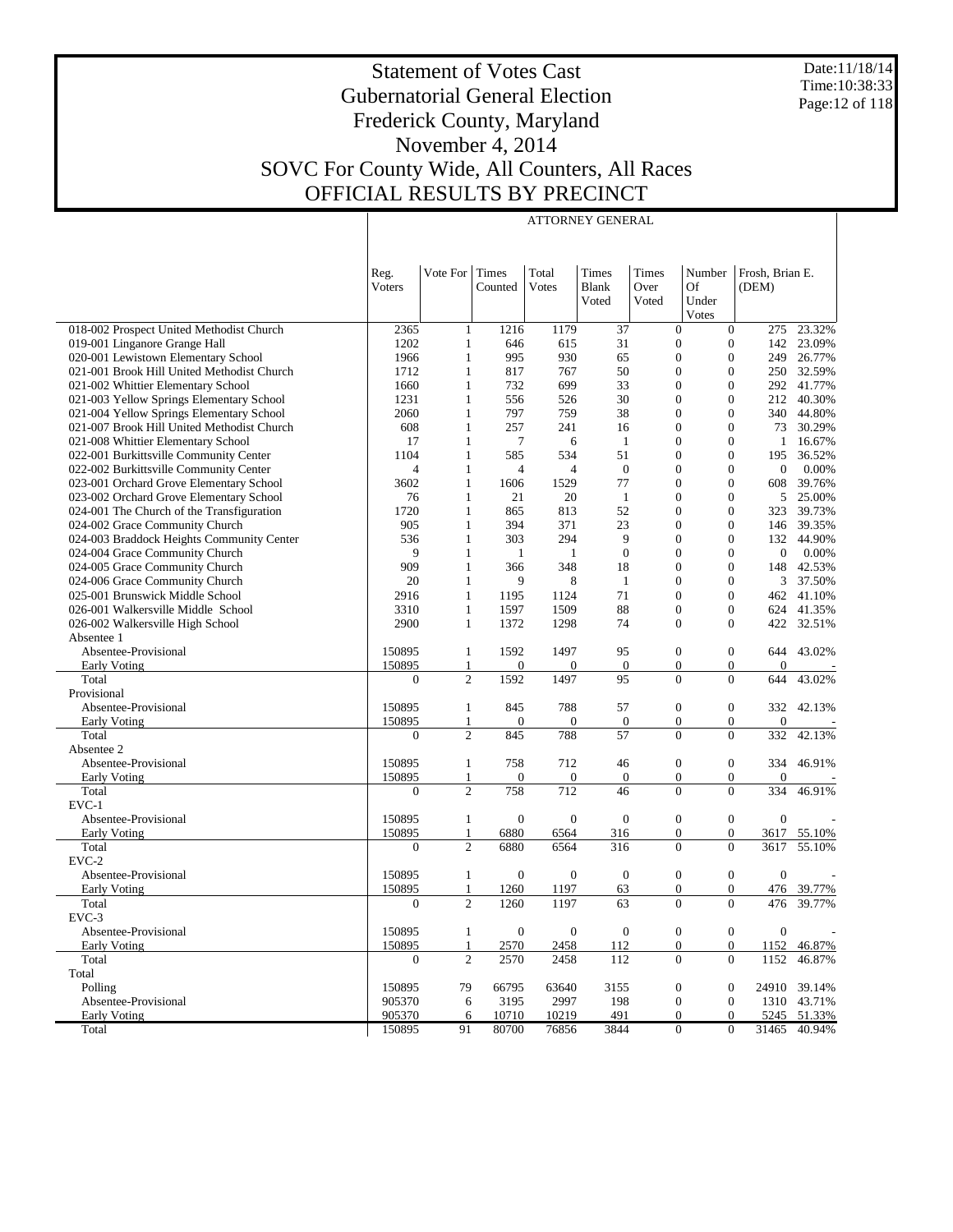Date:11/18/14 Time:10:38:33 Page:13 of 118

# Statement of Votes Cast Gubernatorial General Election Frederick County, Maryland November 4, 2014 SOVC For County Wide, All Counters, All Races OFFICIAL RESULTS BY PRECINCT

ATTORNEY GENERAL

| Dymowski, Leo<br>Write-In Votes<br>Pritzker, Jeffrey<br>$N.$ (REP)<br>Wayne (LIB)<br>Jurisdiction Wide<br>001-001 Carroll Manor Elementary School<br>4.77%<br>0.00%<br>1116 56.05%<br>95<br>$\mathbf{0}$<br>001-002 Tuscarora High School<br>426 45.71%<br>39<br>4.18%<br>$\mathbf{0}$<br>0.00%<br>2<br>002-001 Lincoln Elementary School<br>291 32.62%<br>40<br>4.48%<br>0.22%<br>002-002 Lincoln Elementary School<br>134 35.92%<br>25<br>6.70%<br>$\mathbf{1}$<br>0.27%<br>002-003 Evangelical Lutheran Church<br>349 34.83%<br>55<br>5.49%<br>$\mathbf{1}$<br>0.10%<br>$\mathbf{0}$<br>002-004 Hillcrest Elementary School Multipurpose Rm<br>263 34.42%<br>38<br>4.97%<br>0.00%<br>002-005 William R. Talley Recreation Center Armory - A<br>230 37.77%<br>26<br>4.27%<br>$\mathbf{1}$<br>0.16%<br>$\mathbf{0}$<br>002-006 Ballenger Creek Middle School<br>561 52.58%<br>41<br>3.84%<br>0.00%<br>2<br>002-007 Thomas Johnson Middle School<br>469 42.44%<br>58<br>5.25%<br>0.18%<br>002-008 Waverley Elementary School<br>50<br>4.82%<br>$\mathbf{1}$<br>0.10%<br>420 40.46%<br>$\mathfrak{Z}$<br>002-009 William R. Talley Recreation Center Armory - B<br>300 35.09%<br>50<br>5.85%<br>0.35%<br>$\mathbf{0}$<br>002-010 Monocacy Middle School<br>54<br>3.96%<br>0.00%<br>636 46.63%<br>002-011 North Frederick Elementary School<br>237<br>33<br>4.87%<br>$\mathbf{0}$<br>0.00%<br>34.96%<br>002-012 Hillcrest Elementary School Gym<br>21<br>4.67%<br>$\mathbf{1}$<br>0.22%<br>180 40.00%<br>002-013 Cornerstone Fellowship Church<br>326 36.51%<br>45<br>5.04%<br>$\boldsymbol{0}$<br>0.00%<br>$\mathbf{0}$<br>002-014 Ballenger Creek Elementary School<br>2.95%<br>0.00%<br>267 49.26%<br>16<br>002-015 Monocacy Elementary School<br>625 47.38%<br>53<br>4.02%<br>$\boldsymbol{0}$<br>0.00%<br>2<br>002-016 Crestwood Middle School<br>245 36.68%<br>24<br>3.59%<br>0.30%<br>002-017 Cornerstone Fellowship Church<br>159 33.47%<br>21<br>4.42%<br>$\boldsymbol{0}$<br>0.00%<br>$\overline{0}$<br>002-018 Church of Jesus Christ of Latter Day Saints<br>320 49.92%<br>24<br>3.74%<br>0.00%<br>003-001 Middletown Middle School<br>571 62.00%<br>43<br>4.67%<br>$\mathbf{0}$<br>0.00%<br>981 63.58%<br>51<br>3.31%<br>$\mathbf{1}$<br>0.06%<br>003-002 Middletown Elementary School<br>003-003 Middletown Primary School<br>592 61.80%<br>41<br>4.28%<br>$\boldsymbol{0}$<br>0.00%<br>$\boldsymbol{0}$<br>004-001 Creagerstown Lutheran Parish Hall<br>258 70.11%<br>22<br>5.98%<br>0.00%<br>$\overline{c}$<br>005-001 Emmitsburg Elementary School<br>901 64.91%<br>53<br>3.82%<br>0.14%<br>$\overline{0}$<br>006-001 Wolfsville Elementary School<br>554 73.18%<br>24<br>3.17%<br>0.00%<br>007-001 Urbana Elementary School<br>422 55.31%<br>47<br>6.16%<br>$\boldsymbol{0}$<br>0.00%<br>007-002 Centerville Elementary School<br>720 49.05%<br>60<br>4.09%<br>$\mathbf{1}$<br>0.07%<br>007-003 Urbana High School<br>568 56.29%<br>46<br>4.56%<br>$\boldsymbol{0}$<br>0.00%<br>007-004 Urbana Regional Library<br>344 52.92%<br>21<br>3.23%<br>$\mathbf{1}$<br>0.15%<br>2.22%<br>$\boldsymbol{0}$<br>007-005 St. Ignatius of Loyola Catholic Church<br>31 68.89%<br>$\mathbf{1}$<br>0.00%<br>007-006 St. Ignatius of Loyola Catholic Church<br>$\mathbf{0}$<br>$\mathbf{0}$<br>$\boldsymbol{0}$<br>007-007 Urbana Regional Library<br>75<br>71.43%<br>2<br>1.90%<br>$\boldsymbol{0}$<br>$0.00\%$<br>008-001 Liberty Elementary School<br>575 69.03%<br>44<br>5.28%<br>$\boldsymbol{0}$<br>0.00%<br>009-001 New Market Middle School<br>842 63.02%<br>67<br>5.01%<br>$\mathbf{1}$<br>0.07%<br>$\mathbf{1}$<br>009-002 Green Valley Elementary School<br>945 63.68%<br>69<br>4.65%<br>0.07%<br>009-003 Oakdale Middle School<br>130 61.32%<br>13<br>6.13%<br>$\boldsymbol{0}$<br>0.00%<br>936 64.29%<br>71<br>4.88%<br>$\boldsymbol{0}$<br>0.00%<br>009-004 Kemptown Elementary School<br>27<br>009-005 Linganore High School<br>388 59.33%<br>4.13%<br>$\boldsymbol{0}$<br>0.00%<br>$\mathbf{0}$<br>009-006 Spring Ridge Elementary School Side A<br>693 56.02%<br>28<br>2.26%<br>0.00%<br>009-007 Deer Crossing Elementary School<br>3.95%<br>$\mathbf{1}$<br>1006 60.24%<br>66<br>0.06%<br>$\boldsymbol{0}$<br>009-008 Spring Ridge Elementary School Side B<br>254 51.00%<br>26<br>5.22%<br>0.00%<br>009-009 Oakdale Middle School<br>215 58.90%<br>17<br>$\overline{0}$<br>$0.00\%$<br>4.66%<br>$\boldsymbol{0}$<br>$0.00\%$<br>010-001 Sabillasville Elementary School<br>488 75.19%<br>25<br>3.85%<br>011-001 Woodsboro Elementary School<br>69.52%<br>58<br>5.65%<br>1<br>0.10%<br>714<br>012-001 Faith Baptist Church<br>572<br>58.19%<br>48<br>4.88%<br>$\mathbf{1}$<br>0.10%<br>012-002 Faith Baptist Church<br>$\boldsymbol{0}$<br>0.00%<br>$\boldsymbol{0}$<br>0.00%<br>0<br>0.00%<br>2<br>013-001 Mt. Pleasant Ruritan Club<br>58.81%<br>80<br>4.86%<br>0.12%<br>968<br>013-002 Mt. Pleasant Ruritan Club<br>50 73.53%<br>2<br>2.94%<br>$\boldsymbol{0}$<br>0.00%<br>013-003 Mt. Pleasant Ruritan Club<br>61.29%<br>4<br>4.30%<br>$\boldsymbol{0}$<br>0.00%<br>57<br>014-001 Jefferson Ruritan Community Center<br>62.60%<br>79<br>5.08%<br>$\boldsymbol{0}$<br>0.00%<br>974<br>014-002 Valley Elementary School<br>134<br>60.63%<br>10<br>4.52%<br>$\boldsymbol{0}$<br>0.00%<br>015-001 Thurmont Middle School<br>67.70%<br>43<br>4.31%<br>$\boldsymbol{0}$<br>0.00%<br>675<br>015-002 Thurmont Elementary School<br>782<br>55<br>4.74%<br>$\boldsymbol{0}$<br>0.00%<br>67.36%<br>016-001 Myersville Elementary School<br>960<br>64.73%<br>63<br>4.25%<br>2<br>0.13%<br>017-001 Johnsville Methodist Hall<br>507<br>69.64%<br>37<br>5.08%<br>$\boldsymbol{0}$<br>$0.00\%$<br>018-001 Twin Ridge Elementary School<br>1372<br>66.15%<br>3.18%<br>4<br>0.19%<br>66 |  |  |  |  |
|------------------------------------------------------------------------------------------------------------------------------------------------------------------------------------------------------------------------------------------------------------------------------------------------------------------------------------------------------------------------------------------------------------------------------------------------------------------------------------------------------------------------------------------------------------------------------------------------------------------------------------------------------------------------------------------------------------------------------------------------------------------------------------------------------------------------------------------------------------------------------------------------------------------------------------------------------------------------------------------------------------------------------------------------------------------------------------------------------------------------------------------------------------------------------------------------------------------------------------------------------------------------------------------------------------------------------------------------------------------------------------------------------------------------------------------------------------------------------------------------------------------------------------------------------------------------------------------------------------------------------------------------------------------------------------------------------------------------------------------------------------------------------------------------------------------------------------------------------------------------------------------------------------------------------------------------------------------------------------------------------------------------------------------------------------------------------------------------------------------------------------------------------------------------------------------------------------------------------------------------------------------------------------------------------------------------------------------------------------------------------------------------------------------------------------------------------------------------------------------------------------------------------------------------------------------------------------------------------------------------------------------------------------------------------------------------------------------------------------------------------------------------------------------------------------------------------------------------------------------------------------------------------------------------------------------------------------------------------------------------------------------------------------------------------------------------------------------------------------------------------------------------------------------------------------------------------------------------------------------------------------------------------------------------------------------------------------------------------------------------------------------------------------------------------------------------------------------------------------------------------------------------------------------------------------------------------------------------------------------------------------------------------------------------------------------------------------------------------------------------------------------------------------------------------------------------------------------------------------------------------------------------------------------------------------------------------------------------------------------------------------------------------------------------------------------------------------------------------------------------------------------------------------------------------------------------------------------------------------------------------------------------------------------------------------------------------------------------------------------------------------------------------------------------------------------------------------------------------------------------------------------------------------------------------------------------------------------------------------------------------------------------------------------------------------------------------------------------------------------------------------------------------------------------------------------------------------------------------------------------------------------------------------------------------------------------------------------------------------------------------------------------------------------------------------------------------------------------------------------------------------------------------------------------------------------------------------------------------------------------------------------------------------------------------------------------------------------------------------------------------------------------------------------------------------------------------------------------------------------------------------------------------------------------------------------------------------------------------------------------------------------------------------------------------------------------------------------------------------------------------------------------------------------------|--|--|--|--|
|                                                                                                                                                                                                                                                                                                                                                                                                                                                                                                                                                                                                                                                                                                                                                                                                                                                                                                                                                                                                                                                                                                                                                                                                                                                                                                                                                                                                                                                                                                                                                                                                                                                                                                                                                                                                                                                                                                                                                                                                                                                                                                                                                                                                                                                                                                                                                                                                                                                                                                                                                                                                                                                                                                                                                                                                                                                                                                                                                                                                                                                                                                                                                                                                                                                                                                                                                                                                                                                                                                                                                                                                                                                                                                                                                                                                                                                                                                                                                                                                                                                                                                                                                                                                                                                                                                                                                                                                                                                                                                                                                                                                                                                                                                                                                                                                                                                                                                                                                                                                                                                                                                                                                                                                                                                                                                                                                                                                                                                                                                                                                                                                                                                                                                                                                                                                |  |  |  |  |
|                                                                                                                                                                                                                                                                                                                                                                                                                                                                                                                                                                                                                                                                                                                                                                                                                                                                                                                                                                                                                                                                                                                                                                                                                                                                                                                                                                                                                                                                                                                                                                                                                                                                                                                                                                                                                                                                                                                                                                                                                                                                                                                                                                                                                                                                                                                                                                                                                                                                                                                                                                                                                                                                                                                                                                                                                                                                                                                                                                                                                                                                                                                                                                                                                                                                                                                                                                                                                                                                                                                                                                                                                                                                                                                                                                                                                                                                                                                                                                                                                                                                                                                                                                                                                                                                                                                                                                                                                                                                                                                                                                                                                                                                                                                                                                                                                                                                                                                                                                                                                                                                                                                                                                                                                                                                                                                                                                                                                                                                                                                                                                                                                                                                                                                                                                                                |  |  |  |  |
|                                                                                                                                                                                                                                                                                                                                                                                                                                                                                                                                                                                                                                                                                                                                                                                                                                                                                                                                                                                                                                                                                                                                                                                                                                                                                                                                                                                                                                                                                                                                                                                                                                                                                                                                                                                                                                                                                                                                                                                                                                                                                                                                                                                                                                                                                                                                                                                                                                                                                                                                                                                                                                                                                                                                                                                                                                                                                                                                                                                                                                                                                                                                                                                                                                                                                                                                                                                                                                                                                                                                                                                                                                                                                                                                                                                                                                                                                                                                                                                                                                                                                                                                                                                                                                                                                                                                                                                                                                                                                                                                                                                                                                                                                                                                                                                                                                                                                                                                                                                                                                                                                                                                                                                                                                                                                                                                                                                                                                                                                                                                                                                                                                                                                                                                                                                                |  |  |  |  |
|                                                                                                                                                                                                                                                                                                                                                                                                                                                                                                                                                                                                                                                                                                                                                                                                                                                                                                                                                                                                                                                                                                                                                                                                                                                                                                                                                                                                                                                                                                                                                                                                                                                                                                                                                                                                                                                                                                                                                                                                                                                                                                                                                                                                                                                                                                                                                                                                                                                                                                                                                                                                                                                                                                                                                                                                                                                                                                                                                                                                                                                                                                                                                                                                                                                                                                                                                                                                                                                                                                                                                                                                                                                                                                                                                                                                                                                                                                                                                                                                                                                                                                                                                                                                                                                                                                                                                                                                                                                                                                                                                                                                                                                                                                                                                                                                                                                                                                                                                                                                                                                                                                                                                                                                                                                                                                                                                                                                                                                                                                                                                                                                                                                                                                                                                                                                |  |  |  |  |
|                                                                                                                                                                                                                                                                                                                                                                                                                                                                                                                                                                                                                                                                                                                                                                                                                                                                                                                                                                                                                                                                                                                                                                                                                                                                                                                                                                                                                                                                                                                                                                                                                                                                                                                                                                                                                                                                                                                                                                                                                                                                                                                                                                                                                                                                                                                                                                                                                                                                                                                                                                                                                                                                                                                                                                                                                                                                                                                                                                                                                                                                                                                                                                                                                                                                                                                                                                                                                                                                                                                                                                                                                                                                                                                                                                                                                                                                                                                                                                                                                                                                                                                                                                                                                                                                                                                                                                                                                                                                                                                                                                                                                                                                                                                                                                                                                                                                                                                                                                                                                                                                                                                                                                                                                                                                                                                                                                                                                                                                                                                                                                                                                                                                                                                                                                                                |  |  |  |  |
|                                                                                                                                                                                                                                                                                                                                                                                                                                                                                                                                                                                                                                                                                                                                                                                                                                                                                                                                                                                                                                                                                                                                                                                                                                                                                                                                                                                                                                                                                                                                                                                                                                                                                                                                                                                                                                                                                                                                                                                                                                                                                                                                                                                                                                                                                                                                                                                                                                                                                                                                                                                                                                                                                                                                                                                                                                                                                                                                                                                                                                                                                                                                                                                                                                                                                                                                                                                                                                                                                                                                                                                                                                                                                                                                                                                                                                                                                                                                                                                                                                                                                                                                                                                                                                                                                                                                                                                                                                                                                                                                                                                                                                                                                                                                                                                                                                                                                                                                                                                                                                                                                                                                                                                                                                                                                                                                                                                                                                                                                                                                                                                                                                                                                                                                                                                                |  |  |  |  |
|                                                                                                                                                                                                                                                                                                                                                                                                                                                                                                                                                                                                                                                                                                                                                                                                                                                                                                                                                                                                                                                                                                                                                                                                                                                                                                                                                                                                                                                                                                                                                                                                                                                                                                                                                                                                                                                                                                                                                                                                                                                                                                                                                                                                                                                                                                                                                                                                                                                                                                                                                                                                                                                                                                                                                                                                                                                                                                                                                                                                                                                                                                                                                                                                                                                                                                                                                                                                                                                                                                                                                                                                                                                                                                                                                                                                                                                                                                                                                                                                                                                                                                                                                                                                                                                                                                                                                                                                                                                                                                                                                                                                                                                                                                                                                                                                                                                                                                                                                                                                                                                                                                                                                                                                                                                                                                                                                                                                                                                                                                                                                                                                                                                                                                                                                                                                |  |  |  |  |
|                                                                                                                                                                                                                                                                                                                                                                                                                                                                                                                                                                                                                                                                                                                                                                                                                                                                                                                                                                                                                                                                                                                                                                                                                                                                                                                                                                                                                                                                                                                                                                                                                                                                                                                                                                                                                                                                                                                                                                                                                                                                                                                                                                                                                                                                                                                                                                                                                                                                                                                                                                                                                                                                                                                                                                                                                                                                                                                                                                                                                                                                                                                                                                                                                                                                                                                                                                                                                                                                                                                                                                                                                                                                                                                                                                                                                                                                                                                                                                                                                                                                                                                                                                                                                                                                                                                                                                                                                                                                                                                                                                                                                                                                                                                                                                                                                                                                                                                                                                                                                                                                                                                                                                                                                                                                                                                                                                                                                                                                                                                                                                                                                                                                                                                                                                                                |  |  |  |  |
|                                                                                                                                                                                                                                                                                                                                                                                                                                                                                                                                                                                                                                                                                                                                                                                                                                                                                                                                                                                                                                                                                                                                                                                                                                                                                                                                                                                                                                                                                                                                                                                                                                                                                                                                                                                                                                                                                                                                                                                                                                                                                                                                                                                                                                                                                                                                                                                                                                                                                                                                                                                                                                                                                                                                                                                                                                                                                                                                                                                                                                                                                                                                                                                                                                                                                                                                                                                                                                                                                                                                                                                                                                                                                                                                                                                                                                                                                                                                                                                                                                                                                                                                                                                                                                                                                                                                                                                                                                                                                                                                                                                                                                                                                                                                                                                                                                                                                                                                                                                                                                                                                                                                                                                                                                                                                                                                                                                                                                                                                                                                                                                                                                                                                                                                                                                                |  |  |  |  |
|                                                                                                                                                                                                                                                                                                                                                                                                                                                                                                                                                                                                                                                                                                                                                                                                                                                                                                                                                                                                                                                                                                                                                                                                                                                                                                                                                                                                                                                                                                                                                                                                                                                                                                                                                                                                                                                                                                                                                                                                                                                                                                                                                                                                                                                                                                                                                                                                                                                                                                                                                                                                                                                                                                                                                                                                                                                                                                                                                                                                                                                                                                                                                                                                                                                                                                                                                                                                                                                                                                                                                                                                                                                                                                                                                                                                                                                                                                                                                                                                                                                                                                                                                                                                                                                                                                                                                                                                                                                                                                                                                                                                                                                                                                                                                                                                                                                                                                                                                                                                                                                                                                                                                                                                                                                                                                                                                                                                                                                                                                                                                                                                                                                                                                                                                                                                |  |  |  |  |
|                                                                                                                                                                                                                                                                                                                                                                                                                                                                                                                                                                                                                                                                                                                                                                                                                                                                                                                                                                                                                                                                                                                                                                                                                                                                                                                                                                                                                                                                                                                                                                                                                                                                                                                                                                                                                                                                                                                                                                                                                                                                                                                                                                                                                                                                                                                                                                                                                                                                                                                                                                                                                                                                                                                                                                                                                                                                                                                                                                                                                                                                                                                                                                                                                                                                                                                                                                                                                                                                                                                                                                                                                                                                                                                                                                                                                                                                                                                                                                                                                                                                                                                                                                                                                                                                                                                                                                                                                                                                                                                                                                                                                                                                                                                                                                                                                                                                                                                                                                                                                                                                                                                                                                                                                                                                                                                                                                                                                                                                                                                                                                                                                                                                                                                                                                                                |  |  |  |  |
|                                                                                                                                                                                                                                                                                                                                                                                                                                                                                                                                                                                                                                                                                                                                                                                                                                                                                                                                                                                                                                                                                                                                                                                                                                                                                                                                                                                                                                                                                                                                                                                                                                                                                                                                                                                                                                                                                                                                                                                                                                                                                                                                                                                                                                                                                                                                                                                                                                                                                                                                                                                                                                                                                                                                                                                                                                                                                                                                                                                                                                                                                                                                                                                                                                                                                                                                                                                                                                                                                                                                                                                                                                                                                                                                                                                                                                                                                                                                                                                                                                                                                                                                                                                                                                                                                                                                                                                                                                                                                                                                                                                                                                                                                                                                                                                                                                                                                                                                                                                                                                                                                                                                                                                                                                                                                                                                                                                                                                                                                                                                                                                                                                                                                                                                                                                                |  |  |  |  |
|                                                                                                                                                                                                                                                                                                                                                                                                                                                                                                                                                                                                                                                                                                                                                                                                                                                                                                                                                                                                                                                                                                                                                                                                                                                                                                                                                                                                                                                                                                                                                                                                                                                                                                                                                                                                                                                                                                                                                                                                                                                                                                                                                                                                                                                                                                                                                                                                                                                                                                                                                                                                                                                                                                                                                                                                                                                                                                                                                                                                                                                                                                                                                                                                                                                                                                                                                                                                                                                                                                                                                                                                                                                                                                                                                                                                                                                                                                                                                                                                                                                                                                                                                                                                                                                                                                                                                                                                                                                                                                                                                                                                                                                                                                                                                                                                                                                                                                                                                                                                                                                                                                                                                                                                                                                                                                                                                                                                                                                                                                                                                                                                                                                                                                                                                                                                |  |  |  |  |
|                                                                                                                                                                                                                                                                                                                                                                                                                                                                                                                                                                                                                                                                                                                                                                                                                                                                                                                                                                                                                                                                                                                                                                                                                                                                                                                                                                                                                                                                                                                                                                                                                                                                                                                                                                                                                                                                                                                                                                                                                                                                                                                                                                                                                                                                                                                                                                                                                                                                                                                                                                                                                                                                                                                                                                                                                                                                                                                                                                                                                                                                                                                                                                                                                                                                                                                                                                                                                                                                                                                                                                                                                                                                                                                                                                                                                                                                                                                                                                                                                                                                                                                                                                                                                                                                                                                                                                                                                                                                                                                                                                                                                                                                                                                                                                                                                                                                                                                                                                                                                                                                                                                                                                                                                                                                                                                                                                                                                                                                                                                                                                                                                                                                                                                                                                                                |  |  |  |  |
|                                                                                                                                                                                                                                                                                                                                                                                                                                                                                                                                                                                                                                                                                                                                                                                                                                                                                                                                                                                                                                                                                                                                                                                                                                                                                                                                                                                                                                                                                                                                                                                                                                                                                                                                                                                                                                                                                                                                                                                                                                                                                                                                                                                                                                                                                                                                                                                                                                                                                                                                                                                                                                                                                                                                                                                                                                                                                                                                                                                                                                                                                                                                                                                                                                                                                                                                                                                                                                                                                                                                                                                                                                                                                                                                                                                                                                                                                                                                                                                                                                                                                                                                                                                                                                                                                                                                                                                                                                                                                                                                                                                                                                                                                                                                                                                                                                                                                                                                                                                                                                                                                                                                                                                                                                                                                                                                                                                                                                                                                                                                                                                                                                                                                                                                                                                                |  |  |  |  |
|                                                                                                                                                                                                                                                                                                                                                                                                                                                                                                                                                                                                                                                                                                                                                                                                                                                                                                                                                                                                                                                                                                                                                                                                                                                                                                                                                                                                                                                                                                                                                                                                                                                                                                                                                                                                                                                                                                                                                                                                                                                                                                                                                                                                                                                                                                                                                                                                                                                                                                                                                                                                                                                                                                                                                                                                                                                                                                                                                                                                                                                                                                                                                                                                                                                                                                                                                                                                                                                                                                                                                                                                                                                                                                                                                                                                                                                                                                                                                                                                                                                                                                                                                                                                                                                                                                                                                                                                                                                                                                                                                                                                                                                                                                                                                                                                                                                                                                                                                                                                                                                                                                                                                                                                                                                                                                                                                                                                                                                                                                                                                                                                                                                                                                                                                                                                |  |  |  |  |
|                                                                                                                                                                                                                                                                                                                                                                                                                                                                                                                                                                                                                                                                                                                                                                                                                                                                                                                                                                                                                                                                                                                                                                                                                                                                                                                                                                                                                                                                                                                                                                                                                                                                                                                                                                                                                                                                                                                                                                                                                                                                                                                                                                                                                                                                                                                                                                                                                                                                                                                                                                                                                                                                                                                                                                                                                                                                                                                                                                                                                                                                                                                                                                                                                                                                                                                                                                                                                                                                                                                                                                                                                                                                                                                                                                                                                                                                                                                                                                                                                                                                                                                                                                                                                                                                                                                                                                                                                                                                                                                                                                                                                                                                                                                                                                                                                                                                                                                                                                                                                                                                                                                                                                                                                                                                                                                                                                                                                                                                                                                                                                                                                                                                                                                                                                                                |  |  |  |  |
|                                                                                                                                                                                                                                                                                                                                                                                                                                                                                                                                                                                                                                                                                                                                                                                                                                                                                                                                                                                                                                                                                                                                                                                                                                                                                                                                                                                                                                                                                                                                                                                                                                                                                                                                                                                                                                                                                                                                                                                                                                                                                                                                                                                                                                                                                                                                                                                                                                                                                                                                                                                                                                                                                                                                                                                                                                                                                                                                                                                                                                                                                                                                                                                                                                                                                                                                                                                                                                                                                                                                                                                                                                                                                                                                                                                                                                                                                                                                                                                                                                                                                                                                                                                                                                                                                                                                                                                                                                                                                                                                                                                                                                                                                                                                                                                                                                                                                                                                                                                                                                                                                                                                                                                                                                                                                                                                                                                                                                                                                                                                                                                                                                                                                                                                                                                                |  |  |  |  |
|                                                                                                                                                                                                                                                                                                                                                                                                                                                                                                                                                                                                                                                                                                                                                                                                                                                                                                                                                                                                                                                                                                                                                                                                                                                                                                                                                                                                                                                                                                                                                                                                                                                                                                                                                                                                                                                                                                                                                                                                                                                                                                                                                                                                                                                                                                                                                                                                                                                                                                                                                                                                                                                                                                                                                                                                                                                                                                                                                                                                                                                                                                                                                                                                                                                                                                                                                                                                                                                                                                                                                                                                                                                                                                                                                                                                                                                                                                                                                                                                                                                                                                                                                                                                                                                                                                                                                                                                                                                                                                                                                                                                                                                                                                                                                                                                                                                                                                                                                                                                                                                                                                                                                                                                                                                                                                                                                                                                                                                                                                                                                                                                                                                                                                                                                                                                |  |  |  |  |
|                                                                                                                                                                                                                                                                                                                                                                                                                                                                                                                                                                                                                                                                                                                                                                                                                                                                                                                                                                                                                                                                                                                                                                                                                                                                                                                                                                                                                                                                                                                                                                                                                                                                                                                                                                                                                                                                                                                                                                                                                                                                                                                                                                                                                                                                                                                                                                                                                                                                                                                                                                                                                                                                                                                                                                                                                                                                                                                                                                                                                                                                                                                                                                                                                                                                                                                                                                                                                                                                                                                                                                                                                                                                                                                                                                                                                                                                                                                                                                                                                                                                                                                                                                                                                                                                                                                                                                                                                                                                                                                                                                                                                                                                                                                                                                                                                                                                                                                                                                                                                                                                                                                                                                                                                                                                                                                                                                                                                                                                                                                                                                                                                                                                                                                                                                                                |  |  |  |  |
|                                                                                                                                                                                                                                                                                                                                                                                                                                                                                                                                                                                                                                                                                                                                                                                                                                                                                                                                                                                                                                                                                                                                                                                                                                                                                                                                                                                                                                                                                                                                                                                                                                                                                                                                                                                                                                                                                                                                                                                                                                                                                                                                                                                                                                                                                                                                                                                                                                                                                                                                                                                                                                                                                                                                                                                                                                                                                                                                                                                                                                                                                                                                                                                                                                                                                                                                                                                                                                                                                                                                                                                                                                                                                                                                                                                                                                                                                                                                                                                                                                                                                                                                                                                                                                                                                                                                                                                                                                                                                                                                                                                                                                                                                                                                                                                                                                                                                                                                                                                                                                                                                                                                                                                                                                                                                                                                                                                                                                                                                                                                                                                                                                                                                                                                                                                                |  |  |  |  |
|                                                                                                                                                                                                                                                                                                                                                                                                                                                                                                                                                                                                                                                                                                                                                                                                                                                                                                                                                                                                                                                                                                                                                                                                                                                                                                                                                                                                                                                                                                                                                                                                                                                                                                                                                                                                                                                                                                                                                                                                                                                                                                                                                                                                                                                                                                                                                                                                                                                                                                                                                                                                                                                                                                                                                                                                                                                                                                                                                                                                                                                                                                                                                                                                                                                                                                                                                                                                                                                                                                                                                                                                                                                                                                                                                                                                                                                                                                                                                                                                                                                                                                                                                                                                                                                                                                                                                                                                                                                                                                                                                                                                                                                                                                                                                                                                                                                                                                                                                                                                                                                                                                                                                                                                                                                                                                                                                                                                                                                                                                                                                                                                                                                                                                                                                                                                |  |  |  |  |
|                                                                                                                                                                                                                                                                                                                                                                                                                                                                                                                                                                                                                                                                                                                                                                                                                                                                                                                                                                                                                                                                                                                                                                                                                                                                                                                                                                                                                                                                                                                                                                                                                                                                                                                                                                                                                                                                                                                                                                                                                                                                                                                                                                                                                                                                                                                                                                                                                                                                                                                                                                                                                                                                                                                                                                                                                                                                                                                                                                                                                                                                                                                                                                                                                                                                                                                                                                                                                                                                                                                                                                                                                                                                                                                                                                                                                                                                                                                                                                                                                                                                                                                                                                                                                                                                                                                                                                                                                                                                                                                                                                                                                                                                                                                                                                                                                                                                                                                                                                                                                                                                                                                                                                                                                                                                                                                                                                                                                                                                                                                                                                                                                                                                                                                                                                                                |  |  |  |  |
|                                                                                                                                                                                                                                                                                                                                                                                                                                                                                                                                                                                                                                                                                                                                                                                                                                                                                                                                                                                                                                                                                                                                                                                                                                                                                                                                                                                                                                                                                                                                                                                                                                                                                                                                                                                                                                                                                                                                                                                                                                                                                                                                                                                                                                                                                                                                                                                                                                                                                                                                                                                                                                                                                                                                                                                                                                                                                                                                                                                                                                                                                                                                                                                                                                                                                                                                                                                                                                                                                                                                                                                                                                                                                                                                                                                                                                                                                                                                                                                                                                                                                                                                                                                                                                                                                                                                                                                                                                                                                                                                                                                                                                                                                                                                                                                                                                                                                                                                                                                                                                                                                                                                                                                                                                                                                                                                                                                                                                                                                                                                                                                                                                                                                                                                                                                                |  |  |  |  |
|                                                                                                                                                                                                                                                                                                                                                                                                                                                                                                                                                                                                                                                                                                                                                                                                                                                                                                                                                                                                                                                                                                                                                                                                                                                                                                                                                                                                                                                                                                                                                                                                                                                                                                                                                                                                                                                                                                                                                                                                                                                                                                                                                                                                                                                                                                                                                                                                                                                                                                                                                                                                                                                                                                                                                                                                                                                                                                                                                                                                                                                                                                                                                                                                                                                                                                                                                                                                                                                                                                                                                                                                                                                                                                                                                                                                                                                                                                                                                                                                                                                                                                                                                                                                                                                                                                                                                                                                                                                                                                                                                                                                                                                                                                                                                                                                                                                                                                                                                                                                                                                                                                                                                                                                                                                                                                                                                                                                                                                                                                                                                                                                                                                                                                                                                                                                |  |  |  |  |
|                                                                                                                                                                                                                                                                                                                                                                                                                                                                                                                                                                                                                                                                                                                                                                                                                                                                                                                                                                                                                                                                                                                                                                                                                                                                                                                                                                                                                                                                                                                                                                                                                                                                                                                                                                                                                                                                                                                                                                                                                                                                                                                                                                                                                                                                                                                                                                                                                                                                                                                                                                                                                                                                                                                                                                                                                                                                                                                                                                                                                                                                                                                                                                                                                                                                                                                                                                                                                                                                                                                                                                                                                                                                                                                                                                                                                                                                                                                                                                                                                                                                                                                                                                                                                                                                                                                                                                                                                                                                                                                                                                                                                                                                                                                                                                                                                                                                                                                                                                                                                                                                                                                                                                                                                                                                                                                                                                                                                                                                                                                                                                                                                                                                                                                                                                                                |  |  |  |  |
|                                                                                                                                                                                                                                                                                                                                                                                                                                                                                                                                                                                                                                                                                                                                                                                                                                                                                                                                                                                                                                                                                                                                                                                                                                                                                                                                                                                                                                                                                                                                                                                                                                                                                                                                                                                                                                                                                                                                                                                                                                                                                                                                                                                                                                                                                                                                                                                                                                                                                                                                                                                                                                                                                                                                                                                                                                                                                                                                                                                                                                                                                                                                                                                                                                                                                                                                                                                                                                                                                                                                                                                                                                                                                                                                                                                                                                                                                                                                                                                                                                                                                                                                                                                                                                                                                                                                                                                                                                                                                                                                                                                                                                                                                                                                                                                                                                                                                                                                                                                                                                                                                                                                                                                                                                                                                                                                                                                                                                                                                                                                                                                                                                                                                                                                                                                                |  |  |  |  |
|                                                                                                                                                                                                                                                                                                                                                                                                                                                                                                                                                                                                                                                                                                                                                                                                                                                                                                                                                                                                                                                                                                                                                                                                                                                                                                                                                                                                                                                                                                                                                                                                                                                                                                                                                                                                                                                                                                                                                                                                                                                                                                                                                                                                                                                                                                                                                                                                                                                                                                                                                                                                                                                                                                                                                                                                                                                                                                                                                                                                                                                                                                                                                                                                                                                                                                                                                                                                                                                                                                                                                                                                                                                                                                                                                                                                                                                                                                                                                                                                                                                                                                                                                                                                                                                                                                                                                                                                                                                                                                                                                                                                                                                                                                                                                                                                                                                                                                                                                                                                                                                                                                                                                                                                                                                                                                                                                                                                                                                                                                                                                                                                                                                                                                                                                                                                |  |  |  |  |
|                                                                                                                                                                                                                                                                                                                                                                                                                                                                                                                                                                                                                                                                                                                                                                                                                                                                                                                                                                                                                                                                                                                                                                                                                                                                                                                                                                                                                                                                                                                                                                                                                                                                                                                                                                                                                                                                                                                                                                                                                                                                                                                                                                                                                                                                                                                                                                                                                                                                                                                                                                                                                                                                                                                                                                                                                                                                                                                                                                                                                                                                                                                                                                                                                                                                                                                                                                                                                                                                                                                                                                                                                                                                                                                                                                                                                                                                                                                                                                                                                                                                                                                                                                                                                                                                                                                                                                                                                                                                                                                                                                                                                                                                                                                                                                                                                                                                                                                                                                                                                                                                                                                                                                                                                                                                                                                                                                                                                                                                                                                                                                                                                                                                                                                                                                                                |  |  |  |  |
|                                                                                                                                                                                                                                                                                                                                                                                                                                                                                                                                                                                                                                                                                                                                                                                                                                                                                                                                                                                                                                                                                                                                                                                                                                                                                                                                                                                                                                                                                                                                                                                                                                                                                                                                                                                                                                                                                                                                                                                                                                                                                                                                                                                                                                                                                                                                                                                                                                                                                                                                                                                                                                                                                                                                                                                                                                                                                                                                                                                                                                                                                                                                                                                                                                                                                                                                                                                                                                                                                                                                                                                                                                                                                                                                                                                                                                                                                                                                                                                                                                                                                                                                                                                                                                                                                                                                                                                                                                                                                                                                                                                                                                                                                                                                                                                                                                                                                                                                                                                                                                                                                                                                                                                                                                                                                                                                                                                                                                                                                                                                                                                                                                                                                                                                                                                                |  |  |  |  |
|                                                                                                                                                                                                                                                                                                                                                                                                                                                                                                                                                                                                                                                                                                                                                                                                                                                                                                                                                                                                                                                                                                                                                                                                                                                                                                                                                                                                                                                                                                                                                                                                                                                                                                                                                                                                                                                                                                                                                                                                                                                                                                                                                                                                                                                                                                                                                                                                                                                                                                                                                                                                                                                                                                                                                                                                                                                                                                                                                                                                                                                                                                                                                                                                                                                                                                                                                                                                                                                                                                                                                                                                                                                                                                                                                                                                                                                                                                                                                                                                                                                                                                                                                                                                                                                                                                                                                                                                                                                                                                                                                                                                                                                                                                                                                                                                                                                                                                                                                                                                                                                                                                                                                                                                                                                                                                                                                                                                                                                                                                                                                                                                                                                                                                                                                                                                |  |  |  |  |
|                                                                                                                                                                                                                                                                                                                                                                                                                                                                                                                                                                                                                                                                                                                                                                                                                                                                                                                                                                                                                                                                                                                                                                                                                                                                                                                                                                                                                                                                                                                                                                                                                                                                                                                                                                                                                                                                                                                                                                                                                                                                                                                                                                                                                                                                                                                                                                                                                                                                                                                                                                                                                                                                                                                                                                                                                                                                                                                                                                                                                                                                                                                                                                                                                                                                                                                                                                                                                                                                                                                                                                                                                                                                                                                                                                                                                                                                                                                                                                                                                                                                                                                                                                                                                                                                                                                                                                                                                                                                                                                                                                                                                                                                                                                                                                                                                                                                                                                                                                                                                                                                                                                                                                                                                                                                                                                                                                                                                                                                                                                                                                                                                                                                                                                                                                                                |  |  |  |  |
|                                                                                                                                                                                                                                                                                                                                                                                                                                                                                                                                                                                                                                                                                                                                                                                                                                                                                                                                                                                                                                                                                                                                                                                                                                                                                                                                                                                                                                                                                                                                                                                                                                                                                                                                                                                                                                                                                                                                                                                                                                                                                                                                                                                                                                                                                                                                                                                                                                                                                                                                                                                                                                                                                                                                                                                                                                                                                                                                                                                                                                                                                                                                                                                                                                                                                                                                                                                                                                                                                                                                                                                                                                                                                                                                                                                                                                                                                                                                                                                                                                                                                                                                                                                                                                                                                                                                                                                                                                                                                                                                                                                                                                                                                                                                                                                                                                                                                                                                                                                                                                                                                                                                                                                                                                                                                                                                                                                                                                                                                                                                                                                                                                                                                                                                                                                                |  |  |  |  |
|                                                                                                                                                                                                                                                                                                                                                                                                                                                                                                                                                                                                                                                                                                                                                                                                                                                                                                                                                                                                                                                                                                                                                                                                                                                                                                                                                                                                                                                                                                                                                                                                                                                                                                                                                                                                                                                                                                                                                                                                                                                                                                                                                                                                                                                                                                                                                                                                                                                                                                                                                                                                                                                                                                                                                                                                                                                                                                                                                                                                                                                                                                                                                                                                                                                                                                                                                                                                                                                                                                                                                                                                                                                                                                                                                                                                                                                                                                                                                                                                                                                                                                                                                                                                                                                                                                                                                                                                                                                                                                                                                                                                                                                                                                                                                                                                                                                                                                                                                                                                                                                                                                                                                                                                                                                                                                                                                                                                                                                                                                                                                                                                                                                                                                                                                                                                |  |  |  |  |
|                                                                                                                                                                                                                                                                                                                                                                                                                                                                                                                                                                                                                                                                                                                                                                                                                                                                                                                                                                                                                                                                                                                                                                                                                                                                                                                                                                                                                                                                                                                                                                                                                                                                                                                                                                                                                                                                                                                                                                                                                                                                                                                                                                                                                                                                                                                                                                                                                                                                                                                                                                                                                                                                                                                                                                                                                                                                                                                                                                                                                                                                                                                                                                                                                                                                                                                                                                                                                                                                                                                                                                                                                                                                                                                                                                                                                                                                                                                                                                                                                                                                                                                                                                                                                                                                                                                                                                                                                                                                                                                                                                                                                                                                                                                                                                                                                                                                                                                                                                                                                                                                                                                                                                                                                                                                                                                                                                                                                                                                                                                                                                                                                                                                                                                                                                                                |  |  |  |  |
|                                                                                                                                                                                                                                                                                                                                                                                                                                                                                                                                                                                                                                                                                                                                                                                                                                                                                                                                                                                                                                                                                                                                                                                                                                                                                                                                                                                                                                                                                                                                                                                                                                                                                                                                                                                                                                                                                                                                                                                                                                                                                                                                                                                                                                                                                                                                                                                                                                                                                                                                                                                                                                                                                                                                                                                                                                                                                                                                                                                                                                                                                                                                                                                                                                                                                                                                                                                                                                                                                                                                                                                                                                                                                                                                                                                                                                                                                                                                                                                                                                                                                                                                                                                                                                                                                                                                                                                                                                                                                                                                                                                                                                                                                                                                                                                                                                                                                                                                                                                                                                                                                                                                                                                                                                                                                                                                                                                                                                                                                                                                                                                                                                                                                                                                                                                                |  |  |  |  |
|                                                                                                                                                                                                                                                                                                                                                                                                                                                                                                                                                                                                                                                                                                                                                                                                                                                                                                                                                                                                                                                                                                                                                                                                                                                                                                                                                                                                                                                                                                                                                                                                                                                                                                                                                                                                                                                                                                                                                                                                                                                                                                                                                                                                                                                                                                                                                                                                                                                                                                                                                                                                                                                                                                                                                                                                                                                                                                                                                                                                                                                                                                                                                                                                                                                                                                                                                                                                                                                                                                                                                                                                                                                                                                                                                                                                                                                                                                                                                                                                                                                                                                                                                                                                                                                                                                                                                                                                                                                                                                                                                                                                                                                                                                                                                                                                                                                                                                                                                                                                                                                                                                                                                                                                                                                                                                                                                                                                                                                                                                                                                                                                                                                                                                                                                                                                |  |  |  |  |
|                                                                                                                                                                                                                                                                                                                                                                                                                                                                                                                                                                                                                                                                                                                                                                                                                                                                                                                                                                                                                                                                                                                                                                                                                                                                                                                                                                                                                                                                                                                                                                                                                                                                                                                                                                                                                                                                                                                                                                                                                                                                                                                                                                                                                                                                                                                                                                                                                                                                                                                                                                                                                                                                                                                                                                                                                                                                                                                                                                                                                                                                                                                                                                                                                                                                                                                                                                                                                                                                                                                                                                                                                                                                                                                                                                                                                                                                                                                                                                                                                                                                                                                                                                                                                                                                                                                                                                                                                                                                                                                                                                                                                                                                                                                                                                                                                                                                                                                                                                                                                                                                                                                                                                                                                                                                                                                                                                                                                                                                                                                                                                                                                                                                                                                                                                                                |  |  |  |  |
|                                                                                                                                                                                                                                                                                                                                                                                                                                                                                                                                                                                                                                                                                                                                                                                                                                                                                                                                                                                                                                                                                                                                                                                                                                                                                                                                                                                                                                                                                                                                                                                                                                                                                                                                                                                                                                                                                                                                                                                                                                                                                                                                                                                                                                                                                                                                                                                                                                                                                                                                                                                                                                                                                                                                                                                                                                                                                                                                                                                                                                                                                                                                                                                                                                                                                                                                                                                                                                                                                                                                                                                                                                                                                                                                                                                                                                                                                                                                                                                                                                                                                                                                                                                                                                                                                                                                                                                                                                                                                                                                                                                                                                                                                                                                                                                                                                                                                                                                                                                                                                                                                                                                                                                                                                                                                                                                                                                                                                                                                                                                                                                                                                                                                                                                                                                                |  |  |  |  |
|                                                                                                                                                                                                                                                                                                                                                                                                                                                                                                                                                                                                                                                                                                                                                                                                                                                                                                                                                                                                                                                                                                                                                                                                                                                                                                                                                                                                                                                                                                                                                                                                                                                                                                                                                                                                                                                                                                                                                                                                                                                                                                                                                                                                                                                                                                                                                                                                                                                                                                                                                                                                                                                                                                                                                                                                                                                                                                                                                                                                                                                                                                                                                                                                                                                                                                                                                                                                                                                                                                                                                                                                                                                                                                                                                                                                                                                                                                                                                                                                                                                                                                                                                                                                                                                                                                                                                                                                                                                                                                                                                                                                                                                                                                                                                                                                                                                                                                                                                                                                                                                                                                                                                                                                                                                                                                                                                                                                                                                                                                                                                                                                                                                                                                                                                                                                |  |  |  |  |
|                                                                                                                                                                                                                                                                                                                                                                                                                                                                                                                                                                                                                                                                                                                                                                                                                                                                                                                                                                                                                                                                                                                                                                                                                                                                                                                                                                                                                                                                                                                                                                                                                                                                                                                                                                                                                                                                                                                                                                                                                                                                                                                                                                                                                                                                                                                                                                                                                                                                                                                                                                                                                                                                                                                                                                                                                                                                                                                                                                                                                                                                                                                                                                                                                                                                                                                                                                                                                                                                                                                                                                                                                                                                                                                                                                                                                                                                                                                                                                                                                                                                                                                                                                                                                                                                                                                                                                                                                                                                                                                                                                                                                                                                                                                                                                                                                                                                                                                                                                                                                                                                                                                                                                                                                                                                                                                                                                                                                                                                                                                                                                                                                                                                                                                                                                                                |  |  |  |  |
|                                                                                                                                                                                                                                                                                                                                                                                                                                                                                                                                                                                                                                                                                                                                                                                                                                                                                                                                                                                                                                                                                                                                                                                                                                                                                                                                                                                                                                                                                                                                                                                                                                                                                                                                                                                                                                                                                                                                                                                                                                                                                                                                                                                                                                                                                                                                                                                                                                                                                                                                                                                                                                                                                                                                                                                                                                                                                                                                                                                                                                                                                                                                                                                                                                                                                                                                                                                                                                                                                                                                                                                                                                                                                                                                                                                                                                                                                                                                                                                                                                                                                                                                                                                                                                                                                                                                                                                                                                                                                                                                                                                                                                                                                                                                                                                                                                                                                                                                                                                                                                                                                                                                                                                                                                                                                                                                                                                                                                                                                                                                                                                                                                                                                                                                                                                                |  |  |  |  |
|                                                                                                                                                                                                                                                                                                                                                                                                                                                                                                                                                                                                                                                                                                                                                                                                                                                                                                                                                                                                                                                                                                                                                                                                                                                                                                                                                                                                                                                                                                                                                                                                                                                                                                                                                                                                                                                                                                                                                                                                                                                                                                                                                                                                                                                                                                                                                                                                                                                                                                                                                                                                                                                                                                                                                                                                                                                                                                                                                                                                                                                                                                                                                                                                                                                                                                                                                                                                                                                                                                                                                                                                                                                                                                                                                                                                                                                                                                                                                                                                                                                                                                                                                                                                                                                                                                                                                                                                                                                                                                                                                                                                                                                                                                                                                                                                                                                                                                                                                                                                                                                                                                                                                                                                                                                                                                                                                                                                                                                                                                                                                                                                                                                                                                                                                                                                |  |  |  |  |
|                                                                                                                                                                                                                                                                                                                                                                                                                                                                                                                                                                                                                                                                                                                                                                                                                                                                                                                                                                                                                                                                                                                                                                                                                                                                                                                                                                                                                                                                                                                                                                                                                                                                                                                                                                                                                                                                                                                                                                                                                                                                                                                                                                                                                                                                                                                                                                                                                                                                                                                                                                                                                                                                                                                                                                                                                                                                                                                                                                                                                                                                                                                                                                                                                                                                                                                                                                                                                                                                                                                                                                                                                                                                                                                                                                                                                                                                                                                                                                                                                                                                                                                                                                                                                                                                                                                                                                                                                                                                                                                                                                                                                                                                                                                                                                                                                                                                                                                                                                                                                                                                                                                                                                                                                                                                                                                                                                                                                                                                                                                                                                                                                                                                                                                                                                                                |  |  |  |  |
|                                                                                                                                                                                                                                                                                                                                                                                                                                                                                                                                                                                                                                                                                                                                                                                                                                                                                                                                                                                                                                                                                                                                                                                                                                                                                                                                                                                                                                                                                                                                                                                                                                                                                                                                                                                                                                                                                                                                                                                                                                                                                                                                                                                                                                                                                                                                                                                                                                                                                                                                                                                                                                                                                                                                                                                                                                                                                                                                                                                                                                                                                                                                                                                                                                                                                                                                                                                                                                                                                                                                                                                                                                                                                                                                                                                                                                                                                                                                                                                                                                                                                                                                                                                                                                                                                                                                                                                                                                                                                                                                                                                                                                                                                                                                                                                                                                                                                                                                                                                                                                                                                                                                                                                                                                                                                                                                                                                                                                                                                                                                                                                                                                                                                                                                                                                                |  |  |  |  |
|                                                                                                                                                                                                                                                                                                                                                                                                                                                                                                                                                                                                                                                                                                                                                                                                                                                                                                                                                                                                                                                                                                                                                                                                                                                                                                                                                                                                                                                                                                                                                                                                                                                                                                                                                                                                                                                                                                                                                                                                                                                                                                                                                                                                                                                                                                                                                                                                                                                                                                                                                                                                                                                                                                                                                                                                                                                                                                                                                                                                                                                                                                                                                                                                                                                                                                                                                                                                                                                                                                                                                                                                                                                                                                                                                                                                                                                                                                                                                                                                                                                                                                                                                                                                                                                                                                                                                                                                                                                                                                                                                                                                                                                                                                                                                                                                                                                                                                                                                                                                                                                                                                                                                                                                                                                                                                                                                                                                                                                                                                                                                                                                                                                                                                                                                                                                |  |  |  |  |
|                                                                                                                                                                                                                                                                                                                                                                                                                                                                                                                                                                                                                                                                                                                                                                                                                                                                                                                                                                                                                                                                                                                                                                                                                                                                                                                                                                                                                                                                                                                                                                                                                                                                                                                                                                                                                                                                                                                                                                                                                                                                                                                                                                                                                                                                                                                                                                                                                                                                                                                                                                                                                                                                                                                                                                                                                                                                                                                                                                                                                                                                                                                                                                                                                                                                                                                                                                                                                                                                                                                                                                                                                                                                                                                                                                                                                                                                                                                                                                                                                                                                                                                                                                                                                                                                                                                                                                                                                                                                                                                                                                                                                                                                                                                                                                                                                                                                                                                                                                                                                                                                                                                                                                                                                                                                                                                                                                                                                                                                                                                                                                                                                                                                                                                                                                                                |  |  |  |  |
|                                                                                                                                                                                                                                                                                                                                                                                                                                                                                                                                                                                                                                                                                                                                                                                                                                                                                                                                                                                                                                                                                                                                                                                                                                                                                                                                                                                                                                                                                                                                                                                                                                                                                                                                                                                                                                                                                                                                                                                                                                                                                                                                                                                                                                                                                                                                                                                                                                                                                                                                                                                                                                                                                                                                                                                                                                                                                                                                                                                                                                                                                                                                                                                                                                                                                                                                                                                                                                                                                                                                                                                                                                                                                                                                                                                                                                                                                                                                                                                                                                                                                                                                                                                                                                                                                                                                                                                                                                                                                                                                                                                                                                                                                                                                                                                                                                                                                                                                                                                                                                                                                                                                                                                                                                                                                                                                                                                                                                                                                                                                                                                                                                                                                                                                                                                                |  |  |  |  |
|                                                                                                                                                                                                                                                                                                                                                                                                                                                                                                                                                                                                                                                                                                                                                                                                                                                                                                                                                                                                                                                                                                                                                                                                                                                                                                                                                                                                                                                                                                                                                                                                                                                                                                                                                                                                                                                                                                                                                                                                                                                                                                                                                                                                                                                                                                                                                                                                                                                                                                                                                                                                                                                                                                                                                                                                                                                                                                                                                                                                                                                                                                                                                                                                                                                                                                                                                                                                                                                                                                                                                                                                                                                                                                                                                                                                                                                                                                                                                                                                                                                                                                                                                                                                                                                                                                                                                                                                                                                                                                                                                                                                                                                                                                                                                                                                                                                                                                                                                                                                                                                                                                                                                                                                                                                                                                                                                                                                                                                                                                                                                                                                                                                                                                                                                                                                |  |  |  |  |
|                                                                                                                                                                                                                                                                                                                                                                                                                                                                                                                                                                                                                                                                                                                                                                                                                                                                                                                                                                                                                                                                                                                                                                                                                                                                                                                                                                                                                                                                                                                                                                                                                                                                                                                                                                                                                                                                                                                                                                                                                                                                                                                                                                                                                                                                                                                                                                                                                                                                                                                                                                                                                                                                                                                                                                                                                                                                                                                                                                                                                                                                                                                                                                                                                                                                                                                                                                                                                                                                                                                                                                                                                                                                                                                                                                                                                                                                                                                                                                                                                                                                                                                                                                                                                                                                                                                                                                                                                                                                                                                                                                                                                                                                                                                                                                                                                                                                                                                                                                                                                                                                                                                                                                                                                                                                                                                                                                                                                                                                                                                                                                                                                                                                                                                                                                                                |  |  |  |  |
|                                                                                                                                                                                                                                                                                                                                                                                                                                                                                                                                                                                                                                                                                                                                                                                                                                                                                                                                                                                                                                                                                                                                                                                                                                                                                                                                                                                                                                                                                                                                                                                                                                                                                                                                                                                                                                                                                                                                                                                                                                                                                                                                                                                                                                                                                                                                                                                                                                                                                                                                                                                                                                                                                                                                                                                                                                                                                                                                                                                                                                                                                                                                                                                                                                                                                                                                                                                                                                                                                                                                                                                                                                                                                                                                                                                                                                                                                                                                                                                                                                                                                                                                                                                                                                                                                                                                                                                                                                                                                                                                                                                                                                                                                                                                                                                                                                                                                                                                                                                                                                                                                                                                                                                                                                                                                                                                                                                                                                                                                                                                                                                                                                                                                                                                                                                                |  |  |  |  |
|                                                                                                                                                                                                                                                                                                                                                                                                                                                                                                                                                                                                                                                                                                                                                                                                                                                                                                                                                                                                                                                                                                                                                                                                                                                                                                                                                                                                                                                                                                                                                                                                                                                                                                                                                                                                                                                                                                                                                                                                                                                                                                                                                                                                                                                                                                                                                                                                                                                                                                                                                                                                                                                                                                                                                                                                                                                                                                                                                                                                                                                                                                                                                                                                                                                                                                                                                                                                                                                                                                                                                                                                                                                                                                                                                                                                                                                                                                                                                                                                                                                                                                                                                                                                                                                                                                                                                                                                                                                                                                                                                                                                                                                                                                                                                                                                                                                                                                                                                                                                                                                                                                                                                                                                                                                                                                                                                                                                                                                                                                                                                                                                                                                                                                                                                                                                |  |  |  |  |
|                                                                                                                                                                                                                                                                                                                                                                                                                                                                                                                                                                                                                                                                                                                                                                                                                                                                                                                                                                                                                                                                                                                                                                                                                                                                                                                                                                                                                                                                                                                                                                                                                                                                                                                                                                                                                                                                                                                                                                                                                                                                                                                                                                                                                                                                                                                                                                                                                                                                                                                                                                                                                                                                                                                                                                                                                                                                                                                                                                                                                                                                                                                                                                                                                                                                                                                                                                                                                                                                                                                                                                                                                                                                                                                                                                                                                                                                                                                                                                                                                                                                                                                                                                                                                                                                                                                                                                                                                                                                                                                                                                                                                                                                                                                                                                                                                                                                                                                                                                                                                                                                                                                                                                                                                                                                                                                                                                                                                                                                                                                                                                                                                                                                                                                                                                                                |  |  |  |  |
|                                                                                                                                                                                                                                                                                                                                                                                                                                                                                                                                                                                                                                                                                                                                                                                                                                                                                                                                                                                                                                                                                                                                                                                                                                                                                                                                                                                                                                                                                                                                                                                                                                                                                                                                                                                                                                                                                                                                                                                                                                                                                                                                                                                                                                                                                                                                                                                                                                                                                                                                                                                                                                                                                                                                                                                                                                                                                                                                                                                                                                                                                                                                                                                                                                                                                                                                                                                                                                                                                                                                                                                                                                                                                                                                                                                                                                                                                                                                                                                                                                                                                                                                                                                                                                                                                                                                                                                                                                                                                                                                                                                                                                                                                                                                                                                                                                                                                                                                                                                                                                                                                                                                                                                                                                                                                                                                                                                                                                                                                                                                                                                                                                                                                                                                                                                                |  |  |  |  |
|                                                                                                                                                                                                                                                                                                                                                                                                                                                                                                                                                                                                                                                                                                                                                                                                                                                                                                                                                                                                                                                                                                                                                                                                                                                                                                                                                                                                                                                                                                                                                                                                                                                                                                                                                                                                                                                                                                                                                                                                                                                                                                                                                                                                                                                                                                                                                                                                                                                                                                                                                                                                                                                                                                                                                                                                                                                                                                                                                                                                                                                                                                                                                                                                                                                                                                                                                                                                                                                                                                                                                                                                                                                                                                                                                                                                                                                                                                                                                                                                                                                                                                                                                                                                                                                                                                                                                                                                                                                                                                                                                                                                                                                                                                                                                                                                                                                                                                                                                                                                                                                                                                                                                                                                                                                                                                                                                                                                                                                                                                                                                                                                                                                                                                                                                                                                |  |  |  |  |
|                                                                                                                                                                                                                                                                                                                                                                                                                                                                                                                                                                                                                                                                                                                                                                                                                                                                                                                                                                                                                                                                                                                                                                                                                                                                                                                                                                                                                                                                                                                                                                                                                                                                                                                                                                                                                                                                                                                                                                                                                                                                                                                                                                                                                                                                                                                                                                                                                                                                                                                                                                                                                                                                                                                                                                                                                                                                                                                                                                                                                                                                                                                                                                                                                                                                                                                                                                                                                                                                                                                                                                                                                                                                                                                                                                                                                                                                                                                                                                                                                                                                                                                                                                                                                                                                                                                                                                                                                                                                                                                                                                                                                                                                                                                                                                                                                                                                                                                                                                                                                                                                                                                                                                                                                                                                                                                                                                                                                                                                                                                                                                                                                                                                                                                                                                                                |  |  |  |  |
|                                                                                                                                                                                                                                                                                                                                                                                                                                                                                                                                                                                                                                                                                                                                                                                                                                                                                                                                                                                                                                                                                                                                                                                                                                                                                                                                                                                                                                                                                                                                                                                                                                                                                                                                                                                                                                                                                                                                                                                                                                                                                                                                                                                                                                                                                                                                                                                                                                                                                                                                                                                                                                                                                                                                                                                                                                                                                                                                                                                                                                                                                                                                                                                                                                                                                                                                                                                                                                                                                                                                                                                                                                                                                                                                                                                                                                                                                                                                                                                                                                                                                                                                                                                                                                                                                                                                                                                                                                                                                                                                                                                                                                                                                                                                                                                                                                                                                                                                                                                                                                                                                                                                                                                                                                                                                                                                                                                                                                                                                                                                                                                                                                                                                                                                                                                                |  |  |  |  |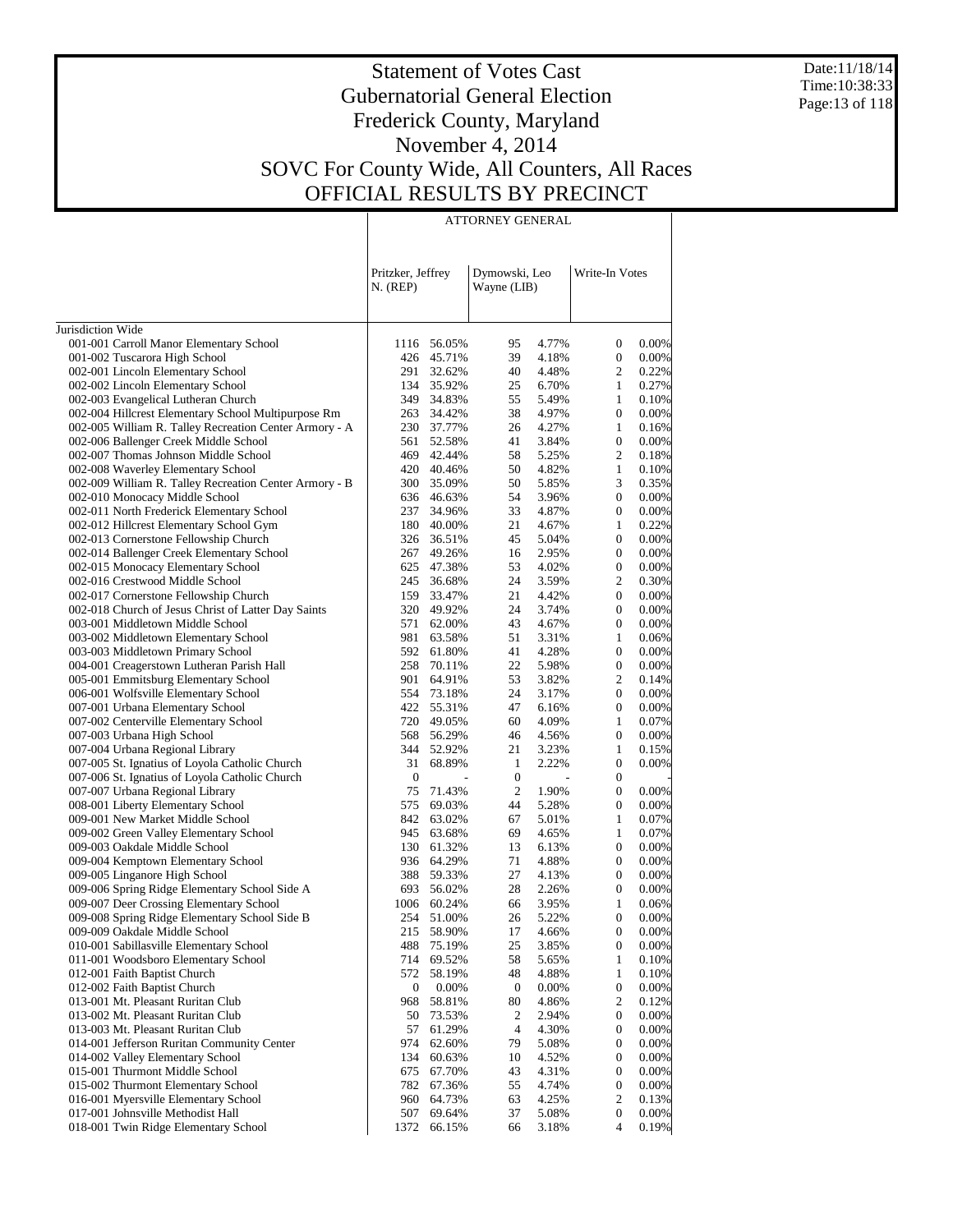Date:11/18/14 Time:10:38:33 Page:14 of 118

# Statement of Votes Cast Gubernatorial General Election Frederick County, Maryland November 4, 2014 SOVC For County Wide, All Counters, All Races OFFICIAL RESULTS BY PRECINCT

ATTORNEY GENERAL

Τ

|                                            | Pritzker, Jeffrey<br>$N.$ (REP) |              | Dymowski, Leo<br>Wayne (LIB) |        | Write-In Votes   |       |
|--------------------------------------------|---------------------------------|--------------|------------------------------|--------|------------------|-------|
|                                            |                                 |              |                              |        |                  |       |
| 018-002 Prospect United Methodist Church   |                                 | 857 72.69%   | 46                           | 3.90%  | $\mathbf{1}$     | 0.08% |
| 019-001 Linganore Grange Hall              |                                 | 443 72.03%   | 30                           | 4.88%  | $\mathbf{0}$     | 0.00% |
| 020-001 Lewistown Elementary School        |                                 | 638 68.60%   | 43                           | 4.62%  | $\boldsymbol{0}$ | 0.00% |
| 021-001 Brook Hill United Methodist Church |                                 | 478 62.32%   | 39                           | 5.08%  | $\mathbf{0}$     | 0.00% |
| 021-002 Whittier Elementary School         |                                 | 379 54.22%   | 27                           | 3.86%  | $\mathbf{1}$     | 0.14% |
| 021-003 Yellow Springs Elementary School   |                                 | 300 57.03%   | 14                           | 2.66%  | $\mathbf{0}$     | 0.00% |
| 021-004 Yellow Springs Elementary School   |                                 | 386 50.86%   | 33                           | 4.35%  | $\mathbf{0}$     | 0.00% |
| 021-007 Brook Hill United Methodist Church | 155                             | 64.32%       | 13                           | 5.39%  | $\mathbf{0}$     | 0.00% |
| 021-008 Whittier Elementary School         |                                 | 5 83.33%     | $\mathbf{0}$                 | 0.00%  | $\mathbf{0}$     | 0.00% |
| 022-001 Burkittsville Community Center     |                                 | 307 57.49%   | 31                           | 5.81%  | 1                | 0.19% |
| 022-002 Burkittsville Community Center     |                                 | 4 100.00%    | $\mathbf{0}$                 | 0.00%  | $\mathbf{0}$     | 0.00% |
| 023-001 Orchard Grove Elementary School    |                                 | 841 55.00%   | 78                           | 5.10%  | $\overline{c}$   | 0.13% |
| 023-002 Orchard Grove Elementary School    |                                 | 13 65.00%    | 2                            | 10.00% | $\mathbf{0}$     | 0.00% |
| 024-001 The Church of the Transfiguration  |                                 | 454 55.84%   | 36                           | 4.43%  | $\boldsymbol{0}$ | 0.00% |
| 024-002 Grace Community Church             |                                 | 212 57.14%   | 13                           | 3.50%  | $\mathbf{0}$     | 0.00% |
| 024-003 Braddock Heights Community Center  |                                 | 151 51.36%   | 11                           | 3.74%  | $\mathbf{0}$     | 0.00% |
| 024-004 Grace Community Church             |                                 | 1 100,00%    | $\Omega$                     | 0.00%  | $\theta$         | 0.00% |
| 024-005 Grace Community Church             |                                 | 190 54.60%   | 10                           | 2.87%  | $\mathbf{0}$     | 0.00% |
| 024-006 Grace Community Church             |                                 | 5 62.50%     | $\boldsymbol{0}$             | 0.00%  | $\boldsymbol{0}$ | 0.00% |
| 025-001 Brunswick Middle School            |                                 | 587 52.22%   | 73                           | 6.49%  | $\overline{c}$   | 0.18% |
| 026-001 Walkersville Middle School         |                                 | 820 54.34%   | 65                           | 4.31%  | $\theta$         | 0.00% |
| 026-002 Walkersville High School           | 800                             | 61.63%       | 75                           | 5.78%  | 1                | 0.08% |
| Absentee 1                                 |                                 |              |                              |        |                  |       |
| Absentee-Provisional                       |                                 | 802 53.57%   | 51                           | 3.41%  | $\overline{0}$   | 0.00% |
| Early Voting                               | $\mathbf{0}$                    |              | $\mathbf{0}$                 |        | $\overline{0}$   |       |
| Total                                      | 802                             | 53.57%       | 51                           | 3.41%  | $\mathbf{0}$     | 0.00% |
| Provisional                                |                                 |              |                              |        |                  |       |
| Absentee-Provisional                       | 399                             | 50.63%       | 55                           | 6.98%  | $\overline{c}$   | 0.25% |
| Early Voting                               | $\overline{0}$                  |              | $\mathbf{0}$                 |        | $\mathbf{0}$     |       |
| Total                                      | 399                             | 50.63%       | 55                           | 6.98%  | $\overline{c}$   | 0.25% |
| Absentee 2                                 |                                 |              |                              |        |                  |       |
| Absentee-Provisional                       | 332                             | 46.63%       | 46                           | 6.46%  | $\mathbf{0}$     | 0.00% |
| Early Voting                               | $\Omega$                        |              | $\Omega$                     |        | $\Omega$         |       |
| Total                                      | 332                             | 46.63%       | 46                           | 6.46%  | $\Omega$         | 0.00% |
| $EVC-1$                                    |                                 |              |                              |        |                  |       |
| Absentee-Provisional                       | $\overline{0}$                  |              | $\mathbf{0}$                 |        | $\mathbf{0}$     |       |
| Early Voting                               | 2777                            | 42.31%       | 167                          | 2.54%  | 3                | 0.05% |
| Total                                      | 2777                            | 42.31%       | 167                          | 2.54%  | 3                | 0.05% |
| $EVC-2$                                    |                                 |              |                              |        |                  |       |
| Absentee-Provisional                       | $\mathbf{0}$                    |              | $\mathbf{0}$                 |        | $\boldsymbol{0}$ |       |
| Early Voting                               | 675                             | 56.39%       | 46                           | 3.84%  | $\overline{0}$   | 0.00% |
| Total                                      | 675                             | 56.39%       | 46                           | 3.84%  | $\overline{0}$   | 0.00% |
| $EVC-3$                                    |                                 |              |                              |        |                  |       |
| Absentee-Provisional                       | $\mathbf{0}$                    |              | $\theta$                     |        | $\overline{0}$   |       |
| Early Voting                               | 1231                            | 50.08%       | 73                           | 2.97%  | $\overline{c}$   | 0.08% |
| Total                                      | 1231                            | 50.08%       | 73                           | 2.97%  | $\mathfrak{D}$   | 0.08% |
| Total                                      |                                 |              |                              |        |                  |       |
| Polling                                    | 35834                           | 56.31%       | 2856                         | 4.49%  | 40               | 0.06% |
| Absentee-Provisional                       | 1533                            | 51.15%       | 152                          | 5.07%  | $\overline{c}$   | 0.07% |
| <b>Early Voting</b>                        | 4683                            | 45.83%       | 286                          | 2.80%  | 5                | 0.05% |
| Total                                      |                                 | 42050 54.71% | 3294                         | 4.29%  | 47               | 0.06% |

 $\top$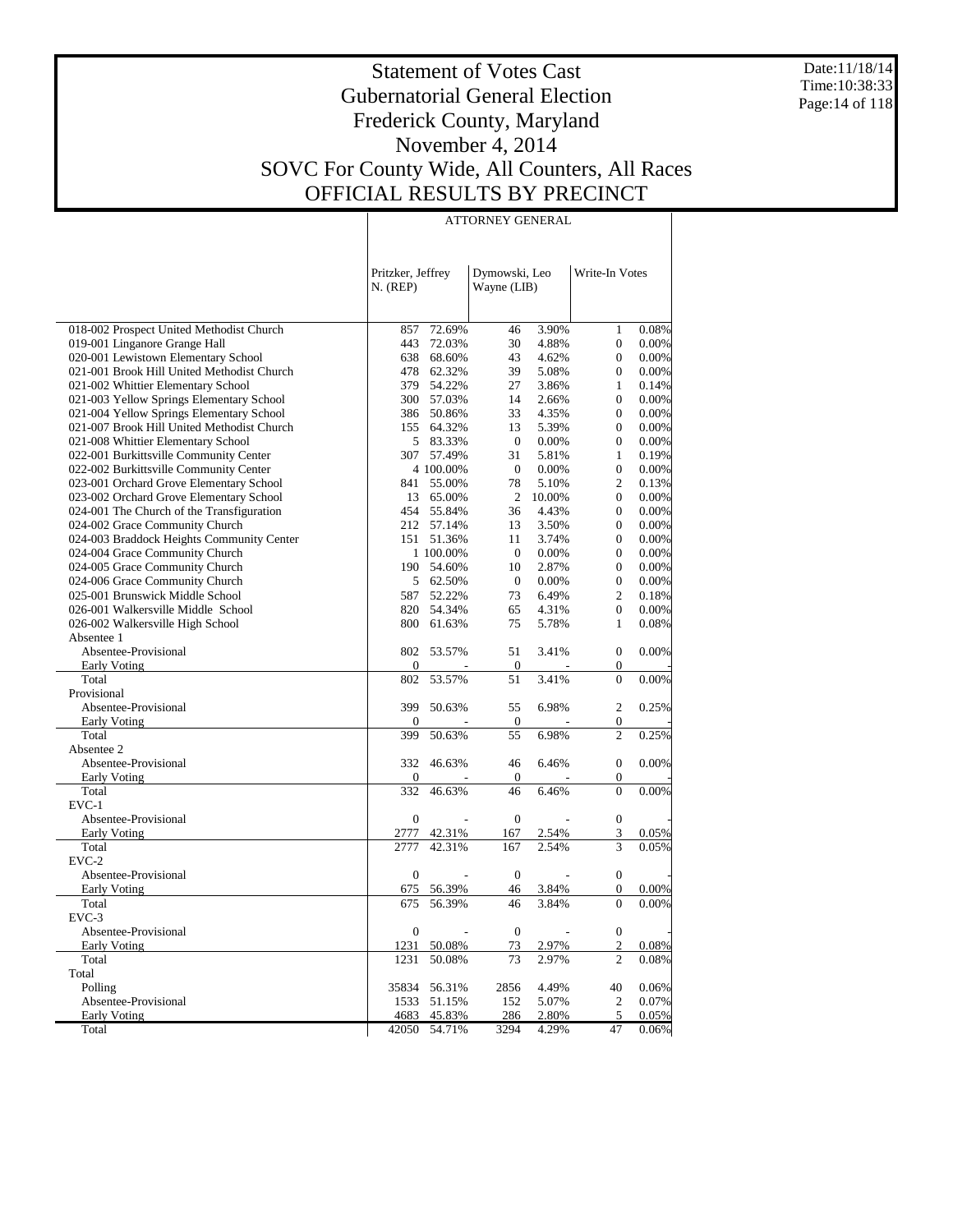Date:11/18/14 Time:10:38:33 Page:15 of 118

# Statement of Votes Cast Gubernatorial General Election Frederick County, Maryland November 4, 2014 SOVC For County Wide, All Counters, All Races OFFICIAL RESULTS BY PRECINCT

|                                                                                         | Reg.<br><b>V</b> oters | Vote For Times               | Counted                                    | Total<br>Votes           | Times<br><b>Blank</b><br>Voted | Times<br>Over<br>Voted           | Number<br>Of<br>Under<br>Votes   | Delaney, John K.<br>(DEM) |                          |
|-----------------------------------------------------------------------------------------|------------------------|------------------------------|--------------------------------------------|--------------------------|--------------------------------|----------------------------------|----------------------------------|---------------------------|--------------------------|
| Jurisdiction Wide                                                                       |                        |                              |                                            |                          |                                |                                  |                                  |                           |                          |
| 001-001 Carroll Manor Elementary School                                                 | 4354                   | $\mathbf{1}$                 | 2064                                       | 2038                     | 26                             | $\boldsymbol{0}$                 | $\mathbf{0}$                     | 833                       | 40.87%                   |
| 001-002 Tuscarora High School                                                           | 2543                   | $\mathbf{1}$                 | 966                                        | 950                      | 16                             | $\boldsymbol{0}$                 | $\mathbf{0}$                     | 477                       | 50.21%                   |
| 002-001 Lincoln Elementary School                                                       | 2847                   | $\mathbf{1}$                 | 938                                        | 910                      | 28                             | $\boldsymbol{0}$                 | $\boldsymbol{0}$                 | 569                       | 62.53%                   |
| 002-002 Lincoln Elementary School                                                       | 1033                   | $\mathbf{1}$                 | 394                                        | 384                      | 10                             | $\mathbf{0}$                     | $\mathbf{0}$                     |                           | 227 59.11%               |
| 002-003 Evangelical Lutheran Church                                                     | 2923                   | $\mathbf{1}$                 | 1040                                       | 1018                     | 22                             | $\boldsymbol{0}$                 | $\mathbf{0}$                     | 609                       | 59.82%                   |
| 002-004 Hillcrest Elementary School Multipurpose Rm                                     | 2422                   | $\mathbf{1}$                 | 792                                        | 782                      | 10                             | $\mathbf{0}$                     | $\mathbf{0}$                     |                           | 488 62.40%               |
| 002-005 William R. Talley Recreation Center Armory - A                                  | 1356                   | $\mathbf{1}$                 | 657                                        | 650                      | $\overline{7}$                 | $\boldsymbol{0}$                 | $\mathbf{0}$                     |                           | 394 60.62%               |
| 002-006 Ballenger Creek Middle School                                                   | 2582                   | $\mathbf{1}$                 | 1107                                       | 1089                     | 18                             | $\mathbf{0}$                     | $\mathbf{0}$                     |                           | 512 47.02%               |
| 002-007 Thomas Johnson Middle School                                                    | 2885                   | $\mathbf{1}$                 | 1170                                       | 1142                     | 28                             | $\boldsymbol{0}$                 | $\mathbf{0}$                     |                           | 613 53.68%               |
| 002-008 Waverley Elementary School                                                      | 3212                   | $\mathbf{1}$                 | 1077                                       | 1053                     | 24                             | $\mathbf{0}$                     | $\mathbf{0}$                     |                           | 597 56.70%               |
| 002-009 William R. Talley Recreation Center Armory - B                                  | 2139                   | $\mathbf{1}$                 | 896                                        | 888                      | 8                              | $\boldsymbol{0}$                 | $\boldsymbol{0}$                 |                           | 565 63.63%               |
| 002-010 Monocacy Middle School                                                          | 3779                   | $\mathbf{1}$                 | 1424                                       | 1405                     | 19                             | $\mathbf{0}$                     | $\mathbf{0}$                     |                           | 714 50.82%               |
| 002-011 North Frederick Elementary School                                               | 2271                   | $\mathbf{1}$                 | 713                                        | 693                      | 20                             | $\boldsymbol{0}$                 | $\mathbf{0}$                     | 437                       | 63.06%                   |
| 002-012 Hillcrest Elementary School Gym                                                 | 1216                   | $\mathbf{1}$                 | 461                                        | 452                      | 9                              | $\mathbf{0}$                     | $\mathbf{0}$                     |                           | 259 57.30%               |
| 002-013 Cornerstone Fellowship Church                                                   | 2871                   | $\mathbf{1}$                 | 918                                        | 904                      | 14                             | $\boldsymbol{0}$                 | $\mathbf{0}$                     | 539                       | 59.62%                   |
| 002-014 Ballenger Creek Elementary School                                               | 1290                   | $\mathbf{1}$                 | 568                                        | 559                      | 9                              | $\mathbf{0}$                     | $\mathbf{0}$                     |                           | 267 47.76%               |
| 002-015 Monocacy Elementary School                                                      | 3492                   | $\mathbf{1}$                 | 1368                                       | 1344                     | 24                             | $\boldsymbol{0}$<br>$\mathbf{0}$ | $\mathbf{0}$                     |                           | 664 49.40%               |
| 002-016 Crestwood Middle School<br>002-017 Cornerstone Fellowship Church                | 1856                   | $\mathbf{1}$                 | 685                                        | 675<br>473               | 10<br>$\overline{7}$           | $\mathbf{0}$                     | $\mathbf{0}$                     |                           | 419 62.07%<br>63.21%     |
|                                                                                         | 1829<br>1518           | $\mathbf{1}$<br>$\mathbf{1}$ | 480<br>660                                 | 651                      | 9                              | $\Omega$                         | $\boldsymbol{0}$<br>$\mathbf{0}$ | 299                       | 307 47.16%               |
| 002-018 Church of Jesus Christ of Latter Day Saints<br>003-001 Middletown Middle School |                        |                              | L,<br>$\overline{\phantom{a}}$             | $\overline{a}$           | $\overline{a}$                 | $\overline{a}$                   |                                  |                           |                          |
| 003-002 Middletown Elementary School                                                    |                        | $\overline{a}$               | $\overline{a}$                             | L.                       | L,                             | $\overline{a}$                   |                                  |                           |                          |
| 003-003 Middletown Primary School                                                       |                        |                              | L.                                         | L.                       |                                |                                  |                                  |                           |                          |
| 004-001 Creagerstown Lutheran Parish Hall                                               |                        | $\overline{a}$               | L                                          | ÷,                       | L,                             | $\overline{a}$                   |                                  |                           | $\overline{a}$           |
| 005-001 Emmitsburg Elementary School                                                    |                        |                              | L                                          | $\overline{a}$           | ٠                              |                                  |                                  |                           |                          |
| 006-001 Wolfsville Elementary School                                                    |                        | $\overline{a}$               | $\overline{\phantom{a}}$                   | $\overline{\phantom{a}}$ | $\overline{\phantom{a}}$       | $\overline{\phantom{a}}$         | $\overline{\phantom{a}}$         | $\overline{\phantom{a}}$  |                          |
| 007-001 Urbana Elementary School                                                        | 1776                   | $\mathbf{1}$                 | 809                                        | 786                      | 23                             | $\boldsymbol{0}$                 | $\boldsymbol{0}$                 |                           | 331 42.11%               |
| 007-002 Centerville Elementary School                                                   | 3971                   | $\mathbf{1}$                 | 1512                                       | 1485                     | 27                             | $\mathbf{0}$                     | $\mathbf{0}$                     |                           | 712 47.95%               |
| 007-003 Urbana High School                                                              | 2345                   | $\mathbf{1}$                 | 1064                                       | 1043                     | 21                             | $\mathbf{0}$                     | $\mathbf{0}$                     |                           | 430 41.23%               |
| 007-004 Urbana Regional Library                                                         | 1858                   | $\mathbf{1}$                 | 669                                        | 660                      | 9                              | $\mathbf{0}$                     | $\mathbf{0}$                     |                           | 296 44.85%               |
| 007-005 St. Ignatius of Loyola Catholic Church                                          | $\tilde{\phantom{a}}$  |                              | $\overline{a}$<br>$\sim$                   | $\sim$                   | $\overline{a}$                 | $\overline{a}$                   | $\overline{a}$                   | $\overline{a}$            |                          |
| 007-006 St. Ignatius of Loyola Catholic Church                                          | $\tilde{\phantom{a}}$  |                              | $\frac{1}{2}$<br>$\overline{\phantom{a}}$  | $\overline{\phantom{a}}$ | $\overline{a}$                 | $\sim$                           | $\overline{a}$                   |                           |                          |
| 007-007 Urbana Regional Library                                                         | 282                    | $\mathbf{1}$                 | 113                                        | 109                      | 4                              | $\boldsymbol{0}$                 | $\boldsymbol{0}$                 | 36                        | 33.03%                   |
| 008-001 Liberty Elementary School                                                       | ۰                      |                              | $\overline{\phantom{a}}$<br>$\overline{a}$ | $\overline{a}$           | L,                             | $\overline{a}$                   | $\overline{a}$                   | $\overline{\phantom{a}}$  | $\overline{\phantom{a}}$ |
| 009-001 New Market Middle School                                                        |                        |                              | ÷,<br>L                                    | ÷,                       |                                |                                  |                                  |                           | $\overline{\phantom{a}}$ |
| 009-002 Green Valley Elementary School                                                  |                        |                              | $\overline{a}$<br>$\overline{a}$           | L.                       | L,                             | $\overline{a}$                   | $\overline{a}$                   | ÷                         | $\sim$                   |
| 009-003 Oakdale Middle School                                                           |                        |                              | L,<br>L,                                   | L,                       |                                |                                  |                                  |                           | $\overline{\phantom{a}}$ |
| 009-004 Kemptown Elementary School                                                      |                        | $\overline{a}$               | $\overline{a}$                             | L,                       | $\overline{a}$                 | $\overline{a}$                   | $\overline{a}$                   | $\tilde{\phantom{a}}$     | $\overline{\phantom{a}}$ |
| 009-005 Linganore High School                                                           |                        |                              | ÷,<br>$\overline{a}$                       | ÷,                       |                                |                                  |                                  |                           |                          |
| 009-006 Spring Ridge Elementary School Side A                                           |                        | $\overline{a}$               | $\overline{a}$                             | L.                       | L,                             | $\overline{a}$                   | $\overline{a}$                   | $\sim$                    | $\overline{\phantom{a}}$ |
| 009-007 Deer Crossing Elementary School                                                 |                        |                              | L,<br>L.                                   | ÷,                       |                                |                                  |                                  | $\overline{a}$            | $\overline{a}$           |
| 009-008 Spring Ridge Elementary School Side B                                           |                        |                              | L,<br>$\overline{a}$                       | L.                       | L,                             | $\overline{a}$                   | $\overline{a}$                   | $\sim$                    | $\overline{\phantom{a}}$ |
| 009-009 Oakdale Middle School                                                           |                        |                              |                                            |                          |                                |                                  |                                  |                           |                          |
| 010-001 Sabillasville Elementary School                                                 |                        |                              | $\overline{a}$                             |                          |                                | $\overline{\phantom{0}}$         |                                  |                           |                          |
| 011-001 Woodsboro Elementary School                                                     |                        |                              | L                                          | ۰                        |                                |                                  |                                  |                           |                          |
| 012-001 Faith Baptist Church                                                            | 2303                   | 1                            | 1030                                       | 1014                     | 16                             | 0                                | $\boldsymbol{0}$                 | 399                       | 39.35%                   |
| 012-002 Faith Baptist Church                                                            |                        |                              | L                                          | ٠                        |                                |                                  |                                  |                           |                          |
| 013-001 Mt. Pleasant Ruritan Club                                                       |                        |                              | Ĭ.                                         |                          |                                |                                  |                                  |                           |                          |
| 013-002 Mt. Pleasant Ruritan Club                                                       |                        |                              |                                            |                          |                                |                                  |                                  |                           |                          |
| 013-003 Mt. Pleasant Ruritan Club                                                       | 241                    | 1                            | 100                                        | 98                       | $\overline{c}$                 | $\overline{0}$                   | $\boldsymbol{0}$                 | 34                        | 34.69%                   |
| 014-001 Jefferson Ruritan Community Center                                              | 2975                   | 1                            | 1661                                       | 1633                     | 28                             | 0                                | $\boldsymbol{0}$                 | 594                       | 36.37%                   |
| 014-002 Valley Elementary School                                                        |                        | $\overline{a}$               |                                            |                          |                                |                                  |                                  |                           |                          |
| 015-001 Thurmont Middle School                                                          |                        |                              |                                            |                          |                                |                                  |                                  |                           |                          |
| 015-002 Thurmont Elementary School                                                      |                        |                              |                                            | L                        |                                |                                  |                                  |                           |                          |
| 016-001 Myersville Elementary School                                                    |                        |                              |                                            |                          |                                |                                  |                                  |                           |                          |
| 017-001 Johnsville Methodist Hall                                                       |                        |                              |                                            |                          |                                |                                  |                                  |                           |                          |
| 018-001 Twin Ridge Elementary School                                                    |                        |                              |                                            |                          |                                |                                  |                                  |                           |                          |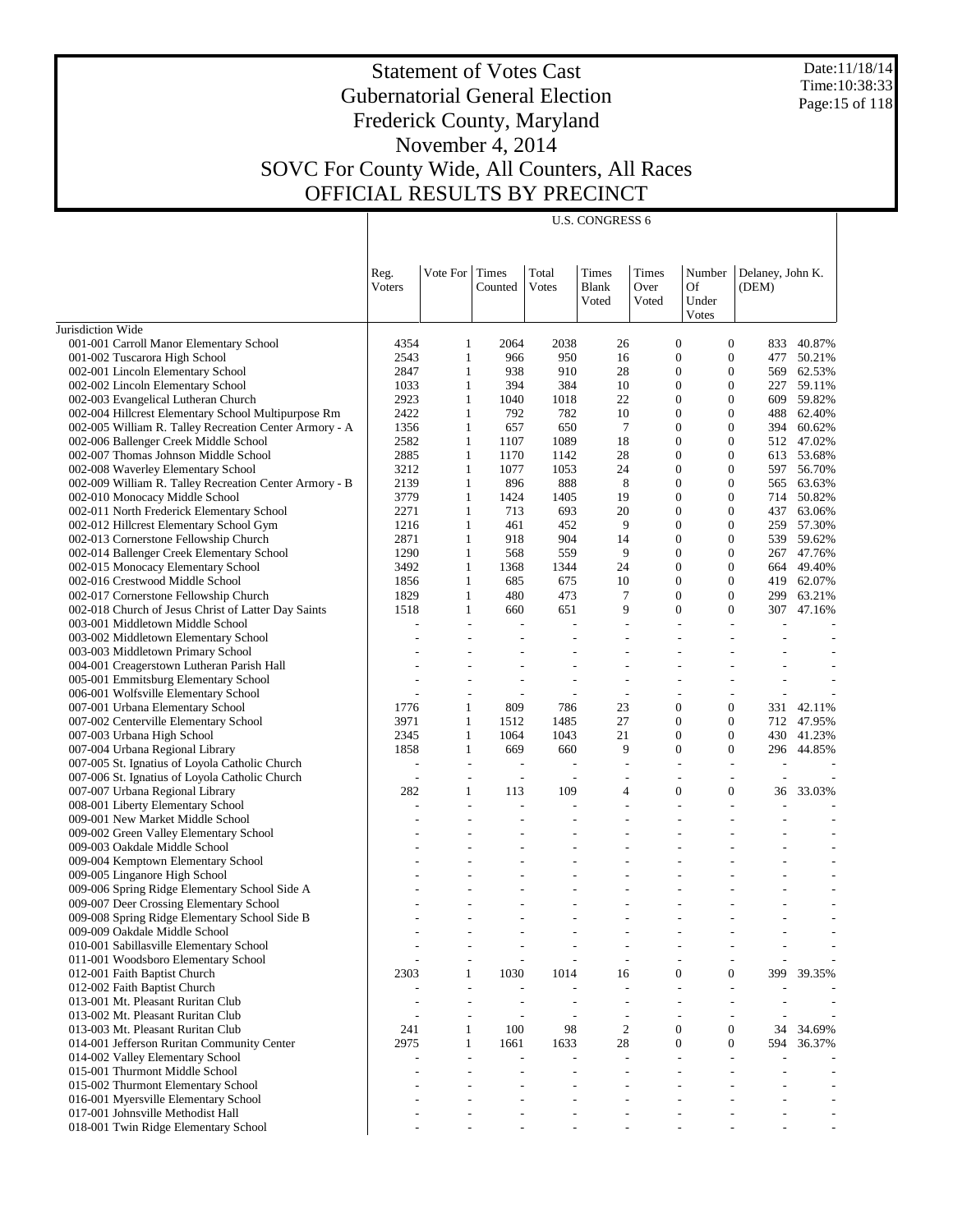Date:11/18/14 Time:10:38:33 Page:16 of 118

 $\overline{\phantom{a}}$ 

# Statement of Votes Cast Gubernatorial General Election Frederick County, Maryland November 4, 2014 SOVC For County Wide, All Counters, All Races OFFICIAL RESULTS BY PRECINCT

Τ

|                                                                              | Reg.<br><b>Voters</b> | Vote For           | <b>Times</b><br>Counted          | Total<br>Votes                   | Times<br><b>Blank</b><br>Voted | <b>Times</b><br>Over<br>Voted  | Number<br>Of<br>Under<br>Votes   | Delaney, John K.<br>(DEM) |                  |
|------------------------------------------------------------------------------|-----------------------|--------------------|----------------------------------|----------------------------------|--------------------------------|--------------------------------|----------------------------------|---------------------------|------------------|
| 018-002 Prospect United Methodist Church                                     | $\overline{a}$        | $\overline{a}$     | $\overline{a}$                   | $\overline{a}$                   | $\overline{a}$                 |                                |                                  |                           |                  |
| 019-001 Linganore Grange Hall                                                |                       |                    |                                  |                                  |                                |                                |                                  |                           |                  |
| 020-001 Lewistown Elementary School                                          |                       | ÷,                 | J.                               | ÷,                               | ÷                              | L.                             |                                  | ÷.                        |                  |
| 021-001 Brook Hill United Methodist Church                                   |                       | L,                 |                                  | L,                               | $\overline{a}$                 | L,                             | ÷.                               |                           |                  |
| 021-002 Whittier Elementary School                                           | 1660                  | $\mathbf{1}$       | 732                              | 709                              | 23                             | $\overline{0}$                 | $\boldsymbol{0}$                 | 311                       | 43.86%           |
| 021-003 Yellow Springs Elementary School                                     |                       |                    |                                  |                                  | ÷,                             |                                |                                  |                           |                  |
| 021-004 Yellow Springs Elementary School                                     | 2060                  | $\mathbf{1}$       | 797                              | 782                              | 15                             | $\overline{0}$                 | $\overline{0}$                   | 366                       | 46.80%           |
| 021-007 Brook Hill United Methodist Church                                   | J.                    | L,<br>$\mathbf{1}$ | $\overline{a}$<br>$\overline{7}$ | $\overline{a}$<br>$\overline{7}$ | $\overline{a}$                 | L,<br>$\overline{0}$           | $\overline{a}$                   |                           |                  |
| 021-008 Whittier Elementary School<br>022-001 Burkittsville Community Center | 17<br>J.              | L,                 | J.                               | L,                               | $\boldsymbol{0}$<br>J.         | L,                             | $\boldsymbol{0}$<br>J.           | $\mathbf{1}$              | 14.29%           |
| 022-002 Burkittsville Community Center                                       | $\overline{4}$        | $\mathbf{1}$       | $\overline{4}$                   | $\overline{4}$                   | $\mathbf{0}$                   | $\overline{0}$                 | $\overline{0}$                   | 1                         | 25.00%           |
| 023-001 Orchard Grove Elementary School                                      |                       | J.                 |                                  | L,                               |                                |                                |                                  |                           |                  |
| 023-002 Orchard Grove Elementary School                                      | 76                    | 1                  | 21                               | 21                               | $\overline{0}$                 | $\overline{0}$                 | $\overline{0}$                   | 8                         | 38.10%           |
| 024-001 The Church of the Transfiguration                                    |                       | L.                 |                                  | L.                               | L.                             | ÷.                             |                                  |                           |                  |
| 024-002 Grace Community Church                                               | J.                    | ÷.                 | J.                               | J.                               | J.                             | $\overline{a}$                 | L.                               |                           |                  |
| 024-003 Braddock Heights Community Center                                    |                       |                    |                                  | $\overline{a}$                   |                                |                                |                                  |                           |                  |
| 024-004 Grace Community Church                                               | 9                     | $\mathbf{1}$       | $\mathbf{1}$                     | $\mathbf{1}$                     | $\boldsymbol{0}$               | $\theta$                       | $\Omega$                         | $\boldsymbol{0}$          | 0.00%            |
| 024-005 Grace Community Church                                               | 909                   | 1                  | 366                              | 360                              | 6                              | $\overline{0}$                 | $\overline{0}$                   | 153                       | 42.50%           |
| 024-006 Grace Community Church                                               |                       | ÷.                 | $\overline{a}$                   | L.                               | ÷.                             | L.                             | L,                               |                           |                  |
| 025-001 Brunswick Middle School                                              | 2916                  | $\mathbf{1}$       | 1195                             | 1170                             | 25                             | $\boldsymbol{0}$               | $\overline{0}$                   | 500                       | 42.74%           |
| 026-001 Walkersville Middle School                                           |                       |                    |                                  |                                  |                                |                                |                                  |                           |                  |
| 026-002 Walkersville High School                                             |                       |                    |                                  |                                  |                                |                                |                                  |                           |                  |
| Absentee 1                                                                   |                       |                    |                                  |                                  |                                |                                |                                  |                           |                  |
| Absentee-Provisional                                                         | 71820                 | $\mathbf{1}$       | 894                              | 848                              | 45                             | $\mathbf{1}$                   | $\boldsymbol{0}$                 | 422                       | 49.76%           |
| <b>Early Voting</b>                                                          | 71820                 | $\mathbf{1}$       | $\mathbf{0}$                     | $\mathbf{0}$                     | $\mathbf{0}$                   | $\overline{0}$                 | $\overline{0}$                   | $\mathbf{0}$              |                  |
| Total                                                                        | $\Omega$              | $\overline{2}$     | 894                              | 848                              | 45                             | $\mathbf{1}$                   | $\theta$                         | 422                       | 49.76%           |
| Provisional                                                                  |                       |                    |                                  |                                  |                                |                                |                                  |                           |                  |
| Absentee-Provisional                                                         | 71820                 | $\mathbf{1}$       | 452                              | 410                              | 42                             | $\boldsymbol{0}$               | $\boldsymbol{0}$                 | 209                       | 50.98%           |
| <b>Early Voting</b>                                                          | 71820                 | $\mathbf{1}$       | $\overline{0}$                   | $\mathbf{0}$                     | $\boldsymbol{0}$               | $\boldsymbol{0}$               | $\boldsymbol{0}$                 | $\boldsymbol{0}$          |                  |
| Total                                                                        | $\Omega$              | $\overline{c}$     | 452                              | 410                              | 42                             | $\theta$                       | $\Omega$                         | 209                       | 50.98%           |
| Absentee 2                                                                   |                       |                    |                                  |                                  |                                |                                |                                  |                           |                  |
| Absentee-Provisional                                                         | 71820                 | $\mathbf{1}$       | 337                              | 331                              | 6                              | $\boldsymbol{0}$               | $\boldsymbol{0}$                 | 182                       | 54.98%           |
| Early Voting                                                                 | 71820                 | $\mathbf{1}$       | $\overline{0}$                   | $\mathbf{0}$                     | $\boldsymbol{0}$               | $\boldsymbol{0}$               | $\overline{0}$                   | $\mathbf{0}$              |                  |
| Total                                                                        | $\Omega$              | $\overline{2}$     | 337                              | 331                              | 6                              | $\theta$                       | $\Omega$                         | 182                       | 54.98%           |
| $EVC-1$                                                                      |                       |                    |                                  |                                  |                                |                                |                                  |                           |                  |
| Absentee-Provisional                                                         | 71820                 | $\mathbf{1}$       | $\overline{0}$                   | $\overline{0}$                   | $\boldsymbol{0}$               | $\boldsymbol{0}$               | $\boldsymbol{0}$                 | $\boldsymbol{0}$          |                  |
| <b>Early Voting</b>                                                          | 71820                 | 1                  | 4249                             | 4161                             | 88                             | $\boldsymbol{0}$               | $\boldsymbol{0}$                 | 2532                      | 60.85%           |
| Total                                                                        | $\theta$              | $\overline{2}$     | 4249                             | 4161                             | 88                             | $\theta$                       | $\theta$                         | 2532                      | 60.85%           |
| $EVC-2$                                                                      |                       |                    |                                  |                                  |                                |                                |                                  |                           |                  |
| Absentee-Provisional                                                         | 71820                 | $\mathbf{1}$       | $\boldsymbol{0}$                 | $\boldsymbol{0}$                 | $\boldsymbol{0}$               | $\boldsymbol{0}$               | $\boldsymbol{0}$                 | $\boldsymbol{0}$          |                  |
| Early Voting                                                                 | 71820                 | $\mathbf{1}$       | 33                               | 33                               | $\boldsymbol{0}$               | $\boldsymbol{0}$               | $\boldsymbol{0}$                 | 20                        | 60.61%           |
| Total                                                                        | $\overline{0}$        | $\overline{2}$     | 33                               | 33                               | $\overline{0}$                 | $\overline{0}$                 | $\overline{0}$                   | 20                        | 60.61%           |
| $EVC-3$                                                                      |                       |                    |                                  |                                  |                                |                                |                                  |                           |                  |
| Absentee-Provisional                                                         | 71820                 | $\mathbf{1}$       | $\boldsymbol{0}$                 | $\theta$                         | $\boldsymbol{0}$               | $\boldsymbol{0}$               | $\boldsymbol{0}$                 | $\boldsymbol{0}$          |                  |
| Early Voting                                                                 | 71820                 | $\mathbf{1}$       | 1409                             | 1390                             | 19                             | $\boldsymbol{0}$               | $\boldsymbol{0}$                 | 721                       | 51.87%           |
| Total                                                                        | $\mathbf{0}$          | $\overline{c}$     | 1409                             | 1390                             | 19                             | $\overline{0}$                 | $\overline{0}$                   | 721                       | 51.87%           |
| Total                                                                        |                       |                    |                                  |                                  |                                |                                |                                  |                           |                  |
| Polling                                                                      | 71820                 | 36                 | 28459<br>1683                    | 27942                            | 517                            | $\overline{0}$<br>$\mathbf{1}$ | $\mathbf{0}$<br>$\boldsymbol{0}$ | 13961                     | 49.96%           |
| Absentee-Provisional<br>Early Voting                                         | 430920<br>430920      | 6<br>6             | 5691                             | 1589<br>5584                     | 93<br>107                      | $\Omega$                       | $\Omega$                         | 813<br>3273               | 51.16%<br>58.61% |
| Total                                                                        | 71820                 | 48                 | 35833                            | 35115                            | 717                            | $\mathbf{1}$                   | $\Omega$                         | 18047                     | 51.39%           |
|                                                                              |                       |                    |                                  |                                  |                                |                                |                                  |                           |                  |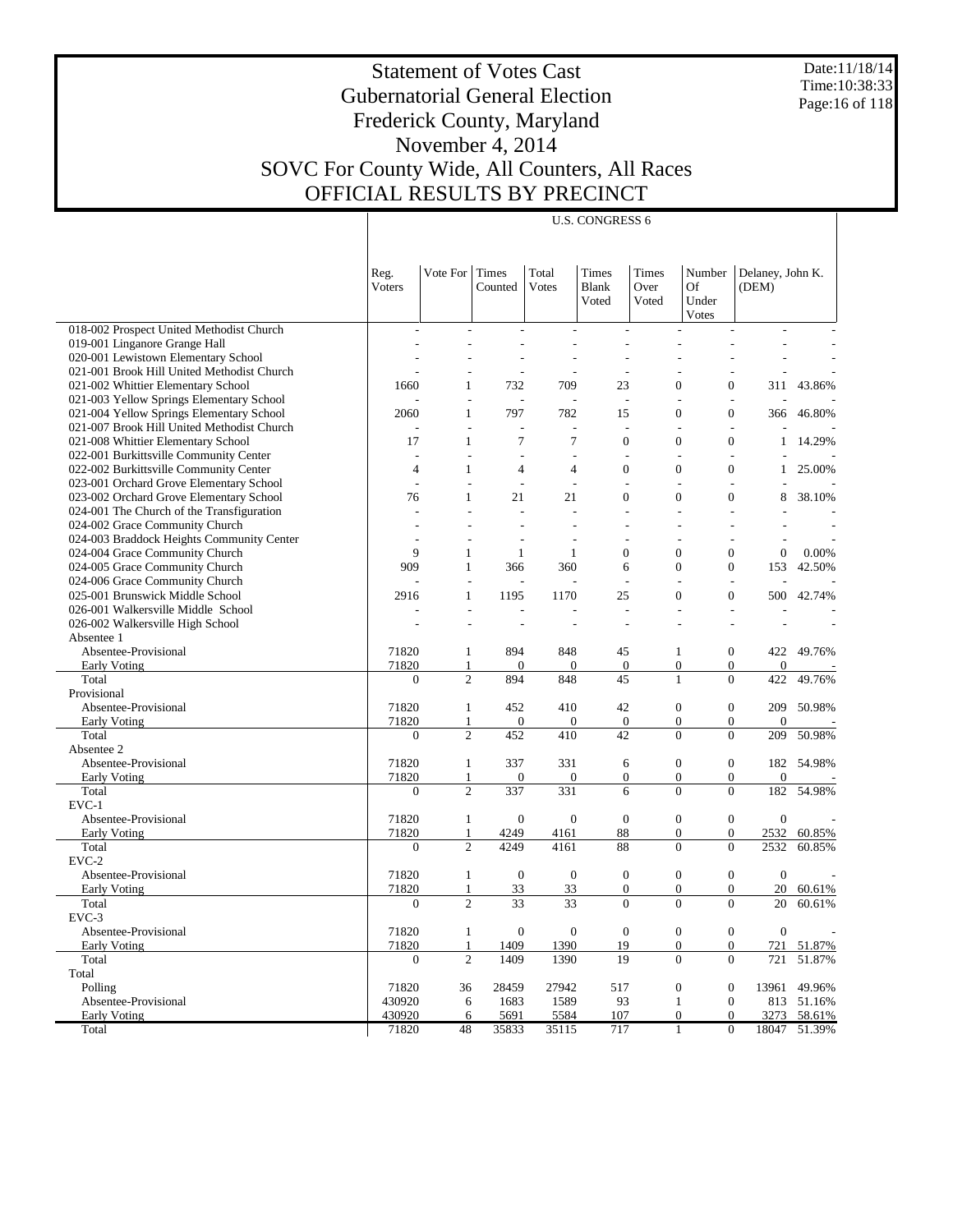Date:11/18/14 Time:10:38:33 Page:17 of 118

# Statement of Votes Cast Gubernatorial General Election Frederick County, Maryland November 4, 2014 SOVC For County Wide, All Counters, All Races OFFICIAL RESULTS BY PRECINCT

|                                                                                                               | Bongino, Dan<br>(REP)     |                          | Gluck, George<br>(GRN)   |                              | Write-In Votes                     |                   |
|---------------------------------------------------------------------------------------------------------------|---------------------------|--------------------------|--------------------------|------------------------------|------------------------------------|-------------------|
|                                                                                                               |                           |                          |                          |                              |                                    |                   |
| Jurisdiction Wide                                                                                             |                           |                          |                          |                              |                                    |                   |
| 001-001 Carroll Manor Elementary School                                                                       |                           | 1167 57.26%              | 37                       | 1.82%                        | $\mathbf{1}$                       | 0.05%             |
| 001-002 Tuscarora High School                                                                                 |                           | 449 47.26%               | 23                       | 2.42%                        | $\mathbf{1}$                       | 0.11%             |
| 002-001 Lincoln Elementary School                                                                             |                           | 312 34.29%               | 26                       | 2.86%                        | 3                                  | 0.33%             |
| 002-002 Lincoln Elementary School<br>002-003 Evangelical Lutheran Church                                      |                           | 142 36.98%<br>369 36.25% | 15                       | 3.91%                        | $\boldsymbol{0}$<br>$\overline{c}$ | $0.00\%$<br>0.20% |
|                                                                                                               |                           |                          | 38                       | 3.73%                        | $\overline{0}$                     |                   |
| 002-004 Hillcrest Elementary School Multipurpose Rm<br>002-005 William R. Talley Recreation Center Armory - A |                           | 275 35.17%<br>240 36.92% | 19<br>15                 | 2.43%<br>2.31%               | $\mathbf{1}$                       | 0.00%<br>0.15%    |
| 002-006 Ballenger Creek Middle School                                                                         |                           | 560 51.42%               | 17                       | 1.56%                        | $\overline{0}$                     | 0.00%             |
| 002-007 Thomas Johnson Middle School                                                                          |                           | 491 42.99%               | 34                       | 2.98%                        | $\overline{4}$                     | 0.35%             |
| 002-008 Waverley Elementary School                                                                            |                           | 432 41.03%               | 24                       | 2.28%                        | $\mathbf{0}$                       | 0.00%             |
| 002-009 William R. Talley Recreation Center Armory - B                                                        |                           | 286 32.21%               | 36                       | 4.05%                        | $\mathbf{1}$                       | 0.11%             |
| 002-010 Monocacy Middle School                                                                                |                           | 660 46.98%               | 31                       | 2.21%                        | $\overline{0}$                     | 0.00%             |
| 002-011 North Frederick Elementary School                                                                     |                           | 236 34.05%               | 20                       | 2.89%                        | $\mathbf{0}$                       | 0.00%             |
| 002-012 Hillcrest Elementary School Gym                                                                       |                           | 183 40.49%               | 8                        | 1.77%                        | $\overline{c}$                     | 0.44%             |
| 002-013 Cornerstone Fellowship Church                                                                         |                           | 346 38.27%               | 19                       | 2.10%                        | $\mathbf{0}$                       | 0.00%             |
| 002-014 Ballenger Creek Elementary School                                                                     |                           | 284 50.81%               | 8                        | 1.43%                        | $\overline{0}$                     | 0.00%             |
| 002-015 Monocacy Elementary School                                                                            |                           | 652 48.51%               | 28                       | 2.08%                        | $\mathbf{0}$                       | $0.00\%$          |
| 002-016 Crestwood Middle School                                                                               |                           | 240 35.56%               | 16                       | 2.37%                        | $\mathbf{0}$                       | $0.00\%$          |
| 002-017 Cornerstone Fellowship Church                                                                         |                           | 158 33.40%               | 14                       | 2.96%                        | $\overline{c}$                     | 0.42%             |
| 002-018 Church of Jesus Christ of Latter Day Saints                                                           |                           | 327 50.23%               | 17                       | 2.61%                        | $\mathbf{0}$                       | 0.00%             |
| 003-001 Middletown Middle School                                                                              | $\mathbb{Z}^{\mathbb{Z}}$ |                          | $\overline{\phantom{a}}$ | $\overline{\phantom{a}}$     | $\overline{a}$                     |                   |
| 003-002 Middletown Elementary School                                                                          |                           |                          | $\overline{\phantom{a}}$ |                              | $\overline{a}$                     |                   |
| 003-003 Middletown Primary School                                                                             | $\mathbf{r}$              | ÷,                       | $\frac{1}{2}$            | $\overline{a}$               | ÷,                                 |                   |
| 004-001 Creagerstown Lutheran Parish Hall                                                                     | ÷.                        | $\overline{a}$           | $\overline{a}$           | $\overline{a}$               | $\overline{a}$                     |                   |
| 005-001 Emmitsburg Elementary School                                                                          | $\mathcal{L}^{\pm}$       | $\overline{\phantom{a}}$ | $\overline{\phantom{a}}$ | $\overline{\phantom{a}}$     | $\overline{a}$                     |                   |
| 006-001 Wolfsville Elementary School                                                                          |                           |                          | $\mathcal{L}$            | $\overline{a}$               | $\overline{a}$                     |                   |
| 007-001 Urbana Elementary School                                                                              |                           | 427 54.33%               | 28                       | 3.56%                        | $\boldsymbol{0}$                   | $0.00\%$          |
| 007-002 Centerville Elementary School                                                                         |                           | 744 50.10%               | 27                       | 1.82%                        | $\overline{c}$                     | 0.13%             |
| 007-003 Urbana High School                                                                                    |                           | 594 56.95%               | 19                       | 1.82%                        | $\mathbf{0}$                       | $0.00\%$          |
| 007-004 Urbana Regional Library                                                                               |                           | 349 52.88%               | 14                       | 2.12%                        | $\mathbf{1}$                       | 0.15%             |
| 007-005 St. Ignatius of Loyola Catholic Church                                                                | $\overline{\phantom{a}}$  |                          | $\sim$                   |                              | ÷,                                 |                   |
| 007-006 St. Ignatius of Loyola Catholic Church                                                                |                           |                          | $\sim$                   |                              | ÷,                                 |                   |
| 007-007 Urbana Regional Library                                                                               |                           | 72 66.06%                | $\mathbf{1}$             | 0.92%                        | $\boldsymbol{0}$                   | $0.00\%$          |
| 008-001 Liberty Elementary School                                                                             |                           |                          | $\overline{\phantom{a}}$ |                              | $\frac{1}{2}$                      |                   |
| 009-001 New Market Middle School                                                                              | $\overline{\phantom{a}}$  | $\overline{\phantom{a}}$ | $\overline{\phantom{a}}$ | $\overline{a}$               | $\overline{a}$                     |                   |
| 009-002 Green Valley Elementary School                                                                        | ÷.                        | $\overline{\phantom{a}}$ | $\overline{a}$           | $\overline{a}$               | $\overline{a}$                     |                   |
| 009-003 Oakdale Middle School                                                                                 | $\overline{a}$            | $\overline{\phantom{a}}$ | $\mathcal{L}$            | $\frac{1}{2}$                | $\overline{a}$                     |                   |
| 009-004 Kemptown Elementary School                                                                            |                           | $\overline{\phantom{a}}$ | $\mathbf{r}$             | $\overline{a}$               | $\overline{a}$                     |                   |
| 009-005 Linganore High School                                                                                 |                           | $\frac{1}{2}$            | $\mathcal{L}$            | $\overline{a}$               | $\overline{a}$                     |                   |
| 009-006 Spring Ridge Elementary School Side A                                                                 |                           | L.                       | $\overline{a}$           | $\overline{a}$               |                                    |                   |
| 009-007 Deer Crossing Elementary School                                                                       | $\frac{1}{2}$             | $\frac{1}{2}$            | $\frac{1}{2}$            | $\frac{1}{2}$                | $\overline{a}$                     |                   |
| 009-008 Spring Ridge Elementary School Side B                                                                 | L.                        | $\overline{a}$           | ÷.                       | $\frac{1}{2}$                |                                    |                   |
| 009-009 Oakdale Middle School                                                                                 |                           | -                        |                          | $\frac{1}{2}$                |                                    |                   |
| 010-001 Sabillasville Elementary School                                                                       | $\overline{a}$            |                          |                          |                              | $\overline{a}$                     |                   |
| 011-001 Woodsboro Elementary School                                                                           | L,                        |                          | $\overline{\phantom{a}}$ |                              |                                    |                   |
| 012-001 Faith Baptist Church                                                                                  |                           | 596 58.78%               | 18                       | 1.78%                        | $\mathbf{1}$                       | 0.10%             |
| 012-002 Faith Baptist Church                                                                                  | $\overline{a}$            |                          | $\frac{1}{2}$            |                              | $\frac{1}{2}$                      |                   |
| 013-001 Mt. Pleasant Ruritan Club                                                                             |                           |                          | ÷,                       |                              | $\frac{1}{2}$                      |                   |
| 013-002 Mt. Pleasant Ruritan Club                                                                             | $\overline{a}$            | $\overline{a}$           | $\overline{\phantom{a}}$ | $\qquad \qquad \blacksquare$ | $\overline{\phantom{a}}$           |                   |
| 013-003 Mt. Pleasant Ruritan Club                                                                             |                           | 58 59.18%                | 6                        | 6.12%                        | $\boldsymbol{0}$                   | 0.00%             |
| 014-001 Jefferson Ruritan Community Center                                                                    |                           | 1003 61.42%              | 35                       | 2.14%                        | $\mathbf{1}$                       | $0.06\%$          |
| 014-002 Valley Elementary School                                                                              |                           |                          | $\frac{1}{2}$            |                              | $\frac{1}{2}$                      |                   |
| 015-001 Thurmont Middle School                                                                                | $\overline{a}$            | $\overline{a}$           | $\overline{a}$           |                              | $\overline{a}$                     |                   |
| 015-002 Thurmont Elementary School<br>016-001 Myersville Elementary School                                    |                           | $\overline{a}$           | $\overline{a}$           | $\overline{a}$               |                                    |                   |
| 017-001 Johnsville Methodist Hall                                                                             |                           |                          |                          |                              |                                    |                   |
| 018-001 Twin Ridge Elementary School                                                                          |                           | $\overline{a}$           | $\overline{a}$           | $\overline{a}$               | L,                                 |                   |
|                                                                                                               |                           |                          |                          |                              |                                    |                   |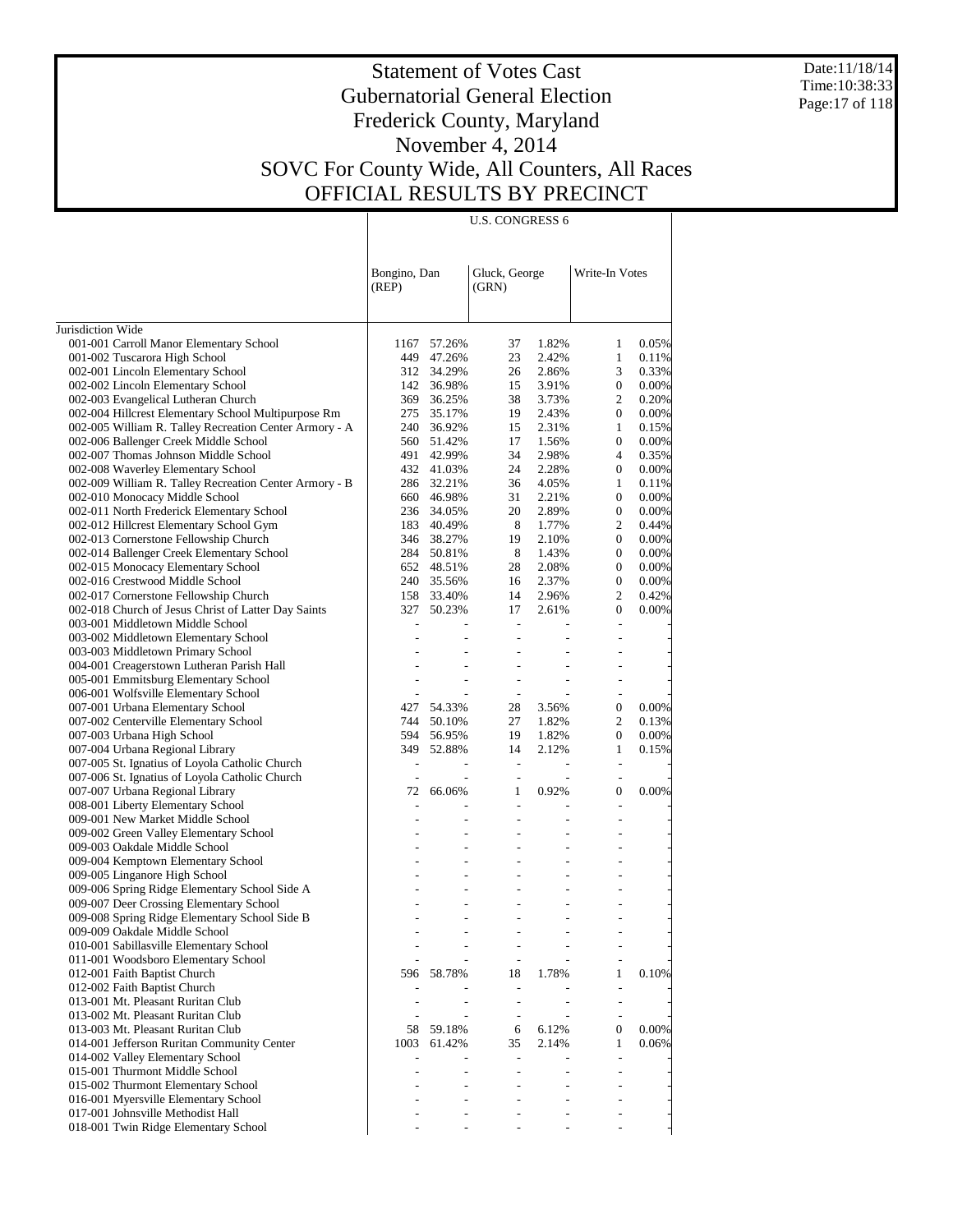Date:11/18/14 Time:10:38:33 Page:18 of 118

# Statement of Votes Cast Gubernatorial General Election Frederick County, Maryland November 4, 2014 SOVC For County Wide, All Counters, All Races OFFICIAL RESULTS BY PRECINCT

|                                            | Bongino, Dan<br>(REP) |                | Gluck, George<br>(GRN)   |                | Write-In Votes           |          |
|--------------------------------------------|-----------------------|----------------|--------------------------|----------------|--------------------------|----------|
| 018-002 Prospect United Methodist Church   | $\overline{a}$        | L,             | ÷,                       | $\overline{a}$ | ÷,                       |          |
| 019-001 Linganore Grange Hall              |                       | $\overline{a}$ | L.                       |                |                          |          |
| 020-001 Lewistown Elementary School        |                       |                |                          |                |                          |          |
| 021-001 Brook Hill United Methodist Church |                       |                | $\overline{a}$           |                |                          |          |
| 021-002 Whittier Elementary School         | 381                   | 53.74%         | 16                       | 2.26%          | $\mathbf{1}$             | 0.14%    |
| 021-003 Yellow Springs Elementary School   | L.                    |                | $\overline{a}$           |                | L.                       |          |
| 021-004 Yellow Springs Elementary School   | 400                   | 51.15%         | 16                       | 2.05%          | $\overline{0}$           | 0.00%    |
| 021-007 Brook Hill United Methodist Church |                       |                |                          |                |                          |          |
| 021-008 Whittier Elementary School         | 6                     | 85.71%         | $\mathbf{0}$             | 0.00%          | $\overline{0}$           | 0.00%    |
| 022-001 Burkittsville Community Center     | L,                    |                |                          |                |                          |          |
| 022-002 Burkittsville Community Center     | 3                     | 75.00%         | $\mathbf{0}$             | 0.00%          | $\overline{0}$           | 0.00%    |
| 023-001 Orchard Grove Elementary School    |                       |                | L,                       |                | L,                       |          |
| 023-002 Orchard Grove Elementary School    | 11                    | 52.38%         | $\overline{c}$           | 9.52%          | $\overline{0}$           | 0.00%    |
| 024-001 The Church of the Transfiguration  | L.                    |                | $\overline{a}$           |                | L.                       |          |
| 024-002 Grace Community Church             |                       |                |                          |                |                          |          |
| 024-003 Braddock Heights Community Center  |                       |                |                          |                | $\overline{a}$           |          |
| 024-004 Grace Community Church             |                       | 1 100.00%      | $\overline{0}$           | 0.00%          | $\overline{0}$           | 0.00%    |
| 024-005 Grace Community Church             |                       | 196 54.44%     | 11                       | 3.06%          | $\overline{0}$           | 0.00%    |
| 024-006 Grace Community Church             |                       |                | $\overline{\phantom{a}}$ |                | $\overline{a}$           |          |
| 025-001 Brunswick Middle School            | 637                   | 54.44%         | 32                       | 2.74%          | $\mathbf{1}$             | 0.09%    |
| 026-001 Walkersville Middle School         |                       |                |                          |                | L.                       |          |
| 026-002 Walkersville High School           |                       |                |                          |                | L.                       |          |
| Absentee 1                                 |                       |                |                          |                |                          |          |
| Absentee-Provisional                       |                       | 400 47.17%     | 26                       | 3.07%          | $\overline{0}$           | $0.00\%$ |
| Early Voting                               | $\Omega$              |                | $\mathbf{0}$             |                | $\overline{0}$           |          |
| Total                                      | 400                   | 47.17%         | 26                       | 3.07%          | $\Omega$                 | 0.00%    |
| Provisional                                |                       |                |                          |                |                          |          |
| Absentee-Provisional                       |                       | 193 47.07%     | 8                        | 1.95%          | $\Omega$                 | 0.00%    |
| Early Voting                               | $\mathbf{0}$          |                | $\mathbf{0}$             |                | $\overline{0}$           |          |
| Total                                      | 193                   | 47.07%         | 8                        | 1.95%          | $\mathbf{0}$             | 0.00%    |
| Absentee 2                                 |                       |                |                          |                |                          |          |
| Absentee-Provisional                       |                       | 138 41.69%     | 11                       | 3.32%          | $\Omega$                 | 0.00%    |
| Early Voting                               | $\Omega$              |                | $\Omega$                 |                | $\theta$                 |          |
| Total                                      | 138                   | 41.69%         | 11                       | 3.32%          | $\theta$                 | 0.00%    |
| $EVC-1$                                    |                       |                |                          |                |                          |          |
| Absentee-Provisional                       | $\Omega$              |                | $\Omega$                 |                | $\Omega$                 |          |
| Early Voting                               |                       | 1558 37.44%    | 68                       | 1.63%          | 3                        | 0.07%    |
| Total                                      | 1558                  | 37.44%         | 68                       | 1.63%          | 3                        | 0.07%    |
| $EVC-2$                                    |                       |                |                          |                |                          |          |
| Absentee-Provisional                       | $\boldsymbol{0}$      |                | $\Omega$                 |                | $\Omega$                 |          |
| Early Voting                               | 13                    | 39.39%         | $\boldsymbol{0}$         | 0.00%          | $\boldsymbol{0}$         | 0.00%    |
| Total                                      | 13                    | 39.39%         | $\Omega$                 | 0.00%          | $\Omega$                 | 0.00%    |
| $EVC-3$                                    |                       |                |                          |                |                          |          |
| Absentee-Provisional                       | $\Omega$              |                | $\Omega$                 |                | $\overline{0}$           |          |
| Early Voting                               | 646                   | 46.47%         | 23                       | 1.65%          | $\boldsymbol{0}$         | 0.00%    |
| Total                                      | 646                   | 46.47%         | 23                       | 1.65%          | $\theta$                 | 0.00%    |
| Total                                      |                       |                |                          |                |                          |          |
| Polling                                    | 13287                 | 47.55%         | 670                      | 2.40%          | 24                       | 0.09%    |
| Absentee-Provisional                       |                       | 731 46.00%     | 45<br>91                 | 2.83%          | $\Omega$<br>$\mathbf{3}$ | 0.00%    |
| Early Voting                               | 2217                  | 39.70%         |                          | 1.63%          | 27                       | 0.05%    |
| Total                                      |                       | 16235 46.23%   | 806                      | 2.30%          |                          | 0.08%    |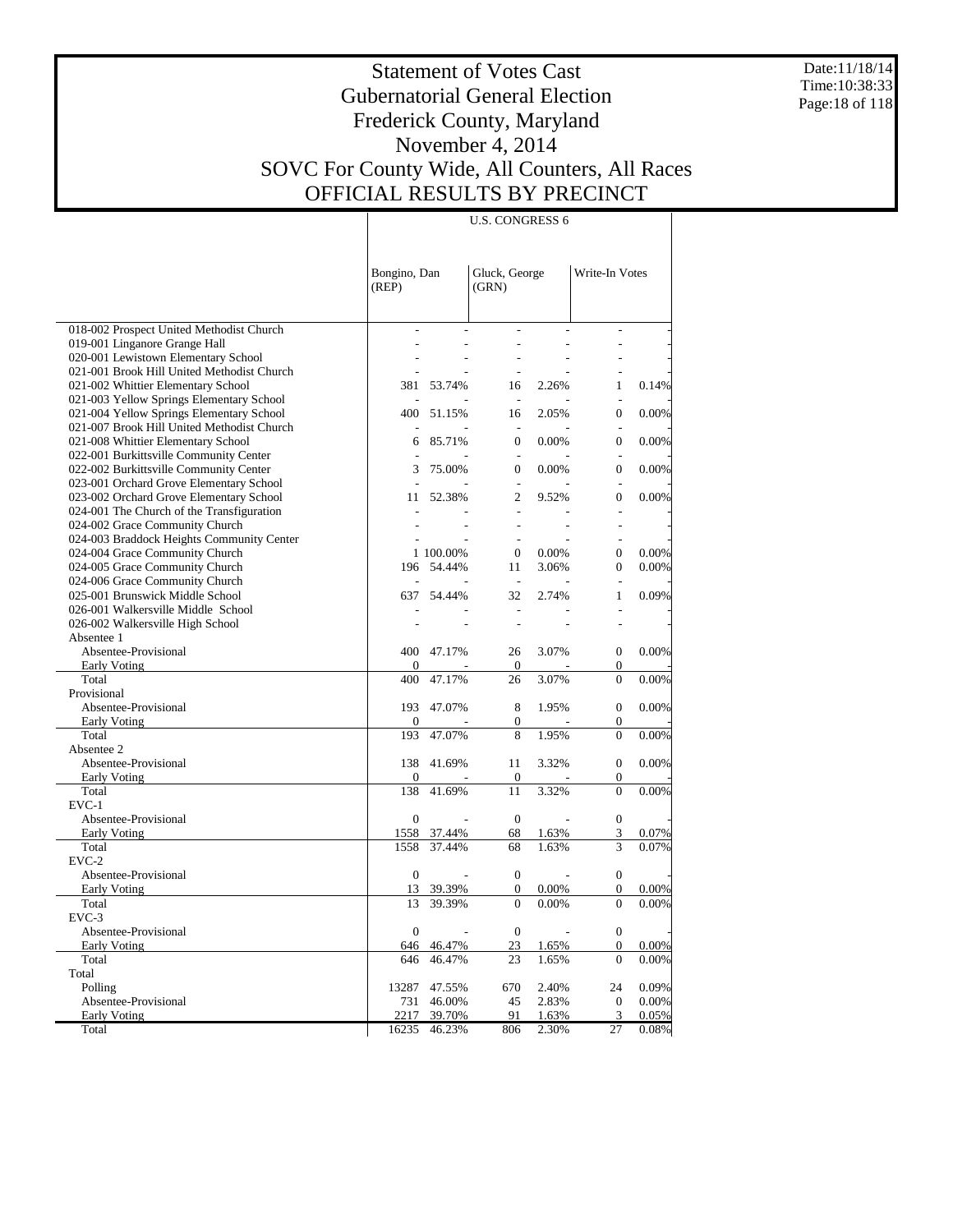Date:11/18/14 Time:10:38:33 Page:19 of 118

 $\overline{\phantom{a}}$ 

#### Statement of Votes Cast Gubernatorial General Election Frederick County, Maryland November 4, 2014 SOVC For County Wide, All Counters, All Races OFFICIAL RESULTS BY PRECINCT U.S. CONGRESS 8

Τ

|                                                                                                               | Reg.<br>Voters         | Vote For                       | Times<br>Counted         | Total<br>Votes | Times<br><b>Blank</b><br>Voted | Times<br>Over<br>Voted       | Number<br>Of<br>Under<br>Votes                                               | Van Hollen, Chris<br>(DEM)                           |                          |
|---------------------------------------------------------------------------------------------------------------|------------------------|--------------------------------|--------------------------|----------------|--------------------------------|------------------------------|------------------------------------------------------------------------------|------------------------------------------------------|--------------------------|
| Jurisdiction Wide                                                                                             |                        |                                |                          |                |                                |                              |                                                                              |                                                      |                          |
| 001-001 Carroll Manor Elementary School                                                                       |                        |                                |                          |                |                                |                              |                                                                              |                                                      |                          |
| 001-002 Tuscarora High School                                                                                 |                        |                                |                          |                |                                |                              |                                                                              |                                                      |                          |
| 002-001 Lincoln Elementary School                                                                             |                        |                                |                          |                |                                |                              |                                                                              |                                                      | $\overline{\phantom{a}}$ |
| 002-002 Lincoln Elementary School                                                                             |                        |                                |                          |                |                                |                              |                                                                              |                                                      |                          |
| 002-003 Evangelical Lutheran Church                                                                           |                        |                                |                          |                |                                |                              |                                                                              |                                                      |                          |
| 002-004 Hillcrest Elementary School Multipurpose Rm<br>002-005 William R. Talley Recreation Center Armory - A |                        |                                |                          |                |                                |                              |                                                                              |                                                      | $\overline{\phantom{a}}$ |
| 002-006 Ballenger Creek Middle School                                                                         |                        |                                |                          |                |                                |                              |                                                                              |                                                      |                          |
| 002-007 Thomas Johnson Middle School                                                                          |                        |                                |                          |                |                                |                              |                                                                              | $\overline{a}$                                       |                          |
| 002-008 Waverley Elementary School                                                                            |                        |                                |                          |                |                                |                              |                                                                              |                                                      |                          |
| 002-009 William R. Talley Recreation Center Armory - B                                                        |                        |                                |                          |                |                                |                              |                                                                              |                                                      |                          |
| 002-010 Monocacy Middle School                                                                                |                        |                                |                          |                |                                |                              |                                                                              |                                                      |                          |
| 002-011 North Frederick Elementary School                                                                     |                        |                                |                          |                |                                |                              |                                                                              |                                                      |                          |
| 002-012 Hillcrest Elementary School Gym                                                                       |                        |                                |                          |                |                                |                              |                                                                              |                                                      |                          |
| 002-013 Cornerstone Fellowship Church                                                                         |                        |                                |                          |                |                                |                              |                                                                              | $\overline{a}$                                       |                          |
| 002-014 Ballenger Creek Elementary School                                                                     |                        |                                |                          |                |                                |                              |                                                                              |                                                      |                          |
| 002-015 Monocacy Elementary School                                                                            |                        |                                |                          |                |                                |                              |                                                                              |                                                      |                          |
| 002-016 Crestwood Middle School                                                                               |                        |                                |                          |                |                                |                              |                                                                              |                                                      |                          |
| 002-017 Cornerstone Fellowship Church                                                                         |                        |                                |                          |                | $\overline{\phantom{a}}$       |                              | $\overline{\phantom{a}}$                                                     | $\overline{a}$                                       |                          |
| 002-018 Church of Jesus Christ of Latter Day Saints                                                           |                        | $\mathbf{1}$                   | 970                      | 941            | $\overline{a}$                 |                              | $\mathbf{0}$<br>$\mathbf{0}$                                                 | $\overline{a}$<br>345                                |                          |
| 003-001 Middletown Middle School<br>003-002 Middletown Elementary School                                      | 1896<br>3225           | $\mathbf{1}$                   | 1631                     | 1573           | 29<br>58                       |                              | $\mathbf{0}$<br>$\mathbf{0}$                                                 | 586                                                  | 36.66%<br>37.25%         |
| 003-003 Middletown Primary School                                                                             | 2107                   | $\mathbf{1}$                   | 1014                     | 979            | 35                             |                              | $\mathbf{0}$<br>$\mathbf{0}$                                                 | 363                                                  | 37.08%                   |
| 004-001 Creagerstown Lutheran Parish Hall                                                                     | 759                    | $\mathbf{1}$                   | 392                      | 374            | 18                             |                              | $\mathbf{0}$<br>$\mathbf{0}$                                                 | 106                                                  | 28.34%                   |
| 005-001 Emmitsburg Elementary School                                                                          | 3113                   | $\mathbf{1}$                   | 1457                     | 1398           | 59                             |                              | $\mathbf{0}$<br>$\mathbf{0}$                                                 | 472                                                  | 33.76%                   |
| 006-001 Wolfsville Elementary School                                                                          | 1399                   | $\mathbf{1}$                   | 796                      | 772            | 24                             |                              | $\mathbf{0}$<br>$\mathbf{0}$                                                 | 198                                                  | 25.65%                   |
| 007-001 Urbana Elementary School                                                                              |                        | $\overline{a}$                 | Ĭ.                       |                | $\overline{a}$                 |                              |                                                                              | $\overline{a}$                                       |                          |
| 007-002 Centerville Elementary School                                                                         |                        |                                |                          |                |                                |                              |                                                                              |                                                      |                          |
| 007-003 Urbana High School                                                                                    |                        |                                |                          |                |                                |                              | $\overline{a}$                                                               |                                                      |                          |
| 007-004 Urbana Regional Library                                                                               | $\overline{a}$         | $\overline{a}$                 | $\overline{a}$           |                | $\overline{\phantom{a}}$       |                              |                                                                              | $\overline{a}$                                       |                          |
| 007-005 St. Ignatius of Loyola Catholic Church                                                                | 81                     | $\mathbf{1}$                   | 46                       | 45             | 1                              |                              | $\mathbf{0}$<br>$\mathbf{0}$                                                 | 14                                                   | 31.11%                   |
| 007-006 St. Ignatius of Loyola Catholic Church                                                                | $\mathfrak{2}$         | $\mathbf{1}$                   | $\overline{0}$           | $\mathbf{0}$   | $\overline{0}$                 |                              | $\mathbf{0}$<br>$\mathbf{0}$                                                 | $\mathbf{0}$                                         |                          |
| 007-007 Urbana Regional Library<br>008-001 Liberty Elementary School                                          | $\overline{a}$<br>1706 | $\overline{a}$<br>$\mathbf{1}$ | $\overline{a}$<br>881    | 846            | 35                             | $\overline{a}$               | $\overline{a}$<br>$\mathbf{0}$<br>$\mathbf{0}$                               | $\overline{\phantom{a}}$<br>$\overline{a}$<br>266    | 31.44%                   |
| 009-001 New Market Middle School                                                                              | 2793                   | $\mathbf{1}$                   | 1395                     | 1349           | 46                             |                              | $\mathbf{0}$<br>$\mathbf{0}$                                                 | 473                                                  | 35.06%                   |
| 009-002 Green Valley Elementary School                                                                        | 3177                   | 1                              | 1567                     | 1506           | 61                             |                              | $\mathbf{0}$<br>$\mathbf{0}$                                                 | 534                                                  | 35.46%                   |
| 009-003 Oakdale Middle School                                                                                 | 539                    | 1                              | 226                      | 219            | 7                              |                              | $\mathbf{0}$<br>$\mathbf{0}$                                                 | 81                                                   | 36.99%                   |
| 009-004 Kemptown Elementary School                                                                            | 3174                   | $\mathbf{1}$                   | 1526                     | 1486           | 40                             |                              | $\mathbf{0}$<br>$\mathbf{0}$                                                 | 531                                                  | 35.73%                   |
| 009-005 Linganore High School                                                                                 | 1352                   | $\mathbf{1}$                   | 679                      | 656            | 23                             |                              | $\mathbf{0}$<br>$\mathbf{0}$                                                 | 261                                                  | 39.79%                   |
| 009-006 Spring Ridge Elementary School Side A                                                                 | 2896                   | $\mathbf{1}$                   | 1294                     | 1251           | 43                             |                              | $\mathbf{0}$<br>$\mathbf{0}$                                                 | 560                                                  | 44.76%                   |
| 009-007 Deer Crossing Elementary School                                                                       | 3684                   | $\mathbf{1}$                   | 1746                     | 1694           | 52                             |                              | $\mathbf{0}$<br>$\mathbf{0}$                                                 | 666                                                  | 39.32%                   |
| 009-008 Spring Ridge Elementary School Side B                                                                 | 1154                   | $\mathbf{1}$                   | 532                      | 511            | 21                             |                              | $\Omega$<br>$\Omega$                                                         |                                                      | 250 48.92%               |
| 009-009 Oakdale Middle School                                                                                 | 763                    | $\mathbf{1}$                   | 385                      | 369            | 16                             |                              | $\boldsymbol{0}$<br>$\boldsymbol{0}$                                         | 153                                                  | 41.46%                   |
| 010-001 Sabillasville Elementary School                                                                       | 1369                   | $\mathbf{1}$                   | 673                      | 659            | 14                             |                              | $\boldsymbol{0}$<br>$\boldsymbol{0}$                                         | 157                                                  | 23.82%                   |
| 011-001 Woodsboro Elementary School                                                                           | 2130                   | $\mathbf{1}$                   | 1103                     | 1044           | 59                             |                              | $\boldsymbol{0}$<br>$\boldsymbol{0}$                                         | 324                                                  | 31.03%                   |
| 012-001 Faith Baptist Church                                                                                  |                        | $\overline{\phantom{a}}$       |                          |                |                                | $\overline{a}$               | $\overline{a}$                                                               | $\overline{\phantom{a}}$<br>$\overline{a}$           |                          |
| 012-002 Faith Baptist Church                                                                                  | $\mathbf{1}$           | $\mathbf{1}$                   | $\mathbf{1}$             | $\mathbf{1}$   | $\boldsymbol{0}$               |                              | $\boldsymbol{0}$<br>$\boldsymbol{0}$                                         |                                                      | 1 100.00%                |
| 013-001 Mt. Pleasant Ruritan Club<br>013-002 Mt. Pleasant Ruritan Club                                        | 3627<br>125            | $\mathbf{1}$<br>$\mathbf{1}$   | 1732<br>73               | 1670<br>70     | 62                             | 3                            | $\boldsymbol{0}$<br>$\boldsymbol{0}$<br>$\boldsymbol{0}$<br>$\boldsymbol{0}$ | 670                                                  | 40.12%<br>18 25.71%      |
| 013-003 Mt. Pleasant Ruritan Club                                                                             |                        | $\overline{a}$                 | $\overline{\phantom{a}}$ |                | $\overline{a}$                 | $\overline{\phantom{a}}$     | $\qquad \qquad \blacksquare$                                                 | $\overline{\phantom{a}}$                             |                          |
| 014-001 Jefferson Ruritan Community Center                                                                    | $\overline{a}$         | $\overline{\phantom{a}}$       | $\overline{\phantom{a}}$ |                | $\overline{a}$                 | $\qquad \qquad \blacksquare$ | $\overline{\phantom{a}}$                                                     | $\overline{\phantom{a}}$<br>$\overline{\phantom{a}}$ |                          |
| 014-002 Valley Elementary School                                                                              | 449                    | $\mathbf{1}$                   | 231                      | 224            |                                | 7                            | $\boldsymbol{0}$<br>$\boldsymbol{0}$                                         | 80                                                   | 35.71%                   |
| 015-001 Thurmont Middle School                                                                                | 2572                   | $\mathbf{1}$                   | 1063                     | 1002           | 61                             |                              | $\boldsymbol{0}$<br>$\boldsymbol{0}$                                         | 319                                                  | 31.84%                   |
| 015-002 Thurmont Elementary School                                                                            | 3003                   | $\mathbf{1}$                   | 1233                     | 1181           | 52                             |                              | $\boldsymbol{0}$<br>$\boldsymbol{0}$                                         | 363                                                  | 30.74%                   |
| 016-001 Myersville Elementary School                                                                          | 3034                   | $\mathbf{1}$                   | 1553                     | 1510           | 43                             |                              | $\boldsymbol{0}$<br>$\boldsymbol{0}$                                         | 527                                                  | 34.90%                   |
| 017-001 Johnsville Methodist Hall                                                                             | 1394                   | $\mathbf{1}$                   | 773                      | 738            | 35                             |                              | $\boldsymbol{0}$<br>$\boldsymbol{0}$                                         | 232                                                  | 31.44%                   |
| 018-001 Twin Ridge Elementary School                                                                          | 4370                   | $\mathbf{1}$                   | 2146                     | 2093           | 53                             |                              | $\boldsymbol{0}$<br>$\boldsymbol{0}$                                         |                                                      | 684 32.68%               |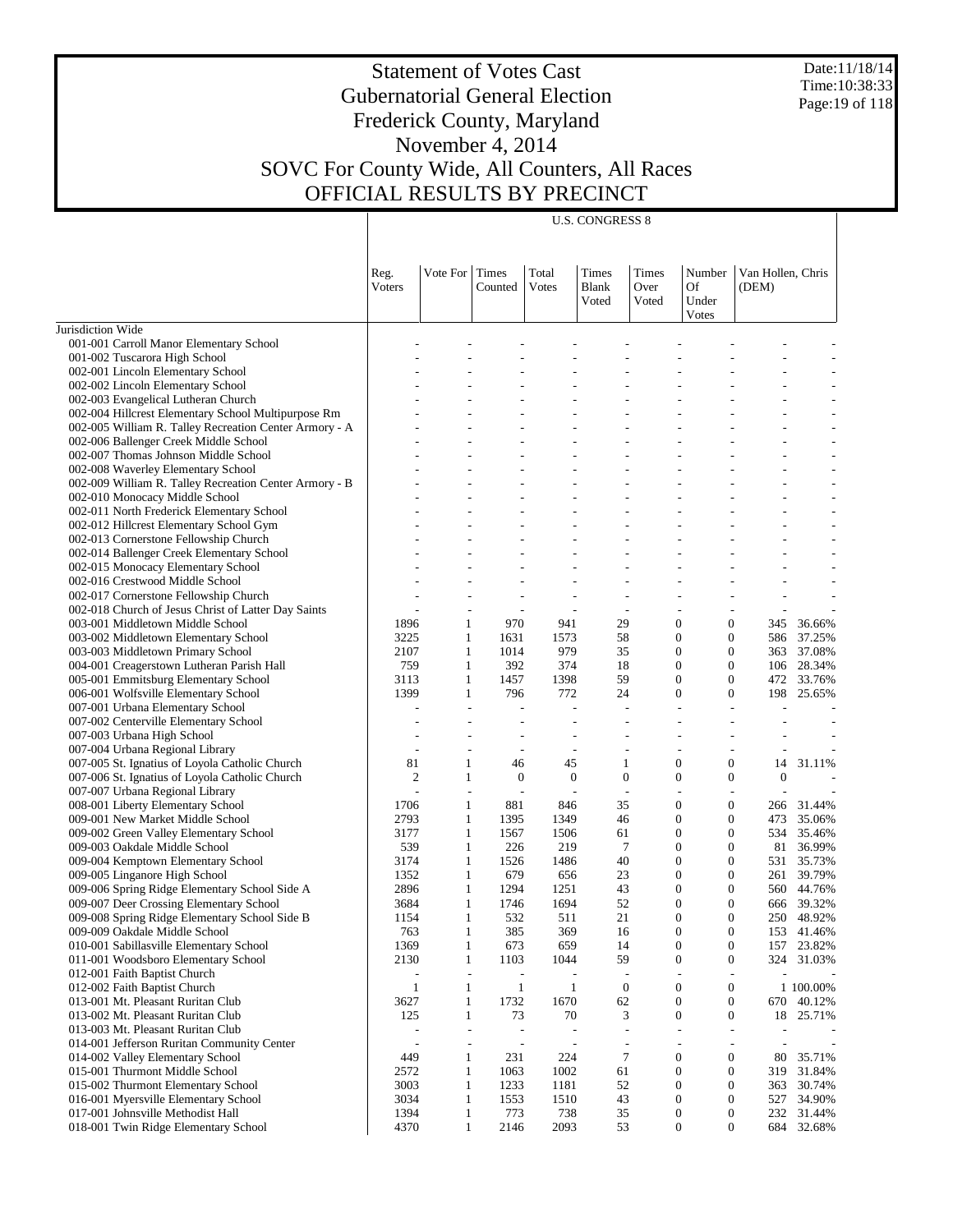Date:11/18/14 Time:10:38:33 Page:20 of 118

 $\overline{\phantom{a}}$ 

# Statement of Votes Cast Gubernatorial General Election Frederick County, Maryland November 4, 2014 SOVC For County Wide, All Counters, All Races OFFICIAL RESULTS BY PRECINCT

 $\top$ 

| Vote For Times<br><b>Times</b><br><b>Times</b><br>Van Hollen, Chris<br>Total<br>Number<br>Reg.<br>Voters<br>Counted<br>Votes<br><b>Blank</b><br>Over<br>Of<br>(DEM)<br>Voted<br>Voted<br>Under<br>Votes<br>2365<br>1216<br>1191<br>25<br>018-002 Prospect United Methodist Church<br>$\mathbf{1}$<br>$\boldsymbol{0}$<br>$\mathbf{0}$<br>310<br>26.03%<br>019-001 Linganore Grange Hall<br>$\mathbf{1}$<br>646<br>624<br>22<br>$\boldsymbol{0}$<br>$\overline{0}$<br>26.44%<br>1202<br>165<br>020-001 Lewistown Elementary School<br>995<br>$\overline{0}$<br>$\mathbf{1}$<br>940<br>55<br>$\mathbf{0}$<br>292<br>31.06%<br>1966<br>021-001 Brook Hill United Methodist Church<br>817<br>781<br>36<br>$\overline{0}$<br>$\overline{0}$<br>298<br>38.16%<br>1712<br>1<br>021-002 Whittier Elementary School<br>$\overline{a}$<br>L,<br>L,<br>L,<br>L,<br>L.<br>$\overline{a}$<br>$\overline{a}$<br>$\mathbf{0}$<br>021-003 Yellow Springs Elementary School<br>1231<br>$\mathbf{1}$<br>531<br>25<br>$\boldsymbol{0}$<br>236<br>44.44%<br>556<br>021-004 Yellow Springs Elementary School<br>J.<br>L,<br>L.<br>$\overline{a}$<br>L,<br>L,<br>$\overline{0}$<br>021-007 Brook Hill United Methodist Church<br>608<br>$\mathbf{1}$<br>257<br>11<br>$\overline{0}$<br>89<br>246<br>36.18%<br>021-008 Whittier Elementary School<br>L,<br>J.<br>L,<br>022-001 Burkittsville Community Center<br>585<br>549<br>$\overline{0}$<br>$\overline{0}$<br>1104<br>1<br>36<br>235<br>42.81%<br>022-002 Burkittsville Community Center<br>$\overline{a}$<br>$\overline{a}$<br>$\overline{a}$<br>L,<br>$\mathbf{1}$<br>57<br>$\overline{0}$<br>$\overline{0}$<br>023-001 Orchard Grove Elementary School<br>3602<br>1606<br>1549<br>673<br>43.45%<br>023-002 Orchard Grove Elementary School<br>L,<br>L,<br>L,<br>38<br>$\overline{0}$<br>024-001 The Church of the Transfiguration<br>1720<br>$\mathbf{1}$<br>865<br>827<br>$\theta$<br>362<br>43.77%<br>024-002 Grace Community Church<br>905<br>$\mathbf{1}$<br>394<br>380<br>$\theta$<br>$\overline{0}$<br>42.89%<br>14<br>163<br>024-003 Braddock Heights Community Center<br>536<br>$\mathbf{1}$<br>303<br>297<br>6<br>$\mathbf{0}$<br>$\mathbf{0}$<br>139<br>46.80%<br>024-004 Grace Community Church<br>L,<br>L,<br>L,<br>L,<br>L,<br>L,<br>L,<br>024-005 Grace Community Church<br>L,<br>L,<br>÷,<br>÷,<br>÷,<br>024-006 Grace Community Church<br>$\mathbf{1}$<br>9<br>9<br>$\mathbf{0}$<br>$\overline{0}$<br>$\overline{0}$<br>20<br>3<br>33.33%<br>025-001 Brunswick Middle School<br>L,<br>L,<br>L,<br>L,<br>J.<br>L,<br>1530<br>$\overline{0}$<br>$\overline{0}$<br>026-001 Walkersville Middle School<br>3310<br>$\mathbf{1}$<br>1597<br>67<br>666<br>43.53%<br>$\mathbf{1}$<br>55<br>$\theta$<br>$\theta$<br>026-002 Walkersville High School<br>2900<br>1372<br>1317<br>488<br>37.05%<br>Absentee 1<br>$\overline{0}$<br>$\overline{0}$<br>$\mathbf{1}$<br>698<br>660<br>38<br>Absentee-Provisional<br>79075<br>258<br>39.09%<br>79075<br>$\mathbf{1}$<br>$\overline{0}$<br>$\mathbf{0}$<br>$\mathbf{0}$<br>$\overline{0}$<br>$\overline{0}$<br>Early Voting<br>$\overline{0}$<br>$\overline{c}$<br>698<br>38<br>39.09%<br>Total<br>$\overline{0}$<br>660<br>$\theta$<br>$\Omega$<br>258<br>Provisional<br>$\overline{0}$<br>$\boldsymbol{0}$<br>79075<br>$\mathbf{1}$<br>393<br>327<br>Absentee-Provisional<br>66<br>122<br>37.31%<br>$\mathbf{0}$<br>$\mathbf{0}$<br><b>Early Voting</b><br>79075<br>$\mathbf{1}$<br>$\boldsymbol{0}$<br>$\mathbf{0}$<br>$\boldsymbol{0}$<br>$\boldsymbol{0}$<br>$\overline{c}$<br>$\theta$<br>$\Omega$<br>Total<br>$\Omega$<br>393<br>327<br>66<br>122<br>37.31%<br>Absentee 2<br>79075<br>$\mathbf{1}$<br>404<br>17<br>$\mathbf{0}$<br>$\overline{0}$<br>Absentee-Provisional<br>421<br>190<br>47.03%<br>79075<br>$\mathbf{1}$<br>$\mathbf{0}$<br>$\mathbf{0}$<br>$\mathbf{0}$<br>$\boldsymbol{0}$<br>$\boldsymbol{0}$<br>Early Voting<br>$\overline{0}$<br>$\overline{2}$<br>17<br>421<br>404<br>$\overline{0}$<br>$\overline{0}$<br>190<br>47.03%<br>Total<br>$\overline{0}$<br>$EVC-1$<br>$\mathbf{1}$<br>$\overline{0}$<br>$\overline{0}$<br>$\overline{0}$<br>$\overline{0}$<br>$\mathbf{0}$<br>$\mathbf{0}$<br>Absentee-Provisional<br>79075<br>2535<br>96<br>$\overline{0}$<br>$\overline{0}$<br>1325<br>Early Voting<br>79075<br>$\mathbf{1}$<br>2631<br>52.27%<br>$\overline{c}$<br>$\theta$<br>$\theta$<br>Total<br>2631<br>2535<br>96<br>1325<br>52.27%<br>$\theta$<br>$EVC-2$<br>$\mathbf{1}$<br>$\overline{0}$<br>$\overline{0}$<br>$\boldsymbol{0}$<br>$\boldsymbol{0}$<br>$\boldsymbol{0}$<br>Absentee-Provisional<br>79075<br>$\overline{0}$<br><b>Early Voting</b><br>79075<br>$\mathbf{1}$<br>1227<br>1181<br>46<br>$\mathbf{0}$<br>$\overline{0}$<br>506<br>42.85%<br>$\overline{c}$<br>1227<br>1181<br>46<br>$\theta$<br>$\Omega$<br>506<br>Total<br>$\Omega$<br>42.85%<br>$EVC-3$<br>$\mathbf{1}$<br>$\overline{0}$<br>$\overline{0}$<br>$\mathbf{0}$<br>$\mathbf{0}$<br>$\mathbf{0}$<br>$\boldsymbol{0}$<br>Absentee-Provisional<br>79075<br>79075<br>$\mathbf{1}$<br>1161<br>1130<br>31<br>$\boldsymbol{0}$<br>$\boldsymbol{0}$<br>528<br><b>Early Voting</b><br>46.73%<br>$\overline{c}$<br>Total<br>$\mathbf{0}$<br>1161<br>1130<br>31<br>$\theta$<br>$\overline{0}$<br>528<br>46.73%<br>Total<br>$\boldsymbol{0}$<br>$\mathbf{0}$<br>Polling<br>79075<br>43<br>38336<br>36932<br>1404<br>13353<br>36.16%<br>1512<br>1391<br>$\overline{0}$<br>$\boldsymbol{0}$<br>570<br>Absentee-Provisional<br>474450<br>6<br>121<br>40.98%<br>474450<br>5019<br>4846<br>173<br>$\Omega$<br>$\theta$<br>2359<br>48.68%<br>Early Voting<br>6<br>55<br>$\Omega$<br>79075<br>43169<br>1698<br>$\theta$ |       |  |       |  |  |       |        |
|-----------------------------------------------------------------------------------------------------------------------------------------------------------------------------------------------------------------------------------------------------------------------------------------------------------------------------------------------------------------------------------------------------------------------------------------------------------------------------------------------------------------------------------------------------------------------------------------------------------------------------------------------------------------------------------------------------------------------------------------------------------------------------------------------------------------------------------------------------------------------------------------------------------------------------------------------------------------------------------------------------------------------------------------------------------------------------------------------------------------------------------------------------------------------------------------------------------------------------------------------------------------------------------------------------------------------------------------------------------------------------------------------------------------------------------------------------------------------------------------------------------------------------------------------------------------------------------------------------------------------------------------------------------------------------------------------------------------------------------------------------------------------------------------------------------------------------------------------------------------------------------------------------------------------------------------------------------------------------------------------------------------------------------------------------------------------------------------------------------------------------------------------------------------------------------------------------------------------------------------------------------------------------------------------------------------------------------------------------------------------------------------------------------------------------------------------------------------------------------------------------------------------------------------------------------------------------------------------------------------------------------------------------------------------------------------------------------------------------------------------------------------------------------------------------------------------------------------------------------------------------------------------------------------------------------------------------------------------------------------------------------------------------------------------------------------------------------------------------------------------------------------------------------------------------------------------------------------------------------------------------------------------------------------------------------------------------------------------------------------------------------------------------------------------------------------------------------------------------------------------------------------------------------------------------------------------------------------------------------------------------------------------------------------------------------------------------------------------------------------------------------------------------------------------------------------------------------------------------------------------------------------------------------------------------------------------------------------------------------------------------------------------------------------------------------------------------------------------------------------------------------------------------------------------------------------------------------------------------------------------------------------------------------------------------------------------------------------------------------------------------------------------------------------------------------------------------------------------------------------------------------------------------------------------------------------------------------------------------------------------------------------------------------------------------------------------------------------------------------------------------------------------------------------------------------------------------------------------------------------------------------------------------------------------------------------------------------------------------------------------------------------------------------------------------------------------------------------------------------------------------------------------------------------------------------------------------------------------------------------------------------------------------------------------------------------------------------------------------------------------------------------------------------------------------------------------------------------------------------------------------------------------------------------------------------------------------------------------------------------------------------------------------------------------------------------------------|-------|--|-------|--|--|-------|--------|
|                                                                                                                                                                                                                                                                                                                                                                                                                                                                                                                                                                                                                                                                                                                                                                                                                                                                                                                                                                                                                                                                                                                                                                                                                                                                                                                                                                                                                                                                                                                                                                                                                                                                                                                                                                                                                                                                                                                                                                                                                                                                                                                                                                                                                                                                                                                                                                                                                                                                                                                                                                                                                                                                                                                                                                                                                                                                                                                                                                                                                                                                                                                                                                                                                                                                                                                                                                                                                                                                                                                                                                                                                                                                                                                                                                                                                                                                                                                                                                                                                                                                                                                                                                                                                                                                                                                                                                                                                                                                                                                                                                                                                                                                                                                                                                                                                                                                                                                                                                                                                                                                                                                                                                                                                                                                                                                                                                                                                                                                                                                                                                                                                                                                                                     |       |  |       |  |  |       |        |
|                                                                                                                                                                                                                                                                                                                                                                                                                                                                                                                                                                                                                                                                                                                                                                                                                                                                                                                                                                                                                                                                                                                                                                                                                                                                                                                                                                                                                                                                                                                                                                                                                                                                                                                                                                                                                                                                                                                                                                                                                                                                                                                                                                                                                                                                                                                                                                                                                                                                                                                                                                                                                                                                                                                                                                                                                                                                                                                                                                                                                                                                                                                                                                                                                                                                                                                                                                                                                                                                                                                                                                                                                                                                                                                                                                                                                                                                                                                                                                                                                                                                                                                                                                                                                                                                                                                                                                                                                                                                                                                                                                                                                                                                                                                                                                                                                                                                                                                                                                                                                                                                                                                                                                                                                                                                                                                                                                                                                                                                                                                                                                                                                                                                                                     |       |  |       |  |  |       |        |
|                                                                                                                                                                                                                                                                                                                                                                                                                                                                                                                                                                                                                                                                                                                                                                                                                                                                                                                                                                                                                                                                                                                                                                                                                                                                                                                                                                                                                                                                                                                                                                                                                                                                                                                                                                                                                                                                                                                                                                                                                                                                                                                                                                                                                                                                                                                                                                                                                                                                                                                                                                                                                                                                                                                                                                                                                                                                                                                                                                                                                                                                                                                                                                                                                                                                                                                                                                                                                                                                                                                                                                                                                                                                                                                                                                                                                                                                                                                                                                                                                                                                                                                                                                                                                                                                                                                                                                                                                                                                                                                                                                                                                                                                                                                                                                                                                                                                                                                                                                                                                                                                                                                                                                                                                                                                                                                                                                                                                                                                                                                                                                                                                                                                                                     |       |  |       |  |  |       |        |
|                                                                                                                                                                                                                                                                                                                                                                                                                                                                                                                                                                                                                                                                                                                                                                                                                                                                                                                                                                                                                                                                                                                                                                                                                                                                                                                                                                                                                                                                                                                                                                                                                                                                                                                                                                                                                                                                                                                                                                                                                                                                                                                                                                                                                                                                                                                                                                                                                                                                                                                                                                                                                                                                                                                                                                                                                                                                                                                                                                                                                                                                                                                                                                                                                                                                                                                                                                                                                                                                                                                                                                                                                                                                                                                                                                                                                                                                                                                                                                                                                                                                                                                                                                                                                                                                                                                                                                                                                                                                                                                                                                                                                                                                                                                                                                                                                                                                                                                                                                                                                                                                                                                                                                                                                                                                                                                                                                                                                                                                                                                                                                                                                                                                                                     |       |  |       |  |  |       |        |
|                                                                                                                                                                                                                                                                                                                                                                                                                                                                                                                                                                                                                                                                                                                                                                                                                                                                                                                                                                                                                                                                                                                                                                                                                                                                                                                                                                                                                                                                                                                                                                                                                                                                                                                                                                                                                                                                                                                                                                                                                                                                                                                                                                                                                                                                                                                                                                                                                                                                                                                                                                                                                                                                                                                                                                                                                                                                                                                                                                                                                                                                                                                                                                                                                                                                                                                                                                                                                                                                                                                                                                                                                                                                                                                                                                                                                                                                                                                                                                                                                                                                                                                                                                                                                                                                                                                                                                                                                                                                                                                                                                                                                                                                                                                                                                                                                                                                                                                                                                                                                                                                                                                                                                                                                                                                                                                                                                                                                                                                                                                                                                                                                                                                                                     |       |  |       |  |  |       |        |
|                                                                                                                                                                                                                                                                                                                                                                                                                                                                                                                                                                                                                                                                                                                                                                                                                                                                                                                                                                                                                                                                                                                                                                                                                                                                                                                                                                                                                                                                                                                                                                                                                                                                                                                                                                                                                                                                                                                                                                                                                                                                                                                                                                                                                                                                                                                                                                                                                                                                                                                                                                                                                                                                                                                                                                                                                                                                                                                                                                                                                                                                                                                                                                                                                                                                                                                                                                                                                                                                                                                                                                                                                                                                                                                                                                                                                                                                                                                                                                                                                                                                                                                                                                                                                                                                                                                                                                                                                                                                                                                                                                                                                                                                                                                                                                                                                                                                                                                                                                                                                                                                                                                                                                                                                                                                                                                                                                                                                                                                                                                                                                                                                                                                                                     |       |  |       |  |  |       |        |
|                                                                                                                                                                                                                                                                                                                                                                                                                                                                                                                                                                                                                                                                                                                                                                                                                                                                                                                                                                                                                                                                                                                                                                                                                                                                                                                                                                                                                                                                                                                                                                                                                                                                                                                                                                                                                                                                                                                                                                                                                                                                                                                                                                                                                                                                                                                                                                                                                                                                                                                                                                                                                                                                                                                                                                                                                                                                                                                                                                                                                                                                                                                                                                                                                                                                                                                                                                                                                                                                                                                                                                                                                                                                                                                                                                                                                                                                                                                                                                                                                                                                                                                                                                                                                                                                                                                                                                                                                                                                                                                                                                                                                                                                                                                                                                                                                                                                                                                                                                                                                                                                                                                                                                                                                                                                                                                                                                                                                                                                                                                                                                                                                                                                                                     |       |  |       |  |  |       |        |
|                                                                                                                                                                                                                                                                                                                                                                                                                                                                                                                                                                                                                                                                                                                                                                                                                                                                                                                                                                                                                                                                                                                                                                                                                                                                                                                                                                                                                                                                                                                                                                                                                                                                                                                                                                                                                                                                                                                                                                                                                                                                                                                                                                                                                                                                                                                                                                                                                                                                                                                                                                                                                                                                                                                                                                                                                                                                                                                                                                                                                                                                                                                                                                                                                                                                                                                                                                                                                                                                                                                                                                                                                                                                                                                                                                                                                                                                                                                                                                                                                                                                                                                                                                                                                                                                                                                                                                                                                                                                                                                                                                                                                                                                                                                                                                                                                                                                                                                                                                                                                                                                                                                                                                                                                                                                                                                                                                                                                                                                                                                                                                                                                                                                                                     |       |  |       |  |  |       |        |
|                                                                                                                                                                                                                                                                                                                                                                                                                                                                                                                                                                                                                                                                                                                                                                                                                                                                                                                                                                                                                                                                                                                                                                                                                                                                                                                                                                                                                                                                                                                                                                                                                                                                                                                                                                                                                                                                                                                                                                                                                                                                                                                                                                                                                                                                                                                                                                                                                                                                                                                                                                                                                                                                                                                                                                                                                                                                                                                                                                                                                                                                                                                                                                                                                                                                                                                                                                                                                                                                                                                                                                                                                                                                                                                                                                                                                                                                                                                                                                                                                                                                                                                                                                                                                                                                                                                                                                                                                                                                                                                                                                                                                                                                                                                                                                                                                                                                                                                                                                                                                                                                                                                                                                                                                                                                                                                                                                                                                                                                                                                                                                                                                                                                                                     |       |  |       |  |  |       |        |
|                                                                                                                                                                                                                                                                                                                                                                                                                                                                                                                                                                                                                                                                                                                                                                                                                                                                                                                                                                                                                                                                                                                                                                                                                                                                                                                                                                                                                                                                                                                                                                                                                                                                                                                                                                                                                                                                                                                                                                                                                                                                                                                                                                                                                                                                                                                                                                                                                                                                                                                                                                                                                                                                                                                                                                                                                                                                                                                                                                                                                                                                                                                                                                                                                                                                                                                                                                                                                                                                                                                                                                                                                                                                                                                                                                                                                                                                                                                                                                                                                                                                                                                                                                                                                                                                                                                                                                                                                                                                                                                                                                                                                                                                                                                                                                                                                                                                                                                                                                                                                                                                                                                                                                                                                                                                                                                                                                                                                                                                                                                                                                                                                                                                                                     |       |  |       |  |  |       |        |
|                                                                                                                                                                                                                                                                                                                                                                                                                                                                                                                                                                                                                                                                                                                                                                                                                                                                                                                                                                                                                                                                                                                                                                                                                                                                                                                                                                                                                                                                                                                                                                                                                                                                                                                                                                                                                                                                                                                                                                                                                                                                                                                                                                                                                                                                                                                                                                                                                                                                                                                                                                                                                                                                                                                                                                                                                                                                                                                                                                                                                                                                                                                                                                                                                                                                                                                                                                                                                                                                                                                                                                                                                                                                                                                                                                                                                                                                                                                                                                                                                                                                                                                                                                                                                                                                                                                                                                                                                                                                                                                                                                                                                                                                                                                                                                                                                                                                                                                                                                                                                                                                                                                                                                                                                                                                                                                                                                                                                                                                                                                                                                                                                                                                                                     |       |  |       |  |  |       |        |
|                                                                                                                                                                                                                                                                                                                                                                                                                                                                                                                                                                                                                                                                                                                                                                                                                                                                                                                                                                                                                                                                                                                                                                                                                                                                                                                                                                                                                                                                                                                                                                                                                                                                                                                                                                                                                                                                                                                                                                                                                                                                                                                                                                                                                                                                                                                                                                                                                                                                                                                                                                                                                                                                                                                                                                                                                                                                                                                                                                                                                                                                                                                                                                                                                                                                                                                                                                                                                                                                                                                                                                                                                                                                                                                                                                                                                                                                                                                                                                                                                                                                                                                                                                                                                                                                                                                                                                                                                                                                                                                                                                                                                                                                                                                                                                                                                                                                                                                                                                                                                                                                                                                                                                                                                                                                                                                                                                                                                                                                                                                                                                                                                                                                                                     |       |  |       |  |  |       |        |
|                                                                                                                                                                                                                                                                                                                                                                                                                                                                                                                                                                                                                                                                                                                                                                                                                                                                                                                                                                                                                                                                                                                                                                                                                                                                                                                                                                                                                                                                                                                                                                                                                                                                                                                                                                                                                                                                                                                                                                                                                                                                                                                                                                                                                                                                                                                                                                                                                                                                                                                                                                                                                                                                                                                                                                                                                                                                                                                                                                                                                                                                                                                                                                                                                                                                                                                                                                                                                                                                                                                                                                                                                                                                                                                                                                                                                                                                                                                                                                                                                                                                                                                                                                                                                                                                                                                                                                                                                                                                                                                                                                                                                                                                                                                                                                                                                                                                                                                                                                                                                                                                                                                                                                                                                                                                                                                                                                                                                                                                                                                                                                                                                                                                                                     |       |  |       |  |  |       |        |
|                                                                                                                                                                                                                                                                                                                                                                                                                                                                                                                                                                                                                                                                                                                                                                                                                                                                                                                                                                                                                                                                                                                                                                                                                                                                                                                                                                                                                                                                                                                                                                                                                                                                                                                                                                                                                                                                                                                                                                                                                                                                                                                                                                                                                                                                                                                                                                                                                                                                                                                                                                                                                                                                                                                                                                                                                                                                                                                                                                                                                                                                                                                                                                                                                                                                                                                                                                                                                                                                                                                                                                                                                                                                                                                                                                                                                                                                                                                                                                                                                                                                                                                                                                                                                                                                                                                                                                                                                                                                                                                                                                                                                                                                                                                                                                                                                                                                                                                                                                                                                                                                                                                                                                                                                                                                                                                                                                                                                                                                                                                                                                                                                                                                                                     |       |  |       |  |  |       |        |
|                                                                                                                                                                                                                                                                                                                                                                                                                                                                                                                                                                                                                                                                                                                                                                                                                                                                                                                                                                                                                                                                                                                                                                                                                                                                                                                                                                                                                                                                                                                                                                                                                                                                                                                                                                                                                                                                                                                                                                                                                                                                                                                                                                                                                                                                                                                                                                                                                                                                                                                                                                                                                                                                                                                                                                                                                                                                                                                                                                                                                                                                                                                                                                                                                                                                                                                                                                                                                                                                                                                                                                                                                                                                                                                                                                                                                                                                                                                                                                                                                                                                                                                                                                                                                                                                                                                                                                                                                                                                                                                                                                                                                                                                                                                                                                                                                                                                                                                                                                                                                                                                                                                                                                                                                                                                                                                                                                                                                                                                                                                                                                                                                                                                                                     |       |  |       |  |  |       |        |
|                                                                                                                                                                                                                                                                                                                                                                                                                                                                                                                                                                                                                                                                                                                                                                                                                                                                                                                                                                                                                                                                                                                                                                                                                                                                                                                                                                                                                                                                                                                                                                                                                                                                                                                                                                                                                                                                                                                                                                                                                                                                                                                                                                                                                                                                                                                                                                                                                                                                                                                                                                                                                                                                                                                                                                                                                                                                                                                                                                                                                                                                                                                                                                                                                                                                                                                                                                                                                                                                                                                                                                                                                                                                                                                                                                                                                                                                                                                                                                                                                                                                                                                                                                                                                                                                                                                                                                                                                                                                                                                                                                                                                                                                                                                                                                                                                                                                                                                                                                                                                                                                                                                                                                                                                                                                                                                                                                                                                                                                                                                                                                                                                                                                                                     |       |  |       |  |  |       |        |
|                                                                                                                                                                                                                                                                                                                                                                                                                                                                                                                                                                                                                                                                                                                                                                                                                                                                                                                                                                                                                                                                                                                                                                                                                                                                                                                                                                                                                                                                                                                                                                                                                                                                                                                                                                                                                                                                                                                                                                                                                                                                                                                                                                                                                                                                                                                                                                                                                                                                                                                                                                                                                                                                                                                                                                                                                                                                                                                                                                                                                                                                                                                                                                                                                                                                                                                                                                                                                                                                                                                                                                                                                                                                                                                                                                                                                                                                                                                                                                                                                                                                                                                                                                                                                                                                                                                                                                                                                                                                                                                                                                                                                                                                                                                                                                                                                                                                                                                                                                                                                                                                                                                                                                                                                                                                                                                                                                                                                                                                                                                                                                                                                                                                                                     |       |  |       |  |  |       |        |
|                                                                                                                                                                                                                                                                                                                                                                                                                                                                                                                                                                                                                                                                                                                                                                                                                                                                                                                                                                                                                                                                                                                                                                                                                                                                                                                                                                                                                                                                                                                                                                                                                                                                                                                                                                                                                                                                                                                                                                                                                                                                                                                                                                                                                                                                                                                                                                                                                                                                                                                                                                                                                                                                                                                                                                                                                                                                                                                                                                                                                                                                                                                                                                                                                                                                                                                                                                                                                                                                                                                                                                                                                                                                                                                                                                                                                                                                                                                                                                                                                                                                                                                                                                                                                                                                                                                                                                                                                                                                                                                                                                                                                                                                                                                                                                                                                                                                                                                                                                                                                                                                                                                                                                                                                                                                                                                                                                                                                                                                                                                                                                                                                                                                                                     |       |  |       |  |  |       |        |
|                                                                                                                                                                                                                                                                                                                                                                                                                                                                                                                                                                                                                                                                                                                                                                                                                                                                                                                                                                                                                                                                                                                                                                                                                                                                                                                                                                                                                                                                                                                                                                                                                                                                                                                                                                                                                                                                                                                                                                                                                                                                                                                                                                                                                                                                                                                                                                                                                                                                                                                                                                                                                                                                                                                                                                                                                                                                                                                                                                                                                                                                                                                                                                                                                                                                                                                                                                                                                                                                                                                                                                                                                                                                                                                                                                                                                                                                                                                                                                                                                                                                                                                                                                                                                                                                                                                                                                                                                                                                                                                                                                                                                                                                                                                                                                                                                                                                                                                                                                                                                                                                                                                                                                                                                                                                                                                                                                                                                                                                                                                                                                                                                                                                                                     |       |  |       |  |  |       |        |
|                                                                                                                                                                                                                                                                                                                                                                                                                                                                                                                                                                                                                                                                                                                                                                                                                                                                                                                                                                                                                                                                                                                                                                                                                                                                                                                                                                                                                                                                                                                                                                                                                                                                                                                                                                                                                                                                                                                                                                                                                                                                                                                                                                                                                                                                                                                                                                                                                                                                                                                                                                                                                                                                                                                                                                                                                                                                                                                                                                                                                                                                                                                                                                                                                                                                                                                                                                                                                                                                                                                                                                                                                                                                                                                                                                                                                                                                                                                                                                                                                                                                                                                                                                                                                                                                                                                                                                                                                                                                                                                                                                                                                                                                                                                                                                                                                                                                                                                                                                                                                                                                                                                                                                                                                                                                                                                                                                                                                                                                                                                                                                                                                                                                                                     |       |  |       |  |  |       |        |
|                                                                                                                                                                                                                                                                                                                                                                                                                                                                                                                                                                                                                                                                                                                                                                                                                                                                                                                                                                                                                                                                                                                                                                                                                                                                                                                                                                                                                                                                                                                                                                                                                                                                                                                                                                                                                                                                                                                                                                                                                                                                                                                                                                                                                                                                                                                                                                                                                                                                                                                                                                                                                                                                                                                                                                                                                                                                                                                                                                                                                                                                                                                                                                                                                                                                                                                                                                                                                                                                                                                                                                                                                                                                                                                                                                                                                                                                                                                                                                                                                                                                                                                                                                                                                                                                                                                                                                                                                                                                                                                                                                                                                                                                                                                                                                                                                                                                                                                                                                                                                                                                                                                                                                                                                                                                                                                                                                                                                                                                                                                                                                                                                                                                                                     |       |  |       |  |  |       |        |
|                                                                                                                                                                                                                                                                                                                                                                                                                                                                                                                                                                                                                                                                                                                                                                                                                                                                                                                                                                                                                                                                                                                                                                                                                                                                                                                                                                                                                                                                                                                                                                                                                                                                                                                                                                                                                                                                                                                                                                                                                                                                                                                                                                                                                                                                                                                                                                                                                                                                                                                                                                                                                                                                                                                                                                                                                                                                                                                                                                                                                                                                                                                                                                                                                                                                                                                                                                                                                                                                                                                                                                                                                                                                                                                                                                                                                                                                                                                                                                                                                                                                                                                                                                                                                                                                                                                                                                                                                                                                                                                                                                                                                                                                                                                                                                                                                                                                                                                                                                                                                                                                                                                                                                                                                                                                                                                                                                                                                                                                                                                                                                                                                                                                                                     |       |  |       |  |  |       |        |
|                                                                                                                                                                                                                                                                                                                                                                                                                                                                                                                                                                                                                                                                                                                                                                                                                                                                                                                                                                                                                                                                                                                                                                                                                                                                                                                                                                                                                                                                                                                                                                                                                                                                                                                                                                                                                                                                                                                                                                                                                                                                                                                                                                                                                                                                                                                                                                                                                                                                                                                                                                                                                                                                                                                                                                                                                                                                                                                                                                                                                                                                                                                                                                                                                                                                                                                                                                                                                                                                                                                                                                                                                                                                                                                                                                                                                                                                                                                                                                                                                                                                                                                                                                                                                                                                                                                                                                                                                                                                                                                                                                                                                                                                                                                                                                                                                                                                                                                                                                                                                                                                                                                                                                                                                                                                                                                                                                                                                                                                                                                                                                                                                                                                                                     |       |  |       |  |  |       |        |
|                                                                                                                                                                                                                                                                                                                                                                                                                                                                                                                                                                                                                                                                                                                                                                                                                                                                                                                                                                                                                                                                                                                                                                                                                                                                                                                                                                                                                                                                                                                                                                                                                                                                                                                                                                                                                                                                                                                                                                                                                                                                                                                                                                                                                                                                                                                                                                                                                                                                                                                                                                                                                                                                                                                                                                                                                                                                                                                                                                                                                                                                                                                                                                                                                                                                                                                                                                                                                                                                                                                                                                                                                                                                                                                                                                                                                                                                                                                                                                                                                                                                                                                                                                                                                                                                                                                                                                                                                                                                                                                                                                                                                                                                                                                                                                                                                                                                                                                                                                                                                                                                                                                                                                                                                                                                                                                                                                                                                                                                                                                                                                                                                                                                                                     |       |  |       |  |  |       |        |
|                                                                                                                                                                                                                                                                                                                                                                                                                                                                                                                                                                                                                                                                                                                                                                                                                                                                                                                                                                                                                                                                                                                                                                                                                                                                                                                                                                                                                                                                                                                                                                                                                                                                                                                                                                                                                                                                                                                                                                                                                                                                                                                                                                                                                                                                                                                                                                                                                                                                                                                                                                                                                                                                                                                                                                                                                                                                                                                                                                                                                                                                                                                                                                                                                                                                                                                                                                                                                                                                                                                                                                                                                                                                                                                                                                                                                                                                                                                                                                                                                                                                                                                                                                                                                                                                                                                                                                                                                                                                                                                                                                                                                                                                                                                                                                                                                                                                                                                                                                                                                                                                                                                                                                                                                                                                                                                                                                                                                                                                                                                                                                                                                                                                                                     |       |  |       |  |  |       |        |
|                                                                                                                                                                                                                                                                                                                                                                                                                                                                                                                                                                                                                                                                                                                                                                                                                                                                                                                                                                                                                                                                                                                                                                                                                                                                                                                                                                                                                                                                                                                                                                                                                                                                                                                                                                                                                                                                                                                                                                                                                                                                                                                                                                                                                                                                                                                                                                                                                                                                                                                                                                                                                                                                                                                                                                                                                                                                                                                                                                                                                                                                                                                                                                                                                                                                                                                                                                                                                                                                                                                                                                                                                                                                                                                                                                                                                                                                                                                                                                                                                                                                                                                                                                                                                                                                                                                                                                                                                                                                                                                                                                                                                                                                                                                                                                                                                                                                                                                                                                                                                                                                                                                                                                                                                                                                                                                                                                                                                                                                                                                                                                                                                                                                                                     |       |  |       |  |  |       |        |
|                                                                                                                                                                                                                                                                                                                                                                                                                                                                                                                                                                                                                                                                                                                                                                                                                                                                                                                                                                                                                                                                                                                                                                                                                                                                                                                                                                                                                                                                                                                                                                                                                                                                                                                                                                                                                                                                                                                                                                                                                                                                                                                                                                                                                                                                                                                                                                                                                                                                                                                                                                                                                                                                                                                                                                                                                                                                                                                                                                                                                                                                                                                                                                                                                                                                                                                                                                                                                                                                                                                                                                                                                                                                                                                                                                                                                                                                                                                                                                                                                                                                                                                                                                                                                                                                                                                                                                                                                                                                                                                                                                                                                                                                                                                                                                                                                                                                                                                                                                                                                                                                                                                                                                                                                                                                                                                                                                                                                                                                                                                                                                                                                                                                                                     |       |  |       |  |  |       |        |
|                                                                                                                                                                                                                                                                                                                                                                                                                                                                                                                                                                                                                                                                                                                                                                                                                                                                                                                                                                                                                                                                                                                                                                                                                                                                                                                                                                                                                                                                                                                                                                                                                                                                                                                                                                                                                                                                                                                                                                                                                                                                                                                                                                                                                                                                                                                                                                                                                                                                                                                                                                                                                                                                                                                                                                                                                                                                                                                                                                                                                                                                                                                                                                                                                                                                                                                                                                                                                                                                                                                                                                                                                                                                                                                                                                                                                                                                                                                                                                                                                                                                                                                                                                                                                                                                                                                                                                                                                                                                                                                                                                                                                                                                                                                                                                                                                                                                                                                                                                                                                                                                                                                                                                                                                                                                                                                                                                                                                                                                                                                                                                                                                                                                                                     |       |  |       |  |  |       |        |
|                                                                                                                                                                                                                                                                                                                                                                                                                                                                                                                                                                                                                                                                                                                                                                                                                                                                                                                                                                                                                                                                                                                                                                                                                                                                                                                                                                                                                                                                                                                                                                                                                                                                                                                                                                                                                                                                                                                                                                                                                                                                                                                                                                                                                                                                                                                                                                                                                                                                                                                                                                                                                                                                                                                                                                                                                                                                                                                                                                                                                                                                                                                                                                                                                                                                                                                                                                                                                                                                                                                                                                                                                                                                                                                                                                                                                                                                                                                                                                                                                                                                                                                                                                                                                                                                                                                                                                                                                                                                                                                                                                                                                                                                                                                                                                                                                                                                                                                                                                                                                                                                                                                                                                                                                                                                                                                                                                                                                                                                                                                                                                                                                                                                                                     |       |  |       |  |  |       |        |
|                                                                                                                                                                                                                                                                                                                                                                                                                                                                                                                                                                                                                                                                                                                                                                                                                                                                                                                                                                                                                                                                                                                                                                                                                                                                                                                                                                                                                                                                                                                                                                                                                                                                                                                                                                                                                                                                                                                                                                                                                                                                                                                                                                                                                                                                                                                                                                                                                                                                                                                                                                                                                                                                                                                                                                                                                                                                                                                                                                                                                                                                                                                                                                                                                                                                                                                                                                                                                                                                                                                                                                                                                                                                                                                                                                                                                                                                                                                                                                                                                                                                                                                                                                                                                                                                                                                                                                                                                                                                                                                                                                                                                                                                                                                                                                                                                                                                                                                                                                                                                                                                                                                                                                                                                                                                                                                                                                                                                                                                                                                                                                                                                                                                                                     |       |  |       |  |  |       |        |
|                                                                                                                                                                                                                                                                                                                                                                                                                                                                                                                                                                                                                                                                                                                                                                                                                                                                                                                                                                                                                                                                                                                                                                                                                                                                                                                                                                                                                                                                                                                                                                                                                                                                                                                                                                                                                                                                                                                                                                                                                                                                                                                                                                                                                                                                                                                                                                                                                                                                                                                                                                                                                                                                                                                                                                                                                                                                                                                                                                                                                                                                                                                                                                                                                                                                                                                                                                                                                                                                                                                                                                                                                                                                                                                                                                                                                                                                                                                                                                                                                                                                                                                                                                                                                                                                                                                                                                                                                                                                                                                                                                                                                                                                                                                                                                                                                                                                                                                                                                                                                                                                                                                                                                                                                                                                                                                                                                                                                                                                                                                                                                                                                                                                                                     |       |  |       |  |  |       |        |
|                                                                                                                                                                                                                                                                                                                                                                                                                                                                                                                                                                                                                                                                                                                                                                                                                                                                                                                                                                                                                                                                                                                                                                                                                                                                                                                                                                                                                                                                                                                                                                                                                                                                                                                                                                                                                                                                                                                                                                                                                                                                                                                                                                                                                                                                                                                                                                                                                                                                                                                                                                                                                                                                                                                                                                                                                                                                                                                                                                                                                                                                                                                                                                                                                                                                                                                                                                                                                                                                                                                                                                                                                                                                                                                                                                                                                                                                                                                                                                                                                                                                                                                                                                                                                                                                                                                                                                                                                                                                                                                                                                                                                                                                                                                                                                                                                                                                                                                                                                                                                                                                                                                                                                                                                                                                                                                                                                                                                                                                                                                                                                                                                                                                                                     |       |  |       |  |  |       |        |
|                                                                                                                                                                                                                                                                                                                                                                                                                                                                                                                                                                                                                                                                                                                                                                                                                                                                                                                                                                                                                                                                                                                                                                                                                                                                                                                                                                                                                                                                                                                                                                                                                                                                                                                                                                                                                                                                                                                                                                                                                                                                                                                                                                                                                                                                                                                                                                                                                                                                                                                                                                                                                                                                                                                                                                                                                                                                                                                                                                                                                                                                                                                                                                                                                                                                                                                                                                                                                                                                                                                                                                                                                                                                                                                                                                                                                                                                                                                                                                                                                                                                                                                                                                                                                                                                                                                                                                                                                                                                                                                                                                                                                                                                                                                                                                                                                                                                                                                                                                                                                                                                                                                                                                                                                                                                                                                                                                                                                                                                                                                                                                                                                                                                                                     |       |  |       |  |  |       |        |
|                                                                                                                                                                                                                                                                                                                                                                                                                                                                                                                                                                                                                                                                                                                                                                                                                                                                                                                                                                                                                                                                                                                                                                                                                                                                                                                                                                                                                                                                                                                                                                                                                                                                                                                                                                                                                                                                                                                                                                                                                                                                                                                                                                                                                                                                                                                                                                                                                                                                                                                                                                                                                                                                                                                                                                                                                                                                                                                                                                                                                                                                                                                                                                                                                                                                                                                                                                                                                                                                                                                                                                                                                                                                                                                                                                                                                                                                                                                                                                                                                                                                                                                                                                                                                                                                                                                                                                                                                                                                                                                                                                                                                                                                                                                                                                                                                                                                                                                                                                                                                                                                                                                                                                                                                                                                                                                                                                                                                                                                                                                                                                                                                                                                                                     |       |  |       |  |  |       |        |
|                                                                                                                                                                                                                                                                                                                                                                                                                                                                                                                                                                                                                                                                                                                                                                                                                                                                                                                                                                                                                                                                                                                                                                                                                                                                                                                                                                                                                                                                                                                                                                                                                                                                                                                                                                                                                                                                                                                                                                                                                                                                                                                                                                                                                                                                                                                                                                                                                                                                                                                                                                                                                                                                                                                                                                                                                                                                                                                                                                                                                                                                                                                                                                                                                                                                                                                                                                                                                                                                                                                                                                                                                                                                                                                                                                                                                                                                                                                                                                                                                                                                                                                                                                                                                                                                                                                                                                                                                                                                                                                                                                                                                                                                                                                                                                                                                                                                                                                                                                                                                                                                                                                                                                                                                                                                                                                                                                                                                                                                                                                                                                                                                                                                                                     |       |  |       |  |  |       |        |
|                                                                                                                                                                                                                                                                                                                                                                                                                                                                                                                                                                                                                                                                                                                                                                                                                                                                                                                                                                                                                                                                                                                                                                                                                                                                                                                                                                                                                                                                                                                                                                                                                                                                                                                                                                                                                                                                                                                                                                                                                                                                                                                                                                                                                                                                                                                                                                                                                                                                                                                                                                                                                                                                                                                                                                                                                                                                                                                                                                                                                                                                                                                                                                                                                                                                                                                                                                                                                                                                                                                                                                                                                                                                                                                                                                                                                                                                                                                                                                                                                                                                                                                                                                                                                                                                                                                                                                                                                                                                                                                                                                                                                                                                                                                                                                                                                                                                                                                                                                                                                                                                                                                                                                                                                                                                                                                                                                                                                                                                                                                                                                                                                                                                                                     |       |  |       |  |  |       |        |
|                                                                                                                                                                                                                                                                                                                                                                                                                                                                                                                                                                                                                                                                                                                                                                                                                                                                                                                                                                                                                                                                                                                                                                                                                                                                                                                                                                                                                                                                                                                                                                                                                                                                                                                                                                                                                                                                                                                                                                                                                                                                                                                                                                                                                                                                                                                                                                                                                                                                                                                                                                                                                                                                                                                                                                                                                                                                                                                                                                                                                                                                                                                                                                                                                                                                                                                                                                                                                                                                                                                                                                                                                                                                                                                                                                                                                                                                                                                                                                                                                                                                                                                                                                                                                                                                                                                                                                                                                                                                                                                                                                                                                                                                                                                                                                                                                                                                                                                                                                                                                                                                                                                                                                                                                                                                                                                                                                                                                                                                                                                                                                                                                                                                                                     |       |  |       |  |  |       |        |
|                                                                                                                                                                                                                                                                                                                                                                                                                                                                                                                                                                                                                                                                                                                                                                                                                                                                                                                                                                                                                                                                                                                                                                                                                                                                                                                                                                                                                                                                                                                                                                                                                                                                                                                                                                                                                                                                                                                                                                                                                                                                                                                                                                                                                                                                                                                                                                                                                                                                                                                                                                                                                                                                                                                                                                                                                                                                                                                                                                                                                                                                                                                                                                                                                                                                                                                                                                                                                                                                                                                                                                                                                                                                                                                                                                                                                                                                                                                                                                                                                                                                                                                                                                                                                                                                                                                                                                                                                                                                                                                                                                                                                                                                                                                                                                                                                                                                                                                                                                                                                                                                                                                                                                                                                                                                                                                                                                                                                                                                                                                                                                                                                                                                                                     |       |  |       |  |  |       |        |
|                                                                                                                                                                                                                                                                                                                                                                                                                                                                                                                                                                                                                                                                                                                                                                                                                                                                                                                                                                                                                                                                                                                                                                                                                                                                                                                                                                                                                                                                                                                                                                                                                                                                                                                                                                                                                                                                                                                                                                                                                                                                                                                                                                                                                                                                                                                                                                                                                                                                                                                                                                                                                                                                                                                                                                                                                                                                                                                                                                                                                                                                                                                                                                                                                                                                                                                                                                                                                                                                                                                                                                                                                                                                                                                                                                                                                                                                                                                                                                                                                                                                                                                                                                                                                                                                                                                                                                                                                                                                                                                                                                                                                                                                                                                                                                                                                                                                                                                                                                                                                                                                                                                                                                                                                                                                                                                                                                                                                                                                                                                                                                                                                                                                                                     |       |  |       |  |  |       |        |
|                                                                                                                                                                                                                                                                                                                                                                                                                                                                                                                                                                                                                                                                                                                                                                                                                                                                                                                                                                                                                                                                                                                                                                                                                                                                                                                                                                                                                                                                                                                                                                                                                                                                                                                                                                                                                                                                                                                                                                                                                                                                                                                                                                                                                                                                                                                                                                                                                                                                                                                                                                                                                                                                                                                                                                                                                                                                                                                                                                                                                                                                                                                                                                                                                                                                                                                                                                                                                                                                                                                                                                                                                                                                                                                                                                                                                                                                                                                                                                                                                                                                                                                                                                                                                                                                                                                                                                                                                                                                                                                                                                                                                                                                                                                                                                                                                                                                                                                                                                                                                                                                                                                                                                                                                                                                                                                                                                                                                                                                                                                                                                                                                                                                                                     |       |  |       |  |  |       |        |
|                                                                                                                                                                                                                                                                                                                                                                                                                                                                                                                                                                                                                                                                                                                                                                                                                                                                                                                                                                                                                                                                                                                                                                                                                                                                                                                                                                                                                                                                                                                                                                                                                                                                                                                                                                                                                                                                                                                                                                                                                                                                                                                                                                                                                                                                                                                                                                                                                                                                                                                                                                                                                                                                                                                                                                                                                                                                                                                                                                                                                                                                                                                                                                                                                                                                                                                                                                                                                                                                                                                                                                                                                                                                                                                                                                                                                                                                                                                                                                                                                                                                                                                                                                                                                                                                                                                                                                                                                                                                                                                                                                                                                                                                                                                                                                                                                                                                                                                                                                                                                                                                                                                                                                                                                                                                                                                                                                                                                                                                                                                                                                                                                                                                                                     |       |  |       |  |  |       |        |
|                                                                                                                                                                                                                                                                                                                                                                                                                                                                                                                                                                                                                                                                                                                                                                                                                                                                                                                                                                                                                                                                                                                                                                                                                                                                                                                                                                                                                                                                                                                                                                                                                                                                                                                                                                                                                                                                                                                                                                                                                                                                                                                                                                                                                                                                                                                                                                                                                                                                                                                                                                                                                                                                                                                                                                                                                                                                                                                                                                                                                                                                                                                                                                                                                                                                                                                                                                                                                                                                                                                                                                                                                                                                                                                                                                                                                                                                                                                                                                                                                                                                                                                                                                                                                                                                                                                                                                                                                                                                                                                                                                                                                                                                                                                                                                                                                                                                                                                                                                                                                                                                                                                                                                                                                                                                                                                                                                                                                                                                                                                                                                                                                                                                                                     |       |  |       |  |  |       |        |
|                                                                                                                                                                                                                                                                                                                                                                                                                                                                                                                                                                                                                                                                                                                                                                                                                                                                                                                                                                                                                                                                                                                                                                                                                                                                                                                                                                                                                                                                                                                                                                                                                                                                                                                                                                                                                                                                                                                                                                                                                                                                                                                                                                                                                                                                                                                                                                                                                                                                                                                                                                                                                                                                                                                                                                                                                                                                                                                                                                                                                                                                                                                                                                                                                                                                                                                                                                                                                                                                                                                                                                                                                                                                                                                                                                                                                                                                                                                                                                                                                                                                                                                                                                                                                                                                                                                                                                                                                                                                                                                                                                                                                                                                                                                                                                                                                                                                                                                                                                                                                                                                                                                                                                                                                                                                                                                                                                                                                                                                                                                                                                                                                                                                                                     |       |  |       |  |  |       |        |
|                                                                                                                                                                                                                                                                                                                                                                                                                                                                                                                                                                                                                                                                                                                                                                                                                                                                                                                                                                                                                                                                                                                                                                                                                                                                                                                                                                                                                                                                                                                                                                                                                                                                                                                                                                                                                                                                                                                                                                                                                                                                                                                                                                                                                                                                                                                                                                                                                                                                                                                                                                                                                                                                                                                                                                                                                                                                                                                                                                                                                                                                                                                                                                                                                                                                                                                                                                                                                                                                                                                                                                                                                                                                                                                                                                                                                                                                                                                                                                                                                                                                                                                                                                                                                                                                                                                                                                                                                                                                                                                                                                                                                                                                                                                                                                                                                                                                                                                                                                                                                                                                                                                                                                                                                                                                                                                                                                                                                                                                                                                                                                                                                                                                                                     |       |  |       |  |  |       |        |
|                                                                                                                                                                                                                                                                                                                                                                                                                                                                                                                                                                                                                                                                                                                                                                                                                                                                                                                                                                                                                                                                                                                                                                                                                                                                                                                                                                                                                                                                                                                                                                                                                                                                                                                                                                                                                                                                                                                                                                                                                                                                                                                                                                                                                                                                                                                                                                                                                                                                                                                                                                                                                                                                                                                                                                                                                                                                                                                                                                                                                                                                                                                                                                                                                                                                                                                                                                                                                                                                                                                                                                                                                                                                                                                                                                                                                                                                                                                                                                                                                                                                                                                                                                                                                                                                                                                                                                                                                                                                                                                                                                                                                                                                                                                                                                                                                                                                                                                                                                                                                                                                                                                                                                                                                                                                                                                                                                                                                                                                                                                                                                                                                                                                                                     |       |  |       |  |  |       |        |
|                                                                                                                                                                                                                                                                                                                                                                                                                                                                                                                                                                                                                                                                                                                                                                                                                                                                                                                                                                                                                                                                                                                                                                                                                                                                                                                                                                                                                                                                                                                                                                                                                                                                                                                                                                                                                                                                                                                                                                                                                                                                                                                                                                                                                                                                                                                                                                                                                                                                                                                                                                                                                                                                                                                                                                                                                                                                                                                                                                                                                                                                                                                                                                                                                                                                                                                                                                                                                                                                                                                                                                                                                                                                                                                                                                                                                                                                                                                                                                                                                                                                                                                                                                                                                                                                                                                                                                                                                                                                                                                                                                                                                                                                                                                                                                                                                                                                                                                                                                                                                                                                                                                                                                                                                                                                                                                                                                                                                                                                                                                                                                                                                                                                                                     |       |  |       |  |  |       |        |
|                                                                                                                                                                                                                                                                                                                                                                                                                                                                                                                                                                                                                                                                                                                                                                                                                                                                                                                                                                                                                                                                                                                                                                                                                                                                                                                                                                                                                                                                                                                                                                                                                                                                                                                                                                                                                                                                                                                                                                                                                                                                                                                                                                                                                                                                                                                                                                                                                                                                                                                                                                                                                                                                                                                                                                                                                                                                                                                                                                                                                                                                                                                                                                                                                                                                                                                                                                                                                                                                                                                                                                                                                                                                                                                                                                                                                                                                                                                                                                                                                                                                                                                                                                                                                                                                                                                                                                                                                                                                                                                                                                                                                                                                                                                                                                                                                                                                                                                                                                                                                                                                                                                                                                                                                                                                                                                                                                                                                                                                                                                                                                                                                                                                                                     |       |  |       |  |  |       |        |
|                                                                                                                                                                                                                                                                                                                                                                                                                                                                                                                                                                                                                                                                                                                                                                                                                                                                                                                                                                                                                                                                                                                                                                                                                                                                                                                                                                                                                                                                                                                                                                                                                                                                                                                                                                                                                                                                                                                                                                                                                                                                                                                                                                                                                                                                                                                                                                                                                                                                                                                                                                                                                                                                                                                                                                                                                                                                                                                                                                                                                                                                                                                                                                                                                                                                                                                                                                                                                                                                                                                                                                                                                                                                                                                                                                                                                                                                                                                                                                                                                                                                                                                                                                                                                                                                                                                                                                                                                                                                                                                                                                                                                                                                                                                                                                                                                                                                                                                                                                                                                                                                                                                                                                                                                                                                                                                                                                                                                                                                                                                                                                                                                                                                                                     |       |  |       |  |  |       |        |
|                                                                                                                                                                                                                                                                                                                                                                                                                                                                                                                                                                                                                                                                                                                                                                                                                                                                                                                                                                                                                                                                                                                                                                                                                                                                                                                                                                                                                                                                                                                                                                                                                                                                                                                                                                                                                                                                                                                                                                                                                                                                                                                                                                                                                                                                                                                                                                                                                                                                                                                                                                                                                                                                                                                                                                                                                                                                                                                                                                                                                                                                                                                                                                                                                                                                                                                                                                                                                                                                                                                                                                                                                                                                                                                                                                                                                                                                                                                                                                                                                                                                                                                                                                                                                                                                                                                                                                                                                                                                                                                                                                                                                                                                                                                                                                                                                                                                                                                                                                                                                                                                                                                                                                                                                                                                                                                                                                                                                                                                                                                                                                                                                                                                                                     |       |  |       |  |  |       |        |
|                                                                                                                                                                                                                                                                                                                                                                                                                                                                                                                                                                                                                                                                                                                                                                                                                                                                                                                                                                                                                                                                                                                                                                                                                                                                                                                                                                                                                                                                                                                                                                                                                                                                                                                                                                                                                                                                                                                                                                                                                                                                                                                                                                                                                                                                                                                                                                                                                                                                                                                                                                                                                                                                                                                                                                                                                                                                                                                                                                                                                                                                                                                                                                                                                                                                                                                                                                                                                                                                                                                                                                                                                                                                                                                                                                                                                                                                                                                                                                                                                                                                                                                                                                                                                                                                                                                                                                                                                                                                                                                                                                                                                                                                                                                                                                                                                                                                                                                                                                                                                                                                                                                                                                                                                                                                                                                                                                                                                                                                                                                                                                                                                                                                                                     | Total |  | 44867 |  |  | 16282 | 37.72% |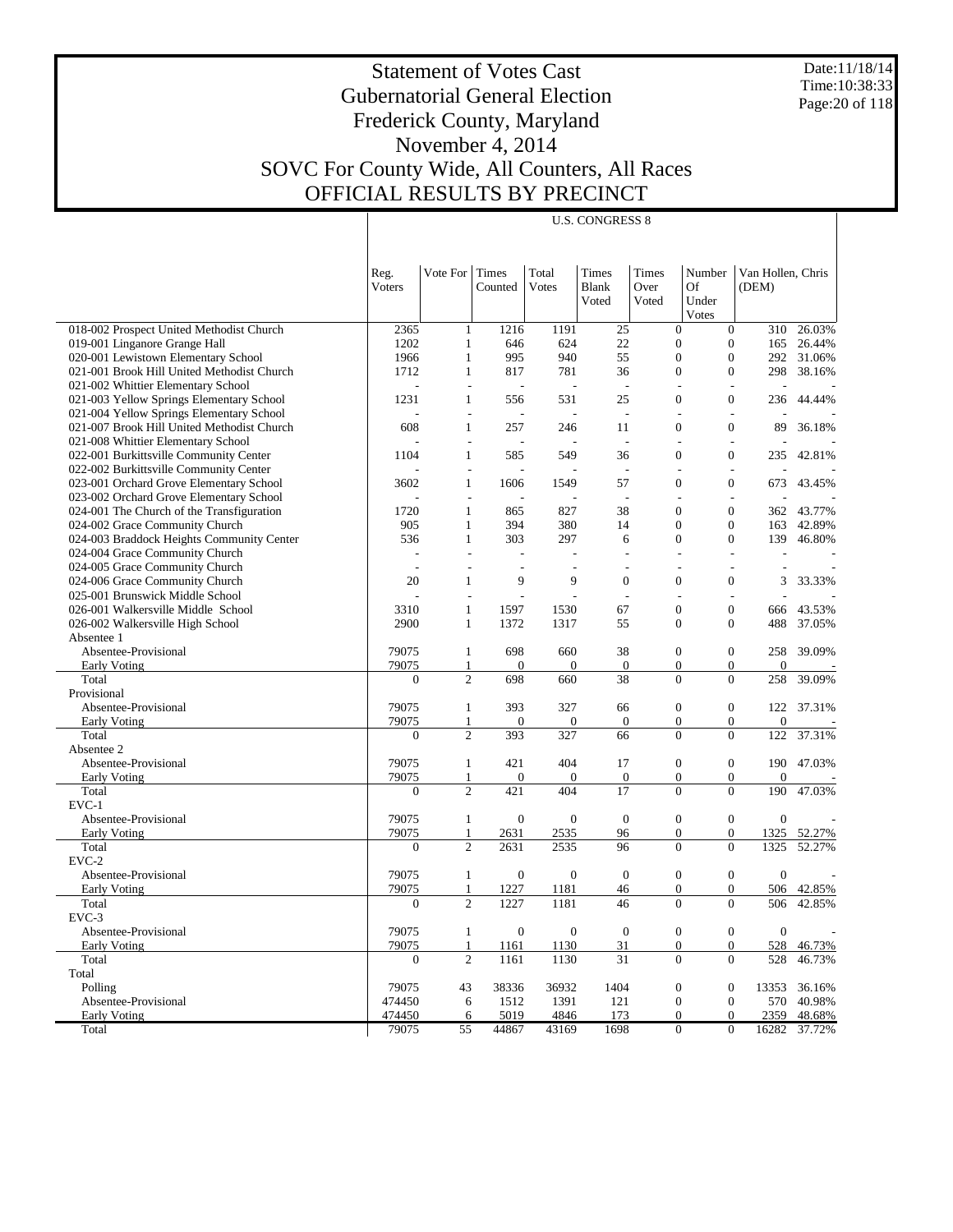Date:11/18/14 Time:10:38:33 Page:21 of 118

# Statement of Votes Cast Gubernatorial General Election Frederick County, Maryland November 4, 2014 SOVC For County Wide, All Counters, All Races OFFICIAL RESULTS BY PRECINCT

|                                                                          | Wallace, Dave<br>(REP)      |                          | Write-In Votes           |                |
|--------------------------------------------------------------------------|-----------------------------|--------------------------|--------------------------|----------------|
|                                                                          |                             |                          |                          |                |
| Jurisdiction Wide                                                        |                             |                          |                          |                |
| 001-001 Carroll Manor Elementary School                                  |                             |                          |                          |                |
| 001-002 Tuscarora High School                                            |                             | ÷.                       |                          |                |
| 002-001 Lincoln Elementary School<br>002-002 Lincoln Elementary School   |                             |                          | L,                       |                |
| 002-003 Evangelical Lutheran Church                                      | $\sim$                      |                          |                          |                |
| 002-004 Hillcrest Elementary School Multipurpose Rm                      | ÷                           | $\overline{a}$           |                          |                |
| 002-005 William R. Talley Recreation Center Armory - A                   | ÷                           | ÷                        |                          |                |
| 002-006 Ballenger Creek Middle School                                    | ÷                           | $\overline{a}$           | L,                       |                |
| 002-007 Thomas Johnson Middle School                                     | ÷.                          | ÷                        |                          |                |
| 002-008 Waverley Elementary School                                       | ÷                           | ÷                        |                          |                |
| 002-009 William R. Talley Recreation Center Armory - B                   | ÷                           | ÷                        |                          |                |
| 002-010 Monocacy Middle School                                           | ÷                           | $\overline{a}$           | ÷,                       |                |
| 002-011 North Frederick Elementary School                                |                             | ÷.                       |                          |                |
| 002-012 Hillcrest Elementary School Gym                                  | ÷                           | $\overline{a}$           |                          |                |
| 002-013 Cornerstone Fellowship Church                                    |                             | ÷                        |                          |                |
| 002-014 Ballenger Creek Elementary School                                |                             | $\overline{a}$           | L,                       |                |
| 002-015 Monocacy Elementary School                                       |                             |                          |                          |                |
| 002-016 Crestwood Middle School<br>002-017 Cornerstone Fellowship Church |                             |                          | L,<br>÷,                 |                |
| 002-018 Church of Jesus Christ of Latter Day Saints                      | ÷                           |                          | $\overline{\phantom{a}}$ |                |
| 003-001 Middletown Middle School                                         |                             | 596 63.34%               | $\boldsymbol{0}$         | $0.00\%$       |
| 003-002 Middletown Elementary School                                     |                             | 987 62.75%               | $\mathbf{0}$             | 0.00%          |
| 003-003 Middletown Primary School                                        |                             | 613 62.61%               | 3                        | 0.31%          |
| 004-001 Creagerstown Lutheran Parish Hall                                |                             | 268 71.66%               | $\mathbf{0}$             | $0.00\%$       |
| 005-001 Emmitsburg Elementary School                                     |                             | 923 66.02%               | 3                        | 0.21%          |
| 006-001 Wolfsville Elementary School                                     |                             | 572 74.09%               | $\overline{2}$           | 0.26%          |
| 007-001 Urbana Elementary School                                         |                             |                          | $\overline{\phantom{a}}$ |                |
| 007-002 Centerville Elementary School                                    |                             |                          | ÷,                       |                |
| 007-003 Urbana High School                                               |                             |                          | L,                       |                |
| 007-004 Urbana Regional Library                                          | $\sim$                      |                          | $\overline{\phantom{a}}$ |                |
| 007-005 St. Ignatius of Loyola Catholic Church                           |                             | 30 66.67%                | 1                        | 2.22%          |
| 007-006 St. Ignatius of Loyola Catholic Church                           | $\mathbf{0}$                |                          | $\mathbf{0}$             |                |
| 007-007 Urbana Regional Library                                          | $\mathcal{L}^{\mathcal{A}}$ |                          | $\overline{\phantom{a}}$ |                |
| 008-001 Liberty Elementary School                                        |                             | 580 68.56%               | $\mathbf{0}$             | 0.00%          |
| 009-001 New Market Middle School                                         |                             | 873 64.71%               | 3<br>3                   | 0.22%          |
| 009-002 Green Valley Elementary School<br>009-003 Oakdale Middle School  |                             | 969 64.34%<br>136 62.10% | $\overline{c}$           | 0.20%<br>0.91% |
| 009-004 Kemptown Elementary School                                       |                             | 948 63.80%               | 7                        | 0.47%          |
| 009-005 Linganore High School                                            |                             | 394 60.06%               | $\mathbf{1}$             | 0.15%          |
| 009-006 Spring Ridge Elementary School Side A                            |                             | 688 55.00%               | 3                        | 0.24%          |
| 009-007 Deer Crossing Elementary School                                  |                             | 1025 60.51%              | 3                        | 0.18%          |
| 009-008 Spring Ridge Elementary School Side B                            | 261                         | 51.08%                   | $\mathbf{0}$             | $0.00\%$       |
| 009-009 Oakdale Middle School                                            | 214                         | 57.99%                   | $\overline{c}$           | 0.54%          |
| 010-001 Sabillasville Elementary School                                  | 501                         | 76.02%                   | $\mathbf{1}$             | 0.15%          |
| 011-001 Woodsboro Elementary School                                      | 716                         | 68.58%                   | 4                        | 0.38%          |
| 012-001 Faith Baptist Church                                             |                             |                          | $\overline{\phantom{a}}$ |                |
| 012-002 Faith Baptist Church                                             | $\boldsymbol{0}$            | 0.00%                    | 0                        | 0.00%          |
| 013-001 Mt. Pleasant Ruritan Club                                        | 996                         | 59.64%                   | 4                        | 0.24%          |
| 013-002 Mt. Pleasant Ruritan Club                                        | 52                          | 74.29%                   | 0                        | 0.00%          |
| 013-003 Mt. Pleasant Ruritan Club                                        | ÷,                          |                          | $\overline{\phantom{a}}$ |                |
| 014-001 Jefferson Ruritan Community Center                               | $\overline{a}$              |                          | $\overline{\phantom{a}}$ |                |
| 014-002 Valley Elementary School<br>015-001 Thurmont Middle School       | 144                         | 64.29%                   | 0                        | 0.00%          |
| 015-002 Thurmont Elementary School                                       | 682<br>818                  | 68.06%                   | 1<br>$\boldsymbol{0}$    | 0.10%          |
| 016-001 Myersville Elementary School                                     | 981                         | 69.26%<br>64.97%         | 2                        | 0.00%<br>0.13% |
| 017-001 Johnsville Methodist Hall                                        | 505                         | 68.43%                   | $\mathbf{1}$             | 0.14%          |
| 018-001 Twin Ridge Elementary School                                     | 1407                        | 67.22%                   | 2                        | 0.10%          |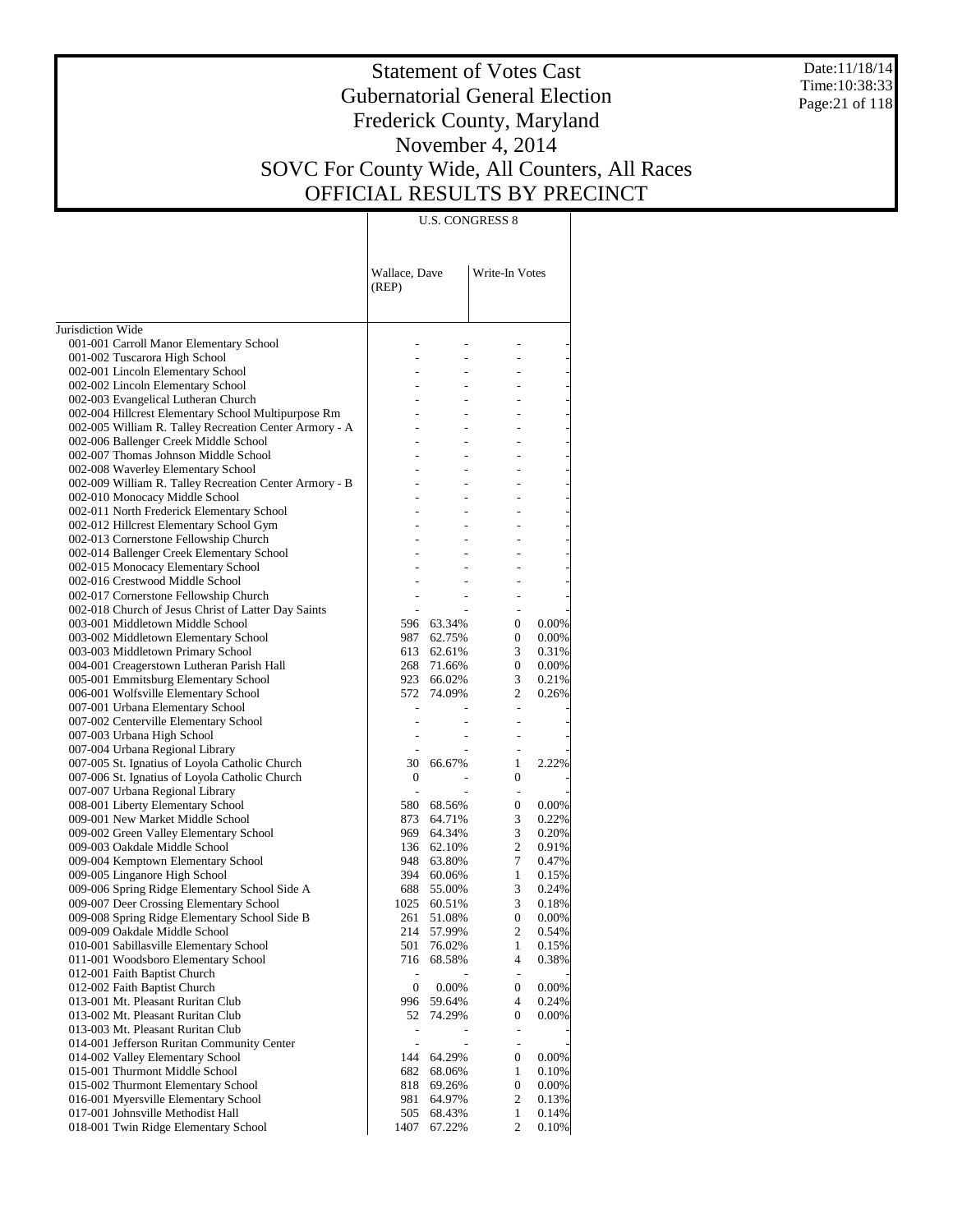Date:11/18/14 Time:10:38:33 Page:22 of 118

# Statement of Votes Cast Gubernatorial General Election Frederick County, Maryland November 4, 2014 SOVC For County Wide, All Counters, All Races OFFICIAL RESULTS BY PRECINCT

|                                                                             | <b>U.S. CONGRESS 8</b> |                          |                          |                |  |  |  |  |
|-----------------------------------------------------------------------------|------------------------|--------------------------|--------------------------|----------------|--|--|--|--|
|                                                                             |                        |                          |                          |                |  |  |  |  |
|                                                                             |                        |                          |                          |                |  |  |  |  |
|                                                                             | Wallace, Dave          |                          | Write-In Votes           |                |  |  |  |  |
|                                                                             | (REP)                  |                          |                          |                |  |  |  |  |
|                                                                             |                        |                          |                          |                |  |  |  |  |
|                                                                             |                        |                          |                          |                |  |  |  |  |
| 018-002 Prospect United Methodist Church                                    |                        | 878 73.72%               | 3                        | 0.25%          |  |  |  |  |
| 019-001 Linganore Grange Hall                                               |                        | 458 73.40%               | 1                        | 0.16%          |  |  |  |  |
| 020-001 Lewistown Elementary School                                         |                        | 648 68.94%               | $\boldsymbol{0}$         | 0.00%          |  |  |  |  |
| 021-001 Brook Hill United Methodist Church                                  |                        | 482 61.72%               | 1                        | 0.13%          |  |  |  |  |
| 021-002 Whittier Elementary School                                          |                        |                          | $\overline{a}$           |                |  |  |  |  |
| 021-003 Yellow Springs Elementary School                                    |                        | 293 55.18%               | $\overline{c}$           | 0.38%          |  |  |  |  |
| 021-004 Yellow Springs Elementary School                                    |                        |                          | $\overline{\phantom{a}}$ |                |  |  |  |  |
| 021-007 Brook Hill United Methodist Church                                  |                        | 156 63.41%               | 1                        | 0.41%          |  |  |  |  |
| 021-008 Whittier Elementary School                                          |                        |                          |                          |                |  |  |  |  |
| 022-001 Burkittsville Community Center                                      |                        | 311 56.65%               | 3                        | 0.55%          |  |  |  |  |
| 022-002 Burkittsville Community Center                                      |                        |                          | ٠                        |                |  |  |  |  |
| 023-001 Orchard Grove Elementary School                                     |                        | 872 56.29%               | 4                        | 0.26%          |  |  |  |  |
| 023-002 Orchard Grove Elementary School                                     |                        |                          |                          |                |  |  |  |  |
| 024-001 The Church of the Transfiguration<br>024-002 Grace Community Church |                        | 464 56.11%<br>217 57.11% | 1<br>$\boldsymbol{0}$    | 0.12%<br>0.00% |  |  |  |  |
| 024-003 Braddock Heights Community Center                                   |                        | 157 52.86%               | 1                        | 0.34%          |  |  |  |  |
| 024-004 Grace Community Church                                              |                        |                          | ÷,                       |                |  |  |  |  |
| 024-005 Grace Community Church                                              | ٠                      |                          | $\overline{\phantom{a}}$ |                |  |  |  |  |
| 024-006 Grace Community Church                                              |                        | 6 66.67%                 | 0                        | 0.00%          |  |  |  |  |
| 025-001 Brunswick Middle School                                             |                        |                          |                          |                |  |  |  |  |
| 026-001 Walkersville Middle School                                          | 861                    | 56.27%                   | 3                        | 0.20%          |  |  |  |  |
| 026-002 Walkersville High School                                            |                        | 824 62.57%               | 5                        | 0.38%          |  |  |  |  |
| Absentee 1                                                                  |                        |                          |                          |                |  |  |  |  |
| Absentee-Provisional                                                        |                        | 400 60.61%               | 2                        | 0.30%          |  |  |  |  |
| Early Voting                                                                | 0                      |                          | 0                        |                |  |  |  |  |
| Total                                                                       | 400                    | 60.61%                   | $\overline{c}$           | 0.30%          |  |  |  |  |
| Provisional                                                                 |                        |                          |                          |                |  |  |  |  |
| Absentee-Provisional                                                        |                        | 205 62.69%               | $\boldsymbol{0}$         | 0.00%          |  |  |  |  |
| Early Voting                                                                | $\overline{0}$         |                          | 0                        |                |  |  |  |  |
| Total                                                                       | 205                    | 62.69%                   | $\overline{0}$           | 0.00%          |  |  |  |  |
| Absentee 2                                                                  |                        |                          |                          |                |  |  |  |  |
| Absentee-Provisional                                                        |                        | 212 52.48%               | 2                        | 0.50%          |  |  |  |  |
| Early Voting                                                                | 0                      |                          | 0                        |                |  |  |  |  |
| Total                                                                       |                        | 212 52.48%               | $\overline{c}$           | 0.50%          |  |  |  |  |
| $EVC-1$                                                                     |                        |                          |                          |                |  |  |  |  |
| Absentee-Provisional                                                        | $\mathbf{0}$           |                          | 0                        |                |  |  |  |  |
| Early Voting<br>Total                                                       | 1204                   | 1204 47.50%<br>47.50%    | 6<br>6                   | 0.24%<br>0.24% |  |  |  |  |
| $EVC-2$                                                                     |                        |                          |                          |                |  |  |  |  |
| Absentee-Provisional                                                        | 0                      |                          | 0                        |                |  |  |  |  |
| Early Voting                                                                |                        | 675 57.15%               | $\boldsymbol{0}$         | 0.00%          |  |  |  |  |
| Total                                                                       |                        | 675 57.15%               | $\boldsymbol{0}$         | 0.00%          |  |  |  |  |
| $EVC-3$                                                                     |                        |                          |                          |                |  |  |  |  |
| Absentee-Provisional                                                        | 0                      |                          | $\boldsymbol{0}$         |                |  |  |  |  |
| Early Voting                                                                | 602                    | 53.27%                   | $\boldsymbol{0}$         | 0.00%          |  |  |  |  |
| Total                                                                       | 602                    | 53.27%                   | $\mathbf{0}$             | 0.00%          |  |  |  |  |
| Total                                                                       |                        |                          |                          |                |  |  |  |  |
| Polling                                                                     | 23506                  | 63.65%                   | 73                       | 0.20%          |  |  |  |  |
| Absentee-Provisional                                                        | 817                    | 58.73%                   | $\overline{4}$           | 0.29%          |  |  |  |  |
| <b>Early Voting</b>                                                         | 2481                   | 51.20%                   | 6                        | 0.12%          |  |  |  |  |
| Total                                                                       | 26804                  | 62.09%                   | 83                       | 0.19%          |  |  |  |  |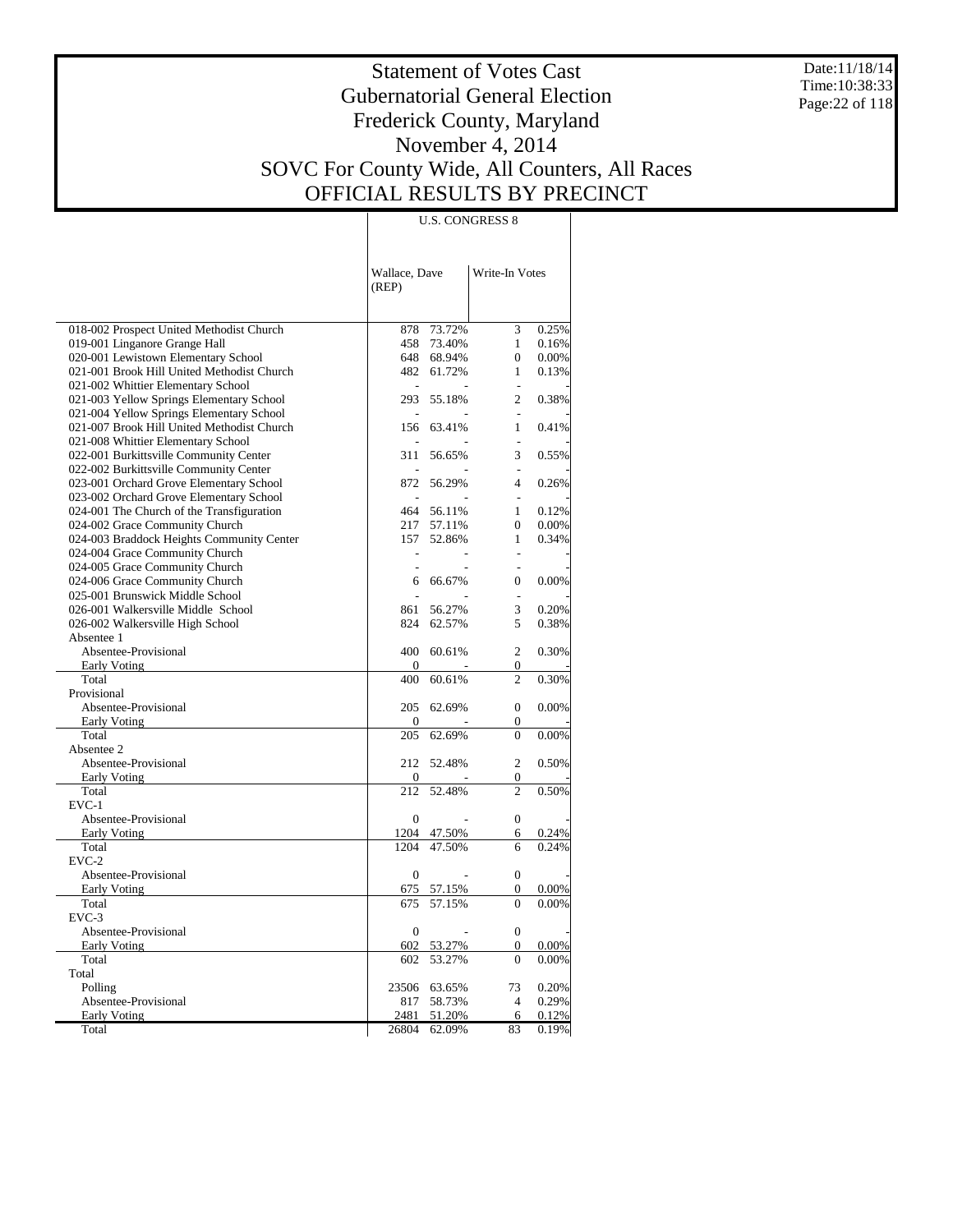Date:11/18/14 Time:10:38:33 Page:23 of 118

# Statement of Votes Cast Gubernatorial General Election Frederick County, Maryland November 4, 2014 SOVC For County Wide, All Counters, All Races OFFICIAL RESULTS BY PRECINCT

|                                                                           | Reg.<br><b>V</b> oters | Vote For Times           | Counted          | Total<br>Votes   | Times<br><b>Blank</b><br>Voted | Times<br>Over<br>Voted | Number<br>Of<br>Under<br>Votes | Young, Ronald N.<br>(DEM) |                |
|---------------------------------------------------------------------------|------------------------|--------------------------|------------------|------------------|--------------------------------|------------------------|--------------------------------|---------------------------|----------------|
| Jurisdiction Wide                                                         |                        |                          |                  |                  |                                |                        |                                |                           |                |
| 001-001 Carroll Manor Elementary School                                   | 4354                   | $\mathbf{1}$             | 2064             | 2001             | 63                             | $\boldsymbol{0}$       | $\boldsymbol{0}$               | 815                       | 40.73%         |
| 001-002 Tuscarora High School                                             | 2543                   | $\mathbf{1}$             | 966              | 936              | 30                             | $\boldsymbol{0}$       | $\boldsymbol{0}$               | 461                       | 49.25%         |
| 002-001 Lincoln Elementary School                                         | 2847                   | $\mathbf{1}$             | 938              | 904              | 34                             | $\boldsymbol{0}$       | $\mathbf{0}$                   |                           | 571 63.16%     |
| 002-002 Lincoln Elementary School                                         | 1033                   | $\mathbf{1}$             | 394              | 379              | 15                             | $\boldsymbol{0}$       | $\boldsymbol{0}$               |                           | 222 58.58%     |
| 002-003 Evangelical Lutheran Church                                       | 2923                   | $\mathbf{1}$             | 1040             | 1004             | 36                             | $\boldsymbol{0}$       | $\mathbf{0}$                   | 629                       | 62.65%         |
| 002-004 Hillcrest Elementary School Multipurpose Rm                       | 2422                   | $\mathbf{1}$             | 792              | 773              | 19                             | $\boldsymbol{0}$       | $\boldsymbol{0}$               |                           | 471 60.93%     |
| 002-005 William R. Talley Recreation Center Armory - A                    | 1356                   | $\mathbf{1}$             | 657              | 632              | 25                             | $\boldsymbol{0}$       | $\mathbf{0}$                   |                           | 396 62.66%     |
| 002-006 Ballenger Creek Middle School                                     | 2582                   | $\mathbf{1}$             | 1107             | 1076             | 31                             | $\boldsymbol{0}$       | $\boldsymbol{0}$               |                           | 485 45.07%     |
| 002-007 Thomas Johnson Middle School                                      | 2885                   | $\mathbf{1}$             | 1170             | 1136             | 34                             | $\boldsymbol{0}$       | $\mathbf{0}$                   |                           | 612 53.87%     |
| 002-008 Waverley Elementary School                                        | 3212                   | $\mathbf{1}$             | 1077             | 1049             | 28                             | $\boldsymbol{0}$       | $\boldsymbol{0}$               |                           | 587 55.96%     |
| 002-009 William R. Talley Recreation Center Armory - B                    | 2139                   | $\mathbf{1}$             | 896              | 867              | 29                             | $\boldsymbol{0}$       | $\mathbf{0}$                   | 544                       | 62.75%         |
| 002-010 Monocacy Middle School                                            | 3779                   | $\mathbf{1}$             | 1424             | 1377             | 47                             | $\boldsymbol{0}$       | $\mathbf{0}$                   | 693                       | 50.33%         |
| 002-011 North Frederick Elementary School                                 | 2271                   | $\mathbf{1}$             | 713              | 689              | 24                             | $\boldsymbol{0}$       | $\mathbf{0}$                   | 423                       | 61.39%         |
| 002-012 Hillcrest Elementary School Gym                                   | 1216                   | $\mathbf{1}$             | 461              | 448              | 13                             | $\boldsymbol{0}$       | $\mathbf{0}$                   | 254                       | 56.70%         |
| 002-013 Cornerstone Fellowship Church                                     | 2871                   | $\mathbf{1}$             | 918              | 900              | 18                             | $\boldsymbol{0}$       | $\mathbf{0}$                   |                           | 521 57.89%     |
| 002-014 Ballenger Creek Elementary School                                 | 1290                   | $\mathbf{1}$             | 568              | 548              | 20                             | $\boldsymbol{0}$       | $\boldsymbol{0}$               |                           | 274 50.00%     |
| 002-015 Monocacy Elementary School                                        | 3492                   | $\mathbf{1}$             | 1368             | 1334             | 34                             | $\boldsymbol{0}$       | $\mathbf{0}$                   |                           | 657 49.25%     |
| 002-016 Crestwood Middle School                                           | 1856                   | $\mathbf{1}$             | 685              | 673              | 12                             | $\boldsymbol{0}$       | $\boldsymbol{0}$               |                           | 412 61.22%     |
| 002-017 Cornerstone Fellowship Church                                     | 1829                   | $\mathbf{1}$             | 480              | 471              | 9                              | $\boldsymbol{0}$       | $\mathbf{0}$                   |                           | 295 62.63%     |
| 002-018 Church of Jesus Christ of Latter Day Saints                       | 1518                   | $\mathbf{1}$             | 660              | 645              | 15                             | $\mathbf{0}$           | $\boldsymbol{0}$               |                           | 293 45.43%     |
| 003-001 Middletown Middle School                                          |                        | $\overline{a}$           | $\overline{a}$   | L,               | $\overline{a}$                 | L.                     |                                | $\overline{a}$            |                |
| 003-002 Middletown Elementary School                                      |                        | $\overline{a}$           | $\overline{a}$   | $\overline{a}$   | $\overline{a}$                 | $\overline{a}$         |                                |                           |                |
| 003-003 Middletown Primary School                                         |                        |                          |                  |                  |                                |                        |                                |                           |                |
| 004-001 Creagerstown Lutheran Parish Hall                                 |                        | ÷,                       | ÷.               | L,               | ÷,                             | L,                     |                                | ÷,                        | $\overline{a}$ |
| 005-001 Emmitsburg Elementary School                                      |                        |                          |                  | L,               |                                |                        |                                |                           |                |
| 006-001 Wolfsville Elementary School                                      |                        | $\overline{a}$           |                  | -                | $\overline{a}$                 | $\overline{a}$         |                                |                           |                |
| 007-001 Urbana Elementary School                                          |                        |                          |                  | $\overline{a}$   |                                |                        |                                |                           |                |
| 007-002 Centerville Elementary School                                     |                        | L,                       | ÷,               | ÷,               | ÷,                             | ÷,                     | L,                             | $\overline{a}$            |                |
| 007-003 Urbana High School                                                |                        | L,                       | $\overline{a}$   | $\overline{a}$   | ÷,                             | ÷,                     |                                |                           |                |
| 007-004 Urbana Regional Library                                           | 1858                   | $\mathbf{1}$             | 669              | 650              | 19                             | 0                      | 0                              | 291                       | 44.77%         |
| 007-005 St. Ignatius of Loyola Catholic Church                            |                        | $\overline{a}$           |                  |                  | $\overline{a}$                 |                        |                                | ÷,                        |                |
| 007-006 St. Ignatius of Loyola Catholic Church                            | 2                      | $\mathbf{1}$             | $\boldsymbol{0}$ | $\boldsymbol{0}$ | $\boldsymbol{0}$               | 0                      | $\boldsymbol{0}$               | $\boldsymbol{0}$          |                |
| 007-007 Urbana Regional Library                                           | 282                    | $\mathbf{1}$             | 113              | 107              | 6                              | 0                      | $\boldsymbol{0}$               | 33                        | 30.84%         |
| 008-001 Liberty Elementary School                                         |                        | $\overline{a}$           | $\overline{a}$   | Ĭ.               | $\overline{a}$                 | $\overline{a}$         | $\overline{a}$                 |                           |                |
| 009-001 New Market Middle School                                          |                        | $\overline{a}$           | $\overline{a}$   | $\overline{a}$   | ÷,                             | L,                     | ÷,                             |                           |                |
| 009-002 Green Valley Elementary School                                    | ÷,                     | $\overline{a}$           | $\overline{a}$   | $\overline{a}$   | $\overline{a}$                 | ÷,                     | ÷,                             |                           |                |
| 009-003 Oakdale Middle School                                             | 539                    | $\mathbf{1}$             | 226              | 221              | 5                              | $\boldsymbol{0}$       | 0                              | 78                        | 35.29%         |
| 009-004 Kemptown Elementary School                                        |                        | $\overline{\phantom{a}}$ | $\overline{a}$   | Ĭ.               | $\overline{a}$                 | $\overline{a}$         | $\overline{a}$                 |                           |                |
| 009-005 Linganore High School                                             | ÷,                     | $\overline{a}$           | $\overline{a}$   | $\overline{a}$   | $\overline{\phantom{a}}$       | $\overline{a}$         | ÷,                             |                           |                |
| 009-006 Spring Ridge Elementary School Side A                             | 2896                   | $\mathbf{1}$             | 1294             | 1257             | 37                             | $\boldsymbol{0}$       | $\boldsymbol{0}$               | 530                       | 42.16%         |
| 009-007 Deer Crossing Elementary School                                   |                        | $\overline{a}$           | $\overline{a}$   | $\overline{a}$   | $\overline{a}$                 | $\overline{a}$         |                                |                           |                |
| 009-008 Spring Ridge Elementary School Side B                             | 1154                   | $\mathbf{1}$             | 532              | 513              | 19                             | $\boldsymbol{0}$       | $\boldsymbol{0}$               |                           | 227 44.25%     |
| 009-009 Oakdale Middle School                                             | 763                    | $\mathbf{1}$             | 385              | 373              | 12                             | $\boldsymbol{0}$       | $\boldsymbol{0}$               |                           | 147 39.41%     |
| 010-001 Sabillasville Elementary School                                   |                        |                          |                  |                  |                                |                        |                                |                           |                |
| 011-001 Woodsboro Elementary School                                       |                        |                          |                  |                  |                                |                        |                                |                           |                |
| 012-001 Faith Baptist Church                                              |                        |                          |                  |                  |                                |                        |                                |                           |                |
| 012-002 Faith Baptist Church                                              |                        |                          |                  |                  |                                |                        |                                |                           |                |
| 013-001 Mt. Pleasant Ruritan Club                                         |                        | L,                       |                  | Ĭ.               |                                |                        |                                |                           |                |
| 013-002 Mt. Pleasant Ruritan Club                                         | 125                    | $\mathbf{1}$             | 73               | 71               | 2                              | 0                      | $\overline{0}$                 | 21                        | 29.58%         |
| 013-003 Mt. Pleasant Ruritan Club                                         | 241                    | 1                        | 100              | 98               | 2                              | $\boldsymbol{0}$       | $\boldsymbol{0}$               | 35                        | 35.71%         |
| 014-001 Jefferson Ruritan Community Center                                | 2975                   | $\mathbf{1}$             | 1661             | 1611             | 50                             | 0                      | $\boldsymbol{0}$               | 553                       | 34.33%         |
| 014-002 Valley Elementary School                                          | 449                    | 1                        | 231              | 223              | 8                              | 0                      | 0                              | 76                        | 34.08%         |
| 015-001 Thurmont Middle School                                            |                        | $\overline{a}$           |                  |                  |                                |                        |                                |                           |                |
| 015-002 Thurmont Elementary School                                        |                        |                          |                  | L.               |                                | $\overline{a}$<br>÷.   |                                |                           |                |
| 016-001 Myersville Elementary School<br>017-001 Johnsville Methodist Hall |                        |                          |                  |                  |                                |                        |                                |                           |                |
| 018-001 Twin Ridge Elementary School                                      |                        |                          |                  |                  |                                |                        |                                |                           |                |
|                                                                           |                        |                          |                  |                  |                                |                        |                                |                           |                |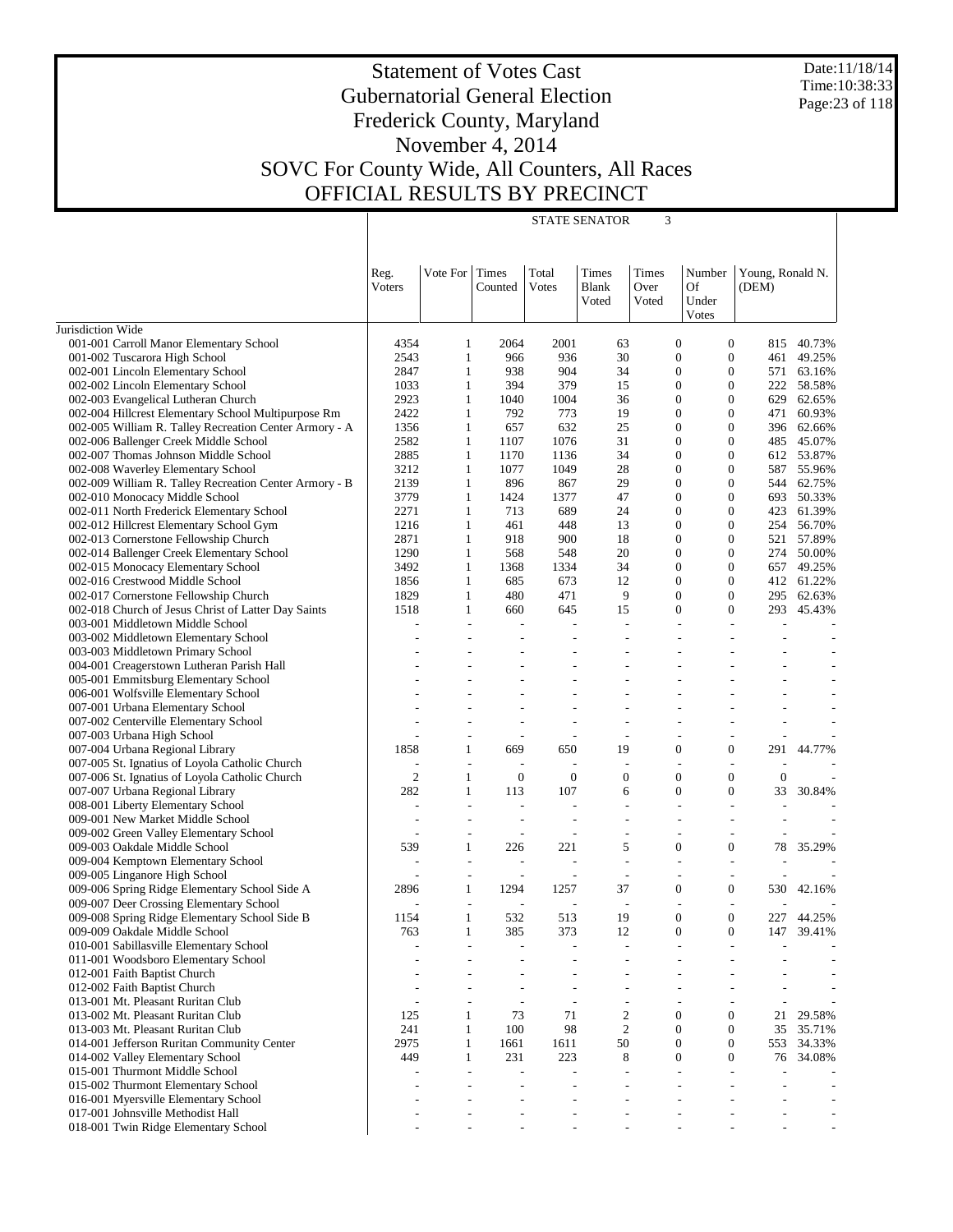Date:11/18/14 Time:10:38:33 Page:24 of 118

# Statement of Votes Cast Gubernatorial General Election Frederick County, Maryland November 4, 2014 SOVC For County Wide, All Counters, All Races OFFICIAL RESULTS BY PRECINCT

 $\overline{\phantom{a}}$ 

|                                                                                  | Reg.<br>Voters   | Vote For                       | Times<br>Counted | Total<br><b>Votes</b> | Times<br><b>Blank</b><br>Voted | Times<br>Over<br>Voted     | Number<br>Of<br>Under<br>Votes     | Young, Ronald N.<br>(DEM) |                  |
|----------------------------------------------------------------------------------|------------------|--------------------------------|------------------|-----------------------|--------------------------------|----------------------------|------------------------------------|---------------------------|------------------|
| 018-002 Prospect United Methodist Church                                         |                  |                                | ÷                |                       |                                |                            |                                    |                           |                  |
| 019-001 Linganore Grange Hall                                                    |                  |                                |                  |                       |                                |                            |                                    |                           |                  |
| 020-001 Lewistown Elementary School                                              |                  |                                |                  |                       |                                |                            |                                    |                           |                  |
| 021-001 Brook Hill United Methodist Church                                       |                  |                                |                  | ÷,                    | ÷,                             |                            |                                    | J.                        |                  |
| 021-002 Whittier Elementary School                                               | 1660             | 1                              | 732              | 705                   | 27                             | $\overline{0}$             | $\overline{0}$                     | 312                       | 44.26%           |
| 021-003 Yellow Springs Elementary School                                         | 1231             | $\mathbf{1}$                   | 556              | 546                   | 10                             | $\overline{0}$             | $\overline{0}$                     | 241                       | 44.14%           |
| 021-004 Yellow Springs Elementary School                                         | 2060             | 1                              | 797              | 778                   | 19                             | $\overline{0}$             | $\overline{0}$                     | 369                       | 47.43%           |
| 021-007 Brook Hill United Methodist Church                                       | 608              | 1<br>$\mathbf{1}$              | 257              | 250                   | 7                              | $\overline{0}$<br>$\theta$ | $\overline{0}$<br>$\theta$         | 83                        | 33.20%           |
| 021-008 Whittier Elementary School                                               | 17               | L.                             | 7                | 6<br>L.               | $\mathbf{1}$<br>$\overline{a}$ | $\overline{a}$             | L.                                 | 2<br>J.                   | 33.33%           |
| 022-001 Burkittsville Community Center<br>022-002 Burkittsville Community Center |                  |                                |                  |                       | $\overline{a}$                 | J.                         |                                    |                           |                  |
| 023-001 Orchard Grove Elementary School                                          | 3602             | $\mathbf{1}$                   | 1606             | 1564                  | 42                             | $\theta$                   | $\theta$                           | 638                       | 40.79%           |
| 023-002 Orchard Grove Elementary School                                          | 76               | $\mathbf{1}$                   | 21               | 20                    | $\mathbf{1}$                   | $\overline{0}$             | $\mathbf{0}$                       | 8                         | 40.00%           |
| 024-001 The Church of the Transfiguration                                        | 1720             | $\mathbf{1}$                   | 865              | 829                   | 36                             | $\overline{0}$             | $\mathbf{0}$                       | 359                       | 43.31%           |
| 024-002 Grace Community Church                                                   | 905              | $\mathbf{1}$                   | 394              | 384                   | 10                             | $\overline{0}$             | $\overline{0}$                     | 166                       | 43.23%           |
| 024-003 Braddock Heights Community Center                                        | 536              | $\mathbf{1}$                   | 303              | 298                   | 5                              | $\theta$                   | $\overline{0}$                     | 140                       | 46.98%           |
| 024-004 Grace Community Church                                                   | 9                | 1                              | 1                | $\mathbf{1}$          | $\mathbf{0}$                   | $\theta$                   | $\theta$                           | $\mathbf{0}$              | 0.00%            |
| 024-005 Grace Community Church                                                   | 909              | $\mathbf{1}$                   | 366              | 355                   | 11                             | $\theta$                   | $\overline{0}$                     | 162                       | 45.63%           |
| 024-006 Grace Community Church                                                   | 20               | $\mathbf{1}$                   | 9                | 9                     | $\overline{0}$                 | $\theta$                   | $\overline{0}$                     | 3                         | 33.33%           |
| 025-001 Brunswick Middle School                                                  |                  |                                |                  | L,                    |                                |                            |                                    |                           |                  |
| 026-001 Walkersville Middle School                                               |                  |                                |                  |                       |                                |                            |                                    |                           |                  |
| 026-002 Walkersville High School                                                 |                  |                                |                  |                       |                                |                            |                                    |                           |                  |
| Absentee 1                                                                       |                  |                                |                  |                       |                                |                            |                                    |                           |                  |
| Absentee-Provisional                                                             | 73055            | $\mathbf{1}$                   | 922              | 878                   | 44                             | $\overline{0}$             | $\mathbf{0}$                       | 444                       | 50.57%           |
| <b>Early Voting</b>                                                              | 73055            | $\mathbf{1}$                   | $\overline{0}$   | $\overline{0}$        | $\mathbf{0}$                   | $\overline{0}$             | $\mathbf{0}$                       | $\overline{0}$            |                  |
| Total                                                                            | $\mathbf{0}$     | $\overline{c}$                 | 922              | 878                   | 44                             | $\theta$                   | $\theta$                           | 444                       | 50.57%           |
| Provisional                                                                      |                  |                                |                  |                       |                                |                            |                                    |                           |                  |
| Absentee-Provisional                                                             | 73055            | $\mathbf{1}$                   | 457              | 407                   | 50                             | $\mathbf{0}$               | $\overline{0}$                     | 228                       | 56.02%           |
| Early Voting                                                                     | 73055            | $\mathbf{1}$<br>$\mathfrak{D}$ | $\boldsymbol{0}$ | $\boldsymbol{0}$      | $\boldsymbol{0}$<br>50         | $\mathbf{0}$               | $\boldsymbol{0}$<br>$\overline{0}$ | $\theta$                  |                  |
| Total                                                                            | $\Omega$         |                                | 457              | 407                   |                                | $\overline{0}$             |                                    | 228                       | 56.02%           |
| Absentee 2<br>Absentee-Provisional                                               | 73055            | $\mathbf{1}$                   | 362              | 340                   | 22                             | $\boldsymbol{0}$           | $\mathbf{0}$                       | 183                       | 53.82%           |
| Early Voting                                                                     | 73055            | $\mathbf{1}$                   | $\mathbf{0}$     | $\overline{0}$        | $\mathbf{0}$                   | $\mathbf{0}$               | $\overline{0}$                     | $\overline{0}$            |                  |
| Total                                                                            | $\mathbf{0}$     | $\overline{2}$                 | 362              | 340                   | 22                             | $\mathbf{0}$               | $\mathbf{0}$                       | 183                       | 53.82%           |
| $EVC-1$                                                                          |                  |                                |                  |                       |                                |                            |                                    |                           |                  |
| Absentee-Provisional                                                             | 73055            | $\mathbf{1}$                   | $\overline{0}$   | $\mathbf{0}$          | $\overline{0}$                 | $\mathbf{0}$               | $\mathbf{0}$                       | $\boldsymbol{0}$          |                  |
| Early Voting                                                                     | 73055            | $\mathbf{1}$                   | 5068             | 4950                  | 118                            | $\mathbf{0}$               | $\overline{0}$                     | 2952                      | 59.64%           |
| Total                                                                            | $\theta$         | $\overline{c}$                 | 5068             | 4950                  | 118                            | $\theta$                   | $\Omega$                           | 2952                      | 59.64%           |
| $EVC-2$                                                                          |                  |                                |                  |                       |                                |                            |                                    |                           |                  |
| Absentee-Provisional                                                             | 73055            | $\mathbf{1}$                   | $\overline{0}$   | $\overline{0}$        | $\mathbf{0}$                   | $\mathbf{0}$               | $\boldsymbol{0}$                   | $\overline{0}$            |                  |
| Early Voting                                                                     | 73055            | $\mathbf{1}$                   | 41               | 41                    | $\boldsymbol{0}$               | $\boldsymbol{0}$           | $\boldsymbol{0}$                   | 20                        | 48.78%           |
| Total                                                                            | $\mathbf{0}$     | $\overline{2}$                 | 41               | 41                    | $\Omega$                       | $\theta$                   | $\Omega$                           | 20                        | 48.78%           |
| $EVC-3$                                                                          |                  |                                |                  |                       |                                |                            |                                    |                           |                  |
| Absentee-Provisional                                                             | 73055            | $\mathbf{1}$                   | $\mathbf{0}$     | $\mathbf{0}$          | $\overline{0}$                 | $\mathbf{0}$               | $\mathbf{0}$                       | $\overline{0}$            |                  |
| Early Voting                                                                     | 73055            | $\mathbf{1}$                   | 745              | 732                   | 13                             | $\mathbf{0}$               | $\mathbf{0}$                       | 391                       | 53.42%           |
| Total                                                                            | $\Omega$         | $\overline{c}$                 | 745              | 732                   | 13                             | $\theta$                   | $\theta$                           | 391                       | 53.42%           |
| Total                                                                            |                  |                                |                  |                       |                                |                            |                                    |                           |                  |
| Polling                                                                          | 73055            | 44                             | 29576            | 28711                 | 865                            | $\overline{0}$             | $\overline{0}$                     | 14089                     | 49.07%           |
| Absentee-Provisional<br><b>Early Voting</b>                                      | 438330<br>438330 | 6<br>6                         | 1741<br>5854     | 1625<br>5723          | 116<br>131                     | $\mathbf{0}$<br>$\Omega$   | $\mathbf{0}$<br>$\Omega$           | 855<br>3363               | 52.62%<br>58.76% |
| Total                                                                            | 73055            | 56                             | 37171            | 36059                 | 1112                           | $\theta$                   | $\Omega$                           | 18307                     | 50.77%           |
|                                                                                  |                  |                                |                  |                       |                                |                            |                                    |                           |                  |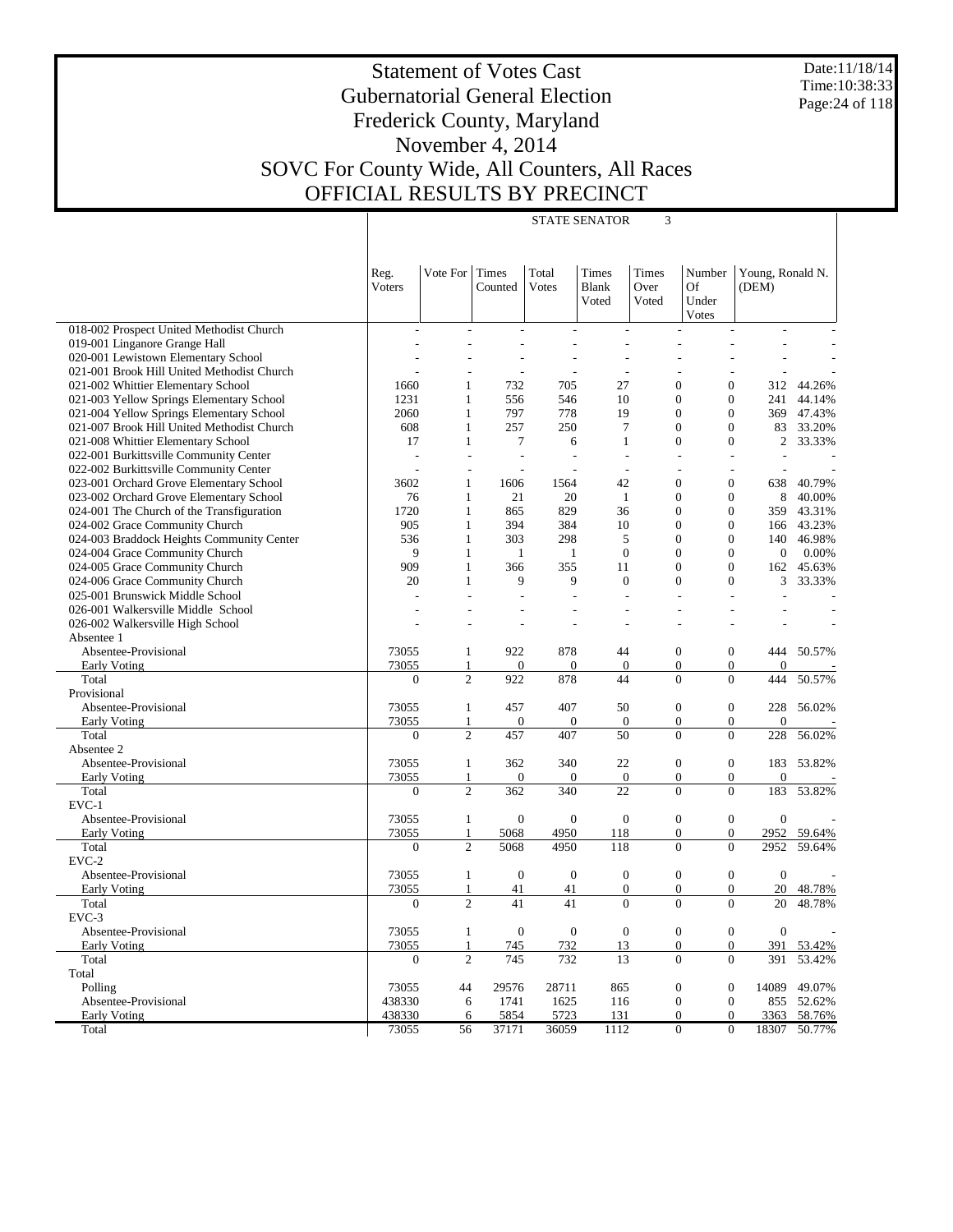Date:11/18/14 Time:10:38:33 Page:25 of 118

# Statement of Votes Cast Gubernatorial General Election Frederick County, Maryland November 4, 2014 SOVC For County Wide, All Counters, All Races OFFICIAL RESULTS BY PRECINCT

|                                                                     | (REP)                  |                     | Stottlemyer, Corey   Write-In Votes |          |
|---------------------------------------------------------------------|------------------------|---------------------|-------------------------------------|----------|
| Jurisdiction Wide                                                   |                        |                     |                                     |          |
| 001-001 Carroll Manor Elementary School                             |                        | 1185 59.22%         | 1                                   | 0.05%    |
| 001-002 Tuscarora High School                                       | 474                    | 50.64%              | 1                                   | 0.11%    |
| 002-001 Lincoln Elementary School                                   |                        | 329 36.39%          | $\overline{4}$                      | 0.44%    |
| 002-002 Lincoln Elementary School                                   |                        | 156 41.16%          | 1                                   | 0.26%    |
| 002-003 Evangelical Lutheran Church                                 | 371                    | 36.95%              | $\overline{4}$                      | 0.40%    |
| 002-004 Hillcrest Elementary School Multipurpose Rm                 | 301                    | 38.94%              | 1                                   | 0.13%    |
| 002-005 William R. Talley Recreation Center Armory - A              |                        | 236 37.34%          | $\mathbf{0}$                        | 0.00%    |
| 002-006 Ballenger Creek Middle School                               |                        | 590 54.83%          | 1                                   | 0.09%    |
| 002-007 Thomas Johnson Middle School                                |                        | 519 45.69%          | 5                                   | 0.44%    |
| 002-008 Waverley Elementary School                                  |                        | 462 44.04%          | $\mathbf{0}$                        | 0.00%    |
| 002-009 William R. Talley Recreation Center Armory - B              |                        | 320 36.91%          | 3                                   | 0.35%    |
| 002-010 Monocacy Middle School                                      | 681                    | 49.46%              | 3                                   | 0.22%    |
| 002-011 North Frederick Elementary School                           |                        | 263 38.17%          | 3                                   | 0.44%    |
| 002-012 Hillcrest Elementary School Gym                             |                        | 190 42.41%          | $\overline{4}$                      | 0.89%    |
| 002-013 Cornerstone Fellowship Church                               |                        | 376 41.78%          | 3                                   | 0.33%    |
| 002-014 Ballenger Creek Elementary School                           |                        | 274 50.00%          | $\overline{0}$                      | 0.00%    |
| 002-015 Monocacy Elementary School                                  | 677                    | 50.75%              | $\mathbf{0}$                        | 0.00%    |
| 002-016 Crestwood Middle School                                     |                        | 260 38.63%          | $\mathbf{1}$                        | 0.15%    |
| 002-017 Cornerstone Fellowship Church                               |                        | 176 37.37%          | $\mathbf{0}$                        | 0.00%    |
| 002-018 Church of Jesus Christ of Latter Day Saints                 |                        | 349 54.11%          | 3                                   | 0.47%    |
| 003-001 Middletown Middle School                                    | ÷                      |                     | $\sim$                              |          |
| 003-002 Middletown Elementary School                                |                        |                     | $\sim$<br>÷                         |          |
| 003-003 Middletown Primary School                                   |                        |                     |                                     |          |
| 004-001 Creagerstown Lutheran Parish Hall                           |                        | a na<br>$\sim$      |                                     |          |
| 005-001 Emmitsburg Elementary School                                | $\sim$                 | $\overline{a}$<br>÷ | L.                                  |          |
| 006-001 Wolfsville Elementary School                                | $\mathbf{L}$<br>$\sim$ | $\overline{a}$      | $\overline{a}$<br>L.                |          |
| 007-001 Urbana Elementary School                                    |                        | $\sim$              | L,                                  |          |
| 007-002 Centerville Elementary School<br>007-003 Urbana High School |                        | $\sim$              | $\overline{a}$                      |          |
| 007-004 Urbana Regional Library                                     |                        | 358 55.08%          | 1                                   | 0.15%    |
| 007-005 St. Ignatius of Loyola Catholic Church                      | $\sim$                 |                     | $\sim$                              |          |
| 007-006 St. Ignatius of Loyola Catholic Church                      | $\Omega$               | $\sim$              | $\mathbf{0}$                        |          |
| 007-007 Urbana Regional Library                                     |                        | 74 69.16%           | $\mathbf{0}$                        | 0.00%    |
| 008-001 Liberty Elementary School                                   |                        |                     | $\overline{\phantom{a}}$            |          |
| 009-001 New Market Middle School                                    |                        |                     | $\overline{a}$                      |          |
| 009-002 Green Valley Elementary School                              |                        |                     | $\overline{a}$                      |          |
| 009-003 Oakdale Middle School                                       |                        | 143 64.71%          | $\mathbf{0}$                        | 0.00%    |
| 009-004 Kemptown Elementary School                                  |                        |                     | $\overline{\phantom{a}}$            |          |
| 009-005 Linganore High School                                       |                        |                     | $\overline{a}$                      |          |
| 009-006 Spring Ridge Elementary School Side A                       |                        | 727 57.84%          | 0                                   | 0.00%    |
| 009-007 Deer Crossing Elementary School                             |                        |                     | $\overline{a}$                      |          |
| 009-008 Spring Ridge Elementary School Side B                       |                        | 286 55.75%          | $\mathbf{0}$                        | 0.00%    |
| 009-009 Oakdale Middle School                                       |                        | 224 60.05%          | $\mathfrak{D}$                      | 0.54%    |
| 010-001 Sabillasville Elementary School                             |                        |                     |                                     |          |
| 011-001 Woodsboro Elementary School                                 |                        |                     |                                     |          |
| 012-001 Faith Baptist Church                                        |                        |                     |                                     |          |
| 012-002 Faith Baptist Church                                        |                        |                     | ÷,                                  |          |
| 013-001 Mt. Pleasant Ruritan Club                                   |                        |                     | $\overline{\phantom{a}}$            |          |
| 013-002 Mt. Pleasant Ruritan Club                                   |                        | 50 70.42%           | 0                                   | 0.00%    |
| 013-003 Mt. Pleasant Ruritan Club                                   |                        | 63 64.29%           | 0                                   | $0.00\%$ |
| 014-001 Jefferson Ruritan Community Center                          | 1057                   | 65.61%              | 1                                   | 0.06%    |
| 014-002 Valley Elementary School                                    | 147                    | 65.92%              | $\mathbf{0}$                        | $0.00\%$ |
| 015-001 Thurmont Middle School                                      |                        |                     | $\overline{\phantom{a}}$            |          |
| 015-002 Thurmont Elementary School                                  |                        |                     | ÷.                                  |          |
| 016-001 Myersville Elementary School                                |                        | $\overline{a}$      | $\overline{a}$                      |          |
| 017-001 Johnsville Methodist Hall                                   |                        | ÷                   | ٠                                   |          |
| 018-001 Twin Ridge Elementary School                                |                        | $\overline{a}$      | $\overline{a}$                      |          |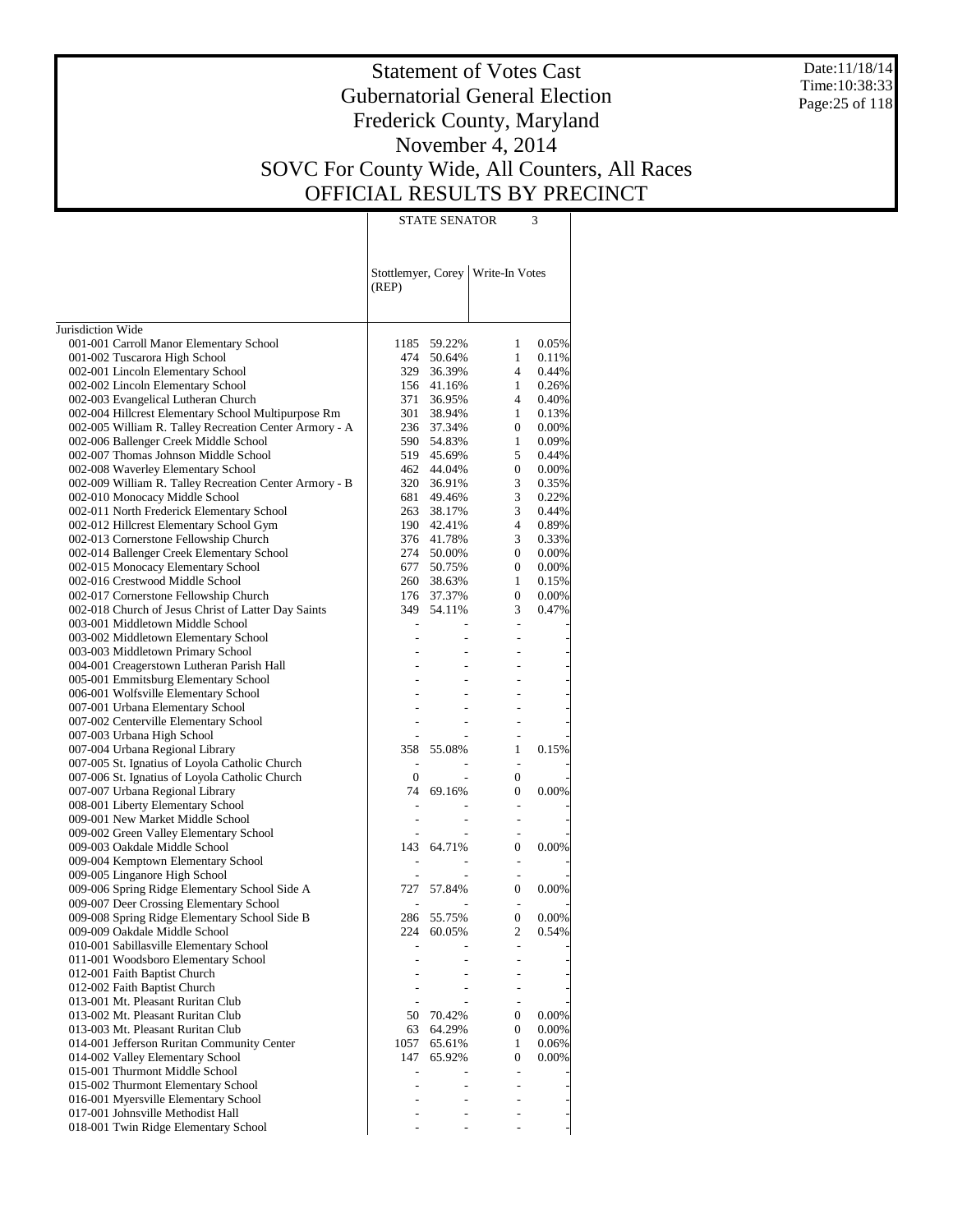Date:11/18/14 Time:10:38:33 Page:26 of 118

# Statement of Votes Cast Gubernatorial General Election Frederick County, Maryland November 4, 2014 SOVC For County Wide, All Counters, All Races OFFICIAL RESULTS BY PRECINCT

STATE SENATOR 3

 $\top$ 

 $\overline{\phantom{0}}$ 

|                                            | (REP)          |              | Stottlemyer, Corey   Write-In Votes |       |
|--------------------------------------------|----------------|--------------|-------------------------------------|-------|
|                                            |                |              |                                     |       |
| 018-002 Prospect United Methodist Church   |                |              |                                     |       |
| 019-001 Linganore Grange Hall              |                |              |                                     |       |
| 020-001 Lewistown Elementary School        |                |              |                                     |       |
| 021-001 Brook Hill United Methodist Church |                |              |                                     |       |
| 021-002 Whittier Elementary School         | 392            | 55.60%       | $\mathbf{1}$                        | 0.14% |
| 021-003 Yellow Springs Elementary School   | 305            | 55.86%       | $\Omega$                            | 0.00% |
| 021-004 Yellow Springs Elementary School   | 408            | 52.44%       | 1                                   | 0.13% |
| 021-007 Brook Hill United Methodist Church |                | 166 66.40%   | 1                                   | 0.40% |
| 021-008 Whittier Elementary School         | $\overline{4}$ | 66.67%       | $\boldsymbol{0}$                    | 0.00% |
| 022-001 Burkittsville Community Center     |                |              |                                     |       |
| 022-002 Burkittsville Community Center     |                |              | L.                                  |       |
| 023-001 Orchard Grove Elementary School    | 923            | 59.02%       | 3                                   | 0.19% |
| 023-002 Orchard Grove Elementary School    |                | 12 60.00%    | $\boldsymbol{0}$                    | 0.00% |
| 024-001 The Church of the Transfiguration  | 470            | 56.69%       | $\mathbf{0}$                        | 0.00% |
| 024-002 Grace Community Church             | 217            | 56.51%       | $\mathbf{1}$                        | 0.26% |
| 024-003 Braddock Heights Community Center  |                | 158 53.02%   | $\Omega$                            | 0.00% |
| 024-004 Grace Community Church             |                | 1 100.00%    | $\Omega$                            | 0.00% |
| 024-005 Grace Community Church             |                | 193 54.37%   | $\Omega$                            | 0.00% |
| 024-006 Grace Community Church             | 6              | 66.67%       | $\boldsymbol{0}$                    | 0.00% |
| 025-001 Brunswick Middle School            |                |              |                                     |       |
| 026-001 Walkersville Middle School         |                |              |                                     |       |
| 026-002 Walkersville High School           |                |              |                                     |       |
| Absentee 1                                 |                |              |                                     |       |
| Absentee-Provisional                       |                | 434 49.43%   | $\boldsymbol{0}$                    | 0.00% |
| Early Voting                               | 0              |              | $\boldsymbol{0}$                    |       |
| Total                                      | 434            | 49.43%       | $\theta$                            | 0.00% |
| Provisional                                |                |              |                                     |       |
| Absentee-Provisional                       |                | 177 43.49%   | $\overline{c}$                      | 0.49% |
| Early Voting<br>Total                      | 0<br>177       | 43.49%       | $\mathbf{0}$<br>$\overline{c}$      | 0.49% |
| Absentee 2                                 |                |              |                                     |       |
| Absentee-Provisional                       |                | 157 46.18%   | $\mathbf{0}$                        | 0.00% |
| Early Voting                               | $\Omega$       |              | $\mathbf{0}$                        |       |
| Total                                      | 157            | 46.18%       | $\Omega$                            | 0.00% |
| $EVC-1$                                    |                |              |                                     |       |
| Absentee-Provisional                       | $\mathbf{0}$   |              | $\mathbf{0}$                        |       |
| Early Voting                               |                | 1992 40.24%  | 6                                   | 0.12% |
| Total                                      | 1992           | 40.24%       | 6                                   | 0.12% |
| $EVC-2$                                    |                |              |                                     |       |
| Absentee-Provisional                       | $\mathbf{0}$   |              | $\mathbf{0}$                        |       |
| Early Voting                               | 21             | 51.22%       | $\boldsymbol{0}$                    | 0.00% |
| Total                                      | 21             | 51.22%       | $\Omega$                            | 0.00% |
| $EVC-3$                                    |                |              |                                     |       |
| Absentee-Provisional                       | $\Omega$       |              | $\boldsymbol{0}$                    |       |
| <b>Early Voting</b>                        | 339            | 46.31%       | $\overline{c}$                      | 0.27% |
| Total                                      |                | 339 46.31%   | $\overline{c}$                      | 0.27% |
| Total                                      |                |              |                                     |       |
| Polling                                    | 14573          | 50.76%       | 49                                  | 0.17% |
| Absentee-Provisional                       | 768            | 47.26%       | $\overline{c}$                      | 0.12% |
| <b>Early Voting</b>                        | 2352           | 41.10%       | 8                                   | 0.14% |
| Total                                      |                | 17693 49.07% | 59                                  | 0.16% |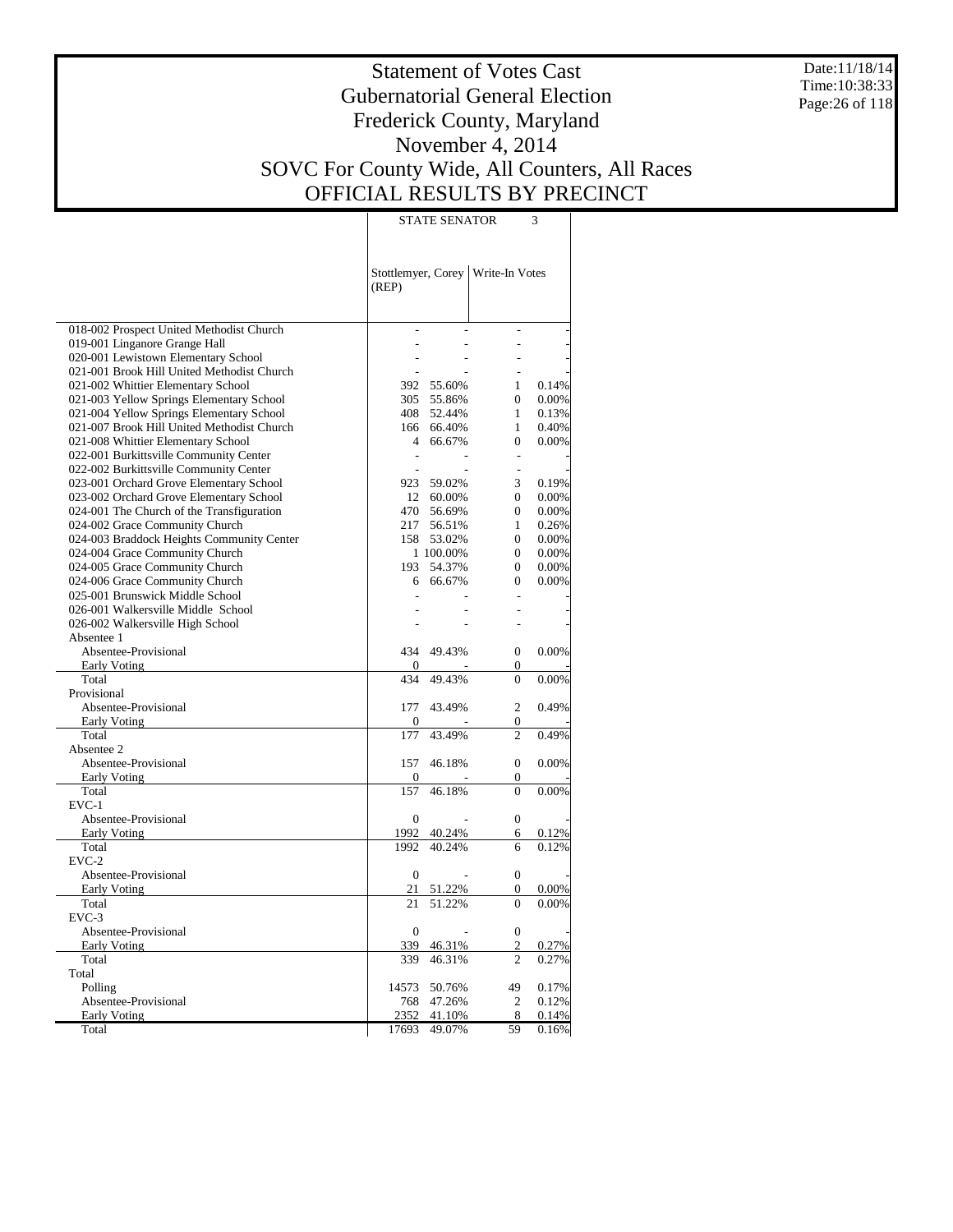Date:11/18/14 Time:10:38:33 Page:27 of 118

#### Statement of Votes Cast Gubernatorial General Election Frederick County, Maryland November 4, 2014 SOVC For County Wide, All Counters, All Races OFFICIAL RESULTS BY PRECINCT STATE SENATOR 4

|                                                                                   | Reg.<br><b>V</b> oters | Vote For Times                             | Counted                  | Total<br>Votes                 | Times<br>Blank<br>Voted          | Times<br>Over<br>Voted           | Number<br>Of<br>Under<br><b>V</b> otes               | Rupli, Dan (DEM)               |                          |
|-----------------------------------------------------------------------------------|------------------------|--------------------------------------------|--------------------------|--------------------------------|----------------------------------|----------------------------------|------------------------------------------------------|--------------------------------|--------------------------|
| Jurisdiction Wide                                                                 |                        |                                            |                          |                                |                                  |                                  |                                                      |                                |                          |
| 001-001 Carroll Manor Elementary School                                           |                        |                                            |                          |                                |                                  |                                  |                                                      |                                |                          |
| 001-002 Tuscarora High School                                                     |                        | L.                                         | L.                       |                                | L,                               | L,                               |                                                      | L,                             | $\overline{\phantom{a}}$ |
| 002-001 Lincoln Elementary School                                                 |                        |                                            |                          |                                |                                  |                                  |                                                      |                                |                          |
| 002-002 Lincoln Elementary School                                                 |                        | $\overline{a}$                             | L,                       |                                | $\overline{a}$                   | L,                               | $\overline{a}$                                       | $\overline{a}$                 | $\overline{\phantom{a}}$ |
| 002-003 Evangelical Lutheran Church                                               |                        |                                            |                          |                                |                                  |                                  |                                                      |                                |                          |
| 002-004 Hillcrest Elementary School Multipurpose Rm                               |                        | L.                                         |                          |                                | $\overline{a}$                   |                                  | L,                                                   | $\overline{a}$                 | $\overline{\phantom{a}}$ |
| 002-005 William R. Talley Recreation Center Armory - A                            |                        |                                            |                          |                                |                                  |                                  |                                                      |                                |                          |
| 002-006 Ballenger Creek Middle School<br>002-007 Thomas Johnson Middle School     |                        | $\overline{a}$                             | L,                       |                                | $\overline{a}$                   | L,                               | L,                                                   | L,                             | $\overline{\phantom{a}}$ |
| 002-008 Waverley Elementary School                                                |                        | $\overline{a}$                             | L,                       |                                | L,                               | L,                               | L,                                                   | $\overline{a}$                 | $\overline{\phantom{a}}$ |
| 002-009 William R. Talley Recreation Center Armory - B                            |                        |                                            |                          |                                |                                  |                                  |                                                      |                                |                          |
| 002-010 Monocacy Middle School                                                    |                        | L.                                         | $\overline{a}$           |                                | L.                               | L,                               | L,                                                   | L,                             | $\overline{\phantom{a}}$ |
| 002-011 North Frederick Elementary School                                         |                        |                                            |                          |                                |                                  |                                  |                                                      |                                |                          |
| 002-012 Hillcrest Elementary School Gym                                           |                        | $\overline{a}$                             | L,                       |                                | $\overline{a}$                   | L,                               | $\overline{a}$                                       | $\overline{a}$                 | $\overline{\phantom{a}}$ |
| 002-013 Cornerstone Fellowship Church                                             |                        |                                            |                          |                                |                                  |                                  |                                                      |                                |                          |
| 002-014 Ballenger Creek Elementary School                                         |                        | L.                                         |                          |                                | L.                               | L,                               | L,                                                   | L,                             | $\overline{a}$           |
| 002-015 Monocacy Elementary School                                                |                        |                                            |                          |                                |                                  |                                  |                                                      |                                |                          |
| 002-016 Crestwood Middle School                                                   |                        | $\overline{a}$                             | ÷,                       |                                | $\overline{a}$                   | Ĭ.                               | $\overline{a}$                                       |                                | $\overline{\phantom{a}}$ |
| 002-017 Cornerstone Fellowship Church                                             |                        |                                            |                          |                                |                                  |                                  |                                                      |                                |                          |
| 002-018 Church of Jesus Christ of Latter Day Saints                               | L,                     | L.                                         | L,                       |                                | $\overline{\phantom{a}}$         | $\overline{\phantom{a}}$         | $\overline{a}$                                       | L,<br>L,                       |                          |
| 003-001 Middletown Middle School                                                  | 1896                   | $\mathbf{1}$                               | 970                      | 938                            | 32                               |                                  | $\overline{0}$<br>$\overline{0}$                     | 303                            | 32.30%                   |
| 003-002 Middletown Elementary School                                              | 3225                   | $\mathbf{1}$                               | 1631                     | 1580                           | 51                               |                                  | $\mathbf{0}$<br>$\mathbf{0}$                         |                                | 496 31.39%               |
| 003-003 Middletown Primary School                                                 | 2107                   | $\mathbf{1}$                               | 1014                     | 987                            | 27                               |                                  | $\mathbf{0}$<br>$\mathbf{0}$                         | 311                            | 31.51%                   |
| 004-001 Creagerstown Lutheran Parish Hall                                         | 759                    | $\mathbf{1}$                               | 392                      | 375                            | 17                               |                                  | $\overline{0}$<br>$\mathbf{0}$                       |                                | 91 24.27%                |
| 005-001 Emmitsburg Elementary School                                              | 3113                   | $\mathbf{1}$                               | 1457                     | 1392                           | 65                               |                                  | $\overline{0}$<br>$\mathbf{0}$                       |                                | 416 29.89%               |
| 006-001 Wolfsville Elementary School                                              | 1399                   | $\mathbf{1}$                               | 796                      | 773                            | 23                               |                                  | $\overline{0}$<br>$\mathbf{0}$                       |                                | 178 23.03%               |
| 007-001 Urbana Elementary School                                                  | 1776                   | $\mathbf{1}$                               | 809                      | 765                            | 44                               |                                  | $\overline{0}$<br>$\mathbf{0}$                       |                                | 292 38.17%               |
| 007-002 Centerville Elementary School                                             | 3971                   | $\mathbf{1}$                               | 1512                     | 1460                           | 52                               |                                  | $\theta$<br>$\mathbf{0}$                             | 671                            | 45.96%                   |
| 007-003 Urbana High School                                                        | 2345<br>L,             | $\mathbf{1}$<br>$\overline{a}$             | 1064                     | 1023                           | 41                               |                                  | $\mathbf{0}$<br>$\mathbf{0}$<br>L,<br>$\overline{a}$ | 380                            | 37.15%                   |
| 007-004 Urbana Regional Library<br>007-005 St. Ignatius of Loyola Catholic Church | 81                     | $\mathbf{1}$                               | $\sim$<br>46             | $\overline{\phantom{a}}$<br>45 | L,<br>1                          |                                  | $\overline{0}$<br>$\overline{0}$                     | $\overline{\phantom{a}}$<br>14 | 31.11%                   |
| 007-006 St. Ignatius of Loyola Catholic Church                                    | $\overline{a}$         | $\overline{a}$                             | $\overline{\phantom{a}}$ | $\overline{\phantom{a}}$       |                                  | $\overline{\phantom{a}}$         | $\overline{a}$<br>$\overline{\phantom{a}}$           |                                |                          |
| 007-007 Urbana Regional Library                                                   |                        |                                            | $\overline{a}$           |                                | ÷,                               |                                  |                                                      |                                |                          |
| 008-001 Liberty Elementary School                                                 | 1706                   | $\mathbf{1}$                               | 881                      | 844                            | 37                               |                                  | $\overline{0}$<br>$\boldsymbol{0}$                   | 222                            | 26.30%                   |
| 009-001 New Market Middle School                                                  | 2793                   | $\mathbf{1}$                               | 1395                     | 1345                           | 50                               |                                  | $\mathbf{0}$<br>$\mathbf{0}$                         | 429                            | 31.90%                   |
| 009-002 Green Valley Elementary School                                            | 3177                   | $\mathbf{1}$                               | 1567                     | 1502                           | 65                               |                                  | $\mathbf{0}$<br>$\mathbf{0}$                         |                                | 477 31.76%               |
| 009-003 Oakdale Middle School                                                     | $\overline{a}$         | $\overline{a}$                             | $\sim$                   |                                |                                  | $\overline{\phantom{a}}$         | L,                                                   | L,                             |                          |
| 009-004 Kemptown Elementary School                                                | 3174                   | $\mathbf{1}$                               | 1526                     | 1469                           | 57                               |                                  | $\overline{0}$<br>$\mathbf{0}$                       | 434                            | 29.54%                   |
| 009-005 Linganore High School                                                     | 1352                   | $\mathbf{1}$                               | 679                      | 657                            | 22                               |                                  | $\mathbf{0}$<br>$\mathbf{0}$                         |                                | 234 35.62%               |
| 009-006 Spring Ridge Elementary School Side A                                     | $\overline{a}$         | $\overline{\phantom{a}}$                   | $\overline{\phantom{a}}$ | J.                             |                                  | $\overline{\phantom{a}}$         | L,<br>$\overline{a}$                                 | $\overline{\phantom{a}}$       |                          |
| 009-007 Deer Crossing Elementary School                                           | 3684                   | $\mathbf{1}$                               | 1746                     | 1679                           | 67                               |                                  | $\boldsymbol{0}$<br>$\boldsymbol{0}$                 | 589                            | 35.08%                   |
| 009-008 Spring Ridge Elementary School Side B                                     | $\overline{a}$         | $\overline{a}$                             | $\overline{\phantom{a}}$ |                                |                                  | $\overline{\phantom{a}}$         |                                                      | $\overline{a}$                 |                          |
| 009-009 Oakdale Middle School                                                     |                        |                                            |                          |                                |                                  |                                  |                                                      |                                |                          |
| 010-001 Sabillasville Elementary School                                           | 1369                   | $\mathbf{1}$                               | 673                      | 657                            | 16                               |                                  | $\boldsymbol{0}$<br>$\boldsymbol{0}$                 |                                | 137 20.85%               |
| 011-001 Woodsboro Elementary School                                               | 2130                   | $\mathbf{1}$                               | 1103                     | 1049                           | 54                               |                                  | $\boldsymbol{0}$<br>$\boldsymbol{0}$                 |                                | 256 24.40%               |
| 012-001 Faith Baptist Church                                                      | 2303                   | $\mathbf{1}$                               | 1030                     | 1005                           | 25                               |                                  | $\boldsymbol{0}$<br>0                                |                                | 369 36.72%               |
| 012-002 Faith Baptist Church                                                      | 1                      | $\mathbf{1}$                               | 1                        | 1                              | $\boldsymbol{0}$                 |                                  | $\boldsymbol{0}$<br>0                                |                                | 1 100.00%                |
| 013-001 Mt. Pleasant Ruritan Club<br>013-002 Mt. Pleasant Ruritan Club            | 3627                   | $\mathbf{1}$                               | 1732                     | 1655                           | 77                               |                                  | 0<br>$\boldsymbol{0}$                                |                                | 613 37.04%               |
|                                                                                   |                        | $\overline{a}$                             |                          |                                |                                  | L,                               |                                                      |                                |                          |
| 013-003 Mt. Pleasant Ruritan Club<br>014-001 Jefferson Ruritan Community Center   |                        | $\overline{\phantom{a}}$<br>$\overline{a}$ |                          |                                | $\overline{a}$<br>$\overline{a}$ | $\overline{a}$<br>$\overline{a}$ | $\overline{a}$<br>$\overline{a}$                     | $\overline{a}$                 |                          |
| 014-002 Valley Elementary School                                                  |                        | $\overline{a}$                             | $\overline{a}$           | $\overline{a}$                 |                                  | $\overline{\phantom{a}}$         | $\overline{a}$<br>$\overline{a}$                     |                                |                          |
| 015-001 Thurmont Middle School                                                    | 2572                   | $\mathbf{1}$                               | 1063                     | 1010                           | 53                               |                                  | $\boldsymbol{0}$<br>$\boldsymbol{0}$                 | 271                            | 26.83%                   |
| 015-002 Thurmont Elementary School                                                | 3003                   | $\mathbf{1}$                               | 1233                     | 1187                           | 46                               |                                  | 0<br>$\boldsymbol{0}$                                |                                | 296 24.94%               |
| 016-001 Myersville Elementary School                                              | 3034                   | $\mathbf{1}$                               | 1553                     | 1501                           | 52                               |                                  | $\boldsymbol{0}$<br>$\boldsymbol{0}$                 | 457                            | 30.45%                   |
| 017-001 Johnsville Methodist Hall                                                 | 1394                   | 1                                          | 773                      | 741                            | 32                               |                                  | $\boldsymbol{0}$<br>0                                | 179                            | 24.16%                   |
| 018-001 Twin Ridge Elementary School                                              | 4370                   | $\mathbf{1}$                               | 2146                     | 2081                           | 65                               |                                  | $\boldsymbol{0}$<br>$\boldsymbol{0}$                 | 608                            | 29.22%                   |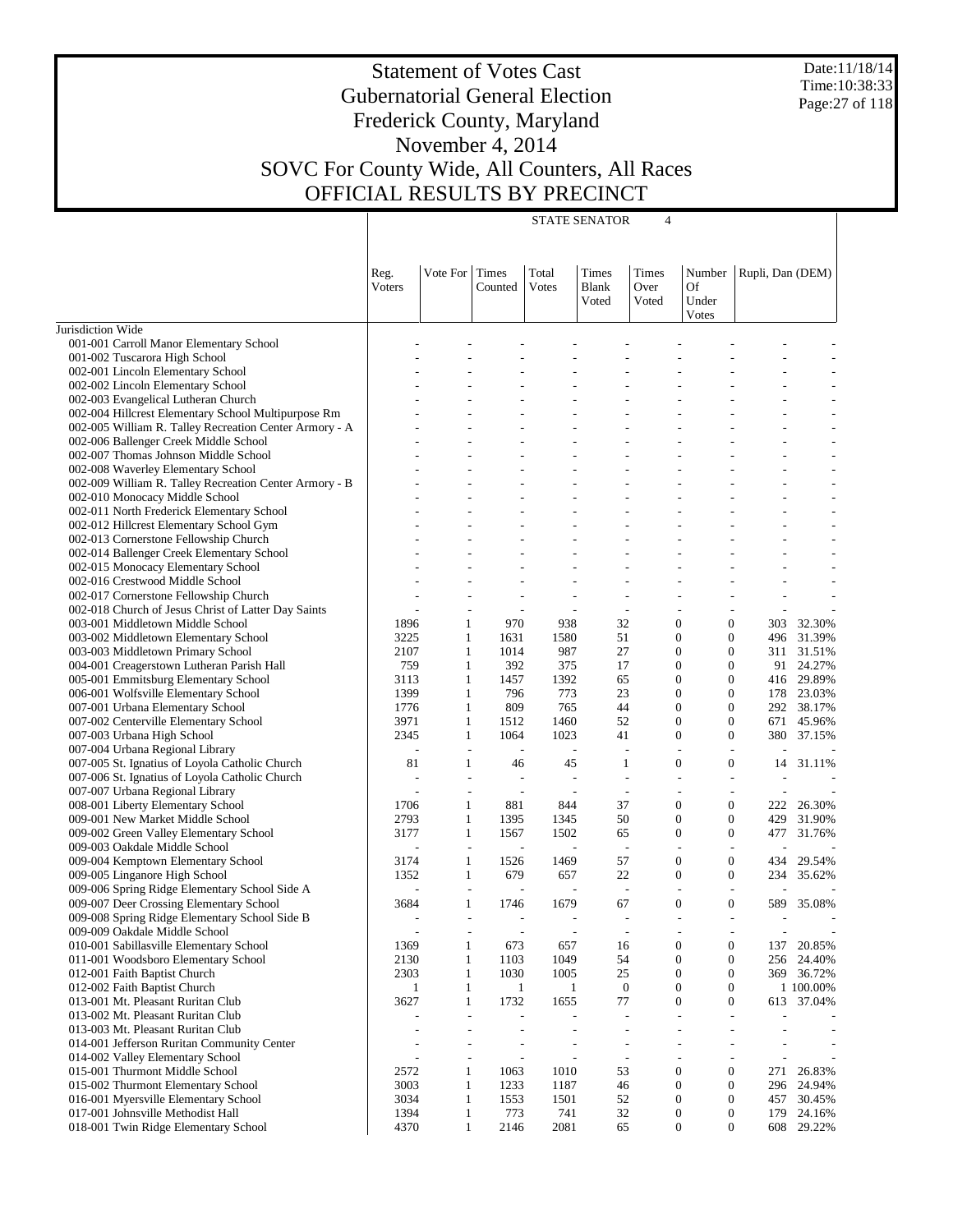Date:11/18/14 Time:10:38:33 Page:28 of 118

# Statement of Votes Cast Gubernatorial General Election Frederick County, Maryland November 4, 2014 SOVC For County Wide, All Counters, All Races OFFICIAL RESULTS BY PRECINCT

|                                            | Reg.<br>Voters          | Vote For Times                 | Counted             | Total<br>Votes      | Times<br><b>Blank</b><br>Voted | Times<br>Over<br>Voted           | Number<br>Of<br>Under<br>Votes | Rupli, Dan (DEM)   |            |
|--------------------------------------------|-------------------------|--------------------------------|---------------------|---------------------|--------------------------------|----------------------------------|--------------------------------|--------------------|------------|
| 018-002 Prospect United Methodist Church   | 2365                    | $\mathbf{1}$                   | 1216                | 1185                | 31                             | $\boldsymbol{0}$                 | $\boldsymbol{0}$               | 256                | 21.60%     |
| 019-001 Linganore Grange Hall              | 1202                    | $\mathbf{1}$                   | 646                 | 625                 | 21                             | $\mathbf{0}$                     | $\mathbf{0}$                   | 141                | 22.56%     |
| 020-001 Lewistown Elementary School        | 1966                    | 1                              | 995                 | 951                 | 44                             | $\mathbf{0}$                     | $\mathbf{0}$                   | 246                | 25.87%     |
| 021-001 Brook Hill United Methodist Church | 1712                    | $\mathbf{1}$                   | 817                 | 782                 | 35                             | $\mathbf{0}$                     | $\mathbf{0}$                   |                    | 250 31.97% |
| 021-002 Whittier Elementary School         |                         |                                |                     |                     |                                | L.                               |                                |                    |            |
| 021-003 Yellow Springs Elementary School   |                         |                                |                     |                     |                                |                                  |                                |                    |            |
| 021-004 Yellow Springs Elementary School   |                         |                                |                     |                     |                                |                                  |                                |                    |            |
| 021-007 Brook Hill United Methodist Church |                         |                                |                     | ÷                   |                                | ÷.                               |                                |                    |            |
| 021-008 Whittier Elementary School         |                         | L.                             | $\overline{a}$      | $\sim$              | $\overline{a}$                 | L.                               | ÷.                             |                    |            |
| 022-001 Burkittsville Community Center     | 1104                    | $\mathbf{1}$                   | 585                 | 566                 | 19                             | $\mathbf{0}$                     | $\mathbf{0}$                   | 210                | 37.10%     |
| 022-002 Burkittsville Community Center     | $\overline{4}$          | $\mathbf{1}$                   | $\overline{4}$      | $\overline{4}$      | $\mathbf{0}$                   | $\mathbf{0}$                     | $\mathbf{0}$                   | $\overline{0}$     | 0.00%      |
| 023-001 Orchard Grove Elementary School    |                         |                                |                     |                     |                                | $\overline{a}$                   |                                |                    |            |
| 023-002 Orchard Grove Elementary School    |                         |                                |                     |                     |                                | L.                               |                                |                    |            |
| 024-001 The Church of the Transfiguration  |                         |                                |                     |                     |                                |                                  |                                |                    |            |
| 024-002 Grace Community Church             |                         |                                |                     |                     |                                |                                  |                                |                    |            |
| 024-003 Braddock Heights Community Center  |                         |                                |                     |                     |                                |                                  |                                |                    |            |
| 024-004 Grace Community Church             |                         |                                |                     |                     |                                |                                  |                                |                    |            |
| 024-005 Grace Community Church             |                         |                                |                     |                     |                                |                                  |                                |                    |            |
| 024-006 Grace Community Church             |                         |                                |                     |                     |                                |                                  |                                |                    |            |
| 025-001 Brunswick Middle School            | 2916                    | $\mathbf{1}$                   | 1195                | 1160                | 35                             | $\mathbf{0}$                     | $\mathbf{0}$                   | 454                | 39.14%     |
| 026-001 Walkersville Middle School         | 3310                    | $\mathbf{1}$                   | 1597                | 1532                | 65                             | $\mathbf{0}$                     | $\mathbf{0}$                   | 604                | 39.43%     |
| 026-002 Walkersville High School           | 2900                    | $\mathbf{1}$                   | 1372                | 1334                | 38                             | $\mathbf{0}$                     | $\mathbf{0}$                   | 447                | 33.51%     |
| Absentee 1                                 |                         |                                |                     |                     |                                |                                  |                                |                    |            |
| Absentee-Provisional                       | 77840                   | $\mathbf{1}$                   | 670                 | 631                 | 38                             | $\mathbf{1}$                     | $\boldsymbol{0}$               | 217                | 34.39%     |
| Early Voting                               | 77840                   | 1                              | $\mathbf{0}$        | $\mathbf{0}$        | $\mathbf{0}$                   | $\boldsymbol{0}$                 | $\mathbf{0}$                   | $\boldsymbol{0}$   |            |
| Total                                      | $\overline{0}$          | $\overline{c}$                 | 670                 | 631                 | 38                             | $\mathbf{1}$                     | $\mathbf{0}$                   | 217                | 34.39%     |
| Provisional                                |                         |                                |                     |                     |                                |                                  |                                |                    |            |
| Absentee-Provisional                       | 77840                   | $\mathbf{1}$                   | 388                 | 316                 | 72                             | $\boldsymbol{0}$                 | $\boldsymbol{0}$               | 89                 | 28.16%     |
| Early Voting<br>Total                      | 77840<br>$\overline{0}$ | $\mathbf{1}$<br>$\overline{c}$ | $\mathbf{0}$<br>388 | $\mathbf{0}$<br>316 | $\boldsymbol{0}$<br>72         | $\boldsymbol{0}$<br>$\mathbf{0}$ | $\mathbf{0}$<br>$\mathbf{0}$   | $\mathbf{0}$<br>89 | 28.16%     |
| Absentee 2                                 |                         |                                |                     |                     |                                |                                  |                                |                    |            |
| Absentee-Provisional                       | 77840                   | $\mathbf{1}$                   | 396                 | 374                 | 22                             | $\boldsymbol{0}$                 | $\boldsymbol{0}$               | 168                | 44.92%     |
| Early Voting                               | 77840                   | $\mathbf{1}$                   | $\mathbf{0}$        | $\mathbf{0}$        | $\boldsymbol{0}$               | $\mathbf{0}$                     | $\mathbf{0}$                   | $\overline{0}$     |            |
| Total                                      | $\overline{0}$          | $\overline{c}$                 | 396                 | 374                 | 22                             | $\overline{0}$                   | $\overline{0}$                 | 168                | 44.92%     |
| $EVC-1$                                    |                         |                                |                     |                     |                                |                                  |                                |                    |            |
| Absentee-Provisional                       | 77840                   | $\mathbf{1}$                   | $\boldsymbol{0}$    | $\boldsymbol{0}$    | $\boldsymbol{0}$               | $\boldsymbol{0}$                 | $\boldsymbol{0}$               | $\mathbf{0}$       |            |
| <b>Early Voting</b>                        | 77840                   | $\mathbf{1}$                   | 1812                | 1748                | 64                             | $\mathbf{0}$                     | $\mathbf{0}$                   | 774                | 44.28%     |
| Total                                      | $\overline{0}$          | $\overline{2}$                 | 1812                | 1748                | 64                             | $\mathbf{0}$                     | $\mathbf{0}$                   | 774                | 44.28%     |
| $EVC-2$                                    |                         |                                |                     |                     |                                |                                  |                                |                    |            |
| Absentee-Provisional                       | 77840                   | $\mathbf{1}$                   | $\boldsymbol{0}$    | $\boldsymbol{0}$    | $\boldsymbol{0}$               | $\boldsymbol{0}$                 | $\boldsymbol{0}$               | $\boldsymbol{0}$   |            |
| Early Voting                               | 77840                   | $\mathbf{1}$                   | 1219                | 1173                | 46                             | $\boldsymbol{0}$                 | $\mathbf{0}$                   | 463                | 39.47%     |
| Total                                      | $\overline{0}$          | $\overline{2}$                 | 1219                | 1173                | 46                             | $\overline{0}$                   | $\mathbf{0}$                   | 463                | 39.47%     |
| $EVC-3$                                    |                         |                                |                     |                     |                                |                                  |                                |                    |            |
| Absentee-Provisional                       | 77840                   | $\mathbf{1}$                   | $\mathbf{0}$        | $\boldsymbol{0}$    | $\boldsymbol{0}$               | $\boldsymbol{0}$                 | $\boldsymbol{0}$               | $\boldsymbol{0}$   |            |
| <b>Early Voting</b>                        | 77840                   | $\mathbf{1}$                   | 1825                | 1761                | 64                             | $\mathbf{0}$                     | $\mathbf{0}$                   | 807                | 45.83%     |
| Total                                      | $\overline{0}$          | $\overline{c}$                 | 1825                | 1761                | 64                             | $\mathbf{0}$                     | $\mathbf{0}$                   | 807                | 45.83%     |
| Total                                      |                         |                                |                     |                     |                                |                                  |                                |                    |            |
| Polling                                    | 77840                   | 35                             | 37219               | 35860               | 1359                           | $\boldsymbol{0}$                 | $\boldsymbol{0}$               | 11332              | 31.60%     |
| Absentee-Provisional                       | 467040                  | 6                              | 1454                | 1321                | 132                            | $\mathbf{1}$                     | $\boldsymbol{0}$               | 474                | 35.88%     |
| Early Voting                               | 467040                  | 6                              | 4856                | 4682                | 174                            | $\mathbf{0}$                     | $\mathbf{0}$                   | 2044               | 43.66%     |
| Total                                      | 77840                   | 47                             | 43529               | 41863               | 1665                           | $\mathbf{1}$                     | $\mathbf{0}$                   | 13850              | 33.08%     |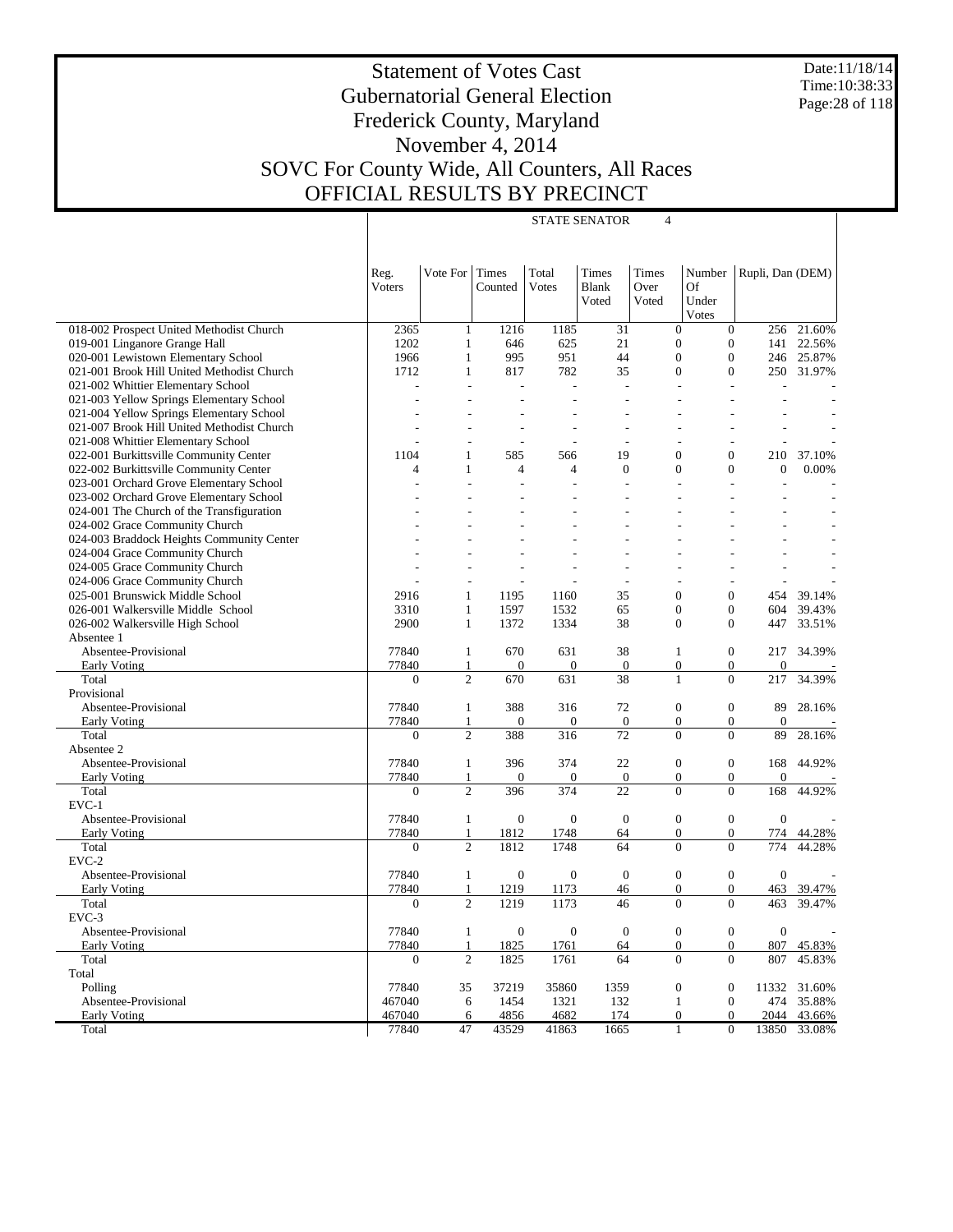Date:11/18/14 Time:10:38:33 Page:29 of 118

# Statement of Votes Cast Gubernatorial General Election Frederick County, Maryland November 4, 2014 SOVC For County Wide, All Counters, All Races OFFICIAL RESULTS BY PRECINCT

|                                                                                | Hough, Michael<br>(REP) |                      | Write-In Votes           |                |
|--------------------------------------------------------------------------------|-------------------------|----------------------|--------------------------|----------------|
|                                                                                |                         |                      |                          |                |
| Jurisdiction Wide                                                              |                         |                      |                          |                |
| 001-001 Carroll Manor Elementary School<br>001-002 Tuscarora High School       |                         |                      |                          |                |
| 002-001 Lincoln Elementary School                                              |                         |                      |                          |                |
| 002-002 Lincoln Elementary School                                              |                         |                      |                          |                |
| 002-003 Evangelical Lutheran Church                                            |                         |                      |                          |                |
| 002-004 Hillcrest Elementary School Multipurpose Rm                            |                         |                      |                          |                |
| 002-005 William R. Talley Recreation Center Armory - A                         |                         |                      |                          |                |
| 002-006 Ballenger Creek Middle School                                          |                         |                      |                          |                |
| 002-007 Thomas Johnson Middle School                                           |                         | $\overline{a}$       |                          |                |
| 002-008 Waverley Elementary School                                             |                         |                      |                          |                |
| 002-009 William R. Talley Recreation Center Armory - B                         |                         |                      |                          |                |
| 002-010 Monocacy Middle School<br>002-011 North Frederick Elementary School    |                         | $\overline{a}$       |                          |                |
| 002-012 Hillcrest Elementary School Gym                                        |                         |                      |                          |                |
| 002-013 Cornerstone Fellowship Church                                          |                         |                      |                          |                |
| 002-014 Ballenger Creek Elementary School                                      |                         |                      |                          |                |
| 002-015 Monocacy Elementary School                                             |                         |                      |                          |                |
| 002-016 Crestwood Middle School                                                |                         |                      |                          |                |
| 002-017 Cornerstone Fellowship Church                                          |                         |                      |                          |                |
| 002-018 Church of Jesus Christ of Latter Day Saints                            |                         |                      |                          |                |
| 003-001 Middletown Middle School                                               |                         | 634 67.59%           | $\mathbf{1}$             | 0.11%          |
| 003-002 Middletown Elementary School                                           | 1081                    | 68.42%               | 3 <sup>7</sup>           | 0.19%          |
| 003-003 Middletown Primary School<br>004-001 Creagerstown Lutheran Parish Hall | 673<br>283              | 68.19%<br>75.47%     | 3<br>$\mathbf{1}$        | 0.30%<br>0.27% |
| 005-001 Emmitsburg Elementary School                                           | 973                     | 69.90%               | 3                        | 0.22%          |
| 006-001 Wolfsville Elementary School                                           | 593                     | 76.71%               | $\mathbf{2}$             | 0.26%          |
| 007-001 Urbana Elementary School                                               | 471                     | 61.57%               | $\mathbf{2}$             | 0.26%          |
| 007-002 Centerville Elementary School                                          | 789                     | 54.04%               | $\overline{0}$           | 0.00%          |
| 007-003 Urbana High School                                                     |                         | 642 62.76%           | $\mathbf{1}$             | 0.10%          |
| 007-004 Urbana Regional Library                                                | $\sim$                  |                      | L.                       |                |
| 007-005 St. Ignatius of Loyola Catholic Church                                 |                         | 31 68.89%            | $\overline{0}$           | 0.00%          |
| 007-006 St. Ignatius of Loyola Catholic Church                                 |                         |                      | $\overline{a}$           |                |
| 007-007 Urbana Regional Library                                                |                         |                      | $\frac{1}{2}$            |                |
| 008-001 Liberty Elementary School<br>009-001 New Market Middle School          | 911                     | 620 73.46%<br>67.73% | 2<br>5                   | 0.24%<br>0.37% |
| 009-002 Green Valley Elementary School                                         |                         | 1023 68.11%          | $\overline{2}$           | 0.13%          |
| 009-003 Oakdale Middle School                                                  |                         |                      | $\overline{\phantom{a}}$ |                |
| 009-004 Kemptown Elementary School                                             |                         | 1035 70.46%          | $\mathbf{0}$             | 0.00%          |
| 009-005 Linganore High School                                                  |                         | 420 63.93%           | 3                        | 0.46%          |
| 009-006 Spring Ridge Elementary School Side A                                  |                         |                      | ÷,                       |                |
| 009-007 Deer Crossing Elementary School                                        |                         | 1085 64.62%          | 5                        | 0.30%          |
| 009-008 Spring Ridge Elementary School Side B                                  |                         |                      |                          |                |
| 009-009 Oakdale Middle School                                                  |                         |                      |                          |                |
| 010-001 Sabillasville Elementary School                                        | 519                     | 79.00%               | $\mathbf{1}$             | 0.15%          |
| 011-001 Woodsboro Elementary School<br>012-001 Faith Baptist Church            | 788                     | 75.12%               | 5<br>1                   | 0.48%          |
| 012-002 Faith Baptist Church                                                   | 635<br>0                | 63.18%<br>0.00%      | 0                        | 0.10%<br>0.00% |
| 013-001 Mt. Pleasant Ruritan Club                                              | 1039                    | 62.78%               | 3                        | 0.18%          |
| 013-002 Mt. Pleasant Ruritan Club                                              |                         |                      | $\overline{a}$           |                |
| 013-003 Mt. Pleasant Ruritan Club                                              |                         |                      | $\overline{\phantom{m}}$ |                |
| 014-001 Jefferson Ruritan Community Center                                     |                         |                      | $\overline{\phantom{m}}$ |                |
| 014-002 Valley Elementary School                                               |                         |                      | $\frac{1}{2}$            |                |
| 015-001 Thurmont Middle School                                                 | 738                     | 73.07%               | $\mathbf{1}$             | 0.10%          |
| 015-002 Thurmont Elementary School                                             | 889                     | 74.89%               | 2                        | 0.17%          |
| 016-001 Myersville Elementary School                                           | 1043                    | 69.49%               | 1                        | 0.07%          |
| 017-001 Johnsville Methodist Hall                                              | 561                     | 75.71%               | $\mathbf{1}$             | 0.13%          |
| 018-001 Twin Ridge Elementary School                                           | 1469                    | 70.59%               | 4                        | 0.19%          |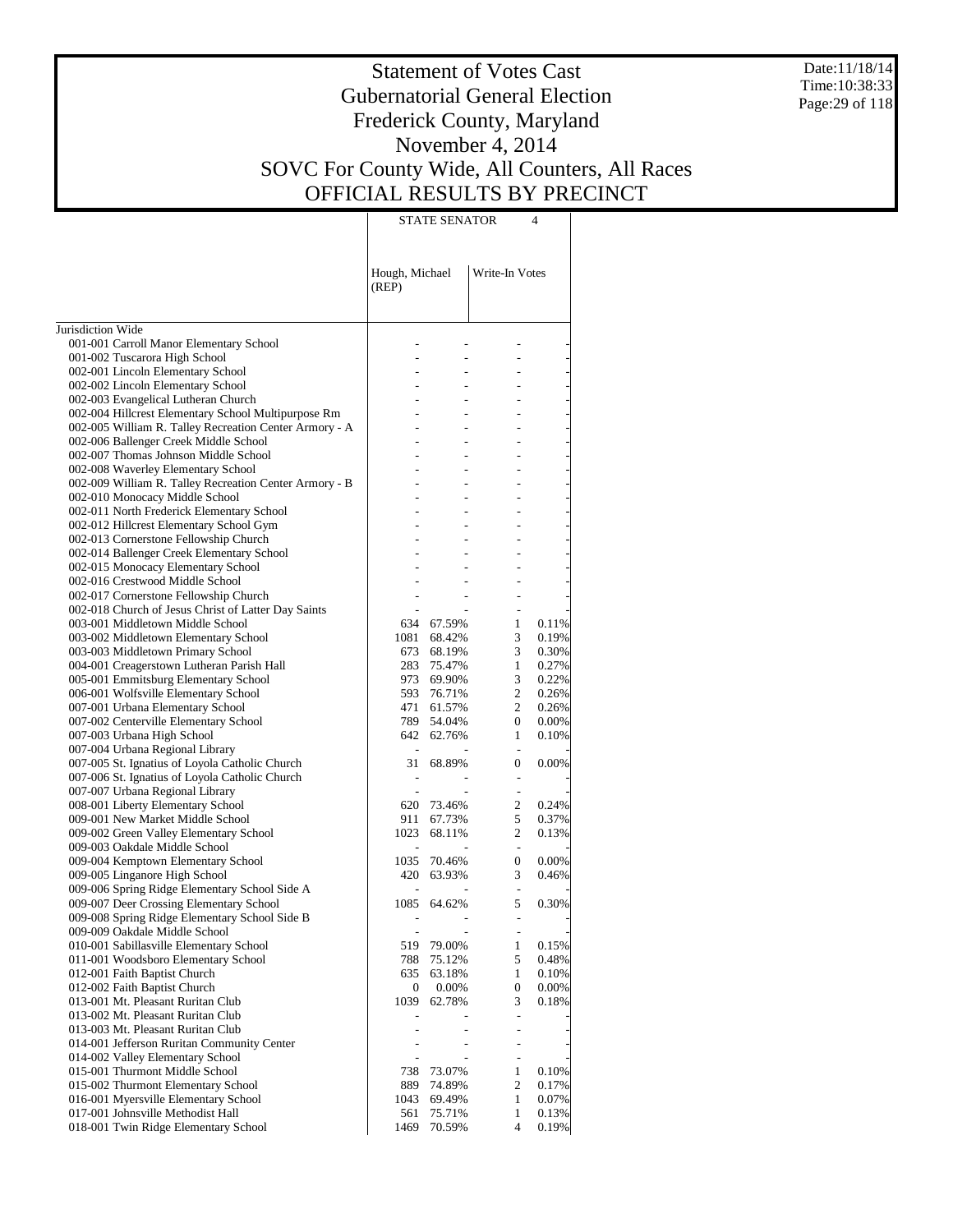Date:11/18/14 Time:10:38:33 Page:30 of 118

# Statement of Votes Cast Gubernatorial General Election Frederick County, Maryland November 4, 2014 SOVC For County Wide, All Counters, All Races OFFICIAL RESULTS BY PRECINCT

STATE SENATOR 4

 $\top$ 

|                                                                                | Hough, Michael<br>(REP) |            | Write-In Votes   |       |
|--------------------------------------------------------------------------------|-------------------------|------------|------------------|-------|
|                                                                                |                         |            |                  |       |
| 018-002 Prospect United Methodist Church                                       | 925                     | 78.06%     | $\overline{4}$   | 0.34% |
| 019-001 Linganore Grange Hall                                                  | 484                     | 77.44%     | $\Omega$         | 0.00% |
| 020-001 Lewistown Elementary School                                            |                         | 704 74.03% | 1                | 0.11% |
| 021-001 Brook Hill United Methodist Church                                     |                         | 532 68.03% | $\mathbf{0}$     | 0.00% |
| 021-002 Whittier Elementary School<br>021-003 Yellow Springs Elementary School |                         |            |                  |       |
| 021-004 Yellow Springs Elementary School                                       |                         |            |                  |       |
| 021-007 Brook Hill United Methodist Church                                     |                         |            |                  |       |
| 021-008 Whittier Elementary School                                             |                         |            |                  |       |
| 022-001 Burkittsville Community Center                                         |                         | 355 62.72% | $\mathbf{1}$     | 0.18% |
| 022-002 Burkittsville Community Center                                         |                         | 4 100.00%  | $\overline{0}$   | 0.00% |
| 023-001 Orchard Grove Elementary School                                        |                         |            | ÷,               |       |
| 023-002 Orchard Grove Elementary School                                        |                         |            |                  |       |
| 024-001 The Church of the Transfiguration                                      |                         |            |                  |       |
| 024-002 Grace Community Church                                                 |                         |            |                  |       |
| 024-003 Braddock Heights Community Center                                      |                         |            |                  |       |
| 024-004 Grace Community Church                                                 |                         |            |                  |       |
| 024-005 Grace Community Church                                                 |                         |            |                  |       |
| 024-006 Grace Community Church                                                 |                         |            |                  |       |
| 025-001 Brunswick Middle School                                                |                         | 703 60.60% | 3                | 0.26% |
| 026-001 Walkersville Middle School                                             | 922                     | 60.18%     | 6                | 0.39% |
| 026-002 Walkersville High School                                               | 886                     | 66.42%     | 1                | 0.07% |
| Absentee 1                                                                     |                         |            |                  |       |
| Absentee-Provisional                                                           | 411                     | 65.13%     | 3                | 0.48% |
| Early Voting                                                                   | $\Omega$                |            | $\Omega$         |       |
| Total                                                                          | 411                     | 65.13%     | 3                | 0.48% |
| Provisional                                                                    |                         |            |                  |       |
| Absentee-Provisional                                                           | 226                     | 71.52%     | 1                | 0.32% |
| Early Voting                                                                   | $\mathbf{0}$            |            | $\boldsymbol{0}$ |       |
| Total                                                                          | 226                     | 71.52%     | $\mathbf{1}$     | 0.32% |
| Absentee 2                                                                     |                         |            |                  |       |
| Absentee-Provisional                                                           | 201                     | 53.74%     | 5                | 1.34% |
| Early Voting                                                                   | $\Omega$                |            | $\overline{0}$   |       |
| Total                                                                          | 201                     | 53.74%     | 5                | 1.34% |
| $EVC-1$                                                                        |                         |            |                  |       |
| Absentee-Provisional                                                           | $\mathbf{0}$            |            | $\mathbf{0}$     |       |
| Early Voting                                                                   | 968                     | 55.38%     | 6                | 0.34% |
| Total                                                                          | 968                     | 55.38%     | 6                | 0.34% |
| $EVC-2$                                                                        |                         |            |                  |       |
| Absentee-Provisional                                                           | $\Omega$                |            | $\Omega$         |       |
| Early Voting                                                                   | 707                     | 60.27%     | 3                | 0.26% |
| Total                                                                          | 707                     | 60.27%     | 3                | 0.26% |
| $EVC-3$                                                                        |                         |            |                  |       |
| Absentee-Provisional                                                           | $\mathbf{0}$            |            | $\mathbf{0}$     |       |
| Early Voting                                                                   | 949                     | 53.89%     | 5                | 0.28% |
| Total                                                                          |                         | 949 53.89% | 5                | 0.28% |
| Total                                                                          |                         |            |                  |       |
| Polling                                                                        | 24460                   | 68.21%     | 68               | 0.19% |
| Absentee-Provisional                                                           | 838                     | 63.44%     | 9                | 0.68% |
| Early Voting                                                                   | 2624                    | 56.04%     | 14               | 0.30% |
| Total                                                                          | 27922                   | 66.70%     | 91               | 0.22% |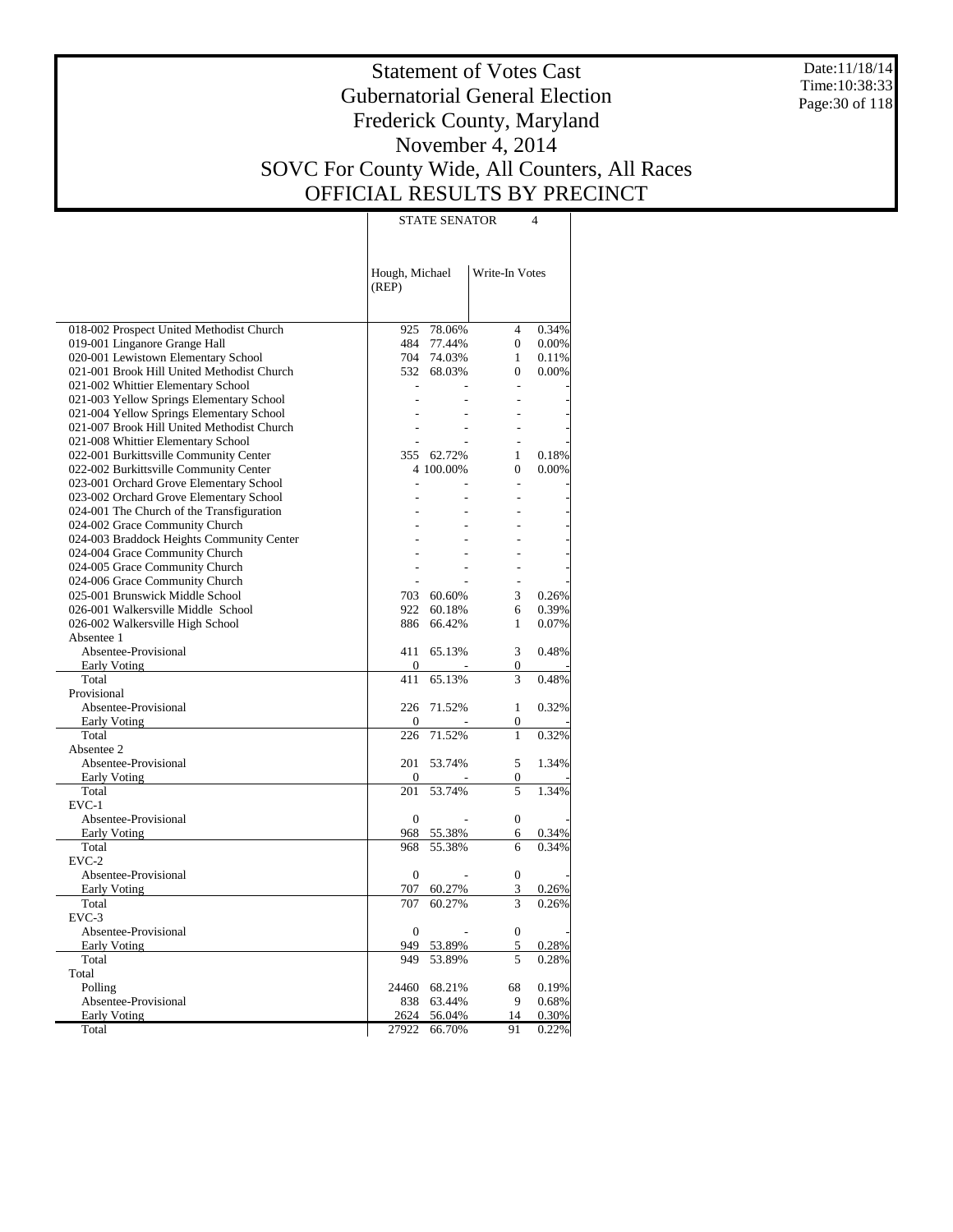Date:11/18/14 Time:10:38:33 Page:31 of 118

# Statement of Votes Cast Gubernatorial General Election Frederick County, Maryland November 4, 2014 SOVC For County Wide, All Counters, All Races OFFICIAL RESULTS BY PRECINCT

|                                                                                  | Reg.<br>Voters         | Vote For Times                     | Counted                  | Total<br><b>Votes</b>  | Times<br><b>Blank</b><br>Voted | Times<br>Over<br>Voted                   | Number<br>Of<br>Under<br>Votes  | Krimm, Carol L.<br>(DEM) |                          |
|----------------------------------------------------------------------------------|------------------------|------------------------------------|--------------------------|------------------------|--------------------------------|------------------------------------------|---------------------------------|--------------------------|--------------------------|
| Jurisdiction Wide                                                                |                        |                                    |                          |                        |                                |                                          |                                 |                          |                          |
| 001-001 Carroll Manor Elementary School                                          |                        |                                    |                          |                        |                                |                                          |                                 |                          |                          |
| 001-002 Tuscarora High School                                                    |                        | $\overline{a}$                     | $\overline{a}$           | $\overline{a}$         | $\overline{a}$                 | $\overline{a}$                           | $\overline{\phantom{a}}$        | $\overline{\phantom{a}}$ |                          |
| 002-001 Lincoln Elementary School                                                | 2847                   | $\boldsymbol{2}$                   | 938                      | 1617                   | 34                             | $\boldsymbol{0}$                         | 191                             | 521                      | 32.22%                   |
| 002-002 Lincoln Elementary School                                                | 1033                   | $\boldsymbol{2}$                   | 394                      | 692                    | 13                             | $\mathbf{0}$                             | 70                              | 206                      | 29.77%                   |
| 002-003 Evangelical Lutheran Church                                              | 2923                   | $\overline{c}$                     | 1040                     | 1884                   | 27                             | $\mathbf{0}$                             | 142                             | 617                      | 32.75%                   |
| 002-004 Hillcrest Elementary School Multipurpose Rm                              | 2422                   | $\mathfrak{2}$                     | 792                      | 1405                   | 20                             | $\mathbf{0}$                             | 139                             | 437                      | 31.10%                   |
| 002-005 William R. Talley Recreation Center Armory - A                           | 1356                   | $\mathfrak{2}$                     | 657                      | 1165                   | 20                             | $\mathbf{0}$                             | 109                             | 385                      | 33.05%                   |
| 002-006 Ballenger Creek Middle School                                            | ÷,                     | $\overline{\phantom{a}}$           | $\overline{\phantom{a}}$ | ÷,                     | $\overline{\phantom{a}}$       | $\overline{\phantom{a}}$                 | $\overline{\phantom{a}}$        | $\overline{\phantom{a}}$ |                          |
| 002-007 Thomas Johnson Middle School                                             | 2885                   | $\mathbf{2}$                       | 1170                     | 2063                   | 48                             | $\mathbf{0}$                             | 181                             | 570                      | 27.63%                   |
| 002-008 Waverley Elementary School                                               | 3212                   | $\overline{c}$                     | 1077                     | 1916                   | 24                             | $\mathbf{0}$                             | 190                             | 562                      | 29.33%                   |
| 002-009 William R. Talley Recreation Center Armory - B                           | 2139                   | $\overline{2}$                     | 896                      | 1612                   | 20                             | $\mathbf{0}$                             | 140                             |                          | 535 33.19%               |
| 002-010 Monocacy Middle School                                                   | 3779                   | $\sqrt{2}$                         | 1424                     | 2564                   | 36                             | $\mathbf{0}$<br>$\mathbf{0}$             | 212                             |                          | 662 25.82%               |
| 002-011 North Frederick Elementary School                                        | 2271                   | $\mathbf{2}$                       | 713<br>461               | 1248                   | 19                             | $\mathbf{0}$                             | 140                             | 409                      | 32.77%<br>28.00%         |
| 002-012 Hillcrest Elementary School Gym<br>002-013 Cornerstone Fellowship Church | 1216                   | $\boldsymbol{2}$<br>$\overline{c}$ |                          | 818                    | 12                             | $\mathbf{0}$                             | 80<br>149                       | 229                      |                          |
|                                                                                  | 2871                   | $\overline{a}$                     | 918<br>$\overline{a}$    | 1651<br>$\overline{a}$ | 18                             |                                          |                                 | 485                      | 29.38%                   |
| 002-014 Ballenger Creek Elementary School<br>002-015 Monocacy Elementary School  | $\overline{a}$<br>3492 | $\mathfrak{2}$                     |                          |                        | $\overline{\phantom{a}}$<br>41 | $\overline{\phantom{a}}$<br>$\mathbf{0}$ | $\overline{\phantom{a}}$<br>185 | $\overline{\phantom{a}}$ |                          |
| 002-016 Crestwood Middle School                                                  |                        | $\overline{a}$                     | 1368                     | 2469                   | $\overline{a}$                 | $\overline{\phantom{a}}$                 | $\overline{\phantom{a}}$        | 591<br>L,                | 23.94%                   |
| 002-017 Cornerstone Fellowship Church                                            | 1829                   | $\overline{c}$                     | 480                      | 856                    | 6                              | $\mathbf{0}$                             | 92                              | 258                      | 30.14%                   |
| 002-018 Church of Jesus Christ of Latter Day Saints                              | 1518                   | $\overline{c}$                     | 660                      | 1175                   | 20                             | $\mathbf{0}$                             | 105                             |                          | 265 22.55%               |
| 003-001 Middletown Middle School                                                 |                        |                                    | L,                       |                        |                                |                                          |                                 | L,                       |                          |
| 003-002 Middletown Elementary School                                             |                        | $\overline{a}$                     | L,                       |                        |                                |                                          |                                 |                          |                          |
| 003-003 Middletown Primary School                                                |                        |                                    |                          |                        |                                |                                          |                                 |                          |                          |
| 004-001 Creagerstown Lutheran Parish Hall                                        |                        | L,                                 |                          | $\overline{a}$         |                                | $\overline{\phantom{a}}$                 |                                 | $\overline{a}$           | $\overline{\phantom{a}}$ |
| 005-001 Emmitsburg Elementary School                                             |                        |                                    |                          |                        |                                |                                          |                                 |                          |                          |
| 006-001 Wolfsville Elementary School                                             |                        |                                    |                          | $\overline{a}$         |                                |                                          |                                 | $\overline{a}$           | $\overline{\phantom{a}}$ |
| 007-001 Urbana Elementary School                                                 |                        |                                    |                          |                        |                                |                                          |                                 |                          |                          |
| 007-002 Centerville Elementary School                                            |                        | L,                                 |                          | $\overline{a}$         |                                | $\overline{a}$                           |                                 | $\overline{a}$           | $\overline{a}$           |
| 007-003 Urbana High School                                                       |                        |                                    |                          |                        |                                |                                          |                                 |                          |                          |
| 007-004 Urbana Regional Library                                                  |                        |                                    |                          |                        |                                | $\overline{a}$                           |                                 | $\overline{a}$           |                          |
| 007-005 St. Ignatius of Loyola Catholic Church                                   |                        |                                    |                          |                        |                                |                                          |                                 |                          |                          |
| 007-006 St. Ignatius of Loyola Catholic Church                                   |                        | $\overline{a}$                     |                          | $\overline{a}$         |                                | $\overline{a}$                           |                                 | $\overline{a}$           |                          |
| 007-007 Urbana Regional Library                                                  |                        |                                    |                          |                        |                                |                                          |                                 |                          |                          |
| 008-001 Liberty Elementary School                                                |                        | L,                                 |                          | $\overline{a}$         |                                | $\overline{\phantom{a}}$                 |                                 | $\overline{a}$           | $\overline{\phantom{a}}$ |
| 009-001 New Market Middle School                                                 |                        |                                    |                          |                        |                                |                                          |                                 |                          |                          |
| 009-002 Green Valley Elementary School                                           |                        | $\overline{a}$                     |                          | $\overline{a}$         |                                | $\overline{a}$                           |                                 | L,                       |                          |
| 009-003 Oakdale Middle School                                                    |                        |                                    |                          |                        |                                |                                          |                                 |                          |                          |
| 009-004 Kemptown Elementary School                                               |                        | $\overline{a}$                     |                          | $\overline{a}$         | $\overline{a}$                 | $\overline{\phantom{a}}$                 | $\overline{a}$                  | $\overline{a}$           |                          |
| 009-005 Linganore High School                                                    |                        | $\overline{a}$                     |                          | $\overline{a}$         | $\overline{a}$                 | $\overline{\phantom{a}}$                 | $\overline{\phantom{a}}$        | $\overline{\phantom{a}}$ |                          |
| 009-006 Spring Ridge Elementary School Side A                                    | 2896                   | $\overline{c}$                     | 1294                     | 2321                   | 43                             | $\mathbf{0}$                             | 181                             | 512                      | 22.06%                   |
| 009-007 Deer Crossing Elementary School                                          |                        |                                    |                          |                        | $\overline{a}$                 | $\sim$                                   | $\overline{\phantom{a}}$        | L,                       |                          |
| 009-008 Spring Ridge Elementary School Side B                                    | 1154                   | $\overline{c}$                     | 532                      | 935                    | 27                             | $\Omega$                                 | 75                              |                          | 211 22.57%               |
| 009-009 Oakdale Middle School                                                    | 763                    | $\overline{c}$                     | 385                      | 675                    | 18                             | $\boldsymbol{0}$                         | 59                              |                          | 139 20.59%               |
| 010-001 Sabillasville Elementary School                                          | ÷,                     | $\overline{a}$                     |                          | $\overline{a}$         |                                | $\overline{\phantom{a}}$                 |                                 |                          |                          |
| 011-001 Woodsboro Elementary School                                              |                        |                                    |                          |                        |                                |                                          |                                 |                          |                          |
| 012-001 Faith Baptist Church                                                     |                        |                                    |                          |                        |                                |                                          |                                 |                          |                          |
| 012-002 Faith Baptist Church                                                     |                        |                                    |                          |                        |                                |                                          |                                 |                          |                          |
| 013-001 Mt. Pleasant Ruritan Club                                                |                        |                                    |                          |                        |                                | $\overline{\phantom{0}}$                 |                                 |                          |                          |
| 013-002 Mt. Pleasant Ruritan Club                                                | 125                    | $\boldsymbol{2}$                   | 73                       | 130                    | 1                              | $\boldsymbol{0}$                         | 14                              | 19                       | 14.62%                   |
| 013-003 Mt. Pleasant Ruritan Club                                                | 241                    | $\boldsymbol{2}$                   | 100                      | 178                    | 4                              | $\mathbf{0}$                             | 14                              | 32                       | 17.98%                   |
| 014-001 Jefferson Ruritan Community Center                                       |                        |                                    |                          |                        |                                |                                          |                                 | L,                       |                          |
| 014-002 Valley Elementary School                                                 |                        | $\overline{a}$                     |                          |                        |                                | $\overline{a}$                           |                                 |                          |                          |
| 015-001 Thurmont Middle School                                                   |                        |                                    |                          |                        |                                |                                          |                                 |                          |                          |
| 015-002 Thurmont Elementary School                                               |                        |                                    |                          |                        |                                |                                          |                                 |                          |                          |
| 016-001 Myersville Elementary School                                             |                        |                                    |                          |                        |                                |                                          |                                 |                          |                          |
| 017-001 Johnsville Methodist Hall                                                |                        |                                    |                          |                        |                                |                                          |                                 |                          |                          |
| 018-001 Twin Ridge Elementary School                                             |                        |                                    |                          |                        |                                |                                          |                                 |                          |                          |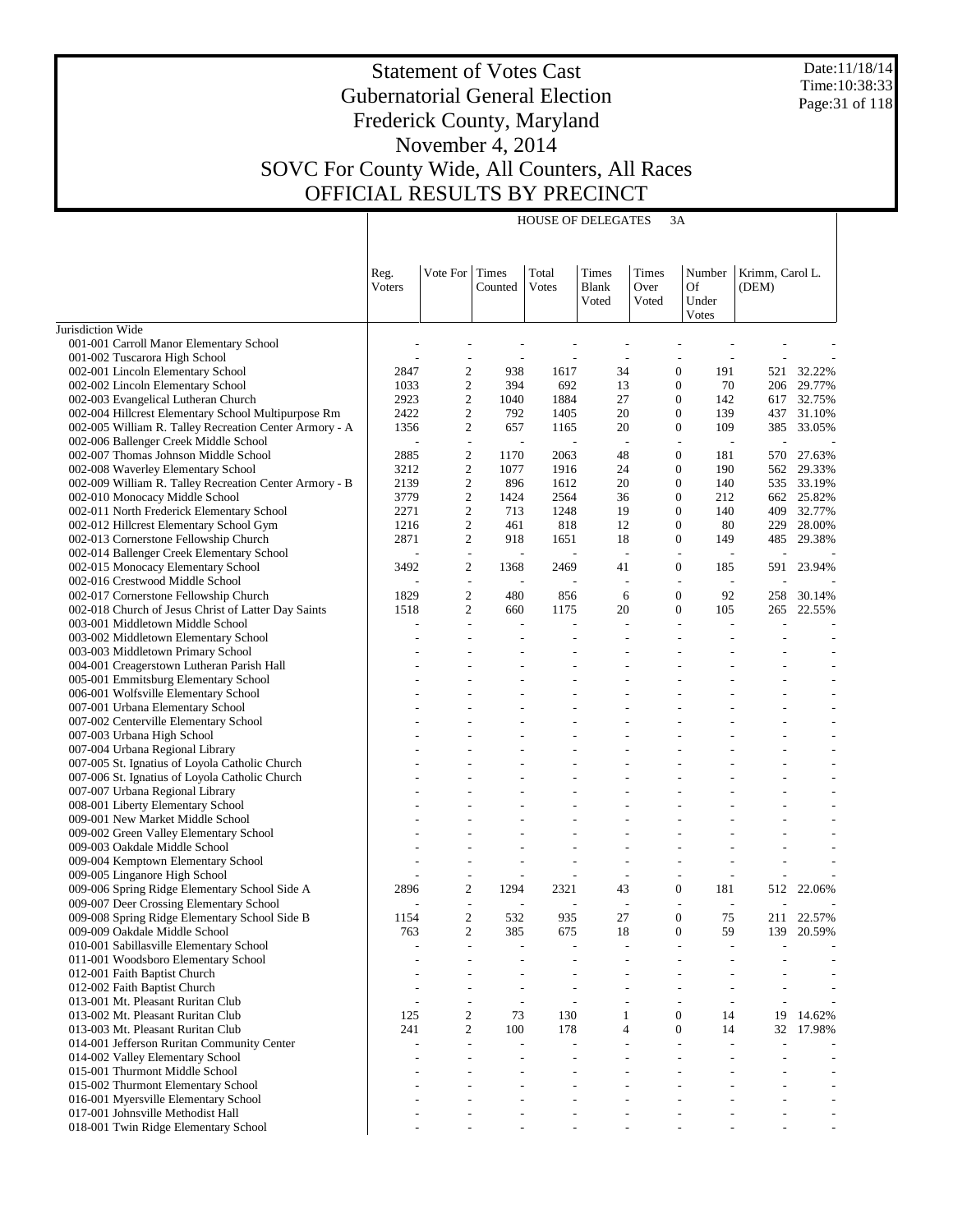Date:11/18/14 Time:10:38:33 Page:32 of 118

# Statement of Votes Cast Gubernatorial General Election Frederick County, Maryland November 4, 2014 SOVC For County Wide, All Counters, All Races OFFICIAL RESULTS BY PRECINCT

|                                                                                        | Reg.<br>Voters | Vote For                | Times<br>Counted | Total<br>Votes   | Times<br><b>Blank</b><br>Voted | <b>Times</b><br>Over<br>Voted | Number<br>Of<br>Under<br><b>V</b> otes | Krimm, Carol L.<br>(DEM) |            |
|----------------------------------------------------------------------------------------|----------------|-------------------------|------------------|------------------|--------------------------------|-------------------------------|----------------------------------------|--------------------------|------------|
| 018-002 Prospect United Methodist Church                                               |                |                         |                  |                  |                                |                               |                                        |                          |            |
| 019-001 Linganore Grange Hall                                                          |                |                         |                  |                  |                                |                               |                                        |                          |            |
| 020-001 Lewistown Elementary School                                                    |                |                         |                  |                  |                                |                               |                                        |                          |            |
| 021-001 Brook Hill United Methodist Church                                             | L.             | $\overline{a}$          | L.               | L.               | $\overline{a}$                 | L.                            |                                        | $\overline{a}$           |            |
| 021-002 Whittier Elementary School                                                     | 1660           | 2                       | 732              | 1308             | 28                             | $\overline{0}$                | 100                                    | 296                      | 22.63%     |
| 021-003 Yellow Springs Elementary School                                               | 1231           | $\overline{c}$          | 556              | 1018             | 11                             | $\mathbf{0}$                  | 72                                     | 221                      | 21.71%     |
| 021-004 Yellow Springs Elementary School<br>021-007 Brook Hill United Methodist Church | 2060           | $\overline{c}$<br>L,    | 797<br>L.        | 1418             | 25                             | $\Omega$                      | 126                                    | 325                      | 22.92%     |
| 021-008 Whittier Elementary School                                                     |                | L.                      | L.               | L.               | $\overline{a}$                 | $\overline{a}$                |                                        |                          |            |
| 022-001 Burkittsville Community Center                                                 |                | L                       |                  |                  |                                |                               |                                        |                          |            |
| 022-002 Burkittsville Community Center                                                 |                |                         |                  |                  |                                |                               |                                        |                          |            |
| 023-001 Orchard Grove Elementary School                                                | ÷,             | $\overline{a}$          | L,               | L,               |                                | ÷                             |                                        |                          |            |
| 023-002 Orchard Grove Elementary School                                                | 76             | $\overline{c}$          | 21               | 39               | 1                              | $\mathbf{0}$                  | 1                                      | 9                        | 23.08%     |
| 024-001 The Church of the Transfiguration                                              |                |                         |                  | Ĭ.               |                                |                               |                                        |                          |            |
| 024-002 Grace Community Church                                                         |                | L,                      |                  |                  |                                |                               |                                        |                          |            |
| 024-003 Braddock Heights Community Center                                              |                | J.                      |                  | ÷,               |                                |                               |                                        |                          |            |
| 024-004 Grace Community Church                                                         | 9              | 2                       | 1                | $\overline{c}$   | $\mathbf{0}$                   | $\mathbf{0}$                  | $\mathbf{0}$                           | $\mathbf{0}$             | 0.00%      |
| 024-005 Grace Community Church                                                         | 909            | $\overline{c}$          | 366              | 669              | 10                             | $\overline{0}$                | 43                                     | 143                      | 21.38%     |
| 024-006 Grace Community Church                                                         | 20             | $\overline{c}$          | 9                | 13               | 1                              | $\mathbf{0}$                  | 3                                      | 3                        | 23.08%     |
| 025-001 Brunswick Middle School                                                        |                | L,                      |                  |                  |                                |                               |                                        |                          |            |
| 026-001 Walkersville Middle School                                                     |                | ÷,                      |                  |                  |                                |                               |                                        |                          |            |
| 026-002 Walkersville High School                                                       |                | J.                      | $\overline{a}$   |                  |                                | L.                            |                                        |                          |            |
| Absentee 1                                                                             | 46937          | $\overline{c}$          | 684              | 1219             | 24                             | $\mathbf{1}$                  | 99                                     |                          |            |
| Absentee-Provisional<br>Early Voting                                                   | 46937          | 2                       | $\boldsymbol{0}$ | $\mathbf{0}$     | $\boldsymbol{0}$               | $\boldsymbol{0}$              | $\boldsymbol{0}$                       | 335<br>$\boldsymbol{0}$  | 27.48%     |
| Total                                                                                  | $\mathbf{0}$   | $\overline{\mathbf{4}}$ | 684              | 1219             | 24                             | $\mathbf{1}$                  | 99                                     | 335                      | 27.48%     |
| Provisional                                                                            |                |                         |                  |                  |                                |                               |                                        |                          |            |
| Absentee-Provisional                                                                   | 46937          | $\overline{c}$          | 297              | 436              | 45                             | $\mathbf{0}$                  | 68                                     | 124                      | 28.44%     |
| Early Voting                                                                           | 46937          | $\overline{c}$          | $\mathbf{0}$     | $\mathbf{0}$     | $\mathbf{0}$                   | $\mathbf{0}$                  | $\mathbf{0}$                           | $\overline{0}$           |            |
| Total                                                                                  | $\Omega$       | $\overline{\mathbf{4}}$ | 297              | 436              | 45                             | $\Omega$                      | 68                                     | 124                      | 28.44%     |
| Absentee 2                                                                             |                |                         |                  |                  |                                |                               |                                        |                          |            |
| Absentee-Provisional                                                                   | 46937          | $\overline{c}$          | 252              | 442              | 13                             | $\mathbf{0}$                  | 36                                     | 122                      | 27.60%     |
| <b>Early Voting</b>                                                                    | 46937          | $\overline{c}$          | $\theta$         | $\theta$         | $\mathbf{0}$                   | $\overline{0}$                | $\overline{0}$                         | $\mathbf{0}$             |            |
| Total                                                                                  | $\theta$       | $\overline{4}$          | 252              | 442              | 13                             | $\Omega$                      | 36                                     | 122                      | 27.60%     |
| $EVC-1$                                                                                |                |                         |                  |                  |                                |                               |                                        |                          |            |
| Absentee-Provisional                                                                   | 46937          | $\overline{c}$          | $\boldsymbol{0}$ | $\boldsymbol{0}$ | $\boldsymbol{0}$               | $\boldsymbol{0}$              | $\theta$                               | $\boldsymbol{0}$         |            |
| <b>Early Voting</b>                                                                    | 46937          | $\overline{c}$          | 3975             | 7222             | 84                             | $\mathbf{0}$<br>$\Omega$      | 560                                    | 2319                     | 32.11%     |
| Total<br>$EVC-2$                                                                       | $\overline{0}$ | $\overline{\mathbf{4}}$ | 3975             | 7222             | 84                             |                               | 560                                    | 2319                     | 32.11%     |
| Absentee-Provisional                                                                   | 46937          | $\overline{c}$          | $\boldsymbol{0}$ | $\boldsymbol{0}$ | $\boldsymbol{0}$               | $\mathbf{0}$                  | $\boldsymbol{0}$                       | $\overline{0}$           |            |
| Early Voting                                                                           | 46937          | $\overline{c}$          | 27               | 51               | $\boldsymbol{0}$               | $\mathbf{0}$                  | 3                                      | 14                       | 27.45%     |
| Total                                                                                  | $\theta$       | $\overline{4}$          | 27               | 51               | $\Omega$                       | $\Omega$                      | 3                                      | 14                       | 27.45%     |
| $EVC-3$                                                                                |                |                         |                  |                  |                                |                               |                                        |                          |            |
| Absentee-Provisional                                                                   | 46937          | $\overline{c}$          | $\mathbf{0}$     | $\overline{0}$   | $\overline{0}$                 | $\mathbf{0}$                  | $\mathbf{0}$                           | $\overline{0}$           |            |
| <b>Early Voting</b>                                                                    | 46937          | $\overline{c}$          | 192              | 345              | 6                              | $\mathbf{0}$                  | 27                                     | 98                       | 28.41%     |
| Total                                                                                  | $\theta$       | $\overline{4}$          | 192              | 345              | 6                              | $\Omega$                      | 27                                     | 98                       | 28.41%     |
| Total                                                                                  |                |                         |                  |                  |                                |                               |                                        |                          |            |
| Polling                                                                                | 46937          | 54                      | 17854            | 31841            | 527                            | $\boldsymbol{0}$              | 2813                                   | 8642                     | 27.14%     |
| Absentee-Provisional                                                                   | 281622         | 12                      | 1233             | 2097             | 82                             | $\mathbf{1}$                  | 203                                    |                          | 581 27.71% |
| <b>Early Voting</b>                                                                    | 281622         | 12                      | 4194             | 7618             | 90                             | $\mathbf{0}$                  | 590                                    | 2431                     | 31.91%     |
| Total                                                                                  | 46937          | 78                      | 23281            | 41556            | 699                            | 1                             | 3606                                   | 11654                    | 28.04%     |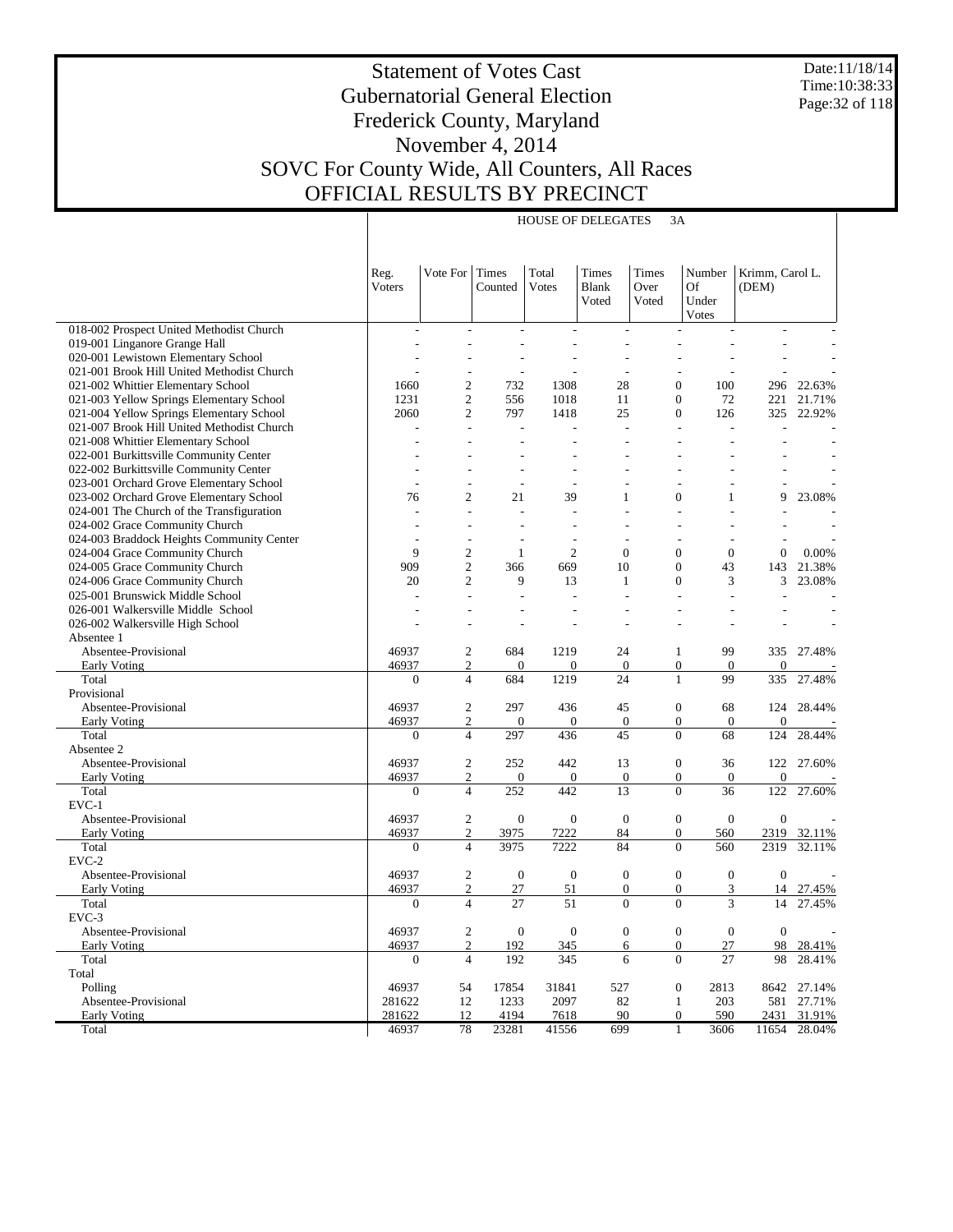Date:11/18/14 Time:10:38:33 Page:33 of 118

 $\overline{\phantom{a}}$ 

## Statement of Votes Cast Gubernatorial General Election Frederick County, Maryland November 4, 2014 SOVC For County Wide, All Counters, All Races OFFICIAL RESULTS BY PRECINCT

 $\overline{\phantom{a}}$ 

|                                                                                 | Young, Karen<br>Lewis (DEM) |            | Smith, Paul<br>(REP)     |                          | Wilkins, Victoria<br>(REP)   |            | Write-In Votes          |          |  |
|---------------------------------------------------------------------------------|-----------------------------|------------|--------------------------|--------------------------|------------------------------|------------|-------------------------|----------|--|
| Jurisdiction Wide                                                               |                             |            |                          |                          |                              |            |                         |          |  |
| 001-001 Carroll Manor Elementary School                                         |                             |            |                          |                          |                              |            |                         |          |  |
| 001-002 Tuscarora High School                                                   |                             |            | $\overline{a}$           | $\overline{a}$           | $\overline{\phantom{a}}$     |            |                         |          |  |
| 002-001 Lincoln Elementary School                                               | 495                         | 30.61%     |                          | 314 19.42%               |                              | 282 17.44% | 5                       | 0.31%    |  |
| 002-002 Lincoln Elementary School                                               | 196                         | 28.32%     | 160                      | 23.12%                   | 129                          | 18.64%     | 1                       | 0.14%    |  |
| 002-003 Evangelical Lutheran Church                                             | 568                         | 30.15%     | 373                      | 19.80%                   | 323                          | 17.14%     | 3                       | 0.16%    |  |
| 002-004 Hillcrest Elementary School Multipurpose Rm                             | 425                         | 30.25%     | 285                      | 20.28%                   | 257                          | 18.29%     | 1                       | 0.07%    |  |
| 002-005 William R. Talley Recreation Center Armory - A                          |                             | 318 27.30% | 267                      | 22.92%                   | 194                          | 16.65%     | 1                       | 0.09%    |  |
| 002-006 Ballenger Creek Middle School                                           | $\frac{1}{2}$               |            | $\overline{\phantom{a}}$ | $\overline{a}$           | $\qquad \qquad \blacksquare$ |            |                         |          |  |
| 002-007 Thomas Johnson Middle School                                            | 530                         | 25.69%     | 494                      | 23.95%                   | 466                          | 22.59%     | 3                       | 0.15%    |  |
| 002-008 Waverley Elementary School                                              | 523                         | 27.30%     | 448                      | 23.38%                   | 380                          | 19.83%     | 3                       | 0.16%    |  |
| 002-009 William R. Talley Recreation Center Armory - B                          | 483                         | 29.96%     |                          | 324 20.10%               |                              | 269 16.69% | 1                       | 0.06%    |  |
| 002-010 Monocacy Middle School                                                  |                             | 634 24.73% | 673                      | 26.25%                   |                              | 592 23.09% | 3                       | 0.12%    |  |
| 002-011 North Frederick Elementary School                                       | 375                         | 30.05%     | 251                      | 20.11%                   |                              | 212 16.99% | 1                       | 0.08%    |  |
| 002-012 Hillcrest Elementary School Gym                                         |                             | 236 28.85% |                          | 191 23.35%               | 161                          | 19.68%     | 1                       | 0.12%    |  |
| 002-013 Cornerstone Fellowship Church                                           |                             | 492 29.80% |                          | 350 21.20%               |                              | 316 19.14% | 8                       | 0.48%    |  |
| 002-014 Ballenger Creek Elementary School                                       | $\frac{1}{2}$               |            | $\overline{\phantom{a}}$ |                          | $\overline{\phantom{a}}$     |            |                         |          |  |
| 002-015 Monocacy Elementary School                                              | 587                         | 23.77%     | 663                      | 26.85%                   | 628                          | 25.44%     | $\boldsymbol{0}$        | 0.00%    |  |
| 002-016 Crestwood Middle School                                                 |                             |            | $\overline{a}$           |                          |                              |            |                         |          |  |
| 002-017 Cornerstone Fellowship Church                                           | 278                         | 32.48%     | 162                      | 18.93%                   | 158                          | 18.46%     | $\boldsymbol{0}$        | 0.00%    |  |
| 002-018 Church of Jesus Christ of Latter Day Saints                             |                             | 278 23.66% | 315                      | 26.81%                   | 315                          | 26.81%     | $\overline{c}$          | 0.17%    |  |
| 003-001 Middletown Middle School                                                |                             |            |                          |                          |                              |            | $\overline{a}$          |          |  |
| 003-002 Middletown Elementary School                                            |                             |            |                          |                          |                              |            | $\overline{a}$          |          |  |
| 003-003 Middletown Primary School                                               |                             |            |                          |                          |                              |            |                         |          |  |
| 004-001 Creagerstown Lutheran Parish Hall                                       |                             |            |                          | $\overline{a}$           |                              |            |                         |          |  |
| 005-001 Emmitsburg Elementary School                                            |                             |            |                          |                          |                              |            |                         |          |  |
| 006-001 Wolfsville Elementary School                                            |                             |            |                          | $\overline{\phantom{0}}$ |                              |            | $\overline{a}$          |          |  |
| 007-001 Urbana Elementary School                                                |                             |            |                          |                          |                              |            |                         |          |  |
| 007-002 Centerville Elementary School                                           |                             |            |                          | $\overline{\phantom{0}}$ |                              |            |                         |          |  |
| 007-003 Urbana High School                                                      |                             |            |                          |                          |                              |            |                         |          |  |
| 007-004 Urbana Regional Library                                                 |                             |            |                          | $\overline{a}$           |                              |            |                         |          |  |
| 007-005 St. Ignatius of Loyola Catholic Church                                  |                             |            |                          |                          |                              |            |                         |          |  |
| 007-006 St. Ignatius of Loyola Catholic Church                                  |                             |            | $\overline{a}$           | ÷,                       |                              |            | $\overline{a}$          |          |  |
| 007-007 Urbana Regional Library                                                 |                             |            |                          |                          |                              |            |                         |          |  |
| 008-001 Liberty Elementary School                                               |                             |            |                          |                          |                              |            |                         |          |  |
| 009-001 New Market Middle School                                                |                             |            |                          |                          |                              |            |                         |          |  |
| 009-002 Green Valley Elementary School                                          |                             |            |                          |                          |                              |            |                         |          |  |
| 009-003 Oakdale Middle School                                                   |                             |            |                          |                          |                              |            |                         |          |  |
| 009-004 Kemptown Elementary School                                              |                             |            |                          |                          |                              |            |                         |          |  |
| 009-005 Linganore High School                                                   |                             |            |                          |                          | ÷,                           |            |                         |          |  |
| 009-006 Spring Ridge Elementary School Side A                                   | 469                         | 20.21%     | 656                      | 28.26%                   | 682                          | 29.38%     | $\overline{c}$          | 0.09%    |  |
| 009-007 Deer Crossing Elementary School                                         |                             |            |                          |                          |                              |            |                         |          |  |
| 009-008 Spring Ridge Elementary School Side B                                   | 215                         | 22.99%     |                          | 261 27.91%               |                              | 248 26.52% | $\overline{0}$          | 0.00%    |  |
| 009-009 Oakdale Middle School                                                   | 125                         | 18.52%     | 219                      | 32.44%                   | 190                          | 28.15%     | $\overline{\mathbf{c}}$ | $0.30\%$ |  |
| 010-001 Sabillasville Elementary School                                         |                             |            |                          |                          |                              |            |                         |          |  |
| 011-001 Woodsboro Elementary School                                             |                             |            |                          |                          |                              |            |                         |          |  |
| 012-001 Faith Baptist Church<br>012-002 Faith Baptist Church                    |                             |            |                          |                          |                              |            |                         |          |  |
|                                                                                 |                             |            |                          |                          |                              |            |                         |          |  |
| 013-001 Mt. Pleasant Ruritan Club<br>013-002 Mt. Pleasant Ruritan Club          | 18                          |            |                          |                          | 43                           | 33.08%     | $\boldsymbol{0}$        | 0.00%    |  |
|                                                                                 |                             | 13.85%     | 50                       | 38.46%<br>33.71%         |                              |            |                         |          |  |
| 013-003 Mt. Pleasant Ruritan Club<br>014-001 Jefferson Ruritan Community Center | 30                          | 16.85%     | 60                       |                          | 56                           | 31.46%     | $\boldsymbol{0}$        | 0.00%    |  |
| 014-002 Valley Elementary School                                                |                             |            |                          |                          |                              |            |                         |          |  |
| 015-001 Thurmont Middle School                                                  |                             |            |                          |                          |                              |            |                         |          |  |
| 015-002 Thurmont Elementary School                                              |                             |            |                          |                          |                              |            |                         |          |  |
| 016-001 Myersville Elementary School                                            |                             |            |                          |                          |                              |            |                         |          |  |
| 017-001 Johnsville Methodist Hall                                               |                             |            |                          |                          |                              |            |                         |          |  |
| 018-001 Twin Ridge Elementary School                                            |                             |            |                          |                          |                              |            |                         |          |  |
|                                                                                 |                             |            |                          |                          |                              |            |                         |          |  |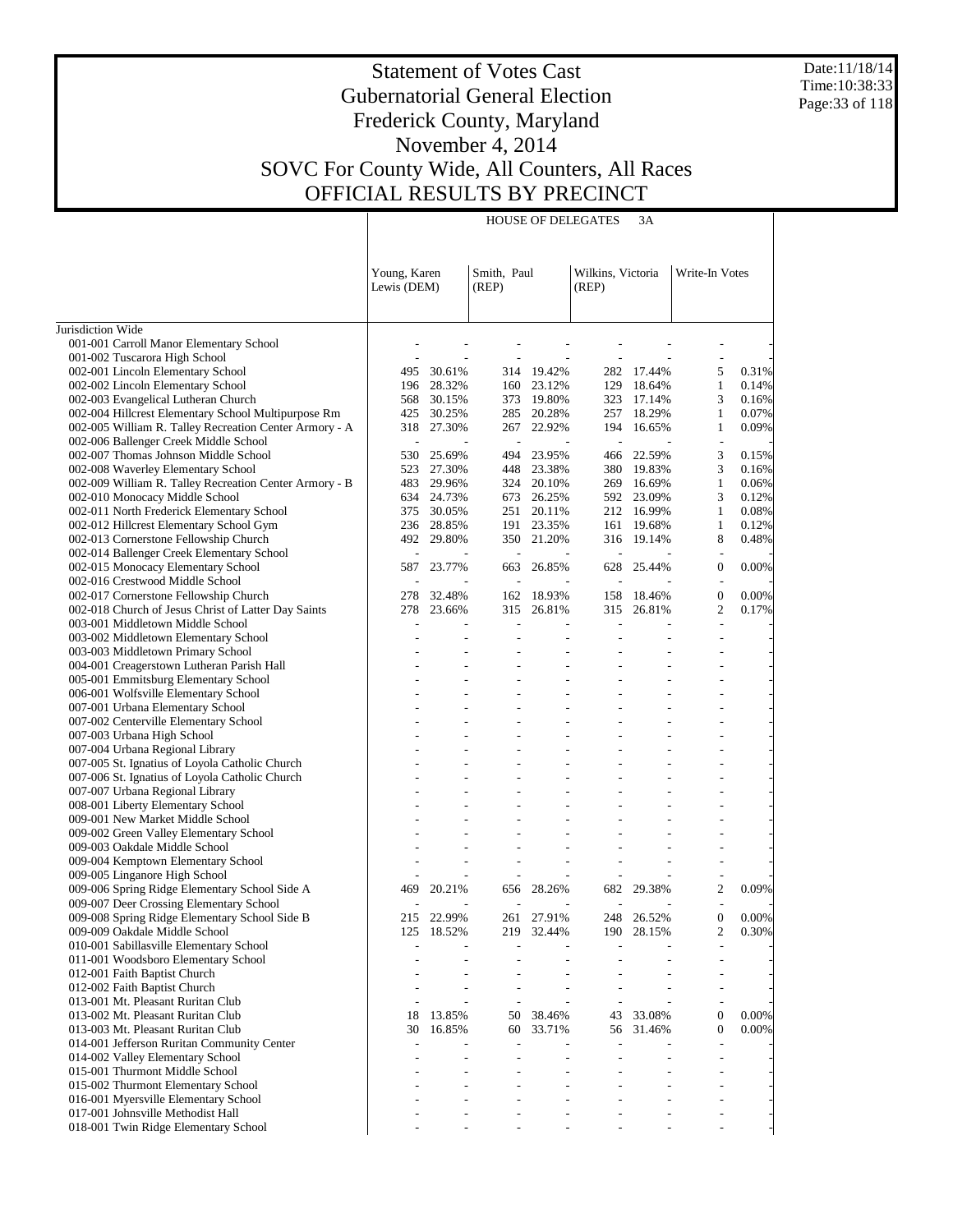Date:11/18/14 Time:10:38:33 Page:34 of 118

 $\overline{\phantom{a}}$ 

# Statement of Votes Cast Gubernatorial General Election Frederick County, Maryland November 4, 2014 SOVC For County Wide, All Counters, All Races OFFICIAL RESULTS BY PRECINCT

Τ

|                                                                                    | Young, Karen<br>Lewis (DEM) |              | Smith, Paul<br>(REP) |        | Wilkins, Victoria<br>(REP) |        | Write-In Votes   |       |
|------------------------------------------------------------------------------------|-----------------------------|--------------|----------------------|--------|----------------------------|--------|------------------|-------|
|                                                                                    |                             |              |                      |        |                            |        |                  |       |
| 018-002 Prospect United Methodist Church                                           |                             |              | L.                   |        |                            |        |                  |       |
| 019-001 Linganore Grange Hall                                                      |                             |              |                      |        |                            |        |                  |       |
| 020-001 Lewistown Elementary School                                                |                             |              |                      |        |                            |        |                  |       |
| 021-001 Brook Hill United Methodist Church                                         |                             |              |                      |        |                            |        |                  |       |
| 021-002 Whittier Elementary School                                                 | 295                         | 22.55%       | 373                  | 28.52% | 341                        | 26.07% | 3                | 0.23% |
| 021-003 Yellow Springs Elementary School                                           | 205                         | 20.14%       | 317                  | 31.14% | 275                        | 27.01% | $\mathbf{0}$     | 0.00% |
| 021-004 Yellow Springs Elementary School                                           | 308                         | 21.72%       | 410                  | 28.91% | 375                        | 26.45% | $\mathbf{0}$     | 0.00% |
| 021-007 Brook Hill United Methodist Church                                         |                             |              |                      |        |                            |        |                  |       |
| 021-008 Whittier Elementary School                                                 |                             |              |                      |        |                            |        |                  |       |
| 022-001 Burkittsville Community Center<br>022-002 Burkittsville Community Center   |                             |              |                      |        |                            |        | ÷                |       |
|                                                                                    |                             |              |                      |        |                            |        |                  |       |
| 023-001 Orchard Grove Elementary School<br>023-002 Orchard Grove Elementary School | 8                           | 20.51%       | 10                   | 25.64% | 12                         | 30.77% | $\overline{0}$   | 0.00% |
| 024-001 The Church of the Transfiguration                                          |                             |              |                      |        |                            |        |                  |       |
| 024-002 Grace Community Church                                                     |                             |              |                      |        |                            |        |                  |       |
| 024-003 Braddock Heights Community Center                                          |                             |              |                      |        |                            |        |                  |       |
| 024-004 Grace Community Church                                                     | $\mathbf{0}$                | 0.00%        | 1                    | 50.00% | $\mathbf{1}$               | 50.00% | $\overline{0}$   | 0.00% |
| 024-005 Grace Community Church                                                     | 151                         | 22.57%       | 193                  | 28.85% | 182                        | 27.20% | $\theta$         | 0.00% |
| 024-006 Grace Community Church                                                     | 3                           | 23.08%       | 5                    | 38.46% | 2                          | 15.38% | $\mathbf{0}$     | 0.00% |
| 025-001 Brunswick Middle School                                                    |                             |              |                      |        |                            |        |                  |       |
| 026-001 Walkersville Middle School                                                 |                             |              |                      |        |                            |        |                  |       |
| 026-002 Walkersville High School                                                   |                             |              |                      |        |                            |        |                  |       |
| Absentee 1                                                                         |                             |              |                      |        |                            |        |                  |       |
| Absentee-Provisional                                                               |                             | 286 23.46%   | 312                  | 25.59% | 285                        | 23.38% | $\mathbf{1}$     | 0.08% |
| Early Voting                                                                       | $\Omega$                    |              | $\boldsymbol{0}$     |        | $\boldsymbol{0}$           |        | $\Omega$         |       |
| Total                                                                              | 286                         | 23.46%       | 312                  | 25.59% | 285                        | 23.38% | $\mathbf{1}$     | 0.08% |
| Provisional                                                                        |                             |              |                      |        |                            |        |                  |       |
| Absentee-Provisional                                                               | 134                         | 30.73%       | 82                   | 18.81% | 94                         | 21.56% | $\overline{2}$   | 0.46% |
| <b>Early Voting</b>                                                                | $\mathbf{0}$                |              | $\mathbf{0}$         |        | $\mathbf{0}$               |        | $\mathbf{0}$     |       |
| Total                                                                              | 134                         | 30.73%       | 82                   | 18.81% | 94                         | 21.56% | $\overline{c}$   | 0.46% |
| Absentee 2                                                                         |                             |              |                      |        |                            |        |                  |       |
| Absentee-Provisional                                                               | 130                         | 29.41%       | 101                  | 22.85% | 89                         | 20.14% | $\overline{0}$   | 0.00% |
| <b>Early Voting</b>                                                                | $\mathbf{0}$                |              | $\mathbf{0}$         |        | $\mathbf{0}$               |        | $\mathbf{0}$     |       |
| Total                                                                              | 130                         | 29.41%       | 101                  | 22.85% | 89                         | 20.14% | $\overline{0}$   | 0.00% |
| $EVC-1$                                                                            |                             |              |                      |        |                            |        |                  |       |
| Absentee-Provisional                                                               | $\overline{0}$              |              | $\overline{0}$       |        | $\overline{0}$             |        | $\overline{0}$   |       |
| <b>Early Voting</b>                                                                | 2040                        | 28.25%       | 1520                 | 21.05% | 1339                       | 18.54% | $\overline{4}$   | 0.06% |
| Total                                                                              | 2040                        | 28.25%       | 1520                 | 21.05% | 1339                       | 18.54% | $\overline{4}$   | 0.06% |
| $EVC-2$                                                                            |                             |              |                      |        |                            |        |                  |       |
| Absentee-Provisional                                                               | $\overline{0}$              |              | $\boldsymbol{0}$     |        | $\overline{0}$             |        | $\boldsymbol{0}$ |       |
| Early Voting                                                                       | 16                          | 31.37%       | 9                    | 17.65% | 12                         | 23.53% | $\mathbf{0}$     | 0.00% |
| Total                                                                              | 16                          | 31.37%       | 9                    | 17.65% | $12\,$                     | 23.53% | $\Omega$         | 0.00% |
| $EVC-3$                                                                            |                             |              |                      |        |                            |        |                  |       |
| Absentee-Provisional                                                               | $\Omega$                    |              | $\Omega$             |        | $\theta$                   |        | $\overline{0}$   |       |
| <b>Early Voting</b>                                                                | 93                          | 26.96%       | 81                   | 23.48% | 73                         | 21.16% | $\mathbf{0}$     | 0.00% |
| Total                                                                              | 93                          | 26.96%       | 81                   | 23.48% | 73                         | 21.16% | $\overline{0}$   | 0.00% |
| Total                                                                              |                             |              |                      |        |                            |        |                  |       |
| Polling                                                                            | 8245                        | 25.89%       | 7825                 | 24.58% | 7089                       | 22.26% | 40               | 0.13% |
| Absentee-Provisional                                                               | 550                         | 26.23%       | 495                  | 23.61% | 468                        | 22.32% | 3                | 0.14% |
| Early Voting                                                                       | 2149                        | 28.21%       | 1610                 | 21.13% | 1424                       | 18.69% | $\overline{4}$   | 0.05% |
| Total                                                                              |                             | 10944 26.34% | 9930                 | 23.90% | 8981                       | 21.61% | 47               | 0.11% |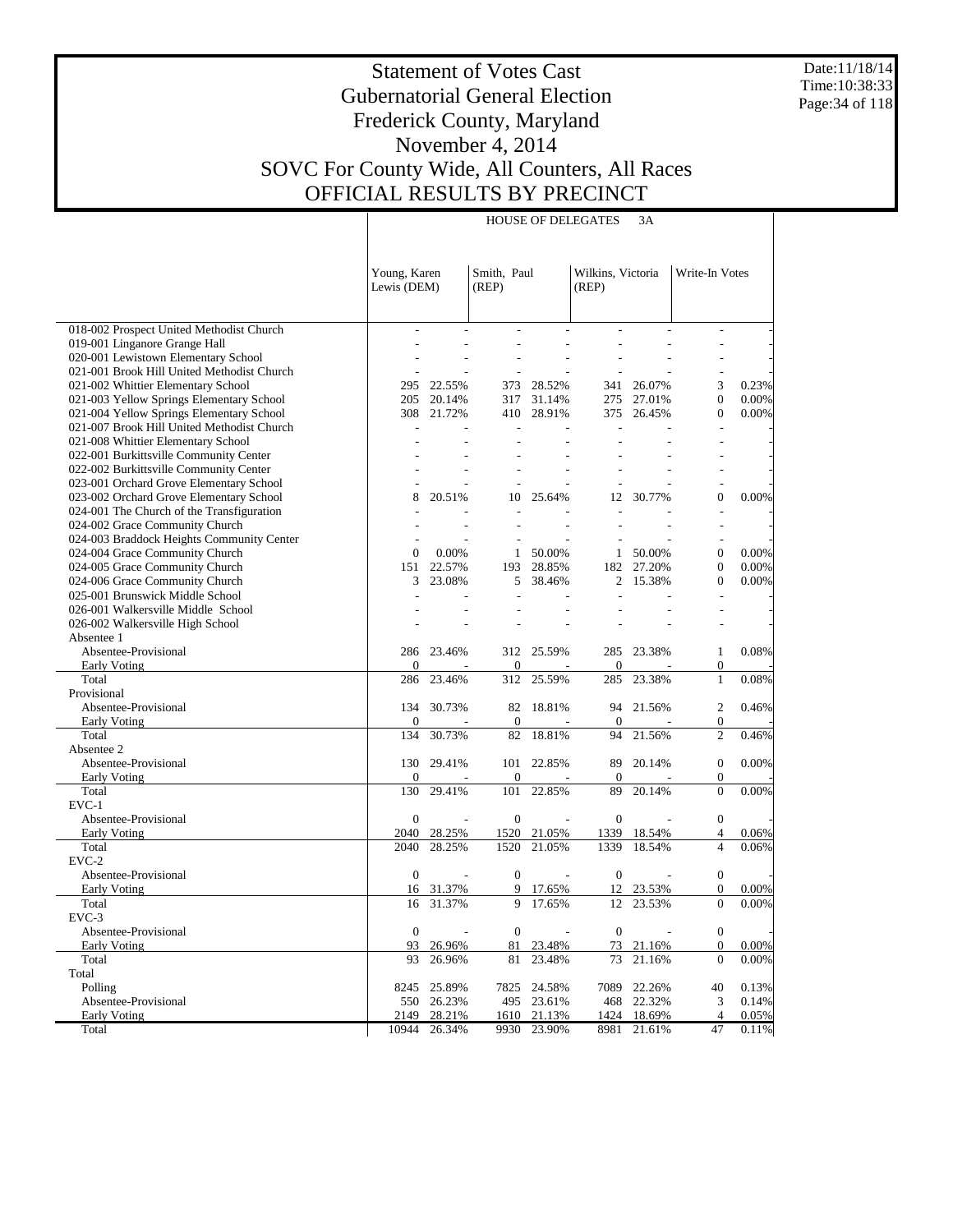Date:11/18/14 Time:10:38:33 Page:35 of 118

# Statement of Votes Cast Gubernatorial General Election Frederick County, Maryland November 4, 2014 SOVC For County Wide, All Counters, All Races OFFICIAL RESULTS BY PRECINCT

Τ

|                                                        | Reg.<br>Voters | Vote For     | Times<br>Counted | Total<br>Votes | Times<br><b>Blank</b><br>Voted | Times<br>Over<br>Voted | Number<br>Of<br>Under<br>Votes | Slater, Stephen<br>(DEM) |        |
|--------------------------------------------------------|----------------|--------------|------------------|----------------|--------------------------------|------------------------|--------------------------------|--------------------------|--------|
| Jurisdiction Wide                                      |                |              |                  |                |                                |                        |                                |                          |        |
| 001-001 Carroll Manor Elementary School                | 4354           | $\mathbf{1}$ | 2064             | 2000           | 64                             | $\boldsymbol{0}$       | $\boldsymbol{0}$               | 788                      | 39.40% |
| 001-002 Tuscarora High School                          | 2543           | $\mathbf{1}$ | 966              | 937            | 29                             | $\mathbf{0}$           | $\mathbf{0}$                   | 454                      | 48.45% |
| 002-001 Lincoln Elementary School                      |                |              |                  |                |                                |                        |                                |                          |        |
| 002-002 Lincoln Elementary School                      |                |              |                  |                |                                |                        |                                |                          |        |
| 002-003 Evangelical Lutheran Church                    |                |              |                  |                |                                |                        |                                |                          |        |
| 002-004 Hillcrest Elementary School Multipurpose Rm    |                |              |                  |                |                                |                        |                                |                          |        |
| 002-005 William R. Talley Recreation Center Armory - A |                |              |                  |                |                                |                        |                                |                          |        |
| 002-006 Ballenger Creek Middle School                  | 2582           | 1            | 1107             | 1063           | 44                             | $\mathbf{0}$           | $\mathbf{0}$                   | 474                      | 44.59% |
| 002-007 Thomas Johnson Middle School                   |                |              |                  |                |                                |                        |                                |                          |        |
| 002-008 Waverley Elementary School                     |                |              |                  |                |                                |                        |                                |                          |        |
| 002-009 William R. Talley Recreation Center Armory - B |                |              |                  |                |                                |                        |                                |                          |        |
| 002-010 Monocacy Middle School                         |                |              |                  |                |                                |                        |                                |                          |        |
| 002-011 North Frederick Elementary School              |                |              |                  |                |                                |                        |                                |                          |        |
| 002-012 Hillcrest Elementary School Gym                |                |              |                  |                |                                |                        |                                |                          |        |
| 002-013 Cornerstone Fellowship Church                  |                |              |                  | $\overline{a}$ |                                |                        |                                | $\overline{a}$           |        |
| 002-014 Ballenger Creek Elementary School              | 1290           | 1            | 568              | 543            | 25                             | $\mathbf{0}$           | $\mathbf{0}$                   | 259                      | 47.70% |
| 002-015 Monocacy Elementary School                     |                |              |                  |                |                                |                        |                                |                          |        |
| 002-016 Crestwood Middle School                        | 1856           | 1            | 685              | 664            | 21                             | $\mathbf{0}$           | $\mathbf{0}$                   | 413                      | 62.20% |
| 002-017 Cornerstone Fellowship Church                  |                |              |                  |                |                                |                        |                                |                          |        |
| 002-018 Church of Jesus Christ of Latter Day Saints    |                |              |                  |                |                                |                        |                                |                          |        |
| 003-001 Middletown Middle School                       |                |              |                  |                |                                |                        |                                |                          |        |
| 003-002 Middletown Elementary School                   |                |              |                  |                |                                |                        |                                |                          |        |
| 003-003 Middletown Primary School                      |                |              |                  |                |                                |                        |                                |                          |        |
| 004-001 Creagerstown Lutheran Parish Hall              |                |              |                  |                |                                |                        |                                |                          |        |
| 005-001 Emmitsburg Elementary School                   |                |              |                  |                |                                |                        |                                |                          |        |
| 006-001 Wolfsville Elementary School                   |                |              |                  |                |                                |                        |                                |                          |        |
| 007-001 Urbana Elementary School                       |                |              |                  |                |                                |                        |                                |                          |        |
| 007-002 Centerville Elementary School                  |                |              |                  |                |                                |                        |                                |                          |        |
| 007-003 Urbana High School                             |                |              |                  |                |                                |                        |                                | $\overline{a}$           |        |
| 007-004 Urbana Regional Library                        | 1858           | 1            | 669              | 646            | 23                             | $\mathbf{0}$           | $\boldsymbol{0}$               | 285                      | 44.12% |
| 007-005 St. Ignatius of Loyola Catholic Church         |                |              |                  |                |                                |                        |                                |                          |        |
| 007-006 St. Ignatius of Loyola Catholic Church         | $\overline{2}$ | 1            | $\mathbf{0}$     | $\mathbf{0}$   | $\boldsymbol{0}$               | $\mathbf{0}$           | $\boldsymbol{0}$               | $\mathbf{0}$             |        |
| 007-007 Urbana Regional Library                        | 282            | $\mathbf{1}$ | 113              | 104            | 9                              | $\boldsymbol{0}$       | $\boldsymbol{0}$               | 36                       | 34.62% |
| 008-001 Liberty Elementary School                      |                |              |                  |                |                                |                        |                                |                          |        |
| 009-001 New Market Middle School                       |                |              |                  |                |                                |                        |                                |                          |        |
| 009-002 Green Valley Elementary School                 |                |              |                  |                |                                |                        |                                |                          |        |
| 009-003 Oakdale Middle School                          | 539            | 1            | 226              | 216            | 10                             | $\boldsymbol{0}$       | $\boldsymbol{0}$               | 77                       | 35.65% |
| 009-004 Kemptown Elementary School                     |                |              |                  |                |                                |                        |                                |                          |        |
| 009-005 Linganore High School                          |                |              |                  |                |                                |                        |                                |                          |        |
| 009-006 Spring Ridge Elementary School Side A          |                |              |                  |                |                                |                        |                                |                          |        |
| 009-007 Deer Crossing Elementary School                |                |              |                  |                |                                |                        |                                |                          |        |
| 009-008 Spring Ridge Elementary School Side B          |                |              |                  |                |                                |                        |                                |                          |        |
|                                                        |                |              |                  |                |                                |                        |                                |                          |        |
| 009-009 Oakdale Middle School                          |                |              |                  |                |                                |                        |                                |                          |        |
| 010-001 Sabillasville Elementary School                |                |              |                  |                |                                |                        |                                |                          |        |
| 011-001 Woodsboro Elementary School                    |                |              |                  |                |                                |                        |                                |                          |        |
| 012-001 Faith Baptist Church                           |                |              |                  |                |                                |                        |                                |                          |        |
| 012-002 Faith Baptist Church                           |                |              |                  |                |                                |                        |                                |                          |        |
| 013-001 Mt. Pleasant Ruritan Club                      |                |              |                  |                |                                |                        |                                |                          |        |
| 013-002 Mt. Pleasant Ruritan Club                      |                |              |                  |                |                                |                        |                                |                          |        |
| 013-003 Mt. Pleasant Ruritan Club                      |                |              |                  |                |                                |                        |                                |                          |        |
| 014-001 Jefferson Ruritan Community Center             | 2975           | 1            | 1661             | 1599           | 62                             | $\boldsymbol{0}$       | $\boldsymbol{0}$               | 505                      | 31.58% |
| 014-002 Valley Elementary School                       | 449            | $\mathbf{1}$ | 231              | 222            | 9                              | $\mathbf{0}$           | $\mathbf{0}$                   | 71                       | 31.98% |
| 015-001 Thurmont Middle School                         |                |              |                  |                |                                |                        |                                |                          |        |
| 015-002 Thurmont Elementary School                     |                |              |                  |                |                                |                        |                                |                          |        |
| 016-001 Myersville Elementary School                   |                |              |                  |                |                                |                        |                                |                          |        |
| 017-001 Johnsville Methodist Hall                      |                |              |                  |                |                                |                        |                                |                          |        |
| 018-001 Twin Ridge Elementary School                   |                |              |                  |                |                                |                        |                                |                          |        |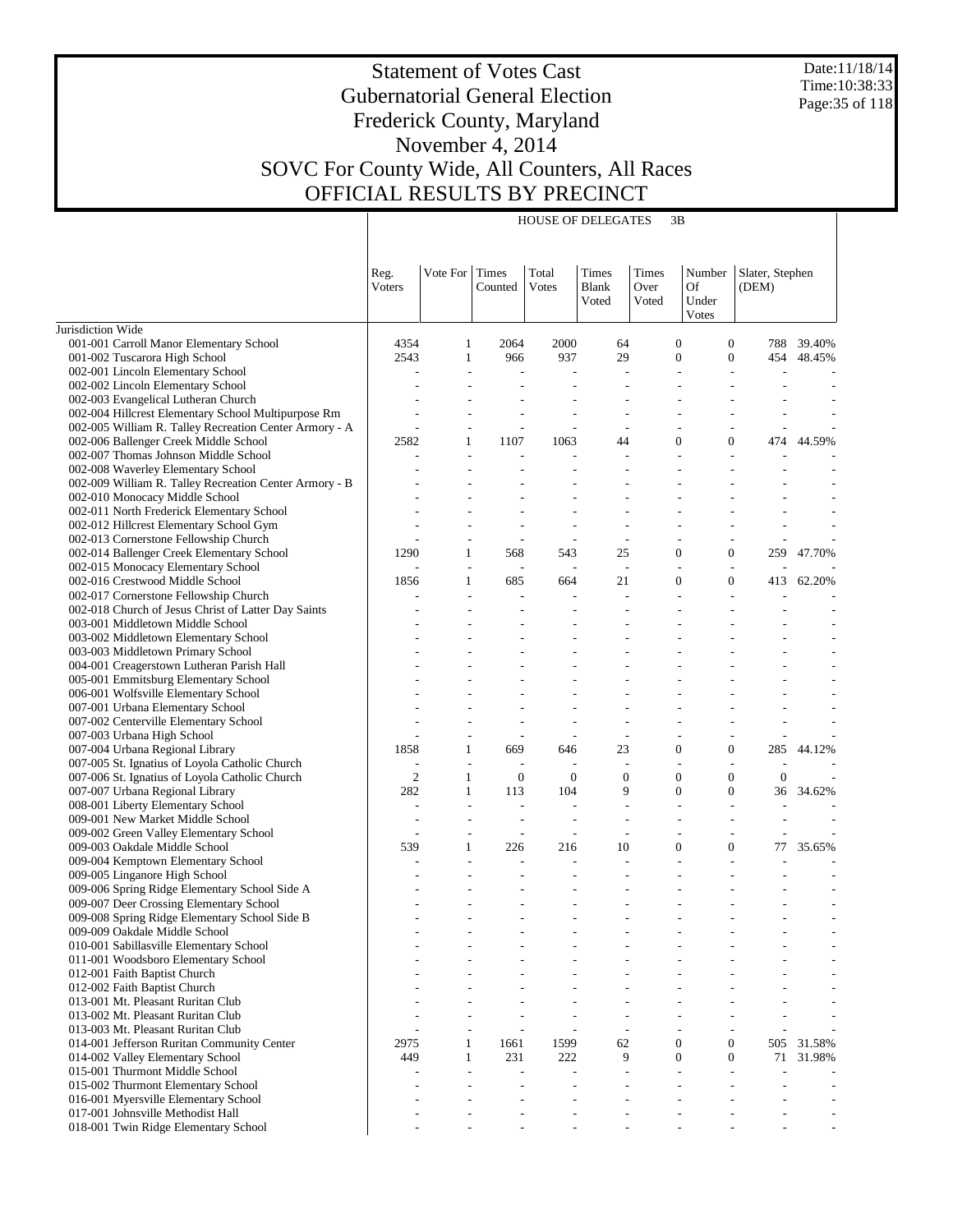Date:11/18/14 Time:10:38:33 Page: 36 of 118

#### Statement of Votes Cast Gubernatorial General Election Frederick County, Maryland November 4, 2014 SOVC For County Wide, All Counters, All Races OFFICIAL RESULTS BY PRECINCT HOUSE OF DELEGATES 3B

 $\overline{\phantom{a}}$ 

|                                                                                      | Reg.<br>Voters        | Vote For                       | <b>Times</b><br>Counted | Total<br><b>Votes</b> | Times<br><b>Blank</b><br>Voted | Times<br>Over<br>Voted       | Number<br>Of<br>Under<br>Votes     | Slater, Stephen<br>(DEM) |                  |
|--------------------------------------------------------------------------------------|-----------------------|--------------------------------|-------------------------|-----------------------|--------------------------------|------------------------------|------------------------------------|--------------------------|------------------|
| 018-002 Prospect United Methodist Church                                             |                       |                                |                         |                       |                                |                              |                                    |                          |                  |
| 019-001 Linganore Grange Hall                                                        |                       |                                |                         |                       |                                |                              |                                    |                          |                  |
| 020-001 Lewistown Elementary School                                                  |                       |                                |                         |                       |                                |                              |                                    |                          |                  |
| 021-001 Brook Hill United Methodist Church                                           |                       |                                |                         |                       |                                |                              |                                    |                          |                  |
| 021-002 Whittier Elementary School                                                   |                       |                                |                         |                       |                                |                              |                                    |                          |                  |
| 021-003 Yellow Springs Elementary School                                             |                       |                                |                         |                       |                                |                              |                                    |                          |                  |
| 021-004 Yellow Springs Elementary School                                             |                       | $\overline{a}$                 |                         |                       |                                |                              |                                    |                          |                  |
| 021-007 Brook Hill United Methodist Church                                           | 608                   | 1                              | 257                     | 248                   | 9                              | $\mathbf{0}$                 | $\mathbf{0}$                       | 83                       | 33.47%           |
| 021-008 Whittier Elementary School                                                   | 17                    | $\mathbf{1}$                   | 7                       | 6                     | $\mathbf{1}$                   | $\Omega$                     | $\mathbf{0}$                       | 1                        | 16.67%           |
| 022-001 Burkittsville Community Center                                               |                       | ÷.                             |                         | $\overline{a}$        | L.                             | L.                           |                                    |                          |                  |
| 022-002 Burkittsville Community Center                                               | 3602                  | L,<br>$\mathbf{1}$             | 1606                    | L.<br>1549            | L,<br>57                       | L,<br>$\mathbf{0}$           | $\mathbf{0}$                       |                          |                  |
| 023-001 Orchard Grove Elementary School                                              |                       | L,                             |                         |                       | L,                             | L,                           |                                    | 645                      | 41.64%           |
| 023-002 Orchard Grove Elementary School<br>024-001 The Church of the Transfiguration | 1720                  | $\mathbf{1}$                   | 865                     | 816                   | 49                             | $\theta$                     | $\theta$                           | 328                      | 40.20%           |
| 024-002 Grace Community Church                                                       | 905                   | 1                              | 394                     | 373                   | 21                             | $\boldsymbol{0}$             | $\boldsymbol{0}$                   | 154                      | 41.29%           |
| 024-003 Braddock Heights Community Center                                            | 536                   | $\mathbf{1}$                   | 303                     | 291                   | 12                             | $\mathbf{0}$                 | $\mathbf{0}$                       | 125                      | 42.96%           |
| 024-004 Grace Community Church                                                       |                       |                                |                         |                       |                                |                              |                                    |                          |                  |
| 024-005 Grace Community Church                                                       |                       |                                |                         |                       |                                |                              |                                    |                          |                  |
| 024-006 Grace Community Church                                                       |                       |                                |                         |                       |                                |                              |                                    |                          |                  |
| 025-001 Brunswick Middle School                                                      |                       |                                |                         |                       |                                |                              |                                    |                          |                  |
| 026-001 Walkersville Middle School                                                   |                       | $\overline{a}$                 |                         | L.                    |                                |                              |                                    |                          |                  |
| 026-002 Walkersville High School                                                     |                       |                                |                         |                       |                                |                              |                                    |                          |                  |
| Absentee 1                                                                           |                       |                                |                         |                       |                                |                              |                                    |                          |                  |
| Absentee-Provisional                                                                 | 26118                 | $\mathbf{1}$                   | 238                     | 225                   | 13                             | $\boldsymbol{0}$             | $\overline{0}$                     | 110                      | 48.89%           |
| Early Voting                                                                         | 26118                 | 1                              | $\boldsymbol{0}$        | $\boldsymbol{0}$      | $\boldsymbol{0}$               | $\boldsymbol{0}$             | $\boldsymbol{0}$                   | $\mathbf{0}$             |                  |
| Total                                                                                | $\Omega$              | $\overline{c}$                 | 238                     | 225                   | 13                             | $\theta$                     | $\theta$                           | 110                      | 48.89%           |
| Provisional                                                                          |                       |                                |                         |                       |                                |                              |                                    |                          |                  |
| Absentee-Provisional                                                                 | 26118                 | $\mathbf{1}$                   | 160                     | 133                   | 27                             | $\boldsymbol{0}$             | $\boldsymbol{0}$                   | 63                       | 47.37%           |
| <b>Early Voting</b>                                                                  | 26118                 | $\mathbf{1}$                   | $\mathbf{0}$            | $\mathbf{0}$          | $\mathbf{0}$                   | $\mathbf{0}$                 | $\overline{0}$                     | $\mathbf{0}$             |                  |
| Total                                                                                | $\Omega$              | $\overline{c}$                 | 160                     | 133                   | 27                             | $\theta$                     | $\theta$                           | 63                       | 47.37%           |
| Absentee 2                                                                           |                       |                                |                         |                       |                                |                              |                                    |                          |                  |
| Absentee-Provisional                                                                 | 26118                 | $\mathbf{1}$                   | 110                     | 106                   | $\overline{4}$                 | $\boldsymbol{0}$             | $\boldsymbol{0}$                   | 54                       | 50.94%           |
| <b>Early Voting</b>                                                                  | 26118                 | $\mathbf{1}$                   | $\mathbf{0}$            | $\mathbf{0}$          | $\boldsymbol{0}$               | $\mathbf{0}$                 | $\overline{0}$                     | $\overline{0}$           |                  |
| Total                                                                                | $\Omega$              | $\overline{c}$                 | 110                     | 106                   | $\overline{4}$                 | $\theta$                     | $\Omega$                           | 54                       | 50.94%           |
| $EVC-1$                                                                              |                       |                                |                         |                       |                                |                              |                                    |                          |                  |
| Absentee-Provisional                                                                 | 26118                 | $\mathbf{1}$                   | $\boldsymbol{0}$        | $\boldsymbol{0}$      | $\boldsymbol{0}$               | $\boldsymbol{0}$             | $\boldsymbol{0}$                   | $\mathbf{0}$             |                  |
| <b>Early Voting</b><br>Total                                                         | 26118<br>$\mathbf{0}$ | $\mathbf{1}$<br>$\overline{c}$ | 1093<br>1093            | 1062<br>1062          | 31<br>31                       | $\boldsymbol{0}$<br>$\theta$ | $\boldsymbol{0}$<br>$\overline{0}$ | 596<br>596               | 56.12%<br>56.12% |
| $EVC-2$                                                                              |                       |                                |                         |                       |                                |                              |                                    |                          |                  |
| Absentee-Provisional                                                                 | 26118                 | $\mathbf{1}$                   | $\boldsymbol{0}$        | $\boldsymbol{0}$      | $\boldsymbol{0}$               | $\boldsymbol{0}$             | $\boldsymbol{0}$                   | $\boldsymbol{0}$         |                  |
| <b>Early Voting</b>                                                                  | 26118                 | $\mathbf{1}$                   | 14                      | 14                    | $\boldsymbol{0}$               | $\boldsymbol{0}$             | $\boldsymbol{0}$                   | 5                        | 35.71%           |
| Total                                                                                | $\mathbf{0}$          | $\overline{c}$                 | 14                      | 14                    | $\mathbf{0}$                   | $\mathbf{0}$                 | $\overline{0}$                     | 5                        | 35.71%           |
| $EVC-3$                                                                              |                       |                                |                         |                       |                                |                              |                                    |                          |                  |
| Absentee-Provisional                                                                 | 26118                 | $\mathbf{1}$                   | $\overline{0}$          | $\overline{0}$        | $\overline{0}$                 | $\boldsymbol{0}$             | $\boldsymbol{0}$                   | $\mathbf{0}$             |                  |
| <b>Early Voting</b>                                                                  | 26118                 | $\mathbf{1}$                   | 553                     | 541                   | 12                             | $\boldsymbol{0}$             | $\boldsymbol{0}$                   | 292                      | 53.97%           |
| Total                                                                                | $\mathbf{0}$          | $\overline{c}$                 | 553                     | 541                   | 12                             | $\Omega$                     | $\theta$                           | 292                      | 53.97%           |
| Total                                                                                |                       |                                |                         |                       |                                |                              |                                    |                          |                  |
| Polling                                                                              | 26118                 | 17                             | 11722                   | 11277                 | 445                            | $\boldsymbol{0}$             | $\boldsymbol{0}$                   | 4698                     | 41.66%           |
| Absentee-Provisional                                                                 | 156708                | 6                              | 508                     | 464                   | 44                             | $\mathbf{0}$                 | $\boldsymbol{0}$                   | 227                      | 48.92%           |
| Early Voting                                                                         | 156708                | 6                              | 1660                    | 1617                  | 43                             | $\Omega$                     | $\overline{0}$                     | 893                      | 55.23%           |
| Total                                                                                | 26118                 | 29                             | 13890                   | 13358                 | 532                            | $\Omega$                     | $\overline{0}$                     | 5818                     | 43.55%           |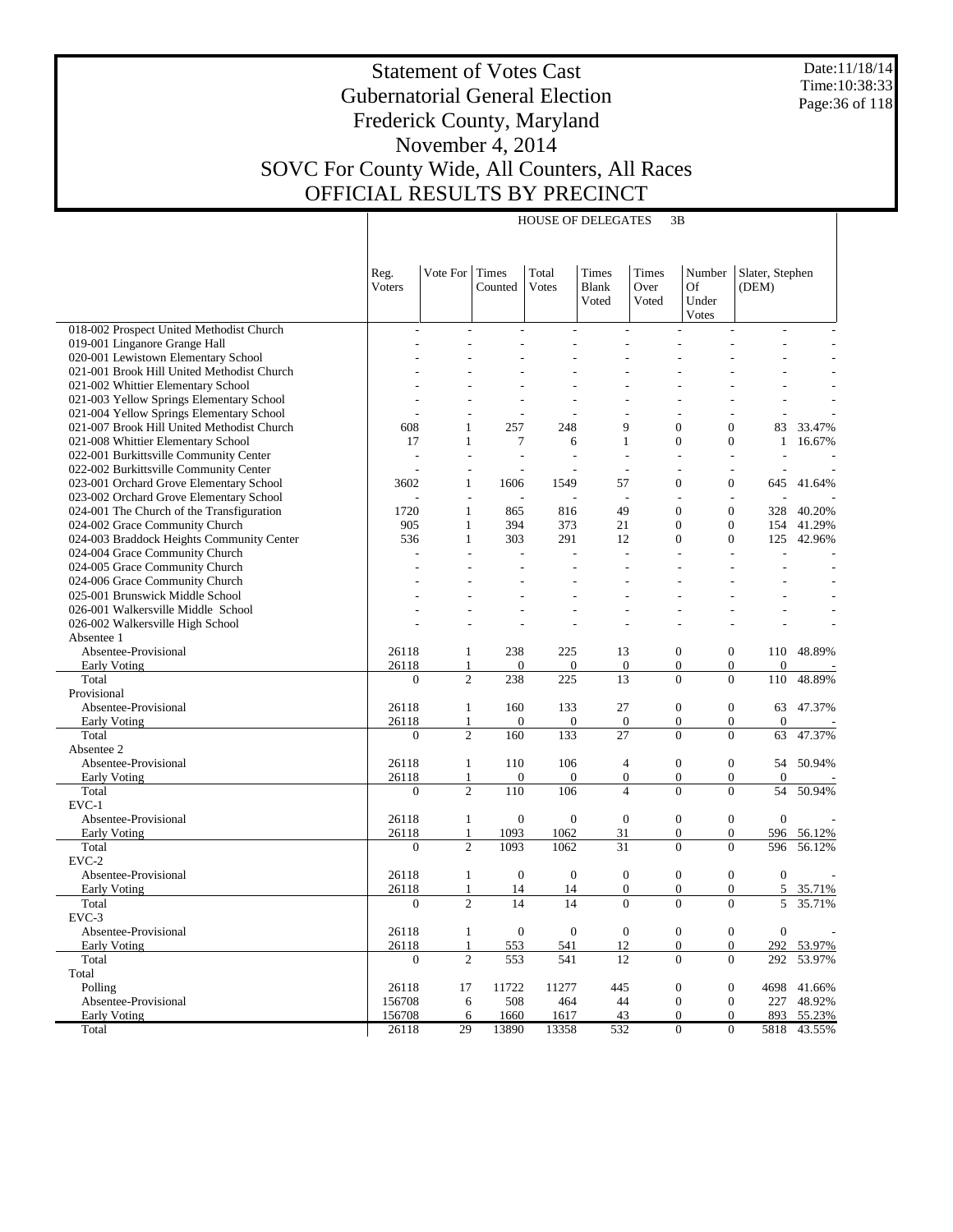Date:11/18/14 Time:10:38:33 Page:37 of 118

## Statement of Votes Cast Gubernatorial General Election Frederick County, Maryland November 4, 2014 SOVC For County Wide, All Counters, All Races OFFICIAL RESULTS BY PRECINCT

| HOUSE OF DELEGATES 3B

|                                                                                      | Folden, William<br>(REP) |             | Write-In Votes |       |
|--------------------------------------------------------------------------------------|--------------------------|-------------|----------------|-------|
| Jurisdiction Wide                                                                    |                          |             |                |       |
| 001-001 Carroll Manor Elementary School                                              |                          | 1212 60.60% | $\overline{0}$ | 0.00% |
| 001-002 Tuscarora High School                                                        |                          | 481 51.33%  | $\overline{2}$ | 0.21% |
| 002-001 Lincoln Elementary School                                                    |                          |             | $\overline{a}$ |       |
| 002-002 Lincoln Elementary School                                                    |                          |             |                |       |
| 002-003 Evangelical Lutheran Church                                                  |                          |             |                |       |
| 002-004 Hillcrest Elementary School Multipurpose Rm                                  |                          |             |                |       |
| 002-005 William R. Talley Recreation Center Armory - A                               | ÷                        |             |                |       |
| 002-006 Ballenger Creek Middle School                                                |                          | 587 55.22%  | 2              | 0.19% |
| 002-007 Thomas Johnson Middle School                                                 |                          |             | $\overline{a}$ |       |
| 002-008 Waverley Elementary School                                                   |                          |             |                |       |
| 002-009 William R. Talley Recreation Center Armory - B                               |                          |             |                |       |
| 002-010 Monocacy Middle School                                                       |                          |             |                |       |
| 002-011 North Frederick Elementary School<br>002-012 Hillcrest Elementary School Gym |                          |             |                |       |
| 002-013 Cornerstone Fellowship Church                                                | $\sim$                   |             |                |       |
| 002-014 Ballenger Creek Elementary School                                            |                          | 281 51.75%  | 3              | 0.55% |
| 002-015 Monocacy Elementary School                                                   |                          |             | $\blacksquare$ |       |
| 002-016 Crestwood Middle School                                                      |                          | 250 37.65%  | 1              | 0.15% |
| 002-017 Cornerstone Fellowship Church                                                |                          |             |                |       |
| 002-018 Church of Jesus Christ of Latter Day Saints                                  |                          |             |                |       |
| 003-001 Middletown Middle School                                                     |                          |             |                |       |
| 003-002 Middletown Elementary School                                                 |                          |             |                |       |
| 003-003 Middletown Primary School                                                    |                          |             |                |       |
| 004-001 Creagerstown Lutheran Parish Hall                                            |                          |             |                |       |
| 005-001 Emmitsburg Elementary School                                                 |                          |             |                |       |
| 006-001 Wolfsville Elementary School                                                 |                          |             |                |       |
| 007-001 Urbana Elementary School                                                     |                          |             |                |       |
| 007-002 Centerville Elementary School                                                |                          |             |                |       |
| 007-003 Urbana High School                                                           |                          |             |                |       |
| 007-004 Urbana Regional Library                                                      |                          | 360 55.73%  | 1              | 0.15% |
| 007-005 St. Ignatius of Loyola Catholic Church                                       |                          |             | $\overline{a}$ |       |
| 007-006 St. Ignatius of Loyola Catholic Church                                       | $\mathbf{0}$             |             | 0              |       |
| 007-007 Urbana Regional Library                                                      |                          | 68 65.38%   | 0              | 0.00% |
| 008-001 Liberty Elementary School                                                    |                          |             |                |       |
| 009-001 New Market Middle School                                                     | $\overline{a}$           |             |                |       |
| 009-002 Green Valley Elementary School                                               |                          |             |                |       |
| 009-003 Oakdale Middle School                                                        |                          | 139 64.35%  | 0              | 0.00% |
| 009-004 Kemptown Elementary School                                                   |                          |             |                |       |
| 009-005 Linganore High School<br>009-006 Spring Ridge Elementary School Side A       |                          |             |                |       |
| 009-007 Deer Crossing Elementary School                                              |                          |             |                |       |
| 009-008 Spring Ridge Elementary School Side B                                        |                          |             |                |       |
| 009-009 Oakdale Middle School                                                        |                          |             |                |       |
| 010-001 Sabillasville Elementary School                                              |                          |             |                |       |
| 011-001 Woodsboro Elementary School                                                  |                          |             |                |       |
| 012-001 Faith Baptist Church                                                         |                          |             |                |       |
| 012-002 Faith Baptist Church                                                         |                          |             |                |       |
| 013-001 Mt. Pleasant Ruritan Club                                                    |                          |             |                |       |
| 013-002 Mt. Pleasant Ruritan Club                                                    |                          |             |                |       |
| 013-003 Mt. Pleasant Ruritan Club                                                    |                          |             |                |       |
| 014-001 Jefferson Ruritan Community Center                                           |                          | 1089 68.11% | 5              | 0.31% |
| 014-002 Valley Elementary School                                                     |                          | 151 68.02%  | 0              | 0.00% |
| 015-001 Thurmont Middle School                                                       |                          |             |                |       |
| 015-002 Thurmont Elementary School                                                   |                          |             |                |       |
| 016-001 Myersville Elementary School                                                 |                          |             |                |       |
| 017-001 Johnsville Methodist Hall                                                    |                          |             |                |       |
| 018-001 Twin Ridge Elementary School                                                 |                          |             |                |       |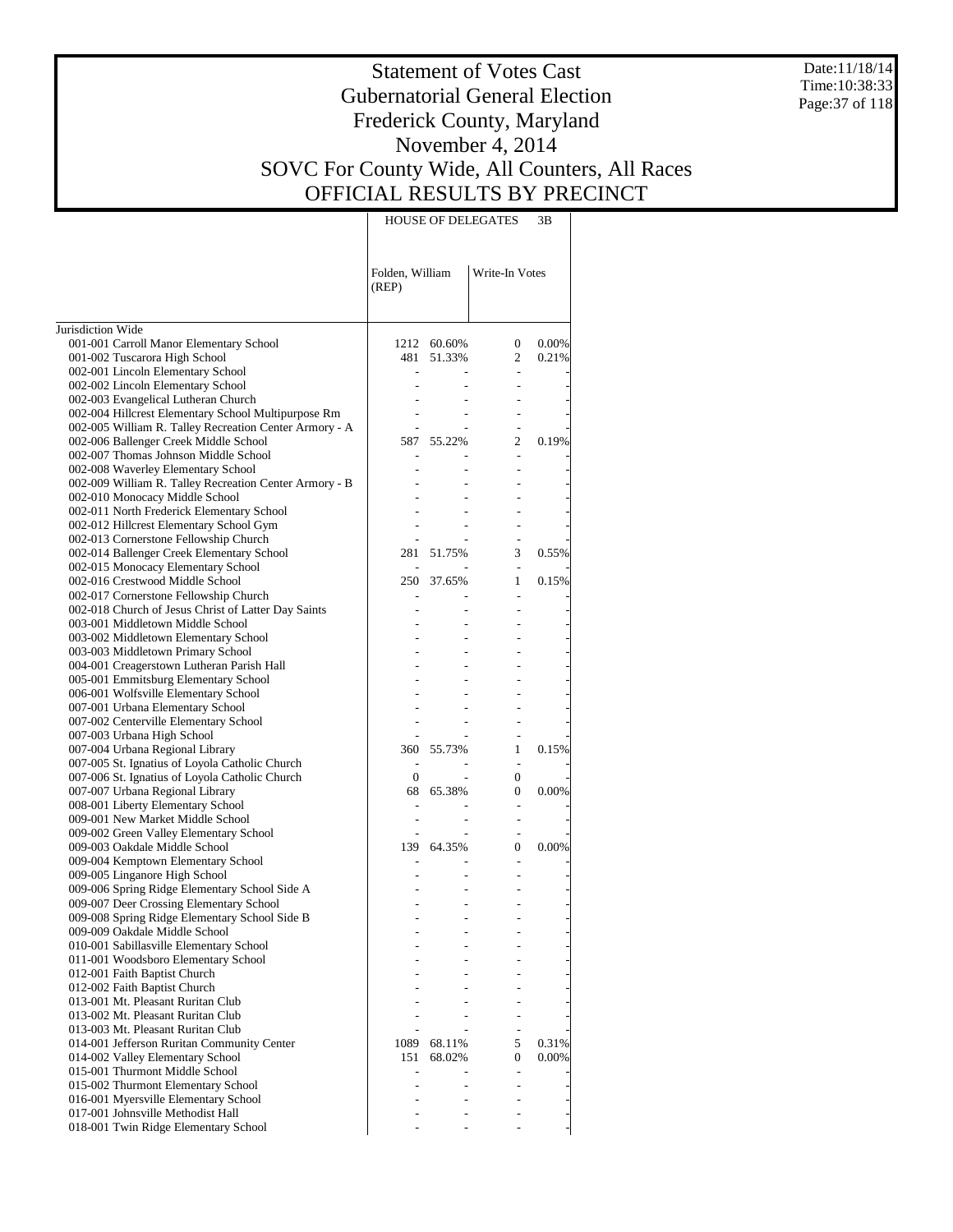Date:11/18/14 Time:10:38:33 Page:38 of 118

# Statement of Votes Cast Gubernatorial General Election Frederick County, Maryland November 4, 2014 SOVC For County Wide, All Counters, All Races OFFICIAL RESULTS BY PRECINCT

| HOUSE OF DELEGATES 3B

|                                                                      | Folden, William<br>(REP) |            | Write-In Votes           |          |
|----------------------------------------------------------------------|--------------------------|------------|--------------------------|----------|
|                                                                      |                          |            |                          |          |
| 018-002 Prospect United Methodist Church                             |                          |            |                          |          |
| 019-001 Linganore Grange Hall<br>020-001 Lewistown Elementary School |                          |            |                          |          |
| 021-001 Brook Hill United Methodist Church                           |                          |            |                          |          |
| 021-002 Whittier Elementary School                                   |                          |            |                          |          |
| 021-003 Yellow Springs Elementary School                             |                          |            |                          |          |
| 021-004 Yellow Springs Elementary School                             |                          |            |                          |          |
| 021-007 Brook Hill United Methodist Church                           |                          | 164 66.13% | 1                        | 0.40%    |
| 021-008 Whittier Elementary School                                   |                          | 5 83.33%   | $\overline{0}$           | 0.00%    |
| 022-001 Burkittsville Community Center                               |                          |            |                          |          |
| 022-002 Burkittsville Community Center                               |                          |            | $\overline{a}$           |          |
| 023-001 Orchard Grove Elementary School                              |                          | 904 58.36% | $\boldsymbol{0}$         | 0.00%    |
| 023-002 Orchard Grove Elementary School                              |                          |            |                          |          |
| 024-001 The Church of the Transfiguration                            |                          | 488 59.80% | $\mathbf{0}$             | 0.00%    |
| 024-002 Grace Community Church                                       |                          | 218 58.45% | 1                        | 0.27%    |
| 024-003 Braddock Heights Community Center                            |                          | 166 57.04% | $\Omega$                 | 0.00%    |
| 024-004 Grace Community Church                                       |                          |            |                          |          |
| 024-005 Grace Community Church                                       |                          |            |                          |          |
| 024-006 Grace Community Church                                       |                          |            |                          |          |
| 025-001 Brunswick Middle School                                      |                          |            |                          |          |
| 026-001 Walkersville Middle School                                   |                          |            |                          |          |
| 026-002 Walkersville High School                                     |                          |            |                          |          |
| Absentee 1                                                           |                          |            |                          |          |
| Absentee-Provisional                                                 |                          | 115 51.11% | $\mathbf{0}$             | 0.00%    |
| Early Voting                                                         | 0                        |            | $\Omega$                 |          |
| Total                                                                |                          | 115 51.11% | $\Omega$                 | 0.00%    |
| Provisional                                                          |                          |            |                          |          |
| Absentee-Provisional                                                 | 69                       | 51.88%     | $\mathbf{1}$<br>$\theta$ | 0.75%    |
| Early Voting<br>Total                                                | $\Omega$<br>69           | 51.88%     | $\mathbf{1}$             | 0.75%    |
| Absentee 2                                                           |                          |            |                          |          |
| Absentee-Provisional                                                 | 52                       | 49.06%     | $\mathbf{0}$             | 0.00%    |
| Early Voting                                                         | $\mathbf{0}$             |            | $\overline{0}$           |          |
| Total                                                                | 52                       | 49.06%     | $\Omega$                 | 0.00%    |
| $EVC-1$                                                              |                          |            |                          |          |
| Absentee-Provisional                                                 | $\mathbf{0}$             |            | $\mathbf{0}$             |          |
| Early Voting                                                         | 465                      | 43.79%     | 1                        | 0.09%    |
| Total                                                                | 465                      | 43.79%     | $\mathbf{1}$             | 0.09%    |
| $EVC-2$                                                              |                          |            |                          |          |
| Absentee-Provisional                                                 | $\theta$                 |            | $\Omega$                 |          |
| Early Voting                                                         | 9                        | 64.29%     | $\boldsymbol{0}$         | 0.00%    |
| Total                                                                | 9                        | 64.29%     | $\boldsymbol{0}$         | 0.00%    |
| $EVC-3$                                                              |                          |            |                          |          |
| Absentee-Provisional                                                 | $\mathbf{0}$             |            | $\mathbf{0}$             |          |
| Early Voting                                                         | 249                      | 46.03%     | $\theta$                 | $0.00\%$ |
| Total                                                                | 249                      | 46.03%     | $\theta$                 | 0.00%    |
| Total                                                                |                          |            |                          |          |
| Polling                                                              | 6563                     | 58.20%     | 16                       | 0.14%    |
| Absentee-Provisional                                                 |                          | 236 50.86% | 1                        | 0.22%    |
| Early Voting                                                         | 723                      | 44.71%     | 1                        | 0.06%    |
| Total                                                                | 7522                     | 56.31%     | 18                       | 0.13%    |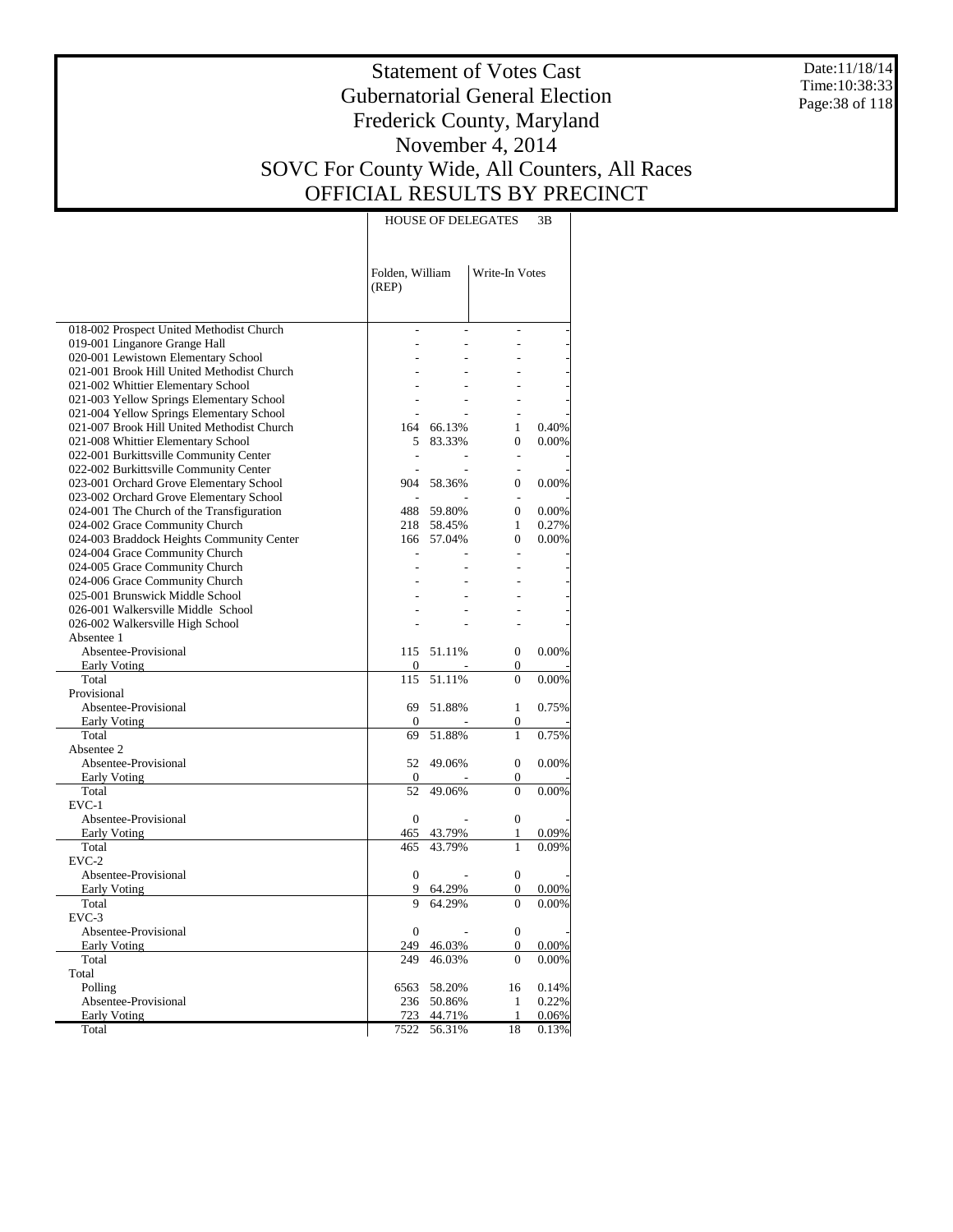Date:11/18/14 Time:10:38:33 Page:39 of 118

 $\overline{\phantom{a}}$ 

#### Statement of Votes Cast Gubernatorial General Election Frederick County, Maryland November 4, 2014 SOVC For County Wide, All Counters, All Races OFFICIAL RESULTS BY PRECINCT HOUSE OF DELEGATES 4  $\top$

|                                                                                                               | Reg.<br>Voters           | Vote For                 | Times<br>Counted         | Total<br><b>V</b> otes | Times<br><b>Blank</b><br>Voted | Times<br>Over<br>Voted   | Number<br>Of<br>Under<br>Votes                     | Stanton, Gene<br>(DEM)                               |                          |
|---------------------------------------------------------------------------------------------------------------|--------------------------|--------------------------|--------------------------|------------------------|--------------------------------|--------------------------|----------------------------------------------------|------------------------------------------------------|--------------------------|
| Jurisdiction Wide                                                                                             |                          |                          |                          |                        |                                |                          |                                                    |                                                      |                          |
| 001-001 Carroll Manor Elementary School                                                                       |                          |                          |                          |                        |                                |                          |                                                    |                                                      |                          |
| 001-002 Tuscarora High School                                                                                 |                          |                          |                          |                        |                                |                          |                                                    |                                                      |                          |
| 002-001 Lincoln Elementary School                                                                             |                          |                          |                          |                        | $\overline{a}$                 |                          |                                                    | $\overline{a}$                                       |                          |
| 002-002 Lincoln Elementary School                                                                             |                          |                          |                          |                        |                                |                          |                                                    |                                                      |                          |
| 002-003 Evangelical Lutheran Church                                                                           |                          | L.                       |                          |                        | ÷.                             |                          | $\overline{a}$                                     | $\overline{a}$                                       |                          |
| 002-004 Hillcrest Elementary School Multipurpose Rm<br>002-005 William R. Talley Recreation Center Armory - A |                          | L,                       |                          |                        | $\overline{a}$                 |                          | $\overline{a}$                                     | $\overline{a}$                                       |                          |
| 002-006 Ballenger Creek Middle School                                                                         |                          |                          |                          |                        |                                |                          |                                                    |                                                      |                          |
| 002-007 Thomas Johnson Middle School                                                                          |                          | L,                       | $\overline{a}$           |                        | $\overline{a}$                 | $\overline{a}$           | $\overline{a}$                                     | $\overline{a}$<br>٠                                  |                          |
| 002-008 Waverley Elementary School                                                                            |                          |                          |                          |                        |                                |                          |                                                    |                                                      |                          |
| 002-009 William R. Talley Recreation Center Armory - B                                                        |                          | L.                       |                          |                        | ÷.                             |                          | $\overline{a}$                                     | $\overline{a}$                                       |                          |
| 002-010 Monocacy Middle School                                                                                |                          |                          |                          |                        |                                |                          |                                                    |                                                      |                          |
| 002-011 North Frederick Elementary School                                                                     |                          | L,                       |                          |                        | $\overline{a}$                 | $\overline{a}$           | $\overline{a}$                                     | $\overline{a}$                                       |                          |
| 002-012 Hillcrest Elementary School Gym                                                                       |                          |                          |                          |                        |                                |                          |                                                    |                                                      |                          |
| 002-013 Cornerstone Fellowship Church                                                                         |                          | L.                       |                          |                        | ÷.                             |                          | $\overline{a}$                                     | $\overline{a}$                                       |                          |
| 002-014 Ballenger Creek Elementary School                                                                     |                          |                          |                          |                        |                                |                          |                                                    |                                                      |                          |
| 002-015 Monocacy Elementary School                                                                            |                          | L,                       |                          |                        | $\overline{a}$                 |                          | $\overline{a}$                                     | ÷,                                                   |                          |
| 002-016 Crestwood Middle School                                                                               |                          |                          |                          |                        |                                |                          |                                                    |                                                      |                          |
| 002-017 Cornerstone Fellowship Church                                                                         | ÷,                       | L,                       | $\overline{a}$           |                        | $\overline{a}$                 | $\overline{a}$           | $\overline{a}$                                     | $\overline{a}$                                       |                          |
| 002-018 Church of Jesus Christ of Latter Day Saints                                                           |                          | $\overline{a}$           | $\overline{a}$           |                        | $\overline{\phantom{a}}$       | $\overline{a}$           | $\overline{a}$                                     | $\sim$<br>$\overline{a}$                             |                          |
| 003-001 Middletown Middle School                                                                              | 1896                     | 3                        | 970                      | 2235                   | 23                             |                          | $\boldsymbol{0}$<br>606                            | 325                                                  | 14.54%                   |
| 003-002 Middletown Elementary School                                                                          | 3225                     | 3                        | 1631                     | 3756                   | 45                             |                          | $\boldsymbol{0}$<br>1002                           | 543                                                  | 14.46%                   |
| 003-003 Middletown Primary School<br>004-001 Creagerstown Lutheran Parish Hall                                | 2107<br>759              | 3<br>3                   | 1014<br>392              | 2366<br>933            | 18<br>14                       |                          | $\boldsymbol{0}$<br>622<br>$\boldsymbol{0}$<br>201 | 91                                                   | 349 14.75%<br>9.75%      |
| 005-001 Emmitsburg Elementary School                                                                          | 3113                     | 3                        | 1457                     | 3359                   | 54                             |                          | $\boldsymbol{0}$<br>850                            | 447                                                  | 13.31%                   |
| 006-001 Wolfsville Elementary School                                                                          | 1399                     | 3                        | 796                      | 1862                   | 18                             |                          | $\boldsymbol{0}$<br>472                            |                                                      | 202 10.85%               |
| 007-001 Urbana Elementary School                                                                              | 1776                     | 3                        | 809                      | 1714                   | 42                             |                          | $\boldsymbol{0}$<br>587                            | 333                                                  | 19.43%                   |
| 007-002 Centerville Elementary School                                                                         | 3971                     | 3                        | 1512                     | 3167                   | 49                             |                          | $\boldsymbol{0}$<br>1222                           | 741                                                  | 23.40%                   |
| 007-003 Urbana High School                                                                                    | 2345                     | 3                        | 1064                     | 2329                   | 37                             |                          | $\mathbf{0}$<br>752                                |                                                      | 472 20.27%               |
| 007-004 Urbana Regional Library                                                                               | $\overline{a}$           | L,                       | $\overline{a}$           |                        |                                | $\overline{a}$           | $\overline{a}$<br>$\sim$                           | $\overline{\phantom{a}}$                             |                          |
| 007-005 St. Ignatius of Loyola Catholic Church                                                                | 81                       | 3                        | 46                       | 100                    |                                | 4                        | $\mathbf{0}$<br>26                                 |                                                      | 12 12.00%                |
| 007-006 St. Ignatius of Loyola Catholic Church                                                                | $\overline{a}$           | $\overline{a}$           | $\overline{\phantom{a}}$ |                        | ÷,                             | $\overline{\phantom{a}}$ | $\overline{a}$                                     | $\overline{a}$<br>$\overline{a}$                     |                          |
| 007-007 Urbana Regional Library                                                                               | $\overline{a}$           | $\overline{a}$           | $\overline{\phantom{a}}$ |                        | $\overline{a}$                 | $\overline{\phantom{a}}$ | $\overline{\phantom{a}}$                           | $\sim$<br>$\overline{\phantom{a}}$                   |                          |
| 008-001 Liberty Elementary School                                                                             | 1706                     | 3                        | 881                      | 2056                   | 28                             |                          | $\boldsymbol{0}$<br>503                            |                                                      | 248 12.06%               |
| 009-001 New Market Middle School                                                                              | 2793                     | 3                        | 1395                     | 3144                   | 49                             |                          | $\boldsymbol{0}$<br>894                            | 459                                                  | 14.60%                   |
| 009-002 Green Valley Elementary School                                                                        | 3177                     | 3                        | 1567                     | 3496                   | 54                             |                          | $\boldsymbol{0}$<br>1043                           | 585                                                  | 16.73%                   |
| 009-003 Oakdale Middle School                                                                                 | $\overline{\phantom{a}}$ | $\overline{\phantom{a}}$ | $\overline{a}$           |                        |                                | $\overline{\phantom{a}}$ | $\overline{a}$<br>$\sim$                           | $\overline{\phantom{a}}$                             |                          |
| 009-004 Kemptown Elementary School<br>009-005 Linganore High School                                           | 3174                     | 3<br>3                   | 1526<br>679              | 3507<br>1530           | 64                             |                          | $\boldsymbol{0}$<br>879<br>$\mathbf{0}$<br>438     |                                                      | 546 15.57%<br>253 16.54% |
| 009-006 Spring Ridge Elementary School Side A                                                                 | 1352                     | L,                       | $\overline{\phantom{a}}$ |                        | 23                             | $\overline{\phantom{a}}$ | $\overline{\phantom{a}}$<br>$\sim$                 | $\sim$                                               |                          |
| 009-007 Deer Crossing Elementary School                                                                       | 3684                     | 3                        | 1746                     | 3879                   | 56                             |                          | $\mathbf{0}$<br>1191                               | 657                                                  | 16.94%                   |
| 009-008 Spring Ridge Elementary School Side B                                                                 | $\overline{a}$           | $\overline{\phantom{a}}$ | $\overline{\phantom{a}}$ |                        |                                | $\overline{\phantom{a}}$ | $\overline{\phantom{a}}$                           | $\tilde{\phantom{a}}$<br>$\overline{\phantom{a}}$    |                          |
| 009-009 Oakdale Middle School                                                                                 | $\overline{\phantom{a}}$ | $\overline{\phantom{a}}$ | $\overline{\phantom{a}}$ |                        | $\overline{\phantom{a}}$       | $\overline{a}$           | $\overline{\phantom{a}}$                           | $\overline{\phantom{a}}$<br>$\overline{\phantom{a}}$ |                          |
| 010-001 Sabillasville Elementary School                                                                       | 1369                     | 3                        | 673                      | 1591                   | 20                             |                          | $\boldsymbol{0}$<br>368                            | 153                                                  | 9.62%                    |
| 011-001 Woodsboro Elementary School                                                                           | 2130                     | 3                        | 1103                     | 2585                   | 45                             |                          | $\boldsymbol{0}$<br>589                            | 296                                                  | 11.45%                   |
| 012-001 Faith Baptist Church                                                                                  | 2303                     | 3                        | 1030                     | 2272                   | 33                             |                          | $\boldsymbol{0}$<br>719                            | 391                                                  | 17.21%                   |
| 012-002 Faith Baptist Church                                                                                  | 1                        | 3                        | 1                        |                        | 1                              | $\boldsymbol{0}$         | $\boldsymbol{0}$<br>2                              |                                                      | 1 100.00%                |
| 013-001 Mt. Pleasant Ruritan Club                                                                             | 3627                     | 3                        | 1732                     | 3801                   | 63                             |                          | $\boldsymbol{0}$<br>1206                           | 658                                                  | 17.31%                   |
| 013-002 Mt. Pleasant Ruritan Club                                                                             |                          | $\overline{a}$           | $\overline{a}$           |                        | $\overline{a}$                 | $\overline{a}$           | $\overline{a}$                                     | $\overline{a}$<br>٠                                  |                          |
| 013-003 Mt. Pleasant Ruritan Club                                                                             | ٠                        | L,                       | $\overline{a}$           |                        | $\overline{a}$                 | $\overline{a}$           | $\overline{a}$                                     | $\overline{\phantom{a}}$                             |                          |
| 014-001 Jefferson Ruritan Community Center                                                                    | ٠                        | ÷,                       | $\overline{a}$           |                        | ÷,                             | $\overline{a}$           | $\overline{\phantom{a}}$                           | $\overline{\phantom{a}}$                             |                          |
| 014-002 Valley Elementary School                                                                              | ٠                        | $\overline{a}$           | $\overline{a}$           |                        | $\overline{a}$                 | $\overline{a}$           | $\overline{\phantom{0}}$                           | $\overline{\phantom{a}}$<br>$\overline{a}$           |                          |
| 015-001 Thurmont Middle School                                                                                | 2572                     | 3                        | 1063                     | 2462                   | 41                             |                          | $\boldsymbol{0}$<br>604                            |                                                      | 300 12.19%               |
| 015-002 Thurmont Elementary School<br>016-001 Myersville Elementary School                                    | 3003<br>3034             | 3<br>3                   | 1233<br>1553             | 2887<br>3573           | 37<br>54                       |                          | $\boldsymbol{0}$<br>701<br>$\boldsymbol{0}$<br>924 | 340                                                  | 11.78%<br>516 14.44%     |
| 017-001 Johnsville Methodist Hall                                                                             | 1394                     | 3                        | 773                      | 1844                   | 24                             |                          | $\boldsymbol{0}$<br>403                            | 198                                                  | 10.74%                   |
| 018-001 Twin Ridge Elementary School                                                                          | 4370                     | 3                        | 2146                     | 4825                   | 100                            |                          | $\boldsymbol{0}$<br>1313                           |                                                      | 645 13.37%               |
|                                                                                                               |                          |                          |                          |                        |                                |                          |                                                    |                                                      |                          |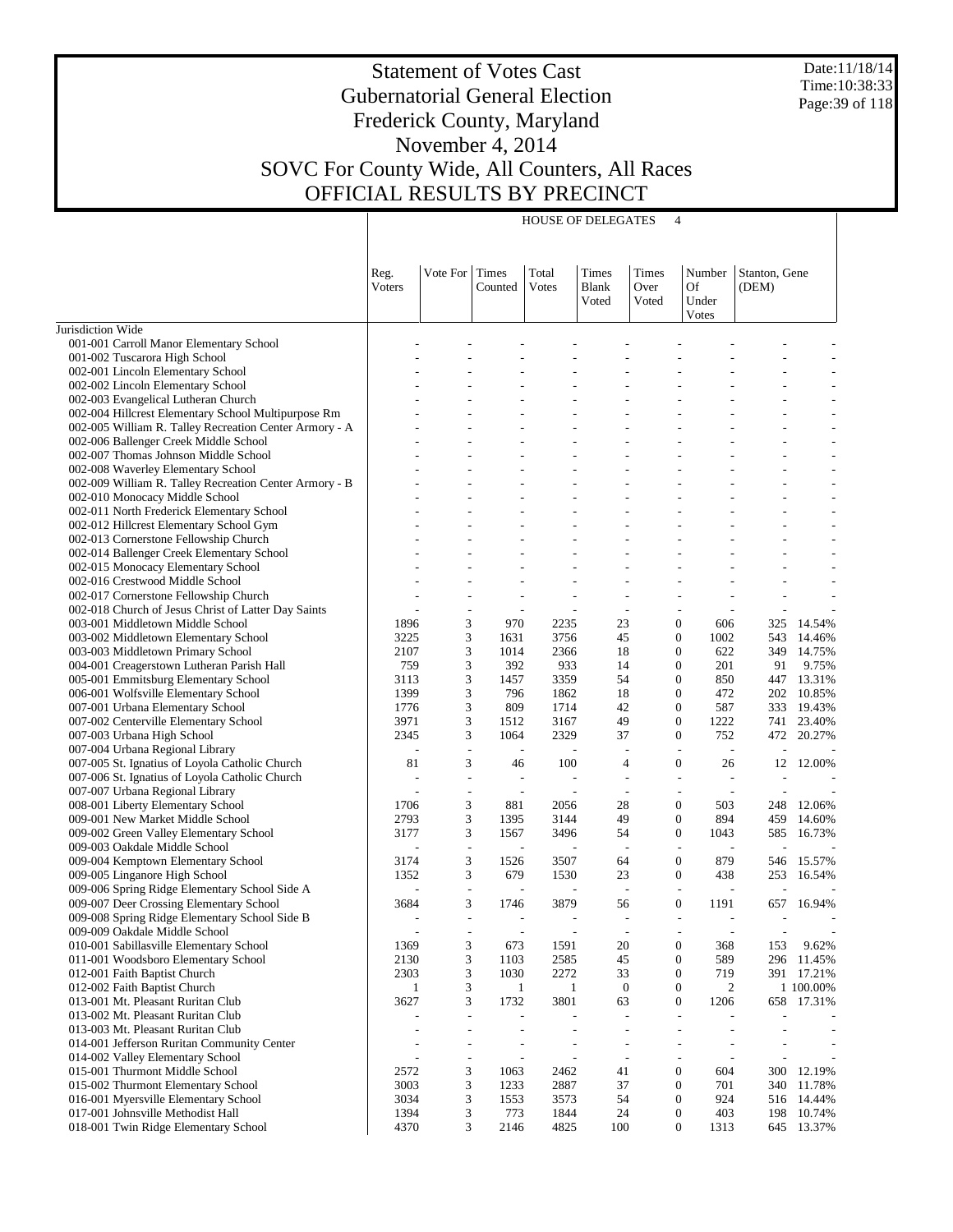Date:11/18/14 Time:10:38:33 Page:40 of 118

## Statement of Votes Cast Gubernatorial General Election Frederick County, Maryland November 4, 2014 SOVC For County Wide, All Counters, All Races OFFICIAL RESULTS BY PRECINCT HOUSE OF DELEGATES 4

|                                            | Reg.<br>Voters | Vote For       | <b>Times</b><br>Counted | Total<br>Votes   | Times<br><b>Blank</b><br>Voted | Times<br>Over<br>Voted | Number<br>Of<br>Under<br>Votes | Stanton, Gene<br>(DEM) |        |
|--------------------------------------------|----------------|----------------|-------------------------|------------------|--------------------------------|------------------------|--------------------------------|------------------------|--------|
| 018-002 Prospect United Methodist Church   | 2365           | 3              | 1216                    | 2970             | 34                             | $\boldsymbol{0}$       | 576                            | 296                    | 9.97%  |
| 019-001 Linganore Grange Hall              | 1202           | 3              | 646                     | 1510             | 25                             | $\mathbf{0}$           | 353                            | 148                    | 9.80%  |
| 020-001 Lewistown Elementary School        | 1966           | 3              | 995                     | 2311             | 40                             | $\mathbf{0}$           | 554                            | 292                    | 12.64% |
| 021-001 Brook Hill United Methodist Church | 1712           | 3              | 817                     | 1826             | 34                             | $\mathbf{0}$           | 523                            | 292                    | 15.99% |
| 021-002 Whittier Elementary School         |                |                | L.                      |                  | J.                             | L.                     |                                |                        |        |
| 021-003 Yellow Springs Elementary School   |                |                |                         | L                |                                |                        |                                |                        |        |
| 021-004 Yellow Springs Elementary School   |                |                |                         |                  |                                |                        |                                |                        |        |
| 021-007 Brook Hill United Methodist Church |                |                |                         |                  |                                |                        |                                |                        |        |
| 021-008 Whittier Elementary School         |                | $\overline{a}$ | ÷,                      | ÷,               | $\overline{a}$                 | $\overline{a}$         | $\overline{a}$                 | $\overline{a}$         |        |
| 022-001 Burkittsville Community Center     | 1104           | 3              | 585                     | 1322             | 25                             | $\mathbf{0}$           | 358                            | 205                    | 15.51% |
| 022-002 Burkittsville Community Center     | $\overline{4}$ | 3              | 4                       | 10               | $\overline{0}$                 | $\mathbf{0}$           | $\overline{c}$                 | $\overline{0}$         | 0.00%  |
| 023-001 Orchard Grove Elementary School    |                |                |                         |                  |                                | L,                     |                                |                        |        |
| 023-002 Orchard Grove Elementary School    |                |                |                         |                  |                                |                        |                                |                        |        |
| 024-001 The Church of the Transfiguration  |                |                |                         |                  |                                |                        |                                |                        |        |
| 024-002 Grace Community Church             |                |                |                         |                  |                                |                        |                                |                        |        |
| 024-003 Braddock Heights Community Center  |                |                |                         |                  |                                |                        |                                |                        |        |
| 024-004 Grace Community Church             |                |                |                         |                  |                                |                        |                                |                        |        |
| 024-005 Grace Community Church             |                |                |                         |                  |                                |                        |                                |                        |        |
| 024-006 Grace Community Church             |                | $\overline{a}$ |                         | Ĭ.               | ÷.                             | L.                     |                                |                        |        |
| 025-001 Brunswick Middle School            | 2916           | 3              | 1195                    | 2617             | 40                             | $\mathbf{0}$           | 848                            | 498                    | 19.03% |
| 026-001 Walkersville Middle School         | 3310           | 3              | 1597                    | 3533             | 45                             | $\mathbf{0}$           | 1123                           | 659                    | 18.65% |
| 026-002 Walkersville High School           | 2900           | 3              | 1372                    | 3155             | 29                             | $\mathbf{0}$           | 874                            | 500                    | 15.85% |
| Absentee 1                                 |                |                |                         |                  |                                |                        |                                |                        |        |
| Absentee-Provisional                       | 77840          | 3              | 670                     | 1527             | 18                             | $\overline{0}$         | 429                            | 233                    | 15.26% |
| Early Voting                               | 77840          | 3              | $\boldsymbol{0}$        | $\Omega$         | $\boldsymbol{0}$               | $\boldsymbol{0}$       | $\Omega$                       | $\boldsymbol{0}$       |        |
| Total                                      | $\mathbf{0}$   | 6              | 670                     | 1527             | 18                             | $\overline{0}$         | 429                            | 233                    | 15.26% |
| Provisional                                |                |                |                         |                  |                                |                        |                                |                        |        |
| Absentee-Provisional                       | 77840          | 3              | 388                     | 682              | 73                             | $\boldsymbol{0}$       | 263                            | 101                    | 14.81% |
| Early Voting                               | 77840          | 3              | $\overline{0}$          | $\mathbf{0}$     | $\mathbf{0}$                   | $\mathbf{0}$           | $\mathbf{0}$                   | $\overline{0}$         |        |
| Total                                      | $\Omega$       | 6              | 388                     | 682              | 73                             | $\theta$               | 263                            | 101                    | 14.81% |
| Absentee 2                                 |                |                |                         |                  |                                |                        |                                |                        |        |
| Absentee-Provisional                       | 77840          | 3              | 396                     | 829              | 18                             | $\boldsymbol{0}$       | 305                            | 178                    | 21.47% |
| <b>Early Voting</b>                        | 77840          | 3              | $\boldsymbol{0}$        | $\mathbf{0}$     | $\boldsymbol{0}$               | $\boldsymbol{0}$       | $\boldsymbol{0}$               | $\boldsymbol{0}$       |        |
| Total                                      | $\overline{0}$ | 6              | 396                     | 829              | 18                             | $\mathbf{0}$           | 305                            | 178                    | 21.47% |
| $EVC-1$                                    |                |                |                         |                  |                                |                        |                                |                        |        |
| Absentee-Provisional                       | 77840          | 3              | $\mathbf{0}$            | $\overline{0}$   | $\overline{0}$                 | $\overline{0}$         | $\mathbf{0}$                   | $\overline{0}$         |        |
| <b>Early Voting</b>                        | 77840          | 3              | 1812                    | 3976             | 44                             | $\mathbf{0}$           | 1328                           | 803                    | 20.20% |
| Total                                      | $\Omega$       | 6              | 1812                    | 3976             | 44                             | $\theta$               | 1328                           | 803                    | 20.20% |
| $EVC-2$                                    |                |                |                         |                  |                                |                        |                                |                        |        |
| Absentee-Provisional                       | 77840          | 3              | $\mathbf{0}$            | $\boldsymbol{0}$ | $\boldsymbol{0}$               | $\boldsymbol{0}$       | $\boldsymbol{0}$               | $\boldsymbol{0}$       |        |
| Early Voting                               | 77840          | 3              | 1219                    | 2745             | 27                             | $\boldsymbol{0}$       | 831                            | 491                    | 17.89% |
| Total                                      | $\overline{0}$ | 6              | 1219                    | 2745             | 27                             | $\mathbf{0}$           | 831                            | 491                    | 17.89% |
| $EVC-3$                                    |                |                |                         |                  |                                |                        |                                |                        |        |
| Absentee-Provisional                       | 77840          | 3              | $\mathbf{0}$            | $\mathbf{0}$     | $\overline{0}$                 | $\overline{0}$         | $\overline{0}$                 | $\overline{0}$         |        |
| <b>Early Voting</b>                        | 77840          | 3              | 1825                    | 3899             | 51                             | $\mathbf{0}$           | 1423                           | 885                    | 22.70% |
| Total                                      | $\Omega$       | 6              | 1825                    | 3899             | 51                             | $\theta$               | 1423                           | 885                    | 22.70% |
| Total                                      |                |                |                         |                  |                                |                        |                                |                        |        |
| Polling                                    | 77840          | 105            | 37219                   | 84528            | 1267                           | $\mathbf{0}$           | 23328                          | 12651                  | 14.97% |
| Absentee-Provisional                       | 467040         | 18             | 1454                    | 3038             | 109                            | $\mathbf{0}$           | 997                            | 512                    | 16.85% |
| Early Voting                               | 467040         | 18             | 4856                    | 10620            | 122                            | $\Omega$               | 3582                           | 2179                   | 20.52% |
| Total                                      | 77840          | 141            | 43529                   | 98186            | 1498                           | $\mathbf{0}$           | 27907                          | 15342                  | 15.63% |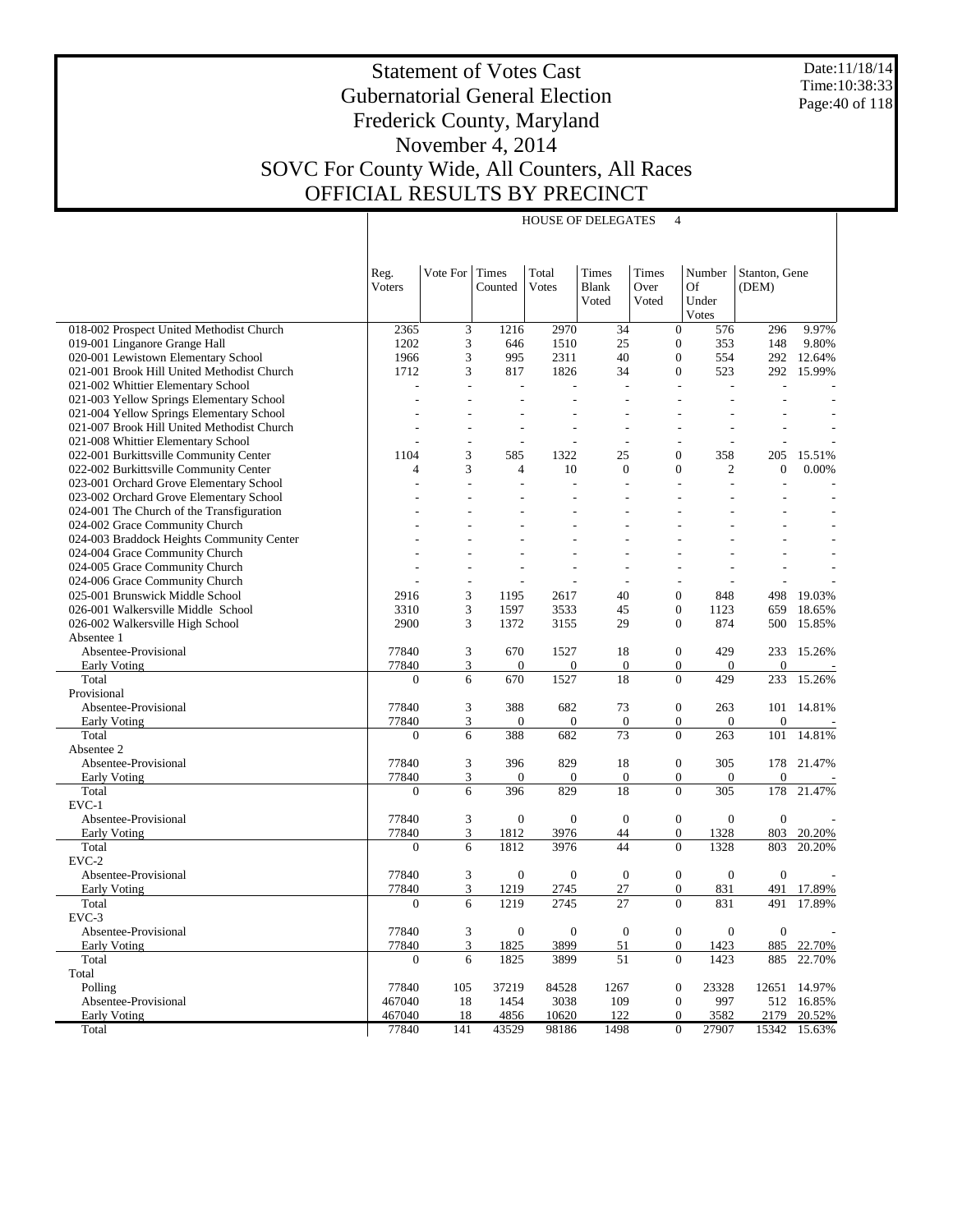Date:11/18/14 Time:10:38:33 Page:41 of 118

Τ

## Statement of Votes Cast Gubernatorial General Election Frederick County, Maryland November 4, 2014 SOVC For County Wide, All Counters, All Races OFFICIAL RESULTS BY PRECINCT HOUSE OF DELEGATES 4

 $\top$ 

|                                                                             | Afzali, Kathy<br>(REP)   |                          | Schulz, Kelly<br>(REP)   |                          | Vogt, David E III<br>(REP) |                          | Write-In Votes               |                |
|-----------------------------------------------------------------------------|--------------------------|--------------------------|--------------------------|--------------------------|----------------------------|--------------------------|------------------------------|----------------|
|                                                                             |                          |                          |                          |                          |                            |                          |                              |                |
| Jurisdiction Wide<br>001-001 Carroll Manor Elementary School                |                          |                          |                          |                          |                            |                          |                              |                |
| 001-002 Tuscarora High School                                               |                          |                          |                          |                          |                            |                          |                              |                |
| 002-001 Lincoln Elementary School                                           |                          | $\overline{a}$           | $\overline{a}$           | $\overline{\phantom{a}}$ | $\overline{a}$             |                          | $\overline{a}$               |                |
| 002-002 Lincoln Elementary School                                           |                          |                          |                          |                          |                            |                          |                              |                |
| 002-003 Evangelical Lutheran Church                                         |                          |                          | $\overline{a}$           | $\sim$                   | $\overline{a}$             |                          |                              |                |
| 002-004 Hillcrest Elementary School Multipurpose Rm                         |                          |                          |                          |                          |                            |                          |                              |                |
| 002-005 William R. Talley Recreation Center Armory - A                      |                          | $\overline{a}$           |                          | $\sim$                   | $\sim$                     |                          | ÷,                           |                |
| 002-006 Ballenger Creek Middle School                                       |                          |                          |                          |                          |                            |                          |                              |                |
| 002-007 Thomas Johnson Middle School                                        |                          | $\overline{a}$           | ٠                        | $\sim$                   | $\overline{\phantom{a}}$   |                          | ÷,                           |                |
| 002-008 Waverley Elementary School                                          |                          |                          |                          |                          |                            |                          |                              |                |
| 002-009 William R. Talley Recreation Center Armory - B                      |                          |                          |                          | $\sim$                   | $\sim$                     |                          | ÷,                           |                |
| 002-010 Monocacy Middle School<br>002-011 North Frederick Elementary School |                          | $\overline{a}$           | ٠                        | $\sim$                   | $\overline{\phantom{a}}$   |                          | ÷,                           |                |
| 002-012 Hillcrest Elementary School Gym                                     |                          |                          |                          |                          |                            |                          |                              |                |
| 002-013 Cornerstone Fellowship Church                                       |                          |                          |                          | $\sim$                   | $\sim$                     |                          | ÷,                           |                |
| 002-014 Ballenger Creek Elementary School                                   |                          |                          |                          |                          |                            |                          |                              |                |
| 002-015 Monocacy Elementary School                                          |                          |                          | $\overline{a}$           | $\overline{a}$           | $\overline{a}$             |                          |                              |                |
| 002-016 Crestwood Middle School                                             |                          |                          |                          |                          |                            |                          |                              |                |
| 002-017 Cornerstone Fellowship Church                                       |                          |                          | $\sim$                   |                          | $\overline{\phantom{a}}$   |                          | ۰                            |                |
| 002-018 Church of Jesus Christ of Latter Day Saints                         |                          |                          | $\overline{\phantom{a}}$ |                          | $\overline{\phantom{a}}$   |                          | $\overline{a}$               |                |
| 003-001 Middletown Middle School                                            | 644                      | 28.81%                   | 695                      | 31.10%                   |                            | 562 25.15%               | 9                            | 0.40%          |
| 003-002 Middletown Elementary School                                        | 1089                     | 28.99%                   |                          | 1154 30.72%              |                            | 959 25.53%               | 11                           | 0.29%          |
| 003-003 Middletown Primary School                                           |                          | 702 29.67%               | 735                      | 31.07%                   |                            | 573 24.22%               | 7                            | 0.30%          |
| 004-001 Creagerstown Lutheran Parish Hall                                   | 281                      | 30.12%                   |                          | 312 33.44%               |                            | 248 26.58%               | $\mathbf{1}$                 | 0.11%          |
| 005-001 Emmitsburg Elementary School                                        |                          | 984 29.29%               |                          | 1064 31.68%              |                            | 860 25.60%               | 4                            | 0.12%          |
| 006-001 Wolfsville Elementary School                                        |                          | 568 30.50%               |                          | 588 31.58%               |                            | 499 26.80%               | 5                            | 0.27%          |
| 007-001 Urbana Elementary School                                            |                          | 455 26.55%               |                          | 520 30.34%               |                            | 396 23.10%               | 10                           | 0.58%          |
| 007-002 Centerville Elementary School                                       | 807                      | 25.48%                   | 887                      | 28.01%                   |                            | 720 22.73%               | 12                           | 0.38%          |
| 007-003 Urbana High School                                                  |                          | 667 28.64%               |                          | 636 27.31%               |                            | 548 23.53%               | 6                            | 0.26%          |
| 007-004 Urbana Regional Library                                             | $\overline{a}$           |                          | $\sim$                   |                          | $\sim$                     |                          | $\sim$                       |                |
| 007-005 St. Ignatius of Loyola Catholic Church                              | 30                       | 30.00%                   |                          | 32 32.00%                |                            | 26 26.00%                | $\boldsymbol{0}$             | 0.00%          |
| 007-006 St. Ignatius of Loyola Catholic Church                              | $\overline{a}$           |                          | $\sim$                   |                          | $\sim$                     |                          | $\qquad \qquad \blacksquare$ |                |
| 007-007 Urbana Regional Library                                             | $\overline{a}$           | $\overline{\phantom{a}}$ | $\overline{\phantom{a}}$ |                          | $\overline{\phantom{a}}$   |                          | $\sim$<br>$\overline{c}$     |                |
| 008-001 Liberty Elementary School                                           | 623<br>889               | 30.30%<br>28.28%         | 1000                     | 679 33.03%<br>31.81%     |                            | 504 24.51%<br>785 24.97% | 11                           | 0.10%<br>0.35% |
| 009-001 New Market Middle School<br>009-002 Green Valley Elementary School  | 1053                     | 30.12%                   |                          | 1015 29.03%              |                            | 838 23.97%               | 5                            | 0.14%          |
| 009-003 Oakdale Middle School                                               | $\overline{\phantom{a}}$ | $\overline{a}$           | $\sim$                   |                          | $\sim$                     |                          | $\sim$                       |                |
| 009-004 Kemptown Elementary School                                          |                          | 1052 30.00%              |                          | 1036 29.54%              |                            | 860 24.52%               | 13                           | 0.37%          |
| 009-005 Linganore High School                                               |                          | 433 28.30%               | 465                      | 30.39%                   |                            | 377 24.64%               | $\mathfrak{2}$               | 0.13%          |
| 009-006 Spring Ridge Elementary School Side A                               | $\overline{\phantom{a}}$ |                          | $\sim$                   |                          | $\overline{\phantom{a}}$   |                          | $\overline{\phantom{a}}$     |                |
| 009-007 Deer Crossing Elementary School                                     |                          | 1068 27.53%              |                          | 1191 30.70%              |                            | 950 24.49%               | 13                           | 0.34%          |
| 009-008 Spring Ridge Elementary School Side B                               | $\overline{a}$           |                          | $\overline{\phantom{a}}$ |                          | $\sim$                     |                          | $\overline{a}$               |                |
| 009-009 Oakdale Middle School                                               | $\overline{\phantom{a}}$ | $\overline{a}$           | $\overline{\phantom{a}}$ | $\overline{\phantom{a}}$ | $\overline{\phantom{a}}$   |                          | $\overline{a}$               |                |
| 010-001 Sabillasville Elementary School                                     | 505                      | 31.74%                   | 506                      | 31.80%                   | 427                        | 26.84%                   | $\boldsymbol{0}$             | $0.00\%$       |
| 011-001 Woodsboro Elementary School                                         | 752                      | 29.09%                   | 882                      | 34.12%                   | 649                        | 25.11%                   | 6                            | 0.23%          |
| 012-001 Faith Baptist Church                                                | 618                      | 27.20%                   | 685                      | 30.15%                   | 571                        | 25.13%                   | 7                            | 0.31%          |
| 012-002 Faith Baptist Church                                                | 0                        | 0.00%                    | 0                        | 0.00%                    | 0                          | 0.00%                    | $\boldsymbol{0}$             | 0.00%          |
| 013-001 Mt. Pleasant Ruritan Club                                           | 1036                     | 27.26%                   | 1195                     | 31.44%                   | 899                        | 23.65%                   | 13                           | 0.34%          |
| 013-002 Mt. Pleasant Ruritan Club                                           |                          |                          |                          |                          |                            |                          | $\overline{a}$               |                |
| 013-003 Mt. Pleasant Ruritan Club                                           |                          | ٠                        |                          |                          |                            |                          | $\overline{a}$               |                |
| 014-001 Jefferson Ruritan Community Center                                  |                          | $\overline{a}$           |                          |                          |                            |                          | $\overline{a}$               |                |
| 014-002 Valley Elementary School                                            |                          |                          | $\overline{\phantom{a}}$ |                          |                            |                          | $\overline{a}$               |                |
| 015-001 Thurmont Middle School                                              | 729                      | 29.61%                   | 804                      | 32.66%                   | 627                        | 25.47%                   | $\boldsymbol{2}$             | 0.08%          |
| 015-002 Thurmont Elementary School                                          | 882                      | 30.55%                   | 924                      | 32.01%                   | 737                        | 25.53%                   | 4                            | 0.14%          |
| 016-001 Myersville Elementary School                                        | 1029                     | 28.80%                   | 1116                     | 31.23%                   | 905                        | 25.33%                   | 7<br>$\mathbf{1}$            | 0.20%          |
| 017-001 Johnsville Methodist Hall<br>018-001 Twin Ridge Elementary School   | 557<br>1378              | 30.21%<br>28.56%         |                          | 616 33.41%               |                            | 472 25.60%               | 22                           | 0.05%<br>0.46% |
|                                                                             |                          |                          |                          | 1488 30.84%              |                            | 1292 26.78%              |                              |                |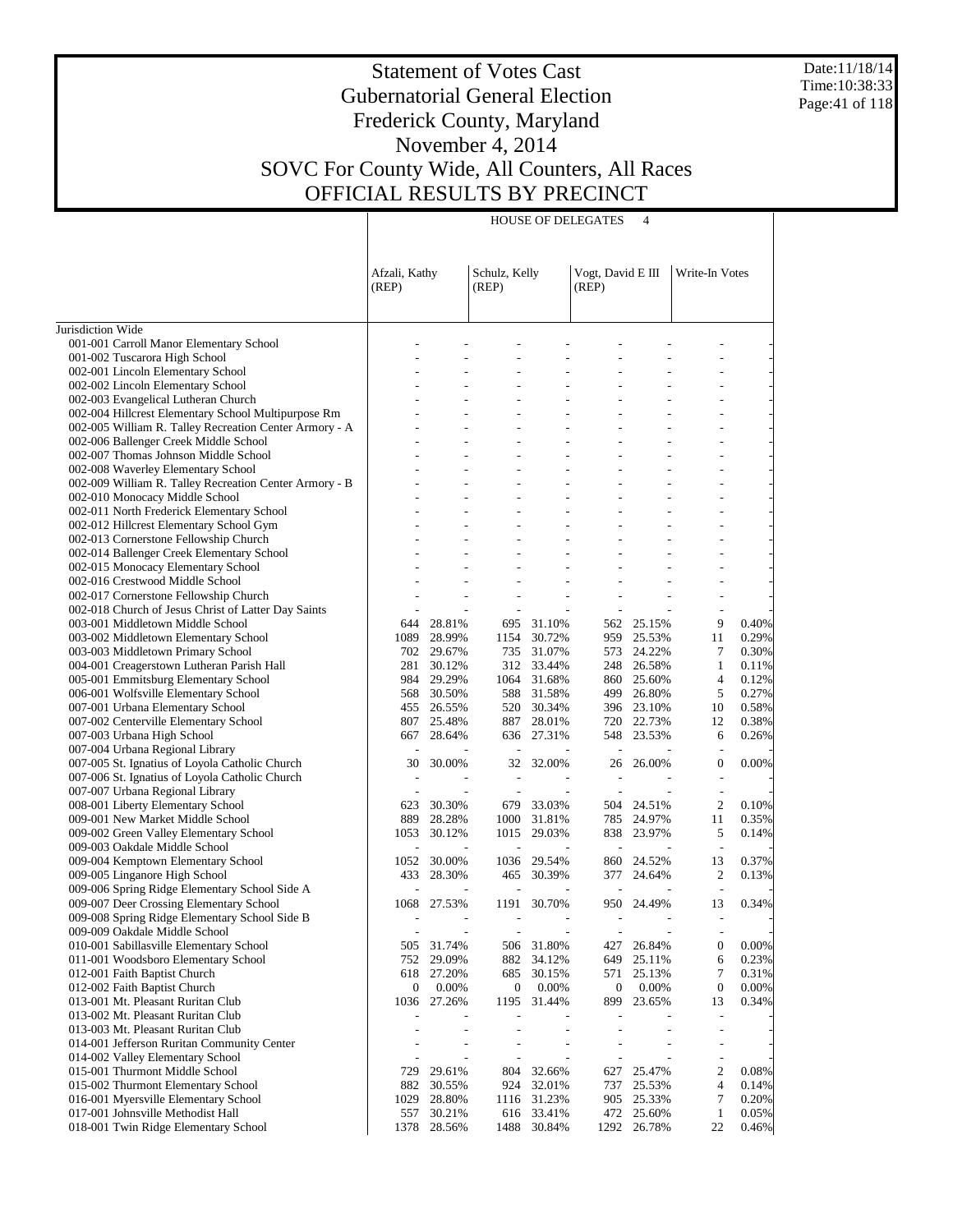Date:11/18/14 Time:10:38:33 Page:42 of 118

 $\top$ 

# Statement of Votes Cast Gubernatorial General Election Frederick County, Maryland November 4, 2014 SOVC For County Wide, All Counters, All Races OFFICIAL RESULTS BY PRECINCT

|                                                                                   |                     | <b>HOUSE OF DELEGATES</b><br>$\overline{4}$ |                         |               |                            |              |                              |                |  |  |  |  |
|-----------------------------------------------------------------------------------|---------------------|---------------------------------------------|-------------------------|---------------|----------------------------|--------------|------------------------------|----------------|--|--|--|--|
|                                                                                   | (REP)               | Afzali, Kathy<br>(REP)                      |                         | Schulz, Kelly | Vogt, David E III<br>(REP) |              | Write-In Votes               |                |  |  |  |  |
| 018-002 Prospect United Methodist Church                                          | 899                 | 30.27%                                      | 953                     | 32.09%        | 814                        | 27.41%       | 8                            | 0.27%          |  |  |  |  |
| 019-001 Linganore Grange Hall                                                     | 448                 | 29.67%                                      | 492                     | 32.58%        |                            | 419 27.75%   | 3                            | 0.20%          |  |  |  |  |
| 020-001 Lewistown Elementary School                                               |                     | 678 29.34%                                  |                         | 755 32.67%    |                            | 582 25.18%   | $\overline{4}$               | 0.17%          |  |  |  |  |
| 021-001 Brook Hill United Methodist Church                                        |                     | 516 28.26%                                  | 571                     | 31.27%        |                            | 446 24.42%   | 1                            | 0.05%          |  |  |  |  |
| 021-002 Whittier Elementary School                                                | L.                  |                                             |                         |               |                            |              | L,                           |                |  |  |  |  |
| 021-003 Yellow Springs Elementary School                                          |                     |                                             |                         |               |                            |              |                              |                |  |  |  |  |
| 021-004 Yellow Springs Elementary School                                          |                     |                                             |                         |               |                            |              |                              |                |  |  |  |  |
| 021-007 Brook Hill United Methodist Church                                        |                     |                                             |                         |               |                            |              |                              |                |  |  |  |  |
| 021-008 Whittier Elementary School                                                |                     |                                             |                         |               |                            |              | $\qquad \qquad \blacksquare$ |                |  |  |  |  |
| 022-001 Burkittsville Community Center                                            | 381                 | 28.82%                                      | 404                     | 30.56%        | 327                        | 24.74%       | 5                            | 0.38%          |  |  |  |  |
| 022-002 Burkittsville Community Center<br>023-001 Orchard Grove Elementary School | 4                   | 40.00%                                      | 4                       | 40.00%        | 2                          | 20.00%       | $\boldsymbol{0}$<br>L,       | 0.00%          |  |  |  |  |
| 023-002 Orchard Grove Elementary School                                           |                     |                                             |                         |               |                            |              | L.                           |                |  |  |  |  |
| 024-001 The Church of the Transfiguration                                         |                     |                                             |                         |               |                            |              |                              |                |  |  |  |  |
| 024-002 Grace Community Church                                                    |                     |                                             |                         |               |                            |              |                              |                |  |  |  |  |
| 024-003 Braddock Heights Community Center                                         |                     |                                             |                         |               |                            |              |                              |                |  |  |  |  |
| 024-004 Grace Community Church                                                    |                     |                                             |                         |               |                            |              |                              |                |  |  |  |  |
| 024-005 Grace Community Church                                                    |                     |                                             |                         |               |                            |              |                              |                |  |  |  |  |
| 024-006 Grace Community Church                                                    |                     |                                             |                         |               |                            |              | $\overline{a}$               |                |  |  |  |  |
| 025-001 Brunswick Middle School                                                   | 673                 | 25.72%                                      | 793                     | 30.30%        | 634                        | 24.23%       | 19                           | 0.73%          |  |  |  |  |
| 026-001 Walkersville Middle School                                                | 945                 | 26.75%                                      | 1093                    | 30.94%        | 826                        | 23.38%       | 10                           | 0.28%          |  |  |  |  |
| 026-002 Walkersville High School                                                  | 870                 | 27.58%                                      | 1009                    | 31.98%        | 760                        | 24.09%       | 16                           | 0.51%          |  |  |  |  |
| Absentee 1                                                                        |                     |                                             |                         |               |                            |              |                              |                |  |  |  |  |
| Absentee-Provisional                                                              | 444                 | 29.08%                                      | 468                     | 30.65%        | 376                        | 24.62%       | 6                            | 0.39%          |  |  |  |  |
| Early Voting<br>Total                                                             | $\mathbf{0}$<br>444 | 29.08%                                      | $\boldsymbol{0}$<br>468 | 30.65%        | $\boldsymbol{0}$<br>376    | 24.62%       | $\boldsymbol{0}$<br>6        | 0.39%          |  |  |  |  |
| Provisional                                                                       |                     |                                             |                         |               |                            |              |                              |                |  |  |  |  |
| Absentee-Provisional                                                              | 189                 | 27.71%                                      | 216                     | 31.67%        | 174                        | 25.51%       | 2                            | 0.29%          |  |  |  |  |
| Early Voting                                                                      | $\mathbf{0}$        |                                             | $\boldsymbol{0}$        |               | $\mathbf{0}$               |              | 0                            |                |  |  |  |  |
| Total                                                                             | 189                 | 27.71%                                      | 216                     | 31.67%        | 174                        | 25.51%       | $\overline{c}$               | 0.29%          |  |  |  |  |
| Absentee 2                                                                        |                     |                                             |                         |               |                            |              |                              |                |  |  |  |  |
| Absentee-Provisional                                                              | 221                 | 26.66%                                      | 234                     | 28.23%        | 190                        | 22.92%       | 6                            | 0.72%          |  |  |  |  |
| Early Voting                                                                      | $\mathbf{0}$        |                                             | $\boldsymbol{0}$        |               | $\mathbf{0}$               |              | 0                            |                |  |  |  |  |
| Total                                                                             | 221                 | 26.66%                                      | 234                     | 28.23%        | 190                        | 22.92%       | 6                            | 0.72%          |  |  |  |  |
| $EVC-1$                                                                           |                     |                                             |                         |               |                            |              |                              |                |  |  |  |  |
| Absentee-Provisional                                                              | $\boldsymbol{0}$    |                                             | $\boldsymbol{0}$        |               | $\boldsymbol{0}$           |              | $\boldsymbol{0}$             |                |  |  |  |  |
| Early Voting                                                                      | 1053                | 26.48%                                      | 1197<br>1197            | 30.11%        | 911                        | 22.91%       | 12<br>12                     | 0.30%<br>0.30% |  |  |  |  |
| Total<br>$EVC-2$                                                                  | 1053                | 26.48%                                      |                         | 30.11%        | 911                        | 22.91%       |                              |                |  |  |  |  |
| Absentee-Provisional                                                              | $\boldsymbol{0}$    |                                             | $\boldsymbol{0}$        |               | $\boldsymbol{0}$           |              | $\boldsymbol{0}$             |                |  |  |  |  |
| Early Voting                                                                      | 755                 | 27.50%                                      | 849                     | 30.93%        | 645                        | 23.50%       | 5                            | 0.18%          |  |  |  |  |
| Total                                                                             |                     | 755 27.50%                                  |                         | 849 30.93%    |                            | 645 23.50%   | 5                            | 0.18%          |  |  |  |  |
| $EVC-3$                                                                           |                     |                                             |                         |               |                            |              |                              |                |  |  |  |  |
| Absentee-Provisional                                                              | $\boldsymbol{0}$    |                                             | $\mathbf{0}$            |               | $\boldsymbol{0}$           |              | $\boldsymbol{0}$             |                |  |  |  |  |
| <b>Early Voting</b>                                                               |                     | 1064 27.29%                                 |                         | 1068 27.39%   |                            | 854 21.90%   | 28                           | 0.72%          |  |  |  |  |
| Total                                                                             |                     | 1064 27.29%                                 | 1068                    | 27.39%        | 854                        | 21.90%       | 28                           | 0.72%          |  |  |  |  |
| Total                                                                             |                     |                                             |                         |               |                            |              |                              |                |  |  |  |  |
| Polling                                                                           |                     | 24245 28.68%                                | 26299                   | 31.11%        |                            | 21094 24.96% | 239                          | 0.28%          |  |  |  |  |
| Absentee-Provisional                                                              |                     | 854 28.11%                                  | 918                     | 30.22%        |                            | 740 24.36%   | 14                           | 0.46%          |  |  |  |  |
| Early Voting                                                                      | 2872                | 27.04%                                      | 3114                    | 29.32%        | 2410                       | 22.69%       | 45                           | 0.42%          |  |  |  |  |
| Total                                                                             | 27971               | 28.49%                                      | 30331                   | 30.89%        | 24244                      | 24.69%       | 298                          | 0.30%          |  |  |  |  |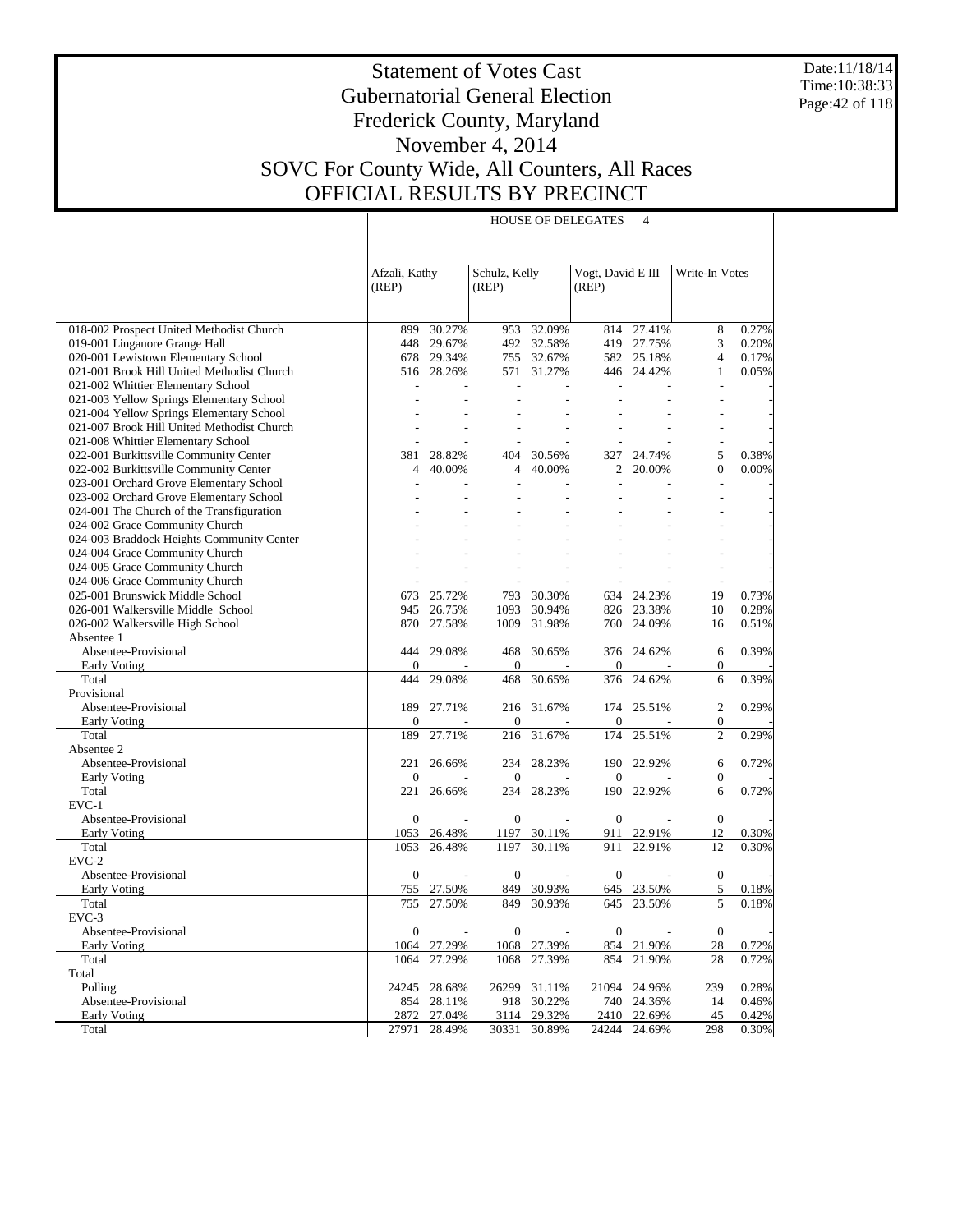Date:11/18/14 Time:10:38:33 Page:43 of 118

# Statement of Votes Cast Gubernatorial General Election Frederick County, Maryland November 4, 2014 SOVC For County Wide, All Counters, All Races OFFICIAL RESULTS BY PRECINCT

COUNTY EXECUTIVE

|                                                                             | Reg.<br>Voters | Vote For Times               | Counted      | Total<br><b>V</b> otes | Times<br>Blank<br>Voted | Times<br>Over<br>Voted               | Number<br>Of<br>Under<br>Votes       | Gardner, Jan H.<br>(DEM) |                          |
|-----------------------------------------------------------------------------|----------------|------------------------------|--------------|------------------------|-------------------------|--------------------------------------|--------------------------------------|--------------------------|--------------------------|
| Jurisdiction Wide                                                           |                |                              |              |                        |                         |                                      |                                      |                          |                          |
| 001-001 Carroll Manor Elementary School                                     | 4354           | $\mathbf{1}$                 | 2064         | 2021                   | 43                      | $\boldsymbol{0}$                     | $\boldsymbol{0}$                     | 989                      | 48.94%                   |
| 001-002 Tuscarora High School                                               | 2543           | 1                            | 966          | 949                    | 17                      | $\boldsymbol{0}$                     | $\boldsymbol{0}$                     | 538                      | 56.69%                   |
| 002-001 Lincoln Elementary School                                           | 2847           | $\mathbf{1}$                 | 938          | 916                    | 22                      | $\boldsymbol{0}$                     | $\boldsymbol{0}$                     | 641                      | 69.98%                   |
| 002-002 Lincoln Elementary School                                           | 1033           | 1                            | 394          | 387                    | $\tau$                  | $\boldsymbol{0}$                     | $\boldsymbol{0}$                     |                          | 246 63.57%               |
| 002-003 Evangelical Lutheran Church                                         | 2923           | $\mathbf{1}$                 | 1040         | 1024                   | 16                      | $\boldsymbol{0}$                     | $\boldsymbol{0}$                     | 708                      | 69.14%                   |
| 002-004 Hillcrest Elementary School Multipurpose Rm                         | 2422           | 1                            | 792          | 780                    | 12                      | $\boldsymbol{0}$                     | $\boldsymbol{0}$                     | 523                      | 67.05%                   |
| 002-005 William R. Talley Recreation Center Armory - A                      | 1356           | $\mathbf{1}$                 | 657          | 643                    | 14                      | $\boldsymbol{0}$                     | $\boldsymbol{0}$                     | 427                      | 66.41%                   |
| 002-006 Ballenger Creek Middle School                                       | 2582           | $\mathbf{1}$                 | 1107         | 1083                   | 24                      | $\boldsymbol{0}$                     | $\boldsymbol{0}$                     | 615                      | 56.79%                   |
| 002-007 Thomas Johnson Middle School                                        | 2885           | $\mathbf{1}$                 | 1170         | 1145                   | 25                      | $\boldsymbol{0}$                     | $\boldsymbol{0}$                     | 733                      | 64.02%                   |
| 002-008 Waverley Elementary School                                          | 3212           | $\mathbf{1}$                 | 1077         | 1059                   | 18                      | $\boldsymbol{0}$                     | $\boldsymbol{0}$                     | 688                      | 64.97%                   |
| 002-009 William R. Talley Recreation Center Armory - B                      | 2139<br>3779   | $\mathbf{1}$<br>$\mathbf{1}$ | 896<br>1424  | 884<br>1384            | 12<br>40                | $\boldsymbol{0}$<br>$\boldsymbol{0}$ | $\boldsymbol{0}$<br>$\boldsymbol{0}$ |                          | 635 71.83%<br>822 59.39% |
| 002-010 Monocacy Middle School<br>002-011 North Frederick Elementary School | 2271           | $\mathbf{1}$                 | 713          | 691                    | 22                      | $\boldsymbol{0}$                     | $\boldsymbol{0}$                     | 472                      | 68.31%                   |
| 002-012 Hillcrest Elementary School Gym                                     | 1216           | 1                            | 461          | 451                    | 10                      | $\boldsymbol{0}$                     | $\boldsymbol{0}$                     | 288                      | 63.86%                   |
| 002-013 Cornerstone Fellowship Church                                       | 2871           | $\mathbf{1}$                 | 918          | 897                    | 21                      | $\boldsymbol{0}$                     | $\boldsymbol{0}$                     |                          | 582 64.88%               |
| 002-014 Ballenger Creek Elementary School                                   | 1290           | 1                            | 568          | 554                    | 14                      | $\boldsymbol{0}$                     | $\boldsymbol{0}$                     | 311                      | 56.14%                   |
| 002-015 Monocacy Elementary School                                          | 3492           | $\mathbf{1}$                 | 1368         | 1347                   | 21                      | $\boldsymbol{0}$                     | $\boldsymbol{0}$                     | 764                      | 56.72%                   |
| 002-016 Crestwood Middle School                                             | 1856           | 1                            | 685          | 674                    | 11                      | $\boldsymbol{0}$                     | $\boldsymbol{0}$                     |                          | 434 64.39%               |
| 002-017 Cornerstone Fellowship Church                                       | 1829           | $\mathbf{1}$                 | 480          | 475                    | 5                       | $\boldsymbol{0}$                     | $\boldsymbol{0}$                     |                          | 310 65.26%               |
| 002-018 Church of Jesus Christ of Latter Day Saints                         | 1518           | 1                            | 660          | 649                    | 11                      | $\boldsymbol{0}$                     | $\boldsymbol{0}$                     | 364                      | 56.09%                   |
| 003-001 Middletown Middle School                                            | 1896           | $\mathbf{1}$                 | 970          | 952                    | 18                      | $\boldsymbol{0}$                     | $\boldsymbol{0}$                     | 442                      | 46.43%                   |
| 003-002 Middletown Elementary School                                        | 3225           | 1                            | 1631         | 1579                   | 52                      | $\boldsymbol{0}$                     | $\boldsymbol{0}$                     | 735                      | 46.55%                   |
| 003-003 Middletown Primary School                                           | 2107           | $\mathbf{1}$                 | 1014         | 995                    | 19                      | $\boldsymbol{0}$                     | $\boldsymbol{0}$                     | 481                      | 48.34%                   |
| 004-001 Creagerstown Lutheran Parish Hall                                   | 759            | $\mathbf{1}$                 | 392          | 378                    | 14                      | $\boldsymbol{0}$                     | $\boldsymbol{0}$                     |                          | 134 35.45%               |
| 005-001 Emmitsburg Elementary School                                        | 3113           | $\mathbf{1}$                 | 1457         | 1434                   | 23                      | $\boldsymbol{0}$                     | $\boldsymbol{0}$                     |                          | 590 41.14%               |
| 006-001 Wolfsville Elementary School                                        | 1399           | 1                            | 796          | 773                    | 23                      | $\boldsymbol{0}$                     | $\boldsymbol{0}$                     |                          | 273 35.32%               |
| 007-001 Urbana Elementary School                                            | 1776           | $\mathbf{1}$                 | 809          | 786                    | 23                      | $\boldsymbol{0}$                     | $\boldsymbol{0}$                     |                          | 416 52.93%               |
| 007-002 Centerville Elementary School                                       | 3971           | $\mathbf{1}$                 | 1512         | 1474                   | 38                      | $\boldsymbol{0}$                     | $\boldsymbol{0}$                     |                          | 839 56.92%               |
| 007-003 Urbana High School                                                  | 2345           | $\mathbf{1}$                 | 1064         | 1034                   | 30                      | $\boldsymbol{0}$                     | $\boldsymbol{0}$                     |                          | 616 59.57%               |
| 007-004 Urbana Regional Library                                             | 1858           | 1                            | 669          | 655                    | 14                      | $\boldsymbol{0}$                     | $\boldsymbol{0}$                     |                          | 341 52.06%               |
| 007-005 St. Ignatius of Loyola Catholic Church                              | 81             | $\mathbf{1}$                 | 46           | 45                     | $\mathbf{1}$            | $\boldsymbol{0}$                     | $\boldsymbol{0}$                     | 20                       | 44.44%                   |
| 007-006 St. Ignatius of Loyola Catholic Church                              | $\mathfrak{2}$ | $\mathbf{1}$                 | $\mathbf{0}$ | $\mathbf{0}$           | $\mathbf{0}$            | $\boldsymbol{0}$                     | $\boldsymbol{0}$                     | $\boldsymbol{0}$         |                          |
| 007-007 Urbana Regional Library                                             | 282            | $\mathbf{1}$                 | 113          | 113                    | $\boldsymbol{0}$        | $\boldsymbol{0}$                     | $\boldsymbol{0}$                     | 44                       | 38.94%                   |
| 008-001 Liberty Elementary School                                           | 1706           | 1                            | 881          | 856                    | 25                      | $\boldsymbol{0}$                     | $\boldsymbol{0}$                     | 358                      | 41.82%                   |
| 009-001 New Market Middle School                                            | 2793           | $\mathbf{1}$                 | 1395         | 1359                   | 36                      | $\boldsymbol{0}$                     | $\boldsymbol{0}$                     | 634                      | 46.65%                   |
| 009-002 Green Valley Elementary School                                      | 3177           | 1                            | 1567         | 1517                   | 50                      | $\boldsymbol{0}$                     | $\boldsymbol{0}$                     | 912                      | 60.12%                   |
| 009-003 Oakdale Middle School                                               | 539            | $\mathbf{1}$                 | 226          | 223                    | 3                       | $\boldsymbol{0}$                     | $\boldsymbol{0}$                     | 113                      | 50.67%                   |
| 009-004 Kemptown Elementary School                                          | 3174           | 1                            | 1526         | 1485                   | 41                      | $\boldsymbol{0}$                     | $\boldsymbol{0}$                     |                          | 842 56.70%               |
| 009-005 Linganore High School                                               | 1352           | $\mathbf{1}$                 | 679          | 661                    | 18                      | $\boldsymbol{0}$                     | $\boldsymbol{0}$                     |                          | 344 52.04%               |
| 009-006 Spring Ridge Elementary School Side A                               | 2896           | $\mathbf{1}$                 | 1294         | 1271                   | 23                      | $\boldsymbol{0}$                     | $\boldsymbol{0}$                     |                          | 683 53.74%               |
| 009-007 Deer Crossing Elementary School                                     | 3684           | $\mathbf{1}$                 | 1746         | 1709                   | 37                      | $\boldsymbol{0}$                     | $\boldsymbol{0}$                     |                          | 901 52.72%               |
| 009-008 Spring Ridge Elementary School Side B                               | 1154           | 1                            | 532          | 524                    | 8<br>9                  | $\overline{0}$                       | $\boldsymbol{0}$                     |                          | 308 58.78%               |
| 009-009 Oakdale Middle School                                               | 763            | 1                            | 385          | 376                    |                         | $\boldsymbol{0}$                     | $\boldsymbol{0}$                     |                          | 202 53.72%               |
| 010-001 Sabillasville Elementary School                                     | 1369           | 1                            | 673          | 656                    | 17                      | $\boldsymbol{0}$                     | $\boldsymbol{0}$                     |                          | 200 30.49%               |
| 011-001 Woodsboro Elementary School                                         | 2130           | $\mathbf{1}$                 | 1103         | 1072                   | 31                      | $\boldsymbol{0}$                     | $\boldsymbol{0}$                     |                          | 478 44.59%               |
| 012-001 Faith Baptist Church                                                | 2303<br>1      | 1<br>1                       | 1030<br>1    | 1009<br>$\mathbf{1}$   | 21<br>$\boldsymbol{0}$  | $\boldsymbol{0}$<br>$\boldsymbol{0}$ | $\mathbf{0}$<br>$\boldsymbol{0}$     |                          | 459 45.49%<br>1 100.00%  |
| 012-002 Faith Baptist Church<br>013-001 Mt. Pleasant Ruritan Club           | 3627           | 1                            | 1732         | 1694                   | 38                      | $\boldsymbol{0}$                     | $\boldsymbol{0}$                     |                          | 887 52.36%               |
| 013-002 Mt. Pleasant Ruritan Club                                           | 125            | $\mathbf{1}$                 | 73           | 72                     | 1                       | $\mathbf{0}$                         | $\boldsymbol{0}$                     |                          | 40 55.56%                |
| 013-003 Mt. Pleasant Ruritan Club                                           | 241            | 1                            | 100          | 100                    | $\boldsymbol{0}$        | $\mathbf{0}$                         | $\boldsymbol{0}$                     |                          | 53 53.00%                |
| 014-001 Jefferson Ruritan Community Center                                  | 2975           | $\mathbf{1}$                 | 1661         | 1625                   | 36                      | $\boldsymbol{0}$                     | $\boldsymbol{0}$                     |                          | 763 46.95%               |
| 014-002 Valley Elementary School                                            | 449            | 1                            | 231          | 223                    | 8                       | $\boldsymbol{0}$                     | $\boldsymbol{0}$                     |                          | 100 44.84%               |
| 015-001 Thurmont Middle School                                              | 2572           | $\mathbf{1}$                 | 1063         | 1031                   | 32                      | $\boldsymbol{0}$                     | $\boldsymbol{0}$                     |                          | 455 44.13%               |
| 015-002 Thurmont Elementary School                                          | 3003           | 1                            | 1233         | 1200                   | 33                      | $\mathbf{0}$                         | $\mathbf{0}$                         |                          | 521 43.42%               |
| 016-001 Myersville Elementary School                                        | 3034           | $\mathbf{1}$                 | 1553         | 1517                   | 36                      | $\boldsymbol{0}$                     | $\boldsymbol{0}$                     |                          | 674 44.43%               |
| 017-001 Johnsville Methodist Hall                                           | 1394           | $\mathbf{1}$                 | 773          | 748                    | 25                      | $\boldsymbol{0}$                     | 0                                    |                          | 312 41.71%               |
| 018-001 Twin Ridge Elementary School                                        | 4370           | $\mathbf{1}$                 | 2146         | 2090                   | 56                      | $\boldsymbol{0}$                     | $\boldsymbol{0}$                     | 869                      | 41.58%                   |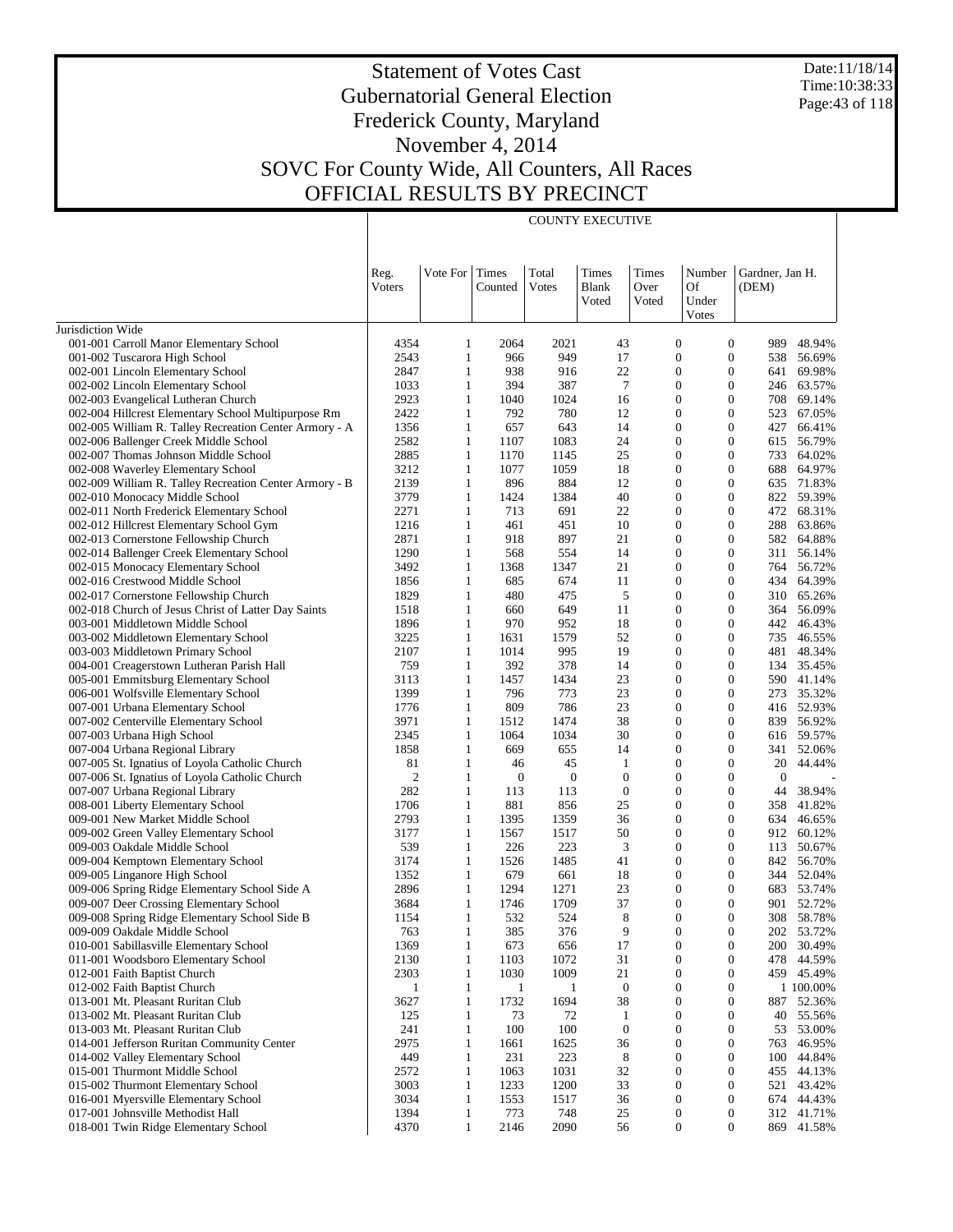Date:11/18/14 Time:10:38:33 Page:44 of 118

# Statement of Votes Cast Gubernatorial General Election Frederick County, Maryland November 4, 2014 SOVC For County Wide, All Counters, All Races OFFICIAL RESULTS BY PRECINCT

COUNTY EXECUTIVE

|                                            | Reg.<br>Voters     | Vote For                       | Times<br>Counted | Total<br>Votes   | Times<br><b>Blank</b><br>Voted | Times<br>Over<br>Voted     | Number<br>Of<br>Under<br><b>V</b> otes | Gardner, Jan H.<br>(DEM) |                  |
|--------------------------------------------|--------------------|--------------------------------|------------------|------------------|--------------------------------|----------------------------|----------------------------------------|--------------------------|------------------|
| 018-002 Prospect United Methodist Church   | 2365               | $\mathbf{1}$                   | 1216             | 1180             | 36                             | $\boldsymbol{0}$           | $\boldsymbol{0}$                       | 383                      | 32.46%           |
| 019-001 Linganore Grange Hall              | 1202               | $\mathbf{1}$                   | 646              | 623              | 23                             | $\boldsymbol{0}$           | $\boldsymbol{0}$                       | 210                      | 33.71%           |
| 020-001 Lewistown Elementary School        | 1966               | $\mathbf{1}$                   | 995              | 969              | 26                             | $\overline{0}$             | $\mathbf{0}$                           | 429                      | 44.27%           |
| 021-001 Brook Hill United Methodist Church | 1712               | $\mathbf{1}$                   | 817              | 798              | 19                             | $\overline{0}$             | $\mathbf{0}$                           | 395                      | 49.50%           |
| 021-002 Whittier Elementary School         | 1660               | $\mathbf{1}$                   | 732              | 714              | 18                             | $\overline{0}$             | $\mathbf{0}$                           | 400                      | 56.02%           |
| 021-003 Yellow Springs Elementary School   | 1231               | $\mathbf{1}$                   | 556              | 545              | 11                             | $\Omega$                   | $\Omega$                               | 311                      | 57.06%           |
| 021-004 Yellow Springs Elementary School   | 2060               | $\mathbf{1}$                   | 797              | 776              | 21                             | $\boldsymbol{0}$           | $\boldsymbol{0}$                       | 426                      | 54.90%           |
| 021-007 Brook Hill United Methodist Church | 608                | $\mathbf{1}$                   | 257              | 250              | $\overline{7}$                 | $\overline{0}$             | $\overline{0}$                         | 115                      | 46.00%           |
| 021-008 Whittier Elementary School         | 17                 | $\mathbf{1}$                   | $\tau$           | 7                | $\overline{0}$                 | $\overline{0}$             | $\mathbf{0}$                           | $\mathbf{1}$             | 14.29%           |
| 022-001 Burkittsville Community Center     | 1104               | $\mathbf{1}$                   | 585              | 567              | 18                             | $\Omega$                   | $\overline{0}$                         | 292                      | 51.50%           |
| 022-002 Burkittsville Community Center     | $\overline{4}$     | $\mathbf{1}$                   | $\overline{4}$   | $\overline{4}$   | $\mathbf{0}$                   | $\Omega$                   | $\mathbf{0}$                           | 3                        | 75.00%           |
| 023-001 Orchard Grove Elementary School    | 3602               | $\mathbf{1}$                   | 1606             | 1571             | 35                             | $\overline{0}$             | $\mathbf{0}$                           |                          | 820 52.20%       |
| 023-002 Orchard Grove Elementary School    | 76                 | $\mathbf{1}$                   | 21               | 20               | $\mathbf{1}$                   | $\Omega$                   | $\theta$                               |                          | 12 60.00%        |
| 024-001 The Church of the Transfiguration  | 1720               | 1                              | 865              | 848              | 17                             | $\overline{0}$             | $\mathbf{0}$                           | 430                      | 50.71%           |
| 024-002 Grace Community Church             | 905                | $\mathbf{1}$                   | 394              | 384              | 10                             | $\overline{0}$             | $\boldsymbol{0}$                       | 201                      | 52.34%           |
| 024-003 Braddock Heights Community Center  | 536                | $\mathbf{1}$                   | 303              | 298              | 5                              | $\Omega$                   | $\overline{0}$                         | 175                      | 58.72%           |
| 024-004 Grace Community Church             | 9                  | $\mathbf{1}$                   | $\mathbf{1}$     | $\mathbf{1}$     | $\mathbf{0}$                   | $\overline{0}$             | $\overline{0}$                         | $\mathbf{0}$             | 0.00%            |
| 024-005 Grace Community Church             | 909                | $\mathbf{1}$                   | 366              | 360              | 6                              | $\overline{0}$             | $\mathbf{0}$                           | 199                      | 55.28%           |
| 024-006 Grace Community Church             | 20                 | $\mathbf{1}$                   | 9                | 7                | $\overline{2}$                 | $\Omega$                   | $\theta$                               | 3                        | 42.86%           |
| 025-001 Brunswick Middle School            | 2916               | $\mathbf{1}$                   | 1195             | 1172             | 23                             | $\theta$                   | $\theta$                               | 595                      | 50.77%           |
| 026-001 Walkersville Middle School         | 3310               | $\mathbf{1}$                   | 1597             | 1560             | 37                             | $\boldsymbol{0}$           | $\boldsymbol{0}$                       | 881                      | 56.47%           |
| 026-002 Walkersville High School           | 2900               | $\mathbf{1}$                   | 1372             | 1347             | 25                             | $\overline{0}$             | $\mathbf{0}$                           | 672                      | 49.89%           |
| Absentee 1                                 |                    |                                |                  |                  |                                |                            |                                        |                          |                  |
| Absentee-Provisional                       | 150895             | $\mathbf{1}$                   | 1592             | 1554             | 38                             | $\overline{0}$             | $\mathbf{0}$                           | 842                      | 54.18%           |
| <b>Early Voting</b>                        | 150895             | $\mathbf{1}$                   | $\boldsymbol{0}$ | $\overline{0}$   | $\mathbf{0}$                   | $\overline{0}$             | $\mathbf{0}$                           | $\mathbf{0}$             |                  |
| Total                                      | $\Omega$           | $\overline{2}$                 | 1592             | 1554             | 38                             | $\Omega$                   | $\theta$                               | 842                      | 54.18%           |
| Provisional                                |                    |                                |                  |                  |                                |                            |                                        |                          |                  |
| Absentee-Provisional                       | 150895             | $\mathbf{1}$                   | 845              | 791              | 54                             | $\overline{0}$             | $\mathbf{0}$                           | 402                      | 50.82%           |
| <b>Early Voting</b>                        | 150895             | $\mathbf{1}$                   | $\mathbf{0}$     | $\overline{0}$   | $\mathbf{0}$                   | $\overline{0}$             | $\mathbf{0}$                           | $\mathbf{0}$             |                  |
| Total                                      | $\Omega$           | $\overline{c}$                 | 845              | 791              | 54                             | $\theta$                   | $\theta$                               | 402                      | 50.82%           |
| Absentee 2                                 |                    |                                |                  |                  |                                |                            |                                        |                          |                  |
| Absentee-Provisional                       | 150895             | $\mathbf{1}$                   | 758              | 735              | 23                             | $\boldsymbol{0}$           | $\boldsymbol{0}$                       | 432                      | 58.78%           |
| <b>Early Voting</b>                        | 150895             | $\mathbf{1}$                   | $\boldsymbol{0}$ | $\boldsymbol{0}$ | $\mathbf{0}$                   | $\boldsymbol{0}$           | $\boldsymbol{0}$                       | $\boldsymbol{0}$         |                  |
| Total                                      | $\overline{0}$     | $\overline{2}$                 | 758              | 735              | $\overline{23}$                | $\theta$                   | $\overline{0}$                         | 432                      | 58.78%           |
| $EVC-1$                                    |                    |                                |                  |                  |                                |                            |                                        |                          |                  |
| Absentee-Provisional                       | 150895             | $\mathbf{1}$                   | $\overline{0}$   | $\overline{0}$   | $\mathbf{0}$                   | $\overline{0}$             | $\overline{0}$                         | $\boldsymbol{0}$         |                  |
| <b>Early Voting</b>                        | 150895<br>$\theta$ | $\mathbf{1}$<br>$\overline{c}$ | 6880<br>6880     | 6766             | 114<br>114                     | $\overline{0}$<br>$\Omega$ | $\overline{0}$<br>$\theta$             | 4382<br>4382             | 64.77%<br>64.77% |
| Total<br>$EVC-2$                           |                    |                                |                  | 6766             |                                |                            |                                        |                          |                  |
| Absentee-Provisional                       | 150895             | $\mathbf{1}$                   | $\boldsymbol{0}$ | $\boldsymbol{0}$ | $\mathbf{0}$                   | $\boldsymbol{0}$           | $\boldsymbol{0}$                       | $\boldsymbol{0}$         |                  |
|                                            | 150895             | $\mathbf{1}$                   | 1260             | 1231             | 29                             | $\overline{0}$             | $\mathbf{0}$                           | 679                      | 55.16%           |
| <b>Early Voting</b><br>Total               | $\overline{0}$     | $\overline{2}$                 | 1260             | 1231             | 29                             | $\overline{0}$             | $\overline{0}$                         | 679                      | 55.16%           |
| $EVC-3$                                    |                    |                                |                  |                  |                                |                            |                                        |                          |                  |
| Absentee-Provisional                       | 150895             | $\mathbf{1}$                   | $\theta$         | $\theta$         | $\Omega$                       | $\overline{0}$             | $\overline{0}$                         | $\overline{0}$           |                  |
| <b>Early Voting</b>                        | 150895             | $\mathbf{1}$                   | 2570             | 2530             | 40                             | $\boldsymbol{0}$           | $\boldsymbol{0}$                       | 1624                     | 64.19%           |
| Total                                      | $\overline{0}$     | $\overline{2}$                 | 2570             | 2530             | 40                             | $\overline{0}$             | $\mathbf{0}$                           | 1624                     | 64.19%           |
| Total                                      |                    |                                |                  |                  |                                |                            |                                        |                          |                  |
| Polling                                    | 150895             | 79                             | 66795            | 65251            | 1544                           | $\overline{0}$             | $\mathbf{0}$                           | 34083                    | 52.23%           |
| Absentee-Provisional                       | 905370             | 6                              | 3195             | 3080             | 115                            | $\Omega$                   | $\mathbf{0}$                           |                          | 1676 54.42%      |
| Early Voting                               | 905370             | 6                              | 10710            | 10527            | 183                            | $\Omega$                   | $\theta$                               | 6685                     | 63.50%           |
| Total                                      | 150895             | 91                             | 80700            | 78858            | 1842                           | $\Omega$                   | $\theta$                               | 42444                    | 53.82%           |
|                                            |                    |                                |                  |                  |                                |                            |                                        |                          |                  |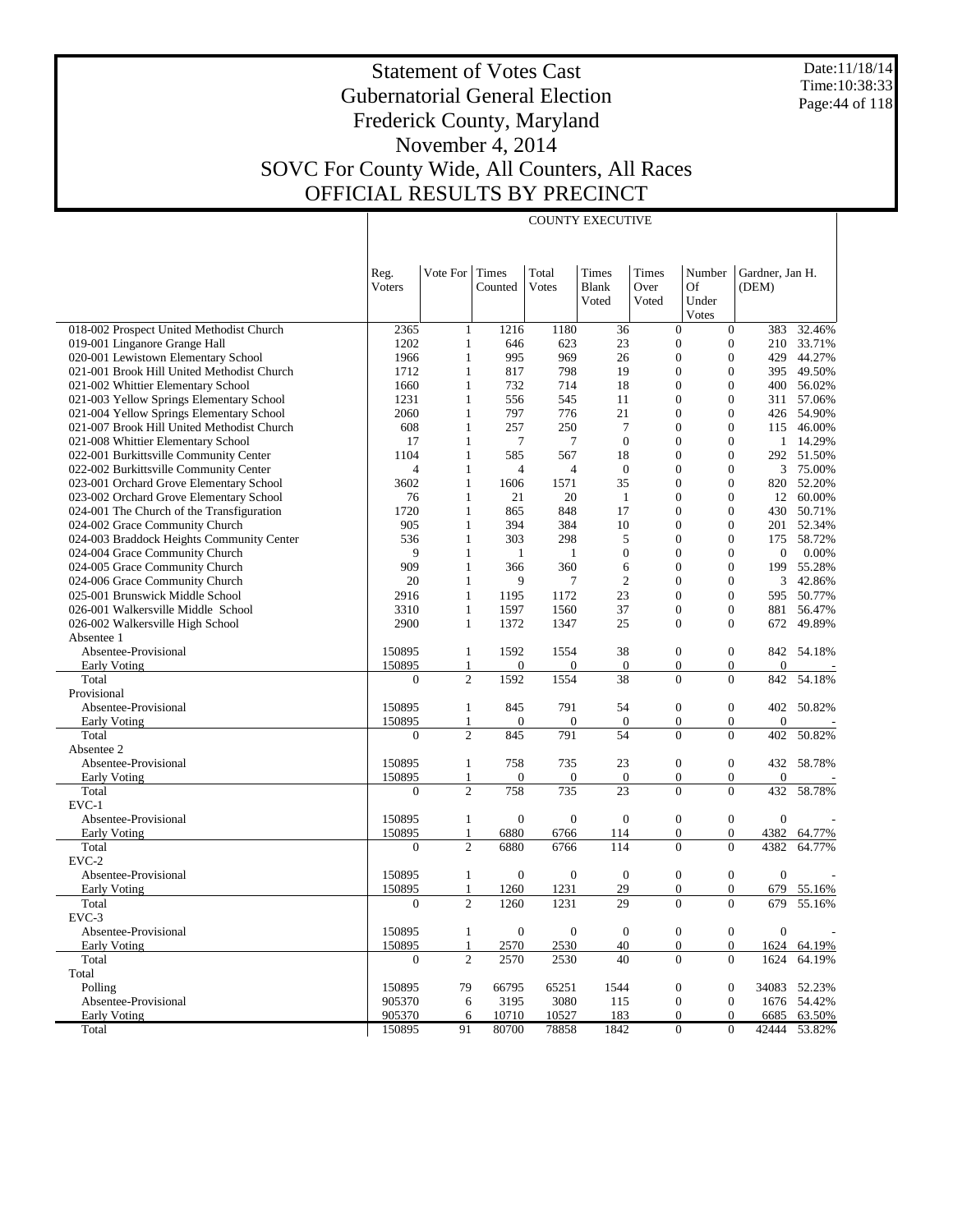Date:11/18/14 Time:10:38:33 Page:45 of 118

## Statement of Votes Cast Gubernatorial General Election Frederick County, Maryland November 4, 2014 SOVC For County Wide, All Counters, All Races OFFICIAL RESULTS BY PRECINCT

COUNTY EXECUTIVE

|                                                                                          | Young, Blaine R<br>(REP) |                          | Write-In Votes        |                |  |
|------------------------------------------------------------------------------------------|--------------------------|--------------------------|-----------------------|----------------|--|
| Jurisdiction Wide                                                                        |                          |                          |                       |                |  |
| 001-001 Carroll Manor Elementary School                                                  | 1023                     | 50.62%                   | 9                     | 0.45%          |  |
| 001-002 Tuscarora High School                                                            |                          | 410 43.20%               | 1                     | 0.11%          |  |
| 002-001 Lincoln Elementary School                                                        |                          | 272 29.69%               | 3                     | 0.33%          |  |
| 002-002 Lincoln Elementary School                                                        |                          | 139 35.92%               | 2                     | 0.52%          |  |
| 002-003 Evangelical Lutheran Church                                                      |                          | 311 30.37%               | 5                     | 0.49%          |  |
| 002-004 Hillcrest Elementary School Multipurpose Rm                                      | 254                      | 32.56%                   | 3                     | 0.38%          |  |
| 002-005 William R. Talley Recreation Center Armory - A                                   |                          | 215 33.44%               | $\mathbf{1}$          | 0.16%          |  |
| 002-006 Ballenger Creek Middle School                                                    |                          | 462 42.66%               | 6                     | 0.55%          |  |
| 002-007 Thomas Johnson Middle School                                                     |                          | 406 35.46%               | 6                     | 0.52%          |  |
| 002-008 Waverley Elementary School                                                       | 371                      | 35.03%                   | 0                     | 0.00%          |  |
| 002-009 William R. Talley Recreation Center Armory - B<br>002-010 Monocacy Middle School |                          | 248 28.05%<br>554 40.03% | $\mathbf{1}$<br>8     | 0.11%<br>0.58% |  |
| 002-011 North Frederick Elementary School                                                |                          | 215 31.11%               | 4                     | 0.58%          |  |
| 002-012 Hillcrest Elementary School Gym                                                  |                          | 160 35.48%               | 3                     | 0.67%          |  |
| 002-013 Cornerstone Fellowship Church                                                    |                          | 312 34.78%               | 3                     | 0.33%          |  |
| 002-014 Ballenger Creek Elementary School                                                | 241                      | 43.50%                   | 2                     | 0.36%          |  |
| 002-015 Monocacy Elementary School                                                       |                          | 580 43.06%               | 3                     | 0.22%          |  |
| 002-016 Crestwood Middle School                                                          |                          | 238 35.31%               | 2                     | 0.30%          |  |
| 002-017 Cornerstone Fellowship Church                                                    |                          | 165 34.74%               | $\boldsymbol{0}$      | 0.00%          |  |
| 002-018 Church of Jesus Christ of Latter Day Saints                                      |                          | 284 43.76%               | $\mathbf{1}$          | 0.15%          |  |
| 003-001 Middletown Middle School                                                         |                          | 507 53.26%               | 3                     | 0.32%          |  |
| 003-002 Middletown Elementary School                                                     |                          | 834 52.82%               | 10                    | 0.63%          |  |
| 003-003 Middletown Primary School                                                        |                          | 512 51.46%               | 2                     | 0.20%          |  |
| 004-001 Creagerstown Lutheran Parish Hall                                                |                          | 244 64.55%               | 0                     | 0.00%          |  |
| 005-001 Emmitsburg Elementary School                                                     |                          | 840 58.58%               | 4                     | 0.28%          |  |
| 006-001 Wolfsville Elementary School                                                     |                          | 496 64.17%               | 4                     | 0.52%          |  |
| 007-001 Urbana Elementary School                                                         |                          | 368 46.82%               | 2                     | 0.25%          |  |
| 007-002 Centerville Elementary School                                                    |                          | 632 42.88%               | 3                     | 0.20%          |  |
| 007-003 Urbana High School                                                               | 415                      | 40.14%                   | 3                     | 0.29%          |  |
| 007-004 Urbana Regional Library                                                          | 311                      | 47.48%                   | 3                     | 0.46%          |  |
| 007-005 St. Ignatius of Loyola Catholic Church                                           | 25                       | 55.56%                   | $\boldsymbol{0}$      | 0.00%          |  |
| 007-006 St. Ignatius of Loyola Catholic Church                                           | $\boldsymbol{0}$         |                          | $\boldsymbol{0}$      |                |  |
| 007-007 Urbana Regional Library                                                          |                          | 69 61.06%                | $\boldsymbol{0}$      | 0.00%          |  |
| 008-001 Liberty Elementary School                                                        | 491                      | 57.36%                   | 7                     | 0.82%          |  |
| 009-001 New Market Middle School                                                         |                          | 719 52.91%               | 6                     | 0.44%          |  |
| 009-002 Green Valley Elementary School                                                   |                          | 595 39.22%               | 10                    | 0.66%          |  |
| 009-003 Oakdale Middle School                                                            |                          | 110 49.33%               | $\boldsymbol{0}$      | 0.00%          |  |
| 009-004 Kemptown Elementary School                                                       |                          | 630 42.42%               | 13                    | 0.88%          |  |
| 009-005 Linganore High School                                                            |                          | 315 47.66%               | 2                     | 0.30%          |  |
| 009-006 Spring Ridge Elementary School Side A                                            |                          | 586 46.11%               | 2                     | 0.16%          |  |
| 009-007 Deer Crossing Elementary School                                                  | 212                      | 800 46.81%               | 8                     | 0.47%          |  |
| 009-008 Spring Ridge Elementary School Side B<br>009-009 Oakdale Middle School           |                          | 40.46%                   | 4                     | 0.76%          |  |
| 010-001 Sabillasville Elementary School                                                  | 455                      | 174 46.28%               | $\boldsymbol{0}$<br>1 | 0.00%<br>0.15% |  |
| 011-001 Woodsboro Elementary School                                                      | 588                      | 69.36%<br>54.85%         | 6                     | 0.56%          |  |
| 012-001 Faith Baptist Church                                                             | 549                      | 54.41%                   | 1                     | 0.10%          |  |
| 012-002 Faith Baptist Church                                                             | 0                        | 0.00%                    | 0                     | 0.00%          |  |
| 013-001 Mt. Pleasant Ruritan Club                                                        | 800                      | 47.23%                   | 7                     | 0.41%          |  |
| 013-002 Mt. Pleasant Ruritan Club                                                        | 32                       | 44.44%                   | 0                     | 0.00%          |  |
| 013-003 Mt. Pleasant Ruritan Club                                                        | 47                       | 47.00%                   | 0                     | 0.00%          |  |
| 014-001 Jefferson Ruritan Community Center                                               | 857                      | 52.74%                   | 5                     | 0.31%          |  |
| 014-002 Valley Elementary School                                                         | 121                      | 54.26%                   | $\mathbf{2}$          | 0.90%          |  |
| 015-001 Thurmont Middle School                                                           | 571                      | 55.38%                   | 5                     | 0.48%          |  |
| 015-002 Thurmont Elementary School                                                       | 677                      | 56.42%                   | 2                     | 0.17%          |  |
| 016-001 Myersville Elementary School                                                     | 837                      | 55.17%                   | 6                     | 0.40%          |  |
| 017-001 Johnsville Methodist Hall                                                        | 429                      | 57.35%                   | 7                     | 0.94%          |  |
| 018-001 Twin Ridge Elementary School                                                     | 1214                     | 58.09%                   | 7                     | 0.33%          |  |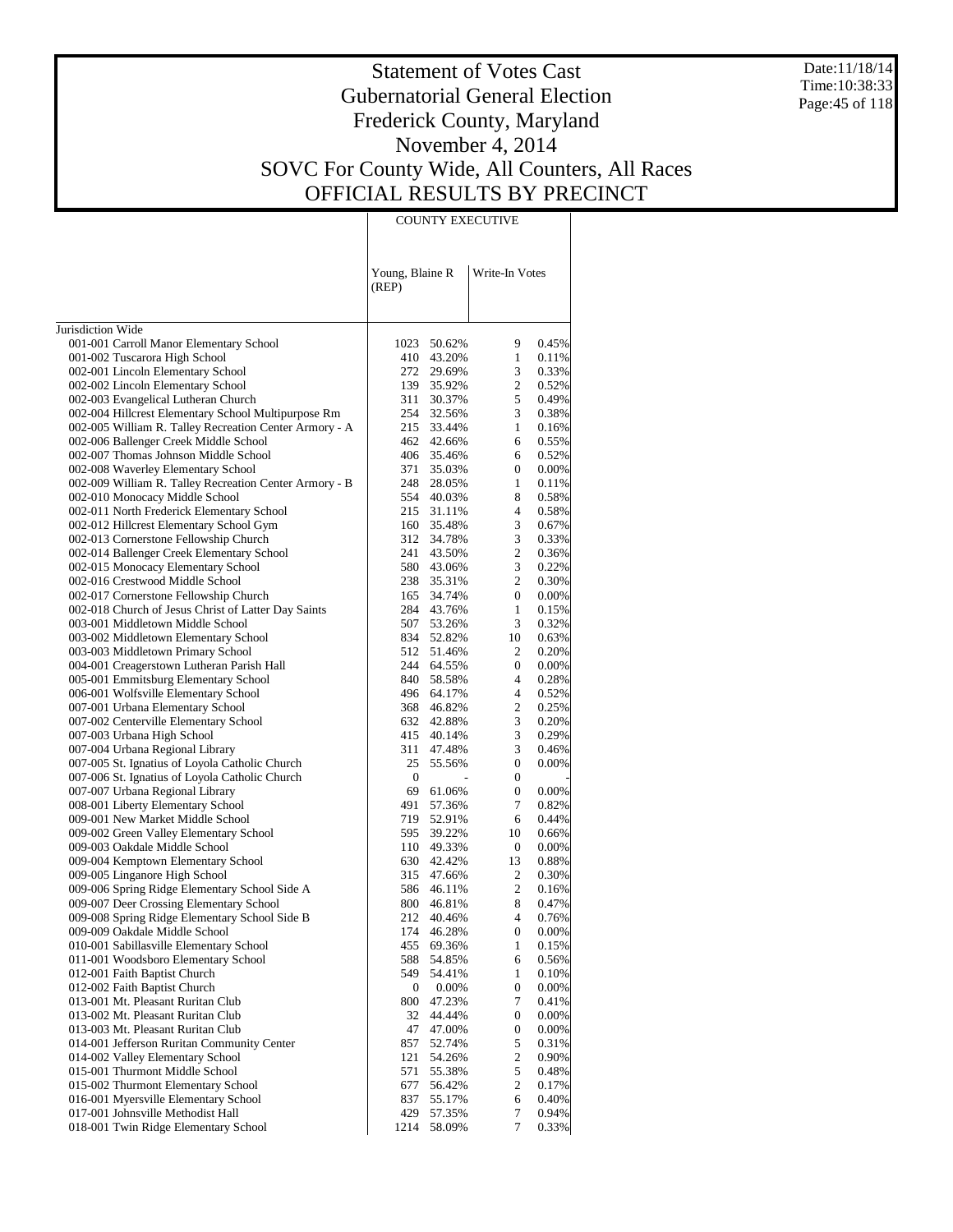Date:11/18/14 Time:10:38:33 Page:46 of 118

#### Statement of Votes Cast Gubernatorial General Election Frederick County, Maryland November 4, 2014 SOVC For County Wide, All Counters, All Races OFFICIAL RESULTS BY PRECINCT

36131 45.82% 283 0.36%

COUNTY EXECUTIVE

 018-002 Prospect United Methodist Church 019-001 Linganore Grange Hall 020-001 Lewistown Elementary School 021-001 Brook Hill United Methodist Church 021-002 Whittier Elementary School 021-003 Yellow Springs Elementary School 021-004 Yellow Springs Elementary School 021-007 Brook Hill United Methodist Church 021-008 Whittier Elementary School 022-001 Burkittsville Community Center 022-002 Burkittsville Community Center 023-001 Orchard Grove Elementary School 023-002 Orchard Grove Elementary School 024-001 The Church of the Transfiguration 024-002 Grace Community Church 024-003 Braddock Heights Community Center 024-004 Grace Community Church 024-005 Grace Community Church 024-006 Grace Community Church 025-001 Brunswick Middle School 026-001 Walkersville Middle School 026-002 Walkersville High School Young, Blaine R (REP) Write-In Votes  $\overline{795}$  67.37% 2 0.17%<br>412 66.13% 1 0.16% 412 66.13% 1 0.16%<br>536 55.31% 4 0.41% 55.31% 399 50.00% 4 0.50% 43.70% 2 0.28%<br>42.94% 0 0.00% 234 42.94% 348 44.85% 2 0.26% 54.00%  $\begin{array}{cccc} 6 & 85.71\% & 0 & 0.00\% \\ 274 & 48.32\% & 1 & 0.18\% \end{array}$ 48.32% 1<br>25.00% 0 1 25.00% 0 0.00% 748 47.61% 3 0.19% 7 35.00% 1 5.00% 411 48.47% 7 0.83% 180 46.88% 3 0.78%  $\begin{array}{cccc} 122 & 40.94\% & & 1 & 0.34\% \\ 1 & 100.00\% & & 0 & 0.00\% \end{array}$ 1 100.00% 0 0.00%<br>
50 44.44% 1 0.28% 160 44.44% 4 57.14% 0 0.00%<br>  $76 \t 49.15\%$  1 0.09% 576 49.15% 1 675 43.27% 4 0.26% 49.67% 703 45.24% 9 0.58% 0 - 0 - 703 45.24% 9 0.58%

| Absentee 1           |                |             |               |       |
|----------------------|----------------|-------------|---------------|-------|
| Absentee-Provisional | 703            | 45.24%      | 9             | 0.58% |
| Early Voting         | $\mathbf{0}$   |             | $\mathbf{0}$  |       |
| Total                | 703            | 45.24%      | 9             | 0.58% |
| Provisional          |                |             |               |       |
| Absentee-Provisional | 386            | 48.80%      | 3             | 0.38% |
| Early Voting         | $\mathbf{0}$   |             | $\mathbf{0}$  |       |
| Total                | 386            | 48.80%      | $\mathbf{3}$  | 0.38% |
| Absentee 2           |                |             |               |       |
| Absentee-Provisional | 300            | 40.82%      | 3             | 0.41% |
| Early Voting         | $\overline{0}$ |             | $\mathbf{0}$  |       |
| Total                | 300            | 40.82%      | $\mathcal{L}$ | 0.41% |
| $EVC-1$              |                |             |               |       |
| Absentee-Provisional | $\Omega$       |             | $\Omega$      |       |
| Early Voting         | 2371           | 35.04%      | 13            | 0.19% |
| Total                | 2371           | 35.04%      | 13            | 0.19% |
| $EVC-2$              |                |             |               |       |
| Absentee-Provisional | $\Omega$       |             | $\Omega$      |       |
| Early Voting         |                | 552 44.84%  | $\Omega$      | 0.00% |
| Total                | 552            | 44.84%      | $\Omega$      | 0.00% |
| $EVC-3$              |                |             |               |       |
| Absentee-Provisional | $\Omega$       |             | $\Omega$      |       |
| Early Voting         | 892            | 35.26%      | 14            | 0.55% |
| Total                | 892            | 35.26%      | 14            | 0.55% |
| Total                |                |             |               |       |
| Polling              | 30927          | 47.40%      | 241           | 0.37% |
| Absentee-Provisional | 1389           | 45.10%      | 15            | 0.49% |
| Early Voting         |                | 3815 36.24% | 27            | 0.26% |

Total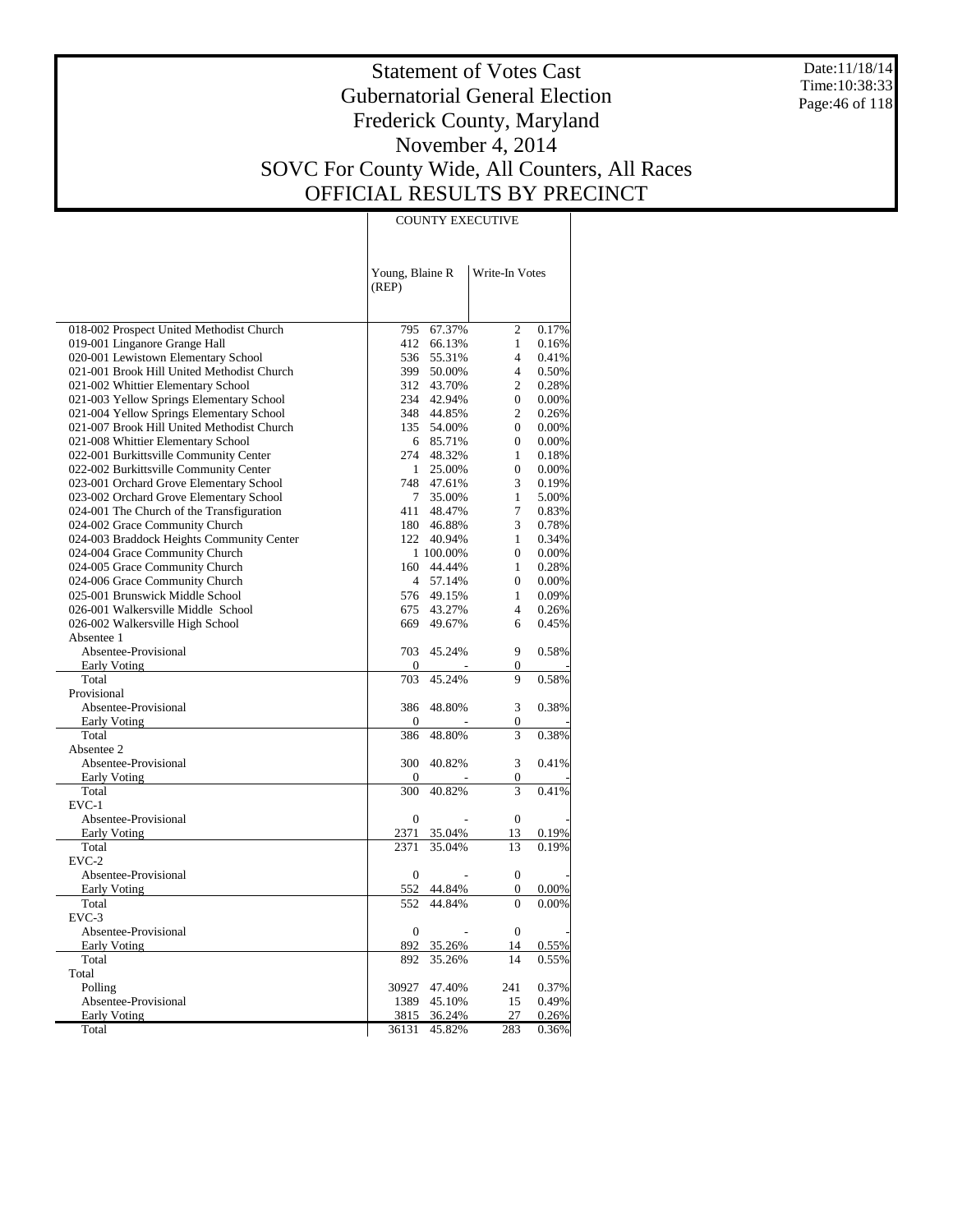Date:11/18/14 Time:10:38:33 Page:47 of 118

# Statement of Votes Cast Gubernatorial General Election Frederick County, Maryland November 4, 2014 SOVC For County Wide, All Counters, All Races OFFICIAL RESULTS BY PRECINCT

|                                                                     | Reg.<br>Voters   | Vote For Times                   | Counted      | Total<br><b>V</b> otes | Times<br><b>Blank</b><br>Voted | Times<br>Over<br>Voted               | Number<br>Of<br>Under<br>Votes | Jessee, Susan<br>Reeder (DEM) |                  |
|---------------------------------------------------------------------|------------------|----------------------------------|--------------|------------------------|--------------------------------|--------------------------------------|--------------------------------|-------------------------------|------------------|
| Jurisdiction Wide                                                   |                  |                                  |              |                        |                                |                                      |                                |                               |                  |
| 001-001 Carroll Manor Elementary School                             | 4354             | 2                                | 2064         | 3740                   | 63                             | $\boldsymbol{0}$                     | 262                            | 825                           | 22.06%           |
| 001-002 Tuscarora High School                                       | 2543             | $\overline{c}$                   | 966          | 1708                   | 41                             | $\boldsymbol{0}$                     | 142                            | 465                           | 27.22%           |
| 002-001 Lincoln Elementary School                                   | 2847             | $\mathfrak{2}$                   | 938          | 1640                   | 44                             | $\boldsymbol{0}$                     | 148                            | 571                           | 34.82%           |
| 002-002 Lincoln Elementary School                                   | 1033             | $\overline{c}$                   | 394          | 700                    | 15                             | $\boldsymbol{0}$                     | 58                             | 223                           | 31.86%           |
| 002-003 Evangelical Lutheran Church                                 | 2923             | $\sqrt{2}$                       | 1040         | 1906                   | 36                             | $\boldsymbol{0}$                     | 102                            |                               | 612 32.11%       |
| 002-004 Hillcrest Elementary School Multipurpose Rm                 | 2422             | $\overline{c}$                   | 792          | 1411                   | 28                             | $\boldsymbol{0}$                     | 117                            |                               | 456 32.32%       |
| 002-005 William R. Talley Recreation Center Armory - A              | 1356             | $\sqrt{2}$                       | 657          | 1185                   | 24                             | $\boldsymbol{0}$                     | 81                             | 372                           | 31.39%           |
| 002-006 Ballenger Creek Middle School                               | 2582             | $\overline{c}$                   | 1107         | 1975                   | 52                             | $\boldsymbol{0}$                     | 135                            |                               | 507 25.67%       |
| 002-007 Thomas Johnson Middle School                                | 2885             | $\sqrt{2}$                       | 1170         | 2094                   | 48                             | $\boldsymbol{0}$                     | 150                            | 609                           | 29.08%           |
| 002-008 Waverley Elementary School                                  | 3212             | $\overline{c}$                   | 1077         | 1938                   | 31                             | $\boldsymbol{0}$                     | 154                            |                               | 590 30.44%       |
| 002-009 William R. Talley Recreation Center Armory - B              | 2139             | $\sqrt{2}$                       | 896          | 1623                   | 41                             | $\boldsymbol{0}$                     | 87                             |                               | 550 33.89%       |
| 002-010 Monocacy Middle School                                      | 3779             | $\overline{c}$                   | 1424         | 2572                   | 53                             | $\boldsymbol{0}$                     | 170                            |                               | 695 27.02%       |
| 002-011 North Frederick Elementary School                           | 2271             | $\sqrt{2}$                       | 713          | 1268                   | 30                             | $\boldsymbol{0}$                     | 98                             | 425                           | 33.52%           |
| 002-012 Hillcrest Elementary School Gym                             | 1216             | $\overline{c}$                   | 461          | 845                    | 8                              | $\boldsymbol{0}$                     | 61                             |                               | 246 29.11%       |
| 002-013 Cornerstone Fellowship Church                               | 2871             | $\sqrt{2}$                       | 918          | 1657                   | 27                             | $\boldsymbol{0}$                     | 125                            | 522                           | 31.50%           |
| 002-014 Ballenger Creek Elementary School                           | 1290             | $\overline{c}$                   | 568          | 1007                   | 27                             | $\boldsymbol{0}$                     | 75                             |                               | 258 25.62%       |
| 002-015 Monocacy Elementary School                                  | 3492             | $\sqrt{2}$                       | 1368         | 2473                   | 49                             | $\boldsymbol{0}$                     | 165                            | 635                           | 25.68%           |
| 002-016 Crestwood Middle School                                     | 1856             | $\overline{c}$                   | 685          | 1237                   | 22                             | $\boldsymbol{0}$                     | 89                             |                               | 396 32.01%       |
| 002-017 Cornerstone Fellowship Church                               | 1829             | $\sqrt{2}$                       | 480          | 865                    | 10                             | $\boldsymbol{0}$                     | 75                             |                               | 276 31.91%       |
| 002-018 Church of Jesus Christ of Latter Day Saints                 | 1518             | $\overline{c}$                   | 660          | 1183                   | 19                             | $\boldsymbol{0}$                     | 99                             |                               | 288 24.34%       |
| 003-001 Middletown Middle School                                    | 1896             | $\sqrt{2}$                       | 970          | 1744                   | 28                             | $\boldsymbol{0}$                     | 140                            |                               | 375 21.50%       |
| 003-002 Middletown Elementary School                                | 3225             | $\overline{c}$                   | 1631         | 2978                   | 57                             | $\boldsymbol{0}$                     | 170                            |                               | 642 21.56%       |
| 003-003 Middletown Primary School                                   | 2107             | $\sqrt{2}$                       | 1014         | 1822                   | 36                             | $\boldsymbol{0}$                     | 134                            |                               | 404 22.17%       |
| 004-001 Creagerstown Lutheran Parish Hall                           | 759              | $\overline{c}$                   | 392          | 686                    | 18                             | $\boldsymbol{0}$                     | 62                             |                               | 109 15.89%       |
| 005-001 Emmitsburg Elementary School                                | 3113             | $\sqrt{2}$                       | 1457         | 2590                   | 66                             | $\boldsymbol{0}$                     | 192                            |                               | 474 18.30%       |
| 006-001 Wolfsville Elementary School                                | 1399             | $\overline{c}$                   | 796          | 1423                   | 28                             | $\boldsymbol{0}$                     | 113                            |                               | 219 15.39%       |
| 007-001 Urbana Elementary School                                    | 1776             | $\sqrt{2}$                       | 809          | 1425                   | 42                             | $\boldsymbol{0}$                     | 109                            |                               | 334 23.44%       |
| 007-002 Centerville Elementary School                               | 3971             | $\overline{c}$                   | 1512         | 2676                   | 74                             | $\boldsymbol{0}$                     | 200                            |                               | 683 25.52%       |
| 007-003 Urbana High School                                          | 2345             | $\sqrt{2}$                       | 1064         | 1921                   | 46                             | $\boldsymbol{0}$                     | 115                            | 457                           | 23.79%           |
| 007-004 Urbana Regional Library                                     | 1858             | $\overline{c}$                   | 669          | 1213                   | 27                             | $\boldsymbol{0}$                     | 71                             |                               | 274 22.59%       |
| 007-005 St. Ignatius of Loyola Catholic Church                      | 81               | $\overline{c}$                   | 46           | 78                     | $\overline{4}$                 | $\boldsymbol{0}$                     | 6                              | 16                            | 20.51%           |
| 007-006 St. Ignatius of Loyola Catholic Church                      | $\boldsymbol{2}$ | $\boldsymbol{2}$                 | $\mathbf 0$  | $\boldsymbol{0}$       | $\boldsymbol{0}$               | $\boldsymbol{0}$                     | $\boldsymbol{0}$               | $\boldsymbol{0}$              |                  |
| 007-007 Urbana Regional Library                                     | 282              | $\sqrt{2}$                       | 113          | 199                    | $\overline{4}$                 | $\boldsymbol{0}$                     | 19                             | 39                            | 19.60%           |
| 008-001 Liberty Elementary School                                   | 1706             | $\overline{c}$                   | 881          | 1579                   | 34                             | $\boldsymbol{0}$                     | 115                            |                               | 280 17.73%       |
| 009-001 New Market Middle School                                    | 2793             | $\sqrt{2}$                       | 1395         | 2490                   | 62                             | $\boldsymbol{0}$                     | 176                            | 474                           | 19.04%           |
| 009-002 Green Valley Elementary School                              | 3177             | $\overline{c}$<br>$\sqrt{2}$     | 1567         | 2790                   | 73                             | $\boldsymbol{0}$<br>$\boldsymbol{0}$ | 198<br>27                      |                               | 643 23.05%       |
| 009-003 Oakdale Middle School                                       | 539              |                                  | 226<br>1526  | 411<br>2745            | $\overline{7}$                 | $\boldsymbol{0}$                     | 169                            | 89<br>589                     | 21.65%<br>21.46% |
| 009-004 Kemptown Elementary School<br>009-005 Linganore High School | 3174<br>1352     | $\overline{c}$<br>$\overline{c}$ | 679          | 1236                   | 69<br>19                       | $\boldsymbol{0}$                     | 84                             |                               | 254 20.55%       |
| 009-006 Spring Ridge Elementary School Side A                       | 2896             | $\overline{c}$                   | 1294         | 2317                   | 55                             | $\boldsymbol{0}$                     | 161                            |                               | 537 23.18%       |
| 009-007 Deer Crossing Elementary School                             | 3684             | $\sqrt{2}$                       | 1746         | 3120                   | 83                             | $\mathbf{0}$                         | 206                            | 665                           | 21.31%           |
| 009-008 Spring Ridge Elementary School Side B                       | 1154             | $\overline{2}$                   | 532          | 940                    | 32                             | $\mathbf{0}$                         | 60                             |                               | 235 25.00%       |
| 009-009 Oakdale Middle School                                       | 763              | $\overline{c}$                   | 385          | 678                    | $20\,$                         | $\boldsymbol{0}$                     | 52                             |                               | 153 22.57%       |
| 010-001 Sabillasville Elementary School                             | 1369             | $\boldsymbol{2}$                 | 673          | 1195                   | 22                             | $\boldsymbol{0}$                     | 107                            |                               | 164 13.72%       |
| 011-001 Woodsboro Elementary School                                 | 2130             | $\overline{c}$                   | 1103         | 1937                   | 49                             | $\boldsymbol{0}$                     | 171                            | 363                           | 18.74%           |
| 012-001 Faith Baptist Church                                        | 2303             | 2                                | 1030         | 1845                   | 35                             | 0                                    | 145                            |                               | 370 20.05%       |
| 012-002 Faith Baptist Church                                        | $\mathbf{1}$     | $\overline{c}$                   | $\mathbf{1}$ | $\overline{c}$         | $\boldsymbol{0}$               | $\boldsymbol{0}$                     | $\boldsymbol{0}$               | $\mathbf{1}$                  | 50.00%           |
| 013-001 Mt. Pleasant Ruritan Club                                   | 3627             | $\overline{\mathbf{c}}$          | 1732         | 3083                   | 71                             | $\boldsymbol{0}$                     | 239                            |                               | 692 22.45%       |
| 013-002 Mt. Pleasant Ruritan Club                                   | 125              | $\overline{c}$                   | 73           | 128                    | $\overline{\mathbf{c}}$        | $\boldsymbol{0}$                     | 14                             | 22                            | 17.19%           |
| 013-003 Mt. Pleasant Ruritan Club                                   | 241              | $\overline{c}$                   | 100          | 177                    | 5                              | $\boldsymbol{0}$                     | 13                             | 39                            | 22.03%           |
| 014-001 Jefferson Ruritan Community Center                          | 2975             | $\overline{c}$                   | 1661         | 2966                   | 82                             | $\boldsymbol{0}$                     | 192                            | 609                           | 20.53%           |
| 014-002 Valley Elementary School                                    | 449              | $\overline{c}$                   | 231          | 421                    | 8                              | $\boldsymbol{0}$                     | 25                             | 83                            | 19.71%           |
| 015-001 Thurmont Middle School                                      | 2572             | $\overline{c}$                   | 1063         | 1859                   | 48                             | $\boldsymbol{0}$                     | 171                            | 321                           | 17.27%           |
| 015-002 Thurmont Elementary School                                  | 3003             | $\overline{c}$                   | 1233         | 2186                   | 38                             | $\boldsymbol{0}$                     | 204                            | 381                           | 17.43%           |
| 016-001 Myersville Elementary School                                | 3034             | $\overline{c}$                   | 1553         | 2809                   | 61                             | $\boldsymbol{0}$                     | 175                            | 588                           | 20.93%           |
| 017-001 Johnsville Methodist Hall                                   | 1394             | 2                                | 773          | 1374                   | 36                             | 0                                    | 100                            |                               | 240 17.47%       |
| 018-001 Twin Ridge Elementary School                                | 4370             | $\boldsymbol{2}$                 | 2146         | 3763                   | 137                            | $\boldsymbol{0}$                     | 255                            | 634                           | 16.85%           |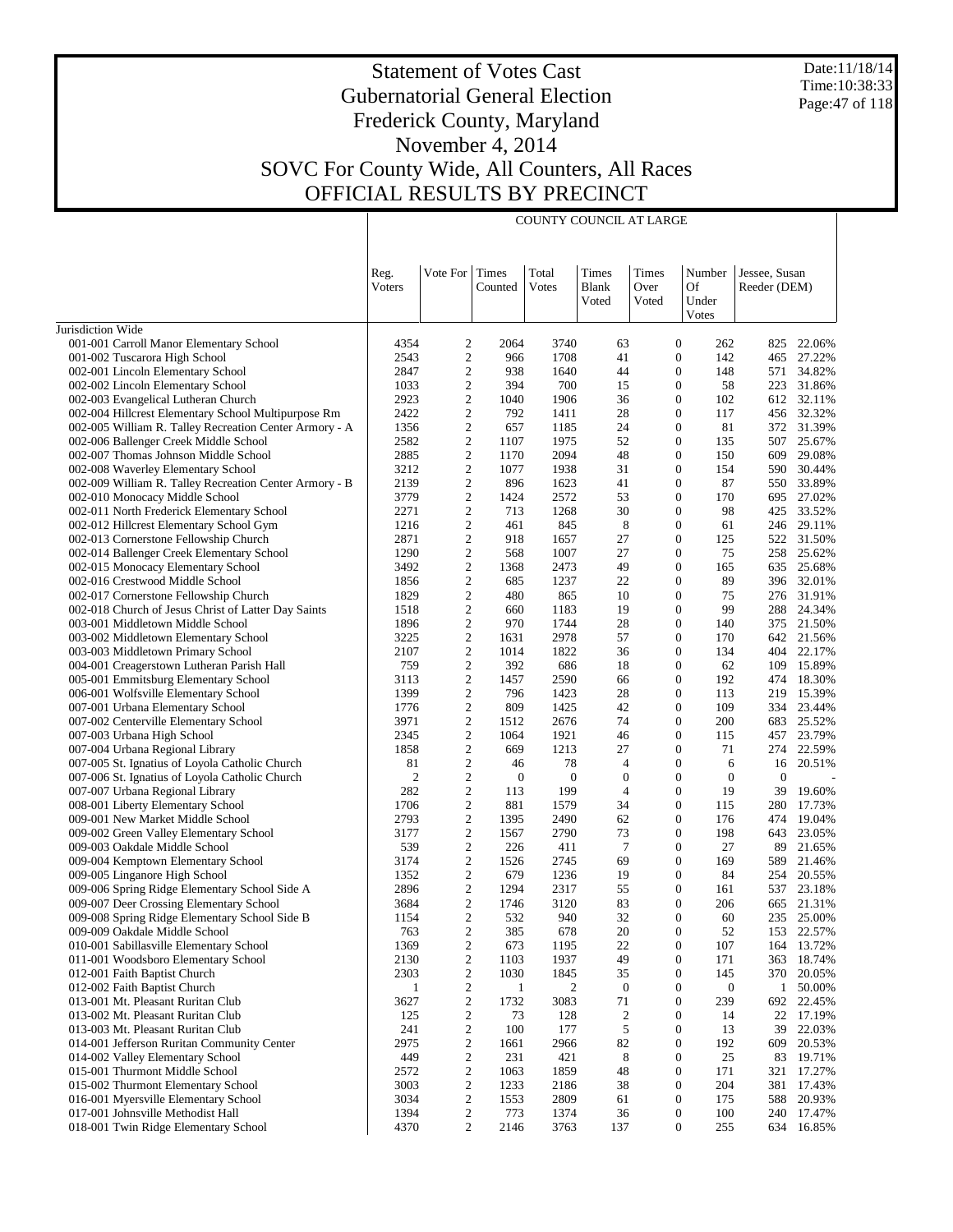Date:11/18/14 Time:10:38:33 Page:48 of 118

# Statement of Votes Cast Gubernatorial General Election Frederick County, Maryland November 4, 2014 SOVC For County Wide, All Counters, All Races OFFICIAL RESULTS BY PRECINCT

|                                            | Reg.<br>Voters   | Vote For Times | Counted          | Total<br>Votes | Times<br><b>Blank</b><br>Voted | Times<br>Over<br>Voted | Number<br>Of<br>Under<br>Votes | Jessee, Susan<br>Reeder (DEM) |            |
|--------------------------------------------|------------------|----------------|------------------|----------------|--------------------------------|------------------------|--------------------------------|-------------------------------|------------|
| 018-002 Prospect United Methodist Church   | 2365             | $\mathfrak{2}$ | 1216             | 2203           | 41                             | $\mathbf{0}$           | 147                            | 282                           | 12.80%     |
| 019-001 Linganore Grange Hall              | 1202             | $\overline{c}$ | 646              | 1104           | 39                             | $\overline{0}$         | 110                            | 138                           | 12.50%     |
| 020-001 Lewistown Elementary School        | 1966             | $\mathbf{2}$   | 995              | 1769           | 34                             | $\overline{0}$         | 153                            | 353                           | 19.95%     |
| 021-001 Brook Hill United Methodist Church | 1712             | $\overline{c}$ | 817              | 1479           | 28                             | $\overline{0}$         | 99                             |                               | 314 21.23% |
| 021-002 Whittier Elementary School         | 1660             | $\overline{c}$ | 732              | 1307           | 38                             | $\theta$               | 81                             | 328                           | 25.10%     |
| 021-003 Yellow Springs Elementary School   | 1231             | $\sqrt{2}$     | 556              | 1006           | 21                             | $\overline{0}$         | 64                             | 239                           | 23.76%     |
| 021-004 Yellow Springs Elementary School   | 2060             | $\overline{2}$ | 797              | 1438           | 28                             | $\Omega$               | 100                            |                               | 356 24.76% |
| 021-007 Brook Hill United Methodist Church | 608              | $\overline{2}$ | 257              | 458            | $\tau$                         | $\Omega$               | 42                             | 94                            | 20.52%     |
| 021-008 Whittier Elementary School         | 17               | $\sqrt{2}$     | 7                | 9              | $\overline{c}$                 | $\Omega$               | $\mathbf{1}$                   | $\mathbf{1}$                  | 11.11%     |
| 022-001 Burkittsville Community Center     | 1104             | $\overline{c}$ | 585              | 1057           | 27                             | $\overline{0}$         | 59                             |                               | 247 23.37% |
| 022-002 Burkittsville Community Center     | $\overline{4}$   | $\overline{c}$ | $\overline{4}$   | 8              | $\boldsymbol{0}$               | $\mathbf{0}$           | $\mathbf{0}$                   | $\boldsymbol{0}$              | 0.00%      |
| 023-001 Orchard Grove Elementary School    | 3602             | $\overline{2}$ | 1606             | 2905           | 65                             | $\mathbf{0}$           | 177                            | 712                           | 24.51%     |
| 023-002 Orchard Grove Elementary School    | 76               | $\overline{c}$ | 21               | 38             | $\mathbf{1}$                   | $\overline{0}$         | $\overline{c}$                 | 10                            | 26.32%     |
| 024-001 The Church of the Transfiguration  | 1720             | $\overline{c}$ | 865              | 1548           | 38                             | $\overline{0}$         | 106                            | 369                           | 23.84%     |
| 024-002 Grace Community Church             | 905              | $\overline{c}$ | 394              | 709            | 16                             | $\overline{0}$         | 47                             | 180                           | 25.39%     |
| 024-003 Braddock Heights Community Center  | 536              | $\mathbf{2}$   | 303              | 556            | 12                             | $\overline{0}$         | 26                             | 148                           | 26.62%     |
| 024-004 Grace Community Church             | 9                | $\overline{c}$ | 1                | $\overline{c}$ | $\mathbf{0}$                   | $\theta$               | $\mathbf{0}$                   | $\boldsymbol{0}$              | 0.00%      |
| 024-005 Grace Community Church             | 909              | $\overline{2}$ | 366              | 671            | 13                             | $\overline{0}$         | 35                             | 165                           | 24.59%     |
| 024-006 Grace Community Church             | 20               | $\overline{c}$ | 9                | 14             | $\mathbf{1}$                   | $\overline{0}$         | $\overline{c}$                 | 3                             | 21.43%     |
| 025-001 Brunswick Middle School            | 2916             | $\overline{2}$ | 1195             | 2132           | 55                             | $\theta$               | 148                            | 507                           | 23.78%     |
| 026-001 Walkersville Middle School         | 3310             | $\overline{c}$ | 1597             | 2848           | 60                             | $\overline{0}$         | 226                            | 719                           | 25.25%     |
| 026-002 Walkersville High School           | 2900             | $\overline{2}$ | 1372             | 2471           | 45                             | $\mathbf{0}$           | 183                            | 539                           | 21.81%     |
| Absentee 1                                 |                  |                |                  |                |                                |                        |                                |                               |            |
| Absentee-Provisional                       | 150895           | $\overline{2}$ | 1592             | 2856           | 83                             | $\overline{0}$         | 162                            | 714                           | 25.00%     |
| <b>Early Voting</b>                        | 150895           | $\overline{c}$ | $\overline{0}$   | $\Omega$       | $\mathbf{0}$                   | $\mathbf{0}$           | $\Omega$                       | $\Omega$                      |            |
| Total                                      | $\Omega$         | $\overline{4}$ | 1592             | 2856           | 83                             | $\Omega$               | 162                            | 714                           | 25.00%     |
| Provisional                                |                  |                |                  |                |                                |                        |                                |                               |            |
| Absentee-Provisional                       | 150895           | $\overline{2}$ | 845              | 1326           | 92                             | $\boldsymbol{0}$       | 180                            | 313                           | 23.60%     |
| <b>Early Voting</b>                        | 150895           | $\overline{c}$ | $\boldsymbol{0}$ | $\mathbf{0}$   | $\boldsymbol{0}$               | $\boldsymbol{0}$       | $\overline{0}$                 | $\mathbf{0}$                  |            |
| Total                                      | $\Omega$         | $\overline{4}$ | 845              | 1326           | 92                             | $\Omega$               | 180                            | 313                           | 23.60%     |
| Absentee 2                                 |                  |                |                  |                |                                |                        |                                |                               |            |
| Absentee-Provisional                       | 150895           | $\mathfrak{2}$ | 758              | 1358           | 38                             | $\mathfrak{2}$         | 78                             | 363                           | 26.73%     |
| <b>Early Voting</b>                        | 150895           | $\overline{c}$ | $\boldsymbol{0}$ | $\mathbf{0}$   | $\boldsymbol{0}$               | $\boldsymbol{0}$       | $\mathbf{0}$                   | $\mathbf{0}$                  |            |
| Total                                      | $\mathbf{0}$     | $\overline{4}$ | 758              | 1358           | 38                             | $\overline{c}$         | 78                             | 363                           | 26.73%     |
| $EVC-1$                                    |                  |                |                  |                |                                |                        |                                |                               |            |
| Absentee-Provisional                       | 150895           | $\mathbf{2}$   | $\overline{0}$   | $\mathbf{0}$   | $\boldsymbol{0}$               | $\overline{0}$         | $\overline{0}$                 | $\overline{0}$                |            |
| <b>Early Voting</b>                        | 150895           | $\mathbf{2}$   | 6880             | 12730          | 182                            | $\overline{0}$         | 666                            | 3963                          | 31.13%     |
| Total                                      | $\theta$         | $\overline{4}$ | 6880             | 12730          | 182                            | $\Omega$               | 666                            | 3963                          | 31.13%     |
| $EVC-2$                                    |                  |                |                  |                |                                |                        |                                |                               |            |
| Absentee-Provisional                       | 150895           | $\mathbf{2}$   | $\overline{0}$   | $\overline{0}$ | $\boldsymbol{0}$               | $\overline{0}$         | $\overline{0}$                 | $\overline{0}$                |            |
| <b>Early Voting</b>                        | 150895           | $\overline{c}$ | 1260             | 2338           | 28                             | $\mathbf{0}$           | 126                            | 575                           | 24.59%     |
| Total                                      | $\Omega$         | $\overline{4}$ | 1260             | 2338           | 28                             | $\Omega$               | 126                            | 575                           | 24.59%     |
| $EVC-3$                                    |                  |                |                  |                |                                |                        |                                |                               |            |
| Absentee-Provisional                       | 150895           | $\overline{2}$ | $\mathbf{0}$     | $\overline{0}$ | $\overline{0}$                 | $\overline{0}$         | $\mathbf{0}$                   | $\overline{0}$                |            |
| <b>Early Voting</b>                        | 150895           | $\overline{c}$ | 2570             | 4779           | 76                             | $\boldsymbol{0}$       | 209                            | 1337                          | 27.98%     |
| Total                                      | $\boldsymbol{0}$ | $\overline{4}$ | 2570             | 4779           | 76                             | $\Omega$               | 209                            | 1337                          | 27.98%     |
| Total                                      |                  |                |                  |                |                                |                        |                                |                               |            |
| Polling                                    | 150895           | 158            | 66795            | 119565         | 2717                           | $\boldsymbol{0}$       | 8591                           | 27677                         | 23.15%     |
| Absentee-Provisional                       | 905370           | 12             | 3195             | 5540           | 213                            | $\overline{c}$         | 420                            | 1390                          | 25.09%     |
| <b>Early Voting</b>                        | 905370           | 12             | 10710            | 19847          | 286                            | $\mathbf{0}$           | 1001                           | 5875                          | 29.60%     |
| Total                                      | 150895           | 182            | 80700            | 144952         | 3216                           | $\overline{c}$         | 10012                          | 34942                         | 24.11%     |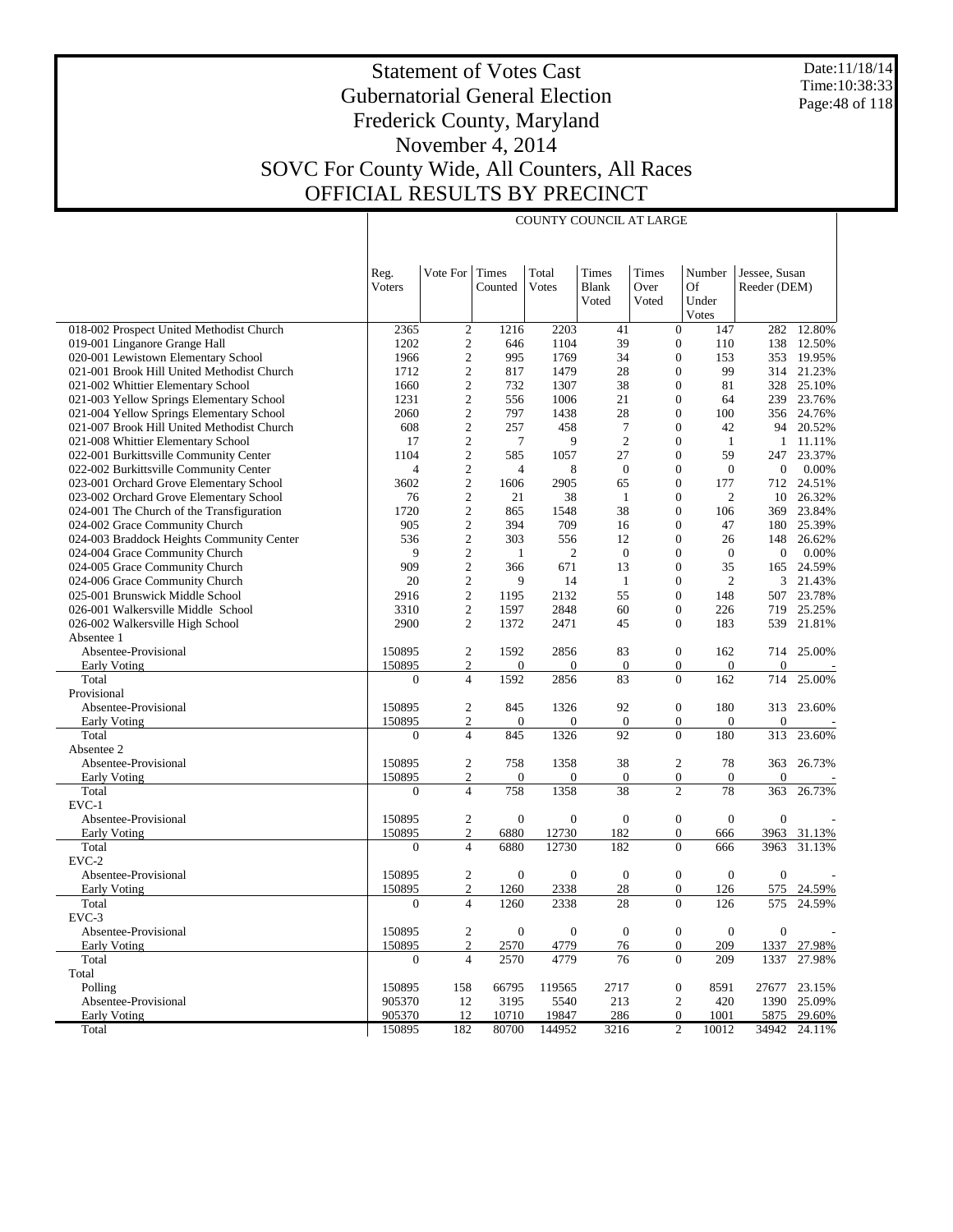Date:11/18/14 Time:10:38:34 Page:49 of 118

## Statement of Votes Cast Gubernatorial General Election Frederick County, Maryland November 4, 2014 SOVC For County Wide, All Counters, All Races OFFICIAL RESULTS BY PRECINCT

|                                                                                              | Norris, Linda<br>Marie (DEM) |                          | Otis, Bud (REP)  |                      | Shreve, Billy<br>(REP) |                          | Write-In Votes                     |                |
|----------------------------------------------------------------------------------------------|------------------------------|--------------------------|------------------|----------------------|------------------------|--------------------------|------------------------------------|----------------|
|                                                                                              |                              |                          |                  |                      |                        |                          |                                    |                |
| Jurisdiction Wide                                                                            |                              |                          |                  |                      |                        |                          |                                    |                |
| 001-001 Carroll Manor Elementary School                                                      |                              | 825 22.06%               |                  | 1064 28.45%          |                        | 1022 27.33%              | 4                                  | 0.11%          |
| 001-002 Tuscarora High School                                                                |                              | 452 26.46%               |                  | 403 23.59%           |                        | 385 22.54%               | 3                                  | 0.18%          |
| 002-001 Lincoln Elementary School                                                            |                              | 525 32.01%               |                  | 280 17.07%           |                        | 261 15.91%               | 3                                  | 0.18%          |
| 002-002 Lincoln Elementary School                                                            |                              | 227 32.43%               |                  | 131 18.71%           |                        | 115 16.43%               | 4                                  | 0.57%          |
| 002-003 Evangelical Lutheran Church                                                          |                              | 626 32.84%               |                  | 353 18.52%           |                        | 311 16.32%               | $\overline{4}$                     | 0.21%          |
| 002-004 Hillcrest Elementary School Multipurpose Rm                                          |                              | 450 31.89%               | 261              | 18.50%               |                        | 244 17.29%               | $\mathbf{0}$                       | 0.00%          |
| 002-005 William R. Talley Recreation Center Armory - A                                       |                              | 372 31.39%               | 239              | 20.17%               |                        | 202 17.05%               | $\boldsymbol{0}$                   | 0.00%          |
| 002-006 Ballenger Creek Middle School                                                        |                              | 482 24.41%               |                  | 524 26.53%           |                        | 458 23.19%               | 4                                  | 0.20%          |
| 002-007 Thomas Johnson Middle School                                                         |                              | 610 29.13%               |                  | 461 22.02%           |                        | 409 19.53%               | 5                                  | 0.24%          |
| 002-008 Waverley Elementary School                                                           |                              | 562 29.00%               |                  | 408 21.05%           |                        | 376 19.40%               | $\overline{c}$                     | 0.10%          |
| 002-009 William R. Talley Recreation Center Armory - B                                       | 543                          | 33.46%                   |                  | 283 17.44%           |                        | 244 15.03%               | 3                                  | 0.18%          |
| 002-010 Monocacy Middle School                                                               |                              | 679 26.40%               |                  | 615 23.91%           |                        | 580 22.55%               | 3                                  | 0.12%          |
| 002-011 North Frederick Elementary School                                                    |                              | 426 33.60%               |                  | 222 17.51%           |                        | 194 15.30%               | $\mathbf{1}$                       | 0.08%          |
| 002-012 Hillcrest Elementary School Gym                                                      |                              | 253 29.94%               |                  | 186 22.01%           |                        | 159 18.82%               | $\mathbf{1}$                       | 0.12%          |
| 002-013 Cornerstone Fellowship Church                                                        | 509                          | 30.72%                   |                  | 319 19.25%           |                        | 304 18.35%               | 3                                  | 0.18%          |
| 002-014 Ballenger Creek Elementary School                                                    | 269                          | 26.71%                   |                  | 244 24.23%           |                        | 236 23.44%               | $\boldsymbol{0}$                   | 0.00%          |
| 002-015 Monocacy Elementary School                                                           | 649                          | 26.24%                   |                  | 640 25.88%           |                        | 548 22.16%<br>224 18.11% | $\mathbf{1}$<br>$\mathbf{1}$       | 0.04%          |
| 002-016 Crestwood Middle School                                                              |                              | 386 31.20%<br>273 31.56% | 173              | 230 18.59%<br>20.00% |                        | 142 16.42%               | $\mathbf{1}$                       | 0.08%<br>0.12% |
| 002-017 Cornerstone Fellowship Church<br>002-018 Church of Jesus Christ of Latter Day Saints |                              | 290 24.51%               |                  | 314 26.54%           |                        | 289 24.43%               | 2                                  | 0.17%          |
| 003-001 Middletown Middle School                                                             |                              | 345 19.78%               |                  | 542 31.08%           |                        | 478 27.41%               | $\overline{4}$                     | 0.23%          |
| 003-002 Middletown Elementary School                                                         |                              | 587 19.71%               | 938              | 31.50%               |                        | 808 27.13%               | 3                                  | 0.10%          |
| 003-003 Middletown Primary School                                                            |                              | 372 20.42%               |                  | 555 30.46%           |                        | 491 26.95%               | $\boldsymbol{0}$                   | 0.00%          |
| 004-001 Creagerstown Lutheran Parish Hall                                                    | 96                           | 13.99%                   |                  | 240 34.99%           |                        | 240 34.99%               | $\mathbf{1}$                       | 0.15%          |
| 005-001 Emmitsburg Elementary School                                                         | 465                          | 17.95%                   |                  | 851 32.86%           |                        | 798 30.81%               | $\overline{c}$                     | 0.08%          |
| 006-001 Wolfsville Elementary School                                                         |                              | 219 15.39%               |                  | 502 35.28%           | 481                    | 33.80%                   | $\overline{c}$                     | 0.14%          |
| 007-001 Urbana Elementary School                                                             |                              | 332 23.30%               |                  | 408 28.63%           |                        | 350 24.56%               | $\mathbf{1}$                       | 0.07%          |
| 007-002 Centerville Elementary School                                                        |                              | 654 24.44%               | 681              | 25.45%               |                        | 655 24.48%               | 3                                  | 0.11%          |
| 007-003 Urbana High School                                                                   |                              | 452 23.53%               | 515              | 26.81%               |                        | 490 25.51%               | 7                                  | 0.36%          |
| 007-004 Urbana Regional Library                                                              |                              | 277 22.84%               | 347              | 28.61%               |                        | 311 25.64%               | 4                                  | 0.33%          |
| 007-005 St. Ignatius of Loyola Catholic Church                                               | 13                           | 16.67%                   | 27               | 34.62%               | 22                     | 28.21%                   | $\boldsymbol{0}$                   | 0.00%          |
| 007-006 St. Ignatius of Loyola Catholic Church                                               | $\boldsymbol{0}$             |                          | $\boldsymbol{0}$ |                      | $\boldsymbol{0}$       |                          | $\mathbf{0}$                       |                |
| 007-007 Urbana Regional Library                                                              | 32                           | 16.08%                   | 65               | 32.66%               | 63                     | 31.66%                   | $\boldsymbol{0}$                   | 0.00%          |
| 008-001 Liberty Elementary School                                                            | 275                          | 17.42%                   | 538              | 34.07%               | 485                    | 30.72%                   | $\mathbf{1}$                       | 0.06%          |
| 009-001 New Market Middle School                                                             | 481                          | 19.32%                   | 801              | 32.17%               |                        | 732 29.40%               | $\boldsymbol{2}$                   | 0.08%          |
| 009-002 Green Valley Elementary School                                                       |                              | 644 23.08%               |                  | 819 29.35%           | 677                    | 24.27%                   | 7                                  | 0.25%          |
| 009-003 Oakdale Middle School                                                                |                              | 91 22.14%                |                  | 125 30.41%           |                        | 106 25.79%               | $\boldsymbol{0}$                   | 0.00%          |
| 009-004 Kemptown Elementary School                                                           |                              | 590 21.49%               |                  | 842 30.67%           |                        | 719 26.19%               | 5                                  | 0.18%          |
| 009-005 Linganore High School                                                                |                              | 255 20.63%               |                  | 392 31.72%           |                        | 334 27.02%               | $\mathbf{1}$                       | 0.08%          |
| 009-006 Spring Ridge Elementary School Side A                                                |                              | 556 24.00%               |                  | 650 28.05%           |                        | 574 24.77%               | $\boldsymbol{0}$                   | 0.00%          |
| 009-007 Deer Crossing Elementary School                                                      |                              | 668 21.41%               |                  | 935 29.97%           |                        | 851 27.28%               | $\mathbf{1}$                       | 0.03%          |
| 009-008 Spring Ridge Elementary School Side B                                                |                              | 226 24.04%               |                  | 255 27.13%           |                        | 224 23.83%<br>170 25.07% | $\boldsymbol{0}$<br>$\overline{c}$ | 0.00%<br>0.29% |
| 009-009 Oakdale Middle School<br>010-001 Sabillasville Elementary School                     |                              | 154 22.71%<br>165 13.81% | 441              | 199 29.35%<br>36.90% |                        | 425 35.56%               | $\boldsymbol{0}$                   | 0.00%          |
| 011-001 Woodsboro Elementary School                                                          | 355                          | 18.33%                   | 637              | 32.89%               | 579                    | 29.89%                   | 3                                  | 0.15%          |
| 012-001 Faith Baptist Church                                                                 | 388                          | 21.03%                   | 579              | 31.38%               | 507                    | 27.48%                   | 1                                  | 0.05%          |
| 012-002 Faith Baptist Church                                                                 | 1                            | 50.00%                   | $\boldsymbol{0}$ | 0.00%                | 0                      | 0.00%                    | $\boldsymbol{0}$                   | 0.00%          |
| 013-001 Mt. Pleasant Ruritan Club                                                            | 677                          | 21.96%                   | 891              | 28.90%               | 819                    | 26.57%                   | 4                                  | 0.13%          |
| 013-002 Mt. Pleasant Ruritan Club                                                            | 20                           | 15.63%                   | 46               | 35.94%               | 39                     | 30.47%                   | 1                                  | 0.78%          |
| 013-003 Mt. Pleasant Ruritan Club                                                            |                              | 34 19.21%                | 53               | 29.94%               | 51                     | 28.81%                   | $\boldsymbol{0}$                   | 0.00%          |
| 014-001 Jefferson Ruritan Community Center                                                   | 597                          | 20.13%                   | 928              | 31.29%               | 830                    | 27.98%                   | 2                                  | 0.07%          |
| 014-002 Valley Elementary School                                                             | 80                           | 19.00%                   | 140              | 33.25%               | 117                    | 27.79%                   | 1                                  | 0.24%          |
| 015-001 Thurmont Middle School                                                               | 332                          | 17.86%                   | 627              | 33.73%               | 578                    | 31.09%                   | 1                                  | 0.05%          |
| 015-002 Thurmont Elementary School                                                           | 374                          | 17.11%                   | 760              | 34.77%               | 670                    | 30.65%                   | 1                                  | 0.05%          |
| 016-001 Myersville Elementary School                                                         | 541                          | 19.26%                   | 867              | 30.87%               | 804                    | 28.62%                   | 9                                  | 0.32%          |
| 017-001 Johnsville Methodist Hall                                                            | 239                          | 17.39%                   | 455              | 33.11%               | 440                    | 32.02%                   | $\boldsymbol{0}$                   | 0.00%          |
| 018-001 Twin Ridge Elementary School                                                         | 655                          | 17.41%                   |                  | 1264 33.59%          |                        | 1206 32.05%              | 4                                  | 0.11%          |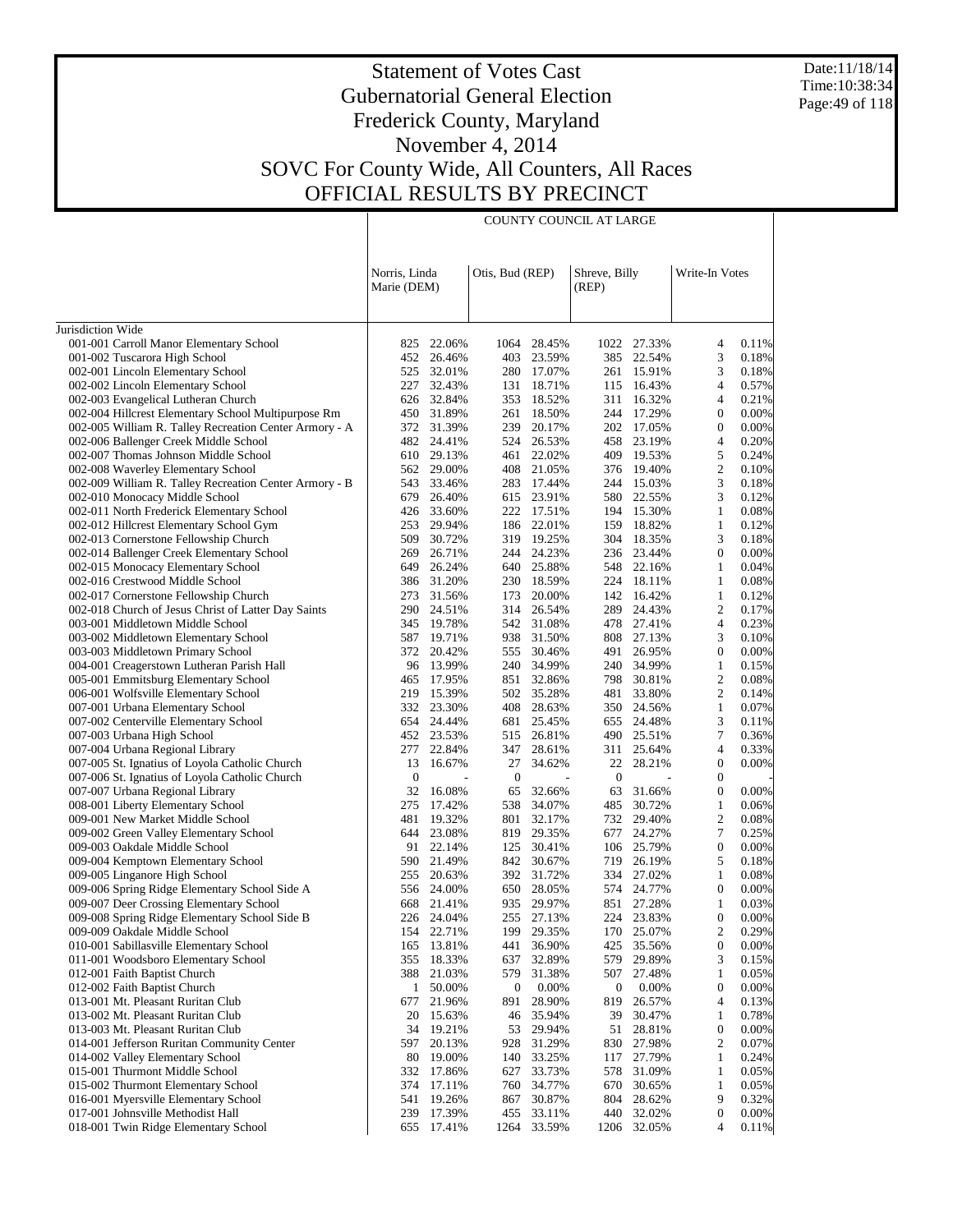Date:11/18/14 Time:10:38:34 Page:50 of 118

 $\overline{\phantom{a}}$ 

# Statement of Votes Cast Gubernatorial General Election Frederick County, Maryland November 4, 2014 SOVC For County Wide, All Counters, All Races OFFICIAL RESULTS BY PRECINCT

 $\top$ 

|                                                                              | Norris, Linda<br>Marie (DEM) |                  | Otis, Bud (REP) |                  | Shreve, Billy<br>(REP) |                      | Write-In Votes                 |                |
|------------------------------------------------------------------------------|------------------------------|------------------|-----------------|------------------|------------------------|----------------------|--------------------------------|----------------|
|                                                                              |                              |                  |                 |                  |                        |                      |                                |                |
| 018-002 Prospect United Methodist Church                                     | 295                          | 13.39%           | 834             | 37.86%           | 789                    | 35.81%               | 3                              | 0.14%          |
| 019-001 Linganore Grange Hall                                                | 151                          | 13.68%           | 427             | 38.68%           | 388                    | 35.14%               | $\overline{0}$                 | 0.00%          |
| 020-001 Lewistown Elementary School                                          | 309                          | 17.47%           | 601             | 33.97%           | 505                    | 28.55%               | 1                              | 0.06%          |
| 021-001 Brook Hill United Methodist Church                                   | 298                          | 20.15%           | 456             | 30.83%           |                        | 411 27.79%           | $\overline{0}$                 | 0.00%          |
| 021-002 Whittier Elementary School                                           | 326                          | 24.94%           | 340             | 26.01%           | 313                    | 23.95%               | $\overline{0}$                 | 0.00%          |
| 021-003 Yellow Springs Elementary School                                     | 235                          | 23.36%           | 294             | 29.22%           |                        | 238 23.66%           | $\overline{0}$                 | 0.00%          |
| 021-004 Yellow Springs Elementary School                                     | 364                          | 25.31%           | 392             | 27.26%           |                        | 326 22.67%           | $\overline{0}$                 | 0.00%          |
| 021-007 Brook Hill United Methodist Church                                   | 94                           | 20.52%           | 143             | 31.22%           |                        | 126 27.51%           | $\mathbf{1}$<br>$\overline{0}$ | 0.22%          |
| 021-008 Whittier Elementary School<br>022-001 Burkittsville Community Center | $\mathbf{1}$<br>232          | 11.11%<br>21.95% | 4<br>300        | 44.44%<br>28.38% | 3                      | 33.33%<br>276 26.11% | $\overline{2}$                 | 0.00%<br>0.19% |
| 022-002 Burkittsville Community Center                                       | $\overline{2}$               | 25.00%           | 2               | 25.00%           |                        | 4 50.00%             | $\overline{0}$                 | 0.00%          |
| 023-001 Orchard Grove Elementary School                                      | 666                          | 22.93%           | 800             | 27.54%           |                        | 724 24.92%           | 3                              | 0.10%          |
| 023-002 Orchard Grove Elementary School                                      | 8                            | 21.05%           | 11              | 28.95%           |                        | 9 23.68%             | $\overline{0}$                 | 0.00%          |
| 024-001 The Church of the Transfiguration                                    | 364                          | 23.51%           | 432             | 27.91%           |                        | 382 24.68%           | $\mathbf{1}$                   | 0.06%          |
| 024-002 Grace Community Church                                               | 154                          | 21.72%           | 205             | 28.91%           | 169                    | 23.84%               | $\mathbf{1}$                   | 0.14%          |
| 024-003 Braddock Heights Community Center                                    | 145                          | 26.08%           | 141             | 25.36%           |                        | 121 21.76%           | $\mathbf{1}$                   | 0.18%          |
| 024-004 Grace Community Church                                               | $\mathbf{0}$                 | 0.00%            | 1               | 50.00%           | 1                      | 50.00%               | $\overline{0}$                 | 0.00%          |
| 024-005 Grace Community Church                                               | 158                          | 23.55%           | 183             | 27.27%           |                        | 165 24.59%           | $\overline{0}$                 | 0.00%          |
| 024-006 Grace Community Church                                               | 3                            | 21.43%           | $\overline{4}$  | 28.57%           |                        | 4 28.57%             | $\overline{0}$                 | 0.00%          |
| 025-001 Brunswick Middle School                                              | 501                          | 23.50%           | 585             | 27.44%           |                        | 538 25.23%           | $\mathbf{1}$                   | 0.05%          |
| 026-001 Walkersville Middle School                                           | 666                          | 23.38%           | 773             | 27.14%           |                        | 684 24.02%           | 6                              | 0.21%          |
| 026-002 Walkersville High School                                             | 487                          | 19.71%           | 749             | 30.31%           | 693                    | 28.05%               | 3                              | 0.12%          |
| Absentee 1                                                                   |                              |                  |                 |                  |                        |                      |                                |                |
| Absentee-Provisional                                                         | 696                          | 24.37%           | 755             | 26.44%           | 690                    | 24.16%               | $\mathbf{1}$                   | 0.04%          |
| <b>Early Voting</b>                                                          | $\Omega$                     |                  | $\Omega$        |                  | $\boldsymbol{0}$       |                      | $\mathbf{0}$                   |                |
| Total                                                                        | 696                          | 24.37%           | 755             | 26.44%           | 690                    | 24.16%               | $\mathbf{1}$                   | 0.04%          |
| Provisional                                                                  |                              |                  |                 |                  |                        |                      |                                |                |
| Absentee-Provisional                                                         | 318                          | 23.98%           | 376             | 28.36%           | 313                    | 23.60%               | 6                              | 0.45%          |
| <b>Early Voting</b>                                                          | $\Omega$                     |                  | $\Omega$        |                  | $\mathbf{0}$           |                      | $\mathbf{0}$                   |                |
| Total                                                                        | 318                          | 23.98%           | 376             | 28.36%           | 313                    | 23.60%               | 6                              | 0.45%          |
| Absentee 2                                                                   |                              |                  |                 |                  |                        |                      |                                |                |
| Absentee-Provisional                                                         | 365                          | 26.88%           | 322             | 23.71%           | 305                    | 22.46%               | 3                              | 0.22%          |
| <b>Early Voting</b>                                                          | $\mathbf{0}$<br>365          |                  | $\theta$<br>322 |                  | $\overline{0}$<br>305  | 22.46%               | $\overline{0}$<br>3            |                |
| Total<br>$EVC-1$                                                             |                              | 26.88%           |                 | 23.71%           |                        |                      |                                | 0.22%          |
| Absentee-Provisional                                                         | $\overline{0}$               |                  | $\overline{0}$  |                  | $\overline{0}$         |                      | $\mathbf{0}$                   |                |
| <b>Early Voting</b>                                                          | 3827                         | 30.06%           | 2602            | 20.44%           | 2334                   | 18.33%               | $\overline{4}$                 | 0.03%          |
| Total                                                                        | 3827                         | 30.06%           | 2602            | 20.44%           | 2334                   | 18.33%               | $\overline{4}$                 | 0.03%          |
| $EVC-2$                                                                      |                              |                  |                 |                  |                        |                      |                                |                |
| Absentee-Provisional                                                         | $\mathbf{0}$                 | ÷.               | $\overline{0}$  | L.               | $\mathbf{0}$           |                      | $\mathbf{0}$                   |                |
| <b>Early Voting</b>                                                          | 565                          | 24.17%           | 629             | 26.90%           | 569                    | 24.34%               | $\overline{0}$                 | 0.00%          |
| Total                                                                        | 565                          | 24.17%           | 629             | 26.90%           | 569                    | 24.34%               | $\theta$                       | 0.00%          |
| $EVC-3$                                                                      |                              |                  |                 |                  |                        |                      |                                |                |
| Absentee-Provisional                                                         | $\mathbf{0}$                 |                  | $\overline{0}$  |                  | $\boldsymbol{0}$       |                      | $\boldsymbol{0}$               |                |
| <b>Early Voting</b>                                                          | 1334                         | 27.91%           | 1130            | 23.65%           | 972                    | 20.34%               | 6                              | 0.13%          |
| Total                                                                        | 1334                         | 27.91%           | 1130            | 23.65%           | 972                    | 20.34%               | 6                              | 0.13%          |
| Total                                                                        |                              |                  |                 |                  |                        |                      |                                |                |
| Polling                                                                      | 27109                        | 22.67%           | 33942           | 28.39%           |                        | 30696 25.67%         | 141                            | 0.12%          |
| Absentee-Provisional                                                         | 1379                         | 24.89%           | 1453            | 26.23%           |                        | 1308 23.61%          | 10                             | 0.18%          |
| Early Voting                                                                 | 5726                         | 28.85%           | 4361            | 21.97%           | 3875                   | 19.52%               | 10                             | 0.05%          |
| Total                                                                        | 34214                        | 23.60%           | 39756           | 27.43%           | 35879                  | 24.75%               | 161                            | 0.11%          |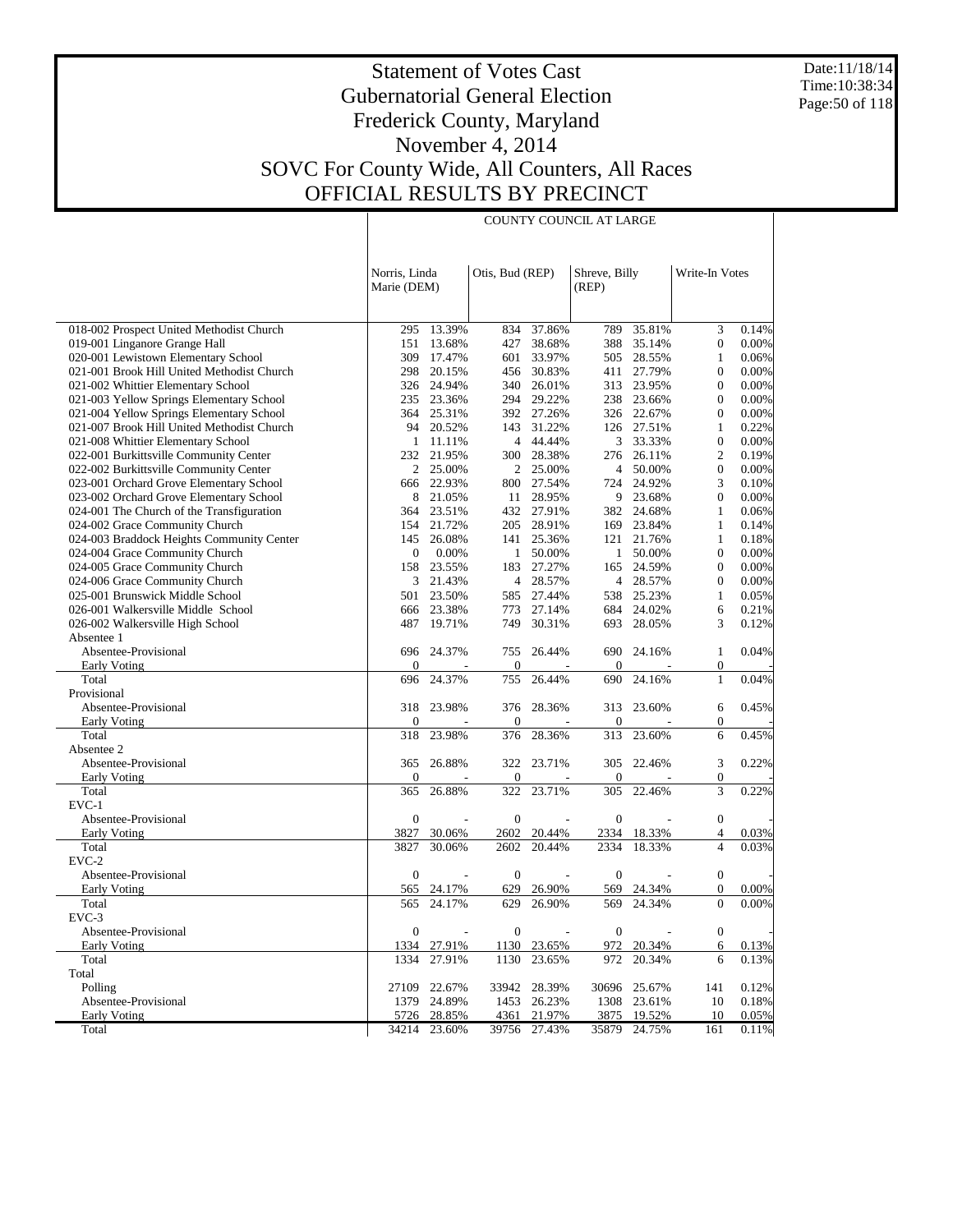Date:11/18/14 Time:10:38:34 Page:51 of 118

# Statement of Votes Cast Gubernatorial General Election Frederick County, Maryland November 4, 2014 SOVC For County Wide, All Counters, All Races OFFICIAL RESULTS BY PRECINCT

|                                                                                                 | <b>COUNTY COUNCIL</b><br>1 |                          |                |                |                          |                          |                                                      |                          |                          |
|-------------------------------------------------------------------------------------------------|----------------------------|--------------------------|----------------|----------------|--------------------------|--------------------------|------------------------------------------------------|--------------------------|--------------------------|
|                                                                                                 |                            |                          |                |                |                          |                          |                                                      |                          |                          |
|                                                                                                 |                            |                          |                |                |                          |                          |                                                      |                          |                          |
|                                                                                                 | Reg.                       | Vote For Times           |                | Total          | Times                    | Times                    | Number                                               | Donald, Jerry            |                          |
|                                                                                                 | Voters                     |                          | Counted        | <b>V</b> otes  | <b>Blank</b>             | Over                     | <b>Of</b>                                            | (DEM)                    |                          |
|                                                                                                 |                            |                          |                |                | Voted                    | Voted                    | Under                                                |                          |                          |
| Jurisdiction Wide                                                                               |                            |                          |                |                |                          |                          | Votes                                                |                          |                          |
| 001-001 Carroll Manor Elementary School                                                         | 4354                       | 1                        | 2064           | 1967           | 97                       | $\mathbf{0}$             | $\boldsymbol{0}$                                     | 904                      | 45.96%                   |
| 001-002 Tuscarora High School                                                                   | 2543                       | 1                        | 966            | 918            | 48                       | $\boldsymbol{0}$         | $\boldsymbol{0}$                                     | 474                      | 51.63%                   |
| 002-001 Lincoln Elementary School                                                               | $\overline{a}$             | $\overline{\phantom{a}}$ | $\overline{a}$ | L,             | $\overline{a}$           | L.                       |                                                      | $\overline{\phantom{a}}$ |                          |
| 002-002 Lincoln Elementary School                                                               |                            |                          |                |                |                          |                          |                                                      |                          |                          |
| 002-003 Evangelical Lutheran Church                                                             |                            |                          |                |                |                          |                          |                                                      |                          |                          |
| 002-004 Hillcrest Elementary School Multipurpose Rm                                             |                            |                          |                |                |                          |                          |                                                      |                          |                          |
| 002-005 William R. Talley Recreation Center Armory - A<br>002-006 Ballenger Creek Middle School |                            | L.                       |                | L.             |                          |                          |                                                      |                          |                          |
| 002-007 Thomas Johnson Middle School                                                            |                            | L,                       |                |                |                          |                          |                                                      |                          |                          |
| 002-008 Waverley Elementary School                                                              |                            |                          |                |                |                          |                          |                                                      |                          |                          |
| 002-009 William R. Talley Recreation Center Armory - B                                          |                            | L.                       |                | L.             |                          |                          |                                                      |                          |                          |
| 002-010 Monocacy Middle School                                                                  |                            |                          |                |                |                          |                          |                                                      |                          |                          |
| 002-011 North Frederick Elementary School                                                       |                            | L,                       |                |                |                          |                          |                                                      |                          |                          |
| 002-012 Hillcrest Elementary School Gym                                                         |                            |                          |                |                |                          |                          |                                                      |                          |                          |
| 002-013 Cornerstone Fellowship Church                                                           |                            | L,                       |                |                |                          |                          |                                                      |                          |                          |
| 002-014 Ballenger Creek Elementary School                                                       |                            |                          |                |                |                          |                          |                                                      |                          |                          |
| 002-015 Monocacy Elementary School<br>002-016 Crestwood Middle School                           |                            |                          |                |                |                          |                          |                                                      |                          |                          |
| 002-017 Cornerstone Fellowship Church                                                           |                            |                          |                | $\overline{a}$ |                          |                          |                                                      |                          |                          |
| 002-018 Church of Jesus Christ of Latter Day Saints                                             |                            |                          | ٠              | $\overline{a}$ | $\overline{\phantom{a}}$ |                          |                                                      | $\overline{\phantom{a}}$ |                          |
| 003-001 Middletown Middle School                                                                | 1896                       | 1                        | 970            | 930            | 40                       | $\mathbf{0}$             | $\overline{0}$                                       | 461                      | 49.57%                   |
| 003-002 Middletown Elementary School                                                            | 3225                       | 1                        | 1631           | 1561           | 70                       | $\mathbf{0}$             | $\boldsymbol{0}$                                     |                          | 784 50.22%               |
| 003-003 Middletown Primary School                                                               | 2107                       | $\mathbf{1}$             | 1014           | 967            | 47                       | $\mathbf{0}$             | $\boldsymbol{0}$                                     |                          | 496 51.29%               |
| 004-001 Creagerstown Lutheran Parish Hall                                                       |                            | ÷,                       |                |                | $\overline{\phantom{a}}$ |                          |                                                      |                          |                          |
| 005-001 Emmitsburg Elementary School                                                            |                            | $\overline{a}$           | ÷              | $\overline{a}$ | $\overline{\phantom{a}}$ |                          |                                                      |                          |                          |
| 006-001 Wolfsville Elementary School                                                            | L.                         | L.                       | ÷,             | $\overline{a}$ | ÷                        |                          |                                                      |                          |                          |
| 007-001 Urbana Elementary School                                                                | 1776                       | 1                        | 809            | 750            | 59                       | $\overline{0}$           | $\boldsymbol{0}$                                     | 338                      | 45.07%                   |
| 007-002 Centerville Elementary School<br>007-003 Urbana High School                             |                            |                          |                |                |                          |                          |                                                      |                          |                          |
| 007-004 Urbana Regional Library                                                                 |                            |                          |                |                |                          |                          |                                                      |                          |                          |
| 007-005 St. Ignatius of Loyola Catholic Church                                                  |                            | L.                       | ÷.             | $\overline{a}$ |                          |                          |                                                      | $\overline{\phantom{a}}$ |                          |
| 007-006 St. Ignatius of Loyola Catholic Church                                                  |                            | $\overline{a}$           | $\overline{a}$ | $\overline{a}$ | $\overline{\phantom{a}}$ |                          |                                                      | $\overline{\phantom{a}}$ |                          |
| 007-007 Urbana Regional Library                                                                 | 282                        | 1                        | 113            | 103            | 10                       | $\mathbf{0}$             | $\overline{0}$                                       | 33                       | 32.04%                   |
| 008-001 Liberty Elementary School                                                               |                            |                          |                |                | L,                       |                          |                                                      |                          |                          |
| 009-001 New Market Middle School                                                                |                            | L.                       |                | L.             |                          |                          |                                                      |                          |                          |
| 009-002 Green Valley Elementary School                                                          |                            |                          |                |                |                          |                          |                                                      |                          |                          |
| 009-003 Oakdale Middle School                                                                   |                            | L,                       |                | ÷,             |                          |                          |                                                      |                          |                          |
| 009-004 Kemptown Elementary School<br>009-005 Linganore High School                             |                            |                          |                | L.             |                          |                          |                                                      |                          | $\overline{a}$           |
| 009-006 Spring Ridge Elementary School Side A                                                   |                            |                          |                |                |                          |                          |                                                      |                          |                          |
| 009-007 Deer Crossing Elementary School                                                         |                            |                          |                |                |                          |                          |                                                      |                          |                          |
| 009-008 Spring Ridge Elementary School Side B                                                   |                            |                          |                |                |                          |                          |                                                      |                          |                          |
| 009-009 Oakdale Middle School                                                                   |                            |                          |                |                |                          |                          |                                                      |                          |                          |
| 010-001 Sabillasville Elementary School                                                         |                            |                          |                |                |                          |                          |                                                      |                          |                          |
| 011-001 Woodsboro Elementary School                                                             |                            |                          |                | $\overline{a}$ |                          |                          |                                                      |                          |                          |
| 012-001 Faith Baptist Church                                                                    | 2303                       | 1                        | 1030           | 975            | 55                       | $\boldsymbol{0}$         | $\boldsymbol{0}$                                     | 424                      | 43.49%                   |
| 012-002 Faith Baptist Church                                                                    | 1                          | 1                        | 1              | 1              | $\boldsymbol{0}$         | $\boldsymbol{0}$         | $\boldsymbol{0}$                                     |                          | 1 100.00%                |
| 013-001 Mt. Pleasant Ruritan Club<br>013-002 Mt. Pleasant Ruritan Club                          |                            | L,<br>L,                 |                | ÷,             |                          | $\overline{\phantom{a}}$ | $\overline{\phantom{a}}$<br>$\overline{\phantom{a}}$ |                          |                          |
| 013-003 Mt. Pleasant Ruritan Club                                                               | $\overline{\phantom{a}}$   |                          |                | $\overline{a}$ | $\overline{a}$           |                          |                                                      |                          |                          |
| 014-001 Jefferson Ruritan Community Center                                                      | 2975                       | 1                        | 1661           | 1554           | 107                      | $\boldsymbol{0}$         | $\boldsymbol{0}$                                     | 674                      | 43.37%                   |
| 014-002 Valley Elementary School                                                                | 449                        | 1                        | 231            | 222            | 9                        | $\boldsymbol{0}$         | $\boldsymbol{0}$                                     | 99                       | 44.59%                   |
| 015-001 Thurmont Middle School                                                                  |                            | $\overline{a}$           | L,             | $\overline{a}$ |                          | $\overline{a}$           | $\overline{a}$                                       |                          |                          |
| 015-002 Thurmont Elementary School                                                              |                            |                          |                |                |                          |                          |                                                      |                          |                          |
| 016-001 Myersville Elementary School                                                            |                            |                          |                |                |                          |                          |                                                      |                          |                          |
| 017-001 Johnsville Methodist Hall                                                               |                            |                          |                |                |                          |                          |                                                      |                          |                          |
| 018-001 Twin Ridge Elementary School                                                            |                            |                          |                |                |                          |                          |                                                      |                          | $\overline{\phantom{a}}$ |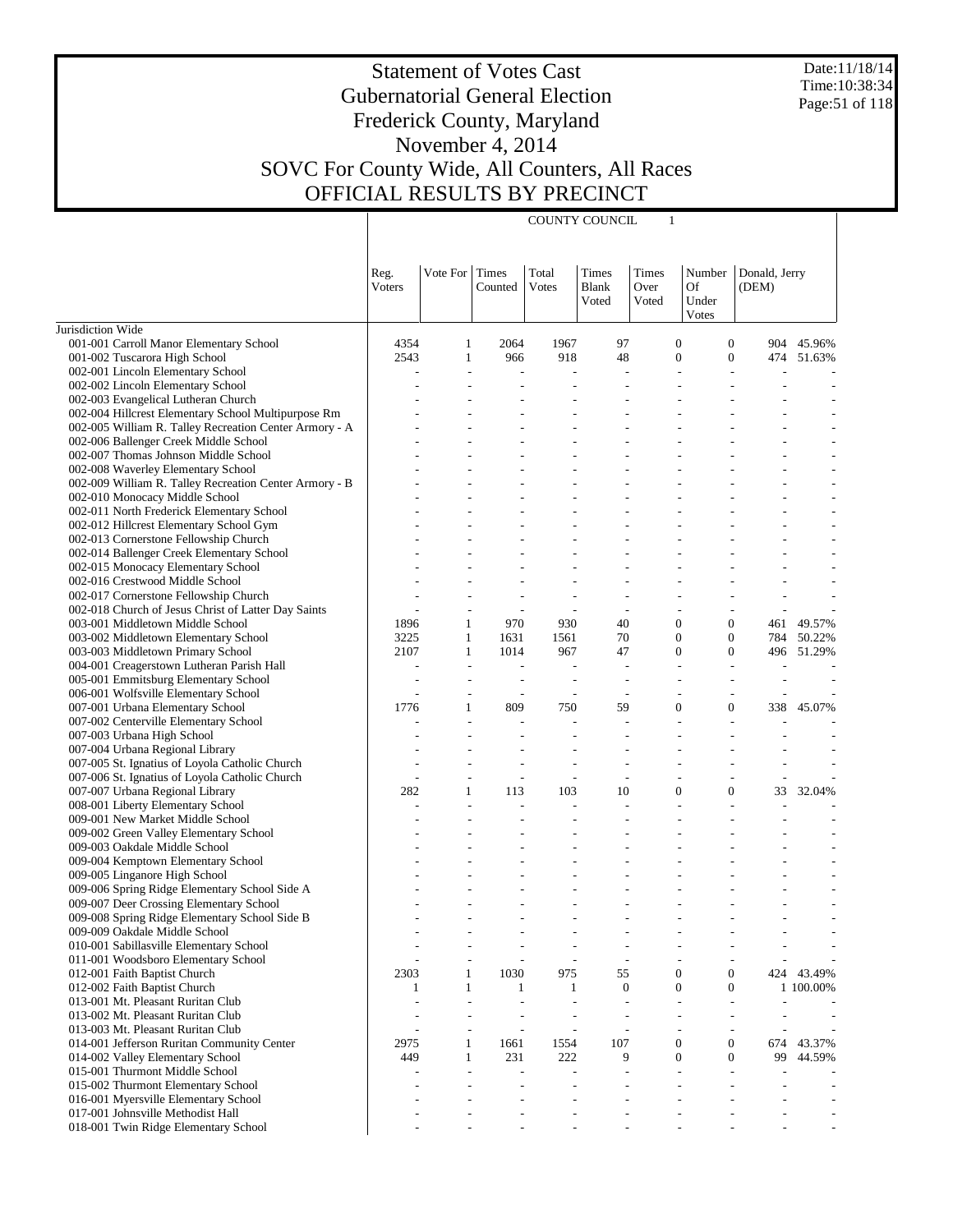Date:11/18/14 Time:10:38:34 Page:52 of 118

 $\overline{\phantom{a}}$ 

# Statement of Votes Cast Gubernatorial General Election Frederick County, Maryland November 4, 2014 SOVC For County Wide, All Counters, All Races OFFICIAL RESULTS BY PRECINCT

 $\overline{\phantom{a}}$ 

|                                                                                  | Reg.<br>Voters | Vote For                       | <b>Times</b><br>Counted | Total<br><b>Votes</b> | Times<br><b>Blank</b><br>Voted | Times<br>Over<br>Voted                       | Number<br>Of<br>Under<br>Votes | Donald, Jerry<br>(DEM) |        |
|----------------------------------------------------------------------------------|----------------|--------------------------------|-------------------------|-----------------------|--------------------------------|----------------------------------------------|--------------------------------|------------------------|--------|
| 018-002 Prospect United Methodist Church                                         |                |                                |                         |                       |                                |                                              |                                | $\overline{a}$         |        |
| 019-001 Linganore Grange Hall                                                    |                |                                |                         |                       |                                |                                              |                                | L,                     |        |
| 020-001 Lewistown Elementary School                                              |                |                                |                         |                       |                                |                                              |                                |                        |        |
| 021-001 Brook Hill United Methodist Church                                       |                |                                |                         |                       |                                |                                              |                                |                        |        |
| 021-002 Whittier Elementary School                                               |                |                                |                         |                       |                                |                                              |                                |                        |        |
| 021-003 Yellow Springs Elementary School                                         |                |                                |                         |                       |                                |                                              |                                |                        |        |
| 021-004 Yellow Springs Elementary School                                         |                |                                |                         |                       |                                |                                              |                                |                        |        |
| 021-007 Brook Hill United Methodist Church                                       |                |                                |                         |                       |                                |                                              |                                |                        |        |
| 021-008 Whittier Elementary School                                               | 1104           | ÷,<br>$\mathbf{1}$             | ٠<br>585                | $\overline{a}$<br>556 | ÷,<br>29                       | $\overline{\phantom{a}}$<br>$\boldsymbol{0}$ | J.<br>$\boldsymbol{0}$         | Ĭ.<br>297              | 53.42% |
| 022-001 Burkittsville Community Center<br>022-002 Burkittsville Community Center | 4              | 1                              | $\overline{4}$          | 4                     | $\mathbf{0}$                   | $\mathbf{0}$                                 | $\mathbf{0}$                   | $\overline{c}$         | 50.00% |
| 023-001 Orchard Grove Elementary School                                          | 3602           | $\mathbf{1}$                   | 1606                    | 1520                  | 86                             | $\overline{0}$                               | $\overline{0}$                 | 736                    | 48.42% |
| 023-002 Orchard Grove Elementary School                                          |                | L,                             | L,                      |                       | L,                             | L,                                           | l,                             |                        |        |
| 024-001 The Church of the Transfiguration                                        | 1720           | $\mathbf{1}$                   | 865                     | 809                   | 56                             | $\theta$                                     | $\Omega$                       | 432                    | 53.40% |
| 024-002 Grace Community Church                                                   |                | $\overline{a}$                 | $\overline{a}$          |                       | L.                             | L,                                           | L,                             |                        |        |
| 024-003 Braddock Heights Community Center                                        | 536            | $\mathbf{1}$                   | 303                     | 289                   | 14                             | $\overline{0}$                               | $\mathbf{0}$                   | 184                    | 63.67% |
| 024-004 Grace Community Church                                                   |                |                                |                         |                       | Ĭ.                             | $\overline{a}$                               | Ĭ.                             |                        |        |
| 024-005 Grace Community Church                                                   |                |                                |                         |                       | L,                             | L,                                           | L,                             |                        |        |
| 024-006 Grace Community Church                                                   |                | L,                             |                         | ÷,                    | Ĭ.                             | Ĭ.                                           | Ĭ.                             |                        |        |
| 025-001 Brunswick Middle School                                                  | 2916           | $\mathbf{1}$                   | 1195                    | 1135                  | 60                             | $\mathbf{0}$                                 | $\boldsymbol{0}$               | 583                    | 51.37% |
| 026-001 Walkersville Middle School                                               |                | L.                             |                         | L.                    |                                | $\overline{a}$                               | L.                             |                        |        |
| 026-002 Walkersville High School                                                 |                |                                |                         |                       |                                |                                              |                                |                        |        |
| Absentee 1                                                                       |                |                                |                         |                       |                                |                                              |                                |                        |        |
| Absentee-Provisional                                                             | 31793          | $\mathbf{1}$                   | 316                     | 297                   | 19                             | $\overline{0}$                               | $\overline{0}$                 | 179                    | 60.27% |
| Early Voting                                                                     | 31793          | 1                              | $\mathbf{0}$            | $\boldsymbol{0}$      | $\boldsymbol{0}$               | $\boldsymbol{0}$                             | $\overline{0}$                 | $\overline{0}$         |        |
| Total                                                                            | $\Omega$       | $\overline{c}$                 | 316                     | 297                   | 19                             | $\overline{0}$                               | $\Omega$                       | 179                    | 60.27% |
| Provisional                                                                      |                |                                |                         |                       |                                |                                              |                                |                        |        |
| Absentee-Provisional                                                             | 31793          | $\mathbf{1}$                   | 164                     | 133                   | 31                             | $\overline{0}$                               | $\overline{0}$                 | 65                     | 48.87% |
| <b>Early Voting</b>                                                              | 31793          | $\mathbf{1}$<br>$\overline{c}$ | $\mathbf{0}$            | $\mathbf{0}$          | $\overline{0}$<br>31           | $\overline{0}$<br>$\theta$                   | $\overline{0}$<br>$\theta$     | $\mathbf{0}$           |        |
| Total                                                                            | $\Omega$       |                                | 164                     | 133                   |                                |                                              |                                | 65                     | 48.87% |
| Absentee 2<br>Absentee-Provisional                                               | 31793          | $\mathbf{1}$                   | 164                     | 160                   | 4                              | $\boldsymbol{0}$                             | $\boldsymbol{0}$               | 94                     | 58.75% |
| <b>Early Voting</b>                                                              | 31793          | 1                              | $\overline{0}$          | $\mathbf{0}$          | $\overline{0}$                 | $\overline{0}$                               | $\overline{0}$                 | $\overline{0}$         |        |
| Total                                                                            | $\Omega$       | $\overline{2}$                 | 164                     | 160                   | $\overline{4}$                 | $\overline{0}$                               | $\overline{0}$                 | 94                     | 58.75% |
| $EVC-1$                                                                          |                |                                |                         |                       |                                |                                              |                                |                        |        |
| Absentee-Provisional                                                             | 31793          | $\mathbf{1}$                   | $\overline{0}$          | $\overline{0}$        | $\boldsymbol{0}$               | $\boldsymbol{0}$                             | $\boldsymbol{0}$               | $\mathbf{0}$           |        |
| <b>Early Voting</b>                                                              | 31793          | $\mathbf{1}$                   | 1192                    | 1148                  | 44                             | $\overline{0}$                               | $\overline{0}$                 | 695                    | 60.54% |
| Total                                                                            | $\mathbf{0}$   | $\overline{c}$                 | 1192                    | 1148                  | 44                             | $\Omega$                                     | $\Omega$                       | 695                    | 60.54% |
| $EVC-2$                                                                          |                |                                |                         |                       |                                |                                              |                                |                        |        |
| Absentee-Provisional                                                             | 31793          | $\mathbf{1}$                   | $\boldsymbol{0}$        | $\boldsymbol{0}$      | $\boldsymbol{0}$               | $\boldsymbol{0}$                             | $\boldsymbol{0}$               | $\mathbf{0}$           |        |
| <b>Early Voting</b>                                                              | 31793          | $\mathbf{1}$                   | 19                      | 19                    | $\boldsymbol{0}$               | $\boldsymbol{0}$                             | $\boldsymbol{0}$               | 9                      | 47.37% |
| Total                                                                            | $\mathbf{0}$   | $\overline{c}$                 | 19                      | 19                    | $\overline{0}$                 | $\Omega$                                     | $\overline{0}$                 | 9                      | 47.37% |
| $EVC-3$                                                                          |                |                                |                         |                       |                                |                                              |                                |                        |        |
| Absentee-Provisional                                                             | 31793          | $\mathbf{1}$                   | $\overline{0}$          | $\overline{0}$        | $\overline{0}$                 | $\overline{0}$                               | $\overline{0}$                 | $\mathbf{0}$           |        |
| <b>Early Voting</b>                                                              | 31793          | $\mathbf{1}$                   | 480                     | 456                   | 24                             | $\boldsymbol{0}$                             | $\boldsymbol{0}$               | 270                    | 59.21% |
| Total                                                                            | $\mathbf{0}$   | $\overline{c}$                 | 480                     | 456                   | 24                             | $\theta$                                     | $\Omega$                       | 270                    | 59.21% |
| Total                                                                            |                |                                |                         |                       |                                |                                              |                                |                        |        |
| Polling                                                                          | 31793          | 17                             | 15048                   | 14261                 | 787                            | $\boldsymbol{0}$                             | $\boldsymbol{0}$               | 6922                   | 48.54% |
| Absentee-Provisional                                                             | 190758         | 6                              | 644                     | 590                   | 54                             | $\overline{0}$                               | $\overline{0}$                 | 338                    | 57.29% |
| Early Voting                                                                     | 190758         | 6<br>29                        | 1691                    | 1623                  | 68<br>909                      | $\Omega$<br>$\Omega$                         | $\Omega$<br>$\Omega$           | 974                    | 60.01% |
| Total                                                                            | 31793          |                                | 17383                   | 16474                 |                                |                                              |                                | 8234                   | 49.98% |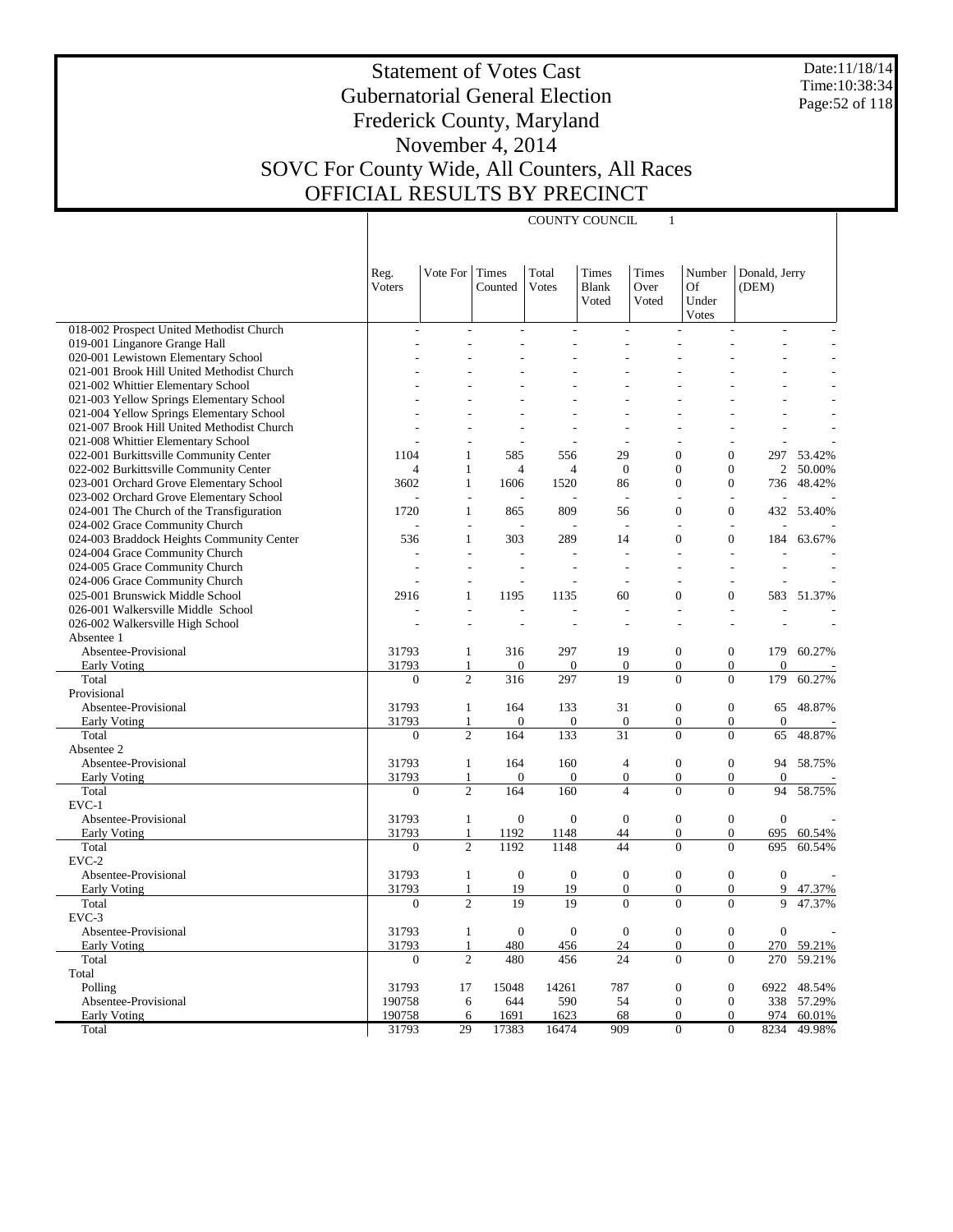Date:11/18/14 Time:10:38:34 Page:53 of 118

# Statement of Votes Cast Gubernatorial General Election Frederick County, Maryland November 4, 2014 SOVC For County Wide, All Counters, All Races OFFICIAL RESULTS BY PRECINCT

|                                                                                              | Bartlett, Ellen L<br>(REP) |             | Write-In Votes                |       |  |  |
|----------------------------------------------------------------------------------------------|----------------------------|-------------|-------------------------------|-------|--|--|
| Jurisdiction Wide                                                                            |                            |             |                               |       |  |  |
| 001-001 Carroll Manor Elementary School                                                      |                            | 1058 53.79% | 5                             | 0.25% |  |  |
| 001-002 Tuscarora High School<br>002-001 Lincoln Elementary School                           |                            | 441 48.04%  | 3                             | 0.33% |  |  |
| 002-002 Lincoln Elementary School                                                            |                            |             | $\overline{\phantom{a}}$      |       |  |  |
| 002-003 Evangelical Lutheran Church                                                          |                            |             |                               |       |  |  |
| 002-004 Hillcrest Elementary School Multipurpose Rm                                          |                            |             |                               |       |  |  |
| 002-005 William R. Talley Recreation Center Armory - A                                       |                            |             |                               |       |  |  |
| 002-006 Ballenger Creek Middle School                                                        |                            |             |                               |       |  |  |
| 002-007 Thomas Johnson Middle School                                                         |                            |             |                               |       |  |  |
| 002-008 Waverley Elementary School                                                           |                            |             |                               |       |  |  |
| 002-009 William R. Talley Recreation Center Armory - B                                       |                            |             |                               |       |  |  |
| 002-010 Monocacy Middle School                                                               |                            |             |                               |       |  |  |
| 002-011 North Frederick Elementary School                                                    |                            |             |                               |       |  |  |
| 002-012 Hillcrest Elementary School Gym                                                      |                            |             |                               |       |  |  |
| 002-013 Cornerstone Fellowship Church                                                        |                            |             |                               |       |  |  |
| 002-014 Ballenger Creek Elementary School                                                    |                            |             |                               |       |  |  |
| 002-015 Monocacy Elementary School                                                           |                            |             |                               |       |  |  |
| 002-016 Crestwood Middle School                                                              |                            |             |                               |       |  |  |
| 002-017 Cornerstone Fellowship Church<br>002-018 Church of Jesus Christ of Latter Day Saints |                            |             |                               |       |  |  |
| 003-001 Middletown Middle School                                                             |                            | 467 50.22%  | 2                             | 0.22% |  |  |
| 003-002 Middletown Elementary School                                                         |                            | 777 49.78%  | $\overline{0}$                | 0.00% |  |  |
| 003-003 Middletown Primary School                                                            |                            | 469 48.50%  | 2                             | 0.21% |  |  |
| 004-001 Creagerstown Lutheran Parish Hall                                                    |                            |             | $\blacksquare$                |       |  |  |
| 005-001 Emmitsburg Elementary School                                                         |                            |             | $\overline{\phantom{a}}$      |       |  |  |
| 006-001 Wolfsville Elementary School                                                         |                            |             |                               |       |  |  |
| 007-001 Urbana Elementary School                                                             |                            | 411 54.80%  | 1                             | 0.13% |  |  |
| 007-002 Centerville Elementary School                                                        |                            |             | $\overline{a}$                |       |  |  |
| 007-003 Urbana High School                                                                   |                            |             |                               |       |  |  |
| 007-004 Urbana Regional Library                                                              |                            |             |                               |       |  |  |
| 007-005 St. Ignatius of Loyola Catholic Church                                               |                            |             |                               |       |  |  |
| 007-006 St. Ignatius of Loyola Catholic Church                                               |                            |             |                               |       |  |  |
| 007-007 Urbana Regional Library                                                              |                            | 70 67.96%   | 0                             | 0.00% |  |  |
| 008-001 Liberty Elementary School<br>009-001 New Market Middle School                        |                            |             |                               |       |  |  |
| 009-002 Green Valley Elementary School                                                       |                            |             |                               |       |  |  |
| 009-003 Oakdale Middle School                                                                |                            |             |                               |       |  |  |
| 009-004 Kemptown Elementary School                                                           |                            |             |                               |       |  |  |
| 009-005 Linganore High School                                                                |                            |             |                               |       |  |  |
| 009-006 Spring Ridge Elementary School Side A                                                |                            |             |                               |       |  |  |
| 009-007 Deer Crossing Elementary School                                                      |                            |             |                               |       |  |  |
| 009-008 Spring Ridge Elementary School Side B                                                |                            |             |                               |       |  |  |
| 009-009 Oakdale Middle School                                                                |                            |             |                               |       |  |  |
| 010-001 Sabillasville Elementary School                                                      |                            |             | ۰                             |       |  |  |
| 011-001 Woodsboro Elementary School                                                          |                            |             | $\overline{\phantom{a}}$      |       |  |  |
| 012-001 Faith Baptist Church                                                                 | 549                        | 56.31%      | 2                             | 0.21% |  |  |
| 012-002 Faith Baptist Church                                                                 | 0                          | 0.00%       | 0                             | 0.00% |  |  |
| 013-001 Mt. Pleasant Ruritan Club                                                            |                            |             | $\overline{\phantom{0}}$      |       |  |  |
| 013-002 Mt. Pleasant Ruritan Club                                                            |                            |             | $\overline{\phantom{a}}$      |       |  |  |
| 013-003 Mt. Pleasant Ruritan Club<br>014-001 Jefferson Ruritan Community Center              | 872                        | 56.11%      | $\overline{\phantom{a}}$<br>8 | 0.51% |  |  |
| 014-002 Valley Elementary School                                                             | 123                        | 55.41%      | $\overline{0}$                | 0.00% |  |  |
| 015-001 Thurmont Middle School                                                               | $\qquad \qquad -$          |             | $\overline{\phantom{0}}$      |       |  |  |
| 015-002 Thurmont Elementary School                                                           |                            |             |                               |       |  |  |
| 016-001 Myersville Elementary School                                                         |                            |             |                               |       |  |  |
| 017-001 Johnsville Methodist Hall                                                            |                            |             |                               |       |  |  |
| 018-001 Twin Ridge Elementary School                                                         |                            |             | $\overline{a}$                |       |  |  |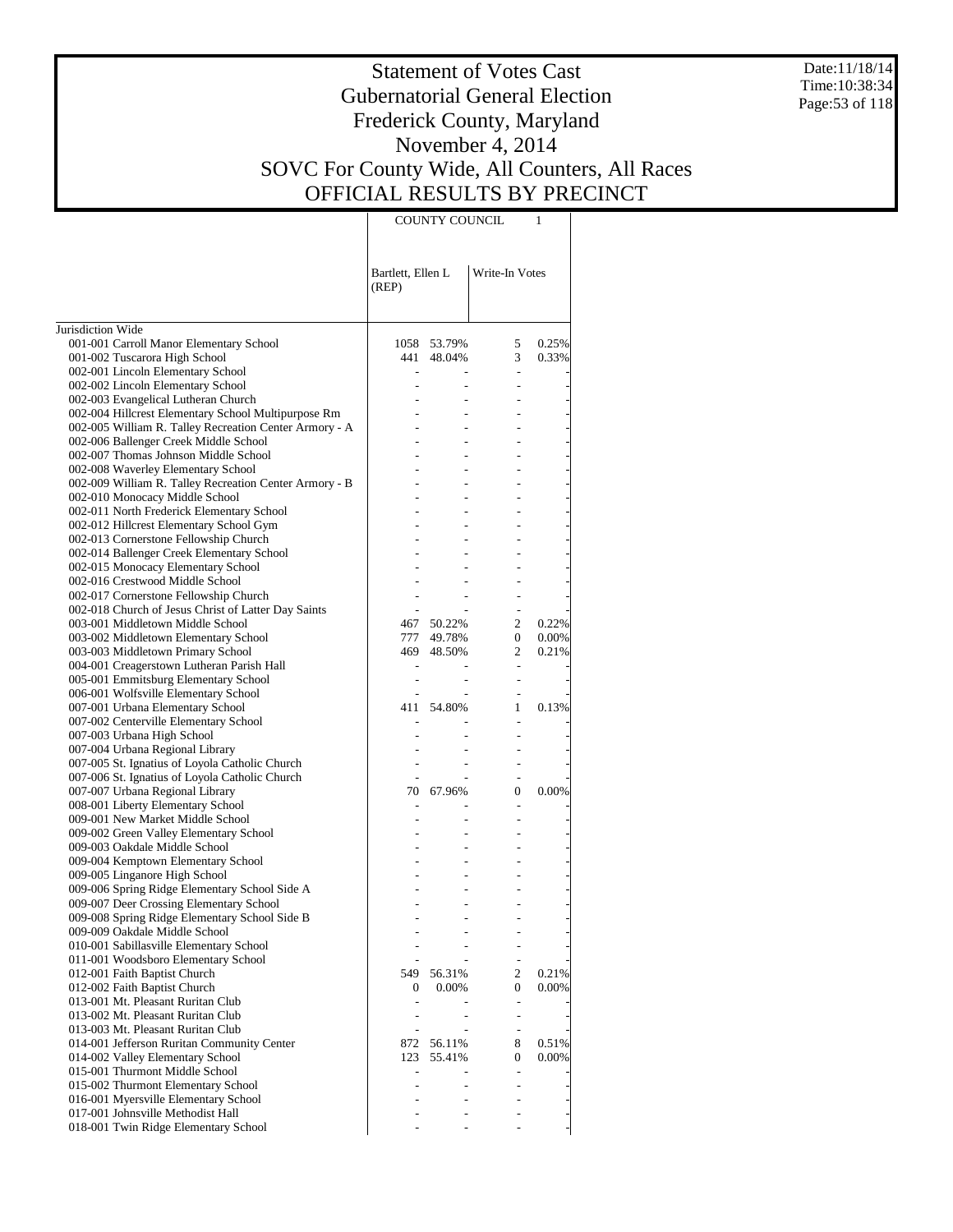Date:11/18/14 Time:10:38:34 Page:54 of 118

# Statement of Votes Cast Gubernatorial General Election Frederick County, Maryland November 4, 2014 SOVC For County Wide, All Counters, All Races OFFICIAL RESULTS BY PRECINCT

|                                            | Bartlett, Ellen L<br>(REP) |             | Write-In Votes             |                |
|--------------------------------------------|----------------------------|-------------|----------------------------|----------------|
| 018-002 Prospect United Methodist Church   |                            |             |                            |                |
| 019-001 Linganore Grange Hall              |                            |             |                            |                |
| 020-001 Lewistown Elementary School        |                            |             |                            |                |
| 021-001 Brook Hill United Methodist Church |                            |             |                            |                |
| 021-002 Whittier Elementary School         |                            |             |                            |                |
| 021-003 Yellow Springs Elementary School   |                            |             |                            |                |
| 021-004 Yellow Springs Elementary School   |                            |             |                            |                |
| 021-007 Brook Hill United Methodist Church |                            |             |                            |                |
| 021-008 Whittier Elementary School         |                            |             |                            |                |
| 022-001 Burkittsville Community Center     |                            | 259 46.58%  | $\mathbf{0}$               | 0.00%          |
| 022-002 Burkittsville Community Center     |                            | 2 50.00%    | $\mathbf{0}$               | 0.00%          |
| 023-001 Orchard Grove Elementary School    |                            | 783 51.51%  | $\mathbf{1}$               | 0.07%          |
| 023-002 Orchard Grove Elementary School    |                            |             | $\overline{a}$             |                |
| 024-001 The Church of the Transfiguration  | 375                        | 46.35%      | $\overline{c}$             | 0.25%          |
| 024-002 Grace Community Church             |                            |             |                            |                |
| 024-003 Braddock Heights Community Center  | 105                        | 36.33%      | $\boldsymbol{0}$           | 0.00%          |
| 024-004 Grace Community Church             |                            |             |                            |                |
| 024-005 Grace Community Church             |                            |             | L.                         |                |
| 024-006 Grace Community Church             |                            |             | $\overline{a}$             |                |
| 025-001 Brunswick Middle School            |                            | 549 48.37%  | 3                          | 0.26%          |
| 026-001 Walkersville Middle School         |                            |             |                            |                |
| 026-002 Walkersville High School           |                            |             |                            |                |
| Absentee 1                                 |                            |             |                            |                |
| Absentee-Provisional                       |                            | 118 39.73%  | $\mathbf{0}$               | 0.00%          |
| Early Voting                               | $\Omega$                   |             | $\mathbf{0}$               |                |
| Total                                      | 118                        | 39.73%      | $\Omega$                   | 0.00%          |
| Provisional                                |                            |             |                            |                |
| Absentee-Provisional                       | 68                         | 51.13%      | $\mathbf{0}$               | 0.00%          |
| Early Voting                               | $\mathbf{0}$               |             | 0                          |                |
| Total                                      | 68                         | 51.13%      | $\Omega$                   | 0.00%          |
| Absentee 2                                 |                            |             |                            |                |
| Absentee-Provisional                       |                            | 66 41.25%   | $\mathbf{0}$               | 0.00%          |
| Early Voting                               | $\Omega$                   | 41.25%      | $\overline{0}$<br>$\Omega$ |                |
| Total<br>$EVC-1$                           | 66                         |             |                            | 0.00%          |
| Absentee-Provisional                       | $\mathbf{0}$               |             | $\boldsymbol{0}$           |                |
|                                            | 451                        | 39.29%      | 2                          |                |
| Early Voting<br>Total                      | 451                        | 39.29%      | 2                          | 0.17%<br>0.17% |
| $EVC-2$                                    |                            |             |                            |                |
| Absentee-Provisional                       | $\overline{0}$             |             | $\overline{0}$             |                |
| Early Voting                               | 10                         | 52.63%      | $\overline{0}$             | 0.00%          |
| Total                                      | 10                         | 52.63%      | $\Omega$                   | 0.00%          |
| $EVC-3$                                    |                            |             |                            |                |
| Absentee-Provisional                       | $\mathbf{0}$               |             | $\boldsymbol{0}$           |                |
| <b>Early Voting</b>                        | 186                        | 40.79%      | $\overline{0}$             | $0.00\%$       |
| Total                                      | 186                        | 40.79%      | $\Omega$                   | 0.00%          |
| Total                                      |                            |             |                            |                |
| Polling                                    |                            | 7310 51.26% | 29                         | 0.20%          |
| Absentee-Provisional                       |                            | 252 42.71%  | $\Omega$                   | $0.00\%$       |
| Early Voting                               | 647                        | 39.86%      | $\overline{c}$             | 0.12%          |
| Total                                      | 8209                       | 49.83%      | 31                         | 0.19%          |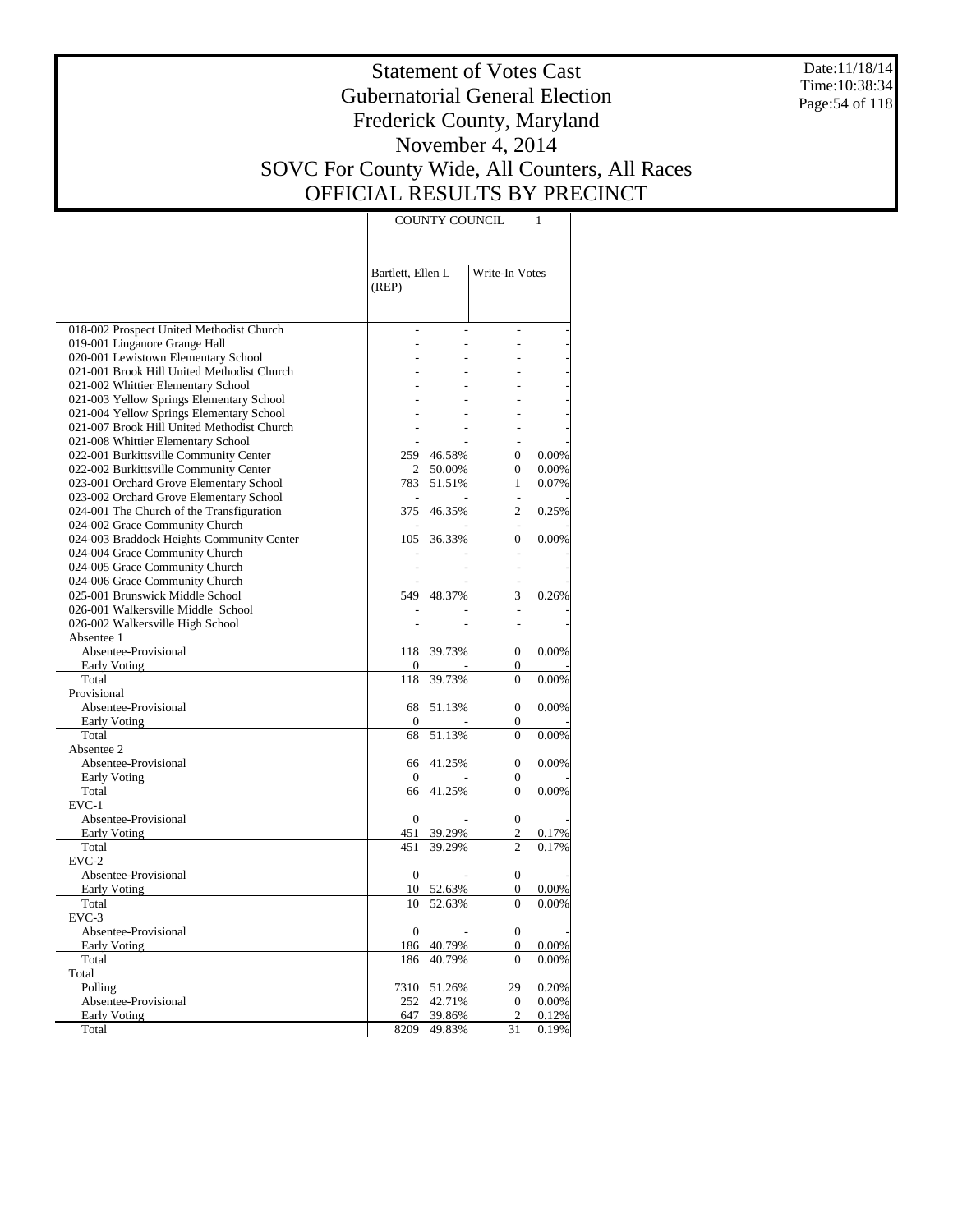Date:11/18/14 Time:10:38:34 Page:55 of 118

## Statement of Votes Cast Gubernatorial General Election Frederick County, Maryland November 4, 2014 SOVC For County Wide, All Counters, All Races OFFICIAL RESULTS BY PRECINCT COUNTY COUNCIL 2

 $\overline{\phantom{a}}$ 

|                                                                     | Reg.<br>Voters           | Vote For                     | Times<br>Counted | Total<br>Votes | Times<br><b>Blank</b><br>Voted | Times<br>Over<br>Voted   | Number<br>Of<br>Under<br>Votes                   | Breiling, Annette<br>(DEM) |                      |
|---------------------------------------------------------------------|--------------------------|------------------------------|------------------|----------------|--------------------------------|--------------------------|--------------------------------------------------|----------------------------|----------------------|
| Jurisdiction Wide                                                   |                          |                              |                  |                |                                |                          |                                                  |                            |                      |
| 001-001 Carroll Manor Elementary School                             |                          |                              |                  |                |                                |                          |                                                  |                            |                      |
| 001-002 Tuscarora High School                                       |                          | L.                           |                  | $\overline{a}$ |                                |                          |                                                  |                            |                      |
| 002-001 Lincoln Elementary School                                   |                          |                              |                  |                |                                |                          |                                                  |                            |                      |
| 002-002 Lincoln Elementary School                                   |                          |                              |                  |                | $\overline{a}$                 |                          |                                                  |                            |                      |
| 002-003 Evangelical Lutheran Church                                 |                          |                              |                  |                |                                |                          |                                                  |                            |                      |
| 002-004 Hillcrest Elementary School Multipurpose Rm                 |                          | ÷.                           |                  |                | $\overline{a}$                 | ÷                        | $\sim$                                           | ÷                          |                      |
| 002-005 William R. Talley Recreation Center Armory - A              |                          |                              |                  |                |                                |                          |                                                  |                            |                      |
| 002-006 Ballenger Creek Middle School                               |                          | L,                           |                  |                | $\overline{a}$                 |                          |                                                  | $\overline{a}$             |                      |
| 002-007 Thomas Johnson Middle School                                |                          |                              |                  |                |                                |                          |                                                  |                            |                      |
| 002-008 Waverley Elementary School                                  |                          | L.                           |                  |                | $\overline{a}$                 |                          |                                                  | $\overline{a}$             |                      |
| 002-009 William R. Talley Recreation Center Armory - B              |                          |                              |                  |                |                                |                          |                                                  |                            |                      |
| 002-010 Monocacy Middle School                                      |                          | L.                           |                  |                | $\overline{a}$                 | ÷                        | $\overline{a}$                                   | $\overline{a}$             |                      |
| 002-011 North Frederick Elementary School                           |                          |                              |                  |                |                                |                          |                                                  |                            |                      |
| 002-012 Hillcrest Elementary School Gym                             |                          |                              |                  |                | $\overline{a}$                 |                          |                                                  |                            |                      |
| 002-013 Cornerstone Fellowship Church                               |                          |                              |                  |                |                                |                          |                                                  |                            |                      |
| 002-014 Ballenger Creek Elementary School                           |                          | $\overline{a}$               |                  | $\overline{a}$ | $\overline{a}$                 | ÷                        | $\overline{a}$                                   | ÷<br>$\overline{a}$        |                      |
| 002-015 Monocacy Elementary School                                  |                          |                              |                  |                |                                |                          |                                                  |                            |                      |
| 002-016 Crestwood Middle School                                     |                          |                              |                  |                | $\overline{a}$                 |                          |                                                  | $\overline{a}$             |                      |
| 002-017 Cornerstone Fellowship Church                               |                          |                              |                  |                |                                |                          |                                                  |                            |                      |
| 002-018 Church of Jesus Christ of Latter Day Saints                 |                          | L.                           |                  |                | $\overline{a}$                 | ÷                        |                                                  | $\overline{a}$             |                      |
| 003-001 Middletown Middle School                                    |                          |                              |                  |                |                                |                          |                                                  |                            |                      |
| 003-002 Middletown Elementary School                                |                          | L.                           |                  |                | $\overline{a}$                 |                          | $\overline{a}$                                   | $\overline{a}$             |                      |
| 003-003 Middletown Primary School                                   |                          |                              |                  |                |                                |                          |                                                  |                            |                      |
| 004-001 Creagerstown Lutheran Parish Hall                           |                          |                              |                  |                | $\overline{a}$                 |                          |                                                  |                            |                      |
| 005-001 Emmitsburg Elementary School                                |                          |                              |                  |                |                                |                          |                                                  |                            |                      |
| 006-001 Wolfsville Elementary School                                |                          | $\overline{a}$               |                  | $\overline{a}$ | $\overline{a}$                 | $\overline{a}$           | $\overline{a}$                                   | $\sim$                     |                      |
| 007-001 Urbana Elementary School                                    | $\overline{a}$           | $\overline{a}$               |                  | $\overline{a}$ | $\overline{a}$                 | $\tilde{\phantom{a}}$    | $\overline{a}$                                   | $\overline{a}$             |                      |
| 007-002 Centerville Elementary School                               | 3971                     | $\mathbf{1}$                 | 1512             | 1434           |                                | 78                       | $\mathbf{0}$<br>$\mathbf{0}$                     | 678                        | 47.28%               |
| 007-003 Urbana High School                                          | 2345                     | 1                            | 1064             | 1022           |                                | 42                       | $\boldsymbol{0}$<br>$\mathbf{0}$                 | 393                        | 38.45%               |
| 007-004 Urbana Regional Library                                     | 1858                     | 1                            | 669              | 645            |                                | 24                       | $\mathbf{0}$<br>$\mathbf{0}$                     | 294                        | 45.58%               |
| 007-005 St. Ignatius of Loyola Catholic Church                      | 81                       | 1                            | 46               |                | 42                             | 4                        | $\boldsymbol{0}$<br>$\mathbf{0}$<br>$\mathbf{0}$ | 14                         | 33.33%               |
| 007-006 St. Ignatius of Loyola Catholic Church                      | $\mathfrak{2}$           | $\mathbf{1}$                 | $\theta$         |                | $\mathbf{0}$                   | $\boldsymbol{0}$         | $\mathbf{0}$                                     | $\boldsymbol{0}$           |                      |
| 007-007 Urbana Regional Library                                     | $\overline{\phantom{a}}$ | ÷,                           |                  | $\overline{a}$ | ÷,                             | $\overline{\phantom{a}}$ | L,<br>$\mathbf{0}$<br>$\mathbf{0}$               | $\overline{\phantom{a}}$   |                      |
| 008-001 Liberty Elementary School                                   | 1706                     | $\mathbf{1}$                 | 881              | 831            |                                | 50                       | $\boldsymbol{0}$<br>$\mathbf{0}$                 |                            | 245 29.48%           |
| 009-001 New Market Middle School                                    | 2793                     | 1                            | 1395             | 1316           |                                | 79                       | $\mathbf{0}$<br>$\mathbf{0}$                     | 461                        | 35.03%               |
| 009-002 Green Valley Elementary School                              | 3177                     | $\mathbf{1}$                 | 1567             | 1493           |                                | 74                       | $\boldsymbol{0}$<br>$\mathbf{0}$                 |                            | 471 31.55%           |
| 009-003 Oakdale Middle School                                       | 539<br>3174              | $\mathbf{1}$<br>$\mathbf{1}$ | 226<br>1526      | 211<br>1455    |                                | 15<br>71                 | $\mathbf{0}$<br>$\mathbf{0}$                     | 84                         | 39.81%<br>472 32.44% |
| 009-004 Kemptown Elementary School<br>009-005 Linganore High School | 1352                     | 1                            | 679              | 646            |                                | 33                       | $\mathbf{0}$<br>$\mathbf{0}$                     |                            | 252 39.01%           |
| 009-006 Spring Ridge Elementary School Side A                       | $\overline{a}$           | $\overline{a}$               |                  | $\overline{a}$ | J.                             | $\overline{\phantom{a}}$ |                                                  | $\overline{\phantom{a}}$   |                      |
| 009-007 Deer Crossing Elementary School                             | 3684                     | 1                            | 1746             | 1662           |                                | 84                       | $\boldsymbol{0}$<br>$\boldsymbol{0}$             |                            | 661 39.77%           |
| 009-008 Spring Ridge Elementary School Side B                       |                          | $\overline{\phantom{a}}$     |                  | $\overline{a}$ | $\overline{a}$                 |                          | $\overline{a}$                                   | $\overline{\phantom{a}}$   |                      |
| 009-009 Oakdale Middle School                                       | 763                      | 1                            | 385              | 356            | 29                             |                          | $\boldsymbol{0}$<br>$\boldsymbol{0}$             | 158                        | 44.38%               |
| 010-001 Sabillasville Elementary School                             |                          |                              |                  |                |                                |                          |                                                  |                            |                      |
| 011-001 Woodsboro Elementary School                                 |                          |                              |                  |                |                                |                          |                                                  |                            |                      |
| 012-001 Faith Baptist Church                                        |                          |                              |                  |                | ÷                              |                          |                                                  |                            |                      |
| 012-002 Faith Baptist Church                                        |                          |                              |                  |                |                                |                          |                                                  |                            |                      |
| 013-001 Mt. Pleasant Ruritan Club                                   |                          |                              |                  |                |                                |                          |                                                  |                            |                      |
| 013-002 Mt. Pleasant Ruritan Club                                   |                          |                              |                  |                |                                |                          |                                                  |                            |                      |
| 013-003 Mt. Pleasant Ruritan Club                                   |                          |                              |                  |                |                                |                          |                                                  |                            |                      |
| 014-001 Jefferson Ruritan Community Center                          |                          |                              |                  |                |                                |                          |                                                  |                            |                      |
| 014-002 Valley Elementary School                                    |                          |                              |                  |                |                                |                          |                                                  |                            |                      |
| 015-001 Thurmont Middle School                                      |                          |                              |                  |                |                                |                          |                                                  |                            |                      |
| 015-002 Thurmont Elementary School                                  |                          |                              |                  |                |                                |                          |                                                  |                            |                      |
| 016-001 Myersville Elementary School                                |                          |                              |                  |                |                                |                          |                                                  |                            |                      |
| 017-001 Johnsville Methodist Hall                                   |                          | J.                           |                  |                | ÷                              |                          | ÷,                                               | ÷                          |                      |
| 018-001 Twin Ridge Elementary School                                | 4370                     | 1                            | 2146             | 2011           | 135                            |                          | $\mathbf{0}$<br>$\mathbf{0}$                     |                            | 640 31.82%           |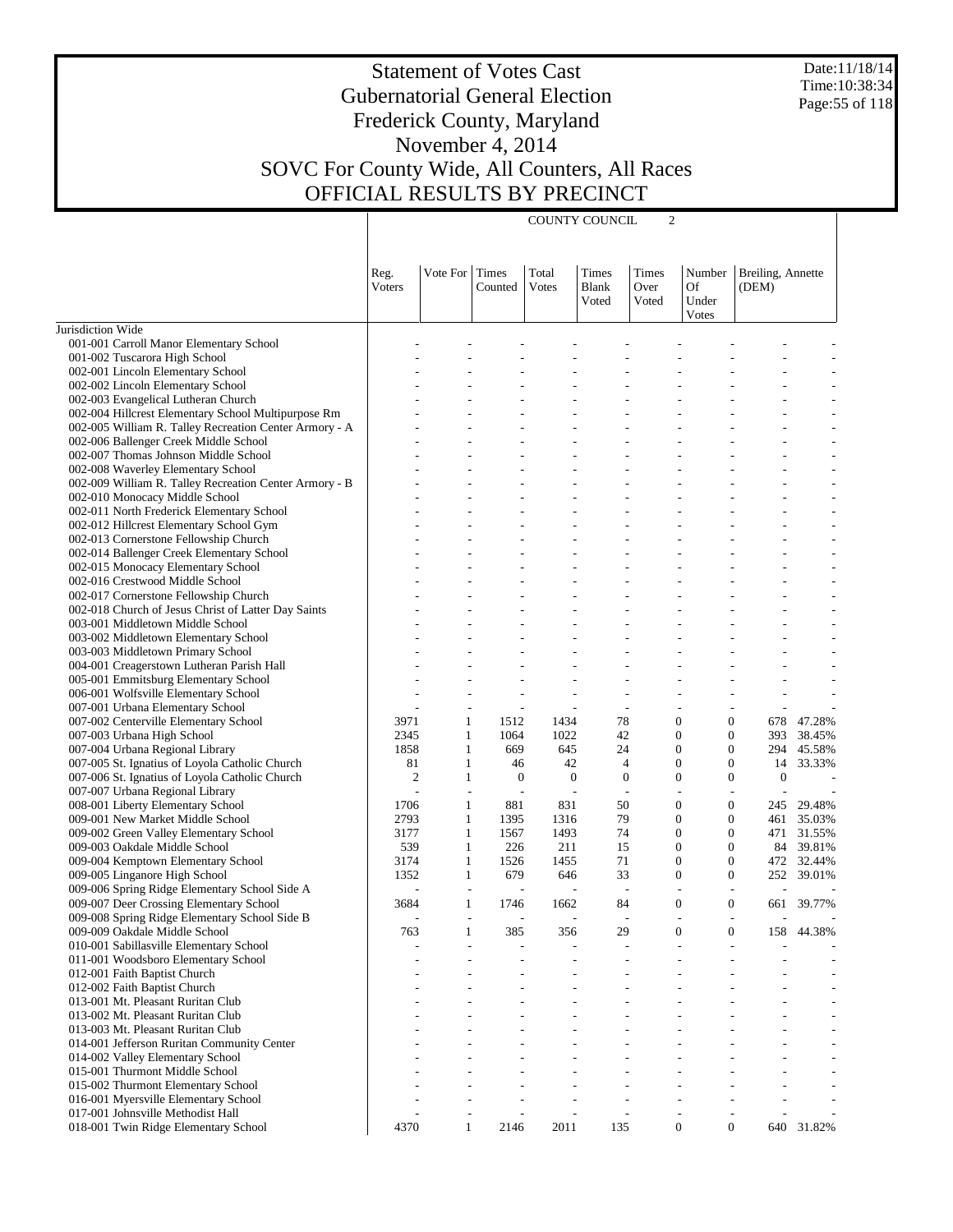Date:11/18/14 Time:10:38:34 Page:56 of 118

# Statement of Votes Cast Gubernatorial General Election Frederick County, Maryland November 4, 2014 SOVC For County Wide, All Counters, All Races OFFICIAL RESULTS BY PRECINCT

|                                            | Reg.<br><b>Voters</b> | Vote For       | Times<br>Counted | Total<br><b>V</b> otes | Times<br><b>Blank</b><br>Voted | Times<br>Over<br>Voted | Number<br>Of<br>Under<br><b>V</b> otes | Breiling, Annette<br>(DEM) |            |
|--------------------------------------------|-----------------------|----------------|------------------|------------------------|--------------------------------|------------------------|----------------------------------------|----------------------------|------------|
| 018-002 Prospect United Methodist Church   | 2365                  | 1              | 1216             | 1158                   | 58                             | $\mathbf{0}$           | $\mathbf{0}$                           | 284                        | 24.53%     |
| 019-001 Linganore Grange Hall              | 1202                  | $\mathbf{1}$   | 646              | 599                    | 47                             | $\overline{0}$         | $\mathbf{0}$                           | 132                        | 22.04%     |
| 020-001 Lewistown Elementary School        |                       | L.             |                  |                        |                                |                        |                                        | L,                         |            |
| 021-001 Brook Hill United Methodist Church |                       |                |                  |                        |                                |                        |                                        |                            |            |
| 021-002 Whittier Elementary School         |                       |                |                  |                        |                                |                        |                                        |                            |            |
| 021-003 Yellow Springs Elementary School   |                       |                |                  |                        |                                |                        |                                        |                            |            |
| 021-004 Yellow Springs Elementary School   |                       |                |                  |                        |                                |                        |                                        |                            |            |
| 021-007 Brook Hill United Methodist Church |                       |                |                  |                        |                                |                        |                                        |                            |            |
| 021-008 Whittier Elementary School         |                       |                |                  |                        |                                |                        |                                        |                            |            |
| 022-001 Burkittsville Community Center     |                       |                |                  |                        |                                |                        |                                        |                            |            |
| 022-002 Burkittsville Community Center     |                       |                |                  |                        |                                |                        |                                        |                            |            |
| 023-001 Orchard Grove Elementary School    |                       |                |                  |                        |                                |                        |                                        |                            |            |
| 023-002 Orchard Grove Elementary School    |                       |                |                  |                        |                                |                        |                                        |                            |            |
| 024-001 The Church of the Transfiguration  |                       |                |                  |                        |                                |                        |                                        |                            |            |
| 024-002 Grace Community Church             |                       |                |                  |                        |                                |                        |                                        |                            |            |
| 024-003 Braddock Heights Community Center  |                       |                |                  |                        |                                |                        |                                        |                            |            |
| 024-004 Grace Community Church             |                       |                |                  |                        |                                |                        |                                        |                            |            |
| 024-005 Grace Community Church             |                       |                |                  |                        |                                |                        |                                        |                            |            |
| 024-006 Grace Community Church             |                       |                |                  |                        |                                |                        |                                        |                            |            |
| 025-001 Brunswick Middle School            |                       |                |                  |                        |                                |                        |                                        |                            |            |
| 026-001 Walkersville Middle School         |                       |                |                  |                        |                                |                        |                                        |                            |            |
| 026-002 Walkersville High School           |                       |                |                  |                        |                                |                        |                                        |                            |            |
| Absentee 1                                 |                       |                |                  |                        |                                |                        |                                        |                            |            |
| Absentee-Provisional                       | 33382                 | $\mathbf{1}$   | 257              | 243                    | 13                             | $\mathbf{1}$           | $\boldsymbol{0}$                       | 74                         | 30.45%     |
| Early Voting                               | 33382                 | $\mathbf{1}$   | $\boldsymbol{0}$ | $\boldsymbol{0}$       | $\boldsymbol{0}$               | $\boldsymbol{0}$       | $\boldsymbol{0}$                       | $\boldsymbol{0}$           |            |
| Total                                      | $\mathbf{0}$          | $\overline{c}$ | 257              | 243                    | 13                             | $\mathbf{1}$           | $\overline{0}$                         | 74                         | 30.45%     |
| Provisional                                |                       |                |                  |                        |                                |                        |                                        |                            |            |
| Absentee-Provisional                       | 33382                 | $\mathbf{1}$   | 193              | 151                    | 42                             | $\boldsymbol{0}$       | $\mathbf{0}$                           | 52                         | 34.44%     |
| Early Voting                               | 33382                 | $\mathbf{1}$   | $\boldsymbol{0}$ | $\overline{0}$         | $\boldsymbol{0}$               | $\mathbf{0}$           | $\mathbf{0}$                           | $\overline{0}$             |            |
| Total                                      | $\mathbf{0}$          | $\overline{2}$ | 193              | 151                    | 42                             | $\Omega$               | $\mathbf{0}$                           | 52                         | 34.44%     |
| Absentee 2                                 |                       |                |                  |                        |                                |                        |                                        |                            |            |
| Absentee-Provisional                       | 33382                 | $\mathbf{1}$   | 172              | 162                    | 10                             | $\boldsymbol{0}$       | $\mathbf{0}$                           | 70                         | 43.21%     |
| Early Voting                               | 33382                 | $\mathbf{1}$   | $\boldsymbol{0}$ | $\boldsymbol{0}$       | $\mathbf{0}$                   | $\mathbf{0}$           | $\mathbf{0}$                           | $\overline{0}$             |            |
| Total                                      | $\mathbf{0}$          | $\overline{c}$ | 172              | 162                    | 10                             | $\overline{0}$         | $\overline{0}$                         | 70                         | 43.21%     |
| $EVC-1$                                    |                       |                |                  |                        |                                |                        |                                        |                            |            |
| Absentee-Provisional                       | 33382                 | $\mathbf{1}$   | $\boldsymbol{0}$ | $\boldsymbol{0}$       | $\boldsymbol{0}$               | $\boldsymbol{0}$       | $\boldsymbol{0}$                       | $\boldsymbol{0}$           |            |
| <b>Early Voting</b>                        | 33382                 | $\mathbf{1}$   | 423              | 406                    | 17                             | $\mathbf{0}$           | $\mathbf{0}$                           | 181                        | 44.58%     |
| Total                                      | $\mathbf{0}$          | $\overline{c}$ | 423              | 406                    | 17                             | $\Omega$               | $\overline{0}$                         | 181                        | 44.58%     |
| $EVC-2$                                    |                       |                |                  |                        |                                |                        |                                        |                            |            |
| Absentee-Provisional                       | 33382                 | $\mathbf{1}$   | $\boldsymbol{0}$ | $\boldsymbol{0}$       | $\boldsymbol{0}$               | $\boldsymbol{0}$       | $\boldsymbol{0}$                       | $\overline{0}$             |            |
| <b>Early Voting</b>                        | 33382                 | $\mathbf{1}$   | 37               | 37                     | $\boldsymbol{0}$               | $\overline{0}$         | $\overline{0}$                         | 12                         | 32.43%     |
| Total                                      | $\mathbf{0}$          | $\overline{c}$ | 37               | 37                     | $\overline{0}$                 | $\Omega$               | $\overline{0}$                         | 12                         | 32.43%     |
| $EVC-3$                                    |                       |                |                  |                        |                                |                        |                                        |                            |            |
| Absentee-Provisional                       | 33382                 | $\mathbf{1}$   | $\mathbf{0}$     | $\overline{0}$         | $\mathbf{0}$                   | $\boldsymbol{0}$       | $\mathbf{0}$                           | $\boldsymbol{0}$           |            |
| <b>Early Voting</b>                        | 33382                 | $\mathbf{1}$   | 1776             | 1713                   | 63                             | $\mathbf{0}$           | $\mathbf{0}$                           | 802                        | 46.82%     |
| Total                                      | $\mathbf{0}$          | $\overline{c}$ | 1776             | 1713                   | 63                             | $\Omega$               | $\overline{0}$                         | 802                        | 46.82%     |
| Total                                      |                       |                |                  |                        |                                |                        |                                        |                            |            |
| Polling                                    | 33382                 | 16             | 15704            | 14881                  | 823                            | $\mathbf{0}$           | $\mathbf{0}$                           | 5239                       | 35.21%     |
| Absentee-Provisional                       | 200292                | 6              | 622              | 556                    | 65                             | $\mathbf{1}$           | $\mathbf{0}$                           |                            | 196 35.25% |
| <b>Early Voting</b>                        | 200292                | 6              | 2236             | 2156                   | 80                             | $\Omega$               | $\Omega$                               | 995                        | 46.15%     |
| Total                                      | 33382                 | 28             | 18562            | 17593                  | 968                            | 1                      | $\Omega$                               | 6430                       | 36.55%     |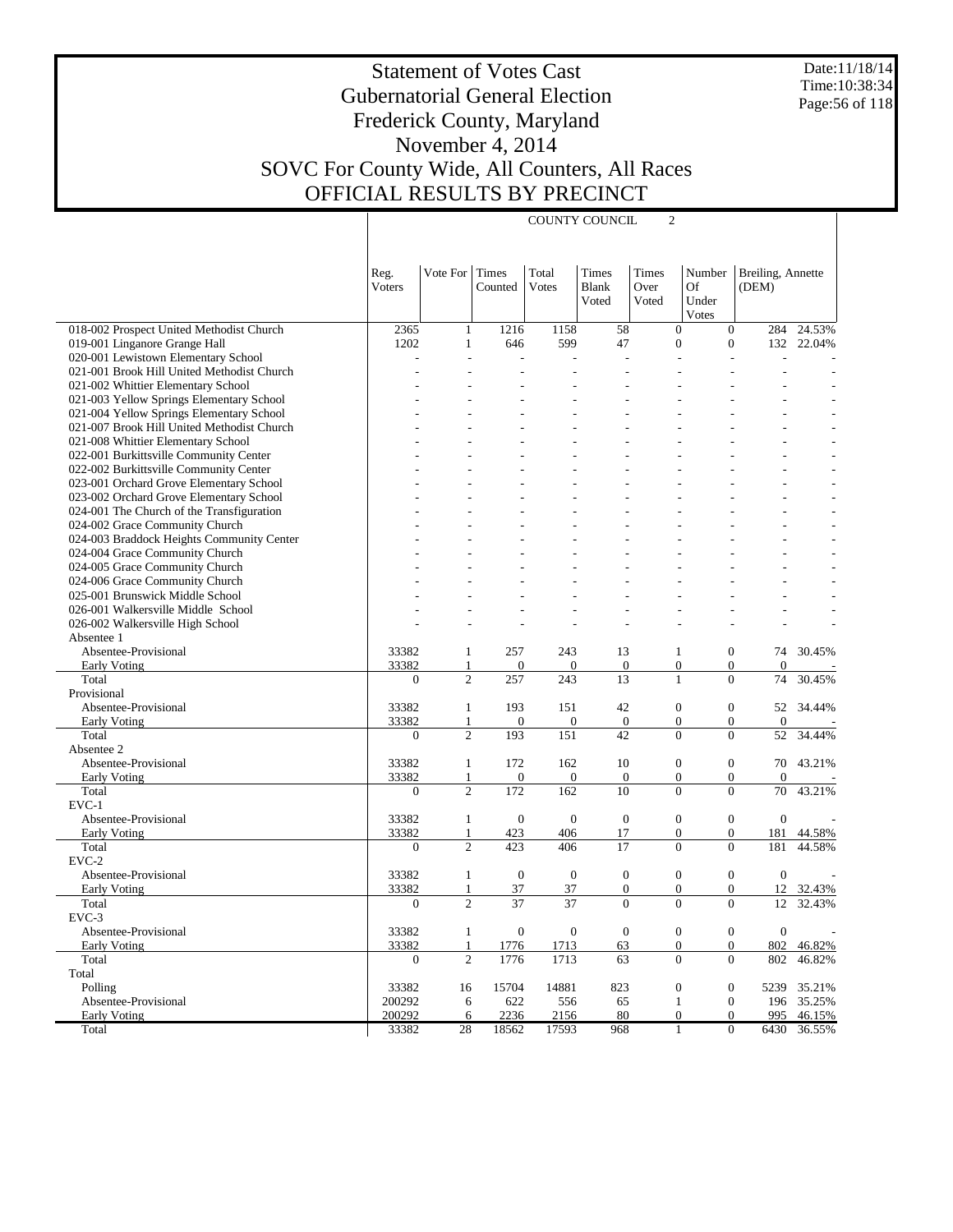Date:11/18/14 Time:10:38:34 Page:57 of 118

# Statement of Votes Cast Gubernatorial General Election Frederick County, Maryland November 4, 2014 SOVC For County Wide, All Counters, All Races OFFICIAL RESULTS BY PRECINCT

|                                                                                                  | Chmelik, Tony<br>(REP)   |            | Write-In Votes                             |        |
|--------------------------------------------------------------------------------------------------|--------------------------|------------|--------------------------------------------|--------|
|                                                                                                  |                          |            |                                            |        |
| Jurisdiction Wide                                                                                |                          |            |                                            |        |
| 001-001 Carroll Manor Elementary School<br>001-002 Tuscarora High School                         |                          |            |                                            |        |
| 002-001 Lincoln Elementary School                                                                |                          |            |                                            |        |
| 002-002 Lincoln Elementary School                                                                |                          |            | L,                                         |        |
| 002-003 Evangelical Lutheran Church                                                              |                          |            | $\overline{a}$                             |        |
| 002-004 Hillcrest Elementary School Multipurpose Rm                                              |                          |            | $\overline{a}$                             |        |
| 002-005 William R. Talley Recreation Center Armory - A                                           |                          |            | $\overline{a}$                             |        |
| 002-006 Ballenger Creek Middle School                                                            |                          |            | $\overline{a}$                             |        |
| 002-007 Thomas Johnson Middle School                                                             |                          |            | $\overline{a}$                             |        |
| 002-008 Waverley Elementary School                                                               |                          |            | $\overline{a}$                             |        |
| 002-009 William R. Talley Recreation Center Armory - B                                           |                          |            | $\overline{a}$                             |        |
| 002-010 Monocacy Middle School                                                                   |                          |            | $\overline{a}$                             |        |
| 002-011 North Frederick Elementary School                                                        |                          |            | $\overline{a}$                             |        |
| 002-012 Hillcrest Elementary School Gym                                                          |                          |            | $\overline{a}$                             |        |
| 002-013 Cornerstone Fellowship Church<br>002-014 Ballenger Creek Elementary School               |                          |            | $\overline{a}$<br>$\overline{a}$           |        |
| 002-015 Monocacy Elementary School                                                               |                          |            | $\overline{a}$                             |        |
| 002-016 Crestwood Middle School                                                                  |                          |            | $\overline{a}$                             |        |
| 002-017 Cornerstone Fellowship Church                                                            |                          |            | $\overline{a}$                             |        |
| 002-018 Church of Jesus Christ of Latter Day Saints                                              |                          |            | $\overline{a}$                             |        |
| 003-001 Middletown Middle School                                                                 |                          |            | $\overline{a}$                             |        |
| 003-002 Middletown Elementary School                                                             |                          |            | $\overline{a}$                             |        |
| 003-003 Middletown Primary School                                                                |                          |            |                                            |        |
| 004-001 Creagerstown Lutheran Parish Hall                                                        |                          |            | $\overline{a}$                             |        |
| 005-001 Emmitsburg Elementary School                                                             |                          |            |                                            |        |
| 006-001 Wolfsville Elementary School                                                             |                          |            | $\overline{a}$                             |        |
| 007-001 Urbana Elementary School                                                                 | ٠                        |            | $\overline{\phantom{a}}$                   |        |
| 007-002 Centerville Elementary School                                                            |                          | 696 48.54% | 60                                         | 4.18%  |
| 007-003 Urbana High School                                                                       |                          | 494 48.34% | 135                                        | 13.21% |
| 007-004 Urbana Regional Library                                                                  |                          | 348 53.95% | 3                                          | 0.47%  |
| 007-005 St. Ignatius of Loyola Catholic Church<br>007-006 St. Ignatius of Loyola Catholic Church | $\overline{0}$           | 27 64.29%  | $\mathbf{1}$<br>$\mathbf{0}$               | 2.38%  |
| 007-007 Urbana Regional Library                                                                  | $\overline{\phantom{a}}$ |            | $\overline{\phantom{a}}$                   |        |
| 008-001 Liberty Elementary School                                                                |                          | 563 67.75% | 23                                         | 2.77%  |
| 009-001 New Market Middle School                                                                 |                          | 832 63.22% | 23                                         | 1.75%  |
| 009-002 Green Valley Elementary School                                                           |                          | 757 50.70% | 265                                        | 17.75% |
| 009-003 Oakdale Middle School                                                                    |                          | 120 56.87% | 7                                          | 3.32%  |
| 009-004 Kemptown Elementary School                                                               |                          | 799 54.91% | 184                                        | 12.65% |
| 009-005 Linganore High School                                                                    |                          | 373 57.74% | 21                                         | 3.25%  |
| 009-006 Spring Ridge Elementary School Side A                                                    |                          |            | $\sim$                                     |        |
| 009-007 Deer Crossing Elementary School                                                          |                          | 955 57.46% | 46                                         | 2.77%  |
| 009-008 Spring Ridge Elementary School Side B                                                    |                          |            | $\overline{\phantom{a}}$                   |        |
| 009-009 Oakdale Middle School                                                                    | 191                      | 53.65%     | 7                                          | 1.97%  |
| 010-001 Sabillasville Elementary School                                                          |                          |            |                                            |        |
| 011-001 Woodsboro Elementary School                                                              |                          |            |                                            |        |
| 012-001 Faith Baptist Church                                                                     |                          |            |                                            |        |
| 012-002 Faith Baptist Church<br>013-001 Mt. Pleasant Ruritan Club                                |                          |            | $\overline{\phantom{0}}$                   |        |
| 013-002 Mt. Pleasant Ruritan Club                                                                |                          |            | $\overline{a}$<br>$\overline{\phantom{0}}$ |        |
| 013-003 Mt. Pleasant Ruritan Club                                                                |                          |            | $\overline{a}$                             |        |
| 014-001 Jefferson Ruritan Community Center                                                       |                          |            | $\overline{\phantom{0}}$                   |        |
| 014-002 Valley Elementary School                                                                 |                          |            | $\overline{a}$                             |        |
| 015-001 Thurmont Middle School                                                                   |                          |            | $\overline{a}$                             |        |
| 015-002 Thurmont Elementary School                                                               |                          |            | $\overline{a}$                             |        |
| 016-001 Myersville Elementary School                                                             |                          |            | $\overline{a}$                             |        |
| 017-001 Johnsville Methodist Hall                                                                |                          |            | $\overline{a}$                             |        |
| 018-001 Twin Ridge Elementary School                                                             | 1328                     | 66.04%     | 43                                         | 2.14%  |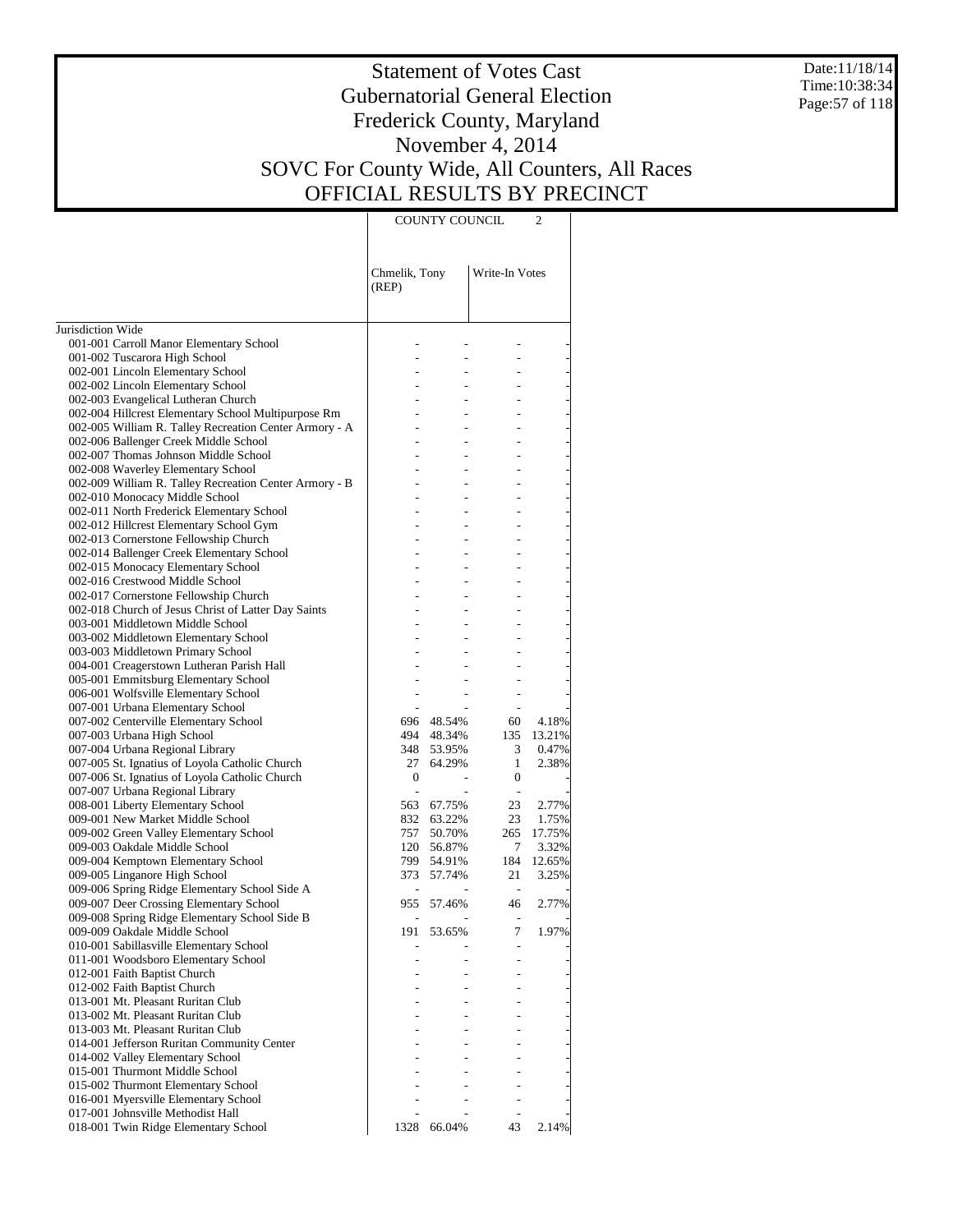Date:11/18/14 Time:10:38:34 Page:58 of 118

# Statement of Votes Cast Gubernatorial General Election Frederick County, Maryland November 4, 2014 SOVC For County Wide, All Counters, All Races OFFICIAL RESULTS BY PRECINCT

|                                                                           | Chmelik, Tony<br>(REP) |                  | Write-In Votes |                |  |
|---------------------------------------------------------------------------|------------------------|------------------|----------------|----------------|--|
| 018-002 Prospect United Methodist Church<br>019-001 Linganore Grange Hall | 851<br>461             | 73.49%<br>76.96% | 23<br>6        | 1.99%<br>1.00% |  |
| 020-001 Lewistown Elementary School                                       |                        |                  |                |                |  |
| 021-001 Brook Hill United Methodist Church                                |                        |                  |                |                |  |
| 021-002 Whittier Elementary School                                        |                        |                  |                |                |  |
| 021-003 Yellow Springs Elementary School                                  |                        |                  |                |                |  |
| 021-004 Yellow Springs Elementary School                                  |                        |                  |                |                |  |
| 021-007 Brook Hill United Methodist Church                                |                        |                  |                |                |  |
| 021-008 Whittier Elementary School                                        |                        |                  |                |                |  |
| 022-001 Burkittsville Community Center                                    |                        |                  |                |                |  |
| 022-002 Burkittsville Community Center                                    |                        |                  |                |                |  |
| 023-001 Orchard Grove Elementary School                                   |                        |                  |                |                |  |
| 023-002 Orchard Grove Elementary School                                   |                        |                  |                |                |  |
| 024-001 The Church of the Transfiguration                                 |                        |                  |                |                |  |
| 024-002 Grace Community Church                                            |                        |                  |                |                |  |
| 024-003 Braddock Heights Community Center                                 |                        |                  |                |                |  |
| 024-004 Grace Community Church                                            |                        |                  |                |                |  |
| 024-005 Grace Community Church                                            |                        |                  |                |                |  |
| 024-006 Grace Community Church                                            |                        |                  |                |                |  |
| 025-001 Brunswick Middle School                                           |                        |                  |                |                |  |
| 026-001 Walkersville Middle School                                        |                        |                  |                |                |  |
| 026-002 Walkersville High School                                          |                        |                  |                |                |  |
| Absentee 1<br>Absentee-Provisional                                        | 158                    | 65.02%           | 11             | 4.53%          |  |
| Early Voting                                                              | $\Omega$               |                  | $\mathbf{0}$   |                |  |
| Total                                                                     | 158                    | 65.02%           | 11             | 4.53%          |  |
| Provisional                                                               |                        |                  |                |                |  |
| Absentee-Provisional                                                      | 92                     | 60.93%           | 7              | 4.64%          |  |
| Early Voting                                                              | $\mathbf{0}$           |                  | 0              |                |  |
| Total                                                                     | 92                     | 60.93%           | 7              | 4.64%          |  |
| Absentee 2                                                                |                        |                  |                |                |  |
| Absentee-Provisional                                                      | 79                     | 48.77%           | 13             | 8.02%          |  |
| Early Voting                                                              | $\Omega$               |                  | $\Omega$       |                |  |
| Total                                                                     | 79                     | 48.77%           | 13             | 8.02%          |  |
| $EVC-1$                                                                   |                        |                  |                |                |  |
| Absentee-Provisional                                                      | $\mathbf{0}$           |                  | $\mathbf{0}$   |                |  |
| Early Voting                                                              | 213                    | 52.46%           | 12             | 2.96%          |  |
| Total                                                                     | 213                    | 52.46%           | 12             | 2.96%          |  |
| $EVC-2$                                                                   |                        |                  |                |                |  |
| Absentee-Provisional                                                      | $\Omega$               |                  | $\mathbf{0}$   |                |  |
| Early Voting                                                              | 21                     | 56.76%           | $\overline{4}$ | 10.81%         |  |
| Total                                                                     | 21                     | 56.76%           | $\overline{4}$ | 10.81%         |  |
| $EVC-3$                                                                   |                        |                  |                |                |  |
| Absentee-Provisional                                                      | $\Omega$               |                  | $\mathbf{0}$   |                |  |
| Early Voting                                                              | 750                    | 43.78%           | 161            | 9.40%          |  |
| Total                                                                     | 750                    | 43.78%           | 161            | 9.40%          |  |
| Total                                                                     |                        |                  |                |                |  |
| Polling                                                                   | 8795                   | 59.10%           | 847            | 5.69%          |  |
| Absentee-Provisional                                                      | 329                    | 59.17%           | 31             | 5.58%          |  |
| <b>Early Voting</b>                                                       | 984                    | 45.64%           | 177            | 8.21%          |  |
| Total                                                                     | 10108                  | 57.45%           | 1055           | 6.00%          |  |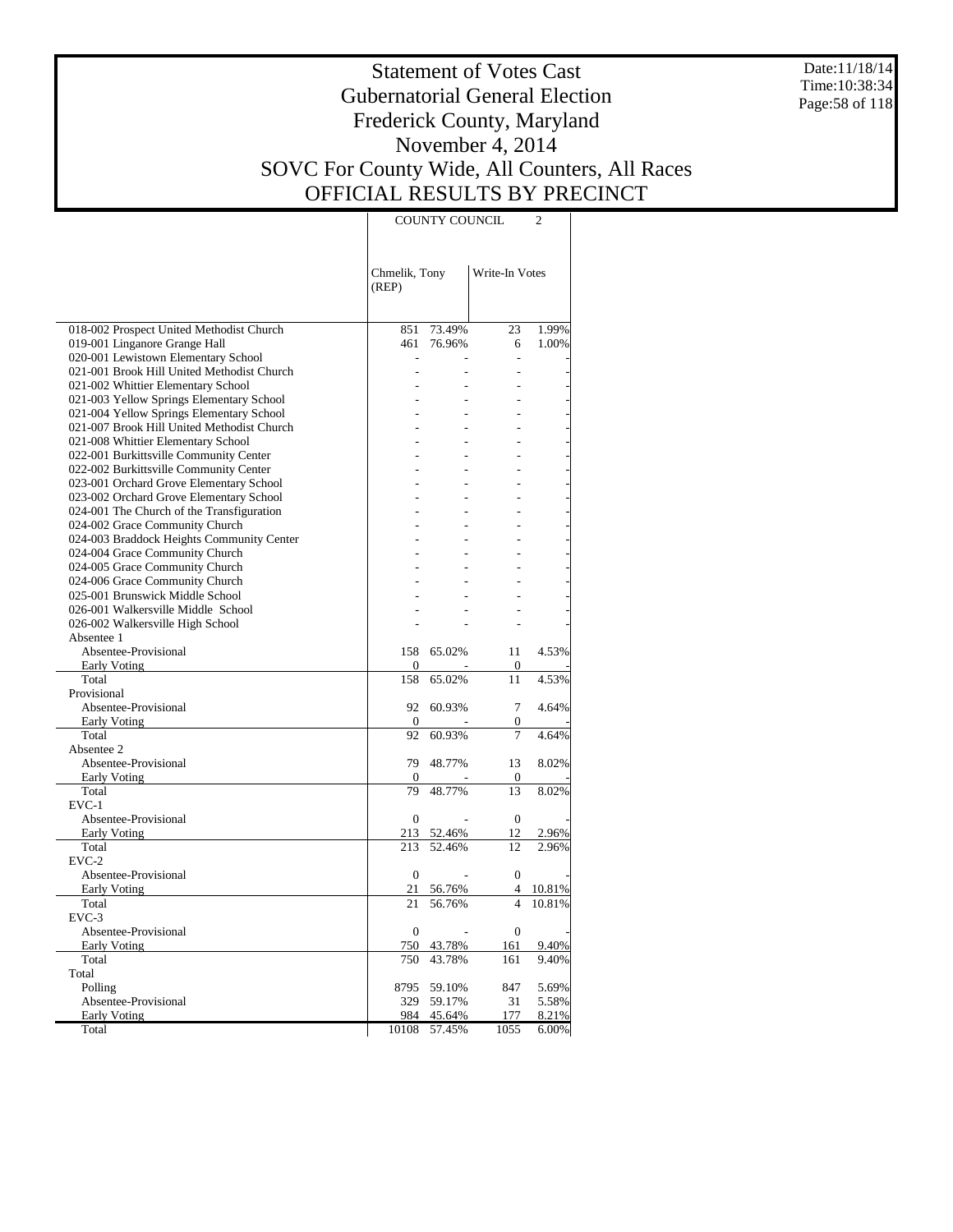Date:11/18/14 Time:10:38:34 Page:59 of 118

## Statement of Votes Cast Gubernatorial General Election Frederick County, Maryland November 4, 2014 SOVC For County Wide, All Counters, All Races OFFICIAL RESULTS BY PRECINCT COUNTY COUNCIL 3

|                                                        | Reg.<br>Voters | Vote For Times               | Counted                                   | Total<br><b>V</b> otes   | Times<br>Blank<br>Voted  | Times<br>Over<br>Voted | Number<br>Of<br>Under<br>Votes       | Keegan-Ayer, M<br>$C$ (DEM)    |            |
|--------------------------------------------------------|----------------|------------------------------|-------------------------------------------|--------------------------|--------------------------|------------------------|--------------------------------------|--------------------------------|------------|
| Jurisdiction Wide                                      |                |                              |                                           |                          |                          |                        |                                      |                                |            |
| 001-001 Carroll Manor Elementary School                |                |                              |                                           |                          |                          |                        |                                      |                                |            |
| 001-002 Tuscarora High School                          |                | $\overline{a}$               | $\overline{a}$                            | $\overline{a}$           |                          |                        |                                      |                                |            |
| 002-001 Lincoln Elementary School                      |                | L,                           | $\overline{a}$                            | $\overline{\phantom{a}}$ | $\overline{a}$           |                        |                                      |                                |            |
| 002-002 Lincoln Elementary School                      | 1033           | 1                            | 394                                       | 369                      | 25                       |                        | $\overline{0}$<br>$\boldsymbol{0}$   | 220                            | 59.62%     |
| 002-003 Evangelical Lutheran Church                    |                | $\overline{a}$               | $\overline{a}$                            | $\overline{a}$           | $\overline{\phantom{a}}$ |                        |                                      | $\overline{a}$                 |            |
| 002-004 Hillcrest Elementary School Multipurpose Rm    | 2422           | 1                            | 792                                       | 756                      | 36                       |                        | $\overline{0}$<br>$\boldsymbol{0}$   | 462                            | 61.11%     |
| 002-005 William R. Talley Recreation Center Armory - A | 1356           | $\mathbf{1}$                 | 657                                       | 613                      | 44                       |                        | $\mathbf{0}$<br>$\boldsymbol{0}$     |                                | 386 62.97% |
| 002-006 Ballenger Creek Middle School                  | $\overline{a}$ |                              | $\frac{1}{2}$<br>$\overline{\phantom{a}}$ | $\overline{a}$           | $\overline{\phantom{a}}$ |                        | $\overline{a}$                       |                                |            |
| 002-007 Thomas Johnson Middle School                   | ÷              | $\overline{a}$               | $\overline{a}$                            | ÷.                       | $\overline{a}$           |                        | $\overline{a}$                       |                                |            |
| 002-008 Waverley Elementary School                     | 3212           | 1                            | 1077                                      | 1028                     | 49                       |                        | $\overline{0}$<br>$\boldsymbol{0}$   |                                | 596 57.98% |
| 002-009 William R. Talley Recreation Center Armory - B | 2139           | $\mathbf{1}$                 | 896                                       | 844                      | 52                       |                        | $\overline{0}$<br>$\boldsymbol{0}$   | 540                            | 63.98%     |
| 002-010 Monocacy Middle School                         | 3779           | $\mathbf{1}$                 | 1424                                      | 1343                     | 81                       |                        | $\boldsymbol{0}$<br>$\boldsymbol{0}$ |                                | 702 52.27% |
| 002-011 North Frederick Elementary School              |                | $\overline{\phantom{a}}$     | $\overline{\phantom{a}}$                  |                          | $\overline{\phantom{a}}$ |                        | $\overline{a}$                       | $\overline{\phantom{a}}$<br>÷, |            |
| 002-012 Hillcrest Elementary School Gym                | 1216           | 1                            | 461                                       | 439                      | 22                       |                        | $\overline{0}$<br>$\boldsymbol{0}$   | 263                            | 59.91%     |
| 002-013 Cornerstone Fellowship Church                  | 2871           | $\mathbf{1}$                 | 918                                       | 883                      | 35                       |                        | $\mathbf{0}$<br>$\mathbf{0}$         |                                | 520 58.89% |
| 002-014 Ballenger Creek Elementary School              |                | $\overline{a}$               | $\overline{a}$                            | $\overline{\phantom{a}}$ | $\overline{a}$           |                        | $\overline{a}$                       | Ĭ.                             |            |
| 002-015 Monocacy Elementary School                     |                |                              |                                           | ÷,                       |                          |                        |                                      |                                |            |
| 002-016 Crestwood Middle School                        |                | $\overline{a}$               | $\overline{a}$                            | $\overline{\phantom{a}}$ | $\overline{\phantom{a}}$ |                        | $\overline{a}$                       |                                |            |
| 002-017 Cornerstone Fellowship Church                  | 1829           | 1                            | 480                                       | 461                      | 19                       |                        | $\overline{0}$<br>$\mathbf{0}$       |                                | 290 62.91% |
| 002-018 Church of Jesus Christ of Latter Day Saints    |                | $\overline{a}$               | Ĭ.                                        | ÷,                       | $\overline{\phantom{a}}$ |                        |                                      |                                |            |
| 003-001 Middletown Middle School                       |                |                              |                                           |                          |                          |                        |                                      |                                |            |
| 003-002 Middletown Elementary School                   |                | $\overline{a}$               |                                           |                          |                          |                        |                                      |                                |            |
| 003-003 Middletown Primary School                      |                |                              |                                           |                          |                          |                        |                                      |                                |            |
| 004-001 Creagerstown Lutheran Parish Hall              |                | L,                           |                                           | $\overline{a}$           |                          |                        |                                      |                                |            |
| 005-001 Emmitsburg Elementary School                   |                |                              |                                           |                          |                          |                        |                                      |                                |            |
| 006-001 Wolfsville Elementary School                   |                |                              |                                           | $\overline{a}$           |                          |                        |                                      |                                |            |
| 007-001 Urbana Elementary School                       |                |                              |                                           |                          |                          |                        |                                      |                                |            |
| 007-002 Centerville Elementary School                  |                | L,                           |                                           | $\overline{a}$           |                          |                        |                                      | $\overline{\phantom{a}}$       |            |
| 007-003 Urbana High School                             |                |                              |                                           |                          |                          |                        |                                      |                                |            |
| 007-004 Urbana Regional Library                        |                | L,                           |                                           | $\overline{a}$           |                          |                        |                                      |                                |            |
| 007-005 St. Ignatius of Loyola Catholic Church         |                |                              |                                           |                          |                          |                        |                                      |                                |            |
| 007-006 St. Ignatius of Loyola Catholic Church         |                | $\overline{a}$               |                                           | $\overline{a}$           |                          |                        |                                      |                                |            |
| 007-007 Urbana Regional Library                        |                |                              |                                           |                          |                          |                        |                                      |                                |            |
| 008-001 Liberty Elementary School                      |                | L,                           |                                           | $\overline{a}$           |                          |                        |                                      | L.                             |            |
| 009-001 New Market Middle School                       |                |                              |                                           |                          |                          |                        |                                      |                                |            |
| 009-002 Green Valley Elementary School                 |                | $\overline{a}$               |                                           | $\overline{a}$           |                          |                        |                                      |                                |            |
| 009-003 Oakdale Middle School                          |                |                              |                                           |                          |                          |                        |                                      |                                |            |
| 009-004 Kemptown Elementary School                     |                | L,                           | $\overline{a}$                            | $\overline{a}$           | $\overline{\phantom{a}}$ |                        |                                      |                                |            |
| 009-005 Linganore High School                          |                |                              |                                           | $\overline{a}$           |                          |                        |                                      |                                |            |
| 009-006 Spring Ridge Elementary School Side A          |                | L,                           |                                           | $\overline{a}$           |                          |                        |                                      |                                |            |
| 009-007 Deer Crossing Elementary School                |                |                              |                                           |                          |                          |                        |                                      |                                |            |
| 009-008 Spring Ridge Elementary School Side B          |                |                              |                                           |                          |                          |                        |                                      | $\overline{a}$                 |            |
| 009-009 Oakdale Middle School                          |                |                              |                                           |                          |                          |                        |                                      |                                |            |
| 010-001 Sabillasville Elementary School                |                | $\qquad \qquad \blacksquare$ |                                           | $\overline{a}$           |                          |                        |                                      |                                |            |
| 011-001 Woodsboro Elementary School                    |                |                              |                                           |                          |                          |                        |                                      |                                |            |
| 012-001 Faith Baptist Church                           |                |                              |                                           |                          |                          |                        |                                      |                                |            |
| 012-002 Faith Baptist Church                           |                |                              |                                           |                          |                          |                        |                                      |                                |            |
| 013-001 Mt. Pleasant Ruritan Club                      |                |                              |                                           | $\overline{a}$           |                          |                        |                                      |                                |            |
| 013-002 Mt. Pleasant Ruritan Club                      |                |                              |                                           |                          |                          |                        |                                      |                                |            |
| 013-003 Mt. Pleasant Ruritan Club                      |                |                              |                                           |                          |                          |                        |                                      |                                |            |
| 014-001 Jefferson Ruritan Community Center             |                |                              |                                           |                          |                          |                        |                                      |                                |            |
| 014-002 Valley Elementary School                       |                |                              |                                           |                          |                          |                        |                                      |                                |            |
| 015-001 Thurmont Middle School                         |                |                              |                                           |                          |                          |                        |                                      |                                |            |
| 015-002 Thurmont Elementary School                     |                |                              |                                           |                          |                          |                        |                                      |                                |            |
| 016-001 Myersville Elementary School                   |                |                              |                                           |                          |                          |                        |                                      |                                |            |
| 017-001 Johnsville Methodist Hall                      |                |                              |                                           |                          |                          |                        |                                      |                                |            |
| 018-001 Twin Ridge Elementary School                   |                |                              |                                           |                          |                          |                        |                                      |                                |            |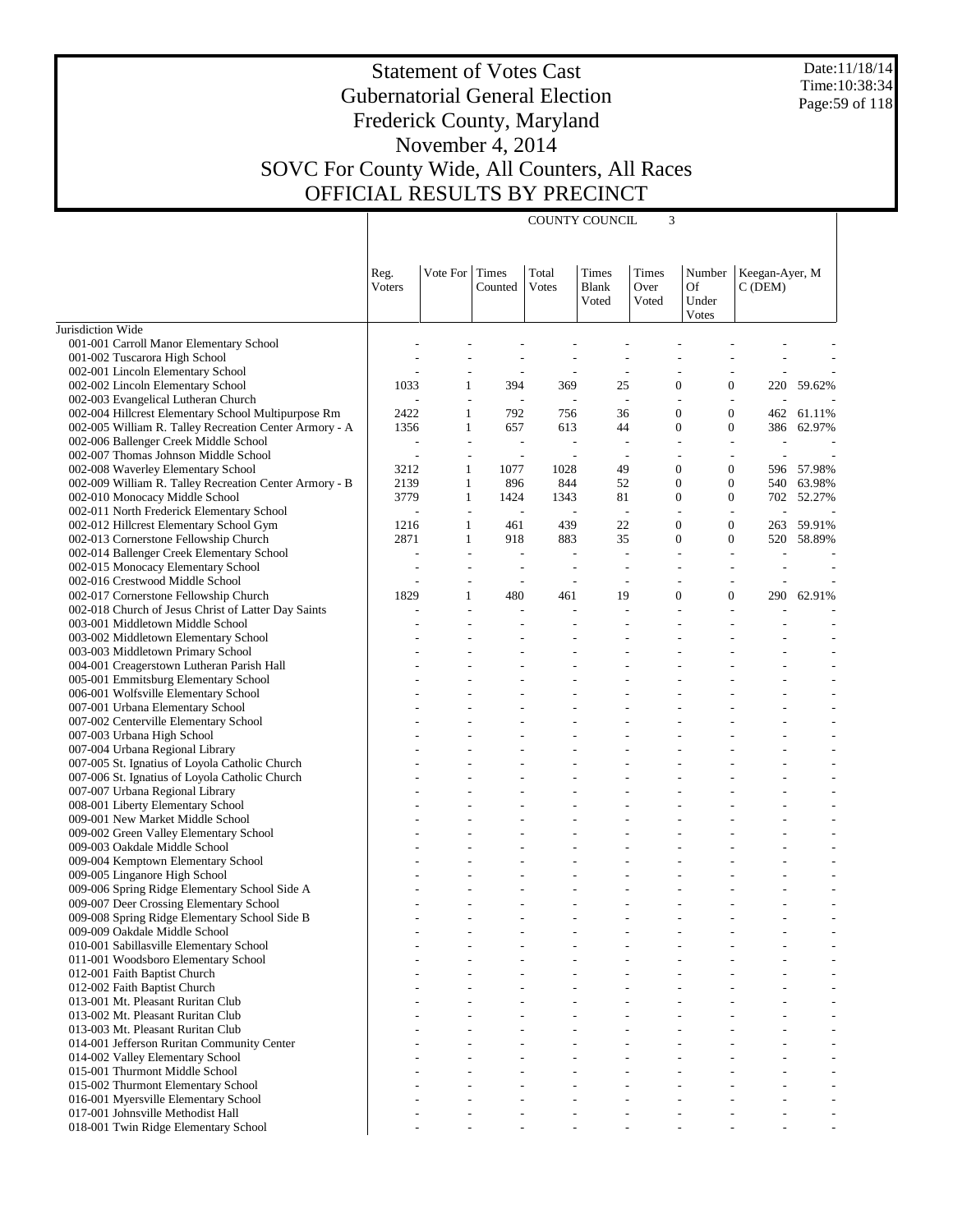Date:11/18/14 Time:10:38:34 Page:60 of 118

# Statement of Votes Cast Gubernatorial General Election Frederick County, Maryland November 4, 2014 SOVC For County Wide, All Counters, All Races OFFICIAL RESULTS BY PRECINCT

|                                                                  | Reg.<br>Voters  | Vote For           | Times<br>Counted | Total<br><b>V</b> otes | Times<br><b>Blank</b><br>Voted | Times<br>Over<br>Voted | Number<br>Of<br>Under<br>Votes | Keegan-Ayer, M<br>$C$ (DEM) |                    |
|------------------------------------------------------------------|-----------------|--------------------|------------------|------------------------|--------------------------------|------------------------|--------------------------------|-----------------------------|--------------------|
| 018-002 Prospect United Methodist Church                         |                 |                    |                  |                        |                                |                        |                                |                             |                    |
| 019-001 Linganore Grange Hall                                    |                 |                    |                  |                        |                                |                        |                                |                             |                    |
| 020-001 Lewistown Elementary School                              |                 |                    |                  |                        |                                |                        |                                |                             |                    |
| 021-001 Brook Hill United Methodist Church                       |                 |                    |                  | ÷,                     | $\overline{a}$                 | ÷                      |                                | $\overline{a}$              |                    |
| 021-002 Whittier Elementary School                               | 1660            | $\mathbf{1}$       | 732              | 689                    | 43                             | $\theta$               | $\overline{0}$                 | 331                         | 48.04%             |
| 021-003 Yellow Springs Elementary School                         | 1231            | $\mathbf{1}$       | 556              | 519                    | 37                             | $\theta$               | $\mathbf{0}$                   | 224                         | 43.16%             |
| 021-004 Yellow Springs Elementary School                         | 2060            | $\mathbf{1}$       | 797              | 747                    | 50                             | $\theta$               | $\theta$                       | 340                         | 45.52%             |
| 021-007 Brook Hill United Methodist Church                       | $\overline{a}$  |                    | ÷                |                        | ÷                              | L.                     |                                |                             |                    |
| 021-008 Whittier Elementary School                               | 17              | $\mathbf{1}$       | $\overline{7}$   | 6                      | $\mathbf{1}$                   | $\mathbf{0}$           | $\overline{0}$                 | 1                           | 16.67%             |
| 022-001 Burkittsville Community Center                           |                 |                    |                  |                        |                                |                        |                                |                             |                    |
| 022-002 Burkittsville Community Center                           |                 |                    |                  |                        |                                |                        |                                |                             |                    |
| 023-001 Orchard Grove Elementary School                          |                 |                    |                  | ÷,                     | ÷,                             | ÷,                     |                                |                             |                    |
| 023-002 Orchard Grove Elementary School                          | 76              | $\mathbf{1}$       | 21               | 21                     | $\boldsymbol{0}$               | $\overline{0}$         | 0                              | 8                           | 38.10%             |
| 024-001 The Church of the Transfiguration                        |                 |                    |                  |                        |                                |                        |                                |                             |                    |
| 024-002 Grace Community Church                                   | 905             | $\mathbf{1}$       | 394              | 375                    | 19                             | $\mathbf{0}$           | $\overline{0}$                 | 182                         | 48.53%             |
| 024-003 Braddock Heights Community Center                        | 9               | L,<br>$\mathbf{1}$ | L.               | J.                     | J.                             | L.<br>$\mathbf{0}$     | $\overline{0}$                 | J.<br>$\mathbf{0}$          |                    |
| 024-004 Grace Community Church                                   | 909             | $\mathbf{1}$       | $\mathbf{1}$     | $\mathbf{1}$<br>342    | $\mathbf{0}$<br>24             | $\mathbf{0}$           | $\mathbf{0}$                   | 158                         | $0.00\%$<br>46.20% |
| 024-005 Grace Community Church<br>024-006 Grace Community Church | 20              | $\mathbf{1}$       | 366<br>9         | 7                      | $\overline{2}$                 | $\mathbf{0}$           | $\overline{0}$                 | 3                           | 42.86%             |
| 025-001 Brunswick Middle School                                  |                 |                    |                  |                        |                                |                        |                                |                             |                    |
| 026-001 Walkersville Middle School                               |                 |                    |                  |                        |                                |                        |                                |                             |                    |
| 026-002 Walkersville High School                                 |                 |                    |                  |                        |                                | ä,                     |                                |                             |                    |
| Absentee 1                                                       |                 |                    |                  |                        |                                |                        |                                |                             |                    |
| Absentee-Provisional                                             | 26744           | $\mathbf{1}$       | 400              | 359                    | 41                             | $\overline{0}$         | $\overline{0}$                 | 186                         | 51.81%             |
| <b>Early Voting</b>                                              | 26744           | $\mathbf{1}$       | $\overline{0}$   | $\mathbf{0}$           | $\mathbf{0}$                   | $\boldsymbol{0}$       | $\boldsymbol{0}$               | $\overline{0}$              |                    |
| Total                                                            | $\mathbf{0}$    | $\overline{c}$     | 400              | 359                    | 41                             | $\Omega$               | $\theta$                       | 186                         | 51.81%             |
| Provisional                                                      |                 |                    |                  |                        |                                |                        |                                |                             |                    |
| Absentee-Provisional                                             | 26744           | $\mathbf{1}$       | 161              | 120                    | 41                             | $\overline{0}$         | $\mathbf{0}$                   | 67                          | 55.83%             |
| <b>Early Voting</b>                                              | 26744           | $\mathbf{1}$       | $\theta$         | $\theta$               | $\mathbf{0}$                   | $\mathbf{0}$           | $\mathbf{0}$                   | $\theta$                    |                    |
| Total                                                            | $\Omega$        | $\overline{c}$     | 161              | 120                    | 41                             | $\theta$               | $\theta$                       | 67                          | 55.83%             |
| Absentee 2                                                       |                 |                    |                  |                        |                                |                        |                                |                             |                    |
| Absentee-Provisional                                             | 26744           | $\mathbf{1}$       | 162              | 145                    | 17                             | $\overline{0}$         | $\overline{0}$                 | 82                          | 56.55%             |
| <b>Early Voting</b>                                              | 26744           | $\mathbf{1}$       | $\overline{0}$   | $\mathbf{0}$           | $\boldsymbol{0}$               | $\boldsymbol{0}$       | $\mathbf{0}$                   | $\mathbf{0}$                |                    |
| Total                                                            | $\overline{0}$  | $\overline{2}$     | 162              | 145                    | 17                             | $\Omega$               | $\overline{0}$                 | 82                          | 56.55%             |
| $EVC-1$                                                          |                 |                    |                  |                        |                                |                        |                                |                             |                    |
| Absentee-Provisional                                             | 26744           | $\mathbf{1}$       | $\boldsymbol{0}$ | $\mathbf{0}$           | $\mathbf{0}$                   | $\boldsymbol{0}$       | $\boldsymbol{0}$               | $\mathbf{0}$                |                    |
| <b>Early Voting</b>                                              | 26744           | $\mathbf{1}$       | 2416             | 2286                   | 130                            | $\boldsymbol{0}$       | $\boldsymbol{0}$               | 1407                        | 61.55%             |
| Total                                                            | $\theta$        | $\overline{2}$     | 2416             | 2286                   | 130                            | $\Omega$               | $\theta$                       | 1407                        | 61.55%             |
| $EVC-2$                                                          |                 |                    |                  |                        |                                |                        |                                |                             |                    |
| Absentee-Provisional                                             | 26744           | $1\,$              | $\overline{0}$   | $\overline{0}$         | $\mathbf{0}$                   | $\overline{0}$         | $\boldsymbol{0}$               | $\overline{0}$              |                    |
| <b>Early Voting</b>                                              | 26744           | $\mathbf{1}$       | 12               | 12                     | $\boldsymbol{0}$               | $\boldsymbol{0}$       | $\boldsymbol{0}$               | 5                           | 41.67%             |
| Total                                                            | $\mathbf{0}$    | $\overline{2}$     | 12               | 12                     | $\mathbf{0}$                   | $\Omega$               | $\mathbf{0}$                   | 5                           | 41.67%             |
| $EVC-3$                                                          |                 |                    |                  |                        |                                |                        |                                |                             |                    |
| Absentee-Provisional                                             | 26744           | $\mathbf{1}$       | $\mathbf{0}$     | $\mathbf{0}$           | $\mathbf{0}$                   | $\overline{0}$         | $\boldsymbol{0}$               | $\overline{0}$              |                    |
| <b>Early Voting</b>                                              | 26744           | $\mathbf{1}$       | 78               | 69                     | 9                              | $\boldsymbol{0}$       | $\boldsymbol{0}$               | 47                          | 68.12%             |
| Total                                                            | $\overline{0}$  | $\overline{c}$     | 78               | 69                     | 9                              | $\theta$               | $\mathbf{0}$                   | 47                          | 68.12%             |
| Total                                                            |                 |                    |                  |                        |                                | $\overline{0}$         | $\mathbf{0}$                   |                             |                    |
| Polling<br>Absentee-Provisional                                  | 26744<br>160464 | 18<br>6            | 9982<br>723      | 9443<br>624            | 539<br>99                      | $\mathbf{0}$           | $\mathbf{0}$                   | 5226<br>335                 | 55.34%<br>53.69%   |
| <b>Early Voting</b>                                              | 160464          | 6                  | 2506             | 2367                   | 139                            | $\Omega$               | $\Omega$                       | 1459                        | 61.64%             |
| Total                                                            | 26744           | 30                 | 13211            | 12434                  | 777                            | $\Omega$               | $\Omega$                       | 7020                        | 56.46%             |
|                                                                  |                 |                    |                  |                        |                                |                        |                                |                             |                    |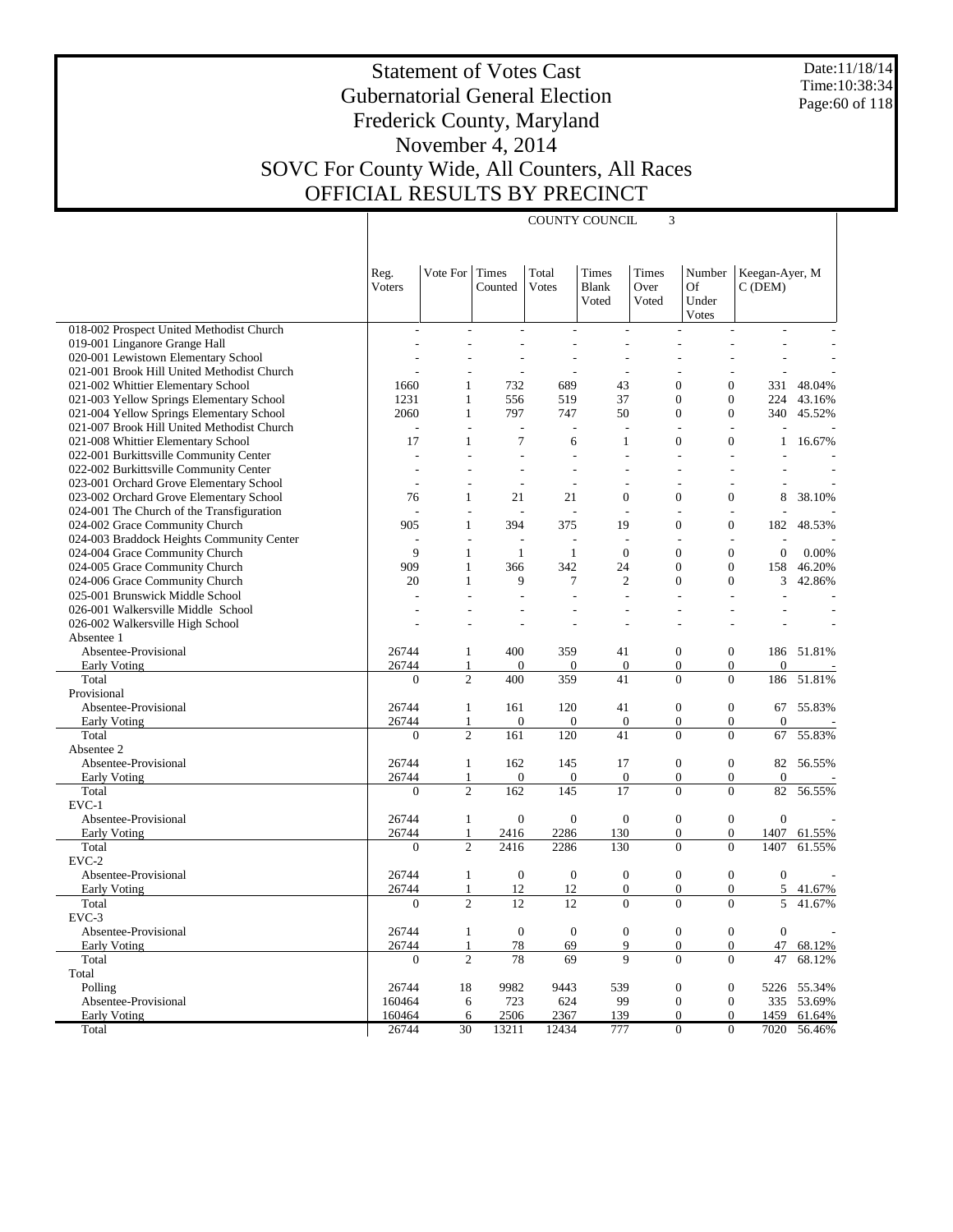Date:11/18/14 Time:10:38:34 Page:61 of 118

# Statement of Votes Cast Gubernatorial General Election Frederick County, Maryland November 4, 2014 SOVC For County Wide, All Counters, All Races OFFICIAL RESULTS BY PRECINCT

|                                                                               | Shafer, Denny            |            | Write-In Votes           |       |
|-------------------------------------------------------------------------------|--------------------------|------------|--------------------------|-------|
|                                                                               | (REP)                    |            |                          |       |
|                                                                               |                          |            |                          |       |
| Jurisdiction Wide                                                             |                          |            |                          |       |
| 001-001 Carroll Manor Elementary School                                       |                          |            |                          |       |
| 001-002 Tuscarora High School                                                 |                          |            |                          |       |
| 002-001 Lincoln Elementary School                                             |                          |            | $\overline{a}$           |       |
| 002-002 Lincoln Elementary School                                             |                          | 148 40.11% | 1                        | 0.27% |
| 002-003 Evangelical Lutheran Church                                           | $\overline{a}$           |            | $\overline{\phantom{a}}$ |       |
| 002-004 Hillcrest Elementary School Multipurpose Rm                           |                          | 294 38.89% | $\mathbf{0}$             | 0.00% |
| 002-005 William R. Talley Recreation Center Armory - A                        |                          | 226 36.87% | $\mathbf{1}$<br>$\sim$   | 0.16% |
| 002-006 Ballenger Creek Middle School<br>002-007 Thomas Johnson Middle School | $\overline{\phantom{a}}$ |            | $\sim$                   |       |
| 002-008 Waverley Elementary School                                            |                          | 432 42.02% | $\overline{0}$           | 0.00% |
| 002-009 William R. Talley Recreation Center Armory - B                        |                          | 304 36.02% | 0                        | 0.00% |
| 002-010 Monocacy Middle School                                                |                          | 638 47.51% | 3                        | 0.22% |
| 002-011 North Frederick Elementary School                                     | $\sim$                   |            | $\overline{\phantom{a}}$ |       |
| 002-012 Hillcrest Elementary School Gym                                       |                          | 174 39.64% | 2                        | 0.46% |
| 002-013 Cornerstone Fellowship Church                                         |                          | 362 41.00% | 1                        | 0.11% |
| 002-014 Ballenger Creek Elementary School                                     |                          |            | $\sim$                   |       |
| 002-015 Monocacy Elementary School                                            |                          |            | $\overline{a}$           |       |
| 002-016 Crestwood Middle School                                               |                          |            | ÷                        |       |
| 002-017 Cornerstone Fellowship Church                                         |                          | 171 37.09% | $\mathbf{0}$             | 0.00% |
| 002-018 Church of Jesus Christ of Latter Day Saints                           |                          |            | ÷,                       |       |
| 003-001 Middletown Middle School                                              |                          |            | L.                       |       |
| 003-002 Middletown Elementary School                                          |                          |            |                          |       |
| 003-003 Middletown Primary School                                             |                          |            | $\overline{a}$           |       |
| 004-001 Creagerstown Lutheran Parish Hall                                     |                          |            |                          |       |
| 005-001 Emmitsburg Elementary School                                          |                          |            | L.                       |       |
| 006-001 Wolfsville Elementary School                                          |                          |            |                          |       |
| 007-001 Urbana Elementary School                                              |                          |            | L.                       |       |
| 007-002 Centerville Elementary School                                         |                          |            |                          |       |
| 007-003 Urbana High School                                                    |                          |            | L.                       |       |
| 007-004 Urbana Regional Library                                               |                          |            |                          |       |
| 007-005 St. Ignatius of Loyola Catholic Church                                |                          |            | L.                       |       |
| 007-006 St. Ignatius of Loyola Catholic Church                                |                          |            |                          |       |
| 007-007 Urbana Regional Library                                               |                          |            | L.                       |       |
| 008-001 Liberty Elementary School                                             |                          |            | L.                       |       |
| 009-001 New Market Middle School<br>009-002 Green Valley Elementary School    |                          |            |                          |       |
| 009-003 Oakdale Middle School                                                 |                          |            | L.                       |       |
| 009-004 Kemptown Elementary School                                            |                          |            |                          |       |
| 009-005 Linganore High School                                                 |                          |            |                          |       |
| 009-006 Spring Ridge Elementary School Side A                                 |                          |            |                          |       |
| 009-007 Deer Crossing Elementary School                                       |                          |            |                          |       |
| 009-008 Spring Ridge Elementary School Side B                                 |                          |            |                          |       |
| 009-009 Oakdale Middle School                                                 |                          |            |                          |       |
| 010-001 Sabillasville Elementary School                                       |                          |            |                          |       |
| 011-001 Woodsboro Elementary School                                           |                          |            |                          |       |
| 012-001 Faith Baptist Church                                                  |                          |            |                          |       |
| 012-002 Faith Baptist Church                                                  |                          |            | ÷.                       |       |
| 013-001 Mt. Pleasant Ruritan Club                                             |                          |            |                          |       |
| 013-002 Mt. Pleasant Ruritan Club                                             |                          |            | ÷.                       |       |
| 013-003 Mt. Pleasant Ruritan Club                                             |                          |            |                          |       |
| 014-001 Jefferson Ruritan Community Center                                    |                          |            | ÷.                       |       |
| 014-002 Valley Elementary School                                              |                          |            |                          |       |
| 015-001 Thurmont Middle School                                                |                          |            | L.                       |       |
| 015-002 Thurmont Elementary School                                            |                          |            |                          |       |
| 016-001 Myersville Elementary School                                          |                          |            | L.                       |       |
| 017-001 Johnsville Methodist Hall                                             |                          |            |                          |       |
| 018-001 Twin Ridge Elementary School                                          |                          |            | ÷                        |       |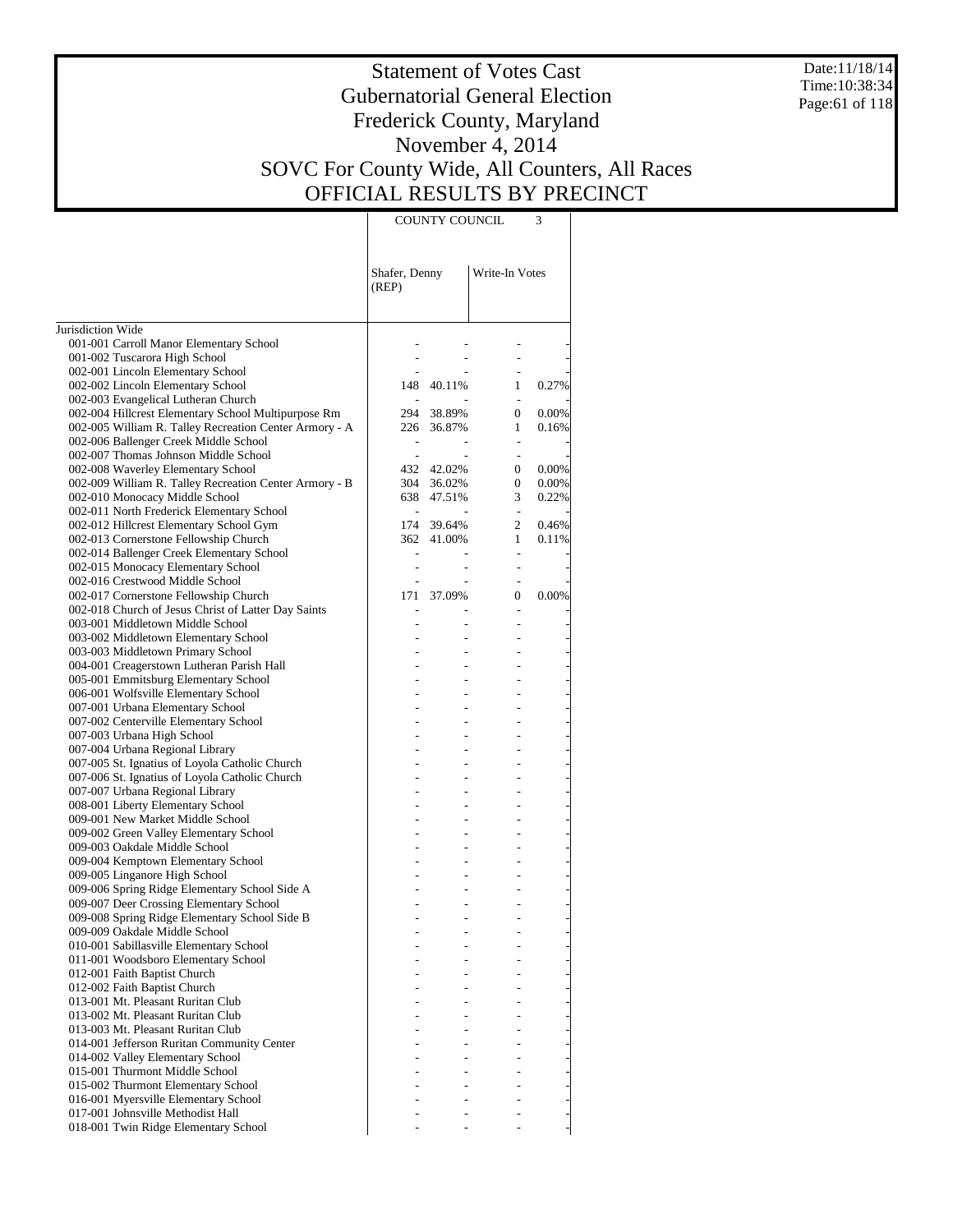Date:11/18/14 Time:10:38:34 Page:62 of 118

# Statement of Votes Cast Gubernatorial General Election Frederick County, Maryland November 4, 2014 SOVC For County Wide, All Counters, All Races OFFICIAL RESULTS BY PRECINCT

| 018-002 Prospect United Methodist Church<br>019-001 Linganore Grange Hall<br>020-001 Lewistown Elementary School<br>021-001 Brook Hill United Methodist Church<br>$\overline{a}$<br>021-002 Whittier Elementary School<br>358 51.96%<br>$\overline{0}$<br>0.00%<br>0.19%<br>021-003 Yellow Springs Elementary School<br>294<br>56.65%<br>1<br>021-004 Yellow Springs Elementary School<br>407 54.48%<br>0<br>0.00%<br>021-007 Brook Hill United Methodist Church<br>021-008 Whittier Elementary School<br>5<br>0.00%<br>83.33%<br>$\Omega$<br>022-001 Burkittsville Community Center<br>022-002 Burkittsville Community Center<br>L,<br>023-001 Orchard Grove Elementary School<br>023-002 Orchard Grove Elementary School<br>13<br>61.90%<br>$\boldsymbol{0}$<br>0.00%<br>024-001 The Church of the Transfiguration<br>024-002 Grace Community Church<br>0.00%<br>193<br>51.47%<br>$\overline{0}$<br>024-003 Braddock Heights Community Center<br>÷,<br>024-004 Grace Community Church<br>1 100.00%<br>$\Omega$<br>0.00%<br>024-005 Grace Community Church<br>0.00%<br>184 53.80%<br>$\mathbf{0}$<br>024-006 Grace Community Church<br>57.14%<br>$\boldsymbol{0}$<br>0.00%<br>4<br>025-001 Brunswick Middle School<br>026-001 Walkersville Middle School<br>026-002 Walkersville High School<br>Absentee 1<br>Absentee-Provisional<br>173 48.19%<br>$\Omega$<br>0.00%<br>Early Voting<br>$\Omega$<br>$\boldsymbol{0}$<br>Total<br>173<br>48.19%<br>$\Omega$<br>0.00%<br>Provisional<br>Absentee-Provisional<br>53<br>44.17%<br>$\boldsymbol{0}$<br>0.00%<br>Early Voting<br>$\boldsymbol{0}$<br>0<br>Total<br>53<br>44.17%<br>$\overline{0}$<br>0.00%<br>Absentee 2<br>Absentee-Provisional<br>62 42.76%<br>0.69%<br>1<br>Early Voting<br>0<br>$\Omega$<br>42.76%<br>$\mathbf{1}$<br>0.69%<br>Total<br>62<br>$EVC-1$<br>Absentee-Provisional<br>$\mathbf{0}$<br>$\mathbf{0}$<br>878 38.41%<br>$\mathbf{1}$<br>Early Voting<br>0.04%<br>Total<br>878<br>$\mathbf{1}$<br>38.41%<br>0.04%<br>$EVC-2$<br>Absentee-Provisional<br>$\boldsymbol{0}$<br>$\boldsymbol{0}$<br>7<br>Early Voting<br>58.33%<br>$\overline{0}$<br>0.00%<br>Total<br>7<br>$\overline{0}$<br>0.00%<br>58.33%<br>$EVC-3$<br>Absentee-Provisional<br>$\boldsymbol{0}$<br>$\boldsymbol{0}$<br>Early Voting<br>22<br>31.88%<br>$\Omega$<br>0.00%<br>Total<br>$\theta$<br>0.00%<br>22<br>31.88%<br>Total<br>9<br>0.10%<br>Polling<br>4208<br>44.56%<br>Absentee-Provisional<br>288<br>46.15%<br>$\mathbf{1}$<br>0.16%<br>Early Voting<br>907<br>38.32%<br>0.04%<br>1 |       | Shafer, Denny<br>(REP) |        | Write-In Votes |       |  |
|------------------------------------------------------------------------------------------------------------------------------------------------------------------------------------------------------------------------------------------------------------------------------------------------------------------------------------------------------------------------------------------------------------------------------------------------------------------------------------------------------------------------------------------------------------------------------------------------------------------------------------------------------------------------------------------------------------------------------------------------------------------------------------------------------------------------------------------------------------------------------------------------------------------------------------------------------------------------------------------------------------------------------------------------------------------------------------------------------------------------------------------------------------------------------------------------------------------------------------------------------------------------------------------------------------------------------------------------------------------------------------------------------------------------------------------------------------------------------------------------------------------------------------------------------------------------------------------------------------------------------------------------------------------------------------------------------------------------------------------------------------------------------------------------------------------------------------------------------------------------------------------------------------------------------------------------------------------------------------------------------------------------------------------------------------------------------------------------------------------------------------------------------------------------------------------------------------------------------------------------------------------------------------------------------------------------------------------------------------------------------------------------------------------------------------------------------------------------------------------------------------------------------------|-------|------------------------|--------|----------------|-------|--|
|                                                                                                                                                                                                                                                                                                                                                                                                                                                                                                                                                                                                                                                                                                                                                                                                                                                                                                                                                                                                                                                                                                                                                                                                                                                                                                                                                                                                                                                                                                                                                                                                                                                                                                                                                                                                                                                                                                                                                                                                                                                                                                                                                                                                                                                                                                                                                                                                                                                                                                                                    |       |                        |        |                |       |  |
|                                                                                                                                                                                                                                                                                                                                                                                                                                                                                                                                                                                                                                                                                                                                                                                                                                                                                                                                                                                                                                                                                                                                                                                                                                                                                                                                                                                                                                                                                                                                                                                                                                                                                                                                                                                                                                                                                                                                                                                                                                                                                                                                                                                                                                                                                                                                                                                                                                                                                                                                    |       |                        |        |                |       |  |
|                                                                                                                                                                                                                                                                                                                                                                                                                                                                                                                                                                                                                                                                                                                                                                                                                                                                                                                                                                                                                                                                                                                                                                                                                                                                                                                                                                                                                                                                                                                                                                                                                                                                                                                                                                                                                                                                                                                                                                                                                                                                                                                                                                                                                                                                                                                                                                                                                                                                                                                                    |       |                        |        |                |       |  |
|                                                                                                                                                                                                                                                                                                                                                                                                                                                                                                                                                                                                                                                                                                                                                                                                                                                                                                                                                                                                                                                                                                                                                                                                                                                                                                                                                                                                                                                                                                                                                                                                                                                                                                                                                                                                                                                                                                                                                                                                                                                                                                                                                                                                                                                                                                                                                                                                                                                                                                                                    |       |                        |        |                |       |  |
|                                                                                                                                                                                                                                                                                                                                                                                                                                                                                                                                                                                                                                                                                                                                                                                                                                                                                                                                                                                                                                                                                                                                                                                                                                                                                                                                                                                                                                                                                                                                                                                                                                                                                                                                                                                                                                                                                                                                                                                                                                                                                                                                                                                                                                                                                                                                                                                                                                                                                                                                    |       |                        |        |                |       |  |
|                                                                                                                                                                                                                                                                                                                                                                                                                                                                                                                                                                                                                                                                                                                                                                                                                                                                                                                                                                                                                                                                                                                                                                                                                                                                                                                                                                                                                                                                                                                                                                                                                                                                                                                                                                                                                                                                                                                                                                                                                                                                                                                                                                                                                                                                                                                                                                                                                                                                                                                                    |       |                        |        |                |       |  |
|                                                                                                                                                                                                                                                                                                                                                                                                                                                                                                                                                                                                                                                                                                                                                                                                                                                                                                                                                                                                                                                                                                                                                                                                                                                                                                                                                                                                                                                                                                                                                                                                                                                                                                                                                                                                                                                                                                                                                                                                                                                                                                                                                                                                                                                                                                                                                                                                                                                                                                                                    |       |                        |        |                |       |  |
|                                                                                                                                                                                                                                                                                                                                                                                                                                                                                                                                                                                                                                                                                                                                                                                                                                                                                                                                                                                                                                                                                                                                                                                                                                                                                                                                                                                                                                                                                                                                                                                                                                                                                                                                                                                                                                                                                                                                                                                                                                                                                                                                                                                                                                                                                                                                                                                                                                                                                                                                    |       |                        |        |                |       |  |
|                                                                                                                                                                                                                                                                                                                                                                                                                                                                                                                                                                                                                                                                                                                                                                                                                                                                                                                                                                                                                                                                                                                                                                                                                                                                                                                                                                                                                                                                                                                                                                                                                                                                                                                                                                                                                                                                                                                                                                                                                                                                                                                                                                                                                                                                                                                                                                                                                                                                                                                                    |       |                        |        |                |       |  |
|                                                                                                                                                                                                                                                                                                                                                                                                                                                                                                                                                                                                                                                                                                                                                                                                                                                                                                                                                                                                                                                                                                                                                                                                                                                                                                                                                                                                                                                                                                                                                                                                                                                                                                                                                                                                                                                                                                                                                                                                                                                                                                                                                                                                                                                                                                                                                                                                                                                                                                                                    |       |                        |        |                |       |  |
|                                                                                                                                                                                                                                                                                                                                                                                                                                                                                                                                                                                                                                                                                                                                                                                                                                                                                                                                                                                                                                                                                                                                                                                                                                                                                                                                                                                                                                                                                                                                                                                                                                                                                                                                                                                                                                                                                                                                                                                                                                                                                                                                                                                                                                                                                                                                                                                                                                                                                                                                    |       |                        |        |                |       |  |
|                                                                                                                                                                                                                                                                                                                                                                                                                                                                                                                                                                                                                                                                                                                                                                                                                                                                                                                                                                                                                                                                                                                                                                                                                                                                                                                                                                                                                                                                                                                                                                                                                                                                                                                                                                                                                                                                                                                                                                                                                                                                                                                                                                                                                                                                                                                                                                                                                                                                                                                                    |       |                        |        |                |       |  |
|                                                                                                                                                                                                                                                                                                                                                                                                                                                                                                                                                                                                                                                                                                                                                                                                                                                                                                                                                                                                                                                                                                                                                                                                                                                                                                                                                                                                                                                                                                                                                                                                                                                                                                                                                                                                                                                                                                                                                                                                                                                                                                                                                                                                                                                                                                                                                                                                                                                                                                                                    |       |                        |        |                |       |  |
|                                                                                                                                                                                                                                                                                                                                                                                                                                                                                                                                                                                                                                                                                                                                                                                                                                                                                                                                                                                                                                                                                                                                                                                                                                                                                                                                                                                                                                                                                                                                                                                                                                                                                                                                                                                                                                                                                                                                                                                                                                                                                                                                                                                                                                                                                                                                                                                                                                                                                                                                    |       |                        |        |                |       |  |
|                                                                                                                                                                                                                                                                                                                                                                                                                                                                                                                                                                                                                                                                                                                                                                                                                                                                                                                                                                                                                                                                                                                                                                                                                                                                                                                                                                                                                                                                                                                                                                                                                                                                                                                                                                                                                                                                                                                                                                                                                                                                                                                                                                                                                                                                                                                                                                                                                                                                                                                                    |       |                        |        |                |       |  |
|                                                                                                                                                                                                                                                                                                                                                                                                                                                                                                                                                                                                                                                                                                                                                                                                                                                                                                                                                                                                                                                                                                                                                                                                                                                                                                                                                                                                                                                                                                                                                                                                                                                                                                                                                                                                                                                                                                                                                                                                                                                                                                                                                                                                                                                                                                                                                                                                                                                                                                                                    |       |                        |        |                |       |  |
|                                                                                                                                                                                                                                                                                                                                                                                                                                                                                                                                                                                                                                                                                                                                                                                                                                                                                                                                                                                                                                                                                                                                                                                                                                                                                                                                                                                                                                                                                                                                                                                                                                                                                                                                                                                                                                                                                                                                                                                                                                                                                                                                                                                                                                                                                                                                                                                                                                                                                                                                    |       |                        |        |                |       |  |
|                                                                                                                                                                                                                                                                                                                                                                                                                                                                                                                                                                                                                                                                                                                                                                                                                                                                                                                                                                                                                                                                                                                                                                                                                                                                                                                                                                                                                                                                                                                                                                                                                                                                                                                                                                                                                                                                                                                                                                                                                                                                                                                                                                                                                                                                                                                                                                                                                                                                                                                                    |       |                        |        |                |       |  |
|                                                                                                                                                                                                                                                                                                                                                                                                                                                                                                                                                                                                                                                                                                                                                                                                                                                                                                                                                                                                                                                                                                                                                                                                                                                                                                                                                                                                                                                                                                                                                                                                                                                                                                                                                                                                                                                                                                                                                                                                                                                                                                                                                                                                                                                                                                                                                                                                                                                                                                                                    |       |                        |        |                |       |  |
|                                                                                                                                                                                                                                                                                                                                                                                                                                                                                                                                                                                                                                                                                                                                                                                                                                                                                                                                                                                                                                                                                                                                                                                                                                                                                                                                                                                                                                                                                                                                                                                                                                                                                                                                                                                                                                                                                                                                                                                                                                                                                                                                                                                                                                                                                                                                                                                                                                                                                                                                    |       |                        |        |                |       |  |
|                                                                                                                                                                                                                                                                                                                                                                                                                                                                                                                                                                                                                                                                                                                                                                                                                                                                                                                                                                                                                                                                                                                                                                                                                                                                                                                                                                                                                                                                                                                                                                                                                                                                                                                                                                                                                                                                                                                                                                                                                                                                                                                                                                                                                                                                                                                                                                                                                                                                                                                                    |       |                        |        |                |       |  |
|                                                                                                                                                                                                                                                                                                                                                                                                                                                                                                                                                                                                                                                                                                                                                                                                                                                                                                                                                                                                                                                                                                                                                                                                                                                                                                                                                                                                                                                                                                                                                                                                                                                                                                                                                                                                                                                                                                                                                                                                                                                                                                                                                                                                                                                                                                                                                                                                                                                                                                                                    |       |                        |        |                |       |  |
|                                                                                                                                                                                                                                                                                                                                                                                                                                                                                                                                                                                                                                                                                                                                                                                                                                                                                                                                                                                                                                                                                                                                                                                                                                                                                                                                                                                                                                                                                                                                                                                                                                                                                                                                                                                                                                                                                                                                                                                                                                                                                                                                                                                                                                                                                                                                                                                                                                                                                                                                    |       |                        |        |                |       |  |
|                                                                                                                                                                                                                                                                                                                                                                                                                                                                                                                                                                                                                                                                                                                                                                                                                                                                                                                                                                                                                                                                                                                                                                                                                                                                                                                                                                                                                                                                                                                                                                                                                                                                                                                                                                                                                                                                                                                                                                                                                                                                                                                                                                                                                                                                                                                                                                                                                                                                                                                                    |       |                        |        |                |       |  |
|                                                                                                                                                                                                                                                                                                                                                                                                                                                                                                                                                                                                                                                                                                                                                                                                                                                                                                                                                                                                                                                                                                                                                                                                                                                                                                                                                                                                                                                                                                                                                                                                                                                                                                                                                                                                                                                                                                                                                                                                                                                                                                                                                                                                                                                                                                                                                                                                                                                                                                                                    |       |                        |        |                |       |  |
|                                                                                                                                                                                                                                                                                                                                                                                                                                                                                                                                                                                                                                                                                                                                                                                                                                                                                                                                                                                                                                                                                                                                                                                                                                                                                                                                                                                                                                                                                                                                                                                                                                                                                                                                                                                                                                                                                                                                                                                                                                                                                                                                                                                                                                                                                                                                                                                                                                                                                                                                    |       |                        |        |                |       |  |
|                                                                                                                                                                                                                                                                                                                                                                                                                                                                                                                                                                                                                                                                                                                                                                                                                                                                                                                                                                                                                                                                                                                                                                                                                                                                                                                                                                                                                                                                                                                                                                                                                                                                                                                                                                                                                                                                                                                                                                                                                                                                                                                                                                                                                                                                                                                                                                                                                                                                                                                                    |       |                        |        |                |       |  |
|                                                                                                                                                                                                                                                                                                                                                                                                                                                                                                                                                                                                                                                                                                                                                                                                                                                                                                                                                                                                                                                                                                                                                                                                                                                                                                                                                                                                                                                                                                                                                                                                                                                                                                                                                                                                                                                                                                                                                                                                                                                                                                                                                                                                                                                                                                                                                                                                                                                                                                                                    |       |                        |        |                |       |  |
|                                                                                                                                                                                                                                                                                                                                                                                                                                                                                                                                                                                                                                                                                                                                                                                                                                                                                                                                                                                                                                                                                                                                                                                                                                                                                                                                                                                                                                                                                                                                                                                                                                                                                                                                                                                                                                                                                                                                                                                                                                                                                                                                                                                                                                                                                                                                                                                                                                                                                                                                    |       |                        |        |                |       |  |
|                                                                                                                                                                                                                                                                                                                                                                                                                                                                                                                                                                                                                                                                                                                                                                                                                                                                                                                                                                                                                                                                                                                                                                                                                                                                                                                                                                                                                                                                                                                                                                                                                                                                                                                                                                                                                                                                                                                                                                                                                                                                                                                                                                                                                                                                                                                                                                                                                                                                                                                                    |       |                        |        |                |       |  |
|                                                                                                                                                                                                                                                                                                                                                                                                                                                                                                                                                                                                                                                                                                                                                                                                                                                                                                                                                                                                                                                                                                                                                                                                                                                                                                                                                                                                                                                                                                                                                                                                                                                                                                                                                                                                                                                                                                                                                                                                                                                                                                                                                                                                                                                                                                                                                                                                                                                                                                                                    |       |                        |        |                |       |  |
|                                                                                                                                                                                                                                                                                                                                                                                                                                                                                                                                                                                                                                                                                                                                                                                                                                                                                                                                                                                                                                                                                                                                                                                                                                                                                                                                                                                                                                                                                                                                                                                                                                                                                                                                                                                                                                                                                                                                                                                                                                                                                                                                                                                                                                                                                                                                                                                                                                                                                                                                    |       |                        |        |                |       |  |
|                                                                                                                                                                                                                                                                                                                                                                                                                                                                                                                                                                                                                                                                                                                                                                                                                                                                                                                                                                                                                                                                                                                                                                                                                                                                                                                                                                                                                                                                                                                                                                                                                                                                                                                                                                                                                                                                                                                                                                                                                                                                                                                                                                                                                                                                                                                                                                                                                                                                                                                                    |       |                        |        |                |       |  |
|                                                                                                                                                                                                                                                                                                                                                                                                                                                                                                                                                                                                                                                                                                                                                                                                                                                                                                                                                                                                                                                                                                                                                                                                                                                                                                                                                                                                                                                                                                                                                                                                                                                                                                                                                                                                                                                                                                                                                                                                                                                                                                                                                                                                                                                                                                                                                                                                                                                                                                                                    |       |                        |        |                |       |  |
|                                                                                                                                                                                                                                                                                                                                                                                                                                                                                                                                                                                                                                                                                                                                                                                                                                                                                                                                                                                                                                                                                                                                                                                                                                                                                                                                                                                                                                                                                                                                                                                                                                                                                                                                                                                                                                                                                                                                                                                                                                                                                                                                                                                                                                                                                                                                                                                                                                                                                                                                    |       |                        |        |                |       |  |
|                                                                                                                                                                                                                                                                                                                                                                                                                                                                                                                                                                                                                                                                                                                                                                                                                                                                                                                                                                                                                                                                                                                                                                                                                                                                                                                                                                                                                                                                                                                                                                                                                                                                                                                                                                                                                                                                                                                                                                                                                                                                                                                                                                                                                                                                                                                                                                                                                                                                                                                                    |       |                        |        |                |       |  |
|                                                                                                                                                                                                                                                                                                                                                                                                                                                                                                                                                                                                                                                                                                                                                                                                                                                                                                                                                                                                                                                                                                                                                                                                                                                                                                                                                                                                                                                                                                                                                                                                                                                                                                                                                                                                                                                                                                                                                                                                                                                                                                                                                                                                                                                                                                                                                                                                                                                                                                                                    |       |                        |        |                |       |  |
|                                                                                                                                                                                                                                                                                                                                                                                                                                                                                                                                                                                                                                                                                                                                                                                                                                                                                                                                                                                                                                                                                                                                                                                                                                                                                                                                                                                                                                                                                                                                                                                                                                                                                                                                                                                                                                                                                                                                                                                                                                                                                                                                                                                                                                                                                                                                                                                                                                                                                                                                    |       |                        |        |                |       |  |
|                                                                                                                                                                                                                                                                                                                                                                                                                                                                                                                                                                                                                                                                                                                                                                                                                                                                                                                                                                                                                                                                                                                                                                                                                                                                                                                                                                                                                                                                                                                                                                                                                                                                                                                                                                                                                                                                                                                                                                                                                                                                                                                                                                                                                                                                                                                                                                                                                                                                                                                                    |       |                        |        |                |       |  |
|                                                                                                                                                                                                                                                                                                                                                                                                                                                                                                                                                                                                                                                                                                                                                                                                                                                                                                                                                                                                                                                                                                                                                                                                                                                                                                                                                                                                                                                                                                                                                                                                                                                                                                                                                                                                                                                                                                                                                                                                                                                                                                                                                                                                                                                                                                                                                                                                                                                                                                                                    |       |                        |        |                |       |  |
|                                                                                                                                                                                                                                                                                                                                                                                                                                                                                                                                                                                                                                                                                                                                                                                                                                                                                                                                                                                                                                                                                                                                                                                                                                                                                                                                                                                                                                                                                                                                                                                                                                                                                                                                                                                                                                                                                                                                                                                                                                                                                                                                                                                                                                                                                                                                                                                                                                                                                                                                    |       |                        |        |                |       |  |
|                                                                                                                                                                                                                                                                                                                                                                                                                                                                                                                                                                                                                                                                                                                                                                                                                                                                                                                                                                                                                                                                                                                                                                                                                                                                                                                                                                                                                                                                                                                                                                                                                                                                                                                                                                                                                                                                                                                                                                                                                                                                                                                                                                                                                                                                                                                                                                                                                                                                                                                                    |       |                        |        |                |       |  |
|                                                                                                                                                                                                                                                                                                                                                                                                                                                                                                                                                                                                                                                                                                                                                                                                                                                                                                                                                                                                                                                                                                                                                                                                                                                                                                                                                                                                                                                                                                                                                                                                                                                                                                                                                                                                                                                                                                                                                                                                                                                                                                                                                                                                                                                                                                                                                                                                                                                                                                                                    |       |                        |        |                |       |  |
|                                                                                                                                                                                                                                                                                                                                                                                                                                                                                                                                                                                                                                                                                                                                                                                                                                                                                                                                                                                                                                                                                                                                                                                                                                                                                                                                                                                                                                                                                                                                                                                                                                                                                                                                                                                                                                                                                                                                                                                                                                                                                                                                                                                                                                                                                                                                                                                                                                                                                                                                    |       |                        |        |                |       |  |
|                                                                                                                                                                                                                                                                                                                                                                                                                                                                                                                                                                                                                                                                                                                                                                                                                                                                                                                                                                                                                                                                                                                                                                                                                                                                                                                                                                                                                                                                                                                                                                                                                                                                                                                                                                                                                                                                                                                                                                                                                                                                                                                                                                                                                                                                                                                                                                                                                                                                                                                                    |       |                        |        |                |       |  |
|                                                                                                                                                                                                                                                                                                                                                                                                                                                                                                                                                                                                                                                                                                                                                                                                                                                                                                                                                                                                                                                                                                                                                                                                                                                                                                                                                                                                                                                                                                                                                                                                                                                                                                                                                                                                                                                                                                                                                                                                                                                                                                                                                                                                                                                                                                                                                                                                                                                                                                                                    |       |                        |        |                |       |  |
|                                                                                                                                                                                                                                                                                                                                                                                                                                                                                                                                                                                                                                                                                                                                                                                                                                                                                                                                                                                                                                                                                                                                                                                                                                                                                                                                                                                                                                                                                                                                                                                                                                                                                                                                                                                                                                                                                                                                                                                                                                                                                                                                                                                                                                                                                                                                                                                                                                                                                                                                    |       |                        |        |                |       |  |
|                                                                                                                                                                                                                                                                                                                                                                                                                                                                                                                                                                                                                                                                                                                                                                                                                                                                                                                                                                                                                                                                                                                                                                                                                                                                                                                                                                                                                                                                                                                                                                                                                                                                                                                                                                                                                                                                                                                                                                                                                                                                                                                                                                                                                                                                                                                                                                                                                                                                                                                                    |       |                        |        |                |       |  |
|                                                                                                                                                                                                                                                                                                                                                                                                                                                                                                                                                                                                                                                                                                                                                                                                                                                                                                                                                                                                                                                                                                                                                                                                                                                                                                                                                                                                                                                                                                                                                                                                                                                                                                                                                                                                                                                                                                                                                                                                                                                                                                                                                                                                                                                                                                                                                                                                                                                                                                                                    |       |                        |        |                |       |  |
|                                                                                                                                                                                                                                                                                                                                                                                                                                                                                                                                                                                                                                                                                                                                                                                                                                                                                                                                                                                                                                                                                                                                                                                                                                                                                                                                                                                                                                                                                                                                                                                                                                                                                                                                                                                                                                                                                                                                                                                                                                                                                                                                                                                                                                                                                                                                                                                                                                                                                                                                    | Total | 5403                   | 43.45% | 11             | 0.09% |  |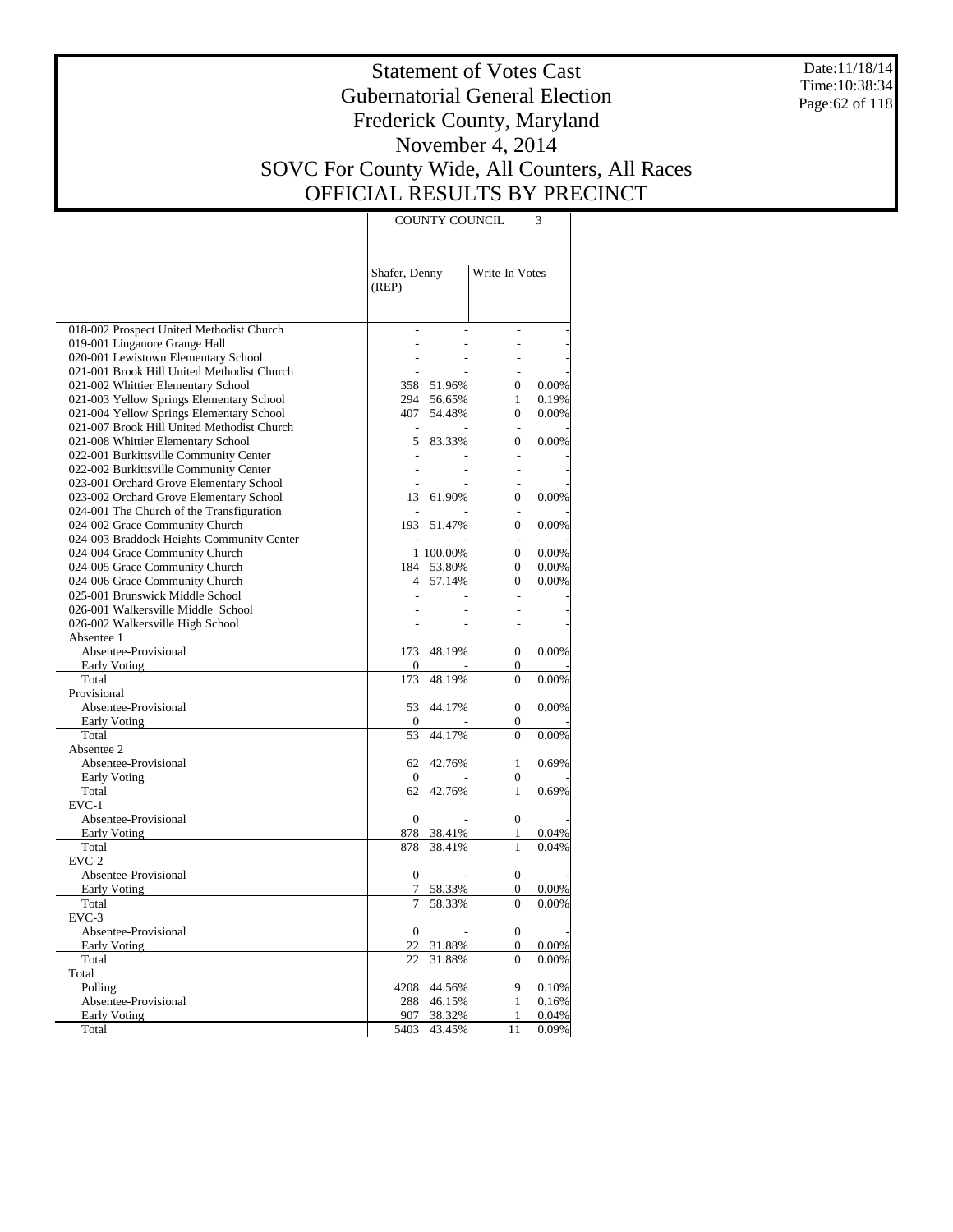Date:11/18/14 Time:10:38:34 Page:63 of 118

# Statement of Votes Cast Gubernatorial General Election Frederick County, Maryland November 4, 2014 SOVC For County Wide, All Counters, All Races OFFICIAL RESULTS BY PRECINCT

|                                                                                                               | Reg.<br>Voters | Vote For                         | Times<br>Counted         | Total<br>Votes           | Times<br><b>Blank</b><br>Voted | Times<br>Over<br>Voted | Number<br>Of<br>Under<br>Votes                                       | Fitzwater, Jessica<br>(DEM) |            |
|---------------------------------------------------------------------------------------------------------------|----------------|----------------------------------|--------------------------|--------------------------|--------------------------------|------------------------|----------------------------------------------------------------------|-----------------------------|------------|
| Jurisdiction Wide                                                                                             |                |                                  |                          |                          |                                |                        |                                                                      |                             |            |
| 001-001 Carroll Manor Elementary School                                                                       |                |                                  |                          |                          |                                |                        |                                                                      |                             |            |
| 001-002 Tuscarora High School                                                                                 |                |                                  |                          | $\overline{a}$           | $\overline{a}$                 |                        |                                                                      |                             |            |
| 002-001 Lincoln Elementary School                                                                             | 2847           | $\mathbf{1}$                     | 938                      | 884                      | 54                             |                        | $\boldsymbol{0}$<br>$\boldsymbol{0}$                                 | 589                         | 66.63%     |
| 002-002 Lincoln Elementary School                                                                             |                | $\overline{a}$                   | ÷,                       | J.                       | $\overline{a}$                 |                        | $\overline{a}$<br>$\overline{a}$                                     |                             | 65.32%     |
| 002-003 Evangelical Lutheran Church                                                                           | 2923           | 1                                | 1040                     | 992                      | 48                             |                        | $\mathbf{0}$<br>$\boldsymbol{0}$                                     | 648                         |            |
| 002-004 Hillcrest Elementary School Multipurpose Rm<br>002-005 William R. Talley Recreation Center Armory - A | L.             | $\overline{a}$<br>$\overline{a}$ | $\sim$                   | Ĭ.<br>$\overline{a}$     | $\overline{a}$                 |                        | $\overline{a}$<br>$\overline{a}$<br>$\overline{a}$<br>$\overline{a}$ |                             |            |
| 002-006 Ballenger Creek Middle School                                                                         | 2582           | $\mathbf{1}$                     | 1107                     | 1061                     | 46                             |                        | $\mathbf{0}$<br>$\boldsymbol{0}$                                     | 490                         | 46.18%     |
| 002-007 Thomas Johnson Middle School                                                                          | 2885           | $\mathbf{1}$                     | 1170                     | 1106                     | 64                             |                        | $\boldsymbol{0}$<br>$\boldsymbol{0}$                                 | 631                         | 57.05%     |
| 002-008 Waverley Elementary School                                                                            |                | $\overline{a}$                   | L,                       |                          | ÷,                             |                        | L,<br>$\overline{a}$                                                 |                             |            |
| 002-009 William R. Talley Recreation Center Armory - B                                                        | L,             |                                  |                          | $\overline{a}$           | $\overline{a}$                 |                        | L,                                                                   |                             |            |
| 002-010 Monocacy Middle School                                                                                |                | $\overline{a}$                   | $\overline{a}$           | $\overline{a}$           | $\overline{a}$                 |                        | $\overline{a}$<br>$\overline{a}$                                     |                             |            |
| 002-011 North Frederick Elementary School                                                                     | 2271           | 1                                | 713                      | 670                      | 43                             |                        | $\boldsymbol{0}$<br>0                                                | 434                         | 64.78%     |
| 002-012 Hillcrest Elementary School Gym                                                                       |                | $\overline{a}$                   | $\overline{\phantom{a}}$ | $\overline{a}$           | $\overline{a}$                 |                        | $\overline{a}$<br>$\overline{a}$                                     |                             |            |
| 002-013 Cornerstone Fellowship Church                                                                         | $\overline{a}$ | $\overline{a}$                   | $\overline{\phantom{a}}$ | $\overline{\phantom{a}}$ | $\overline{\phantom{a}}$       |                        | $\overline{a}$<br>$\overline{a}$                                     |                             |            |
| 002-014 Ballenger Creek Elementary School                                                                     | 1290           | $\mathbf{1}$                     | 568                      | 541                      | 27                             |                        | $\boldsymbol{0}$<br>0                                                | 261                         | 48.24%     |
| 002-015 Monocacy Elementary School                                                                            | 3492           | $\mathbf{1}$                     | 1368                     | 1298                     | 70                             |                        | $\boldsymbol{0}$<br>$\boldsymbol{0}$                                 | 647                         | 49.85%     |
| 002-016 Crestwood Middle School                                                                               | 1856           | $\mathbf{1}$                     | 685                      | 657                      | 28                             |                        | $\mathbf{0}$<br>$\boldsymbol{0}$                                     | 418                         | 63.62%     |
| 002-017 Cornerstone Fellowship Church                                                                         | $\overline{a}$ | $\overline{a}$                   | $\overline{\phantom{a}}$ | $\overline{\phantom{a}}$ | $\overline{\phantom{a}}$       |                        | $\overline{a}$                                                       | $\overline{a}$              |            |
| 002-018 Church of Jesus Christ of Latter Day Saints                                                           | 1518           | $\mathbf{1}$                     | 660                      | 633                      | 27                             |                        | $\mathbf{0}$<br>$\boldsymbol{0}$                                     | 313                         | 49.45%     |
| 003-001 Middletown Middle School                                                                              |                | L,                               | ÷,                       | L,                       | ÷,                             |                        |                                                                      |                             |            |
| 003-002 Middletown Elementary School                                                                          |                | $\overline{a}$                   |                          | $\overline{a}$           |                                |                        | $\overline{a}$                                                       |                             |            |
| 003-003 Middletown Primary School                                                                             |                |                                  |                          |                          |                                |                        |                                                                      |                             |            |
| 004-001 Creagerstown Lutheran Parish Hall                                                                     |                | L,                               |                          | L,                       |                                |                        |                                                                      |                             |            |
| 005-001 Emmitsburg Elementary School                                                                          |                |                                  |                          |                          |                                |                        |                                                                      |                             |            |
| 006-001 Wolfsville Elementary School                                                                          |                | $\overline{a}$                   |                          | $\overline{a}$           |                                |                        |                                                                      | $\overline{a}$              |            |
| 007-001 Urbana Elementary School                                                                              |                |                                  |                          |                          |                                |                        |                                                                      |                             |            |
| 007-002 Centerville Elementary School                                                                         |                |                                  |                          | $\overline{a}$           |                                |                        |                                                                      | $\overline{a}$              |            |
| 007-003 Urbana High School                                                                                    |                |                                  |                          |                          |                                |                        |                                                                      |                             |            |
| 007-004 Urbana Regional Library                                                                               |                | ÷.                               |                          | L.                       |                                |                        | ÷.                                                                   | L,                          |            |
| 007-005 St. Ignatius of Loyola Catholic Church                                                                |                |                                  |                          |                          |                                |                        |                                                                      |                             |            |
| 007-006 St. Ignatius of Loyola Catholic Church                                                                |                |                                  |                          | $\overline{a}$           |                                |                        |                                                                      | $\overline{a}$              |            |
| 007-007 Urbana Regional Library                                                                               |                |                                  |                          |                          |                                |                        |                                                                      |                             |            |
| 008-001 Liberty Elementary School                                                                             |                | L,                               |                          | L,                       |                                |                        | L,                                                                   | L,                          |            |
| 009-001 New Market Middle School                                                                              |                |                                  |                          |                          |                                |                        |                                                                      |                             |            |
| 009-002 Green Valley Elementary School                                                                        |                | $\overline{a}$                   |                          | $\overline{a}$           |                                |                        | $\overline{a}$                                                       |                             |            |
| 009-003 Oakdale Middle School                                                                                 |                |                                  |                          |                          |                                |                        |                                                                      |                             |            |
| 009-004 Kemptown Elementary School                                                                            |                | $\overline{a}$                   | $\overline{a}$           | $\overline{a}$           | $\overline{a}$                 |                        | $\overline{a}$                                                       | $\overline{a}$              |            |
| 009-005 Linganore High School                                                                                 |                | $\overline{a}$                   | $\overline{a}$           | $\overline{a}$           | $\overline{a}$                 |                        | $\overline{a}$                                                       |                             |            |
| 009-006 Spring Ridge Elementary School Side A                                                                 | 2896           | $\mathbf{1}$                     | 1294                     | 1239                     | 55                             |                        | $\boldsymbol{0}$<br>$\boldsymbol{0}$                                 | 625                         | 50.44%     |
| 009-007 Deer Crossing Elementary School                                                                       |                | $\overline{a}$                   | $\overline{a}$           |                          | $\overline{a}$                 |                        | $\overline{a}$                                                       |                             |            |
| 009-008 Spring Ridge Elementary School Side B                                                                 | 1154           | $\mathbf{1}$                     | 532                      | 498                      | 34                             |                        | $\mathbf{0}$<br>$\mathbf{0}$                                         |                             | 252 50.60% |
| 009-009 Oakdale Middle School                                                                                 |                |                                  |                          |                          |                                |                        |                                                                      |                             |            |
| 010-001 Sabillasville Elementary School                                                                       |                |                                  |                          |                          |                                |                        |                                                                      |                             |            |
| 011-001 Woodsboro Elementary School                                                                           |                |                                  |                          |                          |                                |                        |                                                                      |                             |            |
| 012-001 Faith Baptist Church                                                                                  |                |                                  |                          |                          |                                |                        |                                                                      |                             |            |
| 012-002 Faith Baptist Church                                                                                  |                | L,                               | L                        | ÷,                       |                                |                        |                                                                      |                             |            |
| 013-001 Mt. Pleasant Ruritan Club                                                                             | 3627           | $\mathbf{1}$                     | 1732                     | 1634                     | 98                             |                        | $\boldsymbol{0}$<br>$\boldsymbol{0}$                                 | 674                         | 41.25%     |
| 013-002 Mt. Pleasant Ruritan Club                                                                             | 125            | $\mathbf{1}$                     | 73                       | 66                       | 7                              |                        | 0<br>0                                                               | 20                          | 30.30%     |
| 013-003 Mt. Pleasant Ruritan Club                                                                             | 241            | 1                                | 100                      | 91                       | 9                              |                        | 0<br>0                                                               | 33                          | 36.26%     |
| 014-001 Jefferson Ruritan Community Center                                                                    |                | L,                               |                          |                          |                                |                        |                                                                      |                             |            |
| 014-002 Valley Elementary School                                                                              |                |                                  |                          |                          |                                |                        |                                                                      |                             |            |
| 015-001 Thurmont Middle School                                                                                |                |                                  |                          |                          |                                |                        |                                                                      |                             |            |
| 015-002 Thurmont Elementary School                                                                            |                |                                  |                          |                          |                                |                        |                                                                      |                             |            |
| 016-001 Myersville Elementary School                                                                          |                |                                  |                          |                          |                                |                        |                                                                      |                             |            |
| 017-001 Johnsville Methodist Hall                                                                             |                |                                  |                          |                          |                                |                        |                                                                      |                             |            |
| 018-001 Twin Ridge Elementary School                                                                          |                |                                  |                          |                          |                                |                        |                                                                      |                             |            |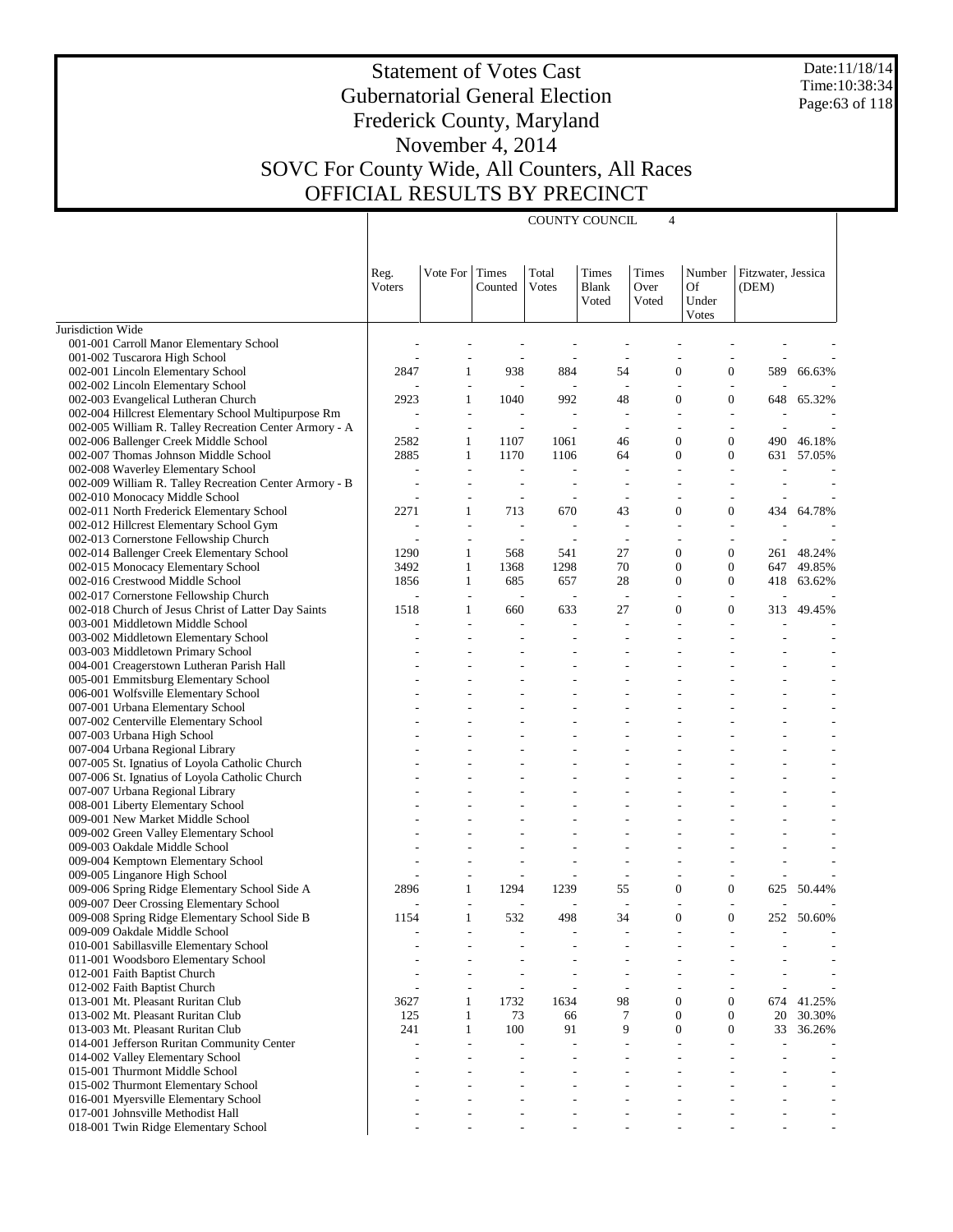Date:11/18/14 Time:10:38:34 Page:64 of 118

 $\overline{\phantom{a}}$ 

## Statement of Votes Cast Gubernatorial General Election Frederick County, Maryland November 4, 2014 SOVC For County Wide, All Counters, All Races OFFICIAL RESULTS BY PRECINCT COUNTY COUNCIL 4

 $\top$ 

|                                                                                   | Reg.<br>Voters  | Vote For                         | <b>Times</b><br>Counted | Total<br><b>Votes</b> | Times<br><b>Blank</b><br>Voted | Times<br>Over<br>Voted | Number<br>Of<br>Under<br>Votes | Fitzwater, Jessica<br>(DEM)          |                  |
|-----------------------------------------------------------------------------------|-----------------|----------------------------------|-------------------------|-----------------------|--------------------------------|------------------------|--------------------------------|--------------------------------------|------------------|
| 018-002 Prospect United Methodist Church                                          |                 | $\overline{a}$<br>$\overline{a}$ |                         |                       |                                |                        |                                |                                      |                  |
| 019-001 Linganore Grange Hall                                                     |                 |                                  |                         |                       |                                |                        |                                |                                      |                  |
| 020-001 Lewistown Elementary School                                               |                 |                                  |                         |                       |                                |                        |                                |                                      |                  |
| 021-001 Brook Hill United Methodist Church                                        |                 |                                  |                         |                       |                                |                        |                                |                                      |                  |
| 021-002 Whittier Elementary School                                                |                 |                                  |                         |                       |                                |                        |                                |                                      |                  |
| 021-003 Yellow Springs Elementary School                                          |                 |                                  |                         |                       |                                |                        |                                |                                      |                  |
| 021-004 Yellow Springs Elementary School                                          |                 |                                  |                         |                       |                                |                        |                                |                                      |                  |
| 021-007 Brook Hill United Methodist Church                                        |                 |                                  |                         |                       |                                |                        |                                |                                      |                  |
| 021-008 Whittier Elementary School                                                |                 |                                  |                         |                       |                                |                        |                                |                                      |                  |
| 022-001 Burkittsville Community Center                                            |                 |                                  |                         |                       |                                |                        |                                |                                      |                  |
| 022-002 Burkittsville Community Center<br>023-001 Orchard Grove Elementary School |                 |                                  |                         |                       |                                |                        |                                |                                      |                  |
| 023-002 Orchard Grove Elementary School                                           |                 |                                  |                         |                       |                                |                        |                                |                                      |                  |
| 024-001 The Church of the Transfiguration                                         |                 |                                  |                         |                       |                                |                        |                                |                                      |                  |
| 024-002 Grace Community Church                                                    |                 |                                  |                         |                       |                                |                        |                                |                                      |                  |
| 024-003 Braddock Heights Community Center                                         |                 |                                  |                         |                       |                                |                        |                                |                                      |                  |
| 024-004 Grace Community Church                                                    |                 |                                  |                         |                       |                                |                        |                                |                                      |                  |
| 024-005 Grace Community Church                                                    |                 |                                  |                         |                       |                                |                        |                                |                                      |                  |
| 024-006 Grace Community Church                                                    |                 |                                  |                         |                       |                                |                        |                                |                                      |                  |
| 025-001 Brunswick Middle School                                                   |                 |                                  |                         |                       |                                |                        |                                |                                      |                  |
| 026-001 Walkersville Middle School                                                |                 |                                  |                         |                       |                                |                        |                                |                                      |                  |
| 026-002 Walkersville High School                                                  |                 |                                  |                         |                       |                                |                        |                                |                                      |                  |
| Absentee 1                                                                        |                 |                                  |                         |                       |                                |                        |                                |                                      |                  |
| Absentee-Provisional                                                              | 29707           | $\mathbf{1}$                     | 353                     | 325                   | 28                             |                        | $\mathbf{0}$                   | $\overline{0}$<br>147                | 45.23%           |
| <b>Early Voting</b>                                                               | 29707           | $\mathbf{1}$                     | $\boldsymbol{0}$        |                       | $\boldsymbol{0}$               | $\boldsymbol{0}$       | $\boldsymbol{0}$               | $\boldsymbol{0}$<br>$\boldsymbol{0}$ |                  |
| Total                                                                             | $\mathbf{0}$    | $\overline{\mathcal{L}}$         | 353                     | 325                   | 28                             |                        | $\mathbf{0}$                   | $\overline{0}$<br>147                | 45.23%           |
| Provisional                                                                       |                 |                                  |                         |                       |                                |                        |                                |                                      |                  |
| Absentee-Provisional                                                              | 29707           | $\mathbf{1}$                     | 208                     | 155                   | 53                             |                        | $\mathbf{0}$                   | $\overline{0}$<br>89                 | 57.42%           |
| <b>Early Voting</b>                                                               | 29707           | $\mathbf{1}$<br>$\overline{2}$   | $\mathbf{0}$            |                       | $\mathbf{0}$                   | $\mathbf{0}$           | $\boldsymbol{0}$<br>$\Omega$   | $\boldsymbol{0}$<br>$\mathbf{0}$     |                  |
| Total                                                                             |                 | $\Omega$                         | 208                     | 155                   | 53                             |                        |                                | $\theta$<br>89                       | 57.42%           |
| Absentee 2<br>Absentee-Provisional                                                | 29707           | $\mathbf{1}$                     | 126                     | 122                   |                                | $\overline{4}$         | $\boldsymbol{0}$               | $\boldsymbol{0}$<br>71               | 58.20%           |
| <b>Early Voting</b>                                                               | 29707           | $\mathbf{1}$                     | $\mathbf{0}$            |                       | $\mathbf{0}$                   | $\boldsymbol{0}$       | $\boldsymbol{0}$               | $\boldsymbol{0}$<br>$\overline{0}$   |                  |
| Total                                                                             |                 | $\overline{2}$<br>$\mathbf{0}$   | 126                     | 122                   |                                | $\overline{4}$         | $\mathbf{0}$                   | $\overline{0}$<br>71                 | 58.20%           |
| $EVC-1$                                                                           |                 |                                  |                         |                       |                                |                        |                                |                                      |                  |
| Absentee-Provisional                                                              | 29707           | $\mathbf{1}$                     | $\overline{0}$          |                       | $\mathbf{0}$                   | $\mathbf{0}$           | $\mathbf{0}$                   | $\overline{0}$<br>$\overline{0}$     |                  |
| <b>Early Voting</b>                                                               | 29707           | $\mathbf{1}$                     | 2067                    | 1967                  | 100                            |                        | $\boldsymbol{0}$               | $\boldsymbol{0}$<br>1236             | 62.84%           |
| Total                                                                             |                 | $\overline{c}$<br>$\mathbf{0}$   | 2067                    | 1967                  | 100                            |                        | $\overline{0}$                 | $\overline{0}$<br>1236               | 62.84%           |
| $EVC-2$                                                                           |                 |                                  |                         |                       |                                |                        |                                |                                      |                  |
| Absentee-Provisional                                                              | 29707           | $\mathbf{1}$                     | $\mathbf{0}$            |                       | $\boldsymbol{0}$               | $\boldsymbol{0}$       | $\boldsymbol{0}$               | $\boldsymbol{0}$<br>$\overline{0}$   |                  |
| <b>Early Voting</b>                                                               | 29707           | $\mathbf{1}$                     | 23                      | 23                    |                                | $\boldsymbol{0}$       | $\mathbf{0}$                   | $\overline{0}$<br>14                 | 60.87%           |
| Total                                                                             |                 | $\overline{c}$<br>$\theta$       | 23                      | 23                    |                                | $\theta$               | $\theta$                       | $\Omega$<br>14                       | 60.87%           |
| $EVC-3$                                                                           |                 |                                  |                         |                       |                                |                        |                                |                                      |                  |
| Absentee-Provisional                                                              | 29707           | $\mathbf{1}$                     | $\mathbf{0}$            |                       | $\boldsymbol{0}$               | $\boldsymbol{0}$       | $\boldsymbol{0}$               | $\boldsymbol{0}$<br>$\boldsymbol{0}$ |                  |
| <b>Early Voting</b>                                                               | 29707           | $\mathbf{1}$                     | 194                     | 188                   |                                | 6                      | $\mathbf{0}$                   | $\boldsymbol{0}$<br>106              | 56.38%           |
| Total                                                                             | $\mathbf{0}$    | $\overline{c}$                   | 194                     | 188                   |                                | 6                      | $\Omega$                       | $\mathbf{0}$<br>106                  | 56.38%           |
| Total                                                                             |                 |                                  |                         |                       |                                |                        |                                |                                      |                  |
| Polling                                                                           | 29707           | 14                               | 11980                   | 11370                 | 610                            |                        | $\boldsymbol{0}$               | $\boldsymbol{0}$<br>6035             | 53.08%           |
| Absentee-Provisional                                                              | 178242          | 6                                | 687                     | 602                   | 85                             |                        | $\mathbf{0}$<br>$\Omega$       | $\boldsymbol{0}$<br>307<br>$\Omega$  | 51.00%           |
| <b>Early Voting</b><br>Total                                                      | 178242<br>29707 | 6<br>26                          | 2284<br>14951           | 2178<br>14150         | 106<br>801                     |                        | $\Omega$                       | 1356<br>$\theta$<br>7698             | 62.26%<br>54.40% |
|                                                                                   |                 |                                  |                         |                       |                                |                        |                                |                                      |                  |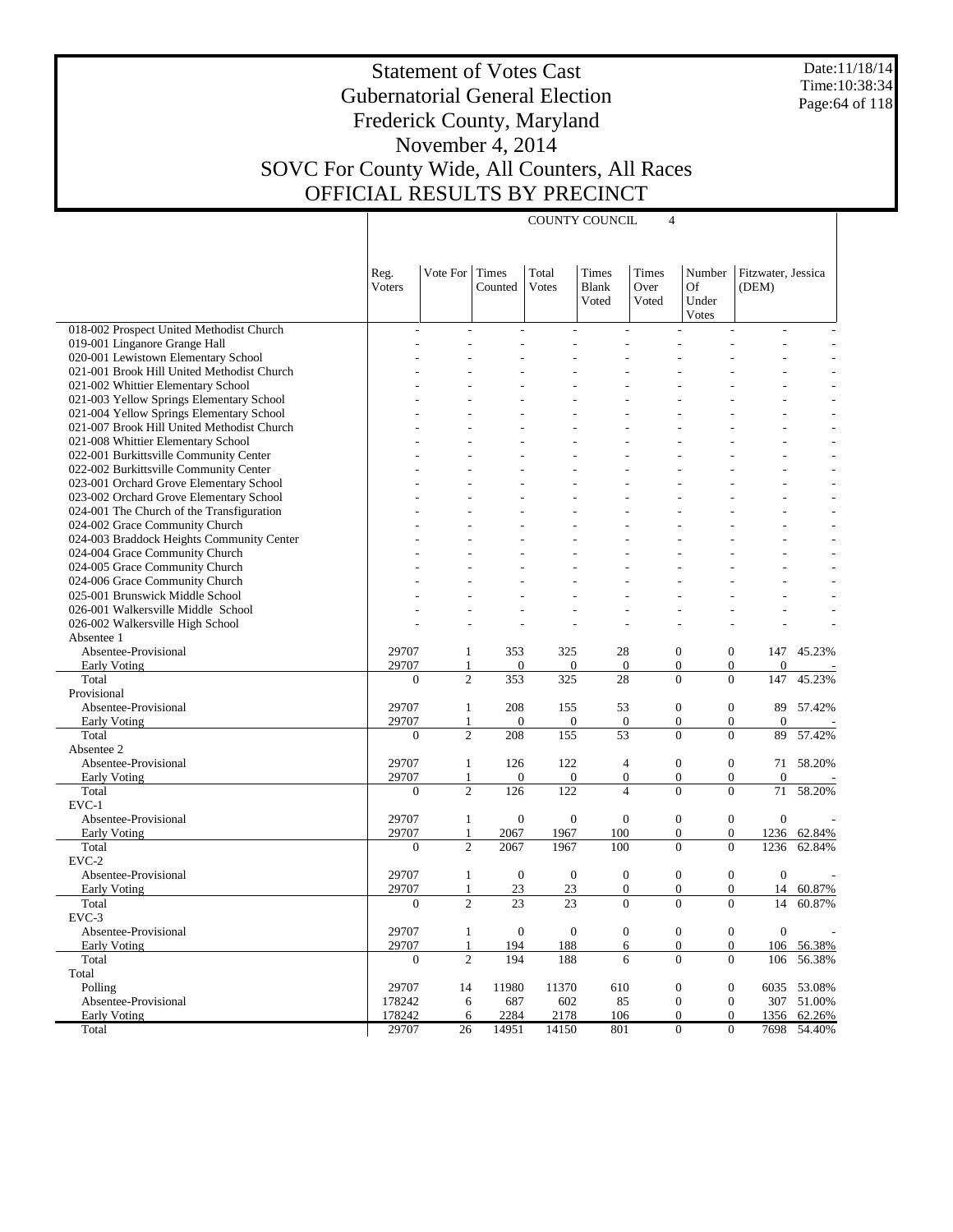Date:11/18/14 Time:10:38:34 Page:65 of 118

# Statement of Votes Cast Gubernatorial General Election Frederick County, Maryland November 4, 2014 SOVC For County Wide, All Counters, All Races OFFICIAL RESULTS BY PRECINCT

|                                                                                          | Lawrence, Robert<br>Bob (REP) |            | Write-In Votes           |          |  |
|------------------------------------------------------------------------------------------|-------------------------------|------------|--------------------------|----------|--|
| Jurisdiction Wide                                                                        |                               |            |                          |          |  |
| 001-001 Carroll Manor Elementary School                                                  |                               |            |                          |          |  |
| 001-002 Tuscarora High School                                                            |                               |            | $\overline{a}$           |          |  |
| 002-001 Lincoln Elementary School                                                        |                               | 294 33.26% | 1                        | 0.11%    |  |
| 002-002 Lincoln Elementary School                                                        |                               |            | L,                       |          |  |
| 002-003 Evangelical Lutheran Church                                                      | 344                           | 34.68%     | 0                        | $0.00\%$ |  |
| 002-004 Hillcrest Elementary School Multipurpose Rm                                      |                               |            | $\overline{a}$           |          |  |
| 002-005 William R. Talley Recreation Center Armory - A                                   |                               |            | ÷,                       |          |  |
| 002-006 Ballenger Creek Middle School                                                    |                               | 570 53.72% | 1                        | 0.09%    |  |
| 002-007 Thomas Johnson Middle School                                                     |                               | 473 42.77% | 2                        | 0.18%    |  |
| 002-008 Waverley Elementary School                                                       |                               |            | $\overline{a}$           |          |  |
| 002-009 William R. Talley Recreation Center Armory - B<br>002-010 Monocacy Middle School |                               |            | $\overline{a}$<br>L,     |          |  |
| 002-011 North Frederick Elementary School                                                |                               | 236 35.22% | $\mathbf{0}$             | $0.00\%$ |  |
| 002-012 Hillcrest Elementary School Gym                                                  |                               |            | ٠                        |          |  |
| 002-013 Cornerstone Fellowship Church                                                    |                               |            | $\overline{a}$           |          |  |
| 002-014 Ballenger Creek Elementary School                                                |                               | 280 51.76% | $\mathbf{0}$             | $0.00\%$ |  |
| 002-015 Monocacy Elementary School                                                       |                               | 651 50.15% | $\mathbf{0}$             | $0.00\%$ |  |
| 002-016 Crestwood Middle School                                                          |                               | 238 36.23% | 1                        | 0.15%    |  |
| 002-017 Cornerstone Fellowship Church                                                    | $\sim 100$                    |            | $\overline{\phantom{a}}$ |          |  |
| 002-018 Church of Jesus Christ of Latter Day Saints                                      |                               | 320 50.55% | $\mathbf{0}$             | $0.00\%$ |  |
| 003-001 Middletown Middle School                                                         |                               |            | L,                       |          |  |
| 003-002 Middletown Elementary School                                                     |                               |            | $\overline{a}$           |          |  |
| 003-003 Middletown Primary School                                                        |                               |            | L,                       |          |  |
| 004-001 Creagerstown Lutheran Parish Hall                                                |                               |            |                          |          |  |
| 005-001 Emmitsburg Elementary School                                                     |                               |            |                          |          |  |
| 006-001 Wolfsville Elementary School                                                     |                               |            |                          |          |  |
| 007-001 Urbana Elementary School                                                         |                               |            |                          |          |  |
| 007-002 Centerville Elementary School                                                    |                               |            |                          |          |  |
| 007-003 Urbana High School<br>007-004 Urbana Regional Library                            |                               |            |                          |          |  |
| 007-005 St. Ignatius of Loyola Catholic Church                                           |                               |            |                          |          |  |
| 007-006 St. Ignatius of Loyola Catholic Church                                           |                               |            |                          |          |  |
| 007-007 Urbana Regional Library                                                          |                               |            |                          |          |  |
| 008-001 Liberty Elementary School                                                        |                               |            |                          |          |  |
| 009-001 New Market Middle School                                                         |                               |            |                          |          |  |
| 009-002 Green Valley Elementary School                                                   |                               |            |                          |          |  |
| 009-003 Oakdale Middle School                                                            |                               |            |                          |          |  |
| 009-004 Kemptown Elementary School                                                       |                               |            |                          |          |  |
| 009-005 Linganore High School                                                            |                               |            | ÷,                       |          |  |
| 009-006 Spring Ridge Elementary School Side A                                            |                               | 614 49.56% | 0                        | $0.00\%$ |  |
| 009-007 Deer Crossing Elementary School                                                  |                               |            |                          |          |  |
| 009-008 Spring Ridge Elementary School Side B                                            |                               | 246 49.40% | 0                        | $0.00\%$ |  |
| 009-009 Oakdale Middle School<br>010-001 Sabillasville Elementary School                 |                               |            |                          |          |  |
| 011-001 Woodsboro Elementary School                                                      |                               |            |                          |          |  |
| 012-001 Faith Baptist Church                                                             |                               |            |                          |          |  |
| 012-002 Faith Baptist Church                                                             |                               |            | ٠                        |          |  |
| 013-001 Mt. Pleasant Ruritan Club                                                        | 959                           | 58.69%     | 1                        | 0.06%    |  |
| 013-002 Mt. Pleasant Ruritan Club                                                        | 46                            | 69.70%     | 0                        | 0.00%    |  |
| 013-003 Mt. Pleasant Ruritan Club                                                        | 58                            | 63.74%     | $\mathbf{0}$             | $0.00\%$ |  |
| 014-001 Jefferson Ruritan Community Center                                               |                               |            | ÷,                       |          |  |
| 014-002 Valley Elementary School                                                         |                               |            | L,                       |          |  |
| 015-001 Thurmont Middle School                                                           |                               |            | L,                       |          |  |
| 015-002 Thurmont Elementary School                                                       |                               |            | L.                       |          |  |
| 016-001 Myersville Elementary School                                                     |                               |            | L.                       |          |  |
| 017-001 Johnsville Methodist Hall                                                        |                               |            |                          |          |  |
| 018-001 Twin Ridge Elementary School                                                     |                               |            |                          |          |  |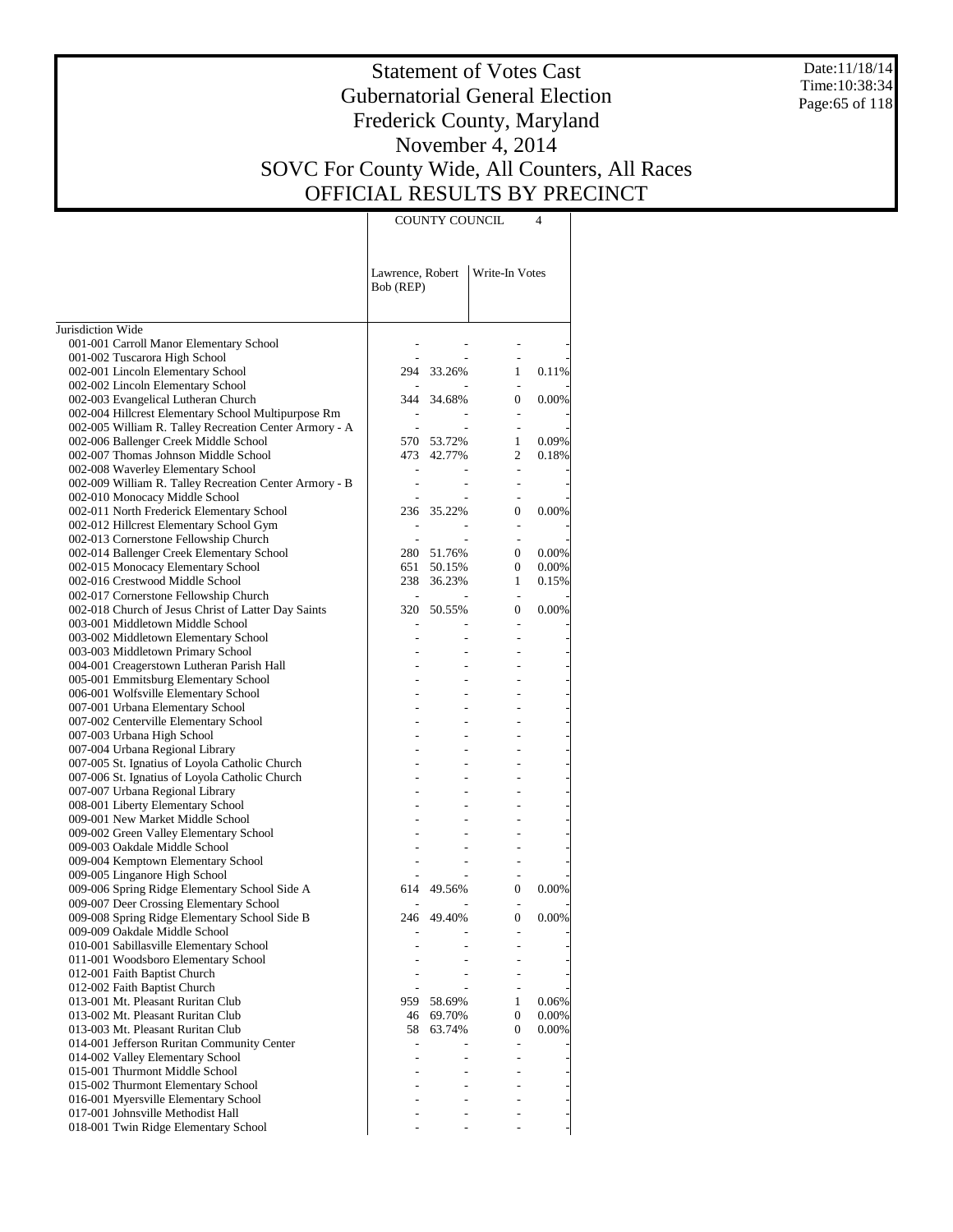Date:11/18/14 Time:10:38:34 Page:66 of 118

# Statement of Votes Cast Gubernatorial General Election Frederick County, Maryland November 4, 2014 SOVC For County Wide, All Counters, All Races OFFICIAL RESULTS BY PRECINCT

|                                            | Lawrence, Robert<br>Bob (REP) |             | Write-In Votes           |       |
|--------------------------------------------|-------------------------------|-------------|--------------------------|-------|
| 018-002 Prospect United Methodist Church   |                               |             |                          |       |
| 019-001 Linganore Grange Hall              |                               |             |                          |       |
| 020-001 Lewistown Elementary School        |                               |             |                          |       |
| 021-001 Brook Hill United Methodist Church |                               |             |                          |       |
| 021-002 Whittier Elementary School         |                               |             |                          |       |
| 021-003 Yellow Springs Elementary School   |                               |             |                          |       |
| 021-004 Yellow Springs Elementary School   |                               |             |                          |       |
| 021-007 Brook Hill United Methodist Church |                               |             |                          |       |
| 021-008 Whittier Elementary School         |                               |             |                          |       |
| 022-001 Burkittsville Community Center     |                               |             |                          |       |
| 022-002 Burkittsville Community Center     |                               |             |                          |       |
| 023-001 Orchard Grove Elementary School    |                               |             |                          |       |
| 023-002 Orchard Grove Elementary School    |                               |             |                          |       |
| 024-001 The Church of the Transfiguration  |                               |             |                          |       |
| 024-002 Grace Community Church             |                               |             |                          |       |
| 024-003 Braddock Heights Community Center  |                               |             |                          |       |
| 024-004 Grace Community Church             |                               |             |                          |       |
| 024-005 Grace Community Church             |                               |             |                          |       |
| 024-006 Grace Community Church             |                               |             |                          |       |
| 025-001 Brunswick Middle School            |                               |             |                          |       |
| 026-001 Walkersville Middle School         |                               |             |                          |       |
| 026-002 Walkersville High School           |                               |             |                          |       |
| Absentee 1                                 |                               |             |                          |       |
| Absentee-Provisional                       | 178                           | 54.77%      | $\mathbf{0}$             | 0.00% |
| Early Voting<br>Total                      | $\mathbf{0}$<br>178           | 54.77%      | $\mathbf{0}$<br>$\Omega$ |       |
| Provisional                                |                               |             |                          | 0.00% |
| Absentee-Provisional                       |                               | 66 42.58%   | $\boldsymbol{0}$         | 0.00% |
| Early Voting                               | $\Omega$                      |             | $\mathbf{0}$             |       |
| Total                                      | 66                            | 42.58%      | $\theta$                 | 0.00% |
| Absentee 2                                 |                               |             |                          |       |
| Absentee-Provisional                       | 51                            | 41.80%      | $\mathbf{0}$             | 0.00% |
| Early Voting                               | $\mathbf{0}$                  |             | $\overline{0}$           |       |
| Total                                      | 51                            | 41.80%      | $\Omega$                 | 0.00% |
| $EVC-1$                                    |                               |             |                          |       |
| Absentee-Provisional                       | $\mathbf{0}$                  |             | $\mathbf{0}$             |       |
| Early Voting                               | 731                           | 37.16%      | $\mathbf{0}$             | 0.00% |
| Total                                      | 731                           | 37.16%      | $\theta$                 | 0.00% |
| $EVC-2$                                    |                               |             |                          |       |
| Absentee-Provisional                       | $\mathbf{0}$                  |             | $\mathbf{0}$             |       |
| Early Voting                               | 9                             | 39.13%      | $\Omega$                 | 0.00% |
| Total                                      | 9                             | 39.13%      | $\Omega$                 | 0.00% |
| $EVC-3$                                    |                               |             |                          |       |
| Absentee-Provisional                       | $\Omega$                      |             | $\mathbf{0}$             |       |
| Early Voting                               | 82                            | 43.62%      | $\boldsymbol{0}$         | 0.00% |
| Total                                      | 82                            | 43.62%      | $\overline{0}$           | 0.00% |
| Total                                      |                               |             |                          |       |
| Polling                                    |                               | 5329 46.87% | 6                        | 0.05% |
| Absentee-Provisional                       | 295                           | 49.00%      | $\mathbf{0}$             | 0.00% |
| <b>Early Voting</b>                        | 822                           | 37.74%      | $\mathbf{0}$             | 0.00% |
| Total                                      | 6446                          | 45.55%      | 6                        | 0.04% |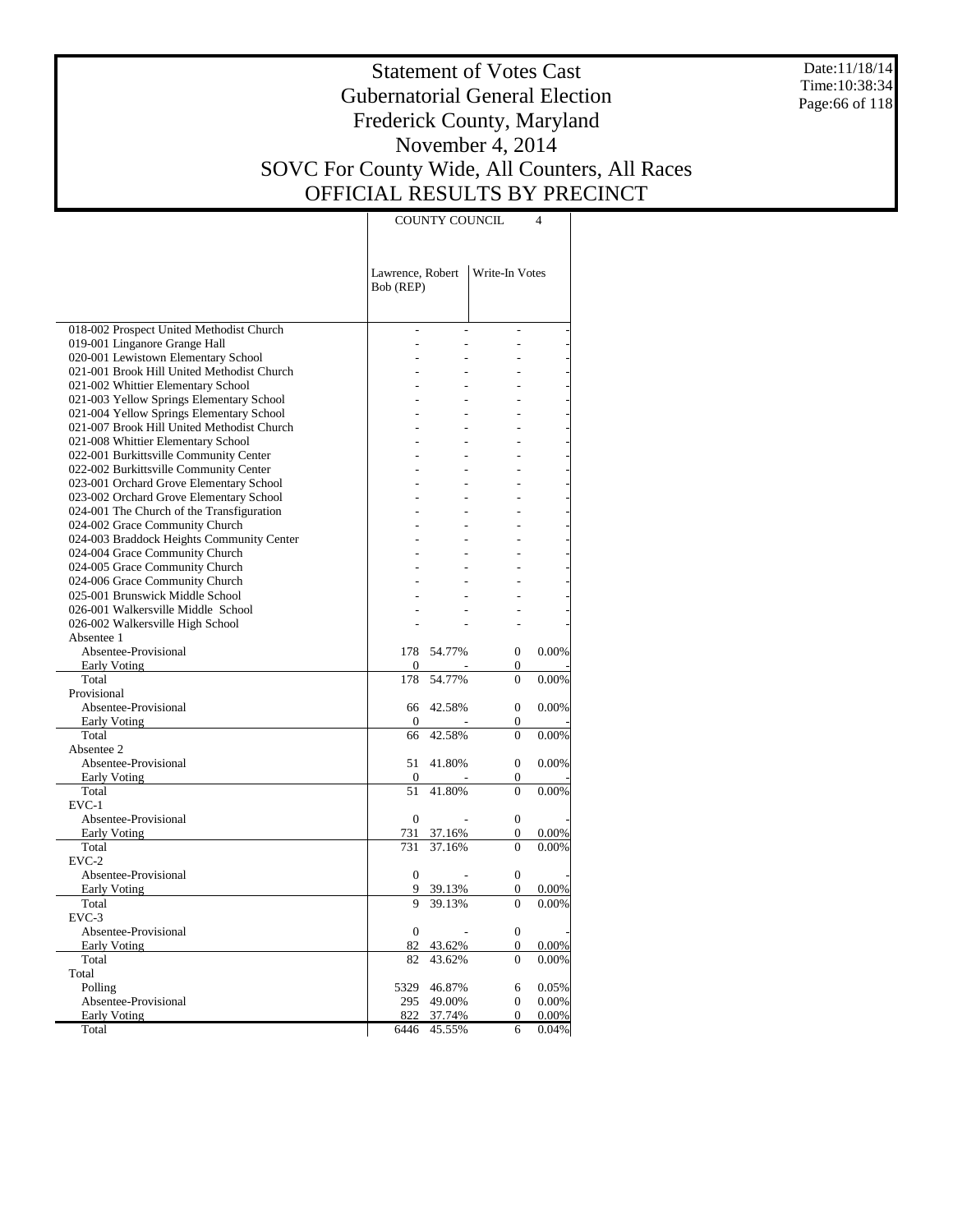Date:11/18/14 Time:10:38:34 Page:67 of 118

 $\overline{\phantom{a}}$ 

## Statement of Votes Cast Gubernatorial General Election Frederick County, Maryland November 4, 2014 SOVC For County Wide, All Counters, All Races OFFICIAL RESULTS BY PRECINCT COUNTY COUNCIL 5

Τ

|                                                                                                               | Reg.<br><b>Voters</b> | Vote For                         | Times<br>Counted         | Total<br><b>V</b> otes   | <b>Times</b><br><b>Blank</b><br>Voted | Times<br>Over<br>Voted | Number<br>Of<br>Under<br>Votes                       | Long, Mark<br>(DEM) |                          |
|---------------------------------------------------------------------------------------------------------------|-----------------------|----------------------------------|--------------------------|--------------------------|---------------------------------------|------------------------|------------------------------------------------------|---------------------|--------------------------|
| Jurisdiction Wide                                                                                             |                       |                                  |                          |                          |                                       |                        |                                                      |                     |                          |
| 001-001 Carroll Manor Elementary School                                                                       |                       |                                  |                          |                          |                                       |                        |                                                      |                     |                          |
| 001-002 Tuscarora High School                                                                                 |                       |                                  |                          |                          |                                       |                        |                                                      |                     |                          |
| 002-001 Lincoln Elementary School                                                                             |                       |                                  |                          |                          |                                       |                        | $\overline{a}$                                       |                     |                          |
| 002-002 Lincoln Elementary School                                                                             |                       |                                  |                          |                          |                                       |                        |                                                      |                     |                          |
| 002-003 Evangelical Lutheran Church                                                                           |                       |                                  |                          |                          |                                       |                        |                                                      |                     |                          |
| 002-004 Hillcrest Elementary School Multipurpose Rm<br>002-005 William R. Talley Recreation Center Armory - A |                       |                                  |                          |                          |                                       |                        |                                                      |                     |                          |
| 002-006 Ballenger Creek Middle School                                                                         |                       |                                  |                          |                          |                                       |                        |                                                      |                     |                          |
| 002-007 Thomas Johnson Middle School                                                                          |                       |                                  |                          |                          |                                       |                        | $\overline{a}$                                       | ÷,                  |                          |
| 002-008 Waverley Elementary School                                                                            |                       |                                  |                          |                          |                                       |                        |                                                      |                     |                          |
| 002-009 William R. Talley Recreation Center Armory - B                                                        |                       |                                  |                          |                          |                                       |                        |                                                      |                     |                          |
| 002-010 Monocacy Middle School                                                                                |                       |                                  |                          |                          |                                       |                        |                                                      |                     |                          |
| 002-011 North Frederick Elementary School                                                                     |                       |                                  |                          |                          |                                       |                        |                                                      |                     |                          |
| 002-012 Hillcrest Elementary School Gym                                                                       |                       |                                  |                          |                          |                                       |                        |                                                      |                     |                          |
| 002-013 Cornerstone Fellowship Church                                                                         |                       |                                  |                          |                          |                                       |                        | $\overline{a}$                                       |                     |                          |
| 002-014 Ballenger Creek Elementary School                                                                     |                       |                                  |                          |                          |                                       |                        |                                                      |                     |                          |
| 002-015 Monocacy Elementary School                                                                            |                       |                                  |                          |                          |                                       |                        |                                                      |                     |                          |
| 002-016 Crestwood Middle School                                                                               |                       |                                  |                          |                          |                                       |                        |                                                      |                     |                          |
| 002-017 Cornerstone Fellowship Church                                                                         |                       |                                  |                          |                          |                                       |                        |                                                      |                     |                          |
| 002-018 Church of Jesus Christ of Latter Day Saints<br>003-001 Middletown Middle School                       |                       |                                  |                          |                          |                                       |                        |                                                      | L,                  |                          |
| 003-002 Middletown Elementary School                                                                          |                       |                                  |                          |                          |                                       |                        | $\overline{a}$                                       |                     |                          |
| 003-003 Middletown Primary School                                                                             |                       | $\overline{\phantom{a}}$         | $\overline{\phantom{a}}$ | $\overline{\phantom{a}}$ | $\overline{\phantom{a}}$              |                        | $\sim$                                               | $\overline{a}$      |                          |
| 004-001 Creagerstown Lutheran Parish Hall                                                                     | 759                   | $\mathbf{1}$                     | 392                      | 373                      | 19                                    |                        | $\Omega$<br>$\theta$                                 | 131                 | 35.12%                   |
| 005-001 Emmitsburg Elementary School                                                                          | 3113                  | $\mathbf{1}$                     | 1457                     | 1418                     | 39                                    |                        | $\Omega$<br>$\theta$                                 | 580                 | 40.90%                   |
| 006-001 Wolfsville Elementary School                                                                          | 1399                  | $\mathbf{1}$                     | 796                      | 770                      | 26                                    |                        | $\Omega$<br>$\theta$                                 | 262                 | 34.03%                   |
| 007-001 Urbana Elementary School                                                                              |                       |                                  |                          |                          | L,                                    |                        |                                                      | $\overline{a}$      |                          |
| 007-002 Centerville Elementary School                                                                         |                       |                                  |                          |                          |                                       |                        |                                                      |                     |                          |
| 007-003 Urbana High School                                                                                    |                       |                                  |                          |                          |                                       |                        |                                                      |                     |                          |
| 007-004 Urbana Regional Library                                                                               |                       |                                  |                          |                          |                                       |                        |                                                      |                     |                          |
| 007-005 St. Ignatius of Loyola Catholic Church                                                                |                       |                                  |                          |                          |                                       |                        | $\overline{a}$                                       |                     |                          |
| 007-006 St. Ignatius of Loyola Catholic Church                                                                |                       |                                  |                          |                          |                                       |                        |                                                      |                     |                          |
| 007-007 Urbana Regional Library<br>008-001 Liberty Elementary School                                          |                       |                                  |                          |                          |                                       |                        |                                                      |                     |                          |
| 009-001 New Market Middle School                                                                              |                       |                                  |                          |                          |                                       |                        |                                                      |                     |                          |
| 009-002 Green Valley Elementary School                                                                        |                       |                                  |                          |                          |                                       |                        |                                                      |                     |                          |
| 009-003 Oakdale Middle School                                                                                 |                       |                                  |                          |                          |                                       |                        | $\overline{a}$                                       | ÷,                  |                          |
| 009-004 Kemptown Elementary School                                                                            |                       |                                  |                          |                          |                                       |                        |                                                      |                     |                          |
| 009-005 Linganore High School                                                                                 |                       |                                  |                          |                          |                                       |                        |                                                      |                     |                          |
| 009-006 Spring Ridge Elementary School Side A                                                                 |                       |                                  |                          |                          |                                       |                        |                                                      |                     |                          |
| 009-007 Deer Crossing Elementary School                                                                       |                       |                                  |                          | $\overline{a}$           | $\overline{\phantom{a}}$              |                        | $\overline{a}$<br>Ĭ.                                 | $\overline{a}$      |                          |
| 009-008 Spring Ridge Elementary School Side B                                                                 |                       |                                  |                          |                          |                                       |                        |                                                      |                     |                          |
| 009-009 Oakdale Middle School                                                                                 | $\overline{a}$        | $\overline{\phantom{a}}$         | $\overline{a}$           | $\overline{\phantom{a}}$ | $\overline{\phantom{a}}$              |                        | $\overline{\phantom{a}}$<br>$\overline{\phantom{a}}$ | $\frac{1}{2}$       |                          |
| 010-001 Sabillasville Elementary School                                                                       | 1369                  | $\mathbf{1}$                     | 673                      | 654                      | 19                                    |                        | $\boldsymbol{0}$<br>$\mathbf{0}$                     | 210                 | 32.11%                   |
| 011-001 Woodsboro Elementary School                                                                           | 2130                  | $\mathbf{1}$                     | 1103                     | 1051                     | 52                                    |                        | $\overline{0}$<br>0                                  | 441                 | 41.96%                   |
| 012-001 Faith Baptist Church<br>012-002 Faith Baptist Church                                                  |                       | $\overline{a}$<br>$\overline{a}$ |                          | $\overline{a}$           | L,                                    |                        | $\overline{a}$<br>÷,<br>$\overline{a}$               |                     |                          |
| 013-001 Mt. Pleasant Ruritan Club                                                                             |                       |                                  |                          |                          |                                       |                        | $\overline{\phantom{a}}$<br>$\overline{a}$           |                     |                          |
| 013-002 Mt. Pleasant Ruritan Club                                                                             |                       |                                  |                          | $\overline{\phantom{a}}$ | $\overline{a}$                        |                        | $\overline{a}$                                       | $\overline{a}$      | $\overline{\phantom{a}}$ |
| 013-003 Mt. Pleasant Ruritan Club                                                                             |                       |                                  |                          |                          |                                       |                        | L,                                                   |                     |                          |
| 014-001 Jefferson Ruritan Community Center                                                                    |                       |                                  |                          |                          | $\overline{a}$                        |                        | $\overline{a}$                                       |                     |                          |
| 014-002 Valley Elementary School                                                                              |                       | $\overline{a}$                   |                          | $\overline{a}$           | $\overline{a}$                        |                        | $\overline{a}$                                       | $\overline{a}$      |                          |
| 015-001 Thurmont Middle School                                                                                | 2572                  | $\mathbf{1}$                     | 1063                     | 1028                     | 35                                    |                        | $\overline{0}$<br>$\overline{0}$                     | 476                 | 46.30%                   |
| 015-002 Thurmont Elementary School                                                                            | 3003                  | $\mathbf{1}$                     | 1233                     | 1197                     | 36                                    |                        | $\overline{0}$<br>$\overline{0}$                     | 566                 | 47.28%                   |
| 016-001 Myersville Elementary School                                                                          | 3034                  | $\mathbf{1}$                     | 1553                     | 1497                     | 56                                    |                        | $\boldsymbol{0}$<br>0                                | 663                 | 44.29%                   |
| 017-001 Johnsville Methodist Hall                                                                             | 1394                  | $\mathbf{1}$                     | 773                      | 728                      | 45                                    |                        | $\boldsymbol{0}$<br>$\boldsymbol{0}$                 | 264                 | 36.26%                   |
| 018-001 Twin Ridge Elementary School                                                                          |                       | $\overline{\phantom{a}}$         | $\overline{a}$           | $\overline{a}$           | $\overline{\phantom{a}}$              |                        |                                                      | ÷,                  |                          |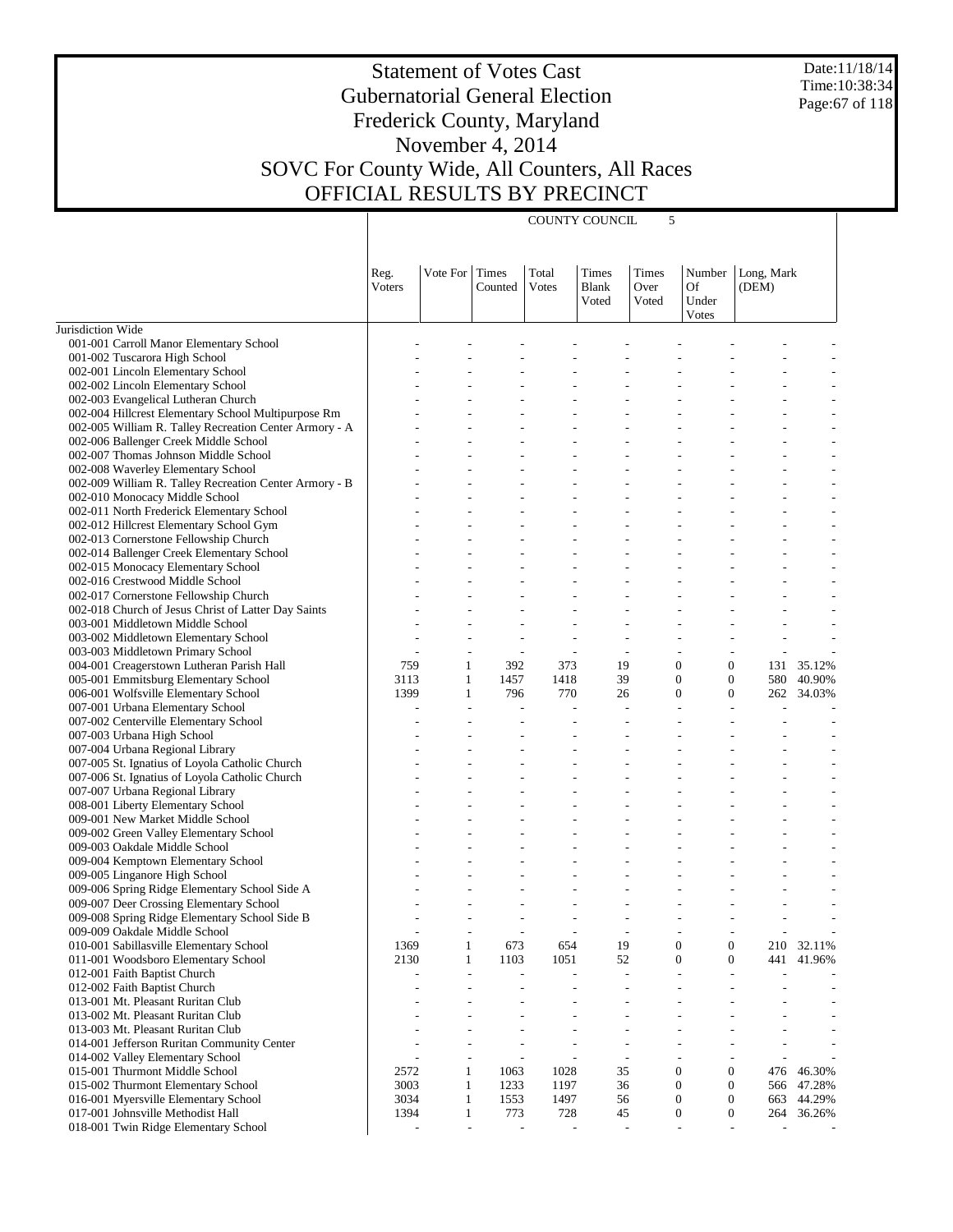Date:11/18/14 Time:10:38:34 Page:68 of 118

 $\overline{\phantom{a}}$ 

# Statement of Votes Cast Gubernatorial General Election Frederick County, Maryland November 4, 2014 SOVC For County Wide, All Counters, All Races OFFICIAL RESULTS BY PRECINCT

 $\top$ 

|                                                                  | Reg.<br>Voters | Vote For                 | Times<br>Counted | Total<br>Votes           | Times<br><b>Blank</b><br>Voted | Times<br>Over<br>Voted | Number<br>Of<br>Under<br>Votes | Long, Mark<br>(DEM) |        |
|------------------------------------------------------------------|----------------|--------------------------|------------------|--------------------------|--------------------------------|------------------------|--------------------------------|---------------------|--------|
| 018-002 Prospect United Methodist Church                         | ÷.             | ÷.                       | $\overline{a}$   | $\overline{\phantom{a}}$ | ÷,                             |                        |                                | $\overline{a}$      |        |
| 019-001 Linganore Grange Hall                                    |                | ÷,                       | $\overline{a}$   | $\overline{a}$           | $\overline{a}$                 | $\overline{a}$         | ÷                              | ÷                   |        |
| 020-001 Lewistown Elementary School                              | 1966           | $\mathbf{1}$             | 995              | 956                      | 39                             | $\boldsymbol{0}$       | $\boldsymbol{0}$               | 426                 | 44.56% |
| 021-001 Brook Hill United Methodist Church                       | 1712           | $\mathbf{1}$             | 817              | 763                      | 54                             | $\boldsymbol{0}$       | $\mathbf{0}$                   | 323                 | 42.33% |
| 021-002 Whittier Elementary School                               |                |                          |                  | ÷,                       |                                |                        |                                |                     |        |
| 021-003 Yellow Springs Elementary School                         |                |                          |                  |                          |                                |                        |                                |                     |        |
| 021-004 Yellow Springs Elementary School                         |                | ÷                        | $\overline{a}$   | $\overline{a}$           | $\overline{a}$                 | $\overline{a}$         |                                |                     |        |
| 021-007 Brook Hill United Methodist Church                       | 608            | 1                        | 257              | 244                      | 13                             | $\boldsymbol{0}$       | $\boldsymbol{0}$               | 99                  | 40.57% |
| 021-008 Whittier Elementary School                               |                | L.                       | ÷.               | J.                       |                                |                        |                                |                     |        |
| 022-001 Burkittsville Community Center                           |                |                          |                  |                          |                                |                        |                                |                     |        |
| 022-002 Burkittsville Community Center                           |                |                          |                  |                          |                                |                        |                                |                     |        |
| 023-001 Orchard Grove Elementary School                          |                |                          |                  |                          |                                |                        |                                |                     |        |
| 023-002 Orchard Grove Elementary School                          |                |                          |                  |                          |                                |                        |                                |                     |        |
| 024-001 The Church of the Transfiguration                        |                |                          |                  |                          |                                |                        |                                |                     |        |
| 024-002 Grace Community Church                                   |                |                          |                  |                          |                                |                        |                                |                     |        |
| 024-003 Braddock Heights Community Center                        |                |                          |                  |                          |                                |                        |                                |                     |        |
| 024-004 Grace Community Church<br>024-005 Grace Community Church |                |                          |                  |                          |                                |                        |                                |                     |        |
| 024-006 Grace Community Church                                   |                |                          |                  |                          |                                |                        |                                |                     |        |
| 025-001 Brunswick Middle School                                  |                | ÷.                       |                  |                          |                                |                        |                                |                     |        |
| 026-001 Walkersville Middle School                               | 3310           | $\mathbf{1}$             | 1597             | 1531                     | 66                             | $\mathbf{0}$           | $\mathbf{0}$                   | 836                 | 54.60% |
| 026-002 Walkersville High School                                 | 2900           | $\mathbf{1}$             | 1372             | 1324                     | 48                             | $\theta$               | $\Omega$                       | 638                 | 48.19% |
| Absentee 1                                                       |                |                          |                  |                          |                                |                        |                                |                     |        |
| Absentee-Provisional                                             | 29269          | $\mathbf{1}$             | 266              | 257                      | 9                              | $\mathbf{0}$           | $\mathbf{0}$                   | 105                 | 40.86% |
| <b>Early Voting</b>                                              | 29269          | $\mathbf{1}$             | $\overline{0}$   | $\overline{0}$           | $\boldsymbol{0}$               | $\mathbf{0}$           | $\mathbf{0}$                   | $\overline{0}$      |        |
| Total                                                            | $\theta$       | $\overline{c}$           | 266              | 257                      | 9                              | $\Omega$               | $\Omega$                       | 105                 | 40.86% |
| Provisional                                                      |                |                          |                  |                          |                                |                        |                                |                     |        |
| Absentee-Provisional                                             | 29269          | $\mathbf{1}$             | 119              | 100                      | 19                             | $\overline{0}$         | $\overline{0}$                 | 37                  | 37.00% |
| <b>Early Voting</b>                                              | 29269          | $\mathbf{1}$             | $\mathbf{0}$     | $\overline{0}$           | $\mathbf{0}$                   | $\overline{0}$         | $\overline{0}$                 | $\Omega$            |        |
| Total                                                            | $\mathbf{0}$   | $\overline{\mathcal{L}}$ | 119              | 100                      | 19                             | $\Omega$               | $\overline{0}$                 | 37                  | 37.00% |
| Absentee 2                                                       |                |                          |                  |                          |                                |                        |                                |                     |        |
| Absentee-Provisional                                             | 29269          | $\mathbf{1}$             | 134              | 130                      | $\overline{4}$                 | $\overline{0}$         | $\overline{0}$                 | 71                  | 54.62% |
| <b>Early Voting</b>                                              | 29269          | $\mathbf{1}$             | $\mathbf{0}$     | $\overline{0}$           | $\boldsymbol{0}$               | $\overline{0}$         | $\overline{0}$                 | $\overline{0}$      |        |
| Total                                                            | $\mathbf{0}$   | $\overline{2}$           | 134              | 130                      | $\overline{4}$                 | $\theta$               | $\Omega$                       | 71                  | 54.62% |
| $EVC-1$                                                          |                |                          |                  |                          |                                |                        |                                |                     |        |
| Absentee-Provisional                                             | 29269          | $\mathbf{1}$             | $\overline{0}$   | $\mathbf{0}$             | $\mathbf{0}$                   | $\mathbf{0}$           | $\mathbf{0}$                   | $\overline{0}$      |        |
| <b>Early Voting</b>                                              | 29269          | $\mathbf{1}$             | 782              | 753                      | 29                             | $\boldsymbol{0}$       | $\boldsymbol{0}$               | 421                 | 55.91% |
| Total                                                            | $\mathbf{0}$   | $\overline{c}$           | 782              | 753                      | 29                             | $\Omega$               | $\overline{0}$                 | 421                 | 55.91% |
| $EVC-2$                                                          |                |                          |                  |                          |                                |                        |                                |                     |        |
| Absentee-Provisional                                             | 29269          | $\mathbf{1}$             | $\mathbf{0}$     | $\overline{0}$           | $\mathbf{0}$                   | $\mathbf{0}$           | $\mathbf{0}$                   | $\overline{0}$      |        |
| <b>Early Voting</b>                                              | 29269          | $\mathbf{1}$             | 1169             | 1141                     | 28                             | $\boldsymbol{0}$       | $\boldsymbol{0}$               | 625                 | 54.78% |
| Total                                                            | $\mathbf{0}$   | $\overline{c}$           | 1169             | 1141                     | 28                             | $\overline{0}$         | $\overline{0}$                 | 625                 | 54.78% |
| $EVC-3$                                                          |                |                          |                  |                          |                                |                        |                                |                     |        |
| Absentee-Provisional                                             | 29269          | $\mathbf{1}$             | $\theta$         | $\theta$                 | $\mathbf{0}$                   | $\overline{0}$         | $\mathbf{0}$                   | $\overline{0}$      |        |
| <b>Early Voting</b>                                              | 29269          | $\mathbf{1}$             | 42               | 38                       | $\overline{4}$                 | $\boldsymbol{0}$       | $\boldsymbol{0}$               | 26                  | 68.42% |
| Total                                                            | $\mathbf{0}$   | $\overline{2}$           | 42               | 38                       | $\overline{4}$                 | $\Omega$               | $\Omega$                       | 26                  | 68.42% |
| Total                                                            |                |                          |                  |                          |                                |                        |                                |                     |        |
| Polling                                                          | 29269          | 14                       | 14081            | 13534                    | 547                            | $\mathbf{0}$           | $\mathbf{0}$                   | 5915                | 43.70% |
| Absentee-Provisional                                             | 175614         | 6                        | 519              | 487                      | 32                             | $\mathbf{0}$           | $\boldsymbol{0}$               | 213                 | 43.74% |
| Early Voting                                                     | 175614         | 6                        | 1993             | 1932                     | 61                             | $\Omega$               | $\Omega$                       | 1072                | 55.49% |
| Total                                                            | 29269          | 26                       | 16593            | 15953                    | 640                            | $\Omega$               | $\Omega$                       | 7200                | 45.13% |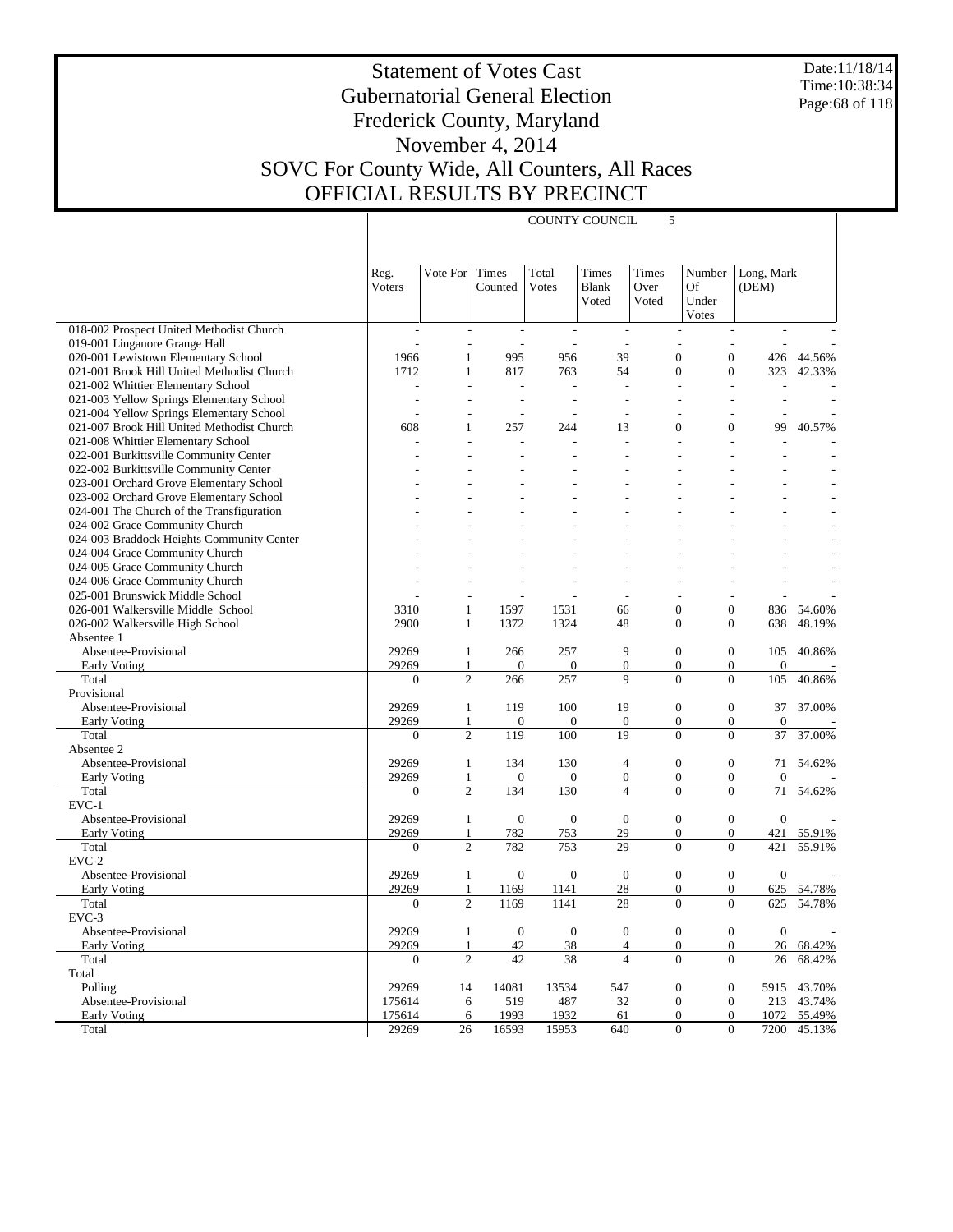Date:11/18/14 Time:10:38:34 Page:69 of 118

# Statement of Votes Cast Gubernatorial General Election Frederick County, Maryland November 4, 2014 SOVC For County Wide, All Counters, All Races OFFICIAL RESULTS BY PRECINCT

|                                                                                | Delauter, Kirby<br>(REP)  |                            | Write-In Votes              |                |  |
|--------------------------------------------------------------------------------|---------------------------|----------------------------|-----------------------------|----------------|--|
|                                                                                |                           |                            |                             |                |  |
| Jurisdiction Wide                                                              |                           |                            |                             |                |  |
| 001-001 Carroll Manor Elementary School                                        |                           |                            |                             |                |  |
| 001-002 Tuscarora High School                                                  |                           | $\overline{a}$             |                             |                |  |
| 002-001 Lincoln Elementary School                                              |                           |                            |                             |                |  |
| 002-002 Lincoln Elementary School                                              |                           |                            |                             |                |  |
| 002-003 Evangelical Lutheran Church                                            | $\sim$                    |                            | $\sim$                      |                |  |
| 002-004 Hillcrest Elementary School Multipurpose Rm                            |                           |                            |                             |                |  |
| 002-005 William R. Talley Recreation Center Armory - A                         | a i                       |                            | $\mathcal{L}^{\text{max}}$  |                |  |
| 002-006 Ballenger Creek Middle School<br>002-007 Thomas Johnson Middle School  | a i                       | $\sim$                     | $\sim$                      |                |  |
| 002-008 Waverley Elementary School                                             |                           | $\sim$                     |                             |                |  |
| 002-009 William R. Talley Recreation Center Armory - B                         | a i                       |                            | $\mathcal{L}^{\text{max}}$  |                |  |
| 002-010 Monocacy Middle School                                                 |                           | $\sim$                     |                             |                |  |
| 002-011 North Frederick Elementary School                                      |                           |                            | $\sim$                      |                |  |
| 002-012 Hillcrest Elementary School Gym                                        |                           | $\sim$                     |                             |                |  |
| 002-013 Cornerstone Fellowship Church                                          | $\mathbf{L}^{\text{max}}$ |                            | $\sim$                      |                |  |
| 002-014 Ballenger Creek Elementary School                                      |                           | $\sim$                     |                             |                |  |
| 002-015 Monocacy Elementary School                                             |                           |                            | $\sim$                      |                |  |
| 002-016 Crestwood Middle School                                                |                           | $\sim$                     |                             |                |  |
| 002-017 Cornerstone Fellowship Church                                          |                           |                            | $\mathbf{L}^{\text{max}}$   |                |  |
| 002-018 Church of Jesus Christ of Latter Day Saints                            |                           |                            |                             |                |  |
| 003-001 Middletown Middle School                                               |                           |                            |                             |                |  |
| 003-002 Middletown Elementary School                                           |                           |                            | $\sim$                      |                |  |
| 003-003 Middletown Primary School                                              |                           |                            | $\mathcal{L}_{\mathcal{A}}$ |                |  |
| 004-001 Creagerstown Lutheran Parish Hall                                      |                           | 242 64.88%                 | $\overline{0}$<br>2         | 0.00%<br>0.14% |  |
| 005-001 Emmitsburg Elementary School<br>006-001 Wolfsville Elementary School   |                           | $836$ 58.96%<br>507 65.84% | $\mathbf{1}$                | 0.13%          |  |
| 007-001 Urbana Elementary School                                               | $\sim 100$                |                            | $\overline{\phantom{a}}$    |                |  |
| 007-002 Centerville Elementary School                                          |                           |                            |                             |                |  |
| 007-003 Urbana High School                                                     |                           |                            |                             |                |  |
| 007-004 Urbana Regional Library                                                |                           |                            |                             |                |  |
| 007-005 St. Ignatius of Loyola Catholic Church                                 |                           |                            | $\sim$                      |                |  |
| 007-006 St. Ignatius of Loyola Catholic Church                                 |                           | $\sim$                     |                             |                |  |
| 007-007 Urbana Regional Library                                                |                           |                            | $\sim$                      |                |  |
| 008-001 Liberty Elementary School                                              |                           | $\sim$                     |                             |                |  |
| 009-001 New Market Middle School                                               |                           |                            | $\sim$                      |                |  |
| 009-002 Green Valley Elementary School                                         |                           |                            | $\overline{a}$              |                |  |
| 009-003 Oakdale Middle School                                                  |                           |                            |                             |                |  |
| 009-004 Kemptown Elementary School                                             |                           |                            |                             |                |  |
| 009-005 Linganore High School<br>009-006 Spring Ridge Elementary School Side A |                           |                            |                             |                |  |
| 009-007 Deer Crossing Elementary School                                        |                           |                            |                             |                |  |
| 009-008 Spring Ridge Elementary School Side B                                  |                           |                            |                             |                |  |
| 009-009 Oakdale Middle School                                                  |                           |                            |                             |                |  |
| 010-001 Sabillasville Elementary School                                        | 444                       | 67.89%                     | 0                           | $0.00\%$       |  |
| 011-001 Woodsboro Elementary School                                            | 607                       | 57.75%                     | 3                           | 0.29%          |  |
| 012-001 Faith Baptist Church                                                   |                           |                            | $\overline{\phantom{a}}$    |                |  |
| 012-002 Faith Baptist Church                                                   |                           |                            | ٠                           |                |  |
| 013-001 Mt. Pleasant Ruritan Club                                              |                           |                            | ÷,                          |                |  |
| 013-002 Mt. Pleasant Ruritan Club                                              |                           |                            | ÷,                          |                |  |
| 013-003 Mt. Pleasant Ruritan Club                                              |                           |                            | ÷,                          |                |  |
| 014-001 Jefferson Ruritan Community Center                                     |                           |                            | ÷,                          |                |  |
| 014-002 Valley Elementary School                                               |                           |                            | $\overline{\phantom{a}}$    |                |  |
| 015-001 Thurmont Middle School                                                 | 551                       | 53.60%                     | 1                           | 0.10%          |  |
| 015-002 Thurmont Elementary School                                             | 631                       | 52.72%                     | 0                           | $0.00\%$       |  |
| 016-001 Myersville Elementary School                                           | 829                       | 55.38%                     | 5                           | 0.33%          |  |
| 017-001 Johnsville Methodist Hall                                              |                           | 463 63.60%                 | $\mathbf{1}$                | 0.14%          |  |
| 018-001 Twin Ridge Elementary School                                           | $\frac{1}{2}$             |                            | $\overline{\phantom{a}}$    |                |  |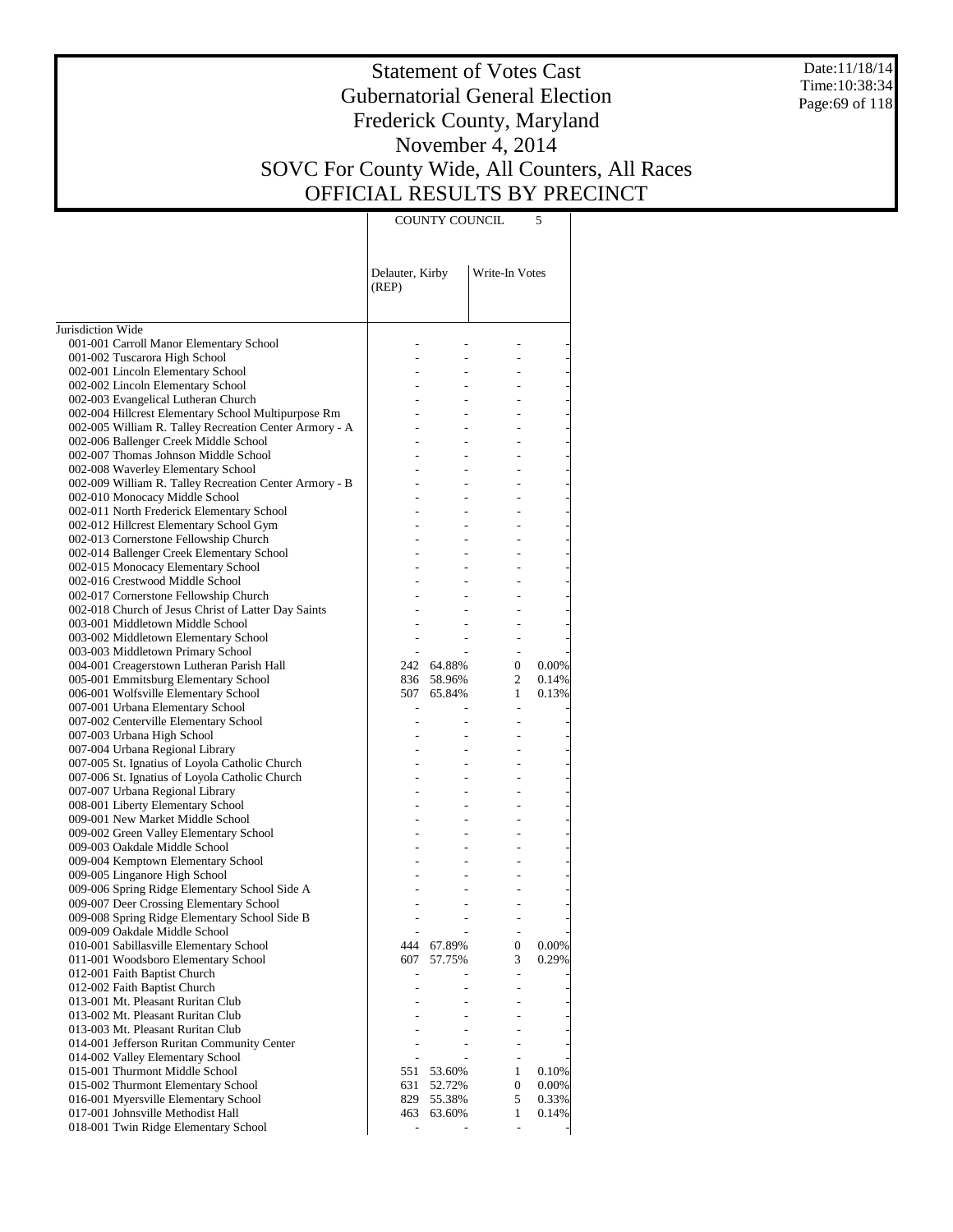Date:11/18/14 Time:10:38:34 Page:70 of 118

# Statement of Votes Cast Gubernatorial General Election Frederick County, Maryland November 4, 2014 SOVC For County Wide, All Counters, All Races OFFICIAL RESULTS BY PRECINCT

| <b>COUNTY COUNCIL</b> |  |
|-----------------------|--|

|                                            | Delauter, Kirby<br>(REP) |            | Write-In Votes   |       |
|--------------------------------------------|--------------------------|------------|------------------|-------|
| 018-002 Prospect United Methodist Church   |                          |            |                  |       |
| 019-001 Linganore Grange Hall              |                          |            |                  |       |
| 020-001 Lewistown Elementary School        |                          | 529 55.33% | $\mathbf{1}$     | 0.10% |
| 021-001 Brook Hill United Methodist Church |                          | 440 57.67% | 0                | 0.00% |
| 021-002 Whittier Elementary School         |                          |            |                  |       |
| 021-003 Yellow Springs Elementary School   |                          |            |                  |       |
| 021-004 Yellow Springs Elementary School   |                          |            | $\overline{a}$   |       |
| 021-007 Brook Hill United Methodist Church | 145                      | 59.43%     | $\overline{0}$   | 0.00% |
| 021-008 Whittier Elementary School         |                          |            |                  |       |
| 022-001 Burkittsville Community Center     |                          |            |                  |       |
| 022-002 Burkittsville Community Center     |                          |            |                  |       |
| 023-001 Orchard Grove Elementary School    |                          |            |                  |       |
| 023-002 Orchard Grove Elementary School    |                          |            |                  |       |
| 024-001 The Church of the Transfiguration  |                          |            |                  |       |
| 024-002 Grace Community Church             |                          |            |                  |       |
| 024-003 Braddock Heights Community Center  |                          |            |                  |       |
| 024-004 Grace Community Church             |                          |            |                  |       |
| 024-005 Grace Community Church             |                          |            |                  |       |
| 024-006 Grace Community Church             |                          |            |                  |       |
| 025-001 Brunswick Middle School            |                          |            |                  |       |
| 026-001 Walkersville Middle School         |                          | 693 45.26% | $\mathfrak{D}$   | 0.13% |
| 026-002 Walkersville High School           | 685                      | 51.74%     | $\mathbf{1}$     | 0.08% |
| Absentee 1                                 |                          |            |                  |       |
| Absentee-Provisional                       | 151                      | 58.75%     | 1                | 0.39% |
| Early Voting                               | $\mathbf{0}$             |            | $\mathbf{0}$     |       |
| Total                                      | 151                      | 58.75%     | $\mathbf{1}$     | 0.39% |
| Provisional                                |                          |            |                  |       |
| Absentee-Provisional                       | 61                       | 61.00%     | 2                | 2.00% |
| Early Voting                               | $\mathbf{0}$             |            | 0                |       |
| Total                                      | 61                       | 61.00%     | $\overline{c}$   | 2.00% |
| Absentee 2                                 |                          |            |                  |       |
| Absentee-Provisional                       | 59                       | 45.38%     | $\mathbf{0}$     | 0.00% |
| Early Voting                               | $\overline{0}$           |            | $\overline{0}$   |       |
| Total                                      | 59                       | 45.38%     | $\theta$         | 0.00% |
| $EVC-1$                                    |                          |            |                  |       |
| Absentee-Provisional                       | $\mathbf{0}$             |            | $\boldsymbol{0}$ |       |
| Early Voting                               |                          | 330 43.82% | 2                | 0.27% |
| Total                                      | 330                      | 43.82%     | 2                | 0.27% |
| $EVC-2$                                    |                          |            |                  |       |
| Absentee-Provisional                       | $\mathbf{0}$             |            | $\mathbf{0}$     |       |
| Early Voting                               | 515                      | 45.14%     | $\mathbf{1}$     | 0.09% |
| Total                                      | 515                      | 45.14%     | $\mathbf{1}$     | 0.09% |
| $EVC-3$                                    |                          |            |                  |       |
| Absentee-Provisional                       | $\mathbf{0}$             |            | $\overline{0}$   |       |
| Early Voting                               | 12                       | 31.58%     | $\overline{0}$   | 0.00% |
| Total                                      | 12.                      | 31.58%     | $\Omega$         | 0.00% |
| Total                                      |                          |            |                  |       |
| Polling                                    | 7602                     | 56.17%     | 17               | 0.13% |
| Absentee-Provisional                       | 271                      | 55.65%     | 3                | 0.62% |
| Early Voting                               | 857                      | 44.36%     | 3                | 0.16% |
| Total                                      | 8730                     | 54.72%     | 23               | 0.14% |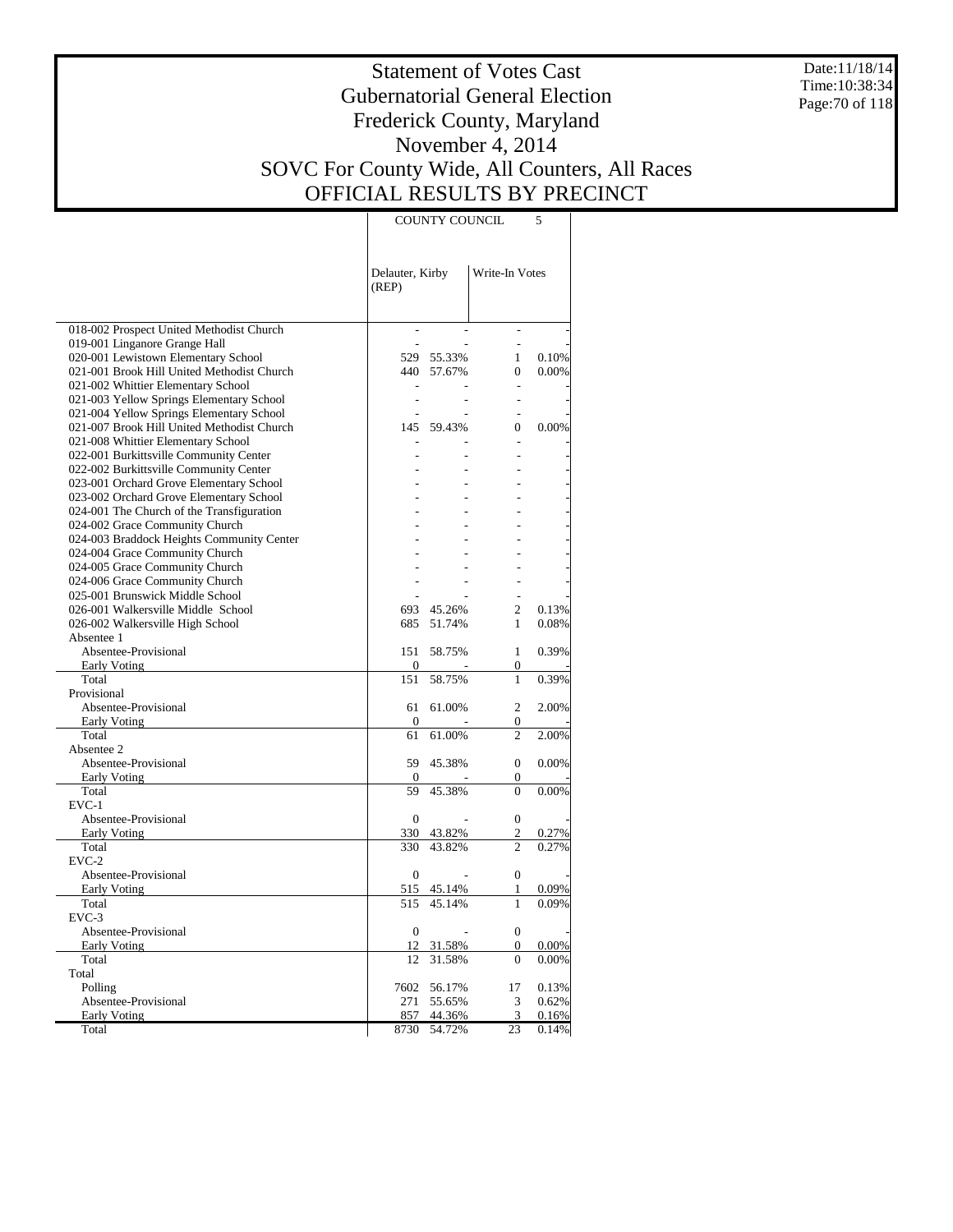Date:11/18/14 Time:10:38:34 Page:71 of 118

 $\overline{\phantom{a}}$ 

# Statement of Votes Cast Gubernatorial General Election Frederick County, Maryland November 4, 2014 SOVC For County Wide, All Counters, All Races OFFICIAL RESULTS BY PRECINCT

 $\top$ 

JUDGE CIRCUIT COURT 6

|                                                                                                 | Reg.<br><b>V</b> oters | Vote For Times               | Counted      | Total<br>Votes | Times<br>Blank<br>Voted | Times<br>Over<br>Voted | Number<br>Of<br>Under<br>Votes                                               | O'Connor, Danny<br><b>B.</b> |                          |
|-------------------------------------------------------------------------------------------------|------------------------|------------------------------|--------------|----------------|-------------------------|------------------------|------------------------------------------------------------------------------|------------------------------|--------------------------|
| Jurisdiction Wide                                                                               |                        |                              |              |                |                         |                        |                                                                              |                              |                          |
| 001-001 Carroll Manor Elementary School                                                         | 4354                   | $\mathbf{1}$                 | 2064         | 1726           | 338                     |                        | $\boldsymbol{0}$<br>$\mathbf{0}$                                             |                              | 831 48.15%               |
| 001-002 Tuscarora High School                                                                   | 2543                   | $\mathbf{1}$                 | 966          | 842            | 124                     |                        | $\mathbf{0}$<br>$\overline{0}$                                               |                              | 444 52.73%               |
| 002-001 Lincoln Elementary School                                                               | 2847                   | $\mathbf{1}$                 | 938          | 799            | 139                     |                        | $\mathbf{0}$<br>$\mathbf{0}$                                                 |                              | 387 48.44%               |
| 002-002 Lincoln Elementary School                                                               | 1033                   | $\mathbf{1}$                 | 394          | 337            | 57                      |                        | $\mathbf{0}$<br>$\mathbf{0}$                                                 |                              | 172 51.04%               |
| 002-003 Evangelical Lutheran Church                                                             | 2923                   | $\mathbf{1}$                 | 1040         | 874            | 166                     |                        | $\mathbf{0}$<br>$\mathbf{0}$                                                 |                              | 521 59.61%               |
| 002-004 Hillcrest Elementary School Multipurpose Rm                                             | 2422                   | $\mathbf{1}$                 | 792          | 679            | 113                     |                        | $\mathbf{0}$<br>$\mathbf{0}$<br>$\mathbf{0}$<br>$\mathbf{0}$                 |                              | 360 53.02%               |
| 002-005 William R. Talley Recreation Center Armory - A<br>002-006 Ballenger Creek Middle School | 1356<br>2582           | $\mathbf{1}$<br>$\mathbf{1}$ | 657<br>1107  | 595<br>943     | 62<br>164               |                        | $\boldsymbol{0}$<br>$\mathbf{0}$                                             | 455                          | 387 65.04%<br>48.25%     |
| 002-007 Thomas Johnson Middle School                                                            | 2885                   | $\mathbf{1}$                 | 1170         | 1007           | 163                     |                        | $\mathbf{0}$<br>$\mathbf{0}$                                                 |                              | 502 49.85%               |
| 002-008 Waverley Elementary School                                                              | 3212                   | $\mathbf{1}$                 | 1077         | 955            | 122                     |                        | $\mathbf{0}$<br>$\mathbf{0}$                                                 |                              | 536 56.13%               |
| 002-009 William R. Talley Recreation Center Armory - B                                          | 2139                   | $\mathbf{1}$                 | 896          | 780            | 116                     |                        | $\mathbf{0}$<br>$\mathbf{0}$                                                 | 469                          | 60.13%                   |
| 002-010 Monocacy Middle School                                                                  | 3779                   | $\mathbf{1}$                 | 1424         | 1262           | 162                     |                        | $\mathbf{0}$<br>$\mathbf{0}$                                                 |                              | 653 51.74%               |
| 002-011 North Frederick Elementary School                                                       | 2271                   | $\mathbf{1}$                 | 713          | 628            | 85                      |                        | $\mathbf{0}$<br>$\mathbf{0}$                                                 |                              | 352 56.05%               |
| 002-012 Hillcrest Elementary School Gym                                                         | 1216                   | $\mathbf{1}$                 | 461          | 413            | 48                      |                        | $\mathbf{0}$<br>$\mathbf{0}$                                                 |                              | 218 52.78%               |
| 002-013 Cornerstone Fellowship Church                                                           | 2871                   | $\mathbf{1}$                 | 918          | 823            | 95                      |                        | $\mathbf{0}$<br>$\mathbf{0}$                                                 |                              | 457 55.53%               |
| 002-014 Ballenger Creek Elementary School                                                       | 1290                   | $\mathbf{1}$                 | 568          | 489            | 79                      |                        | $\mathbf{0}$<br>$\mathbf{0}$                                                 |                              | 231 47.24%               |
| 002-015 Monocacy Elementary School                                                              | 3492                   | $\mathbf{1}$                 | 1368         | 1189           | 179                     |                        | $\mathbf{0}$<br>$\mathbf{0}$                                                 |                              | 636 53.49%               |
| 002-016 Crestwood Middle School                                                                 | 1856                   | $\mathbf{1}$                 | 685          | 611            | 74                      |                        | $\mathbf{0}$<br>$\mathbf{0}$                                                 |                              | 339 55.48%               |
| 002-017 Cornerstone Fellowship Church                                                           | 1829                   | $\mathbf{1}$                 | 480          | 402            | 78                      |                        | $\mathbf{0}$<br>$\mathbf{0}$                                                 |                              | 225 55.97%               |
| 002-018 Church of Jesus Christ of Latter Day Saints                                             | 1518                   | $\mathbf{1}$                 | 660          | 559            | 101                     |                        | $\mathbf{0}$<br>$\mathbf{0}$                                                 |                              | 274 49.02%               |
| 003-001 Middletown Middle School                                                                | 1896                   | $\mathbf{1}$                 | 970          | 855            | 115                     |                        | $\mathbf{0}$<br>$\mathbf{0}$                                                 |                              | 404 47.25%               |
| 003-002 Middletown Elementary School                                                            | 3225                   | $\mathbf{1}$                 | 1631         | 1454           | 177                     |                        | $\mathbf{0}$<br>$\mathbf{0}$                                                 |                              | 685 47.11%               |
| 003-003 Middletown Primary School                                                               | 2107                   | $\mathbf{1}$                 | 1014         | 886            | 128                     |                        | $\mathbf{0}$<br>$\mathbf{0}$                                                 | 428                          | 48.31%                   |
| 004-001 Creagerstown Lutheran Parish Hall                                                       | 759                    | $\mathbf{1}$                 | 392          | 340            | 52                      |                        | $\mathbf{0}$<br>$\mathbf{0}$                                                 | 139                          | 40.88%                   |
| 005-001 Emmitsburg Elementary School                                                            | 3113                   | $\mathbf{1}$                 | 1457         | 1272           | 185                     |                        | $\mathbf{0}$<br>$\mathbf{0}$                                                 |                              | 540 42.45%               |
| 006-001 Wolfsville Elementary School                                                            | 1399                   | $\mathbf{1}$<br>$\mathbf{1}$ | 796<br>809   | 713            | 83<br>138               |                        | $\mathbf{0}$<br>$\mathbf{0}$<br>$\mathbf{0}$<br>$\mathbf{0}$                 |                              | 236 33.10%<br>315 46.94% |
| 007-001 Urbana Elementary School<br>007-002 Centerville Elementary School                       | 1776<br>3971           | $\mathbf{1}$                 | 1512         | 671<br>1163    | 349                     |                        | $\mathbf{0}$<br>$\mathbf{0}$                                                 |                              | 708 60.88%               |
| 007-003 Urbana High School                                                                      | 2345                   | $\mathbf{1}$                 | 1064         | 850            | 214                     |                        | $\mathbf{0}$<br>$\mathbf{0}$                                                 |                              | 406 47.76%               |
| 007-004 Urbana Regional Library                                                                 | 1858                   | $\mathbf{1}$                 | 669          | 537            | 132                     |                        | $\mathbf{0}$<br>$\mathbf{0}$                                                 |                              | 278 51.77%               |
| 007-005 St. Ignatius of Loyola Catholic Church                                                  | 81                     | $\mathbf{1}$                 | 46           | 40             | 6                       |                        | $\mathbf{0}$<br>$\mathbf{0}$                                                 | 12                           | 30.00%                   |
| 007-006 St. Ignatius of Loyola Catholic Church                                                  | $\boldsymbol{2}$       | $\mathbf{1}$                 | $\mathbf{0}$ | $\mathbf{0}$   | $\boldsymbol{0}$        |                        | $\mathbf{0}$<br>$\mathbf{0}$                                                 | $\boldsymbol{0}$             |                          |
| 007-007 Urbana Regional Library                                                                 | 282                    | $\mathbf{1}$                 | 113          | 99             | 14                      |                        | $\mathbf{0}$<br>$\mathbf{0}$                                                 |                              | 42 42.42%                |
| 008-001 Liberty Elementary School                                                               | 1706                   | $\mathbf{1}$                 | 881          | 767            | 114                     |                        | $\mathbf{0}$<br>$\mathbf{0}$                                                 |                              | 314 40.94%               |
| 009-001 New Market Middle School                                                                | 2793                   | $\mathbf{1}$                 | 1395         | 1156           | 239                     |                        | $\mathbf{0}$<br>$\mathbf{0}$                                                 |                              | 550 47.58%               |
| 009-002 Green Valley Elementary School                                                          | 3177                   | $\mathbf{1}$                 | 1567         | 1282           | 285                     |                        | $\mathbf{0}$<br>$\mathbf{0}$                                                 |                              | 626 48.83%               |
| 009-003 Oakdale Middle School                                                                   | 539                    | $\mathbf{1}$                 | 226          | 193            | 33                      |                        | $\mathbf{0}$<br>$\mathbf{0}$                                                 |                              | 74 38.34%                |
| 009-004 Kemptown Elementary School                                                              | 3174                   | $\mathbf{1}$                 | 1526         | 1246           | 280                     |                        | $\mathbf{0}$<br>$\mathbf{0}$                                                 |                              | 620 49.76%               |
| 009-005 Linganore High School                                                                   | 1352                   | $\mathbf{1}$                 | 679          | 563            | 116                     |                        | $\mathbf{0}$<br>$\boldsymbol{0}$                                             | 257                          | 45.65%                   |
| 009-006 Spring Ridge Elementary School Side A                                                   | 2896                   | $\mathbf{1}$                 | 1294         | 1125           | 169                     | $\overline{0}$         | $\mathbf{0}$                                                                 | 559                          | 49.69%                   |
| 009-007 Deer Crossing Elementary School                                                         | 3684                   | $\mathbf{1}$                 | 1746         | 1471           | 275                     |                        | $\mathbf{0}$<br>$\mathbf{0}$                                                 | 745                          | 50.65%                   |
| 009-008 Spring Ridge Elementary School Side B                                                   | 1154                   | $\mathbf{1}$                 | 532          | 449            | 83                      |                        | $\theta$<br>$\Omega$                                                         |                              | 225 50.11%               |
| 009-009 Oakdale Middle School<br>010-001 Sabillasville Elementary School                        | 763<br>1369            | 1<br>$\mathbf{1}$            | 385<br>673   | 326<br>585     | 59<br>88                |                        | $\boldsymbol{0}$<br>$\boldsymbol{0}$<br>$\boldsymbol{0}$<br>$\boldsymbol{0}$ |                              | 150 46.01%<br>210 35.90% |
| 011-001 Woodsboro Elementary School                                                             | 2130                   | $\mathbf{1}$                 | 1103         | 1013           | 90                      |                        | $\boldsymbol{0}$<br>$\boldsymbol{0}$                                         |                              | 393 38.80%               |
| 012-001 Faith Baptist Church                                                                    | 2303                   | $\mathbf{1}$                 | 1030         | 868            | 162                     |                        | $\boldsymbol{0}$<br>$\boldsymbol{0}$                                         |                              | 395 45.51%               |
| 012-002 Faith Baptist Church                                                                    | $\mathbf{1}$           | $\mathbf{1}$                 | $\mathbf{1}$ | 1              | $\boldsymbol{0}$        |                        | $\boldsymbol{0}$<br>$\boldsymbol{0}$                                         |                              | 1 100.00%                |
| 013-001 Mt. Pleasant Ruritan Club                                                               | 3627                   | $\mathbf{1}$                 | 1732         | 1452           | 280                     |                        | $\boldsymbol{0}$<br>$\boldsymbol{0}$                                         | 663                          | 45.66%                   |
| 013-002 Mt. Pleasant Ruritan Club                                                               | 125                    | $\mathbf{1}$                 | 73           | 67             | 6                       |                        | $\boldsymbol{0}$<br>$\boldsymbol{0}$                                         |                              | 36 53.73%                |
| 013-003 Mt. Pleasant Ruritan Club                                                               | 241                    | $\mathbf{1}$                 | 100          | 88             | 12                      |                        | $\boldsymbol{0}$<br>$\boldsymbol{0}$                                         |                              | 44 50.00%                |
| 014-001 Jefferson Ruritan Community Center                                                      | 2975                   | $\mathbf{1}$                 | 1661         | 1464           | 197                     |                        | $\boldsymbol{0}$<br>$\boldsymbol{0}$                                         |                              | 624 42.62%               |
| 014-002 Valley Elementary School                                                                | 449                    | $\mathbf{1}$                 | 231          | 208            | 23                      |                        | $\boldsymbol{0}$<br>$\boldsymbol{0}$                                         |                              | 94 45.19%                |
| 015-001 Thurmont Middle School                                                                  | 2572                   | $\mathbf{1}$                 | 1063         | 970            | 93                      |                        | $\boldsymbol{0}$<br>$\boldsymbol{0}$                                         | 427                          | 44.02%                   |
| 015-002 Thurmont Elementary School                                                              | 3003                   | $\mathbf{1}$                 | 1233         | 1126           | 107                     |                        | $\boldsymbol{0}$<br>$\boldsymbol{0}$                                         |                              | 398 35.35%               |
| 016-001 Myersville Elementary School                                                            | 3034                   | $\mathbf{1}$                 | 1553         | 1382           | 171                     |                        | $\boldsymbol{0}$<br>$\boldsymbol{0}$                                         |                              | 712 51.52%               |
| 017-001 Johnsville Methodist Hall                                                               | 1394                   | $\mathbf{1}$                 | 773          | 676            | 97                      |                        | $\boldsymbol{0}$<br>$\boldsymbol{0}$                                         | 275                          | 40.68%                   |
| 018-001 Twin Ridge Elementary School                                                            | 4370                   | $\mathbf{1}$                 | 2146         | 1667           | 479                     |                        | $\boldsymbol{0}$<br>$\boldsymbol{0}$                                         |                              | 784 47.03%               |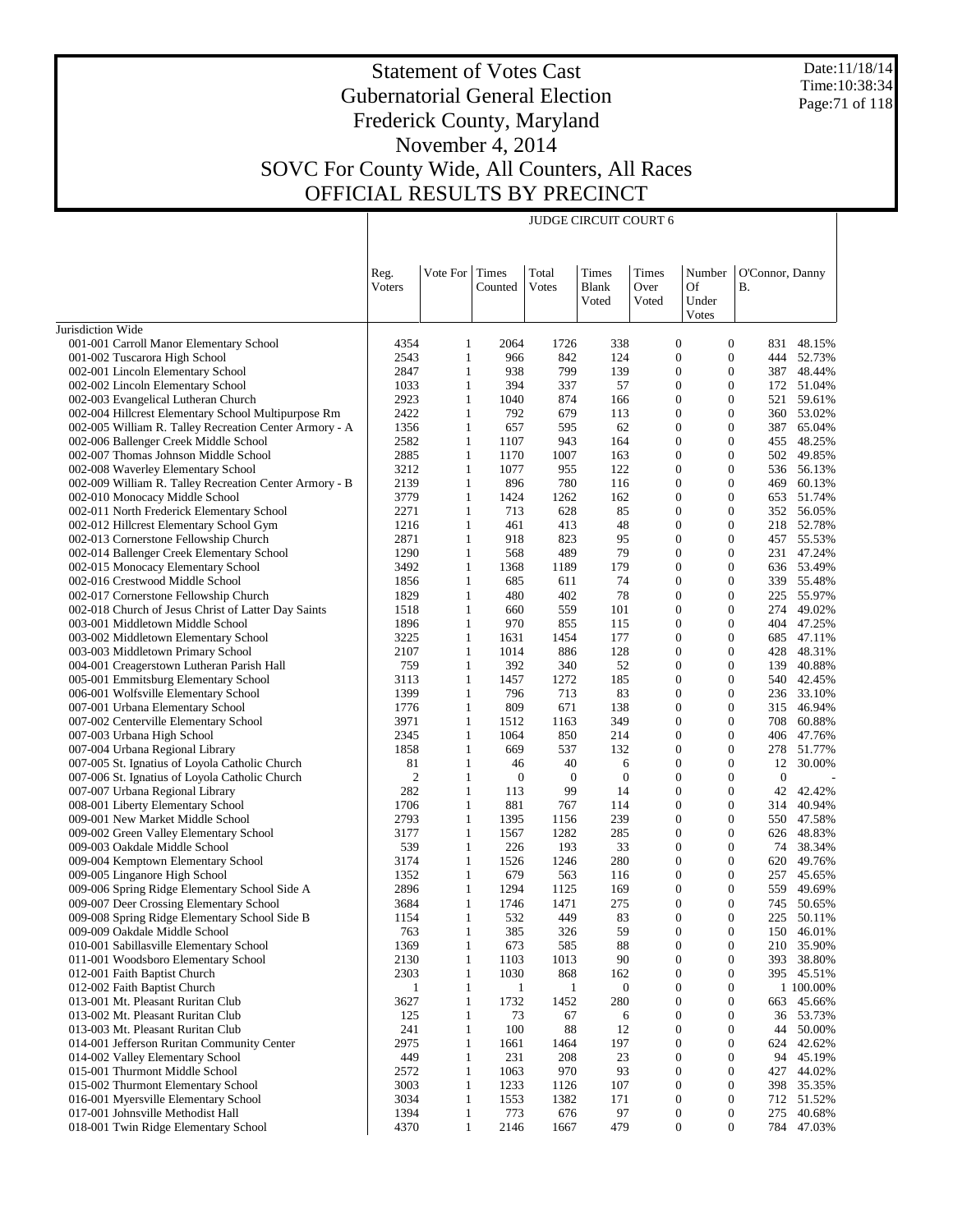Date:11/18/14 Time:10:38:34 Page:72 of 118

# Statement of Votes Cast Gubernatorial General Election Frederick County, Maryland November 4, 2014 SOVC For County Wide, All Counters, All Races OFFICIAL RESULTS BY PRECINCT

 $\overline{\phantom{a}}$ 

JUDGE CIRCUIT COURT 6

|                                            | Reg.<br>Voters | Vote For                       | Times<br>Counted | Total<br><b>Votes</b> | Times<br><b>Blank</b><br>Voted | <b>Times</b><br>Over<br>Voted | Number<br>Of<br>Under<br><b>V</b> otes | O'Connor, Danny<br>Β. |            |
|--------------------------------------------|----------------|--------------------------------|------------------|-----------------------|--------------------------------|-------------------------------|----------------------------------------|-----------------------|------------|
| 018-002 Prospect United Methodist Church   | 2365           | $\mathbf{1}$                   | 1216             | 999                   | 217                            | $\mathbf{0}$                  | $\mathbf{0}$                           | 472                   | 47.25%     |
| 019-001 Linganore Grange Hall              | 1202           | $\mathbf{1}$                   | 646              | 510                   | 136                            | $\overline{0}$                | $\overline{0}$                         | 180                   | 35.29%     |
| 020-001 Lewistown Elementary School        | 1966           | $\mathbf{1}$                   | 995              | 908                   | 87                             | $\overline{0}$                | $\mathbf{0}$                           | 408                   | 44.93%     |
| 021-001 Brook Hill United Methodist Church | 1712           | $\mathbf{1}$                   | 817              | 742                   | 75                             | $\theta$                      | $\Omega$                               | 346                   | 46.63%     |
| 021-002 Whittier Elementary School         | 1660           | $\mathbf{1}$                   | 732              | 672                   | 60                             | $\overline{0}$                | $\Omega$                               |                       | 353 52.53% |
| 021-003 Yellow Springs Elementary School   | 1231           | $\mathbf{1}$                   | 556              | 504                   | 52                             | $\overline{0}$                | $\overline{0}$                         |                       | 262 51.98% |
| 021-004 Yellow Springs Elementary School   | 2060           | $\mathbf{1}$                   | 797              | 707                   | 90                             | $\mathbf{0}$                  | $\mathbf{0}$                           |                       | 375 53.04% |
| 021-007 Brook Hill United Methodist Church | 608            | $\mathbf{1}$                   | 257              | 239                   | 18                             | $\overline{0}$                | $\mathbf{0}$                           | 105                   | 43.93%     |
| 021-008 Whittier Elementary School         | 17             | $\mathbf{1}$                   | $\tau$           | 6                     | 1                              | $\theta$                      | $\theta$                               | $\mathbf{1}$          | 16.67%     |
| 022-001 Burkittsville Community Center     | 1104           | $\mathbf{1}$                   | 585              | 509                   | 76                             | $\mathbf{0}$                  | $\mathbf{0}$                           | 241                   | 47.35%     |
| 022-002 Burkittsville Community Center     | $\overline{4}$ | $\mathbf{1}$                   | $\overline{4}$   | $\overline{4}$        | $\boldsymbol{0}$               | $\theta$                      | $\Omega$                               |                       | 1 25.00%   |
| 023-001 Orchard Grove Elementary School    | 3602           | $\mathbf{1}$                   | 1606             | 1411                  | 195                            | $\overline{0}$                | $\mathbf{0}$                           | 686                   | 48.62%     |
| 023-002 Orchard Grove Elementary School    | 76             | $\mathbf{1}$                   | 21               | 18                    | 3                              | $\overline{0}$                | $\overline{0}$                         | 9                     | 50.00%     |
| 024-001 The Church of the Transfiguration  | 1720           | 1                              | 865              | 772                   | 93                             | $\theta$                      | $\mathbf{0}$                           | 379                   | 49.09%     |
| 024-002 Grace Community Church             | 905            | $\mathbf{1}$                   | 394              | 353                   | 41                             | $\mathbf{0}$                  | $\mathbf{0}$                           | 172                   | 48.73%     |
| 024-003 Braddock Heights Community Center  | 536            | $\mathbf{1}$                   | 303              | 269                   | 34                             | $\theta$                      | $\theta$                               | 134                   | 49.81%     |
| 024-004 Grace Community Church             | 9              | $\mathbf{1}$                   | $\mathbf{1}$     | $\mathbf{1}$          | $\boldsymbol{0}$               | $\theta$                      | $\theta$                               | $\mathbf{0}$          | 0.00%      |
| 024-005 Grace Community Church             | 909            | 1                              | 366              | 314                   | 52                             | $\overline{0}$                | $\mathbf{0}$                           | 153                   | 48.73%     |
| 024-006 Grace Community Church             | 20             | $\mathbf{1}$                   | 9                | 7                     | $\overline{2}$                 | $\theta$                      | $\theta$                               | 3                     | 42.86%     |
| 025-001 Brunswick Middle School            | 2916           | $\mathbf{1}$                   | 1195             | 1049                  | 146                            | $\mathbf{0}$                  | $\mathbf{0}$                           | 459                   | 43.76%     |
| 026-001 Walkersville Middle School         | 3310           | $\mathbf{1}$                   | 1597             | 1425                  | 172                            | $\overline{0}$                | $\mathbf{0}$                           | 670                   | 47.02%     |
| 026-002 Walkersville High School           | 2900           | $\mathbf{1}$                   | 1372             | 1244                  | 128                            | $\theta$                      | $\mathbf{0}$                           | 551                   | 44.29%     |
| Absentee 1                                 |                |                                |                  |                       |                                |                               |                                        |                       |            |
| Absentee-Provisional                       | 150895         | $\mathbf{1}$                   | 1592             | 1405                  | 187                            | $\boldsymbol{0}$              | $\overline{0}$                         | 616                   | 43.84%     |
| Early Voting                               | 150895         | $\mathbf{1}$                   | $\boldsymbol{0}$ | $\mathbf{0}$          | $\mathbf{0}$                   | $\boldsymbol{0}$              | $\mathbf{0}$                           | $\overline{0}$        |            |
| Total                                      | $\mathbf{0}$   | $\overline{2}$                 | 1592             | 1405                  | 187                            | $\Omega$                      | $\theta$                               | 616                   | 43.84%     |
| Provisional                                |                |                                |                  |                       |                                |                               |                                        |                       |            |
| Absentee-Provisional                       | 150895         | $\mathbf{1}$                   | 845              | 652                   | 193                            | $\boldsymbol{0}$              | $\boldsymbol{0}$                       | 339                   | 51.99%     |
| Early Voting                               | 150895         | $\mathbf{1}$<br>$\overline{c}$ | $\boldsymbol{0}$ | $\boldsymbol{0}$      | $\overline{0}$                 | $\boldsymbol{0}$<br>$\theta$  | $\boldsymbol{0}$<br>$\Omega$           | $\mathbf{0}$          |            |
| Total<br>Absentee 2                        | $\mathbf{0}$   |                                | 845              | 652                   | 193                            |                               |                                        | 339                   | 51.99%     |
| Absentee-Provisional                       | 150895         | $\mathbf{1}$                   | 758              | 618                   | 140                            | $\mathbf{0}$                  | $\mathbf{0}$                           | 323                   | 52.27%     |
| <b>Early Voting</b>                        | 150895         | $\mathbf{1}$                   | $\mathbf{0}$     | $\theta$              | $\mathbf{0}$                   | $\overline{0}$                | $\mathbf{0}$                           | $\overline{0}$        |            |
| Total                                      | $\Omega$       | $\overline{2}$                 | 758              | 618                   | 140                            | $\theta$                      | $\theta$                               | 323                   | 52.27%     |
| $EVC-1$                                    |                |                                |                  |                       |                                |                               |                                        |                       |            |
| Absentee-Provisional                       | 150895         | $\mathbf{1}$                   | $\overline{0}$   | $\overline{0}$        | $\overline{0}$                 | $\overline{0}$                | $\mathbf{0}$                           | $\boldsymbol{0}$      |            |
| <b>Early Voting</b>                        | 150895         | $\mathbf{1}$                   | 6880             | 6298                  | 582                            | $\overline{0}$                | $\mathbf{0}$                           | 3406                  | 54.08%     |
| Total                                      | $\Omega$       | $\overline{c}$                 | 6880             | 6298                  | 582                            | $\Omega$                      | $\theta$                               | 3406                  | 54.08%     |
| $EVC-2$                                    |                |                                |                  |                       |                                |                               |                                        |                       |            |
| Absentee-Provisional                       | 150895         | $\mathbf{1}$                   | $\mathbf{0}$     | $\mathbf{0}$          | $\mathbf{0}$                   | $\boldsymbol{0}$              | $\boldsymbol{0}$                       | $\boldsymbol{0}$      |            |
| Early Voting                               | 150895         | $\mathbf{1}$                   | 1260             | 1152                  | 108                            | $\boldsymbol{0}$              | $\boldsymbol{0}$                       | 504                   | 43.75%     |
| Total                                      | $\mathbf{0}$   | $\overline{c}$                 | 1260             | 1152                  | 108                            | $\overline{0}$                | $\mathbf{0}$                           | 504                   | 43.75%     |
| $EVC-3$                                    |                |                                |                  |                       |                                |                               |                                        |                       |            |
| Absentee-Provisional                       | 150895         | $\mathbf{1}$                   | $\theta$         | $\mathbf{0}$          | $\theta$                       | $\overline{0}$                | $\mathbf{0}$                           | $\overline{0}$        |            |
| <b>Early Voting</b>                        | 150895         | $\mathbf{1}$                   | 2570             | 2135                  | 435                            | $\boldsymbol{0}$              | $\boldsymbol{0}$                       | 1046                  | 48.99%     |
| Total                                      | $\overline{0}$ | $\overline{2}$                 | 2570             | 2135                  | 435                            | $\overline{0}$                | $\overline{0}$                         | 1046                  | 48.99%     |
| Total                                      |                |                                |                  |                       |                                |                               |                                        |                       |            |
| Polling                                    | 150895         | 79                             | 66795            | 57601                 | 9194                           | $\overline{0}$                | $\boldsymbol{0}$                       | 27778                 | 48.22%     |
| Absentee-Provisional                       | 905370         | 6                              | 3195             | 2675                  | 520                            | $\Omega$                      | $\mathbf{0}$                           | 1278                  | 47.78%     |
| Early Voting                               | 905370         | 6                              | 10710            | 9585                  | 1125                           | $\Omega$                      | $\Omega$                               | 4956                  | 51.71%     |
| Total                                      | 150895         | 91                             | 80700            | 69861                 | 10839                          | $\Omega$                      | $\Omega$                               | 34012                 | 48.69%     |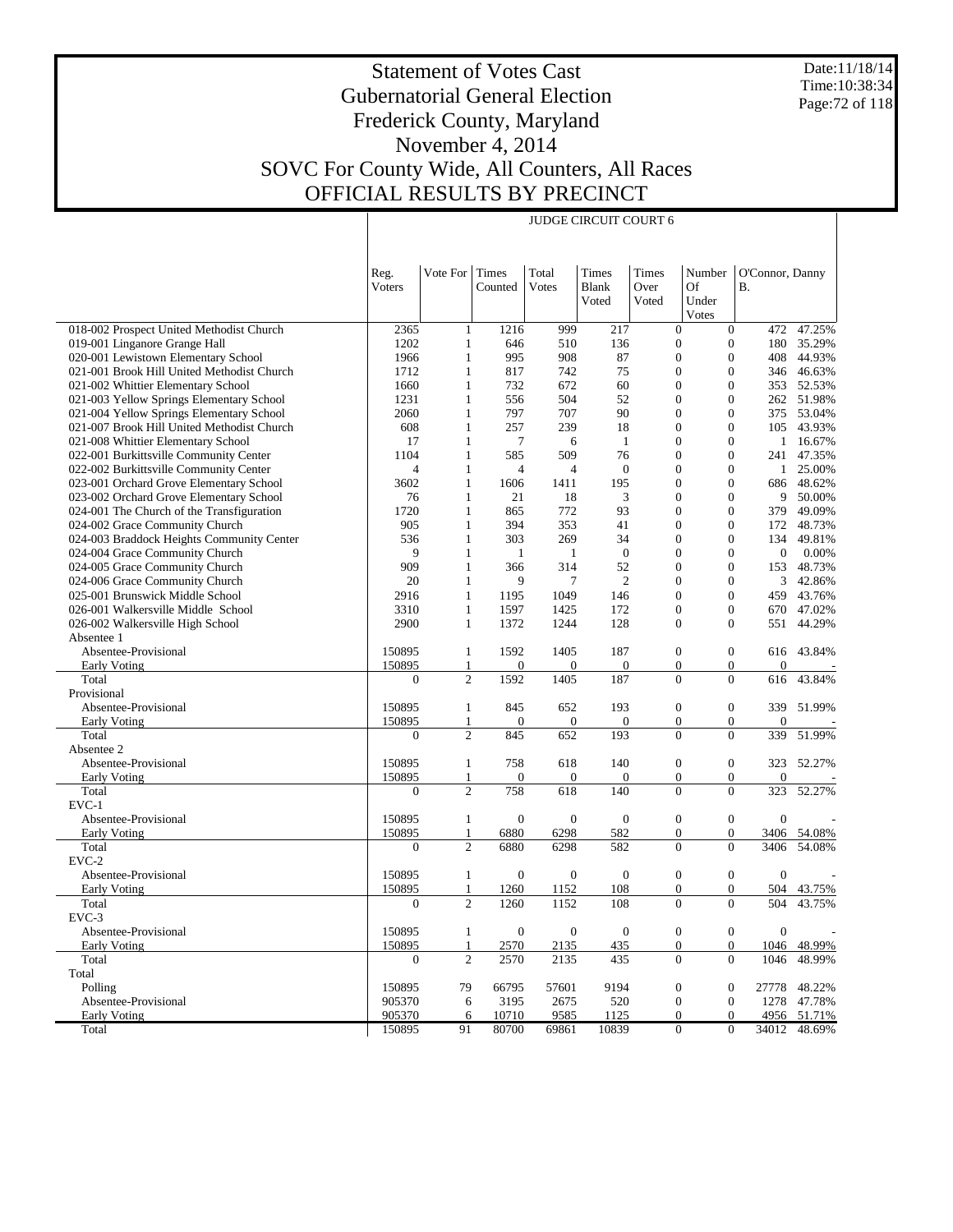Date:11/18/14 Time:10:38:34 Page:73 of 118

#### Statement of Votes Cast Gubernatorial General Election Frederick County, Maryland November 4, 2014 SOVC For County Wide, All Counters, All Races OFFICIAL RESULTS BY PRECINCT

JUDGE CIRCUIT COURT 6

|                                                                                   | Rolle, Scott     |                  | Write-In Votes        |                |
|-----------------------------------------------------------------------------------|------------------|------------------|-----------------------|----------------|
|                                                                                   |                  |                  |                       |                |
| Jurisdiction Wide                                                                 |                  |                  |                       |                |
| 001-001 Carroll Manor Elementary School<br>001-002 Tuscarora High School          | 891<br>397       | 51.62%<br>47.15% | 4<br>1                | 0.23%<br>0.12% |
| 002-001 Lincoln Elementary School                                                 |                  | 406 50.81%       | 6                     | 0.75%          |
| 002-002 Lincoln Elementary School                                                 |                  | 164 48.66%       | 1                     | 0.30%          |
| 002-003 Evangelical Lutheran Church                                               | 349              | 39.93%           | 4                     | 0.46%          |
| 002-004 Hillcrest Elementary School Multipurpose Rm                               | 317              | 46.69%           | 2                     | 0.29%          |
| 002-005 William R. Talley Recreation Center Armory - A                            | 207              | 34.79%           | 1                     | 0.17%          |
| 002-006 Ballenger Creek Middle School                                             | 485              | 51.43%           | 3                     | 0.32%          |
| 002-007 Thomas Johnson Middle School                                              | 501              | 49.75%           | 4                     | 0.40%          |
| 002-008 Waverley Elementary School                                                | 417              | 43.66%           | 2                     | 0.21%          |
| 002-009 William R. Talley Recreation Center Armory - B                            | 309              | 39.62%           | 2                     | 0.26%          |
| 002-010 Monocacy Middle School                                                    | 606              | 48.02%           | 3                     | 0.24%          |
| 002-011 North Frederick Elementary School                                         | 275              | 43.79%           | $\mathbf{1}$          | 0.16%          |
| 002-012 Hillcrest Elementary School Gym                                           |                  | 192 46.49%       | 3                     | 0.73%          |
| 002-013 Cornerstone Fellowship Church                                             |                  | 362 43.99%       | 4                     | 0.49%          |
| 002-014 Ballenger Creek Elementary School                                         |                  | 258 52.76%       | 0                     | 0.00%          |
| 002-015 Monocacy Elementary School                                                |                  | 552 46.43%       | 1                     | 0.08%          |
| 002-016 Crestwood Middle School                                                   |                  | 271 44.35%       | 1                     | 0.16%          |
| 002-017 Cornerstone Fellowship Church                                             |                  | 176 43.78%       | 1                     | 0.25%          |
| 002-018 Church of Jesus Christ of Latter Day Saints                               | 281              | 50.27%           | 4                     | 0.72%          |
| 003-001 Middletown Middle School                                                  |                  | 450 52.63%       | 1                     | 0.12%          |
| 003-002 Middletown Elementary School                                              |                  | 769 52.89%       | 0                     | 0.00%          |
| 003-003 Middletown Primary School                                                 |                  | 456 51.47%       | 2                     | 0.23%<br>0.00% |
| 004-001 Creagerstown Lutheran Parish Hall<br>005-001 Emmitsburg Elementary School | 201<br>729       | 59.12%<br>57.31% | $\boldsymbol{0}$<br>3 | 0.24%          |
| 006-001 Wolfsville Elementary School                                              | 477              | 66.90%           | 0                     | 0.00%          |
| 007-001 Urbana Elementary School                                                  |                  | 355 52.91%       | 1                     | 0.15%          |
| 007-002 Centerville Elementary School                                             | 451              | 38.78%           | 4                     | 0.34%          |
| 007-003 Urbana High School                                                        |                  | 443 52.12%       | 1                     | 0.12%          |
| 007-004 Urbana Regional Library                                                   |                  | 258 48.04%       | 1                     | 0.19%          |
| 007-005 St. Ignatius of Loyola Catholic Church                                    | 28               | 70.00%           | 0                     | 0.00%          |
| 007-006 St. Ignatius of Loyola Catholic Church                                    | 0                |                  | 0                     |                |
| 007-007 Urbana Regional Library                                                   | 57               | 57.58%           | 0                     | 0.00%          |
| 008-001 Liberty Elementary School                                                 |                  | 453 59.06%       | 0                     | 0.00%          |
| 009-001 New Market Middle School                                                  |                  | 600 51.90%       | 6                     | 0.52%          |
| 009-002 Green Valley Elementary School                                            |                  | 654 51.01%       | 2                     | 0.16%          |
| 009-003 Oakdale Middle School                                                     |                  | 119 61.66%       | 0                     | 0.00%          |
| 009-004 Kemptown Elementary School                                                |                  | 622 49.92%       | 4                     | 0.32%          |
| 009-005 Linganore High School                                                     |                  | 306 54.35%       | 0                     | 0.00%          |
| 009-006 Spring Ridge Elementary School Side A                                     |                  | 565 50.22%       | 1                     | 0.09%          |
| 009-007 Deer Crossing Elementary School                                           | 724              | 49.22%           | 2                     | 0.14%          |
| 009-008 Spring Ridge Elementary School Side B                                     | 224              | 49.89%           | 0                     | 0.00%          |
| 009-009 Oakdale Middle School                                                     | 176              | 53.99%           | 0                     | 0.00%          |
| 010-001 Sabillasville Elementary School<br>011-001 Woodsboro Elementary School    | 375<br>619       | 64.10%<br>61.11% | 0<br>1                | 0.00%<br>0.10% |
| 012-001 Faith Baptist Church                                                      | 469              | 54.03%           | 4                     | 0.46%          |
| 012-002 Faith Baptist Church                                                      | $\boldsymbol{0}$ | 0.00%            | 0                     | 0.00%          |
| 013-001 Mt. Pleasant Ruritan Club                                                 | 784              | 53.99%           | 5                     | 0.34%          |
| 013-002 Mt. Pleasant Ruritan Club                                                 | 31               | 46.27%           | 0                     | 0.00%          |
| 013-003 Mt. Pleasant Ruritan Club                                                 | 44               | 50.00%           | 0                     | 0.00%          |
| 014-001 Jefferson Ruritan Community Center                                        | 835              | 57.04%           | 5                     | 0.34%          |
| 014-002 Valley Elementary School                                                  | 114              | 54.81%           | 0                     | 0.00%          |
| 015-001 Thurmont Middle School                                                    | 541              | 55.77%           | 2                     | 0.21%          |
| 015-002 Thurmont Elementary School                                                | 727              | 64.56%           | 1                     | 0.09%          |
| 016-001 Myersville Elementary School                                              | 666              | 48.19%           | 4                     | 0.29%          |
| 017-001 Johnsville Methodist Hall                                                 | 401              | 59.32%           | 0                     | 0.00%          |
| 018-001 Twin Ridge Elementary School                                              | 876              | 52.55%           | 7                     | 0.42%          |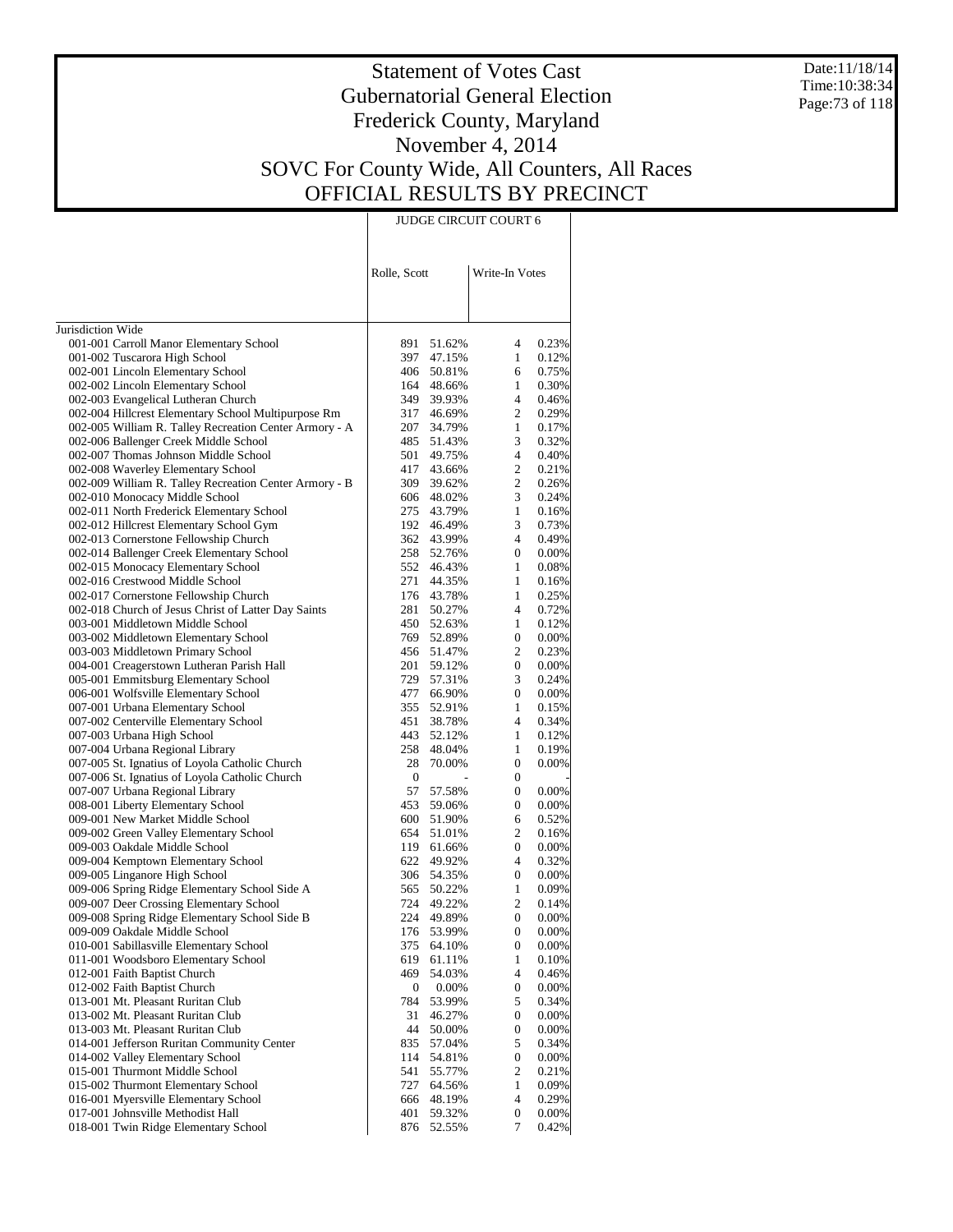Date:11/18/14 Time:10:38:34 Page:74 of 118

# Statement of Votes Cast Gubernatorial General Election Frederick County, Maryland November 4, 2014 SOVC For County Wide, All Counters, All Races OFFICIAL RESULTS BY PRECINCT

JUDGE CIRCUIT COURT 6

|                                            | Rolle, Scott |            | Write-In Votes   |       |
|--------------------------------------------|--------------|------------|------------------|-------|
|                                            |              |            |                  |       |
|                                            |              |            |                  |       |
| 018-002 Prospect United Methodist Church   | 524          | 52.45%     | 3                | 0.30% |
| 019-001 Linganore Grange Hall              | 329          | 64.51%     | $\mathbf{1}$     | 0.20% |
| 020-001 Lewistown Elementary School        | 499          | 54.96%     | $\mathbf{1}$     | 0.11% |
| 021-001 Brook Hill United Methodist Church | 396          | 53.37%     | $\boldsymbol{0}$ | 0.00% |
| 021-002 Whittier Elementary School         | 314          | 46.73%     | 5                | 0.74% |
| 021-003 Yellow Springs Elementary School   | 240          | 47.62%     | $\overline{2}$   | 0.40% |
| 021-004 Yellow Springs Elementary School   | 331          | 46.82%     | 1                | 0.14% |
| 021-007 Brook Hill United Methodist Church | 134          | 56.07%     | $\overline{0}$   | 0.00% |
| 021-008 Whittier Elementary School         | 5            | 83.33%     | $\boldsymbol{0}$ | 0.00% |
| 022-001 Burkittsville Community Center     | 267          | 52.46%     | 1                | 0.20% |
| 022-002 Burkittsville Community Center     | 3            | 75.00%     | $\Omega$         | 0.00% |
| 023-001 Orchard Grove Elementary School    | 719          | 50.96%     | 6                | 0.43% |
| 023-002 Orchard Grove Elementary School    | 9            | 50.00%     | $\overline{0}$   | 0.00% |
| 024-001 The Church of the Transfiguration  | 393          | 50.91%     | $\Omega$         | 0.00% |
| 024-002 Grace Community Church             | 181          | 51.27%     | $\overline{0}$   | 0.00% |
| 024-003 Braddock Heights Community Center  |              | 135 50.19% | $\boldsymbol{0}$ | 0.00% |
| 024-004 Grace Community Church             |              | 1 100.00%  | $\Omega$         | 0.00% |
| 024-005 Grace Community Church             | 160          | 50.96%     | $\mathbf{1}$     | 0.32% |
| 024-006 Grace Community Church             |              | 4 57.14%   | $\overline{0}$   | 0.00% |
| 025-001 Brunswick Middle School            | 587          | 55.96%     | 3                | 0.29% |
| 026-001 Walkersville Middle School         | 753          | 52.84%     | $\overline{c}$   | 0.14% |
| 026-002 Walkersville High School           | 689          | 55.39%     | 4                | 0.32% |
| Absentee 1                                 |              |            |                  |       |
| Absentee-Provisional                       | 787          | 56.01%     | $\overline{c}$   | 0.14% |
| Early Voting                               | $\mathbf{0}$ |            | 0                |       |
| Total                                      | 787          | 56.01%     | $\overline{c}$   | 0.14% |
| Provisional                                |              |            |                  |       |
| Absentee-Provisional                       | 306          | 46.93%     | 7                | 1.07% |
| Early Voting                               | $\mathbf{0}$ |            | $\boldsymbol{0}$ |       |
| Total                                      | 306          | 46.93%     | 7                | 1.07% |
| Absentee 2                                 |              |            |                  |       |
| Absentee-Provisional                       | 293          | 47.41%     | 2                | 0.32% |
| Early Voting                               | $\Omega$     |            | $\overline{0}$   |       |
| Total                                      | 293          | 47.41%     | $\overline{c}$   | 0.32% |
| $EVC-1$                                    |              |            |                  |       |
| Absentee-Provisional                       | $\mathbf{0}$ |            | $\boldsymbol{0}$ |       |
| Early Voting                               | 2882         | 45.76%     | 10               | 0.16% |
| Total                                      | 2882         | 45.76%     | 10               | 0.16% |
| $EVC-2$                                    |              |            |                  |       |
| Absentee-Provisional                       | $\mathbf{0}$ |            | $\mathbf{0}$     |       |
| Early Voting                               | 646          | 56.08%     | $\overline{c}$   | 0.17% |
| Total                                      | 646          | 56.08%     | $\overline{c}$   | 0.17% |
| $EVC-3$                                    |              |            |                  |       |
| Absentee-Provisional                       | $\Omega$     |            | $\overline{0}$   |       |
| Early Voting                               | 1082         | 50.68%     | 7                | 0.33% |
| Total                                      | 1082         | 50.68%     | 7                | 0.33% |
| Total                                      |              |            |                  |       |
| Polling                                    | 29688        | 51.54%     | 135              | 0.23% |
| Absentee-Provisional                       | 1386         | 51.81%     | 11               | 0.41% |
| <b>Early Voting</b>                        | 4610         | 48.10%     | 19               | 0.20% |
| Total                                      | 35684        | 51.08%     | 165              | 0.24% |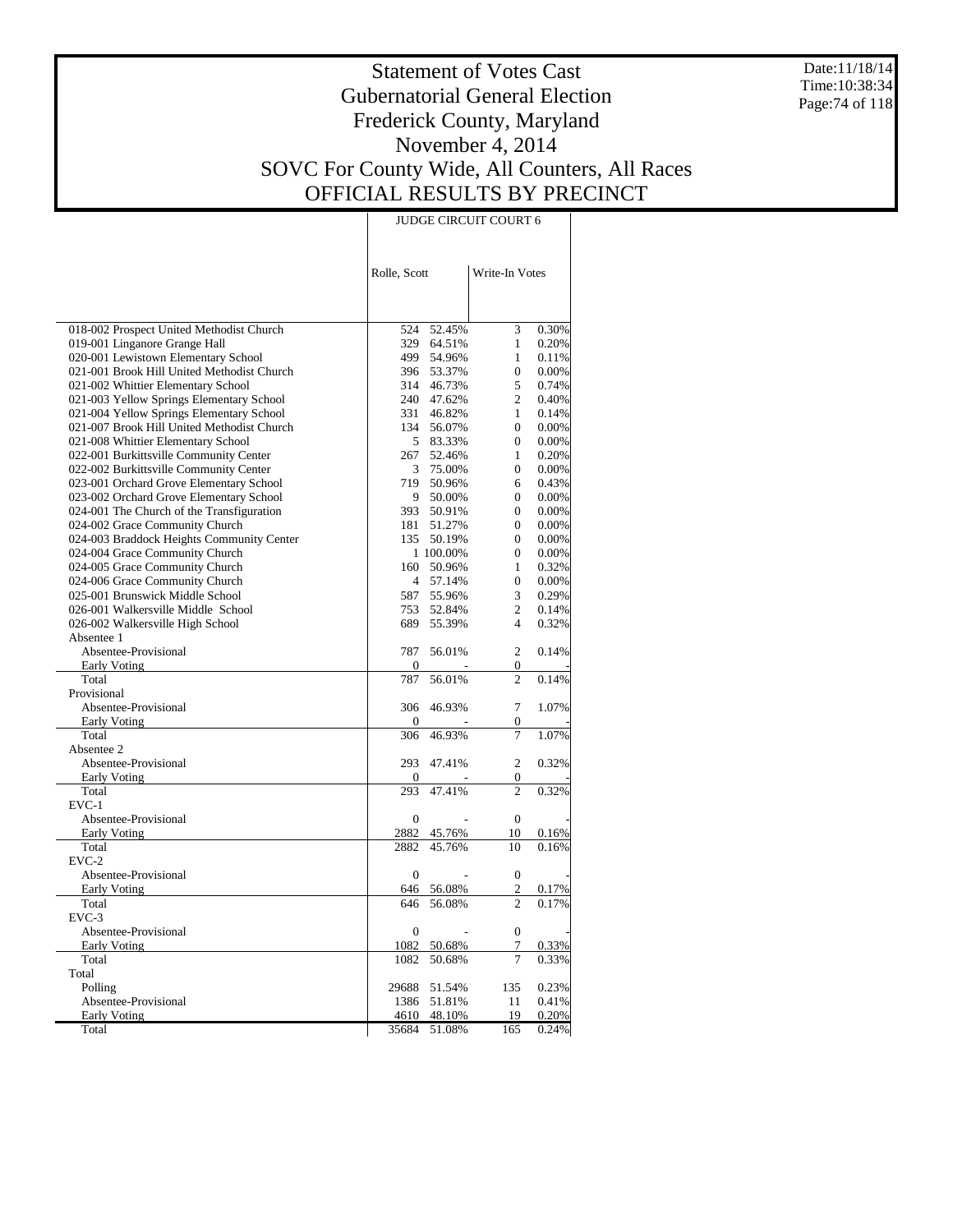Date:11/18/14 Time:10:38:34 Page:75 of 118

# Statement of Votes Cast Gubernatorial General Election Frederick County, Maryland November 4, 2014 SOVC For County Wide, All Counters, All Races OFFICIAL RESULTS BY PRECINCT

JUDGE SPEC APPEAL AT LG

| Vote For Times<br>YES Arthur,<br>Total<br>Times<br>Times<br>Number<br>Reg.<br>Of<br><b>V</b> oters<br>Counted<br>Votes<br><b>Blank</b><br>Over<br>Kevin F<br>Voted<br>Voted<br>Under<br>Votes<br>Jurisdiction Wide<br>$\boldsymbol{0}$<br>$\boldsymbol{0}$<br>001-001 Carroll Manor Elementary School<br>4354<br>$\mathbf{1}$<br>2064<br>408<br>1413 85.33%<br>1656<br>$\mathbf{1}$<br>$\mathbf{0}$<br>$\boldsymbol{0}$<br>001-002 Tuscarora High School<br>2543<br>966<br>819<br>147<br>696 84.98%<br>$\boldsymbol{0}$<br>002-001 Lincoln Elementary School<br>2847<br>$\mathbf{1}$<br>938<br>755<br>183<br>$\mathbf{0}$<br>639 84.64%<br>$\mathbf{0}$<br>002-002 Lincoln Elementary School<br>1033<br>$\mathbf{1}$<br>394<br>319<br>75<br>$\boldsymbol{0}$<br>280 87.77%<br>$\mathbf{1}$<br>$\mathbf{0}$<br>713 88.68%<br>002-003 Evangelical Lutheran Church<br>2923<br>1040<br>804<br>236<br>$\boldsymbol{0}$<br>$\mathbf{1}$<br>$\mathbf{0}$<br>002-004 Hillcrest Elementary School Multipurpose Rm<br>2422<br>792<br>674<br>118<br>$\boldsymbol{0}$<br>538 79.82%<br>$\mathbf{1}$<br>$\boldsymbol{0}$<br>451 88.61%<br>002-005 William R. Talley Recreation Center Armory - A<br>1356<br>657<br>509<br>148<br>$\boldsymbol{0}$<br>$\mathbf{1}$<br>204<br>$\mathbf{0}$<br>797 88.26%<br>002-006 Ballenger Creek Middle School<br>2582<br>1107<br>903<br>$\boldsymbol{0}$<br>$\mathbf{1}$<br>$\mathbf{0}$<br>002-007 Thomas Johnson Middle School<br>2885<br>1170<br>950<br>220<br>$\boldsymbol{0}$<br>823 86.63%<br>$\mathbf{1}$<br>$\mathbf{0}$<br>002-008 Waverley Elementary School<br>3212<br>1077<br>910<br>167<br>$\boldsymbol{0}$<br>761 83.63%<br>$\mathbf{1}$<br>$\boldsymbol{0}$<br>002-009 William R. Talley Recreation Center Armory - B<br>2139<br>896<br>685<br>211<br>$\boldsymbol{0}$<br>624<br>91.09%<br>$\mathbf{1}$<br>$\mathbf{0}$<br>002-010 Monocacy Middle School<br>3779<br>1424<br>1177<br>247<br>$\overline{0}$<br>1013 86.07%<br>$\mathbf{1}$<br>$\mathbf{0}$<br>002-011 North Frederick Elementary School<br>2271<br>713<br>587<br>126<br>$\mathbf{0}$<br>508 86.54%<br>$\mathbf{1}$<br>$\mathbf{0}$<br>002-012 Hillcrest Elementary School Gym<br>1216<br>461<br>382<br>79<br>$\mathbf{0}$<br>321 84.03%<br>$\mathbf{1}$<br>$\boldsymbol{0}$<br>002-013 Cornerstone Fellowship Church<br>2871<br>918<br>803<br>115<br>$\mathbf{0}$<br>667 83.06%<br>$\mathbf{1}$<br>$\mathbf{0}$<br>002-014 Ballenger Creek Elementary School<br>1290<br>568<br>470<br>98<br>$\boldsymbol{0}$<br>403 85.74%<br>002-015 Monocacy Elementary School<br>$\mathbf{1}$<br>$\mathbf{0}$<br>3492<br>1368<br>1124<br>$\mathbf{0}$<br>955 84.96%<br>244<br>002-016 Crestwood Middle School<br>$\mathbf{1}$<br>$\mathbf{0}$<br>685<br>599<br>$\mathbf{0}$<br>513 85.64%<br>1856<br>86<br>$\mathbf{1}$<br>$\mathbf{0}$<br>002-017 Cornerstone Fellowship Church<br>1829<br>480<br>406<br>74<br>$\mathbf{0}$<br>342 84.24%<br>$\mathbf{0}$<br>002-018 Church of Jesus Christ of Latter Day Saints<br>$\mathbf{1}$<br>542<br>118<br>$\boldsymbol{0}$<br>476 87.82%<br>1518<br>660<br>$\mathbf{1}$<br>$\mathbf{0}$<br>003-001 Middletown Middle School<br>1896<br>970<br>741<br>229<br>$\boldsymbol{0}$<br>643 86.77%<br>$\mathbf{1}$<br>$\mathbf{0}$<br>$\mathbf{0}$<br>3225<br>1289<br>342<br>1103 85.57%<br>003-002 Middletown Elementary School<br>1631<br>$\mathbf{1}$<br>$\boldsymbol{0}$<br>$\mathbf{0}$<br>716 88.29%<br>003-003 Middletown Primary School<br>2107<br>1014<br>811<br>203<br>$\mathbf{1}$<br>$\mathbf{0}$<br>004-001 Creagerstown Lutheran Parish Hall<br>759<br>392<br>296<br>$\boldsymbol{0}$<br>247 83.45%<br>96<br>$\mathbf{1}$<br>$\mathbf{0}$<br>005-001 Emmitsburg Elementary School<br>3113<br>1457<br>1173<br>284<br>$\mathbf{0}$<br>975 83.12%<br>$\mathbf{1}$<br>$\mathbf{0}$<br>006-001 Wolfsville Elementary School<br>1399<br>796<br>597<br>199<br>$\boldsymbol{0}$<br>510 85.43%<br>$\mathbf{1}$<br>178<br>$\boldsymbol{0}$<br>007-001 Urbana Elementary School<br>1776<br>809<br>631<br>$\boldsymbol{0}$<br>526 83.36%<br>$\mathbf{1}$<br>$\mathbf{0}$<br>007-002 Centerville Elementary School<br>3971<br>1512<br>1198<br>314<br>$\boldsymbol{0}$<br>980 81.80%<br>$\mathbf{1}$<br>782<br>$\boldsymbol{0}$<br>007-003 Urbana High School<br>2345<br>1064<br>282<br>$\mathbf{0}$<br>646 82.61%<br>$\mathbf{1}$<br>529<br>$\overline{0}$<br>007-004 Urbana Regional Library<br>1858<br>669<br>140<br>$\mathbf{0}$<br>446 84.31%<br>$\mathbf{0}$<br>007-005 St. Ignatius of Loyola Catholic Church<br>81<br>$\mathbf{1}$<br>32<br>14<br>$\boldsymbol{0}$<br>25<br>78.13%<br>46<br>007-006 St. Ignatius of Loyola Catholic Church<br>$\boldsymbol{2}$<br>$\boldsymbol{0}$<br>$\mathbf{0}$<br>$\mathbf{1}$<br>$\boldsymbol{0}$<br>$\boldsymbol{0}$<br>$\mathbf{0}$<br>$\mathbf{0}$<br>$\mathbf{1}$<br>27<br>$\mathbf{0}$<br>007-007 Urbana Regional Library<br>282<br>86<br>$\boldsymbol{0}$<br>78<br>90.70%<br>113<br>$\mathbf{1}$<br>$\mathbf{0}$<br>008-001 Liberty Elementary School<br>1706<br>881<br>702<br>179<br>$\boldsymbol{0}$<br>594 84.62%<br>$\mathbf{1}$<br>$\mathbf{0}$<br>009-001 New Market Middle School<br>2793<br>1395<br>1071<br>324<br>$\boldsymbol{0}$<br>893 83.38%<br>$\mathbf{1}$<br>$\mathbf{0}$<br>009-002 Green Valley Elementary School<br>3177<br>1567<br>1216<br>351<br>0<br>1019 83.80%<br>$\mathbf{1}$<br>$\boldsymbol{0}$<br>009-003 Oakdale Middle School<br>539<br>226<br>180<br>$\boldsymbol{0}$<br>149<br>82.78%<br>46<br>$\mathbf{1}$<br>327<br>$\boldsymbol{0}$<br>009-004 Kemptown Elementary School<br>3174<br>1526<br>1199<br>$\mathbf{0}$<br>1000 83.40%<br>$\mathbf{1}$<br>$\boldsymbol{0}$<br>009-005 Linganore High School<br>1352<br>679<br>555<br>124<br>$\boldsymbol{0}$<br>481 86.67%<br>009-006 Spring Ridge Elementary School Side A<br>$\mathbf{1}$<br>2896<br>1294<br>1068<br>226<br>$\overline{0}$<br>$\mathbf{0}$<br>925 86.61%<br>$\mathbf{1}$<br>$\mathbf{0}$<br>009-007 Deer Crossing Elementary School<br>3684<br>1746<br>1387<br>359<br>$\mathbf{0}$<br>1198 86.37%<br>009-008 Spring Ridge Elementary School Side B<br>$\mathbf{1}$<br>532<br>$\mathbf{0}$<br>1154<br>437<br>95<br>$\mathbf{0}$<br>366 83.75%<br>009-009 Oakdale Middle School<br>763<br>$\mathbf{1}$<br>385<br>308<br>77<br>$\boldsymbol{0}$<br>$\boldsymbol{0}$<br>279 90.58%<br>010-001 Sabillasville Elementary School<br>$\mathbf{1}$<br>$\boldsymbol{0}$<br>$\boldsymbol{0}$<br>1369<br>673<br>547<br>126<br>451 82.45%<br>011-001 Woodsboro Elementary School<br>2130<br>$\mathbf{1}$<br>1103<br>889<br>214<br>$\boldsymbol{0}$<br>$\boldsymbol{0}$<br>757 85.15%<br>012-001 Faith Baptist Church<br>2303<br>$\mathbf{1}$<br>1030<br>214<br>0<br>$\boldsymbol{0}$<br>672 82.35%<br>816<br>012-002 Faith Baptist Church<br>$\mathbf{1}$<br>$\mathbf{1}$<br>$\mathbf{1}$<br>$\boldsymbol{0}$<br>$\mathbf{0}$<br>$\boldsymbol{0}$<br>1 100.00%<br>1<br>013-001 Mt. Pleasant Ruritan Club<br>3627<br>$\mathbf{1}$<br>1732<br>1386<br>0<br>$\boldsymbol{0}$<br>1166 84.13%<br>346<br>013-002 Mt. Pleasant Ruritan Club<br>125<br>$\mathbf{1}$<br>73<br>$\mathbf{0}$<br>$\boldsymbol{0}$<br>54 90.00%<br>60<br>13<br>013-003 Mt. Pleasant Ruritan Club<br>241<br>$\mathbf{1}$<br>100<br>0<br>$\boldsymbol{0}$<br>72 83.72%<br>86<br>14<br>014-001 Jefferson Ruritan Community Center<br>2975<br>$\mathbf{1}$<br>318<br>$\mathbf{0}$<br>$\boldsymbol{0}$<br>1136 84.59%<br>1661<br>1343<br>014-002 Valley Elementary School<br>449<br>$\mathbf{1}$<br>231<br>197<br>0<br>$\boldsymbol{0}$<br>170 86.29%<br>34<br>015-001 Thurmont Middle School<br>2572<br>$\mathbf{1}$<br>1063<br>870<br>193<br>$\boldsymbol{0}$<br>$\boldsymbol{0}$<br>740 85.06%<br>015-002 Thurmont Elementary School<br>3003<br>$\mathbf{1}$<br>1233<br>0<br>$\boldsymbol{0}$<br>865 86.76%<br>997<br>236<br>016-001 Myersville Elementary School<br>3034<br>$\mathbf{1}$<br>1553<br>$\boldsymbol{0}$<br>$\boldsymbol{0}$<br>1038 83.37%<br>1245<br>308<br>017-001 Johnsville Methodist Hall<br>1394<br>773<br>$\boldsymbol{0}$<br>534 86.97%<br>$\mathbf{1}$<br>614<br>159<br>$\boldsymbol{0}$ |  |  |  |  |  |
|----------------------------------------------------------------------------------------------------------------------------------------------------------------------------------------------------------------------------------------------------------------------------------------------------------------------------------------------------------------------------------------------------------------------------------------------------------------------------------------------------------------------------------------------------------------------------------------------------------------------------------------------------------------------------------------------------------------------------------------------------------------------------------------------------------------------------------------------------------------------------------------------------------------------------------------------------------------------------------------------------------------------------------------------------------------------------------------------------------------------------------------------------------------------------------------------------------------------------------------------------------------------------------------------------------------------------------------------------------------------------------------------------------------------------------------------------------------------------------------------------------------------------------------------------------------------------------------------------------------------------------------------------------------------------------------------------------------------------------------------------------------------------------------------------------------------------------------------------------------------------------------------------------------------------------------------------------------------------------------------------------------------------------------------------------------------------------------------------------------------------------------------------------------------------------------------------------------------------------------------------------------------------------------------------------------------------------------------------------------------------------------------------------------------------------------------------------------------------------------------------------------------------------------------------------------------------------------------------------------------------------------------------------------------------------------------------------------------------------------------------------------------------------------------------------------------------------------------------------------------------------------------------------------------------------------------------------------------------------------------------------------------------------------------------------------------------------------------------------------------------------------------------------------------------------------------------------------------------------------------------------------------------------------------------------------------------------------------------------------------------------------------------------------------------------------------------------------------------------------------------------------------------------------------------------------------------------------------------------------------------------------------------------------------------------------------------------------------------------------------------------------------------------------------------------------------------------------------------------------------------------------------------------------------------------------------------------------------------------------------------------------------------------------------------------------------------------------------------------------------------------------------------------------------------------------------------------------------------------------------------------------------------------------------------------------------------------------------------------------------------------------------------------------------------------------------------------------------------------------------------------------------------------------------------------------------------------------------------------------------------------------------------------------------------------------------------------------------------------------------------------------------------------------------------------------------------------------------------------------------------------------------------------------------------------------------------------------------------------------------------------------------------------------------------------------------------------------------------------------------------------------------------------------------------------------------------------------------------------------------------------------------------------------------------------------------------------------------------------------------------------------------------------------------------------------------------------------------------------------------------------------------------------------------------------------------------------------------------------------------------------------------------------------------------------------------------------------------------------------------------------------------------------------------------------------------------------------------------------------------------------------------------------------------------------------------------------------------------------------------------------------------------------------------------------------------------------------------------------------------------------------------------------------------------------------------------------------------------------------------------------------------------------------------------------------------------------------------------------------------------------------------------------------------------------------------------------------------------------------------------------------------------------------------------------------------------------------------------------------------------------------------------------------------------------------------------------------------------------------------------------------------------------------------------------------------------------------------------------------------------------------------------------------------------------------------------------------------------------------------------------------------------------------------------------------------------------------------------------------------------------------------------------------------------------------------------------------------------------------------------------------------------------------------------------------------------------------------------------------------------------------------------------------------------------------------------------------------------------------------------------------------------------------------------------------------------------------------------------------------------------------------------------------------------------------------------------------------------------------------------------------------------------------------------------------------------------------------------------------------------------------------------------------------------------------------------------------------------------------------------------------------------------------------------------------------------------------------------------------------------------------------|--|--|--|--|--|
|                                                                                                                                                                                                                                                                                                                                                                                                                                                                                                                                                                                                                                                                                                                                                                                                                                                                                                                                                                                                                                                                                                                                                                                                                                                                                                                                                                                                                                                                                                                                                                                                                                                                                                                                                                                                                                                                                                                                                                                                                                                                                                                                                                                                                                                                                                                                                                                                                                                                                                                                                                                                                                                                                                                                                                                                                                                                                                                                                                                                                                                                                                                                                                                                                                                                                                                                                                                                                                                                                                                                                                                                                                                                                                                                                                                                                                                                                                                                                                                                                                                                                                                                                                                                                                                                                                                                                                                                                                                                                                                                                                                                                                                                                                                                                                                                                                                                                                                                                                                                                                                                                                                                                                                                                                                                                                                                                                                                                                                                                                                                                                                                                                                                                                                                                                                                                                                                                                                                                                                                                                                                                                                                                                                                                                                                                                                                                                                                                                                                                                                                                                                                                                                                                                                                                                                                                                                                                                                                                                                                                                                                                                                                                                                                                                                                                                                                                                                                                                                                                                                                                                                                                                                                                                                                                                                                                                                                                                                                                                                                                                                                                                                                              |  |  |  |  |  |
|                                                                                                                                                                                                                                                                                                                                                                                                                                                                                                                                                                                                                                                                                                                                                                                                                                                                                                                                                                                                                                                                                                                                                                                                                                                                                                                                                                                                                                                                                                                                                                                                                                                                                                                                                                                                                                                                                                                                                                                                                                                                                                                                                                                                                                                                                                                                                                                                                                                                                                                                                                                                                                                                                                                                                                                                                                                                                                                                                                                                                                                                                                                                                                                                                                                                                                                                                                                                                                                                                                                                                                                                                                                                                                                                                                                                                                                                                                                                                                                                                                                                                                                                                                                                                                                                                                                                                                                                                                                                                                                                                                                                                                                                                                                                                                                                                                                                                                                                                                                                                                                                                                                                                                                                                                                                                                                                                                                                                                                                                                                                                                                                                                                                                                                                                                                                                                                                                                                                                                                                                                                                                                                                                                                                                                                                                                                                                                                                                                                                                                                                                                                                                                                                                                                                                                                                                                                                                                                                                                                                                                                                                                                                                                                                                                                                                                                                                                                                                                                                                                                                                                                                                                                                                                                                                                                                                                                                                                                                                                                                                                                                                                                                              |  |  |  |  |  |
|                                                                                                                                                                                                                                                                                                                                                                                                                                                                                                                                                                                                                                                                                                                                                                                                                                                                                                                                                                                                                                                                                                                                                                                                                                                                                                                                                                                                                                                                                                                                                                                                                                                                                                                                                                                                                                                                                                                                                                                                                                                                                                                                                                                                                                                                                                                                                                                                                                                                                                                                                                                                                                                                                                                                                                                                                                                                                                                                                                                                                                                                                                                                                                                                                                                                                                                                                                                                                                                                                                                                                                                                                                                                                                                                                                                                                                                                                                                                                                                                                                                                                                                                                                                                                                                                                                                                                                                                                                                                                                                                                                                                                                                                                                                                                                                                                                                                                                                                                                                                                                                                                                                                                                                                                                                                                                                                                                                                                                                                                                                                                                                                                                                                                                                                                                                                                                                                                                                                                                                                                                                                                                                                                                                                                                                                                                                                                                                                                                                                                                                                                                                                                                                                                                                                                                                                                                                                                                                                                                                                                                                                                                                                                                                                                                                                                                                                                                                                                                                                                                                                                                                                                                                                                                                                                                                                                                                                                                                                                                                                                                                                                                                                              |  |  |  |  |  |
|                                                                                                                                                                                                                                                                                                                                                                                                                                                                                                                                                                                                                                                                                                                                                                                                                                                                                                                                                                                                                                                                                                                                                                                                                                                                                                                                                                                                                                                                                                                                                                                                                                                                                                                                                                                                                                                                                                                                                                                                                                                                                                                                                                                                                                                                                                                                                                                                                                                                                                                                                                                                                                                                                                                                                                                                                                                                                                                                                                                                                                                                                                                                                                                                                                                                                                                                                                                                                                                                                                                                                                                                                                                                                                                                                                                                                                                                                                                                                                                                                                                                                                                                                                                                                                                                                                                                                                                                                                                                                                                                                                                                                                                                                                                                                                                                                                                                                                                                                                                                                                                                                                                                                                                                                                                                                                                                                                                                                                                                                                                                                                                                                                                                                                                                                                                                                                                                                                                                                                                                                                                                                                                                                                                                                                                                                                                                                                                                                                                                                                                                                                                                                                                                                                                                                                                                                                                                                                                                                                                                                                                                                                                                                                                                                                                                                                                                                                                                                                                                                                                                                                                                                                                                                                                                                                                                                                                                                                                                                                                                                                                                                                                                              |  |  |  |  |  |
|                                                                                                                                                                                                                                                                                                                                                                                                                                                                                                                                                                                                                                                                                                                                                                                                                                                                                                                                                                                                                                                                                                                                                                                                                                                                                                                                                                                                                                                                                                                                                                                                                                                                                                                                                                                                                                                                                                                                                                                                                                                                                                                                                                                                                                                                                                                                                                                                                                                                                                                                                                                                                                                                                                                                                                                                                                                                                                                                                                                                                                                                                                                                                                                                                                                                                                                                                                                                                                                                                                                                                                                                                                                                                                                                                                                                                                                                                                                                                                                                                                                                                                                                                                                                                                                                                                                                                                                                                                                                                                                                                                                                                                                                                                                                                                                                                                                                                                                                                                                                                                                                                                                                                                                                                                                                                                                                                                                                                                                                                                                                                                                                                                                                                                                                                                                                                                                                                                                                                                                                                                                                                                                                                                                                                                                                                                                                                                                                                                                                                                                                                                                                                                                                                                                                                                                                                                                                                                                                                                                                                                                                                                                                                                                                                                                                                                                                                                                                                                                                                                                                                                                                                                                                                                                                                                                                                                                                                                                                                                                                                                                                                                                                              |  |  |  |  |  |
|                                                                                                                                                                                                                                                                                                                                                                                                                                                                                                                                                                                                                                                                                                                                                                                                                                                                                                                                                                                                                                                                                                                                                                                                                                                                                                                                                                                                                                                                                                                                                                                                                                                                                                                                                                                                                                                                                                                                                                                                                                                                                                                                                                                                                                                                                                                                                                                                                                                                                                                                                                                                                                                                                                                                                                                                                                                                                                                                                                                                                                                                                                                                                                                                                                                                                                                                                                                                                                                                                                                                                                                                                                                                                                                                                                                                                                                                                                                                                                                                                                                                                                                                                                                                                                                                                                                                                                                                                                                                                                                                                                                                                                                                                                                                                                                                                                                                                                                                                                                                                                                                                                                                                                                                                                                                                                                                                                                                                                                                                                                                                                                                                                                                                                                                                                                                                                                                                                                                                                                                                                                                                                                                                                                                                                                                                                                                                                                                                                                                                                                                                                                                                                                                                                                                                                                                                                                                                                                                                                                                                                                                                                                                                                                                                                                                                                                                                                                                                                                                                                                                                                                                                                                                                                                                                                                                                                                                                                                                                                                                                                                                                                                                              |  |  |  |  |  |
|                                                                                                                                                                                                                                                                                                                                                                                                                                                                                                                                                                                                                                                                                                                                                                                                                                                                                                                                                                                                                                                                                                                                                                                                                                                                                                                                                                                                                                                                                                                                                                                                                                                                                                                                                                                                                                                                                                                                                                                                                                                                                                                                                                                                                                                                                                                                                                                                                                                                                                                                                                                                                                                                                                                                                                                                                                                                                                                                                                                                                                                                                                                                                                                                                                                                                                                                                                                                                                                                                                                                                                                                                                                                                                                                                                                                                                                                                                                                                                                                                                                                                                                                                                                                                                                                                                                                                                                                                                                                                                                                                                                                                                                                                                                                                                                                                                                                                                                                                                                                                                                                                                                                                                                                                                                                                                                                                                                                                                                                                                                                                                                                                                                                                                                                                                                                                                                                                                                                                                                                                                                                                                                                                                                                                                                                                                                                                                                                                                                                                                                                                                                                                                                                                                                                                                                                                                                                                                                                                                                                                                                                                                                                                                                                                                                                                                                                                                                                                                                                                                                                                                                                                                                                                                                                                                                                                                                                                                                                                                                                                                                                                                                                              |  |  |  |  |  |
|                                                                                                                                                                                                                                                                                                                                                                                                                                                                                                                                                                                                                                                                                                                                                                                                                                                                                                                                                                                                                                                                                                                                                                                                                                                                                                                                                                                                                                                                                                                                                                                                                                                                                                                                                                                                                                                                                                                                                                                                                                                                                                                                                                                                                                                                                                                                                                                                                                                                                                                                                                                                                                                                                                                                                                                                                                                                                                                                                                                                                                                                                                                                                                                                                                                                                                                                                                                                                                                                                                                                                                                                                                                                                                                                                                                                                                                                                                                                                                                                                                                                                                                                                                                                                                                                                                                                                                                                                                                                                                                                                                                                                                                                                                                                                                                                                                                                                                                                                                                                                                                                                                                                                                                                                                                                                                                                                                                                                                                                                                                                                                                                                                                                                                                                                                                                                                                                                                                                                                                                                                                                                                                                                                                                                                                                                                                                                                                                                                                                                                                                                                                                                                                                                                                                                                                                                                                                                                                                                                                                                                                                                                                                                                                                                                                                                                                                                                                                                                                                                                                                                                                                                                                                                                                                                                                                                                                                                                                                                                                                                                                                                                                                              |  |  |  |  |  |
|                                                                                                                                                                                                                                                                                                                                                                                                                                                                                                                                                                                                                                                                                                                                                                                                                                                                                                                                                                                                                                                                                                                                                                                                                                                                                                                                                                                                                                                                                                                                                                                                                                                                                                                                                                                                                                                                                                                                                                                                                                                                                                                                                                                                                                                                                                                                                                                                                                                                                                                                                                                                                                                                                                                                                                                                                                                                                                                                                                                                                                                                                                                                                                                                                                                                                                                                                                                                                                                                                                                                                                                                                                                                                                                                                                                                                                                                                                                                                                                                                                                                                                                                                                                                                                                                                                                                                                                                                                                                                                                                                                                                                                                                                                                                                                                                                                                                                                                                                                                                                                                                                                                                                                                                                                                                                                                                                                                                                                                                                                                                                                                                                                                                                                                                                                                                                                                                                                                                                                                                                                                                                                                                                                                                                                                                                                                                                                                                                                                                                                                                                                                                                                                                                                                                                                                                                                                                                                                                                                                                                                                                                                                                                                                                                                                                                                                                                                                                                                                                                                                                                                                                                                                                                                                                                                                                                                                                                                                                                                                                                                                                                                                                              |  |  |  |  |  |
|                                                                                                                                                                                                                                                                                                                                                                                                                                                                                                                                                                                                                                                                                                                                                                                                                                                                                                                                                                                                                                                                                                                                                                                                                                                                                                                                                                                                                                                                                                                                                                                                                                                                                                                                                                                                                                                                                                                                                                                                                                                                                                                                                                                                                                                                                                                                                                                                                                                                                                                                                                                                                                                                                                                                                                                                                                                                                                                                                                                                                                                                                                                                                                                                                                                                                                                                                                                                                                                                                                                                                                                                                                                                                                                                                                                                                                                                                                                                                                                                                                                                                                                                                                                                                                                                                                                                                                                                                                                                                                                                                                                                                                                                                                                                                                                                                                                                                                                                                                                                                                                                                                                                                                                                                                                                                                                                                                                                                                                                                                                                                                                                                                                                                                                                                                                                                                                                                                                                                                                                                                                                                                                                                                                                                                                                                                                                                                                                                                                                                                                                                                                                                                                                                                                                                                                                                                                                                                                                                                                                                                                                                                                                                                                                                                                                                                                                                                                                                                                                                                                                                                                                                                                                                                                                                                                                                                                                                                                                                                                                                                                                                                                                              |  |  |  |  |  |
|                                                                                                                                                                                                                                                                                                                                                                                                                                                                                                                                                                                                                                                                                                                                                                                                                                                                                                                                                                                                                                                                                                                                                                                                                                                                                                                                                                                                                                                                                                                                                                                                                                                                                                                                                                                                                                                                                                                                                                                                                                                                                                                                                                                                                                                                                                                                                                                                                                                                                                                                                                                                                                                                                                                                                                                                                                                                                                                                                                                                                                                                                                                                                                                                                                                                                                                                                                                                                                                                                                                                                                                                                                                                                                                                                                                                                                                                                                                                                                                                                                                                                                                                                                                                                                                                                                                                                                                                                                                                                                                                                                                                                                                                                                                                                                                                                                                                                                                                                                                                                                                                                                                                                                                                                                                                                                                                                                                                                                                                                                                                                                                                                                                                                                                                                                                                                                                                                                                                                                                                                                                                                                                                                                                                                                                                                                                                                                                                                                                                                                                                                                                                                                                                                                                                                                                                                                                                                                                                                                                                                                                                                                                                                                                                                                                                                                                                                                                                                                                                                                                                                                                                                                                                                                                                                                                                                                                                                                                                                                                                                                                                                                                                              |  |  |  |  |  |
|                                                                                                                                                                                                                                                                                                                                                                                                                                                                                                                                                                                                                                                                                                                                                                                                                                                                                                                                                                                                                                                                                                                                                                                                                                                                                                                                                                                                                                                                                                                                                                                                                                                                                                                                                                                                                                                                                                                                                                                                                                                                                                                                                                                                                                                                                                                                                                                                                                                                                                                                                                                                                                                                                                                                                                                                                                                                                                                                                                                                                                                                                                                                                                                                                                                                                                                                                                                                                                                                                                                                                                                                                                                                                                                                                                                                                                                                                                                                                                                                                                                                                                                                                                                                                                                                                                                                                                                                                                                                                                                                                                                                                                                                                                                                                                                                                                                                                                                                                                                                                                                                                                                                                                                                                                                                                                                                                                                                                                                                                                                                                                                                                                                                                                                                                                                                                                                                                                                                                                                                                                                                                                                                                                                                                                                                                                                                                                                                                                                                                                                                                                                                                                                                                                                                                                                                                                                                                                                                                                                                                                                                                                                                                                                                                                                                                                                                                                                                                                                                                                                                                                                                                                                                                                                                                                                                                                                                                                                                                                                                                                                                                                                                              |  |  |  |  |  |
|                                                                                                                                                                                                                                                                                                                                                                                                                                                                                                                                                                                                                                                                                                                                                                                                                                                                                                                                                                                                                                                                                                                                                                                                                                                                                                                                                                                                                                                                                                                                                                                                                                                                                                                                                                                                                                                                                                                                                                                                                                                                                                                                                                                                                                                                                                                                                                                                                                                                                                                                                                                                                                                                                                                                                                                                                                                                                                                                                                                                                                                                                                                                                                                                                                                                                                                                                                                                                                                                                                                                                                                                                                                                                                                                                                                                                                                                                                                                                                                                                                                                                                                                                                                                                                                                                                                                                                                                                                                                                                                                                                                                                                                                                                                                                                                                                                                                                                                                                                                                                                                                                                                                                                                                                                                                                                                                                                                                                                                                                                                                                                                                                                                                                                                                                                                                                                                                                                                                                                                                                                                                                                                                                                                                                                                                                                                                                                                                                                                                                                                                                                                                                                                                                                                                                                                                                                                                                                                                                                                                                                                                                                                                                                                                                                                                                                                                                                                                                                                                                                                                                                                                                                                                                                                                                                                                                                                                                                                                                                                                                                                                                                                                              |  |  |  |  |  |
|                                                                                                                                                                                                                                                                                                                                                                                                                                                                                                                                                                                                                                                                                                                                                                                                                                                                                                                                                                                                                                                                                                                                                                                                                                                                                                                                                                                                                                                                                                                                                                                                                                                                                                                                                                                                                                                                                                                                                                                                                                                                                                                                                                                                                                                                                                                                                                                                                                                                                                                                                                                                                                                                                                                                                                                                                                                                                                                                                                                                                                                                                                                                                                                                                                                                                                                                                                                                                                                                                                                                                                                                                                                                                                                                                                                                                                                                                                                                                                                                                                                                                                                                                                                                                                                                                                                                                                                                                                                                                                                                                                                                                                                                                                                                                                                                                                                                                                                                                                                                                                                                                                                                                                                                                                                                                                                                                                                                                                                                                                                                                                                                                                                                                                                                                                                                                                                                                                                                                                                                                                                                                                                                                                                                                                                                                                                                                                                                                                                                                                                                                                                                                                                                                                                                                                                                                                                                                                                                                                                                                                                                                                                                                                                                                                                                                                                                                                                                                                                                                                                                                                                                                                                                                                                                                                                                                                                                                                                                                                                                                                                                                                                                              |  |  |  |  |  |
|                                                                                                                                                                                                                                                                                                                                                                                                                                                                                                                                                                                                                                                                                                                                                                                                                                                                                                                                                                                                                                                                                                                                                                                                                                                                                                                                                                                                                                                                                                                                                                                                                                                                                                                                                                                                                                                                                                                                                                                                                                                                                                                                                                                                                                                                                                                                                                                                                                                                                                                                                                                                                                                                                                                                                                                                                                                                                                                                                                                                                                                                                                                                                                                                                                                                                                                                                                                                                                                                                                                                                                                                                                                                                                                                                                                                                                                                                                                                                                                                                                                                                                                                                                                                                                                                                                                                                                                                                                                                                                                                                                                                                                                                                                                                                                                                                                                                                                                                                                                                                                                                                                                                                                                                                                                                                                                                                                                                                                                                                                                                                                                                                                                                                                                                                                                                                                                                                                                                                                                                                                                                                                                                                                                                                                                                                                                                                                                                                                                                                                                                                                                                                                                                                                                                                                                                                                                                                                                                                                                                                                                                                                                                                                                                                                                                                                                                                                                                                                                                                                                                                                                                                                                                                                                                                                                                                                                                                                                                                                                                                                                                                                                                              |  |  |  |  |  |
|                                                                                                                                                                                                                                                                                                                                                                                                                                                                                                                                                                                                                                                                                                                                                                                                                                                                                                                                                                                                                                                                                                                                                                                                                                                                                                                                                                                                                                                                                                                                                                                                                                                                                                                                                                                                                                                                                                                                                                                                                                                                                                                                                                                                                                                                                                                                                                                                                                                                                                                                                                                                                                                                                                                                                                                                                                                                                                                                                                                                                                                                                                                                                                                                                                                                                                                                                                                                                                                                                                                                                                                                                                                                                                                                                                                                                                                                                                                                                                                                                                                                                                                                                                                                                                                                                                                                                                                                                                                                                                                                                                                                                                                                                                                                                                                                                                                                                                                                                                                                                                                                                                                                                                                                                                                                                                                                                                                                                                                                                                                                                                                                                                                                                                                                                                                                                                                                                                                                                                                                                                                                                                                                                                                                                                                                                                                                                                                                                                                                                                                                                                                                                                                                                                                                                                                                                                                                                                                                                                                                                                                                                                                                                                                                                                                                                                                                                                                                                                                                                                                                                                                                                                                                                                                                                                                                                                                                                                                                                                                                                                                                                                                                              |  |  |  |  |  |
|                                                                                                                                                                                                                                                                                                                                                                                                                                                                                                                                                                                                                                                                                                                                                                                                                                                                                                                                                                                                                                                                                                                                                                                                                                                                                                                                                                                                                                                                                                                                                                                                                                                                                                                                                                                                                                                                                                                                                                                                                                                                                                                                                                                                                                                                                                                                                                                                                                                                                                                                                                                                                                                                                                                                                                                                                                                                                                                                                                                                                                                                                                                                                                                                                                                                                                                                                                                                                                                                                                                                                                                                                                                                                                                                                                                                                                                                                                                                                                                                                                                                                                                                                                                                                                                                                                                                                                                                                                                                                                                                                                                                                                                                                                                                                                                                                                                                                                                                                                                                                                                                                                                                                                                                                                                                                                                                                                                                                                                                                                                                                                                                                                                                                                                                                                                                                                                                                                                                                                                                                                                                                                                                                                                                                                                                                                                                                                                                                                                                                                                                                                                                                                                                                                                                                                                                                                                                                                                                                                                                                                                                                                                                                                                                                                                                                                                                                                                                                                                                                                                                                                                                                                                                                                                                                                                                                                                                                                                                                                                                                                                                                                                                              |  |  |  |  |  |
|                                                                                                                                                                                                                                                                                                                                                                                                                                                                                                                                                                                                                                                                                                                                                                                                                                                                                                                                                                                                                                                                                                                                                                                                                                                                                                                                                                                                                                                                                                                                                                                                                                                                                                                                                                                                                                                                                                                                                                                                                                                                                                                                                                                                                                                                                                                                                                                                                                                                                                                                                                                                                                                                                                                                                                                                                                                                                                                                                                                                                                                                                                                                                                                                                                                                                                                                                                                                                                                                                                                                                                                                                                                                                                                                                                                                                                                                                                                                                                                                                                                                                                                                                                                                                                                                                                                                                                                                                                                                                                                                                                                                                                                                                                                                                                                                                                                                                                                                                                                                                                                                                                                                                                                                                                                                                                                                                                                                                                                                                                                                                                                                                                                                                                                                                                                                                                                                                                                                                                                                                                                                                                                                                                                                                                                                                                                                                                                                                                                                                                                                                                                                                                                                                                                                                                                                                                                                                                                                                                                                                                                                                                                                                                                                                                                                                                                                                                                                                                                                                                                                                                                                                                                                                                                                                                                                                                                                                                                                                                                                                                                                                                                                              |  |  |  |  |  |
|                                                                                                                                                                                                                                                                                                                                                                                                                                                                                                                                                                                                                                                                                                                                                                                                                                                                                                                                                                                                                                                                                                                                                                                                                                                                                                                                                                                                                                                                                                                                                                                                                                                                                                                                                                                                                                                                                                                                                                                                                                                                                                                                                                                                                                                                                                                                                                                                                                                                                                                                                                                                                                                                                                                                                                                                                                                                                                                                                                                                                                                                                                                                                                                                                                                                                                                                                                                                                                                                                                                                                                                                                                                                                                                                                                                                                                                                                                                                                                                                                                                                                                                                                                                                                                                                                                                                                                                                                                                                                                                                                                                                                                                                                                                                                                                                                                                                                                                                                                                                                                                                                                                                                                                                                                                                                                                                                                                                                                                                                                                                                                                                                                                                                                                                                                                                                                                                                                                                                                                                                                                                                                                                                                                                                                                                                                                                                                                                                                                                                                                                                                                                                                                                                                                                                                                                                                                                                                                                                                                                                                                                                                                                                                                                                                                                                                                                                                                                                                                                                                                                                                                                                                                                                                                                                                                                                                                                                                                                                                                                                                                                                                                                              |  |  |  |  |  |
|                                                                                                                                                                                                                                                                                                                                                                                                                                                                                                                                                                                                                                                                                                                                                                                                                                                                                                                                                                                                                                                                                                                                                                                                                                                                                                                                                                                                                                                                                                                                                                                                                                                                                                                                                                                                                                                                                                                                                                                                                                                                                                                                                                                                                                                                                                                                                                                                                                                                                                                                                                                                                                                                                                                                                                                                                                                                                                                                                                                                                                                                                                                                                                                                                                                                                                                                                                                                                                                                                                                                                                                                                                                                                                                                                                                                                                                                                                                                                                                                                                                                                                                                                                                                                                                                                                                                                                                                                                                                                                                                                                                                                                                                                                                                                                                                                                                                                                                                                                                                                                                                                                                                                                                                                                                                                                                                                                                                                                                                                                                                                                                                                                                                                                                                                                                                                                                                                                                                                                                                                                                                                                                                                                                                                                                                                                                                                                                                                                                                                                                                                                                                                                                                                                                                                                                                                                                                                                                                                                                                                                                                                                                                                                                                                                                                                                                                                                                                                                                                                                                                                                                                                                                                                                                                                                                                                                                                                                                                                                                                                                                                                                                                              |  |  |  |  |  |
|                                                                                                                                                                                                                                                                                                                                                                                                                                                                                                                                                                                                                                                                                                                                                                                                                                                                                                                                                                                                                                                                                                                                                                                                                                                                                                                                                                                                                                                                                                                                                                                                                                                                                                                                                                                                                                                                                                                                                                                                                                                                                                                                                                                                                                                                                                                                                                                                                                                                                                                                                                                                                                                                                                                                                                                                                                                                                                                                                                                                                                                                                                                                                                                                                                                                                                                                                                                                                                                                                                                                                                                                                                                                                                                                                                                                                                                                                                                                                                                                                                                                                                                                                                                                                                                                                                                                                                                                                                                                                                                                                                                                                                                                                                                                                                                                                                                                                                                                                                                                                                                                                                                                                                                                                                                                                                                                                                                                                                                                                                                                                                                                                                                                                                                                                                                                                                                                                                                                                                                                                                                                                                                                                                                                                                                                                                                                                                                                                                                                                                                                                                                                                                                                                                                                                                                                                                                                                                                                                                                                                                                                                                                                                                                                                                                                                                                                                                                                                                                                                                                                                                                                                                                                                                                                                                                                                                                                                                                                                                                                                                                                                                                                              |  |  |  |  |  |
|                                                                                                                                                                                                                                                                                                                                                                                                                                                                                                                                                                                                                                                                                                                                                                                                                                                                                                                                                                                                                                                                                                                                                                                                                                                                                                                                                                                                                                                                                                                                                                                                                                                                                                                                                                                                                                                                                                                                                                                                                                                                                                                                                                                                                                                                                                                                                                                                                                                                                                                                                                                                                                                                                                                                                                                                                                                                                                                                                                                                                                                                                                                                                                                                                                                                                                                                                                                                                                                                                                                                                                                                                                                                                                                                                                                                                                                                                                                                                                                                                                                                                                                                                                                                                                                                                                                                                                                                                                                                                                                                                                                                                                                                                                                                                                                                                                                                                                                                                                                                                                                                                                                                                                                                                                                                                                                                                                                                                                                                                                                                                                                                                                                                                                                                                                                                                                                                                                                                                                                                                                                                                                                                                                                                                                                                                                                                                                                                                                                                                                                                                                                                                                                                                                                                                                                                                                                                                                                                                                                                                                                                                                                                                                                                                                                                                                                                                                                                                                                                                                                                                                                                                                                                                                                                                                                                                                                                                                                                                                                                                                                                                                                                              |  |  |  |  |  |
|                                                                                                                                                                                                                                                                                                                                                                                                                                                                                                                                                                                                                                                                                                                                                                                                                                                                                                                                                                                                                                                                                                                                                                                                                                                                                                                                                                                                                                                                                                                                                                                                                                                                                                                                                                                                                                                                                                                                                                                                                                                                                                                                                                                                                                                                                                                                                                                                                                                                                                                                                                                                                                                                                                                                                                                                                                                                                                                                                                                                                                                                                                                                                                                                                                                                                                                                                                                                                                                                                                                                                                                                                                                                                                                                                                                                                                                                                                                                                                                                                                                                                                                                                                                                                                                                                                                                                                                                                                                                                                                                                                                                                                                                                                                                                                                                                                                                                                                                                                                                                                                                                                                                                                                                                                                                                                                                                                                                                                                                                                                                                                                                                                                                                                                                                                                                                                                                                                                                                                                                                                                                                                                                                                                                                                                                                                                                                                                                                                                                                                                                                                                                                                                                                                                                                                                                                                                                                                                                                                                                                                                                                                                                                                                                                                                                                                                                                                                                                                                                                                                                                                                                                                                                                                                                                                                                                                                                                                                                                                                                                                                                                                                                              |  |  |  |  |  |
|                                                                                                                                                                                                                                                                                                                                                                                                                                                                                                                                                                                                                                                                                                                                                                                                                                                                                                                                                                                                                                                                                                                                                                                                                                                                                                                                                                                                                                                                                                                                                                                                                                                                                                                                                                                                                                                                                                                                                                                                                                                                                                                                                                                                                                                                                                                                                                                                                                                                                                                                                                                                                                                                                                                                                                                                                                                                                                                                                                                                                                                                                                                                                                                                                                                                                                                                                                                                                                                                                                                                                                                                                                                                                                                                                                                                                                                                                                                                                                                                                                                                                                                                                                                                                                                                                                                                                                                                                                                                                                                                                                                                                                                                                                                                                                                                                                                                                                                                                                                                                                                                                                                                                                                                                                                                                                                                                                                                                                                                                                                                                                                                                                                                                                                                                                                                                                                                                                                                                                                                                                                                                                                                                                                                                                                                                                                                                                                                                                                                                                                                                                                                                                                                                                                                                                                                                                                                                                                                                                                                                                                                                                                                                                                                                                                                                                                                                                                                                                                                                                                                                                                                                                                                                                                                                                                                                                                                                                                                                                                                                                                                                                                                              |  |  |  |  |  |
|                                                                                                                                                                                                                                                                                                                                                                                                                                                                                                                                                                                                                                                                                                                                                                                                                                                                                                                                                                                                                                                                                                                                                                                                                                                                                                                                                                                                                                                                                                                                                                                                                                                                                                                                                                                                                                                                                                                                                                                                                                                                                                                                                                                                                                                                                                                                                                                                                                                                                                                                                                                                                                                                                                                                                                                                                                                                                                                                                                                                                                                                                                                                                                                                                                                                                                                                                                                                                                                                                                                                                                                                                                                                                                                                                                                                                                                                                                                                                                                                                                                                                                                                                                                                                                                                                                                                                                                                                                                                                                                                                                                                                                                                                                                                                                                                                                                                                                                                                                                                                                                                                                                                                                                                                                                                                                                                                                                                                                                                                                                                                                                                                                                                                                                                                                                                                                                                                                                                                                                                                                                                                                                                                                                                                                                                                                                                                                                                                                                                                                                                                                                                                                                                                                                                                                                                                                                                                                                                                                                                                                                                                                                                                                                                                                                                                                                                                                                                                                                                                                                                                                                                                                                                                                                                                                                                                                                                                                                                                                                                                                                                                                                                              |  |  |  |  |  |
|                                                                                                                                                                                                                                                                                                                                                                                                                                                                                                                                                                                                                                                                                                                                                                                                                                                                                                                                                                                                                                                                                                                                                                                                                                                                                                                                                                                                                                                                                                                                                                                                                                                                                                                                                                                                                                                                                                                                                                                                                                                                                                                                                                                                                                                                                                                                                                                                                                                                                                                                                                                                                                                                                                                                                                                                                                                                                                                                                                                                                                                                                                                                                                                                                                                                                                                                                                                                                                                                                                                                                                                                                                                                                                                                                                                                                                                                                                                                                                                                                                                                                                                                                                                                                                                                                                                                                                                                                                                                                                                                                                                                                                                                                                                                                                                                                                                                                                                                                                                                                                                                                                                                                                                                                                                                                                                                                                                                                                                                                                                                                                                                                                                                                                                                                                                                                                                                                                                                                                                                                                                                                                                                                                                                                                                                                                                                                                                                                                                                                                                                                                                                                                                                                                                                                                                                                                                                                                                                                                                                                                                                                                                                                                                                                                                                                                                                                                                                                                                                                                                                                                                                                                                                                                                                                                                                                                                                                                                                                                                                                                                                                                                                              |  |  |  |  |  |
|                                                                                                                                                                                                                                                                                                                                                                                                                                                                                                                                                                                                                                                                                                                                                                                                                                                                                                                                                                                                                                                                                                                                                                                                                                                                                                                                                                                                                                                                                                                                                                                                                                                                                                                                                                                                                                                                                                                                                                                                                                                                                                                                                                                                                                                                                                                                                                                                                                                                                                                                                                                                                                                                                                                                                                                                                                                                                                                                                                                                                                                                                                                                                                                                                                                                                                                                                                                                                                                                                                                                                                                                                                                                                                                                                                                                                                                                                                                                                                                                                                                                                                                                                                                                                                                                                                                                                                                                                                                                                                                                                                                                                                                                                                                                                                                                                                                                                                                                                                                                                                                                                                                                                                                                                                                                                                                                                                                                                                                                                                                                                                                                                                                                                                                                                                                                                                                                                                                                                                                                                                                                                                                                                                                                                                                                                                                                                                                                                                                                                                                                                                                                                                                                                                                                                                                                                                                                                                                                                                                                                                                                                                                                                                                                                                                                                                                                                                                                                                                                                                                                                                                                                                                                                                                                                                                                                                                                                                                                                                                                                                                                                                                                              |  |  |  |  |  |
|                                                                                                                                                                                                                                                                                                                                                                                                                                                                                                                                                                                                                                                                                                                                                                                                                                                                                                                                                                                                                                                                                                                                                                                                                                                                                                                                                                                                                                                                                                                                                                                                                                                                                                                                                                                                                                                                                                                                                                                                                                                                                                                                                                                                                                                                                                                                                                                                                                                                                                                                                                                                                                                                                                                                                                                                                                                                                                                                                                                                                                                                                                                                                                                                                                                                                                                                                                                                                                                                                                                                                                                                                                                                                                                                                                                                                                                                                                                                                                                                                                                                                                                                                                                                                                                                                                                                                                                                                                                                                                                                                                                                                                                                                                                                                                                                                                                                                                                                                                                                                                                                                                                                                                                                                                                                                                                                                                                                                                                                                                                                                                                                                                                                                                                                                                                                                                                                                                                                                                                                                                                                                                                                                                                                                                                                                                                                                                                                                                                                                                                                                                                                                                                                                                                                                                                                                                                                                                                                                                                                                                                                                                                                                                                                                                                                                                                                                                                                                                                                                                                                                                                                                                                                                                                                                                                                                                                                                                                                                                                                                                                                                                                                              |  |  |  |  |  |
|                                                                                                                                                                                                                                                                                                                                                                                                                                                                                                                                                                                                                                                                                                                                                                                                                                                                                                                                                                                                                                                                                                                                                                                                                                                                                                                                                                                                                                                                                                                                                                                                                                                                                                                                                                                                                                                                                                                                                                                                                                                                                                                                                                                                                                                                                                                                                                                                                                                                                                                                                                                                                                                                                                                                                                                                                                                                                                                                                                                                                                                                                                                                                                                                                                                                                                                                                                                                                                                                                                                                                                                                                                                                                                                                                                                                                                                                                                                                                                                                                                                                                                                                                                                                                                                                                                                                                                                                                                                                                                                                                                                                                                                                                                                                                                                                                                                                                                                                                                                                                                                                                                                                                                                                                                                                                                                                                                                                                                                                                                                                                                                                                                                                                                                                                                                                                                                                                                                                                                                                                                                                                                                                                                                                                                                                                                                                                                                                                                                                                                                                                                                                                                                                                                                                                                                                                                                                                                                                                                                                                                                                                                                                                                                                                                                                                                                                                                                                                                                                                                                                                                                                                                                                                                                                                                                                                                                                                                                                                                                                                                                                                                                                              |  |  |  |  |  |
|                                                                                                                                                                                                                                                                                                                                                                                                                                                                                                                                                                                                                                                                                                                                                                                                                                                                                                                                                                                                                                                                                                                                                                                                                                                                                                                                                                                                                                                                                                                                                                                                                                                                                                                                                                                                                                                                                                                                                                                                                                                                                                                                                                                                                                                                                                                                                                                                                                                                                                                                                                                                                                                                                                                                                                                                                                                                                                                                                                                                                                                                                                                                                                                                                                                                                                                                                                                                                                                                                                                                                                                                                                                                                                                                                                                                                                                                                                                                                                                                                                                                                                                                                                                                                                                                                                                                                                                                                                                                                                                                                                                                                                                                                                                                                                                                                                                                                                                                                                                                                                                                                                                                                                                                                                                                                                                                                                                                                                                                                                                                                                                                                                                                                                                                                                                                                                                                                                                                                                                                                                                                                                                                                                                                                                                                                                                                                                                                                                                                                                                                                                                                                                                                                                                                                                                                                                                                                                                                                                                                                                                                                                                                                                                                                                                                                                                                                                                                                                                                                                                                                                                                                                                                                                                                                                                                                                                                                                                                                                                                                                                                                                                                              |  |  |  |  |  |
|                                                                                                                                                                                                                                                                                                                                                                                                                                                                                                                                                                                                                                                                                                                                                                                                                                                                                                                                                                                                                                                                                                                                                                                                                                                                                                                                                                                                                                                                                                                                                                                                                                                                                                                                                                                                                                                                                                                                                                                                                                                                                                                                                                                                                                                                                                                                                                                                                                                                                                                                                                                                                                                                                                                                                                                                                                                                                                                                                                                                                                                                                                                                                                                                                                                                                                                                                                                                                                                                                                                                                                                                                                                                                                                                                                                                                                                                                                                                                                                                                                                                                                                                                                                                                                                                                                                                                                                                                                                                                                                                                                                                                                                                                                                                                                                                                                                                                                                                                                                                                                                                                                                                                                                                                                                                                                                                                                                                                                                                                                                                                                                                                                                                                                                                                                                                                                                                                                                                                                                                                                                                                                                                                                                                                                                                                                                                                                                                                                                                                                                                                                                                                                                                                                                                                                                                                                                                                                                                                                                                                                                                                                                                                                                                                                                                                                                                                                                                                                                                                                                                                                                                                                                                                                                                                                                                                                                                                                                                                                                                                                                                                                                                              |  |  |  |  |  |
|                                                                                                                                                                                                                                                                                                                                                                                                                                                                                                                                                                                                                                                                                                                                                                                                                                                                                                                                                                                                                                                                                                                                                                                                                                                                                                                                                                                                                                                                                                                                                                                                                                                                                                                                                                                                                                                                                                                                                                                                                                                                                                                                                                                                                                                                                                                                                                                                                                                                                                                                                                                                                                                                                                                                                                                                                                                                                                                                                                                                                                                                                                                                                                                                                                                                                                                                                                                                                                                                                                                                                                                                                                                                                                                                                                                                                                                                                                                                                                                                                                                                                                                                                                                                                                                                                                                                                                                                                                                                                                                                                                                                                                                                                                                                                                                                                                                                                                                                                                                                                                                                                                                                                                                                                                                                                                                                                                                                                                                                                                                                                                                                                                                                                                                                                                                                                                                                                                                                                                                                                                                                                                                                                                                                                                                                                                                                                                                                                                                                                                                                                                                                                                                                                                                                                                                                                                                                                                                                                                                                                                                                                                                                                                                                                                                                                                                                                                                                                                                                                                                                                                                                                                                                                                                                                                                                                                                                                                                                                                                                                                                                                                                                              |  |  |  |  |  |
|                                                                                                                                                                                                                                                                                                                                                                                                                                                                                                                                                                                                                                                                                                                                                                                                                                                                                                                                                                                                                                                                                                                                                                                                                                                                                                                                                                                                                                                                                                                                                                                                                                                                                                                                                                                                                                                                                                                                                                                                                                                                                                                                                                                                                                                                                                                                                                                                                                                                                                                                                                                                                                                                                                                                                                                                                                                                                                                                                                                                                                                                                                                                                                                                                                                                                                                                                                                                                                                                                                                                                                                                                                                                                                                                                                                                                                                                                                                                                                                                                                                                                                                                                                                                                                                                                                                                                                                                                                                                                                                                                                                                                                                                                                                                                                                                                                                                                                                                                                                                                                                                                                                                                                                                                                                                                                                                                                                                                                                                                                                                                                                                                                                                                                                                                                                                                                                                                                                                                                                                                                                                                                                                                                                                                                                                                                                                                                                                                                                                                                                                                                                                                                                                                                                                                                                                                                                                                                                                                                                                                                                                                                                                                                                                                                                                                                                                                                                                                                                                                                                                                                                                                                                                                                                                                                                                                                                                                                                                                                                                                                                                                                                                              |  |  |  |  |  |
|                                                                                                                                                                                                                                                                                                                                                                                                                                                                                                                                                                                                                                                                                                                                                                                                                                                                                                                                                                                                                                                                                                                                                                                                                                                                                                                                                                                                                                                                                                                                                                                                                                                                                                                                                                                                                                                                                                                                                                                                                                                                                                                                                                                                                                                                                                                                                                                                                                                                                                                                                                                                                                                                                                                                                                                                                                                                                                                                                                                                                                                                                                                                                                                                                                                                                                                                                                                                                                                                                                                                                                                                                                                                                                                                                                                                                                                                                                                                                                                                                                                                                                                                                                                                                                                                                                                                                                                                                                                                                                                                                                                                                                                                                                                                                                                                                                                                                                                                                                                                                                                                                                                                                                                                                                                                                                                                                                                                                                                                                                                                                                                                                                                                                                                                                                                                                                                                                                                                                                                                                                                                                                                                                                                                                                                                                                                                                                                                                                                                                                                                                                                                                                                                                                                                                                                                                                                                                                                                                                                                                                                                                                                                                                                                                                                                                                                                                                                                                                                                                                                                                                                                                                                                                                                                                                                                                                                                                                                                                                                                                                                                                                                                              |  |  |  |  |  |
|                                                                                                                                                                                                                                                                                                                                                                                                                                                                                                                                                                                                                                                                                                                                                                                                                                                                                                                                                                                                                                                                                                                                                                                                                                                                                                                                                                                                                                                                                                                                                                                                                                                                                                                                                                                                                                                                                                                                                                                                                                                                                                                                                                                                                                                                                                                                                                                                                                                                                                                                                                                                                                                                                                                                                                                                                                                                                                                                                                                                                                                                                                                                                                                                                                                                                                                                                                                                                                                                                                                                                                                                                                                                                                                                                                                                                                                                                                                                                                                                                                                                                                                                                                                                                                                                                                                                                                                                                                                                                                                                                                                                                                                                                                                                                                                                                                                                                                                                                                                                                                                                                                                                                                                                                                                                                                                                                                                                                                                                                                                                                                                                                                                                                                                                                                                                                                                                                                                                                                                                                                                                                                                                                                                                                                                                                                                                                                                                                                                                                                                                                                                                                                                                                                                                                                                                                                                                                                                                                                                                                                                                                                                                                                                                                                                                                                                                                                                                                                                                                                                                                                                                                                                                                                                                                                                                                                                                                                                                                                                                                                                                                                                                              |  |  |  |  |  |
|                                                                                                                                                                                                                                                                                                                                                                                                                                                                                                                                                                                                                                                                                                                                                                                                                                                                                                                                                                                                                                                                                                                                                                                                                                                                                                                                                                                                                                                                                                                                                                                                                                                                                                                                                                                                                                                                                                                                                                                                                                                                                                                                                                                                                                                                                                                                                                                                                                                                                                                                                                                                                                                                                                                                                                                                                                                                                                                                                                                                                                                                                                                                                                                                                                                                                                                                                                                                                                                                                                                                                                                                                                                                                                                                                                                                                                                                                                                                                                                                                                                                                                                                                                                                                                                                                                                                                                                                                                                                                                                                                                                                                                                                                                                                                                                                                                                                                                                                                                                                                                                                                                                                                                                                                                                                                                                                                                                                                                                                                                                                                                                                                                                                                                                                                                                                                                                                                                                                                                                                                                                                                                                                                                                                                                                                                                                                                                                                                                                                                                                                                                                                                                                                                                                                                                                                                                                                                                                                                                                                                                                                                                                                                                                                                                                                                                                                                                                                                                                                                                                                                                                                                                                                                                                                                                                                                                                                                                                                                                                                                                                                                                                                              |  |  |  |  |  |
|                                                                                                                                                                                                                                                                                                                                                                                                                                                                                                                                                                                                                                                                                                                                                                                                                                                                                                                                                                                                                                                                                                                                                                                                                                                                                                                                                                                                                                                                                                                                                                                                                                                                                                                                                                                                                                                                                                                                                                                                                                                                                                                                                                                                                                                                                                                                                                                                                                                                                                                                                                                                                                                                                                                                                                                                                                                                                                                                                                                                                                                                                                                                                                                                                                                                                                                                                                                                                                                                                                                                                                                                                                                                                                                                                                                                                                                                                                                                                                                                                                                                                                                                                                                                                                                                                                                                                                                                                                                                                                                                                                                                                                                                                                                                                                                                                                                                                                                                                                                                                                                                                                                                                                                                                                                                                                                                                                                                                                                                                                                                                                                                                                                                                                                                                                                                                                                                                                                                                                                                                                                                                                                                                                                                                                                                                                                                                                                                                                                                                                                                                                                                                                                                                                                                                                                                                                                                                                                                                                                                                                                                                                                                                                                                                                                                                                                                                                                                                                                                                                                                                                                                                                                                                                                                                                                                                                                                                                                                                                                                                                                                                                                                              |  |  |  |  |  |
|                                                                                                                                                                                                                                                                                                                                                                                                                                                                                                                                                                                                                                                                                                                                                                                                                                                                                                                                                                                                                                                                                                                                                                                                                                                                                                                                                                                                                                                                                                                                                                                                                                                                                                                                                                                                                                                                                                                                                                                                                                                                                                                                                                                                                                                                                                                                                                                                                                                                                                                                                                                                                                                                                                                                                                                                                                                                                                                                                                                                                                                                                                                                                                                                                                                                                                                                                                                                                                                                                                                                                                                                                                                                                                                                                                                                                                                                                                                                                                                                                                                                                                                                                                                                                                                                                                                                                                                                                                                                                                                                                                                                                                                                                                                                                                                                                                                                                                                                                                                                                                                                                                                                                                                                                                                                                                                                                                                                                                                                                                                                                                                                                                                                                                                                                                                                                                                                                                                                                                                                                                                                                                                                                                                                                                                                                                                                                                                                                                                                                                                                                                                                                                                                                                                                                                                                                                                                                                                                                                                                                                                                                                                                                                                                                                                                                                                                                                                                                                                                                                                                                                                                                                                                                                                                                                                                                                                                                                                                                                                                                                                                                                                                              |  |  |  |  |  |
|                                                                                                                                                                                                                                                                                                                                                                                                                                                                                                                                                                                                                                                                                                                                                                                                                                                                                                                                                                                                                                                                                                                                                                                                                                                                                                                                                                                                                                                                                                                                                                                                                                                                                                                                                                                                                                                                                                                                                                                                                                                                                                                                                                                                                                                                                                                                                                                                                                                                                                                                                                                                                                                                                                                                                                                                                                                                                                                                                                                                                                                                                                                                                                                                                                                                                                                                                                                                                                                                                                                                                                                                                                                                                                                                                                                                                                                                                                                                                                                                                                                                                                                                                                                                                                                                                                                                                                                                                                                                                                                                                                                                                                                                                                                                                                                                                                                                                                                                                                                                                                                                                                                                                                                                                                                                                                                                                                                                                                                                                                                                                                                                                                                                                                                                                                                                                                                                                                                                                                                                                                                                                                                                                                                                                                                                                                                                                                                                                                                                                                                                                                                                                                                                                                                                                                                                                                                                                                                                                                                                                                                                                                                                                                                                                                                                                                                                                                                                                                                                                                                                                                                                                                                                                                                                                                                                                                                                                                                                                                                                                                                                                                                                              |  |  |  |  |  |
|                                                                                                                                                                                                                                                                                                                                                                                                                                                                                                                                                                                                                                                                                                                                                                                                                                                                                                                                                                                                                                                                                                                                                                                                                                                                                                                                                                                                                                                                                                                                                                                                                                                                                                                                                                                                                                                                                                                                                                                                                                                                                                                                                                                                                                                                                                                                                                                                                                                                                                                                                                                                                                                                                                                                                                                                                                                                                                                                                                                                                                                                                                                                                                                                                                                                                                                                                                                                                                                                                                                                                                                                                                                                                                                                                                                                                                                                                                                                                                                                                                                                                                                                                                                                                                                                                                                                                                                                                                                                                                                                                                                                                                                                                                                                                                                                                                                                                                                                                                                                                                                                                                                                                                                                                                                                                                                                                                                                                                                                                                                                                                                                                                                                                                                                                                                                                                                                                                                                                                                                                                                                                                                                                                                                                                                                                                                                                                                                                                                                                                                                                                                                                                                                                                                                                                                                                                                                                                                                                                                                                                                                                                                                                                                                                                                                                                                                                                                                                                                                                                                                                                                                                                                                                                                                                                                                                                                                                                                                                                                                                                                                                                                                              |  |  |  |  |  |
|                                                                                                                                                                                                                                                                                                                                                                                                                                                                                                                                                                                                                                                                                                                                                                                                                                                                                                                                                                                                                                                                                                                                                                                                                                                                                                                                                                                                                                                                                                                                                                                                                                                                                                                                                                                                                                                                                                                                                                                                                                                                                                                                                                                                                                                                                                                                                                                                                                                                                                                                                                                                                                                                                                                                                                                                                                                                                                                                                                                                                                                                                                                                                                                                                                                                                                                                                                                                                                                                                                                                                                                                                                                                                                                                                                                                                                                                                                                                                                                                                                                                                                                                                                                                                                                                                                                                                                                                                                                                                                                                                                                                                                                                                                                                                                                                                                                                                                                                                                                                                                                                                                                                                                                                                                                                                                                                                                                                                                                                                                                                                                                                                                                                                                                                                                                                                                                                                                                                                                                                                                                                                                                                                                                                                                                                                                                                                                                                                                                                                                                                                                                                                                                                                                                                                                                                                                                                                                                                                                                                                                                                                                                                                                                                                                                                                                                                                                                                                                                                                                                                                                                                                                                                                                                                                                                                                                                                                                                                                                                                                                                                                                                                              |  |  |  |  |  |
|                                                                                                                                                                                                                                                                                                                                                                                                                                                                                                                                                                                                                                                                                                                                                                                                                                                                                                                                                                                                                                                                                                                                                                                                                                                                                                                                                                                                                                                                                                                                                                                                                                                                                                                                                                                                                                                                                                                                                                                                                                                                                                                                                                                                                                                                                                                                                                                                                                                                                                                                                                                                                                                                                                                                                                                                                                                                                                                                                                                                                                                                                                                                                                                                                                                                                                                                                                                                                                                                                                                                                                                                                                                                                                                                                                                                                                                                                                                                                                                                                                                                                                                                                                                                                                                                                                                                                                                                                                                                                                                                                                                                                                                                                                                                                                                                                                                                                                                                                                                                                                                                                                                                                                                                                                                                                                                                                                                                                                                                                                                                                                                                                                                                                                                                                                                                                                                                                                                                                                                                                                                                                                                                                                                                                                                                                                                                                                                                                                                                                                                                                                                                                                                                                                                                                                                                                                                                                                                                                                                                                                                                                                                                                                                                                                                                                                                                                                                                                                                                                                                                                                                                                                                                                                                                                                                                                                                                                                                                                                                                                                                                                                                                              |  |  |  |  |  |
|                                                                                                                                                                                                                                                                                                                                                                                                                                                                                                                                                                                                                                                                                                                                                                                                                                                                                                                                                                                                                                                                                                                                                                                                                                                                                                                                                                                                                                                                                                                                                                                                                                                                                                                                                                                                                                                                                                                                                                                                                                                                                                                                                                                                                                                                                                                                                                                                                                                                                                                                                                                                                                                                                                                                                                                                                                                                                                                                                                                                                                                                                                                                                                                                                                                                                                                                                                                                                                                                                                                                                                                                                                                                                                                                                                                                                                                                                                                                                                                                                                                                                                                                                                                                                                                                                                                                                                                                                                                                                                                                                                                                                                                                                                                                                                                                                                                                                                                                                                                                                                                                                                                                                                                                                                                                                                                                                                                                                                                                                                                                                                                                                                                                                                                                                                                                                                                                                                                                                                                                                                                                                                                                                                                                                                                                                                                                                                                                                                                                                                                                                                                                                                                                                                                                                                                                                                                                                                                                                                                                                                                                                                                                                                                                                                                                                                                                                                                                                                                                                                                                                                                                                                                                                                                                                                                                                                                                                                                                                                                                                                                                                                                                              |  |  |  |  |  |
|                                                                                                                                                                                                                                                                                                                                                                                                                                                                                                                                                                                                                                                                                                                                                                                                                                                                                                                                                                                                                                                                                                                                                                                                                                                                                                                                                                                                                                                                                                                                                                                                                                                                                                                                                                                                                                                                                                                                                                                                                                                                                                                                                                                                                                                                                                                                                                                                                                                                                                                                                                                                                                                                                                                                                                                                                                                                                                                                                                                                                                                                                                                                                                                                                                                                                                                                                                                                                                                                                                                                                                                                                                                                                                                                                                                                                                                                                                                                                                                                                                                                                                                                                                                                                                                                                                                                                                                                                                                                                                                                                                                                                                                                                                                                                                                                                                                                                                                                                                                                                                                                                                                                                                                                                                                                                                                                                                                                                                                                                                                                                                                                                                                                                                                                                                                                                                                                                                                                                                                                                                                                                                                                                                                                                                                                                                                                                                                                                                                                                                                                                                                                                                                                                                                                                                                                                                                                                                                                                                                                                                                                                                                                                                                                                                                                                                                                                                                                                                                                                                                                                                                                                                                                                                                                                                                                                                                                                                                                                                                                                                                                                                                                              |  |  |  |  |  |
|                                                                                                                                                                                                                                                                                                                                                                                                                                                                                                                                                                                                                                                                                                                                                                                                                                                                                                                                                                                                                                                                                                                                                                                                                                                                                                                                                                                                                                                                                                                                                                                                                                                                                                                                                                                                                                                                                                                                                                                                                                                                                                                                                                                                                                                                                                                                                                                                                                                                                                                                                                                                                                                                                                                                                                                                                                                                                                                                                                                                                                                                                                                                                                                                                                                                                                                                                                                                                                                                                                                                                                                                                                                                                                                                                                                                                                                                                                                                                                                                                                                                                                                                                                                                                                                                                                                                                                                                                                                                                                                                                                                                                                                                                                                                                                                                                                                                                                                                                                                                                                                                                                                                                                                                                                                                                                                                                                                                                                                                                                                                                                                                                                                                                                                                                                                                                                                                                                                                                                                                                                                                                                                                                                                                                                                                                                                                                                                                                                                                                                                                                                                                                                                                                                                                                                                                                                                                                                                                                                                                                                                                                                                                                                                                                                                                                                                                                                                                                                                                                                                                                                                                                                                                                                                                                                                                                                                                                                                                                                                                                                                                                                                                              |  |  |  |  |  |
|                                                                                                                                                                                                                                                                                                                                                                                                                                                                                                                                                                                                                                                                                                                                                                                                                                                                                                                                                                                                                                                                                                                                                                                                                                                                                                                                                                                                                                                                                                                                                                                                                                                                                                                                                                                                                                                                                                                                                                                                                                                                                                                                                                                                                                                                                                                                                                                                                                                                                                                                                                                                                                                                                                                                                                                                                                                                                                                                                                                                                                                                                                                                                                                                                                                                                                                                                                                                                                                                                                                                                                                                                                                                                                                                                                                                                                                                                                                                                                                                                                                                                                                                                                                                                                                                                                                                                                                                                                                                                                                                                                                                                                                                                                                                                                                                                                                                                                                                                                                                                                                                                                                                                                                                                                                                                                                                                                                                                                                                                                                                                                                                                                                                                                                                                                                                                                                                                                                                                                                                                                                                                                                                                                                                                                                                                                                                                                                                                                                                                                                                                                                                                                                                                                                                                                                                                                                                                                                                                                                                                                                                                                                                                                                                                                                                                                                                                                                                                                                                                                                                                                                                                                                                                                                                                                                                                                                                                                                                                                                                                                                                                                                                              |  |  |  |  |  |
|                                                                                                                                                                                                                                                                                                                                                                                                                                                                                                                                                                                                                                                                                                                                                                                                                                                                                                                                                                                                                                                                                                                                                                                                                                                                                                                                                                                                                                                                                                                                                                                                                                                                                                                                                                                                                                                                                                                                                                                                                                                                                                                                                                                                                                                                                                                                                                                                                                                                                                                                                                                                                                                                                                                                                                                                                                                                                                                                                                                                                                                                                                                                                                                                                                                                                                                                                                                                                                                                                                                                                                                                                                                                                                                                                                                                                                                                                                                                                                                                                                                                                                                                                                                                                                                                                                                                                                                                                                                                                                                                                                                                                                                                                                                                                                                                                                                                                                                                                                                                                                                                                                                                                                                                                                                                                                                                                                                                                                                                                                                                                                                                                                                                                                                                                                                                                                                                                                                                                                                                                                                                                                                                                                                                                                                                                                                                                                                                                                                                                                                                                                                                                                                                                                                                                                                                                                                                                                                                                                                                                                                                                                                                                                                                                                                                                                                                                                                                                                                                                                                                                                                                                                                                                                                                                                                                                                                                                                                                                                                                                                                                                                                                              |  |  |  |  |  |
|                                                                                                                                                                                                                                                                                                                                                                                                                                                                                                                                                                                                                                                                                                                                                                                                                                                                                                                                                                                                                                                                                                                                                                                                                                                                                                                                                                                                                                                                                                                                                                                                                                                                                                                                                                                                                                                                                                                                                                                                                                                                                                                                                                                                                                                                                                                                                                                                                                                                                                                                                                                                                                                                                                                                                                                                                                                                                                                                                                                                                                                                                                                                                                                                                                                                                                                                                                                                                                                                                                                                                                                                                                                                                                                                                                                                                                                                                                                                                                                                                                                                                                                                                                                                                                                                                                                                                                                                                                                                                                                                                                                                                                                                                                                                                                                                                                                                                                                                                                                                                                                                                                                                                                                                                                                                                                                                                                                                                                                                                                                                                                                                                                                                                                                                                                                                                                                                                                                                                                                                                                                                                                                                                                                                                                                                                                                                                                                                                                                                                                                                                                                                                                                                                                                                                                                                                                                                                                                                                                                                                                                                                                                                                                                                                                                                                                                                                                                                                                                                                                                                                                                                                                                                                                                                                                                                                                                                                                                                                                                                                                                                                                                                              |  |  |  |  |  |
|                                                                                                                                                                                                                                                                                                                                                                                                                                                                                                                                                                                                                                                                                                                                                                                                                                                                                                                                                                                                                                                                                                                                                                                                                                                                                                                                                                                                                                                                                                                                                                                                                                                                                                                                                                                                                                                                                                                                                                                                                                                                                                                                                                                                                                                                                                                                                                                                                                                                                                                                                                                                                                                                                                                                                                                                                                                                                                                                                                                                                                                                                                                                                                                                                                                                                                                                                                                                                                                                                                                                                                                                                                                                                                                                                                                                                                                                                                                                                                                                                                                                                                                                                                                                                                                                                                                                                                                                                                                                                                                                                                                                                                                                                                                                                                                                                                                                                                                                                                                                                                                                                                                                                                                                                                                                                                                                                                                                                                                                                                                                                                                                                                                                                                                                                                                                                                                                                                                                                                                                                                                                                                                                                                                                                                                                                                                                                                                                                                                                                                                                                                                                                                                                                                                                                                                                                                                                                                                                                                                                                                                                                                                                                                                                                                                                                                                                                                                                                                                                                                                                                                                                                                                                                                                                                                                                                                                                                                                                                                                                                                                                                                                                              |  |  |  |  |  |
|                                                                                                                                                                                                                                                                                                                                                                                                                                                                                                                                                                                                                                                                                                                                                                                                                                                                                                                                                                                                                                                                                                                                                                                                                                                                                                                                                                                                                                                                                                                                                                                                                                                                                                                                                                                                                                                                                                                                                                                                                                                                                                                                                                                                                                                                                                                                                                                                                                                                                                                                                                                                                                                                                                                                                                                                                                                                                                                                                                                                                                                                                                                                                                                                                                                                                                                                                                                                                                                                                                                                                                                                                                                                                                                                                                                                                                                                                                                                                                                                                                                                                                                                                                                                                                                                                                                                                                                                                                                                                                                                                                                                                                                                                                                                                                                                                                                                                                                                                                                                                                                                                                                                                                                                                                                                                                                                                                                                                                                                                                                                                                                                                                                                                                                                                                                                                                                                                                                                                                                                                                                                                                                                                                                                                                                                                                                                                                                                                                                                                                                                                                                                                                                                                                                                                                                                                                                                                                                                                                                                                                                                                                                                                                                                                                                                                                                                                                                                                                                                                                                                                                                                                                                                                                                                                                                                                                                                                                                                                                                                                                                                                                                                              |  |  |  |  |  |
|                                                                                                                                                                                                                                                                                                                                                                                                                                                                                                                                                                                                                                                                                                                                                                                                                                                                                                                                                                                                                                                                                                                                                                                                                                                                                                                                                                                                                                                                                                                                                                                                                                                                                                                                                                                                                                                                                                                                                                                                                                                                                                                                                                                                                                                                                                                                                                                                                                                                                                                                                                                                                                                                                                                                                                                                                                                                                                                                                                                                                                                                                                                                                                                                                                                                                                                                                                                                                                                                                                                                                                                                                                                                                                                                                                                                                                                                                                                                                                                                                                                                                                                                                                                                                                                                                                                                                                                                                                                                                                                                                                                                                                                                                                                                                                                                                                                                                                                                                                                                                                                                                                                                                                                                                                                                                                                                                                                                                                                                                                                                                                                                                                                                                                                                                                                                                                                                                                                                                                                                                                                                                                                                                                                                                                                                                                                                                                                                                                                                                                                                                                                                                                                                                                                                                                                                                                                                                                                                                                                                                                                                                                                                                                                                                                                                                                                                                                                                                                                                                                                                                                                                                                                                                                                                                                                                                                                                                                                                                                                                                                                                                                                                              |  |  |  |  |  |
|                                                                                                                                                                                                                                                                                                                                                                                                                                                                                                                                                                                                                                                                                                                                                                                                                                                                                                                                                                                                                                                                                                                                                                                                                                                                                                                                                                                                                                                                                                                                                                                                                                                                                                                                                                                                                                                                                                                                                                                                                                                                                                                                                                                                                                                                                                                                                                                                                                                                                                                                                                                                                                                                                                                                                                                                                                                                                                                                                                                                                                                                                                                                                                                                                                                                                                                                                                                                                                                                                                                                                                                                                                                                                                                                                                                                                                                                                                                                                                                                                                                                                                                                                                                                                                                                                                                                                                                                                                                                                                                                                                                                                                                                                                                                                                                                                                                                                                                                                                                                                                                                                                                                                                                                                                                                                                                                                                                                                                                                                                                                                                                                                                                                                                                                                                                                                                                                                                                                                                                                                                                                                                                                                                                                                                                                                                                                                                                                                                                                                                                                                                                                                                                                                                                                                                                                                                                                                                                                                                                                                                                                                                                                                                                                                                                                                                                                                                                                                                                                                                                                                                                                                                                                                                                                                                                                                                                                                                                                                                                                                                                                                                                                              |  |  |  |  |  |
|                                                                                                                                                                                                                                                                                                                                                                                                                                                                                                                                                                                                                                                                                                                                                                                                                                                                                                                                                                                                                                                                                                                                                                                                                                                                                                                                                                                                                                                                                                                                                                                                                                                                                                                                                                                                                                                                                                                                                                                                                                                                                                                                                                                                                                                                                                                                                                                                                                                                                                                                                                                                                                                                                                                                                                                                                                                                                                                                                                                                                                                                                                                                                                                                                                                                                                                                                                                                                                                                                                                                                                                                                                                                                                                                                                                                                                                                                                                                                                                                                                                                                                                                                                                                                                                                                                                                                                                                                                                                                                                                                                                                                                                                                                                                                                                                                                                                                                                                                                                                                                                                                                                                                                                                                                                                                                                                                                                                                                                                                                                                                                                                                                                                                                                                                                                                                                                                                                                                                                                                                                                                                                                                                                                                                                                                                                                                                                                                                                                                                                                                                                                                                                                                                                                                                                                                                                                                                                                                                                                                                                                                                                                                                                                                                                                                                                                                                                                                                                                                                                                                                                                                                                                                                                                                                                                                                                                                                                                                                                                                                                                                                                                                              |  |  |  |  |  |
|                                                                                                                                                                                                                                                                                                                                                                                                                                                                                                                                                                                                                                                                                                                                                                                                                                                                                                                                                                                                                                                                                                                                                                                                                                                                                                                                                                                                                                                                                                                                                                                                                                                                                                                                                                                                                                                                                                                                                                                                                                                                                                                                                                                                                                                                                                                                                                                                                                                                                                                                                                                                                                                                                                                                                                                                                                                                                                                                                                                                                                                                                                                                                                                                                                                                                                                                                                                                                                                                                                                                                                                                                                                                                                                                                                                                                                                                                                                                                                                                                                                                                                                                                                                                                                                                                                                                                                                                                                                                                                                                                                                                                                                                                                                                                                                                                                                                                                                                                                                                                                                                                                                                                                                                                                                                                                                                                                                                                                                                                                                                                                                                                                                                                                                                                                                                                                                                                                                                                                                                                                                                                                                                                                                                                                                                                                                                                                                                                                                                                                                                                                                                                                                                                                                                                                                                                                                                                                                                                                                                                                                                                                                                                                                                                                                                                                                                                                                                                                                                                                                                                                                                                                                                                                                                                                                                                                                                                                                                                                                                                                                                                                                                              |  |  |  |  |  |
|                                                                                                                                                                                                                                                                                                                                                                                                                                                                                                                                                                                                                                                                                                                                                                                                                                                                                                                                                                                                                                                                                                                                                                                                                                                                                                                                                                                                                                                                                                                                                                                                                                                                                                                                                                                                                                                                                                                                                                                                                                                                                                                                                                                                                                                                                                                                                                                                                                                                                                                                                                                                                                                                                                                                                                                                                                                                                                                                                                                                                                                                                                                                                                                                                                                                                                                                                                                                                                                                                                                                                                                                                                                                                                                                                                                                                                                                                                                                                                                                                                                                                                                                                                                                                                                                                                                                                                                                                                                                                                                                                                                                                                                                                                                                                                                                                                                                                                                                                                                                                                                                                                                                                                                                                                                                                                                                                                                                                                                                                                                                                                                                                                                                                                                                                                                                                                                                                                                                                                                                                                                                                                                                                                                                                                                                                                                                                                                                                                                                                                                                                                                                                                                                                                                                                                                                                                                                                                                                                                                                                                                                                                                                                                                                                                                                                                                                                                                                                                                                                                                                                                                                                                                                                                                                                                                                                                                                                                                                                                                                                                                                                                                                              |  |  |  |  |  |
|                                                                                                                                                                                                                                                                                                                                                                                                                                                                                                                                                                                                                                                                                                                                                                                                                                                                                                                                                                                                                                                                                                                                                                                                                                                                                                                                                                                                                                                                                                                                                                                                                                                                                                                                                                                                                                                                                                                                                                                                                                                                                                                                                                                                                                                                                                                                                                                                                                                                                                                                                                                                                                                                                                                                                                                                                                                                                                                                                                                                                                                                                                                                                                                                                                                                                                                                                                                                                                                                                                                                                                                                                                                                                                                                                                                                                                                                                                                                                                                                                                                                                                                                                                                                                                                                                                                                                                                                                                                                                                                                                                                                                                                                                                                                                                                                                                                                                                                                                                                                                                                                                                                                                                                                                                                                                                                                                                                                                                                                                                                                                                                                                                                                                                                                                                                                                                                                                                                                                                                                                                                                                                                                                                                                                                                                                                                                                                                                                                                                                                                                                                                                                                                                                                                                                                                                                                                                                                                                                                                                                                                                                                                                                                                                                                                                                                                                                                                                                                                                                                                                                                                                                                                                                                                                                                                                                                                                                                                                                                                                                                                                                                                                              |  |  |  |  |  |
| 4370<br>018-001 Twin Ridge Elementary School<br>$\mathbf{1}$<br>2146<br>513<br>$\boldsymbol{0}$<br>$\boldsymbol{0}$<br>1353<br>82.85%<br>1633                                                                                                                                                                                                                                                                                                                                                                                                                                                                                                                                                                                                                                                                                                                                                                                                                                                                                                                                                                                                                                                                                                                                                                                                                                                                                                                                                                                                                                                                                                                                                                                                                                                                                                                                                                                                                                                                                                                                                                                                                                                                                                                                                                                                                                                                                                                                                                                                                                                                                                                                                                                                                                                                                                                                                                                                                                                                                                                                                                                                                                                                                                                                                                                                                                                                                                                                                                                                                                                                                                                                                                                                                                                                                                                                                                                                                                                                                                                                                                                                                                                                                                                                                                                                                                                                                                                                                                                                                                                                                                                                                                                                                                                                                                                                                                                                                                                                                                                                                                                                                                                                                                                                                                                                                                                                                                                                                                                                                                                                                                                                                                                                                                                                                                                                                                                                                                                                                                                                                                                                                                                                                                                                                                                                                                                                                                                                                                                                                                                                                                                                                                                                                                                                                                                                                                                                                                                                                                                                                                                                                                                                                                                                                                                                                                                                                                                                                                                                                                                                                                                                                                                                                                                                                                                                                                                                                                                                                                                                                                                                |  |  |  |  |  |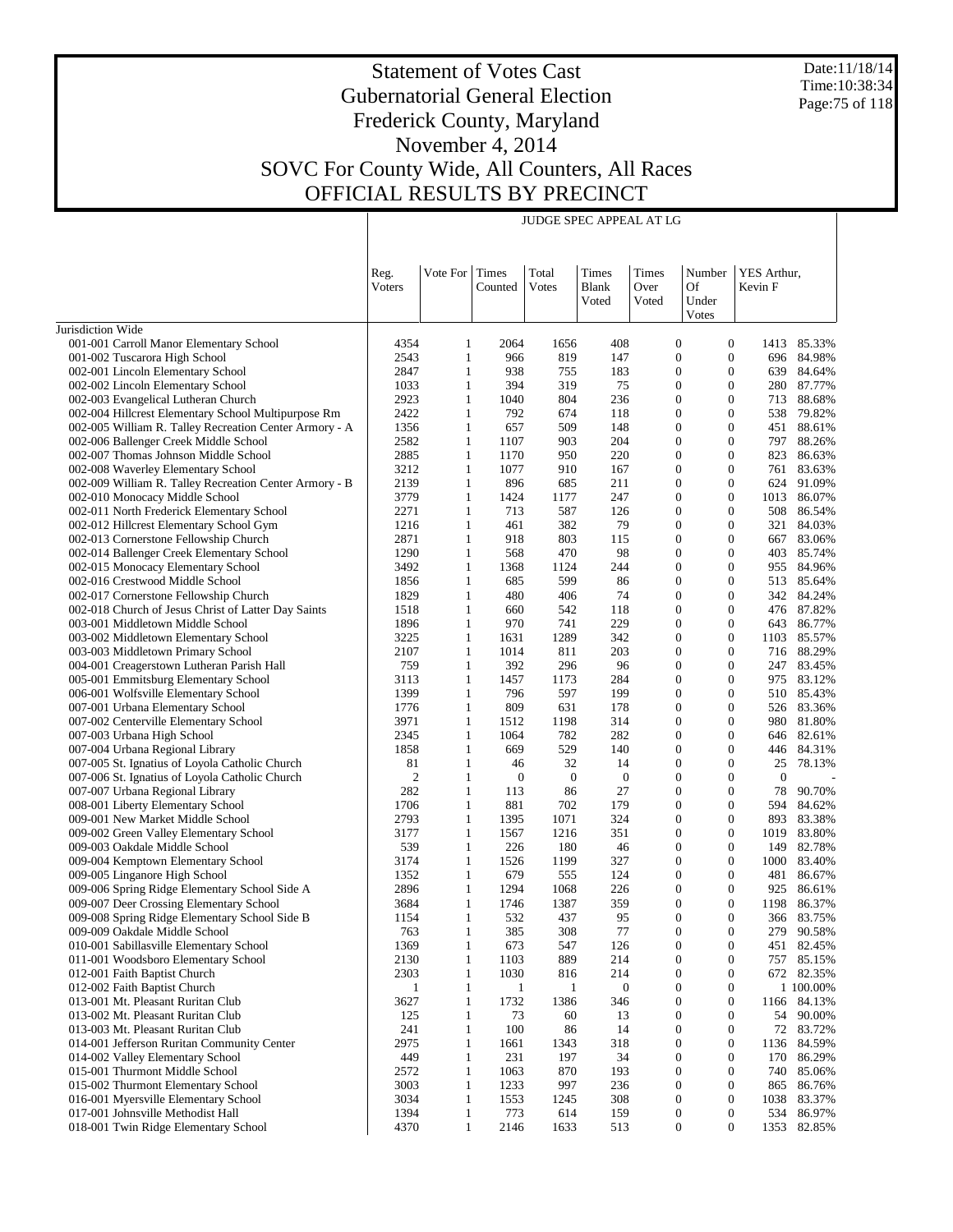Date:11/18/14 Time:10:38:34 Page:76 of 118

# Statement of Votes Cast Gubernatorial General Election Frederick County, Maryland November 4, 2014 SOVC For County Wide, All Counters, All Races OFFICIAL RESULTS BY PRECINCT

| Vote For<br>Times<br>Total<br>Times<br>Times<br>Number<br>YES Arthur.<br>Reg.<br>Voters<br>Votes<br><b>Blank</b><br>Over<br>Kevin F<br>Counted<br>Of<br>Voted<br>Voted<br>Under<br>Votes<br>018-002 Prospect United Methodist Church<br>773<br>2365<br>$\mathbf{1}$<br>1216<br>960<br>256<br>$\boldsymbol{0}$<br>$\mathbf{0}$<br>80.52%<br>019-001 Linganore Grange Hall<br>1202<br>$\mathbf{1}$<br>489<br>157<br>$\boldsymbol{0}$<br>$\boldsymbol{0}$<br>385<br>78.73%<br>646<br>020-001 Lewistown Elementary School<br>995<br>1966<br>$\mathbf{1}$<br>793<br>202<br>$\mathbf{0}$<br>$\mathbf{0}$<br>686<br>86.51%<br>021-001 Brook Hill United Methodist Church<br>$\mathbf{1}$<br>659<br>158<br>$\mathbf{0}$<br>$\mathbf{0}$<br>1712<br>817<br>584<br>88.62%<br>021-002 Whittier Elementary School<br>732<br>107<br>$\boldsymbol{0}$<br>$\theta$<br>1660<br>$\mathbf{1}$<br>625<br>548<br>87.68%<br>021-003 Yellow Springs Elementary School<br>$\mathbf{1}$<br>$\mathbf{0}$<br>$\mathbf{0}$<br>1231<br>556<br>453<br>103<br>391<br>86.31%<br>021-004 Yellow Springs Elementary School<br>$\mathbf{1}$<br>797<br>639<br>$\boldsymbol{0}$<br>$\boldsymbol{0}$<br>89.36%<br>2060<br>158<br>571<br>021-007 Brook Hill United Methodist Church<br>608<br>$\mathbf{1}$<br>257<br>214<br>43<br>$\mathbf{0}$<br>$\mathbf{0}$<br>85.98%<br>184<br>$\mathbf{0}$<br>$\mathbf{0}$<br>021-008 Whittier Elementary School<br>17<br>$\mathbf{1}$<br>$\tau$<br>$\overline{4}$<br>3<br>3<br>75.00%<br>022-001 Burkittsville Community Center<br>1104<br>$\mathbf{1}$<br>454<br>$\mathbf{0}$<br>$\mathbf{0}$<br>87.67%<br>585<br>131<br>398<br>022-002 Burkittsville Community Center<br>$\overline{4}$<br>$\mathbf{1}$<br>$\overline{4}$<br>$\overline{4}$<br>$\boldsymbol{0}$<br>$\mathbf{0}$<br>$\mathbf{0}$<br>4 100.00%<br>023-001 Orchard Grove Elementary School<br>$\mathbf{1}$<br>1338<br>$\mathbf{0}$<br>3602<br>1606<br>268<br>$\mathbf{0}$<br>1166 87.14%<br>023-002 Orchard Grove Elementary School<br>$\mathbf{1}$<br>$\overline{4}$<br>$\mathbf{0}$<br>$\mathbf{0}$<br>76<br>21<br>17<br>14<br>82.35%<br>024-001 The Church of the Transfiguration<br>$\mathbf{1}$<br>686<br>$\theta$<br>$\theta$<br>1720<br>865<br>179<br>89.36%<br>613<br>024-002 Grace Community Church<br>394<br>319<br>$\mathbf{0}$<br>905<br>$\mathbf{1}$<br>75<br>$\mathbf{0}$<br>283<br>88.71%<br>024-003 Braddock Heights Community Center<br>$\mathbf{1}$<br>303<br>253<br>50<br>$\boldsymbol{0}$<br>$\boldsymbol{0}$<br>227 89.72%<br>536<br>024-004 Grace Community Church<br>9<br>$\mathbf{1}$<br>$\mathbf{1}$<br>$\mathbf{1}$<br>$\boldsymbol{0}$<br>$\mathbf{0}$<br>$\mathbf{0}$<br>1 100.00%<br>909<br>54<br>024-005 Grace Community Church<br>$\mathbf{1}$<br>366<br>312<br>$\mathbf{0}$<br>$\mathbf{0}$<br>272<br>87.18%<br>$\theta$<br>024-006 Grace Community Church<br>$\mathbf{1}$<br>9<br>3<br>$\Omega$<br>83.33%<br>20<br>6<br>5<br>025-001 Brunswick Middle School<br>2916<br>$\mathbf{1}$<br>1195<br>992<br>203<br>$\mathbf{0}$<br>$\mathbf{0}$<br>842 84.88%<br>1290<br>307<br>026-001 Walkersville Middle School<br>3310<br>$\mathbf{1}$<br>1597<br>$\mathbf{0}$<br>$\mathbf{0}$<br>1146<br>88.84%<br>$1\,$<br>$\boldsymbol{0}$<br>$\boldsymbol{0}$<br>971<br>86.01%<br>026-002 Walkersville High School<br>2900<br>1372<br>1129<br>243<br>Absentee 1<br>$\mathbf{1}$<br>$\boldsymbol{0}$<br>$\overline{0}$<br>Absentee-Provisional<br>1224<br>150895<br>1592<br>368<br>1056<br>86.27%<br>150895<br>$\boldsymbol{0}$<br>$\overline{0}$<br>$\boldsymbol{0}$<br>$\boldsymbol{0}$<br><b>Early Voting</b><br>$\mathbf{1}$<br>$\boldsymbol{0}$<br>$\mathbf{0}$<br>$\overline{2}$<br>1592<br>1224<br>$\mathbf{0}$<br>86.27%<br>Total<br>$\overline{0}$<br>368<br>$\mathbf{0}$<br>1056<br>Provisional<br>$\boldsymbol{0}$<br>$\boldsymbol{0}$<br>Absentee-Provisional<br>150895<br>$\mathbf{1}$<br>845<br>645<br>200<br>521<br>80.78%<br>$\mathbf{0}$<br>$\mathbf{0}$<br>150895<br>$\mathbf{1}$<br>$\mathbf{0}$<br>$\overline{0}$<br>$\overline{0}$<br>$\Omega$<br><b>Early Voting</b><br>$\overline{c}$<br>845<br>645<br>200<br>$\theta$<br>$\theta$<br>80.78%<br>Total<br>$\Omega$<br>521<br>Absentee 2<br>$\boldsymbol{0}$<br>150895<br>$1\,$<br>758<br>579<br>179<br>$\boldsymbol{0}$<br>Absentee-Provisional<br>481<br>83.07%<br>150895<br>$\mathbf{1}$<br>$\boldsymbol{0}$<br>$\boldsymbol{0}$<br>$\boldsymbol{0}$<br><b>Early Voting</b><br>$\boldsymbol{0}$<br>$\mathbf{0}$<br>$\boldsymbol{0}$<br>$\overline{2}$<br>758<br>579<br>179<br>Total<br>$\overline{0}$<br>$\mathbf{0}$<br>$\boldsymbol{0}$<br>481<br>83.07%<br>$EVC-1$<br>$\mathbf{1}$<br>$\overline{0}$<br>$\mathbf{0}$<br>$\overline{0}$<br>$\overline{0}$<br>$\overline{0}$<br>$\mathbf{0}$<br>Absentee-Provisional<br>150895<br>5701<br>1179<br>$\mathbf{0}$<br>$\mathbf{0}$<br>4997<br>Early Voting<br>150895<br>$\mathbf{1}$<br>6880<br>87.65%<br>$\overline{c}$<br>6880<br>5701<br>1179<br>$\theta$<br>$\theta$<br>4997<br>87.65%<br>Total<br>$\theta$<br>$EVC-2$<br>$\mathbf{1}$<br>Absentee-Provisional<br>150895<br>$\boldsymbol{0}$<br>$\mathbf{0}$<br>$\mathbf{0}$<br>$\boldsymbol{0}$<br>$\boldsymbol{0}$<br>$\boldsymbol{0}$<br>150895<br>1260<br>1029<br>231<br>$\boldsymbol{0}$<br>$\boldsymbol{0}$<br>893<br><b>Early Voting</b><br>$\mathbf{1}$<br>86.78%<br>$\overline{2}$<br>$\overline{0}$<br>1029<br>$\theta$<br>893<br>Total<br>$\Omega$<br>1260<br>231<br>86.78%<br>$EVC-3$<br>$\mathbf{0}$<br>$\overline{0}$<br>$\overline{0}$<br>$\boldsymbol{0}$<br>$\boldsymbol{0}$<br>$\mathbf{0}$<br>Absentee-Provisional<br>150895<br>$\mathbf{1}$<br>2004<br>$\mathbf{0}$<br>$\mathbf{0}$<br><b>Early Voting</b><br>150895<br>$\mathbf{1}$<br>2570<br>566<br>1719<br>85.78%<br>$\overline{c}$<br>2570<br>Total<br>2004<br>566<br>$\Omega$<br>$\Omega$<br>1719<br>85.78%<br>$\mathbf{0}$<br>Total<br>$\boldsymbol{0}$<br>$\boldsymbol{0}$<br>Polling<br>150895<br>79<br>66795<br>53683<br>13112<br>45808<br>85.33%<br>Absentee-Provisional<br>6<br>3195<br>2448<br>$\boldsymbol{0}$<br>$\boldsymbol{0}$<br>2058<br>84.07%<br>905370<br>747<br>905370<br>6<br>10710<br>8734<br>1976<br>$\mathbf{0}$<br>$\mathbf{0}$<br>7609<br>87.12%<br><b>Early Voting</b><br>91<br>80700<br>15835<br>55475<br>150895<br>64865<br>$\mathbf{0}$<br>$\mathbf{0}$<br>85.52%<br>Total |  |  |  |  |  |
|--------------------------------------------------------------------------------------------------------------------------------------------------------------------------------------------------------------------------------------------------------------------------------------------------------------------------------------------------------------------------------------------------------------------------------------------------------------------------------------------------------------------------------------------------------------------------------------------------------------------------------------------------------------------------------------------------------------------------------------------------------------------------------------------------------------------------------------------------------------------------------------------------------------------------------------------------------------------------------------------------------------------------------------------------------------------------------------------------------------------------------------------------------------------------------------------------------------------------------------------------------------------------------------------------------------------------------------------------------------------------------------------------------------------------------------------------------------------------------------------------------------------------------------------------------------------------------------------------------------------------------------------------------------------------------------------------------------------------------------------------------------------------------------------------------------------------------------------------------------------------------------------------------------------------------------------------------------------------------------------------------------------------------------------------------------------------------------------------------------------------------------------------------------------------------------------------------------------------------------------------------------------------------------------------------------------------------------------------------------------------------------------------------------------------------------------------------------------------------------------------------------------------------------------------------------------------------------------------------------------------------------------------------------------------------------------------------------------------------------------------------------------------------------------------------------------------------------------------------------------------------------------------------------------------------------------------------------------------------------------------------------------------------------------------------------------------------------------------------------------------------------------------------------------------------------------------------------------------------------------------------------------------------------------------------------------------------------------------------------------------------------------------------------------------------------------------------------------------------------------------------------------------------------------------------------------------------------------------------------------------------------------------------------------------------------------------------------------------------------------------------------------------------------------------------------------------------------------------------------------------------------------------------------------------------------------------------------------------------------------------------------------------------------------------------------------------------------------------------------------------------------------------------------------------------------------------------------------------------------------------------------------------------------------------------------------------------------------------------------------------------------------------------------------------------------------------------------------------------------------------------------------------------------------------------------------------------------------------------------------------------------------------------------------------------------------------------------------------------------------------------------------------------------------------------------------------------------------------------------------------------------------------------------------------------------------------------------------------------------------------------------------------------------------------------------------------------------------------------------------------------------------------------------------------------------------------------------------------------------------------------------------------------------------------------------------------------------------------------------------------------------------------------------------------------------------------------------------------------------------------------------------------------------------------------------------------------------------------------------------------------------------------------------------------------------------------------------------------------------------------------------------------------------------------------------------------------------------------------------------------------------------------------------------------------------------------------------------------------------------------------------------------------------------------------------------------------------------------------------------------------------------------------------------------------------------------------------------------------------------------------------------------------------------------------------------------------------------|--|--|--|--|--|
|                                                                                                                                                                                                                                                                                                                                                                                                                                                                                                                                                                                                                                                                                                                                                                                                                                                                                                                                                                                                                                                                                                                                                                                                                                                                                                                                                                                                                                                                                                                                                                                                                                                                                                                                                                                                                                                                                                                                                                                                                                                                                                                                                                                                                                                                                                                                                                                                                                                                                                                                                                                                                                                                                                                                                                                                                                                                                                                                                                                                                                                                                                                                                                                                                                                                                                                                                                                                                                                                                                                                                                                                                                                                                                                                                                                                                                                                                                                                                                                                                                                                                                                                                                                                                                                                                                                                                                                                                                                                                                                                                                                                                                                                                                                                                                                                                                                                                                                                                                                                                                                                                                                                                                                                                                                                                                                                                                                                                                                                                                                                                                                                                                                                                                                                                                                                                                                                                                                                                                                                                                                                                                                                                                                                                                                                                                                                            |  |  |  |  |  |
|                                                                                                                                                                                                                                                                                                                                                                                                                                                                                                                                                                                                                                                                                                                                                                                                                                                                                                                                                                                                                                                                                                                                                                                                                                                                                                                                                                                                                                                                                                                                                                                                                                                                                                                                                                                                                                                                                                                                                                                                                                                                                                                                                                                                                                                                                                                                                                                                                                                                                                                                                                                                                                                                                                                                                                                                                                                                                                                                                                                                                                                                                                                                                                                                                                                                                                                                                                                                                                                                                                                                                                                                                                                                                                                                                                                                                                                                                                                                                                                                                                                                                                                                                                                                                                                                                                                                                                                                                                                                                                                                                                                                                                                                                                                                                                                                                                                                                                                                                                                                                                                                                                                                                                                                                                                                                                                                                                                                                                                                                                                                                                                                                                                                                                                                                                                                                                                                                                                                                                                                                                                                                                                                                                                                                                                                                                                                            |  |  |  |  |  |
|                                                                                                                                                                                                                                                                                                                                                                                                                                                                                                                                                                                                                                                                                                                                                                                                                                                                                                                                                                                                                                                                                                                                                                                                                                                                                                                                                                                                                                                                                                                                                                                                                                                                                                                                                                                                                                                                                                                                                                                                                                                                                                                                                                                                                                                                                                                                                                                                                                                                                                                                                                                                                                                                                                                                                                                                                                                                                                                                                                                                                                                                                                                                                                                                                                                                                                                                                                                                                                                                                                                                                                                                                                                                                                                                                                                                                                                                                                                                                                                                                                                                                                                                                                                                                                                                                                                                                                                                                                                                                                                                                                                                                                                                                                                                                                                                                                                                                                                                                                                                                                                                                                                                                                                                                                                                                                                                                                                                                                                                                                                                                                                                                                                                                                                                                                                                                                                                                                                                                                                                                                                                                                                                                                                                                                                                                                                                            |  |  |  |  |  |
|                                                                                                                                                                                                                                                                                                                                                                                                                                                                                                                                                                                                                                                                                                                                                                                                                                                                                                                                                                                                                                                                                                                                                                                                                                                                                                                                                                                                                                                                                                                                                                                                                                                                                                                                                                                                                                                                                                                                                                                                                                                                                                                                                                                                                                                                                                                                                                                                                                                                                                                                                                                                                                                                                                                                                                                                                                                                                                                                                                                                                                                                                                                                                                                                                                                                                                                                                                                                                                                                                                                                                                                                                                                                                                                                                                                                                                                                                                                                                                                                                                                                                                                                                                                                                                                                                                                                                                                                                                                                                                                                                                                                                                                                                                                                                                                                                                                                                                                                                                                                                                                                                                                                                                                                                                                                                                                                                                                                                                                                                                                                                                                                                                                                                                                                                                                                                                                                                                                                                                                                                                                                                                                                                                                                                                                                                                                                            |  |  |  |  |  |
|                                                                                                                                                                                                                                                                                                                                                                                                                                                                                                                                                                                                                                                                                                                                                                                                                                                                                                                                                                                                                                                                                                                                                                                                                                                                                                                                                                                                                                                                                                                                                                                                                                                                                                                                                                                                                                                                                                                                                                                                                                                                                                                                                                                                                                                                                                                                                                                                                                                                                                                                                                                                                                                                                                                                                                                                                                                                                                                                                                                                                                                                                                                                                                                                                                                                                                                                                                                                                                                                                                                                                                                                                                                                                                                                                                                                                                                                                                                                                                                                                                                                                                                                                                                                                                                                                                                                                                                                                                                                                                                                                                                                                                                                                                                                                                                                                                                                                                                                                                                                                                                                                                                                                                                                                                                                                                                                                                                                                                                                                                                                                                                                                                                                                                                                                                                                                                                                                                                                                                                                                                                                                                                                                                                                                                                                                                                                            |  |  |  |  |  |
|                                                                                                                                                                                                                                                                                                                                                                                                                                                                                                                                                                                                                                                                                                                                                                                                                                                                                                                                                                                                                                                                                                                                                                                                                                                                                                                                                                                                                                                                                                                                                                                                                                                                                                                                                                                                                                                                                                                                                                                                                                                                                                                                                                                                                                                                                                                                                                                                                                                                                                                                                                                                                                                                                                                                                                                                                                                                                                                                                                                                                                                                                                                                                                                                                                                                                                                                                                                                                                                                                                                                                                                                                                                                                                                                                                                                                                                                                                                                                                                                                                                                                                                                                                                                                                                                                                                                                                                                                                                                                                                                                                                                                                                                                                                                                                                                                                                                                                                                                                                                                                                                                                                                                                                                                                                                                                                                                                                                                                                                                                                                                                                                                                                                                                                                                                                                                                                                                                                                                                                                                                                                                                                                                                                                                                                                                                                                            |  |  |  |  |  |
|                                                                                                                                                                                                                                                                                                                                                                                                                                                                                                                                                                                                                                                                                                                                                                                                                                                                                                                                                                                                                                                                                                                                                                                                                                                                                                                                                                                                                                                                                                                                                                                                                                                                                                                                                                                                                                                                                                                                                                                                                                                                                                                                                                                                                                                                                                                                                                                                                                                                                                                                                                                                                                                                                                                                                                                                                                                                                                                                                                                                                                                                                                                                                                                                                                                                                                                                                                                                                                                                                                                                                                                                                                                                                                                                                                                                                                                                                                                                                                                                                                                                                                                                                                                                                                                                                                                                                                                                                                                                                                                                                                                                                                                                                                                                                                                                                                                                                                                                                                                                                                                                                                                                                                                                                                                                                                                                                                                                                                                                                                                                                                                                                                                                                                                                                                                                                                                                                                                                                                                                                                                                                                                                                                                                                                                                                                                                            |  |  |  |  |  |
|                                                                                                                                                                                                                                                                                                                                                                                                                                                                                                                                                                                                                                                                                                                                                                                                                                                                                                                                                                                                                                                                                                                                                                                                                                                                                                                                                                                                                                                                                                                                                                                                                                                                                                                                                                                                                                                                                                                                                                                                                                                                                                                                                                                                                                                                                                                                                                                                                                                                                                                                                                                                                                                                                                                                                                                                                                                                                                                                                                                                                                                                                                                                                                                                                                                                                                                                                                                                                                                                                                                                                                                                                                                                                                                                                                                                                                                                                                                                                                                                                                                                                                                                                                                                                                                                                                                                                                                                                                                                                                                                                                                                                                                                                                                                                                                                                                                                                                                                                                                                                                                                                                                                                                                                                                                                                                                                                                                                                                                                                                                                                                                                                                                                                                                                                                                                                                                                                                                                                                                                                                                                                                                                                                                                                                                                                                                                            |  |  |  |  |  |
|                                                                                                                                                                                                                                                                                                                                                                                                                                                                                                                                                                                                                                                                                                                                                                                                                                                                                                                                                                                                                                                                                                                                                                                                                                                                                                                                                                                                                                                                                                                                                                                                                                                                                                                                                                                                                                                                                                                                                                                                                                                                                                                                                                                                                                                                                                                                                                                                                                                                                                                                                                                                                                                                                                                                                                                                                                                                                                                                                                                                                                                                                                                                                                                                                                                                                                                                                                                                                                                                                                                                                                                                                                                                                                                                                                                                                                                                                                                                                                                                                                                                                                                                                                                                                                                                                                                                                                                                                                                                                                                                                                                                                                                                                                                                                                                                                                                                                                                                                                                                                                                                                                                                                                                                                                                                                                                                                                                                                                                                                                                                                                                                                                                                                                                                                                                                                                                                                                                                                                                                                                                                                                                                                                                                                                                                                                                                            |  |  |  |  |  |
|                                                                                                                                                                                                                                                                                                                                                                                                                                                                                                                                                                                                                                                                                                                                                                                                                                                                                                                                                                                                                                                                                                                                                                                                                                                                                                                                                                                                                                                                                                                                                                                                                                                                                                                                                                                                                                                                                                                                                                                                                                                                                                                                                                                                                                                                                                                                                                                                                                                                                                                                                                                                                                                                                                                                                                                                                                                                                                                                                                                                                                                                                                                                                                                                                                                                                                                                                                                                                                                                                                                                                                                                                                                                                                                                                                                                                                                                                                                                                                                                                                                                                                                                                                                                                                                                                                                                                                                                                                                                                                                                                                                                                                                                                                                                                                                                                                                                                                                                                                                                                                                                                                                                                                                                                                                                                                                                                                                                                                                                                                                                                                                                                                                                                                                                                                                                                                                                                                                                                                                                                                                                                                                                                                                                                                                                                                                                            |  |  |  |  |  |
|                                                                                                                                                                                                                                                                                                                                                                                                                                                                                                                                                                                                                                                                                                                                                                                                                                                                                                                                                                                                                                                                                                                                                                                                                                                                                                                                                                                                                                                                                                                                                                                                                                                                                                                                                                                                                                                                                                                                                                                                                                                                                                                                                                                                                                                                                                                                                                                                                                                                                                                                                                                                                                                                                                                                                                                                                                                                                                                                                                                                                                                                                                                                                                                                                                                                                                                                                                                                                                                                                                                                                                                                                                                                                                                                                                                                                                                                                                                                                                                                                                                                                                                                                                                                                                                                                                                                                                                                                                                                                                                                                                                                                                                                                                                                                                                                                                                                                                                                                                                                                                                                                                                                                                                                                                                                                                                                                                                                                                                                                                                                                                                                                                                                                                                                                                                                                                                                                                                                                                                                                                                                                                                                                                                                                                                                                                                                            |  |  |  |  |  |
|                                                                                                                                                                                                                                                                                                                                                                                                                                                                                                                                                                                                                                                                                                                                                                                                                                                                                                                                                                                                                                                                                                                                                                                                                                                                                                                                                                                                                                                                                                                                                                                                                                                                                                                                                                                                                                                                                                                                                                                                                                                                                                                                                                                                                                                                                                                                                                                                                                                                                                                                                                                                                                                                                                                                                                                                                                                                                                                                                                                                                                                                                                                                                                                                                                                                                                                                                                                                                                                                                                                                                                                                                                                                                                                                                                                                                                                                                                                                                                                                                                                                                                                                                                                                                                                                                                                                                                                                                                                                                                                                                                                                                                                                                                                                                                                                                                                                                                                                                                                                                                                                                                                                                                                                                                                                                                                                                                                                                                                                                                                                                                                                                                                                                                                                                                                                                                                                                                                                                                                                                                                                                                                                                                                                                                                                                                                                            |  |  |  |  |  |
|                                                                                                                                                                                                                                                                                                                                                                                                                                                                                                                                                                                                                                                                                                                                                                                                                                                                                                                                                                                                                                                                                                                                                                                                                                                                                                                                                                                                                                                                                                                                                                                                                                                                                                                                                                                                                                                                                                                                                                                                                                                                                                                                                                                                                                                                                                                                                                                                                                                                                                                                                                                                                                                                                                                                                                                                                                                                                                                                                                                                                                                                                                                                                                                                                                                                                                                                                                                                                                                                                                                                                                                                                                                                                                                                                                                                                                                                                                                                                                                                                                                                                                                                                                                                                                                                                                                                                                                                                                                                                                                                                                                                                                                                                                                                                                                                                                                                                                                                                                                                                                                                                                                                                                                                                                                                                                                                                                                                                                                                                                                                                                                                                                                                                                                                                                                                                                                                                                                                                                                                                                                                                                                                                                                                                                                                                                                                            |  |  |  |  |  |
|                                                                                                                                                                                                                                                                                                                                                                                                                                                                                                                                                                                                                                                                                                                                                                                                                                                                                                                                                                                                                                                                                                                                                                                                                                                                                                                                                                                                                                                                                                                                                                                                                                                                                                                                                                                                                                                                                                                                                                                                                                                                                                                                                                                                                                                                                                                                                                                                                                                                                                                                                                                                                                                                                                                                                                                                                                                                                                                                                                                                                                                                                                                                                                                                                                                                                                                                                                                                                                                                                                                                                                                                                                                                                                                                                                                                                                                                                                                                                                                                                                                                                                                                                                                                                                                                                                                                                                                                                                                                                                                                                                                                                                                                                                                                                                                                                                                                                                                                                                                                                                                                                                                                                                                                                                                                                                                                                                                                                                                                                                                                                                                                                                                                                                                                                                                                                                                                                                                                                                                                                                                                                                                                                                                                                                                                                                                                            |  |  |  |  |  |
|                                                                                                                                                                                                                                                                                                                                                                                                                                                                                                                                                                                                                                                                                                                                                                                                                                                                                                                                                                                                                                                                                                                                                                                                                                                                                                                                                                                                                                                                                                                                                                                                                                                                                                                                                                                                                                                                                                                                                                                                                                                                                                                                                                                                                                                                                                                                                                                                                                                                                                                                                                                                                                                                                                                                                                                                                                                                                                                                                                                                                                                                                                                                                                                                                                                                                                                                                                                                                                                                                                                                                                                                                                                                                                                                                                                                                                                                                                                                                                                                                                                                                                                                                                                                                                                                                                                                                                                                                                                                                                                                                                                                                                                                                                                                                                                                                                                                                                                                                                                                                                                                                                                                                                                                                                                                                                                                                                                                                                                                                                                                                                                                                                                                                                                                                                                                                                                                                                                                                                                                                                                                                                                                                                                                                                                                                                                                            |  |  |  |  |  |
|                                                                                                                                                                                                                                                                                                                                                                                                                                                                                                                                                                                                                                                                                                                                                                                                                                                                                                                                                                                                                                                                                                                                                                                                                                                                                                                                                                                                                                                                                                                                                                                                                                                                                                                                                                                                                                                                                                                                                                                                                                                                                                                                                                                                                                                                                                                                                                                                                                                                                                                                                                                                                                                                                                                                                                                                                                                                                                                                                                                                                                                                                                                                                                                                                                                                                                                                                                                                                                                                                                                                                                                                                                                                                                                                                                                                                                                                                                                                                                                                                                                                                                                                                                                                                                                                                                                                                                                                                                                                                                                                                                                                                                                                                                                                                                                                                                                                                                                                                                                                                                                                                                                                                                                                                                                                                                                                                                                                                                                                                                                                                                                                                                                                                                                                                                                                                                                                                                                                                                                                                                                                                                                                                                                                                                                                                                                                            |  |  |  |  |  |
|                                                                                                                                                                                                                                                                                                                                                                                                                                                                                                                                                                                                                                                                                                                                                                                                                                                                                                                                                                                                                                                                                                                                                                                                                                                                                                                                                                                                                                                                                                                                                                                                                                                                                                                                                                                                                                                                                                                                                                                                                                                                                                                                                                                                                                                                                                                                                                                                                                                                                                                                                                                                                                                                                                                                                                                                                                                                                                                                                                                                                                                                                                                                                                                                                                                                                                                                                                                                                                                                                                                                                                                                                                                                                                                                                                                                                                                                                                                                                                                                                                                                                                                                                                                                                                                                                                                                                                                                                                                                                                                                                                                                                                                                                                                                                                                                                                                                                                                                                                                                                                                                                                                                                                                                                                                                                                                                                                                                                                                                                                                                                                                                                                                                                                                                                                                                                                                                                                                                                                                                                                                                                                                                                                                                                                                                                                                                            |  |  |  |  |  |
|                                                                                                                                                                                                                                                                                                                                                                                                                                                                                                                                                                                                                                                                                                                                                                                                                                                                                                                                                                                                                                                                                                                                                                                                                                                                                                                                                                                                                                                                                                                                                                                                                                                                                                                                                                                                                                                                                                                                                                                                                                                                                                                                                                                                                                                                                                                                                                                                                                                                                                                                                                                                                                                                                                                                                                                                                                                                                                                                                                                                                                                                                                                                                                                                                                                                                                                                                                                                                                                                                                                                                                                                                                                                                                                                                                                                                                                                                                                                                                                                                                                                                                                                                                                                                                                                                                                                                                                                                                                                                                                                                                                                                                                                                                                                                                                                                                                                                                                                                                                                                                                                                                                                                                                                                                                                                                                                                                                                                                                                                                                                                                                                                                                                                                                                                                                                                                                                                                                                                                                                                                                                                                                                                                                                                                                                                                                                            |  |  |  |  |  |
|                                                                                                                                                                                                                                                                                                                                                                                                                                                                                                                                                                                                                                                                                                                                                                                                                                                                                                                                                                                                                                                                                                                                                                                                                                                                                                                                                                                                                                                                                                                                                                                                                                                                                                                                                                                                                                                                                                                                                                                                                                                                                                                                                                                                                                                                                                                                                                                                                                                                                                                                                                                                                                                                                                                                                                                                                                                                                                                                                                                                                                                                                                                                                                                                                                                                                                                                                                                                                                                                                                                                                                                                                                                                                                                                                                                                                                                                                                                                                                                                                                                                                                                                                                                                                                                                                                                                                                                                                                                                                                                                                                                                                                                                                                                                                                                                                                                                                                                                                                                                                                                                                                                                                                                                                                                                                                                                                                                                                                                                                                                                                                                                                                                                                                                                                                                                                                                                                                                                                                                                                                                                                                                                                                                                                                                                                                                                            |  |  |  |  |  |
|                                                                                                                                                                                                                                                                                                                                                                                                                                                                                                                                                                                                                                                                                                                                                                                                                                                                                                                                                                                                                                                                                                                                                                                                                                                                                                                                                                                                                                                                                                                                                                                                                                                                                                                                                                                                                                                                                                                                                                                                                                                                                                                                                                                                                                                                                                                                                                                                                                                                                                                                                                                                                                                                                                                                                                                                                                                                                                                                                                                                                                                                                                                                                                                                                                                                                                                                                                                                                                                                                                                                                                                                                                                                                                                                                                                                                                                                                                                                                                                                                                                                                                                                                                                                                                                                                                                                                                                                                                                                                                                                                                                                                                                                                                                                                                                                                                                                                                                                                                                                                                                                                                                                                                                                                                                                                                                                                                                                                                                                                                                                                                                                                                                                                                                                                                                                                                                                                                                                                                                                                                                                                                                                                                                                                                                                                                                                            |  |  |  |  |  |
|                                                                                                                                                                                                                                                                                                                                                                                                                                                                                                                                                                                                                                                                                                                                                                                                                                                                                                                                                                                                                                                                                                                                                                                                                                                                                                                                                                                                                                                                                                                                                                                                                                                                                                                                                                                                                                                                                                                                                                                                                                                                                                                                                                                                                                                                                                                                                                                                                                                                                                                                                                                                                                                                                                                                                                                                                                                                                                                                                                                                                                                                                                                                                                                                                                                                                                                                                                                                                                                                                                                                                                                                                                                                                                                                                                                                                                                                                                                                                                                                                                                                                                                                                                                                                                                                                                                                                                                                                                                                                                                                                                                                                                                                                                                                                                                                                                                                                                                                                                                                                                                                                                                                                                                                                                                                                                                                                                                                                                                                                                                                                                                                                                                                                                                                                                                                                                                                                                                                                                                                                                                                                                                                                                                                                                                                                                                                            |  |  |  |  |  |
|                                                                                                                                                                                                                                                                                                                                                                                                                                                                                                                                                                                                                                                                                                                                                                                                                                                                                                                                                                                                                                                                                                                                                                                                                                                                                                                                                                                                                                                                                                                                                                                                                                                                                                                                                                                                                                                                                                                                                                                                                                                                                                                                                                                                                                                                                                                                                                                                                                                                                                                                                                                                                                                                                                                                                                                                                                                                                                                                                                                                                                                                                                                                                                                                                                                                                                                                                                                                                                                                                                                                                                                                                                                                                                                                                                                                                                                                                                                                                                                                                                                                                                                                                                                                                                                                                                                                                                                                                                                                                                                                                                                                                                                                                                                                                                                                                                                                                                                                                                                                                                                                                                                                                                                                                                                                                                                                                                                                                                                                                                                                                                                                                                                                                                                                                                                                                                                                                                                                                                                                                                                                                                                                                                                                                                                                                                                                            |  |  |  |  |  |
|                                                                                                                                                                                                                                                                                                                                                                                                                                                                                                                                                                                                                                                                                                                                                                                                                                                                                                                                                                                                                                                                                                                                                                                                                                                                                                                                                                                                                                                                                                                                                                                                                                                                                                                                                                                                                                                                                                                                                                                                                                                                                                                                                                                                                                                                                                                                                                                                                                                                                                                                                                                                                                                                                                                                                                                                                                                                                                                                                                                                                                                                                                                                                                                                                                                                                                                                                                                                                                                                                                                                                                                                                                                                                                                                                                                                                                                                                                                                                                                                                                                                                                                                                                                                                                                                                                                                                                                                                                                                                                                                                                                                                                                                                                                                                                                                                                                                                                                                                                                                                                                                                                                                                                                                                                                                                                                                                                                                                                                                                                                                                                                                                                                                                                                                                                                                                                                                                                                                                                                                                                                                                                                                                                                                                                                                                                                                            |  |  |  |  |  |
|                                                                                                                                                                                                                                                                                                                                                                                                                                                                                                                                                                                                                                                                                                                                                                                                                                                                                                                                                                                                                                                                                                                                                                                                                                                                                                                                                                                                                                                                                                                                                                                                                                                                                                                                                                                                                                                                                                                                                                                                                                                                                                                                                                                                                                                                                                                                                                                                                                                                                                                                                                                                                                                                                                                                                                                                                                                                                                                                                                                                                                                                                                                                                                                                                                                                                                                                                                                                                                                                                                                                                                                                                                                                                                                                                                                                                                                                                                                                                                                                                                                                                                                                                                                                                                                                                                                                                                                                                                                                                                                                                                                                                                                                                                                                                                                                                                                                                                                                                                                                                                                                                                                                                                                                                                                                                                                                                                                                                                                                                                                                                                                                                                                                                                                                                                                                                                                                                                                                                                                                                                                                                                                                                                                                                                                                                                                                            |  |  |  |  |  |
|                                                                                                                                                                                                                                                                                                                                                                                                                                                                                                                                                                                                                                                                                                                                                                                                                                                                                                                                                                                                                                                                                                                                                                                                                                                                                                                                                                                                                                                                                                                                                                                                                                                                                                                                                                                                                                                                                                                                                                                                                                                                                                                                                                                                                                                                                                                                                                                                                                                                                                                                                                                                                                                                                                                                                                                                                                                                                                                                                                                                                                                                                                                                                                                                                                                                                                                                                                                                                                                                                                                                                                                                                                                                                                                                                                                                                                                                                                                                                                                                                                                                                                                                                                                                                                                                                                                                                                                                                                                                                                                                                                                                                                                                                                                                                                                                                                                                                                                                                                                                                                                                                                                                                                                                                                                                                                                                                                                                                                                                                                                                                                                                                                                                                                                                                                                                                                                                                                                                                                                                                                                                                                                                                                                                                                                                                                                                            |  |  |  |  |  |
|                                                                                                                                                                                                                                                                                                                                                                                                                                                                                                                                                                                                                                                                                                                                                                                                                                                                                                                                                                                                                                                                                                                                                                                                                                                                                                                                                                                                                                                                                                                                                                                                                                                                                                                                                                                                                                                                                                                                                                                                                                                                                                                                                                                                                                                                                                                                                                                                                                                                                                                                                                                                                                                                                                                                                                                                                                                                                                                                                                                                                                                                                                                                                                                                                                                                                                                                                                                                                                                                                                                                                                                                                                                                                                                                                                                                                                                                                                                                                                                                                                                                                                                                                                                                                                                                                                                                                                                                                                                                                                                                                                                                                                                                                                                                                                                                                                                                                                                                                                                                                                                                                                                                                                                                                                                                                                                                                                                                                                                                                                                                                                                                                                                                                                                                                                                                                                                                                                                                                                                                                                                                                                                                                                                                                                                                                                                                            |  |  |  |  |  |
|                                                                                                                                                                                                                                                                                                                                                                                                                                                                                                                                                                                                                                                                                                                                                                                                                                                                                                                                                                                                                                                                                                                                                                                                                                                                                                                                                                                                                                                                                                                                                                                                                                                                                                                                                                                                                                                                                                                                                                                                                                                                                                                                                                                                                                                                                                                                                                                                                                                                                                                                                                                                                                                                                                                                                                                                                                                                                                                                                                                                                                                                                                                                                                                                                                                                                                                                                                                                                                                                                                                                                                                                                                                                                                                                                                                                                                                                                                                                                                                                                                                                                                                                                                                                                                                                                                                                                                                                                                                                                                                                                                                                                                                                                                                                                                                                                                                                                                                                                                                                                                                                                                                                                                                                                                                                                                                                                                                                                                                                                                                                                                                                                                                                                                                                                                                                                                                                                                                                                                                                                                                                                                                                                                                                                                                                                                                                            |  |  |  |  |  |
|                                                                                                                                                                                                                                                                                                                                                                                                                                                                                                                                                                                                                                                                                                                                                                                                                                                                                                                                                                                                                                                                                                                                                                                                                                                                                                                                                                                                                                                                                                                                                                                                                                                                                                                                                                                                                                                                                                                                                                                                                                                                                                                                                                                                                                                                                                                                                                                                                                                                                                                                                                                                                                                                                                                                                                                                                                                                                                                                                                                                                                                                                                                                                                                                                                                                                                                                                                                                                                                                                                                                                                                                                                                                                                                                                                                                                                                                                                                                                                                                                                                                                                                                                                                                                                                                                                                                                                                                                                                                                                                                                                                                                                                                                                                                                                                                                                                                                                                                                                                                                                                                                                                                                                                                                                                                                                                                                                                                                                                                                                                                                                                                                                                                                                                                                                                                                                                                                                                                                                                                                                                                                                                                                                                                                                                                                                                                            |  |  |  |  |  |
|                                                                                                                                                                                                                                                                                                                                                                                                                                                                                                                                                                                                                                                                                                                                                                                                                                                                                                                                                                                                                                                                                                                                                                                                                                                                                                                                                                                                                                                                                                                                                                                                                                                                                                                                                                                                                                                                                                                                                                                                                                                                                                                                                                                                                                                                                                                                                                                                                                                                                                                                                                                                                                                                                                                                                                                                                                                                                                                                                                                                                                                                                                                                                                                                                                                                                                                                                                                                                                                                                                                                                                                                                                                                                                                                                                                                                                                                                                                                                                                                                                                                                                                                                                                                                                                                                                                                                                                                                                                                                                                                                                                                                                                                                                                                                                                                                                                                                                                                                                                                                                                                                                                                                                                                                                                                                                                                                                                                                                                                                                                                                                                                                                                                                                                                                                                                                                                                                                                                                                                                                                                                                                                                                                                                                                                                                                                                            |  |  |  |  |  |
|                                                                                                                                                                                                                                                                                                                                                                                                                                                                                                                                                                                                                                                                                                                                                                                                                                                                                                                                                                                                                                                                                                                                                                                                                                                                                                                                                                                                                                                                                                                                                                                                                                                                                                                                                                                                                                                                                                                                                                                                                                                                                                                                                                                                                                                                                                                                                                                                                                                                                                                                                                                                                                                                                                                                                                                                                                                                                                                                                                                                                                                                                                                                                                                                                                                                                                                                                                                                                                                                                                                                                                                                                                                                                                                                                                                                                                                                                                                                                                                                                                                                                                                                                                                                                                                                                                                                                                                                                                                                                                                                                                                                                                                                                                                                                                                                                                                                                                                                                                                                                                                                                                                                                                                                                                                                                                                                                                                                                                                                                                                                                                                                                                                                                                                                                                                                                                                                                                                                                                                                                                                                                                                                                                                                                                                                                                                                            |  |  |  |  |  |
|                                                                                                                                                                                                                                                                                                                                                                                                                                                                                                                                                                                                                                                                                                                                                                                                                                                                                                                                                                                                                                                                                                                                                                                                                                                                                                                                                                                                                                                                                                                                                                                                                                                                                                                                                                                                                                                                                                                                                                                                                                                                                                                                                                                                                                                                                                                                                                                                                                                                                                                                                                                                                                                                                                                                                                                                                                                                                                                                                                                                                                                                                                                                                                                                                                                                                                                                                                                                                                                                                                                                                                                                                                                                                                                                                                                                                                                                                                                                                                                                                                                                                                                                                                                                                                                                                                                                                                                                                                                                                                                                                                                                                                                                                                                                                                                                                                                                                                                                                                                                                                                                                                                                                                                                                                                                                                                                                                                                                                                                                                                                                                                                                                                                                                                                                                                                                                                                                                                                                                                                                                                                                                                                                                                                                                                                                                                                            |  |  |  |  |  |
|                                                                                                                                                                                                                                                                                                                                                                                                                                                                                                                                                                                                                                                                                                                                                                                                                                                                                                                                                                                                                                                                                                                                                                                                                                                                                                                                                                                                                                                                                                                                                                                                                                                                                                                                                                                                                                                                                                                                                                                                                                                                                                                                                                                                                                                                                                                                                                                                                                                                                                                                                                                                                                                                                                                                                                                                                                                                                                                                                                                                                                                                                                                                                                                                                                                                                                                                                                                                                                                                                                                                                                                                                                                                                                                                                                                                                                                                                                                                                                                                                                                                                                                                                                                                                                                                                                                                                                                                                                                                                                                                                                                                                                                                                                                                                                                                                                                                                                                                                                                                                                                                                                                                                                                                                                                                                                                                                                                                                                                                                                                                                                                                                                                                                                                                                                                                                                                                                                                                                                                                                                                                                                                                                                                                                                                                                                                                            |  |  |  |  |  |
|                                                                                                                                                                                                                                                                                                                                                                                                                                                                                                                                                                                                                                                                                                                                                                                                                                                                                                                                                                                                                                                                                                                                                                                                                                                                                                                                                                                                                                                                                                                                                                                                                                                                                                                                                                                                                                                                                                                                                                                                                                                                                                                                                                                                                                                                                                                                                                                                                                                                                                                                                                                                                                                                                                                                                                                                                                                                                                                                                                                                                                                                                                                                                                                                                                                                                                                                                                                                                                                                                                                                                                                                                                                                                                                                                                                                                                                                                                                                                                                                                                                                                                                                                                                                                                                                                                                                                                                                                                                                                                                                                                                                                                                                                                                                                                                                                                                                                                                                                                                                                                                                                                                                                                                                                                                                                                                                                                                                                                                                                                                                                                                                                                                                                                                                                                                                                                                                                                                                                                                                                                                                                                                                                                                                                                                                                                                                            |  |  |  |  |  |
|                                                                                                                                                                                                                                                                                                                                                                                                                                                                                                                                                                                                                                                                                                                                                                                                                                                                                                                                                                                                                                                                                                                                                                                                                                                                                                                                                                                                                                                                                                                                                                                                                                                                                                                                                                                                                                                                                                                                                                                                                                                                                                                                                                                                                                                                                                                                                                                                                                                                                                                                                                                                                                                                                                                                                                                                                                                                                                                                                                                                                                                                                                                                                                                                                                                                                                                                                                                                                                                                                                                                                                                                                                                                                                                                                                                                                                                                                                                                                                                                                                                                                                                                                                                                                                                                                                                                                                                                                                                                                                                                                                                                                                                                                                                                                                                                                                                                                                                                                                                                                                                                                                                                                                                                                                                                                                                                                                                                                                                                                                                                                                                                                                                                                                                                                                                                                                                                                                                                                                                                                                                                                                                                                                                                                                                                                                                                            |  |  |  |  |  |
|                                                                                                                                                                                                                                                                                                                                                                                                                                                                                                                                                                                                                                                                                                                                                                                                                                                                                                                                                                                                                                                                                                                                                                                                                                                                                                                                                                                                                                                                                                                                                                                                                                                                                                                                                                                                                                                                                                                                                                                                                                                                                                                                                                                                                                                                                                                                                                                                                                                                                                                                                                                                                                                                                                                                                                                                                                                                                                                                                                                                                                                                                                                                                                                                                                                                                                                                                                                                                                                                                                                                                                                                                                                                                                                                                                                                                                                                                                                                                                                                                                                                                                                                                                                                                                                                                                                                                                                                                                                                                                                                                                                                                                                                                                                                                                                                                                                                                                                                                                                                                                                                                                                                                                                                                                                                                                                                                                                                                                                                                                                                                                                                                                                                                                                                                                                                                                                                                                                                                                                                                                                                                                                                                                                                                                                                                                                                            |  |  |  |  |  |
|                                                                                                                                                                                                                                                                                                                                                                                                                                                                                                                                                                                                                                                                                                                                                                                                                                                                                                                                                                                                                                                                                                                                                                                                                                                                                                                                                                                                                                                                                                                                                                                                                                                                                                                                                                                                                                                                                                                                                                                                                                                                                                                                                                                                                                                                                                                                                                                                                                                                                                                                                                                                                                                                                                                                                                                                                                                                                                                                                                                                                                                                                                                                                                                                                                                                                                                                                                                                                                                                                                                                                                                                                                                                                                                                                                                                                                                                                                                                                                                                                                                                                                                                                                                                                                                                                                                                                                                                                                                                                                                                                                                                                                                                                                                                                                                                                                                                                                                                                                                                                                                                                                                                                                                                                                                                                                                                                                                                                                                                                                                                                                                                                                                                                                                                                                                                                                                                                                                                                                                                                                                                                                                                                                                                                                                                                                                                            |  |  |  |  |  |
|                                                                                                                                                                                                                                                                                                                                                                                                                                                                                                                                                                                                                                                                                                                                                                                                                                                                                                                                                                                                                                                                                                                                                                                                                                                                                                                                                                                                                                                                                                                                                                                                                                                                                                                                                                                                                                                                                                                                                                                                                                                                                                                                                                                                                                                                                                                                                                                                                                                                                                                                                                                                                                                                                                                                                                                                                                                                                                                                                                                                                                                                                                                                                                                                                                                                                                                                                                                                                                                                                                                                                                                                                                                                                                                                                                                                                                                                                                                                                                                                                                                                                                                                                                                                                                                                                                                                                                                                                                                                                                                                                                                                                                                                                                                                                                                                                                                                                                                                                                                                                                                                                                                                                                                                                                                                                                                                                                                                                                                                                                                                                                                                                                                                                                                                                                                                                                                                                                                                                                                                                                                                                                                                                                                                                                                                                                                                            |  |  |  |  |  |
|                                                                                                                                                                                                                                                                                                                                                                                                                                                                                                                                                                                                                                                                                                                                                                                                                                                                                                                                                                                                                                                                                                                                                                                                                                                                                                                                                                                                                                                                                                                                                                                                                                                                                                                                                                                                                                                                                                                                                                                                                                                                                                                                                                                                                                                                                                                                                                                                                                                                                                                                                                                                                                                                                                                                                                                                                                                                                                                                                                                                                                                                                                                                                                                                                                                                                                                                                                                                                                                                                                                                                                                                                                                                                                                                                                                                                                                                                                                                                                                                                                                                                                                                                                                                                                                                                                                                                                                                                                                                                                                                                                                                                                                                                                                                                                                                                                                                                                                                                                                                                                                                                                                                                                                                                                                                                                                                                                                                                                                                                                                                                                                                                                                                                                                                                                                                                                                                                                                                                                                                                                                                                                                                                                                                                                                                                                                                            |  |  |  |  |  |
|                                                                                                                                                                                                                                                                                                                                                                                                                                                                                                                                                                                                                                                                                                                                                                                                                                                                                                                                                                                                                                                                                                                                                                                                                                                                                                                                                                                                                                                                                                                                                                                                                                                                                                                                                                                                                                                                                                                                                                                                                                                                                                                                                                                                                                                                                                                                                                                                                                                                                                                                                                                                                                                                                                                                                                                                                                                                                                                                                                                                                                                                                                                                                                                                                                                                                                                                                                                                                                                                                                                                                                                                                                                                                                                                                                                                                                                                                                                                                                                                                                                                                                                                                                                                                                                                                                                                                                                                                                                                                                                                                                                                                                                                                                                                                                                                                                                                                                                                                                                                                                                                                                                                                                                                                                                                                                                                                                                                                                                                                                                                                                                                                                                                                                                                                                                                                                                                                                                                                                                                                                                                                                                                                                                                                                                                                                                                            |  |  |  |  |  |
|                                                                                                                                                                                                                                                                                                                                                                                                                                                                                                                                                                                                                                                                                                                                                                                                                                                                                                                                                                                                                                                                                                                                                                                                                                                                                                                                                                                                                                                                                                                                                                                                                                                                                                                                                                                                                                                                                                                                                                                                                                                                                                                                                                                                                                                                                                                                                                                                                                                                                                                                                                                                                                                                                                                                                                                                                                                                                                                                                                                                                                                                                                                                                                                                                                                                                                                                                                                                                                                                                                                                                                                                                                                                                                                                                                                                                                                                                                                                                                                                                                                                                                                                                                                                                                                                                                                                                                                                                                                                                                                                                                                                                                                                                                                                                                                                                                                                                                                                                                                                                                                                                                                                                                                                                                                                                                                                                                                                                                                                                                                                                                                                                                                                                                                                                                                                                                                                                                                                                                                                                                                                                                                                                                                                                                                                                                                                            |  |  |  |  |  |
|                                                                                                                                                                                                                                                                                                                                                                                                                                                                                                                                                                                                                                                                                                                                                                                                                                                                                                                                                                                                                                                                                                                                                                                                                                                                                                                                                                                                                                                                                                                                                                                                                                                                                                                                                                                                                                                                                                                                                                                                                                                                                                                                                                                                                                                                                                                                                                                                                                                                                                                                                                                                                                                                                                                                                                                                                                                                                                                                                                                                                                                                                                                                                                                                                                                                                                                                                                                                                                                                                                                                                                                                                                                                                                                                                                                                                                                                                                                                                                                                                                                                                                                                                                                                                                                                                                                                                                                                                                                                                                                                                                                                                                                                                                                                                                                                                                                                                                                                                                                                                                                                                                                                                                                                                                                                                                                                                                                                                                                                                                                                                                                                                                                                                                                                                                                                                                                                                                                                                                                                                                                                                                                                                                                                                                                                                                                                            |  |  |  |  |  |
|                                                                                                                                                                                                                                                                                                                                                                                                                                                                                                                                                                                                                                                                                                                                                                                                                                                                                                                                                                                                                                                                                                                                                                                                                                                                                                                                                                                                                                                                                                                                                                                                                                                                                                                                                                                                                                                                                                                                                                                                                                                                                                                                                                                                                                                                                                                                                                                                                                                                                                                                                                                                                                                                                                                                                                                                                                                                                                                                                                                                                                                                                                                                                                                                                                                                                                                                                                                                                                                                                                                                                                                                                                                                                                                                                                                                                                                                                                                                                                                                                                                                                                                                                                                                                                                                                                                                                                                                                                                                                                                                                                                                                                                                                                                                                                                                                                                                                                                                                                                                                                                                                                                                                                                                                                                                                                                                                                                                                                                                                                                                                                                                                                                                                                                                                                                                                                                                                                                                                                                                                                                                                                                                                                                                                                                                                                                                            |  |  |  |  |  |
|                                                                                                                                                                                                                                                                                                                                                                                                                                                                                                                                                                                                                                                                                                                                                                                                                                                                                                                                                                                                                                                                                                                                                                                                                                                                                                                                                                                                                                                                                                                                                                                                                                                                                                                                                                                                                                                                                                                                                                                                                                                                                                                                                                                                                                                                                                                                                                                                                                                                                                                                                                                                                                                                                                                                                                                                                                                                                                                                                                                                                                                                                                                                                                                                                                                                                                                                                                                                                                                                                                                                                                                                                                                                                                                                                                                                                                                                                                                                                                                                                                                                                                                                                                                                                                                                                                                                                                                                                                                                                                                                                                                                                                                                                                                                                                                                                                                                                                                                                                                                                                                                                                                                                                                                                                                                                                                                                                                                                                                                                                                                                                                                                                                                                                                                                                                                                                                                                                                                                                                                                                                                                                                                                                                                                                                                                                                                            |  |  |  |  |  |
|                                                                                                                                                                                                                                                                                                                                                                                                                                                                                                                                                                                                                                                                                                                                                                                                                                                                                                                                                                                                                                                                                                                                                                                                                                                                                                                                                                                                                                                                                                                                                                                                                                                                                                                                                                                                                                                                                                                                                                                                                                                                                                                                                                                                                                                                                                                                                                                                                                                                                                                                                                                                                                                                                                                                                                                                                                                                                                                                                                                                                                                                                                                                                                                                                                                                                                                                                                                                                                                                                                                                                                                                                                                                                                                                                                                                                                                                                                                                                                                                                                                                                                                                                                                                                                                                                                                                                                                                                                                                                                                                                                                                                                                                                                                                                                                                                                                                                                                                                                                                                                                                                                                                                                                                                                                                                                                                                                                                                                                                                                                                                                                                                                                                                                                                                                                                                                                                                                                                                                                                                                                                                                                                                                                                                                                                                                                                            |  |  |  |  |  |
|                                                                                                                                                                                                                                                                                                                                                                                                                                                                                                                                                                                                                                                                                                                                                                                                                                                                                                                                                                                                                                                                                                                                                                                                                                                                                                                                                                                                                                                                                                                                                                                                                                                                                                                                                                                                                                                                                                                                                                                                                                                                                                                                                                                                                                                                                                                                                                                                                                                                                                                                                                                                                                                                                                                                                                                                                                                                                                                                                                                                                                                                                                                                                                                                                                                                                                                                                                                                                                                                                                                                                                                                                                                                                                                                                                                                                                                                                                                                                                                                                                                                                                                                                                                                                                                                                                                                                                                                                                                                                                                                                                                                                                                                                                                                                                                                                                                                                                                                                                                                                                                                                                                                                                                                                                                                                                                                                                                                                                                                                                                                                                                                                                                                                                                                                                                                                                                                                                                                                                                                                                                                                                                                                                                                                                                                                                                                            |  |  |  |  |  |
|                                                                                                                                                                                                                                                                                                                                                                                                                                                                                                                                                                                                                                                                                                                                                                                                                                                                                                                                                                                                                                                                                                                                                                                                                                                                                                                                                                                                                                                                                                                                                                                                                                                                                                                                                                                                                                                                                                                                                                                                                                                                                                                                                                                                                                                                                                                                                                                                                                                                                                                                                                                                                                                                                                                                                                                                                                                                                                                                                                                                                                                                                                                                                                                                                                                                                                                                                                                                                                                                                                                                                                                                                                                                                                                                                                                                                                                                                                                                                                                                                                                                                                                                                                                                                                                                                                                                                                                                                                                                                                                                                                                                                                                                                                                                                                                                                                                                                                                                                                                                                                                                                                                                                                                                                                                                                                                                                                                                                                                                                                                                                                                                                                                                                                                                                                                                                                                                                                                                                                                                                                                                                                                                                                                                                                                                                                                                            |  |  |  |  |  |
|                                                                                                                                                                                                                                                                                                                                                                                                                                                                                                                                                                                                                                                                                                                                                                                                                                                                                                                                                                                                                                                                                                                                                                                                                                                                                                                                                                                                                                                                                                                                                                                                                                                                                                                                                                                                                                                                                                                                                                                                                                                                                                                                                                                                                                                                                                                                                                                                                                                                                                                                                                                                                                                                                                                                                                                                                                                                                                                                                                                                                                                                                                                                                                                                                                                                                                                                                                                                                                                                                                                                                                                                                                                                                                                                                                                                                                                                                                                                                                                                                                                                                                                                                                                                                                                                                                                                                                                                                                                                                                                                                                                                                                                                                                                                                                                                                                                                                                                                                                                                                                                                                                                                                                                                                                                                                                                                                                                                                                                                                                                                                                                                                                                                                                                                                                                                                                                                                                                                                                                                                                                                                                                                                                                                                                                                                                                                            |  |  |  |  |  |
|                                                                                                                                                                                                                                                                                                                                                                                                                                                                                                                                                                                                                                                                                                                                                                                                                                                                                                                                                                                                                                                                                                                                                                                                                                                                                                                                                                                                                                                                                                                                                                                                                                                                                                                                                                                                                                                                                                                                                                                                                                                                                                                                                                                                                                                                                                                                                                                                                                                                                                                                                                                                                                                                                                                                                                                                                                                                                                                                                                                                                                                                                                                                                                                                                                                                                                                                                                                                                                                                                                                                                                                                                                                                                                                                                                                                                                                                                                                                                                                                                                                                                                                                                                                                                                                                                                                                                                                                                                                                                                                                                                                                                                                                                                                                                                                                                                                                                                                                                                                                                                                                                                                                                                                                                                                                                                                                                                                                                                                                                                                                                                                                                                                                                                                                                                                                                                                                                                                                                                                                                                                                                                                                                                                                                                                                                                                                            |  |  |  |  |  |
|                                                                                                                                                                                                                                                                                                                                                                                                                                                                                                                                                                                                                                                                                                                                                                                                                                                                                                                                                                                                                                                                                                                                                                                                                                                                                                                                                                                                                                                                                                                                                                                                                                                                                                                                                                                                                                                                                                                                                                                                                                                                                                                                                                                                                                                                                                                                                                                                                                                                                                                                                                                                                                                                                                                                                                                                                                                                                                                                                                                                                                                                                                                                                                                                                                                                                                                                                                                                                                                                                                                                                                                                                                                                                                                                                                                                                                                                                                                                                                                                                                                                                                                                                                                                                                                                                                                                                                                                                                                                                                                                                                                                                                                                                                                                                                                                                                                                                                                                                                                                                                                                                                                                                                                                                                                                                                                                                                                                                                                                                                                                                                                                                                                                                                                                                                                                                                                                                                                                                                                                                                                                                                                                                                                                                                                                                                                                            |  |  |  |  |  |
|                                                                                                                                                                                                                                                                                                                                                                                                                                                                                                                                                                                                                                                                                                                                                                                                                                                                                                                                                                                                                                                                                                                                                                                                                                                                                                                                                                                                                                                                                                                                                                                                                                                                                                                                                                                                                                                                                                                                                                                                                                                                                                                                                                                                                                                                                                                                                                                                                                                                                                                                                                                                                                                                                                                                                                                                                                                                                                                                                                                                                                                                                                                                                                                                                                                                                                                                                                                                                                                                                                                                                                                                                                                                                                                                                                                                                                                                                                                                                                                                                                                                                                                                                                                                                                                                                                                                                                                                                                                                                                                                                                                                                                                                                                                                                                                                                                                                                                                                                                                                                                                                                                                                                                                                                                                                                                                                                                                                                                                                                                                                                                                                                                                                                                                                                                                                                                                                                                                                                                                                                                                                                                                                                                                                                                                                                                                                            |  |  |  |  |  |
|                                                                                                                                                                                                                                                                                                                                                                                                                                                                                                                                                                                                                                                                                                                                                                                                                                                                                                                                                                                                                                                                                                                                                                                                                                                                                                                                                                                                                                                                                                                                                                                                                                                                                                                                                                                                                                                                                                                                                                                                                                                                                                                                                                                                                                                                                                                                                                                                                                                                                                                                                                                                                                                                                                                                                                                                                                                                                                                                                                                                                                                                                                                                                                                                                                                                                                                                                                                                                                                                                                                                                                                                                                                                                                                                                                                                                                                                                                                                                                                                                                                                                                                                                                                                                                                                                                                                                                                                                                                                                                                                                                                                                                                                                                                                                                                                                                                                                                                                                                                                                                                                                                                                                                                                                                                                                                                                                                                                                                                                                                                                                                                                                                                                                                                                                                                                                                                                                                                                                                                                                                                                                                                                                                                                                                                                                                                                            |  |  |  |  |  |

JUDGE SPEC APPEAL AT LG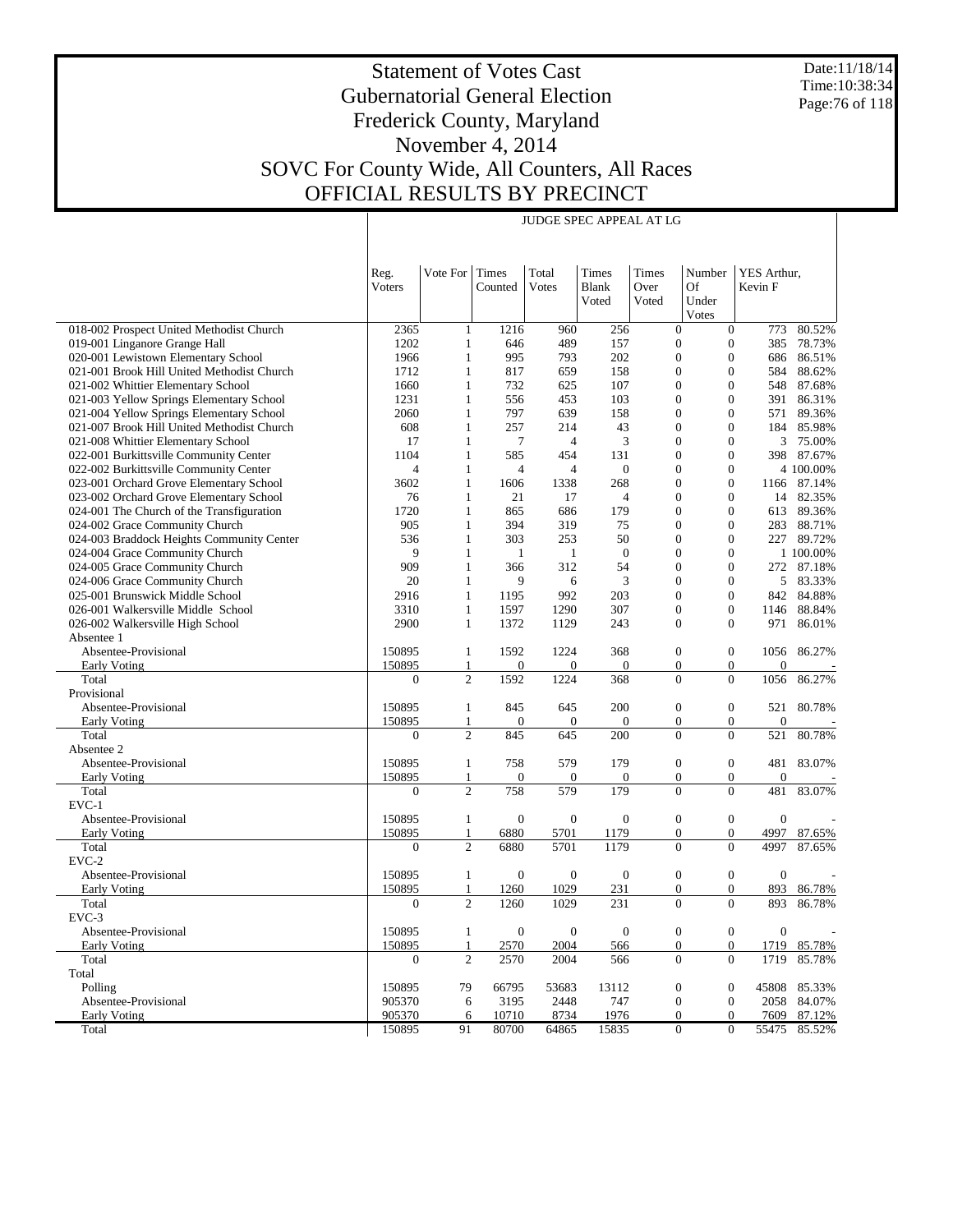Date:11/18/14 Time:10:38:34 Page:77 of 118

# Statement of Votes Cast Gubernatorial General Election Frederick County, Maryland November 4, 2014 SOVC For County Wide, All Counters, All Races OFFICIAL RESULTS BY PRECINCT

| JUDGE SPEC |

|                                                                                    | APPEAL AT LG      |                  |
|------------------------------------------------------------------------------------|-------------------|------------------|
|                                                                                    |                   |                  |
|                                                                                    | NO Arthur, Kevin  |                  |
|                                                                                    | F                 |                  |
|                                                                                    |                   |                  |
| Jurisdiction Wide<br>001-001 Carroll Manor Elementary School                       | 243               | 14.67%           |
| 001-002 Tuscarora High School                                                      | 123               | 15.02%           |
| 002-001 Lincoln Elementary School                                                  | 116               | 15.36%           |
| 002-002 Lincoln Elementary School                                                  | 39                | 12.23%           |
| 002-003 Evangelical Lutheran Church                                                | 91                | 11.32%           |
| 002-004 Hillcrest Elementary School Multipurpose Rm                                | 136               | 20.18%           |
| 002-005 William R. Talley Recreation Center Armory - A                             | 58                | 11.39%           |
| 002-006 Ballenger Creek Middle School                                              | 106               | 11.74%           |
| 002-007 Thomas Johnson Middle School                                               | 127               | 13.37%           |
| 002-008 Waverley Elementary School                                                 | 149               | 16.37%           |
| 002-009 William R. Talley Recreation Center Armory - B                             | 61                | 8.91%            |
| 002-010 Monocacy Middle School                                                     | 164               | 13.93%           |
| 002-011 North Frederick Elementary School                                          | 79                | 13.46%           |
| 002-012 Hillcrest Elementary School Gym                                            | 61<br>136         | 15.97%           |
| 002-013 Cornerstone Fellowship Church<br>002-014 Ballenger Creek Elementary School | 67                | 16.94%<br>14.26% |
| 002-015 Monocacy Elementary School                                                 | 169               | 15.04%           |
| 002-016 Crestwood Middle School                                                    | 86                | 14.36%           |
| 002-017 Cornerstone Fellowship Church                                              | 64                | 15.76%           |
| 002-018 Church of Jesus Christ of Latter Day Saints                                | 66                | 12.18%           |
| 003-001 Middletown Middle School                                                   | 98                | 13.23%           |
| 003-002 Middletown Elementary School                                               | 186               | 14.43%           |
| 003-003 Middletown Primary School                                                  | 95                | 11.71%           |
| 004-001 Creagerstown Lutheran Parish Hall                                          | 49                | 16.55%           |
| 005-001 Emmitsburg Elementary School                                               | 198               | 16.88%           |
| 006-001 Wolfsville Elementary School                                               | 87                | 14.57%           |
| 007-001 Urbana Elementary School                                                   | 105               | 16.64%           |
| 007-002 Centerville Elementary School                                              | 218               | 18.20%           |
| 007-003 Urbana High School                                                         | 136               | 17.39%           |
| 007-004 Urbana Regional Library                                                    | 83                | 15.69%           |
| 007-005 St. Ignatius of Loyola Catholic Church                                     | 7<br>$\mathbf{0}$ | 21.88%           |
| 007-006 St. Ignatius of Loyola Catholic Church<br>007-007 Urbana Regional Library  | 8                 | 9.30%            |
| 008-001 Liberty Elementary School                                                  | 108               | 15.38%           |
| 009-001 New Market Middle School                                                   | 178               | 16.62%           |
| 009-002 Green Valley Elementary School                                             | 197               | 16.20%           |
| 009-003 Oakdale Middle School                                                      | 31                | 17.22%           |
| 009-004 Kemptown Elementary School                                                 | 199               | 16.60%           |
| 009-005 Linganore High School                                                      | 74                | 13.33%           |
| 009-006 Spring Ridge Elementary School Side A                                      | 143               | 13.39%           |
| 009-007 Deer Crossing Elementary School                                            | 189               | 13.63%           |
| 009-008 Spring Ridge Elementary School Side B                                      | 71                | 16.25%           |
| 009-009 Oakdale Middle School                                                      | 29                | 9.42%            |
| 010-001 Sabillasville Elementary School                                            | 96                | 17.55%           |
| 011-001 Woodsboro Elementary School                                                | 132               | 14.85%           |
| 012-001 Faith Baptist Church                                                       | 144               | 17.65%           |
| 012-002 Faith Baptist Church<br>013-001 Mt. Pleasant Ruritan Club                  | 0<br>220          | $0.00\%$         |
| 013-002 Mt. Pleasant Ruritan Club                                                  | 6                 | 15.87%<br>10.00% |
| 013-003 Mt. Pleasant Ruritan Club                                                  | 14                | 16.28%           |
| 014-001 Jefferson Ruritan Community Center                                         | 207               | 15.41%           |
| 014-002 Valley Elementary School                                                   | 27                | 13.71%           |
| 015-001 Thurmont Middle School                                                     | 130               | 14.94%           |
| 015-002 Thurmont Elementary School                                                 | 132               | 13.24%           |
| 016-001 Myersville Elementary School                                               | 207               | 16.63%           |
| 017-001 Johnsville Methodist Hall                                                  | 80                | 13.03%           |
| 018-001 Twin Ridge Elementary School                                               | 280               | 17.15%           |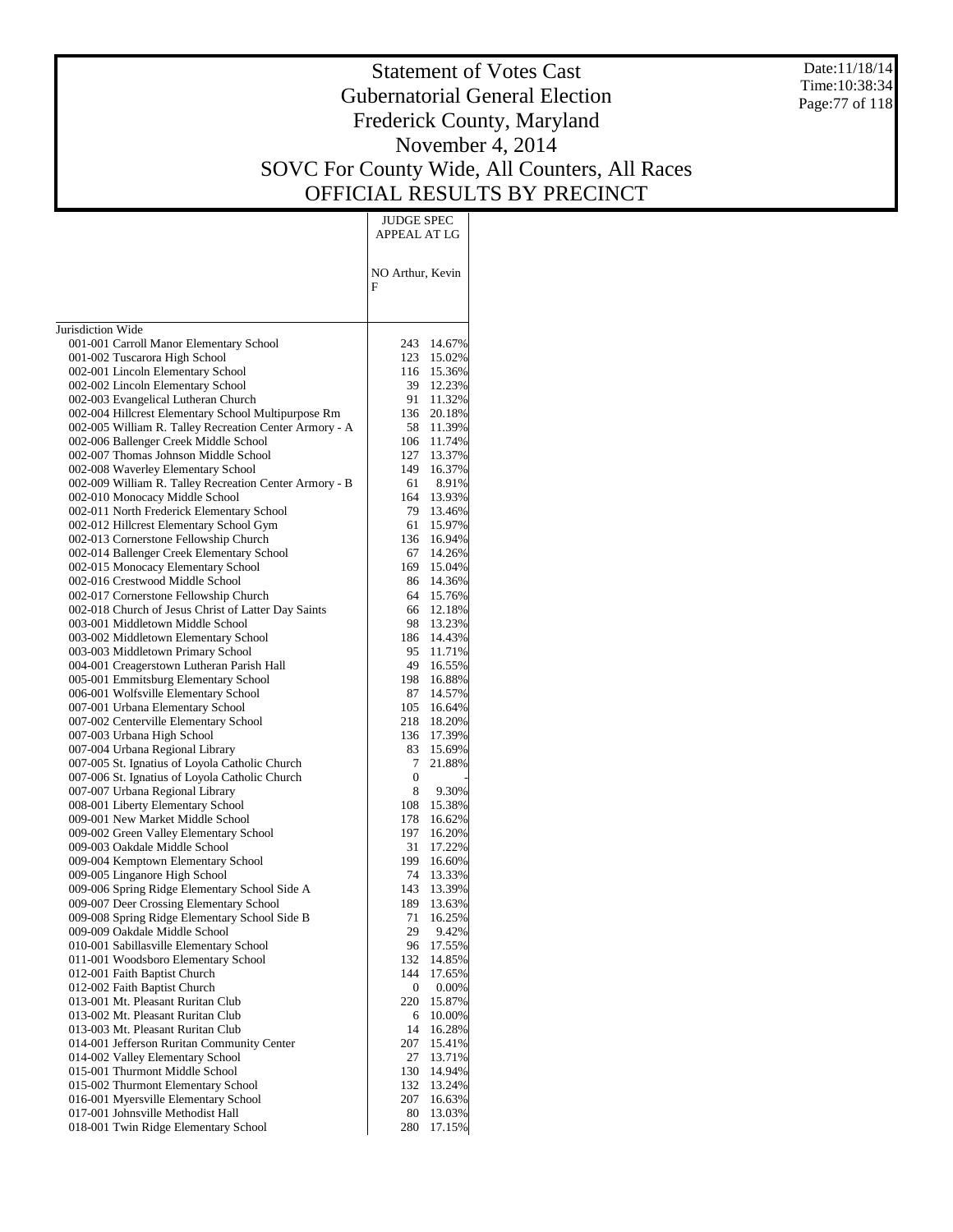Date:11/18/14 Time:10:38:34 Page:78 of 118

## Statement of Votes Cast Gubernatorial General Election Frederick County, Maryland November 4, 2014 SOVC For County Wide, All Counters, All Races OFFICIAL RESULTS BY PRECINCT

|                                            | <b>JUDGE SPEC</b>          |  |  |  |  |
|--------------------------------------------|----------------------------|--|--|--|--|
|                                            | APPEAL AT LG               |  |  |  |  |
|                                            |                            |  |  |  |  |
|                                            |                            |  |  |  |  |
|                                            | NO Arthur, Kevin           |  |  |  |  |
|                                            | F                          |  |  |  |  |
|                                            |                            |  |  |  |  |
|                                            |                            |  |  |  |  |
| 018-002 Prospect United Methodist Church   | 187<br>19.48%              |  |  |  |  |
| 019-001 Linganore Grange Hall              | 21.27%<br>104              |  |  |  |  |
| 020-001 Lewistown Elementary School        | 107<br>13.49%              |  |  |  |  |
| 021-001 Brook Hill United Methodist Church | 75<br>11.38%               |  |  |  |  |
| 021-002 Whittier Elementary School         | 77<br>12.32%               |  |  |  |  |
| 021-003 Yellow Springs Elementary School   | 62<br>13.69%               |  |  |  |  |
| 021-004 Yellow Springs Elementary School   | 68                         |  |  |  |  |
|                                            | 10.64%                     |  |  |  |  |
| 021-007 Brook Hill United Methodist Church | 30<br>14.02%               |  |  |  |  |
| 021-008 Whittier Elementary School         | $\mathbf{1}$<br>25.00%     |  |  |  |  |
| 022-001 Burkittsville Community Center     | 56<br>12.33%               |  |  |  |  |
| 022-002 Burkittsville Community Center     | $0.00\%$<br>$\overline{0}$ |  |  |  |  |
| 023-001 Orchard Grove Elementary School    | 172<br>12.86%              |  |  |  |  |
| 023-002 Orchard Grove Elementary School    | 3<br>17.65%                |  |  |  |  |
| 024-001 The Church of the Transfiguration  | 73<br>10.64%               |  |  |  |  |
| 024-002 Grace Community Church             | 36<br>11.29%               |  |  |  |  |
| 024-003 Braddock Heights Community Center  | 26<br>10.28%               |  |  |  |  |
| 024-004 Grace Community Church             | $\overline{0}$<br>$0.00\%$ |  |  |  |  |
| 024-005 Grace Community Church             | 40<br>12.82%               |  |  |  |  |
| 024-006 Grace Community Church             | 16.67%<br>$\mathbf{1}$     |  |  |  |  |
| 025-001 Brunswick Middle School            | 150<br>15.12%              |  |  |  |  |
|                                            |                            |  |  |  |  |
| 026-001 Walkersville Middle School         | 144<br>11.16%              |  |  |  |  |
| 026-002 Walkersville High School           | 158<br>13.99%              |  |  |  |  |
| Absentee 1                                 |                            |  |  |  |  |
| Absentee-Provisional                       | 168<br>13.73%              |  |  |  |  |
| Early Voting                               | $\mathbf{0}$               |  |  |  |  |
| Total                                      | 168<br>13.73%              |  |  |  |  |
| Provisional                                |                            |  |  |  |  |
| Absentee-Provisional                       | 124<br>19.22%              |  |  |  |  |
| Early Voting                               | $\boldsymbol{0}$           |  |  |  |  |
| Total                                      | 124<br>19.22%              |  |  |  |  |
| Absentee 2                                 |                            |  |  |  |  |
| Absentee-Provisional                       | 98<br>16.93%               |  |  |  |  |
| Early Voting                               | $\mathbf 0$                |  |  |  |  |
| Total                                      | 98<br>16.93%               |  |  |  |  |
| $EVC-1$                                    |                            |  |  |  |  |
| Absentee-Provisional                       | $\mathbf{0}$               |  |  |  |  |
|                                            |                            |  |  |  |  |
| Early Voting<br>Total                      | 704 12.35%                 |  |  |  |  |
|                                            | 704<br>12.35%              |  |  |  |  |
| $EVC-2$                                    |                            |  |  |  |  |
| Absentee-Provisional                       | $\mathbf{0}$               |  |  |  |  |
| <b>Early Voting</b>                        | 136 13.22%                 |  |  |  |  |
| Total                                      | 136 13.22%                 |  |  |  |  |
| $EVC-3$                                    |                            |  |  |  |  |
| Absentee-Provisional                       | $\boldsymbol{0}$           |  |  |  |  |
| <b>Early Voting</b>                        | 285<br>14.22%              |  |  |  |  |
| Total                                      | 285<br>14.22%              |  |  |  |  |
| Total                                      |                            |  |  |  |  |
| Polling                                    | 14.67%<br>7875             |  |  |  |  |
| Absentee-Provisional                       | 390<br>15.93%              |  |  |  |  |
| Early Voting                               | 1125<br>12.88%             |  |  |  |  |
| Total                                      | 14.48%<br>9390             |  |  |  |  |
|                                            |                            |  |  |  |  |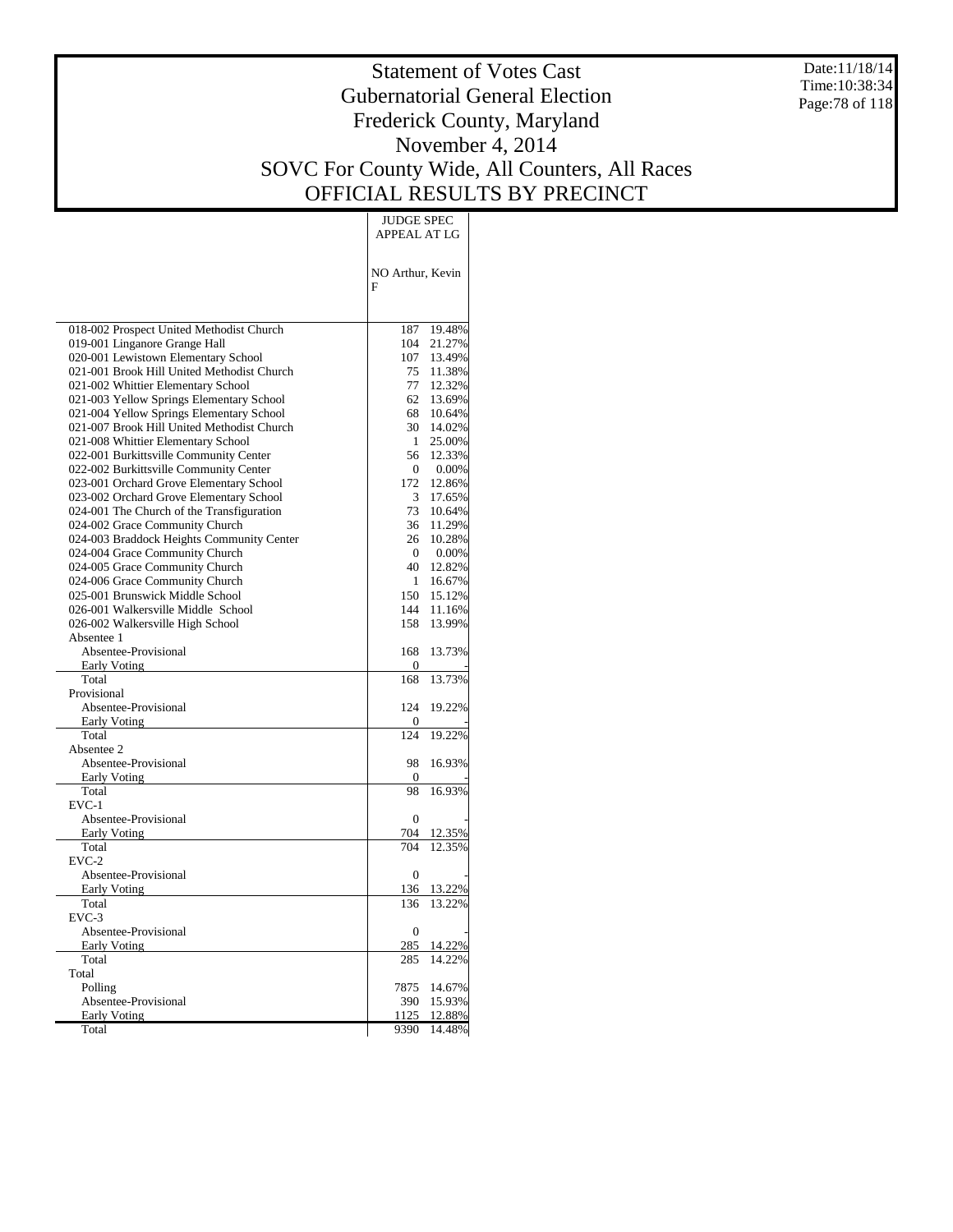Date:11/18/14 Time:10:38:34 Page:79 of 118

# Statement of Votes Cast Gubernatorial General Election Frederick County, Maryland November 4, 2014 SOVC For County Wide, All Counters, All Races OFFICIAL RESULTS BY PRECINCT

Τ

JUDGE SPEC APPEAL AT LG

|                                                                                          | Reg.<br><b>V</b> oters | Vote For                     | Times<br>Counted | Total<br>Votes   | Times<br><b>Blank</b><br>Voted | Times<br>Over<br>Voted               | Number<br>Of<br>Under<br>Votes       | YES Leahy,<br>Andrea M |                      |
|------------------------------------------------------------------------------------------|------------------------|------------------------------|------------------|------------------|--------------------------------|--------------------------------------|--------------------------------------|------------------------|----------------------|
| Jurisdiction Wide                                                                        |                        |                              |                  |                  |                                |                                      |                                      |                        |                      |
| 001-001 Carroll Manor Elementary School                                                  | 4354                   | 1                            | 2064             | 1643             | 421                            | $\boldsymbol{0}$                     | $\boldsymbol{0}$                     |                        | 1388 84.48%          |
| 001-002 Tuscarora High School                                                            | 2543                   | $\mathbf{1}$                 | 966              | 817              | 149                            | $\boldsymbol{0}$                     | $\boldsymbol{0}$                     |                        | 715 87.52%           |
| 002-001 Lincoln Elementary School                                                        | 2847                   | 1                            | 938              | 754              | 184                            | $\boldsymbol{0}$                     | $\boldsymbol{0}$                     | 659                    | 87.40%               |
| 002-002 Lincoln Elementary School                                                        | 1033                   | $\mathbf{1}$                 | 394              | 319              | 75                             | $\boldsymbol{0}$                     | $\boldsymbol{0}$                     | 284                    | 89.03%               |
| 002-003 Evangelical Lutheran Church                                                      | 2923                   | $\mathbf{1}$                 | 1040             | 810              | 230                            | $\boldsymbol{0}$                     | $\boldsymbol{0}$                     |                        | 723 89.26%           |
| 002-004 Hillcrest Elementary School Multipurpose Rm                                      | 2422                   | $\mathbf{1}$                 | 792              | 671              | 121                            | $\boldsymbol{0}$                     | $\boldsymbol{0}$                     | 554                    | 82.56%               |
| 002-005 William R. Talley Recreation Center Armory - A                                   | 1356                   | $\mathbf{1}$                 | 657              | 501              | 156                            | $\boldsymbol{0}$                     | $\boldsymbol{0}$                     |                        | 436 87.03%           |
| 002-006 Ballenger Creek Middle School                                                    | 2582                   | $\mathbf{1}$                 | 1107             | 900              | 207                            | $\boldsymbol{0}$                     | $\boldsymbol{0}$                     | 797                    | 88.56%               |
| 002-007 Thomas Johnson Middle School                                                     | 2885                   | $\mathbf{1}$                 | 1170             | 955              | 215                            | $\boldsymbol{0}$                     | $\boldsymbol{0}$                     | 848                    | 88.80%               |
| 002-008 Waverley Elementary School                                                       | 3212                   | $\mathbf{1}$                 | 1077             | 907              | 170                            | $\boldsymbol{0}$                     | $\boldsymbol{0}$                     | 783                    | 86.33%               |
| 002-009 William R. Talley Recreation Center Armory - B                                   | 2139                   | $\mathbf{1}$                 | 896              | 682              | 214                            | $\boldsymbol{0}$                     | $\boldsymbol{0}$                     |                        | 621 91.06%           |
| 002-010 Monocacy Middle School                                                           | 3779                   | $\mathbf{1}$                 | 1424             | 1179             | 245                            | $\boldsymbol{0}$                     | $\boldsymbol{0}$                     | 1048                   | 88.89%               |
| 002-011 North Frederick Elementary School                                                | 2271<br>1216           | $\mathbf{1}$<br>$\mathbf{1}$ | 713<br>461       | 588<br>382       | 125<br>79                      | $\boldsymbol{0}$<br>$\boldsymbol{0}$ | $\boldsymbol{0}$<br>$\boldsymbol{0}$ | 332                    | 516 87.76%<br>86.91% |
| 002-012 Hillcrest Elementary School Gym<br>002-013 Cornerstone Fellowship Church         | 2871                   | $\mathbf{1}$                 | 918              | 796              | 122                            | $\boldsymbol{0}$                     | $\boldsymbol{0}$                     | 692                    | 86.93%               |
| 002-014 Ballenger Creek Elementary School                                                | 1290                   | $\mathbf{1}$                 | 568              | 474              | 94                             | $\boldsymbol{0}$                     | $\boldsymbol{0}$                     |                        | 406 85.65%           |
| 002-015 Monocacy Elementary School                                                       | 3492                   | $\mathbf{1}$                 | 1368             | 1125             | 243                            | $\boldsymbol{0}$                     | $\boldsymbol{0}$                     |                        | 966 85.87%           |
| 002-016 Crestwood Middle School                                                          | 1856                   | $\mathbf{1}$                 | 685              | 599              | 86                             | $\boldsymbol{0}$                     | $\boldsymbol{0}$                     | 528                    | 88.15%               |
| 002-017 Cornerstone Fellowship Church                                                    | 1829                   | $\mathbf{1}$                 | 480              | 407              | 73                             | $\boldsymbol{0}$                     | $\boldsymbol{0}$                     |                        | 355 87.22%           |
| 002-018 Church of Jesus Christ of Latter Day Saints                                      | 1518                   | $\mathbf{1}$                 | 660              | 544              | 116                            | $\boldsymbol{0}$                     | $\boldsymbol{0}$                     | 487                    | 89.52%               |
| 003-001 Middletown Middle School                                                         | 1896                   | $\mathbf{1}$                 | 970              | 742              | 228                            | $\boldsymbol{0}$                     | $\boldsymbol{0}$                     | 639                    | 86.12%               |
| 003-002 Middletown Elementary School                                                     | 3225                   | $\mathbf{1}$                 | 1631             | 1297             | 334                            | $\boldsymbol{0}$                     | $\boldsymbol{0}$                     | 1113                   | 85.81%               |
| 003-003 Middletown Primary School                                                        | 2107                   | $\mathbf{1}$                 | 1014             | 811              | 203                            | $\boldsymbol{0}$                     | $\boldsymbol{0}$                     | 718                    | 88.53%               |
| 004-001 Creagerstown Lutheran Parish Hall                                                | 759                    | $\mathbf{1}$                 | 392              | 298              | 94                             | $\boldsymbol{0}$                     | $\boldsymbol{0}$                     | 252                    | 84.56%               |
| 005-001 Emmitsburg Elementary School                                                     | 3113                   | $\mathbf{1}$                 | 1457             | 1167             | 290                            | $\boldsymbol{0}$                     | $\boldsymbol{0}$                     |                        | 982 84.15%           |
| 006-001 Wolfsville Elementary School                                                     | 1399                   | $\mathbf{1}$                 | 796              | 592              | 204                            | $\boldsymbol{0}$                     | $\boldsymbol{0}$                     |                        | 498 84.12%           |
| 007-001 Urbana Elementary School                                                         | 1776                   | $\mathbf{1}$                 | 809              | 637              | 172                            | $\boldsymbol{0}$                     | $\boldsymbol{0}$                     |                        | 539 84.62%           |
| 007-002 Centerville Elementary School                                                    | 3971                   | $\mathbf{1}$                 | 1512             | 1200             | 312                            | $\boldsymbol{0}$                     | $\boldsymbol{0}$                     | 1020                   | 85.00%               |
| 007-003 Urbana High School                                                               | 2345                   | $\mathbf{1}$                 | 1064             | 784              | 280                            | $\boldsymbol{0}$                     | $\boldsymbol{0}$                     | 651                    | 83.04%               |
| 007-004 Urbana Regional Library                                                          | 1858                   | $\mathbf{1}$                 | 669              | 528              | 141                            | $\boldsymbol{0}$                     | $\boldsymbol{0}$                     | 452                    | 85.61%               |
| 007-005 St. Ignatius of Loyola Catholic Church                                           | 81                     | $\mathbf{1}$                 | 46               | 32               | 14                             | $\boldsymbol{0}$                     | $\boldsymbol{0}$                     | 27                     | 84.38%               |
| 007-006 St. Ignatius of Loyola Catholic Church                                           | $\overline{2}$         | $\mathbf{1}$                 | $\mathbf{0}$     | $\boldsymbol{0}$ | $\boldsymbol{0}$               | $\boldsymbol{0}$                     | $\boldsymbol{0}$                     | $\mathbf{0}$           |                      |
| 007-007 Urbana Regional Library                                                          | 282                    | $\mathbf{1}$                 | 113              | 86               | 27                             | $\boldsymbol{0}$                     | $\boldsymbol{0}$                     | 77                     | 89.53%               |
| 008-001 Liberty Elementary School                                                        | 1706                   | $\mathbf{1}$                 | 881              | 702              | 179                            | $\boldsymbol{0}$                     | $\boldsymbol{0}$                     | 588                    | 83.76%               |
| 009-001 New Market Middle School                                                         | 2793                   | $\mathbf{1}$                 | 1395             | 1070             | 325                            | $\boldsymbol{0}$                     | $\boldsymbol{0}$                     | 897                    | 83.83%               |
| 009-002 Green Valley Elementary School                                                   | 3177                   | $\mathbf{1}$                 | 1567             | 1213             | 354                            | $\boldsymbol{0}$                     | $\boldsymbol{0}$                     | 1042                   | 85.90%               |
| 009-003 Oakdale Middle School                                                            | 539                    | $\mathbf{1}$                 | 226              | 177              | 49                             | $\boldsymbol{0}$                     | $\boldsymbol{0}$                     | 149                    | 84.18%               |
| 009-004 Kemptown Elementary School                                                       | 3174                   | $\mathbf{1}$                 | 1526             | 1196             | 330                            | $\boldsymbol{0}$                     | $\boldsymbol{0}$                     |                        | 998 83.44%           |
| 009-005 Linganore High School                                                            | 1352                   | $\mathbf{1}$                 | 679              | 551              | 128                            | $\boldsymbol{0}$                     | $\boldsymbol{0}$                     |                        | 471 85.48%           |
| 009-006 Spring Ridge Elementary School Side A                                            | 2896<br>3684           | $\mathbf{1}$<br>$\mathbf{1}$ | 1294<br>1746     | 1070<br>1387     | 224<br>359                     | $\boldsymbol{0}$<br>$\boldsymbol{0}$ | $\boldsymbol{0}$<br>$\boldsymbol{0}$ | 939                    | 87.76%<br>86.37%     |
| 009-007 Deer Crossing Elementary School<br>009-008 Spring Ridge Elementary School Side B | 1154                   | 1                            | 532              | 430              | 102                            | $\overline{0}$                       | $\mathbf{0}$                         | 1198                   | 365 84.88%           |
| 009-009 Oakdale Middle School                                                            |                        |                              |                  |                  |                                | $\boldsymbol{0}$                     | $\boldsymbol{0}$                     | 278                    | 91.15%               |
| 010-001 Sabillasville Elementary School                                                  | 763<br>1369            | 1<br>$\mathbf{1}$            | 385<br>673       | 305<br>539       | 80<br>134                      | $\boldsymbol{0}$                     | $\boldsymbol{0}$                     |                        | 438 81.26%           |
| 011-001 Woodsboro Elementary School                                                      | 2130                   | 1                            | 1103             | 879              | 224                            | $\boldsymbol{0}$                     | $\boldsymbol{0}$                     |                        | 745 84.76%           |
| 012-001 Faith Baptist Church                                                             | 2303                   | $\mathbf{1}$                 | 1030             | 814              | 216                            | $\boldsymbol{0}$                     | $\boldsymbol{0}$                     |                        | 673 82.68%           |
| 012-002 Faith Baptist Church                                                             | 1                      | 1                            | 1                | 1                | $\boldsymbol{0}$               | $\boldsymbol{0}$                     | $\boldsymbol{0}$                     |                        | 1 100.00%            |
| 013-001 Mt. Pleasant Ruritan Club                                                        | 3627                   | $\mathbf{1}$                 | 1732             | 1376             | 356                            | $\boldsymbol{0}$                     | $\boldsymbol{0}$                     |                        | 1169 84.96%          |
| 013-002 Mt. Pleasant Ruritan Club                                                        | 125                    | $\mathbf{1}$                 | 73               | 59               | 14                             | $\boldsymbol{0}$                     | $\boldsymbol{0}$                     |                        | 52 88.14%            |
| 013-003 Mt. Pleasant Ruritan Club                                                        | 241                    | $\mathbf{1}$                 | 100              | 83               | 17                             | $\boldsymbol{0}$                     | $\boldsymbol{0}$                     |                        | 71 85.54%            |
| 014-001 Jefferson Ruritan Community Center                                               | 2975                   | $\mathbf{1}$                 | 1661             | 1337             | 324                            | $\boldsymbol{0}$                     | $\boldsymbol{0}$                     |                        | 1132 84.67%          |
| 014-002 Valley Elementary School                                                         | 449                    | $\mathbf{1}$                 | 231              | 192              | 39                             | $\boldsymbol{0}$                     | $\boldsymbol{0}$                     | 169                    | 88.02%               |
| 015-001 Thurmont Middle School                                                           | 2572                   | $\mathbf{1}$                 | 1063             | 860              | 203                            | $\boldsymbol{0}$                     | $\boldsymbol{0}$                     |                        | 744 86.51%           |
| 015-002 Thurmont Elementary School                                                       | 3003                   | $\mathbf{1}$                 | 1233             | 991              | 242                            | $\boldsymbol{0}$                     | $\boldsymbol{0}$                     |                        | 855 86.28%           |
| 016-001 Myersville Elementary School                                                     | 3034                   | $\mathbf{1}$                 | 1553             | 1239             | 314                            | $\boldsymbol{0}$                     | $\boldsymbol{0}$                     |                        | 1051 84.83%          |
| 017-001 Johnsville Methodist Hall                                                        | 1394                   | $\mathbf{1}$                 | 773              | 612              | 161                            | $\boldsymbol{0}$                     | $\boldsymbol{0}$                     | 527                    | 86.11%               |
| 018-001 Twin Ridge Elementary School                                                     | 4370                   | 1                            | 2146             | 1629             | 517                            | $\boldsymbol{0}$                     | $\boldsymbol{0}$                     |                        | 1354 83.12%          |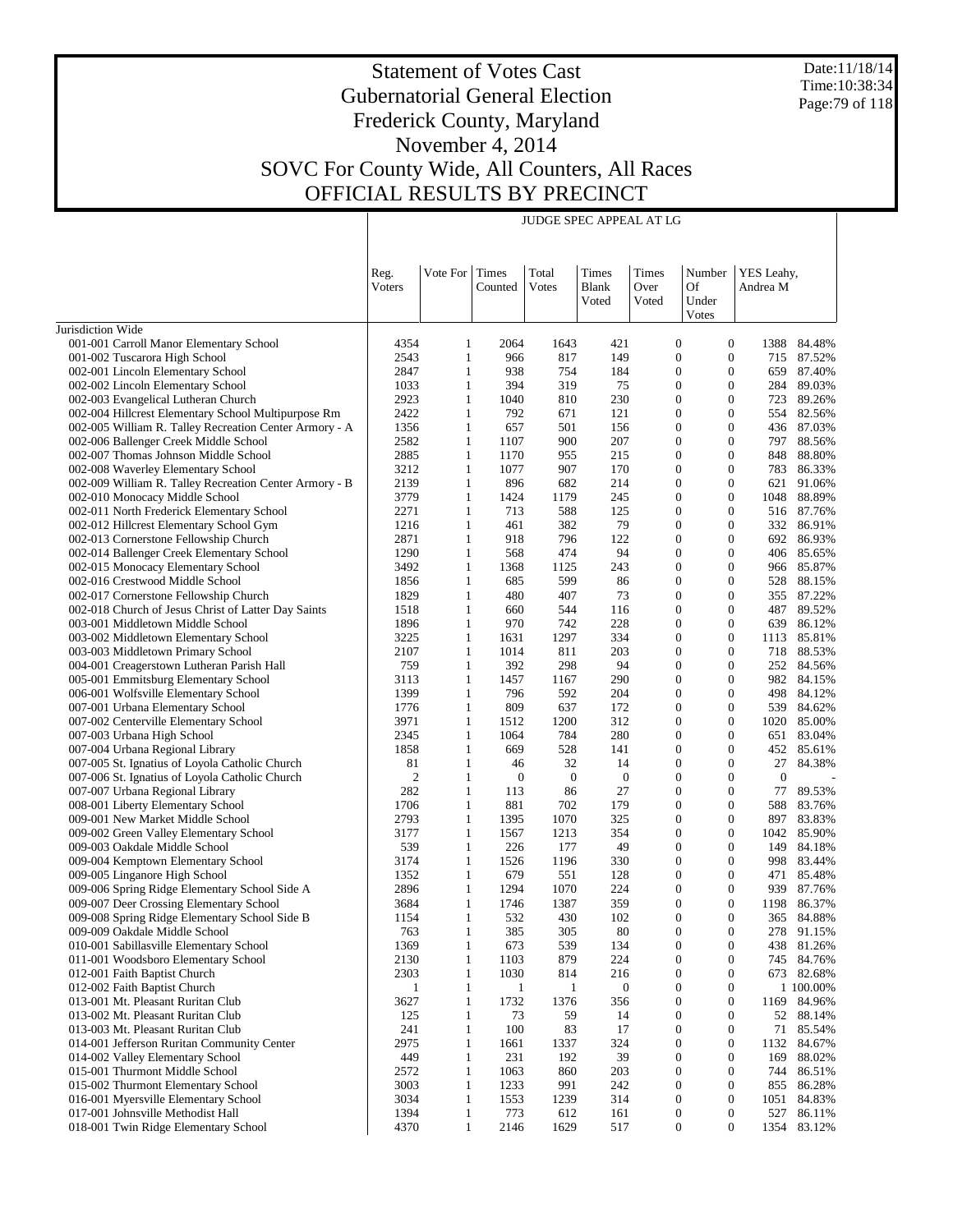Date:11/18/14 Time:10:38:34 Page:80 of 118

# Statement of Votes Cast Gubernatorial General Election Frederick County, Maryland November 4, 2014 SOVC For County Wide, All Counters, All Races OFFICIAL RESULTS BY PRECINCT

JUDGE SPEC APPEAL AT LG

|                                            | Reg.<br>Voters   | Vote For                       | Times<br>Counted       | Total<br><b>Votes</b> | Times<br><b>Blank</b><br>Voted | Times<br>Over<br>Voted           | Number<br>Of<br>Under<br>Votes | YES Leahy,<br>Andrea M   |                  |
|--------------------------------------------|------------------|--------------------------------|------------------------|-----------------------|--------------------------------|----------------------------------|--------------------------------|--------------------------|------------------|
| 018-002 Prospect United Methodist Church   | 2365             | $\mathbf{1}$                   | 1216                   | 957                   | 259                            | $\mathbf{0}$                     | $\mathbf{0}$                   | 783                      | 81.82%           |
| 019-001 Linganore Grange Hall              | 1202             | $\mathbf{1}$                   | 646                    | 485                   | 161                            | $\overline{0}$                   | $\mathbf{0}$                   | 389                      | 80.21%           |
| 020-001 Lewistown Elementary School        | 1966             | $\mathbf{1}$                   | 995                    | 787                   | 208                            | $\theta$                         | $\Omega$                       | 684                      | 86.91%           |
| 021-001 Brook Hill United Methodist Church | 1712             | $\mathbf{1}$                   | 817                    | 653                   | 164                            | $\theta$                         | $\Omega$                       |                          | 582 89.13%       |
| 021-002 Whittier Elementary School         | 1660             | $\mathbf{1}$                   | 732                    | 623                   | 109                            | $\overline{0}$                   | $\mathbf{0}$                   | 555                      | 89.09%           |
| 021-003 Yellow Springs Elementary School   | 1231             | $\mathbf{1}$                   | 556                    | 444                   | 112                            | $\mathbf{0}$                     | $\mathbf{0}$                   | 385                      | 86.71%           |
| 021-004 Yellow Springs Elementary School   | 2060             | $\mathbf{1}$                   | 797                    | 638                   | 159                            | $\overline{0}$                   | $\mathbf{0}$                   | 564                      | 88.40%           |
| 021-007 Brook Hill United Methodist Church | 608              | 1                              | 257                    | 210                   | 47                             | $\mathbf{0}$                     | $\mathbf{0}$                   | 183                      | 87.14%           |
| 021-008 Whittier Elementary School         | 17               | $\mathbf{1}$                   | 7                      | $\overline{4}$        | 3                              | $\overline{0}$                   | $\mathbf{0}$                   | 3                        | 75.00%           |
| 022-001 Burkittsville Community Center     | 1104             | $\mathbf{1}$                   | 585                    | 455                   | 130                            | $\overline{0}$                   | $\mathbf{0}$                   | 404                      | 88.79%           |
| 022-002 Burkittsville Community Center     | $\overline{4}$   | 1                              | $\overline{4}$         | $\overline{4}$        | $\mathbf{0}$                   | $\overline{0}$                   | $\mathbf{0}$                   |                          | 4 100.00%        |
| 023-001 Orchard Grove Elementary School    | 3602             | $\mathbf{1}$                   | 1606                   | 1310                  | 296                            | $\overline{0}$                   | $\Omega$                       |                          | 1152 87.94%      |
| 023-002 Orchard Grove Elementary School    | 76               | $\mathbf{1}$                   | 21                     | 17                    | $\overline{4}$                 | $\Omega$                         | $\theta$                       |                          | 14 82.35%        |
| 024-001 The Church of the Transfiguration  | 1720             | $\mathbf{1}$                   | 865                    | 670                   | 195                            | $\overline{0}$                   | $\mathbf{0}$                   | 597                      | 89.10%           |
| 024-002 Grace Community Church             | 905              | $\mathbf{1}$                   | 394                    | 318                   | 76                             | $\overline{0}$                   | $\mathbf{0}$                   | 282                      | 88.68%           |
| 024-003 Braddock Heights Community Center  | 536              | $\mathbf{1}$                   | 303                    | 236                   | 67                             | $\theta$                         | $\theta$                       | 209                      | 88.56%           |
| 024-004 Grace Community Church             | 9                | $\mathbf{1}$                   | 1                      | 1                     | $\Omega$                       | $\theta$                         | $\theta$                       |                          | 1 100,00%        |
| 024-005 Grace Community Church             | 909              | $\mathbf{1}$                   | 366                    | 311                   | 55                             | $\theta$                         | $\Omega$                       | 275                      | 88.42%           |
| 024-006 Grace Community Church             | 20               | $\mathbf{1}$                   | 9                      | 7                     | $\overline{2}$                 | $\overline{0}$                   | $\overline{0}$                 | 5                        | 71.43%           |
| 025-001 Brunswick Middle School            | 2916             | $\mathbf{1}$                   | 1195                   | 995                   | 200                            | $\overline{0}$                   | $\mathbf{0}$                   | 840                      | 84.42%           |
| 026-001 Walkersville Middle School         | 3310             | 1                              | 1597                   | 1293                  | 304                            | $\mathbf{0}$                     | $\mathbf{0}$                   | 1146                     | 88.63%           |
| 026-002 Walkersville High School           | 2900             | $\mathbf{1}$                   | 1372                   | 1121                  | 251                            | $\mathbf{0}$                     | $\mathbf{0}$                   | 976                      | 87.07%           |
| Absentee 1                                 |                  |                                |                        |                       |                                |                                  |                                |                          |                  |
| Absentee-Provisional                       | 150895           | $\mathbf{1}$                   | 1592                   | 1244                  | 348                            | $\mathbf{0}$                     | $\mathbf{0}$                   | 1061                     | 85.29%           |
| <b>Early Voting</b>                        | 150895           | $\mathbf{1}$                   | $\mathbf{0}$           | $\mathbf{0}$          | $\mathbf{0}$                   | $\mathbf{0}$                     | $\boldsymbol{0}$               | $\mathbf{0}$             |                  |
| Total                                      | $\mathbf{0}$     | $\overline{2}$                 | 1592                   | 1244                  | 348                            | $\Omega$                         | $\Omega$                       | 1061                     | 85.29%           |
| Provisional                                |                  |                                |                        |                       |                                |                                  |                                |                          |                  |
| Absentee-Provisional                       | 150895           | $\mathbf{1}$                   | 845                    | 648                   | 197                            | $\mathbf{0}$                     | $\mathbf{0}$                   | 530                      | 81.79%           |
| <b>Early Voting</b>                        | 150895           | $\mathbf{1}$                   | $\mathbf{0}$           | $\mathbf{0}$          | $\mathbf{0}$                   | $\mathbf{0}$                     | $\mathbf{0}$                   | $\theta$                 |                  |
| Total                                      | $\theta$         | $\mathfrak{D}$                 | 845                    | 648                   | 197                            | $\Omega$                         | $\theta$                       | 530                      | 81.79%           |
| Absentee 2                                 |                  |                                |                        |                       |                                |                                  |                                |                          |                  |
| Absentee-Provisional                       | 150895           | $\mathbf{1}$                   | 758                    | 582                   | 176                            | $\boldsymbol{0}$                 | $\boldsymbol{0}$               | 492                      | 84.54%           |
| <b>Early Voting</b>                        | 150895           | $\mathbf{1}$<br>$\overline{2}$ | $\boldsymbol{0}$       | $\boldsymbol{0}$      | $\mathbf{0}$                   | $\boldsymbol{0}$<br>$\theta$     | $\boldsymbol{0}$               | $\boldsymbol{0}$         |                  |
| Total                                      | $\mathbf{0}$     |                                | 758                    | 582                   | 176                            |                                  | $\overline{0}$                 | 492                      | 84.54%           |
| $EVC-1$                                    |                  |                                |                        |                       |                                |                                  |                                |                          |                  |
| Absentee-Provisional                       | 150895<br>150895 | $\mathbf{1}$                   | $\overline{0}$<br>6880 | $\mathbf{0}$<br>5691  | $\mathbf{0}$<br>1189           | $\boldsymbol{0}$<br>$\mathbf{0}$ | $\mathbf{0}$<br>$\mathbf{0}$   | $\boldsymbol{0}$<br>5012 |                  |
| <b>Early Voting</b><br>Total               | $\mathbf{0}$     | $\mathbf{1}$<br>$\overline{2}$ | 6880                   | 5691                  | 1189                           | $\Omega$                         | $\Omega$                       | 5012                     | 88.07%<br>88.07% |
| $EVC-2$                                    |                  |                                |                        |                       |                                |                                  |                                |                          |                  |
| Absentee-Provisional                       | 150895           | $\mathbf{1}$                   | $\overline{0}$         | $\overline{0}$        | $\overline{0}$                 | $\mathbf{0}$                     | $\mathbf{0}$                   | $\overline{0}$           |                  |
| <b>Early Voting</b>                        | 150895           | $\mathbf{1}$                   | 1260                   | 1028                  | 232                            | $\overline{0}$                   | $\overline{0}$                 | 891                      | 86.67%           |
| Total                                      | $\theta$         | $\overline{2}$                 | 1260                   | 1028                  | 232                            | $\Omega$                         | $\theta$                       | 891                      | 86.67%           |
| $EVC-3$                                    |                  |                                |                        |                       |                                |                                  |                                |                          |                  |
| Absentee-Provisional                       | 150895           | $\mathbf{1}$                   | $\mathbf{0}$           | $\mathbf{0}$          | $\overline{0}$                 | $\mathbf{0}$                     | $\mathbf{0}$                   | $\overline{0}$           |                  |
| Early Voting                               | 150895           | $\mathbf{1}$                   | 2570                   | 2009                  | 561                            | $\mathbf{0}$                     | $\mathbf{0}$                   | 1726                     | 85.91%           |
| Total                                      | $\boldsymbol{0}$ | $\overline{c}$                 | 2570                   | 2009                  | 561                            | $\theta$                         | $\theta$                       | 1726                     | 85.91%           |
| Total                                      |                  |                                |                        |                       |                                |                                  |                                |                          |                  |
| Polling                                    | 150895           | 79                             | 66795                  | 53478                 | 13317                          | $\mathbf{0}$                     | $\mathbf{0}$                   | 46045                    | 86.10%           |
| Absentee-Provisional                       | 905370           | 6                              | 3195                   | 2474                  | 721                            | $\mathbf{0}$                     | $\boldsymbol{0}$               | 2083                     | 84.20%           |
| <b>Early Voting</b>                        | 905370           | 6                              | 10710                  | 8728                  | 1982                           | $\mathbf{0}$                     | $\mathbf{0}$                   | 7629                     | 87.41%           |
| Total                                      | 150895           | 91                             | 80700                  | 64680                 | 16020                          | $\Omega$                         | $\mathbf{0}$                   | 55757                    | 86.20%           |
|                                            |                  |                                |                        |                       |                                |                                  |                                |                          |                  |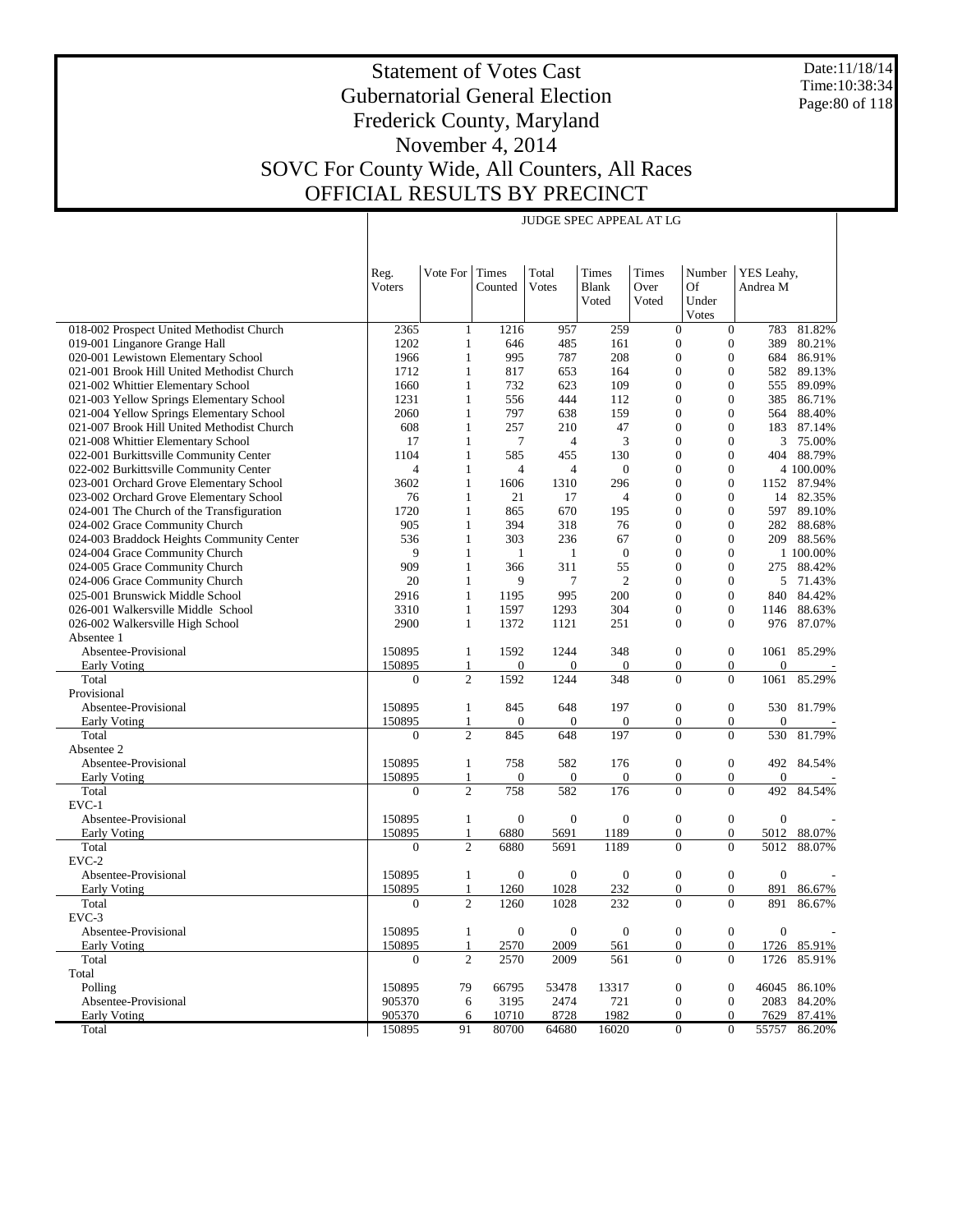Date:11/18/14 Time:10:38:34 Page:81 of 118

## Statement of Votes Cast Gubernatorial General Election Frederick County, Maryland November 4, 2014 SOVC For County Wide, All Counters, All Races OFFICIAL RESULTS BY PRECINCT

|                                                                                                  | JUDGE SPEC<br>APPEAL AT LG    |  |
|--------------------------------------------------------------------------------------------------|-------------------------------|--|
|                                                                                                  |                               |  |
|                                                                                                  |                               |  |
|                                                                                                  | NO Leahy,                     |  |
|                                                                                                  | Andrea M                      |  |
|                                                                                                  |                               |  |
|                                                                                                  |                               |  |
| Jurisdiction Wide                                                                                |                               |  |
| 001-001 Carroll Manor Elementary School                                                          | 255<br>15.52%                 |  |
| 001-002 Tuscarora High School                                                                    | 102<br>12.48%                 |  |
| 002-001 Lincoln Elementary School                                                                | 95<br>12.60%                  |  |
| 002-002 Lincoln Elementary School                                                                | 35<br>10.97%                  |  |
| 002-003 Evangelical Lutheran Church                                                              | 87<br>10.74%                  |  |
| 002-004 Hillcrest Elementary School Multipurpose Rm                                              | 117<br>17.44%                 |  |
| 002-005 William R. Talley Recreation Center Armory - A                                           | 65<br>12.97%                  |  |
| 002-006 Ballenger Creek Middle School                                                            | 103<br>11.44%                 |  |
| 002-007 Thomas Johnson Middle School                                                             | 107<br>11.20%                 |  |
| 002-008 Waverley Elementary School                                                               | 124<br>13.67%                 |  |
| 002-009 William R. Talley Recreation Center Armory - B<br>002-010 Monocacy Middle School         | 61<br>8.94%                   |  |
| 002-011 North Frederick Elementary School                                                        | 131<br>11.11%<br>72<br>12.24% |  |
| 002-012 Hillcrest Elementary School Gym                                                          | 50<br>13.09%                  |  |
| 002-013 Cornerstone Fellowship Church                                                            | 104<br>13.07%                 |  |
| 002-014 Ballenger Creek Elementary School                                                        | 68<br>14.35%                  |  |
| 002-015 Monocacy Elementary School                                                               | 159<br>14.13%                 |  |
| 002-016 Crestwood Middle School                                                                  | 71<br>11.85%                  |  |
| 002-017 Cornerstone Fellowship Church                                                            | 52<br>12.78%                  |  |
| 002-018 Church of Jesus Christ of Latter Day Saints                                              | 57<br>10.48%                  |  |
| 003-001 Middletown Middle School                                                                 | 103<br>13.88%                 |  |
| 003-002 Middletown Elementary School                                                             | 184<br>14.19%                 |  |
| 003-003 Middletown Primary School                                                                | 93<br>11.47%                  |  |
| 004-001 Creagerstown Lutheran Parish Hall                                                        | 46<br>15.44%                  |  |
| 005-001 Emmitsburg Elementary School                                                             | 185<br>15.85%                 |  |
| 006-001 Wolfsville Elementary School                                                             | 94<br>15.88%                  |  |
| 007-001 Urbana Elementary School                                                                 | 98<br>15.38%                  |  |
| 007-002 Centerville Elementary School                                                            | 180<br>15.00%                 |  |
| 007-003 Urbana High School                                                                       | 133<br>16.96%                 |  |
| 007-004 Urbana Regional Library                                                                  | 76<br>14.39%                  |  |
| 007-005 St. Ignatius of Loyola Catholic Church<br>007-006 St. Ignatius of Loyola Catholic Church | 5<br>15.63%<br>0              |  |
| 007-007 Urbana Regional Library                                                                  | 9<br>10.47%                   |  |
| 008-001 Liberty Elementary School                                                                | 114<br>16.24%                 |  |
| 009-001 New Market Middle School                                                                 | 173<br>16.17%                 |  |
| 009-002 Green Valley Elementary School                                                           | 171<br>14.10%                 |  |
| 009-003 Oakdale Middle School                                                                    | 28<br>15.82%                  |  |
| 009-004 Kemptown Elementary School                                                               | 198<br>16.56%                 |  |
| 009-005 Linganore High School                                                                    | 80<br>14.52%                  |  |
| 009-006 Spring Ridge Elementary School Side A                                                    | 131<br>12.24%                 |  |
| 009-007 Deer Crossing Elementary School                                                          | 189<br>13.63%                 |  |
| 009-008 Spring Ridge Elementary School Side B                                                    | 65<br>15.12%                  |  |
| 009-009 Oakdale Middle School                                                                    | 27<br>8.85%                   |  |
| 010-001 Sabillasville Elementary School                                                          | 101<br>18.74%                 |  |
| 011-001 Woodsboro Elementary School                                                              | 134<br>15.24%                 |  |
| 012-001 Faith Baptist Church                                                                     | 141<br>17.32%                 |  |
| 012-002 Faith Baptist Church                                                                     | 0<br>0.00%                    |  |
| 013-001 Mt. Pleasant Ruritan Club                                                                | 207<br>15.04%                 |  |
| 013-002 Mt. Pleasant Ruritan Club<br>013-003 Mt. Pleasant Ruritan Club                           | 7<br>11.86%<br>12             |  |
| 014-001 Jefferson Ruritan Community Center                                                       | 14.46%<br>205<br>15.33%       |  |
| 014-002 Valley Elementary School                                                                 | 23<br>11.98%                  |  |
| 015-001 Thurmont Middle School                                                                   | 116<br>13.49%                 |  |
| 015-002 Thurmont Elementary School                                                               | 136<br>13.72%                 |  |
| 016-001 Myersville Elementary School                                                             | 188<br>15.17%                 |  |
| 017-001 Johnsville Methodist Hall                                                                | 85<br>13.89%                  |  |
| 018-001 Twin Ridge Elementary School                                                             | 275<br>16.88%                 |  |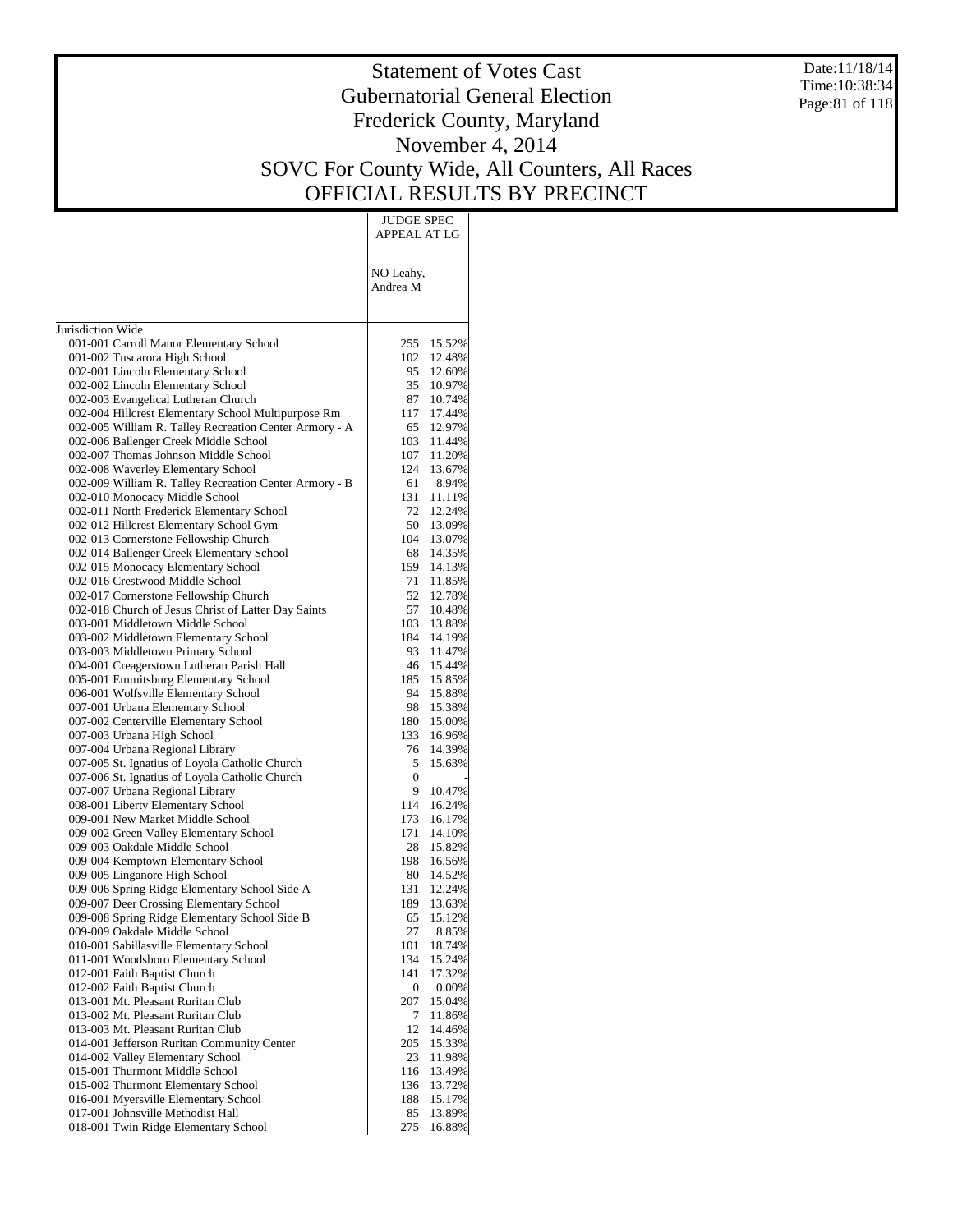Date:11/18/14 Time:10:38:34 Page:82 of 118

## Statement of Votes Cast Gubernatorial General Election Frederick County, Maryland November 4, 2014 SOVC For County Wide, All Counters, All Races OFFICIAL RESULTS BY PRECINCT

|                                            | <b>JUDGE SPEC</b> |            |
|--------------------------------------------|-------------------|------------|
|                                            | APPEAL AT LG      |            |
|                                            |                   |            |
|                                            |                   |            |
|                                            | NO Leahy,         |            |
|                                            | Andrea M          |            |
|                                            |                   |            |
|                                            |                   |            |
| 018-002 Prospect United Methodist Church   | 174               | 18.18%     |
|                                            |                   |            |
| 019-001 Linganore Grange Hall              |                   | 96 19.79%  |
| 020-001 Lewistown Elementary School        | 103               | 13.09%     |
| 021-001 Brook Hill United Methodist Church | 71                | 10.87%     |
| 021-002 Whittier Elementary School         | 68                | 10.91%     |
| 021-003 Yellow Springs Elementary School   | 59                | 13.29%     |
| 021-004 Yellow Springs Elementary School   | 74                | 11.60%     |
| 021-007 Brook Hill United Methodist Church | 27                | 12.86%     |
| 021-008 Whittier Elementary School         | 1                 | 25.00%     |
| 022-001 Burkittsville Community Center     | 51                | 11.21%     |
| 022-002 Burkittsville Community Center     | $\overline{0}$    | $0.00\%$   |
| 023-001 Orchard Grove Elementary School    | 158               | 12.06%     |
| 023-002 Orchard Grove Elementary School    | 3                 | 17.65%     |
| 024-001 The Church of the Transfiguration  | 73                | 10.90%     |
| 024-002 Grace Community Church             | 36                | 11.32%     |
| 024-003 Braddock Heights Community Center  | 27                | 11.44%     |
| 024-004 Grace Community Church             | $\overline{0}$    | $0.00\%$   |
| 024-005 Grace Community Church             |                   | 36 11.58%  |
| 024-006 Grace Community Church             | 2                 | 28.57%     |
| 025-001 Brunswick Middle School            | 155               | 15.58%     |
| 026-001 Walkersville Middle School         | 147               | 11.37%     |
| 026-002 Walkersville High School           | 145               | 12.93%     |
| Absentee 1                                 |                   |            |
| Absentee-Provisional                       | 183               | 14.71%     |
| Early Voting                               | 0                 |            |
| Total                                      | 183               | 14.71%     |
| Provisional                                |                   |            |
| Absentee-Provisional                       | 118               | 18.21%     |
| Early Voting                               | $\mathbf{0}$      |            |
| Total                                      | 118               | 18.21%     |
| Absentee 2                                 |                   |            |
| Absentee-Provisional                       | 90                | 15.46%     |
|                                            |                   |            |
| Early Voting<br>Total                      | 0                 |            |
|                                            | 90                | 15.46%     |
| $EVC-1$                                    |                   |            |
| Absentee-Provisional                       | $\mathbf{0}$      |            |
| Early Voting                               | 679               | 11.93%     |
| Total                                      | 679               | 11.93%     |
| $EVC-2$                                    |                   |            |
| Absentee-Provisional                       | $\mathbf{0}$      |            |
| Early Voting                               |                   | 137 13.33% |
| Total                                      |                   | 137 13.33% |
| EVC-3                                      |                   |            |
| Absentee-Provisional                       | 0                 |            |
| <b>Early Voting</b>                        | 283               | 14.09%     |
| Total                                      | 283               | 14.09%     |
| Total                                      |                   |            |
| Polling                                    | 7433              | 13.90%     |
| Absentee-Provisional                       | 391               | 15.80%     |
| <b>Early Voting</b>                        | 1099              | 12.59%     |
| Total                                      | 8923              | 13.80%     |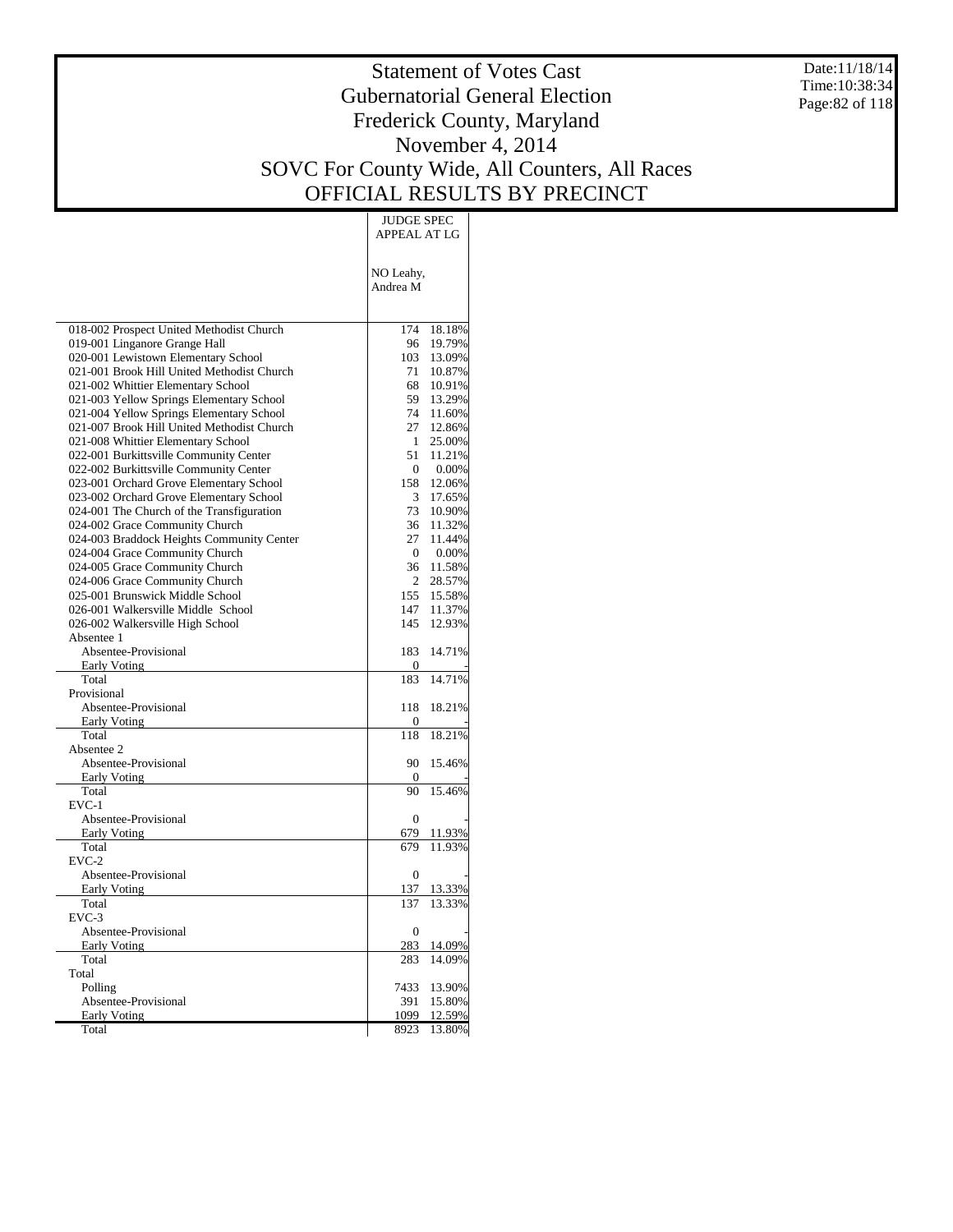Date:11/18/14 Time:10:38:34 Page:83 of 118

# Statement of Votes Cast Gubernatorial General Election Frederick County, Maryland November 4, 2014 SOVC For County Wide, All Counters, All Races OFFICIAL RESULTS BY PRECINCT

|                                                                                          | Reg.<br>Voters   | Vote For Times               | Counted      | Total<br>Votes   | Times<br><b>Blank</b><br>Voted | Times<br>Over<br>Voted               | Number<br>Of<br>Under<br>Votes   | Bean, Teresa<br>Rivera (DEM) |                          |
|------------------------------------------------------------------------------------------|------------------|------------------------------|--------------|------------------|--------------------------------|--------------------------------------|----------------------------------|------------------------------|--------------------------|
| Jurisdiction Wide                                                                        |                  |                              |              |                  |                                |                                      |                                  |                              |                          |
| 001-001 Carroll Manor Elementary School                                                  | 4354             | $\mathbf{1}$                 | 2064         | 1960             | 104                            | $\boldsymbol{0}$                     | $\mathbf{0}$                     | 714                          | 36.43%                   |
| 001-002 Tuscarora High School                                                            | 2543             | $\mathbf{1}$                 | 966          | 918              | 48                             | $\boldsymbol{0}$                     | $\boldsymbol{0}$                 | 431                          | 46.95%                   |
| 002-001 Lincoln Elementary School                                                        | 2847             | $\mathbf{1}$                 | 938          | 882              | 56                             | $\boldsymbol{0}$                     | $\mathbf{0}$                     |                              | 534 60.54%               |
| 002-002 Lincoln Elementary School                                                        | 1033             | $\mathbf{1}$                 | 394          | 370              | 24                             | $\boldsymbol{0}$                     | $\boldsymbol{0}$                 |                              | 182 49.19%               |
| 002-003 Evangelical Lutheran Church                                                      | 2923             | $\mathbf{1}$                 | 1040         | 975              | 65                             | $\boldsymbol{0}$                     | $\overline{0}$                   |                              | 531 54.46%               |
| 002-004 Hillcrest Elementary School Multipurpose Rm                                      | 2422             | $\mathbf{1}$                 | 792          | 756              | 36                             | $\boldsymbol{0}$                     | $\mathbf{0}$                     |                              | 442 58.47%               |
| 002-005 William R. Talley Recreation Center Armory - A                                   | 1356             | $\mathbf{1}$                 | 657          | 616              | 41                             | $\boldsymbol{0}$                     | $\overline{0}$                   | 288                          | 46.75%                   |
| 002-006 Ballenger Creek Middle School                                                    | 2582             | $\mathbf{1}$                 | 1107         | 1052             | 55                             | $\boldsymbol{0}$                     | $\boldsymbol{0}$                 |                              | 429 40.78%               |
| 002-007 Thomas Johnson Middle School                                                     | 2885             | $\mathbf{1}$                 | 1170         | 1104             | 66                             | $\boldsymbol{0}$                     | $\overline{0}$                   |                              | 525 47.55%               |
| 002-008 Waverley Elementary School                                                       | 3212             | $\mathbf{1}$                 | 1077         | 1030             | 47                             | $\boldsymbol{0}$                     | $\boldsymbol{0}$                 |                              | 538 52.23%               |
| 002-009 William R. Talley Recreation Center Armory - B                                   | 2139             | $\mathbf{1}$                 | 896          | 828              | 68                             | $\boldsymbol{0}$                     | $\mathbf{0}$                     |                              | 451 54.47%               |
| 002-010 Monocacy Middle School                                                           | 3779             | $\mathbf{1}$<br>$\mathbf{1}$ | 1424         | 1333             | 91                             | $\boldsymbol{0}$<br>$\boldsymbol{0}$ | $\boldsymbol{0}$<br>$\mathbf{0}$ |                              | 600 45.01%               |
| 002-011 North Frederick Elementary School<br>002-012 Hillcrest Elementary School Gym     | 2271             | $\mathbf{1}$                 | 713<br>461   | 675<br>447       | 38<br>14                       | $\boldsymbol{0}$                     | $\boldsymbol{0}$                 |                              | 385 57.04%<br>243 54.36% |
| 002-013 Cornerstone Fellowship Church                                                    | 1216<br>2871     | $\mathbf{1}$                 | 918          | 889              | 29                             | $\boldsymbol{0}$                     | $\mathbf{0}$                     |                              | 509 57.26%               |
| 002-014 Ballenger Creek Elementary School                                                | 1290             | $\mathbf{1}$                 | 568          | 542              | 26                             | $\boldsymbol{0}$                     | $\boldsymbol{0}$                 |                              | 232 42.80%               |
| 002-015 Monocacy Elementary School                                                       | 3492             | $\mathbf{1}$                 | 1368         | 1296             | 72                             | $\boldsymbol{0}$                     | $\overline{0}$                   |                              | 557 42.98%               |
| 002-016 Crestwood Middle School                                                          | 1856             | $\mathbf{1}$                 | 685          | 661              | 24                             | $\boldsymbol{0}$                     | $\boldsymbol{0}$                 |                              | 386 58.40%               |
| 002-017 Cornerstone Fellowship Church                                                    | 1829             | $\mathbf{1}$                 | 480          | 458              | 22                             | $\boldsymbol{0}$                     | $\overline{0}$                   |                              | 276 60.26%               |
| 002-018 Church of Jesus Christ of Latter Day Saints                                      | 1518             | $\mathbf{1}$                 | 660          | 628              | 32                             | $\boldsymbol{0}$                     | $\boldsymbol{0}$                 | 278                          | 44.27%                   |
| 003-001 Middletown Middle School                                                         | 1896             | $\mathbf{1}$                 | 970          | 939              | 31                             | $\boldsymbol{0}$                     | $\overline{0}$                   | 249                          | 26.52%                   |
| 003-002 Middletown Elementary School                                                     | 3225             | $\mathbf{1}$                 | 1631         | 1571             | 60                             | $\boldsymbol{0}$                     | $\overline{0}$                   |                              | 393 25.02%               |
| 003-003 Middletown Primary School                                                        | 2107             | $\mathbf{1}$                 | 1014         | 968              | 46                             | $\boldsymbol{0}$                     | $\overline{0}$                   |                              | 268 27.69%               |
| 004-001 Creagerstown Lutheran Parish Hall                                                | 759              | $\mathbf{1}$                 | 392          | 374              | 18                             | $\boldsymbol{0}$                     | $\overline{0}$                   |                              | 91 24.33%                |
| 005-001 Emmitsburg Elementary School                                                     | 3113             | $\mathbf{1}$                 | 1457         | 1385             | 72                             | $\boldsymbol{0}$                     | $\overline{0}$                   |                              | 408 29.46%               |
| 006-001 Wolfsville Elementary School                                                     | 1399             | $\mathbf{1}$                 | 796          | 761              | 35                             | $\boldsymbol{0}$                     | $\boldsymbol{0}$                 |                              | 166 21.81%               |
| 007-001 Urbana Elementary School                                                         | 1776             | $\mathbf{1}$                 | 809          | 756              | 53                             | $\boldsymbol{0}$                     | $\overline{0}$                   |                              | 286 37.83%               |
| 007-002 Centerville Elementary School                                                    | 3971             | $\mathbf{1}$                 | 1512         | 1419             | 93                             | $\boldsymbol{0}$                     | $\boldsymbol{0}$                 |                              | 639 45.03%               |
| 007-003 Urbana High School                                                               | 2345             | $\mathbf{1}$                 | 1064         | 995              | 69                             | $\boldsymbol{0}$                     | $\mathbf{0}$                     |                              | 366 36.78%               |
| 007-004 Urbana Regional Library                                                          | 1858             | $\mathbf{1}$                 | 669          | 638              | 31                             | $\boldsymbol{0}$                     | $\overline{0}$                   | 264                          | 41.38%                   |
| 007-005 St. Ignatius of Loyola Catholic Church                                           | 81               | $\mathbf{1}$                 | 46           | 45               | $\mathbf{1}$                   | $\boldsymbol{0}$                     | $\boldsymbol{0}$                 | 12                           | 26.67%                   |
| 007-006 St. Ignatius of Loyola Catholic Church                                           | $\boldsymbol{2}$ | $\mathbf{1}$                 | $\theta$     | $\boldsymbol{0}$ | $\boldsymbol{0}$               | $\boldsymbol{0}$                     | $\boldsymbol{0}$                 | $\mathbf{0}$                 |                          |
| 007-007 Urbana Regional Library                                                          | 282              | $\mathbf{1}$                 | 113          | 108              | 5                              | $\boldsymbol{0}$                     | $\boldsymbol{0}$                 | 22                           | 20.37%                   |
| 008-001 Liberty Elementary School                                                        | 1706             | $\mathbf{1}$                 | 881          | 836              | 45                             | $\boldsymbol{0}$                     | $\boldsymbol{0}$                 |                              | 200 23.92%               |
| 009-001 New Market Middle School                                                         | 2793             | $\mathbf{1}$                 | 1395         | 1308             | 87                             | $\boldsymbol{0}$                     | $\overline{0}$                   |                              | 407 31.12%               |
| 009-002 Green Valley Elementary School                                                   | 3177             | $\mathbf{1}$                 | 1567         | 1457             | 110                            | $\boldsymbol{0}$                     | $\boldsymbol{0}$                 |                              | 465 31.91%               |
| 009-003 Oakdale Middle School                                                            | 539              | $\mathbf{1}$                 | 226          | 213              | 13                             | $\boldsymbol{0}$                     | $\mathbf{0}$                     | 67                           | 31.46%                   |
| 009-004 Kemptown Elementary School                                                       | 3174             | $\mathbf{1}$                 | 1526         | 1430             | 96                             | $\boldsymbol{0}$                     | $\boldsymbol{0}$                 | 422                          | 29.51%                   |
| 009-005 Linganore High School                                                            | 1352             | $\mathbf{1}$                 | 679          | 641              | 38                             | $\boldsymbol{0}$                     | $\boldsymbol{0}$                 |                              | 212 33.07%               |
| 009-006 Spring Ridge Elementary School Side A<br>009-007 Deer Crossing Elementary School | 2896<br>3684     | $\mathbf{1}$<br>$\mathbf{1}$ | 1294<br>1746 | 1242             | 52<br>87                       | $\boldsymbol{0}$<br>$\boldsymbol{0}$ | $\boldsymbol{0}$<br>$\mathbf{0}$ | 489                          | 39.37%<br>597 35.99%     |
| 009-008 Spring Ridge Elementary School Side B                                            | 1154             | $\mathbf{1}$                 | 532          | 1659<br>499      | 33                             | $\mathbf{0}$                         | $\mathbf{0}$                     |                              | 207 41.48%               |
| 009-009 Oakdale Middle School                                                            | 763              | $\mathbf{1}$                 | 385          | 356              | 29                             | $\boldsymbol{0}$                     | $\boldsymbol{0}$                 |                              | 124 34.83%               |
| 010-001 Sabillasville Elementary School                                                  | 1369             | $\mathbf{1}$                 | 673          | 655              | 18                             | $\boldsymbol{0}$                     | $\boldsymbol{0}$                 |                              | 142 21.68%               |
| 011-001 Woodsboro Elementary School                                                      | 2130             | $\mathbf{1}$                 | 1103         | 1057             | 46                             | $\boldsymbol{0}$                     | $\boldsymbol{0}$                 |                              | 238 22.52%               |
| 012-001 Faith Baptist Church                                                             | 2303             | $\mathbf{1}$                 | 1030         | 984              | 46                             | $\boldsymbol{0}$                     | $\boldsymbol{0}$                 |                              | 315 32.01%               |
| 012-002 Faith Baptist Church                                                             | 1                | $\mathbf{1}$                 | $\mathbf{1}$ | 1                | $\boldsymbol{0}$               | $\boldsymbol{0}$                     | $\boldsymbol{0}$                 |                              | 1 100.00%                |
| 013-001 Mt. Pleasant Ruritan Club                                                        | 3627             | $\mathbf{1}$                 | 1732         | 1615             | 117                            | $\boldsymbol{0}$                     | $\boldsymbol{0}$                 |                              | 567 35.11%               |
| 013-002 Mt. Pleasant Ruritan Club                                                        | 125              | $\mathbf{1}$                 | 73           | 69               | $\overline{4}$                 | $\boldsymbol{0}$                     | $\boldsymbol{0}$                 | 20                           | 28.99%                   |
| 013-003 Mt. Pleasant Ruritan Club                                                        | 241              | $\mathbf{1}$                 | 100          | 93               | 7                              | $\boldsymbol{0}$                     | $\boldsymbol{0}$                 |                              | 30 32.26%                |
| 014-001 Jefferson Ruritan Community Center                                               | 2975             | $\mathbf{1}$                 | 1661         | 1583             | 78                             | $\boldsymbol{0}$                     | $\boldsymbol{0}$                 |                              | 399 25.21%               |
| 014-002 Valley Elementary School                                                         | 449              | $\mathbf{1}$                 | 231          | 220              | 11                             | $\boldsymbol{0}$                     | $\boldsymbol{0}$                 |                              | 59 26.82%                |
| 015-001 Thurmont Middle School                                                           | 2572             | $\mathbf{1}$                 | 1063         | 1016             | 47                             | $\boldsymbol{0}$                     | $\boldsymbol{0}$                 | 305                          | 30.02%                   |
| 015-002 Thurmont Elementary School                                                       | 3003             | $\mathbf{1}$                 | 1233         | 1189             | 44                             | $\boldsymbol{0}$                     | $\boldsymbol{0}$                 |                              | 332 27.92%               |
| 016-001 Myersville Elementary School                                                     | 3034             | $\mathbf{1}$                 | 1553         | 1482             | 71                             | $\boldsymbol{0}$                     | $\boldsymbol{0}$                 | 411                          | 27.73%                   |
| 017-001 Johnsville Methodist Hall                                                        | 1394             | $\mathbf{1}$                 | 773          | 731              | 42                             | 0                                    | 0                                | 169                          | 23.12%                   |
| 018-001 Twin Ridge Elementary School                                                     | 4370             | $\mathbf{1}$                 | 2146         | 2019             | 127                            | $\boldsymbol{0}$                     | $\boldsymbol{0}$                 | 544                          | 26.94%                   |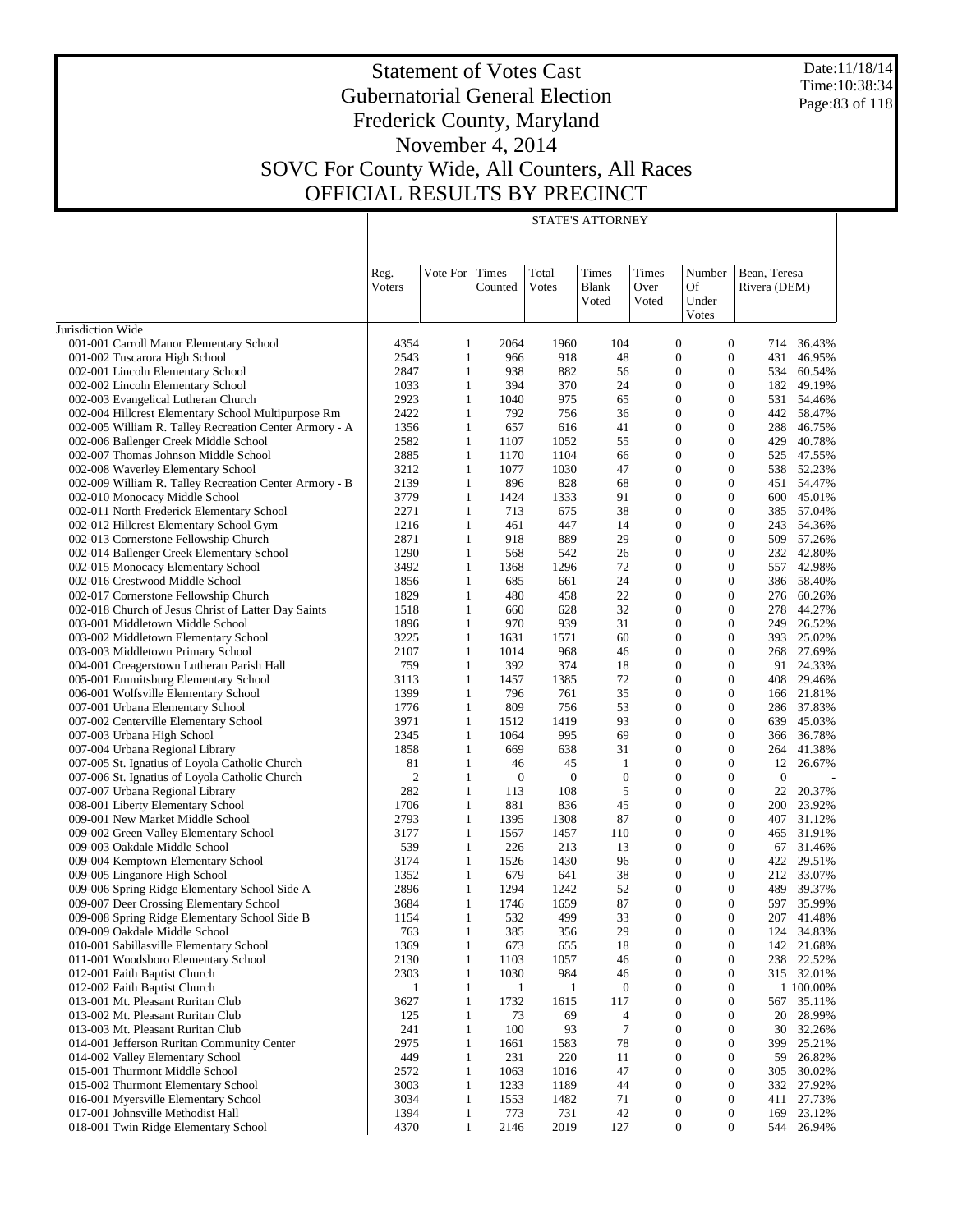Date:11/18/14 Time:10:38:34 Page:84 of 118

 $\overline{\phantom{a}}$ 

# Statement of Votes Cast Gubernatorial General Election Frederick County, Maryland November 4, 2014 SOVC For County Wide, All Counters, All Races OFFICIAL RESULTS BY PRECINCT

 $\top$ 

|                                            | Reg.<br>Voters     | Vote For Times      | Counted                 | Total<br><b>V</b> otes | Times<br><b>Blank</b><br>Voted | Times<br>Over<br>Voted       | Number<br>Of<br>Under<br><b>V</b> otes | Bean, Teresa<br>Rivera (DEM) |            |
|--------------------------------------------|--------------------|---------------------|-------------------------|------------------------|--------------------------------|------------------------------|----------------------------------------|------------------------------|------------|
| 018-002 Prospect United Methodist Church   | 2365               | $\mathbf{1}$        | 1216                    | 1169                   | 47                             | $\mathbf{0}$                 | $\overline{0}$                         | 244                          | 20.87%     |
| 019-001 Linganore Grange Hall              | 1202               | $\mathbf{1}$        | 646                     | 610                    | 36                             | $\mathbf{0}$                 | $\mathbf{0}$                           | 120                          | 19.67%     |
| 020-001 Lewistown Elementary School        | 1966               | $\mathbf{1}$        | 995                     | 949                    | 46                             | $\boldsymbol{0}$             | $\mathbf{0}$                           | 235                          | 24.76%     |
| 021-001 Brook Hill United Methodist Church | 1712               | $\mathbf{1}$        | 817                     | 781                    | 36                             | $\overline{0}$               | $\mathbf{0}$                           |                              | 210 26.89% |
| 021-002 Whittier Elementary School         | 1660               | $\mathbf{1}$        | 732                     | 689                    | 43                             | $\overline{0}$               | $\mathbf{0}$                           |                              | 270 39.19% |
| 021-003 Yellow Springs Elementary School   | 1231               | $\mathbf{1}$        | 556                     | 526                    | 30                             | $\mathbf{0}$                 | $\mathbf{0}$                           | 183                          | 34.79%     |
| 021-004 Yellow Springs Elementary School   | 2060               | $\mathbf{1}$        | 797                     | 757                    | 40                             | $\mathbf{0}$                 | $\mathbf{0}$                           |                              | 312 41.22% |
| 021-007 Brook Hill United Methodist Church | 608                | $\mathbf{1}$        | 257                     | 242                    | 15                             | $\Omega$                     | $\Omega$                               | 68                           | 28.10%     |
| 021-008 Whittier Elementary School         | 17                 | $\mathbf{1}$        | 7                       | 6                      | 1                              | $\mathbf{0}$                 | $\mathbf{0}$                           | 1                            | 16.67%     |
| 022-001 Burkittsville Community Center     | 1104               | 1                   | 585                     | 559                    | 26                             | $\mathbf{0}$                 | $\mathbf{0}$                           | 165                          | 29.52%     |
| 022-002 Burkittsville Community Center     | $\overline{4}$     | $\mathbf{1}$        | $\overline{4}$          | $\overline{4}$         | $\boldsymbol{0}$               | $\mathbf{0}$                 | $\mathbf{0}$                           | 0                            | $0.00\%$   |
| 023-001 Orchard Grove Elementary School    | 3602               | $\mathbf{1}$        | 1606                    | 1537                   | 69                             | $\mathbf{0}$                 | $\mathbf{0}$                           | 577                          | 37.54%     |
| 023-002 Orchard Grove Elementary School    | 76                 | $\mathbf{1}$        | 21                      | 21                     | $\mathbf{0}$                   | $\mathbf{0}$                 | $\mathbf{0}$                           | 8                            | 38.10%     |
| 024-001 The Church of the Transfiguration  | 1720               | $\mathbf{1}$        | 865                     | 820                    | 45                             | $\Omega$                     | $\Omega$                               |                              | 262 31.95% |
| 024-002 Grace Community Church             | 905                | $\mathbf{1}$        | 394                     | 376                    | 18                             | $\overline{0}$               | $\mathbf{0}$                           | 128                          | 34.04%     |
| 024-003 Braddock Heights Community Center  | 536                | $\mathbf{1}$        | 303                     | 289                    | 14                             | $\mathbf{0}$                 | $\mathbf{0}$                           |                              | 107 37.02% |
| 024-004 Grace Community Church             | 9                  | $\mathbf{1}$        | 1                       | $\mathbf{1}$           | $\mathbf{0}$                   | $\mathbf{0}$                 | $\mathbf{0}$                           | $\overline{0}$               | $0.00\%$   |
| 024-005 Grace Community Church             | 909                | $\mathbf{1}$        | 366                     | 351                    | 15                             | $\mathbf{0}$                 | $\mathbf{0}$                           | 141                          | 40.17%     |
| 024-006 Grace Community Church             | 20                 | $\mathbf{1}$        | 9                       | 8                      | $\mathbf{1}$                   | $\Omega$                     | $\theta$                               | 3                            | 37.50%     |
| 025-001 Brunswick Middle School            | 2916               | 1                   | 1195                    | 1156                   | 39                             | $\overline{0}$               | $\mathbf{0}$                           |                              | 436 37.72% |
| 026-001 Walkersville Middle School         | 3310               | $\mathbf{1}$        | 1597                    | 1519                   | 78                             | $\boldsymbol{0}$             | $\boldsymbol{0}$                       |                              | 546 35.94% |
| 026-002 Walkersville High School           | 2900               | $\mathbf{1}$        | 1372                    | 1315                   | 57                             | $\mathbf{0}$                 | $\mathbf{0}$                           | 410                          | 31.18%     |
| Absentee 1                                 |                    |                     |                         |                        |                                |                              |                                        |                              |            |
| Absentee-Provisional                       | 150895             | $\mathbf{1}$        | 1592                    | 1488                   | 103                            | $\mathbf{1}$                 | $\mathbf{0}$                           | 526                          | 35.35%     |
| <b>Early Voting</b>                        | 150895             | $\mathbf{1}$        | $\boldsymbol{0}$        | $\Omega$               | $\Omega$                       | $\boldsymbol{0}$             | $\boldsymbol{0}$                       | $\theta$                     |            |
| Total                                      | $\mathbf{0}$       | $\overline{2}$      | 1592                    | 1488                   | 103                            | $\mathbf{1}$                 | $\overline{0}$                         | 526                          | 35.35%     |
| Provisional                                |                    |                     |                         |                        |                                |                              |                                        |                              |            |
| Absentee-Provisional                       | 150895             | $\mathbf{1}$        | 845                     | 746                    | 99                             | $\overline{0}$               | $\mathbf{0}$                           | 316                          | 42.36%     |
| Early Voting                               | 150895<br>$\Omega$ | 1<br>$\overline{2}$ | $\overline{0}$<br>845   | $\mathbf{0}$<br>746    | $\overline{0}$<br>99           | $\boldsymbol{0}$<br>$\Omega$ | $\mathbf{0}$<br>$\theta$               | $\mathbf{0}$                 |            |
| Total                                      |                    |                     |                         |                        |                                |                              |                                        | 316                          | 42.36%     |
| Absentee 2                                 | 150895             | $\mathbf{1}$        |                         |                        |                                | $\boldsymbol{0}$             | $\mathbf{0}$                           |                              | 47.05%     |
| Absentee-Provisional                       | 150895             | $\mathbf{1}$        | 758<br>$\boldsymbol{0}$ | 712<br>$\mathbf{0}$    | 46<br>$\boldsymbol{0}$         | $\boldsymbol{0}$             | $\boldsymbol{0}$                       | 335<br>$\overline{0}$        |            |
| Early Voting<br>Total                      | $\overline{0}$     | $\overline{2}$      | 758                     | 712                    | 46                             | $\mathbf{0}$                 | $\mathbf{0}$                           | 335                          | 47.05%     |
| $EVC-1$                                    |                    |                     |                         |                        |                                |                              |                                        |                              |            |
| Absentee-Provisional                       | 150895             | $\mathbf{1}$        | $\overline{0}$          | $\overline{0}$         | $\overline{0}$                 | $\mathbf{0}$                 | $\mathbf{0}$                           | $\overline{0}$               |            |
| <b>Early Voting</b>                        | 150895             | $\mathbf{1}$        | 6880                    | 6647                   | 233                            | $\boldsymbol{0}$             | $\boldsymbol{0}$                       | 3139                         | 47.22%     |
| Total                                      | $\overline{0}$     | $\overline{2}$      | 6880                    | 6647                   | 233                            | $\overline{0}$               | $\overline{0}$                         | 3139                         | 47.22%     |
| $EVC-2$                                    |                    |                     |                         |                        |                                |                              |                                        |                              |            |
| Absentee-Provisional                       | 150895             | $\mathbf{1}$        | $\overline{0}$          | $\overline{0}$         | $\mathbf{0}$                   | $\mathbf{0}$                 | $\boldsymbol{0}$                       | $\overline{0}$               |            |
| <b>Early Voting</b>                        | 150895             | $\mathbf{1}$        | 1260                    | 1205                   | 55                             | $\mathbf{0}$                 | $\mathbf{0}$                           | 455                          | 37.76%     |
| Total                                      | $\theta$           | $\overline{2}$      | 1260                    | 1205                   | 55                             | $\Omega$                     | $\Omega$                               | 455                          | 37.76%     |
| $EVC-3$                                    |                    |                     |                         |                        |                                |                              |                                        |                              |            |
| Absentee-Provisional                       | 150895             | $\mathbf{1}$        | $\overline{0}$          | $\overline{0}$         | $\overline{0}$                 | $\boldsymbol{0}$             | $\mathbf{0}$                           | $\overline{0}$               |            |
| <b>Early Voting</b>                        | 150895             | 1                   | 2570                    | 2416                   | 154                            | $\mathbf{0}$                 | $\mathbf{0}$                           | 1053                         | 43.58%     |
| Total                                      | $\overline{0}$     | $\overline{c}$      | 2570                    | 2416                   | 154                            | $\Omega$                     | $\mathbf{0}$                           | 1053                         | 43.58%     |
| Total                                      |                    |                     |                         |                        |                                |                              |                                        |                              |            |
| Polling                                    | 150895             | 79                  | 66795                   | 63419                  | 3376                           | $\boldsymbol{0}$             | $\boldsymbol{0}$                       | 22843                        | 36.02%     |
| Absentee-Provisional                       | 905370             | 6                   | 3195                    | 2946                   | 248                            | $\mathbf{1}$                 | $\boldsymbol{0}$                       | 1177                         | 39.95%     |
| Early Voting                               | 905370             | 6                   | 10710                   | 10268                  | 442                            | $\Omega$                     | $\Omega$                               | 4647                         | 45.26%     |
| Total                                      | 150895             | 91                  | 80700                   | 76633                  | 4066                           | $\mathbf{1}$                 | $\Omega$                               | 28667                        | 37.41%     |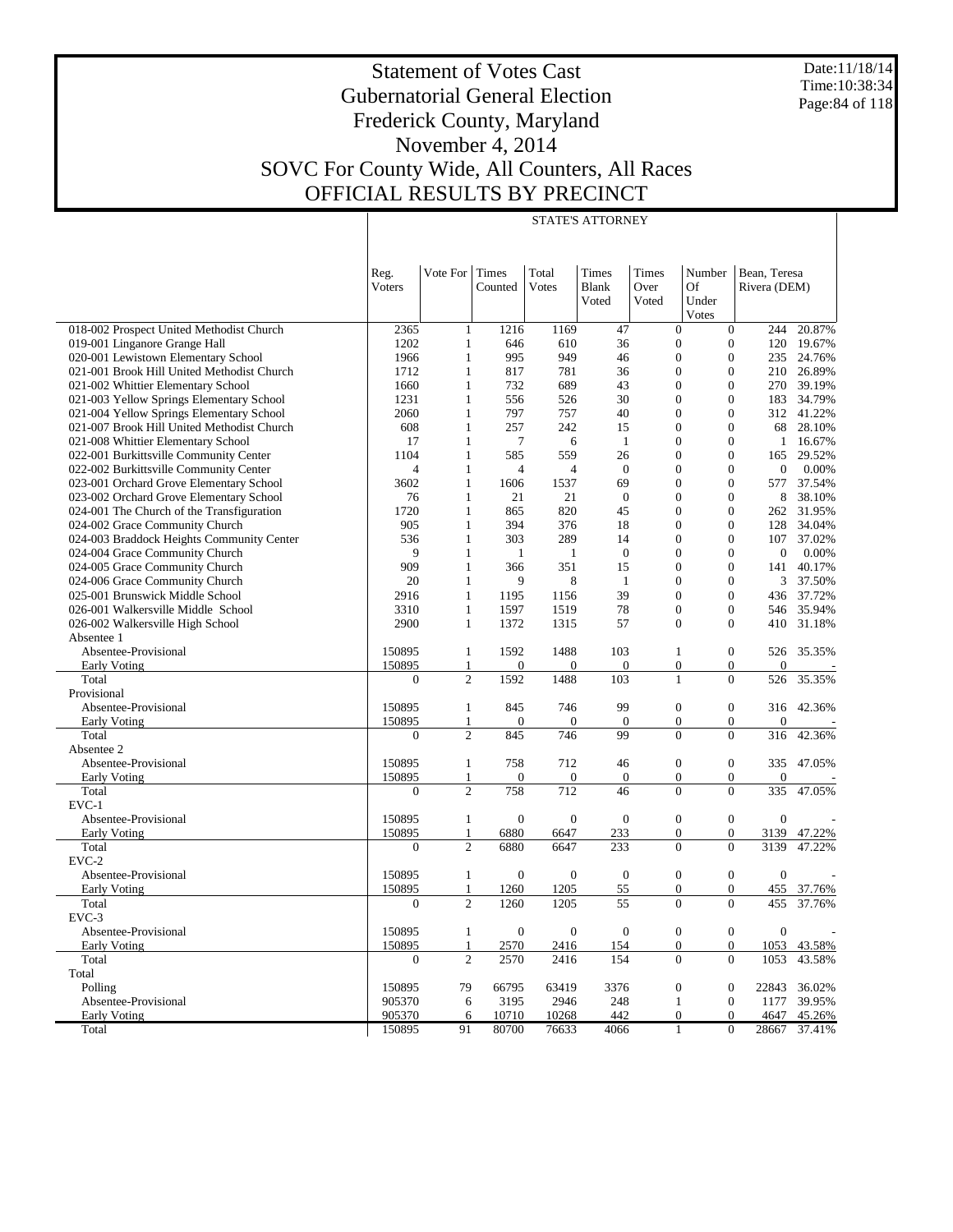Date:11/18/14 Time:10:38:34 Page:85 of 118

# Statement of Votes Cast Gubernatorial General Election Frederick County, Maryland November 4, 2014 SOVC For County Wide, All Counters, All Races OFFICIAL RESULTS BY PRECINCT

| 001-001 Carroll Manor Elementary School<br>2<br>1244<br>63.47%<br>0.10%<br>2<br>001-002 Tuscarora High School<br>485<br>52.83%<br>0.22%<br>002-001 Lincoln Elementary School<br>347<br>39.34%<br>1<br>0.11%<br>002-002 Lincoln Elementary School<br>187<br>50.54%<br>1<br>0.27%<br>002-003 Evangelical Lutheran Church<br>443<br>45.44%<br>1<br>0.10%<br>002-004 Hillcrest Elementary School Multipurpose Rm<br>313<br>41.40%<br>1<br>0.13%<br>002-005 William R. Talley Recreation Center Armory - A<br>328<br>53.25%<br>0<br>0.00%<br>002-006 Ballenger Creek Middle School<br>623<br>59.22%<br>0<br>0.00%<br>002-007 Thomas Johnson Middle School<br>576<br>3<br>52.17%<br>0.27%<br>492 47.77%<br>002-008 Waverley Elementary School<br>0<br>0.00%<br>377<br>002-009 William R. Talley Recreation Center Armory - B<br>45.53%<br>0<br>0.00%<br>002-010 Monocacy Middle School<br>733<br>54.99%<br>0<br>0.00%<br>290 42.96%<br>002-011 North Frederick Elementary School<br>0<br>0.00%<br>002-012 Hillcrest Elementary School Gym<br>200 44.74%<br>4<br>0.89%<br>002-013 Cornerstone Fellowship Church<br>380 42.74%<br>0<br>0.00%<br>002-014 Ballenger Creek Elementary School<br>310<br>57.20%<br>0<br>0.00%<br>739<br>002-015 Monocacy Elementary School<br>57.02%<br>0<br>0.00%<br>002-016 Crestwood Middle School<br>274 41.45%<br>1<br>0.15%<br>002-017 Cornerstone Fellowship Church<br>182<br>39.74%<br>0<br>0.00%<br>002-018 Church of Jesus Christ of Latter Day Saints<br>350<br>55.73%<br>0<br>0.00%<br>003-001 Middletown Middle School<br>690<br>73.48%<br>0<br>0.00%<br>003-002 Middletown Elementary School<br>1177 74.92%<br>1<br>0.06%<br>003-003 Middletown Primary School<br>700<br>72.31%<br>0<br>0.00%<br>004-001 Creagerstown Lutheran Parish Hall<br>283<br>75.67%<br>0<br>0.00%<br>975<br>2<br>005-001 Emmitsburg Elementary School<br>70.40%<br>0.14%<br>595<br>006-001 Wolfsville Elementary School<br>78.19%<br>0<br>0.00%<br>470<br>007-001 Urbana Elementary School<br>62.17%<br>0<br>0.00%<br>007-002 Centerville Elementary School<br>780<br>54.97%<br>0<br>0.00%<br>007-003 Urbana High School<br>629<br>63.22%<br>0<br>0.00%<br>373<br>007-004 Urbana Regional Library<br>58.46%<br>1<br>0.16%<br>007-005 St. Ignatius of Loyola Catholic Church<br>33<br>73.33%<br>0<br>0.00%<br>007-006 St. Ignatius of Loyola Catholic Church<br>$\mathbf 0$<br>0<br>007-007 Urbana Regional Library<br>86<br>79.63%<br>0<br>0.00%<br>008-001 Liberty Elementary School<br>636<br>76.08%<br>0<br>0.00%<br>009-001 New Market Middle School<br>901<br>68.88%<br>0<br>0.00%<br>992<br>009-002 Green Valley Elementary School<br>68.09%<br>0<br>0.00%<br>009-003 Oakdale Middle School<br>146<br>68.54%<br>0<br>0.00%<br>009-004 Kemptown Elementary School<br>1007<br>70.42%<br>1<br>0.07%<br>009-005 Linganore High School<br>429<br>66.93%<br>0<br>0.00%<br>009-006 Spring Ridge Elementary School Side A<br>753<br>60.63%<br>0<br>0.00%<br>009-007 Deer Crossing Elementary School<br>1062<br>64.01%<br>0<br>0.00%<br>009-008 Spring Ridge Elementary School Side B<br>292<br>58.52%<br>0<br>$0.00\%$<br>232<br>009-009 Oakdale Middle School<br>65.17%<br>$\mathbf{0}$<br>$0.00\%$<br>$\boldsymbol{0}$<br>010-001 Sabillasville Elementary School<br>513<br>0.00%<br>78.32%<br>$\mathfrak{2}$<br>011-001 Woodsboro Elementary School<br>0.19%<br>817<br>77.29%<br>012-001 Faith Baptist Church<br>$\boldsymbol{0}$<br>669<br>67.99%<br>0.00%<br>012-002 Faith Baptist Church<br>$\boldsymbol{0}$<br>0<br>0.00%<br>0.00%<br>013-001 Mt. Pleasant Ruritan Club<br>$\mathbf{1}$<br>1047<br>64.83%<br>0.06%<br>013-002 Mt. Pleasant Ruritan Club<br>$\boldsymbol{0}$<br>49<br>71.01%<br>0.00%<br>013-003 Mt. Pleasant Ruritan Club<br>$\boldsymbol{0}$<br>63<br>67.74%<br>0.00%<br>014-001 Jefferson Ruritan Community Center<br>$\mathbf{1}$<br>1183<br>74.73%<br>0.06%<br>014-002 Valley Elementary School<br>$\boldsymbol{0}$<br>161<br>73.18%<br>0.00%<br>$\mathfrak{2}$<br>015-001 Thurmont Middle School<br>709<br>0.20%<br>69.78%<br>015-002 Thurmont Elementary School<br>$\mathbf{1}$<br>856<br>71.99%<br>0.08%<br>016-001 Myersville Elementary School<br>1070<br>$\mathbf{1}$<br>72.20%<br>0.07%<br>017-001 Johnsville Methodist Hall<br>76.88%<br>$\boldsymbol{0}$<br>562<br>0.00% |                                      | Smith, Charlie<br>(REP) |        | Write-In Votes |       |  |  |
|---------------------------------------------------------------------------------------------------------------------------------------------------------------------------------------------------------------------------------------------------------------------------------------------------------------------------------------------------------------------------------------------------------------------------------------------------------------------------------------------------------------------------------------------------------------------------------------------------------------------------------------------------------------------------------------------------------------------------------------------------------------------------------------------------------------------------------------------------------------------------------------------------------------------------------------------------------------------------------------------------------------------------------------------------------------------------------------------------------------------------------------------------------------------------------------------------------------------------------------------------------------------------------------------------------------------------------------------------------------------------------------------------------------------------------------------------------------------------------------------------------------------------------------------------------------------------------------------------------------------------------------------------------------------------------------------------------------------------------------------------------------------------------------------------------------------------------------------------------------------------------------------------------------------------------------------------------------------------------------------------------------------------------------------------------------------------------------------------------------------------------------------------------------------------------------------------------------------------------------------------------------------------------------------------------------------------------------------------------------------------------------------------------------------------------------------------------------------------------------------------------------------------------------------------------------------------------------------------------------------------------------------------------------------------------------------------------------------------------------------------------------------------------------------------------------------------------------------------------------------------------------------------------------------------------------------------------------------------------------------------------------------------------------------------------------------------------------------------------------------------------------------------------------------------------------------------------------------------------------------------------------------------------------------------------------------------------------------------------------------------------------------------------------------------------------------------------------------------------------------------------------------------------------------------------------------------------------------------------------------------------------------------------------------------------------------------------------------------------------------------------------------------------------------------------------------------------------------------------------------------------------------------------------------------------------------------------------------------------------------------------------------------------------------------------------------------------------------------------------------------------------------------------------------------------------------------------------------------------------------------------------------------------------------------------------------|--------------------------------------|-------------------------|--------|----------------|-------|--|--|
|                                                                                                                                                                                                                                                                                                                                                                                                                                                                                                                                                                                                                                                                                                                                                                                                                                                                                                                                                                                                                                                                                                                                                                                                                                                                                                                                                                                                                                                                                                                                                                                                                                                                                                                                                                                                                                                                                                                                                                                                                                                                                                                                                                                                                                                                                                                                                                                                                                                                                                                                                                                                                                                                                                                                                                                                                                                                                                                                                                                                                                                                                                                                                                                                                                                                                                                                                                                                                                                                                                                                                                                                                                                                                                                                                                                                                                                                                                                                                                                                                                                                                                                                                                                                                                                                                                                     | Jurisdiction Wide                    |                         |        |                |       |  |  |
|                                                                                                                                                                                                                                                                                                                                                                                                                                                                                                                                                                                                                                                                                                                                                                                                                                                                                                                                                                                                                                                                                                                                                                                                                                                                                                                                                                                                                                                                                                                                                                                                                                                                                                                                                                                                                                                                                                                                                                                                                                                                                                                                                                                                                                                                                                                                                                                                                                                                                                                                                                                                                                                                                                                                                                                                                                                                                                                                                                                                                                                                                                                                                                                                                                                                                                                                                                                                                                                                                                                                                                                                                                                                                                                                                                                                                                                                                                                                                                                                                                                                                                                                                                                                                                                                                                                     |                                      |                         |        |                |       |  |  |
|                                                                                                                                                                                                                                                                                                                                                                                                                                                                                                                                                                                                                                                                                                                                                                                                                                                                                                                                                                                                                                                                                                                                                                                                                                                                                                                                                                                                                                                                                                                                                                                                                                                                                                                                                                                                                                                                                                                                                                                                                                                                                                                                                                                                                                                                                                                                                                                                                                                                                                                                                                                                                                                                                                                                                                                                                                                                                                                                                                                                                                                                                                                                                                                                                                                                                                                                                                                                                                                                                                                                                                                                                                                                                                                                                                                                                                                                                                                                                                                                                                                                                                                                                                                                                                                                                                                     |                                      |                         |        |                |       |  |  |
|                                                                                                                                                                                                                                                                                                                                                                                                                                                                                                                                                                                                                                                                                                                                                                                                                                                                                                                                                                                                                                                                                                                                                                                                                                                                                                                                                                                                                                                                                                                                                                                                                                                                                                                                                                                                                                                                                                                                                                                                                                                                                                                                                                                                                                                                                                                                                                                                                                                                                                                                                                                                                                                                                                                                                                                                                                                                                                                                                                                                                                                                                                                                                                                                                                                                                                                                                                                                                                                                                                                                                                                                                                                                                                                                                                                                                                                                                                                                                                                                                                                                                                                                                                                                                                                                                                                     |                                      |                         |        |                |       |  |  |
|                                                                                                                                                                                                                                                                                                                                                                                                                                                                                                                                                                                                                                                                                                                                                                                                                                                                                                                                                                                                                                                                                                                                                                                                                                                                                                                                                                                                                                                                                                                                                                                                                                                                                                                                                                                                                                                                                                                                                                                                                                                                                                                                                                                                                                                                                                                                                                                                                                                                                                                                                                                                                                                                                                                                                                                                                                                                                                                                                                                                                                                                                                                                                                                                                                                                                                                                                                                                                                                                                                                                                                                                                                                                                                                                                                                                                                                                                                                                                                                                                                                                                                                                                                                                                                                                                                                     |                                      |                         |        |                |       |  |  |
|                                                                                                                                                                                                                                                                                                                                                                                                                                                                                                                                                                                                                                                                                                                                                                                                                                                                                                                                                                                                                                                                                                                                                                                                                                                                                                                                                                                                                                                                                                                                                                                                                                                                                                                                                                                                                                                                                                                                                                                                                                                                                                                                                                                                                                                                                                                                                                                                                                                                                                                                                                                                                                                                                                                                                                                                                                                                                                                                                                                                                                                                                                                                                                                                                                                                                                                                                                                                                                                                                                                                                                                                                                                                                                                                                                                                                                                                                                                                                                                                                                                                                                                                                                                                                                                                                                                     |                                      |                         |        |                |       |  |  |
|                                                                                                                                                                                                                                                                                                                                                                                                                                                                                                                                                                                                                                                                                                                                                                                                                                                                                                                                                                                                                                                                                                                                                                                                                                                                                                                                                                                                                                                                                                                                                                                                                                                                                                                                                                                                                                                                                                                                                                                                                                                                                                                                                                                                                                                                                                                                                                                                                                                                                                                                                                                                                                                                                                                                                                                                                                                                                                                                                                                                                                                                                                                                                                                                                                                                                                                                                                                                                                                                                                                                                                                                                                                                                                                                                                                                                                                                                                                                                                                                                                                                                                                                                                                                                                                                                                                     |                                      |                         |        |                |       |  |  |
|                                                                                                                                                                                                                                                                                                                                                                                                                                                                                                                                                                                                                                                                                                                                                                                                                                                                                                                                                                                                                                                                                                                                                                                                                                                                                                                                                                                                                                                                                                                                                                                                                                                                                                                                                                                                                                                                                                                                                                                                                                                                                                                                                                                                                                                                                                                                                                                                                                                                                                                                                                                                                                                                                                                                                                                                                                                                                                                                                                                                                                                                                                                                                                                                                                                                                                                                                                                                                                                                                                                                                                                                                                                                                                                                                                                                                                                                                                                                                                                                                                                                                                                                                                                                                                                                                                                     |                                      |                         |        |                |       |  |  |
|                                                                                                                                                                                                                                                                                                                                                                                                                                                                                                                                                                                                                                                                                                                                                                                                                                                                                                                                                                                                                                                                                                                                                                                                                                                                                                                                                                                                                                                                                                                                                                                                                                                                                                                                                                                                                                                                                                                                                                                                                                                                                                                                                                                                                                                                                                                                                                                                                                                                                                                                                                                                                                                                                                                                                                                                                                                                                                                                                                                                                                                                                                                                                                                                                                                                                                                                                                                                                                                                                                                                                                                                                                                                                                                                                                                                                                                                                                                                                                                                                                                                                                                                                                                                                                                                                                                     |                                      |                         |        |                |       |  |  |
|                                                                                                                                                                                                                                                                                                                                                                                                                                                                                                                                                                                                                                                                                                                                                                                                                                                                                                                                                                                                                                                                                                                                                                                                                                                                                                                                                                                                                                                                                                                                                                                                                                                                                                                                                                                                                                                                                                                                                                                                                                                                                                                                                                                                                                                                                                                                                                                                                                                                                                                                                                                                                                                                                                                                                                                                                                                                                                                                                                                                                                                                                                                                                                                                                                                                                                                                                                                                                                                                                                                                                                                                                                                                                                                                                                                                                                                                                                                                                                                                                                                                                                                                                                                                                                                                                                                     |                                      |                         |        |                |       |  |  |
|                                                                                                                                                                                                                                                                                                                                                                                                                                                                                                                                                                                                                                                                                                                                                                                                                                                                                                                                                                                                                                                                                                                                                                                                                                                                                                                                                                                                                                                                                                                                                                                                                                                                                                                                                                                                                                                                                                                                                                                                                                                                                                                                                                                                                                                                                                                                                                                                                                                                                                                                                                                                                                                                                                                                                                                                                                                                                                                                                                                                                                                                                                                                                                                                                                                                                                                                                                                                                                                                                                                                                                                                                                                                                                                                                                                                                                                                                                                                                                                                                                                                                                                                                                                                                                                                                                                     |                                      |                         |        |                |       |  |  |
|                                                                                                                                                                                                                                                                                                                                                                                                                                                                                                                                                                                                                                                                                                                                                                                                                                                                                                                                                                                                                                                                                                                                                                                                                                                                                                                                                                                                                                                                                                                                                                                                                                                                                                                                                                                                                                                                                                                                                                                                                                                                                                                                                                                                                                                                                                                                                                                                                                                                                                                                                                                                                                                                                                                                                                                                                                                                                                                                                                                                                                                                                                                                                                                                                                                                                                                                                                                                                                                                                                                                                                                                                                                                                                                                                                                                                                                                                                                                                                                                                                                                                                                                                                                                                                                                                                                     |                                      |                         |        |                |       |  |  |
|                                                                                                                                                                                                                                                                                                                                                                                                                                                                                                                                                                                                                                                                                                                                                                                                                                                                                                                                                                                                                                                                                                                                                                                                                                                                                                                                                                                                                                                                                                                                                                                                                                                                                                                                                                                                                                                                                                                                                                                                                                                                                                                                                                                                                                                                                                                                                                                                                                                                                                                                                                                                                                                                                                                                                                                                                                                                                                                                                                                                                                                                                                                                                                                                                                                                                                                                                                                                                                                                                                                                                                                                                                                                                                                                                                                                                                                                                                                                                                                                                                                                                                                                                                                                                                                                                                                     |                                      |                         |        |                |       |  |  |
|                                                                                                                                                                                                                                                                                                                                                                                                                                                                                                                                                                                                                                                                                                                                                                                                                                                                                                                                                                                                                                                                                                                                                                                                                                                                                                                                                                                                                                                                                                                                                                                                                                                                                                                                                                                                                                                                                                                                                                                                                                                                                                                                                                                                                                                                                                                                                                                                                                                                                                                                                                                                                                                                                                                                                                                                                                                                                                                                                                                                                                                                                                                                                                                                                                                                                                                                                                                                                                                                                                                                                                                                                                                                                                                                                                                                                                                                                                                                                                                                                                                                                                                                                                                                                                                                                                                     |                                      |                         |        |                |       |  |  |
|                                                                                                                                                                                                                                                                                                                                                                                                                                                                                                                                                                                                                                                                                                                                                                                                                                                                                                                                                                                                                                                                                                                                                                                                                                                                                                                                                                                                                                                                                                                                                                                                                                                                                                                                                                                                                                                                                                                                                                                                                                                                                                                                                                                                                                                                                                                                                                                                                                                                                                                                                                                                                                                                                                                                                                                                                                                                                                                                                                                                                                                                                                                                                                                                                                                                                                                                                                                                                                                                                                                                                                                                                                                                                                                                                                                                                                                                                                                                                                                                                                                                                                                                                                                                                                                                                                                     |                                      |                         |        |                |       |  |  |
|                                                                                                                                                                                                                                                                                                                                                                                                                                                                                                                                                                                                                                                                                                                                                                                                                                                                                                                                                                                                                                                                                                                                                                                                                                                                                                                                                                                                                                                                                                                                                                                                                                                                                                                                                                                                                                                                                                                                                                                                                                                                                                                                                                                                                                                                                                                                                                                                                                                                                                                                                                                                                                                                                                                                                                                                                                                                                                                                                                                                                                                                                                                                                                                                                                                                                                                                                                                                                                                                                                                                                                                                                                                                                                                                                                                                                                                                                                                                                                                                                                                                                                                                                                                                                                                                                                                     |                                      |                         |        |                |       |  |  |
|                                                                                                                                                                                                                                                                                                                                                                                                                                                                                                                                                                                                                                                                                                                                                                                                                                                                                                                                                                                                                                                                                                                                                                                                                                                                                                                                                                                                                                                                                                                                                                                                                                                                                                                                                                                                                                                                                                                                                                                                                                                                                                                                                                                                                                                                                                                                                                                                                                                                                                                                                                                                                                                                                                                                                                                                                                                                                                                                                                                                                                                                                                                                                                                                                                                                                                                                                                                                                                                                                                                                                                                                                                                                                                                                                                                                                                                                                                                                                                                                                                                                                                                                                                                                                                                                                                                     |                                      |                         |        |                |       |  |  |
|                                                                                                                                                                                                                                                                                                                                                                                                                                                                                                                                                                                                                                                                                                                                                                                                                                                                                                                                                                                                                                                                                                                                                                                                                                                                                                                                                                                                                                                                                                                                                                                                                                                                                                                                                                                                                                                                                                                                                                                                                                                                                                                                                                                                                                                                                                                                                                                                                                                                                                                                                                                                                                                                                                                                                                                                                                                                                                                                                                                                                                                                                                                                                                                                                                                                                                                                                                                                                                                                                                                                                                                                                                                                                                                                                                                                                                                                                                                                                                                                                                                                                                                                                                                                                                                                                                                     |                                      |                         |        |                |       |  |  |
|                                                                                                                                                                                                                                                                                                                                                                                                                                                                                                                                                                                                                                                                                                                                                                                                                                                                                                                                                                                                                                                                                                                                                                                                                                                                                                                                                                                                                                                                                                                                                                                                                                                                                                                                                                                                                                                                                                                                                                                                                                                                                                                                                                                                                                                                                                                                                                                                                                                                                                                                                                                                                                                                                                                                                                                                                                                                                                                                                                                                                                                                                                                                                                                                                                                                                                                                                                                                                                                                                                                                                                                                                                                                                                                                                                                                                                                                                                                                                                                                                                                                                                                                                                                                                                                                                                                     |                                      |                         |        |                |       |  |  |
|                                                                                                                                                                                                                                                                                                                                                                                                                                                                                                                                                                                                                                                                                                                                                                                                                                                                                                                                                                                                                                                                                                                                                                                                                                                                                                                                                                                                                                                                                                                                                                                                                                                                                                                                                                                                                                                                                                                                                                                                                                                                                                                                                                                                                                                                                                                                                                                                                                                                                                                                                                                                                                                                                                                                                                                                                                                                                                                                                                                                                                                                                                                                                                                                                                                                                                                                                                                                                                                                                                                                                                                                                                                                                                                                                                                                                                                                                                                                                                                                                                                                                                                                                                                                                                                                                                                     |                                      |                         |        |                |       |  |  |
|                                                                                                                                                                                                                                                                                                                                                                                                                                                                                                                                                                                                                                                                                                                                                                                                                                                                                                                                                                                                                                                                                                                                                                                                                                                                                                                                                                                                                                                                                                                                                                                                                                                                                                                                                                                                                                                                                                                                                                                                                                                                                                                                                                                                                                                                                                                                                                                                                                                                                                                                                                                                                                                                                                                                                                                                                                                                                                                                                                                                                                                                                                                                                                                                                                                                                                                                                                                                                                                                                                                                                                                                                                                                                                                                                                                                                                                                                                                                                                                                                                                                                                                                                                                                                                                                                                                     |                                      |                         |        |                |       |  |  |
|                                                                                                                                                                                                                                                                                                                                                                                                                                                                                                                                                                                                                                                                                                                                                                                                                                                                                                                                                                                                                                                                                                                                                                                                                                                                                                                                                                                                                                                                                                                                                                                                                                                                                                                                                                                                                                                                                                                                                                                                                                                                                                                                                                                                                                                                                                                                                                                                                                                                                                                                                                                                                                                                                                                                                                                                                                                                                                                                                                                                                                                                                                                                                                                                                                                                                                                                                                                                                                                                                                                                                                                                                                                                                                                                                                                                                                                                                                                                                                                                                                                                                                                                                                                                                                                                                                                     |                                      |                         |        |                |       |  |  |
|                                                                                                                                                                                                                                                                                                                                                                                                                                                                                                                                                                                                                                                                                                                                                                                                                                                                                                                                                                                                                                                                                                                                                                                                                                                                                                                                                                                                                                                                                                                                                                                                                                                                                                                                                                                                                                                                                                                                                                                                                                                                                                                                                                                                                                                                                                                                                                                                                                                                                                                                                                                                                                                                                                                                                                                                                                                                                                                                                                                                                                                                                                                                                                                                                                                                                                                                                                                                                                                                                                                                                                                                                                                                                                                                                                                                                                                                                                                                                                                                                                                                                                                                                                                                                                                                                                                     |                                      |                         |        |                |       |  |  |
|                                                                                                                                                                                                                                                                                                                                                                                                                                                                                                                                                                                                                                                                                                                                                                                                                                                                                                                                                                                                                                                                                                                                                                                                                                                                                                                                                                                                                                                                                                                                                                                                                                                                                                                                                                                                                                                                                                                                                                                                                                                                                                                                                                                                                                                                                                                                                                                                                                                                                                                                                                                                                                                                                                                                                                                                                                                                                                                                                                                                                                                                                                                                                                                                                                                                                                                                                                                                                                                                                                                                                                                                                                                                                                                                                                                                                                                                                                                                                                                                                                                                                                                                                                                                                                                                                                                     |                                      |                         |        |                |       |  |  |
|                                                                                                                                                                                                                                                                                                                                                                                                                                                                                                                                                                                                                                                                                                                                                                                                                                                                                                                                                                                                                                                                                                                                                                                                                                                                                                                                                                                                                                                                                                                                                                                                                                                                                                                                                                                                                                                                                                                                                                                                                                                                                                                                                                                                                                                                                                                                                                                                                                                                                                                                                                                                                                                                                                                                                                                                                                                                                                                                                                                                                                                                                                                                                                                                                                                                                                                                                                                                                                                                                                                                                                                                                                                                                                                                                                                                                                                                                                                                                                                                                                                                                                                                                                                                                                                                                                                     |                                      |                         |        |                |       |  |  |
|                                                                                                                                                                                                                                                                                                                                                                                                                                                                                                                                                                                                                                                                                                                                                                                                                                                                                                                                                                                                                                                                                                                                                                                                                                                                                                                                                                                                                                                                                                                                                                                                                                                                                                                                                                                                                                                                                                                                                                                                                                                                                                                                                                                                                                                                                                                                                                                                                                                                                                                                                                                                                                                                                                                                                                                                                                                                                                                                                                                                                                                                                                                                                                                                                                                                                                                                                                                                                                                                                                                                                                                                                                                                                                                                                                                                                                                                                                                                                                                                                                                                                                                                                                                                                                                                                                                     |                                      |                         |        |                |       |  |  |
|                                                                                                                                                                                                                                                                                                                                                                                                                                                                                                                                                                                                                                                                                                                                                                                                                                                                                                                                                                                                                                                                                                                                                                                                                                                                                                                                                                                                                                                                                                                                                                                                                                                                                                                                                                                                                                                                                                                                                                                                                                                                                                                                                                                                                                                                                                                                                                                                                                                                                                                                                                                                                                                                                                                                                                                                                                                                                                                                                                                                                                                                                                                                                                                                                                                                                                                                                                                                                                                                                                                                                                                                                                                                                                                                                                                                                                                                                                                                                                                                                                                                                                                                                                                                                                                                                                                     |                                      |                         |        |                |       |  |  |
|                                                                                                                                                                                                                                                                                                                                                                                                                                                                                                                                                                                                                                                                                                                                                                                                                                                                                                                                                                                                                                                                                                                                                                                                                                                                                                                                                                                                                                                                                                                                                                                                                                                                                                                                                                                                                                                                                                                                                                                                                                                                                                                                                                                                                                                                                                                                                                                                                                                                                                                                                                                                                                                                                                                                                                                                                                                                                                                                                                                                                                                                                                                                                                                                                                                                                                                                                                                                                                                                                                                                                                                                                                                                                                                                                                                                                                                                                                                                                                                                                                                                                                                                                                                                                                                                                                                     |                                      |                         |        |                |       |  |  |
|                                                                                                                                                                                                                                                                                                                                                                                                                                                                                                                                                                                                                                                                                                                                                                                                                                                                                                                                                                                                                                                                                                                                                                                                                                                                                                                                                                                                                                                                                                                                                                                                                                                                                                                                                                                                                                                                                                                                                                                                                                                                                                                                                                                                                                                                                                                                                                                                                                                                                                                                                                                                                                                                                                                                                                                                                                                                                                                                                                                                                                                                                                                                                                                                                                                                                                                                                                                                                                                                                                                                                                                                                                                                                                                                                                                                                                                                                                                                                                                                                                                                                                                                                                                                                                                                                                                     |                                      |                         |        |                |       |  |  |
|                                                                                                                                                                                                                                                                                                                                                                                                                                                                                                                                                                                                                                                                                                                                                                                                                                                                                                                                                                                                                                                                                                                                                                                                                                                                                                                                                                                                                                                                                                                                                                                                                                                                                                                                                                                                                                                                                                                                                                                                                                                                                                                                                                                                                                                                                                                                                                                                                                                                                                                                                                                                                                                                                                                                                                                                                                                                                                                                                                                                                                                                                                                                                                                                                                                                                                                                                                                                                                                                                                                                                                                                                                                                                                                                                                                                                                                                                                                                                                                                                                                                                                                                                                                                                                                                                                                     |                                      |                         |        |                |       |  |  |
|                                                                                                                                                                                                                                                                                                                                                                                                                                                                                                                                                                                                                                                                                                                                                                                                                                                                                                                                                                                                                                                                                                                                                                                                                                                                                                                                                                                                                                                                                                                                                                                                                                                                                                                                                                                                                                                                                                                                                                                                                                                                                                                                                                                                                                                                                                                                                                                                                                                                                                                                                                                                                                                                                                                                                                                                                                                                                                                                                                                                                                                                                                                                                                                                                                                                                                                                                                                                                                                                                                                                                                                                                                                                                                                                                                                                                                                                                                                                                                                                                                                                                                                                                                                                                                                                                                                     |                                      |                         |        |                |       |  |  |
|                                                                                                                                                                                                                                                                                                                                                                                                                                                                                                                                                                                                                                                                                                                                                                                                                                                                                                                                                                                                                                                                                                                                                                                                                                                                                                                                                                                                                                                                                                                                                                                                                                                                                                                                                                                                                                                                                                                                                                                                                                                                                                                                                                                                                                                                                                                                                                                                                                                                                                                                                                                                                                                                                                                                                                                                                                                                                                                                                                                                                                                                                                                                                                                                                                                                                                                                                                                                                                                                                                                                                                                                                                                                                                                                                                                                                                                                                                                                                                                                                                                                                                                                                                                                                                                                                                                     |                                      |                         |        |                |       |  |  |
|                                                                                                                                                                                                                                                                                                                                                                                                                                                                                                                                                                                                                                                                                                                                                                                                                                                                                                                                                                                                                                                                                                                                                                                                                                                                                                                                                                                                                                                                                                                                                                                                                                                                                                                                                                                                                                                                                                                                                                                                                                                                                                                                                                                                                                                                                                                                                                                                                                                                                                                                                                                                                                                                                                                                                                                                                                                                                                                                                                                                                                                                                                                                                                                                                                                                                                                                                                                                                                                                                                                                                                                                                                                                                                                                                                                                                                                                                                                                                                                                                                                                                                                                                                                                                                                                                                                     |                                      |                         |        |                |       |  |  |
|                                                                                                                                                                                                                                                                                                                                                                                                                                                                                                                                                                                                                                                                                                                                                                                                                                                                                                                                                                                                                                                                                                                                                                                                                                                                                                                                                                                                                                                                                                                                                                                                                                                                                                                                                                                                                                                                                                                                                                                                                                                                                                                                                                                                                                                                                                                                                                                                                                                                                                                                                                                                                                                                                                                                                                                                                                                                                                                                                                                                                                                                                                                                                                                                                                                                                                                                                                                                                                                                                                                                                                                                                                                                                                                                                                                                                                                                                                                                                                                                                                                                                                                                                                                                                                                                                                                     |                                      |                         |        |                |       |  |  |
|                                                                                                                                                                                                                                                                                                                                                                                                                                                                                                                                                                                                                                                                                                                                                                                                                                                                                                                                                                                                                                                                                                                                                                                                                                                                                                                                                                                                                                                                                                                                                                                                                                                                                                                                                                                                                                                                                                                                                                                                                                                                                                                                                                                                                                                                                                                                                                                                                                                                                                                                                                                                                                                                                                                                                                                                                                                                                                                                                                                                                                                                                                                                                                                                                                                                                                                                                                                                                                                                                                                                                                                                                                                                                                                                                                                                                                                                                                                                                                                                                                                                                                                                                                                                                                                                                                                     |                                      |                         |        |                |       |  |  |
|                                                                                                                                                                                                                                                                                                                                                                                                                                                                                                                                                                                                                                                                                                                                                                                                                                                                                                                                                                                                                                                                                                                                                                                                                                                                                                                                                                                                                                                                                                                                                                                                                                                                                                                                                                                                                                                                                                                                                                                                                                                                                                                                                                                                                                                                                                                                                                                                                                                                                                                                                                                                                                                                                                                                                                                                                                                                                                                                                                                                                                                                                                                                                                                                                                                                                                                                                                                                                                                                                                                                                                                                                                                                                                                                                                                                                                                                                                                                                                                                                                                                                                                                                                                                                                                                                                                     |                                      |                         |        |                |       |  |  |
|                                                                                                                                                                                                                                                                                                                                                                                                                                                                                                                                                                                                                                                                                                                                                                                                                                                                                                                                                                                                                                                                                                                                                                                                                                                                                                                                                                                                                                                                                                                                                                                                                                                                                                                                                                                                                                                                                                                                                                                                                                                                                                                                                                                                                                                                                                                                                                                                                                                                                                                                                                                                                                                                                                                                                                                                                                                                                                                                                                                                                                                                                                                                                                                                                                                                                                                                                                                                                                                                                                                                                                                                                                                                                                                                                                                                                                                                                                                                                                                                                                                                                                                                                                                                                                                                                                                     |                                      |                         |        |                |       |  |  |
|                                                                                                                                                                                                                                                                                                                                                                                                                                                                                                                                                                                                                                                                                                                                                                                                                                                                                                                                                                                                                                                                                                                                                                                                                                                                                                                                                                                                                                                                                                                                                                                                                                                                                                                                                                                                                                                                                                                                                                                                                                                                                                                                                                                                                                                                                                                                                                                                                                                                                                                                                                                                                                                                                                                                                                                                                                                                                                                                                                                                                                                                                                                                                                                                                                                                                                                                                                                                                                                                                                                                                                                                                                                                                                                                                                                                                                                                                                                                                                                                                                                                                                                                                                                                                                                                                                                     |                                      |                         |        |                |       |  |  |
|                                                                                                                                                                                                                                                                                                                                                                                                                                                                                                                                                                                                                                                                                                                                                                                                                                                                                                                                                                                                                                                                                                                                                                                                                                                                                                                                                                                                                                                                                                                                                                                                                                                                                                                                                                                                                                                                                                                                                                                                                                                                                                                                                                                                                                                                                                                                                                                                                                                                                                                                                                                                                                                                                                                                                                                                                                                                                                                                                                                                                                                                                                                                                                                                                                                                                                                                                                                                                                                                                                                                                                                                                                                                                                                                                                                                                                                                                                                                                                                                                                                                                                                                                                                                                                                                                                                     |                                      |                         |        |                |       |  |  |
|                                                                                                                                                                                                                                                                                                                                                                                                                                                                                                                                                                                                                                                                                                                                                                                                                                                                                                                                                                                                                                                                                                                                                                                                                                                                                                                                                                                                                                                                                                                                                                                                                                                                                                                                                                                                                                                                                                                                                                                                                                                                                                                                                                                                                                                                                                                                                                                                                                                                                                                                                                                                                                                                                                                                                                                                                                                                                                                                                                                                                                                                                                                                                                                                                                                                                                                                                                                                                                                                                                                                                                                                                                                                                                                                                                                                                                                                                                                                                                                                                                                                                                                                                                                                                                                                                                                     |                                      |                         |        |                |       |  |  |
|                                                                                                                                                                                                                                                                                                                                                                                                                                                                                                                                                                                                                                                                                                                                                                                                                                                                                                                                                                                                                                                                                                                                                                                                                                                                                                                                                                                                                                                                                                                                                                                                                                                                                                                                                                                                                                                                                                                                                                                                                                                                                                                                                                                                                                                                                                                                                                                                                                                                                                                                                                                                                                                                                                                                                                                                                                                                                                                                                                                                                                                                                                                                                                                                                                                                                                                                                                                                                                                                                                                                                                                                                                                                                                                                                                                                                                                                                                                                                                                                                                                                                                                                                                                                                                                                                                                     |                                      |                         |        |                |       |  |  |
|                                                                                                                                                                                                                                                                                                                                                                                                                                                                                                                                                                                                                                                                                                                                                                                                                                                                                                                                                                                                                                                                                                                                                                                                                                                                                                                                                                                                                                                                                                                                                                                                                                                                                                                                                                                                                                                                                                                                                                                                                                                                                                                                                                                                                                                                                                                                                                                                                                                                                                                                                                                                                                                                                                                                                                                                                                                                                                                                                                                                                                                                                                                                                                                                                                                                                                                                                                                                                                                                                                                                                                                                                                                                                                                                                                                                                                                                                                                                                                                                                                                                                                                                                                                                                                                                                                                     |                                      |                         |        |                |       |  |  |
|                                                                                                                                                                                                                                                                                                                                                                                                                                                                                                                                                                                                                                                                                                                                                                                                                                                                                                                                                                                                                                                                                                                                                                                                                                                                                                                                                                                                                                                                                                                                                                                                                                                                                                                                                                                                                                                                                                                                                                                                                                                                                                                                                                                                                                                                                                                                                                                                                                                                                                                                                                                                                                                                                                                                                                                                                                                                                                                                                                                                                                                                                                                                                                                                                                                                                                                                                                                                                                                                                                                                                                                                                                                                                                                                                                                                                                                                                                                                                                                                                                                                                                                                                                                                                                                                                                                     |                                      |                         |        |                |       |  |  |
|                                                                                                                                                                                                                                                                                                                                                                                                                                                                                                                                                                                                                                                                                                                                                                                                                                                                                                                                                                                                                                                                                                                                                                                                                                                                                                                                                                                                                                                                                                                                                                                                                                                                                                                                                                                                                                                                                                                                                                                                                                                                                                                                                                                                                                                                                                                                                                                                                                                                                                                                                                                                                                                                                                                                                                                                                                                                                                                                                                                                                                                                                                                                                                                                                                                                                                                                                                                                                                                                                                                                                                                                                                                                                                                                                                                                                                                                                                                                                                                                                                                                                                                                                                                                                                                                                                                     |                                      |                         |        |                |       |  |  |
|                                                                                                                                                                                                                                                                                                                                                                                                                                                                                                                                                                                                                                                                                                                                                                                                                                                                                                                                                                                                                                                                                                                                                                                                                                                                                                                                                                                                                                                                                                                                                                                                                                                                                                                                                                                                                                                                                                                                                                                                                                                                                                                                                                                                                                                                                                                                                                                                                                                                                                                                                                                                                                                                                                                                                                                                                                                                                                                                                                                                                                                                                                                                                                                                                                                                                                                                                                                                                                                                                                                                                                                                                                                                                                                                                                                                                                                                                                                                                                                                                                                                                                                                                                                                                                                                                                                     |                                      |                         |        |                |       |  |  |
|                                                                                                                                                                                                                                                                                                                                                                                                                                                                                                                                                                                                                                                                                                                                                                                                                                                                                                                                                                                                                                                                                                                                                                                                                                                                                                                                                                                                                                                                                                                                                                                                                                                                                                                                                                                                                                                                                                                                                                                                                                                                                                                                                                                                                                                                                                                                                                                                                                                                                                                                                                                                                                                                                                                                                                                                                                                                                                                                                                                                                                                                                                                                                                                                                                                                                                                                                                                                                                                                                                                                                                                                                                                                                                                                                                                                                                                                                                                                                                                                                                                                                                                                                                                                                                                                                                                     |                                      |                         |        |                |       |  |  |
|                                                                                                                                                                                                                                                                                                                                                                                                                                                                                                                                                                                                                                                                                                                                                                                                                                                                                                                                                                                                                                                                                                                                                                                                                                                                                                                                                                                                                                                                                                                                                                                                                                                                                                                                                                                                                                                                                                                                                                                                                                                                                                                                                                                                                                                                                                                                                                                                                                                                                                                                                                                                                                                                                                                                                                                                                                                                                                                                                                                                                                                                                                                                                                                                                                                                                                                                                                                                                                                                                                                                                                                                                                                                                                                                                                                                                                                                                                                                                                                                                                                                                                                                                                                                                                                                                                                     |                                      |                         |        |                |       |  |  |
|                                                                                                                                                                                                                                                                                                                                                                                                                                                                                                                                                                                                                                                                                                                                                                                                                                                                                                                                                                                                                                                                                                                                                                                                                                                                                                                                                                                                                                                                                                                                                                                                                                                                                                                                                                                                                                                                                                                                                                                                                                                                                                                                                                                                                                                                                                                                                                                                                                                                                                                                                                                                                                                                                                                                                                                                                                                                                                                                                                                                                                                                                                                                                                                                                                                                                                                                                                                                                                                                                                                                                                                                                                                                                                                                                                                                                                                                                                                                                                                                                                                                                                                                                                                                                                                                                                                     |                                      |                         |        |                |       |  |  |
|                                                                                                                                                                                                                                                                                                                                                                                                                                                                                                                                                                                                                                                                                                                                                                                                                                                                                                                                                                                                                                                                                                                                                                                                                                                                                                                                                                                                                                                                                                                                                                                                                                                                                                                                                                                                                                                                                                                                                                                                                                                                                                                                                                                                                                                                                                                                                                                                                                                                                                                                                                                                                                                                                                                                                                                                                                                                                                                                                                                                                                                                                                                                                                                                                                                                                                                                                                                                                                                                                                                                                                                                                                                                                                                                                                                                                                                                                                                                                                                                                                                                                                                                                                                                                                                                                                                     |                                      |                         |        |                |       |  |  |
|                                                                                                                                                                                                                                                                                                                                                                                                                                                                                                                                                                                                                                                                                                                                                                                                                                                                                                                                                                                                                                                                                                                                                                                                                                                                                                                                                                                                                                                                                                                                                                                                                                                                                                                                                                                                                                                                                                                                                                                                                                                                                                                                                                                                                                                                                                                                                                                                                                                                                                                                                                                                                                                                                                                                                                                                                                                                                                                                                                                                                                                                                                                                                                                                                                                                                                                                                                                                                                                                                                                                                                                                                                                                                                                                                                                                                                                                                                                                                                                                                                                                                                                                                                                                                                                                                                                     |                                      |                         |        |                |       |  |  |
|                                                                                                                                                                                                                                                                                                                                                                                                                                                                                                                                                                                                                                                                                                                                                                                                                                                                                                                                                                                                                                                                                                                                                                                                                                                                                                                                                                                                                                                                                                                                                                                                                                                                                                                                                                                                                                                                                                                                                                                                                                                                                                                                                                                                                                                                                                                                                                                                                                                                                                                                                                                                                                                                                                                                                                                                                                                                                                                                                                                                                                                                                                                                                                                                                                                                                                                                                                                                                                                                                                                                                                                                                                                                                                                                                                                                                                                                                                                                                                                                                                                                                                                                                                                                                                                                                                                     |                                      |                         |        |                |       |  |  |
|                                                                                                                                                                                                                                                                                                                                                                                                                                                                                                                                                                                                                                                                                                                                                                                                                                                                                                                                                                                                                                                                                                                                                                                                                                                                                                                                                                                                                                                                                                                                                                                                                                                                                                                                                                                                                                                                                                                                                                                                                                                                                                                                                                                                                                                                                                                                                                                                                                                                                                                                                                                                                                                                                                                                                                                                                                                                                                                                                                                                                                                                                                                                                                                                                                                                                                                                                                                                                                                                                                                                                                                                                                                                                                                                                                                                                                                                                                                                                                                                                                                                                                                                                                                                                                                                                                                     |                                      |                         |        |                |       |  |  |
|                                                                                                                                                                                                                                                                                                                                                                                                                                                                                                                                                                                                                                                                                                                                                                                                                                                                                                                                                                                                                                                                                                                                                                                                                                                                                                                                                                                                                                                                                                                                                                                                                                                                                                                                                                                                                                                                                                                                                                                                                                                                                                                                                                                                                                                                                                                                                                                                                                                                                                                                                                                                                                                                                                                                                                                                                                                                                                                                                                                                                                                                                                                                                                                                                                                                                                                                                                                                                                                                                                                                                                                                                                                                                                                                                                                                                                                                                                                                                                                                                                                                                                                                                                                                                                                                                                                     |                                      |                         |        |                |       |  |  |
|                                                                                                                                                                                                                                                                                                                                                                                                                                                                                                                                                                                                                                                                                                                                                                                                                                                                                                                                                                                                                                                                                                                                                                                                                                                                                                                                                                                                                                                                                                                                                                                                                                                                                                                                                                                                                                                                                                                                                                                                                                                                                                                                                                                                                                                                                                                                                                                                                                                                                                                                                                                                                                                                                                                                                                                                                                                                                                                                                                                                                                                                                                                                                                                                                                                                                                                                                                                                                                                                                                                                                                                                                                                                                                                                                                                                                                                                                                                                                                                                                                                                                                                                                                                                                                                                                                                     | 018-001 Twin Ridge Elementary School | 1473                    | 72.96% | 2              | 0.10% |  |  |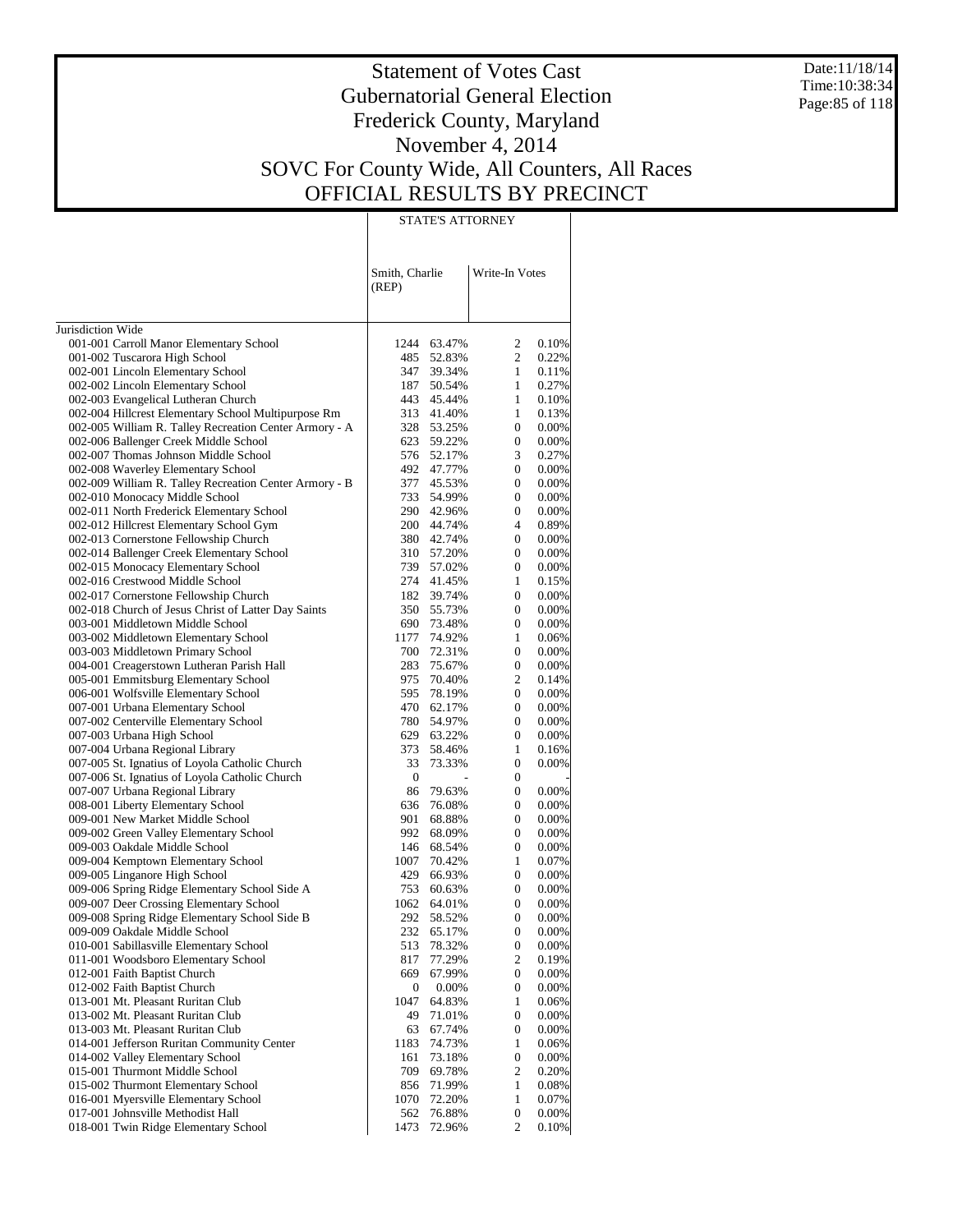Date:11/18/14 Time:10:38:34 Page:86 of 118

# Statement of Votes Cast Gubernatorial General Election Frederick County, Maryland November 4, 2014 SOVC For County Wide, All Counters, All Races OFFICIAL RESULTS BY PRECINCT

 $\overline{\phantom{a}}$ 

| Smith, Charlie<br>Write-In Votes<br>(REP)<br>925<br>018-002 Prospect United Methodist Church<br>79.13%<br>$\Omega$<br>0.00%<br>019-001 Linganore Grange Hall<br>490 80.33%<br>$\overline{0}$<br>0.00%<br>020-001 Lewistown Elementary School<br>714 75.24%<br>$\Omega$<br>0.00%<br>021-001 Brook Hill United Methodist Church<br>$\mathbf{0}$<br>571<br>73.11%<br>0.00%<br>021-002 Whittier Elementary School<br>$\overline{c}$<br>417 60.52%<br>0.29%<br>021-003 Yellow Springs Elementary School<br>$\theta$<br>343 65.21%<br>0.00%<br>021-004 Yellow Springs Elementary School<br>445<br>58.78%<br>$\Omega$<br>0.00%<br>021-007 Brook Hill United Methodist Church<br>174 71.90%<br>$\theta$<br>0.00%<br>021-008 Whittier Elementary School<br>5 83.33%<br>$\mathbf{0}$<br>0.00%<br>022-001 Burkittsville Community Center<br>393 70.30%<br>$\mathbf{1}$<br>0.18%<br>022-002 Burkittsville Community Center<br>$\mathbf{0}$<br>4 100.00%<br>0.00%<br>023-001 Orchard Grove Elementary School<br>960 62.46%<br>$\Omega$<br>0.00%<br>023-002 Orchard Grove Elementary School<br>$\theta$<br>13 61.90%<br>0.00%<br>024-001 The Church of the Transfiguration<br>$\overline{0}$<br>558 68.05%<br>0.00%<br>024-002 Grace Community Church<br>$\Omega$<br>248 65.96%<br>0.00%<br>024-003 Braddock Heights Community Center<br>$\theta$<br>182 62.98%<br>$0.00\%$<br>024-004 Grace Community Church<br>$\mathbf{0}$<br>1 100.00%<br>$0.00\%$<br>024-005 Grace Community Church<br>209 59.54%<br>$\mathbf{1}$<br>0.28%<br>024-006 Grace Community Church<br>5 62.50%<br>$\mathbf{0}$<br>0.00%<br>025-001 Brunswick Middle School<br>718 62.11%<br>$\overline{c}$<br>0.17%<br>972 63.99%<br>026-001 Walkersville Middle School<br>$\mathbf{1}$<br>0.07%<br>905 68.82%<br>$\theta$<br>026-002 Walkersville High School<br>0.00%<br>Absentee 1<br>$\theta$<br>Absentee-Provisional<br>962 64.65%<br>$0.00\%$<br>Early Voting<br>$\boldsymbol{0}$<br>$\mathbf{0}$<br>Total<br>962 64.65%<br>$\theta$<br>0.00%<br>Provisional<br>Absentee-Provisional<br>428 57.37%<br>$\overline{2}$<br>0.27%<br>Early Voting<br>$\mathbf{0}$<br>$\Omega$<br>$\overline{c}$<br>Total<br>428 57.37%<br>0.27%<br>Absentee 2<br>Absentee-Provisional<br>376 52.81%<br>1<br>0.14%<br>Early Voting<br>$\mathbf{0}$<br>$\mathbf{0}$<br>52.81%<br>Total<br>376<br>1<br>0.14%<br>$EVC-1$<br>$\overline{0}$<br>$\mathbf{0}$<br>Absentee-Provisional<br>$\overline{c}$<br>3506 52.75%<br>Early Voting<br>0.03%<br>$\overline{c}$<br>Total<br>3506<br>52.75%<br>0.03%<br>$EVC-2$<br>$\overline{0}$<br>Absentee-Provisional<br>$\mathbf{0}$<br>Early Voting<br>749<br>62.16%<br>1<br>0.08%<br>Total<br>749<br>62.16%<br>$\mathbf{1}$<br>0.08%<br>$EVC-3$<br>$\mathbf{0}$<br>Absentee-Provisional<br>$\mathbf{0}$<br>1359<br>56.25%<br>$\overline{4}$<br>Early Voting<br>0.17%<br>Total<br>1359 56.25%<br>$\overline{4}$<br>0.17%<br>Total<br>Polling<br>40538 63.92%<br>38<br>0.06%<br>Absentee-Provisional<br>1766 59.95%<br>3<br>0.10%<br>7<br>Early Voting<br>5614<br>54.67%<br>0.07% |       |       |        |    |       |
|-----------------------------------------------------------------------------------------------------------------------------------------------------------------------------------------------------------------------------------------------------------------------------------------------------------------------------------------------------------------------------------------------------------------------------------------------------------------------------------------------------------------------------------------------------------------------------------------------------------------------------------------------------------------------------------------------------------------------------------------------------------------------------------------------------------------------------------------------------------------------------------------------------------------------------------------------------------------------------------------------------------------------------------------------------------------------------------------------------------------------------------------------------------------------------------------------------------------------------------------------------------------------------------------------------------------------------------------------------------------------------------------------------------------------------------------------------------------------------------------------------------------------------------------------------------------------------------------------------------------------------------------------------------------------------------------------------------------------------------------------------------------------------------------------------------------------------------------------------------------------------------------------------------------------------------------------------------------------------------------------------------------------------------------------------------------------------------------------------------------------------------------------------------------------------------------------------------------------------------------------------------------------------------------------------------------------------------------------------------------------------------------------------------------------------------------------------------------------------------------------------------------------------------------------------------------------------------------------------------------------------------------------------------------------------------------------------------------------------------------------------------------------------------------------------------------------------------------------------------------------------------------------------------------------------------------------------------------------------------------------------------------------------------------------------|-------|-------|--------|----|-------|
|                                                                                                                                                                                                                                                                                                                                                                                                                                                                                                                                                                                                                                                                                                                                                                                                                                                                                                                                                                                                                                                                                                                                                                                                                                                                                                                                                                                                                                                                                                                                                                                                                                                                                                                                                                                                                                                                                                                                                                                                                                                                                                                                                                                                                                                                                                                                                                                                                                                                                                                                                                                                                                                                                                                                                                                                                                                                                                                                                                                                                                                     |       |       |        |    |       |
|                                                                                                                                                                                                                                                                                                                                                                                                                                                                                                                                                                                                                                                                                                                                                                                                                                                                                                                                                                                                                                                                                                                                                                                                                                                                                                                                                                                                                                                                                                                                                                                                                                                                                                                                                                                                                                                                                                                                                                                                                                                                                                                                                                                                                                                                                                                                                                                                                                                                                                                                                                                                                                                                                                                                                                                                                                                                                                                                                                                                                                                     |       |       |        |    |       |
|                                                                                                                                                                                                                                                                                                                                                                                                                                                                                                                                                                                                                                                                                                                                                                                                                                                                                                                                                                                                                                                                                                                                                                                                                                                                                                                                                                                                                                                                                                                                                                                                                                                                                                                                                                                                                                                                                                                                                                                                                                                                                                                                                                                                                                                                                                                                                                                                                                                                                                                                                                                                                                                                                                                                                                                                                                                                                                                                                                                                                                                     |       |       |        |    |       |
|                                                                                                                                                                                                                                                                                                                                                                                                                                                                                                                                                                                                                                                                                                                                                                                                                                                                                                                                                                                                                                                                                                                                                                                                                                                                                                                                                                                                                                                                                                                                                                                                                                                                                                                                                                                                                                                                                                                                                                                                                                                                                                                                                                                                                                                                                                                                                                                                                                                                                                                                                                                                                                                                                                                                                                                                                                                                                                                                                                                                                                                     |       |       |        |    |       |
|                                                                                                                                                                                                                                                                                                                                                                                                                                                                                                                                                                                                                                                                                                                                                                                                                                                                                                                                                                                                                                                                                                                                                                                                                                                                                                                                                                                                                                                                                                                                                                                                                                                                                                                                                                                                                                                                                                                                                                                                                                                                                                                                                                                                                                                                                                                                                                                                                                                                                                                                                                                                                                                                                                                                                                                                                                                                                                                                                                                                                                                     |       |       |        |    |       |
|                                                                                                                                                                                                                                                                                                                                                                                                                                                                                                                                                                                                                                                                                                                                                                                                                                                                                                                                                                                                                                                                                                                                                                                                                                                                                                                                                                                                                                                                                                                                                                                                                                                                                                                                                                                                                                                                                                                                                                                                                                                                                                                                                                                                                                                                                                                                                                                                                                                                                                                                                                                                                                                                                                                                                                                                                                                                                                                                                                                                                                                     |       |       |        |    |       |
|                                                                                                                                                                                                                                                                                                                                                                                                                                                                                                                                                                                                                                                                                                                                                                                                                                                                                                                                                                                                                                                                                                                                                                                                                                                                                                                                                                                                                                                                                                                                                                                                                                                                                                                                                                                                                                                                                                                                                                                                                                                                                                                                                                                                                                                                                                                                                                                                                                                                                                                                                                                                                                                                                                                                                                                                                                                                                                                                                                                                                                                     |       |       |        |    |       |
|                                                                                                                                                                                                                                                                                                                                                                                                                                                                                                                                                                                                                                                                                                                                                                                                                                                                                                                                                                                                                                                                                                                                                                                                                                                                                                                                                                                                                                                                                                                                                                                                                                                                                                                                                                                                                                                                                                                                                                                                                                                                                                                                                                                                                                                                                                                                                                                                                                                                                                                                                                                                                                                                                                                                                                                                                                                                                                                                                                                                                                                     |       |       |        |    |       |
|                                                                                                                                                                                                                                                                                                                                                                                                                                                                                                                                                                                                                                                                                                                                                                                                                                                                                                                                                                                                                                                                                                                                                                                                                                                                                                                                                                                                                                                                                                                                                                                                                                                                                                                                                                                                                                                                                                                                                                                                                                                                                                                                                                                                                                                                                                                                                                                                                                                                                                                                                                                                                                                                                                                                                                                                                                                                                                                                                                                                                                                     |       |       |        |    |       |
|                                                                                                                                                                                                                                                                                                                                                                                                                                                                                                                                                                                                                                                                                                                                                                                                                                                                                                                                                                                                                                                                                                                                                                                                                                                                                                                                                                                                                                                                                                                                                                                                                                                                                                                                                                                                                                                                                                                                                                                                                                                                                                                                                                                                                                                                                                                                                                                                                                                                                                                                                                                                                                                                                                                                                                                                                                                                                                                                                                                                                                                     |       |       |        |    |       |
|                                                                                                                                                                                                                                                                                                                                                                                                                                                                                                                                                                                                                                                                                                                                                                                                                                                                                                                                                                                                                                                                                                                                                                                                                                                                                                                                                                                                                                                                                                                                                                                                                                                                                                                                                                                                                                                                                                                                                                                                                                                                                                                                                                                                                                                                                                                                                                                                                                                                                                                                                                                                                                                                                                                                                                                                                                                                                                                                                                                                                                                     |       |       |        |    |       |
|                                                                                                                                                                                                                                                                                                                                                                                                                                                                                                                                                                                                                                                                                                                                                                                                                                                                                                                                                                                                                                                                                                                                                                                                                                                                                                                                                                                                                                                                                                                                                                                                                                                                                                                                                                                                                                                                                                                                                                                                                                                                                                                                                                                                                                                                                                                                                                                                                                                                                                                                                                                                                                                                                                                                                                                                                                                                                                                                                                                                                                                     |       |       |        |    |       |
|                                                                                                                                                                                                                                                                                                                                                                                                                                                                                                                                                                                                                                                                                                                                                                                                                                                                                                                                                                                                                                                                                                                                                                                                                                                                                                                                                                                                                                                                                                                                                                                                                                                                                                                                                                                                                                                                                                                                                                                                                                                                                                                                                                                                                                                                                                                                                                                                                                                                                                                                                                                                                                                                                                                                                                                                                                                                                                                                                                                                                                                     |       |       |        |    |       |
|                                                                                                                                                                                                                                                                                                                                                                                                                                                                                                                                                                                                                                                                                                                                                                                                                                                                                                                                                                                                                                                                                                                                                                                                                                                                                                                                                                                                                                                                                                                                                                                                                                                                                                                                                                                                                                                                                                                                                                                                                                                                                                                                                                                                                                                                                                                                                                                                                                                                                                                                                                                                                                                                                                                                                                                                                                                                                                                                                                                                                                                     |       |       |        |    |       |
|                                                                                                                                                                                                                                                                                                                                                                                                                                                                                                                                                                                                                                                                                                                                                                                                                                                                                                                                                                                                                                                                                                                                                                                                                                                                                                                                                                                                                                                                                                                                                                                                                                                                                                                                                                                                                                                                                                                                                                                                                                                                                                                                                                                                                                                                                                                                                                                                                                                                                                                                                                                                                                                                                                                                                                                                                                                                                                                                                                                                                                                     |       |       |        |    |       |
|                                                                                                                                                                                                                                                                                                                                                                                                                                                                                                                                                                                                                                                                                                                                                                                                                                                                                                                                                                                                                                                                                                                                                                                                                                                                                                                                                                                                                                                                                                                                                                                                                                                                                                                                                                                                                                                                                                                                                                                                                                                                                                                                                                                                                                                                                                                                                                                                                                                                                                                                                                                                                                                                                                                                                                                                                                                                                                                                                                                                                                                     |       |       |        |    |       |
|                                                                                                                                                                                                                                                                                                                                                                                                                                                                                                                                                                                                                                                                                                                                                                                                                                                                                                                                                                                                                                                                                                                                                                                                                                                                                                                                                                                                                                                                                                                                                                                                                                                                                                                                                                                                                                                                                                                                                                                                                                                                                                                                                                                                                                                                                                                                                                                                                                                                                                                                                                                                                                                                                                                                                                                                                                                                                                                                                                                                                                                     |       |       |        |    |       |
|                                                                                                                                                                                                                                                                                                                                                                                                                                                                                                                                                                                                                                                                                                                                                                                                                                                                                                                                                                                                                                                                                                                                                                                                                                                                                                                                                                                                                                                                                                                                                                                                                                                                                                                                                                                                                                                                                                                                                                                                                                                                                                                                                                                                                                                                                                                                                                                                                                                                                                                                                                                                                                                                                                                                                                                                                                                                                                                                                                                                                                                     |       |       |        |    |       |
|                                                                                                                                                                                                                                                                                                                                                                                                                                                                                                                                                                                                                                                                                                                                                                                                                                                                                                                                                                                                                                                                                                                                                                                                                                                                                                                                                                                                                                                                                                                                                                                                                                                                                                                                                                                                                                                                                                                                                                                                                                                                                                                                                                                                                                                                                                                                                                                                                                                                                                                                                                                                                                                                                                                                                                                                                                                                                                                                                                                                                                                     |       |       |        |    |       |
|                                                                                                                                                                                                                                                                                                                                                                                                                                                                                                                                                                                                                                                                                                                                                                                                                                                                                                                                                                                                                                                                                                                                                                                                                                                                                                                                                                                                                                                                                                                                                                                                                                                                                                                                                                                                                                                                                                                                                                                                                                                                                                                                                                                                                                                                                                                                                                                                                                                                                                                                                                                                                                                                                                                                                                                                                                                                                                                                                                                                                                                     |       |       |        |    |       |
|                                                                                                                                                                                                                                                                                                                                                                                                                                                                                                                                                                                                                                                                                                                                                                                                                                                                                                                                                                                                                                                                                                                                                                                                                                                                                                                                                                                                                                                                                                                                                                                                                                                                                                                                                                                                                                                                                                                                                                                                                                                                                                                                                                                                                                                                                                                                                                                                                                                                                                                                                                                                                                                                                                                                                                                                                                                                                                                                                                                                                                                     |       |       |        |    |       |
|                                                                                                                                                                                                                                                                                                                                                                                                                                                                                                                                                                                                                                                                                                                                                                                                                                                                                                                                                                                                                                                                                                                                                                                                                                                                                                                                                                                                                                                                                                                                                                                                                                                                                                                                                                                                                                                                                                                                                                                                                                                                                                                                                                                                                                                                                                                                                                                                                                                                                                                                                                                                                                                                                                                                                                                                                                                                                                                                                                                                                                                     |       |       |        |    |       |
|                                                                                                                                                                                                                                                                                                                                                                                                                                                                                                                                                                                                                                                                                                                                                                                                                                                                                                                                                                                                                                                                                                                                                                                                                                                                                                                                                                                                                                                                                                                                                                                                                                                                                                                                                                                                                                                                                                                                                                                                                                                                                                                                                                                                                                                                                                                                                                                                                                                                                                                                                                                                                                                                                                                                                                                                                                                                                                                                                                                                                                                     |       |       |        |    |       |
|                                                                                                                                                                                                                                                                                                                                                                                                                                                                                                                                                                                                                                                                                                                                                                                                                                                                                                                                                                                                                                                                                                                                                                                                                                                                                                                                                                                                                                                                                                                                                                                                                                                                                                                                                                                                                                                                                                                                                                                                                                                                                                                                                                                                                                                                                                                                                                                                                                                                                                                                                                                                                                                                                                                                                                                                                                                                                                                                                                                                                                                     |       |       |        |    |       |
|                                                                                                                                                                                                                                                                                                                                                                                                                                                                                                                                                                                                                                                                                                                                                                                                                                                                                                                                                                                                                                                                                                                                                                                                                                                                                                                                                                                                                                                                                                                                                                                                                                                                                                                                                                                                                                                                                                                                                                                                                                                                                                                                                                                                                                                                                                                                                                                                                                                                                                                                                                                                                                                                                                                                                                                                                                                                                                                                                                                                                                                     |       |       |        |    |       |
|                                                                                                                                                                                                                                                                                                                                                                                                                                                                                                                                                                                                                                                                                                                                                                                                                                                                                                                                                                                                                                                                                                                                                                                                                                                                                                                                                                                                                                                                                                                                                                                                                                                                                                                                                                                                                                                                                                                                                                                                                                                                                                                                                                                                                                                                                                                                                                                                                                                                                                                                                                                                                                                                                                                                                                                                                                                                                                                                                                                                                                                     |       |       |        |    |       |
|                                                                                                                                                                                                                                                                                                                                                                                                                                                                                                                                                                                                                                                                                                                                                                                                                                                                                                                                                                                                                                                                                                                                                                                                                                                                                                                                                                                                                                                                                                                                                                                                                                                                                                                                                                                                                                                                                                                                                                                                                                                                                                                                                                                                                                                                                                                                                                                                                                                                                                                                                                                                                                                                                                                                                                                                                                                                                                                                                                                                                                                     |       |       |        |    |       |
|                                                                                                                                                                                                                                                                                                                                                                                                                                                                                                                                                                                                                                                                                                                                                                                                                                                                                                                                                                                                                                                                                                                                                                                                                                                                                                                                                                                                                                                                                                                                                                                                                                                                                                                                                                                                                                                                                                                                                                                                                                                                                                                                                                                                                                                                                                                                                                                                                                                                                                                                                                                                                                                                                                                                                                                                                                                                                                                                                                                                                                                     |       |       |        |    |       |
|                                                                                                                                                                                                                                                                                                                                                                                                                                                                                                                                                                                                                                                                                                                                                                                                                                                                                                                                                                                                                                                                                                                                                                                                                                                                                                                                                                                                                                                                                                                                                                                                                                                                                                                                                                                                                                                                                                                                                                                                                                                                                                                                                                                                                                                                                                                                                                                                                                                                                                                                                                                                                                                                                                                                                                                                                                                                                                                                                                                                                                                     |       |       |        |    |       |
|                                                                                                                                                                                                                                                                                                                                                                                                                                                                                                                                                                                                                                                                                                                                                                                                                                                                                                                                                                                                                                                                                                                                                                                                                                                                                                                                                                                                                                                                                                                                                                                                                                                                                                                                                                                                                                                                                                                                                                                                                                                                                                                                                                                                                                                                                                                                                                                                                                                                                                                                                                                                                                                                                                                                                                                                                                                                                                                                                                                                                                                     |       |       |        |    |       |
|                                                                                                                                                                                                                                                                                                                                                                                                                                                                                                                                                                                                                                                                                                                                                                                                                                                                                                                                                                                                                                                                                                                                                                                                                                                                                                                                                                                                                                                                                                                                                                                                                                                                                                                                                                                                                                                                                                                                                                                                                                                                                                                                                                                                                                                                                                                                                                                                                                                                                                                                                                                                                                                                                                                                                                                                                                                                                                                                                                                                                                                     |       |       |        |    |       |
|                                                                                                                                                                                                                                                                                                                                                                                                                                                                                                                                                                                                                                                                                                                                                                                                                                                                                                                                                                                                                                                                                                                                                                                                                                                                                                                                                                                                                                                                                                                                                                                                                                                                                                                                                                                                                                                                                                                                                                                                                                                                                                                                                                                                                                                                                                                                                                                                                                                                                                                                                                                                                                                                                                                                                                                                                                                                                                                                                                                                                                                     |       |       |        |    |       |
|                                                                                                                                                                                                                                                                                                                                                                                                                                                                                                                                                                                                                                                                                                                                                                                                                                                                                                                                                                                                                                                                                                                                                                                                                                                                                                                                                                                                                                                                                                                                                                                                                                                                                                                                                                                                                                                                                                                                                                                                                                                                                                                                                                                                                                                                                                                                                                                                                                                                                                                                                                                                                                                                                                                                                                                                                                                                                                                                                                                                                                                     |       |       |        |    |       |
|                                                                                                                                                                                                                                                                                                                                                                                                                                                                                                                                                                                                                                                                                                                                                                                                                                                                                                                                                                                                                                                                                                                                                                                                                                                                                                                                                                                                                                                                                                                                                                                                                                                                                                                                                                                                                                                                                                                                                                                                                                                                                                                                                                                                                                                                                                                                                                                                                                                                                                                                                                                                                                                                                                                                                                                                                                                                                                                                                                                                                                                     |       |       |        |    |       |
|                                                                                                                                                                                                                                                                                                                                                                                                                                                                                                                                                                                                                                                                                                                                                                                                                                                                                                                                                                                                                                                                                                                                                                                                                                                                                                                                                                                                                                                                                                                                                                                                                                                                                                                                                                                                                                                                                                                                                                                                                                                                                                                                                                                                                                                                                                                                                                                                                                                                                                                                                                                                                                                                                                                                                                                                                                                                                                                                                                                                                                                     |       |       |        |    |       |
|                                                                                                                                                                                                                                                                                                                                                                                                                                                                                                                                                                                                                                                                                                                                                                                                                                                                                                                                                                                                                                                                                                                                                                                                                                                                                                                                                                                                                                                                                                                                                                                                                                                                                                                                                                                                                                                                                                                                                                                                                                                                                                                                                                                                                                                                                                                                                                                                                                                                                                                                                                                                                                                                                                                                                                                                                                                                                                                                                                                                                                                     |       |       |        |    |       |
|                                                                                                                                                                                                                                                                                                                                                                                                                                                                                                                                                                                                                                                                                                                                                                                                                                                                                                                                                                                                                                                                                                                                                                                                                                                                                                                                                                                                                                                                                                                                                                                                                                                                                                                                                                                                                                                                                                                                                                                                                                                                                                                                                                                                                                                                                                                                                                                                                                                                                                                                                                                                                                                                                                                                                                                                                                                                                                                                                                                                                                                     |       |       |        |    |       |
|                                                                                                                                                                                                                                                                                                                                                                                                                                                                                                                                                                                                                                                                                                                                                                                                                                                                                                                                                                                                                                                                                                                                                                                                                                                                                                                                                                                                                                                                                                                                                                                                                                                                                                                                                                                                                                                                                                                                                                                                                                                                                                                                                                                                                                                                                                                                                                                                                                                                                                                                                                                                                                                                                                                                                                                                                                                                                                                                                                                                                                                     |       |       |        |    |       |
|                                                                                                                                                                                                                                                                                                                                                                                                                                                                                                                                                                                                                                                                                                                                                                                                                                                                                                                                                                                                                                                                                                                                                                                                                                                                                                                                                                                                                                                                                                                                                                                                                                                                                                                                                                                                                                                                                                                                                                                                                                                                                                                                                                                                                                                                                                                                                                                                                                                                                                                                                                                                                                                                                                                                                                                                                                                                                                                                                                                                                                                     |       |       |        |    |       |
|                                                                                                                                                                                                                                                                                                                                                                                                                                                                                                                                                                                                                                                                                                                                                                                                                                                                                                                                                                                                                                                                                                                                                                                                                                                                                                                                                                                                                                                                                                                                                                                                                                                                                                                                                                                                                                                                                                                                                                                                                                                                                                                                                                                                                                                                                                                                                                                                                                                                                                                                                                                                                                                                                                                                                                                                                                                                                                                                                                                                                                                     |       |       |        |    |       |
|                                                                                                                                                                                                                                                                                                                                                                                                                                                                                                                                                                                                                                                                                                                                                                                                                                                                                                                                                                                                                                                                                                                                                                                                                                                                                                                                                                                                                                                                                                                                                                                                                                                                                                                                                                                                                                                                                                                                                                                                                                                                                                                                                                                                                                                                                                                                                                                                                                                                                                                                                                                                                                                                                                                                                                                                                                                                                                                                                                                                                                                     |       |       |        |    |       |
|                                                                                                                                                                                                                                                                                                                                                                                                                                                                                                                                                                                                                                                                                                                                                                                                                                                                                                                                                                                                                                                                                                                                                                                                                                                                                                                                                                                                                                                                                                                                                                                                                                                                                                                                                                                                                                                                                                                                                                                                                                                                                                                                                                                                                                                                                                                                                                                                                                                                                                                                                                                                                                                                                                                                                                                                                                                                                                                                                                                                                                                     |       |       |        |    |       |
|                                                                                                                                                                                                                                                                                                                                                                                                                                                                                                                                                                                                                                                                                                                                                                                                                                                                                                                                                                                                                                                                                                                                                                                                                                                                                                                                                                                                                                                                                                                                                                                                                                                                                                                                                                                                                                                                                                                                                                                                                                                                                                                                                                                                                                                                                                                                                                                                                                                                                                                                                                                                                                                                                                                                                                                                                                                                                                                                                                                                                                                     |       |       |        |    |       |
|                                                                                                                                                                                                                                                                                                                                                                                                                                                                                                                                                                                                                                                                                                                                                                                                                                                                                                                                                                                                                                                                                                                                                                                                                                                                                                                                                                                                                                                                                                                                                                                                                                                                                                                                                                                                                                                                                                                                                                                                                                                                                                                                                                                                                                                                                                                                                                                                                                                                                                                                                                                                                                                                                                                                                                                                                                                                                                                                                                                                                                                     |       |       |        |    |       |
|                                                                                                                                                                                                                                                                                                                                                                                                                                                                                                                                                                                                                                                                                                                                                                                                                                                                                                                                                                                                                                                                                                                                                                                                                                                                                                                                                                                                                                                                                                                                                                                                                                                                                                                                                                                                                                                                                                                                                                                                                                                                                                                                                                                                                                                                                                                                                                                                                                                                                                                                                                                                                                                                                                                                                                                                                                                                                                                                                                                                                                                     |       |       |        |    |       |
|                                                                                                                                                                                                                                                                                                                                                                                                                                                                                                                                                                                                                                                                                                                                                                                                                                                                                                                                                                                                                                                                                                                                                                                                                                                                                                                                                                                                                                                                                                                                                                                                                                                                                                                                                                                                                                                                                                                                                                                                                                                                                                                                                                                                                                                                                                                                                                                                                                                                                                                                                                                                                                                                                                                                                                                                                                                                                                                                                                                                                                                     |       |       |        |    |       |
|                                                                                                                                                                                                                                                                                                                                                                                                                                                                                                                                                                                                                                                                                                                                                                                                                                                                                                                                                                                                                                                                                                                                                                                                                                                                                                                                                                                                                                                                                                                                                                                                                                                                                                                                                                                                                                                                                                                                                                                                                                                                                                                                                                                                                                                                                                                                                                                                                                                                                                                                                                                                                                                                                                                                                                                                                                                                                                                                                                                                                                                     |       |       |        |    |       |
|                                                                                                                                                                                                                                                                                                                                                                                                                                                                                                                                                                                                                                                                                                                                                                                                                                                                                                                                                                                                                                                                                                                                                                                                                                                                                                                                                                                                                                                                                                                                                                                                                                                                                                                                                                                                                                                                                                                                                                                                                                                                                                                                                                                                                                                                                                                                                                                                                                                                                                                                                                                                                                                                                                                                                                                                                                                                                                                                                                                                                                                     |       |       |        |    |       |
|                                                                                                                                                                                                                                                                                                                                                                                                                                                                                                                                                                                                                                                                                                                                                                                                                                                                                                                                                                                                                                                                                                                                                                                                                                                                                                                                                                                                                                                                                                                                                                                                                                                                                                                                                                                                                                                                                                                                                                                                                                                                                                                                                                                                                                                                                                                                                                                                                                                                                                                                                                                                                                                                                                                                                                                                                                                                                                                                                                                                                                                     |       |       |        |    |       |
|                                                                                                                                                                                                                                                                                                                                                                                                                                                                                                                                                                                                                                                                                                                                                                                                                                                                                                                                                                                                                                                                                                                                                                                                                                                                                                                                                                                                                                                                                                                                                                                                                                                                                                                                                                                                                                                                                                                                                                                                                                                                                                                                                                                                                                                                                                                                                                                                                                                                                                                                                                                                                                                                                                                                                                                                                                                                                                                                                                                                                                                     |       |       |        |    |       |
|                                                                                                                                                                                                                                                                                                                                                                                                                                                                                                                                                                                                                                                                                                                                                                                                                                                                                                                                                                                                                                                                                                                                                                                                                                                                                                                                                                                                                                                                                                                                                                                                                                                                                                                                                                                                                                                                                                                                                                                                                                                                                                                                                                                                                                                                                                                                                                                                                                                                                                                                                                                                                                                                                                                                                                                                                                                                                                                                                                                                                                                     |       |       |        |    |       |
|                                                                                                                                                                                                                                                                                                                                                                                                                                                                                                                                                                                                                                                                                                                                                                                                                                                                                                                                                                                                                                                                                                                                                                                                                                                                                                                                                                                                                                                                                                                                                                                                                                                                                                                                                                                                                                                                                                                                                                                                                                                                                                                                                                                                                                                                                                                                                                                                                                                                                                                                                                                                                                                                                                                                                                                                                                                                                                                                                                                                                                                     |       |       |        |    |       |
|                                                                                                                                                                                                                                                                                                                                                                                                                                                                                                                                                                                                                                                                                                                                                                                                                                                                                                                                                                                                                                                                                                                                                                                                                                                                                                                                                                                                                                                                                                                                                                                                                                                                                                                                                                                                                                                                                                                                                                                                                                                                                                                                                                                                                                                                                                                                                                                                                                                                                                                                                                                                                                                                                                                                                                                                                                                                                                                                                                                                                                                     | Total | 47918 | 62.53% | 48 | 0.06% |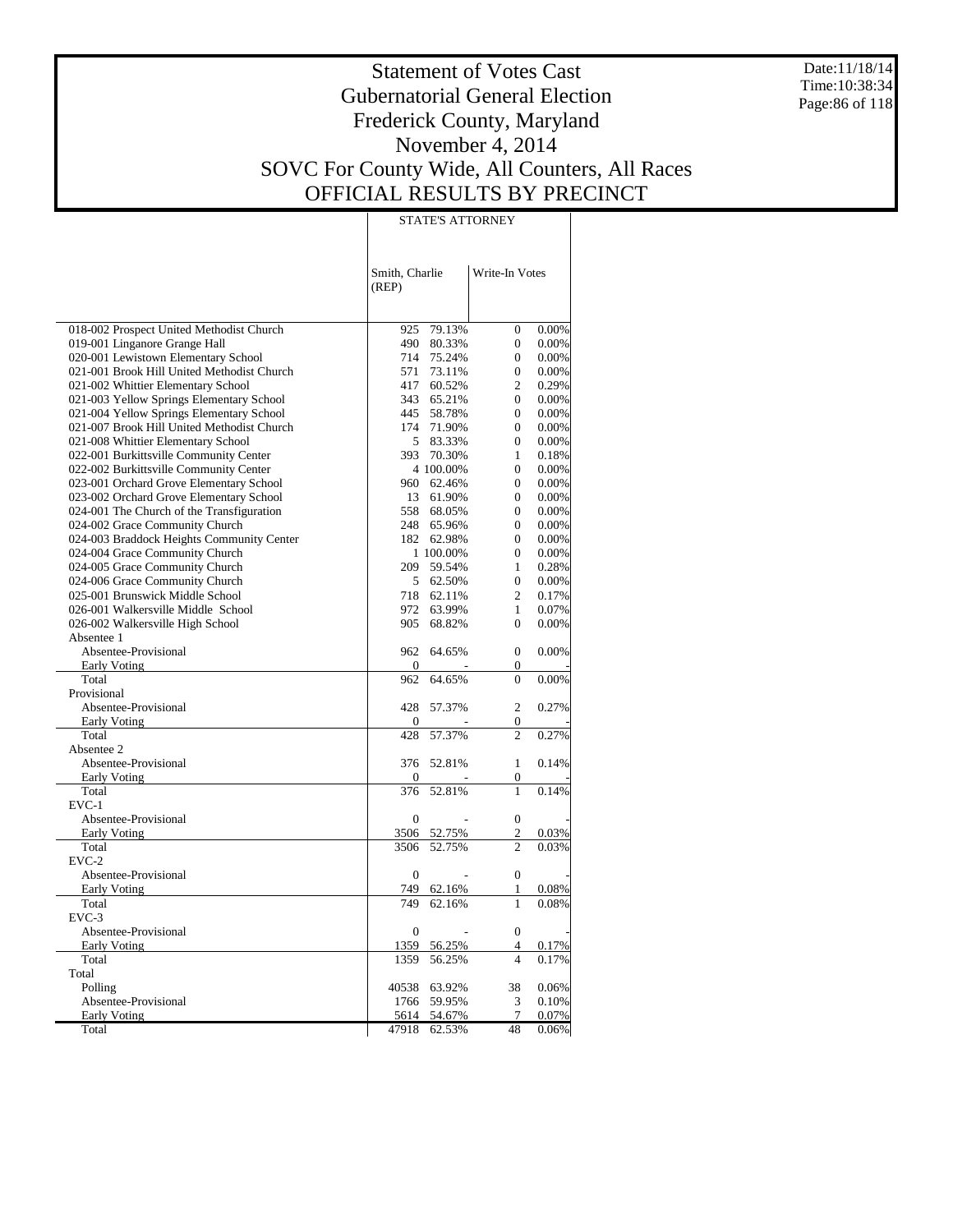Date:11/18/14 Time:10:38:34 Page:87 of 118

# Statement of Votes Cast Gubernatorial General Election Frederick County, Maryland November 4, 2014 SOVC For County Wide, All Counters, All Races OFFICIAL RESULTS BY PRECINCT

CLERK CIRCUIT COURT

|                                                                                   | Reg.<br>Voters   | Vote For                     | Times<br>Counted | Total<br>Votes   | Times<br><b>Blank</b><br>Voted | Times<br>Over<br>Voted               | Number<br>Of<br>Under<br>Votes       | Munyan, Lisa<br>(DEM) |                      |
|-----------------------------------------------------------------------------------|------------------|------------------------------|------------------|------------------|--------------------------------|--------------------------------------|--------------------------------------|-----------------------|----------------------|
| Jurisdiction Wide                                                                 |                  |                              |                  |                  |                                |                                      |                                      |                       |                      |
| 001-001 Carroll Manor Elementary School                                           | 4354             | $\mathbf{1}$                 | 2064             | 1949             | 115                            | $\boldsymbol{0}$                     | $\boldsymbol{0}$                     | 634                   | 32.53%               |
| 001-002 Tuscarora High School                                                     | 2543             | $\mathbf{1}$                 | 966              | 908              | 58                             | $\boldsymbol{0}$                     | $\boldsymbol{0}$                     | 384                   | 42.29%               |
| 002-001 Lincoln Elementary School                                                 | 2847             | $\mathbf{1}$                 | 938              | 875              | 63                             | $\boldsymbol{0}$                     | $\boldsymbol{0}$                     |                       | 489 55.89%           |
| 002-002 Lincoln Elementary School                                                 | 1033             | $\mathbf{1}$                 | 394              | 359              | 35                             | $\boldsymbol{0}$                     | $\boldsymbol{0}$                     |                       | 167 46.52%           |
| 002-003 Evangelical Lutheran Church                                               | 2923             | $\mathbf{1}$                 | 1040             | 967              | 73                             | $\boldsymbol{0}$                     | $\boldsymbol{0}$                     |                       | 512 52.95%           |
| 002-004 Hillcrest Elementary School Multipurpose Rm                               | 2422             | $\mathbf{1}$                 | 792              | 756              | 36                             | $\boldsymbol{0}$                     | $\boldsymbol{0}$                     |                       | 420 55.56%           |
| 002-005 William R. Talley Recreation Center Armory - A                            | 1356             | $\mathbf{1}$                 | 657              | 606              | 51                             | $\boldsymbol{0}$                     | $\boldsymbol{0}$                     |                       | 254 41.91%           |
| 002-006 Ballenger Creek Middle School                                             | 2582             | $\mathbf{1}$                 | 1107             | 1033             | 74                             | $\boldsymbol{0}$                     | $\boldsymbol{0}$                     |                       | 376 36.40%           |
| 002-007 Thomas Johnson Middle School                                              | 2885             | $\mathbf{1}$                 | 1170             | 1080             | 90                             | $\boldsymbol{0}$                     | $\boldsymbol{0}$                     | 469                   | 43.43%               |
| 002-008 Waverley Elementary School                                                | 3212             | $\mathbf{1}$                 | 1077             | 1019             | 58                             | $\boldsymbol{0}$                     | $\boldsymbol{0}$                     |                       | 458 44.95%           |
| 002-009 William R. Talley Recreation Center Armory - B                            | 2139             | $\mathbf{1}$                 | 896              | 816              | 80                             | $\boldsymbol{0}$                     | $\boldsymbol{0}$                     |                       | 412 50.49%           |
| 002-010 Monocacy Middle School                                                    | 3779             | $\mathbf{1}$                 | 1424             | 1334             | 90                             | $\boldsymbol{0}$                     | $\boldsymbol{0}$                     |                       | 551 41.30%           |
| 002-011 North Frederick Elementary School                                         | 2271             | $\mathbf{1}$                 | 713              | 669              | 44                             | $\boldsymbol{0}$                     | $\boldsymbol{0}$                     |                       | 346 51.72%           |
| 002-012 Hillcrest Elementary School Gym                                           | 1216             | $\mathbf{1}$                 | 461              | 445              | 16                             | $\boldsymbol{0}$                     | $\boldsymbol{0}$                     |                       | 213 47.87%           |
| 002-013 Cornerstone Fellowship Church                                             | 2871             | $\mathbf{1}$                 | 918              | 889              | 29                             | $\boldsymbol{0}$                     | $\boldsymbol{0}$                     |                       | 474 53.32%           |
| 002-014 Ballenger Creek Elementary School                                         | 1290             | $\mathbf{1}$                 | 568              | 535              | 33                             | $\boldsymbol{0}$                     | $\boldsymbol{0}$                     | 201                   | 37.57%               |
| 002-015 Monocacy Elementary School                                                | 3492             | $\mathbf{1}$                 | 1368             | 1297             | 71                             | $\boldsymbol{0}$                     | $\boldsymbol{0}$                     | 497                   | 38.32%               |
| 002-016 Crestwood Middle School                                                   | 1856             | $\mathbf{1}$                 | 685              | 662              | 23                             | $\boldsymbol{0}$                     | $\boldsymbol{0}$                     |                       | 373 56.34%           |
| 002-017 Cornerstone Fellowship Church                                             | 1829             | $\mathbf{1}$                 | 480              | 459              | 21                             | $\boldsymbol{0}$                     | $\boldsymbol{0}$                     |                       | 266 57.95%           |
| 002-018 Church of Jesus Christ of Latter Day Saints                               | 1518             | $\mathbf{1}$                 | 660              | 621              | 39                             | $\boldsymbol{0}$                     | $\boldsymbol{0}$                     |                       | 247 39.77%           |
| 003-001 Middletown Middle School                                                  | 1896             | $\mathbf{1}$                 | 970              | 919              | 51                             | $\boldsymbol{0}$                     | $\boldsymbol{0}$                     | 288                   | 31.34%               |
| 003-002 Middletown Elementary School                                              | 3225             | $\mathbf{1}$                 | 1631             | 1543             | 88                             | $\boldsymbol{0}$                     | $\boldsymbol{0}$                     |                       | 443 28.71%           |
| 003-003 Middletown Primary School                                                 | 2107             | $\mathbf{1}$                 | 1014             | 959              | 55                             | $\boldsymbol{0}$                     | $\boldsymbol{0}$                     |                       | 274 28.57%           |
| 004-001 Creagerstown Lutheran Parish Hall                                         | 759              | $\mathbf{1}$                 | 392              | 372              | 20                             | $\boldsymbol{0}$                     | $\boldsymbol{0}$                     |                       | 71 19.09%            |
| 005-001 Emmitsburg Elementary School                                              | 3113             | $\mathbf{1}$                 | 1457             | 1382             | 75                             | $\boldsymbol{0}$                     | $\boldsymbol{0}$                     | 349                   | 25.25%               |
| 006-001 Wolfsville Elementary School                                              | 1399             | $\mathbf{1}$                 | 796              | 766              | 30<br>51                       | $\boldsymbol{0}$<br>$\boldsymbol{0}$ | $\boldsymbol{0}$<br>$\boldsymbol{0}$ |                       | 145 18.93%           |
| 007-001 Urbana Elementary School                                                  | 1776             | $\mathbf{1}$<br>$\mathbf{1}$ | 809<br>1512      | 758<br>1396      |                                | $\boldsymbol{0}$                     | $\boldsymbol{0}$                     | 255                   | 33.64%<br>620 44.41% |
| 007-002 Centerville Elementary School                                             | 3971<br>2345     | $\mathbf{1}$                 | 1064             | 977              | 116<br>87                      | $\boldsymbol{0}$                     | $\boldsymbol{0}$                     |                       | 316 32.34%           |
| 007-003 Urbana High School                                                        | 1858             | $\mathbf{1}$                 | 669              | 639              | 30                             | $\boldsymbol{0}$                     | $\boldsymbol{0}$                     |                       | 250 39.12%           |
| 007-004 Urbana Regional Library<br>007-005 St. Ignatius of Loyola Catholic Church | 81               | 1                            | 46               | 44               | $\overline{c}$                 | $\boldsymbol{0}$                     | $\boldsymbol{0}$                     | 11                    | 25.00%               |
| 007-006 St. Ignatius of Loyola Catholic Church                                    | $\boldsymbol{2}$ | $\mathbf{1}$                 | $\boldsymbol{0}$ | $\boldsymbol{0}$ | $\boldsymbol{0}$               | $\boldsymbol{0}$                     | $\boldsymbol{0}$                     | $\boldsymbol{0}$      |                      |
| 007-007 Urbana Regional Library                                                   | 282              | $\mathbf{1}$                 | 113              | 111              | $\boldsymbol{2}$               | $\boldsymbol{0}$                     | $\boldsymbol{0}$                     | 24                    | 21.62%               |
| 008-001 Liberty Elementary School                                                 | 1706             | $\mathbf{1}$                 | 881              | 831              | 50                             | $\boldsymbol{0}$                     | $\boldsymbol{0}$                     | 165                   | 19.86%               |
| 009-001 New Market Middle School                                                  | 2793             | $\mathbf{1}$                 | 1395             | 1289             | 106                            | $\boldsymbol{0}$                     | $\boldsymbol{0}$                     |                       | 345 26.76%           |
| 009-002 Green Valley Elementary School                                            | 3177             | $\mathbf{1}$                 | 1567             | 1452             | 115                            | $\boldsymbol{0}$                     | $\boldsymbol{0}$                     |                       | 401 27.62%           |
| 009-003 Oakdale Middle School                                                     | 539              | $\mathbf{1}$                 | 226              | 209              | 17                             | $\boldsymbol{0}$                     | $\boldsymbol{0}$                     |                       | 58 27.75%            |
| 009-004 Kemptown Elementary School                                                | 3174             | $\mathbf{1}$                 | 1526             | 1432             | 94                             | $\boldsymbol{0}$                     | $\boldsymbol{0}$                     |                       | 396 27.65%           |
| 009-005 Linganore High School                                                     | 1352             | $\mathbf{1}$                 | 679              | 640              | 39                             | $\boldsymbol{0}$                     | $\boldsymbol{0}$                     |                       | 180 28.13%           |
| 009-006 Spring Ridge Elementary School Side A                                     | 2896             | $\mathbf{1}$                 | 1294             | 1218             | 76                             | $\boldsymbol{0}$                     | $\boldsymbol{0}$                     |                       | 435 35.71%           |
| 009-007 Deer Crossing Elementary School                                           | 3684             | $\mathbf{1}$                 | 1746             | 1643             | 103                            | $\boldsymbol{0}$                     | $\boldsymbol{0}$                     | 507                   | 30.86%               |
| 009-008 Spring Ridge Elementary School Side B                                     | 1154             | $\mathbf{1}$                 | 532              | 495              | 37                             | $\mathbf{0}$                         | $\mathbf{0}$                         |                       | 171 34.55%           |
| 009-009 Oakdale Middle School                                                     | 763              | $\mathbf{1}$                 | 385              | 358              | $27\,$                         | $\boldsymbol{0}$                     | $\boldsymbol{0}$                     | 110                   | 30.73%               |
| 010-001 Sabillasville Elementary School                                           | 1369             | 1                            | 673              | 650              | 23                             | $\boldsymbol{0}$                     | $\boldsymbol{0}$                     |                       | 117 18.00%           |
| 011-001 Woodsboro Elementary School                                               | 2130             | 1                            | 1103             | 1061             | 42                             | $\boldsymbol{0}$                     | $\boldsymbol{0}$                     | 184                   | 17.34%               |
| 012-001 Faith Baptist Church                                                      | 2303             | 1                            | 1030             | 978              | 52                             | $\boldsymbol{0}$                     | $\boldsymbol{0}$                     | 291                   | 29.75%               |
| 012-002 Faith Baptist Church                                                      | 1                | 1                            | 1                | 1                | $\boldsymbol{0}$               | $\boldsymbol{0}$                     | $\boldsymbol{0}$                     | $\boldsymbol{0}$      | 0.00%                |
| 013-001 Mt. Pleasant Ruritan Club                                                 | 3627             | $\mathbf{1}$                 | 1732             | 1609             | 123                            | $\boldsymbol{0}$                     | $\boldsymbol{0}$                     |                       | 469 29.15%           |
| 013-002 Mt. Pleasant Ruritan Club                                                 | 125              | $\mathbf{1}$                 | 73               | 68               | 5                              | $\boldsymbol{0}$                     | $\boldsymbol{0}$                     |                       | 12 17.65%            |
| 013-003 Mt. Pleasant Ruritan Club                                                 | 241              | $\mathbf{1}$                 | 100              | 93               | 7                              | $\boldsymbol{0}$                     | $\boldsymbol{0}$                     | 27                    | 29.03%               |
| 014-001 Jefferson Ruritan Community Center                                        | 2975             | $\mathbf{1}$                 | 1661             | 1570             | 91                             | $\boldsymbol{0}$                     | $\boldsymbol{0}$                     | 371                   | 23.63%               |
| 014-002 Valley Elementary School                                                  | 449              | $\mathbf{1}$                 | 231              | 217              | 14                             | $\boldsymbol{0}$                     | 0                                    |                       | 52 23.96%            |
| 015-001 Thurmont Middle School                                                    | 2572             | $\mathbf{1}$                 | 1063             | 1013             | 50                             | $\boldsymbol{0}$                     | $\boldsymbol{0}$                     |                       | 213 21.03%           |
| 015-002 Thurmont Elementary School                                                | 3003             | $\mathbf{1}$                 | 1233             | 1177             | 56                             | $\boldsymbol{0}$                     | 0                                    |                       | 231 19.63%           |
| 016-001 Myersville Elementary School                                              | 3034             | $\mathbf{1}$                 | 1553             | 1471             | 82                             | $\boldsymbol{0}$                     | 0                                    | 374                   | 25.42%               |
| 017-001 Johnsville Methodist Hall                                                 | 1394             | 1                            | 773              | 725              | 48                             | 0                                    | 0                                    | 127                   | 17.52%               |
| 018-001 Twin Ridge Elementary School                                              | 4370             | 1                            | 2146             | 1980             | 166                            | $\boldsymbol{0}$                     | $\boldsymbol{0}$                     | 517                   | 26.11%               |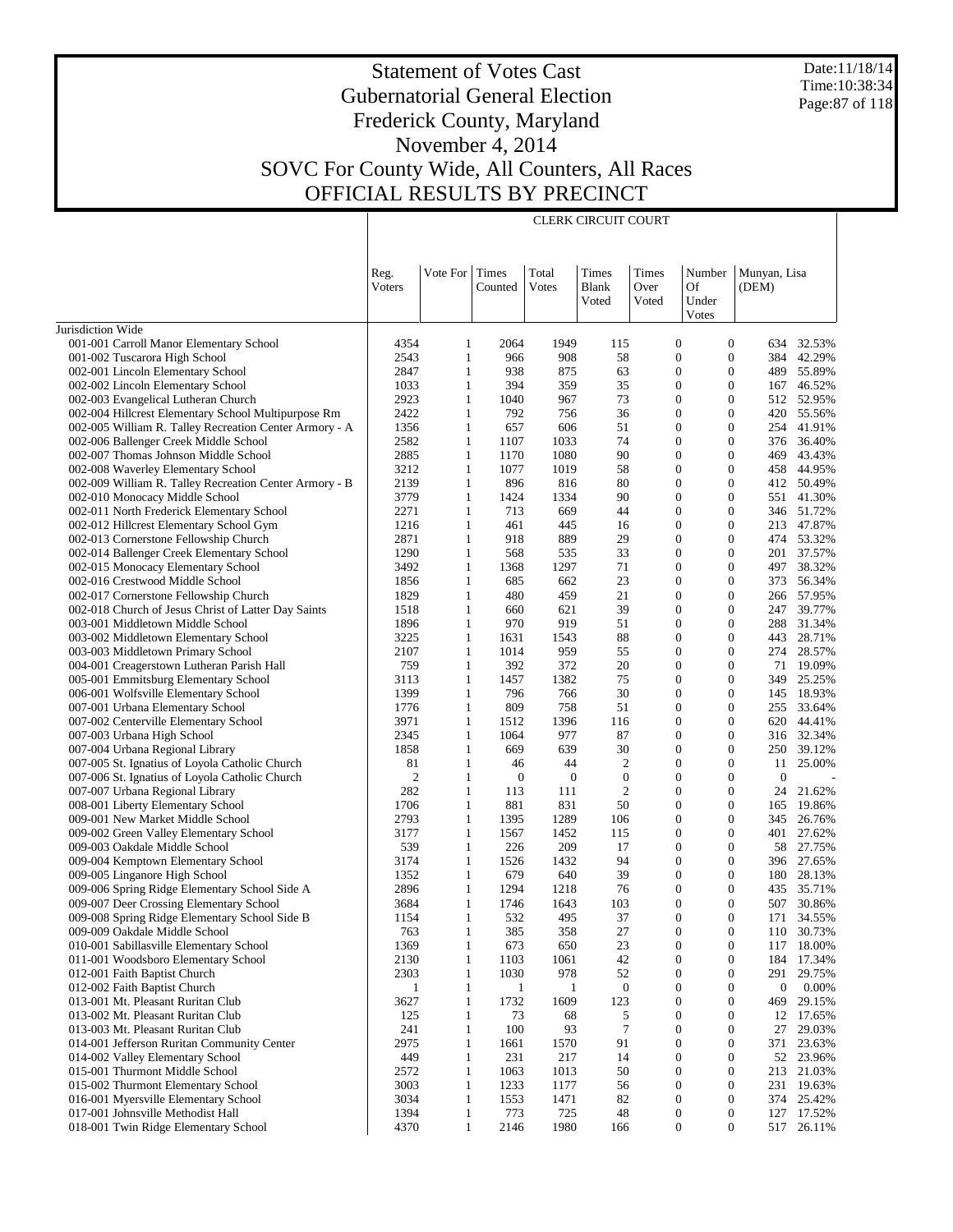Date:11/18/14 Time:10:38:34 Page:88 of 118

# Statement of Votes Cast Gubernatorial General Election Frederick County, Maryland November 4, 2014 SOVC For County Wide, All Counters, All Races OFFICIAL RESULTS BY PRECINCT

CLERK CIRCUIT COURT

| Vote For<br>Total<br>Times<br>Times<br>Number<br>Munyan, Lisa<br>Reg.<br>Times<br>Voters<br>Counted<br><b>Votes</b><br><b>Blank</b><br>Over<br>Of<br>(DEM)<br>Voted<br>Voted<br>Under<br>Votes<br>018-002 Prospect United Methodist Church<br>2365<br>$\mathbf{1}$<br>1216<br>1159<br>$\overline{0}$<br>$\mathbf{0}$<br>18.03%<br>57<br>209<br>$\overline{0}$<br>019-001 Linganore Grange Hall<br>1202<br>$\mathbf{1}$<br>646<br>606<br>40<br>$\mathbf{0}$<br>100<br>16.50%<br>995<br>949<br>020-001 Lewistown Elementary School<br>1966<br>$\mathbf{1}$<br>$\theta$<br>$\Omega$<br>197<br>20.76%<br>46<br>021-001 Brook Hill United Methodist Church<br>1712<br>$\mathbf{1}$<br>817<br>773<br>44<br>$\boldsymbol{0}$<br>$\boldsymbol{0}$<br>180<br>23.29%<br>732<br>688<br>44<br>$\theta$<br>$\theta$<br>021-002 Whittier Elementary School<br>1660<br>$\mathbf{1}$<br>251<br>36.48%<br>021-003 Yellow Springs Elementary School<br>$\mathbf{1}$<br>556<br>531<br>25<br>$\mathbf{0}$<br>$\mathbf{0}$<br>1231<br>180<br>33.90%<br>021-004 Yellow Springs Elementary School<br>797<br>$\mathbf{0}$<br>2060<br>$\mathbf{1}$<br>751<br>46<br>$\mathbf{0}$<br>277<br>36.88%<br>021-007 Brook Hill United Methodist Church<br>257<br>243<br>$\mathbf{0}$<br>608<br>$\mathbf{1}$<br>14<br>$\mathbf{0}$<br>58<br>23.87%<br>17<br>$\mathbf{1}$<br>7<br>6<br>$\mathbf{1}$<br>$\mathbf{0}$<br>$\mathbf{0}$<br>021-008 Whittier Elementary School<br>16.67%<br>1<br>022-001 Burkittsville Community Center<br>$\mathbf{1}$<br>585<br>551<br>$\mathbf{0}$<br>$\mathbf{0}$<br>33.76%<br>1104<br>34<br>186<br>022-002 Burkittsville Community Center<br>$\overline{4}$<br>$\theta$<br>$\theta$<br>0.00%<br>$\overline{4}$<br>1<br>$\overline{4}$<br>$\Omega$<br>$\mathbf{0}$<br>023-001 Orchard Grove Elementary School<br>3602<br>$\mathbf{1}$<br>1606<br>1538<br>68<br>$\mathbf{0}$<br>$\mathbf{0}$<br>495<br>32.18%<br>023-002 Orchard Grove Elementary School<br>$\mathbf{1}$<br>21<br>21<br>$\theta$<br>$\mathbf{0}$<br>$\mathbf{0}$<br>8<br>38.10%<br>76<br>$\overline{0}$<br>024-001 The Church of the Transfiguration<br>1720<br>$\mathbf{1}$<br>818<br>47<br>$\mathbf{0}$<br>32.64%<br>865<br>267<br>370<br>024-002 Grace Community Church<br>905<br>394<br>24<br>$\mathbf{0}$<br>$\mathbf{0}$<br>1<br>120<br>32.43%<br>024-003 Braddock Heights Community Center<br>536<br>$\mathbf{1}$<br>303<br>289<br>14<br>$\theta$<br>$\Omega$<br>112 38.75%<br>024-004 Grace Community Church<br>9<br>$\mathbf{1}$<br>$\mathbf{1}$<br>$\mathbf{1}$<br>$\theta$<br>$\mathbf{0}$<br>$\mathbf{0}$<br>$\overline{0}$<br>0.00%<br>909<br>$\mathbf{0}$<br>024-005 Grace Community Church<br>$\mathbf{1}$<br>366<br>348<br>18<br>$\mathbf{0}$<br>33.91%<br>118<br>$\theta$<br>024-006 Grace Community Church<br>$\mathbf{1}$<br>9<br>$\theta$<br>$\Omega$<br>44.44%<br>20<br>9<br>$\overline{4}$<br>025-001 Brunswick Middle School<br>2916<br>$\mathbf{1}$<br>1195<br>1140<br>55<br>$\Omega$<br>$\Omega$<br>362 31.75%<br>1597<br>79<br>29.91%<br>026-001 Walkersville Middle School<br>3310<br>$\mathbf{1}$<br>1518<br>$\mathbf{0}$<br>$\mathbf{0}$<br>454<br>$\mathbf{1}$<br>$\boldsymbol{0}$<br>$\boldsymbol{0}$<br>25.82%<br>026-002 Walkersville High School<br>2900<br>1372<br>1317<br>55<br>340<br>Absentee 1<br>$\boldsymbol{0}$<br>$\overline{0}$<br>$\mathbf{1}$<br>Absentee-Provisional<br>150895<br>1592<br>1486<br>106<br>488<br>32.84%<br>150895<br>$\boldsymbol{0}$<br>$\boldsymbol{0}$<br>Early Voting<br>$\mathbf{1}$<br>$\boldsymbol{0}$<br>$\mathbf{0}$<br>$\overline{0}$<br>$\mathbf{0}$<br>$\overline{2}$<br>1592<br>32.84%<br>Total<br>$\mathbf{0}$<br>1486<br>106<br>$\mathbf{0}$<br>$\overline{0}$<br>488<br>Provisional<br>$\boldsymbol{0}$<br>$\mathbf{1}$<br>845<br>740<br>105<br>$\boldsymbol{0}$<br>Absentee-Provisional<br>150895<br>295<br>39.86%<br>150895<br>$\mathbf{1}$<br>$\boldsymbol{0}$<br>$\boldsymbol{0}$<br>$\overline{0}$<br><b>Early Voting</b><br>$\overline{0}$<br>$\mathbf{0}$<br>$\overline{0}$<br>$\overline{c}$<br>845<br>740<br>105<br>Total<br>$\Omega$<br>$\Omega$<br>$\Omega$<br>295<br>39.86%<br>Absentee 2<br>$\mathbf{0}$<br>$\boldsymbol{0}$<br>150895<br>$\mathbf{1}$<br>685<br>73<br>42.04%<br>Absentee-Provisional<br>758<br>288<br>150895<br>$\mathbf{1}$<br>$\overline{0}$<br>$\mathbf{0}$<br>$\mathbf{0}$<br>$\mathbf{0}$<br>$\mathbf{0}$<br>Early Voting<br>$\overline{0}$<br>$\overline{2}$<br>758<br>685<br>73<br>$\mathbf{0}$<br>$\mathbf{0}$<br>288<br>42.04%<br>Total<br>$\overline{0}$<br>$EVC-1$<br>$\overline{0}$<br>$\overline{0}$<br>$\overline{0}$<br>$\mathbf{0}$<br>$\overline{0}$<br>$\mathbf{0}$<br>150895<br>$\mathbf{1}$<br>Absentee-Provisional<br>6568<br>312<br>2887<br>Early Voting<br>150895<br>$\mathbf{1}$<br>6880<br>$\mathbf{0}$<br>$\overline{0}$<br>43.96%<br>$\overline{2}$<br>312<br>$\theta$<br>$\theta$<br>2887<br>43.96%<br>Total<br>$\overline{0}$<br>6880<br>6568<br>$EVC-2$ |
|--------------------------------------------------------------------------------------------------------------------------------------------------------------------------------------------------------------------------------------------------------------------------------------------------------------------------------------------------------------------------------------------------------------------------------------------------------------------------------------------------------------------------------------------------------------------------------------------------------------------------------------------------------------------------------------------------------------------------------------------------------------------------------------------------------------------------------------------------------------------------------------------------------------------------------------------------------------------------------------------------------------------------------------------------------------------------------------------------------------------------------------------------------------------------------------------------------------------------------------------------------------------------------------------------------------------------------------------------------------------------------------------------------------------------------------------------------------------------------------------------------------------------------------------------------------------------------------------------------------------------------------------------------------------------------------------------------------------------------------------------------------------------------------------------------------------------------------------------------------------------------------------------------------------------------------------------------------------------------------------------------------------------------------------------------------------------------------------------------------------------------------------------------------------------------------------------------------------------------------------------------------------------------------------------------------------------------------------------------------------------------------------------------------------------------------------------------------------------------------------------------------------------------------------------------------------------------------------------------------------------------------------------------------------------------------------------------------------------------------------------------------------------------------------------------------------------------------------------------------------------------------------------------------------------------------------------------------------------------------------------------------------------------------------------------------------------------------------------------------------------------------------------------------------------------------------------------------------------------------------------------------------------------------------------------------------------------------------------------------------------------------------------------------------------------------------------------------------------------------------------------------------------------------------------------------------------------------------------------------------------------------------------------------------------------------------------------------------------------------------------------------------------------------------------------------------------------------------------------------------------------------------------------------------------------------------------------------------------------------------------------------------------------------------------------------------------------------------------------------------------------------------------------------------------------------------------------------------------------------------------------------------------------------------------------------------------------------------------------------------------------------------------------------------------------------------------------------------------------------------------------------------------------------------------------------------------------------------------------------------------------------------------------------------------------------------------------------------------------------------------------------------------------------------------------------------------------------------------------------------------------------------------------------------------------------------------------------|
|                                                                                                                                                                                                                                                                                                                                                                                                                                                                                                                                                                                                                                                                                                                                                                                                                                                                                                                                                                                                                                                                                                                                                                                                                                                                                                                                                                                                                                                                                                                                                                                                                                                                                                                                                                                                                                                                                                                                                                                                                                                                                                                                                                                                                                                                                                                                                                                                                                                                                                                                                                                                                                                                                                                                                                                                                                                                                                                                                                                                                                                                                                                                                                                                                                                                                                                                                                                                                                                                                                                                                                                                                                                                                                                                                                                                                                                                                                                                                                                                                                                                                                                                                                                                                                                                                                                                                                                                                                                                                                                                                                                                                                                                                                                                                                                                                                                                                                                                                              |
|                                                                                                                                                                                                                                                                                                                                                                                                                                                                                                                                                                                                                                                                                                                                                                                                                                                                                                                                                                                                                                                                                                                                                                                                                                                                                                                                                                                                                                                                                                                                                                                                                                                                                                                                                                                                                                                                                                                                                                                                                                                                                                                                                                                                                                                                                                                                                                                                                                                                                                                                                                                                                                                                                                                                                                                                                                                                                                                                                                                                                                                                                                                                                                                                                                                                                                                                                                                                                                                                                                                                                                                                                                                                                                                                                                                                                                                                                                                                                                                                                                                                                                                                                                                                                                                                                                                                                                                                                                                                                                                                                                                                                                                                                                                                                                                                                                                                                                                                                              |
|                                                                                                                                                                                                                                                                                                                                                                                                                                                                                                                                                                                                                                                                                                                                                                                                                                                                                                                                                                                                                                                                                                                                                                                                                                                                                                                                                                                                                                                                                                                                                                                                                                                                                                                                                                                                                                                                                                                                                                                                                                                                                                                                                                                                                                                                                                                                                                                                                                                                                                                                                                                                                                                                                                                                                                                                                                                                                                                                                                                                                                                                                                                                                                                                                                                                                                                                                                                                                                                                                                                                                                                                                                                                                                                                                                                                                                                                                                                                                                                                                                                                                                                                                                                                                                                                                                                                                                                                                                                                                                                                                                                                                                                                                                                                                                                                                                                                                                                                                              |
|                                                                                                                                                                                                                                                                                                                                                                                                                                                                                                                                                                                                                                                                                                                                                                                                                                                                                                                                                                                                                                                                                                                                                                                                                                                                                                                                                                                                                                                                                                                                                                                                                                                                                                                                                                                                                                                                                                                                                                                                                                                                                                                                                                                                                                                                                                                                                                                                                                                                                                                                                                                                                                                                                                                                                                                                                                                                                                                                                                                                                                                                                                                                                                                                                                                                                                                                                                                                                                                                                                                                                                                                                                                                                                                                                                                                                                                                                                                                                                                                                                                                                                                                                                                                                                                                                                                                                                                                                                                                                                                                                                                                                                                                                                                                                                                                                                                                                                                                                              |
|                                                                                                                                                                                                                                                                                                                                                                                                                                                                                                                                                                                                                                                                                                                                                                                                                                                                                                                                                                                                                                                                                                                                                                                                                                                                                                                                                                                                                                                                                                                                                                                                                                                                                                                                                                                                                                                                                                                                                                                                                                                                                                                                                                                                                                                                                                                                                                                                                                                                                                                                                                                                                                                                                                                                                                                                                                                                                                                                                                                                                                                                                                                                                                                                                                                                                                                                                                                                                                                                                                                                                                                                                                                                                                                                                                                                                                                                                                                                                                                                                                                                                                                                                                                                                                                                                                                                                                                                                                                                                                                                                                                                                                                                                                                                                                                                                                                                                                                                                              |
|                                                                                                                                                                                                                                                                                                                                                                                                                                                                                                                                                                                                                                                                                                                                                                                                                                                                                                                                                                                                                                                                                                                                                                                                                                                                                                                                                                                                                                                                                                                                                                                                                                                                                                                                                                                                                                                                                                                                                                                                                                                                                                                                                                                                                                                                                                                                                                                                                                                                                                                                                                                                                                                                                                                                                                                                                                                                                                                                                                                                                                                                                                                                                                                                                                                                                                                                                                                                                                                                                                                                                                                                                                                                                                                                                                                                                                                                                                                                                                                                                                                                                                                                                                                                                                                                                                                                                                                                                                                                                                                                                                                                                                                                                                                                                                                                                                                                                                                                                              |
|                                                                                                                                                                                                                                                                                                                                                                                                                                                                                                                                                                                                                                                                                                                                                                                                                                                                                                                                                                                                                                                                                                                                                                                                                                                                                                                                                                                                                                                                                                                                                                                                                                                                                                                                                                                                                                                                                                                                                                                                                                                                                                                                                                                                                                                                                                                                                                                                                                                                                                                                                                                                                                                                                                                                                                                                                                                                                                                                                                                                                                                                                                                                                                                                                                                                                                                                                                                                                                                                                                                                                                                                                                                                                                                                                                                                                                                                                                                                                                                                                                                                                                                                                                                                                                                                                                                                                                                                                                                                                                                                                                                                                                                                                                                                                                                                                                                                                                                                                              |
|                                                                                                                                                                                                                                                                                                                                                                                                                                                                                                                                                                                                                                                                                                                                                                                                                                                                                                                                                                                                                                                                                                                                                                                                                                                                                                                                                                                                                                                                                                                                                                                                                                                                                                                                                                                                                                                                                                                                                                                                                                                                                                                                                                                                                                                                                                                                                                                                                                                                                                                                                                                                                                                                                                                                                                                                                                                                                                                                                                                                                                                                                                                                                                                                                                                                                                                                                                                                                                                                                                                                                                                                                                                                                                                                                                                                                                                                                                                                                                                                                                                                                                                                                                                                                                                                                                                                                                                                                                                                                                                                                                                                                                                                                                                                                                                                                                                                                                                                                              |
|                                                                                                                                                                                                                                                                                                                                                                                                                                                                                                                                                                                                                                                                                                                                                                                                                                                                                                                                                                                                                                                                                                                                                                                                                                                                                                                                                                                                                                                                                                                                                                                                                                                                                                                                                                                                                                                                                                                                                                                                                                                                                                                                                                                                                                                                                                                                                                                                                                                                                                                                                                                                                                                                                                                                                                                                                                                                                                                                                                                                                                                                                                                                                                                                                                                                                                                                                                                                                                                                                                                                                                                                                                                                                                                                                                                                                                                                                                                                                                                                                                                                                                                                                                                                                                                                                                                                                                                                                                                                                                                                                                                                                                                                                                                                                                                                                                                                                                                                                              |
|                                                                                                                                                                                                                                                                                                                                                                                                                                                                                                                                                                                                                                                                                                                                                                                                                                                                                                                                                                                                                                                                                                                                                                                                                                                                                                                                                                                                                                                                                                                                                                                                                                                                                                                                                                                                                                                                                                                                                                                                                                                                                                                                                                                                                                                                                                                                                                                                                                                                                                                                                                                                                                                                                                                                                                                                                                                                                                                                                                                                                                                                                                                                                                                                                                                                                                                                                                                                                                                                                                                                                                                                                                                                                                                                                                                                                                                                                                                                                                                                                                                                                                                                                                                                                                                                                                                                                                                                                                                                                                                                                                                                                                                                                                                                                                                                                                                                                                                                                              |
|                                                                                                                                                                                                                                                                                                                                                                                                                                                                                                                                                                                                                                                                                                                                                                                                                                                                                                                                                                                                                                                                                                                                                                                                                                                                                                                                                                                                                                                                                                                                                                                                                                                                                                                                                                                                                                                                                                                                                                                                                                                                                                                                                                                                                                                                                                                                                                                                                                                                                                                                                                                                                                                                                                                                                                                                                                                                                                                                                                                                                                                                                                                                                                                                                                                                                                                                                                                                                                                                                                                                                                                                                                                                                                                                                                                                                                                                                                                                                                                                                                                                                                                                                                                                                                                                                                                                                                                                                                                                                                                                                                                                                                                                                                                                                                                                                                                                                                                                                              |
|                                                                                                                                                                                                                                                                                                                                                                                                                                                                                                                                                                                                                                                                                                                                                                                                                                                                                                                                                                                                                                                                                                                                                                                                                                                                                                                                                                                                                                                                                                                                                                                                                                                                                                                                                                                                                                                                                                                                                                                                                                                                                                                                                                                                                                                                                                                                                                                                                                                                                                                                                                                                                                                                                                                                                                                                                                                                                                                                                                                                                                                                                                                                                                                                                                                                                                                                                                                                                                                                                                                                                                                                                                                                                                                                                                                                                                                                                                                                                                                                                                                                                                                                                                                                                                                                                                                                                                                                                                                                                                                                                                                                                                                                                                                                                                                                                                                                                                                                                              |
|                                                                                                                                                                                                                                                                                                                                                                                                                                                                                                                                                                                                                                                                                                                                                                                                                                                                                                                                                                                                                                                                                                                                                                                                                                                                                                                                                                                                                                                                                                                                                                                                                                                                                                                                                                                                                                                                                                                                                                                                                                                                                                                                                                                                                                                                                                                                                                                                                                                                                                                                                                                                                                                                                                                                                                                                                                                                                                                                                                                                                                                                                                                                                                                                                                                                                                                                                                                                                                                                                                                                                                                                                                                                                                                                                                                                                                                                                                                                                                                                                                                                                                                                                                                                                                                                                                                                                                                                                                                                                                                                                                                                                                                                                                                                                                                                                                                                                                                                                              |
|                                                                                                                                                                                                                                                                                                                                                                                                                                                                                                                                                                                                                                                                                                                                                                                                                                                                                                                                                                                                                                                                                                                                                                                                                                                                                                                                                                                                                                                                                                                                                                                                                                                                                                                                                                                                                                                                                                                                                                                                                                                                                                                                                                                                                                                                                                                                                                                                                                                                                                                                                                                                                                                                                                                                                                                                                                                                                                                                                                                                                                                                                                                                                                                                                                                                                                                                                                                                                                                                                                                                                                                                                                                                                                                                                                                                                                                                                                                                                                                                                                                                                                                                                                                                                                                                                                                                                                                                                                                                                                                                                                                                                                                                                                                                                                                                                                                                                                                                                              |
|                                                                                                                                                                                                                                                                                                                                                                                                                                                                                                                                                                                                                                                                                                                                                                                                                                                                                                                                                                                                                                                                                                                                                                                                                                                                                                                                                                                                                                                                                                                                                                                                                                                                                                                                                                                                                                                                                                                                                                                                                                                                                                                                                                                                                                                                                                                                                                                                                                                                                                                                                                                                                                                                                                                                                                                                                                                                                                                                                                                                                                                                                                                                                                                                                                                                                                                                                                                                                                                                                                                                                                                                                                                                                                                                                                                                                                                                                                                                                                                                                                                                                                                                                                                                                                                                                                                                                                                                                                                                                                                                                                                                                                                                                                                                                                                                                                                                                                                                                              |
|                                                                                                                                                                                                                                                                                                                                                                                                                                                                                                                                                                                                                                                                                                                                                                                                                                                                                                                                                                                                                                                                                                                                                                                                                                                                                                                                                                                                                                                                                                                                                                                                                                                                                                                                                                                                                                                                                                                                                                                                                                                                                                                                                                                                                                                                                                                                                                                                                                                                                                                                                                                                                                                                                                                                                                                                                                                                                                                                                                                                                                                                                                                                                                                                                                                                                                                                                                                                                                                                                                                                                                                                                                                                                                                                                                                                                                                                                                                                                                                                                                                                                                                                                                                                                                                                                                                                                                                                                                                                                                                                                                                                                                                                                                                                                                                                                                                                                                                                                              |
|                                                                                                                                                                                                                                                                                                                                                                                                                                                                                                                                                                                                                                                                                                                                                                                                                                                                                                                                                                                                                                                                                                                                                                                                                                                                                                                                                                                                                                                                                                                                                                                                                                                                                                                                                                                                                                                                                                                                                                                                                                                                                                                                                                                                                                                                                                                                                                                                                                                                                                                                                                                                                                                                                                                                                                                                                                                                                                                                                                                                                                                                                                                                                                                                                                                                                                                                                                                                                                                                                                                                                                                                                                                                                                                                                                                                                                                                                                                                                                                                                                                                                                                                                                                                                                                                                                                                                                                                                                                                                                                                                                                                                                                                                                                                                                                                                                                                                                                                                              |
|                                                                                                                                                                                                                                                                                                                                                                                                                                                                                                                                                                                                                                                                                                                                                                                                                                                                                                                                                                                                                                                                                                                                                                                                                                                                                                                                                                                                                                                                                                                                                                                                                                                                                                                                                                                                                                                                                                                                                                                                                                                                                                                                                                                                                                                                                                                                                                                                                                                                                                                                                                                                                                                                                                                                                                                                                                                                                                                                                                                                                                                                                                                                                                                                                                                                                                                                                                                                                                                                                                                                                                                                                                                                                                                                                                                                                                                                                                                                                                                                                                                                                                                                                                                                                                                                                                                                                                                                                                                                                                                                                                                                                                                                                                                                                                                                                                                                                                                                                              |
|                                                                                                                                                                                                                                                                                                                                                                                                                                                                                                                                                                                                                                                                                                                                                                                                                                                                                                                                                                                                                                                                                                                                                                                                                                                                                                                                                                                                                                                                                                                                                                                                                                                                                                                                                                                                                                                                                                                                                                                                                                                                                                                                                                                                                                                                                                                                                                                                                                                                                                                                                                                                                                                                                                                                                                                                                                                                                                                                                                                                                                                                                                                                                                                                                                                                                                                                                                                                                                                                                                                                                                                                                                                                                                                                                                                                                                                                                                                                                                                                                                                                                                                                                                                                                                                                                                                                                                                                                                                                                                                                                                                                                                                                                                                                                                                                                                                                                                                                                              |
|                                                                                                                                                                                                                                                                                                                                                                                                                                                                                                                                                                                                                                                                                                                                                                                                                                                                                                                                                                                                                                                                                                                                                                                                                                                                                                                                                                                                                                                                                                                                                                                                                                                                                                                                                                                                                                                                                                                                                                                                                                                                                                                                                                                                                                                                                                                                                                                                                                                                                                                                                                                                                                                                                                                                                                                                                                                                                                                                                                                                                                                                                                                                                                                                                                                                                                                                                                                                                                                                                                                                                                                                                                                                                                                                                                                                                                                                                                                                                                                                                                                                                                                                                                                                                                                                                                                                                                                                                                                                                                                                                                                                                                                                                                                                                                                                                                                                                                                                                              |
|                                                                                                                                                                                                                                                                                                                                                                                                                                                                                                                                                                                                                                                                                                                                                                                                                                                                                                                                                                                                                                                                                                                                                                                                                                                                                                                                                                                                                                                                                                                                                                                                                                                                                                                                                                                                                                                                                                                                                                                                                                                                                                                                                                                                                                                                                                                                                                                                                                                                                                                                                                                                                                                                                                                                                                                                                                                                                                                                                                                                                                                                                                                                                                                                                                                                                                                                                                                                                                                                                                                                                                                                                                                                                                                                                                                                                                                                                                                                                                                                                                                                                                                                                                                                                                                                                                                                                                                                                                                                                                                                                                                                                                                                                                                                                                                                                                                                                                                                                              |
|                                                                                                                                                                                                                                                                                                                                                                                                                                                                                                                                                                                                                                                                                                                                                                                                                                                                                                                                                                                                                                                                                                                                                                                                                                                                                                                                                                                                                                                                                                                                                                                                                                                                                                                                                                                                                                                                                                                                                                                                                                                                                                                                                                                                                                                                                                                                                                                                                                                                                                                                                                                                                                                                                                                                                                                                                                                                                                                                                                                                                                                                                                                                                                                                                                                                                                                                                                                                                                                                                                                                                                                                                                                                                                                                                                                                                                                                                                                                                                                                                                                                                                                                                                                                                                                                                                                                                                                                                                                                                                                                                                                                                                                                                                                                                                                                                                                                                                                                                              |
|                                                                                                                                                                                                                                                                                                                                                                                                                                                                                                                                                                                                                                                                                                                                                                                                                                                                                                                                                                                                                                                                                                                                                                                                                                                                                                                                                                                                                                                                                                                                                                                                                                                                                                                                                                                                                                                                                                                                                                                                                                                                                                                                                                                                                                                                                                                                                                                                                                                                                                                                                                                                                                                                                                                                                                                                                                                                                                                                                                                                                                                                                                                                                                                                                                                                                                                                                                                                                                                                                                                                                                                                                                                                                                                                                                                                                                                                                                                                                                                                                                                                                                                                                                                                                                                                                                                                                                                                                                                                                                                                                                                                                                                                                                                                                                                                                                                                                                                                                              |
|                                                                                                                                                                                                                                                                                                                                                                                                                                                                                                                                                                                                                                                                                                                                                                                                                                                                                                                                                                                                                                                                                                                                                                                                                                                                                                                                                                                                                                                                                                                                                                                                                                                                                                                                                                                                                                                                                                                                                                                                                                                                                                                                                                                                                                                                                                                                                                                                                                                                                                                                                                                                                                                                                                                                                                                                                                                                                                                                                                                                                                                                                                                                                                                                                                                                                                                                                                                                                                                                                                                                                                                                                                                                                                                                                                                                                                                                                                                                                                                                                                                                                                                                                                                                                                                                                                                                                                                                                                                                                                                                                                                                                                                                                                                                                                                                                                                                                                                                                              |
|                                                                                                                                                                                                                                                                                                                                                                                                                                                                                                                                                                                                                                                                                                                                                                                                                                                                                                                                                                                                                                                                                                                                                                                                                                                                                                                                                                                                                                                                                                                                                                                                                                                                                                                                                                                                                                                                                                                                                                                                                                                                                                                                                                                                                                                                                                                                                                                                                                                                                                                                                                                                                                                                                                                                                                                                                                                                                                                                                                                                                                                                                                                                                                                                                                                                                                                                                                                                                                                                                                                                                                                                                                                                                                                                                                                                                                                                                                                                                                                                                                                                                                                                                                                                                                                                                                                                                                                                                                                                                                                                                                                                                                                                                                                                                                                                                                                                                                                                                              |
|                                                                                                                                                                                                                                                                                                                                                                                                                                                                                                                                                                                                                                                                                                                                                                                                                                                                                                                                                                                                                                                                                                                                                                                                                                                                                                                                                                                                                                                                                                                                                                                                                                                                                                                                                                                                                                                                                                                                                                                                                                                                                                                                                                                                                                                                                                                                                                                                                                                                                                                                                                                                                                                                                                                                                                                                                                                                                                                                                                                                                                                                                                                                                                                                                                                                                                                                                                                                                                                                                                                                                                                                                                                                                                                                                                                                                                                                                                                                                                                                                                                                                                                                                                                                                                                                                                                                                                                                                                                                                                                                                                                                                                                                                                                                                                                                                                                                                                                                                              |
|                                                                                                                                                                                                                                                                                                                                                                                                                                                                                                                                                                                                                                                                                                                                                                                                                                                                                                                                                                                                                                                                                                                                                                                                                                                                                                                                                                                                                                                                                                                                                                                                                                                                                                                                                                                                                                                                                                                                                                                                                                                                                                                                                                                                                                                                                                                                                                                                                                                                                                                                                                                                                                                                                                                                                                                                                                                                                                                                                                                                                                                                                                                                                                                                                                                                                                                                                                                                                                                                                                                                                                                                                                                                                                                                                                                                                                                                                                                                                                                                                                                                                                                                                                                                                                                                                                                                                                                                                                                                                                                                                                                                                                                                                                                                                                                                                                                                                                                                                              |
|                                                                                                                                                                                                                                                                                                                                                                                                                                                                                                                                                                                                                                                                                                                                                                                                                                                                                                                                                                                                                                                                                                                                                                                                                                                                                                                                                                                                                                                                                                                                                                                                                                                                                                                                                                                                                                                                                                                                                                                                                                                                                                                                                                                                                                                                                                                                                                                                                                                                                                                                                                                                                                                                                                                                                                                                                                                                                                                                                                                                                                                                                                                                                                                                                                                                                                                                                                                                                                                                                                                                                                                                                                                                                                                                                                                                                                                                                                                                                                                                                                                                                                                                                                                                                                                                                                                                                                                                                                                                                                                                                                                                                                                                                                                                                                                                                                                                                                                                                              |
|                                                                                                                                                                                                                                                                                                                                                                                                                                                                                                                                                                                                                                                                                                                                                                                                                                                                                                                                                                                                                                                                                                                                                                                                                                                                                                                                                                                                                                                                                                                                                                                                                                                                                                                                                                                                                                                                                                                                                                                                                                                                                                                                                                                                                                                                                                                                                                                                                                                                                                                                                                                                                                                                                                                                                                                                                                                                                                                                                                                                                                                                                                                                                                                                                                                                                                                                                                                                                                                                                                                                                                                                                                                                                                                                                                                                                                                                                                                                                                                                                                                                                                                                                                                                                                                                                                                                                                                                                                                                                                                                                                                                                                                                                                                                                                                                                                                                                                                                                              |
|                                                                                                                                                                                                                                                                                                                                                                                                                                                                                                                                                                                                                                                                                                                                                                                                                                                                                                                                                                                                                                                                                                                                                                                                                                                                                                                                                                                                                                                                                                                                                                                                                                                                                                                                                                                                                                                                                                                                                                                                                                                                                                                                                                                                                                                                                                                                                                                                                                                                                                                                                                                                                                                                                                                                                                                                                                                                                                                                                                                                                                                                                                                                                                                                                                                                                                                                                                                                                                                                                                                                                                                                                                                                                                                                                                                                                                                                                                                                                                                                                                                                                                                                                                                                                                                                                                                                                                                                                                                                                                                                                                                                                                                                                                                                                                                                                                                                                                                                                              |
|                                                                                                                                                                                                                                                                                                                                                                                                                                                                                                                                                                                                                                                                                                                                                                                                                                                                                                                                                                                                                                                                                                                                                                                                                                                                                                                                                                                                                                                                                                                                                                                                                                                                                                                                                                                                                                                                                                                                                                                                                                                                                                                                                                                                                                                                                                                                                                                                                                                                                                                                                                                                                                                                                                                                                                                                                                                                                                                                                                                                                                                                                                                                                                                                                                                                                                                                                                                                                                                                                                                                                                                                                                                                                                                                                                                                                                                                                                                                                                                                                                                                                                                                                                                                                                                                                                                                                                                                                                                                                                                                                                                                                                                                                                                                                                                                                                                                                                                                                              |
|                                                                                                                                                                                                                                                                                                                                                                                                                                                                                                                                                                                                                                                                                                                                                                                                                                                                                                                                                                                                                                                                                                                                                                                                                                                                                                                                                                                                                                                                                                                                                                                                                                                                                                                                                                                                                                                                                                                                                                                                                                                                                                                                                                                                                                                                                                                                                                                                                                                                                                                                                                                                                                                                                                                                                                                                                                                                                                                                                                                                                                                                                                                                                                                                                                                                                                                                                                                                                                                                                                                                                                                                                                                                                                                                                                                                                                                                                                                                                                                                                                                                                                                                                                                                                                                                                                                                                                                                                                                                                                                                                                                                                                                                                                                                                                                                                                                                                                                                                              |
|                                                                                                                                                                                                                                                                                                                                                                                                                                                                                                                                                                                                                                                                                                                                                                                                                                                                                                                                                                                                                                                                                                                                                                                                                                                                                                                                                                                                                                                                                                                                                                                                                                                                                                                                                                                                                                                                                                                                                                                                                                                                                                                                                                                                                                                                                                                                                                                                                                                                                                                                                                                                                                                                                                                                                                                                                                                                                                                                                                                                                                                                                                                                                                                                                                                                                                                                                                                                                                                                                                                                                                                                                                                                                                                                                                                                                                                                                                                                                                                                                                                                                                                                                                                                                                                                                                                                                                                                                                                                                                                                                                                                                                                                                                                                                                                                                                                                                                                                                              |
|                                                                                                                                                                                                                                                                                                                                                                                                                                                                                                                                                                                                                                                                                                                                                                                                                                                                                                                                                                                                                                                                                                                                                                                                                                                                                                                                                                                                                                                                                                                                                                                                                                                                                                                                                                                                                                                                                                                                                                                                                                                                                                                                                                                                                                                                                                                                                                                                                                                                                                                                                                                                                                                                                                                                                                                                                                                                                                                                                                                                                                                                                                                                                                                                                                                                                                                                                                                                                                                                                                                                                                                                                                                                                                                                                                                                                                                                                                                                                                                                                                                                                                                                                                                                                                                                                                                                                                                                                                                                                                                                                                                                                                                                                                                                                                                                                                                                                                                                                              |
|                                                                                                                                                                                                                                                                                                                                                                                                                                                                                                                                                                                                                                                                                                                                                                                                                                                                                                                                                                                                                                                                                                                                                                                                                                                                                                                                                                                                                                                                                                                                                                                                                                                                                                                                                                                                                                                                                                                                                                                                                                                                                                                                                                                                                                                                                                                                                                                                                                                                                                                                                                                                                                                                                                                                                                                                                                                                                                                                                                                                                                                                                                                                                                                                                                                                                                                                                                                                                                                                                                                                                                                                                                                                                                                                                                                                                                                                                                                                                                                                                                                                                                                                                                                                                                                                                                                                                                                                                                                                                                                                                                                                                                                                                                                                                                                                                                                                                                                                                              |
|                                                                                                                                                                                                                                                                                                                                                                                                                                                                                                                                                                                                                                                                                                                                                                                                                                                                                                                                                                                                                                                                                                                                                                                                                                                                                                                                                                                                                                                                                                                                                                                                                                                                                                                                                                                                                                                                                                                                                                                                                                                                                                                                                                                                                                                                                                                                                                                                                                                                                                                                                                                                                                                                                                                                                                                                                                                                                                                                                                                                                                                                                                                                                                                                                                                                                                                                                                                                                                                                                                                                                                                                                                                                                                                                                                                                                                                                                                                                                                                                                                                                                                                                                                                                                                                                                                                                                                                                                                                                                                                                                                                                                                                                                                                                                                                                                                                                                                                                                              |
|                                                                                                                                                                                                                                                                                                                                                                                                                                                                                                                                                                                                                                                                                                                                                                                                                                                                                                                                                                                                                                                                                                                                                                                                                                                                                                                                                                                                                                                                                                                                                                                                                                                                                                                                                                                                                                                                                                                                                                                                                                                                                                                                                                                                                                                                                                                                                                                                                                                                                                                                                                                                                                                                                                                                                                                                                                                                                                                                                                                                                                                                                                                                                                                                                                                                                                                                                                                                                                                                                                                                                                                                                                                                                                                                                                                                                                                                                                                                                                                                                                                                                                                                                                                                                                                                                                                                                                                                                                                                                                                                                                                                                                                                                                                                                                                                                                                                                                                                                              |
|                                                                                                                                                                                                                                                                                                                                                                                                                                                                                                                                                                                                                                                                                                                                                                                                                                                                                                                                                                                                                                                                                                                                                                                                                                                                                                                                                                                                                                                                                                                                                                                                                                                                                                                                                                                                                                                                                                                                                                                                                                                                                                                                                                                                                                                                                                                                                                                                                                                                                                                                                                                                                                                                                                                                                                                                                                                                                                                                                                                                                                                                                                                                                                                                                                                                                                                                                                                                                                                                                                                                                                                                                                                                                                                                                                                                                                                                                                                                                                                                                                                                                                                                                                                                                                                                                                                                                                                                                                                                                                                                                                                                                                                                                                                                                                                                                                                                                                                                                              |
|                                                                                                                                                                                                                                                                                                                                                                                                                                                                                                                                                                                                                                                                                                                                                                                                                                                                                                                                                                                                                                                                                                                                                                                                                                                                                                                                                                                                                                                                                                                                                                                                                                                                                                                                                                                                                                                                                                                                                                                                                                                                                                                                                                                                                                                                                                                                                                                                                                                                                                                                                                                                                                                                                                                                                                                                                                                                                                                                                                                                                                                                                                                                                                                                                                                                                                                                                                                                                                                                                                                                                                                                                                                                                                                                                                                                                                                                                                                                                                                                                                                                                                                                                                                                                                                                                                                                                                                                                                                                                                                                                                                                                                                                                                                                                                                                                                                                                                                                                              |
| $\boldsymbol{0}$<br>$\boldsymbol{0}$<br>$\boldsymbol{0}$<br>$\mathbf{1}$<br>$\theta$<br>$\boldsymbol{0}$<br>$\boldsymbol{0}$<br>Absentee-Provisional<br>150895                                                                                                                                                                                                                                                                                                                                                                                                                                                                                                                                                                                                                                                                                                                                                                                                                                                                                                                                                                                                                                                                                                                                                                                                                                                                                                                                                                                                                                                                                                                                                                                                                                                                                                                                                                                                                                                                                                                                                                                                                                                                                                                                                                                                                                                                                                                                                                                                                                                                                                                                                                                                                                                                                                                                                                                                                                                                                                                                                                                                                                                                                                                                                                                                                                                                                                                                                                                                                                                                                                                                                                                                                                                                                                                                                                                                                                                                                                                                                                                                                                                                                                                                                                                                                                                                                                                                                                                                                                                                                                                                                                                                                                                                                                                                                                                               |
| 57<br>1260<br>1203<br>$\boldsymbol{0}$<br>$\boldsymbol{0}$<br>357<br>150895                                                                                                                                                                                                                                                                                                                                                                                                                                                                                                                                                                                                                                                                                                                                                                                                                                                                                                                                                                                                                                                                                                                                                                                                                                                                                                                                                                                                                                                                                                                                                                                                                                                                                                                                                                                                                                                                                                                                                                                                                                                                                                                                                                                                                                                                                                                                                                                                                                                                                                                                                                                                                                                                                                                                                                                                                                                                                                                                                                                                                                                                                                                                                                                                                                                                                                                                                                                                                                                                                                                                                                                                                                                                                                                                                                                                                                                                                                                                                                                                                                                                                                                                                                                                                                                                                                                                                                                                                                                                                                                                                                                                                                                                                                                                                                                                                                                                                  |
| Early Voting<br>$\mathbf{1}$<br>29.68%<br>$\overline{2}$<br>1260<br>1203<br>57<br>$\mathbf{0}$<br>$\mathbf{0}$<br>357<br>29.68%<br>Total<br>$\mathbf{0}$                                                                                                                                                                                                                                                                                                                                                                                                                                                                                                                                                                                                                                                                                                                                                                                                                                                                                                                                                                                                                                                                                                                                                                                                                                                                                                                                                                                                                                                                                                                                                                                                                                                                                                                                                                                                                                                                                                                                                                                                                                                                                                                                                                                                                                                                                                                                                                                                                                                                                                                                                                                                                                                                                                                                                                                                                                                                                                                                                                                                                                                                                                                                                                                                                                                                                                                                                                                                                                                                                                                                                                                                                                                                                                                                                                                                                                                                                                                                                                                                                                                                                                                                                                                                                                                                                                                                                                                                                                                                                                                                                                                                                                                                                                                                                                                                     |
| $EVC-3$                                                                                                                                                                                                                                                                                                                                                                                                                                                                                                                                                                                                                                                                                                                                                                                                                                                                                                                                                                                                                                                                                                                                                                                                                                                                                                                                                                                                                                                                                                                                                                                                                                                                                                                                                                                                                                                                                                                                                                                                                                                                                                                                                                                                                                                                                                                                                                                                                                                                                                                                                                                                                                                                                                                                                                                                                                                                                                                                                                                                                                                                                                                                                                                                                                                                                                                                                                                                                                                                                                                                                                                                                                                                                                                                                                                                                                                                                                                                                                                                                                                                                                                                                                                                                                                                                                                                                                                                                                                                                                                                                                                                                                                                                                                                                                                                                                                                                                                                                      |
| $\overline{0}$<br>$\overline{0}$<br>$\overline{0}$<br>$\boldsymbol{0}$<br>150895<br>$\mathbf{1}$<br>$\mathbf{0}$<br>$\mathbf{0}$<br>Absentee-Provisional                                                                                                                                                                                                                                                                                                                                                                                                                                                                                                                                                                                                                                                                                                                                                                                                                                                                                                                                                                                                                                                                                                                                                                                                                                                                                                                                                                                                                                                                                                                                                                                                                                                                                                                                                                                                                                                                                                                                                                                                                                                                                                                                                                                                                                                                                                                                                                                                                                                                                                                                                                                                                                                                                                                                                                                                                                                                                                                                                                                                                                                                                                                                                                                                                                                                                                                                                                                                                                                                                                                                                                                                                                                                                                                                                                                                                                                                                                                                                                                                                                                                                                                                                                                                                                                                                                                                                                                                                                                                                                                                                                                                                                                                                                                                                                                                     |
| $\mathbf{0}$<br>150895<br>2570<br>2407<br>163<br>$\boldsymbol{0}$<br>989<br>Early Voting<br>$\mathbf{1}$<br>41.09%                                                                                                                                                                                                                                                                                                                                                                                                                                                                                                                                                                                                                                                                                                                                                                                                                                                                                                                                                                                                                                                                                                                                                                                                                                                                                                                                                                                                                                                                                                                                                                                                                                                                                                                                                                                                                                                                                                                                                                                                                                                                                                                                                                                                                                                                                                                                                                                                                                                                                                                                                                                                                                                                                                                                                                                                                                                                                                                                                                                                                                                                                                                                                                                                                                                                                                                                                                                                                                                                                                                                                                                                                                                                                                                                                                                                                                                                                                                                                                                                                                                                                                                                                                                                                                                                                                                                                                                                                                                                                                                                                                                                                                                                                                                                                                                                                                           |
| Total<br>$\overline{2}$<br>2570<br>2407<br>163<br>$\mathbf{0}$<br>$\mathbf{0}$<br>989<br>41.09%<br>$\mathbf{0}$                                                                                                                                                                                                                                                                                                                                                                                                                                                                                                                                                                                                                                                                                                                                                                                                                                                                                                                                                                                                                                                                                                                                                                                                                                                                                                                                                                                                                                                                                                                                                                                                                                                                                                                                                                                                                                                                                                                                                                                                                                                                                                                                                                                                                                                                                                                                                                                                                                                                                                                                                                                                                                                                                                                                                                                                                                                                                                                                                                                                                                                                                                                                                                                                                                                                                                                                                                                                                                                                                                                                                                                                                                                                                                                                                                                                                                                                                                                                                                                                                                                                                                                                                                                                                                                                                                                                                                                                                                                                                                                                                                                                                                                                                                                                                                                                                                              |
| Total                                                                                                                                                                                                                                                                                                                                                                                                                                                                                                                                                                                                                                                                                                                                                                                                                                                                                                                                                                                                                                                                                                                                                                                                                                                                                                                                                                                                                                                                                                                                                                                                                                                                                                                                                                                                                                                                                                                                                                                                                                                                                                                                                                                                                                                                                                                                                                                                                                                                                                                                                                                                                                                                                                                                                                                                                                                                                                                                                                                                                                                                                                                                                                                                                                                                                                                                                                                                                                                                                                                                                                                                                                                                                                                                                                                                                                                                                                                                                                                                                                                                                                                                                                                                                                                                                                                                                                                                                                                                                                                                                                                                                                                                                                                                                                                                                                                                                                                                                        |
| $\mathbf{0}$<br>79<br>62955<br>3840<br>$\boldsymbol{0}$<br>32.50%<br>Polling<br>150895<br>66795<br>20461                                                                                                                                                                                                                                                                                                                                                                                                                                                                                                                                                                                                                                                                                                                                                                                                                                                                                                                                                                                                                                                                                                                                                                                                                                                                                                                                                                                                                                                                                                                                                                                                                                                                                                                                                                                                                                                                                                                                                                                                                                                                                                                                                                                                                                                                                                                                                                                                                                                                                                                                                                                                                                                                                                                                                                                                                                                                                                                                                                                                                                                                                                                                                                                                                                                                                                                                                                                                                                                                                                                                                                                                                                                                                                                                                                                                                                                                                                                                                                                                                                                                                                                                                                                                                                                                                                                                                                                                                                                                                                                                                                                                                                                                                                                                                                                                                                                     |
| 905370<br>6<br>3195<br>2911<br>284<br>$\mathbf{0}$<br>$\mathbf{0}$<br>36.79%<br>Absentee-Provisional<br>1071                                                                                                                                                                                                                                                                                                                                                                                                                                                                                                                                                                                                                                                                                                                                                                                                                                                                                                                                                                                                                                                                                                                                                                                                                                                                                                                                                                                                                                                                                                                                                                                                                                                                                                                                                                                                                                                                                                                                                                                                                                                                                                                                                                                                                                                                                                                                                                                                                                                                                                                                                                                                                                                                                                                                                                                                                                                                                                                                                                                                                                                                                                                                                                                                                                                                                                                                                                                                                                                                                                                                                                                                                                                                                                                                                                                                                                                                                                                                                                                                                                                                                                                                                                                                                                                                                                                                                                                                                                                                                                                                                                                                                                                                                                                                                                                                                                                 |
| 905370<br>10710<br>10178<br>532<br>$\Omega$<br>$\Omega$<br>4233<br>41.59%<br><b>Early Voting</b><br>6                                                                                                                                                                                                                                                                                                                                                                                                                                                                                                                                                                                                                                                                                                                                                                                                                                                                                                                                                                                                                                                                                                                                                                                                                                                                                                                                                                                                                                                                                                                                                                                                                                                                                                                                                                                                                                                                                                                                                                                                                                                                                                                                                                                                                                                                                                                                                                                                                                                                                                                                                                                                                                                                                                                                                                                                                                                                                                                                                                                                                                                                                                                                                                                                                                                                                                                                                                                                                                                                                                                                                                                                                                                                                                                                                                                                                                                                                                                                                                                                                                                                                                                                                                                                                                                                                                                                                                                                                                                                                                                                                                                                                                                                                                                                                                                                                                                        |
| 91<br>80700<br>76044<br>$\Omega$<br>$\theta$<br>Total<br>150895<br>4656<br>25765<br>33.88%                                                                                                                                                                                                                                                                                                                                                                                                                                                                                                                                                                                                                                                                                                                                                                                                                                                                                                                                                                                                                                                                                                                                                                                                                                                                                                                                                                                                                                                                                                                                                                                                                                                                                                                                                                                                                                                                                                                                                                                                                                                                                                                                                                                                                                                                                                                                                                                                                                                                                                                                                                                                                                                                                                                                                                                                                                                                                                                                                                                                                                                                                                                                                                                                                                                                                                                                                                                                                                                                                                                                                                                                                                                                                                                                                                                                                                                                                                                                                                                                                                                                                                                                                                                                                                                                                                                                                                                                                                                                                                                                                                                                                                                                                                                                                                                                                                                                   |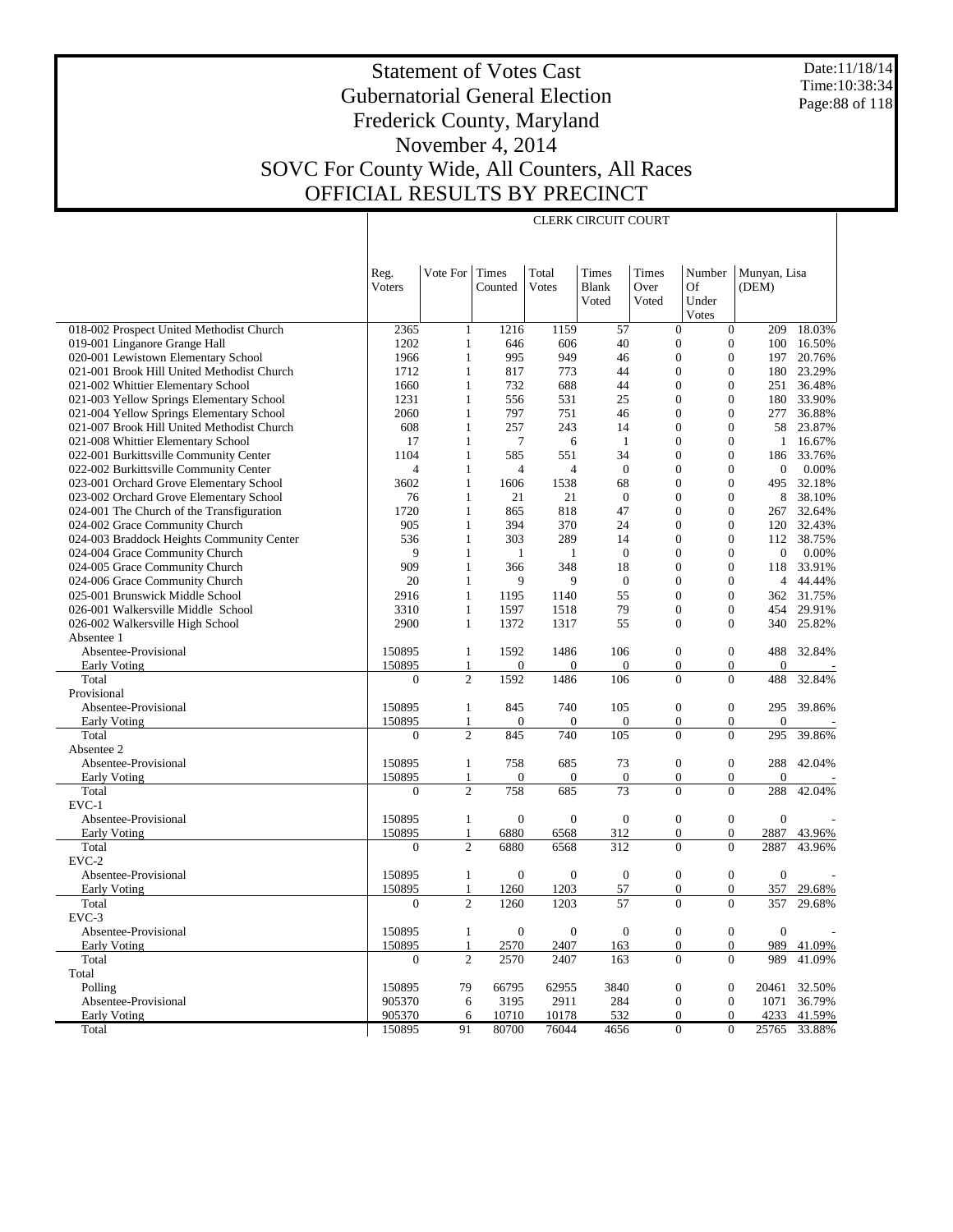Date:11/18/14 Time:10:38:34 Page:89 of 118

#### Statement of Votes Cast Gubernatorial General Election Frederick County, Maryland November 4, 2014 SOVC For County Wide, All Counters, All Races OFFICIAL RESULTS BY PRECINCT

CLERK CIRCUIT COURT

|                                                                                                 | Dalton, Sandra K<br>(REP) |                  | Write-In Votes   |                |  |
|-------------------------------------------------------------------------------------------------|---------------------------|------------------|------------------|----------------|--|
| Jurisdiction Wide                                                                               |                           |                  |                  |                |  |
| 001-001 Carroll Manor Elementary School                                                         |                           | 1315 67.47%      | 0                | 0.00%          |  |
| 001-002 Tuscarora High School                                                                   | 524                       | 57.71%           | 0                | 0.00%          |  |
| 002-001 Lincoln Elementary School                                                               |                           | 384 43.89%       | 2                | 0.23%          |  |
| 002-002 Lincoln Elementary School                                                               | 191                       | 53.20%           | 1                | 0.28%          |  |
| 002-003 Evangelical Lutheran Church                                                             |                           | 455 47.05%       | 0                | 0.00%          |  |
| 002-004 Hillcrest Elementary School Multipurpose Rm                                             | 335                       | 44.31%           | 1                | 0.13%          |  |
| 002-005 William R. Talley Recreation Center Armory - A<br>002-006 Ballenger Creek Middle School | 352<br>657                | 58.09%           | 0<br>0           | 0.00%          |  |
| 002-007 Thomas Johnson Middle School                                                            | 609                       | 63.60%<br>56.39% | 2                | 0.00%<br>0.19% |  |
| 002-008 Waverley Elementary School                                                              | 561                       | 55.05%           | 0                | 0.00%          |  |
|                                                                                                 |                           | 404 49.51%       | 0                | 0.00%          |  |
| 002-009 William R. Talley Recreation Center Armory - B<br>002-010 Monocacy Middle School        | 782                       | 58.62%           | 1                | 0.07%          |  |
| 002-011 North Frederick Elementary School                                                       |                           | 322 48.13%       | 1                | 0.15%          |  |
| 002-012 Hillcrest Elementary School Gym                                                         |                           | 230 51.69%       | 2                | 0.45%          |  |
| 002-013 Cornerstone Fellowship Church                                                           | 415                       | 46.68%           | 0                | 0.00%          |  |
| 002-014 Ballenger Creek Elementary School                                                       |                           | 334 62.43%       | 0                | 0.00%          |  |
| 002-015 Monocacy Elementary School                                                              |                           | 800 61.68%       | 0                | 0.00%          |  |
| 002-016 Crestwood Middle School                                                                 | 289                       | 43.66%           | 0                | 0.00%          |  |
| 002-017 Cornerstone Fellowship Church                                                           | 193                       | 42.05%           | 0                | 0.00%          |  |
| 002-018 Church of Jesus Christ of Latter Day Saints                                             |                           | 374 60.23%       | 0                | 0.00%          |  |
| 003-001 Middletown Middle School                                                                | 631                       | 68.66%           | 0                | 0.00%          |  |
| 003-002 Middletown Elementary School                                                            | 1100                      | 71.29%           | 0                | 0.00%          |  |
| 003-003 Middletown Primary School                                                               |                           | 685 71.43%       | 0                | 0.00%          |  |
| 004-001 Creagerstown Lutheran Parish Hall                                                       | 301                       | 80.91%           | 0                | 0.00%          |  |
| 005-001 Emmitsburg Elementary School                                                            |                           | 1031 74.60%      | 2                | 0.14%          |  |
| 006-001 Wolfsville Elementary School                                                            | 621                       | 81.07%           | 0                | 0.00%          |  |
| 007-001 Urbana Elementary School                                                                |                           | 503 66.36%       | 0                | 0.00%          |  |
| 007-002 Centerville Elementary School                                                           | 776                       | 55.59%           | 0                | 0.00%          |  |
| 007-003 Urbana High School                                                                      | 661                       | 67.66%           | 0                | 0.00%          |  |
| 007-004 Urbana Regional Library                                                                 | 388                       | 60.72%           | 1                | 0.16%          |  |
| 007-005 St. Ignatius of Loyola Catholic Church                                                  | 33                        | 75.00%           | 0                | 0.00%          |  |
| 007-006 St. Ignatius of Loyola Catholic Church                                                  | 0                         |                  | 0                |                |  |
| 007-007 Urbana Regional Library                                                                 | 87                        | 78.38%           | 0                | 0.00%          |  |
| 008-001 Liberty Elementary School                                                               | 666                       | 80.14%           | 0                | 0.00%          |  |
| 009-001 New Market Middle School                                                                |                           | 944 73.24%       | 0                | 0.00%          |  |
| 009-002 Green Valley Elementary School                                                          | 1051                      | 72.38%           | 0                | 0.00%          |  |
| 009-003 Oakdale Middle School                                                                   | 151                       | 72.25%           | 0                | 0.00%          |  |
| 009-004 Kemptown Elementary School                                                              | 1036                      | 72.35%           | 0                | 0.00%          |  |
| 009-005 Linganore High School                                                                   |                           | 460 71.88%       | 0                | 0.00%          |  |
| 009-006 Spring Ridge Elementary School Side A                                                   |                           | 783 64.29%       | 0                | 0.00%          |  |
| 009-007 Deer Crossing Elementary School                                                         |                           | 1136 69.14%      | 0                | 0.00%          |  |
| 009-008 Spring Ridge Elementary School Side B                                                   | 324                       | 65.45%           | 0                | 0.00%          |  |
| 009-009 Oakdale Middle School                                                                   |                           | 248 69.27%       | 0                | 0.00%          |  |
| 010-001 Sabillasville Elementary School                                                         | 532                       | 81.85%           | 1                | 0.15%          |  |
| 011-001 Woodsboro Elementary School                                                             | 876                       | 82.56%           | 1                | 0.09%          |  |
| 012-001 Faith Baptist Church                                                                    | 687                       | 70.25%           | $\boldsymbol{0}$ | 0.00%          |  |
| 012-002 Faith Baptist Church                                                                    |                           | 1 100.00%        | $\boldsymbol{0}$ | 0.00%          |  |
| 013-001 Mt. Pleasant Ruritan Club                                                               | 1140                      | 70.85%           | $\boldsymbol{0}$ | 0.00%          |  |
| 013-002 Mt. Pleasant Ruritan Club                                                               | 56                        | 82.35%           | $\boldsymbol{0}$ | 0.00%          |  |
| 013-003 Mt. Pleasant Ruritan Club                                                               | 66                        | 70.97%           | $\boldsymbol{0}$ | 0.00%          |  |
| 014-001 Jefferson Ruritan Community Center                                                      | 1199                      | 76.37%           | $\boldsymbol{0}$ | 0.00%          |  |
| 014-002 Valley Elementary School                                                                | 165                       | 76.04%           | $\boldsymbol{0}$ | 0.00%          |  |
| 015-001 Thurmont Middle School                                                                  | 799                       | 78.87%           | 1                | 0.10%          |  |
| 015-002 Thurmont Elementary School                                                              | 946                       | 80.37%           | $\boldsymbol{0}$ | 0.00%          |  |
| 016-001 Myersville Elementary School                                                            | 1097                      | 74.58%           | $\boldsymbol{0}$ | 0.00%          |  |
| 017-001 Johnsville Methodist Hall                                                               | 598                       | 82.48%           | $\boldsymbol{0}$ | 0.00%          |  |
| 018-001 Twin Ridge Elementary School                                                            | 1462                      | 73.84%           | 1                | 0.05%          |  |
|                                                                                                 |                           |                  |                  |                |  |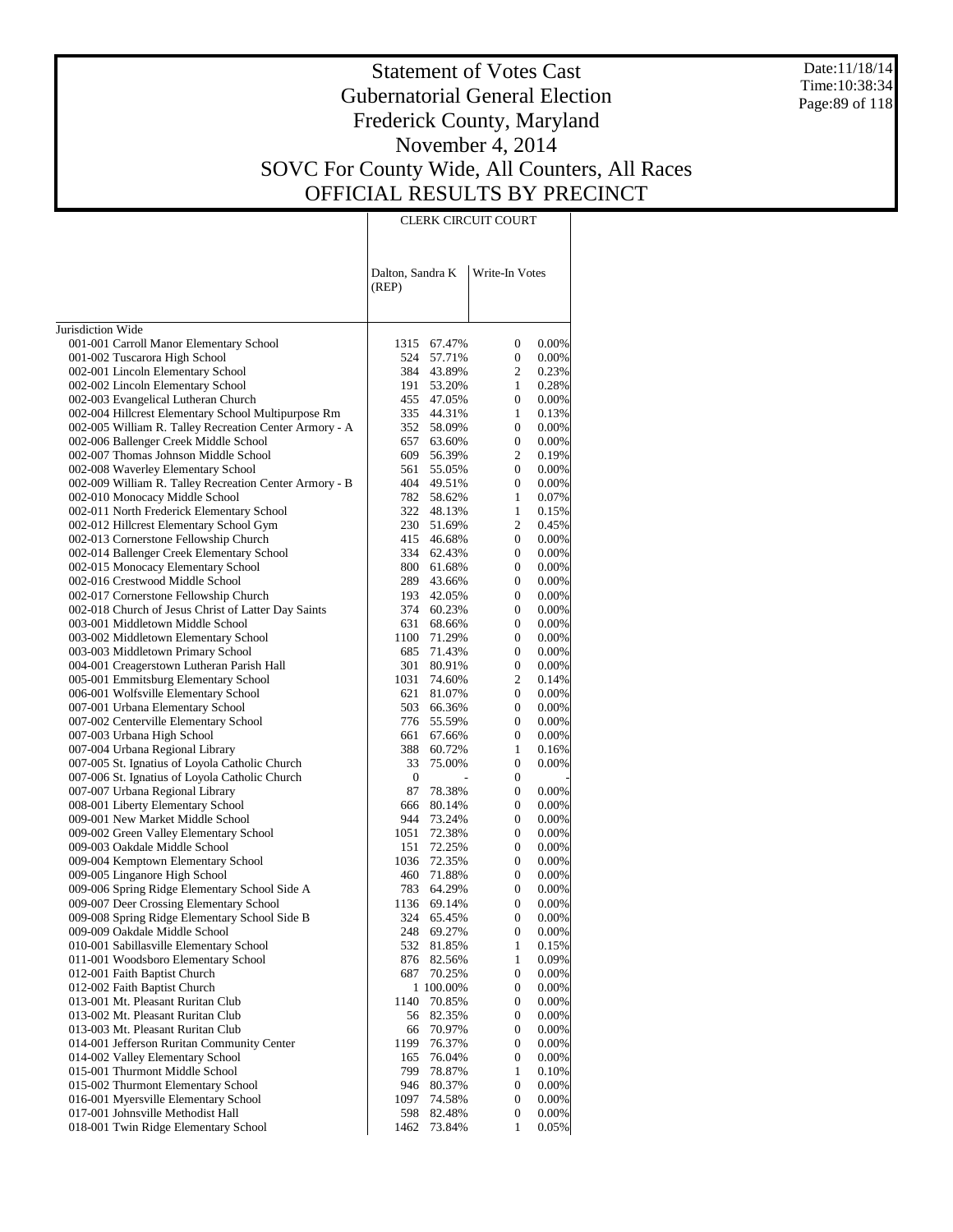Date:11/18/14 Time:10:38:34 Page:90 of 118

#### Statement of Votes Cast Gubernatorial General Election Frederick County, Maryland November 4, 2014 SOVC For County Wide, All Counters, All Races OFFICIAL RESULTS BY PRECINCT

CLERK CIRCUIT COURT

Τ

Τ

|                                            | Dalton, Sandra K<br>Write-In Votes |             |                                |          |  |
|--------------------------------------------|------------------------------------|-------------|--------------------------------|----------|--|
|                                            | (REP)                              |             |                                |          |  |
|                                            |                                    |             |                                |          |  |
| 018-002 Prospect United Methodist Church   | 950                                | 81.97%      | $\theta$                       | 0.00%    |  |
| 019-001 Linganore Grange Hall              |                                    | 506 83.50%  | $\mathbf{0}$                   | 0.00%    |  |
| 020-001 Lewistown Elementary School        | 751                                | 79.14%      | 1                              | 0.11%    |  |
| 021-001 Brook Hill United Methodist Church |                                    | 593 76.71%  | $\theta$                       | 0.00%    |  |
| 021-002 Whittier Elementary School         | 436                                | 63.37%      | $\mathbf{1}$                   | 0.15%    |  |
| 021-003 Yellow Springs Elementary School   | 351                                | 66.10%      | $\overline{0}$                 | 0.00%    |  |
| 021-004 Yellow Springs Elementary School   | 474                                | 63.12%      | $\overline{0}$                 | 0.00%    |  |
| 021-007 Brook Hill United Methodist Church | 185                                | 76.13%      | $\theta$                       | 0.00%    |  |
| 021-008 Whittier Elementary School         |                                    | 5 83.33%    | $\overline{0}$                 | 0.00%    |  |
| 022-001 Burkittsville Community Center     |                                    | 364 66.06%  | 1                              | 0.18%    |  |
| 022-002 Burkittsville Community Center     |                                    | 4 100.00%   | $\overline{0}$                 | 0.00%    |  |
| 023-001 Orchard Grove Elementary School    |                                    | 1043 67.82% | $\theta$                       | 0.00%    |  |
| 023-002 Orchard Grove Elementary School    |                                    | 13 61.90%   | $\overline{0}$                 | $0.00\%$ |  |
| 024-001 The Church of the Transfiguration  | 551                                | 67.36%      | $\theta$                       | 0.00%    |  |
| 024-002 Grace Community Church             |                                    | 250 67.57%  | $\theta$                       | 0.00%    |  |
| 024-003 Braddock Heights Community Center  |                                    | 177 61.25%  | $\overline{0}$                 | 0.00%    |  |
| 024-004 Grace Community Church             |                                    | 1 100.00%   | $\overline{0}$                 | 0.00%    |  |
| 024-005 Grace Community Church             |                                    | 230 66.09%  | $\overline{0}$                 | $0.00\%$ |  |
| 024-006 Grace Community Church             |                                    | 5 55.56%    | $\theta$                       | $0.00\%$ |  |
| 025-001 Brunswick Middle School            |                                    | 778 68.25%  | $\mathbf{0}$                   | 0.00%    |  |
| 026-001 Walkersville Middle School         | 976                                | 1062 69.96% | $\overline{c}$<br>$\mathbf{1}$ | 0.13%    |  |
| 026-002 Walkersville High School           |                                    | 74.11%      |                                | 0.08%    |  |
| Absentee 1<br>Absentee-Provisional         |                                    | 998 67.16%  | $\mathbf{0}$                   | 0.00%    |  |
| Early Voting                               | $\Omega$                           |             | $\boldsymbol{0}$               |          |  |
| Total                                      | 998                                | 67.16%      | $\Omega$                       | 0.00%    |  |
| Provisional                                |                                    |             |                                |          |  |
| Absentee-Provisional                       | 443                                | 59.86%      | $\overline{c}$                 | 0.27%    |  |
| Early Voting                               | $\Omega$                           |             | $\boldsymbol{0}$               |          |  |
| Total                                      | 443                                | 59.86%      | $\overline{\mathcal{L}}$       | 0.27%    |  |
| Absentee 2                                 |                                    |             |                                |          |  |
| Absentee-Provisional                       | 397                                | 57.96%      | $\mathbf{0}$                   | 0.00%    |  |
| Early Voting                               | $\Omega$                           |             | $\overline{0}$                 |          |  |
| Total                                      | 397                                | 57.96%      | $\mathbf{0}$                   | 0.00%    |  |
| $EVC-1$                                    |                                    |             |                                |          |  |
| Absentee-Provisional                       | $\mathbf{0}$                       |             | $\Omega$                       |          |  |
| <b>Early Voting</b>                        | 3677                               | 55.98%      | 4                              | 0.06%    |  |
| Total                                      | 3677                               | 55.98%      | $\overline{4}$                 | 0.06%    |  |
| $EVC-2$                                    |                                    |             |                                |          |  |
| Absentee-Provisional                       | $\overline{0}$                     |             | $\mathbf{0}$                   |          |  |
| Early Voting                               | 846                                | 70.32%      | 0                              | $0.00\%$ |  |
| Total                                      | 846                                | 70.32%      | $\theta$                       | 0.00%    |  |
| $EVC-3$                                    |                                    |             |                                |          |  |
| Absentee-Provisional                       | $\boldsymbol{0}$                   |             | $\boldsymbol{0}$               |          |  |
| Early Voting                               | 1417                               | 58.87%      | $\mathbf{1}$                   | 0.04%    |  |
| Total                                      | 1417                               | 58.87%      | 1                              | 0.04%    |  |
| Total                                      |                                    |             |                                |          |  |
| Polling                                    | 42471                              | 67.46%      | 23                             | 0.04%    |  |
| Absentee-Provisional                       | 5940                               | 1838 63.14% | $\overline{c}$<br>5            | 0.07%    |  |
| Early Voting                               | 50249                              | 58.36%      | 30                             | 0.05%    |  |
| Total                                      |                                    | 66.08%      |                                | 0.04%    |  |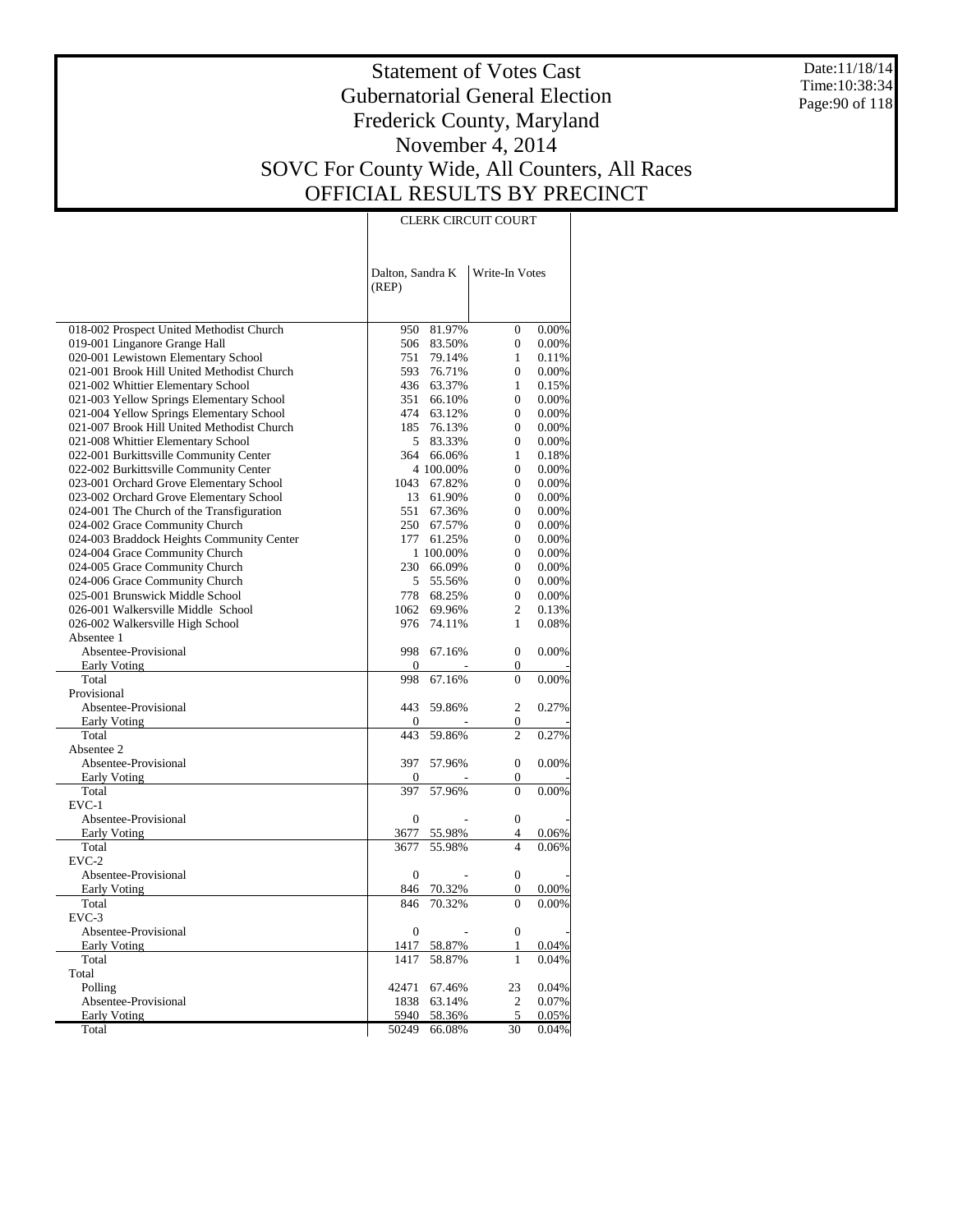Date:11/18/14 Time:10:38:34 Page:91 of 118

# Statement of Votes Cast Gubernatorial General Election Frederick County, Maryland November 4, 2014 SOVC For County Wide, All Counters, All Races OFFICIAL RESULTS BY PRECINCT

 $\overline{\phantom{a}}$ 

|                                                                                         | Reg.<br><b>V</b> oters | Vote For $ $                 | <b>Times</b><br>Counted | Total<br>Votes | Times<br>Blank<br>Voted | Times<br>Over<br>Voted               | Number<br>Of<br>Under<br>Votes       | Weddle, Chad W<br>(DEM) |                          |
|-----------------------------------------------------------------------------------------|------------------------|------------------------------|-------------------------|----------------|-------------------------|--------------------------------------|--------------------------------------|-------------------------|--------------------------|
| Jurisdiction Wide                                                                       |                        |                              |                         |                |                         |                                      |                                      |                         |                          |
| 001-001 Carroll Manor Elementary School                                                 | 4354                   | 1                            | 2064                    | 1937           | 127                     | $\boldsymbol{0}$                     | $\boldsymbol{0}$                     | 625                     | 32.27%                   |
| 001-002 Tuscarora High School                                                           | 2543                   | $\mathbf{1}$                 | 966                     | 906            | 60                      | $\boldsymbol{0}$                     | $\overline{0}$                       | 403                     | 44.48%                   |
| 002-001 Lincoln Elementary School                                                       | 2847                   | $\mathbf{1}$                 | 938                     | 869            | 69                      | $\boldsymbol{0}$                     | $\overline{0}$                       |                         | 507 58.34%               |
| 002-002 Lincoln Elementary School                                                       | 1033                   | $\mathbf{1}$                 | 394                     | 354            | 40                      | $\boldsymbol{0}$                     | $\boldsymbol{0}$                     | 167                     | 47.18%                   |
| 002-003 Evangelical Lutheran Church                                                     | 2923                   | $\mathbf{1}$                 | 1040                    | 965            | 75                      | $\boldsymbol{0}$                     | $\theta$                             |                         | 508 52.64%               |
| 002-004 Hillcrest Elementary School Multipurpose Rm                                     | 2422                   | $\mathbf{1}$                 | 792                     | 746            | 46                      | $\overline{0}$                       | $\mathbf{0}$                         |                         | 435 58.31%               |
| 002-005 William R. Talley Recreation Center Armory - A                                  | 1356                   | $\mathbf{1}$                 | 657                     | 595            | 62                      | $\boldsymbol{0}$                     | $\theta$                             |                         | 271 45.55%               |
| 002-006 Ballenger Creek Middle School                                                   | 2582                   | $\mathbf{1}$                 | 1107                    | 1038           | 69                      | $\boldsymbol{0}$                     | $\boldsymbol{0}$                     |                         | 406 39.11%               |
| 002-007 Thomas Johnson Middle School                                                    | 2885                   | $\mathbf{1}$                 | 1170                    | 1077           | 93                      | $\boldsymbol{0}$                     | $\theta$                             |                         | 492 45.68%               |
| 002-008 Waverley Elementary School                                                      | 3212                   | $\mathbf{1}$                 | 1077                    | 1019           | 58                      | $\overline{0}$                       | $\mathbf{0}$                         | 493                     | 48.38%                   |
| 002-009 William R. Talley Recreation Center Armory - B                                  | 2139                   | $\mathbf{1}$                 | 896                     | 811            | 85                      | $\boldsymbol{0}$                     | $\theta$                             |                         | 405 49.94%               |
| 002-010 Monocacy Middle School                                                          | 3779                   | $\mathbf{1}$                 | 1424                    | 1330           | 94                      | $\boldsymbol{0}$                     | $\boldsymbol{0}$                     |                         | 571 42.93%               |
| 002-011 North Frederick Elementary School                                               | 2271                   | $\mathbf{1}$                 | 713                     | 660            | 53                      | $\boldsymbol{0}$                     | $\theta$                             |                         | 367 55.61%               |
| 002-012 Hillcrest Elementary School Gym                                                 | 1216                   | $\mathbf{1}$                 | 461                     | 439            | 22                      | $\mathbf{0}$                         | $\mathbf{0}$                         | 217                     | 49.43%                   |
| 002-013 Cornerstone Fellowship Church                                                   | 2871                   | $\mathbf{1}$                 | 918                     | 883            | 35                      | $\boldsymbol{0}$                     | $\theta$                             |                         | 464 52.55%               |
| 002-014 Ballenger Creek Elementary School                                               | 1290                   | $\mathbf{1}$                 | 568                     | 533            | 35                      | $\boldsymbol{0}$                     | $\boldsymbol{0}$                     |                         | 210 39.40%               |
| 002-015 Monocacy Elementary School                                                      | 3492                   | $\mathbf{1}$                 | 1368                    | 1292           | 76                      | $\boldsymbol{0}$                     | $\theta$                             |                         | 537 41.56%               |
| 002-016 Crestwood Middle School                                                         | 1856                   | $\mathbf{1}$<br>$\mathbf{1}$ | 685<br>480              | 659<br>453     | 26                      | $\mathbf{0}$<br>$\boldsymbol{0}$     | $\mathbf{0}$<br>$\boldsymbol{0}$     |                         | 392 59.48%               |
| 002-017 Cornerstone Fellowship Church                                                   | 1829<br>1518           | $\mathbf{1}$                 | 660                     | 624            | 27<br>36                | $\boldsymbol{0}$                     | $\boldsymbol{0}$                     |                         | 260 57.40%<br>269 43.11% |
| 002-018 Church of Jesus Christ of Latter Day Saints<br>003-001 Middletown Middle School | 1896                   | $\mathbf{1}$                 | 970                     | 915            | 55                      | $\boldsymbol{0}$                     | $\theta$                             |                         | 243 26.56%               |
| 003-002 Middletown Elementary School                                                    | 3225                   | $\mathbf{1}$                 | 1631                    | 1544           | 87                      | $\mathbf{0}$                         | $\mathbf{0}$                         |                         | 417 27.01%               |
| 003-003 Middletown Primary School                                                       | 2107                   | $\mathbf{1}$                 | 1014                    | 956            | 58                      | $\boldsymbol{0}$                     | $\boldsymbol{0}$                     | 273                     | 28.56%                   |
| 004-001 Creagerstown Lutheran Parish Hall                                               | 759                    | $\mathbf{1}$                 | 392                     | 371            | 21                      | $\overline{0}$                       | $\boldsymbol{0}$                     |                         | 91 24.53%                |
| 005-001 Emmitsburg Elementary School                                                    | 3113                   | $\mathbf{1}$                 | 1457                    | 1375           | 82                      | $\boldsymbol{0}$                     | $\theta$                             |                         | 388 28.22%               |
| 006-001 Wolfsville Elementary School                                                    | 1399                   | $\mathbf{1}$                 | 796                     | 757            | 39                      | $\overline{0}$                       | $\mathbf{0}$                         |                         | 156 20.61%               |
| 007-001 Urbana Elementary School                                                        | 1776                   | $\mathbf{1}$                 | 809                     | 741            | 68                      | $\boldsymbol{0}$                     | $\boldsymbol{0}$                     | 268                     | 36.17%                   |
| 007-002 Centerville Elementary School                                                   | 3971                   | $\mathbf{1}$                 | 1512                    | 1378           | 134                     | $\boldsymbol{0}$                     | $\boldsymbol{0}$                     | 603                     | 43.76%                   |
| 007-003 Urbana High School                                                              | 2345                   | $\mathbf{1}$                 | 1064                    | 970            | 94                      | $\boldsymbol{0}$                     | $\theta$                             | 313                     | 32.27%                   |
| 007-004 Urbana Regional Library                                                         | 1858                   | $\mathbf{1}$                 | 669                     | 631            | 38                      | $\overline{0}$                       | $\mathbf{0}$                         | 247                     | 39.14%                   |
| 007-005 St. Ignatius of Loyola Catholic Church                                          | 81                     | $\mathbf{1}$                 | 46                      | 42             | 4                       | $\boldsymbol{0}$                     | $\boldsymbol{0}$                     | 10                      | 23.81%                   |
| 007-006 St. Ignatius of Loyola Catholic Church                                          | 2                      | $\mathbf{1}$                 | $\boldsymbol{0}$        | $\mathbf{0}$   | $\boldsymbol{0}$        | $\mathbf{0}$                         | $\boldsymbol{0}$                     | $\mathbf{0}$            |                          |
| 007-007 Urbana Regional Library                                                         | 282                    | $\mathbf{1}$                 | 113                     | 108            | 5                       | $\boldsymbol{0}$                     | $\boldsymbol{0}$                     | 28                      | 25.93%                   |
| 008-001 Liberty Elementary School                                                       | 1706                   | $\mathbf{1}$                 | 881                     | 831            | 50                      | $\mathbf{0}$                         | $\mathbf{0}$                         | 208                     | 25.03%                   |
| 009-001 New Market Middle School                                                        | 2793                   | $\mathbf{1}$                 | 1395                    | 1282           | 113                     | $\boldsymbol{0}$                     | $\boldsymbol{0}$                     |                         | 348 27.15%               |
| 009-002 Green Valley Elementary School                                                  | 3177                   | $\mathbf{1}$                 | 1567                    | 1433           | 134                     | $\boldsymbol{0}$                     | $\boldsymbol{0}$                     |                         | 397 27.70%               |
| 009-003 Oakdale Middle School                                                           | 539                    | $\mathbf{1}$                 | 226                     | 212            | 14                      | $\boldsymbol{0}$                     | $\theta$                             |                         | 70 33.02%                |
| 009-004 Kemptown Elementary School                                                      | 3174                   | $\mathbf{1}$                 | 1526                    | 1416           | 110                     | $\boldsymbol{0}$                     | $\mathbf{0}$                         | 369                     | 26.06%                   |
| 009-005 Linganore High School                                                           | 1352                   | $\mathbf{1}$                 | 679                     | 633            | 46                      | $\boldsymbol{0}$                     | $\boldsymbol{0}$                     |                         | 192 30.33%               |
| 009-006 Spring Ridge Elementary School Side A                                           | 2896                   | $\mathbf{1}$                 | 1294                    | 1214           | 80                      | $\boldsymbol{0}$                     | $\boldsymbol{0}$                     | 448                     | 36.90%                   |
| 009-007 Deer Crossing Elementary School                                                 | 3684                   | $\mathbf{1}$                 | 1746                    | 1631           | 115                     | $\boldsymbol{0}$                     | $\theta$                             | 522                     | 32.00%                   |
| 009-008 Spring Ridge Elementary School Side B                                           | 1154                   | 1                            | 532                     | 489            | 43                      | $\mathbf{0}$                         | $\mathbf{0}$                         | 179                     | 36.61%                   |
| 009-009 Oakdale Middle School                                                           | 763                    | 1                            | 385                     | 355            | 30                      | $\boldsymbol{0}$                     | $\mathbf{0}$                         | 117                     | 32.96%                   |
| 010-001 Sabillasville Elementary School                                                 | 1369                   | $\mathbf{1}$                 | 673                     | 647            | 26                      | $\boldsymbol{0}$                     | $\boldsymbol{0}$                     |                         | 138 21.33%               |
| 011-001 Woodsboro Elementary School                                                     | 2130                   | $\mathbf{1}$                 | 1103                    | 1058           | 45                      | $\boldsymbol{0}$                     | $\boldsymbol{0}$                     |                         | 292 27.60%               |
| 012-001 Faith Baptist Church                                                            | 2303                   | $\mathbf{1}$                 | 1030                    | 989            | 41                      | $\boldsymbol{0}$                     | $\boldsymbol{0}$                     |                         | 296 29.93%               |
| 012-002 Faith Baptist Church                                                            | 1                      | $\mathbf{1}$                 | 1                       | 1              | $\boldsymbol{0}$        | $\boldsymbol{0}$                     | $\boldsymbol{0}$                     |                         | 1 100.00%                |
| 013-001 Mt. Pleasant Ruritan Club                                                       | 3627                   | $\mathbf{1}$                 | 1732                    | 1600           | 132                     | $\boldsymbol{0}$                     | $\boldsymbol{0}$                     |                         | 549 34.31%               |
| 013-002 Mt. Pleasant Ruritan Club                                                       | 125                    | $\mathbf{1}$                 | 73                      | 67             | 6                       | $\boldsymbol{0}$                     | $\boldsymbol{0}$                     |                         | 12 17.91%                |
| 013-003 Mt. Pleasant Ruritan Club                                                       | 241                    | $\mathbf{1}$                 | 100                     | 95             | 5                       | $\boldsymbol{0}$                     | $\boldsymbol{0}$                     | 31                      | 32.63%                   |
| 014-001 Jefferson Ruritan Community Center<br>014-002 Valley Elementary School          | 2975                   | $\mathbf{1}$                 | 1661                    | 1567           | 94                      | $\boldsymbol{0}$                     | $\boldsymbol{0}$                     |                         | 424 27.06%               |
| 015-001 Thurmont Middle School                                                          | 449<br>2572            | $\mathbf{1}$<br>$\mathbf{1}$ | 231<br>1063             | 214<br>1011    | 17<br>52                | $\boldsymbol{0}$<br>$\boldsymbol{0}$ | $\boldsymbol{0}$<br>$\boldsymbol{0}$ |                         | 59 27.57%<br>284 28.09%  |
| 015-002 Thurmont Elementary School                                                      | 3003                   | $\mathbf{1}$                 | 1233                    | 1176           | 57                      | $\boldsymbol{0}$                     | $\boldsymbol{0}$                     |                         | 341 29.00%               |
| 016-001 Myersville Elementary School                                                    | 3034                   | $\mathbf{1}$                 | 1553                    | 1455           | 98                      | $\boldsymbol{0}$                     | $\boldsymbol{0}$                     |                         | 372 25.57%               |
| 017-001 Johnsville Methodist Hall                                                       | 1394                   | $\mathbf{1}$                 | 773                     | 722            | 51                      | $\boldsymbol{0}$                     | $\boldsymbol{0}$                     |                         | 184 25.48%               |
| 018-001 Twin Ridge Elementary School                                                    | 4370                   | $\mathbf{1}$                 | 2146                    | 1970           | 176                     | $\boldsymbol{0}$                     | $\boldsymbol{0}$                     | 499                     | 25.33%                   |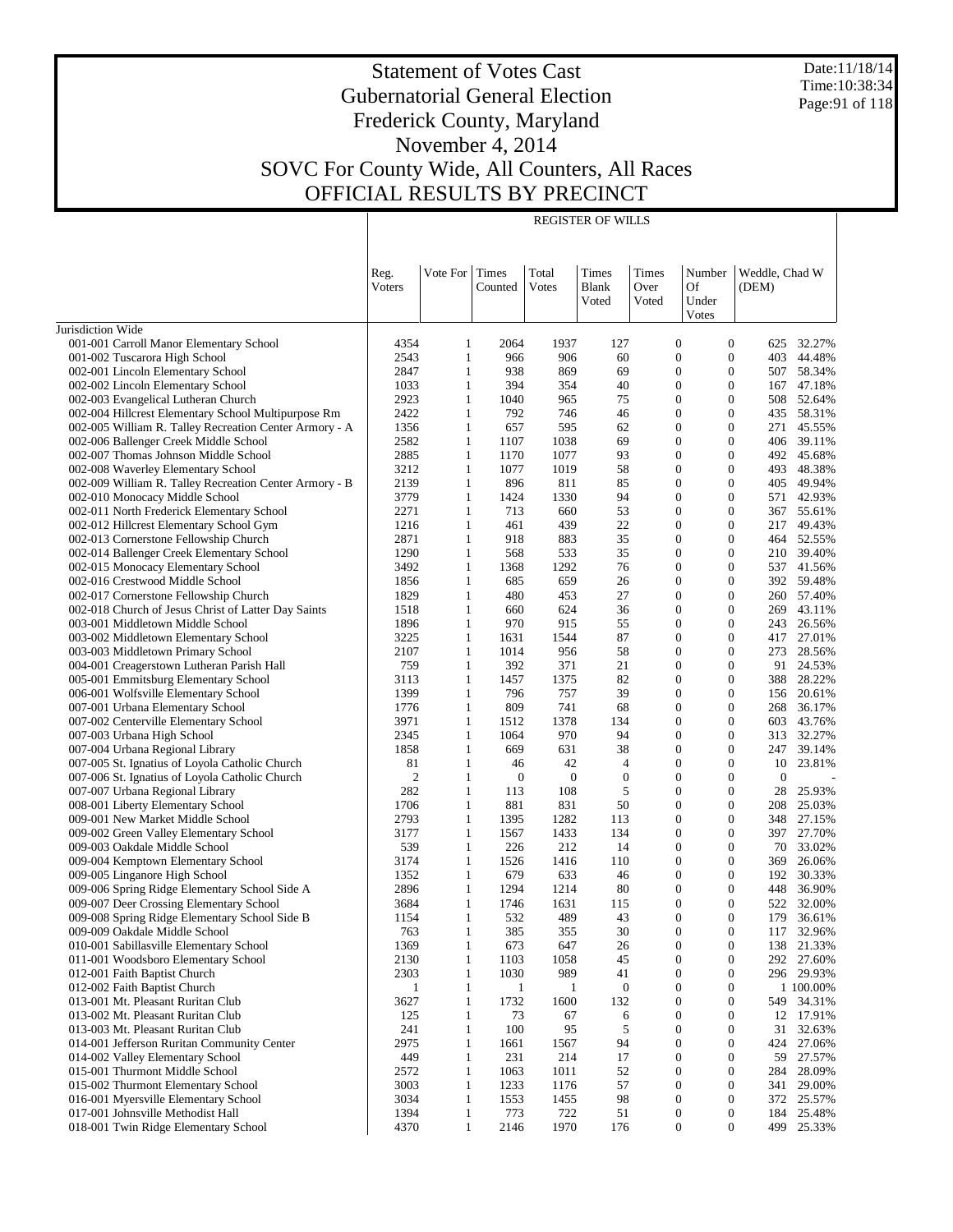Date:11/18/14 Time:10:38:34 Page:92 of 118

# Statement of Votes Cast Gubernatorial General Election Frederick County, Maryland November 4, 2014 SOVC For County Wide, All Counters, All Races OFFICIAL RESULTS BY PRECINCT

|                                             | Reg.<br>Voters   | Vote For                     | Times<br>Counted       | Total<br>Votes   | Times<br><b>Blank</b><br>Voted | Times<br>Over<br>Voted | Number<br>Of<br>Under<br>Votes | Weddle, Chad W<br>(DEM) |          |
|---------------------------------------------|------------------|------------------------------|------------------------|------------------|--------------------------------|------------------------|--------------------------------|-------------------------|----------|
| 018-002 Prospect United Methodist Church    | 2365             | $\mathbf{1}$                 | 1216                   | 1145             | 71                             | $\Omega$               | $\Omega$                       | 217                     | 18.95%   |
| 019-001 Linganore Grange Hall               | 1202             | $\mathbf{1}$                 | 646                    | 593              | 53                             | $\boldsymbol{0}$       | $\boldsymbol{0}$               | 116                     | 19.56%   |
| 020-001 Lewistown Elementary School         | 1966             | $\mathbf{1}$                 | 995                    | 944              | 51                             | $\overline{0}$         | $\mathbf{0}$                   | 259                     | 27.44%   |
| 021-001 Brook Hill United Methodist Church  | 1712             | $\mathbf{1}$                 | 817                    | 776              | 41                             | $\overline{0}$         | $\mathbf{0}$                   | 201                     | 25.90%   |
| 021-002 Whittier Elementary School          | 1660             | $\mathbf{1}$                 | 732                    | 684              | 48                             | $\overline{0}$         | $\mathbf{0}$                   | 243                     | 35.53%   |
| 021-003 Yellow Springs Elementary School    | 1231             | $\mathbf{1}$                 | 556                    | 523              | 33                             | $\Omega$               | $\Omega$                       | 169                     | 32.31%   |
| 021-004 Yellow Springs Elementary School    | 2060             | $\mathbf{1}$                 | 797                    | 743              | 54                             | $\boldsymbol{0}$       | $\boldsymbol{0}$               | 283                     | 38.09%   |
| 021-007 Brook Hill United Methodist Church  | 608              | $\mathbf{1}$                 | 257                    | 239              | 18                             | $\overline{0}$         | $\mathbf{0}$                   | 65                      | 27.20%   |
| 021-008 Whittier Elementary School          | 17               | $\mathbf{1}$                 | $\tau$                 | 6                | 1                              | $\overline{0}$         | $\mathbf{0}$                   | 1                       | 16.67%   |
| 022-001 Burkittsville Community Center      | 1104             | $\mathbf{1}$                 | 585                    | 544              | 41                             | $\overline{0}$         | $\mathbf{0}$                   | 143                     | 26.29%   |
| 022-002 Burkittsville Community Center      | $\overline{4}$   | $\mathbf{1}$                 | $\overline{4}$         | $\overline{4}$   | $\theta$                       | $\overline{0}$         | $\mathbf{0}$                   | $\mathbf{0}$            | 0.00%    |
| 023-001 Orchard Grove Elementary School     | 3602             | $\mathbf{1}$                 | 1606                   | 1508             | 98                             | $\overline{0}$         | $\mathbf{0}$                   | 534                     | 35.41%   |
| 023-002 Orchard Grove Elementary School     | 76               | $\mathbf{1}$                 | 21                     | 21               | $\overline{0}$                 | $\theta$               | $\theta$                       | 9                       | 42.86%   |
| 024-001 The Church of the Transfiguration   | 1720             | 1                            | 865                    | 807              | 58                             | $\overline{0}$         | $\overline{0}$                 | 237                     | 29.37%   |
| 024-002 Grace Community Church              | 905              | $\mathbf{1}$                 | 394                    | 369              | 25                             | $\mathbf{0}$           | $\mathbf{0}$                   | 112                     | 30.35%   |
| 024-003 Braddock Heights Community Center   | 536              | $\mathbf{1}$                 | 303                    | 283              | 20                             | $\overline{0}$         | $\mathbf{0}$                   | 96                      | 33.92%   |
| 024-004 Grace Community Church              | 9                | $\mathbf{1}$                 | $\mathbf{1}$           | $\mathbf{1}$     | $\theta$                       | $\overline{0}$         | $\mathbf{0}$                   | $\boldsymbol{0}$        | 0.00%    |
| 024-005 Grace Community Church              | 909              | $\mathbf{1}$                 | 366                    | 347              | 19                             | $\mathbf{0}$           | $\mathbf{0}$                   | 118                     | 34.01%   |
| 024-006 Grace Community Church              | 20               | $\mathbf{1}$                 | 9                      | 8                | $\mathbf{1}$                   | $\theta$               | $\theta$                       |                         | 2 25.00% |
| 025-001 Brunswick Middle School             | 2916             | $\mathbf{1}$                 | 1195                   | 1149             | 46                             | $\Omega$               | $\Omega$                       | 372                     | 32.38%   |
| 026-001 Walkersville Middle School          | 3310             | $\mathbf{1}$                 | 1597                   | 1529             | 68                             | $\boldsymbol{0}$       | $\boldsymbol{0}$               | 750                     | 49.05%   |
| 026-002 Walkersville High School            | 2900             | $\mathbf{1}$                 | 1372                   | 1332             | 40                             | $\overline{0}$         | $\mathbf{0}$                   | 533                     | 40.02%   |
| Absentee 1                                  |                  |                              |                        |                  |                                |                        |                                |                         |          |
| Absentee-Provisional                        | 150895           | $\mathbf{1}$                 | 1592                   | 1490             | 102                            | $\overline{0}$         | $\overline{0}$                 | 505                     | 33.89%   |
| <b>Early Voting</b>                         | 150895           | $\mathbf{1}$                 | $\mathbf{0}$           | $\mathbf{0}$     | $\mathbf{0}$                   | $\mathbf{0}$           | $\mathbf{0}$                   | $\mathbf{0}$            |          |
| Total                                       | $\Omega$         | $\overline{2}$               | 1592                   | 1490             | 102                            | $\Omega$               | $\theta$                       | 505                     | 33.89%   |
| Provisional                                 |                  |                              |                        |                  |                                |                        |                                |                         |          |
| Absentee-Provisional                        | 150895           | $\mathbf{1}$                 | 845                    | 736              | 109                            | $\mathbf{0}$           | $\boldsymbol{0}$               | 309                     | 41.98%   |
| <b>Early Voting</b>                         | 150895           | $\mathbf{1}$                 | $\mathbf{0}$           | $\mathbf{0}$     | $\overline{0}$                 | $\mathbf{0}$           | $\overline{0}$                 | $\mathbf{0}$            |          |
| Total                                       | $\Omega$         | $\overline{c}$               | 845                    | 736              | 109                            | $\Omega$               | $\Omega$                       | 309                     | 41.98%   |
| Absentee 2                                  |                  |                              |                        |                  |                                |                        |                                |                         |          |
| Absentee-Provisional                        | 150895           | $\mathbf{1}$                 | 758                    | 681              | 77                             | $\boldsymbol{0}$       | $\boldsymbol{0}$               | 277                     | 40.68%   |
| <b>Early Voting</b>                         | 150895           | $\mathbf{1}$                 | $\boldsymbol{0}$       | $\boldsymbol{0}$ | $\boldsymbol{0}$               | $\boldsymbol{0}$       | $\boldsymbol{0}$               | $\boldsymbol{0}$        |          |
| Total                                       | $\overline{0}$   | $\overline{2}$               | 758                    | 681              | $\overline{77}$                | $\theta$               | $\overline{0}$                 | 277                     | 40.68%   |
| $EVC-1$                                     |                  |                              |                        | $\overline{0}$   |                                | $\mathbf{0}$           | $\mathbf{0}$                   | $\mathbf{0}$            |          |
| Absentee-Provisional<br><b>Early Voting</b> | 150895<br>150895 | $\mathbf{1}$<br>$\mathbf{1}$ | $\overline{0}$<br>6880 | 6536             | $\overline{0}$<br>344          | $\mathbf{0}$           | $\mathbf{0}$                   | 2966                    | 45.38%   |
| Total                                       | $\Omega$         | $\overline{c}$               | 6880                   | 6536             | 344                            | $\theta$               | $\theta$                       | 2966                    | 45.38%   |
| $EVC-2$                                     |                  |                              |                        |                  |                                |                        |                                |                         |          |
| Absentee-Provisional                        | 150895           | $\mathbf{1}$                 | $\boldsymbol{0}$       | $\boldsymbol{0}$ | $\boldsymbol{0}$               | $\mathbf{0}$           | $\mathbf{0}$                   | $\boldsymbol{0}$        |          |
| <b>Early Voting</b>                         | 150895           | $\mathbf{1}$                 | 1260                   | 1203             | 57                             | $\boldsymbol{0}$       | $\overline{0}$                 | 415                     | 34.50%   |
| Total                                       | $\mathbf{0}$     | $\overline{2}$               | 1260                   | 1203             | 57                             | $\overline{0}$         | $\overline{0}$                 | 415                     | 34.50%   |
| $EVC-3$                                     |                  |                              |                        |                  |                                |                        |                                |                         |          |
| Absentee-Provisional                        | 150895           | $\mathbf{1}$                 | $\Omega$               | $\overline{0}$   | $\theta$                       | $\overline{0}$         | $\mathbf{0}$                   | $\overline{0}$          |          |
| <b>Early Voting</b>                         | 150895           | $\mathbf{1}$                 | 2570                   | 2382             | 188                            | $\boldsymbol{0}$       | $\boldsymbol{0}$               | 942                     | 39.55%   |
| Total                                       | $\mathbf{0}$     | $\overline{2}$               | 2570                   | 2382             | 188                            | $\mathbf{0}$           | $\mathbf{0}$                   | 942                     | 39.55%   |
| Total                                       |                  |                              |                        |                  |                                |                        |                                |                         |          |
| Polling                                     | 150895           | 79                           | 66795                  | 62601            | 4194                           | $\overline{0}$         | $\mathbf{0}$                   | 21828                   | 34.87%   |
| Absentee-Provisional                        | 905370           | 6                            | 3195                   | 2907             | 288                            | $\Omega$               | $\mathbf{0}$                   | 1091                    | 37.53%   |
| Early Voting                                | 905370           | 6                            | 10710                  | 10121            | 589                            | $\Omega$               | $\Omega$                       | 4323                    | 42.71%   |
| Total                                       | 150895           | 91                           | 80700                  | 75629            | 5071                           | $\Omega$               | $\Omega$                       | 27242                   | 36.02%   |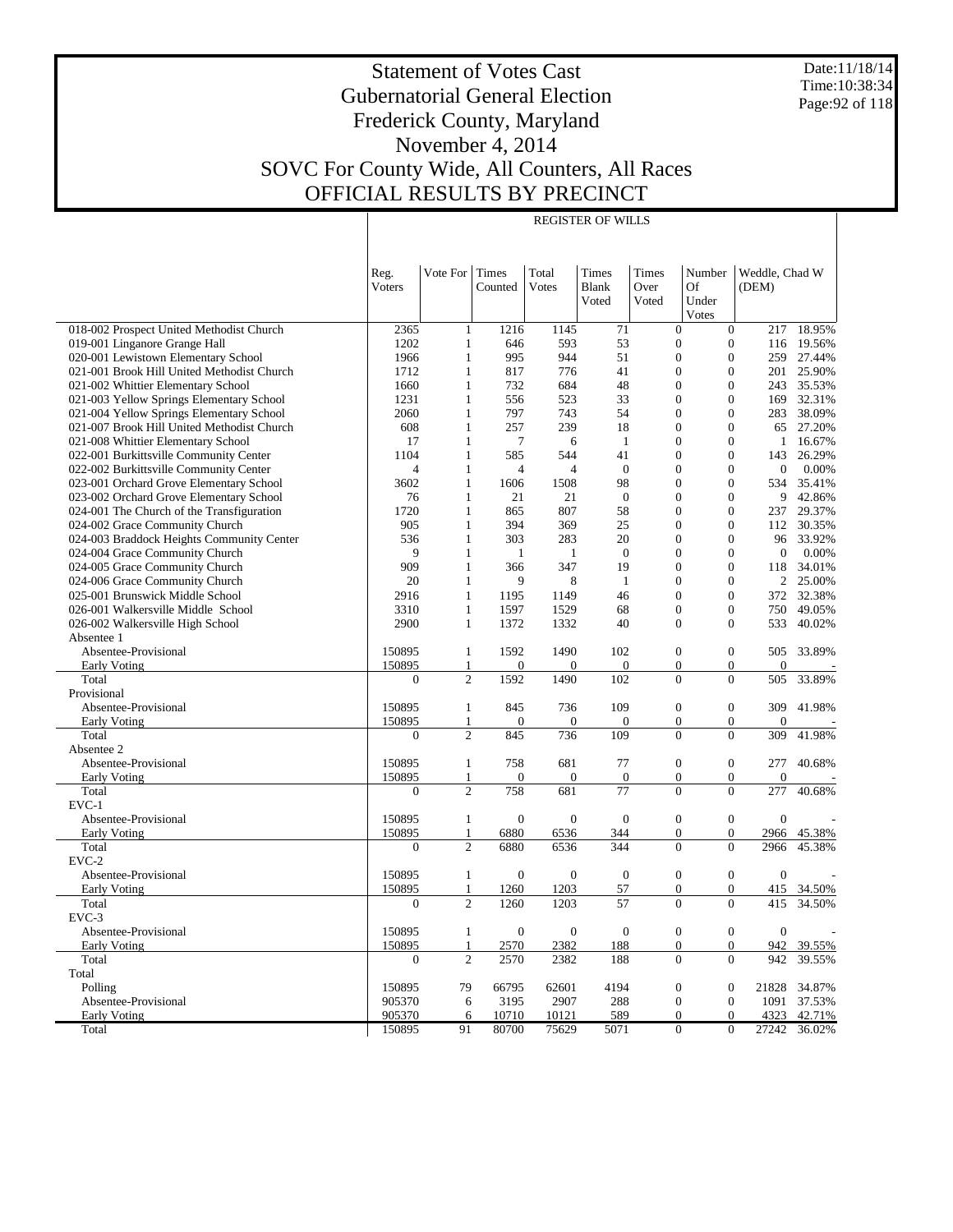Date:11/18/14 Time:10:38:34 Page:93 of 118

#### Statement of Votes Cast Gubernatorial General Election Frederick County, Maryland November 4, 2014 SOVC For County Wide, All Counters, All Races OFFICIAL RESULTS BY PRECINCT

|                                                                              | Keller, Sharon<br>(REP) |                      | Write-In Votes                 |                   |
|------------------------------------------------------------------------------|-------------------------|----------------------|--------------------------------|-------------------|
|                                                                              |                         |                      |                                |                   |
| Jurisdiction Wide                                                            |                         |                      |                                |                   |
| 001-001 Carroll Manor Elementary School                                      |                         | 1312 67.73%          | 0<br>0                         | 0.00%             |
| 001-002 Tuscarora High School<br>002-001 Lincoln Elementary School           | 361                     | 503 55.52%<br>41.54% | 1                              | 0.00%<br>0.12%    |
| 002-002 Lincoln Elementary School                                            |                         | 187 52.82%           | 0                              | 0.00%             |
| 002-003 Evangelical Lutheran Church                                          | 455                     | 47.15%               | 2                              | 0.21%             |
| 002-004 Hillcrest Elementary School Multipurpose Rm                          | 309                     | 41.42%               | 2                              | 0.27%             |
| 002-005 William R. Talley Recreation Center Armory - A                       | 324                     | 54.45%               | 0                              | 0.00%             |
| 002-006 Ballenger Creek Middle School                                        |                         | 630 60.69%           | 2                              | 0.19%             |
| 002-007 Thomas Johnson Middle School                                         | 584                     | 54.22%               | 1                              | 0.09%             |
| 002-008 Waverley Elementary School                                           |                         | 523 51.32%           | 3                              | 0.29%             |
| 002-009 William R. Talley Recreation Center Armory - B                       | 405                     | 49.94%               | 1                              | 0.12%             |
| 002-010 Monocacy Middle School                                               |                         | 759 57.07%           | 0                              | 0.00%             |
| 002-011 North Frederick Elementary School                                    | 293                     | 44.39%               | 0                              | 0.00%             |
| 002-012 Hillcrest Elementary School Gym                                      |                         | 220 50.11%           | 2                              | 0.46%             |
| 002-013 Cornerstone Fellowship Church                                        |                         | 418 47.34%           | 1                              | 0.11%             |
| 002-014 Ballenger Creek Elementary School                                    |                         | 323 60.60%           | 0                              | 0.00%             |
| 002-015 Monocacy Elementary School                                           | 755                     | 58.44%               | 0                              | 0.00%             |
| 002-016 Crestwood Middle School                                              |                         | 266 40.36%           | 1                              | 0.15%             |
| 002-017 Cornerstone Fellowship Church                                        |                         | 193 42.60%           | 0                              | 0.00%             |
| 002-018 Church of Jesus Christ of Latter Day Saints                          |                         | 355 56.89%           | 0                              | 0.00%             |
| 003-001 Middletown Middle School                                             | 672                     | 73.44%               | 0                              | 0.00%             |
| 003-002 Middletown Elementary School                                         |                         | 1126 72.93%          | 1                              | 0.06%             |
| 003-003 Middletown Primary School                                            |                         | 682 71.34%           | $\mathbf{1}$<br>$\overline{2}$ | 0.10%             |
| 004-001 Creagerstown Lutheran Parish Hall                                    | 985                     | 278 74.93%<br>71.64% | $\overline{c}$                 | 0.54%<br>0.15%    |
| 005-001 Emmitsburg Elementary School<br>006-001 Wolfsville Elementary School |                         | 600 79.26%           | 1                              | 0.13%             |
| 007-001 Urbana Elementary School                                             | 473                     | 63.83%               | 0                              | 0.00%             |
| 007-002 Centerville Elementary School                                        | 775                     | 56.24%               | 0                              | 0.00%             |
| 007-003 Urbana High School                                                   | 654                     | 67.42%               | 3                              | 0.31%             |
| 007-004 Urbana Regional Library                                              | 383                     | 60.70%               | 1                              | 0.16%             |
| 007-005 St. Ignatius of Loyola Catholic Church                               | 32                      | 76.19%               | 0                              | 0.00%             |
| 007-006 St. Ignatius of Loyola Catholic Church                               | 0                       |                      | 0                              |                   |
| 007-007 Urbana Regional Library                                              | 80                      | 74.07%               | 0                              | 0.00%             |
| 008-001 Liberty Elementary School                                            | 621                     | 74.73%               | 2                              | 0.24%             |
| 009-001 New Market Middle School                                             | 934                     | 72.85%               | 0                              | 0.00%             |
| 009-002 Green Valley Elementary School                                       |                         | 1035 72.23%          | 1                              | 0.07%             |
| 009-003 Oakdale Middle School                                                |                         | 142 66.98%           | 0                              | 0.00%             |
| 009-004 Kemptown Elementary School                                           |                         | 1044 73.73%          | 3                              | 0.21%             |
| 009-005 Linganore High School                                                | 441                     | 69.67%               | 0                              | 0.00%             |
| 009-006 Spring Ridge Elementary School Side A                                | 766                     | 63.10%               | 0                              | 0.00%             |
| 009-007 Deer Crossing Elementary School                                      | 1109                    | 68.00%               | 0                              | 0.00%             |
| 009-008 Spring Ridge Elementary School Side B                                | 310                     | 63.39%               | 0                              | 0.00%             |
| 009-009 Oakdale Middle School                                                | 238                     | 67.04%               | $\mathbf{0}$                   | 0.00%             |
| 010-001 Sabillasville Elementary School                                      | 508                     | 78.52%               | 1                              | 0.15%             |
| 011-001 Woodsboro Elementary School                                          | 766                     | 72.40%               | $\boldsymbol{0}$               | 0.00%             |
| 012-001 Faith Baptist Church                                                 | 692                     | 69.97%               | 1                              | 0.10%             |
| 012-002 Faith Baptist Church                                                 | 0                       | 0.00%                | $\boldsymbol{0}$               | 0.00%             |
| 013-001 Mt. Pleasant Ruritan Club<br>013-002 Mt. Pleasant Ruritan Club       | 1050                    | 65.63%               | 1<br>$\boldsymbol{0}$          | 0.06%<br>0.00%    |
| 013-003 Mt. Pleasant Ruritan Club                                            | 55<br>64                | 82.09%<br>67.37%     | 0                              |                   |
| 014-001 Jefferson Ruritan Community Center                                   | 1143                    | 72.94%               | $\boldsymbol{0}$               | 0.00%<br>$0.00\%$ |
| 014-002 Valley Elementary School                                             | 155                     | 72.43%               | 0                              | 0.00%             |
| 015-001 Thurmont Middle School                                               | 726                     | 71.81%               | $\mathbf{1}$                   | 0.10%             |
| 015-002 Thurmont Elementary School                                           | 834                     | 70.92%               | 1                              | 0.09%             |
| 016-001 Myersville Elementary School                                         | 1082                    | 74.36%               | $\mathbf{1}$                   | 0.07%             |
| 017-001 Johnsville Methodist Hall                                            | 538                     | 74.52%               | 0                              | 0.00%             |
| 018-001 Twin Ridge Elementary School                                         | 1469                    | 74.57%               | 2                              | 0.10%             |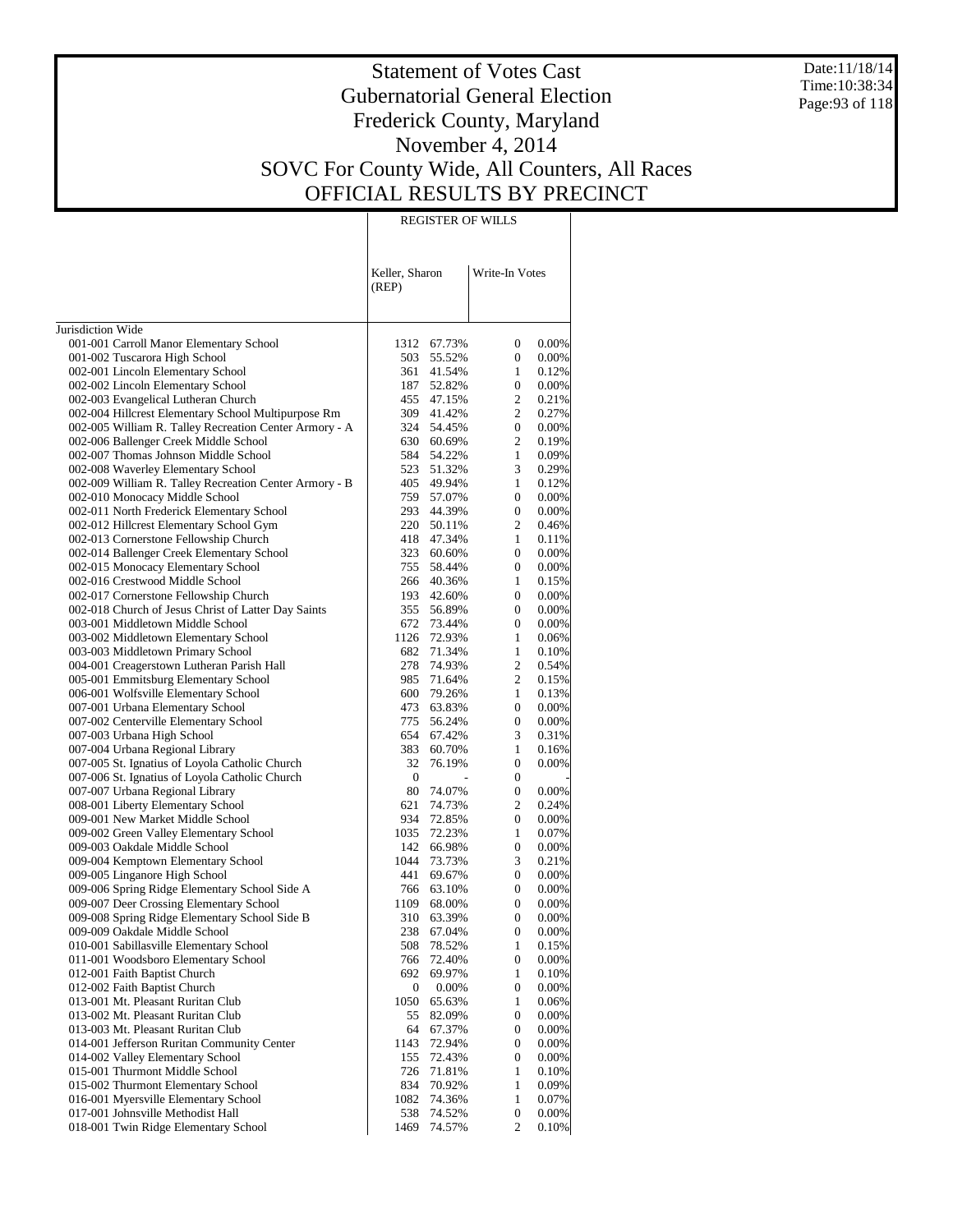Date:11/18/14 Time:10:38:34 Page:94 of 118

## Statement of Votes Cast Gubernatorial General Election Frederick County, Maryland November 4, 2014 SOVC For County Wide, All Counters, All Races OFFICIAL RESULTS BY PRECINCT

 $\overline{\phantom{a}}$ 

|                                                                                    | Keller, Sharon<br>(REP) |                         | Write-In Votes               |                |
|------------------------------------------------------------------------------------|-------------------------|-------------------------|------------------------------|----------------|
|                                                                                    |                         |                         |                              |                |
| 018-002 Prospect United Methodist Church                                           | 928                     | 81.05%                  | $\mathbf{0}$                 | 0.00%          |
| 019-001 Linganore Grange Hall                                                      | 477                     | 80.44%                  | $\mathbf{0}$                 | 0.00%          |
| 020-001 Lewistown Elementary School                                                |                         | 684 72.46%              | $\mathbf{1}$                 | 0.11%          |
| 021-001 Brook Hill United Methodist Church                                         | 575                     | 74.10%                  | $\Omega$                     | 0.00%          |
| 021-002 Whittier Elementary School                                                 |                         | 440 64.33%              | $\mathbf{1}$                 | 0.15%          |
| 021-003 Yellow Springs Elementary School                                           |                         | 353 67.50%              | 1                            | 0.19%          |
| 021-004 Yellow Springs Elementary School                                           |                         | 460 61.91%              | $\mathbf{0}$                 | 0.00%          |
| 021-007 Brook Hill United Methodist Church                                         | 174                     | 72.80%                  | $\mathbf{0}$                 | 0.00%          |
| 021-008 Whittier Elementary School                                                 | $5^{\circ}$             | 83.33%                  | $\Omega$<br>$\Omega$         | 0.00%          |
| 022-001 Burkittsville Community Center                                             |                         | 401 73.71%              |                              | 0.00%          |
| 022-002 Burkittsville Community Center                                             |                         | 4 100.00%               | $\mathbf{0}$                 | 0.00%          |
| 023-001 Orchard Grove Elementary School<br>023-002 Orchard Grove Elementary School |                         | 974 64.59%<br>12 57.14% | $\mathbf{0}$<br>$\mathbf{0}$ | 0.00%<br>0.00% |
| 024-001 The Church of the Transfiguration                                          |                         | 570 70.63%              | $\Omega$                     | 0.00%          |
| 024-002 Grace Community Church                                                     |                         | 257 69.65%              | $\Omega$                     | 0.00%          |
| 024-003 Braddock Heights Community Center                                          | 187                     | 66.08%                  | $\mathbf{0}$                 | 0.00%          |
| 024-004 Grace Community Church                                                     |                         | 1 100.00%               | $\mathbf{0}$                 | 0.00%          |
| 024-005 Grace Community Church                                                     |                         | 229 65.99%              | $\mathbf{0}$                 | 0.00%          |
| 024-006 Grace Community Church                                                     | 6                       | 75.00%                  | $\Omega$                     | 0.00%          |
| 025-001 Brunswick Middle School                                                    |                         | 777 67.62%              | $\Omega$                     | 0.00%          |
| 026-001 Walkersville Middle School                                                 |                         | 777 50.82%              | $\overline{c}$               | 0.13%          |
| 026-002 Walkersville High School                                                   |                         | 798 59.91%              | $\mathbf{1}$                 | 0.08%          |
| Absentee 1                                                                         |                         |                         |                              |                |
| Absentee-Provisional                                                               | 985                     | 66.11%                  | $\Omega$                     | 0.00%          |
| Early Voting                                                                       | $\Omega$                |                         | $\overline{0}$               |                |
| Total                                                                              | 985                     | 66.11%                  | $\mathbf{0}$                 | 0.00%          |
| Provisional                                                                        |                         |                         |                              |                |
| Absentee-Provisional                                                               |                         | 426 57.88%              | $\mathbf{1}$                 | 0.14%          |
| Early Voting                                                                       | $\Omega$                |                         | $\Omega$                     |                |
| Total                                                                              |                         | 426 57.88%              | 1                            | 0.14%          |
| Absentee 2                                                                         |                         |                         |                              |                |
| Absentee-Provisional                                                               |                         | 402 59.03%              | $\overline{c}$               | 0.29%          |
| Early Voting                                                                       | $\mathbf{0}$            |                         | $\mathbf{0}$                 |                |
| Total                                                                              | 402                     | 59.03%                  | $\overline{c}$               | 0.29%          |
| $EVC-1$                                                                            |                         |                         |                              |                |
| Absentee-Provisional                                                               | 0                       |                         | $\boldsymbol{0}$             |                |
| Early Voting                                                                       |                         | 3567 54.57%             | 3                            | 0.05%          |
| Total                                                                              | 3567                    | 54.57%                  | 3                            | 0.05%          |
| $EVC-2$                                                                            |                         |                         |                              |                |
| Absentee-Provisional                                                               | $\mathbf{0}$            |                         | $\Omega$                     |                |
| Early Voting                                                                       | 788                     | 65.50%                  | $\boldsymbol{0}$             | 0.00%          |
| Total                                                                              | 788                     | 65.50%                  | $\mathbf{0}$                 | 0.00%          |
| $EVC-3$                                                                            |                         |                         |                              |                |
| Absentee-Provisional                                                               | $\Omega$                |                         | $\mathbf{0}$                 |                |
| Early Voting                                                                       | 1439                    | 60.41%                  | $\mathbf{1}$                 | 0.04%          |
| Total                                                                              | 1439                    | 60.41%                  | 1                            | 0.04%          |
| Total                                                                              |                         |                         |                              |                |
| Polling                                                                            |                         | 40726 65.06%            | 47                           | 0.08%          |
| Absentee-Provisional                                                               |                         | 1813 62.37%             | 3                            | 0.10%          |
| Early Voting                                                                       | 5794                    | 57.25%                  | $\overline{4}$               | 0.04%          |
| Total                                                                              |                         | 48333 63.91%            | 54                           | 0.07%          |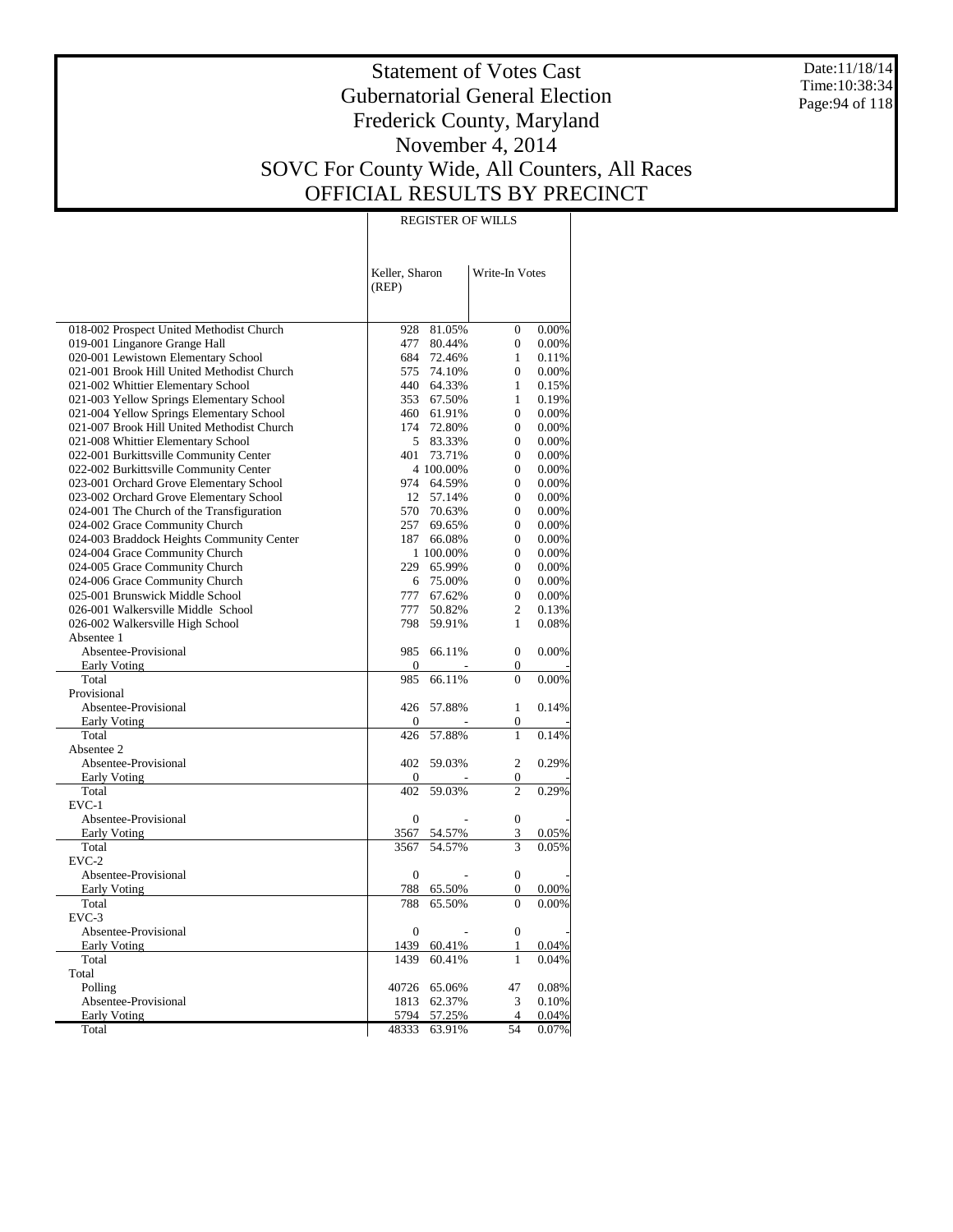Date:11/18/14 Time:10:38:34 Page:95 of 118

 $\overline{\phantom{a}}$ 

# Statement of Votes Cast Gubernatorial General Election Frederick County, Maryland November 4, 2014 SOVC For County Wide, All Counters, All Races OFFICIAL RESULTS BY PRECINCT

Τ

JUDGE ORPHANS COURT

|                                                                                                               | Reg.<br><b>V</b> oters | Vote For                         | Times<br>Counted | Total<br>Votes   | Times<br><b>Blank</b><br>Voted | Times<br>Over<br>Voted | Number<br>Of<br>Under<br>Votes                     | French, James<br>Edward (DEM) |                      |
|---------------------------------------------------------------------------------------------------------------|------------------------|----------------------------------|------------------|------------------|--------------------------------|------------------------|----------------------------------------------------|-------------------------------|----------------------|
| Jurisdiction Wide                                                                                             |                        |                                  |                  |                  |                                |                        |                                                    |                               |                      |
| 001-001 Carroll Manor Elementary School                                                                       | 4354                   | 3                                | 2064             | 5196             | 220                            |                        | $\boldsymbol{0}$<br>336                            |                               | 655 12.61%           |
| 001-002 Tuscarora High School                                                                                 | 2543                   | 3                                | 966              | 2384             | 103                            |                        | $\boldsymbol{0}$<br>205                            |                               | 392 16.44%           |
| 002-001 Lincoln Elementary School                                                                             | 2847                   | 3                                | 938              | 2261             | 100                            |                        | 253<br>$\boldsymbol{0}$                            |                               | 466 20.61%           |
| 002-002 Lincoln Elementary School                                                                             | 1033                   | 3                                | 394              | 936              | 42                             |                        | $\boldsymbol{0}$<br>120                            |                               | 168 17.95%           |
| 002-003 Evangelical Lutheran Church                                                                           | 2923                   | 3                                | 1040             | 2541             | 121                            |                        | $\boldsymbol{0}$<br>216                            |                               | 478 18.81%           |
| 002-004 Hillcrest Elementary School Multipurpose Rm<br>002-005 William R. Talley Recreation Center Armory - A | 2422                   | $\mathfrak z$                    | 792<br>657       | 1990<br>1505     | 61<br>86                       |                        | 203<br>$\boldsymbol{0}$<br>208<br>$\boldsymbol{0}$ | 411                           | 20.65%<br>266 17.67% |
| 002-006 Ballenger Creek Middle School                                                                         | 1356<br>2582           | 3<br>$\mathfrak z$               | 1107             | 2734             | 125                            |                        | $\boldsymbol{0}$<br>212                            |                               | 386 14.12%           |
| 002-007 Thomas Johnson Middle School                                                                          | 2885                   | $\ensuremath{\mathfrak{Z}}$      | 1170             | 2799             | 140                            |                        | 291<br>$\boldsymbol{0}$                            |                               | 461 16.47%           |
| 002-008 Waverley Elementary School                                                                            | 3212                   | $\mathfrak z$                    | 1077             | 2653             | 103                            |                        | $\boldsymbol{0}$<br>269                            |                               | 466 17.57%           |
| 002-009 William R. Talley Recreation Center Armory - B                                                        | 2139                   | $\ensuremath{\mathfrak{Z}}$      | 896              | 2102             | 126                            |                        | 208<br>$\boldsymbol{0}$                            |                               | 404 19.22%           |
| 002-010 Monocacy Middle School                                                                                | 3779                   | $\mathfrak z$                    | 1424             | 3458             | 166                            |                        | $\boldsymbol{0}$<br>316                            |                               | 525 15.18%           |
| 002-011 North Frederick Elementary School                                                                     | 2271                   | 3                                | 713              | 1723             | 80                             |                        | $\boldsymbol{0}$<br>176                            |                               | 332 19.27%           |
| 002-012 Hillcrest Elementary School Gym                                                                       | 1216                   | 3                                | 461              | 1163             | 33                             |                        | $\boldsymbol{0}$<br>121                            |                               | 212 18.23%           |
| 002-013 Cornerstone Fellowship Church                                                                         | 2871                   | 3                                | 918              | 2346             | 64                             |                        | 216<br>$\boldsymbol{0}$                            |                               | 442 18.84%           |
| 002-014 Ballenger Creek Elementary School                                                                     | 1290                   | $\mathfrak z$                    | 568              | 1396             | 60                             |                        | $\boldsymbol{0}$<br>128                            |                               | 202 14.47%           |
| 002-015 Monocacy Elementary School                                                                            | 3492                   | 3                                | 1368             | 3372             | 154                            |                        | 270<br>$\boldsymbol{0}$                            |                               | 491 14.56%           |
| 002-016 Crestwood Middle School                                                                               | 1856                   | 3                                | 685              | 1757             | 54                             |                        | $\boldsymbol{0}$<br>136                            |                               | 349 19.86%           |
| 002-017 Cornerstone Fellowship Church                                                                         | 1829                   | 3                                | 480              | 1220             | 34                             |                        | $\boldsymbol{0}$<br>118                            |                               | 241 19.75%           |
| 002-018 Church of Jesus Christ of Latter Day Saints                                                           | 1518                   | $\mathfrak z$                    | 660              | 1624             | 74                             |                        | $\boldsymbol{0}$<br>134                            | 233                           | 14.35%               |
| 003-001 Middletown Middle School                                                                              | 1896                   | $\ensuremath{\mathfrak{Z}}$      | 970              | 2334             | 107                            |                        | 255<br>$\boldsymbol{0}$                            | 232                           | 9.94%                |
| 003-002 Middletown Elementary School                                                                          | 3225                   | $\mathfrak z$                    | 1631             | 3959             | 176                            |                        | $\boldsymbol{0}$<br>406                            | 394                           | 9.95%                |
| 003-003 Middletown Primary School                                                                             | 2107                   | $\ensuremath{\mathfrak{Z}}$      | 1014             | 2452             | 107                            |                        | $\boldsymbol{0}$<br>269                            | 271                           | 11.05%               |
| 004-001 Creagerstown Lutheran Parish Hall                                                                     | 759                    | $\mathfrak z$                    | 392              | 929              | 44                             |                        | $\boldsymbol{0}$<br>115                            | 67                            | 7.21%                |
| 005-001 Emmitsburg Elementary School                                                                          | 3113                   | 3                                | 1457             | 3555             | 162                            |                        | 330<br>$\boldsymbol{0}$                            | 341                           | 9.59%                |
| 006-001 Wolfsville Elementary School                                                                          | 1399                   | 3                                | 796              | 1921             | 80                             |                        | $\boldsymbol{0}$<br>227                            | 149                           | 7.76%<br>262 13.37%  |
| 007-001 Urbana Elementary School<br>007-002 Centerville Elementary School                                     | 1776<br>3971           | 3<br>$\mathfrak z$               | 809<br>1512      | 1960<br>3707     | 100<br>181                     |                        | $\boldsymbol{0}$<br>167<br>$\boldsymbol{0}$<br>286 | 558                           | 15.05%               |
| 007-003 Urbana High School                                                                                    | 2345                   | 3                                | 1064             | 2594             | 145                            |                        | $\boldsymbol{0}$<br>163                            |                               | 318 12.26%           |
| 007-004 Urbana Regional Library                                                                               | 1858                   | 3                                | 669              | 1686             | 70                             |                        | $\boldsymbol{0}$<br>111                            |                               | 232 13.76%           |
| 007-005 St. Ignatius of Loyola Catholic Church                                                                | 81                     | 3                                | 46               | 117              | 3                              |                        | $\boldsymbol{0}$<br>12                             | 12                            | 10.26%               |
| 007-006 St. Ignatius of Loyola Catholic Church                                                                | $\boldsymbol{2}$       | 3                                | $\boldsymbol{0}$ | $\boldsymbol{0}$ | $\boldsymbol{0}$               |                        | $\mathbf{0}$<br>$\boldsymbol{0}$                   | $\mathbf{0}$                  |                      |
| 007-007 Urbana Regional Library                                                                               | 282                    | 3                                | 113              | 279              | 7                              |                        | 39<br>$\boldsymbol{0}$                             | 22                            | 7.89%                |
| 008-001 Liberty Elementary School                                                                             | 1706                   | $\mathfrak z$                    | 881              | 2118             | 84                             |                        | $\boldsymbol{0}$<br>273                            | 180                           | 8.50%                |
| 009-001 New Market Middle School                                                                              | 2793                   | $\ensuremath{\mathfrak{Z}}$      | 1395             | 3361             | 174                            |                        | $\boldsymbol{0}$<br>302                            | 359                           | 10.68%               |
| 009-002 Green Valley Elementary School                                                                        | 3177                   | $\mathfrak z$                    | 1567             | 3750             | 214                            |                        | $\boldsymbol{0}$<br>309                            | 393                           | 10.48%               |
| 009-003 Oakdale Middle School                                                                                 | 539                    | 3                                | 226              | 551              | 25                             |                        | $\boldsymbol{0}$<br>52                             |                               | 73 13.25%            |
| 009-004 Kemptown Elementary School                                                                            | 3174                   | $\mathfrak z$                    | 1526             | 3702             | 195                            |                        | $\boldsymbol{0}$<br>291                            | 377                           | 10.18%               |
| 009-005 Linganore High School                                                                                 | 1352                   | 3                                | 679              | 1680             | 73                             |                        | $\boldsymbol{0}$<br>138                            |                               | 187 11.13%           |
| 009-006 Spring Ridge Elementary School Side A                                                                 | 2896                   | 3                                | 1294             | 3165             | 147                            |                        | $\boldsymbol{0}$<br>276                            |                               | 422 13.33%           |
| 009-007 Deer Crossing Elementary School                                                                       | 3684                   | 3                                | 1746             | 4253             | 201                            |                        | 382<br>$\mathbf{0}$                                |                               | 494 11.62%           |
| 009-008 Spring Ridge Elementary School Side B                                                                 | 1154                   | 3                                | 532              | 1257             | 78                             |                        | $\mathbf{0}$<br>105                                |                               | 168 13.37%           |
| 009-009 Oakdale Middle School                                                                                 | 763                    | 3                                | 385              | 924              | 48                             |                        | $\boldsymbol{0}$<br>87                             | 120                           | 12.99%               |
| 010-001 Sabillasville Elementary School<br>011-001 Woodsboro Elementary School                                | 1369<br>2130           | $\ensuremath{\mathfrak{Z}}$<br>3 | 673<br>1103      | 1652<br>2606     | 60                             |                        | $\boldsymbol{0}$<br>187<br>$\boldsymbol{0}$<br>385 | 117<br>196                    | 7.08%<br>7.52%       |
| 012-001 Faith Baptist Church                                                                                  | 2303                   | 3                                | 1030             | 2526             | 106<br>101                     |                        | $\boldsymbol{0}$<br>261                            | 314                           | 12.43%               |
| 012-002 Faith Baptist Church                                                                                  | 1                      | 3                                | $\mathbf{1}$     | 3                | $\boldsymbol{0}$               |                        | $\boldsymbol{0}$<br>$\boldsymbol{0}$               |                               | 1 33.33%             |
| 013-001 Mt. Pleasant Ruritan Club                                                                             | 3627                   | 3                                | 1732             | 4099             | 212                            |                        | $\boldsymbol{0}$<br>461                            | 486                           | 11.86%               |
| 013-002 Mt. Pleasant Ruritan Club                                                                             | 125                    | 3                                | 73               | 187              | 5                              |                        | $\boldsymbol{0}$<br>17                             | 11                            | 5.88%                |
| 013-003 Mt. Pleasant Ruritan Club                                                                             | 241                    | 3                                | 100              | 231              | 14                             |                        | $\boldsymbol{0}$<br>27                             | 26                            | 11.26%               |
| 014-001 Jefferson Ruritan Community Center                                                                    | 2975                   | 3                                | 1661             | 3916             | 221                            |                        | $\boldsymbol{0}$<br>404                            | 390                           | 9.96%                |
| 014-002 Valley Elementary School                                                                              | 449                    | 3                                | 231              | 582              | 19                             |                        | $\boldsymbol{0}$<br>54                             | 54                            | 9.28%                |
| 015-001 Thurmont Middle School                                                                                | 2572                   | 3                                | 1063             | 2501             | 130                            |                        | $\boldsymbol{0}$<br>298                            | 219                           | 8.76%                |
| 015-002 Thurmont Elementary School                                                                            | 3003                   | 3                                | 1233             | 2940             | 134                            |                        | $\boldsymbol{0}$<br>357                            | 245                           | 8.33%                |
| 016-001 Myersville Elementary School                                                                          | 3034                   | 3                                | 1553             | 3797             | 165                            |                        | $\boldsymbol{0}$<br>367                            | 351                           | 9.24%                |
| 017-001 Johnsville Methodist Hall                                                                             | 1394                   | 3                                | 773              | 1823             | 81                             |                        | $\boldsymbol{0}$<br>253                            | 135                           | 7.41%                |
| 018-001 Twin Ridge Elementary School                                                                          | 4370                   | 3                                | 2146             | 5206             | 273                            |                        | $\boldsymbol{0}$<br>413                            | 508                           | 9.76%                |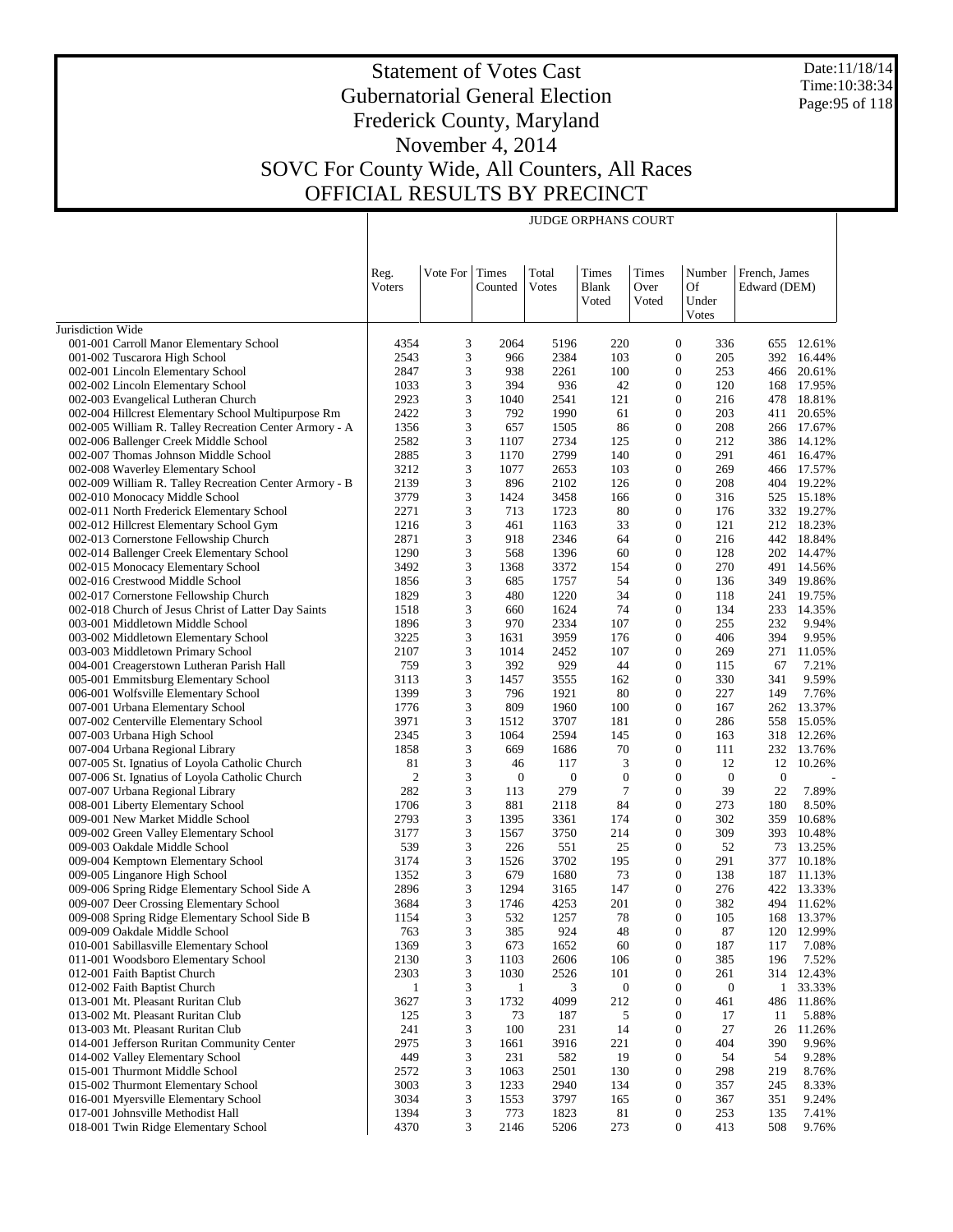Date:11/18/14 Time:10:38:34 Page:96 of 118

# Statement of Votes Cast Gubernatorial General Election Frederick County, Maryland November 4, 2014 SOVC For County Wide, All Counters, All Races OFFICIAL RESULTS BY PRECINCT

JUDGE ORPHANS COURT

| Vote For<br>Times<br>Total<br>Times<br><b>Times</b><br>Number<br>French, James<br>Reg.<br>Voters<br>Counted<br><b>Votes</b><br><b>Blank</b><br>Over<br>Of<br>Edward (DEM)<br>Under<br>Voted<br>Voted<br>Votes<br>3<br>018-002 Prospect United Methodist Church<br>2365<br>1216<br>3009<br>122<br>$\mathbf{0}$<br>273<br>215<br>7.15%<br>3<br>019-001 Linganore Grange Hall<br>1202<br>646<br>1493<br>84<br>$\mathbf{0}$<br>193<br>103<br>6.90%<br>020-001 Lewistown Elementary School<br>3<br>995<br>1966<br>2338<br>113<br>$\Omega$<br>308<br>189<br>8.08%<br>$\mathfrak z$<br>021-001 Brook Hill United Methodist Church<br>1712<br>817<br>1967<br>88<br>$\theta$<br>220<br>201<br>10.22%<br>021-002 Whittier Elementary School<br>3<br>732<br>1791<br>82<br>$\boldsymbol{0}$<br>159<br>12.84%<br>1660<br>230<br>3<br>021-003 Yellow Springs Elementary School<br>556<br>1362<br>57<br>$\mathbf{0}$<br>12.19%<br>1231<br>135<br>166<br>021-004 Yellow Springs Elementary School<br>3<br>797<br>92<br>$\mathbf{0}$<br>2060<br>1965<br>150<br>14.40%<br>283<br>3<br>021-007 Brook Hill United Methodist Church<br>257<br>617<br>25<br>$\overline{0}$<br>79<br>58<br>9.40%<br>608<br>$\mathfrak z$<br>$\overline{2}$<br>$\theta$<br>021-008 Whittier Elementary School<br>17<br>7<br>15<br>$\theta$<br>$\mathbf{1}$<br>6.67%<br>3<br>77<br>$\mathbf{0}$<br>022-001 Burkittsville Community Center<br>1104<br>585<br>1371<br>153<br>151<br>11.01%<br>3<br>022-002 Burkittsville Community Center<br>$\overline{4}$<br>$\overline{4}$<br>12<br>$\mathbf{0}$<br>$\overline{0}$<br>$\mathbf{0}$<br>8.33%<br>$\mathbf{1}$<br>3<br>4039<br>$\overline{0}$<br>347<br>023-001 Orchard Grove Elementary School<br>3602<br>1606<br>144<br>543<br>13.44%<br>3<br>$\theta$<br>023-002 Orchard Grove Elementary School<br>50<br>3<br>12.00%<br>76<br>21<br>$\overline{4}$<br>6<br>$\mathfrak z$<br>024-001 The Church of the Transfiguration<br>1720<br>865<br>2099<br>90<br>$\Omega$<br>226<br>11.82%<br>248<br>024-002 Grace Community Church<br>3<br>394<br>39<br>$\boldsymbol{0}$<br>905<br>968<br>97<br>114 11.78%<br>3<br>024-003 Braddock Heights Community Center<br>303<br>776<br>24<br>$\mathbf{0}$<br>13.53%<br>536<br>61<br>105<br>3<br>$\overline{0}$<br>024-004 Grace Community Church<br>9<br>3<br>$\mathbf{0}$<br>$\theta$<br>0.00%<br>1<br>$\mathbf{0}$<br>3<br>939<br>57<br>024-005 Grace Community Church<br>909<br>366<br>34<br>$\Omega$<br>131<br>13.95%<br>$\mathfrak z$<br>$\overline{2}$<br>024-006 Grace Community Church<br>20<br>$\mathbf Q$<br>22<br>$\mathbf{1}$<br>$\theta$<br>3<br>13.64%<br>3<br>$\overline{0}$<br>025-001 Brunswick Middle School<br>2916<br>1195<br>2975<br>115<br>265<br>417 14.02%<br>3<br>1597<br>3796<br>171<br>$\overline{0}$<br>482<br>12.49%<br>026-001 Walkersville Middle School<br>3310<br>474<br>3<br>$\overline{0}$<br>026-002 Walkersville High School<br>2900<br>1372<br>3407<br>115<br>364<br>368<br>10.80%<br>Absentee 1<br>$\mathfrak{Z}$<br>$\overline{0}$<br>Absentee-Provisional<br>150895<br>1592<br>3893<br>171<br>370<br>508<br>13.05%<br>150895<br>$\mathfrak{Z}$<br><b>Early Voting</b><br>$\boldsymbol{0}$<br>$\boldsymbol{0}$<br>$\boldsymbol{0}$<br>$\boldsymbol{0}$<br>$\theta$<br>$\theta$<br>6<br>1592<br>3893<br>171<br>Total<br>$\mathbf{0}$<br>$\Omega$<br>370<br>508<br>13.05%<br>Provisional<br>3<br>$\mathbf{0}$<br>150895<br>845<br>1795<br>156<br>272<br>Absentee-Provisional<br>256<br>14.26%<br>3<br><b>Early Voting</b><br>150895<br>$\mathbf{0}$<br>$\Omega$<br>$\theta$<br>$\mathbf{0}$<br>$\mathbf{0}$<br>$\Omega$<br>6<br>845<br>1795<br>156<br>$\Omega$<br>272<br>Total<br>$\Omega$<br>256<br>14.26%<br>Absentee 2<br>3<br>97<br>$\mathbf{0}$<br>150895<br>758<br>1859<br>124<br>14.58%<br>Absentee-Provisional<br>271<br>3<br>150895<br>$\boldsymbol{0}$<br>$\mathbf{0}$<br>$\mathbf{0}$<br><b>Early Voting</b><br>$\theta$<br>$\theta$<br>$\mathbf{0}$<br>97<br>6<br>758<br>1859<br>$\Omega$<br>124<br>271<br>Total<br>$\Omega$<br>14.58%<br>$EVC-1$<br>150895<br>3<br>$\overline{0}$<br>$\mathbf{0}$<br>$\mathbf{0}$<br>$\boldsymbol{0}$<br>$\overline{0}$<br>$\boldsymbol{0}$<br>Absentee-Provisional<br>3<br>591<br>2933<br>150895<br>6880<br>17365<br>$\mathbf{0}$<br>1502<br>16.89%<br><b>Early Voting</b><br>6<br>591<br>$\Omega$<br>1502<br>6880<br>17365<br>2933<br>16.89%<br>Total<br>$\theta$<br>$EVC-2$<br>$\mathfrak{Z}$<br>$\mathbf{0}$<br>$\overline{0}$<br>$\overline{0}$<br>$\mathbf{0}$<br>$\mathbf{0}$<br>$\overline{0}$<br>Absentee-Provisional<br>150895<br>150895<br>3<br>3148<br>107<br>$\boldsymbol{0}$<br>311<br>386<br>Early Voting<br>1260<br>12.26%<br>Total<br>6<br>$\overline{0}$<br>$\mathbf{0}$<br>1260<br>3148<br>107<br>311<br>386<br>12.26%<br>$EVC-3$<br>3<br>$\mathbf{0}$<br>$\mathbf{0}$<br>$\overline{0}$<br>$\mathbf{0}$<br>$\mathbf{0}$<br>$\mathbf{0}$<br>Absentee-Provisional<br>150895<br>3<br>298<br><b>Early Voting</b><br>150895<br>2570<br>6450<br>$\mathbf{0}$<br>366<br>956<br>14.82%<br>Total<br>$\theta$<br>6<br>2570<br>298<br>$\Omega$<br>14.82%<br>6450<br>366<br>956<br>Total<br>66795<br>$\overline{0}$<br>Polling<br>150895<br>237<br>162497<br>7366<br>15790<br>20271<br>12.47%<br>Absentee-Provisional<br>905370<br>18<br>3195<br>7547<br>424<br>$\mathbf{0}$<br>766<br>1035<br>13.71%<br>Early Voting<br>905370<br>18<br>10710<br>26963<br>996<br>$\Omega$<br>2179<br>4275<br>15.86%<br>273<br>80700<br>197007<br>8786<br>$\Omega$<br>18735<br>25581<br>12.98%<br>Total<br>150895 |  |  |  |  |  |
|------------------------------------------------------------------------------------------------------------------------------------------------------------------------------------------------------------------------------------------------------------------------------------------------------------------------------------------------------------------------------------------------------------------------------------------------------------------------------------------------------------------------------------------------------------------------------------------------------------------------------------------------------------------------------------------------------------------------------------------------------------------------------------------------------------------------------------------------------------------------------------------------------------------------------------------------------------------------------------------------------------------------------------------------------------------------------------------------------------------------------------------------------------------------------------------------------------------------------------------------------------------------------------------------------------------------------------------------------------------------------------------------------------------------------------------------------------------------------------------------------------------------------------------------------------------------------------------------------------------------------------------------------------------------------------------------------------------------------------------------------------------------------------------------------------------------------------------------------------------------------------------------------------------------------------------------------------------------------------------------------------------------------------------------------------------------------------------------------------------------------------------------------------------------------------------------------------------------------------------------------------------------------------------------------------------------------------------------------------------------------------------------------------------------------------------------------------------------------------------------------------------------------------------------------------------------------------------------------------------------------------------------------------------------------------------------------------------------------------------------------------------------------------------------------------------------------------------------------------------------------------------------------------------------------------------------------------------------------------------------------------------------------------------------------------------------------------------------------------------------------------------------------------------------------------------------------------------------------------------------------------------------------------------------------------------------------------------------------------------------------------------------------------------------------------------------------------------------------------------------------------------------------------------------------------------------------------------------------------------------------------------------------------------------------------------------------------------------------------------------------------------------------------------------------------------------------------------------------------------------------------------------------------------------------------------------------------------------------------------------------------------------------------------------------------------------------------------------------------------------------------------------------------------------------------------------------------------------------------------------------------------------------------------------------------------------------------------------------------------------------------------------------------------------------------------------------------------------------------------------------------------------------------------------------------------------------------------------------------------------------------------------------------------------------------------------------------------------------------------------------------------------------------------------------------------------------------------------------------------------------------------------------------------------------------------------------------------------------------------------------------------------------------------------------------------------------------------------------------------------------------------------------------------------------------------------------------------------------------------------------------------------------------------------------------------------------------------------------------------------------------------------------------------------------------------------------------------------------------------------------------------------------------|--|--|--|--|--|
|                                                                                                                                                                                                                                                                                                                                                                                                                                                                                                                                                                                                                                                                                                                                                                                                                                                                                                                                                                                                                                                                                                                                                                                                                                                                                                                                                                                                                                                                                                                                                                                                                                                                                                                                                                                                                                                                                                                                                                                                                                                                                                                                                                                                                                                                                                                                                                                                                                                                                                                                                                                                                                                                                                                                                                                                                                                                                                                                                                                                                                                                                                                                                                                                                                                                                                                                                                                                                                                                                                                                                                                                                                                                                                                                                                                                                                                                                                                                                                                                                                                                                                                                                                                                                                                                                                                                                                                                                                                                                                                                                                                                                                                                                                                                                                                                                                                                                                                                                                                                                                                                                                                                                                                                                                                                                                                                                                                                                                                                                                                                    |  |  |  |  |  |
|                                                                                                                                                                                                                                                                                                                                                                                                                                                                                                                                                                                                                                                                                                                                                                                                                                                                                                                                                                                                                                                                                                                                                                                                                                                                                                                                                                                                                                                                                                                                                                                                                                                                                                                                                                                                                                                                                                                                                                                                                                                                                                                                                                                                                                                                                                                                                                                                                                                                                                                                                                                                                                                                                                                                                                                                                                                                                                                                                                                                                                                                                                                                                                                                                                                                                                                                                                                                                                                                                                                                                                                                                                                                                                                                                                                                                                                                                                                                                                                                                                                                                                                                                                                                                                                                                                                                                                                                                                                                                                                                                                                                                                                                                                                                                                                                                                                                                                                                                                                                                                                                                                                                                                                                                                                                                                                                                                                                                                                                                                                                    |  |  |  |  |  |
|                                                                                                                                                                                                                                                                                                                                                                                                                                                                                                                                                                                                                                                                                                                                                                                                                                                                                                                                                                                                                                                                                                                                                                                                                                                                                                                                                                                                                                                                                                                                                                                                                                                                                                                                                                                                                                                                                                                                                                                                                                                                                                                                                                                                                                                                                                                                                                                                                                                                                                                                                                                                                                                                                                                                                                                                                                                                                                                                                                                                                                                                                                                                                                                                                                                                                                                                                                                                                                                                                                                                                                                                                                                                                                                                                                                                                                                                                                                                                                                                                                                                                                                                                                                                                                                                                                                                                                                                                                                                                                                                                                                                                                                                                                                                                                                                                                                                                                                                                                                                                                                                                                                                                                                                                                                                                                                                                                                                                                                                                                                                    |  |  |  |  |  |
|                                                                                                                                                                                                                                                                                                                                                                                                                                                                                                                                                                                                                                                                                                                                                                                                                                                                                                                                                                                                                                                                                                                                                                                                                                                                                                                                                                                                                                                                                                                                                                                                                                                                                                                                                                                                                                                                                                                                                                                                                                                                                                                                                                                                                                                                                                                                                                                                                                                                                                                                                                                                                                                                                                                                                                                                                                                                                                                                                                                                                                                                                                                                                                                                                                                                                                                                                                                                                                                                                                                                                                                                                                                                                                                                                                                                                                                                                                                                                                                                                                                                                                                                                                                                                                                                                                                                                                                                                                                                                                                                                                                                                                                                                                                                                                                                                                                                                                                                                                                                                                                                                                                                                                                                                                                                                                                                                                                                                                                                                                                                    |  |  |  |  |  |
|                                                                                                                                                                                                                                                                                                                                                                                                                                                                                                                                                                                                                                                                                                                                                                                                                                                                                                                                                                                                                                                                                                                                                                                                                                                                                                                                                                                                                                                                                                                                                                                                                                                                                                                                                                                                                                                                                                                                                                                                                                                                                                                                                                                                                                                                                                                                                                                                                                                                                                                                                                                                                                                                                                                                                                                                                                                                                                                                                                                                                                                                                                                                                                                                                                                                                                                                                                                                                                                                                                                                                                                                                                                                                                                                                                                                                                                                                                                                                                                                                                                                                                                                                                                                                                                                                                                                                                                                                                                                                                                                                                                                                                                                                                                                                                                                                                                                                                                                                                                                                                                                                                                                                                                                                                                                                                                                                                                                                                                                                                                                    |  |  |  |  |  |
|                                                                                                                                                                                                                                                                                                                                                                                                                                                                                                                                                                                                                                                                                                                                                                                                                                                                                                                                                                                                                                                                                                                                                                                                                                                                                                                                                                                                                                                                                                                                                                                                                                                                                                                                                                                                                                                                                                                                                                                                                                                                                                                                                                                                                                                                                                                                                                                                                                                                                                                                                                                                                                                                                                                                                                                                                                                                                                                                                                                                                                                                                                                                                                                                                                                                                                                                                                                                                                                                                                                                                                                                                                                                                                                                                                                                                                                                                                                                                                                                                                                                                                                                                                                                                                                                                                                                                                                                                                                                                                                                                                                                                                                                                                                                                                                                                                                                                                                                                                                                                                                                                                                                                                                                                                                                                                                                                                                                                                                                                                                                    |  |  |  |  |  |
|                                                                                                                                                                                                                                                                                                                                                                                                                                                                                                                                                                                                                                                                                                                                                                                                                                                                                                                                                                                                                                                                                                                                                                                                                                                                                                                                                                                                                                                                                                                                                                                                                                                                                                                                                                                                                                                                                                                                                                                                                                                                                                                                                                                                                                                                                                                                                                                                                                                                                                                                                                                                                                                                                                                                                                                                                                                                                                                                                                                                                                                                                                                                                                                                                                                                                                                                                                                                                                                                                                                                                                                                                                                                                                                                                                                                                                                                                                                                                                                                                                                                                                                                                                                                                                                                                                                                                                                                                                                                                                                                                                                                                                                                                                                                                                                                                                                                                                                                                                                                                                                                                                                                                                                                                                                                                                                                                                                                                                                                                                                                    |  |  |  |  |  |
|                                                                                                                                                                                                                                                                                                                                                                                                                                                                                                                                                                                                                                                                                                                                                                                                                                                                                                                                                                                                                                                                                                                                                                                                                                                                                                                                                                                                                                                                                                                                                                                                                                                                                                                                                                                                                                                                                                                                                                                                                                                                                                                                                                                                                                                                                                                                                                                                                                                                                                                                                                                                                                                                                                                                                                                                                                                                                                                                                                                                                                                                                                                                                                                                                                                                                                                                                                                                                                                                                                                                                                                                                                                                                                                                                                                                                                                                                                                                                                                                                                                                                                                                                                                                                                                                                                                                                                                                                                                                                                                                                                                                                                                                                                                                                                                                                                                                                                                                                                                                                                                                                                                                                                                                                                                                                                                                                                                                                                                                                                                                    |  |  |  |  |  |
|                                                                                                                                                                                                                                                                                                                                                                                                                                                                                                                                                                                                                                                                                                                                                                                                                                                                                                                                                                                                                                                                                                                                                                                                                                                                                                                                                                                                                                                                                                                                                                                                                                                                                                                                                                                                                                                                                                                                                                                                                                                                                                                                                                                                                                                                                                                                                                                                                                                                                                                                                                                                                                                                                                                                                                                                                                                                                                                                                                                                                                                                                                                                                                                                                                                                                                                                                                                                                                                                                                                                                                                                                                                                                                                                                                                                                                                                                                                                                                                                                                                                                                                                                                                                                                                                                                                                                                                                                                                                                                                                                                                                                                                                                                                                                                                                                                                                                                                                                                                                                                                                                                                                                                                                                                                                                                                                                                                                                                                                                                                                    |  |  |  |  |  |
|                                                                                                                                                                                                                                                                                                                                                                                                                                                                                                                                                                                                                                                                                                                                                                                                                                                                                                                                                                                                                                                                                                                                                                                                                                                                                                                                                                                                                                                                                                                                                                                                                                                                                                                                                                                                                                                                                                                                                                                                                                                                                                                                                                                                                                                                                                                                                                                                                                                                                                                                                                                                                                                                                                                                                                                                                                                                                                                                                                                                                                                                                                                                                                                                                                                                                                                                                                                                                                                                                                                                                                                                                                                                                                                                                                                                                                                                                                                                                                                                                                                                                                                                                                                                                                                                                                                                                                                                                                                                                                                                                                                                                                                                                                                                                                                                                                                                                                                                                                                                                                                                                                                                                                                                                                                                                                                                                                                                                                                                                                                                    |  |  |  |  |  |
|                                                                                                                                                                                                                                                                                                                                                                                                                                                                                                                                                                                                                                                                                                                                                                                                                                                                                                                                                                                                                                                                                                                                                                                                                                                                                                                                                                                                                                                                                                                                                                                                                                                                                                                                                                                                                                                                                                                                                                                                                                                                                                                                                                                                                                                                                                                                                                                                                                                                                                                                                                                                                                                                                                                                                                                                                                                                                                                                                                                                                                                                                                                                                                                                                                                                                                                                                                                                                                                                                                                                                                                                                                                                                                                                                                                                                                                                                                                                                                                                                                                                                                                                                                                                                                                                                                                                                                                                                                                                                                                                                                                                                                                                                                                                                                                                                                                                                                                                                                                                                                                                                                                                                                                                                                                                                                                                                                                                                                                                                                                                    |  |  |  |  |  |
|                                                                                                                                                                                                                                                                                                                                                                                                                                                                                                                                                                                                                                                                                                                                                                                                                                                                                                                                                                                                                                                                                                                                                                                                                                                                                                                                                                                                                                                                                                                                                                                                                                                                                                                                                                                                                                                                                                                                                                                                                                                                                                                                                                                                                                                                                                                                                                                                                                                                                                                                                                                                                                                                                                                                                                                                                                                                                                                                                                                                                                                                                                                                                                                                                                                                                                                                                                                                                                                                                                                                                                                                                                                                                                                                                                                                                                                                                                                                                                                                                                                                                                                                                                                                                                                                                                                                                                                                                                                                                                                                                                                                                                                                                                                                                                                                                                                                                                                                                                                                                                                                                                                                                                                                                                                                                                                                                                                                                                                                                                                                    |  |  |  |  |  |
|                                                                                                                                                                                                                                                                                                                                                                                                                                                                                                                                                                                                                                                                                                                                                                                                                                                                                                                                                                                                                                                                                                                                                                                                                                                                                                                                                                                                                                                                                                                                                                                                                                                                                                                                                                                                                                                                                                                                                                                                                                                                                                                                                                                                                                                                                                                                                                                                                                                                                                                                                                                                                                                                                                                                                                                                                                                                                                                                                                                                                                                                                                                                                                                                                                                                                                                                                                                                                                                                                                                                                                                                                                                                                                                                                                                                                                                                                                                                                                                                                                                                                                                                                                                                                                                                                                                                                                                                                                                                                                                                                                                                                                                                                                                                                                                                                                                                                                                                                                                                                                                                                                                                                                                                                                                                                                                                                                                                                                                                                                                                    |  |  |  |  |  |
|                                                                                                                                                                                                                                                                                                                                                                                                                                                                                                                                                                                                                                                                                                                                                                                                                                                                                                                                                                                                                                                                                                                                                                                                                                                                                                                                                                                                                                                                                                                                                                                                                                                                                                                                                                                                                                                                                                                                                                                                                                                                                                                                                                                                                                                                                                                                                                                                                                                                                                                                                                                                                                                                                                                                                                                                                                                                                                                                                                                                                                                                                                                                                                                                                                                                                                                                                                                                                                                                                                                                                                                                                                                                                                                                                                                                                                                                                                                                                                                                                                                                                                                                                                                                                                                                                                                                                                                                                                                                                                                                                                                                                                                                                                                                                                                                                                                                                                                                                                                                                                                                                                                                                                                                                                                                                                                                                                                                                                                                                                                                    |  |  |  |  |  |
|                                                                                                                                                                                                                                                                                                                                                                                                                                                                                                                                                                                                                                                                                                                                                                                                                                                                                                                                                                                                                                                                                                                                                                                                                                                                                                                                                                                                                                                                                                                                                                                                                                                                                                                                                                                                                                                                                                                                                                                                                                                                                                                                                                                                                                                                                                                                                                                                                                                                                                                                                                                                                                                                                                                                                                                                                                                                                                                                                                                                                                                                                                                                                                                                                                                                                                                                                                                                                                                                                                                                                                                                                                                                                                                                                                                                                                                                                                                                                                                                                                                                                                                                                                                                                                                                                                                                                                                                                                                                                                                                                                                                                                                                                                                                                                                                                                                                                                                                                                                                                                                                                                                                                                                                                                                                                                                                                                                                                                                                                                                                    |  |  |  |  |  |
|                                                                                                                                                                                                                                                                                                                                                                                                                                                                                                                                                                                                                                                                                                                                                                                                                                                                                                                                                                                                                                                                                                                                                                                                                                                                                                                                                                                                                                                                                                                                                                                                                                                                                                                                                                                                                                                                                                                                                                                                                                                                                                                                                                                                                                                                                                                                                                                                                                                                                                                                                                                                                                                                                                                                                                                                                                                                                                                                                                                                                                                                                                                                                                                                                                                                                                                                                                                                                                                                                                                                                                                                                                                                                                                                                                                                                                                                                                                                                                                                                                                                                                                                                                                                                                                                                                                                                                                                                                                                                                                                                                                                                                                                                                                                                                                                                                                                                                                                                                                                                                                                                                                                                                                                                                                                                                                                                                                                                                                                                                                                    |  |  |  |  |  |
|                                                                                                                                                                                                                                                                                                                                                                                                                                                                                                                                                                                                                                                                                                                                                                                                                                                                                                                                                                                                                                                                                                                                                                                                                                                                                                                                                                                                                                                                                                                                                                                                                                                                                                                                                                                                                                                                                                                                                                                                                                                                                                                                                                                                                                                                                                                                                                                                                                                                                                                                                                                                                                                                                                                                                                                                                                                                                                                                                                                                                                                                                                                                                                                                                                                                                                                                                                                                                                                                                                                                                                                                                                                                                                                                                                                                                                                                                                                                                                                                                                                                                                                                                                                                                                                                                                                                                                                                                                                                                                                                                                                                                                                                                                                                                                                                                                                                                                                                                                                                                                                                                                                                                                                                                                                                                                                                                                                                                                                                                                                                    |  |  |  |  |  |
|                                                                                                                                                                                                                                                                                                                                                                                                                                                                                                                                                                                                                                                                                                                                                                                                                                                                                                                                                                                                                                                                                                                                                                                                                                                                                                                                                                                                                                                                                                                                                                                                                                                                                                                                                                                                                                                                                                                                                                                                                                                                                                                                                                                                                                                                                                                                                                                                                                                                                                                                                                                                                                                                                                                                                                                                                                                                                                                                                                                                                                                                                                                                                                                                                                                                                                                                                                                                                                                                                                                                                                                                                                                                                                                                                                                                                                                                                                                                                                                                                                                                                                                                                                                                                                                                                                                                                                                                                                                                                                                                                                                                                                                                                                                                                                                                                                                                                                                                                                                                                                                                                                                                                                                                                                                                                                                                                                                                                                                                                                                                    |  |  |  |  |  |
|                                                                                                                                                                                                                                                                                                                                                                                                                                                                                                                                                                                                                                                                                                                                                                                                                                                                                                                                                                                                                                                                                                                                                                                                                                                                                                                                                                                                                                                                                                                                                                                                                                                                                                                                                                                                                                                                                                                                                                                                                                                                                                                                                                                                                                                                                                                                                                                                                                                                                                                                                                                                                                                                                                                                                                                                                                                                                                                                                                                                                                                                                                                                                                                                                                                                                                                                                                                                                                                                                                                                                                                                                                                                                                                                                                                                                                                                                                                                                                                                                                                                                                                                                                                                                                                                                                                                                                                                                                                                                                                                                                                                                                                                                                                                                                                                                                                                                                                                                                                                                                                                                                                                                                                                                                                                                                                                                                                                                                                                                                                                    |  |  |  |  |  |
|                                                                                                                                                                                                                                                                                                                                                                                                                                                                                                                                                                                                                                                                                                                                                                                                                                                                                                                                                                                                                                                                                                                                                                                                                                                                                                                                                                                                                                                                                                                                                                                                                                                                                                                                                                                                                                                                                                                                                                                                                                                                                                                                                                                                                                                                                                                                                                                                                                                                                                                                                                                                                                                                                                                                                                                                                                                                                                                                                                                                                                                                                                                                                                                                                                                                                                                                                                                                                                                                                                                                                                                                                                                                                                                                                                                                                                                                                                                                                                                                                                                                                                                                                                                                                                                                                                                                                                                                                                                                                                                                                                                                                                                                                                                                                                                                                                                                                                                                                                                                                                                                                                                                                                                                                                                                                                                                                                                                                                                                                                                                    |  |  |  |  |  |
|                                                                                                                                                                                                                                                                                                                                                                                                                                                                                                                                                                                                                                                                                                                                                                                                                                                                                                                                                                                                                                                                                                                                                                                                                                                                                                                                                                                                                                                                                                                                                                                                                                                                                                                                                                                                                                                                                                                                                                                                                                                                                                                                                                                                                                                                                                                                                                                                                                                                                                                                                                                                                                                                                                                                                                                                                                                                                                                                                                                                                                                                                                                                                                                                                                                                                                                                                                                                                                                                                                                                                                                                                                                                                                                                                                                                                                                                                                                                                                                                                                                                                                                                                                                                                                                                                                                                                                                                                                                                                                                                                                                                                                                                                                                                                                                                                                                                                                                                                                                                                                                                                                                                                                                                                                                                                                                                                                                                                                                                                                                                    |  |  |  |  |  |
|                                                                                                                                                                                                                                                                                                                                                                                                                                                                                                                                                                                                                                                                                                                                                                                                                                                                                                                                                                                                                                                                                                                                                                                                                                                                                                                                                                                                                                                                                                                                                                                                                                                                                                                                                                                                                                                                                                                                                                                                                                                                                                                                                                                                                                                                                                                                                                                                                                                                                                                                                                                                                                                                                                                                                                                                                                                                                                                                                                                                                                                                                                                                                                                                                                                                                                                                                                                                                                                                                                                                                                                                                                                                                                                                                                                                                                                                                                                                                                                                                                                                                                                                                                                                                                                                                                                                                                                                                                                                                                                                                                                                                                                                                                                                                                                                                                                                                                                                                                                                                                                                                                                                                                                                                                                                                                                                                                                                                                                                                                                                    |  |  |  |  |  |
|                                                                                                                                                                                                                                                                                                                                                                                                                                                                                                                                                                                                                                                                                                                                                                                                                                                                                                                                                                                                                                                                                                                                                                                                                                                                                                                                                                                                                                                                                                                                                                                                                                                                                                                                                                                                                                                                                                                                                                                                                                                                                                                                                                                                                                                                                                                                                                                                                                                                                                                                                                                                                                                                                                                                                                                                                                                                                                                                                                                                                                                                                                                                                                                                                                                                                                                                                                                                                                                                                                                                                                                                                                                                                                                                                                                                                                                                                                                                                                                                                                                                                                                                                                                                                                                                                                                                                                                                                                                                                                                                                                                                                                                                                                                                                                                                                                                                                                                                                                                                                                                                                                                                                                                                                                                                                                                                                                                                                                                                                                                                    |  |  |  |  |  |
|                                                                                                                                                                                                                                                                                                                                                                                                                                                                                                                                                                                                                                                                                                                                                                                                                                                                                                                                                                                                                                                                                                                                                                                                                                                                                                                                                                                                                                                                                                                                                                                                                                                                                                                                                                                                                                                                                                                                                                                                                                                                                                                                                                                                                                                                                                                                                                                                                                                                                                                                                                                                                                                                                                                                                                                                                                                                                                                                                                                                                                                                                                                                                                                                                                                                                                                                                                                                                                                                                                                                                                                                                                                                                                                                                                                                                                                                                                                                                                                                                                                                                                                                                                                                                                                                                                                                                                                                                                                                                                                                                                                                                                                                                                                                                                                                                                                                                                                                                                                                                                                                                                                                                                                                                                                                                                                                                                                                                                                                                                                                    |  |  |  |  |  |
|                                                                                                                                                                                                                                                                                                                                                                                                                                                                                                                                                                                                                                                                                                                                                                                                                                                                                                                                                                                                                                                                                                                                                                                                                                                                                                                                                                                                                                                                                                                                                                                                                                                                                                                                                                                                                                                                                                                                                                                                                                                                                                                                                                                                                                                                                                                                                                                                                                                                                                                                                                                                                                                                                                                                                                                                                                                                                                                                                                                                                                                                                                                                                                                                                                                                                                                                                                                                                                                                                                                                                                                                                                                                                                                                                                                                                                                                                                                                                                                                                                                                                                                                                                                                                                                                                                                                                                                                                                                                                                                                                                                                                                                                                                                                                                                                                                                                                                                                                                                                                                                                                                                                                                                                                                                                                                                                                                                                                                                                                                                                    |  |  |  |  |  |
|                                                                                                                                                                                                                                                                                                                                                                                                                                                                                                                                                                                                                                                                                                                                                                                                                                                                                                                                                                                                                                                                                                                                                                                                                                                                                                                                                                                                                                                                                                                                                                                                                                                                                                                                                                                                                                                                                                                                                                                                                                                                                                                                                                                                                                                                                                                                                                                                                                                                                                                                                                                                                                                                                                                                                                                                                                                                                                                                                                                                                                                                                                                                                                                                                                                                                                                                                                                                                                                                                                                                                                                                                                                                                                                                                                                                                                                                                                                                                                                                                                                                                                                                                                                                                                                                                                                                                                                                                                                                                                                                                                                                                                                                                                                                                                                                                                                                                                                                                                                                                                                                                                                                                                                                                                                                                                                                                                                                                                                                                                                                    |  |  |  |  |  |
|                                                                                                                                                                                                                                                                                                                                                                                                                                                                                                                                                                                                                                                                                                                                                                                                                                                                                                                                                                                                                                                                                                                                                                                                                                                                                                                                                                                                                                                                                                                                                                                                                                                                                                                                                                                                                                                                                                                                                                                                                                                                                                                                                                                                                                                                                                                                                                                                                                                                                                                                                                                                                                                                                                                                                                                                                                                                                                                                                                                                                                                                                                                                                                                                                                                                                                                                                                                                                                                                                                                                                                                                                                                                                                                                                                                                                                                                                                                                                                                                                                                                                                                                                                                                                                                                                                                                                                                                                                                                                                                                                                                                                                                                                                                                                                                                                                                                                                                                                                                                                                                                                                                                                                                                                                                                                                                                                                                                                                                                                                                                    |  |  |  |  |  |
|                                                                                                                                                                                                                                                                                                                                                                                                                                                                                                                                                                                                                                                                                                                                                                                                                                                                                                                                                                                                                                                                                                                                                                                                                                                                                                                                                                                                                                                                                                                                                                                                                                                                                                                                                                                                                                                                                                                                                                                                                                                                                                                                                                                                                                                                                                                                                                                                                                                                                                                                                                                                                                                                                                                                                                                                                                                                                                                                                                                                                                                                                                                                                                                                                                                                                                                                                                                                                                                                                                                                                                                                                                                                                                                                                                                                                                                                                                                                                                                                                                                                                                                                                                                                                                                                                                                                                                                                                                                                                                                                                                                                                                                                                                                                                                                                                                                                                                                                                                                                                                                                                                                                                                                                                                                                                                                                                                                                                                                                                                                                    |  |  |  |  |  |
|                                                                                                                                                                                                                                                                                                                                                                                                                                                                                                                                                                                                                                                                                                                                                                                                                                                                                                                                                                                                                                                                                                                                                                                                                                                                                                                                                                                                                                                                                                                                                                                                                                                                                                                                                                                                                                                                                                                                                                                                                                                                                                                                                                                                                                                                                                                                                                                                                                                                                                                                                                                                                                                                                                                                                                                                                                                                                                                                                                                                                                                                                                                                                                                                                                                                                                                                                                                                                                                                                                                                                                                                                                                                                                                                                                                                                                                                                                                                                                                                                                                                                                                                                                                                                                                                                                                                                                                                                                                                                                                                                                                                                                                                                                                                                                                                                                                                                                                                                                                                                                                                                                                                                                                                                                                                                                                                                                                                                                                                                                                                    |  |  |  |  |  |
|                                                                                                                                                                                                                                                                                                                                                                                                                                                                                                                                                                                                                                                                                                                                                                                                                                                                                                                                                                                                                                                                                                                                                                                                                                                                                                                                                                                                                                                                                                                                                                                                                                                                                                                                                                                                                                                                                                                                                                                                                                                                                                                                                                                                                                                                                                                                                                                                                                                                                                                                                                                                                                                                                                                                                                                                                                                                                                                                                                                                                                                                                                                                                                                                                                                                                                                                                                                                                                                                                                                                                                                                                                                                                                                                                                                                                                                                                                                                                                                                                                                                                                                                                                                                                                                                                                                                                                                                                                                                                                                                                                                                                                                                                                                                                                                                                                                                                                                                                                                                                                                                                                                                                                                                                                                                                                                                                                                                                                                                                                                                    |  |  |  |  |  |
|                                                                                                                                                                                                                                                                                                                                                                                                                                                                                                                                                                                                                                                                                                                                                                                                                                                                                                                                                                                                                                                                                                                                                                                                                                                                                                                                                                                                                                                                                                                                                                                                                                                                                                                                                                                                                                                                                                                                                                                                                                                                                                                                                                                                                                                                                                                                                                                                                                                                                                                                                                                                                                                                                                                                                                                                                                                                                                                                                                                                                                                                                                                                                                                                                                                                                                                                                                                                                                                                                                                                                                                                                                                                                                                                                                                                                                                                                                                                                                                                                                                                                                                                                                                                                                                                                                                                                                                                                                                                                                                                                                                                                                                                                                                                                                                                                                                                                                                                                                                                                                                                                                                                                                                                                                                                                                                                                                                                                                                                                                                                    |  |  |  |  |  |
|                                                                                                                                                                                                                                                                                                                                                                                                                                                                                                                                                                                                                                                                                                                                                                                                                                                                                                                                                                                                                                                                                                                                                                                                                                                                                                                                                                                                                                                                                                                                                                                                                                                                                                                                                                                                                                                                                                                                                                                                                                                                                                                                                                                                                                                                                                                                                                                                                                                                                                                                                                                                                                                                                                                                                                                                                                                                                                                                                                                                                                                                                                                                                                                                                                                                                                                                                                                                                                                                                                                                                                                                                                                                                                                                                                                                                                                                                                                                                                                                                                                                                                                                                                                                                                                                                                                                                                                                                                                                                                                                                                                                                                                                                                                                                                                                                                                                                                                                                                                                                                                                                                                                                                                                                                                                                                                                                                                                                                                                                                                                    |  |  |  |  |  |
|                                                                                                                                                                                                                                                                                                                                                                                                                                                                                                                                                                                                                                                                                                                                                                                                                                                                                                                                                                                                                                                                                                                                                                                                                                                                                                                                                                                                                                                                                                                                                                                                                                                                                                                                                                                                                                                                                                                                                                                                                                                                                                                                                                                                                                                                                                                                                                                                                                                                                                                                                                                                                                                                                                                                                                                                                                                                                                                                                                                                                                                                                                                                                                                                                                                                                                                                                                                                                                                                                                                                                                                                                                                                                                                                                                                                                                                                                                                                                                                                                                                                                                                                                                                                                                                                                                                                                                                                                                                                                                                                                                                                                                                                                                                                                                                                                                                                                                                                                                                                                                                                                                                                                                                                                                                                                                                                                                                                                                                                                                                                    |  |  |  |  |  |
|                                                                                                                                                                                                                                                                                                                                                                                                                                                                                                                                                                                                                                                                                                                                                                                                                                                                                                                                                                                                                                                                                                                                                                                                                                                                                                                                                                                                                                                                                                                                                                                                                                                                                                                                                                                                                                                                                                                                                                                                                                                                                                                                                                                                                                                                                                                                                                                                                                                                                                                                                                                                                                                                                                                                                                                                                                                                                                                                                                                                                                                                                                                                                                                                                                                                                                                                                                                                                                                                                                                                                                                                                                                                                                                                                                                                                                                                                                                                                                                                                                                                                                                                                                                                                                                                                                                                                                                                                                                                                                                                                                                                                                                                                                                                                                                                                                                                                                                                                                                                                                                                                                                                                                                                                                                                                                                                                                                                                                                                                                                                    |  |  |  |  |  |
|                                                                                                                                                                                                                                                                                                                                                                                                                                                                                                                                                                                                                                                                                                                                                                                                                                                                                                                                                                                                                                                                                                                                                                                                                                                                                                                                                                                                                                                                                                                                                                                                                                                                                                                                                                                                                                                                                                                                                                                                                                                                                                                                                                                                                                                                                                                                                                                                                                                                                                                                                                                                                                                                                                                                                                                                                                                                                                                                                                                                                                                                                                                                                                                                                                                                                                                                                                                                                                                                                                                                                                                                                                                                                                                                                                                                                                                                                                                                                                                                                                                                                                                                                                                                                                                                                                                                                                                                                                                                                                                                                                                                                                                                                                                                                                                                                                                                                                                                                                                                                                                                                                                                                                                                                                                                                                                                                                                                                                                                                                                                    |  |  |  |  |  |
|                                                                                                                                                                                                                                                                                                                                                                                                                                                                                                                                                                                                                                                                                                                                                                                                                                                                                                                                                                                                                                                                                                                                                                                                                                                                                                                                                                                                                                                                                                                                                                                                                                                                                                                                                                                                                                                                                                                                                                                                                                                                                                                                                                                                                                                                                                                                                                                                                                                                                                                                                                                                                                                                                                                                                                                                                                                                                                                                                                                                                                                                                                                                                                                                                                                                                                                                                                                                                                                                                                                                                                                                                                                                                                                                                                                                                                                                                                                                                                                                                                                                                                                                                                                                                                                                                                                                                                                                                                                                                                                                                                                                                                                                                                                                                                                                                                                                                                                                                                                                                                                                                                                                                                                                                                                                                                                                                                                                                                                                                                                                    |  |  |  |  |  |
|                                                                                                                                                                                                                                                                                                                                                                                                                                                                                                                                                                                                                                                                                                                                                                                                                                                                                                                                                                                                                                                                                                                                                                                                                                                                                                                                                                                                                                                                                                                                                                                                                                                                                                                                                                                                                                                                                                                                                                                                                                                                                                                                                                                                                                                                                                                                                                                                                                                                                                                                                                                                                                                                                                                                                                                                                                                                                                                                                                                                                                                                                                                                                                                                                                                                                                                                                                                                                                                                                                                                                                                                                                                                                                                                                                                                                                                                                                                                                                                                                                                                                                                                                                                                                                                                                                                                                                                                                                                                                                                                                                                                                                                                                                                                                                                                                                                                                                                                                                                                                                                                                                                                                                                                                                                                                                                                                                                                                                                                                                                                    |  |  |  |  |  |
|                                                                                                                                                                                                                                                                                                                                                                                                                                                                                                                                                                                                                                                                                                                                                                                                                                                                                                                                                                                                                                                                                                                                                                                                                                                                                                                                                                                                                                                                                                                                                                                                                                                                                                                                                                                                                                                                                                                                                                                                                                                                                                                                                                                                                                                                                                                                                                                                                                                                                                                                                                                                                                                                                                                                                                                                                                                                                                                                                                                                                                                                                                                                                                                                                                                                                                                                                                                                                                                                                                                                                                                                                                                                                                                                                                                                                                                                                                                                                                                                                                                                                                                                                                                                                                                                                                                                                                                                                                                                                                                                                                                                                                                                                                                                                                                                                                                                                                                                                                                                                                                                                                                                                                                                                                                                                                                                                                                                                                                                                                                                    |  |  |  |  |  |
|                                                                                                                                                                                                                                                                                                                                                                                                                                                                                                                                                                                                                                                                                                                                                                                                                                                                                                                                                                                                                                                                                                                                                                                                                                                                                                                                                                                                                                                                                                                                                                                                                                                                                                                                                                                                                                                                                                                                                                                                                                                                                                                                                                                                                                                                                                                                                                                                                                                                                                                                                                                                                                                                                                                                                                                                                                                                                                                                                                                                                                                                                                                                                                                                                                                                                                                                                                                                                                                                                                                                                                                                                                                                                                                                                                                                                                                                                                                                                                                                                                                                                                                                                                                                                                                                                                                                                                                                                                                                                                                                                                                                                                                                                                                                                                                                                                                                                                                                                                                                                                                                                                                                                                                                                                                                                                                                                                                                                                                                                                                                    |  |  |  |  |  |
|                                                                                                                                                                                                                                                                                                                                                                                                                                                                                                                                                                                                                                                                                                                                                                                                                                                                                                                                                                                                                                                                                                                                                                                                                                                                                                                                                                                                                                                                                                                                                                                                                                                                                                                                                                                                                                                                                                                                                                                                                                                                                                                                                                                                                                                                                                                                                                                                                                                                                                                                                                                                                                                                                                                                                                                                                                                                                                                                                                                                                                                                                                                                                                                                                                                                                                                                                                                                                                                                                                                                                                                                                                                                                                                                                                                                                                                                                                                                                                                                                                                                                                                                                                                                                                                                                                                                                                                                                                                                                                                                                                                                                                                                                                                                                                                                                                                                                                                                                                                                                                                                                                                                                                                                                                                                                                                                                                                                                                                                                                                                    |  |  |  |  |  |
|                                                                                                                                                                                                                                                                                                                                                                                                                                                                                                                                                                                                                                                                                                                                                                                                                                                                                                                                                                                                                                                                                                                                                                                                                                                                                                                                                                                                                                                                                                                                                                                                                                                                                                                                                                                                                                                                                                                                                                                                                                                                                                                                                                                                                                                                                                                                                                                                                                                                                                                                                                                                                                                                                                                                                                                                                                                                                                                                                                                                                                                                                                                                                                                                                                                                                                                                                                                                                                                                                                                                                                                                                                                                                                                                                                                                                                                                                                                                                                                                                                                                                                                                                                                                                                                                                                                                                                                                                                                                                                                                                                                                                                                                                                                                                                                                                                                                                                                                                                                                                                                                                                                                                                                                                                                                                                                                                                                                                                                                                                                                    |  |  |  |  |  |
|                                                                                                                                                                                                                                                                                                                                                                                                                                                                                                                                                                                                                                                                                                                                                                                                                                                                                                                                                                                                                                                                                                                                                                                                                                                                                                                                                                                                                                                                                                                                                                                                                                                                                                                                                                                                                                                                                                                                                                                                                                                                                                                                                                                                                                                                                                                                                                                                                                                                                                                                                                                                                                                                                                                                                                                                                                                                                                                                                                                                                                                                                                                                                                                                                                                                                                                                                                                                                                                                                                                                                                                                                                                                                                                                                                                                                                                                                                                                                                                                                                                                                                                                                                                                                                                                                                                                                                                                                                                                                                                                                                                                                                                                                                                                                                                                                                                                                                                                                                                                                                                                                                                                                                                                                                                                                                                                                                                                                                                                                                                                    |  |  |  |  |  |
|                                                                                                                                                                                                                                                                                                                                                                                                                                                                                                                                                                                                                                                                                                                                                                                                                                                                                                                                                                                                                                                                                                                                                                                                                                                                                                                                                                                                                                                                                                                                                                                                                                                                                                                                                                                                                                                                                                                                                                                                                                                                                                                                                                                                                                                                                                                                                                                                                                                                                                                                                                                                                                                                                                                                                                                                                                                                                                                                                                                                                                                                                                                                                                                                                                                                                                                                                                                                                                                                                                                                                                                                                                                                                                                                                                                                                                                                                                                                                                                                                                                                                                                                                                                                                                                                                                                                                                                                                                                                                                                                                                                                                                                                                                                                                                                                                                                                                                                                                                                                                                                                                                                                                                                                                                                                                                                                                                                                                                                                                                                                    |  |  |  |  |  |
|                                                                                                                                                                                                                                                                                                                                                                                                                                                                                                                                                                                                                                                                                                                                                                                                                                                                                                                                                                                                                                                                                                                                                                                                                                                                                                                                                                                                                                                                                                                                                                                                                                                                                                                                                                                                                                                                                                                                                                                                                                                                                                                                                                                                                                                                                                                                                                                                                                                                                                                                                                                                                                                                                                                                                                                                                                                                                                                                                                                                                                                                                                                                                                                                                                                                                                                                                                                                                                                                                                                                                                                                                                                                                                                                                                                                                                                                                                                                                                                                                                                                                                                                                                                                                                                                                                                                                                                                                                                                                                                                                                                                                                                                                                                                                                                                                                                                                                                                                                                                                                                                                                                                                                                                                                                                                                                                                                                                                                                                                                                                    |  |  |  |  |  |
|                                                                                                                                                                                                                                                                                                                                                                                                                                                                                                                                                                                                                                                                                                                                                                                                                                                                                                                                                                                                                                                                                                                                                                                                                                                                                                                                                                                                                                                                                                                                                                                                                                                                                                                                                                                                                                                                                                                                                                                                                                                                                                                                                                                                                                                                                                                                                                                                                                                                                                                                                                                                                                                                                                                                                                                                                                                                                                                                                                                                                                                                                                                                                                                                                                                                                                                                                                                                                                                                                                                                                                                                                                                                                                                                                                                                                                                                                                                                                                                                                                                                                                                                                                                                                                                                                                                                                                                                                                                                                                                                                                                                                                                                                                                                                                                                                                                                                                                                                                                                                                                                                                                                                                                                                                                                                                                                                                                                                                                                                                                                    |  |  |  |  |  |
|                                                                                                                                                                                                                                                                                                                                                                                                                                                                                                                                                                                                                                                                                                                                                                                                                                                                                                                                                                                                                                                                                                                                                                                                                                                                                                                                                                                                                                                                                                                                                                                                                                                                                                                                                                                                                                                                                                                                                                                                                                                                                                                                                                                                                                                                                                                                                                                                                                                                                                                                                                                                                                                                                                                                                                                                                                                                                                                                                                                                                                                                                                                                                                                                                                                                                                                                                                                                                                                                                                                                                                                                                                                                                                                                                                                                                                                                                                                                                                                                                                                                                                                                                                                                                                                                                                                                                                                                                                                                                                                                                                                                                                                                                                                                                                                                                                                                                                                                                                                                                                                                                                                                                                                                                                                                                                                                                                                                                                                                                                                                    |  |  |  |  |  |
|                                                                                                                                                                                                                                                                                                                                                                                                                                                                                                                                                                                                                                                                                                                                                                                                                                                                                                                                                                                                                                                                                                                                                                                                                                                                                                                                                                                                                                                                                                                                                                                                                                                                                                                                                                                                                                                                                                                                                                                                                                                                                                                                                                                                                                                                                                                                                                                                                                                                                                                                                                                                                                                                                                                                                                                                                                                                                                                                                                                                                                                                                                                                                                                                                                                                                                                                                                                                                                                                                                                                                                                                                                                                                                                                                                                                                                                                                                                                                                                                                                                                                                                                                                                                                                                                                                                                                                                                                                                                                                                                                                                                                                                                                                                                                                                                                                                                                                                                                                                                                                                                                                                                                                                                                                                                                                                                                                                                                                                                                                                                    |  |  |  |  |  |
|                                                                                                                                                                                                                                                                                                                                                                                                                                                                                                                                                                                                                                                                                                                                                                                                                                                                                                                                                                                                                                                                                                                                                                                                                                                                                                                                                                                                                                                                                                                                                                                                                                                                                                                                                                                                                                                                                                                                                                                                                                                                                                                                                                                                                                                                                                                                                                                                                                                                                                                                                                                                                                                                                                                                                                                                                                                                                                                                                                                                                                                                                                                                                                                                                                                                                                                                                                                                                                                                                                                                                                                                                                                                                                                                                                                                                                                                                                                                                                                                                                                                                                                                                                                                                                                                                                                                                                                                                                                                                                                                                                                                                                                                                                                                                                                                                                                                                                                                                                                                                                                                                                                                                                                                                                                                                                                                                                                                                                                                                                                                    |  |  |  |  |  |
|                                                                                                                                                                                                                                                                                                                                                                                                                                                                                                                                                                                                                                                                                                                                                                                                                                                                                                                                                                                                                                                                                                                                                                                                                                                                                                                                                                                                                                                                                                                                                                                                                                                                                                                                                                                                                                                                                                                                                                                                                                                                                                                                                                                                                                                                                                                                                                                                                                                                                                                                                                                                                                                                                                                                                                                                                                                                                                                                                                                                                                                                                                                                                                                                                                                                                                                                                                                                                                                                                                                                                                                                                                                                                                                                                                                                                                                                                                                                                                                                                                                                                                                                                                                                                                                                                                                                                                                                                                                                                                                                                                                                                                                                                                                                                                                                                                                                                                                                                                                                                                                                                                                                                                                                                                                                                                                                                                                                                                                                                                                                    |  |  |  |  |  |
|                                                                                                                                                                                                                                                                                                                                                                                                                                                                                                                                                                                                                                                                                                                                                                                                                                                                                                                                                                                                                                                                                                                                                                                                                                                                                                                                                                                                                                                                                                                                                                                                                                                                                                                                                                                                                                                                                                                                                                                                                                                                                                                                                                                                                                                                                                                                                                                                                                                                                                                                                                                                                                                                                                                                                                                                                                                                                                                                                                                                                                                                                                                                                                                                                                                                                                                                                                                                                                                                                                                                                                                                                                                                                                                                                                                                                                                                                                                                                                                                                                                                                                                                                                                                                                                                                                                                                                                                                                                                                                                                                                                                                                                                                                                                                                                                                                                                                                                                                                                                                                                                                                                                                                                                                                                                                                                                                                                                                                                                                                                                    |  |  |  |  |  |
|                                                                                                                                                                                                                                                                                                                                                                                                                                                                                                                                                                                                                                                                                                                                                                                                                                                                                                                                                                                                                                                                                                                                                                                                                                                                                                                                                                                                                                                                                                                                                                                                                                                                                                                                                                                                                                                                                                                                                                                                                                                                                                                                                                                                                                                                                                                                                                                                                                                                                                                                                                                                                                                                                                                                                                                                                                                                                                                                                                                                                                                                                                                                                                                                                                                                                                                                                                                                                                                                                                                                                                                                                                                                                                                                                                                                                                                                                                                                                                                                                                                                                                                                                                                                                                                                                                                                                                                                                                                                                                                                                                                                                                                                                                                                                                                                                                                                                                                                                                                                                                                                                                                                                                                                                                                                                                                                                                                                                                                                                                                                    |  |  |  |  |  |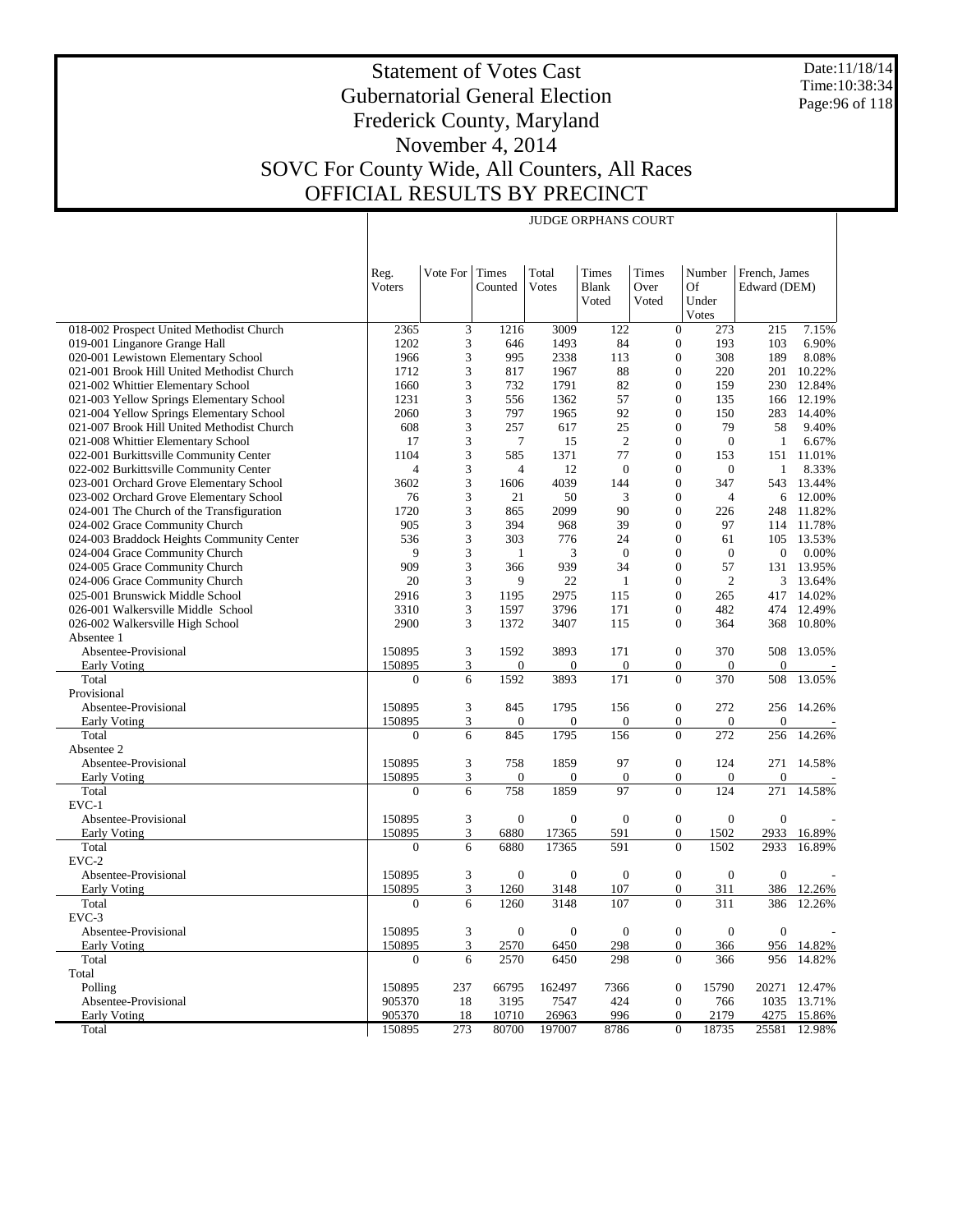Date:11/18/14 Time:10:38:34 Page:97 of 118

#### Statement of Votes Cast Gubernatorial General Election Frederick County, Maryland November 4, 2014 SOVC For County Wide, All Counters, All Races OFFICIAL RESULTS BY PRECINCT

Jurisdiction Wide 001-001 Carroll Manor Elementary School 001-002 Tuscarora High School 002-001 Lincoln Elementary School 002-002 Lincoln Elementary School 002-003 Evangelical Lutheran Church 002-004 Hillcrest Elementary School Multipurpose Rm 002-005 William R. Talley Recreation Center Armory - A 002-006 Ballenger Creek Middle School 002-007 Thomas Johnson Middle School 002-008 Waverley Elementary School 002-009 William R. Talley Recreation Center Armory - B 002-010 Monocacy Middle School 002-011 North Frederick Elementary School 002-012 Hillcrest Elementary School Gym 002-013 Cornerstone Fellowship Church 002-014 Ballenger Creek Elementary School 002-015 Monocacy Elementary School 002-016 Crestwood Middle School 002-017 Cornerstone Fellowship Church 002-018 Church of Jesus Christ of Latter Day Saints 003-001 Middletown Middle School 003-002 Middletown Elementary School 003-003 Middletown Primary School 004-001 Creagerstown Lutheran Parish Hall 005-001 Emmitsburg Elementary School 006-001 Wolfsville Elementary School 007-001 Urbana Elementary School 007-002 Centerville Elementary School 007-003 Urbana High School 007-004 Urbana Regional Library 007-005 St. Ignatius of Loyola Catholic Church 007-006 St. Ignatius of Loyola Catholic Church 007-007 Urbana Regional Library 008-001 Liberty Elementary School 009-001 New Market Middle School 009-002 Green Valley Elementary School 009-003 Oakdale Middle School 009-004 Kemptown Elementary School 009-005 Linganore High School 009-006 Spring Ridge Elementary School Side A 009-007 Deer Crossing Elementary School 009-008 Spring Ridge Elementary School Side B 009-009 Oakdale Middle School 010-001 Sabillasville Elementary School 011-001 Woodsboro Elementary School 012-001 Faith Baptist Church 012-002 Faith Baptist Church 013-001 Mt. Pleasant Ruritan Club 013-002 Mt. Pleasant Ruritan Club 013-003 Mt. Pleasant Ruritan Club 014-001 Jefferson Ruritan Community Center 014-002 Valley Elementary School 015-001 Thurmont Middle School 015-002 Thurmont Elementary School 016-001 Myersville Elementary School 017-001 Johnsville Methodist Hall 018-001 Twin Ridge Elementary School Judson, Janis (DEM) Nicholson, Bonnie L (DEM) Campbell, Cleopatra (REP) Remsberg, Adrian McC (REP) Trout, Jimmy W (REP) JUDGE ORPHANS COURT 668 12.86% 687 13.22% 1078 20.75% 1058 20.36% 1046 20.13% 393 16.48% 398 16.69% 399 16.74% 400 16.78% 402 16.86% 452 19.99% 452 19.99% 333 14.73% 262 11.59% 293 12.96% 167 17.84% 171 18.27% 153 16.35% 137 14.64% 139 14.85% 507 19.95% 485 19.09% 363 14.29% 349 13.73% 356 14.01% 396 19.90% 393 19.75% 272 13.67% 260 13.07% 256 12.86% 248 16.48% 256 17.01% 284 18.87% 241 16.01% 210 13.95% 419 15.33% 410 15.00% 514 18.80% 505 18.47% 499 18.25% 489 17.47% 470 16.79% 500 17.86% 428 15.29% 450 16.08% 472 17.79% 498 18.77% 420 15.83% 409 15.42% 387 14.59% 412 19.60% 399 18.98% 328 15.60% 273 12.99% 285 13.56% 555 16.05% 547 15.82% 615 17.78% 614 17.76% 602 17.41% 339 19.67% 347 20.14% 254 14.74% 226 13.12% 223 12.94% 218 18.74% 206 17.71% 184 15.82% 174 14.96% 167 14.36% 442 18.84% 447 19.05% 356 15.17% 325 13.85% 333 14.19% 224 16.05% 224 16.05% 261 18.70% 240 17.19% 244 17.48% 520 15.42% 511 15.15% 634 18.80% 610 18.09% 602 17.85% 366 20.83% 371 21.12% 227 12.92% 221 12.58% 219 12.46% 241 19.75% 248 20.33% 174 14.26% 156 12.79% 157 12.87% 246 15.15% 239 14.72% 305 18.78% 300 18.47% 301 18.53% 253 10.84% 259 11.10% 510 21.85% 544 23.31% 535 22.92% 406 10.26% 424 10.71% 872 22.03% 943 23.82% 917 23.16% 276 11.26% 257 10.48% 535 21.82% 559 22.80% 554 22.59% 67 7.21% 79 8.50% 229 24.65% 225 24.22% 262 28.20% 336 9.45% 384 10.80% 824 23.18% 793 22.31% 872 24.53% 149 7.76% 154 8.02% 476 24.78% 500 26.03% 493 25.66% 270 13.78% 280 14.29% 382 19.49% 382 19.49% 383 19.54% 588 15.86% 583 15.73% 681 18.37% 663 17.89% 634 17.10% 355 13.69% 358 13.80% 525 20.24% 519 20.01% 519 20.01% 249 14.77% 245 14.53% 328 19.45% 316 18.74% 313 18.56% 12 10.26% 15 12.82% 25 21.37% 27 23.08% 26 22.22%  $0$  - 0 - 0 - 0 - 0 -27 9.68% 32 11.47% 63 22.58% 61 21.86% 74 26.52% 171 8.07% 199 9.40% 505 23.84% 495 23.37% 568 26.82% 367 10.92% 366 10.89% 728 21.66% 773 23.00% 768 22.85% 428 11.41% 437 11.65% 831 22.16% 817 21.79% 843 22.48% 65 11.80% 69 12.52% 108 19.60% 112 20.33% 124 22.50% 416 11.24% 424 11.45% 834 22.53% 824 22.26% 827 22.34% 203 12.08% 199 11.85% 357 21.25% 368 21.90% 366 21.79% 466 14.72% 459 14.50% 611 19.30% 598 18.89% 608 19.21% 525 12.34% 512 12.04% 904 21.26% 886 20.83% 931 21.89% 178 14.16% 176 14.00% 245 19.49% 246 19.57% 244 19.41% 125 13.53% 123 13.31% 185 20.02% 186 20.13% 185 20.02% 127 7.69% 131 7.93% 404 24.46% 426 25.79% 445 26.94% 194 7.44% 219 8.40% 615 23.60% 625 23.98% 752 28.86% 308 12.19% 311 12.31% 532 21.06% 531 21.02% 528 20.90% 1 33.33% 1 33.33% 0 0.00% 0 0.00% 0 0.00% 509 12.42% 493 12.03% 862 21.03% 808 19.71% 940 22.93% 14 7.49% 13 6.95% 51 27.27% 44 23.53% 54 28.88% 24 10.39% 28 12.12% 50 21.65% 48 20.78% 55 23.81% 393 10.04% 407 10.39% 905 23.11% 922 23.54% 898 22.93% 53 9.11% 57 9.79% 129 22.16% 151 25.95% 138 23.71% 219 8.76% 252 10.08% 589 23.55% 577 23.07% 643 25.71% 248 8.44% 271 9.22% 709 24.12% 686 23.33% 779 26.50% 397 10.46% 386 10.17% 877 23.10% 907 23.89% 874 23.02% 138 7.57% 149 8.17% 435 23.86% 444 24.36% 522 28.63% 537 10.32% 556 10.68% 1202 23.09% 1186 22.78% 1216 23.36%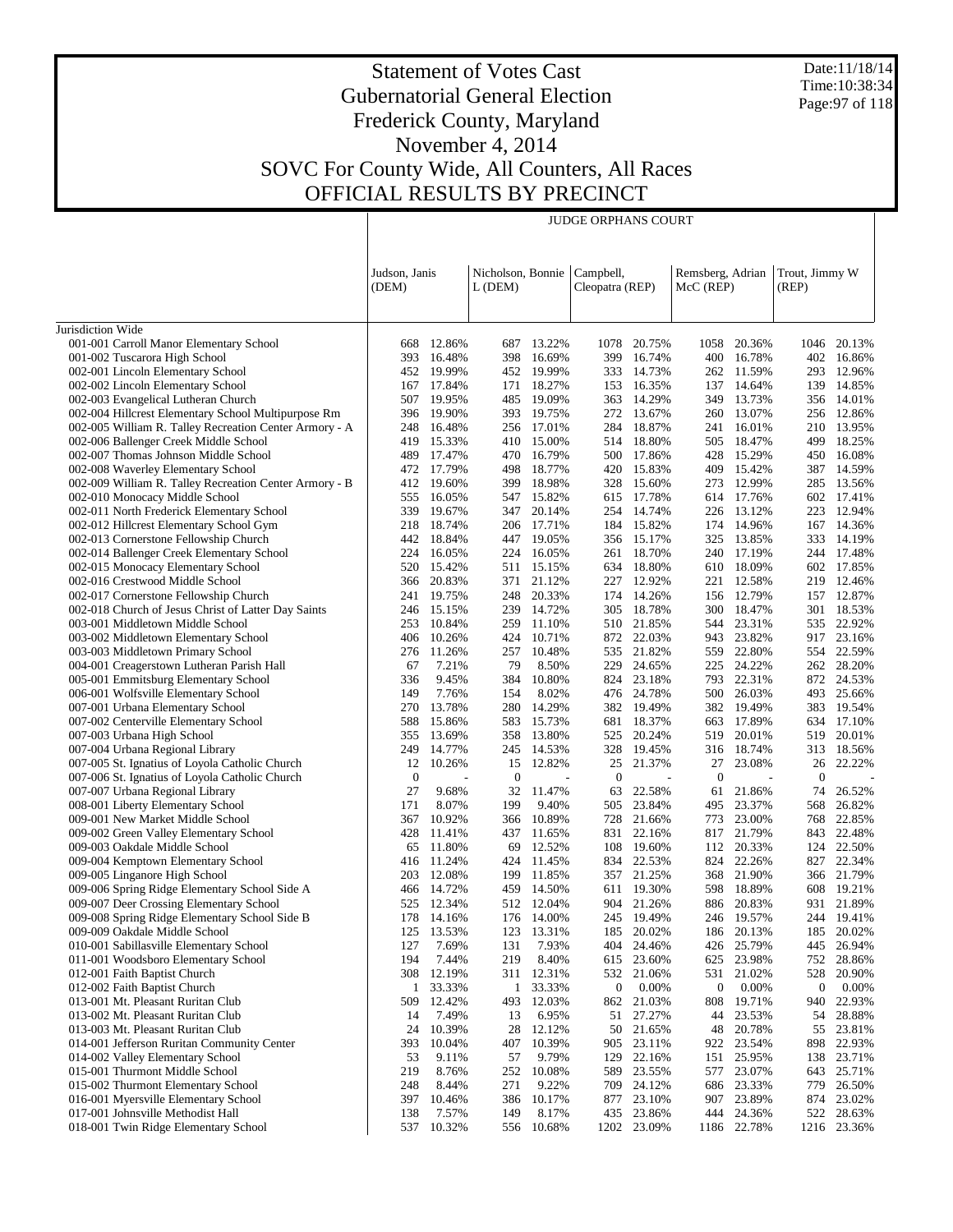Date:11/18/14 Time:10:38:34 Page:98 of 118

# Statement of Votes Cast Gubernatorial General Election Frederick County, Maryland November 4, 2014 SOVC For County Wide, All Counters, All Races OFFICIAL RESULTS BY PRECINCT

|                                            | <b>JUDGE ORPHANS COURT</b> |              |                              |              |                              |              |                               |              |                         |              |  |  |
|--------------------------------------------|----------------------------|--------------|------------------------------|--------------|------------------------------|--------------|-------------------------------|--------------|-------------------------|--------------|--|--|
|                                            | Judson, Janis<br>(DEM)     |              | Nicholson, Bonnie<br>L (DEM) |              | Campbell,<br>Cleopatra (REP) |              | Remsberg, Adrian<br>McC (REP) |              | Trout, Jimmy W<br>(REP) |              |  |  |
| 018-002 Prospect United Methodist Church   | 235                        | 7.81%        | 232                          | 7.71%        |                              | 768 25.52%   |                               | 765 25.42%   |                         | 791 26.29%   |  |  |
| 019-001 Linganore Grange Hall              | 109                        | 7.30%        | 125                          | 8.37%        | 371                          | 24.85%       | 374                           | 25.05%       | 411                     | 27.53%       |  |  |
| 020-001 Lewistown Elementary School        | 187                        | 8.00%        | 210                          | 8.98%        |                              | 570 24.38%   | 580                           | 24.81%       |                         | 598 25.58%   |  |  |
| 021-001 Brook Hill United Methodist Church | 196                        | 9.96%        | 190                          | 9.66%        |                              | 462 23.49%   | 454                           | 23.08%       | 464                     | 23.59%       |  |  |
| 021-002 Whittier Elementary School         | 250                        | 13.96%       | 257                          | 14.35%       |                              | 358 19.99%   | 349                           | 19.49%       | 344                     | 19.21%       |  |  |
| 021-003 Yellow Springs Elementary School   | 169                        | 12.41%       | 171                          | 12.56%       | 287                          | 21.07%       | 291                           | 21.37%       | 275                     | 20.19%       |  |  |
| 021-004 Yellow Springs Elementary School   | 281                        | 14.30%       |                              | 264 13.44%   | 388                          | 19.75%       | 383                           | 19.49%       | 363                     | 18.47%       |  |  |
| 021-007 Brook Hill United Methodist Church | 59                         | 9.56%        | 73                           | 11.83%       | 143                          | 23.18%       | 140                           | 22.69%       | 144                     | 23.34%       |  |  |
| 021-008 Whittier Elementary School         | $\mathbf{1}$               | 6.67%        | 1                            | 6.67%        | 4                            | 26.67%       | 4                             | 26.67%       | 4                       | 26.67%       |  |  |
| 022-001 Burkittsville Community Center     | 152                        | 11.09%       | 153                          | 11.16%       | 307                          | 22.39%       | 324                           | 23.63%       | 284                     | 20.71%       |  |  |
| 022-002 Burkittsville Community Center     | $\boldsymbol{0}$           | 0.00%        | $\boldsymbol{0}$             | 0.00%        |                              | 4 33.33%     |                               | 4 33.33%     | 3                       | 25.00%       |  |  |
| 023-001 Orchard Grove Elementary School    | 526                        | 13.02%       | 555                          | 13.74%       | 808                          | 20.00%       | 792                           | 19.61%       | 811                     | 20.08%       |  |  |
| 023-002 Orchard Grove Elementary School    | 8                          | 16.00%       |                              | 7 14.00%     | 9                            | 18.00%       | 10                            | 20.00%       |                         | 10 20.00%    |  |  |
| 024-001 The Church of the Transfiguration  | 273                        | 13.01%       | 271                          | 12.91%       | 444                          | 21.15%       | 436                           | 20.77%       | 427                     | 20.34%       |  |  |
| 024-002 Grace Community Church             | 121                        | 12.50%       | 128                          | 13.22%       | 202                          | 20.87%       | 199                           | 20.56%       | 204                     | 21.07%       |  |  |
| 024-003 Braddock Heights Community Center  | 113                        | 14.56%       | 108                          | 13.92%       |                              | 152 19.59%   | 159                           | 20.49%       | 139                     | 17.91%       |  |  |
| 024-004 Grace Community Church             | $\boldsymbol{0}$           | 0.00%        | $\boldsymbol{0}$             | 0.00%        | 1                            | 33.33%       | 1                             | 33.33%       | 1                       | 33.33%       |  |  |
| 024-005 Grace Community Church             | 133                        | 14.16%       | 129                          | 13.74%       | 185                          | 19.70%       | 178                           | 18.96%       | 183                     | 19.49%       |  |  |
| 024-006 Grace Community Church             | 3                          | 13.64%       | 3                            | 13.64%       | 5                            | 22.73%       | 4                             | 18.18%       | 4                       | 18.18%       |  |  |
| 025-001 Brunswick Middle School            | 416                        | 13.98%       | 428                          | 14.39%       | 596                          | 20.03%       |                               | 551 18.52%   | 563                     | 18.92%       |  |  |
| 026-001 Walkersville Middle School         | 476                        | 12.54%       | 477                          | 12.57%       | 769                          | 20.26%       | 765                           | 20.15%       | 834                     | 21.97%       |  |  |
| 026-002 Walkersville High School           | 359                        | 10.54%       | 392                          | 11.51%       | 751                          | 22.04%       | 744                           | 21.84%       | 789                     | 23.16%       |  |  |
| Absentee 1                                 |                            |              |                              |              |                              |              |                               |              |                         |              |  |  |
| Absentee-Provisional                       | 490                        | 12.59%       | 500                          | 12.84%       | 807                          | 20.73%       | 805                           | 20.68%       | 777                     | 19.96%       |  |  |
| <b>Early Voting</b>                        | $\mathbf{0}$               |              | $\boldsymbol{0}$             |              | $\theta$                     |              | $\mathbf{0}$                  |              | $\overline{0}$          |              |  |  |
| Total                                      | 490                        | 12.59%       | 500                          | 12.84%       | 807                          | 20.73%       | 805                           | 20.68%       | 777                     | 19.96%       |  |  |
| Provisional                                |                            |              |                              |              |                              |              |                               |              |                         |              |  |  |
| Absentee-Provisional                       | 260                        | 14.48%       | 266                          | 14.82%       | 319                          | 17.77%       | 337                           | 18.77%       | 356                     | 19.83%       |  |  |
| <b>Early Voting</b><br>Total               | $\mathbf{0}$<br>260        | 14.48%       | $\boldsymbol{0}$<br>266      | 14.82%       | $\theta$<br>319              | 17.77%       | $\overline{0}$<br>337         | 18.77%       | $\mathbf{0}$<br>356     | 19.83%       |  |  |
| Absentee 2                                 |                            |              |                              |              |                              |              |                               |              |                         |              |  |  |
| Absentee-Provisional                       | 305                        | 16.41%       | 280                          | 15.06%       | 342                          | 18.40%       | 331                           | 17.81%       | 329                     | 17.70%       |  |  |
| <b>Early Voting</b>                        | $\mathbf{0}$               |              | $\mathbf{0}$                 |              | $\theta$                     |              | $\overline{0}$                |              | $\overline{0}$          |              |  |  |
| Total                                      | 305                        | 16.41%       | 280                          | 15.06%       | 342                          | 18.40%       | 331                           | 17.81%       | 329                     | 17.70%       |  |  |
| $EVC-1$                                    |                            |              |                              |              |                              |              |                               |              |                         |              |  |  |
| Absentee-Provisional                       | $\mathbf{0}$               |              | $\overline{0}$               |              | $\mathbf{0}$                 |              | $\overline{0}$                |              | $\mathbf{0}$            |              |  |  |
| <b>Early Voting</b>                        | 2978                       | 17.15%       | 2979                         | 17.16%       | 2954                         | 17.01%       | 2778                          | 16.00%       | 2734                    | 15.74%       |  |  |
| Total                                      | 2978                       | 17.15%       | 2979                         | 17.16%       | 2954                         | 17.01%       | 2778                          | 16.00%       | 2734                    | 15.74%       |  |  |
| $EVC-2$                                    |                            |              |                              |              |                              |              |                               |              |                         |              |  |  |
| Absentee-Provisional                       | $\mathbf{0}$               |              | $\overline{0}$               |              | $\mathbf{0}$                 |              | $\overline{0}$                |              | $\overline{0}$          |              |  |  |
| <b>Early Voting</b>                        | 360                        | 11.44%       |                              | 400 12.71%   | 650                          | 20.65%       | 647                           | 20.55%       | 704                     | 22.36%       |  |  |
| Total                                      | 360                        | 11.44%       | 400                          | 12.71%       | 650                          | 20.65%       | 647                           | 20.55%       | 704                     | 22.36%       |  |  |
| $EVC-3$                                    |                            |              |                              |              |                              |              |                               |              |                         |              |  |  |
| Absentee-Provisional                       | $\mathbf{0}$               |              | $\boldsymbol{0}$             |              | $\mathbf{0}$                 |              | $\mathbf{0}$                  |              | $\mathbf{0}$            |              |  |  |
| <b>Early Voting</b>                        |                            | 1008 15.63%  |                              | 1020 15.81%  |                              | 1174 18.20%  |                               | 1147 17.78%  |                         | 1141 17.69%  |  |  |
| Total                                      |                            | 1008 15.63%  |                              | 1020 15.81%  |                              | 1174 18.20%  |                               | 1147 17.78%  |                         | 1141 17.69%  |  |  |
| Total                                      |                            |              |                              |              |                              |              |                               |              |                         |              |  |  |
| Polling                                    |                            | 20935 12.88% |                              | 21241 13.07% |                              | 33356 20.53% |                               | 32887 20.24% |                         | 33707 20.74% |  |  |
| Absentee-Provisional                       |                            | 1055 13.98%  |                              | 1046 13.86%  |                              | 1468 19.45%  |                               | 1473 19.52%  |                         | 1462 19.37%  |  |  |
| <b>Early Voting</b>                        |                            | 4346 16.12%  |                              | 4399 16.31%  |                              | 4778 17.72%  |                               | 4572 16.96%  |                         | 4579 16.98%  |  |  |
| Total                                      |                            | 26336 13.37% |                              | 26686 13.55% |                              | 39602 20.10% |                               | 38932 19.76% |                         | 39748 20.18% |  |  |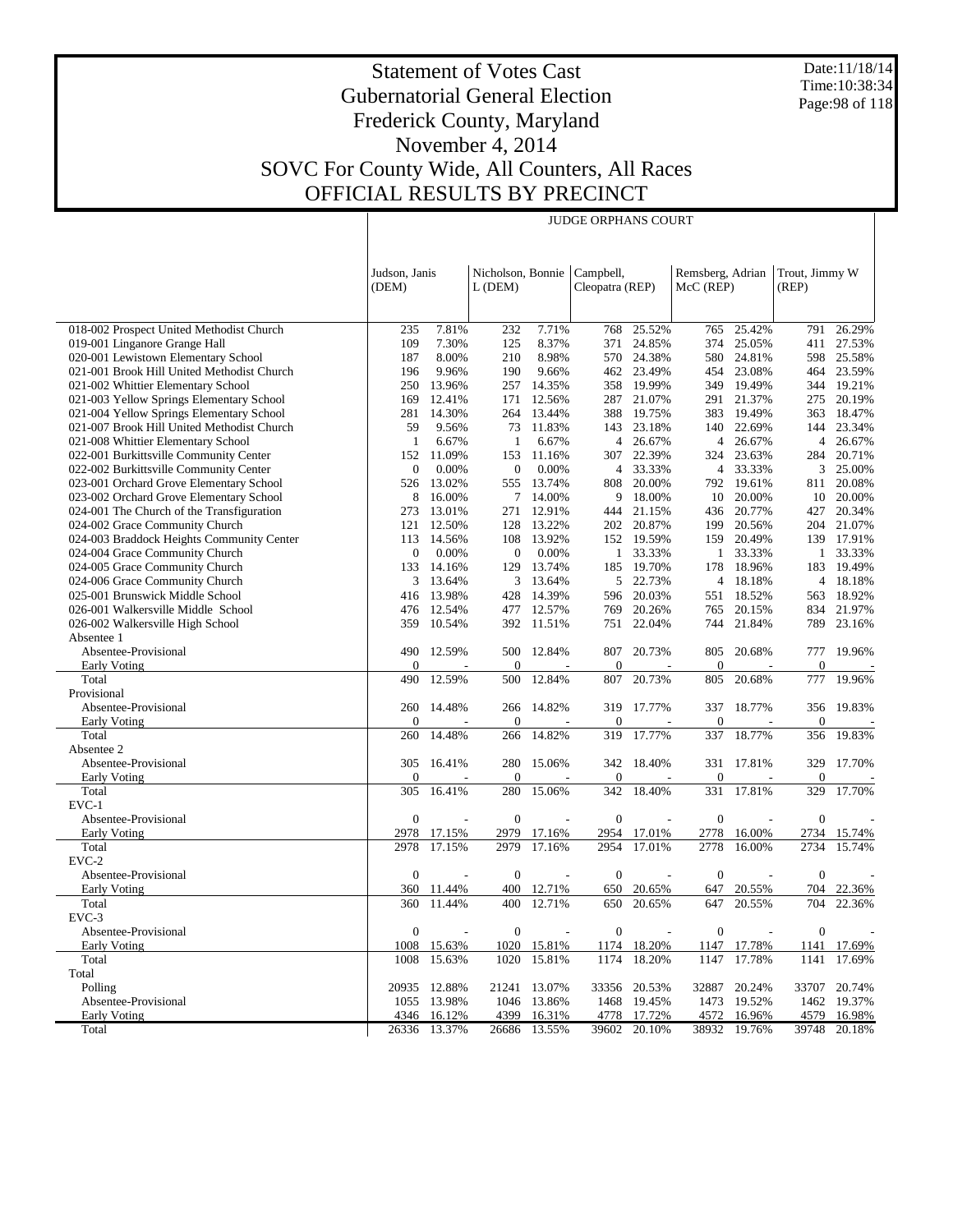Date:11/18/14 Time:10:38:34 Page:99 of 118

## Statement of Votes Cast Gubernatorial General Election Frederick County, Maryland November 4, 2014 SOVC For County Wide, All Counters, All Races OFFICIAL RESULTS BY PRECINCT

JUDGE ORPHANS

|                                                                                          | COURT                          |                      |
|------------------------------------------------------------------------------------------|--------------------------------|----------------------|
|                                                                                          | Write-In Votes                 |                      |
| Jurisdiction Wide                                                                        |                                |                      |
| 001-001 Carroll Manor Elementary School                                                  | 4                              | 0.08%                |
| 001-002 Tuscarora High School                                                            | $\mathbf{0}$                   | $0.00\%$             |
| 002-001 Lincoln Elementary School                                                        | 3                              | 0.13%                |
| 002-002 Lincoln Elementary School                                                        | 1                              | $0.11\%$             |
| 002-003 Evangelical Lutheran Church                                                      | 3                              | 0.12%                |
| 002-004 Hillcrest Elementary School Multipurpose Rm                                      | $\overline{2}$                 | $0.10\%$             |
| 002-005 William R. Talley Recreation Center Armory - A                                   | $\overline{0}$                 | $0.00\%$             |
| 002-006 Ballenger Creek Middle School                                                    | $\mathbf{1}$                   | $0.04\%$             |
| 002-007 Thomas Johnson Middle School                                                     | 1                              | 0.04%                |
| 002-008 Waverley Elementary School                                                       | 1<br>1                         | $0.04\%$             |
| 002-009 William R. Talley Recreation Center Armory - B<br>002-010 Monocacy Middle School | $\boldsymbol{0}$               | $0.05\%$<br>0.00%    |
| 002-011 North Frederick Elementary School                                                | 2                              | 0.12%                |
| 002-012 Hillcrest Elementary School Gym                                                  | $\overline{c}$                 | $0.17\%$             |
| 002-013 Cornerstone Fellowship Church                                                    | 1                              | $0.04\%$             |
| 002-014 Ballenger Creek Elementary School                                                | $\mathbf{1}$                   | $0.07\%$             |
| 002-015 Monocacy Elementary School                                                       | 4                              | 0.12%                |
| 002-016 Crestwood Middle School                                                          | $\overline{4}$                 | 0.23%                |
| 002-017 Cornerstone Fellowship Church                                                    | 3                              | 0.25%                |
| 002-018 Church of Jesus Christ of Latter Day Saints                                      | $\mathbf{0}$                   | $0.00\%$             |
| 003-001 Middletown Middle School                                                         | $\mathbf{1}$                   | $0.04\%$             |
| 003-002 Middletown Elementary School                                                     | 3                              | $0.08\%$             |
| 003-003 Middletown Primary School                                                        | 0                              | $0.00\%$             |
| 004-001 Creagerstown Lutheran Parish Hall                                                | $\overline{0}$                 | $0.00\%$             |
| 005-001 Emmitsburg Elementary School<br>006-001 Wolfsville Elementary School             | 5<br>$\Omega$                  | 0.14%                |
| 007-001 Urbana Elementary School                                                         | 1                              | $0.00\%$<br>$0.05\%$ |
| 007-002 Centerville Elementary School                                                    | $\overline{0}$                 | $0.00\%$             |
| 007-003 Urbana High School                                                               | $\mathbf{0}$                   | $0.00\%$             |
| 007-004 Urbana Regional Library                                                          | 3                              | 0.18%                |
| 007-005 St. Ignatius of Loyola Catholic Church                                           | $\overline{0}$                 | $0.00\%$             |
| 007-006 St. Ignatius of Loyola Catholic Church                                           | $\mathbf{0}$                   |                      |
| 007-007 Urbana Regional Library                                                          | $\mathbf{0}$                   | $0.00\%$             |
| 008-001 Liberty Elementary School                                                        | $\mathbf{0}$                   | $0.00\%$             |
| 009-001 New Market Middle School                                                         | $\overline{0}$                 | $0.00\%$             |
| 009-002 Green Valley Elementary School                                                   | $\mathbf{1}$                   | $0.03\%$             |
| 009-003 Oakdale Middle School                                                            | $\overline{0}$                 | $0.00\%$             |
| 009-004 Kemptown Elementary School                                                       | $\mathbf{0}$                   | $0.00\%$             |
| 009-005 Linganore High School<br>009-006 Spring Ridge Elementary School Side A           | $\overline{0}$<br>$\mathbf{1}$ | $0.00\%$<br>$0.03\%$ |
| 009-007 Deer Crossing Elementary School                                                  | 1                              | $0.02\%$             |
| 009-008 Spring Ridge Elementary School Side B                                            | $\overline{0}$                 | $0.00\%$             |
| 009-009 Oakdale Middle School                                                            | $\boldsymbol{0}$               | $0.00\%$             |
| 010-001 Sabillasville Elementary School                                                  | $\sqrt{2}$                     | 0.12%                |
| 011-001 Woodsboro Elementary School                                                      | 5                              | 0.19%                |
| 012-001 Faith Baptist Church                                                             | 2                              | 0.08%                |
| 012-002 Faith Baptist Church                                                             | 0                              | $0.00\%$             |
| 013-001 Mt. Pleasant Ruritan Club                                                        | $\mathbf{1}$                   | 0.02%                |
| 013-002 Mt. Pleasant Ruritan Club                                                        | 0                              | $0.00\%$             |
| 013-003 Mt. Pleasant Ruritan Club                                                        | 0                              | $0.00\%$             |
| 014-001 Jefferson Ruritan Community Center                                               | $\mathbf{1}$                   | $0.03\%$             |
| 014-002 Valley Elementary School                                                         | 0                              | 0.00%                |
| 015-001 Thurmont Middle School                                                           | 2                              | $0.08\%$             |
| 015-002 Thurmont Elementary School                                                       | $\overline{c}$                 | $0.07\%$             |
| 016-001 Myersville Elementary School<br>017-001 Johnsville Methodist Hall                | 5<br>$\boldsymbol{0}$          | 0.13%<br>0.00%       |
| 018-001 Twin Ridge Elementary School                                                     | 1                              | 0.02%                |
|                                                                                          |                                |                      |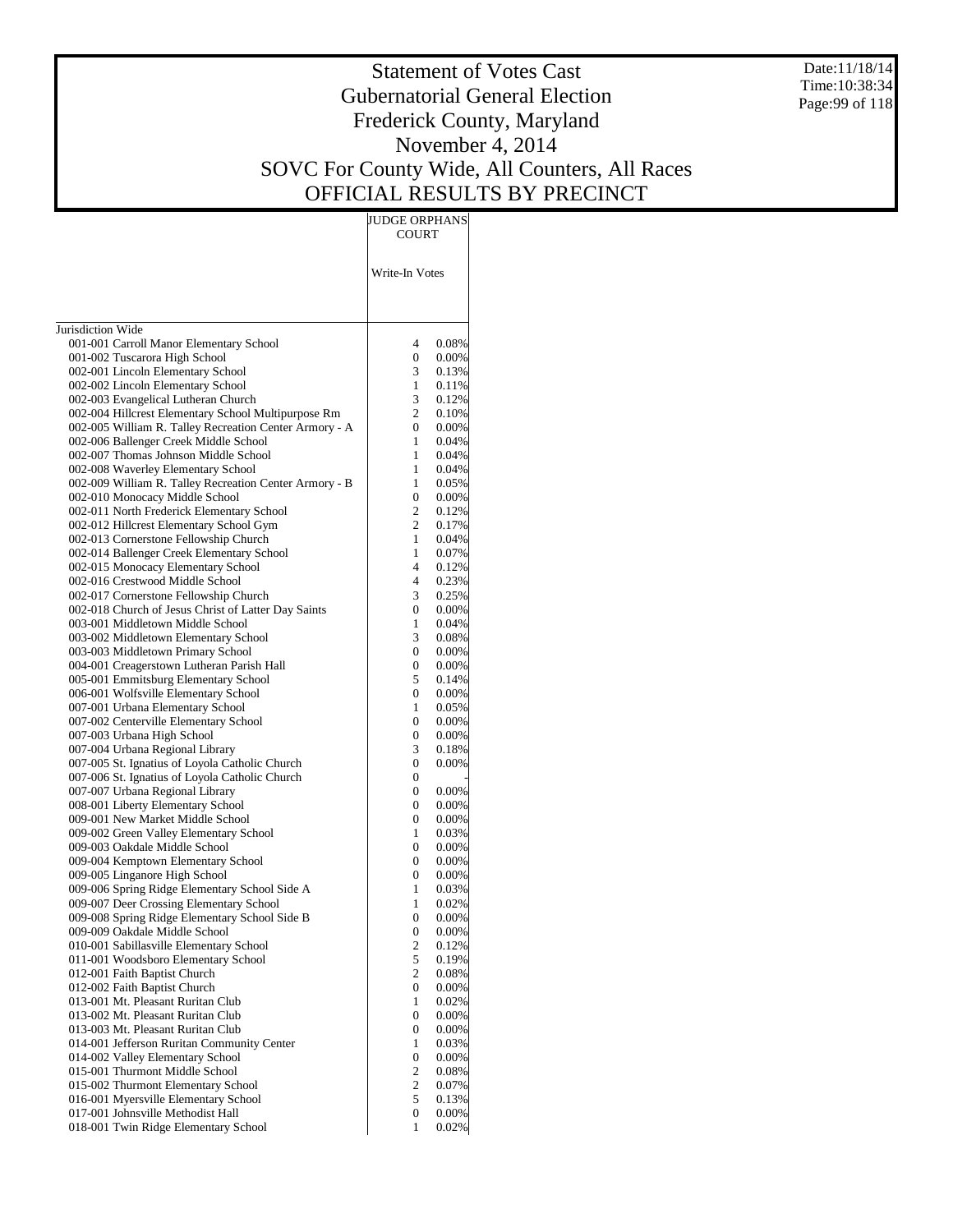Date:11/18/14 Time:10:38:34 Page:100 of 118

#### Statement of Votes Cast Gubernatorial General Election Frederick County, Maryland November 4, 2014 SOVC For County Wide, All Counters, All Races OFFICIAL RESULTS BY PRECINCT

JUDGE ORPHANS

 018-002 Prospect United Methodist Church 019-001 Linganore Grange Hall 020-001 Lewistown Elementary School 021-001 Brook Hill United Methodist Church 021-002 Whittier Elementary School 021-003 Yellow Springs Elementary School 021-004 Yellow Springs Elementary School 021-007 Brook Hill United Methodist Church 021-008 Whittier Elementary School 022-001 Burkittsville Community Center 022-002 Burkittsville Community Center 023-001 Orchard Grove Elementary School 023-002 Orchard Grove Elementary School 024-001 The Church of the Transfiguration 024-002 Grace Community Church 024-003 Braddock Heights Community Center 024-004 Grace Community Church 024-005 Grace Community Church 024-006 Grace Community Church 025-001 Brunswick Middle School 026-001 Walkersville Middle School 026-002 Walkersville High School Absentee 1 Absentee-Provisional Early Voting Total Provisional Absentee-Provisional Early Voting Total Absentee 2 Absentee-Provisional Early Voting Total EVC-1 Absentee-Provisional Early Voting Total EVC-2 Absentee-Provisional Early Voting Total EVC-3 Absentee-Provisional Early Voting Total Total Polling Absentee-Provisional Early Voting Total Write-In Votes COURT  $\frac{3}{0.10\%}$  $\begin{array}{cc}\n0 & 0.00\% \\
4 & 0.17\%\n\end{array}$  $\begin{array}{cc}\n 4 & 0.17\% \\
 0 & 0.00\% \n \end{array}$  $\begin{array}{cc}\n0 & 0.00\% \\
3 & 0.17\%\n\end{array}$  $3$  0.17%<br>3 0.22% 0.22%  $\begin{array}{cc} 3 & 0.15\% \\ 0 & 0.00\% \end{array}$ 0 0.00%  $\begin{array}{cc} 0 & 0.00\% \\ 0 & 0.00\% \end{array}$  $0 0.00\%$ <br>0 0.00% 0 0.00%  $\begin{array}{cc}\n 4 & 0.10\% \\
 0 & 0.00\% \n \end{array}$  $\begin{array}{cc}\n0 & 0.00\% \\
0 & 0.00\%\n\end{array}$  $0 0.00\%$ <br>0 0.00%  $\begin{array}{cc}\n 0 & 0.00\% \\
 0 & 0.00\% \n \end{array}$  $\begin{array}{cc}\n0 & 0.00\% \\
0 & 0.00\%\n\end{array}$  $\begin{array}{cc}\n0 & 0.00\% \\
0 & 0.00\%\n\end{array}$ 0 0.00% 0 0.00% 4 0.13%  $\begin{array}{cc} 1 & 0.03\% \\ 4 & 0.12\% \end{array}$ 0.12% 6 0.15%  $\overline{0}$ 6 0.15% 1 0.06% 0 - 1 0.06%  $\frac{1}{0}$  0.05% 0 - 1 0.05%  $\overline{0}$  $\frac{9}{9}$  0.05% 0.05%  $\overline{0}$ 0.03% 1 0.03%  $\overline{0}$ 4 0.06% 4 0.06% 100 0.06%<br>8 0.11% 0.11% 14 0.05% 122 0.06%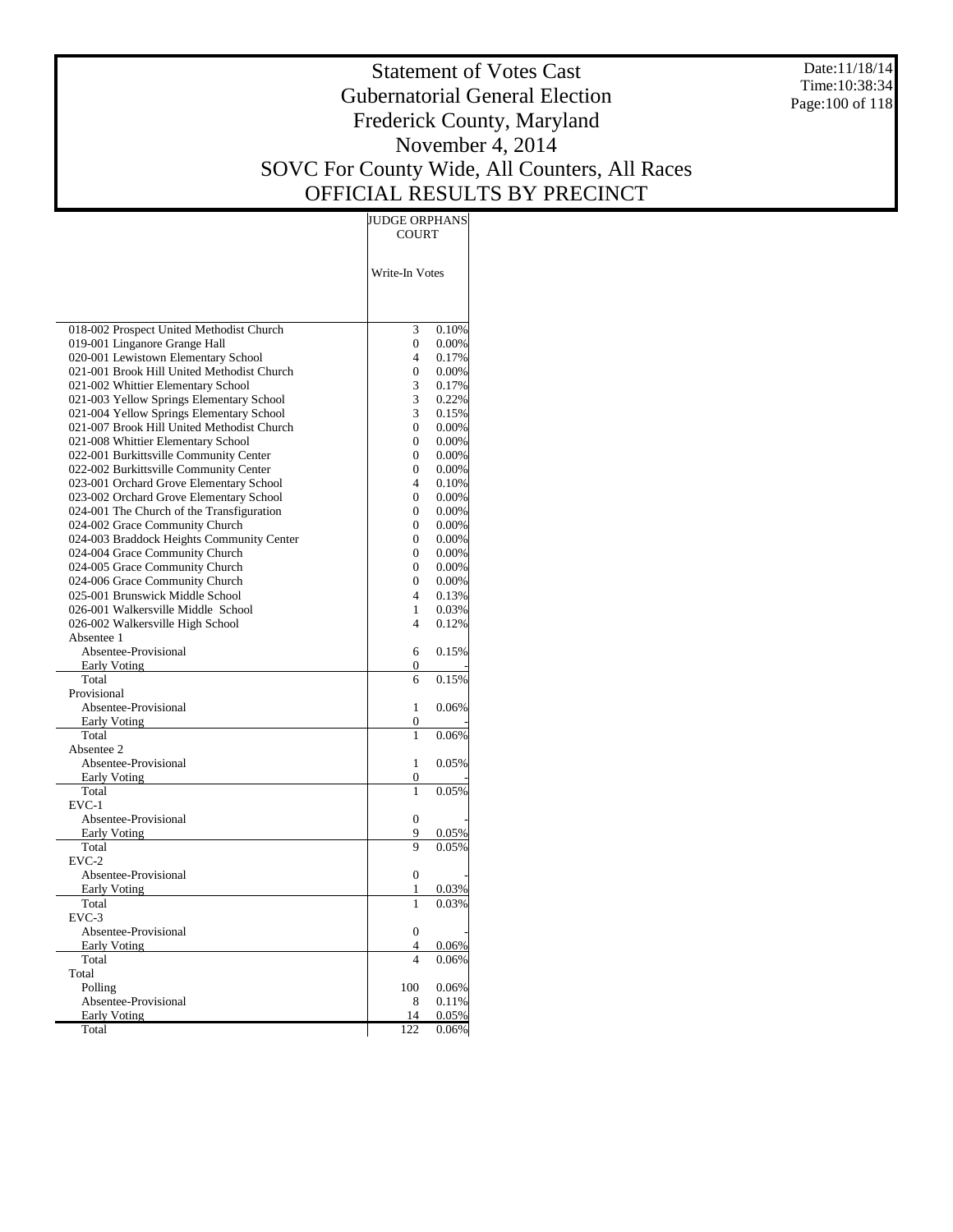Date:11/18/14 Time:10:38:34 Page:101 of 118

# Statement of Votes Cast Gubernatorial General Election Frederick County, Maryland November 4, 2014 SOVC For County Wide, All Counters, All Races OFFICIAL RESULTS BY PRECINCT

|                                                                                          | Reg.<br>Voters | Vote For Times               | Counted      | Total<br>Votes | Times<br><b>Blank</b><br>Voted | Times<br>Over<br>Voted | Number<br>Of<br>Under<br>Votes | Bickel, Karl<br>(DEM) |                      |
|------------------------------------------------------------------------------------------|----------------|------------------------------|--------------|----------------|--------------------------------|------------------------|--------------------------------|-----------------------|----------------------|
| Jurisdiction Wide                                                                        |                |                              |              |                |                                |                        |                                |                       |                      |
| 001-001 Carroll Manor Elementary School                                                  | 4354           | $\mathbf{1}$                 | 2064         | 2001           | 63                             | $\boldsymbol{0}$       | $\boldsymbol{0}$               | 707                   | 35.33%               |
| 001-002 Tuscarora High School                                                            | 2543           | 1                            | 966          | 923            | 43                             | 0                      | $\boldsymbol{0}$               |                       | 436 47.24%           |
| 002-001 Lincoln Elementary School                                                        | 2847           | $\mathbf{1}$                 | 938          | 895            | 43                             | 0                      | 0                              | 504                   | 56.31%               |
| 002-002 Lincoln Elementary School                                                        | 1033           | 1                            | 394          | 368            | 26                             | 0                      | 0                              |                       | 180 48.91%           |
| 002-003 Evangelical Lutheran Church                                                      | 2923           | $\mathbf{1}$                 | 1040         | 991            | 49                             | 0                      | 0                              | 561                   | 56.61%               |
| 002-004 Hillcrest Elementary School Multipurpose Rm                                      | 2422           | $\mathbf{1}$                 | 792          | 767            | 25                             | 0                      | 0                              | 453                   | 59.06%               |
| 002-005 William R. Talley Recreation Center Armory - A                                   | 1356           | $\mathbf{1}$                 | 657          | 627            | 30                             | 0                      | 0                              |                       | 324 51.67%           |
| 002-006 Ballenger Creek Middle School                                                    | 2582           | $\mathbf{1}$                 | 1107         | 1068           | 39                             | 0                      | 0                              | 425                   | 39.79%               |
| 002-007 Thomas Johnson Middle School                                                     | 2885           | $\mathbf{1}$                 | 1170         | 1129           | 41                             | 0                      | 0                              |                       | 556 49.25%           |
| 002-008 Waverley Elementary School                                                       | 3212           | $\mathbf{1}$                 | 1077         | 1040           | 37                             | 0                      | 0                              |                       | 515 49.52%           |
| 002-009 William R. Talley Recreation Center Armory - B                                   | 2139           | $\mathbf{1}$<br>$\mathbf{1}$ | 896<br>1424  | 860            | 36                             | 0<br>0                 | 0<br>0                         | 485                   | 56.40%               |
| 002-010 Monocacy Middle School                                                           | 3779<br>2271   | $\mathbf{1}$                 | 713          | 1377<br>684    | 47<br>29                       | 0                      | 0                              | 387                   | 568 41.25%<br>56.58% |
| 002-011 North Frederick Elementary School<br>002-012 Hillcrest Elementary School Gym     | 1216           | 1                            | 461          | 453            | 8                              | 0                      | 0                              | 226                   | 49.89%               |
| 002-013 Cornerstone Fellowship Church                                                    | 2871           | $\mathbf{1}$                 | 918          | 895            | 23                             | 0                      | 0                              |                       | 484 54.08%           |
| 002-014 Ballenger Creek Elementary School                                                | 1290           | $\mathbf{1}$                 | 568          | 550            | 18                             | 0                      | 0                              |                       | 239 43.45%           |
| 002-015 Monocacy Elementary School                                                       | 3492           | $\mathbf{1}$                 | 1368         | 1309           | 59                             | 0                      | 0                              |                       | 556 42.48%           |
| 002-016 Crestwood Middle School                                                          | 1856           | $\mathbf{1}$                 | 685          | 671            | 14                             | 0                      | 0                              |                       | 376 56.04%           |
| 002-017 Cornerstone Fellowship Church                                                    | 1829           | $\mathbf{1}$                 | 480          | 465            | 15                             | 0                      | 0                              | 282                   | 60.65%               |
| 002-018 Church of Jesus Christ of Latter Day Saints                                      | 1518           | 1                            | 660          | 641            | 19                             | 0                      | 0                              |                       | 282 43.99%           |
| 003-001 Middletown Middle School                                                         | 1896           | $\mathbf{1}$                 | 970          | 946            | 24                             | 0                      | 0                              | 301                   | 31.82%               |
| 003-002 Middletown Elementary School                                                     | 3225           | $\mathbf{1}$                 | 1631         | 1581           | 50                             | 0                      | 0                              |                       | 446 28.21%           |
| 003-003 Middletown Primary School                                                        | 2107           | $\mathbf{1}$                 | 1014         | 981            | 33                             | 0                      | 0                              | 291                   | 29.66%               |
| 004-001 Creagerstown Lutheran Parish Hall                                                | 759            | $\mathbf{1}$                 | 392          | 384            | 8                              | 0                      | 0                              |                       | 66 17.19%            |
| 005-001 Emmitsburg Elementary School                                                     | 3113           | $\mathbf{1}$                 | 1457         | 1415           | 42                             | 0                      | 0                              | 341                   | 24.10%               |
| 006-001 Wolfsville Elementary School                                                     | 1399           | 1                            | 796          | 772            | 24                             | 0                      | 0                              | 159                   | 20.60%               |
| 007-001 Urbana Elementary School                                                         | 1776           | $\mathbf{1}$                 | 809          | 780            | 29                             | 0                      | 0                              | 283                   | 36.28%               |
| 007-002 Centerville Elementary School                                                    | 3971           | $\mathbf{1}$                 | 1512         | 1453           | 59                             | 0                      | 0                              |                       | 687 47.28%           |
| 007-003 Urbana High School                                                               | 2345           | $\mathbf{1}$                 | 1064         | 1030           | 34                             | 0                      | 0                              |                       | 433 42.04%           |
| 007-004 Urbana Regional Library                                                          | 1858           | 1                            | 669          | 644            | 25                             | 0                      | 0                              | 250                   | 38.82%               |
| 007-005 St. Ignatius of Loyola Catholic Church                                           | 81             | $\mathbf{1}$                 | 46           | 41             | 5                              | 0                      | 0                              | 12                    | 29.27%               |
| 007-006 St. Ignatius of Loyola Catholic Church                                           | $\overline{c}$ | $\mathbf{1}$                 | $\bf{0}$     | $\mathbf{0}$   | $\boldsymbol{0}$               | 0                      | 0                              | $\boldsymbol{0}$      |                      |
| 007-007 Urbana Regional Library                                                          | 282            | $\mathbf{1}$                 | 113          | 111            | 2                              | 0                      | 0                              | 27                    | 24.32%               |
| 008-001 Liberty Elementary School                                                        | 1706           | $\mathbf{1}$                 | 881          | 853            | 28                             | 0                      | 0                              | 178                   | 20.87%               |
| 009-001 New Market Middle School                                                         | 2793           | $\mathbf{1}$                 | 1395         | 1336           | 59                             | 0                      | 0                              | 415                   | 31.06%               |
| 009-002 Green Valley Elementary School                                                   | 3177           | 1                            | 1567         | 1522           | 45                             | 0                      | 0                              | 523                   | 34.36%               |
| 009-003 Oakdale Middle School                                                            | 539            | $\mathbf{1}$                 | 226          | 222            | 4                              | 0                      | 0                              | 75                    | 33.78%               |
| 009-004 Kemptown Elementary School                                                       | 3174           | $\mathbf{1}$                 | 1526         | 1479           | 47                             | 0                      | 0                              | 465                   | 31.44%               |
| 009-005 Linganore High School                                                            | 1352           | $\mathbf{1}$                 | 679          | 650            | 29                             | 0                      | 0                              |                       | 215 33.08%           |
| 009-006 Spring Ridge Elementary School Side A<br>009-007 Deer Crossing Elementary School | 2896<br>3684   | $\mathbf{1}$<br>$\mathbf{1}$ | 1294<br>1746 | 1253<br>1683   | 41                             | 0<br>0                 | 0<br>0                         | 490<br>606            | 39.11%<br>36.01%     |
| 009-008 Spring Ridge Elementary School Side B                                            | 1154           | $\mathbf{1}$                 | 532          | 503            | 63<br>29                       | $\boldsymbol{0}$       | $\boldsymbol{0}$               |                       | 196 38.97%           |
| 009-009 Oakdale Middle School                                                            | 763            | $\mathbf{1}$                 | 385          | 372            | 13                             | $\boldsymbol{0}$       | $\boldsymbol{0}$               |                       | 126 33.87%           |
| 010-001 Sabillasville Elementary School                                                  | 1369           | 1                            | 673          | 655            | 18                             | $\boldsymbol{0}$       | $\boldsymbol{0}$               |                       | 128 19.54%           |
| 011-001 Woodsboro Elementary School                                                      | 2130           | $\mathbf{1}$                 | 1103         | 1061           | 42                             | 0                      | 0                              |                       | 231 21.77%           |
| 012-001 Faith Baptist Church                                                             | 2303           | 1                            | 1030         | 999            | 31                             | 0                      | 0                              |                       | 329 32.93%           |
| 012-002 Faith Baptist Church                                                             | 1              | 1                            | 1            | 1              | $\boldsymbol{0}$               | 0                      | 0                              |                       | 1 100.00%            |
| 013-001 Mt. Pleasant Ruritan Club                                                        | 3627           | 1                            | 1732         | 1671           | 61                             | 0                      | 0                              |                       | 583 34.89%           |
| 013-002 Mt. Pleasant Ruritan Club                                                        | 125            | $\mathbf{1}$                 | 73           | 69             | 4                              | 0                      | 0                              |                       | 15 21.74%            |
| 013-003 Mt. Pleasant Ruritan Club                                                        | 241            | $\mathbf{1}$                 | 100          | 96             | $\overline{4}$                 | 0                      | 0                              | 31                    | 32.29%               |
| 014-001 Jefferson Ruritan Community Center                                               | 2975           | $\mathbf{1}$                 | 1661         | 1619           | 42                             | 0                      | 0                              | 418                   | 25.82%               |
| 014-002 Valley Elementary School                                                         | 449            | $\mathbf{1}$                 | 231          | 228            | 3                              | 0                      | 0                              |                       | 58 25.44%            |
| 015-001 Thurmont Middle School                                                           | 2572           | $\mathbf{1}$                 | 1063         | 1041           | 22                             | 0                      | 0                              | 231                   | 22.19%               |
| 015-002 Thurmont Elementary School                                                       | 3003           | 1                            | 1233         | 1208           | 25                             | 0                      | 0                              | 277                   | 22.93%               |
| 016-001 Myersville Elementary School                                                     | 3034           | $\mathbf{1}$                 | 1553         | 1509           | 44                             | 0                      | 0                              | 449                   | 29.75%               |
| 017-001 Johnsville Methodist Hall                                                        | 1394           | $\mathbf{1}$                 | 773          | 747            | 26                             | 0                      | 0                              |                       | 141 18.88%           |
| 018-001 Twin Ridge Elementary School                                                     | 4370           | $\mathbf{1}$                 | 2146         | 2034           | 112                            | $\boldsymbol{0}$       | 0                              |                       | 554 27.24%           |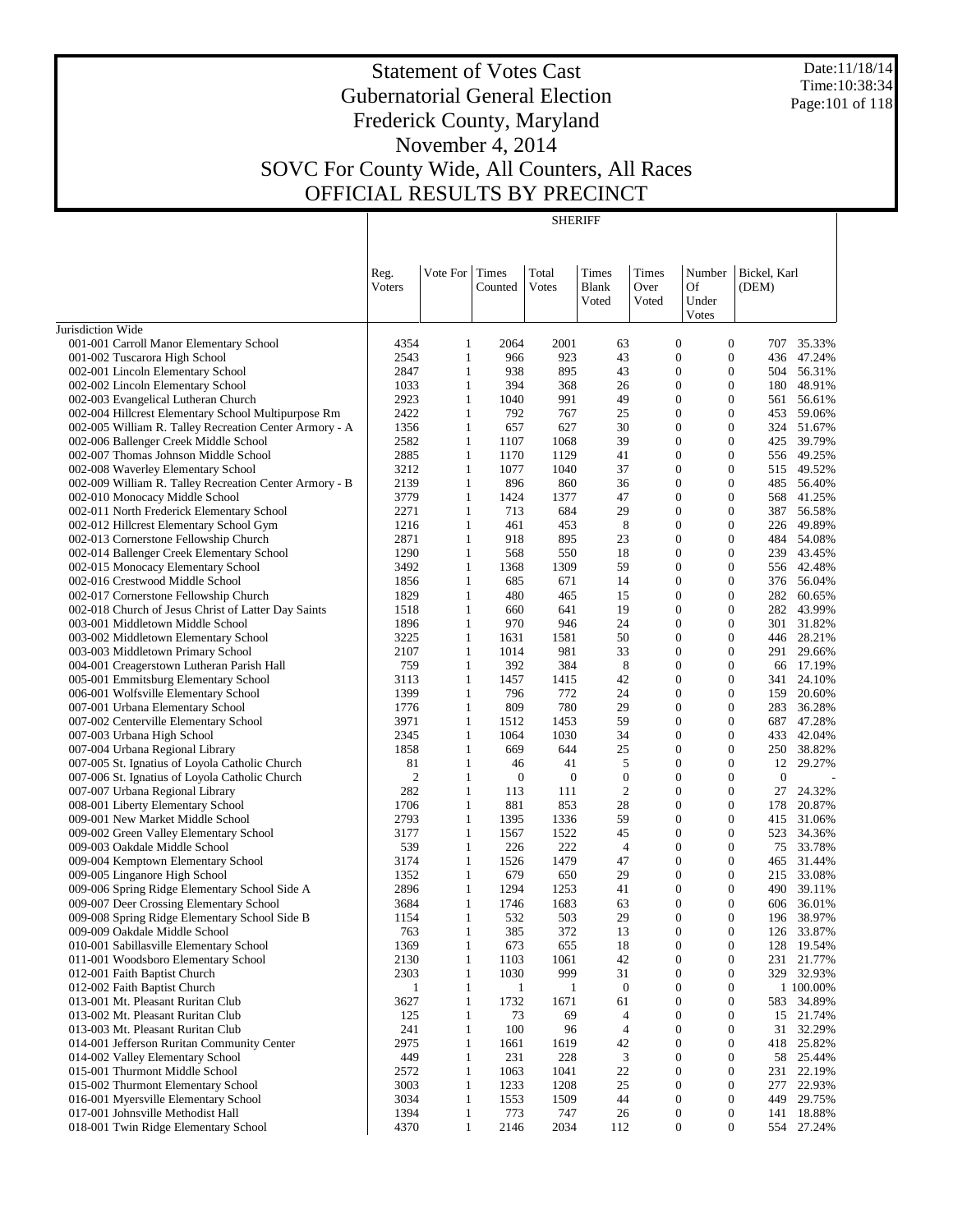Date:11/18/14 Time:10:38:34 Page:102 of 118

# Statement of Votes Cast Gubernatorial General Election Frederick County, Maryland November 4, 2014 SOVC For County Wide, All Counters, All Races OFFICIAL RESULTS BY PRECINCT

|                                            | Reg.<br>Voters   | Vote For                       | <b>Times</b><br>Counted | Total<br>Votes   | Times<br><b>Blank</b><br>Voted | Times<br>Over<br>Voted             | Number<br>Of<br>Under<br>Votes | Bickel, Karl<br>(DEM) |            |
|--------------------------------------------|------------------|--------------------------------|-------------------------|------------------|--------------------------------|------------------------------------|--------------------------------|-----------------------|------------|
| 018-002 Prospect United Methodist Church   | 2365             | $\mathbf{1}$                   | 1216                    | 1181             | 35                             | $\overline{0}$                     | $\mathbf{0}$                   | 248                   | 21.00%     |
| 019-001 Linganore Grange Hall              | 1202             | $\mathbf{1}$                   | 646                     | 623              | 23                             | $\boldsymbol{0}$                   | $\boldsymbol{0}$               | 116                   | 18.62%     |
| 020-001 Lewistown Elementary School        | 1966             | $\mathbf{1}$                   | 995                     | 973              | 22                             | $\overline{0}$                     | $\mathbf{0}$                   | 178                   | 18.29%     |
| 021-001 Brook Hill United Methodist Church | 1712             | $\mathbf{1}$                   | 817                     | 789              | 28                             | $\overline{0}$                     | $\mathbf{0}$                   | 218                   | 27.63%     |
| 021-002 Whittier Elementary School         | 1660             | $\mathbf{1}$                   | 732                     | 713              | 19                             | $\overline{0}$                     | $\mathbf{0}$                   | 279                   | 39.13%     |
| 021-003 Yellow Springs Elementary School   | 1231             | $\mathbf{1}$                   | 556                     | 537              | 19                             | $\theta$                           | $\Omega$                       | 187                   | 34.82%     |
| 021-004 Yellow Springs Elementary School   | 2060             | $\mathbf{1}$                   | 797                     | 769              | 28                             | $\overline{0}$                     | $\mathbf{0}$                   | 320                   | 41.61%     |
| 021-007 Brook Hill United Methodist Church | 608              | $\mathbf{1}$                   | 257                     | 252              | 5                              | $\theta$                           | $\mathbf{0}$                   |                       | 62 24.60%  |
| 021-008 Whittier Elementary School         | 17               | $\mathbf{1}$                   | 7                       | $\overline{7}$   | $\Omega$                       | $\theta$                           | $\theta$                       | 1                     | 14.29%     |
| 022-001 Burkittsville Community Center     | 1104             | $\mathbf{1}$                   | 585                     | 569              | 16                             | $\overline{0}$                     | $\mathbf{0}$                   | 183                   | 32.16%     |
| 022-002 Burkittsville Community Center     | $\overline{4}$   | $\mathbf{1}$                   | $\overline{4}$          | $\overline{4}$   | $\boldsymbol{0}$               | $\overline{0}$                     | $\mathbf{0}$                   | 3                     | 75.00%     |
| 023-001 Orchard Grove Elementary School    | 3602             | $\mathbf{1}$                   | 1606                    | 1570             | 36                             | $\overline{0}$                     | $\mathbf{0}$                   | 572                   | 36.43%     |
| 023-002 Orchard Grove Elementary School    | 76               | $\mathbf{1}$                   | 21                      | 21               | $\mathbf{0}$                   | $\overline{0}$                     | $\mathbf{0}$                   | 7                     | 33.33%     |
| 024-001 The Church of the Transfiguration  | 1720             | $\mathbf{1}$                   | 865                     | 843              | 22                             | $\overline{0}$                     | $\mathbf{0}$                   | 296                   | 35.11%     |
| 024-002 Grace Community Church             | 905              | $\mathbf{1}$                   | 394                     | 380              | 14                             | $\overline{0}$                     | $\mathbf{0}$                   | 138                   | 36.32%     |
| 024-003 Braddock Heights Community Center  | 536              | $\mathbf{1}$                   | 303                     | 296              | $7\phantom{.0}$                | $\overline{0}$                     | $\mathbf{0}$                   | 118                   | 39.86%     |
| 024-004 Grace Community Church             | 9                | $\mathbf{1}$                   | $\mathbf{1}$            | $\mathbf{1}$     | $\overline{0}$                 | $\overline{0}$                     | $\mathbf{0}$                   | $\mathbf{0}$          | 0.00%      |
| 024-005 Grace Community Church             | 909              | $\mathbf{1}$                   | 366                     | 352              | 14                             | $\theta$                           | $\theta$                       | 140                   | 39.77%     |
| 024-006 Grace Community Church             | 20               | $\mathbf{1}$                   | 9                       | 9                | $\mathbf{0}$                   | $\theta$                           | $\Omega$                       |                       | 2 22.22%   |
| 025-001 Brunswick Middle School            | 2916             | $\mathbf{1}$                   | 1195                    | 1160             | 35                             | $\overline{0}$                     | $\mathbf{0}$                   | 428                   | 36.90%     |
| 026-001 Walkersville Middle School         | 3310             | $\mathbf{1}$                   | 1597                    | 1552             | 45                             | $\boldsymbol{0}$                   | $\boldsymbol{0}$               |                       | 512 32.99% |
| 026-002 Walkersville High School           | 2900             | $\mathbf{1}$                   | 1372                    | 1337             | 35                             | $\overline{0}$                     | $\mathbf{0}$                   | 390                   | 29.17%     |
| Absentee 1                                 |                  |                                |                         |                  |                                |                                    |                                |                       |            |
| Absentee-Provisional                       | 150895           | $\mathbf{1}$                   | 1592                    | 1526             | 66                             | $\boldsymbol{0}$                   | $\boldsymbol{0}$               | 527                   | 34.53%     |
| Early Voting                               | 150895           | $\mathbf{1}$                   | $\mathbf{0}$            | $\mathbf{0}$     | $\mathbf{0}$                   | $\overline{0}$                     | $\mathbf{0}$                   | $\mathbf{0}$          |            |
| Total                                      | $\overline{0}$   | $\overline{2}$                 | 1592                    | 1526             | 66                             | $\overline{0}$                     | $\mathbf{0}$                   | 527                   | 34.53%     |
| Provisional                                |                  |                                |                         |                  |                                |                                    |                                |                       |            |
| Absentee-Provisional                       | 150895           | $\mathbf{1}$                   | 845                     | 739              | 106                            | $\mathbf{0}$                       | $\mathbf{0}$                   | 290                   | 39.24%     |
| <b>Early Voting</b>                        | 150895           | $\mathbf{1}$                   | $\mathbf{0}$            | $\mathbf{0}$     | $\mathbf{0}$                   | $\overline{0}$                     | $\overline{0}$                 | $\mathbf{0}$          |            |
| Total                                      | $\Omega$         | $\overline{c}$                 | 845                     | 739              | 106                            | $\theta$                           | $\Omega$                       | 290                   | 39.24%     |
| Absentee 2                                 |                  |                                |                         |                  |                                |                                    |                                |                       |            |
| Absentee-Provisional                       | 150895           | $\mathbf{1}$                   | 758                     | 719              | 39                             | $\boldsymbol{0}$                   | $\boldsymbol{0}$               | 339                   | 47.15%     |
| <b>Early Voting</b>                        | 150895           | $\mathbf{1}$                   | $\mathbf{0}$            | $\mathbf{0}$     | $\boldsymbol{0}$               | $\boldsymbol{0}$                   | $\boldsymbol{0}$               | $\Omega$              |            |
| Total                                      | $\overline{0}$   | $\overline{2}$                 | 758                     | 719              | 39                             | $\mathbf{0}$                       | $\boldsymbol{0}$               | 339                   | 47.15%     |
| $EVC-1$                                    |                  |                                |                         |                  |                                |                                    |                                |                       |            |
| Absentee-Provisional                       | 150895           | $\mathbf{1}$                   | $\mathbf{0}$            | $\boldsymbol{0}$ | $\overline{0}$                 | $\mathbf{0}$                       | $\boldsymbol{0}$               | $\boldsymbol{0}$      |            |
| <b>Early Voting</b>                        | 150895           | $\mathbf{1}$                   | 6880                    | 6720             | 160                            | $\boldsymbol{0}$                   | $\boldsymbol{0}$               | 3239                  | 48.20%     |
| Total                                      | $\overline{0}$   | $\overline{2}$                 | 6880                    | 6720             | 160                            | $\mathbf{0}$                       | $\overline{0}$                 | 3239                  | 48.20%     |
| $EVC-2$                                    |                  |                                |                         |                  |                                |                                    |                                |                       |            |
| Absentee-Provisional                       | 150895           | $\mathbf{1}$                   | $\theta$                | $\overline{0}$   | $\overline{0}$                 | $\overline{0}$                     | $\boldsymbol{0}$               | $\overline{0}$        |            |
| <b>Early Voting</b>                        | 150895           | $\mathbf{1}$<br>$\overline{2}$ | 1260                    | 1242             | 18                             | $\mathbf{0}$<br>$\theta$           | $\boldsymbol{0}$<br>$\Omega$   | 393                   | 31.64%     |
| Total                                      | $\Omega$         |                                | 1260                    | 1242             | 18                             |                                    |                                | 393                   | 31.64%     |
| $EVC-3$                                    |                  |                                | $\Omega$                | $\theta$         |                                |                                    |                                |                       |            |
| Absentee-Provisional                       | 150895           | $\mathbf{1}$                   |                         |                  | $\boldsymbol{0}$               | $\boldsymbol{0}$                   | $\boldsymbol{0}$               | $\boldsymbol{0}$      |            |
| Early Voting                               | 150895           | $\mathbf{1}$                   | 2570                    | 2513             | 57                             | $\boldsymbol{0}$                   | $\boldsymbol{0}$               | 1168                  | 46.48%     |
| Total                                      | $\boldsymbol{0}$ | $\overline{2}$                 | 2570                    | 2513             | 57                             | $\overline{0}$                     | $\mathbf{0}$                   | 1168                  | 46.48%     |
| Total                                      |                  | 79                             |                         |                  |                                |                                    | $\boldsymbol{0}$               | 22975                 | 35.56%     |
| Polling<br>Absentee-Provisional            | 150895<br>905370 | 6                              | 66795<br>3195           | 64601<br>2984    | 2194<br>211                    | $\boldsymbol{0}$<br>$\overline{0}$ | $\mathbf{0}$                   |                       | 38.74%     |
| <b>Early Voting</b>                        | 905370           | 6                              | 10710                   | 10475            | 235                            | $\Omega$                           | $\Omega$                       | 1156<br>4800          | 45.82%     |
| Total                                      | 150895           | 91                             | 80700                   | 78060            | 2640                           | $\Omega$                           | $\Omega$                       | 28931                 | 37.06%     |
|                                            |                  |                                |                         |                  |                                |                                    |                                |                       |            |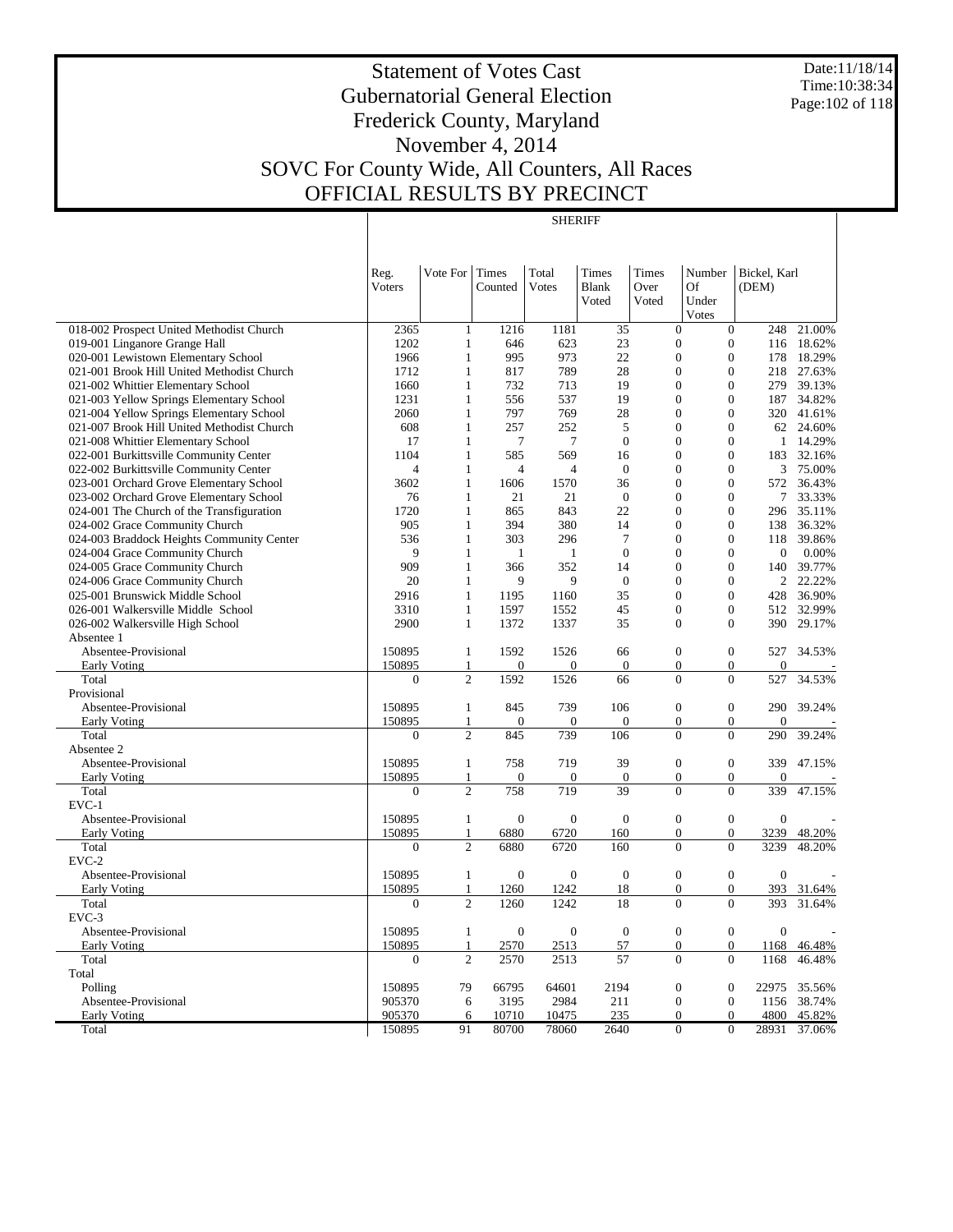Date:11/18/14 Time:10:38:34 Page:103 of 118

## Statement of Votes Cast Gubernatorial General Election Frederick County, Maryland November 4, 2014 SOVC For County Wide, All Counters, All Races OFFICIAL RESULTS BY PRECINCT

|                                                                                                 | Jenkins, Chuck<br>(REP) |                  | Write-In Votes                     |                   |  |
|-------------------------------------------------------------------------------------------------|-------------------------|------------------|------------------------------------|-------------------|--|
|                                                                                                 |                         |                  |                                    |                   |  |
| Jurisdiction Wide                                                                               |                         |                  |                                    |                   |  |
| 001-001 Carroll Manor Elementary School                                                         | 1287                    | 64.32%           | 7                                  | 0.35%             |  |
| 001-002 Tuscarora High School                                                                   | 485                     | 52.55%           | 2                                  | 0.22%             |  |
| 002-001 Lincoln Elementary School                                                               |                         | 388 43.35%       | 3                                  | 0.34%             |  |
| 002-002 Lincoln Elementary School                                                               | 187                     | 50.82%           | 1                                  | 0.27%             |  |
| 002-003 Evangelical Lutheran Church                                                             |                         | 430 43.39%       | $\boldsymbol{0}$                   | 0.00%             |  |
| 002-004 Hillcrest Elementary School Multipurpose Rm                                             | 312                     | 40.68%           | 2                                  | 0.26%             |  |
| 002-005 William R. Talley Recreation Center Armory - A<br>002-006 Ballenger Creek Middle School | 303                     | 48.33%           | $\boldsymbol{0}$<br>$\overline{2}$ | 0.00%             |  |
| 002-007 Thomas Johnson Middle School                                                            | 641<br>570              | 60.02%           | 3                                  | 0.19%<br>0.27%    |  |
| 002-008 Waverley Elementary School                                                              | 525                     | 50.49%<br>50.48% | $\boldsymbol{0}$                   | 0.00%             |  |
| 002-009 William R. Talley Recreation Center Armory - B                                          | 372                     | 43.26%           | 3                                  | 0.35%             |  |
| 002-010 Monocacy Middle School                                                                  | 808                     | 58.68%           | 1                                  | 0.07%             |  |
| 002-011 North Frederick Elementary School                                                       | 295                     | 43.13%           | $\overline{2}$                     | 0.29%             |  |
| 002-012 Hillcrest Elementary School Gym                                                         | 225                     | 49.67%           | $\overline{c}$                     | 0.44%             |  |
| 002-013 Cornerstone Fellowship Church                                                           | 410                     | 45.81%           | $\mathbf{1}$                       | 0.11%             |  |
| 002-014 Ballenger Creek Elementary School                                                       | 311                     | 56.55%           | 0                                  | 0.00%             |  |
| 002-015 Monocacy Elementary School                                                              |                         | 752 57.45%       | $\mathbf{1}$                       | 0.08%             |  |
| 002-016 Crestwood Middle School                                                                 |                         | 293 43.67%       | $\overline{2}$                     | 0.30%             |  |
| 002-017 Cornerstone Fellowship Church                                                           |                         | 180 38.71%       | 3                                  | 0.65%             |  |
| 002-018 Church of Jesus Christ of Latter Day Saints                                             |                         | 358 55.85%       | 1                                  | 0.16%             |  |
| 003-001 Middletown Middle School                                                                | 644                     | 68.08%           | $\mathbf{1}$                       | 0.11%             |  |
| 003-002 Middletown Elementary School                                                            | 1134                    | 71.73%           | $\mathbf{1}$                       | 0.06%             |  |
| 003-003 Middletown Primary School                                                               | 689                     | 70.23%           | $\mathbf{1}$                       | 0.10%             |  |
| 004-001 Creagerstown Lutheran Parish Hall                                                       |                         | 318 82.81%       | 0                                  | 0.00%             |  |
| 005-001 Emmitsburg Elementary School                                                            |                         | 1072 75.76%      | $\overline{c}$                     | 0.14%             |  |
| 006-001 Wolfsville Elementary School                                                            | 613                     | 79.40%           | 0                                  | 0.00%             |  |
| 007-001 Urbana Elementary School                                                                |                         | 497 63.72%       | $\mathbf{0}$                       | 0.00%             |  |
| 007-002 Centerville Elementary School                                                           |                         | 765 52.65%       | 1                                  | 0.07%             |  |
| 007-003 Urbana High School                                                                      | 597                     | 57.96%           | $\mathbf{0}$                       | 0.00%             |  |
| 007-004 Urbana Regional Library                                                                 | 393                     | 61.02%           | 1                                  | 0.16%             |  |
| 007-005 St. Ignatius of Loyola Catholic Church                                                  | 28                      | 68.29%           | $\mathbf{1}$                       | 2.44%             |  |
| 007-006 St. Ignatius of Loyola Catholic Church                                                  | $\boldsymbol{0}$        |                  | 0                                  |                   |  |
| 007-007 Urbana Regional Library                                                                 |                         | 84 75.68%        | $\boldsymbol{0}$                   | 0.00%             |  |
| 008-001 Liberty Elementary School                                                               | 673                     | 78.90%           | 2                                  | 0.23%             |  |
| 009-001 New Market Middle School                                                                | 920                     | 68.86%           | $\mathbf{1}$                       | 0.07%             |  |
| 009-002 Green Valley Elementary School                                                          | 997                     | 65.51%           | $\mathfrak{2}$                     | 0.13%             |  |
| 009-003 Oakdale Middle School                                                                   | 145                     | 65.32%           | $\overline{c}$                     | 0.90%             |  |
| 009-004 Kemptown Elementary School                                                              | 1013                    | 68.49%           | 1                                  | 0.07%             |  |
| 009-005 Linganore High School                                                                   | 434                     | 66.77%           | $\mathbf{1}$                       | 0.15%             |  |
| 009-006 Spring Ridge Elementary School Side A                                                   |                         | 762 60.81%       | $\mathbf{1}$                       | 0.08%             |  |
| 009-007 Deer Crossing Elementary School                                                         |                         | 1076 63.93%      | $\mathbf{1}$                       | 0.06%             |  |
| 009-008 Spring Ridge Elementary School Side B<br>009-009 Oakdale Middle School                  | 307                     | 61.03%           | 0                                  | 0.00%             |  |
| 010-001 Sabillasville Elementary School                                                         |                         | 246 66.13%       | 0<br>$\boldsymbol{0}$              | 0.00%<br>$0.00\%$ |  |
| 011-001 Woodsboro Elementary School                                                             | 527<br>828              | 80.46%<br>78.04% | $\overline{c}$                     | 0.19%             |  |
| 012-001 Faith Baptist Church                                                                    | 670                     | 67.07%           | 0                                  | $0.00\%$          |  |
| 012-002 Faith Baptist Church                                                                    | 0                       | 0.00%            | $\boldsymbol{0}$                   | $0.00\%$          |  |
| 013-001 Mt. Pleasant Ruritan Club                                                               | 1086                    | 64.99%           | $\mathbf{2}$                       | 0.12%             |  |
| 013-002 Mt. Pleasant Ruritan Club                                                               | 54                      | 78.26%           | $\boldsymbol{0}$                   | $0.00\%$          |  |
| 013-003 Mt. Pleasant Ruritan Club                                                               | 64                      | 66.67%           | 1                                  | 1.04%             |  |
| 014-001 Jefferson Ruritan Community Center                                                      | 1199                    | 74.06%           | $\mathbf{2}$                       | 0.12%             |  |
| 014-002 Valley Elementary School                                                                | 170                     | 74.56%           | 0                                  | $0.00\%$          |  |
| 015-001 Thurmont Middle School                                                                  | 810                     | 77.81%           | $\boldsymbol{0}$                   | $0.00\%$          |  |
| 015-002 Thurmont Elementary School                                                              | 926                     | 76.66%           | 5                                  | 0.41%             |  |
| 016-001 Myersville Elementary School                                                            | 1059                    | 70.18%           | $\mathbf{1}$                       | $0.07\%$          |  |
| 017-001 Johnsville Methodist Hall                                                               | 605                     | 80.99%           | 1                                  | 0.13%             |  |
| 018-001 Twin Ridge Elementary School                                                            | 1474                    | 72.47%           | 6                                  | 0.29%             |  |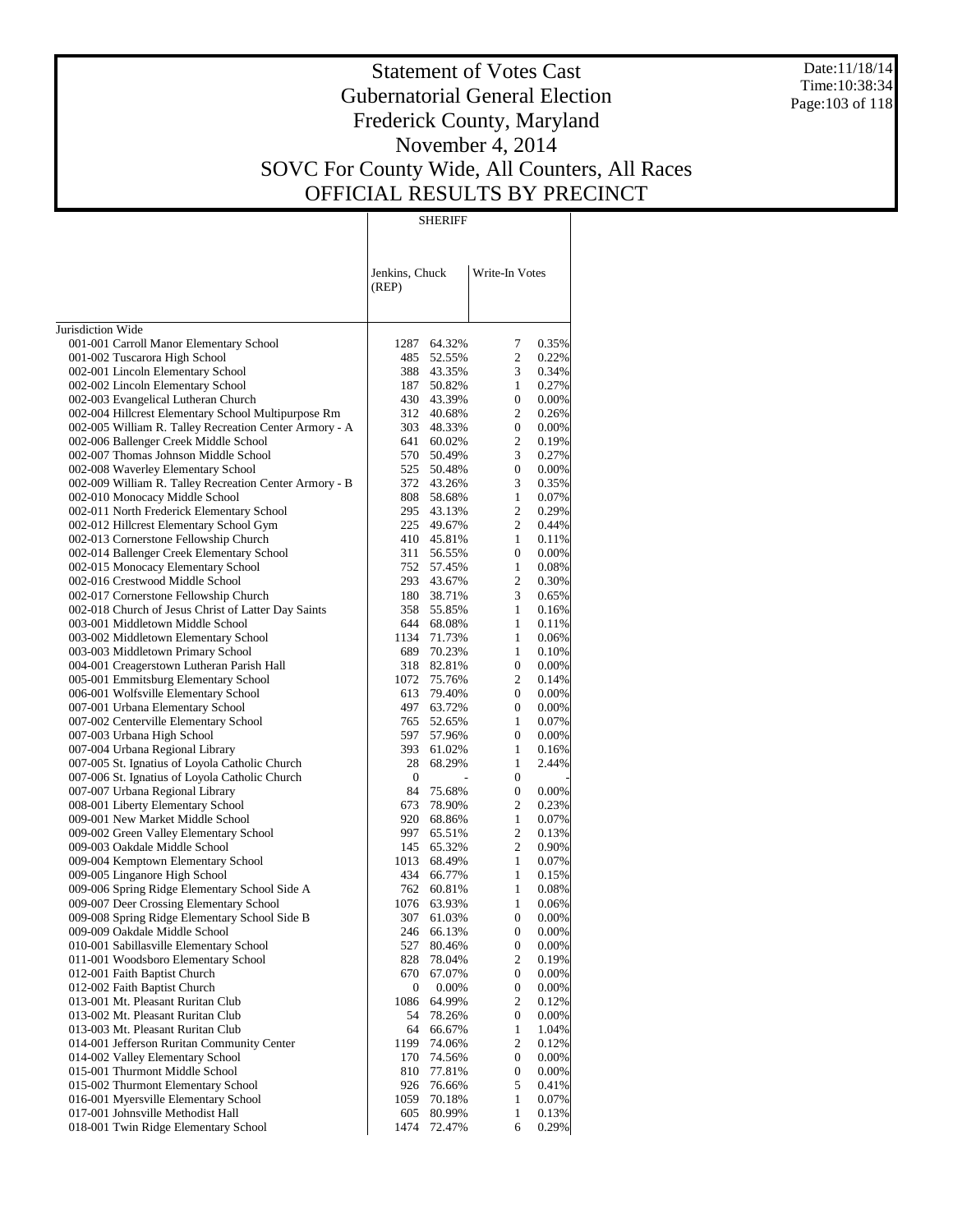Date:11/18/14 Time:10:38:34 Page:104 of 118

## Statement of Votes Cast Gubernatorial General Election Frederick County, Maryland November 4, 2014 SOVC For County Wide, All Counters, All Races OFFICIAL RESULTS BY PRECINCT

|                                                                           | Jenkins, Chuck   |                       | Write-In Votes         |                |
|---------------------------------------------------------------------------|------------------|-----------------------|------------------------|----------------|
|                                                                           | (REP)            |                       |                        |                |
|                                                                           | 931              | 78.83%                | 2                      | 0.17%          |
| 018-002 Prospect United Methodist Church<br>019-001 Linganore Grange Hall | 507              | 81.38%                | $\Omega$               | 0.00%          |
| 020-001 Lewistown Elementary School                                       | 794              | 81.60%                | 1                      | 0.10%          |
| 021-001 Brook Hill United Methodist Church                                | 570              | 72.24%                | $\mathbf{1}$           | 0.13%          |
| 021-002 Whittier Elementary School                                        | 434              | 60.87%                | $\overline{0}$         | 0.00%          |
| 021-003 Yellow Springs Elementary School                                  | 349              | 64.99%                | $\mathbf{1}$           | 0.19%          |
| 021-004 Yellow Springs Elementary School                                  | 449              | 58.39%                | $\mathbf{0}$           | 0.00%          |
| 021-007 Brook Hill United Methodist Church                                | 189              | 75.00%                | 1                      | 0.40%          |
| 021-008 Whittier Elementary School                                        | 6                | 85.71%                | $\Omega$               | 0.00%          |
| 022-001 Burkittsville Community Center                                    | 385              | 67.66%                | 1                      | 0.18%          |
| 022-002 Burkittsville Community Center                                    | $\mathbf{1}$     | 25.00%                | $\Omega$               | 0.00%          |
| 023-001 Orchard Grove Elementary School                                   |                  | 992 63.18%            | 6                      | 0.38%          |
| 023-002 Orchard Grove Elementary School                                   |                  | 14 66.67%             | $\mathbf{0}$           | 0.00%          |
| 024-001 The Church of the Transfiguration                                 |                  | 545 64.65%            | $\overline{c}$         | 0.24%          |
| 024-002 Grace Community Church                                            |                  | 242 63.68%            | $\mathbf{0}$           | 0.00%          |
| 024-003 Braddock Heights Community Center                                 |                  | 178 60.14%            | $\mathbf{0}$           | 0.00%          |
| 024-004 Grace Community Church                                            |                  | 1 100.00%             | $\Omega$               | 0.00%          |
| 024-005 Grace Community Church                                            |                  | 212 60.23%            | $\Omega$               | 0.00%          |
| 024-006 Grace Community Church                                            | $\tau$           | 77.78%                | $\mathbf{0}$           | 0.00%          |
| 025-001 Brunswick Middle School                                           | 731              | 63.02%                | $\mathbf{1}$           | 0.09%          |
| 026-001 Walkersville Middle School                                        | 1039             | 66.95%                | 1                      | 0.06%          |
| 026-002 Walkersville High School                                          | 946              | 70.76%                | $\mathbf{1}$           | 0.07%          |
| Absentee 1                                                                |                  |                       |                        |                |
| Absentee-Provisional                                                      | 998              | 65.40%                | 1                      | 0.07%          |
| Early Voting                                                              | $\Omega$         |                       | $\Omega$               |                |
| Total                                                                     | 998              | 65.40%                | $\mathbf{1}$           | 0.07%          |
| Provisional                                                               |                  |                       |                        |                |
| Absentee-Provisional                                                      | 446              | 60.35%                | 3                      | 0.41%          |
| Early Voting                                                              | $\overline{0}$   |                       | 0                      |                |
| Total                                                                     | 446              | 60.35%                | 3                      | 0.41%          |
| Absentee 2                                                                |                  |                       |                        |                |
| Absentee-Provisional                                                      | 380              | 52.85%                | $\Omega$               | 0.00%          |
| Early Voting                                                              | $\Omega$         |                       | $\boldsymbol{0}$       |                |
| Total                                                                     | 380              | 52.85%                | $\Omega$               | 0.00%          |
| $EVC-1$                                                                   |                  |                       |                        |                |
| Absentee-Provisional                                                      | $\mathbf{0}$     |                       | $\boldsymbol{0}$<br>13 |                |
| Early Voting<br>Total                                                     | 3468             | 3468 51.61%<br>51.61% | 13                     | 0.19%<br>0.19% |
| $EVC-2$                                                                   |                  |                       |                        |                |
| Absentee-Provisional                                                      | $\boldsymbol{0}$ |                       | $\boldsymbol{0}$       |                |
| Early Voting                                                              | 848              | 68.28%                | 1                      | 0.08%          |
| Total                                                                     | 848              | 68.28%                | $\mathbf{1}$           | 0.08%          |
| $EVC-3$                                                                   |                  |                       |                        |                |
| Absentee-Provisional                                                      | $\mathbf{0}$     |                       | $\mathbf{0}$           |                |
| <b>Early Voting</b>                                                       | 1343             | 53.44%                | 2                      | 0.08%          |
| Total                                                                     | 1343             | 53.44%                | $\overline{c}$         | 0.08%          |
| Total                                                                     |                  |                       |                        |                |
| Polling                                                                   | 41533            | 64.29%                | 93                     | 0.14%          |
| Absentee-Provisional                                                      | 1824             | 61.13%                | 4                      | 0.13%          |
| <b>Early Voting</b>                                                       | 5659             | 54.02%                | 16                     | 0.15%          |
| Total                                                                     | 49016            | 62.79%                | 113                    | 0.14%          |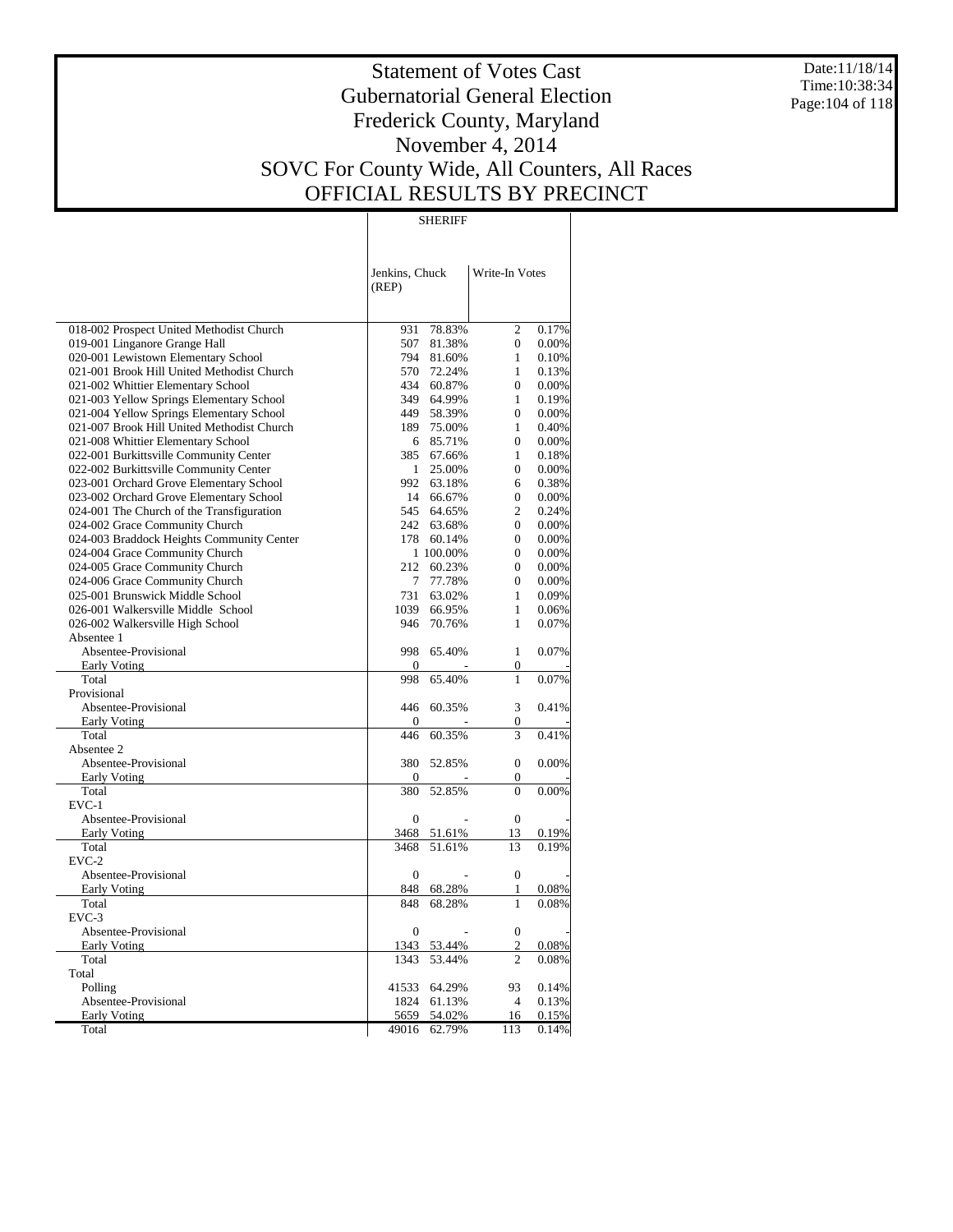Date:11/18/14 Time:10:38:34 Page:105 of 118

# Statement of Votes Cast Gubernatorial General Election Frederick County, Maryland November 4, 2014 SOVC For County Wide, All Counters, All Races OFFICIAL RESULTS BY PRECINCT

BOARD OF EDUCATION

|                                                        | Reg.<br>Voters | Vote For Times | Counted          | Total<br>Votes   | Times<br><b>Blank</b><br>Voted | Times<br>Over<br>Voted | Number<br>Of<br>Under<br>Votes       | Barrett, Liz     |            |
|--------------------------------------------------------|----------------|----------------|------------------|------------------|--------------------------------|------------------------|--------------------------------------|------------------|------------|
| Jurisdiction Wide                                      |                |                |                  |                  |                                |                        |                                      |                  |            |
| 001-001 Carroll Manor Elementary School                | 4354           | $\overline{4}$ | 2064             | 5861             | 411                            |                        | $\boldsymbol{0}$<br>751              | 929              | 15.85%     |
| 001-002 Tuscarora High School                          | 2543           | 4              | 966              | 2834             | 159                            |                        | $\boldsymbol{0}$<br>394              |                  | 502 17.71% |
| 002-001 Lincoln Elementary School                      | 2847           | 4              | 938              | 2615             | 170                            |                        | $\boldsymbol{0}$<br>457              |                  | 487 18.62% |
| 002-002 Lincoln Elementary School                      | 1033           | 4              | 394              | 1167             | 56                             |                        | $\boldsymbol{0}$<br>185              |                  | 201 17.22% |
| 002-003 Evangelical Lutheran Church                    | 2923           | 4              | 1040             | 3030             | 185                            |                        | $\boldsymbol{0}$<br>390              |                  | 543 17.92% |
| 002-004 Hillcrest Elementary School Multipurpose Rm    | 2422           | 4              | 792              | 2283             | 130                            |                        | $\boldsymbol{0}$<br>365              |                  | 406 17.78% |
| 002-005 William R. Talley Recreation Center Armory - A | 1356           | 4              | 657              | 1844             | 111                            |                        | $\boldsymbol{0}$<br>340              |                  | 317 17.19% |
| 002-006 Ballenger Creek Middle School                  | 2582           | 4              | 1107             | 3203             | 200                            |                        | $\boldsymbol{0}$<br>425              | 515              | 16.08%     |
| 002-007 Thomas Johnson Middle School                   | 2885           | 4              | 1170             | 3495             | 170                            |                        | $\boldsymbol{0}$<br>505              | 581              | 16.62%     |
| 002-008 Waverley Elementary School                     | 3212           | 4              | 1077             | 3206             | 168                            |                        | $\boldsymbol{0}$<br>430              |                  | 547 17.06% |
| 002-009 William R. Talley Recreation Center Armory - B | 2139           | 4              | 896              | 2641             | 133                            |                        | $\boldsymbol{0}$<br>411              | 478              | 18.10%     |
| 002-010 Monocacy Middle School                         | 3779           | 4              | 1424             | 4408             | 185                            |                        | $\boldsymbol{0}$<br>548              |                  | 747 16.95% |
| 002-011 North Frederick Elementary School              | 2271           | 4              | 713              | 2134             | 114                            |                        | $\boldsymbol{0}$<br>262              | 343              | 16.07%     |
| 002-012 Hillcrest Elementary School Gym                | 1216           | 4              | 461              | 1377             | 62                             |                        | $\boldsymbol{0}$<br>219              |                  | 238 17.28% |
| 002-013 Cornerstone Fellowship Church                  | 2871           | 4              | 918              | 2783             | 127                            |                        | $\boldsymbol{0}$<br>381              |                  | 477 17.14% |
| 002-014 Ballenger Creek Elementary School              | 1290           | 4              | 568              | 1689             | 87                             |                        | $\boldsymbol{0}$<br>235              |                  | 289 17.11% |
| 002-015 Monocacy Elementary School                     | 3492           | 4              | 1368             | 3946             | 233                            |                        | $\boldsymbol{0}$<br>594              | 601              | 15.23%     |
| 002-016 Crestwood Middle School                        | 1856           | 4              | 685              | 2014             | 121                            |                        | $\boldsymbol{0}$<br>242              |                  | 353 17.53% |
| 002-017 Cornerstone Fellowship Church                  | 1829           | 4              | 480              | 1420             | 87                             |                        | $\boldsymbol{0}$<br>152              |                  | 256 18.03% |
| 002-018 Church of Jesus Christ of Latter Day Saints    | 1518           | 4              | 660              | 1853             | 123                            |                        | $\boldsymbol{0}$<br>295              |                  | 300 16.19% |
| 003-001 Middletown Middle School                       | 1896           | 4              | 970              | 2778             | 151                            |                        | $\boldsymbol{0}$<br>498              |                  | 412 14.83% |
| 003-002 Middletown Elementary School                   | 3225           | 4              | 1631             | 4714             | 244                            |                        | $\boldsymbol{0}$<br>834              |                  | 665 14.11% |
| 003-003 Middletown Primary School                      | 2107           | 4              | 1014             | 2887             | 167                            |                        | $\boldsymbol{0}$<br>501              |                  | 446 15.45% |
| 004-001 Creagerstown Lutheran Parish Hall              | 759            | 4              | 392              | 1003             | 83                             |                        | $\boldsymbol{0}$<br>233              |                  | 135 13.46% |
| 005-001 Emmitsburg Elementary School                   | 3113           | 4              | 1457             | 4153             | 258                            |                        | $\boldsymbol{0}$<br>643              |                  | 610 14.69% |
| 006-001 Wolfsville Elementary School                   | 1399           | 4              | 796              | 2071             | 158                            |                        | $\boldsymbol{0}$<br>481              |                  | 292 14.10% |
| 007-001 Urbana Elementary School                       | 1776           | 4              | 809              | 2072             | 186                            |                        | $\boldsymbol{0}$<br>420              | 329              | 15.88%     |
| 007-002 Centerville Elementary School                  | 3971           | 4              | 1512             | 4145             | 340                            |                        | $\boldsymbol{0}$<br>543              |                  | 732 17.66% |
| 007-003 Urbana High School                             | 2345           | $\overline{4}$ | 1064             | 2993             | 183                            |                        | $\boldsymbol{0}$<br>531              | 478              | 15.97%     |
| 007-004 Urbana Regional Library                        | 1858           | 4              | 669              | 1868             | 142                            |                        | $\boldsymbol{0}$<br>240              | 289              | 15.47%     |
| 007-005 St. Ignatius of Loyola Catholic Church         | 81             | 4              | 46               | 112              | 9                              |                        | $\boldsymbol{0}$<br>36               | 13               | 11.61%     |
| 007-006 St. Ignatius of Loyola Catholic Church         | $\overline{c}$ | 4              | $\boldsymbol{0}$ | $\boldsymbol{0}$ | $\boldsymbol{0}$               |                        | $\boldsymbol{0}$<br>$\boldsymbol{0}$ | $\boldsymbol{0}$ |            |
| 007-007 Urbana Regional Library                        | 282            | 4              | 113              | 320              | 20                             |                        | $\boldsymbol{0}$<br>52               | 31               | 9.69%      |
| 008-001 Liberty Elementary School                      | 1706           | 4              | 881              | 2356             | 158                            |                        | $\boldsymbol{0}$<br>536              | 322              | 13.67%     |
| 009-001 New Market Middle School                       | 2793           | 4              | 1395             | 3734             | 274                            |                        | $\boldsymbol{0}$<br>750              | 549              | 14.70%     |
| 009-002 Green Valley Elementary School                 | 3177           | 4              | 1567             | 4474             | 275                            |                        | $\boldsymbol{0}$<br>694              |                  | 714 15.96% |
| 009-003 Oakdale Middle School                          | 539            | 4              | 226              | 639              | 42                             |                        | $\boldsymbol{0}$<br>97               | 83               | 12.99%     |
| 009-004 Kemptown Elementary School                     | 3174           | 4              | 1526             | 4147             | 315                            |                        | $\boldsymbol{0}$<br>697              |                  | 664 16.01% |
| 009-005 Linganore High School                          | 1352           | 4              | 679              | 2008             | 113                            |                        | $\boldsymbol{0}$<br>256              |                  | 316 15.74% |
| 009-006 Spring Ridge Elementary School Side A          | 2896           | 4              | 1294             | 3717             | 230                            |                        | $\boldsymbol{0}$<br>539              |                  | 607 16.33% |
| 009-007 Deer Crossing Elementary School                | 3684           | 4              | 1746             | 5004             | 320                            |                        | $\boldsymbol{0}$<br>700              | 746              | 14.91%     |
| 009-008 Spring Ridge Elementary School Side B          | 1154           | $\overline{4}$ | 532              | 1496             | 102                            |                        | $\boldsymbol{0}$<br>224              |                  | 249 16.64% |
| 009-009 Oakdale Middle School                          | 763            | 4              | 385              | 1060             | 72                             |                        | $\boldsymbol{0}$<br>192              |                  | 172 16.23% |
| 010-001 Sabillasville Elementary School                | 1369           | 4              | 673              | 1759             | 142                            |                        | $\boldsymbol{0}$<br>365              |                  | 250 14.21% |
| 011-001 Woodsboro Elementary School                    | 2130           | 4              | 1103             | 3135             | 156                            |                        | $\boldsymbol{0}$<br>653              |                  | 406 12.95% |
| 012-001 Faith Baptist Church                           | 2303           | 4              | 1030             | 2817             | 193                            |                        | 531<br>0                             | 429              | 15.23%     |
| 012-002 Faith Baptist Church                           | 1              | 4              | 1                | $\overline{4}$   | $\boldsymbol{0}$               |                        | $\boldsymbol{0}$<br>$\boldsymbol{0}$ | $\boldsymbol{0}$ | 0.00%      |
| 013-001 Mt. Pleasant Ruritan Club                      | 3627           | 4              | 1732             | 4815             | 290                            |                        | $\boldsymbol{0}$<br>953              | 763              | 15.85%     |
| 013-002 Mt. Pleasant Ruritan Club                      | 125            | 4              | 73               | 208              | 12                             |                        | $\boldsymbol{0}$<br>36               | 31               | 14.90%     |
| 013-003 Mt. Pleasant Ruritan Club                      | 241            | 4              | 100              | 275              | 17                             |                        | $\boldsymbol{0}$<br>57               |                  | 36 13.09%  |
| 014-001 Jefferson Ruritan Community Center             | 2975           | 4              | 1661             | 4616             | 296                            |                        | $\boldsymbol{0}$<br>844              |                  | 687 14.88% |
| 014-002 Valley Elementary School                       | 449            | 4              | 231              | 654              | 37                             |                        | 122<br>0                             |                  | 94 14.37%  |
| 015-001 Thurmont Middle School                         | 2572           | 4              | 1063             | 2962             | 174                            |                        | $\boldsymbol{0}$<br>594              |                  | 408 13.77% |
| 015-002 Thurmont Elementary School                     | 3003           | 4              | 1233             | 3469             | 194                            |                        | 687<br>0                             |                  | 499 14.38% |
| 016-001 Myersville Elementary School                   | 3034           | 4              | 1553             | 4576             | 223                            |                        | $\boldsymbol{0}$<br>744              | 648              | 14.16%     |
| 017-001 Johnsville Methodist Hall                      | 1394           | 4              | 773              | 2049             | 137                            |                        | 495<br>0                             | 285              | 13.91%     |
| 018-001 Twin Ridge Elementary School                   | 4370           | $\overline{4}$ | 2146             | 5688             | 521                            |                        | $\boldsymbol{0}$<br>812              | 809              | 14.22%     |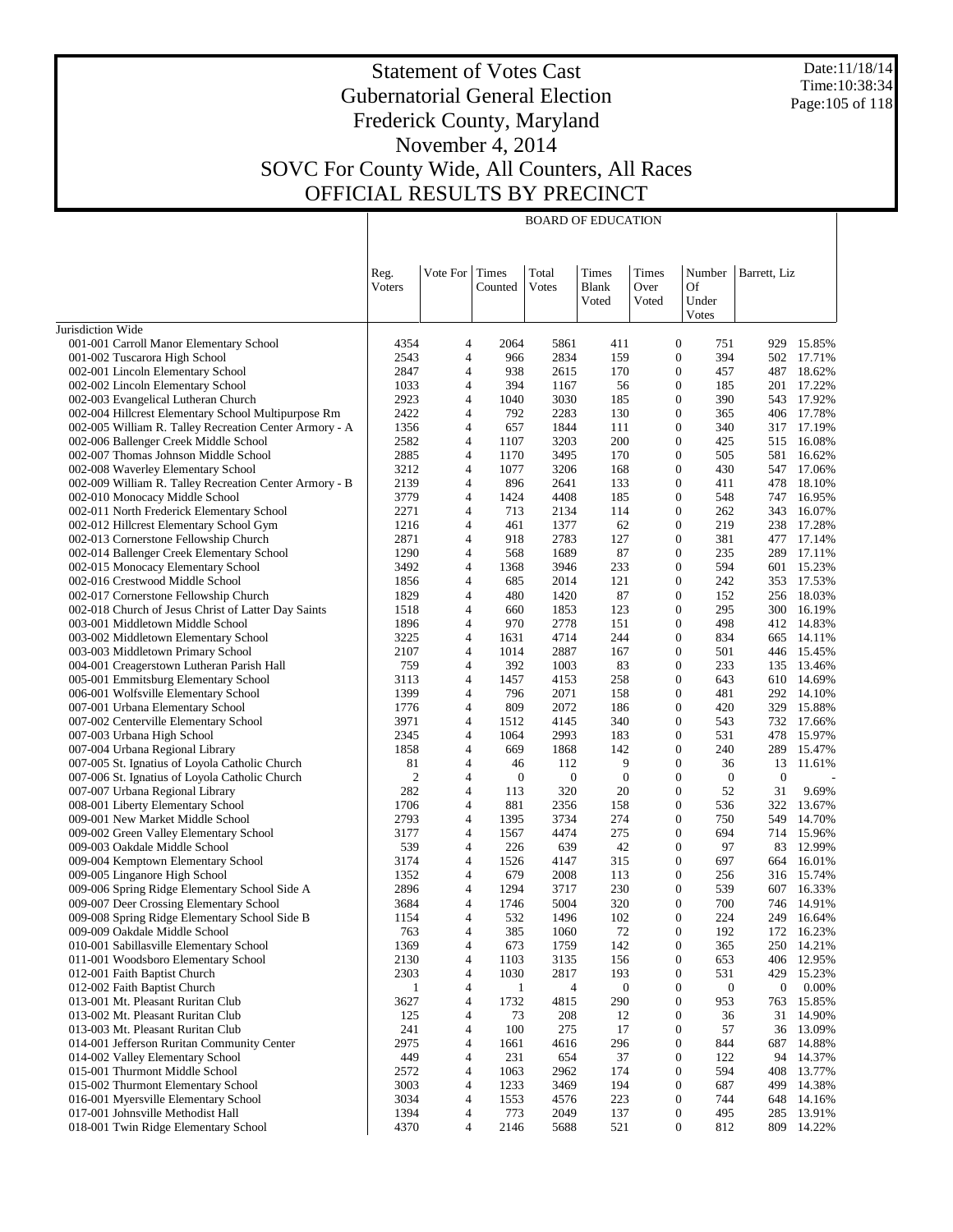Date:11/18/14 Time:10:38:34 Page:106 of 118

# Statement of Votes Cast Gubernatorial General Election Frederick County, Maryland November 4, 2014 SOVC For County Wide, All Counters, All Races OFFICIAL RESULTS BY PRECINCT

BOARD OF EDUCATION

|                                            | Reg.<br>Voters | Vote For       | <b>Times</b><br>Counted | Total<br><b>V</b> otes | <b>Times</b><br><b>Blank</b><br>Voted | Times<br>Over<br>Voted | Number<br>Of<br>Under<br>Votes | Barrett, Liz   |        |
|--------------------------------------------|----------------|----------------|-------------------------|------------------------|---------------------------------------|------------------------|--------------------------------|----------------|--------|
| 018-002 Prospect United Methodist Church   | 2365           | $\overline{4}$ | 1216                    | 3080                   | 287                                   | $\overline{0}$         | 636                            | 425            | 13.80% |
| 019-001 Linganore Grange Hall              | 1202           | $\overline{4}$ | 646                     | 1633                   | 152                                   | $\mathbf{0}$           | 343                            | 221            | 13.53% |
| 020-001 Lewistown Elementary School        | 1966           | $\overline{4}$ | 995                     | 2808                   | 143                                   | $\mathbf{0}$           | 600                            | 359            | 12.78% |
| 021-001 Brook Hill United Methodist Church | 1712           | $\overline{4}$ | 817                     | 2271                   | 120                                   | $\mathbf{0}$           | 517                            | 310            | 13.65% |
| 021-002 Whittier Elementary School         | 1660           | $\overline{4}$ | 732                     | 2117                   | 128                                   | $\Omega$               | 299                            | 337            | 15.92% |
| 021-003 Yellow Springs Elementary School   | 1231           | $\overline{4}$ | 556                     | 1605                   | 88                                    | $\mathbf{0}$           | 267                            | 233            | 14.52% |
| 021-004 Yellow Springs Elementary School   | 2060           | $\overline{4}$ | 797                     | 2415                   | 107                                   | $\mathbf{0}$           | 345                            | 366            | 15.16% |
| 021-007 Brook Hill United Methodist Church | 608            | $\overline{4}$ | 257                     | 717                    | 37                                    | $\overline{0}$         | 163                            | 93             | 12.97% |
| 021-008 Whittier Elementary School         | 17             | $\overline{4}$ | $7\phantom{.0}$         | 15                     | $\overline{2}$                        | $\mathbf{0}$           | 5                              | 2              | 13.33% |
| 022-001 Burkittsville Community Center     | 1104           | $\overline{4}$ | 585                     | 1591                   | 102                                   | $\Omega$               | 341                            | 240            | 15.08% |
| 022-002 Burkittsville Community Center     | $\overline{4}$ | $\overline{4}$ | $\overline{4}$          | 16                     | $\mathbf{0}$                          | $\mathbf{0}$           | $\mathbf{0}$                   | $\overline{c}$ | 12.50% |
| 023-001 Orchard Grove Elementary School    | 3602           | $\overline{4}$ | 1606                    | 4620                   | 268                                   | $\overline{0}$         | 732                            | 742            | 16.06% |
| 023-002 Orchard Grove Elementary School    | 76             | $\overline{4}$ | 21                      | 59                     | 5                                     | $\Omega$               | 5                              | 13             | 22.03% |
| 024-001 The Church of the Transfiguration  | 1720           | $\overline{4}$ | 865                     | 2480                   | 125                                   | $\Omega$               | 480                            | 368            | 14.84% |
| 024-002 Grace Community Church             | 905            | $\overline{4}$ | 394                     | 1091                   | 62                                    | $\mathbf{0}$           | 237                            | 141            | 12.92% |
| 024-003 Braddock Heights Community Center  | 536            | $\overline{4}$ | 303                     | 850                    | 53                                    | $\mathbf{0}$           | 150                            | 143            | 16.82% |
| 024-004 Grace Community Church             | 9              | $\overline{4}$ | 1                       | $\overline{4}$         | $\theta$                              | $\Omega$               | $\mathbf{0}$                   | $\mathbf{1}$   | 25.00% |
| 024-005 Grace Community Church             | 909            | $\overline{4}$ | 366                     | 1084                   | 65                                    | $\Omega$               | 120                            | 164            | 15.13% |
| 024-006 Grace Community Church             | 20             | $\overline{4}$ | 9                       | 15                     | 3                                     | $\mathbf{0}$           | 9                              | $\mathbf{1}$   | 6.67%  |
| 025-001 Brunswick Middle School            | 2916           | $\overline{4}$ | 1195                    | 3306                   | 214                                   | $\Omega$               | 618                            | 499            | 15.09% |
| 026-001 Walkersville Middle School         | 3310           | $\overline{4}$ | 1597                    | 4557                   | 212                                   | $\mathbf{0}$           | 983                            | 690            | 15.14% |
| 026-002 Walkersville High School           | 2900           | $\overline{4}$ | 1372                    | 4041                   | 167                                   | $\mathbf{0}$           | 779                            | 522            | 12.92% |
| Absentee 1                                 |                |                |                         |                        |                                       |                        |                                |                |        |
| Absentee-Provisional                       | 150895         | $\overline{4}$ | 1592                    | 4421                   | 271                                   | 5                      | 843                            | 640            | 14.48% |
| <b>Early Voting</b>                        | 150895         | $\overline{4}$ | $\mathbf{0}$            | $\Omega$               | $\Omega$                              | $\mathbf{0}$           | $\Omega$                       | $\mathbf{0}$   |        |
| Total                                      | $\overline{0}$ | $\overline{8}$ | 1592                    | 4421                   | 271                                   | 5                      | 843                            | 640            | 14.48% |
| Provisional                                |                |                |                         |                        |                                       |                        |                                |                |        |
| Absentee-Provisional                       | 150895         | $\overline{4}$ | 845                     | 2005                   | 224                                   | $\mathbf{0}$           | 479                            | 335            | 16.71% |
| <b>Early Voting</b>                        | 150895         | $\overline{4}$ | $\mathbf{0}$            | $\theta$               | $\Omega$                              | $\mathbf{0}$           | $\mathbf{0}$                   | $\Omega$       |        |
| Total                                      | $\Omega$       | 8              | 845                     | 2005                   | 224                                   | $\Omega$               | 479                            | 335            | 16.71% |
| Absentee 2                                 |                |                |                         |                        |                                       |                        |                                |                |        |
| Absentee-Provisional                       | 150895         | $\overline{4}$ | 758                     | 2136                   | 138                                   | 3                      | 332                            | 370            | 17.32% |
| <b>Early Voting</b>                        | 150895         | $\overline{4}$ | $\mathbf{0}$            | $\overline{0}$         | $\theta$                              | $\overline{0}$         | $\mathbf{0}$                   | $\Omega$       |        |
| Total                                      | $\theta$       | 8              | 758                     | 2136                   | 138                                   | 3                      | 332                            | 370            | 17.32% |
| $EVC-1$                                    |                |                |                         |                        |                                       |                        |                                |                |        |
| Absentee-Provisional                       | 150895         | $\overline{4}$ | $\overline{0}$          | $\overline{0}$         | $\mathbf{0}$                          | $\overline{0}$         | $\mathbf{0}$                   | $\overline{0}$ |        |
| <b>Early Voting</b>                        | 150895         | $\overline{4}$ | 6880                    | 20913                  | 829                                   | $\overline{0}$         | 3291                           | 3340           | 15.97% |
| Total                                      | $\theta$       | 8              | 6880                    | 20913                  | 829                                   | $\Omega$               | 3291                           | 3340           | 15.97% |
| $EVC-2$                                    |                |                |                         |                        |                                       |                        |                                |                |        |
| Absentee-Provisional                       | 150895         | $\overline{4}$ | $\overline{0}$          | $\overline{0}$         | $\mathbf{0}$                          | $\mathbf{0}$           | $\mathbf{0}$                   | $\overline{0}$ |        |
| <b>Early Voting</b>                        | 150895         | $\overline{4}$ | 1260                    | 3744                   | 158                                   | $\overline{0}$         | 664                            | 559            | 14.93% |
| Total                                      | $\theta$       | 8              | 1260                    | 3744                   | 158                                   | $\theta$               | 664                            | 559            | 14.93% |
| $EVC-3$                                    |                |                |                         |                        |                                       |                        |                                |                |        |
| Absentee-Provisional                       | 150895         | $\overline{4}$ | $\overline{0}$          | $\overline{0}$         | $\mathbf{0}$                          | $\mathbf{0}$           | $\overline{0}$                 | $\overline{0}$ |        |
| <b>Early Voting</b>                        | 150895         | $\overline{4}$ | 2570                    | 7614                   | 423                                   | $\overline{0}$         | 974                            | 1248           | 16.39% |
| Total                                      | $\overline{0}$ | 8              | 2570                    | 7614                   | 423                                   | $\Omega$               | 974                            | 1248           | 16.39% |
| Total                                      |                |                |                         |                        |                                       |                        |                                |                |        |
| Polling                                    | 150895         | 316            | 66795                   | 188956                 | 11606                                 | $\mathbf{0}$           | 31800                          | 29181          | 15.44% |
| Absentee-Provisional                       | 905370         | 24             | 3195                    | 8562                   | 633                                   | 8                      | 1654                           | 1345           | 15.71% |
| <b>Early Voting</b>                        | 905370         | 24             | 10710                   | 32271                  | 1410                                  | $\Omega$               | 4929                           | 5147           | 15.95% |
| Total                                      | 150895         | 364            | 80700                   | 229789                 | 13649                                 | 8                      | 38383                          | 35673          | 15.52% |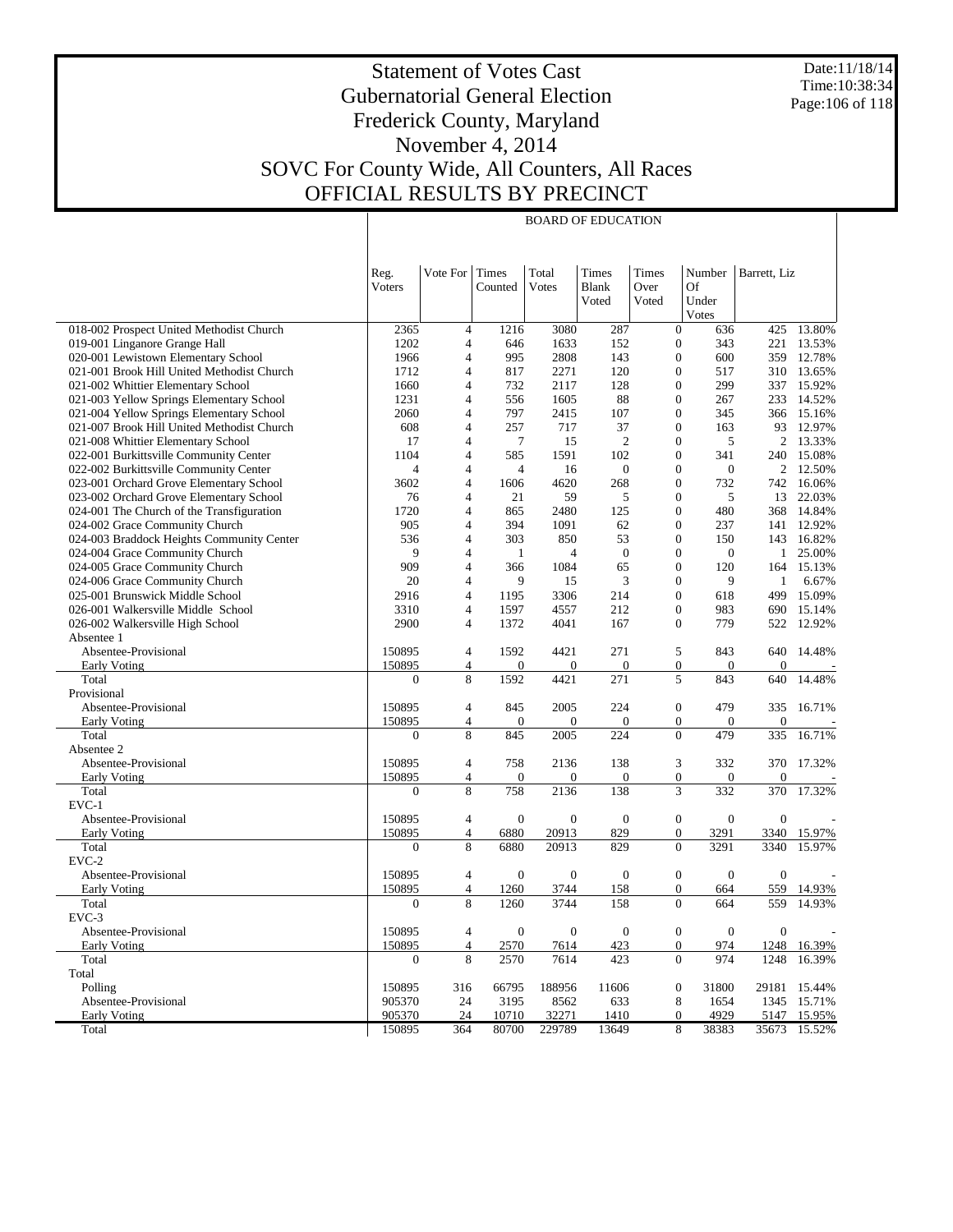Date:11/18/14 Time:10:38:34 Page:107 of 118

## Statement of Votes Cast Gubernatorial General Election Frederick County, Maryland November 4, 2014 SOVC For County Wide, All Counters, All Races OFFICIAL RESULTS BY PRECINCT

|                                                                                      | <b>BOARD OF EDUCATION</b> |                          |                  |                      |                  |                          |               |                      |                         |                          |  |  |
|--------------------------------------------------------------------------------------|---------------------------|--------------------------|------------------|----------------------|------------------|--------------------------|---------------|----------------------|-------------------------|--------------------------|--|--|
|                                                                                      | Cusimano,<br>Colleen E    |                          | Ferrell, Mike    |                      | Hall, Millicent  |                          | Kerr, Kenneth |                      | Miller, April<br>Flemin |                          |  |  |
|                                                                                      |                           |                          |                  |                      |                  |                          |               |                      |                         |                          |  |  |
| Jurisdiction Wide                                                                    |                           | 13.60%                   |                  | 12.80%               | 582              | 9.93%                    | 744           |                      |                         | 761 12.98%               |  |  |
| 001-001 Carroll Manor Elementary School<br>001-002 Tuscarora High School             | 797<br>368                | 12.99%                   | 750<br>346       | 12.21%               |                  | 312 11.01%               | 360           | 12.69%<br>12.70%     |                         | 350 12.35%               |  |  |
| 002-001 Lincoln Elementary School                                                    | 363                       | 13.88%                   | 247              | 9.45%                |                  | 317 12.12%               |               | 352 13.46%           |                         | 320 12.24%               |  |  |
| 002-002 Lincoln Elementary School                                                    | 145                       | 12.43%                   |                  | 132 11.31%           | 137              | 11.74%                   |               | 150 12.85%           |                         | 149 12.77%               |  |  |
| 002-003 Evangelical Lutheran Church                                                  | 302                       | 9.97%                    | 278              | 9.17%                | 410              | 13.53%                   |               | 477 15.74%           |                         | 323 10.66%               |  |  |
| 002-004 Hillcrest Elementary School Multipurpose Rm                                  | 330                       | 14.45%                   | 246              | 10.78%               | 269              | 11.78%                   |               | 268 11.74%           |                         | 318 13.93%               |  |  |
| 002-005 William R. Talley Recreation Center Armory - A                               | 210                       | 11.39%                   | 164              | 8.89%                | 223              | 12.09%                   |               | 286 15.51%           | 189                     | 10.25%                   |  |  |
| 002-006 Ballenger Creek Middle School                                                | 470                       | 14.67%                   | 358              | 11.18%               | 348              | 10.86%                   |               | 390 12.18%           |                         | 410 12.80%               |  |  |
| 002-007 Thomas Johnson Middle School                                                 | 531                       | 15.19%                   | 374              | 10.70%               | 389              | 11.13%                   |               | 433 12.39%           |                         | 453 12.96%               |  |  |
| 002-008 Waverley Elementary School                                                   |                           | 426 13.29%               | 371              | 11.57%               | 381              | 11.88%                   |               | 427 13.32%           |                         | 383 11.95%               |  |  |
| 002-009 William R. Talley Recreation Center Armory - B                               | 291                       | 11.02%                   | 243              | 9.20%                | 336              | 12.72%                   |               | 396 14.99%           | 288                     | 10.90%                   |  |  |
| 002-010 Monocacy Middle School                                                       |                           | 543 12.32%               | 459              | 10.41%<br>10.54%     |                  | 506 11.48%               |               | 665 15.09%<br>13.12% |                         | 485 11.00%<br>267 12.51% |  |  |
| 002-011 North Frederick Elementary School<br>002-012 Hillcrest Elementary School Gym |                           | 276 12.93%<br>192 13.94% | 225<br>145       | 10.53%               |                  | 284 13.31%<br>152 11.04% | 280<br>184    | 13.36%               |                         | 176 12.78%               |  |  |
| 002-013 Cornerstone Fellowship Church                                                | 426                       | 15.31%                   | 317              | 11.39%               |                  | 292 10.49%               |               | 338 12.15%           |                         | 392 14.09%               |  |  |
| 002-014 Ballenger Creek Elementary School                                            | 236                       | 13.97%                   | 201              | 11.90%               | 175              | 10.36%                   |               | 223 13.20%           |                         | 215 12.73%               |  |  |
| 002-015 Monocacy Elementary School                                                   | 567                       | 14.37%                   | 466              | 11.81%               | 404              | 10.24%                   |               | 501 12.70%           |                         | 500 12.67%               |  |  |
| 002-016 Crestwood Middle School                                                      | 291                       | 14.45%                   | 237              | 11.77%               | 225              | 11.17%                   |               | 238 11.82%           |                         | 285 14.15%               |  |  |
| 002-017 Cornerstone Fellowship Church                                                | 197                       | 13.87%                   | 166              | 11.69%               | 163              | 11.48%                   |               | 182 12.82%           |                         | 186 13.10%               |  |  |
| 002-018 Church of Jesus Christ of Latter Day Saints                                  | 262                       | 14.14%                   | 208              | 11.23%               | 186              | 10.04%                   | 244           | 13.17%               |                         | 231 12.47%               |  |  |
| 003-001 Middletown Middle School                                                     | 373                       | 13.43%                   |                  | 314 11.30%           | 261              | 9.40%                    |               | 329 11.84%           |                         | 412 14.83%               |  |  |
| 003-002 Middletown Elementary School                                                 | 656                       | 13.92%                   | 577              | 12.24%               | 433              | 9.19%                    |               | 553 11.73%           |                         | 679 14.40%               |  |  |
| 003-003 Middletown Primary School                                                    | 398                       | 13.79%                   | 329              | 11.40%               | 275              | 9.53%                    |               | 352 12.19%           |                         | 401 13.89%               |  |  |
| 004-001 Creagerstown Lutheran Parish Hall                                            | 155                       | 15.45%                   | 129              | 12.86%               | 90               | 8.97%                    | 108           | 10.77%               |                         | 146 14.56%               |  |  |
| 005-001 Emmitsburg Elementary School                                                 | 578                       | 13.92%                   | 506              | 12.18%               | 402              | 9.68%                    |               | 519 12.50%           |                         | 537 12.93%               |  |  |
| 006-001 Wolfsville Elementary School                                                 | 267                       | 12.89%                   | 265              | 12.80%               | 183              | 8.84%                    |               | 246 11.88%           |                         | 296 14.29%               |  |  |
| 007-001 Urbana Elementary School                                                     | 316<br>548                | 15.25%<br>13.22%         | 260              | 12.55%<br>10.83%     | 193<br>453       | 9.31%<br>10.93%          | 228           | 11.00%<br>564 13.61% |                         | 287 13.85%<br>512 12.35% |  |  |
| 007-002 Centerville Elementary School<br>007-003 Urbana High School                  | 434                       | 14.50%                   | 449<br>311       | 10.39%               | 362              | 12.09%                   | 390           | 13.03%               | 328                     | 10.96%                   |  |  |
| 007-004 Urbana Regional Library                                                      | 291                       | 15.58%                   | 218              | 11.67%               | 178              | 9.53%                    |               | 222 11.88%           |                         | 260 13.92%               |  |  |
| 007-005 St. Ignatius of Loyola Catholic Church                                       | 22                        | 19.64%                   | 14               | 12.50%               | 7                | 6.25%                    | 6             | 5.36%                | 21                      | 18.75%                   |  |  |
| 007-006 St. Ignatius of Loyola Catholic Church                                       | $\boldsymbol{0}$          |                          | $\boldsymbol{0}$ |                      | $\boldsymbol{0}$ |                          | $\mathbf{0}$  |                      | $\mathbf{0}$            |                          |  |  |
| 007-007 Urbana Regional Library                                                      | 51                        | 15.94%                   | 47               | 14.69%               | 19               | 5.94%                    | 35            | 10.94%               |                         | 52 16.25%                |  |  |
| 008-001 Liberty Elementary School                                                    | 348                       | 14.77%                   | 301              | 12.78%               | 193              | 8.19%                    | 287           | 12.18%               | 311                     | 13.20%                   |  |  |
| 009-001 New Market Middle School                                                     | 554                       | 14.84%                   | 457              | 12.24%               | 359              | 9.61%                    | 438           | 11.73%               | 471                     | 12.61%                   |  |  |
| 009-002 Green Valley Elementary School                                               | 570                       | 12.74%                   | 501              | 11.20%               | 506              | 11.31%                   |               | 648 14.48%           |                         | 524 11.71%               |  |  |
| 009-003 Oakdale Middle School                                                        | 98                        | 15.34%                   | 81               | 12.68%               | 60               | 9.39%                    |               | 78 12.21%            |                         | 95 14.87%                |  |  |
| 009-004 Kemptown Elementary School                                                   | 584                       | 14.08%                   | 450              | 10.85%               | 468              | 11.29%<br>10.96%         |               | 558 13.46%           |                         | 491 11.84%               |  |  |
| 009-005 Linganore High School<br>009-006 Spring Ridge Elementary School Side A       | 262                       | 13.05%<br>519 13.96%     | 215              | 10.71%<br>438 11.78% | 220              | 384 10.33%               | 283           | 14.09%<br>466 12.54% | 249                     | 12.40%<br>476 12.81%     |  |  |
| 009-007 Deer Crossing Elementary School                                              |                           | 701 14.01%               |                  | 591 11.81%           |                  | 511 10.21%               |               | 661 13.21%           |                         | 646 12.91%               |  |  |
| 009-008 Spring Ridge Elementary School Side B                                        |                           | 197 13.17%               |                  | 170 11.36%           | 165              | 11.03%                   |               | 191 12.77%           |                         | 179 11.97%               |  |  |
| 009-009 Oakdale Middle School                                                        | 137                       | 12.92%                   | 110              | 10.38%               | 109              | 10.28%                   |               | 151 14.25%           |                         | 134 12.64%               |  |  |
| 010-001 Sabillasville Elementary School                                              | 239                       | 13.59%                   | 227              | 12.91%               | 146              | 8.30%                    |               | 189 10.74%           |                         | 270 15.35%               |  |  |
| 011-001 Woodsboro Elementary School                                                  | 466                       | 14.86%                   | 351              | 11.20%               | 275              | 8.77%                    | 395           | 12.60%               | 421                     | 13.43%                   |  |  |
| 012-001 Faith Baptist Church                                                         |                           | 396 14.06%               |                  | 357 12.67%           | 253              | 8.98%                    |               | 315 11.18%           |                         | 402 14.27%               |  |  |
| 012-002 Faith Baptist Church                                                         | 1                         | 25.00%                   | 1                | 25.00%               | $\mathbf 0$      | 0.00%                    | $\mathbf{1}$  | 25.00%               | $\boldsymbol{0}$        | 0.00%                    |  |  |
| 013-001 Mt. Pleasant Ruritan Club                                                    |                           | 659 13.69%               | 528              | 10.97%               | 489              | 10.16%                   |               | 659 13.69%           |                         | 579 12.02%               |  |  |
| 013-002 Mt. Pleasant Ruritan Club                                                    | 27                        | 12.98%                   |                  | 22 10.58%            | 27               | 12.98%                   | 30            | 14.42%               | 25                      | 12.02%                   |  |  |
| 013-003 Mt. Pleasant Ruritan Club                                                    | 44                        | 16.00%                   | 35               | 12.73%               | 25               | 9.09%                    | 30            | 10.91%               |                         | 40 14.55%                |  |  |
| 014-001 Jefferson Ruritan Community Center                                           | 541                       | 11.72%                   | 561              | 12.15%               | 446              | 9.66%                    |               | 604 13.08%           |                         | 572 12.39%               |  |  |
| 014-002 Valley Elementary School                                                     | 84                        | 12.84%                   | 73               | 11.16%               | 77               | 11.77%                   |               | 91 13.91%            | 80                      | 12.23%                   |  |  |
| 015-001 Thurmont Middle School<br>015-002 Thurmont Elementary School                 | 386<br>467                | 13.03%<br>13.46%         | 382<br>464       | 12.90%<br>13.38%     | 267<br>308       | 9.01%<br>8.88%           | 390<br>457    | 13.17%<br>13.17%     | 415                     | 14.01%<br>462 13.32%     |  |  |
| 016-001 Myersville Elementary School                                                 | 624                       | 13.64%                   | 536              | 11.71%               | 420              | 9.18%                    | 531           | 11.60%               |                         | 742 16.22%               |  |  |
| 017-001 Johnsville Methodist Hall                                                    | 267                       | 13.03%                   |                  | 249 12.15%           | 188              | 9.18%                    |               | 267 13.03%           | 266                     | 12.98%                   |  |  |
| 018-001 Twin Ridge Elementary School                                                 | 868                       | 15.26%                   |                  | 752 13.22%           | 529              | 9.30%                    |               | 683 12.01%           |                         | 793 13.94%               |  |  |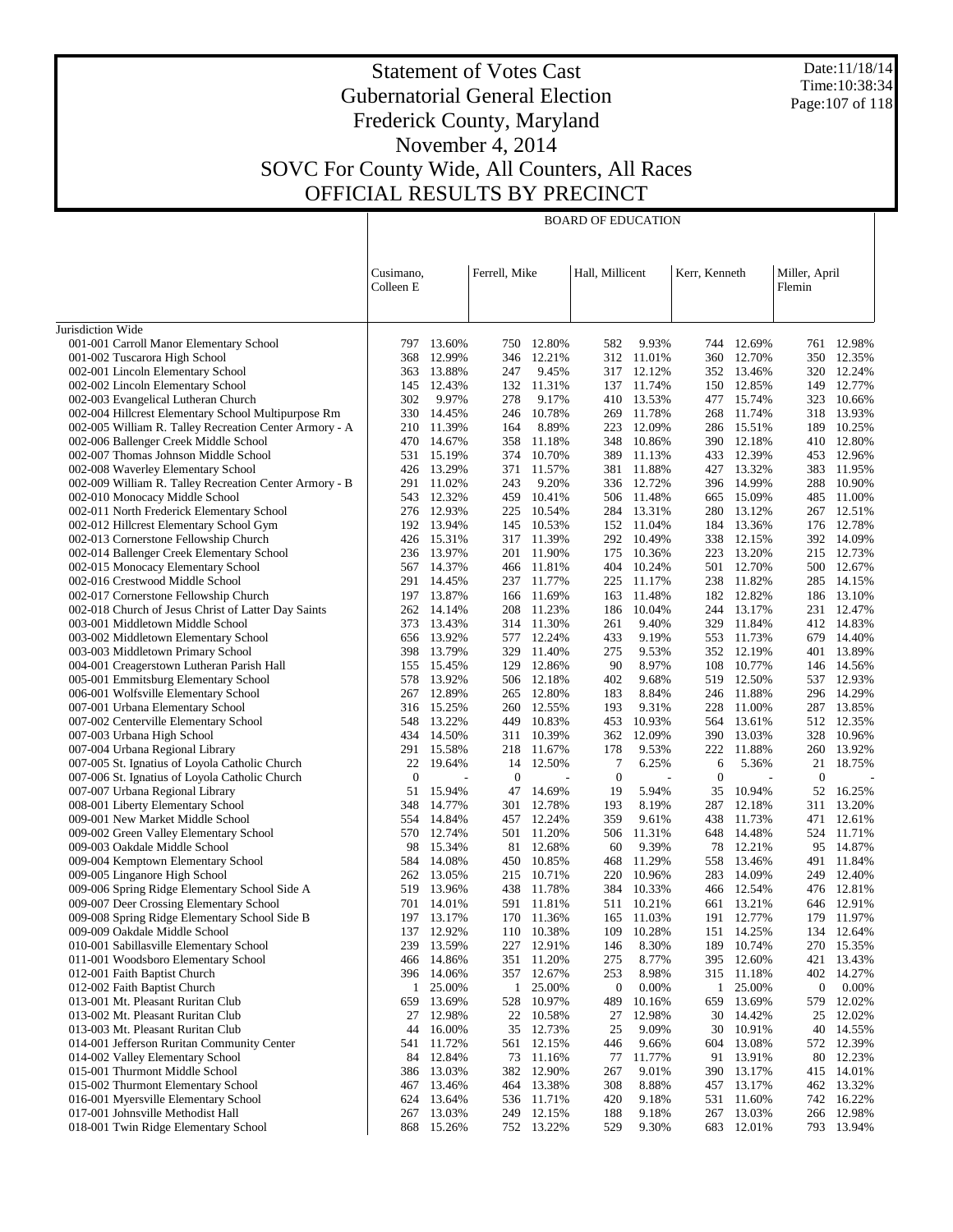Date:11/18/14 Time:10:38:34 Page:108 of 118

# Gubernatorial General Election Frederick County, Maryland November 4, 2014 SOVC For County Wide, All Counters, All Races OFFICIAL RESULTS BY PRECINCT

Statement of Votes Cast

BOARD OF EDUCATION

|                                            | Cusimano,      |            | Ferrell, Mike  |                | Hall, Millicent  |        | Kerr, Kenneth  |            | Miller, April    |            |
|--------------------------------------------|----------------|------------|----------------|----------------|------------------|--------|----------------|------------|------------------|------------|
|                                            | Colleen E      |            |                |                |                  |        |                |            | Flemin           |            |
|                                            |                |            |                |                |                  |        |                |            |                  |            |
|                                            |                |            |                |                |                  |        |                |            |                  |            |
| 018-002 Prospect United Methodist Church   | 468            | 15.19%     | 377            | 12.24%         | 262              | 8.51%  |                | 364 11.82% | 458              | 14.87%     |
| 019-001 Linganore Grange Hall              | 251            | 15.37%     | 191            | 11.70%         | 140              | 8.57%  | 198            | 12.12%     | 230              | 14.08%     |
| 020-001 Lewistown Elementary School        | 396            | 14.10%     | 357            | 12.71%         | 237              | 8.44%  | 328            | 11.68%     | 391              | 13.92%     |
| 021-001 Brook Hill United Methodist Church | 305            | 13.43%     | 268            | 11.80%         | 206              | 9.07%  | 277            | 12.20%     | 308              | 13.56%     |
| 021-002 Whittier Elementary School         |                | 291 13.75% | 220            | 10.39%         | 226              | 10.68% |                | 274 12.94% |                  | 282 13.32% |
| 021-003 Yellow Springs Elementary School   | 223            | 13.89%     | 185            | 11.53%         | 149              | 9.28%  | 212            | 13.21%     | 203              | 12.65%     |
| 021-004 Yellow Springs Elementary School   | 338            | 14.00%     | 280            | 11.59%         | 251              | 10.39% | 311            | 12.88%     | 299              | 12.38%     |
| 021-007 Brook Hill United Methodist Church |                | 97 13.53%  | 85             | 11.85%         | 66               | 9.21%  |                | 94 13.11%  |                  | 102 14.23% |
| 021-008 Whittier Elementary School         | 3              | 20.00%     | $\overline{c}$ | 13.33%         | 1                | 6.67%  | $\mathbf{0}$   | 0.00%      | 3                | 20.00%     |
| 022-001 Burkittsville Community Center     | 208            | 13.07%     | 165            | 10.37%         | 147              | 9.24%  | 205            | 12.88%     | 215              | 13.51%     |
| 022-002 Burkittsville Community Center     | 3              | 18.75%     | 2              | 12.50%         | $\mathbf{0}$     | 0.00%  | 3              | 18.75%     | 1                | 6.25%      |
| 023-001 Orchard Grove Elementary School    | 632            | 13.68%     | 520            | 11.26%         | 465              | 10.06% | 580            | 12.55%     | 627              | 13.57%     |
| 023-002 Orchard Grove Elementary School    | $\tau$         | 11.86%     | 5              | 8.47%          | 8                | 13.56% | 6              | 10.17%     | 8                | 13.56%     |
| 024-001 The Church of the Transfiguration  | 310            | 12.50%     | 264            | 10.65%         | 259              | 10.44% | 334            | 13.47%     |                  | 324 13.06% |
| 024-002 Grace Community Church             | 134            | 12.28%     | 94             | 8.62%          | 107              | 9.81%  | 205            | 18.79%     | 140              | 12.83%     |
| 024-003 Braddock Heights Community Center  | 106            | 12.47%     | 86             | 10.12%         | 102              | 12.00% | 114            | 13.41%     | 98               | 11.53%     |
| 024-004 Grace Community Church             | $\mathbf{1}$   | 25.00%     | 1              | 25.00%         | $\mathbf{1}$     | 25.00% | $\overline{0}$ | 0.00%      | $\mathbf{0}$     | 0.00%      |
| 024-005 Grace Community Church             | 158            | 14.58%     | 131            | 12.08%         | 119              | 10.98% | 132            | 12.18%     | 140              | 12.92%     |
| 024-006 Grace Community Church             | $\overline{c}$ | 13.33%     | 3              | 20.00%         | $\mathbf{1}$     | 6.67%  | 3              | 20.00%     | $\mathbf{1}$     | 6.67%      |
| 025-001 Brunswick Middle School            | 465            | 14.07%     | 428            | 12.95%         | 315              | 9.53%  |                | 357 10.80% | 479              | 14.49%     |
| 026-001 Walkersville Middle School         | 584            | 12.82%     | 481            | 10.56%         | 487              | 10.69% | 591            | 12.97%     | 554              | 12.16%     |
| 026-002 Walkersville High School           | 616            | 15.24%     | 526            | 13.02%         | 327              | 8.09%  | 443            | 10.96%     | 578              | 14.30%     |
| Absentee 1                                 |                |            |                |                |                  |        |                |            |                  |            |
| Absentee-Provisional                       | 599            | 13.55%     | 506            | 11.45%         | 418              | 9.45%  | 540            | 12.21%     | 606              | 13.71%     |
| <b>Early Voting</b>                        | $\Omega$       |            | $\Omega$       |                | $\boldsymbol{0}$ |        | $\theta$       |            | $\theta$         |            |
| Total                                      | 599            | 13.55%     | 506            | 11.45%         | 418              | 9.45%  | 540            | 12.21%     | 606              | 13.71%     |
| Provisional                                |                |            |                |                |                  |        |                |            |                  |            |
| Absentee-Provisional                       | 255            | 12.72%     | 230            | 11.47%         | 187              | 9.33%  | 253            | 12.62%     | 275              | 13.72%     |
| <b>Early Voting</b>                        | $\mathbf{0}$   |            | $\mathbf{0}$   |                | $\boldsymbol{0}$ |        | $\overline{0}$ |            | $\boldsymbol{0}$ |            |
| Total                                      | 255            | 12.72%     | 230            | 11.47%         | 187              | 9.33%  | 253            | 12.62%     | 275              | 13.72%     |
| Absentee 2                                 |                |            |                |                |                  |        |                |            |                  |            |
| Absentee-Provisional                       | 265            | 12.41%     | 205            | 9.60%          | 244              | 11.42% | 300            | 14.04%     | 259              | 12.13%     |
| <b>Early Voting</b>                        | $\overline{0}$ |            | $\mathbf{0}$   |                | $\overline{0}$   |        | $\Omega$       |            | $\mathbf{0}$     |            |
| Total                                      | 265            | 12.41%     | 205            | 9.60%          | 244              | 11.42% | 300            | 14.04%     | 259              | 12.13%     |
| $EVC-1$                                    |                |            |                |                |                  |        |                |            |                  |            |
| Absentee-Provisional                       | $\theta$       |            | $\mathbf{0}$   |                | $\theta$         |        | $\theta$       |            | $\overline{0}$   |            |
|                                            | 2641           | 12.63%     | 2112           | 10.10%         | 2502             | 11.96% | 2872           | 13.73%     | 2547             | 12.18%     |
| <b>Early Voting</b>                        |                |            |                |                |                  |        |                |            |                  |            |
| Total                                      | 2641           | 12.63%     | 2112           | 10.10%         | 2502             | 11.96% | 2872           | 13.73%     | 2547             | 12.18%     |
| $EVC-2$                                    |                |            |                |                |                  |        |                |            |                  |            |
| Absentee-Provisional                       | $\theta$       |            | $\theta$       |                | $\overline{0}$   |        | $\theta$       |            | $\overline{0}$   |            |
| <b>Early Voting</b>                        | 478            | 12.77%     | 423            | 11.30%         | 424              | 11.32% | 511            | 13.65%     | 435              | 11.62%     |
| Total                                      | 478            | 12.77%     | 423            | 11.30%         | 424              | 11.32% | 511            | 13.65%     | 435              | 11.62%     |
| $EVC-3$                                    |                |            |                |                |                  |        |                |            |                  |            |
| Absentee-Provisional                       | $\Omega$       |            | $\mathbf{0}$   | $\overline{a}$ | $\mathbf{0}$     |        | $\Omega$       |            | $\mathbf{0}$     |            |
| Early Voting                               | 960            | 12.61%     | 753            | 9.89%          | 961              | 12.62% | 1057           | 13.88%     | 882              | 11.58%     |
| Total                                      | 960            | 12.61%     | 753            | 9.89%          | 961              | 12.62% | 1057           | 13.88%     | 882              | 11.58%     |
| Total                                      |                |            |                |                |                  |        |                |            |                  |            |
| Polling                                    | 25949          | 13.73%     | 21875          | 11.58%         | 19248            | 10.19% | 24124          | 12.77%     | 24696            | 13.07%     |
| Absentee-Provisional                       | 1119           | 13.07%     | 941            | 10.99%         | 849              | 9.92%  | 1093           | 12.77%     | 1140             | 13.31%     |
| Early Voting                               | 4079           | 12.64%     | 3288           | 10.19%         | 3887             | 12.04% | 4440           | 13.76%     | 3864             | 11.97%     |
| Total                                      | 31147          | 13.55%     | 26104          | 11.36%         | 23984            | 10.44% | 29657          | 12.91%     | 29700            | 12.92%     |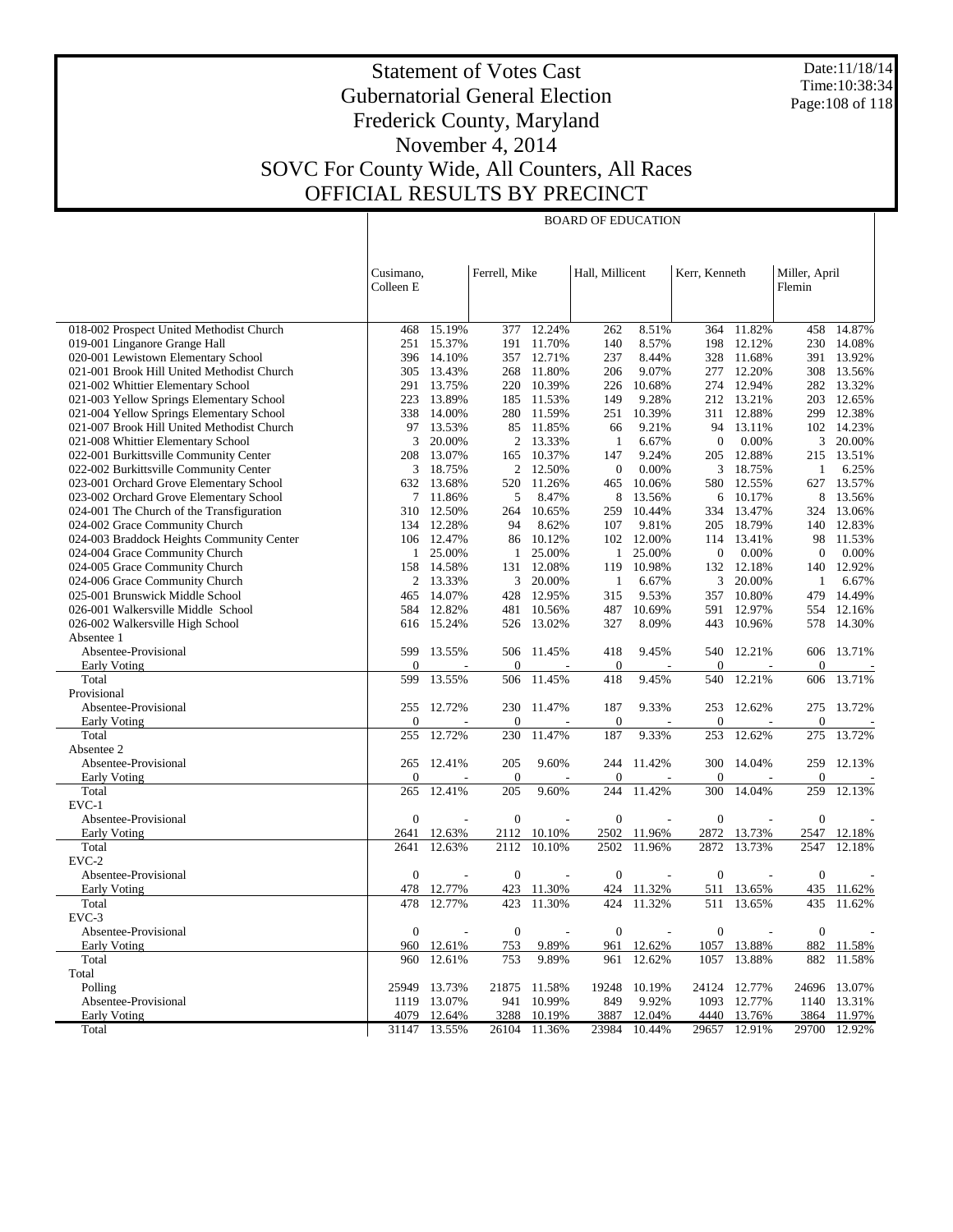Date:11/18/14 Time:10:38:34 Page:109 of 118

### Statement of Votes Cast Gubernatorial General Election Frederick County, Maryland November 4, 2014 SOVC For County Wide, All Counters, All Races OFFICIAL RESULTS BY PRECINCT

BOARD OF EDUCATION

|                                                                     | S                | Vallaster, Richard |              | Young, Brad W    | Write-In Votes         |                   |  |  |
|---------------------------------------------------------------------|------------------|--------------------|--------------|------------------|------------------------|-------------------|--|--|
| Jurisdiction Wide                                                   |                  |                    |              |                  |                        |                   |  |  |
| 001-001 Carroll Manor Elementary School                             | 492              | 8.39%              | 802          | 13.68%           | 4                      | 0.07%             |  |  |
| 001-002 Tuscarora High School                                       | 236              | 8.33%              | 352          | 12.42%           | 8                      | 0.28%             |  |  |
| 002-001 Lincoln Elementary School                                   | 225              | 8.60%              | 298          | 11.40%           | 6                      | 0.23%             |  |  |
| 002-002 Lincoln Elementary School                                   | 101              | 8.65%              | 148          | 12.68%           | 4                      | 0.34%             |  |  |
| 002-003 Evangelical Lutheran Church                                 | 367              | 12.11%             | 316          | 10.43%           | 14                     | 0.46%             |  |  |
| 002-004 Hillcrest Elementary School Multipurpose Rm                 | 157              | 6.88%              | 284          | 12.44%           | 5                      | 0.22%             |  |  |
| 002-005 William R. Talley Recreation Center Armory - A              | 215              | 11.66%             |              | 240 13.02%       | $\boldsymbol{0}$       | $0.00\%$          |  |  |
| 002-006 Ballenger Creek Middle School                               | 286              | 8.93%              |              | 416 12.99%       | 10                     | 0.31%             |  |  |
| 002-007 Thomas Johnson Middle School                                | 280              | 8.01%              |              | 450 12.88%       | 4                      | 0.11%             |  |  |
| 002-008 Waverley Elementary School                                  | 296              | 9.23%              | 372          | 11.60%           | 3                      | 0.09%             |  |  |
| 002-009 William R. Talley Recreation Center Armory - B              | 287              | 10.87%             | 317          | 12.00%           | 5                      | 0.19%             |  |  |
| 002-010 Monocacy Middle School                                      | 446              | 10.12%             | 542          | 12.30%           | 15                     | 0.34%             |  |  |
| 002-011 North Frederick Elementary School                           | 208              | 9.75%              | 249          | 11.67%           | 2                      | 0.09%             |  |  |
| 002-012 Hillcrest Elementary School Gym                             | 97               | 7.04%              | 184          | 13.36%           | 9                      | 0.65%             |  |  |
| 002-013 Cornerstone Fellowship Church                               | 180              | 6.47%              | 355          | 12.76%           | 6                      | 0.22%             |  |  |
| 002-014 Ballenger Creek Elementary School                           | 127              | 7.52%              | 217          | 12.85%           | 6                      | 0.36%             |  |  |
| 002-015 Monocacy Elementary School                                  | 350              | 8.87%              | 556          | 14.09%           | 1                      | 0.03%             |  |  |
| 002-016 Crestwood Middle School                                     | 127              | 6.31%              | 245          | 12.16%           | 13                     | 0.65%             |  |  |
| 002-017 Cornerstone Fellowship Church                               | 95               | 6.69%              | 173          | 12.18%           | 2                      | 0.14%             |  |  |
| 002-018 Church of Jesus Christ of Latter Day Saints                 | 151              | 8.15%              | 268          | 14.46%           | 3                      | 0.16%             |  |  |
| 003-001 Middletown Middle School                                    | 250              | 9.00%              | 424          | 15.26%           | 3                      | 0.11%             |  |  |
| 003-002 Middletown Elementary School                                | 408              | 8.66%              | 741          | 15.72%           | 2                      | 0.04%             |  |  |
| 003-003 Middletown Primary School                                   | 263              | 9.11%              | 419          | 14.51%           | 4                      | 0.14%             |  |  |
| 004-001 Creagerstown Lutheran Parish Hall                           | 68               | 6.78%              | 167          | 16.65%           | 5                      | 0.50%             |  |  |
| 005-001 Emmitsburg Elementary School                                | 377              | 9.08%              | 608          | 14.64%           | 16                     | 0.39%             |  |  |
| 006-001 Wolfsville Elementary School                                | 166              | 8.02%              | 356          | 17.19%           | $\boldsymbol{0}$       | $0.00\%$          |  |  |
| 007-001 Urbana Elementary School                                    | 142              | 6.85%              | 315          | 15.20%           | 2                      | 0.10%             |  |  |
| 007-002 Centerville Elementary School                               | 385              | 9.29%              | 496          | 11.97%           | 6                      | 0.14%             |  |  |
| 007-003 Urbana High School                                          | 318              | 10.62%             | 366          | 12.23%           | 6                      | 0.20%             |  |  |
| 007-004 Urbana Regional Library                                     | 142              | 7.60%              | 261          | 13.97%           | 7                      | 0.37%             |  |  |
| 007-005 St. Ignatius of Loyola Catholic Church                      | 7                | 6.25%              | 22           | 19.64%           | $\boldsymbol{0}$       | $0.00\%$          |  |  |
| 007-006 St. Ignatius of Loyola Catholic Church                      | $\boldsymbol{0}$ |                    | $\mathbf{0}$ |                  | 0                      |                   |  |  |
| 007-007 Urbana Regional Library                                     | 18               | 5.63%              | 67           | 20.94%           | 0                      | $0.00\%$          |  |  |
| 008-001 Liberty Elementary School                                   | 187              | 7.94%              | 406          | 17.23%           | $\mathbf{1}$           | 0.04%             |  |  |
| 009-001 New Market Middle School                                    | 329              | 8.81%              | 576          | 15.43%           | $\mathbf{1}$           | 0.03%             |  |  |
| 009-002 Green Valley Elementary School                              | 460              | 10.28%             | 546          | 12.20%           | 5                      | 0.11%             |  |  |
| 009-003 Oakdale Middle School                                       | 45               | 7.04%              | 93           | 14.55%           | 6                      | 0.94%             |  |  |
| 009-004 Kemptown Elementary School                                  | 407              | 9.81%              | 518          | 12.49%           | 7                      | 0.17%             |  |  |
| 009-005 Linganore High School                                       | 202              | 10.06%             | 255          | 12.70%           | 6                      | 0.30%             |  |  |
| 009-006 Spring Ridge Elementary School Side A                       | 333              | 8.96%              | 483          | 12.99%           | 11                     | 0.30%             |  |  |
| 009-007 Deer Crossing Elementary School                             | 459              | 9.17%              | 688          | 13.75%           | $\mathbf{1}$           | 0.02%             |  |  |
| 009-008 Spring Ridge Elementary School Side B                       | 150              | 10.03%             | 195          | 13.03%           | $\boldsymbol{0}$       | $0.00\%$          |  |  |
| 009-009 Oakdale Middle School                                       | 106              | 10.00%             | 140          | 13.21%           | 1                      | 0.09%             |  |  |
| 010-001 Sabillasville Elementary School                             | 124<br>258       | 7.05%              | 314          | 17.85%           | $\boldsymbol{0}$<br>10 | $0.00\%$<br>0.32% |  |  |
| 011-001 Woodsboro Elementary School<br>012-001 Faith Baptist Church | 201              | 8.23%              | 553          | 17.64%           |                        |                   |  |  |
| 012-002 Faith Baptist Church                                        | $\boldsymbol{0}$ | 7.14%              | 453<br>1     | 16.08%           | 11<br>$\boldsymbol{0}$ | 0.39%             |  |  |
| 013-001 Mt. Pleasant Ruritan Club                                   | 442              | 0.00%              |              | 25.00%<br>14.12% |                        | $0.00\%$          |  |  |
| 013-002 Mt. Pleasant Ruritan Club                                   | 18               | 9.18%<br>8.65%     | 680<br>28    | 13.46%           | 16<br>$\boldsymbol{0}$ | 0.33%<br>0.00%    |  |  |
| 013-003 Mt. Pleasant Ruritan Club                                   | 18               | 6.55%              | 47           | 17.09%           | 0                      | $0.00\%$          |  |  |
| 014-001 Jefferson Ruritan Community Center                          | 451              | 9.77%              | 749          | 16.23%           | 5                      | 0.11%             |  |  |
| 014-002 Valley Elementary School                                    | 59               | 9.02%              | 96           | 14.68%           | 0                      | 0.00%             |  |  |
| 015-001 Thurmont Middle School                                      | 219              | 7.39%              | 489          | 16.51%           | 6                      | 0.20%             |  |  |
| 015-002 Thurmont Elementary School                                  | 256              | 7.38%              | 555          | 16.00%           | 1                      | 0.03%             |  |  |
| 016-001 Myersville Elementary School                                | 337              | 7.36%              | 730          | 15.95%           | 8                      | 0.17%             |  |  |
| 017-001 Johnsville Methodist Hall                                   | 173              | 8.44%              | 352          | 17.18%           | 2                      | 0.10%             |  |  |
| 018-001 Twin Ridge Elementary School                                | 466              | 8.19%              | 781          | 13.73%           | 7                      | 0.12%             |  |  |
|                                                                     |                  |                    |              |                  |                        |                   |  |  |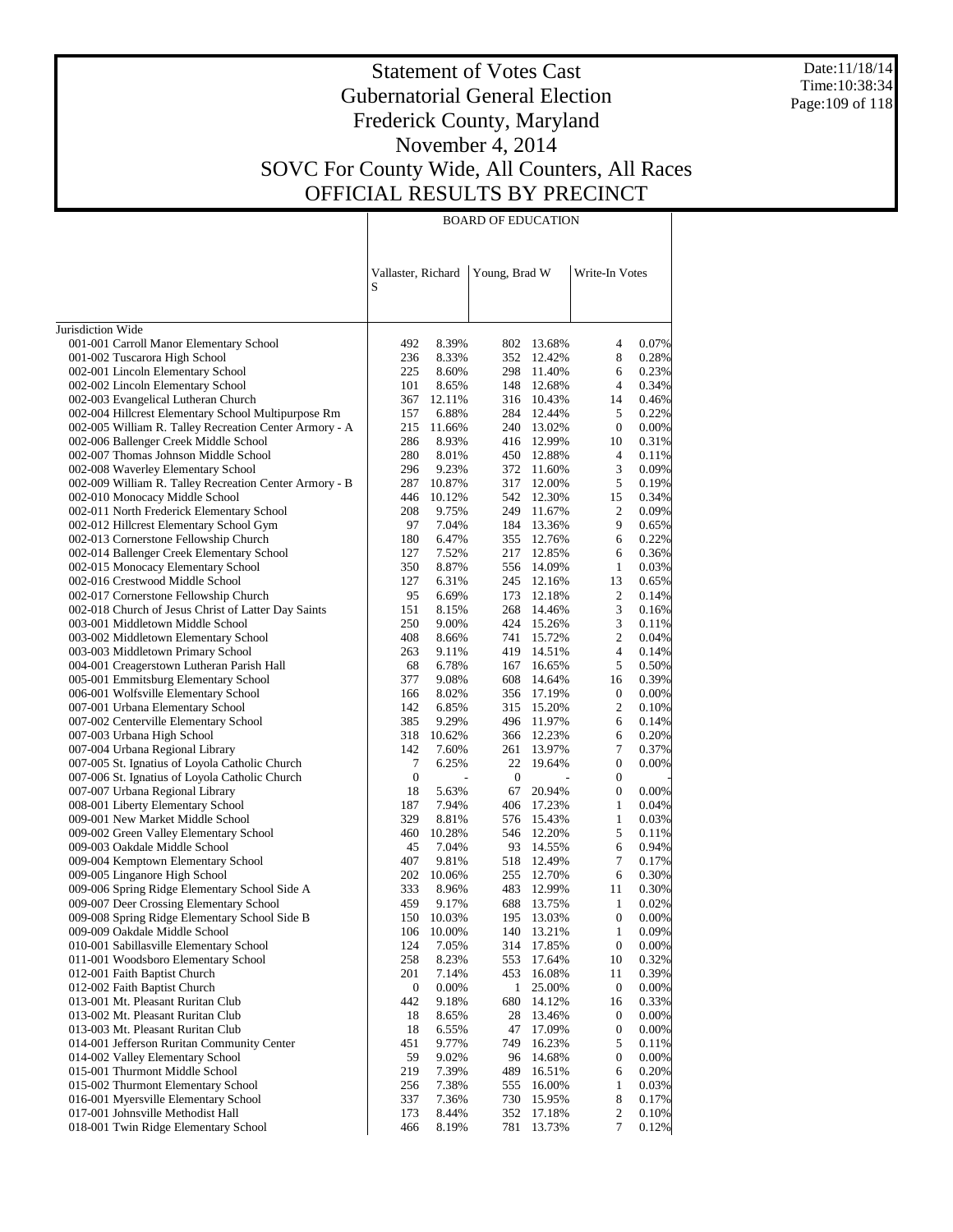Date:11/18/14 Time:10:38:34 Page:110 of 118

### Statement of Votes Cast Gubernatorial General Election Frederick County, Maryland November 4, 2014 SOVC For County Wide, All Counters, All Races OFFICIAL RESULTS BY PRECINCT

BOARD OF EDUCATION

|                                            | Vallaster, Richard<br>S |        | Young, Brad W    |              | Write-In Votes   |       |
|--------------------------------------------|-------------------------|--------|------------------|--------------|------------------|-------|
| 018-002 Prospect United Methodist Church   | 237                     | 7.69%  | 473              | 15.36%       | 16               | 0.52% |
| 019-001 Linganore Grange Hall              | 121                     | 7.41%  | 279              | 17.09%       | 2                | 0.12% |
| 020-001 Lewistown Elementary School        | 221                     | 7.87%  | 518              | 18.45%       | $\mathbf{1}$     | 0.04% |
| 021-001 Brook Hill United Methodist Church | 215                     | 9.47%  | 381              | 16.78%       | $\mathbf{1}$     | 0.04% |
| 021-002 Whittier Elementary School         | 199                     | 9.40%  |                  | 285 13.46%   | 3                | 0.14% |
| 021-003 Yellow Springs Elementary School   | 136                     | 8.47%  | 263              | 16.39%       | $\mathbf{1}$     | 0.06% |
| 021-004 Yellow Springs Elementary School   | 230                     | 9.52%  |                  | 335 13.87%   | 5                | 0.21% |
| 021-007 Brook Hill United Methodist Church | 59                      | 8.23%  | 121              | 16.88%       | $\boldsymbol{0}$ | 0.00% |
| 021-008 Whittier Elementary School         | $\mathbf{0}$            | 0.00%  |                  | 4 26.67%     | $\mathbf{0}$     | 0.00% |
| 022-001 Burkittsville Community Center     | 148                     | 9.30%  |                  | 260 16.34%   | 3                | 0.19% |
| 022-002 Burkittsville Community Center     | $\mathbf{1}$            | 6.25%  |                  | 4 25.00%     | $\mathbf{0}$     | 0.00% |
| 023-001 Orchard Grove Elementary School    | 390                     | 8.44%  |                  | 655 14.18%   | 9                | 0.19% |
| 023-002 Orchard Grove Elementary School    | 6                       | 10.17% |                  | 6 10.17%     | $\boldsymbol{0}$ | 0.00% |
| 024-001 The Church of the Transfiguration  | 246                     | 9.92%  |                  | 365 14.72%   | 10               | 0.40% |
| 024-002 Grace Community Church             | 102                     | 9.35%  |                  | 162 14.85%   | 6                | 0.55% |
| 024-003 Braddock Heights Community Center  | 81                      | 9.53%  |                  | 120 14.12%   | $\overline{0}$   | 0.00% |
| 024-004 Grace Community Church             | $\mathbf{0}$            | 0.00%  | $\mathbf{0}$     | 0.00%        | $\overline{0}$   | 0.00% |
| 024-005 Grace Community Church             | 86                      | 7.93%  |                  | 150 13.84%   | $\overline{4}$   | 0.37% |
| 024-006 Grace Community Church             | $\boldsymbol{0}$        | 0.00%  |                  | 4 26.67%     | $\boldsymbol{0}$ | 0.00% |
| 025-001 Brunswick Middle School            | 240                     | 7.26%  | 517              | 15.64%       | 6                | 0.18% |
| 026-001 Walkersville Middle School         | 419                     | 9.19%  | 745              | 16.35%       | 6                | 0.13% |
| 026-002 Walkersville High School           | 280                     | 6.93%  | 743              | 18.39%       | 6                | 0.15% |
| Absentee 1                                 |                         |        |                  |              |                  |       |
| Absentee-Provisional                       | 378                     | 8.55%  | 724              | 16.38%       | 10               | 0.23% |
| Early Voting                               | $\mathbf{0}$            |        | $\mathbf{0}$     |              | $\theta$         |       |
| Total                                      | 378                     | 8.55%  | 724              | 16.38%       | 10               | 0.23% |
| Provisional<br>Absentee-Provisional        | 164                     | 8.18%  | 297              | 14.81%       | 9                | 0.45% |
| Early Voting                               | $\Omega$                |        | $\Omega$         |              | $\mathbf{0}$     |       |
| Total                                      | 164                     | 8.18%  | 297              | 14.81%       | 9                | 0.45% |
| Absentee 2                                 |                         |        |                  |              |                  |       |
| Absentee-Provisional                       | 219                     | 10.25% | 262              | 12.27%       | 12               | 0.56% |
| Early Voting                               | $\boldsymbol{0}$        |        | $\boldsymbol{0}$ |              | $\boldsymbol{0}$ |       |
| Total                                      | 219                     | 10.25% | 262              | 12.27%       | 12               | 0.56% |
| $EVC-1$                                    |                         |        |                  |              |                  |       |
| Absentee-Provisional                       | $\mathbf{0}$            |        | $\mathbf{0}$     |              | $\boldsymbol{0}$ |       |
| Early Voting                               | 2097                    | 10.03% | 2781             | 13.30%       | 21               | 0.10% |
| Total                                      | 2097                    | 10.03% | 2781             | 13.30%       | 21               | 0.10% |
| $EVC-2$                                    |                         |        |                  |              |                  |       |
| Absentee-Provisional                       | $\mathbf{0}$            |        | $\mathbf{0}$     |              | $\mathbf{0}$     |       |
| Early Voting                               | 365                     | 9.75%  | 543              | 14.50%       | 6                | 0.16% |
| Total                                      | 365                     | 9.75%  | 543              | 14.50%       | 6                | 0.16% |
| $EVC-3$                                    |                         |        |                  |              |                  |       |
| Absentee-Provisional                       | $\mathbf{0}$            |        | $\overline{0}$   |              | $\boldsymbol{0}$ |       |
| <b>Early Voting</b>                        | 863                     | 11.33% | 881              | 11.57%       | 9                | 0.12% |
| Total                                      | 863                     | 11.33% | 881              | 11.57%       | $\overline{Q}$   | 0.12% |
| Total                                      |                         |        |                  |              |                  |       |
| Polling                                    | 16384                   | 8.67%  | 27144            | 14.37%       | 355              | 0.19% |
| Absentee-Provisional                       | 761                     | 8.89%  | 1283             | 14.98%       | 31               | 0.36% |
| Early Voting                               | 3325                    | 10.30% | 4205             | 13.03%       | 36               | 0.11% |
| Total                                      | 20470                   | 8.91%  |                  | 32632 14.20% | 422              | 0.18% |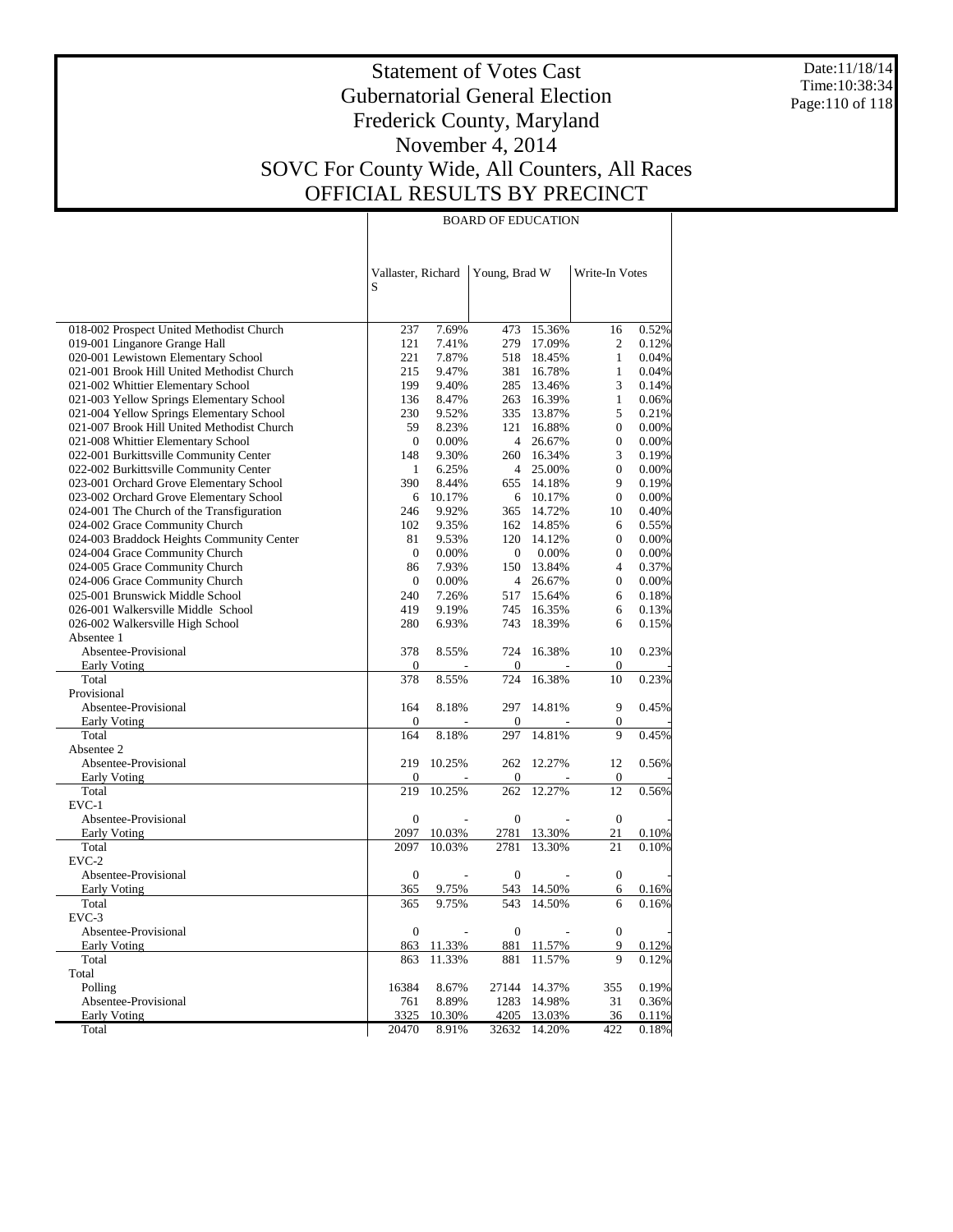Date:11/18/14 Time:10:38:34 Page:111 of 118

# Statement of Votes Cast Gubernatorial General Election Frederick County, Maryland November 4, 2014 SOVC For County Wide, All Counters, All Races OFFICIAL RESULTS BY PRECINCT

|                                                                              | Reg.<br><b>Voters</b> | Vote For Times               | Counted          | Total<br>Votes | Times<br><b>Blank</b><br>Voted | Times<br>Over<br>Voted               | Number<br>Of<br>Under<br>Votes       | For the<br>Constitution |                           |
|------------------------------------------------------------------------------|-----------------------|------------------------------|------------------|----------------|--------------------------------|--------------------------------------|--------------------------------------|-------------------------|---------------------------|
| Jurisdiction Wide                                                            |                       |                              |                  |                |                                |                                      |                                      |                         |                           |
| 001-001 Carroll Manor Elementary School                                      | 4354                  | $\mathbf{1}$                 | 2064             | 1861           | 203                            | $\boldsymbol{0}$                     | $\boldsymbol{0}$                     |                         | 1552 83.40%               |
| 001-002 Tuscarora High School                                                | 2543                  | $\mathbf{1}$                 | 966              | 881            | 85                             | $\boldsymbol{0}$                     | $\boldsymbol{0}$                     | 725                     | 82.29%                    |
| 002-001 Lincoln Elementary School                                            | 2847                  | $\mathbf{1}$                 | 938              | 845            | 93                             | $\boldsymbol{0}$                     | $\boldsymbol{0}$                     |                         | 686 81.18%                |
| 002-002 Lincoln Elementary School                                            | 1033                  | $\mathbf{1}$                 | 394              | 353            | 41                             | $\boldsymbol{0}$                     | $\boldsymbol{0}$                     |                         | 288 81.59%                |
| 002-003 Evangelical Lutheran Church                                          | 2923                  | $\mathbf{1}$                 | 1040             | 927            | 113                            | $\boldsymbol{0}$                     | $\boldsymbol{0}$                     | 768                     | 82.85%                    |
| 002-004 Hillcrest Elementary School Multipurpose Rm                          | 2422                  | $\mathbf{1}$                 | 792              | 717            | 75                             | $\boldsymbol{0}$                     | $\boldsymbol{0}$                     |                         | 591 82.43%                |
| 002-005 William R. Talley Recreation Center Armory - A                       | 1356                  | $\mathbf{1}$                 | 657              | 582            | 75                             | $\boldsymbol{0}$                     | $\boldsymbol{0}$                     | 489                     | 84.02%                    |
| 002-006 Ballenger Creek Middle School                                        | 2582                  | $\mathbf{1}$                 | 1107             | 1010           | 97                             | $\boldsymbol{0}$                     | $\boldsymbol{0}$                     |                         | 841 83.27%                |
| 002-007 Thomas Johnson Middle School                                         | 2885                  | $\mathbf{1}$                 | 1170             | 1051           | 119                            | $\boldsymbol{0}$                     | $\boldsymbol{0}$                     |                         | 889 84.59%                |
| 002-008 Waverley Elementary School                                           | 3212                  | $\mathbf{1}$                 | 1077             | 976            | 101                            | $\boldsymbol{0}$                     | $\boldsymbol{0}$                     |                         | 815 83.50%                |
| 002-009 William R. Talley Recreation Center Armory - B                       | 2139                  | $\mathbf{1}$                 | 896              | 783            | 113                            | $\boldsymbol{0}$                     | $\boldsymbol{0}$                     |                         | 653 83.40%                |
| 002-010 Monocacy Middle School                                               | 3779                  | $\mathbf{1}$                 | 1424             | 1285           | 139                            | $\boldsymbol{0}$                     | $\boldsymbol{0}$                     |                         | 1081 84.12%               |
| 002-011 North Frederick Elementary School                                    | 2271                  | $\mathbf{1}$                 | 713              | 634            | 79                             | $\boldsymbol{0}$                     | $\boldsymbol{0}$                     |                         | 516 81.39%                |
| 002-012 Hillcrest Elementary School Gym                                      | 1216                  | $\mathbf{1}$                 | 461              | 430            | 31                             | $\boldsymbol{0}$                     | $\boldsymbol{0}$                     |                         | 354 82.33%                |
| 002-013 Cornerstone Fellowship Church                                        | 2871                  | $\mathbf{1}$                 | 918              | 857            | 61                             | $\boldsymbol{0}$                     | $\boldsymbol{0}$                     |                         | 712 83.08%                |
| 002-014 Ballenger Creek Elementary School                                    | 1290                  | $\mathbf{1}$                 | 568              | 524            | 44                             | $\boldsymbol{0}$                     | $\boldsymbol{0}$                     | 411                     | 78.44%                    |
| 002-015 Monocacy Elementary School                                           | 3492                  | $\mathbf{1}$                 | 1368             | 1247           | 121                            | $\boldsymbol{0}$                     | $\boldsymbol{0}$                     | 1071                    | 85.89%                    |
| 002-016 Crestwood Middle School                                              | 1856                  | $\mathbf{1}$                 | 685              | 640            | 45                             | $\boldsymbol{0}$                     | $\boldsymbol{0}$                     |                         | 523 81.72%                |
| 002-017 Cornerstone Fellowship Church                                        | 1829                  | $\mathbf{1}$                 | 480              | 448            | 32                             | $\boldsymbol{0}$                     | $\boldsymbol{0}$                     |                         | 353 78.79%                |
| 002-018 Church of Jesus Christ of Latter Day Saints                          | 1518                  | $\mathbf{1}$                 | 660              | 610            | 50                             | $\boldsymbol{0}$                     | $\boldsymbol{0}$                     |                         | 514 84.26%                |
| 003-001 Middletown Middle School                                             | 1896                  | $\mathbf{1}$                 | 970              | 845            | 125                            | $\boldsymbol{0}$                     | $\boldsymbol{0}$                     |                         | 718 84.97%                |
| 003-002 Middletown Elementary School                                         | 3225                  | $\mathbf{1}$                 | 1631             | 1478           | 153                            | $\boldsymbol{0}$                     | $\boldsymbol{0}$                     |                         | 1218 82.41%               |
| 003-003 Middletown Primary School                                            | 2107                  | $\mathbf{1}$                 | 1014             | 921            | 93                             | $\boldsymbol{0}$                     | $\boldsymbol{0}$                     |                         | 791 85.88%                |
| 004-001 Creagerstown Lutheran Parish Hall                                    | 759<br>3113           | $\mathbf{1}$<br>$\mathbf{1}$ | 392<br>1457      | 350<br>1316    | 42<br>141                      | $\boldsymbol{0}$<br>$\boldsymbol{0}$ | $\boldsymbol{0}$<br>$\boldsymbol{0}$ |                         | 282 80.57%<br>1066 81.00% |
| 005-001 Emmitsburg Elementary School<br>006-001 Wolfsville Elementary School | 1399                  | $\mathbf{1}$                 | 796              | 706            | 90                             | $\boldsymbol{0}$                     | $\boldsymbol{0}$                     |                         | 590 83.57%                |
| 007-001 Urbana Elementary School                                             | 1776                  | $\mathbf{1}$                 | 809              | 735            | 74                             | $\boldsymbol{0}$                     | $\boldsymbol{0}$                     | 587                     | 79.86%                    |
| 007-002 Centerville Elementary School                                        | 3971                  | $\mathbf{1}$                 | 1512             | 1355           | 157                            | $\boldsymbol{0}$                     | $\boldsymbol{0}$                     |                         | 1125 83.03%               |
| 007-003 Urbana High School                                                   | 2345                  | $\mathbf{1}$                 | 1064             | 959            | 105                            | $\boldsymbol{0}$                     | $\boldsymbol{0}$                     | 794                     | 82.79%                    |
| 007-004 Urbana Regional Library                                              | 1858                  | $\mathbf{1}$                 | 669              | 586            | 83                             | $\boldsymbol{0}$                     | $\boldsymbol{0}$                     |                         | 476 81.23%                |
| 007-005 St. Ignatius of Loyola Catholic Church                               | 81                    | $\mathbf{1}$                 | 46               | 40             | 6                              | $\boldsymbol{0}$                     | $\boldsymbol{0}$                     | 38                      | 95.00%                    |
| 007-006 St. Ignatius of Loyola Catholic Church                               | $\overline{c}$        | $\mathbf{1}$                 | $\boldsymbol{0}$ | $\mathbf{0}$   | $\boldsymbol{0}$               | $\boldsymbol{0}$                     | $\boldsymbol{0}$                     | $\boldsymbol{0}$        |                           |
| 007-007 Urbana Regional Library                                              | 282                   | $\mathbf{1}$                 | 113              | 101            | 12                             | $\boldsymbol{0}$                     | $\boldsymbol{0}$                     | 79                      | 78.22%                    |
| 008-001 Liberty Elementary School                                            | 1706                  | $\mathbf{1}$                 | 881              | 788            | 93                             | $\boldsymbol{0}$                     | $\boldsymbol{0}$                     | 633                     | 80.33%                    |
| 009-001 New Market Middle School                                             | 2793                  | $\mathbf{1}$                 | 1395             | 1251           | 144                            | $\boldsymbol{0}$                     | $\boldsymbol{0}$                     | 1049                    | 83.85%                    |
| 009-002 Green Valley Elementary School                                       | 3177                  | $\mathbf{1}$                 | 1567             | 1420           | 147                            | $\boldsymbol{0}$                     | $\boldsymbol{0}$                     |                         | 1176 82.82%               |
| 009-003 Oakdale Middle School                                                | 539                   | $\mathbf{1}$                 | 226              | 207            | 19                             | $\boldsymbol{0}$                     | $\boldsymbol{0}$                     | 163                     | 78.74%                    |
| 009-004 Kemptown Elementary School                                           | 3174                  | $\mathbf{1}$                 | 1526             | 1358           | 168                            | $\boldsymbol{0}$                     | $\boldsymbol{0}$                     |                         | 1090 80.27%               |
| 009-005 Linganore High School                                                | 1352                  | $\mathbf{1}$                 | 679              | 620            | 59                             | $\boldsymbol{0}$                     | $\boldsymbol{0}$                     |                         | 510 82.26%                |
| 009-006 Spring Ridge Elementary School Side A                                | 2896                  | $\mathbf{1}$                 | 1294             | 1160           | 134                            | $\boldsymbol{0}$                     | $\boldsymbol{0}$                     |                         | 946 81.55%                |
| 009-007 Deer Crossing Elementary School                                      | 3684                  | $\mathbf{1}$                 | 1746             | 1554           | 192                            | $\boldsymbol{0}$                     | $\boldsymbol{0}$                     |                         | 1323 85.14%               |
| 009-008 Spring Ridge Elementary School Side B                                | 1154                  | $\mathbf{1}$                 | 532              | 484            | 48                             | $\boldsymbol{0}$                     | $\boldsymbol{0}$                     |                         | 398 82.23%                |
| 009-009 Oakdale Middle School                                                | 763                   | $\mathbf{1}$                 | 385              | 340            | 45                             | $\boldsymbol{0}$                     | $\boldsymbol{0}$                     |                         | 281 82.65%                |
| 010-001 Sabillasville Elementary School                                      | 1369                  | $\mathbf{1}$                 | 673              | 613            | 60                             | $\boldsymbol{0}$                     | $\boldsymbol{0}$                     |                         | 469 76.51%                |
| 011-001 Woodsboro Elementary School                                          | 2130                  | $\mathbf{1}$                 | 1103             | 985            | 118                            | $\boldsymbol{0}$                     | 0                                    | 791                     | 80.30%                    |
| 012-001 Faith Baptist Church                                                 | 2303                  | $\mathbf{1}$                 | 1030             | 927            | 103                            | 0                                    | 0                                    |                         | 747 80.58%                |
| 012-002 Faith Baptist Church                                                 | 1                     | $\mathbf{1}$                 | $\mathbf{1}$     | 1              | $\boldsymbol{0}$               | 0                                    | 0                                    |                         | 1 100.00%                 |
| 013-001 Mt. Pleasant Ruritan Club                                            | 3627                  | $\mathbf{1}$                 | 1732             | 1552           | 180                            | 0                                    | $\boldsymbol{0}$                     |                         | 1297 83.57%               |
| 013-002 Mt. Pleasant Ruritan Club                                            | 125                   | $\mathbf{1}$                 | 73               | 69             | 4                              | 0                                    | $\boldsymbol{0}$                     | 58                      | 84.06%                    |
| 013-003 Mt. Pleasant Ruritan Club                                            | 241                   | $\mathbf{1}$                 | 100              | 89             | 11                             | 0                                    | 0                                    |                         | 76 85.39%                 |
| 014-001 Jefferson Ruritan Community Center                                   | 2975                  | $\mathbf{1}$                 | 1661             | 1490           | 171                            | $\boldsymbol{0}$                     | $\boldsymbol{0}$                     | 1206                    | 80.94%                    |
| 014-002 Valley Elementary School                                             | 449                   | $\mathbf{1}$                 | 231              | 212            | 19                             | 0                                    | 0                                    |                         | 170 80.19%                |
| 015-001 Thurmont Middle School                                               | 2572                  | $\mathbf{1}$                 | 1063             | 937            | 126                            | 0                                    | 0                                    | 754                     | 80.47%                    |
| 015-002 Thurmont Elementary School                                           | 3003                  | $\mathbf{1}$                 | 1233             | 1109           | 124                            | 0                                    | 0                                    |                         | 901 81.24%                |
| 016-001 Myersville Elementary School                                         | 3034                  | $\mathbf{1}$                 | 1553             | 1416           | 137                            | $\boldsymbol{0}$                     | 0                                    |                         | 1195 84.39%               |
| 017-001 Johnsville Methodist Hall                                            | 1394                  | $\mathbf{1}$                 | 773              | 697            | 76                             | 0                                    | 0                                    |                         | 565 81.06%                |
| 018-001 Twin Ridge Elementary School                                         | 4370                  | $\mathbf{1}$                 | 2146             | 1908           | 238                            | $\boldsymbol{0}$                     | $\boldsymbol{0}$                     | 1553                    | 81.39%                    |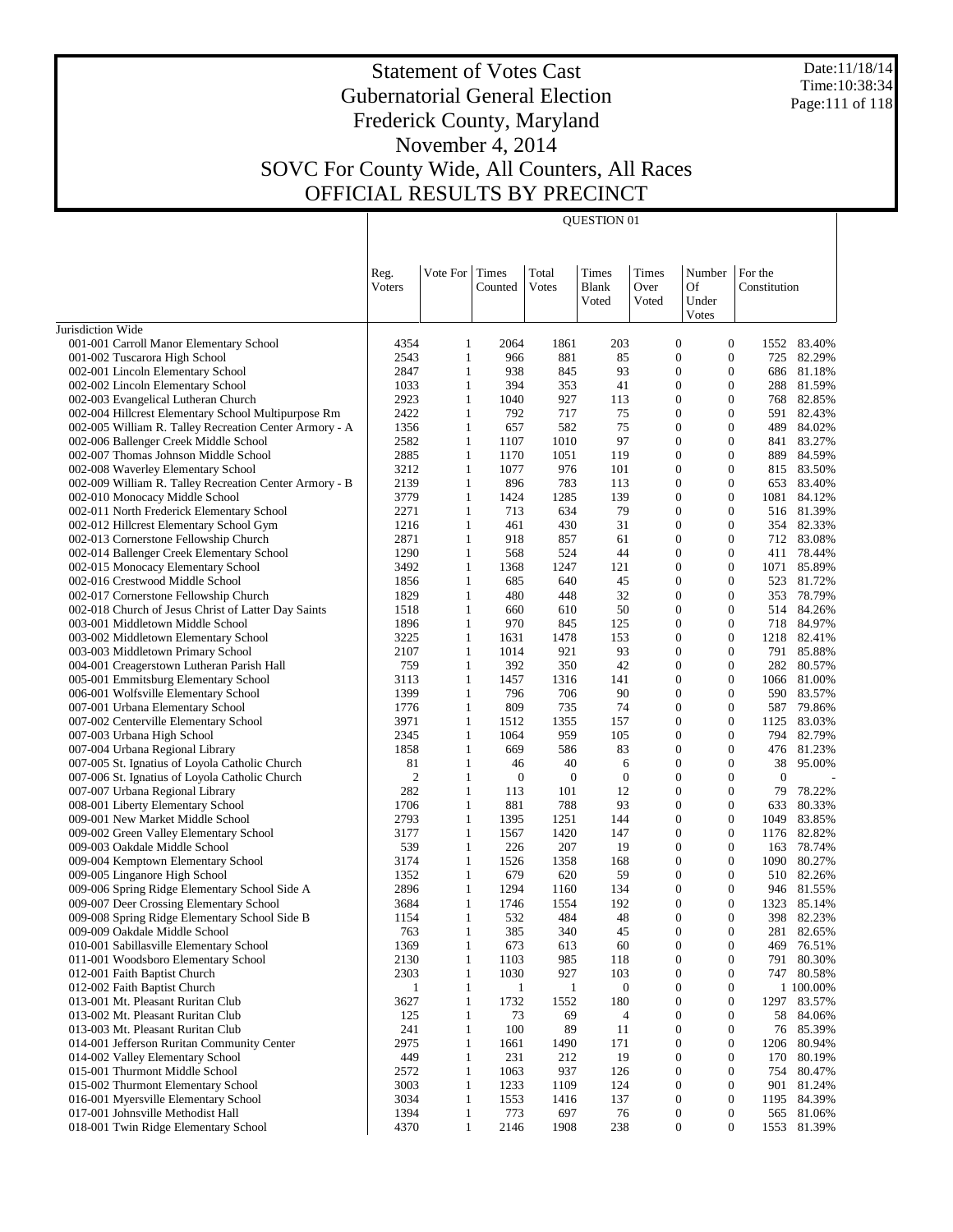Date:11/18/14 Time:10:38:34 Page:112 of 118

#### Statement of Votes Cast Gubernatorial General Election Frederick County, Maryland November 4, 2014 SOVC For County Wide, All Counters, All Races OFFICIAL RESULTS BY PRECINCT QUESTION 01

 $\overline{\phantom{a}}$ 

|                                            | Reg.<br>Voters   | Vote For                       | Times<br>Counted | Total<br>Votes   | Times<br><b>Blank</b><br>Voted | <b>Times</b><br>Over<br>Voted | Number<br>Of<br>Under<br>Votes | For the<br>Constitution |            |
|--------------------------------------------|------------------|--------------------------------|------------------|------------------|--------------------------------|-------------------------------|--------------------------------|-------------------------|------------|
| 018-002 Prospect United Methodist Church   | 2365             | $\mathbf{1}$                   | 1216             | 1120             | 96                             | $\overline{0}$                | $\mathbf{0}$                   | 903                     | 80.63%     |
| 019-001 Linganore Grange Hall              | 1202             | $\mathbf{1}$                   | 646              | 590              | 56                             | $\overline{0}$                | $\mathbf{0}$                   | 477                     | 80.85%     |
| 020-001 Lewistown Elementary School        | 1966             | $\mathbf{1}$                   | 995              | 891              | 104                            | $\theta$                      | $\theta$                       | 714                     | 80.13%     |
| 021-001 Brook Hill United Methodist Church | 1712             | $\mathbf{1}$                   | 817              | 749              | 68                             | $\overline{0}$                | $\mathbf{0}$                   |                         | 652 87.05% |
| 021-002 Whittier Elementary School         | 1660             | $\mathbf{1}$                   | 732              | 669              | 63                             | $\mathbf{0}$                  | $\boldsymbol{0}$               | 551                     | 82.36%     |
| 021-003 Yellow Springs Elementary School   | 1231             | $\mathbf{1}$                   | 556              | 489              | 67                             | $\overline{0}$                | $\mathbf{0}$                   | 404                     | 82.62%     |
| 021-004 Yellow Springs Elementary School   | 2060             | $\mathbf{1}$                   | 797              | 720              | 77                             | $\overline{0}$                | $\mathbf{0}$                   | 600                     | 83.33%     |
| 021-007 Brook Hill United Methodist Church | 608              | $\mathbf{1}$                   | 257              | 228              | 29                             | $\overline{0}$                | $\mathbf{0}$                   | 177                     | 77.63%     |
| 021-008 Whittier Elementary School         | 17               | $\mathbf{1}$                   | 7                | 6                | $\mathbf{1}$                   | $\theta$                      | $\theta$                       | $\overline{4}$          | 66.67%     |
| 022-001 Burkittsville Community Center     | 1104             | $\mathbf{1}$                   | 585              | 514              | 71                             | $\mathbf{0}$                  | $\mathbf{0}$                   | 426                     | 82.88%     |
| 022-002 Burkittsville Community Center     | $\overline{4}$   | $\mathbf{1}$                   | $\overline{4}$   | $\overline{4}$   | $\overline{0}$                 | $\theta$                      | $\mathbf{0}$                   | 3                       | 75.00%     |
| 023-001 Orchard Grove Elementary School    | 3602             | $\mathbf{1}$                   | 1606             | 1457             | 149                            | $\theta$                      | $\theta$                       | 1206                    | 82.77%     |
| 023-002 Orchard Grove Elementary School    | 76               | $\mathbf{1}$                   | 21               | 19               | $\overline{2}$                 | $\mathbf{0}$                  | $\mathbf{0}$                   | 17                      | 89.47%     |
| 024-001 The Church of the Transfiguration  | 1720             | $\mathbf{1}$                   | 865              | 767              | 98                             | $\overline{0}$                | $\mathbf{0}$                   | 648                     | 84.49%     |
| 024-002 Grace Community Church             | 905              | $\mathbf{1}$                   | 394              | 355              | 39                             | $\mathbf{0}$                  | $\mathbf{0}$                   |                         | 290 81.69% |
| 024-003 Braddock Heights Community Center  | 536              | $\mathbf{1}$                   | 303              | 275              | 28                             | $\overline{0}$                | $\mathbf{0}$                   |                         | 227 82.55% |
| 024-004 Grace Community Church             | 9                | $\mathbf{1}$                   | 1                | $\mathbf{1}$     | $\mathbf{0}$                   | $\theta$                      | $\Omega$                       |                         | 1 100,00%  |
| 024-005 Grace Community Church             | 909              | $\mathbf{1}$                   | 366              | 332              | 34                             | $\mathbf{0}$                  | $\mathbf{0}$                   |                         | 282 84.94% |
| 024-006 Grace Community Church             | 20               | $\mathbf{1}$                   | 9                | 6                | 3                              | $\theta$                      | $\Omega$                       |                         | 6 100.00%  |
| 025-001 Brunswick Middle School            | 2916             | $\mathbf{1}$                   | 1195             | 1071             | 124                            | $\theta$                      | $\boldsymbol{0}$               | 840                     | 78.43%     |
| 026-001 Walkersville Middle School         | 3310             | $\mathbf{1}$                   | 1597             | 1417             | 180                            | $\boldsymbol{0}$              | $\mathbf{0}$                   | 1171                    | 82.64%     |
| 026-002 Walkersville High School           | 2900             | $\mathbf{1}$                   | 1372             | 1252             | 120                            | $\overline{0}$                | $\mathbf{0}$                   | 1062                    | 84.82%     |
| Absentee 1                                 |                  |                                |                  |                  |                                |                               |                                |                         |            |
| Absentee-Provisional                       | 150895           | $\mathbf{1}$                   | 1592             | 1393             | 199                            | $\overline{0}$                | $\mathbf{0}$                   | 1234                    | 88.59%     |
| <b>Early Voting</b>                        | 150895           | $\mathbf{1}$                   | $\mathbf{0}$     | $\mathbf{0}$     | $\mathbf{0}$                   | $\overline{0}$                | $\overline{0}$                 | $\mathbf{0}$            |            |
| Total                                      | $\mathbf{0}$     | $\overline{c}$                 | 1592             | 1393             | 199                            | $\theta$                      | $\theta$                       | 1234                    | 88.59%     |
| Provisional                                |                  |                                |                  |                  |                                |                               |                                |                         |            |
| Absentee-Provisional                       | 150895           | $\mathbf{1}$                   | 845              | 715              | 130                            | $\overline{0}$                | $\mathbf{0}$                   | 556                     | 77.76%     |
| <b>Early Voting</b>                        | 150895           | $\mathbf{1}$                   | $\boldsymbol{0}$ | $\boldsymbol{0}$ | $\boldsymbol{0}$               | $\boldsymbol{0}$              | $\boldsymbol{0}$               | $\Omega$                |            |
| Total                                      | $\overline{0}$   | $\overline{2}$                 | 845              | 715              | 130                            | $\overline{0}$                | $\overline{0}$                 | 556                     | 77.76%     |
| Absentee 2                                 |                  |                                |                  |                  |                                |                               |                                |                         |            |
| Absentee-Provisional                       | 150895           | $\mathbf{1}$                   | 758              | 684              | 74                             | $\mathbf{0}$                  | $\mathbf{0}$                   | 570                     | 83.33%     |
| <b>Early Voting</b>                        | 150895           | $\mathbf{1}$<br>$\overline{2}$ | $\mathbf{0}$     | $\mathbf{0}$     | $\boldsymbol{0}$               | $\mathbf{0}$                  | $\mathbf{0}$                   | $\mathbf{0}$            |            |
| Total<br>$EVC-1$                           | $\overline{0}$   |                                | 758              | 684              | 74                             | $\mathbf{0}$                  | $\mathbf{0}$                   | 570                     | 83.33%     |
| Absentee-Provisional                       | 150895           | $\mathbf{1}$                   | $\mathbf{0}$     | $\mathbf{0}$     | $\overline{0}$                 | $\overline{0}$                | $\mathbf{0}$                   | $\mathbf{0}$            |            |
| <b>Early Voting</b>                        | 150895           | $\mathbf{1}$                   | 6880             | 6350             | 530                            | $\mathbf{0}$                  | $\mathbf{0}$                   | 5392                    | 84.91%     |
| Total                                      | $\theta$         | $\overline{2}$                 | 6880             | 6350             | 530                            | $\Omega$                      | $\Omega$                       | 5392                    | 84.91%     |
| $EVC-2$                                    |                  |                                |                  |                  |                                |                               |                                |                         |            |
| Absentee-Provisional                       | 150895           | $\mathbf{1}$                   | $\overline{0}$   | $\overline{0}$   | $\overline{0}$                 | $\overline{0}$                | $\boldsymbol{0}$               | $\overline{0}$          |            |
| <b>Early Voting</b>                        | 150895           | $\mathbf{1}$                   | 1260             | 1141             | 119                            | $\boldsymbol{0}$              | $\boldsymbol{0}$               | 971                     | 85.10%     |
| Total                                      | $\mathbf{0}$     | $\overline{2}$                 | 1260             | 1141             | 119                            | $\theta$                      | $\Omega$                       | 971                     | 85.10%     |
| $EVC-3$                                    |                  |                                |                  |                  |                                |                               |                                |                         |            |
| Absentee-Provisional                       | 150895           | $\mathbf{1}$                   | $\overline{0}$   | $\mathbf{0}$     | $\overline{0}$                 | $\mathbf{0}$                  | $\boldsymbol{0}$               | $\overline{0}$          |            |
| Early Voting                               | 150895           | $\mathbf{1}$                   | 2570             | 2386             | 184                            | $\overline{0}$                | $\overline{0}$                 | 2038                    | 85.41%     |
| Total                                      | $\boldsymbol{0}$ | $\overline{c}$                 | 2570             | 2386             | 184                            | $\theta$                      | $\Omega$                       | 2038                    | 85.41%     |
| Total                                      |                  |                                |                  |                  |                                |                               |                                |                         |            |
| Polling                                    | 150895           | 79                             | 66795            | 60172            | 6623                           | $\boldsymbol{0}$              | $\overline{0}$                 | 49609                   | 82.45%     |
| Absentee-Provisional                       | 905370           | 6                              | 3195             | 2792             | 403                            | $\overline{0}$                | $\mathbf{0}$                   | 2360                    | 84.53%     |
| <b>Early Voting</b>                        | 905370           | 6                              | 10710            | 9877             | 833                            | $\Omega$                      | $\Omega$                       | 8401                    | 85.06%     |
| Total                                      | 150895           | 91                             | 80700            | 72841            | 7859                           | $\Omega$                      | $\Omega$                       | 60370                   | 82.88%     |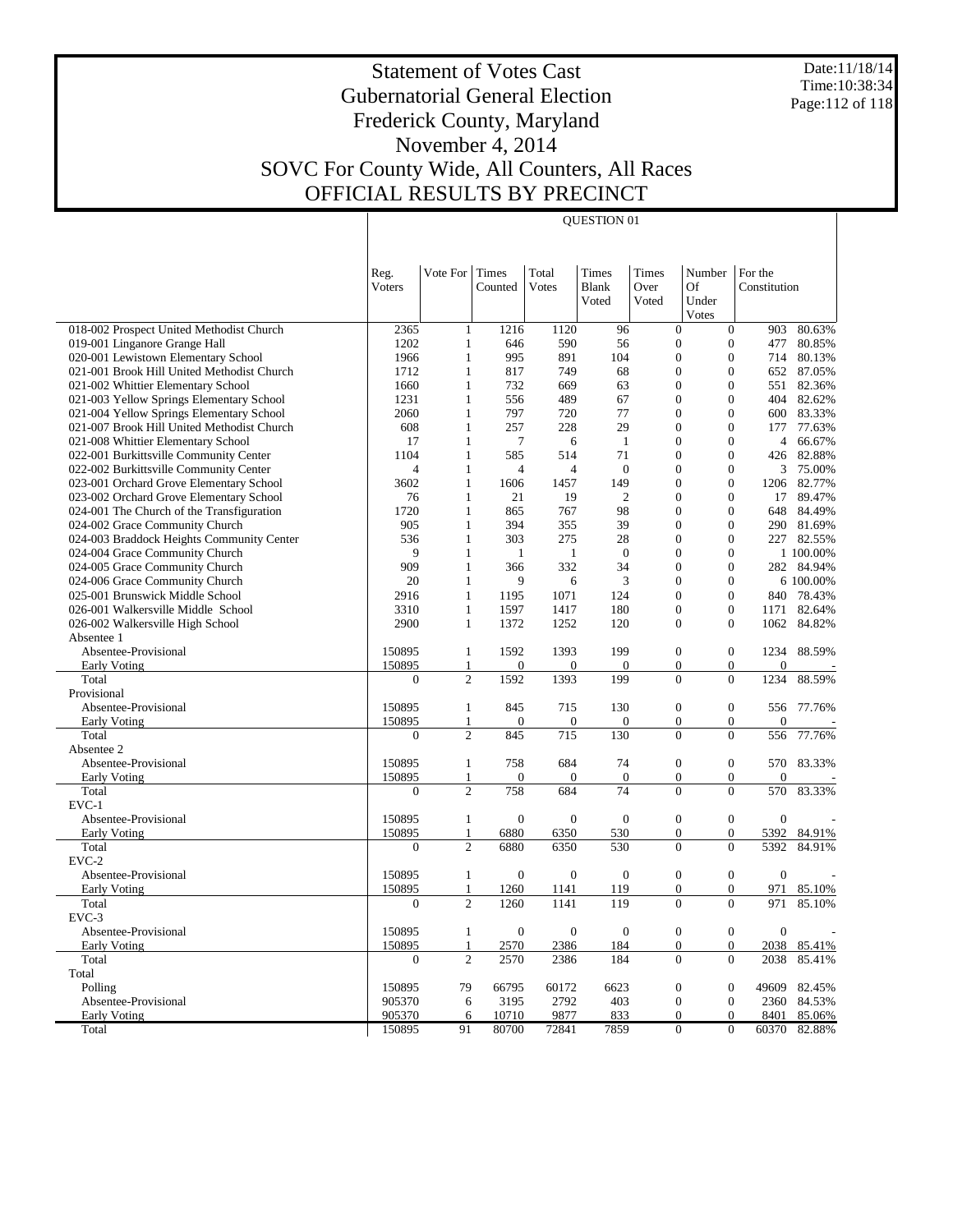Date:11/18/14 Time:10:38:34 Page:113 of 118

# Statement of Votes Cast Gubernatorial General Election Frederick County, Maryland November 4, 2014 SOVC For County Wide, All Counters, All Races OFFICIAL RESULTS BY PRECINCT

|                                                                                                               | Against the<br>Constitu |                  |
|---------------------------------------------------------------------------------------------------------------|-------------------------|------------------|
| Jurisdiction Wide                                                                                             |                         |                  |
| 001-001 Carroll Manor Elementary School                                                                       | 309                     | 16.60%           |
| 001-002 Tuscarora High School                                                                                 | 156                     | 17.71%           |
| 002-001 Lincoln Elementary School                                                                             | 159                     | 18.82%           |
| 002-002 Lincoln Elementary School                                                                             | 65                      | 18.41%           |
| 002-003 Evangelical Lutheran Church                                                                           | 159                     | 17.15%           |
| 002-004 Hillcrest Elementary School Multipurpose Rm<br>002-005 William R. Talley Recreation Center Armory - A | 126<br>93               | 17.57%           |
| 002-006 Ballenger Creek Middle School                                                                         | 169                     | 15.98%<br>16.73% |
| 002-007 Thomas Johnson Middle School                                                                          | 162                     | 15.41%           |
| 002-008 Waverley Elementary School                                                                            | 161                     | 16.50%           |
| 002-009 William R. Talley Recreation Center Armory - B                                                        | 130                     | 16.60%           |
| 002-010 Monocacy Middle School                                                                                | 204                     | 15.88%           |
| 002-011 North Frederick Elementary School                                                                     | 118                     | 18.61%           |
| 002-012 Hillcrest Elementary School Gym                                                                       | 76                      | 17.67%           |
| 002-013 Cornerstone Fellowship Church                                                                         | 145                     | 16.92%           |
| 002-014 Ballenger Creek Elementary School                                                                     | 113                     | 21.56%           |
| 002-015 Monocacy Elementary School                                                                            | 176                     | 14.11%           |
| 002-016 Crestwood Middle School                                                                               | 117                     | 18.28%           |
| 002-017 Cornerstone Fellowship Church                                                                         | 95                      | 21.21%           |
| 002-018 Church of Jesus Christ of Latter Day Saints                                                           | 96                      | 15.74%           |
| 003-001 Middletown Middle School                                                                              | 127                     | 15.03%           |
| 003-002 Middletown Elementary School                                                                          | 260                     | 17.59%           |
| 003-003 Middletown Primary School                                                                             | 130                     | 14.12%           |
| 004-001 Creagerstown Lutheran Parish Hall                                                                     | 68                      | 19.43%           |
| 005-001 Emmitsburg Elementary School                                                                          | 250                     | 19.00%           |
| 006-001 Wolfsville Elementary School<br>007-001 Urbana Elementary School                                      | 116<br>148              | 16.43%<br>20.14% |
| 007-002 Centerville Elementary School                                                                         | 230                     | 16.97%           |
| 007-003 Urbana High School                                                                                    | 165                     | 17.21%           |
| 007-004 Urbana Regional Library                                                                               | 110                     | 18.77%           |
| 007-005 St. Ignatius of Loyola Catholic Church                                                                | 2                       | 5.00%            |
| 007-006 St. Ignatius of Loyola Catholic Church                                                                | $\mathbf{0}$            |                  |
| 007-007 Urbana Regional Library                                                                               | 22                      | 21.78%           |
| 008-001 Liberty Elementary School                                                                             | 155                     | 19.67%           |
| 009-001 New Market Middle School                                                                              | 202                     | 16.15%           |
| 009-002 Green Valley Elementary School                                                                        | 244                     | 17.18%           |
| 009-003 Oakdale Middle School                                                                                 | 44                      | 21.26%           |
| 009-004 Kemptown Elementary School                                                                            | 268                     | 19.73%           |
| 009-005 Linganore High School                                                                                 | 110                     | 17.74%           |
| 009-006 Spring Ridge Elementary School Side A<br>009-007 Deer Crossing Elementary School                      | 214                     | 18.45%           |
| 009-008 Spring Ridge Elementary School Side B                                                                 | 231<br>86               | 14.86%<br>17.77% |
| 009-009 Oakdale Middle School                                                                                 | 59                      | 17.35%           |
| 010-001 Sabillasville Elementary School                                                                       | 144                     | 23.49%           |
| 011-001 Woodsboro Elementary School                                                                           | 194                     | 19.70%           |
| 012-001 Faith Baptist Church                                                                                  | 180                     | 19.42%           |
| 012-002 Faith Baptist Church                                                                                  | 0                       | 0.00%            |
| 013-001 Mt. Pleasant Ruritan Club                                                                             | 255                     | 16.43%           |
| 013-002 Mt. Pleasant Ruritan Club                                                                             | 11                      | 15.94%           |
| 013-003 Mt. Pleasant Ruritan Club                                                                             | 13                      | 14.61%           |
| 014-001 Jefferson Ruritan Community Center                                                                    | 284                     | 19.06%           |
| 014-002 Valley Elementary School                                                                              | 42                      | 19.81%           |
| 015-001 Thurmont Middle School                                                                                | 183                     | 19.53%           |
| 015-002 Thurmont Elementary School                                                                            | 208                     | 18.76%           |
| 016-001 Myersville Elementary School<br>017-001 Johnsville Methodist Hall                                     | 221                     | 15.61%           |
| 018-001 Twin Ridge Elementary School                                                                          | 132<br>355              | 18.94%<br>18.61% |
|                                                                                                               |                         |                  |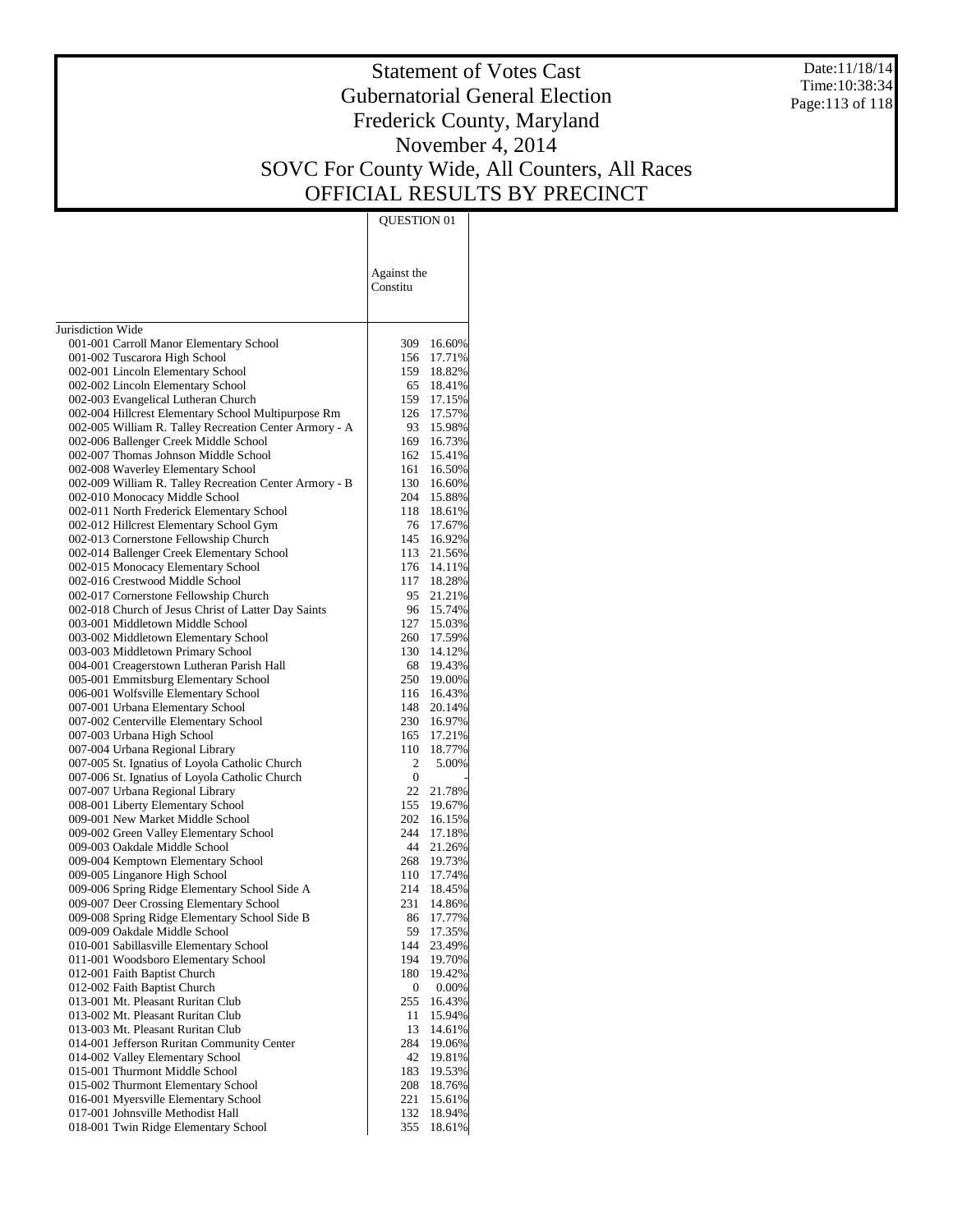Date:11/18/14 Time:10:38:34 Page:114 of 118

# Statement of Votes Cast Gubernatorial General Election Frederick County, Maryland November 4, 2014 SOVC For County Wide, All Counters, All Races OFFICIAL RESULTS BY PRECINCT

|                                                                           | Against the<br>Constitu |          |
|---------------------------------------------------------------------------|-------------------------|----------|
|                                                                           |                         |          |
|                                                                           | 217                     | 19.38%   |
| 018-002 Prospect United Methodist Church<br>019-001 Linganore Grange Hall | 113                     | 19.15%   |
| 020-001 Lewistown Elementary School                                       | 177                     | 19.87%   |
| 021-001 Brook Hill United Methodist Church                                | 97                      | 12.95%   |
| 021-002 Whittier Elementary School                                        | 118                     | 17.64%   |
| 021-003 Yellow Springs Elementary School                                  | 85                      | 17.38%   |
| 021-004 Yellow Springs Elementary School                                  | 120                     | 16.67%   |
| 021-007 Brook Hill United Methodist Church                                | 51                      | 22.37%   |
| 021-008 Whittier Elementary School                                        | $\overline{2}$          | 33.33%   |
| 022-001 Burkittsville Community Center                                    | 88                      | 17.12%   |
| 022-002 Burkittsville Community Center                                    | $\mathbf{1}$            | 25.00%   |
| 023-001 Orchard Grove Elementary School                                   | 251                     | 17.23%   |
| 023-002 Orchard Grove Elementary School                                   | $\overline{2}$          | 10.53%   |
| 024-001 The Church of the Transfiguration                                 | 119                     | 15.51%   |
| 024-002 Grace Community Church                                            | 65                      | 18.31%   |
| 024-003 Braddock Heights Community Center                                 | 48                      | 17.45%   |
| 024-004 Grace Community Church                                            | $\overline{0}$          | $0.00\%$ |
| 024-005 Grace Community Church                                            | 50                      | 15.06%   |
| 024-006 Grace Community Church                                            | $\overline{0}$          | 0.00%    |
| 025-001 Brunswick Middle School                                           | 231                     | 21.57%   |
| 026-001 Walkersville Middle School                                        | 246                     | 17.36%   |
| 026-002 Walkersville High School                                          | 190                     | 15.18%   |
| Absentee 1                                                                |                         |          |
| Absentee-Provisional                                                      | 159                     | 11.41%   |
| <b>Early Voting</b>                                                       | $\mathbf{0}$            |          |
| Total                                                                     | 159                     | 11.41%   |
| Provisional                                                               |                         |          |
| Absentee-Provisional                                                      | 159                     | 22.24%   |
| Early Voting                                                              | $\mathbf{0}$            |          |
| Total                                                                     | 159                     | 22.24%   |
| Absentee 2                                                                |                         |          |
| Absentee-Provisional                                                      | 114                     | 16.67%   |
| Early Voting                                                              | 0                       |          |
| Total                                                                     | 114                     | 16.67%   |
| $EVC-1$                                                                   |                         |          |
| Absentee-Provisional                                                      | $\mathbf{0}$            |          |
| <b>Early Voting</b>                                                       | 958                     | 15.09%   |
| Total                                                                     | 958                     | 15.09%   |
| $EVC-2$                                                                   |                         |          |
| Absentee-Provisional                                                      | $\boldsymbol{0}$        |          |
| Early Voting                                                              | 170                     | 14.90%   |
| Total                                                                     | 170                     | 14.90%   |
| $EVC-3$                                                                   |                         |          |
| Absentee-Provisional                                                      | $\mathbf{0}$            |          |
| <b>Early Voting</b>                                                       | 348                     | 14.59%   |
| Total                                                                     | 348                     | 14.59%   |
| Total                                                                     |                         |          |
| Polling                                                                   | 10563                   | 17.55%   |
| Absentee-Provisional                                                      | 432                     | 15.47%   |
| Early Voting                                                              | 1476                    | 14.94%   |
| Total                                                                     | 12471                   | 17.12%   |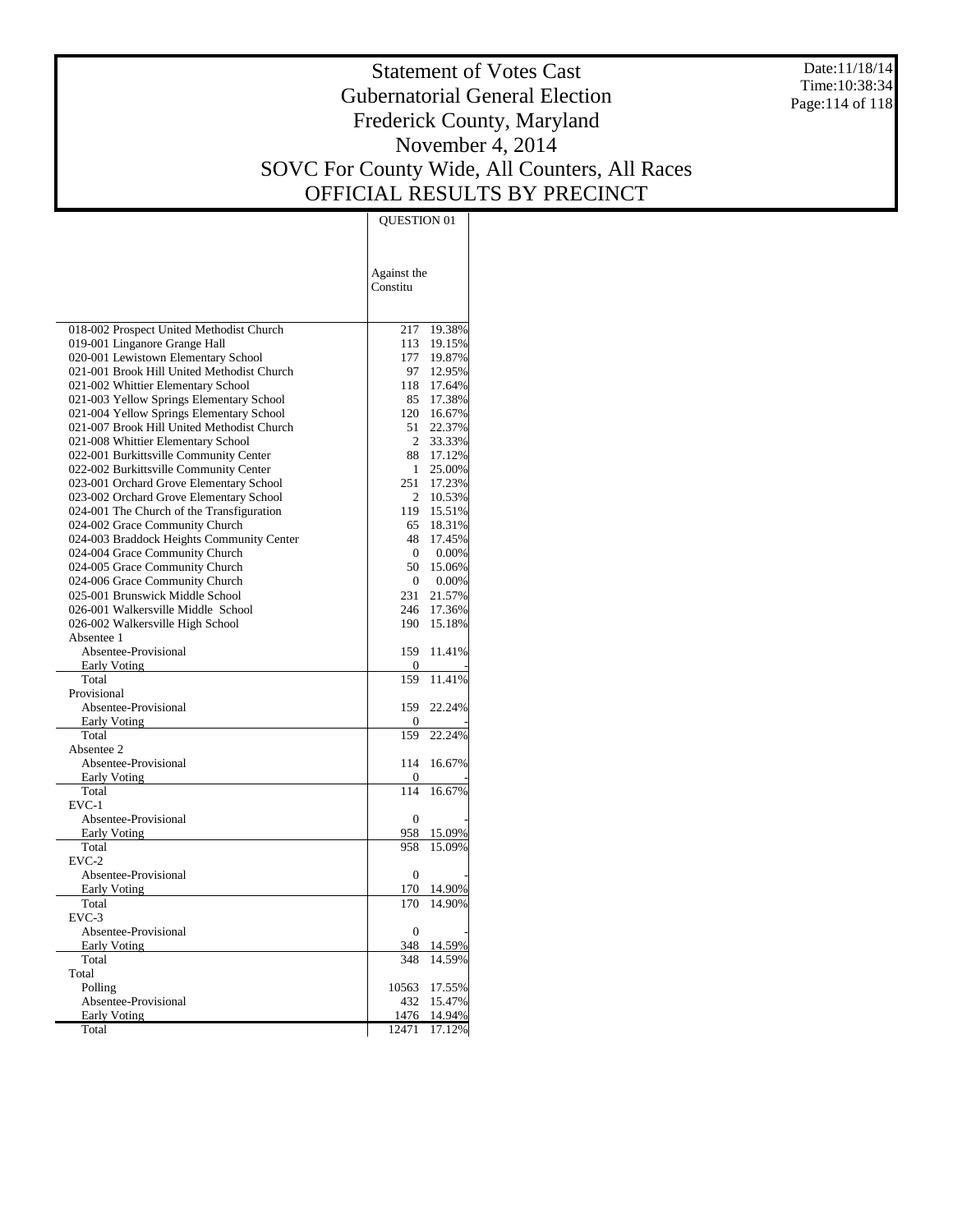Date:11/18/14 Time:10:38:34 Page:115 of 118

# Statement of Votes Cast Gubernatorial General Election Frederick County, Maryland November 4, 2014 SOVC For County Wide, All Counters, All Races OFFICIAL RESULTS BY PRECINCT

|                                                                         | Reg.<br>Voters | Vote For Times               | Counted      | Total<br>Votes | Times<br><b>Blank</b><br>Voted | Times<br>Over<br>Voted | Number<br><b>Of</b><br>Under<br>Votes                                        | For the<br>Constitution |                      |
|-------------------------------------------------------------------------|----------------|------------------------------|--------------|----------------|--------------------------------|------------------------|------------------------------------------------------------------------------|-------------------------|----------------------|
| Jurisdiction Wide                                                       |                |                              |              |                |                                |                        |                                                                              |                         |                      |
| 001-001 Carroll Manor Elementary School                                 | 4354           | $\mathbf{1}$                 | 2064         | 1834           | 230                            |                        | $\boldsymbol{0}$<br>$\boldsymbol{0}$                                         |                         | 1500 81.79%          |
| 001-002 Tuscarora High School                                           | 2543           | $\mathbf{1}$                 | 966          | 861            | 105                            |                        | $\boldsymbol{0}$<br>$\boldsymbol{0}$                                         | 708                     | 82.23%               |
| 002-001 Lincoln Elementary School                                       | 2847           | $\mathbf{1}$                 | 938          | 831            | 107                            |                        | $\boldsymbol{0}$<br>$\boldsymbol{0}$                                         | 670                     | 80.63%               |
| 002-002 Lincoln Elementary School                                       | 1033           | $\mathbf{1}$                 | 394          | 348            | 46                             |                        | $\boldsymbol{0}$<br>$\boldsymbol{0}$                                         |                         | 290 83.33%           |
| 002-003 Evangelical Lutheran Church                                     | 2923           | $\mathbf{1}$                 | 1040         | 916            | 124                            |                        | $\boldsymbol{0}$<br>$\boldsymbol{0}$                                         | 770                     | 84.06%               |
| 002-004 Hillcrest Elementary School Multipurpose Rm                     | 2422           | $\mathbf{1}$                 | 792          | 713            | 79                             |                        | $\boldsymbol{0}$<br>$\boldsymbol{0}$                                         | 563                     | 78.96%               |
| 002-005 William R. Talley Recreation Center Armory - A                  | 1356           | $\mathbf{1}$                 | 657          | 584            | 73                             |                        | $\boldsymbol{0}$<br>$\boldsymbol{0}$                                         | 506                     | 86.64%               |
| 002-006 Ballenger Creek Middle School                                   | 2582           | $\mathbf{1}$                 | 1107         | 1000           | 107                            |                        | $\boldsymbol{0}$<br>$\boldsymbol{0}$                                         |                         | 826 82.60%           |
| 002-007 Thomas Johnson Middle School                                    | 2885           | $\mathbf{1}$                 | 1170         | 1042           | 128                            |                        | $\boldsymbol{0}$<br>$\boldsymbol{0}$                                         |                         | 888 85.22%           |
| 002-008 Waverley Elementary School                                      | 3212           | $\mathbf{1}$                 | 1077         | 973            | 104                            |                        | $\boldsymbol{0}$<br>$\boldsymbol{0}$                                         |                         | 792 81.40%           |
| 002-009 William R. Talley Recreation Center Armory - B                  | 2139           | $\mathbf{1}$                 | 896          | 784            | 112                            |                        | $\boldsymbol{0}$<br>$\boldsymbol{0}$                                         |                         | 653 83.29%           |
| 002-010 Monocacy Middle School                                          | 3779           | $\mathbf{1}$                 | 1424         | 1277           | 147                            |                        | $\boldsymbol{0}$<br>$\boldsymbol{0}$                                         |                         | 1073 84.03%          |
| 002-011 North Frederick Elementary School                               | 2271           | $\mathbf{1}$                 | 713          | 639            | 74                             |                        | $\boldsymbol{0}$<br>$\boldsymbol{0}$                                         |                         | 532 83.26%           |
| 002-012 Hillcrest Elementary School Gym                                 | 1216           | $\mathbf{1}$                 | 461          | 422            | 39                             |                        | $\boldsymbol{0}$<br>$\boldsymbol{0}$                                         |                         | 343 81.28%           |
| 002-013 Cornerstone Fellowship Church                                   | 2871           | $\mathbf{1}$                 | 918          | 845            | 73                             |                        | $\boldsymbol{0}$<br>$\boldsymbol{0}$                                         |                         | 712 84.26%           |
| 002-014 Ballenger Creek Elementary School                               | 1290           | $\mathbf{1}$                 | 568          | 516            | 52                             |                        | $\boldsymbol{0}$<br>$\boldsymbol{0}$                                         | 411                     | 79.65%               |
| 002-015 Monocacy Elementary School                                      | 3492           | $\mathbf{1}$                 | 1368         | 1232           | 136                            |                        | $\boldsymbol{0}$<br>$\boldsymbol{0}$                                         |                         | 1030 83.60%          |
| 002-016 Crestwood Middle School                                         | 1856           | $\mathbf{1}$                 | 685          | 630            | 55                             |                        | $\boldsymbol{0}$<br>$\boldsymbol{0}$                                         |                         | 519 82.38%           |
| 002-017 Cornerstone Fellowship Church                                   | 1829           | $\mathbf{1}$                 | 480          | 440            | 40                             |                        | $\boldsymbol{0}$<br>$\boldsymbol{0}$                                         |                         | 358 81.36%           |
| 002-018 Church of Jesus Christ of Latter Day Saints                     | 1518           | $\mathbf{1}$                 | 660          | 600            | 60                             |                        | $\boldsymbol{0}$<br>$\boldsymbol{0}$                                         |                         | 502 83.67%           |
| 003-001 Middletown Middle School                                        | 1896           | $\mathbf{1}$                 | 970          | 844            | 126                            |                        | $\boldsymbol{0}$<br>$\boldsymbol{0}$                                         |                         | 700 82.94%           |
| 003-002 Middletown Elementary School                                    | 3225           | $\mathbf{1}$                 | 1631         | 1458           | 173                            |                        | $\boldsymbol{0}$<br>$\boldsymbol{0}$                                         |                         | 1203 82.51%          |
| 003-003 Middletown Primary School                                       | 2107           | $\mathbf{1}$                 | 1014         | 906            | 108                            |                        | $\boldsymbol{0}$<br>$\boldsymbol{0}$                                         |                         | 785 86.64%           |
| 004-001 Creagerstown Lutheran Parish Hall                               | 759            | $\mathbf{1}$                 | 392          | 349            | 43                             |                        | $\boldsymbol{0}$<br>$\boldsymbol{0}$                                         | 273                     | 78.22%               |
| 005-001 Emmitsburg Elementary School                                    | 3113           | $\mathbf{1}$                 | 1457         | 1287           | 170                            |                        | $\boldsymbol{0}$<br>$\boldsymbol{0}$                                         | 1035                    | 80.42%               |
| 006-001 Wolfsville Elementary School                                    | 1399           | $\mathbf{1}$                 | 796          | 694            | 102                            |                        | $\boldsymbol{0}$<br>$\boldsymbol{0}$                                         |                         | 542 78.10%           |
| 007-001 Urbana Elementary School                                        | 1776           | $\mathbf{1}$                 | 809          | 711            | 98                             |                        | $\boldsymbol{0}$<br>$\boldsymbol{0}$                                         | 577                     | 81.15%               |
| 007-002 Centerville Elementary School                                   | 3971           | $\mathbf{1}$                 | 1512         | 1330           | 182                            |                        | $\boldsymbol{0}$<br>$\boldsymbol{0}$                                         |                         | 1080 81.20%          |
| 007-003 Urbana High School                                              | 2345           | $\mathbf{1}$                 | 1064         | 933            | 131                            |                        | $\boldsymbol{0}$<br>$\boldsymbol{0}$                                         | 754                     | 80.81%               |
| 007-004 Urbana Regional Library                                         | 1858           | $\mathbf{1}$                 | 669          | 584            | 85                             |                        | $\boldsymbol{0}$<br>$\boldsymbol{0}$                                         | 473                     | 80.99%               |
| 007-005 St. Ignatius of Loyola Catholic Church                          | 81             | $\mathbf{1}$                 | 46           | 40             | 6                              |                        | $\boldsymbol{0}$<br>$\boldsymbol{0}$                                         | 32                      | 80.00%               |
| 007-006 St. Ignatius of Loyola Catholic Church                          | $\overline{c}$ | $\mathbf{1}$                 | $\mathbf{0}$ | $\mathbf 0$    | $\boldsymbol{0}$               |                        | $\boldsymbol{0}$<br>$\boldsymbol{0}$                                         | $\boldsymbol{0}$        |                      |
| 007-007 Urbana Regional Library                                         | 282            | $\mathbf{1}$                 | 113          | 99             | 14                             |                        | $\boldsymbol{0}$<br>$\boldsymbol{0}$                                         | 76                      | 76.77%               |
| 008-001 Liberty Elementary School                                       | 1706<br>2793   | $\mathbf{1}$<br>$\mathbf{1}$ | 881          | 773<br>1237    | 108<br>158                     |                        | $\boldsymbol{0}$<br>$\boldsymbol{0}$<br>$\boldsymbol{0}$<br>$\boldsymbol{0}$ |                         | 596 77.10%<br>79.71% |
| 009-001 New Market Middle School                                        |                | $\mathbf{1}$                 | 1395         | 1400           |                                |                        | $\boldsymbol{0}$<br>$\boldsymbol{0}$                                         | 986                     |                      |
| 009-002 Green Valley Elementary School<br>009-003 Oakdale Middle School | 3177<br>539    | $\mathbf{1}$                 | 1567<br>226  | 198            | 167<br>28                      |                        | $\boldsymbol{0}$<br>$\boldsymbol{0}$                                         | 1127<br>145             | 80.50%<br>73.23%     |
| 009-004 Kemptown Elementary School                                      | 3174           | $\mathbf{1}$                 | 1526         | 1338           | 188                            |                        | $\boldsymbol{0}$<br>$\boldsymbol{0}$                                         |                         | 1064 79.52%          |
| 009-005 Linganore High School                                           | 1352           | $\mathbf{1}$                 | 679          | 623            | 56                             |                        | $\boldsymbol{0}$<br>$\boldsymbol{0}$                                         |                         | 495 79.45%           |
| 009-006 Spring Ridge Elementary School Side A                           | 2896           | $\mathbf{1}$                 | 1294         | 1154           | 140                            |                        | $\boldsymbol{0}$<br>$\boldsymbol{0}$                                         |                         | 960 83.19%           |
| 009-007 Deer Crossing Elementary School                                 | 3684           | $\mathbf{1}$                 | 1746         | 1534           | 212                            |                        | $\boldsymbol{0}$<br>$\boldsymbol{0}$                                         |                         | 1230 80.18%          |
| 009-008 Spring Ridge Elementary School Side B                           | 1154           | $\mathbf{1}$                 | 532          | 481            | 51                             |                        | $\boldsymbol{0}$<br>$\boldsymbol{0}$                                         |                         | 393 81.70%           |
| 009-009 Oakdale Middle School                                           | 763            | $\mathbf{1}$                 | 385          | 332            | 53                             |                        | $\boldsymbol{0}$<br>$\boldsymbol{0}$                                         |                         | 270 81.33%           |
| 010-001 Sabillasville Elementary School                                 | 1369           | $\mathbf{1}$                 | 673          | 595            | 78                             |                        | $\boldsymbol{0}$<br>$\boldsymbol{0}$                                         |                         | 438 73.61%           |
| 011-001 Woodsboro Elementary School                                     | 2130           | $\mathbf{1}$                 | 1103         | 963            | 140                            |                        | $\boldsymbol{0}$<br>0                                                        | 770                     | 79.96%               |
| 012-001 Faith Baptist Church                                            | 2303           | $\mathbf{1}$                 | 1030         | 917            | 113                            |                        | 0<br>0                                                                       |                         | 736 80.26%           |
| 012-002 Faith Baptist Church                                            | 1              | $\mathbf{1}$                 | 1            | $\mathbf{1}$   | $\boldsymbol{0}$               |                        | 0<br>0                                                                       |                         | 1 100.00%            |
| 013-001 Mt. Pleasant Ruritan Club                                       | 3627           | $\mathbf{1}$                 | 1732         | 1541           | 191                            |                        | $\boldsymbol{0}$<br>0                                                        |                         | 1260 81.77%          |
| 013-002 Mt. Pleasant Ruritan Club                                       | 125            | $\mathbf{1}$                 | 73           | 69             | 4                              |                        | $\boldsymbol{0}$<br>0                                                        |                         | 54 78.26%            |
| 013-003 Mt. Pleasant Ruritan Club                                       | 241            | $\mathbf{1}$                 | 100          | 89             | 11                             |                        | 0<br>0                                                                       | 71                      | 79.78%               |
| 014-001 Jefferson Ruritan Community Center                              | 2975           | $\mathbf{1}$                 | 1661         | 1473           | 188                            |                        | $\boldsymbol{0}$<br>0                                                        | 1200                    | 81.47%               |
| 014-002 Valley Elementary School                                        | 449            | $\mathbf{1}$                 | 231          | 215            | 16                             |                        | $\boldsymbol{0}$<br>0                                                        |                         | 178 82.79%           |
| 015-001 Thurmont Middle School                                          | 2572           | $\mathbf{1}$                 | 1063         | 929            | 134                            |                        | 0<br>0                                                                       | 741                     | 79.76%               |
| 015-002 Thurmont Elementary School                                      | 3003           | $\mathbf{1}$                 | 1233         | 1105           | 128                            |                        | 0<br>0                                                                       |                         | 890 80.54%           |
| 016-001 Myersville Elementary School                                    | 3034           | $\mathbf{1}$                 | 1553         | 1396           | 157                            |                        | 0<br>0                                                                       | 1118                    | 80.09%               |
| 017-001 Johnsville Methodist Hall                                       | 1394           | $\mathbf{1}$                 | 773          | 684            | 89                             |                        | 0<br>0                                                                       |                         | 542 79.24%           |
| 018-001 Twin Ridge Elementary School                                    | 4370           | $\mathbf{1}$                 | 2146         | 1862           | 284                            |                        | $\boldsymbol{0}$<br>$\boldsymbol{0}$                                         | 1470                    | 78.95%               |
|                                                                         |                |                              |              |                |                                |                        |                                                                              |                         |                      |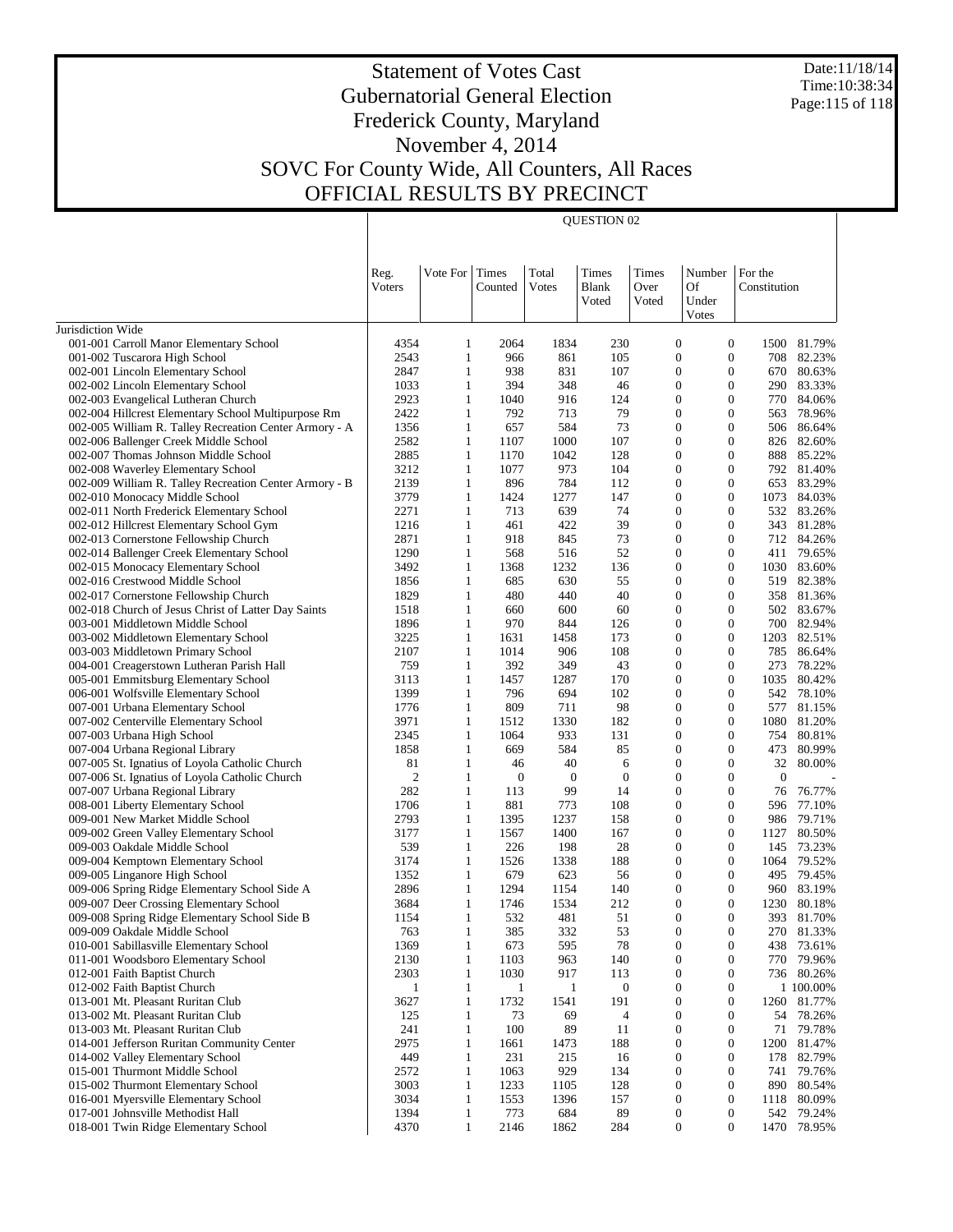Date:11/18/14 Time:10:38:34 Page:116 of 118

#### Statement of Votes Cast Gubernatorial General Election Frederick County, Maryland November 4, 2014 SOVC For County Wide, All Counters, All Races OFFICIAL RESULTS BY PRECINCT QUESTION 02

 $\overline{\phantom{a}}$ 

|                                            | Reg.<br>Voters           | Vote For                       | <b>Times</b><br>Counted | Total<br><b>Votes</b>   | <b>Times</b><br><b>Blank</b><br>Voted | <b>Times</b><br>Over<br>Voted      | Number<br>Of<br>Under<br>Votes   | For the<br>Constitution |            |
|--------------------------------------------|--------------------------|--------------------------------|-------------------------|-------------------------|---------------------------------------|------------------------------------|----------------------------------|-------------------------|------------|
| 018-002 Prospect United Methodist Church   | 2365                     | $\mathbf{1}$                   | 1216                    | 1080                    | 136                                   | $\boldsymbol{0}$                   | $\mathbf{0}$                     | 850                     | 78.70%     |
| 019-001 Linganore Grange Hall              | 1202                     | $\mathbf{1}$                   | 646                     | 571                     | 75                                    | $\overline{0}$                     | $\mathbf{0}$                     | 439                     | 76.88%     |
| 020-001 Lewistown Elementary School        | 1966                     | $\mathbf{1}$                   | 995                     | 881                     | 114                                   | $\overline{0}$                     | $\Omega$                         | 697                     | 79.11%     |
| 021-001 Brook Hill United Methodist Church | 1712                     | $\mathbf{1}$                   | 817                     | 736                     | 81                                    | $\boldsymbol{0}$                   | $\boldsymbol{0}$                 |                         | 628 85.33% |
| 021-002 Whittier Elementary School         | 1660                     | $\mathbf{1}$                   | 732                     | 663                     | 69                                    | $\overline{0}$                     | $\mathbf{0}$                     |                         | 550 82.96% |
| 021-003 Yellow Springs Elementary School   | 1231                     | $\mathbf{1}$                   | 556                     | 490                     | 66                                    | $\overline{0}$                     | $\mathbf{0}$                     | 412                     | 84.08%     |
| 021-004 Yellow Springs Elementary School   | 2060                     | 1                              | 797                     | 716                     | 81                                    | $\overline{0}$                     | $\mathbf{0}$                     | 601                     | 83.94%     |
| 021-007 Brook Hill United Methodist Church | 608                      | $\mathbf{1}$                   | 257                     | 224                     | 33                                    | $\overline{0}$                     | $\mathbf{0}$                     | 178                     | 79.46%     |
| 021-008 Whittier Elementary School         | 17                       | $\mathbf{1}$                   | $7\phantom{.0}$         | 5                       | $\overline{2}$                        | $\Omega$                           | $\mathbf{0}$                     | 3                       | 60.00%     |
| 022-001 Burkittsville Community Center     | 1104                     | $\mathbf{1}$                   | 585                     | 506                     | 79                                    | $\mathbf{0}$                       | $\mathbf{0}$                     | 414                     | 81.82%     |
| 022-002 Burkittsville Community Center     | $\overline{4}$           | $\mathbf{1}$                   | $\overline{4}$          | $\overline{4}$          | $\overline{0}$                        | $\overline{0}$                     | $\mathbf{0}$                     | 3                       | 75.00%     |
| 023-001 Orchard Grove Elementary School    | 3602                     | $\mathbf{1}$                   | 1606                    | 1440                    | 166                                   | $\theta$                           | $\mathbf{0}$                     | 1173                    | 81.46%     |
| 023-002 Orchard Grove Elementary School    | 76                       | $\mathbf{1}$                   | 21                      | 20                      | $\mathbf{1}$                          | $\overline{0}$                     | $\mathbf{0}$                     | 16                      | 80.00%     |
| 024-001 The Church of the Transfiguration  | 1720                     | $\mathbf{1}$                   | 865                     | 758                     | 107                                   | $\overline{0}$                     | $\mathbf{0}$                     | 638                     | 84.17%     |
| 024-002 Grace Community Church             | 905                      | $\mathbf{1}$                   | 394                     | 356                     | 38                                    | $\theta$                           | $\boldsymbol{0}$                 | 281                     | 78.93%     |
| 024-003 Braddock Heights Community Center  | 536                      | $\mathbf{1}$                   | 303                     | 277                     | 26                                    | $\overline{0}$                     | $\mathbf{0}$                     |                         | 244 88.09% |
| 024-004 Grace Community Church             | 9                        | $\mathbf{1}$                   | $\mathbf{1}$            | $\mathbf{1}$            | $\overline{0}$                        | $\overline{0}$                     | $\Omega$                         |                         | 1 100,00%  |
| 024-005 Grace Community Church             | 909                      | $\mathbf{1}$                   | 366                     | 336                     | 30                                    | $\overline{0}$                     | $\mathbf{0}$                     | 275                     | 81.85%     |
| 024-006 Grace Community Church             | 20                       | $\mathbf{1}$                   | 9                       | 6                       | 3                                     | $\overline{0}$                     | $\mathbf{0}$                     | $\overline{4}$          | 66.67%     |
| 025-001 Brunswick Middle School            | 2916                     | $\mathbf{1}$                   | 1195                    | 1065                    | 130                                   | $\Omega$                           | $\mathbf{0}$                     | 840                     | 78.87%     |
| 026-001 Walkersville Middle School         | 3310                     | $\mathbf{1}$                   | 1597                    | 1416                    | 181                                   | $\mathbf{0}$                       | $\boldsymbol{0}$                 | 1177                    | 83.12%     |
| 026-002 Walkersville High School           | 2900                     | $\mathbf{1}$                   | 1372                    | 1246                    | 126                                   | $\overline{0}$                     | $\mathbf{0}$                     | 1022                    | 82.02%     |
| Absentee 1                                 |                          |                                |                         |                         |                                       |                                    |                                  |                         |            |
| Absentee-Provisional                       | 150895                   | $\mathbf{1}$                   | 1592                    | 1339                    | 253                                   | $\mathbf{0}$                       | $\mathbf{0}$                     | 1119                    | 83.57%     |
| <b>Early Voting</b>                        | 150895                   | $\mathbf{1}$                   | $\mathbf{0}$            | $\theta$                | $\overline{0}$                        | $\mathbf{0}$                       | $\mathbf{0}$                     | $\Omega$                |            |
| Total                                      | $\mathbf{0}$             | $\overline{c}$                 | 1592                    | 1339                    | 253                                   | $\theta$                           | $\theta$                         | 1119                    | 83.57%     |
| Provisional                                |                          |                                |                         |                         |                                       |                                    |                                  |                         |            |
| Absentee-Provisional                       | 150895                   | $\mathbf{1}$                   | 845                     | 687                     | 158                                   | $\mathbf{0}$                       | $\mathbf{0}$                     | 510                     | 74.24%     |
| <b>Early Voting</b>                        | 150895                   | $\mathbf{1}$                   | $\mathbf{0}$            | $\mathbf{0}$            | $\overline{0}$                        | $\mathbf{0}$                       | $\overline{0}$                   | $\mathbf{0}$            |            |
| Total                                      | $\Omega$                 | $\overline{c}$                 | 845                     | 687                     | 158                                   | $\Omega$                           | $\Omega$                         | 510                     | 74.24%     |
| Absentee 2                                 |                          |                                |                         |                         |                                       |                                    |                                  |                         |            |
| Absentee-Provisional                       | 150895                   | $\mathbf{1}$                   | 758                     | 679                     | 79                                    | $\boldsymbol{0}$                   | $\boldsymbol{0}$                 | 584                     | 86.01%     |
| <b>Early Voting</b>                        | 150895<br>$\overline{0}$ | $\mathbf{1}$<br>$\overline{2}$ | $\boldsymbol{0}$<br>758 | $\boldsymbol{0}$<br>679 | $\boldsymbol{0}$<br>79                | $\boldsymbol{0}$<br>$\overline{0}$ | $\boldsymbol{0}$<br>$\mathbf{0}$ | $\mathbf{0}$            |            |
| Total<br>$EVC-1$                           |                          |                                |                         |                         |                                       |                                    |                                  | 584                     | 86.01%     |
| Absentee-Provisional                       | 150895                   | $\mathbf{1}$                   | $\overline{0}$          | $\overline{0}$          | $\overline{0}$                        | $\mathbf{0}$                       | $\mathbf{0}$                     | $\mathbf{0}$            |            |
| <b>Early Voting</b>                        | 150895                   | $\mathbf{1}$                   | 6880                    | 6306                    | 574                                   | $\mathbf{0}$                       | $\mathbf{0}$                     | 5384                    | 85.38%     |
| Total                                      | $\theta$                 | $\overline{c}$                 | 6880                    | 6306                    | 574                                   | $\theta$                           | $\theta$                         | 5384                    | 85.38%     |
| $EVC-2$                                    |                          |                                |                         |                         |                                       |                                    |                                  |                         |            |
| Absentee-Provisional                       | 150895                   | $\mathbf{1}$                   | $\overline{0}$          | $\overline{0}$          | $\overline{0}$                        | $\mathbf{0}$                       | $\boldsymbol{0}$                 | $\mathbf{0}$            |            |
| <b>Early Voting</b>                        | 150895                   | $\mathbf{1}$                   | 1260                    | 1133                    | 127                                   | $\boldsymbol{0}$                   | $\mathbf{0}$                     | 976                     | 86.14%     |
| Total                                      | $\theta$                 | $\overline{2}$                 | 1260                    | 1133                    | 127                                   | $\theta$                           | $\Omega$                         | 976                     | 86.14%     |
| $EVC-3$                                    |                          |                                |                         |                         |                                       |                                    |                                  |                         |            |
| Absentee-Provisional                       | 150895                   | $\mathbf{1}$                   | $\theta$                | $\Omega$                | $\theta$                              | $\boldsymbol{0}$                   | $\boldsymbol{0}$                 | $\boldsymbol{0}$        |            |
| <b>Early Voting</b>                        | 150895                   | $\mathbf{1}$                   | 2570                    | 2352                    | 218                                   | $\boldsymbol{0}$                   | $\mathbf{0}$                     | 2030                    | 86.31%     |
| Total                                      | $\mathbf{0}$             | $\overline{c}$                 | 2570                    | 2352                    | 218                                   | $\theta$                           | $\Omega$                         | 2030                    | 86.31%     |
| Total                                      |                          |                                |                         |                         |                                       |                                    |                                  |                         |            |
| Polling                                    | 150895                   | 79                             | 66795                   | 59428                   | 7367                                  | $\boldsymbol{0}$                   | $\mathbf{0}$                     | 48357                   | 81.37%     |
| Absentee-Provisional                       | 905370                   | 6                              | 3195                    | 2705                    | 490                                   | $\overline{0}$                     | $\mathbf{0}$                     | 2213                    | 81.81%     |
| <b>Early Voting</b>                        | 905370                   | 6                              | 10710                   | 9791                    | 919                                   | $\overline{0}$                     | $\overline{0}$                   | 8390                    | 85.69%     |
| Total                                      | 150895                   | 91                             | 80700                   | 71924                   | 8776                                  | $\mathbf{0}$                       | $\mathbf{0}$                     | 58960                   | 81.98%     |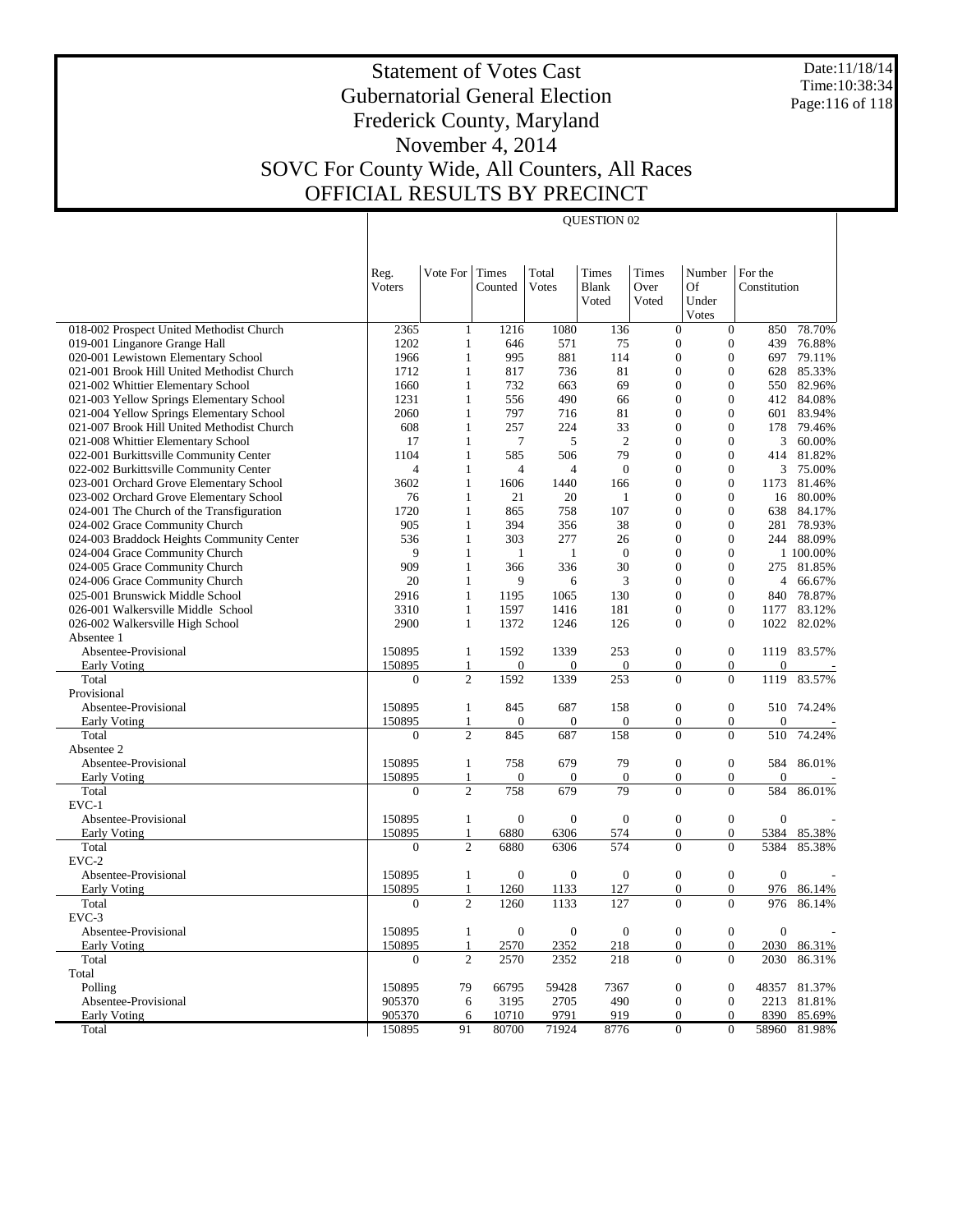Date:11/18/14 Time:10:38:34 Page:117 of 118

# Statement of Votes Cast Gubernatorial General Election Frederick County, Maryland November 4, 2014 SOVC For County Wide, All Counters, All Races OFFICIAL RESULTS BY PRECINCT

|                                                                                                               | Against the<br>Constitu |                  |
|---------------------------------------------------------------------------------------------------------------|-------------------------|------------------|
| Jurisdiction Wide                                                                                             |                         |                  |
| 001-001 Carroll Manor Elementary School                                                                       | 334                     | 18.21%           |
| 001-002 Tuscarora High School                                                                                 | 153                     | 17.77%           |
| 002-001 Lincoln Elementary School                                                                             | 161                     | 19.37%           |
| 002-002 Lincoln Elementary School                                                                             | 58                      | 16.67%           |
| 002-003 Evangelical Lutheran Church                                                                           | 146                     | 15.94%           |
| 002-004 Hillcrest Elementary School Multipurpose Rm<br>002-005 William R. Talley Recreation Center Armory - A | 150<br>78               | 21.04%<br>13.36% |
| 002-006 Ballenger Creek Middle School                                                                         | 174                     | 17.40%           |
| 002-007 Thomas Johnson Middle School                                                                          | 154                     | 14.78%           |
| 002-008 Waverley Elementary School                                                                            | 181                     | 18.60%           |
| 002-009 William R. Talley Recreation Center Armory - B                                                        | 131                     | 16.71%           |
| 002-010 Monocacy Middle School                                                                                | 204                     | 15.97%           |
| 002-011 North Frederick Elementary School                                                                     | 107                     | 16.74%           |
| 002-012 Hillcrest Elementary School Gym                                                                       | 79                      | 18.72%           |
| 002-013 Cornerstone Fellowship Church                                                                         | 133                     | 15.74%           |
| 002-014 Ballenger Creek Elementary School                                                                     | 105                     | 20.35%           |
| 002-015 Monocacy Elementary School                                                                            | 202                     | 16.40%           |
| 002-016 Crestwood Middle School                                                                               | 111                     | 17.62%           |
| 002-017 Cornerstone Fellowship Church                                                                         | 82                      | 18.64%           |
| 002-018 Church of Jesus Christ of Latter Day Saints                                                           | 98                      | 16.33%           |
| 003-001 Middletown Middle School                                                                              | 144                     | 17.06%           |
| 003-002 Middletown Elementary School<br>003-003 Middletown Primary School                                     | 255<br>121              | 17.49%<br>13.36% |
| 004-001 Creagerstown Lutheran Parish Hall                                                                     | 76                      | 21.78%           |
| 005-001 Emmitsburg Elementary School                                                                          | 252                     | 19.58%           |
| 006-001 Wolfsville Elementary School                                                                          | 152                     | 21.90%           |
| 007-001 Urbana Elementary School                                                                              | 134                     | 18.85%           |
| 007-002 Centerville Elementary School                                                                         | 250                     | 18.80%           |
| 007-003 Urbana High School                                                                                    | 179                     | 19.19%           |
| 007-004 Urbana Regional Library                                                                               | 111                     | 19.01%           |
| 007-005 St. Ignatius of Loyola Catholic Church                                                                | 8                       | 20.00%           |
| 007-006 St. Ignatius of Loyola Catholic Church                                                                | $\mathbf{0}$            |                  |
| 007-007 Urbana Regional Library                                                                               | 23                      | 23.23%           |
| 008-001 Liberty Elementary School                                                                             | 177                     | 22.90%           |
| 009-001 New Market Middle School                                                                              | 251                     | 20.29%           |
| 009-002 Green Valley Elementary School<br>009-003 Oakdale Middle School                                       | 273<br>53               | 19.50%           |
| 009-004 Kemptown Elementary School                                                                            | 274                     | 26.77%<br>20.48% |
| 009-005 Linganore High School                                                                                 | 128                     | 20.55%           |
| 009-006 Spring Ridge Elementary School Side A                                                                 | 194                     | 16.81%           |
| 009-007 Deer Crossing Elementary School                                                                       | 304                     | 19.82%           |
| 009-008 Spring Ridge Elementary School Side B                                                                 | 88                      | 18.30%           |
| 009-009 Oakdale Middle School                                                                                 | 62                      | 18.67%           |
| 010-001 Sabillasville Elementary School                                                                       | 157                     | 26.39%           |
| 011-001 Woodsboro Elementary School                                                                           | 193                     | 20.04%           |
| 012-001 Faith Baptist Church                                                                                  | 181                     | 19.74%           |
| 012-002 Faith Baptist Church                                                                                  | 0                       | $0.00\%$         |
| 013-001 Mt. Pleasant Ruritan Club                                                                             | 281                     | 18.23%           |
| 013-002 Mt. Pleasant Ruritan Club                                                                             | 15                      | 21.74%           |
| 013-003 Mt. Pleasant Ruritan Club                                                                             | 18                      | 20.22%           |
| 014-001 Jefferson Ruritan Community Center<br>014-002 Valley Elementary School                                | 273<br>37               | 18.53%<br>17.21% |
| 015-001 Thurmont Middle School                                                                                | 188                     | 20.24%           |
| 015-002 Thurmont Elementary School                                                                            | 215                     | 19.46%           |
| 016-001 Myersville Elementary School                                                                          | 278                     | 19.91%           |
| 017-001 Johnsville Methodist Hall                                                                             | 142                     | 20.76%           |
| 018-001 Twin Ridge Elementary School                                                                          | 392                     | 21.05%           |